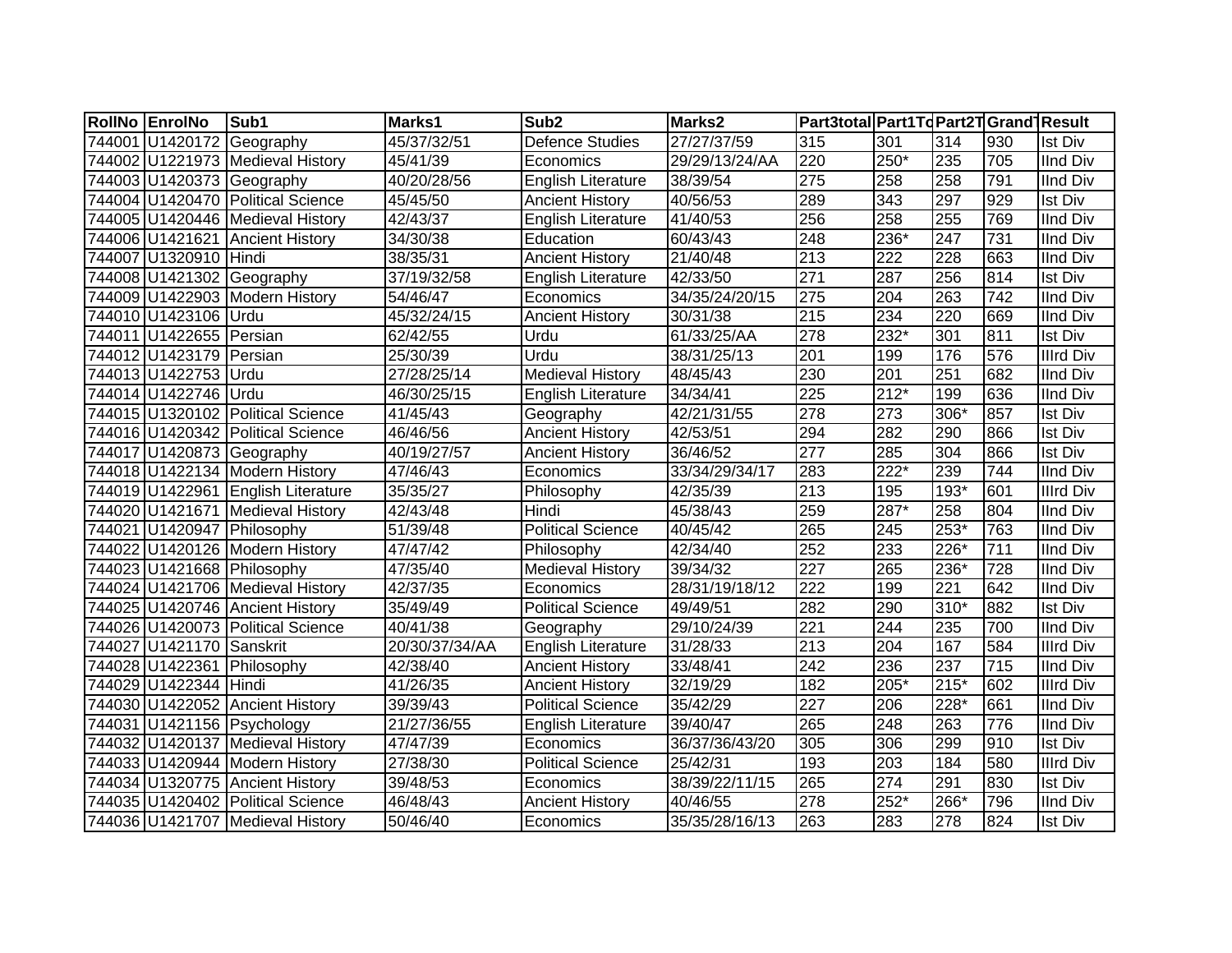|                          | 744037 U1420155 Ancient History    | 39/47/49       | <b>Political Science</b>  | 41/45/33       | 254              | 259*   | 270    | 783 | <b>IInd Div</b>  |
|--------------------------|------------------------------------|----------------|---------------------------|----------------|------------------|--------|--------|-----|------------------|
| 744038 U1422866 Hindi    |                                    | 45/39/42       | <b>Ancient History</b>    | 37/46/42       | 251              | 264    | 239    | 754 | <b>IInd Div</b>  |
|                          | 744039 U1422555 Philosophy         | 41/36/47       | <b>Medieval History</b>   | 41/43/42       | $\overline{250}$ | $241*$ | $235*$ | 726 | <b>IInd Div</b>  |
|                          | 744040 U1421466 Ancient History    | 32/40/40       | <b>Political Science</b>  | 35/45/30       | $\overline{222}$ | 225    | $214*$ | 661 | <b>IInd Div</b>  |
|                          | 744041 U1423364 Medieval History   | 48/48/50       | Hindi                     | 48/46/48       | 288              | 298    | 304    | 890 | <b>Ist Div</b>   |
|                          | 744042 U1321810 Medieval History   | 27/29/35       | Philosophy                | 31/37/25       | 184              | 233    | 203    | 620 | <b>IInd Div</b>  |
|                          | 744043 U1421443 Medieval History   | 46/45/43       | <b>Defence Studies</b>    | 30/28/36/60    | 288              | 254    | 281    | 823 | <b>Ist Div</b>   |
|                          | 744044 U1423387 Medieval History   | 25/37/35       | Hindi                     | 34/30/40       | 201              | $219*$ | 179    | 599 | <b>Illrd Div</b> |
|                          | 744045 U1422159 Ancient History    | 35/46/42       | <b>Political Science</b>  | 43/46/38       | 250              | $225*$ | 229    | 704 | <b>IInd Div</b>  |
|                          | 744046 U1423001 Ancient History    | 28/24/35       | <b>Political Science</b>  | 35/31/26       | 179              | 210    | $178*$ | 567 | <b>Illrd Div</b> |
|                          | 744047 U1422173 Economics          | 33/38/32/27/13 | Anthropology              | 49/47/50       | 289              | 184*   | 279    | 752 | <b>IInd Div</b>  |
| 744048 U1421122 Sanskrit |                                    | AA/AA/AA/AA/AA | Hindi                     | 45/39/47       | 131              | 204    | 240    | 575 | Elig/E           |
|                          | 744049 U1421228 Economics          | 32/34/28/24/14 | Philosophy                | 50/36/42       | 260              | 240    | $248*$ | 748 | <b>IInd Div</b>  |
|                          | 744050 U1420918 Political Science  | 47/46/38       | <b>Defence Studies</b>    | 30/20/40/60    | 281              | 206*   | 247    | 734 | <b>IInd Div</b>  |
|                          | 744051 U1421885 Medieval History   | 45/42/46       | Education                 | 15/44/42       | 234              | 194*   | 183*   | 611 | <b>IInd Div</b>  |
|                          | 744052 U1421526 Economics          | AA/AA/AA/AA/AA | English Literature        | AA/AA/AA       | AA               | 232    | 215    | 447 | Absent           |
|                          | 744053 U1421755 Medieval History   | 42/38/42       | Economics                 | 36/34/25/24/13 | 254              | 222    | $251*$ | 727 | <b>IInd Div</b>  |
|                          | 744054 U1420799 Geography          | 43/31/33/58    | Philosophy                | 55/43/52       | 315              | 276    | 291*   | 882 | <b>Ist Div</b>   |
|                          | 744055 U1420642 Ancient History    | 38/48/48       | <b>Political Science</b>  | 47/45/44       | 270              | 234    | 269    | 773 | <b>IInd Div</b>  |
|                          | 744056 U1420872 Geography          | 37/25/29/58    | <b>Defence Studies</b>    | 22/22/41/57    | 291              | 269    | 268    | 828 | <b>Ist Div</b>   |
|                          | 744057 U1420374 Political Science  | 39/43/30       | <b>Ancient History</b>    | 35/45/45       | $\overline{237}$ | 256*   | 256    | 749 | <b>IInd Div</b>  |
|                          | 744058 U1421204 Ancient History    | 36/36/38       | Education                 | 26/40/39       | $\overline{215}$ | $261*$ | 262    | 738 | <b>IInd Div</b>  |
|                          | 744059 U1421398 English Literature | 41/37/53       | <b>Political Science</b>  | 37/46/32       | 246              | 227    | 261    | 734 | <b>IInd Div</b>  |
| 744060 U1420247 Sanskrit |                                    | 35/40/46/41/17 | Hindi                     | 56/53/52       | 340              | 333    | 313    | 986 | <b>Ist Div</b>   |
|                          | 744061 U1420659 Geography          | 34/20/23/53    | Defence Studies           | 23/24/34/55    | 266              | 253    | 227    | 746 | <b>IInd Div</b>  |
|                          | 744062 U1420340 Medieval History   | 45/45/48       | Geography                 | 34/19/30/54    | 275              | 224    | 265    | 764 | <b>IInd Div</b>  |
|                          | 744063 U1421748 Philosophy         | 37/37/50       | Education                 | 15/41/44       | 224              | 236    | $217*$ | 677 | <b>IInd Div</b>  |
|                          | 744064 U1422884 Political Science  | 15/41/27       | Philosophy                | 40/32/38       | 193              | 213    | $225*$ | 631 | <b>IInd Div</b>  |
| 744065 U1422938 Hindi    |                                    | 42/35/41       | <b>Ancient History</b>    | 34/38/48       | 238              | $240*$ | 257    | 735 | <b>IInd Div</b>  |
| 744066 U1420572 Sanskrit |                                    | 28/31/41/38/15 | Hindi                     | 46/43/49       | 291              | 253    | 287*   | 831 | <b>Ist Div</b>   |
|                          | 744067 U1421646 English Literature | 38/40/49       | Economics                 | 35/29/32/28/14 | 265              | 255    | 292    | 812 | <b>Ist Div</b>   |
|                          | 744068 U1421320 Modern History     | 41/42/47       | English Literature        | 41/42/46       | 259              | 284    | 322    | 865 | <b>Ist Div</b>   |
| 744069 U1421213 Hindi    |                                    | 49/45/47       | <b>Political Science</b>  | 43/47/32       | 263              | 229    | $278*$ | 770 | <b>IInd Div</b>  |
|                          | 744070 U1423338 Philosophy         | 40/34/41       | <b>Ancient History</b>    | 33/36/43       | $\overline{227}$ | 236    | 245*   | 708 | <b>IInd Div</b>  |
|                          | 744071 U1420433 Economics          | 33/34/32/21/17 | <b>English Literature</b> | 43/38/51       | 269              | 292*   | $245*$ | 806 | <b>IInd Div</b>  |
| 744072 U1422690 Arabic   |                                    | 63/61/52       | Urdu                      | 60/48/34/15    | 333              | 261    | 295    | 889 | <b>Ist Div</b>   |
|                          | 744073 U1421130 Medieval History   | 46/51/53       | <b>English Literature</b> | 47/39/49       | 285              | 281    | 293    | 859 | <b>Ist Div</b>   |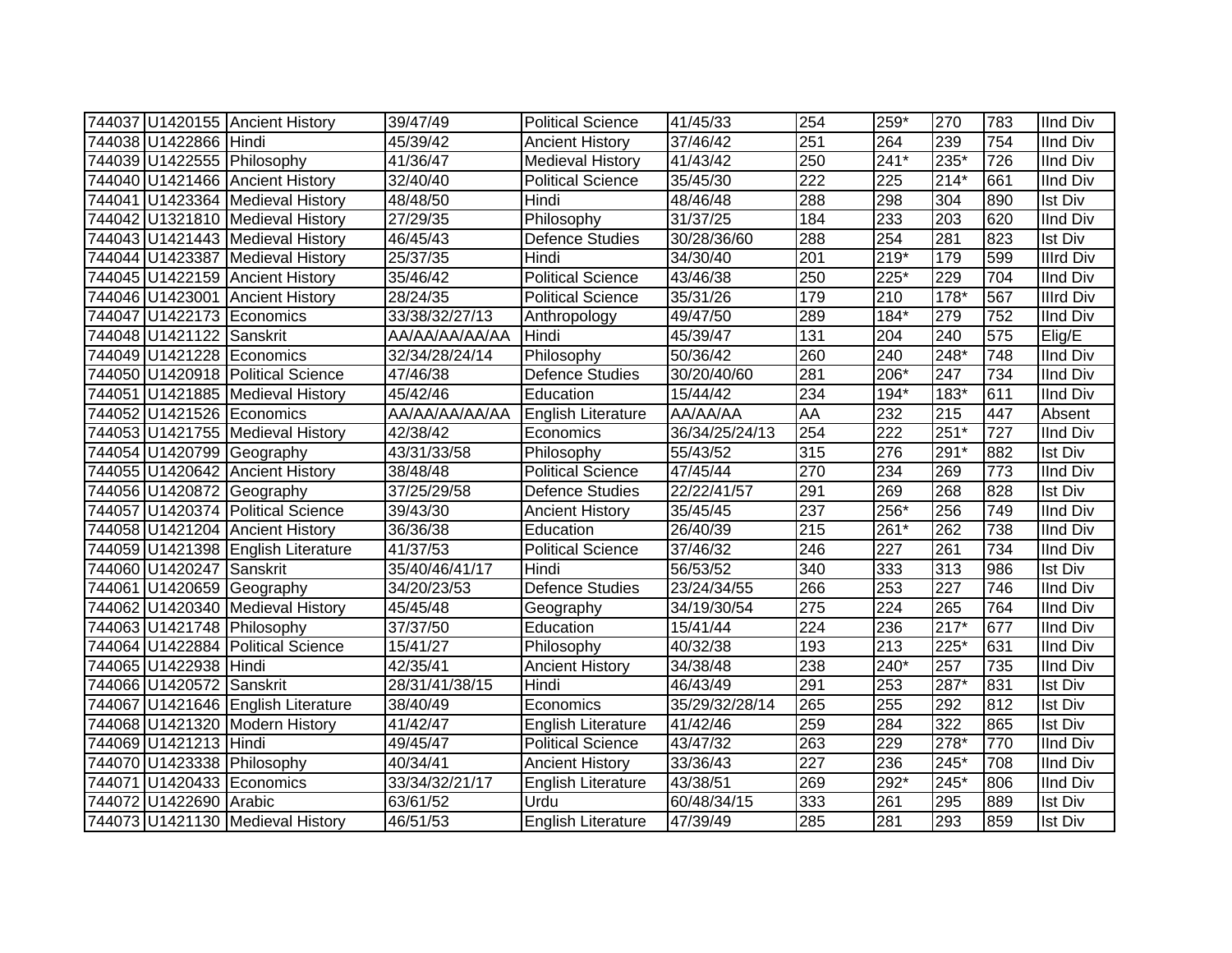|                           | 744074 U1420989 Economics         | 37/37/32/35/18 | English Literature        | 48/44/59       | 310 | 286    | 298    | 894 | <b>Ist Div</b>   |
|---------------------------|-----------------------------------|----------------|---------------------------|----------------|-----|--------|--------|-----|------------------|
| 744075 U1421216 Education |                                   | 61/41/39       | <b>Political Science</b>  | 49/47/41       | 278 | 276    | 264    | 818 | Ist Div          |
|                           | 744076 U1420419 Economics         | 37/35/35/40/20 | Geography                 | 43/30/32/60    | 332 | 287*   | 289    | 908 | Ist Div          |
|                           | 744077 U1421110 Ancient History   | 38/43/41       | <b>Political Science</b>  | 39/44/32       | 237 | $242*$ | $271*$ | 750 | <b>IInd Div</b>  |
|                           | 744078 U1421168 Philosophy        | 30/41/31       | <b>Political Science</b>  | 33/44/38       | 217 | 238    | 253    | 708 | <b>IInd Div</b>  |
|                           | 744079 U1420285 Ancient History   | 32/42/44       | <b>Political Science</b>  | 35/39/32       | 224 | $215*$ | 208    | 647 | <b>IInd Div</b>  |
|                           | 744080 U1321366 Political Science | 29/41/35       | Economics                 | 24/30/24/27/14 | 224 | 189*   | $240*$ | 653 | <b>IInd Div</b>  |
|                           | 744081 U1421619 Modern History    | 42/44/42       | Economics                 | 32/36/32/29/17 | 274 | $213*$ | 253    | 740 | <b>IInd Div</b>  |
| 744082 U1322018 Arabic    |                                   | 31/33/42       | Urdu                      | 34/39/24/15    | 218 | 220    | 215    | 653 | <b>IInd Div</b>  |
|                           | 744083 U1322632 Ancient History   | 26/39/43       | Education                 | 12/36/38       | 194 | 201    | 206    | 601 | <b>Illrd Div</b> |
|                           | 744084 U1422175 Medieval History  | 38/44/43       | Economics                 | 31/21/21/13/17 | 228 | $211*$ | 220*   | 659 | IInd Div         |
|                           | 744085 U1420058 Political Science | 45/47/50       | <b>Ancient History</b>    | 52/66/51       | 311 | 301    | 293    | 905 | Ist Div          |
|                           | 744086 U1420102 Geography         | 37/27/30/53    | <b>Ancient History</b>    | 57/46/48       | 298 | 253    | 288*   | 839 | Ist Div          |
|                           | 744087 U1421996 Geography         | 35/31/33/59    | Defence Studies           | 39/32/39/63    | 331 | 287    | 294    | 912 | Ist Div          |
|                           | 744088 U1420021 Political Science | 38/48/28       | Geography                 | 39/26/33/57    | 269 | 288    | 299    | 856 | <b>Ist Div</b>   |
|                           | 744089 U1420097 Economics         | 36/37/23/19/18 | Political Science         | 36/44/33       | 246 | 281*   | 282    | 809 | <b>IInd Div</b>  |
|                           | 744090 U1420477 Ancient History   | 55/52/54       | Political Science         | 39/44/48       | 292 | 300    | 253    | 845 | Ist Div          |
|                           | 744091 U1420495 Ancient History   | 59/46/48       | Political Science         | 37/45/39       | 274 | 286    | 290    | 850 | <b>Ist Div</b>   |
|                           | 744092 U1421090 Ancient History   | 53/42/41       | Political Science         | 31/41/36       | 244 | $191*$ | 216    | 651 | <b>IInd Div</b>  |
|                           | 744093 U1420035 Economics         | 24/28/21/06/19 | <b>Political Science</b>  | 33/45/35       | 211 | 248    | 266*   | 725 | <b>IInd Div</b>  |
| 744094 U1322004 Persian   |                                   | 26/26/32       | Education                 | 00/42/34       | 160 | 167    | 194    | 521 | <b>Illrd Div</b> |
| 744095 U1422372 Education |                                   | 05/38/34       | Philosophy                | 43/39/41       | 200 | $227*$ | 203    | 630 | <b>IInd Div</b>  |
| 744096 U1421088 Sanskrit  |                                   | 21/31/28/36/12 | Hindi                     | 35/40/39       | 242 | 190    | 226    | 658 | <b>IInd Div</b>  |
| 744097 U1422204 Hindi     |                                   | 43/37/48       | <b>Ancient History</b>    | 49/42/33       | 252 | 219    | 241    | 712 | <b>IInd Div</b>  |
| 744098 U1421928 Education |                                   | 06/41/40       | <b>Ancient History</b>    | 41/32/43       | 203 | 191    | 217    | 611 | <b>IInd Div</b>  |
|                           | 744099 U1420221 Medieval History  | 36/37/35       | English Language          | 25/21/18/45    | 217 | $227*$ | 240*   | 684 | <b>IInd Div</b>  |
|                           | 744100 U1422122 Medieval History  | 44/44/40       | Economics                 | 37/34/27/29/15 | 270 | 204*   | $247*$ | 721 | <b>IInd Div</b>  |
|                           | 744101 U1420670 Economics         | 38/38/30/24/20 | Geography                 | 40/27/31/55    | 303 | 267    | 272    | 842 | <b>Ist Div</b>   |
|                           | 744102 U1420509 Ancient History   | 45/38/43       | <b>Political Science</b>  | 33/45/35       | 239 | 253    | 245    | 737 | <b>IInd Div</b>  |
|                           | 744103 U1422262 Medieval History  | 47/47/46       | Hindi                     | 43/42/41       | 266 | 213    | 240*   | 719 | <b>IInd Div</b>  |
| 744104 U1422471 Education |                                   | 40/43/39       | <b>English Literature</b> | 36/38/48       | 244 | 194    | 219    | 657 | <b>IInd Div</b>  |
|                           | 744105 U1421721 Medieval History  | 44/50/48       | Economics                 | 38/34/25/30/18 | 287 | 299    | 299    | 885 | <b>Ist Div</b>   |
|                           | 744106 U1421950 Geography         | 40/25/31/57    | <b>Ancient History</b>    | 50/32/40       | 275 | 303    | 289    | 867 | <b>Ist Div</b>   |
|                           | 744107 U1423002 Geography         | 30/25/25/59    | Philosophy                | 38/37/39       | 253 | 206    | 232    | 691 | <b>IInd Div</b>  |
| 744108 U1422568 Sanskrit  |                                   | 24/33/30/36/12 | Hindi                     | 39/40/41       | 255 | 207    | 226    | 688 | <b>IInd Div</b>  |
|                           | 744109 U1422155 Philosophy        | 50/42/49       | <b>Ancient History</b>    | 62/40/52       | 295 | 273    | 285*   | 853 | <b>Ist Div</b>   |
| 744110 U1421852 Sanskrit  |                                   | 19/19/10/20/15 | <b>Political Science</b>  | 31/30/23       | 167 | $177*$ | 160*   | 504 | <b>Illrd Div</b> |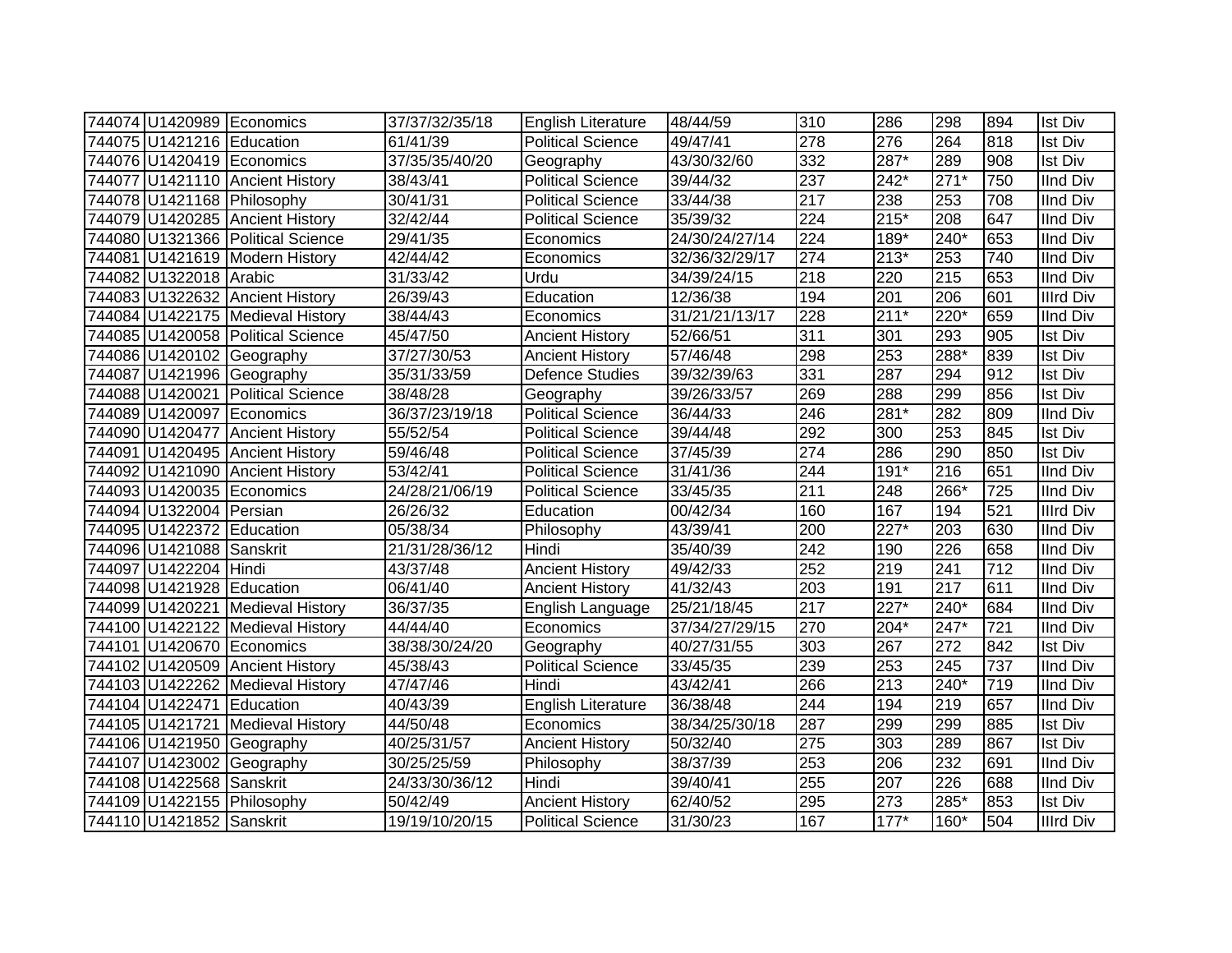|                           | 744111 U1420849 Medieval History  | 39/43/46       | Geography                 | 34/25/25/55    | 267              | 235              | 267              | 769 | <b>IInd Div</b>  |
|---------------------------|-----------------------------------|----------------|---------------------------|----------------|------------------|------------------|------------------|-----|------------------|
| 744112 U1421223 Hindi     |                                   | 39/40/40       | <b>Ancient History</b>    | 50/29/30       | 228              | $257*$           | 250*             | 735 | <b>IInd Div</b>  |
|                           | 744113 U1222536 Modern History    | AA/AA/AA       | <b>English Literature</b> | AA/AA/AA       | AA               | 189              | 214              | 403 | Absent           |
|                           | 744114 U1420759 Ancient History   | 47/33/40       | Economics                 | 27/25/17/27/15 | 231              | 235              | 237              | 703 | <b>IInd Div</b>  |
| 744115 U1420546 Sanskrit  |                                   | 27/35/25/32/20 | Hindi                     | 46/46/45       | $\overline{276}$ | 279              | 258              | 813 | <b>Ist Div</b>   |
|                           | 744116 U1422334 Medieval History  | 43/39/42       | Education                 | 36/42/38       | 240              | 202              | $214*$           | 656 | <b>IInd Div</b>  |
|                           | 744117 U1421509 Medieval History  | 47/47/47       | Economics                 | 34/35/29/28/18 | 285              | 244*             | $255*$           | 784 | <b>IInd Div</b>  |
|                           | 744118 U1420237 English Language  | 39/24/30/55    | <b>Political Science</b>  | AA/48/40       | 236              | 271              | 293              | 800 | <b>IInd Div</b>  |
| 744119 U1420868 Hindi     |                                   | 49/46/47       | <b>Ancient History</b>    | 58/41/48       | 289              | 266              | 264              | 819 | <b>Ist Div</b>   |
|                           | 744120 U1420810 Geography         | 43/28/38/59    | <b>Ancient History</b>    | 61/47/56       | 332              | $\overline{314}$ | $\overline{311}$ | 957 | <b>Ist Div</b>   |
|                           | 744121 U1420955 Modern History    | 42/48/35       | Economics                 | 27/35/29/16/09 | 241              | 246*             | 240*             | 727 | <b>IInd Div</b>  |
|                           | 744122 U1421279 Ancient History   | 48/36/42       | <b>Political Science</b>  | 36/38/29       | 229              | 229*             | 227*             | 685 | <b>IInd Div</b>  |
|                           | 744123 U1421888 Medieval History  | 41/38/42       | Education                 | 06/31/37       | 195              | 225*             | 213              | 633 | <b>IInd Div</b>  |
|                           | 744124 U1420660 Economics         | 30/31/32/30/14 | Geography                 | 38/27/35/53    | 290              | 295              | 261              | 846 | <b>Ist Div</b>   |
|                           | 744125 U1420778 Ancient History   | 55/37/45       | <b>Political Science</b>  | 33/34/27       | 231              | 250*             | 238              | 719 | <b>IInd Div</b>  |
| 744126 U1221976 Sanskrit  |                                   | 27/32/32/35/14 | Hindi                     | 38/39/40       | 257              | 278*             | 224*             | 759 | <b>IInd Div</b>  |
|                           | 744127 U1422468 Ancient History   | 49/41/47       | <b>Political Science</b>  | 21/37/27       | 222              | 219              | $213*$           | 654 | <b>IInd Div</b>  |
|                           | 744128 U1420600 Geography         | 32/23/28/51    | Hindi                     | 45/45/43       | 267              | 234              | 238*             | 739 | <b>IInd Div</b>  |
| 744129 U1423006 Sanskrit  |                                   | 28/32/29/32/12 | Hindi                     | 39/45/43       | 260              | $214*$           | 239*             | 713 | <b>IInd Div</b>  |
|                           | 744130 U1422017 English Language  | 35/28/28/48    | <b>Ancient History</b>    | 51/40/41       | 271              | 215              | 241              | 727 | <b>IInd Div</b>  |
|                           | 744131 U1421173 Modern History    | 44/51/47       | Economics                 | 36/38/36/12/13 | 277              | 285              | 261*             | 823 | <b>Ist Div</b>   |
| 744132 U1420030 Sanskrit  |                                   | 27/29/26/34/12 | Hindi                     | 30/37/42       | $\overline{237}$ | 247              | $\overline{221}$ | 705 | <b>IInd Div</b>  |
|                           | 744133 U1420397 Political Science | 30/44/37       | <b>Ancient History</b>    | 55/39/40       | 245              | 214              | $227*$           | 686 | <b>IInd Div</b>  |
|                           | 744134 U1421559 Political Science | 28/23/35       | Philosophy                | 31/39/48       | 204              | $183*$           | 187*             | 574 | <b>Illrd Div</b> |
| 744135 U1421779 Sanskrit  |                                   | 33/34/31/33/19 | Hindi                     | 45/41/45       | 281              | 259              | 259*             | 799 | <b>IInd Div</b>  |
|                           | 744136 U1422307 Philosophy        | 50/43/54       | <b>Medieval History</b>   | 47/44/47       | 285              | 239              | 274              | 798 | <b>IInd Div</b>  |
| 744137 U1421419 Sanskrit  |                                   | 22/35/28/33/17 | Hindi                     | 43/41/42       | 261              | $247*$           | 267*             | 775 | <b>IInd Div</b>  |
|                           | 744138 U1421531 Ancient History   | 63/45/48       | Economics                 | 34/34/34/25/11 | 294              | 247              | 278              | 819 | <b>Ist Div</b>   |
|                           | 744139 U1420845 Economics         | 33/33/35/27/17 | Philosophy                | 48/35/56       | 284              | $250*$           | 247              | 781 | <b>IInd Div</b>  |
| 744140 U1421344 Hindi     |                                   | 42/38/39       | Economics                 | 29/30/29/08/10 | 225              | 234*             | 238*             | 697 | <b>IInd Div</b>  |
|                           | 744141 U1422396 Medieval History  | 42/39/34       | Geography                 | 29/22/25/57    | 248              | 206              | 221              | 675 | <b>IInd Div</b>  |
| 744142 U1421893 Education |                                   | 12/42/39       | <b>English Literature</b> | 39/42/42       | 216              | 199              | 218              | 633 | <b>IInd Div</b>  |
|                           | 744143 U1420170 Economics         | 32/34/36/25/17 | Political Science         | 36/47/38       | 265              | 238              | 262              | 765 | <b>IInd Div</b>  |
|                           | 744144 U1420913 Medieval History  | 46/42/39       | Economics                 | 31/35/29/26/16 | 264              | 253              | 278              | 795 | <b>IInd Div</b>  |
| 744145 U1420973 Sanskrit  |                                   | 33/36/43/41/21 | Hindi                     | 46/40/48       | 308              | 312              | 305              | 925 | <b>Ist Div</b>   |
|                           | 744146 U1421833 Medieval History  | 42/39/41       | Hindi                     | 34/32/49       | 237              | 243              | 227              | 707 | <b>IInd Div</b>  |
|                           | 744147 U1421776 Philosophy        | 45/38/47       | <b>Ancient History</b>    | 55/43/54       | 282              | $234*$           | $294*$           | 810 | <b>Ist Div</b>   |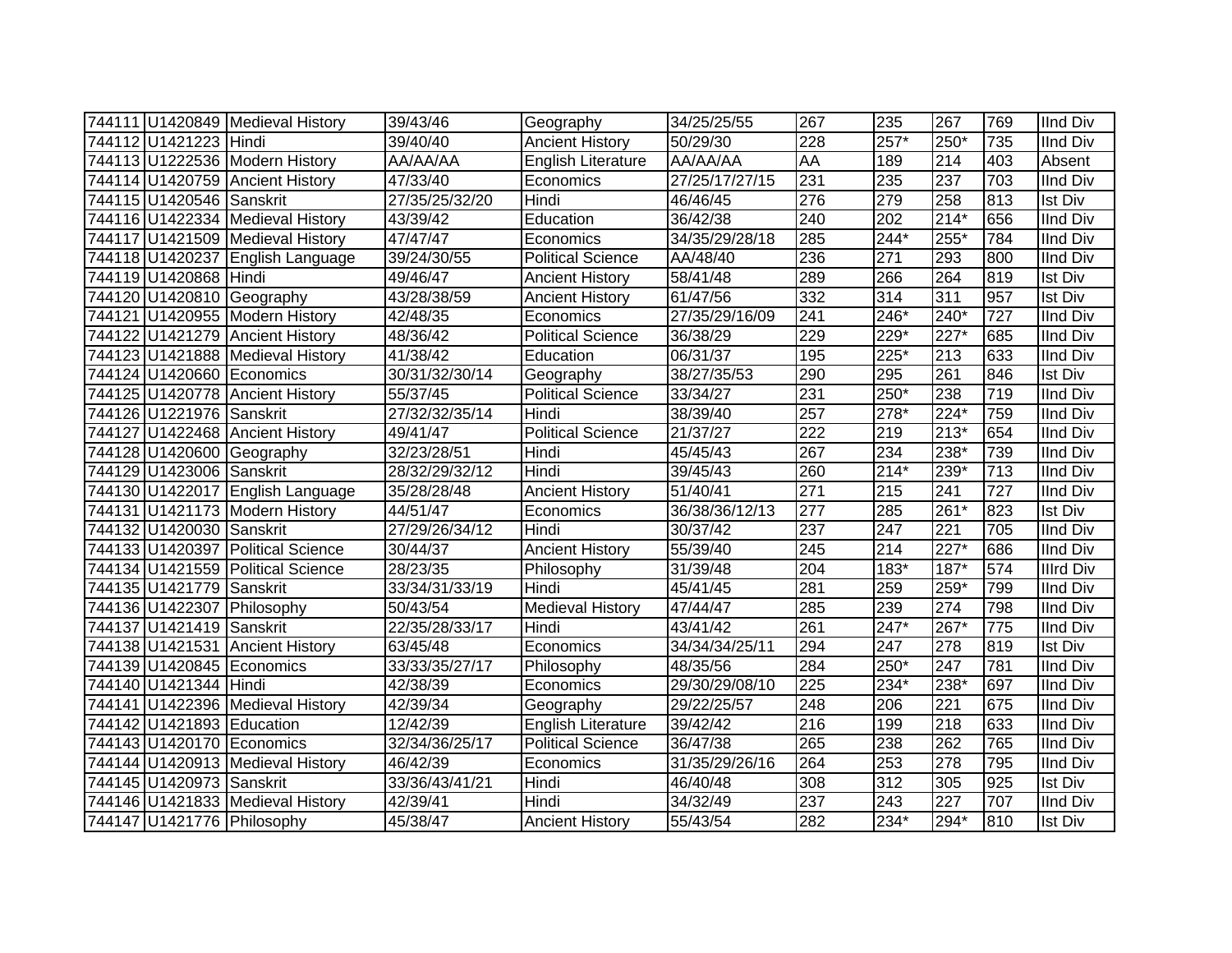| 744148 U1423175 Hindi     |                                    | 44/39/52       | Economics                 | 29/28/31/26/15 | 264 | 275*             | 226*   | 765 | <b>IInd Div</b>  |
|---------------------------|------------------------------------|----------------|---------------------------|----------------|-----|------------------|--------|-----|------------------|
|                           | 744149 U1420763 Geography          | 41/31/37/58    | <b>Defence Studies</b>    | 30/32/38/61    | 328 | 328              | 321    | 977 | <b>Ist Div</b>   |
|                           | 744150 U1420513 Geography          | 33/23/29/56    | <b>Defence Studies</b>    | 23/28/34/61    | 287 | 228              | 250    | 765 | <b>IInd Div</b>  |
|                           | 744151 U1422611 Ancient History    | 47/40/43       | <b>Political Science</b>  | 38/41/36       | 245 | $257*$           | 262    | 764 | <b>IInd Div</b>  |
|                           | 744152 U1321825 Medieval History   | 34/35/38       | Education                 | 05/40/39       | 191 | $219*$           | $182*$ | 592 | <b>Illrd Div</b> |
| 744153 U1422540 Education |                                    | 06/41/44       | Hindi                     | 37/38/39       | 205 | $198*$           | 209    | 612 | <b>IInd Div</b>  |
|                           | 744154 U1420404 Economics          | <b>UFM</b>     | <b>Defence Studies</b>    | <b>UFM</b>     | UF  | 254              | 253*   | UF  | <b>UFM</b>       |
|                           | 744155 U1420400 Medieval History   | 48/44/47       | Geography                 | 33/28/29/58    | 287 | $\overline{274}$ | 280    | 841 | Ist Div          |
|                           | 744156 U1420022 Geography          | 34/28/35/58    | <b>Ancient History</b>    | 66/46/53       | 320 | 305              | 305    | 930 | Ist Div          |
|                           | 744157 U1422235 Political Science  | 38/42/45       | Philosophy                | 48/41/53       | 267 | $\overline{223}$ | 284    | 774 | <b>IInd Div</b>  |
|                           | 744158 U1422055 English Literature | 45/44/56       | <b>Political Science</b>  | 34/45/45       | 269 | $201*$           | $245*$ | 715 | <b>IInd Div</b>  |
|                           | 744159 U1421425 Philosophy         | 47/40/56       | <b>Ancient History</b>    | 60/49/48       | 300 | 229              | $267*$ | 796 | <b>IInd Div</b>  |
|                           | 744160 U1422099 Political Science  | 44/48/47       | <b>Ancient History</b>    | 61/42/39       | 281 | 260              | 279    | 820 | <b>Ist Div</b>   |
| 744161 U1422237 Education |                                    | 21/48/43       | Economics                 | 31/33/28/25/14 | 243 | 197*             | 210*   | 650 | <b>IInd Div</b>  |
|                           | 744162 U1421280 Ancient History    | 43/34/39       | <b>Political Science</b>  | 36/32/31       | 215 | 200              | 199    | 614 | <b>IInd Div</b>  |
|                           | 744163 U1420908 Economics          | 39/34/31/41/20 | Geography                 | 33/28/33/56    | 315 | 255              | 290    | 860 | <b>Ist Div</b>   |
|                           | 744164 U1421295 Philosophy         | 32/29/45       | <b>Political Science</b>  | 37/35/31       | 209 | 234              | 223*   | 666 | <b>IInd Div</b>  |
|                           | 744165 U1421385 English Language   | 26/23/30/45    | <b>Ancient History</b>    | 45/41/46       | 256 | 250              | 238*   | 744 | <b>IInd Div</b>  |
|                           | 744166 U1423167 English Literature | 36/39/40       | Economics                 | 30/25/30/14/14 | 228 | 212              | 235    | 675 | <b>IInd Div</b>  |
| 744167 U1421342 Hindi     |                                    | 38/43/48       | <b>Ancient History</b>    | 41/33/45       | 248 | 199*             | 236    | 683 | <b>IInd Div</b>  |
|                           | 744168 U1420151 Geography          | 02/17/22/55    | <b>English Literature</b> | 37/41/51       | 225 | 284              | 271    | 780 | Elig/E           |
|                           | 744169 U1421600 Medieval History   | 49/48/47       | Hindi                     | 40/48/53       | 285 | 299              | 278    | 862 | <b>Ist Div</b>   |
|                           | 744170 U1421148 Political Science  | 34/42/36       | <b>Ancient History</b>    | 48/36/48       | 244 | 270              | 276    | 790 | <b>IInd Div</b>  |
|                           | 744171 U1420264 Ancient History    | 45/40/43       | Political Science         | 38/45/34       | 245 | $\overline{243}$ | 254    | 742 | <b>IInd Div</b>  |
|                           | 744172 U1421237 Ancient History    | 45/30/35       | Political Science         | 29/31/18       | 188 | 201              | $211*$ | 600 | <b>Illrd Div</b> |
|                           | 744173 U1420926 Geography          | 35/34/34/56    | <b>Defence Studies</b>    | 27/26/37/60    | 309 | 284              | 270    | 863 | <b>Ist Div</b>   |
| 744174 U1421214 Hindi     |                                    | 49/50/50       | <b>Ancient History</b>    | 50/62/50       | 311 | 250              | 246    | 807 | <b>IInd Div</b>  |
|                           | 744175 U1421127 Philosophy         | 48/35/48       | <b>Ancient History</b>    | 46/49/46       | 272 | $230*$           | 259    | 761 | <b>IInd Div</b>  |
| 744176 U1422304 Hindi     |                                    | 40/44/45       | <b>Ancient History</b>    | 45/51/43       | 268 | 258              | 227    | 753 | <b>IInd Div</b>  |
|                           | 744177 U1421422 Political Science  | 40/42/29       | <b>Ancient History</b>    | 51/46/44       | 252 | $202*$           | 210    | 664 | <b>IInd Div</b>  |
| 744178 U1421037 Hindi     |                                    | 33/31/44       | Economics                 | 27/23/31/13/10 | 212 | $283*$           | 245*   | 740 | <b>IInd Div</b>  |
|                           | 744179 U1421414 Ancient History    | 55/41/46       | <b>Political Science</b>  | 34/47/41       | 264 | 244              | 256    | 764 | <b>IInd Div</b>  |
| 744180 U1422806 Urdu      |                                    | 15/28/25/14    | <b>Ancient History</b>    | 39/30/41       | 192 | $183*$           | 209*   | 584 | <b>Illrd Div</b> |
|                           | 744181 U1421701 Medieval History   | 40/38/40       | Economics                 | 17/26/27/25/12 | 225 | $170*$           | 203    | 598 | <b>Illrd Div</b> |
|                           | 744182 U1420937 English Language   | 33/27/32/50    | Education                 | 21/49/50       | 262 | 239              | 278    | 779 | <b>IInd Div</b>  |
|                           | 744183 U1420757 Ancient History    | 41/45/42       | <b>Political Science</b>  | 24/37/33       | 222 | $\overline{226}$ | 193    | 641 | <b>IInd Div</b>  |
|                           | 744184 U1421711 Economics          | 23/31/31/24/11 | Hindi                     | 36/28/51       | 235 | $215*$           | 235    | 685 | <b>IInd Div</b>  |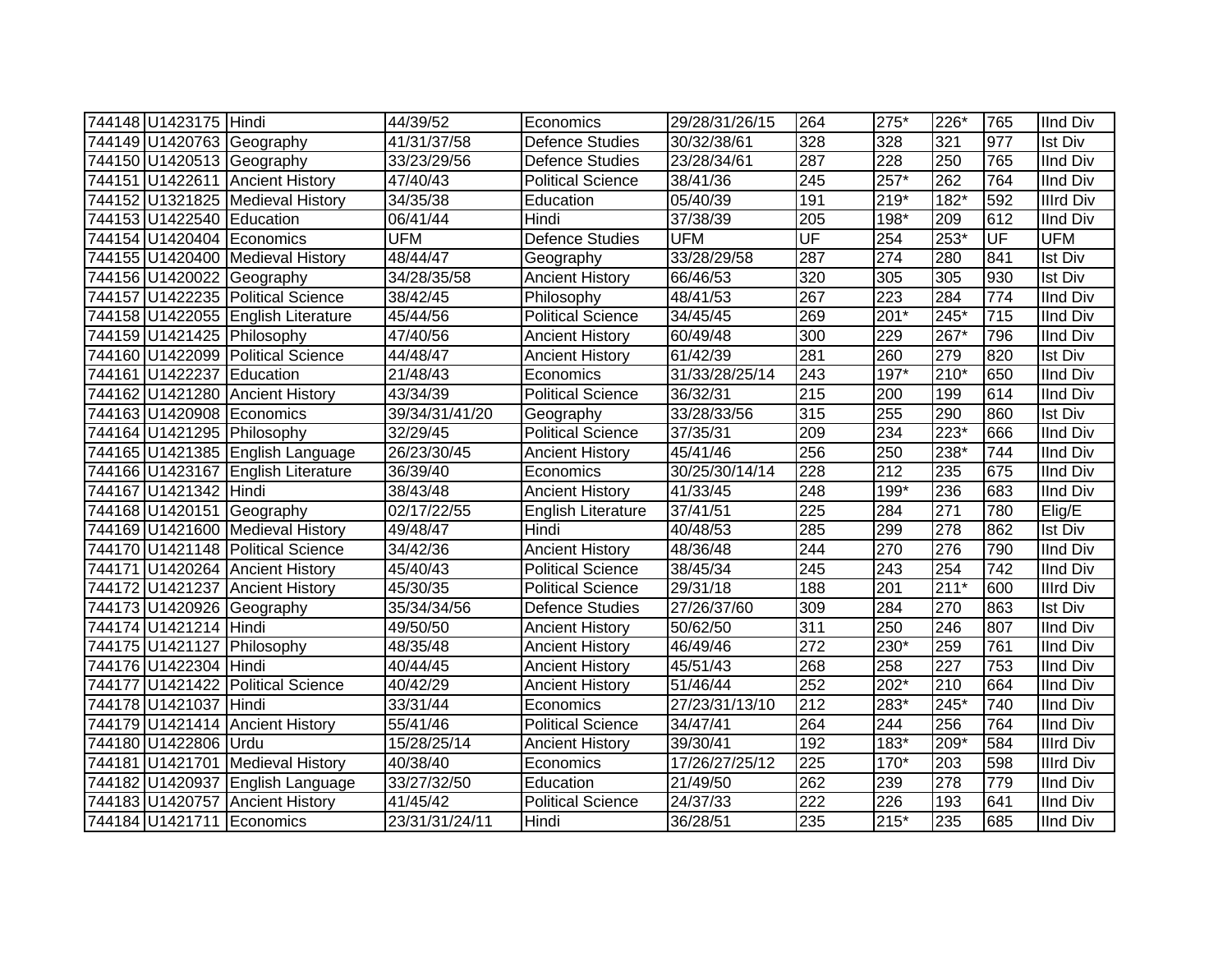| 744185 U1422899 Hindi     |                                    | 45/44/53       | Education                 | 29/43/49       | 263              | 285    | 254    | 802              | <b>IInd Div</b>  |
|---------------------------|------------------------------------|----------------|---------------------------|----------------|------------------|--------|--------|------------------|------------------|
|                           | 744186 U1422128 Modern History     | 42/50/42       | Economics                 | 27/35/33/26/11 | 266              | $257*$ | $244*$ | 767              | <b>IInd Div</b>  |
|                           | 744187 U1422477 English Literature | 37/35/50       | <b>Medieval History</b>   | 42/43/48       | 255              | 220*   | 232*   | 707              | <b>IInd Div</b>  |
|                           | 744188 U1322593 Geography          | 30/19/32/57    | <b>Political Science</b>  | 42/44/36       | 260              | 236*   | 236*   | 732              | <b>IInd Div</b>  |
| 744189 U1423353 Sanskrit  |                                    | 28/33/31/34/15 | Hindi                     | 36/39/46       | 262              | 232    | 253    | $\overline{747}$ | <b>IInd Div</b>  |
|                           | 744190 U1322501 Medieval History   | 35/34/46       | Economics                 | 26/29/31/21/13 | 235              | $187*$ | 207    | 629              | <b>IInd Div</b>  |
|                           | 744191 U1422135 Medieval History   | 49/43/43       | Economics                 | 28/32/28/24/11 | 258              | 214    | 246*   | 718              | <b>IInd Div</b>  |
| 744192 U1421697 Hindi     |                                    | 40/36/50       | <b>Ancient History</b>    | 42/22/39       | 229              | 172    | $245*$ | 646              | <b>IInd Div</b>  |
|                           | 744193 U1420752 Medieval History   | 51/48/37       | Economics                 | 35/37/36/34/15 | 293              | 298    | 280    | 871              | <b>Ist Div</b>   |
|                           | 744194 U1420127 Geography          | 32/35/25/61    | Anthropology              | 47/61/50       | $\overline{311}$ | 226    | 284    | 821              | <b>Ist Div</b>   |
|                           | 744195 U1421203 Geography          | 30/19/31/54    | Hindi                     | 35/38/47       | 254              | $210*$ | $241*$ | 705              | <b>IInd Div</b>  |
|                           | 744196 U1421551 Philosophy         | 51/39/56       | <b>Political Science</b>  | 42/44/35       | 267              | 261    | 222    | 750              | <b>IInd Div</b>  |
|                           | 744197 U1222997 Economics          | 25/31/32/23/13 | Philosophy                | 31/40/45       | 240              | 203*   | 250*   | 693              | <b>IInd Div</b>  |
|                           | 744198 U1420084 Ancient History    | 47/52/45       | <b>Political Science</b>  | 52/45/35       | 276              | 248    | 260*   | 784              | <b>IInd Div</b>  |
| 744199 U1423347 Sanskrit  |                                    | 25/34/35/36/17 | Hindi                     | 45/41/48       | 281              | $277*$ | 276    | 834              | <b>Ist Div</b>   |
|                           | 744200 U1320576 Geography          | 24/AA/25/47    | Political Science         | 40/42/36       | 214              | $212*$ | 246*   | 672              | <b>IInd Div</b>  |
|                           | 744201 U1422112 Modern History     | 36/47/45       | Economics                 | 27/32/32/29/14 | 262              | 230    | 232    | 724              | <b>IInd Div</b>  |
| 744202 U1422109 Education |                                    | 60/42/50       | English Literature        | 40/40/44       | 276              | $215*$ | 235    | 726              | <b>IInd Div</b>  |
|                           | 744203 U1421959 Ancient History    | <b>UFM</b>     | Economics                 | <b>UFM</b>     | UF               | 212    | 211    | UF               | <b>UFM</b>       |
| 744204 U1422465 Hindi     |                                    | 29/33/38       | <b>Ancient History</b>    | 33/32/42       | 207              | 202    | 213    | 622              | <b>IInd Div</b>  |
| 744205 U1421184 Hindi     |                                    | 37/42/49       | <b>Ancient History</b>    | 48/31/44       | 251              | 233*   | 270*   | 754              | <b>IInd Div</b>  |
|                           | 744206 U1420935 Economics          | 31/36/27/26/15 | Psychology                | 24/28/31/56    | $\sqrt{274}$     | 258*   | $261*$ | 793              | <b>IInd Div</b>  |
|                           | 744207 U1422244 Medieval History   | 45/34/39       | Economics                 | 17/23/19/17/10 | 204              | 184    | 191    | 579              | <b>Illrd Div</b> |
|                           | 744208 U1420302 Medieval History   | 50/45/43       | Geography                 | 27/29/34/54    | $\overline{282}$ | 218    | 250*   | 750              | <b>IInd Div</b>  |
|                           | 744209 U1421506 Medieval History   | 46/41/38       | Education                 | 57/39/46       | 267              | 230    | 239    | 736              | <b>IInd Div</b>  |
|                           | 744210 U1420817 Ancient History    | 51/57/48       | <b>Political Science</b>  | 47/45/44       | 292              | 277    | $278*$ | 847              | <b>Ist Div</b>   |
|                           | 744211 U1422253 Political Science  | 44/44/40       | Anthropology              | 55/61/55       | 299              | $272*$ | 315    | 886              | <b>Ist Div</b>   |
| 744212 U1423139 Hindi     |                                    | 43/48/53       | Economics                 | 37/37/34/24/13 | 289              | 283    | 251    | 823              | <b>Ist Div</b>   |
|                           | 744213 U1422916 Ancient History    | 58/49/50       | Economics                 | 35/29/36/32/17 | 306              | 275    | 284    | 865              | <b>Ist Div</b>   |
| 744214 U1421326 Sanskrit  |                                    | 30/30/19/33/14 | Hindi                     | 33/38/46       | 243              | $250*$ | $259*$ | 752              | <b>IInd Div</b>  |
| 744215 U1323152 Hindi     |                                    | 37/40/47       | <b>Ancient History</b>    | 42/36/44       | 246              | 234    | 214    | 694              | <b>IInd Div</b>  |
|                           | 744216 U1421113 Medieval History   | AA/AA/AA       | <b>English Literature</b> | AA/AA/AA       | AA               | 246    | 247*   | 493              | Absent           |
|                           | 744217 U1420139 Political Science  | 49/46/43       | <b>Ancient History</b>    | 53/51/46       | 288              | 254    | 295    | 837              | <b>Ist Div</b>   |
|                           | 744218 U1420224 English Language   | 40/30/41/55    | <b>Ancient History</b>    | 46/56/45       | 313              | $271*$ | 276    | 860              | <b>Ist Div</b>   |
|                           | 744219 U1422185 Defence Studies    | 23/18/27/60    | Philosophy                | 37/40/40       | 245              | 207*   | $227*$ | 679              | <b>IInd Div</b>  |
| 744220 U1420277           | Economics                          | 38/30/38/33/19 | Political Science         | 43/46/52       | 299              | 312    | 291    | 902              | <b>Ist Div</b>   |
|                           | 744221 U1422042 Ancient History    | 43/41/38       | <b>Political Science</b>  | 40/43/35       | 240              | 253    | 227    | 720              | <b>IInd Div</b>  |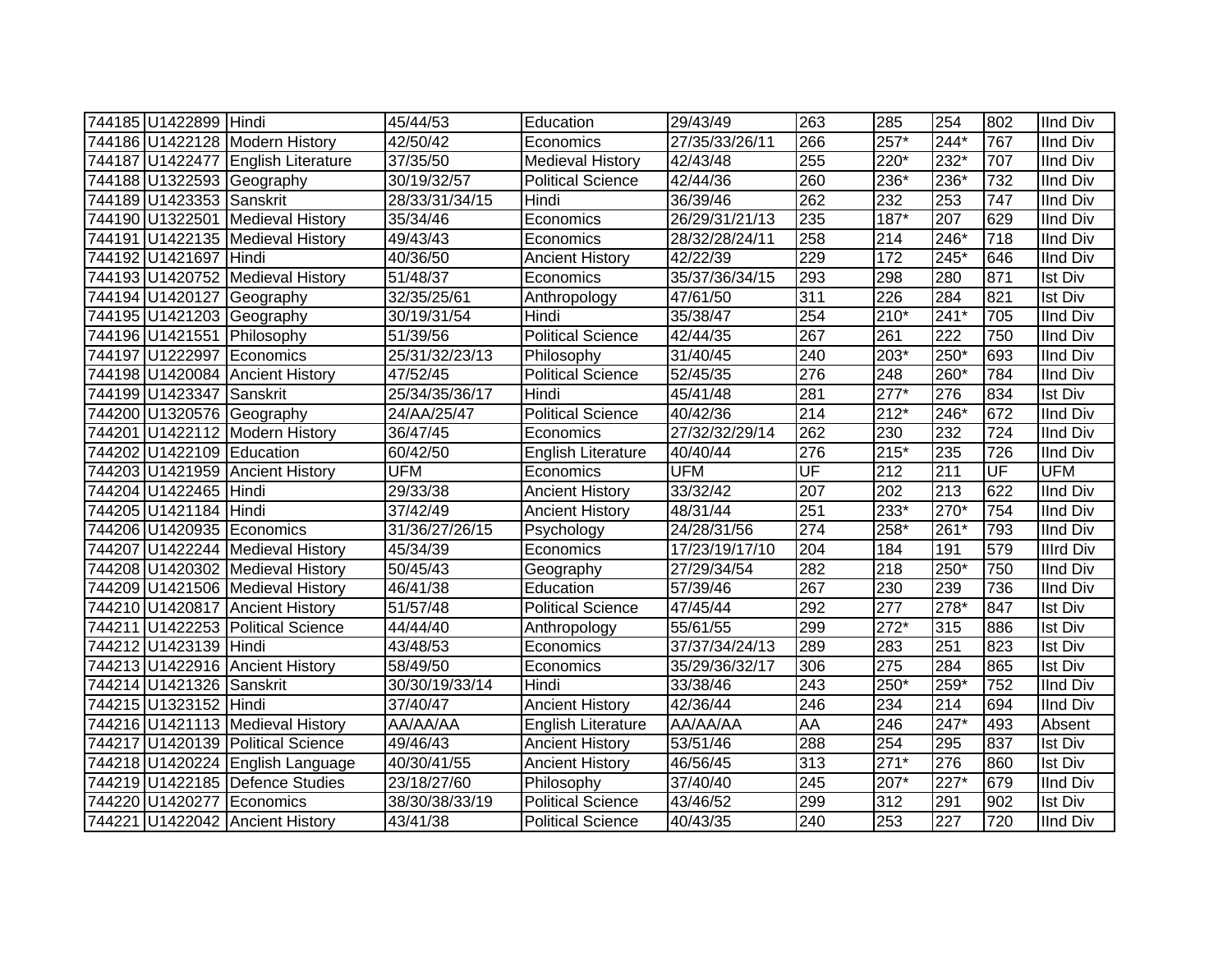| 744222 U1420326 Economics  |                                    | 31/25/33/31/15 | <b>Political Science</b>  | 49/43/39       | 266              | 228              | 238              | 732 | <b>IInd Div</b>  |
|----------------------------|------------------------------------|----------------|---------------------------|----------------|------------------|------------------|------------------|-----|------------------|
|                            | 744223 U1420320 Medieval History   | 50/46/48       | Geography                 | 36/38/33/48    | 299              | 256              | 276              | 831 | <b>Ist Div</b>   |
|                            | 744224 U1421337 Political Science  | 22/43/37       | <b>Ancient History</b>    | 48/50/47       | $\overline{247}$ | 264              | 228              | 739 | <b>IInd Div</b>  |
| 744225 U1420997 Hindi      |                                    | 32/38/45       | <b>Political Science</b>  | 26/42/42       | 225              | 238              | $248*$           | 711 | <b>IInd Div</b>  |
| 744226 U1420919 Hindi      |                                    | 32/32/42       | <b>Ancient History</b>    | 36/37/50       | 229              | $244*$           | $249*$           | 722 | <b>IInd Div</b>  |
| 744227 U1422472            | Hindi                              | 28/30/39       | Education                 | 13/33/36       | 179              | 180              | 194              | 553 | <b>Illrd Div</b> |
|                            | 744228 U1422869 Political Science  | 29/44/34       | Philosophy                | 31/39/47       | 224              | 222              | 238*             | 684 | <b>IInd Div</b>  |
|                            | 744229 U1421401 Political Science  | 34/44/40       | <b>Ancient History</b>    | 45/40/50       | 253              | $\overline{272}$ | 268              | 793 | <b>IInd Div</b>  |
|                            | 744230 U1421263 Medieval History   | 48/38/36       | Hindi                     | 42/45/44       | 253              | 239              | $\overline{226}$ | 718 | <b>IInd Div</b>  |
| 744231 U1421283 Economics  |                                    | 36/26/37/31/19 | Anthropology              | 46/61/52       | 308              | 276              | 310              | 894 | <b>Ist Div</b>   |
|                            | 744232 U1422491 English Literature | 33/33/44       | <b>Ancient History</b>    | 40/41/52       | 243              | 193              | $227*$           | 663 | <b>IInd Div</b>  |
| 744233 U1420862 Economics  |                                    | 33/26/34/32/18 | Geography                 | 31/35/35/58    | 302              | 267*             | 295              | 864 | Ist Div          |
| 744234 U1422526 Hindi      |                                    | 37/36/44       | Philosophy                | 36/38/37       | 228              | 198*             | $219*$           | 645 | <b>IInd Div</b>  |
|                            | 744235 U1422593 Medieval History   | 12/29/33       | Hindi                     | 34/31/33       | 172              | 176*             | 189*             | 537 | <b>Illrd Div</b> |
|                            | 744236 U1420187 Geography          | 35/37/36/51    | <b>Ancient History</b>    | 51/42/59       | $\overline{311}$ | 291              | 296              | 898 | <b>Ist Div</b>   |
|                            | 744237 U1420207 Political Science  | 43/43/39       | Geography                 | 29/22/35/51    | 262              | 239              | 279              | 780 | <b>IInd Div</b>  |
| 744238 U1422391            | Sanskrit                           | 30/32/28/34/18 | Hindi                     | 37/36/50       | 265              | 260*             | 284*             | 809 | <b>IInd Div</b>  |
| 744239 U1422143 Philosophy |                                    | 32/37/39       | <b>Medieval History</b>   | 36/27/33       | 204              | 187              | 205*             | 596 | <b>Illrd Div</b> |
|                            | 744240 U1320355 Ancient History    | 41/40/42       | <b>Political Science</b>  | 27/41/35       | 226              | 229              | 233              | 688 | <b>IInd Div</b>  |
|                            | 744241 U1420669 English Language   | 29/22/32/55    | <b>Ancient History</b>    | 45/45/47       | 275              | 275              | 231              | 781 | <b>IInd Div</b>  |
|                            | 744242 U1322882 Political Science  | 15/14/20       | <b>Defence Studies</b>    | 10/17/34/30    | 140              | $174*$           | 174              | 488 | Elig/E           |
|                            | 744243 U1420921 Geography          | 24/26/31/56    | <b>Defence Studies</b>    | 24/26/40/57    | 284              | 200              | $\overline{220}$ | 704 | <b>IInd Div</b>  |
|                            | 744244 U1421104 Ancient History    | 48/44/50       | <b>Political Science</b>  | 43/40/42       | 267              | $231*$           | 258*             | 756 | <b>IInd Div</b>  |
|                            | 744245 U1420992 Defence Studies    | 22/22/38/58    | <b>English Literature</b> | 39/38/53       | 270              | 255              | 269              | 794 | <b>IInd Div</b>  |
| 744246 U1422978 Hindi      |                                    | 44/48/49       | Economics                 | 36/33/35/28/21 | 294              | 230*             | 293              | 817 | <b>Ist Div</b>   |
| 744247 U1421838 Hindi      |                                    | 34/33/49       | <b>Ancient History</b>    | 29/36/41       | $\overline{222}$ | 195              | 187              | 604 | <b>Illrd Div</b> |
| 744248 U1421870 Philosophy |                                    | 37/36/47       | <b>Medieval History</b>   | 45/44/40       | 249              | 240              | 226*             | 715 | <b>IInd Div</b>  |
| 744249 U1422959 Hindi      |                                    | 41/38/47       | <b>Medieval History</b>   | 46/47/42       | 261              | 234*             | 254              | 749 | <b>IInd Div</b>  |
| 744250 U1420580 Hindi      |                                    | 38/40/47       | Economics                 | 29/24/31/27/17 | 253              | 272              | 255              | 780 | <b>IInd Div</b>  |
|                            | 744251 U1421637 Defence Studies    | 30/32/37/61    | Anthropology              | 49/62/50       | 321              | 317              | 314              | 952 | <b>Ist Div</b>   |
|                            | 744252 U1420653 Medieval History   | 46/49/47       | Geography                 | 28/31/34/50    | 285              | 254              | 241              | 780 | <b>IInd Div</b>  |
|                            | 744253 U1420890 Medieval History   | 48/49/45       | Hindi                     | 54/45/47       | 288              | 261*             | 266*             | 815 | <b>Ist Div</b>   |
| 744254 U1320568 Sanskrit   |                                    | 27/29/28/36/18 | Hindi                     | 45/26/40       | 249              | 210              | 230              | 689 | <b>IInd Div</b>  |
| 744255 U1420853 Economics  |                                    | 34/27/35/38/16 | Defence Studies           | 22/27/40/55    | 294              | 250              | 282              | 826 | Ist Div          |
| 744256 U1421112 Education  |                                    | 59/48/48       | <b>Political Science</b>  | 38/45/32       | 270              | 288              | 301              | 859 | Ist Div          |
|                            | 744257 U1420390 Ancient History    | 35/45/45       | <b>Political Science</b>  | 39/44/30       | 238              | 241              | 230              | 709 | <b>IInd Div</b>  |
|                            | 744258 U1421044 Modern History     | 37/43/40       | Economics                 | 29/27/33/26/19 | 254              | 258              | 237              | 749 | <b>IInd Div</b>  |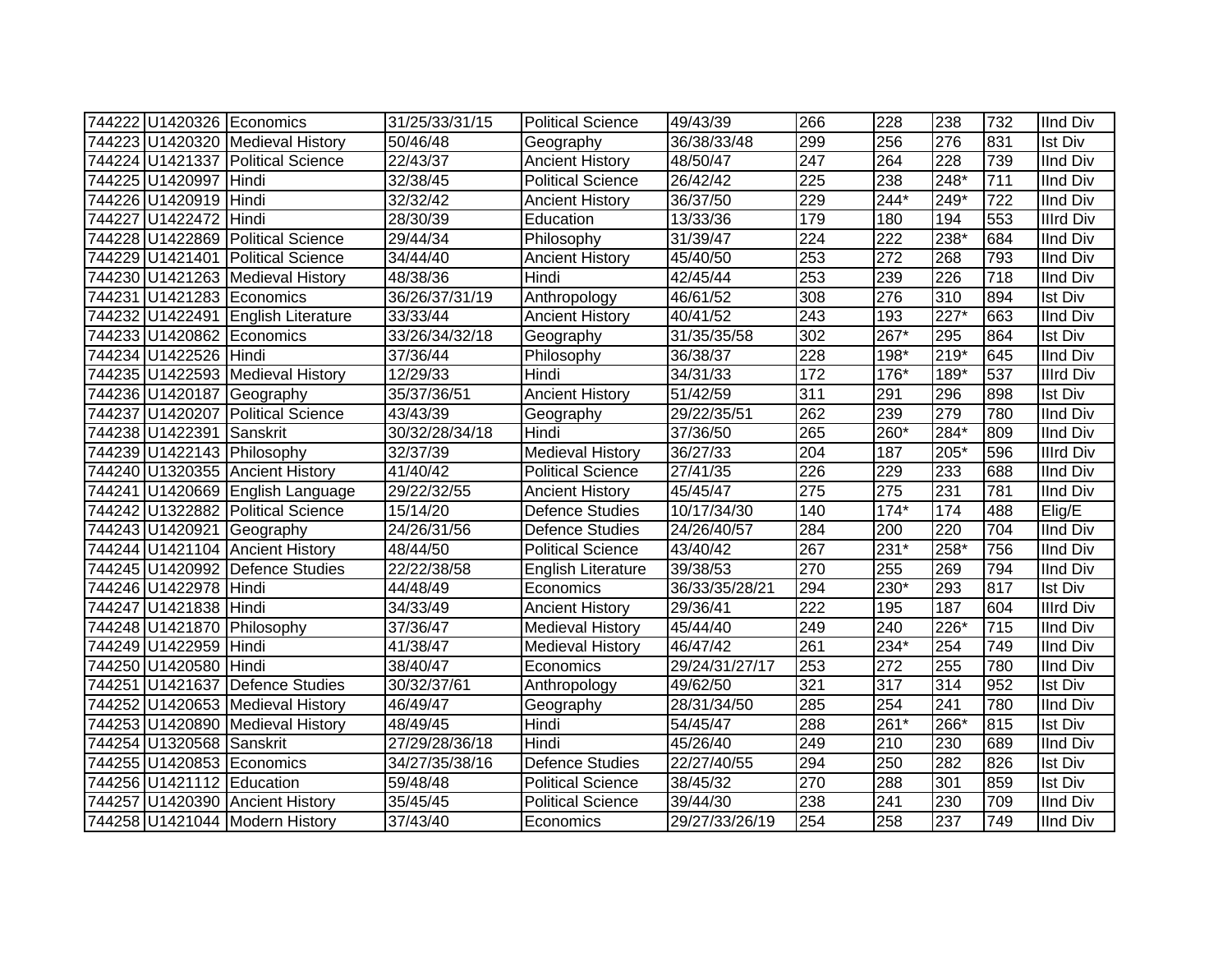|                          | 744259 U1422449 Economics         | 28/25/32/18/15 | Philosophy               | 42/39/58       | 257              | 263*   | 269*              | 789 | <b>IInd Div</b>  |
|--------------------------|-----------------------------------|----------------|--------------------------|----------------|------------------|--------|-------------------|-----|------------------|
|                          | 744260 U1421413 Medieval History  | 47/43/38       | English Literature       | 33/41/44       | 246              | 234*   | 231               | 711 | <b>IInd Div</b>  |
|                          | 744261 U1420324 Geography         | 29/34/33/59    | Hindi                    | 42/48/49       | 294              | $277*$ | $274*$            | 845 | <b>Ist Div</b>   |
|                          | 744262 U1420936 Geography         | 19/18/26/52    | Defence Studies          | AA/18/33/58    | $\overline{224}$ | $222*$ | $\overline{221*}$ | 667 | <b>IInd Div</b>  |
|                          | 744263 U1420386 Political Science | 45/45/46       | <b>Ancient History</b>   | 60/54/57       | 307              | 333    | 304               | 944 | <b>Ist Div</b>   |
| 744264 U1421372 Sanskrit |                                   | 20/23/25/33/20 | <b>Ancient History</b>   | 37/38/35       | 231              | 219    | $179*$            | 629 | <b>IInd Div</b>  |
| 744265 U1322024 Arabic   |                                   | 41/44/40       | Urdu                     | 47/36/27/09    | 244              | 245    | 230               | 719 | <b>IInd Div</b>  |
| 744266 U1321597 Urdu     |                                   | 03/22/24/09    | <b>Medieval History</b>  | 37/AA/41       | 136              | 199*   | $193*$            | 528 | Elig/E           |
| 744267 U1420945 Hindi    |                                   | 44/44/48       | Economics                | 35/24/30/27/12 | 264              | 239    | 261               | 764 | <b>IInd Div</b>  |
|                          | 744268 U1321147 Medieval History  | 37/43/43       | Economics                | 19/26/29/26/10 | 233              | 210    | 233               | 676 | <b>IInd Div</b>  |
|                          | 744269 U1420898 Economics         | 37/24/34/31/15 | Hindi                    | 49/44/49       | 283              | 262    | 252               | 797 | <b>IInd Div</b>  |
|                          | 744270 U1422860 Economics         | 38/26/34/43/15 | Psychology               | 30/34/33/45    | 298              | $314*$ | 301               | 913 | <b>Ist Div</b>   |
|                          | 744271 U1422061 Geography         | 31/28/29/52    | <b>Defence Studies</b>   | 35/33/37/59    | 304              | 251    | $\overline{217}$  | 772 | <b>IInd Div</b>  |
|                          | 744272 U1422571 Medieval History  | 42/43/43       | Economics                | 26/20/30/29/12 | 245              | 216    | 228               | 689 | <b>IInd Div</b>  |
|                          | 744273 U1323085 Medieval History  | 42/38/40       | Economics                | 20/23/30/23/10 | 226              | 193    | 215               | 634 | <b>IInd Div</b>  |
|                          | 744274 U1420675 Ancient History   | 50/40/51       | <b>Political Science</b> | 45/44/37       | 267              | 273    | $253*$            | 793 | <b>IInd Div</b>  |
|                          | 744275 U1420490 Political Science | 37/44/37       | <b>Ancient History</b>   | 45/40/49       | 252              | 302    | 264               | 818 | <b>Ist Div</b>   |
|                          | 744276 U1420109 Economics         | 32/27/35/30/17 | Geography                | 29/34/31/58    | 293              | 280    | 276               | 849 | <b>Ist Div</b>   |
|                          | 744277 U1421978 Political Science | 34/42/52       | <b>Ancient History</b>   | 48/45/48       | 269              | 256    | 244               | 769 | <b>IInd Div</b>  |
|                          | 744278 U1420199 Political Science | 51/41/55       | <b>Ancient History</b>   | 46/39/52       | 284              | 288    | 269               | 841 | <b>Ist Div</b>   |
|                          | 744279 U1421033 Political Science | 31/40/50       | <b>Ancient History</b>   | 48/43/51       | 263              | 268    | 283               | 814 | <b>Ist Div</b>   |
|                          | 744280 U1420380 Economics         | 32/26/34/18/16 | <b>Political Science</b> | 32/44/46       | 248              | 230    | 219               | 697 | <b>IInd Div</b>  |
|                          | 744281 U1322295 Modern History    | 44/45/37       | <b>Political Science</b> | 34/39/40       | 239              | 213    | 264               | 716 | <b>IInd Div</b>  |
|                          | 744282 U1421517 Medieval History  | 39/40/38       | English Literature       | 40/37/49       | 243              | 236    | $217*$            | 696 | <b>IInd Div</b>  |
|                          | 744283 U1423187 English Language  | 42/24/16/50    | <b>Medieval History</b>  | 29/31/35       | 227              | 194    | 218*              | 639 | <b>IInd Div</b>  |
|                          | 744284 U1421479 Ancient History   | 45/40/55       | <b>Political Science</b> | 32/44/55       | 271              | 292*   | 290*              | 853 | <b>Ist Div</b>   |
|                          | 744285 U1420923 Economics         | 28/26/28/22/18 | English Literature       | 29/29/41       | 221              | 230    | 225               | 676 | <b>IInd Div</b>  |
| 744286 U1421839 Hindi    |                                   | 43/36/45       | <b>Medieval History</b>  | 37/43/37       | 241              | 234    | 199               | 674 | <b>IInd Div</b>  |
|                          | 744287 U1420183 Medieval History  | AA/AA/AA       | Economics                | AA/AA/AA/AA/AA | <b>AA</b>        | 216*   | 234               | 450 | Absent           |
| 744288 U1423040 Hindi    |                                   | 37/40/46       | <b>Ancient History</b>   | 43/40/52       | 258              | $219*$ | 236               | 713 | <b>IInd Div</b>  |
|                          | 744289 U1421140 Political Science | 47/42/49       | <b>Ancient History</b>   | 46/39/50       | $\overline{273}$ | 276    | $270*$            | 819 | <b>Ist Div</b>   |
|                          | 744290 U1421677 Medieval History  | 33/34/37       | Education                | 10/41/42       | 197              | 208    | 188*              | 593 | <b>Illrd Div</b> |
| 744291 U1423037 Hindi    |                                   | 42/36/51       | Education                | 02/42/40       | $\overline{213}$ | $184*$ | 195               | 592 | <b>Illrd Div</b> |
|                          | 744292 U1421984 Economics         | 26/27/32/27/12 | Geography                | 25/29/31/58    | 267              | 243    | $225*$            | 735 | <b>IInd Div</b>  |
| 744293 U1421500          | Sanskrit                          | 29/43/31/37/18 | Hindi                    | 39/35/51       | 283              | $242*$ | 280*              | 805 | <b>IInd Div</b>  |
|                          | 744294 U1422997 Geography         | 28/32/33/57    | <b>Ancient History</b>   | 39/38/56       | 283              | 242    | 270               | 795 | <b>IInd Div</b>  |
|                          | 744295 U1321282 Ancient History   | 40/37/47       | <b>Political Science</b> | 27/41/33       | $\overline{225}$ | 200    | 237               | 662 | <b>IInd Div</b>  |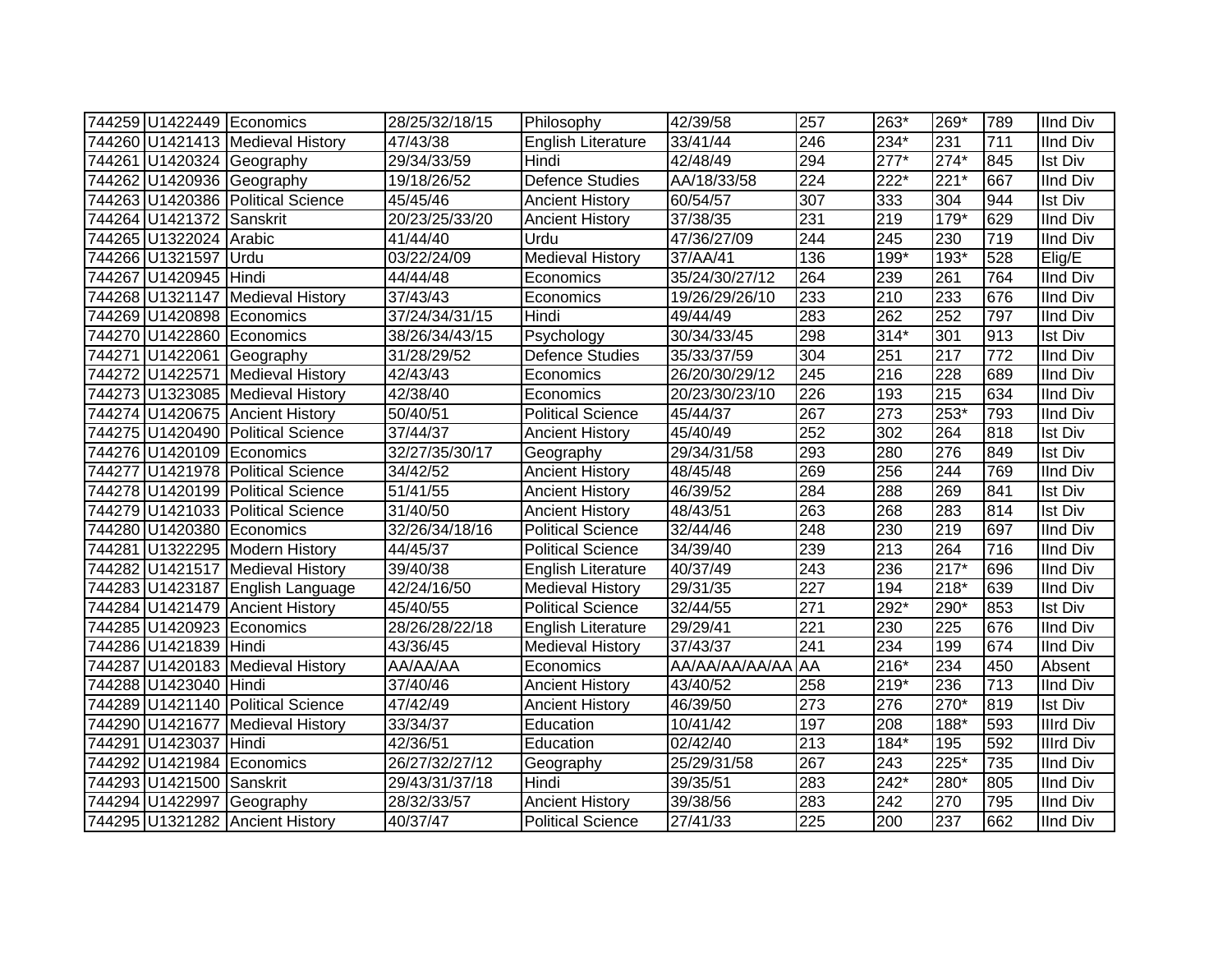|                          | 744296 U1422900 Economics          | 28/31/30/23/14 | Hindi                     | 36/41/52       | 255                      | 209              | 233    | 697              | <b>IInd Div</b>  |
|--------------------------|------------------------------------|----------------|---------------------------|----------------|--------------------------|------------------|--------|------------------|------------------|
| 744297 U1421345 Hindi    |                                    | 37/34/47       | <b>Ancient History</b>    | 37/42/45       | $\overline{242}$         | 259              | 243    | 744              | <b>IInd Div</b>  |
| 744298 U1420011 Hindi    |                                    | 39/44/46       | Education                 | 27/45/37       | 238                      | 253              | 258    | 749              | <b>IInd Div</b>  |
| 744299 U1323156 Hindi    |                                    | 34/35/49       | <b>Medieval History</b>   | 37/31/40       | 226                      | 212*             | 227*   | 665              | <b>IInd Div</b>  |
|                          | 744300 U1420244 Economics          | 23/23/29/25/15 | Geography                 | 29/24/27/60    | 255                      | 220              | $251*$ | 726              | <b>IInd Div</b>  |
|                          | 744301 U1421473 Philosophy         | 41/41/47       | <b>Political Science</b>  | 29/42/33       | 233                      | $258*$           | 260    | $\overline{751}$ | <b>IInd Div</b>  |
|                          | 744302 U1420331 Ancient History    | 50/35/55       | <b>Political Science</b>  | 32/43/48       | 263                      | 228              | $240*$ | 731              | <b>IInd Div</b>  |
| 744303 U1422466 Hindi    |                                    | 49/42/49       | <b>Ancient History</b>    | 20/40/53       | 253                      | $\overline{216}$ | $255*$ | $\overline{724}$ | <b>IInd Div</b>  |
|                          | 744304 U1420309 Political Science  | 23/43/42       | Psychology                | 21/33/33/52    | 247                      | $\overline{247}$ | 251    | 745              | <b>IInd Div</b>  |
|                          | 744305 U1420280 Ancient History    | 50/44/56       | <b>Political Science</b>  | 37/45/50       | 282                      | 280              | 268    | 830              | <b>Ist Div</b>   |
| 744306 U1421246 Hindi    |                                    | 31/25/37       | <b>Ancient History</b>    | 16/39/38       | 186                      | 184              | $202*$ | 572              | <b>Illrd Div</b> |
|                          | 744307 U1421814 Economics          | 39/29/34/33/18 | Psychology                | 34/43/34/63    | 327                      | 266*             | 298    | 891              | Ist Div          |
|                          | 744308 U1421152 Psychology         | 14/35/20/58    | <b>English Literature</b> | 47/41/39       | 254                      | 230*             | 265    | 749              | <b>IInd Div</b>  |
|                          | 744309 U1423295 Philosophy         | 34/40/37       | <b>Ancient History</b>    | 09/33/33       | 186                      | 186*             | 191*   | 563              | <b>Illrd Div</b> |
|                          | 744310 U1421016 Ancient History    | <b>UFM</b>     | <b>Political Science</b>  | <b>UFM</b>     | $\overline{\mathsf{UF}}$ | 255              | 263    | UF               | <b>UFM</b>       |
|                          | 744311 U1422436 Philosophy         | 30/42/42       | <b>Political Science</b>  | 33/40/42       | 229                      | 221              | 228    | 678              | IInd Div         |
|                          | 744312 U1421765 English Literature | 47/49/45       | <b>Political Science</b>  | 37/44/47       | 269                      | 294              | 261    | 824              | <b>Ist Div</b>   |
|                          | 744313 U1421402 Political Science  | 31/40/38       | <b>Ancient History</b>    | 52/42/45       | 248                      | 246              | 256*   | 750              | <b>IInd Div</b>  |
|                          | 744314 U1223012 Medieval History   | 35/18/33       | Hindi                     | 25/33/41       | 185                      | 187*             | $177*$ | 549              | <b>Illrd Div</b> |
|                          | 744315 U1420612 Political Science  | 39/45/48       | <b>Ancient History</b>    | 54/48/53       | 287                      | 271              | 285    | 843              | <b>Ist Div</b>   |
|                          | 744316 U1420028 Geography          | 28/29/33/55    | English Literature        | 48/48/29       | 270                      | 256              | 284    | 810              | <b>Ist Div</b>   |
|                          | 744317 U1420496 Ancient History    | 47/51/53       | <b>Political Science</b>  | 32/45/48       | 276                      | 280              | 259    | 815              | <b>Ist Div</b>   |
| 744318 U1422384 Hindi    |                                    | 46/42/51       | <b>Ancient History</b>    | 47/44/50       | 280                      | 222              | $273*$ | 775              | IInd Div         |
|                          | 744319 U1422935 Modern History     | 44/43/47       | Economics                 | 37/27/33/25/17 | 273                      | 269              | 284    | 826              | <b>Ist Div</b>   |
|                          | 744320 U1421317 Political Science  | 23/41/49       | <b>Ancient History</b>    | 47/36/42       | 238                      | 260              | 251    | 749              | <b>IInd Div</b>  |
|                          | 744321 U1422952 Modern History     | 42/44/40       | Economics                 | 33/28/31/24/16 | 258                      | $224*$           | 279    | 761              | <b>IInd Div</b>  |
|                          | 744322 U1420786 Ancient History    | 45/44/48       | <b>Political Science</b>  | 25/42/42       | 246                      | 235              | 200*   | 681              | <b>IInd Div</b>  |
|                          | 744323 U1422870 Medieval History   | 35/36/38       | Economics                 | 17/29/33/22/14 | 224                      | $238*$           | 260*   | 722              | <b>IInd Div</b>  |
|                          | 744324 U1320897 Ancient History    | 40/42/42       | Political Science         | 15/38/44       | 221                      | 209*             | 257    | 687              | <b>IInd Div</b>  |
|                          | 744325 U1420724 Economics          | 21/33/34/23/14 | <b>Political Science</b>  | 31/42/52       | 250                      | 288              | 266    | 804              | <b>IInd Div</b>  |
|                          | 744326 U1421654 Medieval History   | 39/45/37       | Philosophy                | 25/38/43       | 227                      | 225*             | 268*   | 720              | <b>IInd Div</b>  |
|                          | 744327 U1421133 Philosophy         | 40/45/48       | <b>Political Science</b>  | 33/45/54       | 265                      | 246              | 289    | 800              | <b>IInd Div</b>  |
| 744328 U1422358 Hindi    |                                    | 47/48/53       | <b>Ancient History</b>    | 54/45/56       | 303                      | 311              | 278    | 892              | <b>Ist Div</b>   |
|                          | 744329 U1422231 Medieval History   | 39/43/40       | <b>English Literature</b> | 40/35/32       | 229                      | $217*$           | $222*$ | 668              | <b>IInd Div</b>  |
| 744330 U1321372 Hindi    |                                    | 35/26/49       | <b>Ancient History</b>    | 37/40/41       | 228                      | 188              | 220*   | 636              | <b>IInd Div</b>  |
| 744331 U1421675 Sanskrit |                                    | 21/29/36/35/14 | <b>Ancient History</b>    | 32/38/43       | 248                      | 213*             | 251    | 712              | <b>IInd Div</b>  |
|                          | 744332 U1420266 Geography          | 28/33/31/61    | <b>Ancient History</b>    | 53/51/50       | 307                      | 282              | 273    | 862              | <b>Ist Div</b>   |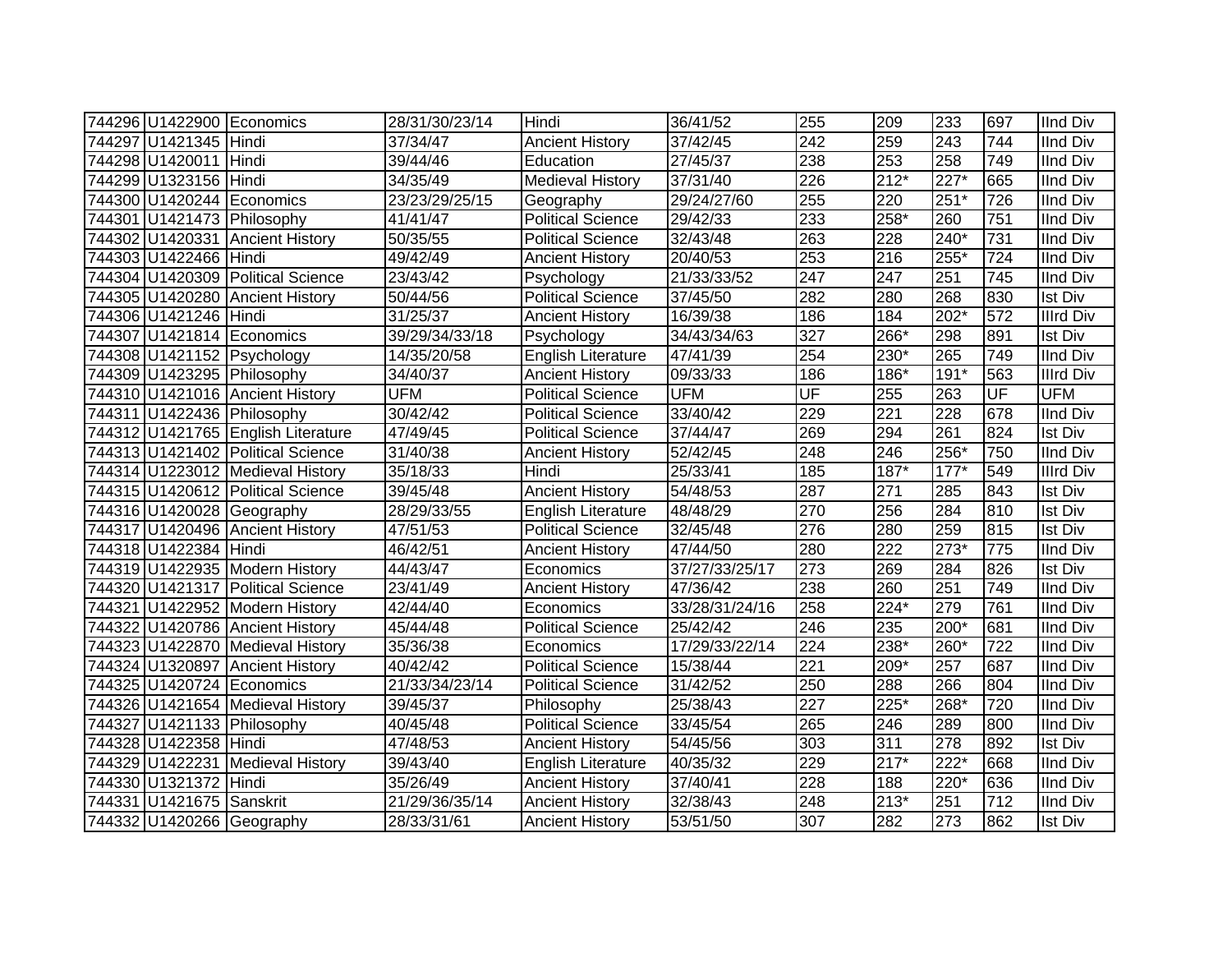|                          | 744333 U1420960 Philosophy        | 33/40/53       | <b>Political Science</b>  | 22/41/43       | 232 | 225              | 218    | 675              | <b>IInd Div</b>  |
|--------------------------|-----------------------------------|----------------|---------------------------|----------------|-----|------------------|--------|------------------|------------------|
| 744334 U1422388 Hindi    |                                   | 49/45/41       | <b>Ancient History</b>    | 49/47/55       | 286 | 235              | 255    | 776              | <b>IInd Div</b>  |
|                          | 744335 U1422975 Ancient History   | 46/47/54       | <b>Political Science</b>  | 34/45/55       | 281 | 281              | 278    | 840              | <b>Ist Div</b>   |
|                          | 744336 U1420148 Economics         | 15/30/31/27/14 | Geography                 | 30/34/38/44    | 263 | 259              | 264    | 786              | <b>IInd Div</b>  |
|                          | 744337 U1420696 Defence Studies   | 28/29/37/57    | Geography                 | 31/35/37/52    | 306 | $\overline{278}$ | 233    | 817              | <b>Ist Div</b>   |
| 744338 U1423177 Hindi    |                                   | 45/40/41       | Economics                 | 28/30/34/29/17 | 264 | 256*             | 252    | $\overline{772}$ | <b>IInd Div</b>  |
|                          | 744339 U1420620 Philosophy        | 28/42/51       | <b>Political Science</b>  | 39/45/53       | 258 | $227*$           | 221    | 706              | <b>IInd Div</b>  |
|                          | 744340 U1422212 Economics         | 29/33/33/37/18 | Political Science         | 45/42/47       | 284 | 257              | 284    | 825              | <b>Ist Div</b>   |
|                          | 744341 U1423097 Political Science | 38/41/47       | Defence Studies           | 28/28/32/60    | 274 | 247              | 255    | 776              | IInd Div         |
|                          | 744342 U1420027 Political Science | 42/47/50       | Geography                 | 34/33/29/60    | 295 | 306              | 324    | 925              | <b>Ist Div</b>   |
| 744343 U1421428 Hindi    |                                   | 39/40/41       | Economics                 | 08/27/23/22/17 | 217 | 230              | 253    | 700              | <b>IInd Div</b>  |
|                          | 744344 U1420952 Geography         | 25/32/22/60    | Philosophy                | 23/36/44       | 242 | 223              | $231*$ | 696              | <b>IInd Div</b>  |
| 744345 U1421850 Hindi    |                                   | 45/27/43       | <b>Ancient History</b>    | 39/39/49       | 242 | $222*$           | $228*$ | 692              | <b>IInd Div</b>  |
|                          | 744346 U1421396 Modern History    | 37/46/42       | Economics                 | 17/31/30/27/13 | 243 | 270              | 282    | 795              | IInd Div         |
|                          | 744347 U1420363 Ancient History   | 38/37/39       | <b>Political Science</b>  | 42/36/46       | 238 | 242              | 250    | 730              | IInd Div         |
|                          | 744348 U1421557 Medieval History  | 33/32/37       | Economics                 | AA/AA/AA/AA/AA | 102 | 221              | 245    | 568              | Elig/E           |
|                          | 744349 U1422561 Philosophy        | 19/AA/AA       | <b>Ancient History</b>    | 36/35/45       | 135 | 205*             | 179    | 519              | Elig/E           |
|                          | 744350 U1421084 Economics         | 11/26/20/23/15 | <b>English Literature</b> | 46/32/23       | 196 | 233              | 237    | 666              | IInd Div         |
|                          | 744351 U1422963 Medieval History  | 37/25/34       | Education                 | 25/35/37       | 193 | $191*$           | 194    | 578              | Illrd Div        |
| 744352 U1420178 Sanskrit |                                   | 31/31/40/35/20 | Economics                 | 23/30/27/23/17 | 277 | 280              | 279    | 836              | <b>Ist Div</b>   |
|                          | 744353 U1420204 Economics         | 13/27/30/28/19 | <b>English Literature</b> | 44/49/46       | 256 | 286              | 253    | 795              | <b>IInd Div</b>  |
|                          | 744354 U1420793 Economics         | 24/37/32/37/20 | <b>English Literature</b> | 46/08/24       | 228 | 298              | 274    | 800              | <b>IInd Div</b>  |
|                          | 744355 U1420269 Medieval History  | 39/38/40       | Economics                 | 15/31/22/11/16 | 212 | 240              | 255    | 707              | <b>IInd Div</b>  |
|                          | 744356 U1420378 Medieval History  | 41/39/39       | Geography                 | 24/35/22/53    | 253 | 259*             | 269*   | 781              | <b>IInd Div</b>  |
|                          | 744357 U1420618 Economics         | 32/33/36/31/17 | English Literature        | 44/54/41       | 288 | 264              | 263*   | 815              | <b>Ist Div</b>   |
|                          | 744358 U1321904 Medieval History  | 16/29/25       | Economics                 | 13/22/23/17/14 | 159 | 185*             | 191    | 535              | Elig/E           |
|                          | 744359 U1420152 Ancient History   | 50/50/46       | <b>Political Science</b>  | 43/43/53       | 285 | 227              | 278    | 790              | <b>IInd Div</b>  |
|                          | 744360 U1421636 Medieval History  | 34/47/38       | Economics                 | 22/28/30/24/16 | 239 | 257              | 270    | 766              | <b>IInd Div</b>  |
|                          | 744361 U1422988 Medieval History  | 38/45/43       | English Literature        | 42/27/21       | 216 | 207              | 246    | 669              | <b>IInd Div</b>  |
|                          | 744362 U1420408 Political Science | 39/45/52       | <b>Ancient History</b>    | 52/54/52       | 294 | 299              | 259    | 852              | <b>Ist Div</b>   |
|                          | 744363 U1421019 Ancient History   | 54/49/51       | <b>Political Science</b>  | 43/44/52       | 293 | 257              | 299    | 849              | <b>Ist Div</b>   |
|                          | 744364 U1420379 Geography         | 33/32/32/57    | Anthropology              | 43/55/55       | 307 | 236              | 285    | 828              | <b>Ist Div</b>   |
| 744365 U1422280 Hindi    |                                   | 37/16/45       | <b>Ancient History</b>    | 43/35/35       | 211 | 196              | 179    | 586              | <b>Illrd Div</b> |
|                          | 744366 U1421095 Philosophy        | 35/41/56       | Medieval History          | 48/39/42       | 261 | 220              | 266    | 747              | <b>IInd Div</b>  |
|                          | 744367 U1421383 Medieval History  | 39/47/43       | Economics                 | 14/33/34/31/16 | 257 | 250              | 245    | 752              | <b>IInd Div</b>  |
|                          | 744368 U1420846 Ancient History   | 49/43/47       | <b>Political Science</b>  | 37/43/46       | 265 | 240              | 256    | 761              | <b>IInd Div</b>  |
|                          | 744369 U1420153 Economics         | 31/36/37/35/20 | Geography                 | 32/40/33/60    | 324 | 297              | 297    | 918              | <b>Ist Div</b>   |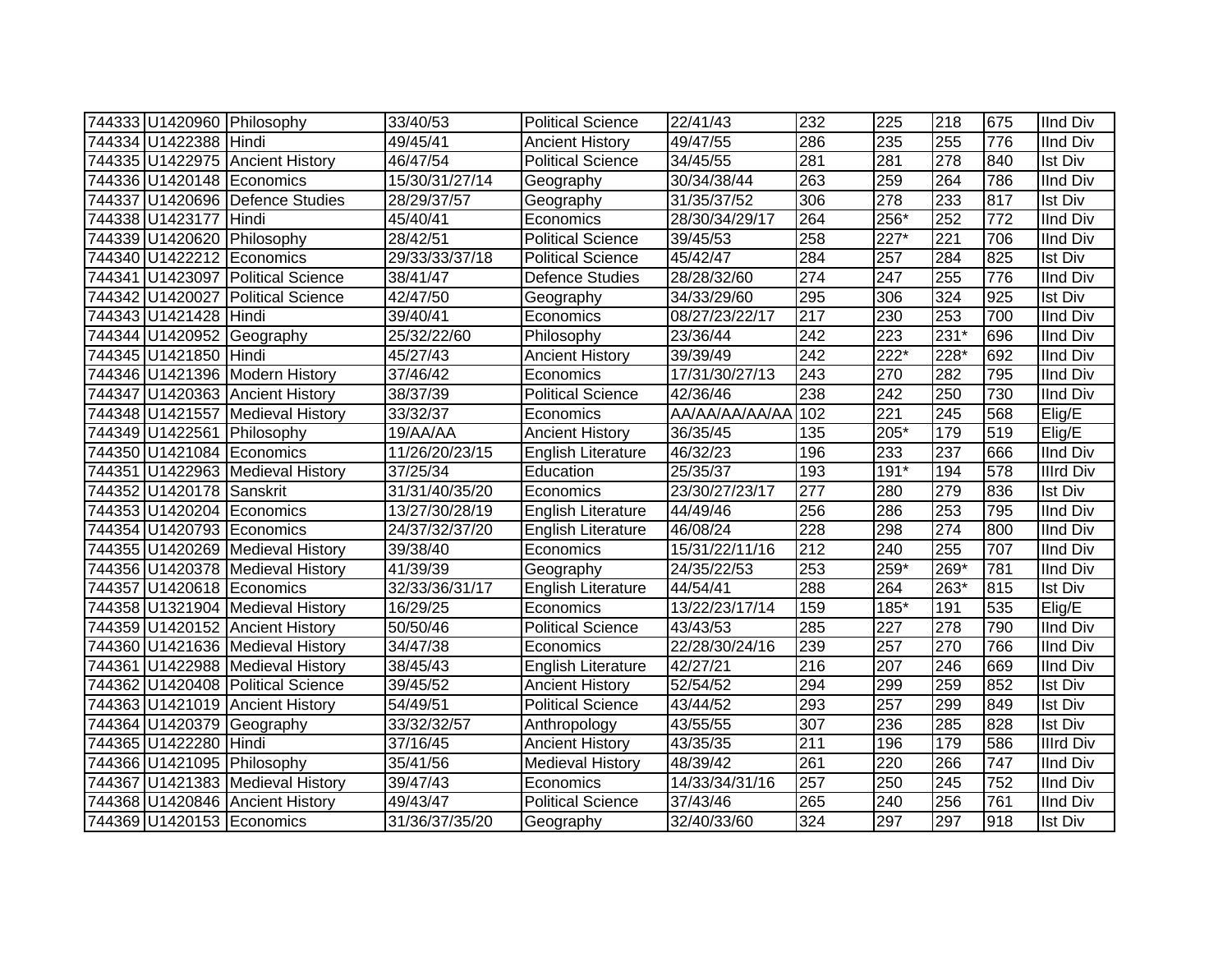|                           | 744370 U1421854 Medieval History  | 47/48/40       | <b>Defence Studies</b>    | 29/29/36/62    | 291 | 271              | 292    | 854              | <b>Ist Div</b>   |
|---------------------------|-----------------------------------|----------------|---------------------------|----------------|-----|------------------|--------|------------------|------------------|
|                           | 744371 U1420042 Economics         | AA/AA/AA/AA/AA | English Language          | AA/AA/AA/AA    | AA  | 281              | 271    | 552              | Absent           |
|                           | 744372 U1420095 Medieval History  | 46/46/47       | Education                 | 45/42/43       | 269 | 265              | 282    | 816              | <b>Ist Div</b>   |
| 744373 U1423007 Hindi     |                                   | 37/30/40       | <b>Ancient History</b>    | 37/38/36       | 218 | $223*$           | 243*   | 684              | <b>IInd Div</b>  |
| 744374 U1420606 Sanskrit  |                                   | 24/33/26/39/AA | Hindi                     | 31/28/25       | 206 | 229              | 215    | 650              | <b>IInd Div</b>  |
|                           | 744375 U1321706 Geography         | 10/20/12/54    | <b>English Literature</b> | 18/13/AA       | 127 | $218*$           | $174*$ | 519              | Failed           |
| 744376 U1422018 Hindi     |                                   | 50/33/42       | Economics                 | 18/29/24/33/12 | 241 | $215*$           | $273*$ | 729              | <b>IInd Div</b>  |
|                           | 744377 U1421622 Modern History    | 38/40/32       | Economics                 | 23/33/28/19/18 | 231 | 259              | 230*   | $\overline{720}$ | <b>IInd Div</b>  |
| 744378 U1423082 Education |                                   | 25/29/26       | <b>Political Science</b>  | 08/39/33       | 160 | $197*$           | 213    | 570              | <b>Illrd Div</b> |
|                           | 744379 U1422340 Philosophy        | 26/39/43       | <b>Medieval History</b>   | 37/37/35       | 217 | 236              | 222    | 675              | <b>IInd Div</b>  |
|                           | 744380 U1421581 Modern History    | 39/38/43       | Economics                 | 29/34/34/19/14 | 250 | 223              | 262    | 735              | <b>IInd Div</b>  |
|                           | 744381 U1420775 Economics         | 14/28/33/24/19 | Geography                 | 13/39/31/55    | 256 | 260              | 287    | 803              | IInd Div         |
| 744382 U1421205 Hindi     |                                   | 41/29/39       | <b>Ancient History</b>    | 35/34/38       | 216 | 217              | 263*   | 696              | <b>IInd Div</b>  |
|                           | 744383 U1421024 Political Science | 30/41/46       | Anthropology              | 45/56/53       | 271 | $271*$           | 269    | 811              | <b>Ist Div</b>   |
|                           | 744384 U1421097 Philosophy        | 42/40/50       | <b>Medieval History</b>   | 48/40/49       | 269 | 233*             | 279    | 781              | <b>IInd Div</b>  |
|                           | 744385 U1422450 Medieval History  | 43/43/48       | Hindi                     | 45/24/45       | 248 | 232              | 255    | 735              | <b>IInd Div</b>  |
|                           | 744386 U1422067 Geography         | 21/36/29/56    | <b>English Literature</b> | 44/50/41       | 277 | 276              | 274    | 827              | <b>Ist Div</b>   |
|                           | 744387 U1321731 Ancient History   | 37/40/49       | <b>Political Science</b>  | 25/38/35       | 224 | 169              | $190*$ | 583              | Illrd Div        |
|                           | 744388 U1321981 Medieval History  | 37/38/42       | Hindi                     | 32/04/34       | 187 | $164*$           | 196    | 547              | Elig/E           |
|                           | 744389 U1422010 Ancient History   | 43/44/51       | Economics                 | 14/30/32/19/17 | 250 | 223              | 258    | 731              | <b>IInd Div</b>  |
| 744390 U1422648 Education |                                   | 28/35/35       | Hindi                     | 34/06/32       | 170 | 161              | 200    | 531              | Elig/E           |
|                           | 744391 U1420045 Political Science | 46/46/56       | Geography                 | 32/41/36/58    | 315 | 283              | 293    | 891              | <b>Ist Div</b>   |
|                           | 744392 U1420128 Political Science | 36/40/41       | Geography                 | 18/36/22/50    | 243 | 257              | 259    | 759              | <b>IInd Div</b>  |
|                           | 744393 U1322977 Economics         | 18/31/33/21/16 | Philosophy                | 41/41/48       | 249 | 186              | 236    | 671              | <b>IInd Div</b>  |
|                           | 744394 U1421346 Modern History    | 34/30/37       | <b>English Literature</b> | 42/16/10       | 169 | 242              | 218*   | 629              | Elig/E           |
|                           | 744395 U1421298 Medieval History  | 41/38/43       | Economics                 | 25/32/28/23/15 | 245 | 252              | 279    | 776              | <b>IInd Div</b>  |
|                           | 744396 U1421890 Medieval History  | 42/42/46       | Hindi                     | 52/49/45       | 276 | 283              | 261    | 820              | <b>Ist Div</b>   |
|                           | 744397 U1420229 Modern History    | 43/40/40       | <b>Political Science</b>  | 40/42/48       | 253 | $\overline{243}$ | 250    | 746              | <b>IInd Div</b>  |
|                           | 744398 U1320603 Economics         | 17/26/30/22/14 | Geography                 | 30/36/29/57    | 261 | $227*$           | 249    | 737              | <b>IInd Div</b>  |
|                           | 744399 U1421898 Philosophy        | 29/30/42       | <b>Ancient History</b>    | 31/36/43       | 211 | $217*$           | 256    | 684              | <b>IInd Div</b>  |
|                           | 744400 U1421454 Ancient History   | 37/40/44       | <b>Political Science</b>  | 26/41/42       | 230 | 182              | $225*$ | 637              | <b>IInd Div</b>  |
|                           | 744401 U1420607 Political Science | 33/44/47       | Geography                 | 33/41/28/59    | 285 | 232*             | $277*$ | 794              | <b>IInd Div</b>  |
|                           | 744402 U1322180 Modern History    | 38/30/35       | Economics                 | 19/24/29/22/09 | 206 | 195              | $215*$ | 616              | <b>IInd Div</b>  |
| 744403 U1421357 Sanskrit  |                                   | 36/40/42/42/18 | Hindi                     | 49/49/46       | 322 | 266              | 304    | 892              | <b>Ist Div</b>   |
| 744404 U1420783 Hindi     |                                   | 50/55/46       | Economics                 | 37/32/34/25/14 | 293 | 246*             | 252*   | 791              | <b>IInd Div</b>  |
|                           | 744405 U1423315 Medieval History  | 46/38/38       | Education                 | 53/43/46       | 264 | 237              | 261    | 762              | <b>IInd Div</b>  |
|                           | 744406 U1420300 Economics         | 29/36/37/31/12 | Geography                 | 33/38/29/56    | 301 | 302              | 297    | 900              | <b>Ist Div</b>   |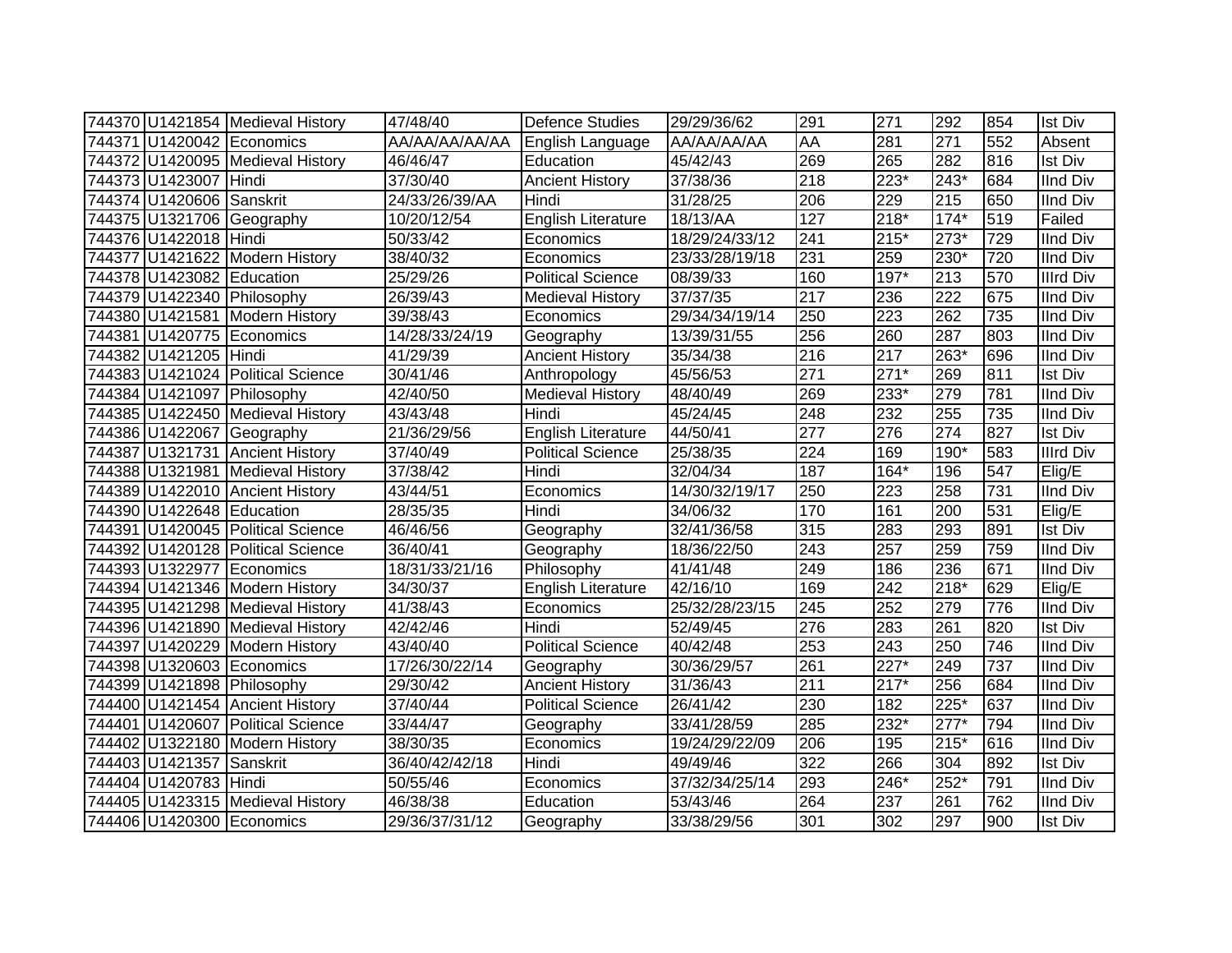| 744407 U1322982 Hindi    |                                    | 37/12/33       | Education                 | 25/35/36       | 178                      | 200    | 168              | 546                      | <b>Illrd Div</b> |
|--------------------------|------------------------------------|----------------|---------------------------|----------------|--------------------------|--------|------------------|--------------------------|------------------|
|                          | 744408 U1422058 Medieval History   | 48/47/47       | Hindi                     | 43/28/35       | 248                      | $227*$ | 212              | 687                      | <b>IInd Div</b>  |
| 744409 U1422415 Sanskrit |                                    | 22/34/24/33/14 | Hindi                     | 36/25/40       | 228                      | 196    | $203*$           | 627                      | <b>IInd Div</b>  |
|                          | 744410 U1420823 Economics          | 27/32/38/34/20 | <b>Political Science</b>  | 47/43/45       | 286                      | 266    | 270              | 822                      | <b>Ist Div</b>   |
| 744411 U1422498 Hindi    |                                    | 35/23/39       | Philosophy                | 30/40/34       | $\overline{201}$         | 179    | $205*$           | 585                      | <b>Illrd Div</b> |
|                          | 744412 U1422537 Ancient History    | 36/36/40       | <b>Political Science</b>  | 10/38/28       | 188                      | $214*$ | $235*$           | 637                      | <b>IInd Div</b>  |
| 744413 U1421872          | Hindi                              | 45/13/45       | <b>Ancient History</b>    | 42/41/41       | 227                      | 210    | 226              | 663                      | <b>IInd Div</b>  |
| 744414 U1423246 Sanskrit |                                    | 31/33/33/35/17 | Hindi                     | 42/33/42       | 266                      | 208*   | $229*$           | 703                      | <b>IInd Div</b>  |
|                          | 744415 U1421301 Medieval History   | 37/38/37       | Economics                 | 21/26/32/10/14 | 215                      | 215*   | 210              | 640                      | <b>IInd Div</b>  |
|                          | 744416 U1422098 Ancient History    | 44/40/52       | Education                 | 34/40/41       | 251                      | 211    | 230              | 692                      | <b>IInd Div</b>  |
| 744417 U1420436 Hindi    |                                    | 46/35/40       | <b>Political Science</b>  | 25/44/46       | 236                      | 257    | $264*$           | 757                      | <b>IInd Div</b>  |
|                          | 744418 U1421100 Modern History     | 37/43/43       | Economics                 | 24/30/36/27/17 | 257                      | 303    | 275              | 835                      | <b>Ist Div</b>   |
|                          | 744419 U1321757 Ancient History    | 42/46/49       | Education                 | 26/43/37       | 243                      | 198*   | 233              | 674                      | <b>IInd Div</b>  |
|                          | 744420 U1420569 Geography          | 32/37/26/45    | <b>Defence Studies</b>    | 27/22/31/57    | 277                      | 247    | 287              | 811                      | <b>Ist Div</b>   |
|                          | 744421 U1422243 English Literature | 45/35/19       | <b>Ancient History</b>    | 39/40/52       | 230                      | $173*$ | $175*$           | 578                      | <b>Illrd Div</b> |
|                          | 744422 U1420214 Political Science  | AA/AA/AA       | Geography                 | 25/36/28/58    | 147                      | 257*   | $\overline{273}$ | 677                      | Elig/E           |
| 744423 U1423233 Hindi    |                                    | 41/24/38       | <b>Ancient History</b>    | 37/42/47       | 229                      | 226*   | $218*$           | 673                      | <b>IInd Div</b>  |
|                          | 744424 U1423345 Philosophy         | 35/44/41       | <b>Ancient History</b>    | 42/40/51       | 253                      | 239    | $244*$           | 736                      | <b>IInd Div</b>  |
|                          | 744425 U1421332 Philosophy         | 39/45/47       | <b>Political Science</b>  | 40/44/50       | 265                      | 308    | 292              | 865                      | <b>Ist Div</b>   |
|                          | 744426 U1420034 Geography          | 21/41/29/55    | <b>Defence Studies</b>    | 27/26/32/63    | 294                      | 281    | 298              | 873                      | <b>Ist Div</b>   |
|                          | 744427 U1422354 Medieval History   | 38/40/38       | Hindi                     | 48/23/41       | 228                      | 227    | 239              | 694                      | <b>IInd Div</b>  |
| 744428 U1220325 Hindi    |                                    | 38/23/39       | Geography                 | 22/36/25/51    | 234                      | $244*$ | 233              | 711                      | <b>IInd Div</b>  |
|                          | 744429 U1420437 Economics          | 19/26/33/23/16 | Hindi                     | 45/29/51       | $\overline{242}$         | 268*   | 236*             | 746                      | <b>IInd Div</b>  |
|                          | 744430 U1421749 English Language   | <b>UFM</b>     | <b>Medieval History</b>   | <b>UFM</b>     | $\overline{\mathsf{UF}}$ | 282    | 312              | $\overline{\mathsf{UF}}$ | <b>UFM</b>       |
|                          | 744431 U1421448 Modern History     | 40/38/39       | <b>English Literature</b> | 46/46/33       | 242                      | 223    | 244*             | 709                      | <b>IInd Div</b>  |
|                          | 744432 U1422373 Medieval History   | 37/39/40       | Education                 | 45/33/37       | 231                      | 182    | 261*             | 674                      | <b>IInd Div</b>  |
|                          | 744433 U1421747 Economics          | 35/31/36/29/16 | Hindi                     | 39/33/47       | 266                      | 262*   | $274*$           | 802                      | <b>IInd Div</b>  |
|                          | 744434 U1421012 Ancient History    | 45/44/52       | <b>Political Science</b>  | 31/45/51       | 268                      | 207    | 255              | 730                      | <b>IInd Div</b>  |
|                          | 744435 U1421460 Ancient History    | 43/48/53       | <b>Political Science</b>  | 40/44/53       | 281                      | 264    | $\overline{242}$ | 787                      | <b>IInd Div</b>  |
| 744436 U1423303 Sanskrit |                                    | <b>UFM</b>     | Hindi                     | <b>UFM</b>     | UF                       | $214*$ | $193*$           | UF                       | <b>UFM</b>       |
| 744437 U1421827 Sanskrit |                                    | 32/39/28/36/17 | Hindi                     | 42/34/53       | 281                      | 282    | $271*$           | 834                      | <b>Ist Div</b>   |
|                          | 744438 U1420971 Ancient History    | 41/40/51       | Political Science         | 41/44/44       | 261                      | $250*$ | 268              | 779                      | <b>IInd Div</b>  |
|                          | 744439 U1420480 Modern History     | 36/44/38       | Education                 | 48/41/34       | 241                      | $235*$ | $224*$           | 700                      | <b>IInd Div</b>  |
| 744440 U1420303          | Sanskrit                           | 39/42/33/41/19 | Hindi                     | 44/53/55       | 326                      | 291    | 292              | 909                      | Ist Div          |
| 744441 U1420122          | Sanskrit                           | 32/40/21/39/19 | <b>English Literature</b> | 41/39/23       | 254                      | 256    | 259              | 769                      | <b>IInd Div</b>  |
|                          | 744442 U1322532 Economics          | 18/30/29/25/15 | Geography                 | 18/24/17/49    | 225                      | 194*   | 195              | 614                      | <b>IInd Div</b>  |
|                          | 744443 U1422635 Ancient History    | <b>UFM</b>     | <b>Political Science</b>  | <b>UFM</b>     | UF                       | 209    | 233              | UF                       | <b>UFM</b>       |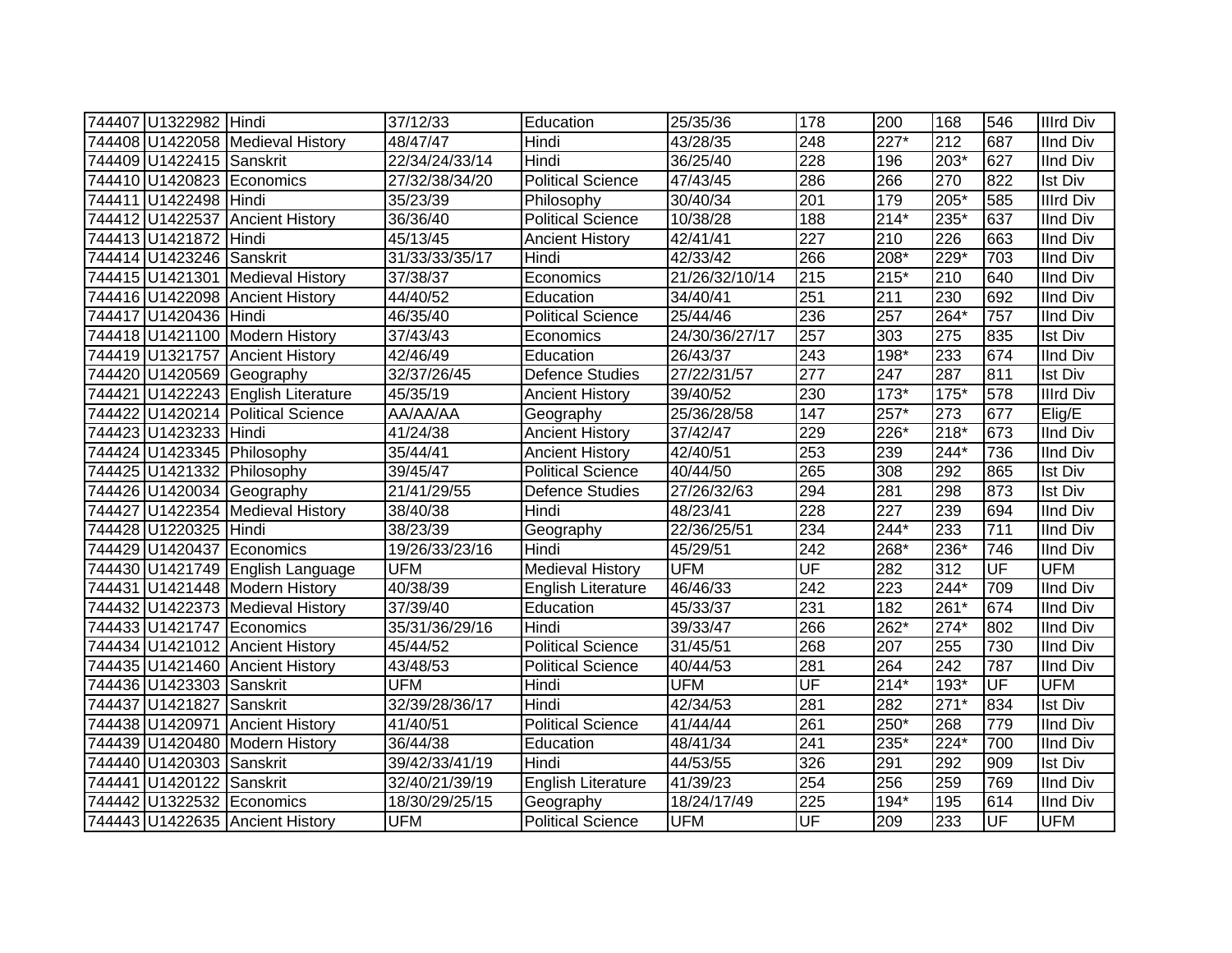| 744444 U1421053 Geography  |                                    | 24/34/22/42    | <b>Defence Studies</b>    | 22/26/34/56    | 260                      | $227*$ | $273*$           | 760 | <b>IInd Div</b>  |
|----------------------------|------------------------------------|----------------|---------------------------|----------------|--------------------------|--------|------------------|-----|------------------|
| 744445 U1422854 Hindi      |                                    | AA/AA/AA       | <b>Ancient History</b>    | AA/AA/AA       | AA                       | 280*   | 293*             | 573 | Absent           |
| 744446 U1320588 Hindi      |                                    | 41/44/52       | <b>Ancient History</b>    | 47/49/57       | 290                      | 258    | 268*             | 816 | <b>Ist Div</b>   |
| 744447 U1422839 Education  |                                    | 44/36/39       | Economics                 | 26/30/37/24/15 | 251                      | $192*$ | 238              | 681 | <b>IInd Div</b>  |
|                            | 744448 U1421597 Modern History     | 34/41/36       | Economics                 | 13/21/26/22/14 | 207                      | $203*$ | $198*$           | 608 | <b>IInd Div</b>  |
| 744449 U1420597 Economics  |                                    | 34/33/30/22/19 | English Literature        | 48/55/46       | 287                      | 247    | 231              | 765 | <b>IInd Div</b>  |
|                            | 744450 U1422040 Ancient History    | 47/46/56       | <b>Political Science</b>  | 31/50/51       | 281                      | 248*   | 275              | 804 | <b>IInd Div</b>  |
| 744451 U1220808 Economics  |                                    | 30/31/30/29/20 | <b>Statistics</b>         | 17/07/21/38    | $\overline{223}$         | 285*   | 282              | 790 | <b>IInd Div</b>  |
|                            | 744452 U1221374 Political Science  | 38/46/51       | Economics                 | 22/26/30/17/17 | 247                      | 200    | 234              | 681 | <b>IInd Div</b>  |
|                            | 744453 U1420674 Ancient History    | 45/45/51       | <b>Political Science</b>  | 46/46/46       | 279                      | 284    | 283              | 846 | <b>Ist Div</b>   |
|                            | 744454 U1422365 Ancient History    | 41/40/47       | Education                 | 50/38/40       | 256                      | 226    | 236              | 718 | <b>IInd Div</b>  |
| 744455 U1423137 Sanskrit   |                                    | 30/40/24/37/19 | Hindi                     | 40/35/45       | 270                      | 268*   | 264              | 802 | <b>IInd Div</b>  |
|                            | 744456 U1420294 Modern History     | 41/38/43       | <b>Political Science</b>  | 51/51/46       | 270                      | 261    | 276              | 807 | <b>IInd Div</b>  |
|                            | 744457 U1420636 Modern History     | 51/51/49       | Economics                 | 24/29/33/30/22 | 289                      | 248    | 274              | 811 | Ist Div          |
| 744458 U1421864 Philosophy |                                    | 41/41/49       | <b>Ancient History</b>    | 46/45/51       | $\overline{273}$         | 241    | 295              | 809 | <b>IInd Div</b>  |
|                            | 744459 U1422595 Medieval History   | 41/38/38       | Hindi                     | 31/20/42       | 210                      | $191*$ | 246              | 647 | <b>IInd Div</b>  |
| 744460 U1423145 Hindi      |                                    | 25/29/45       | Education                 | 29/29/32       | 189                      | 232*   | $235*$           | 656 | <b>IInd Div</b>  |
| 744461 U1420116 Economics  |                                    | 30/30/34/29/18 | Geography                 | 31/31/34/54    | 291                      | 268*   | $\overline{272}$ | 831 | <b>Ist Div</b>   |
|                            | 744462 U1323141 English Literature | 33/26/21       | Philosophy                | 15/41/42       | 178                      | $172*$ | 198*             | 548 | <b>Illrd Div</b> |
|                            | 744463 U1422277 Modern History     | 45/45/47       | Education                 | 47/42/40       | 266                      | 236    | 254              | 756 | <b>IInd Div</b>  |
|                            | 744464 U1420734 Ancient History    | 43/40/46       | Economics                 | 25/29/28/19/14 | 244                      | 247    | 242              | 733 | <b>IInd Div</b>  |
| 744465 U1420506 Economics  |                                    | 30/31/35/24/21 | <b>Political Science</b>  | 55/48/46       | 290                      | 305    | 294              | 889 | <b>Ist Div</b>   |
|                            | 744466 U1422941 Medieval History   | <b>UFM</b>     | Economics                 | <b>UFM</b>     | $\overline{\mathsf{UF}}$ | 180*   | $\overline{226}$ | UF  | <b>UFM</b>       |
| 744467 U1420740 Geography  |                                    | 30/31/24/55    | <b>English Literature</b> | 46/52/29       | 267                      | 238    | 234              | 739 | <b>IInd Div</b>  |
|                            | 744468 U1420561 Medieval History   | 47/42/37       | Geography                 | 21/33/20/49    | 249                      | 254    | 266*             | 769 | <b>IInd Div</b>  |
| 744469 U1420108 Sanskrit   |                                    | 34/43/28/36/20 | Hindi                     | 41/45/50       | 297                      | 282    | 304              | 883 | <b>Ist Div</b>   |
| 744470 U1420421 Geography  |                                    | 25/36/21/55    | <b>Defence Studies</b>    | 40/28/32/57    | 294                      | 239*   | 263              | 796 | <b>IInd Div</b>  |
|                            | 744471 U1323195 Medieval History   | 30/28/38       | Economics                 | 21/25/22/28/12 | 204                      | 203    | $212*$           | 619 | <b>IInd Div</b>  |
| 744472 U1423159 Hindi      |                                    | 36/34/51       | <b>Ancient History</b>    | 39/48/50       | 258                      | 254    | 256              | 768 | <b>IInd Div</b>  |
|                            | 744473 U1421233 Ancient History    | 38/38/40       | Education                 | 37/27/29       | 209                      | 237    | $229*$           | 675 | <b>IInd Div</b>  |
|                            | 744474 U1421036 Medieval History   | 47/47/45       | Economics                 | 35/35/32/29/14 | 284                      | 263*   | 252              | 799 | <b>IInd Div</b>  |
|                            | 744475 U1420242 Ancient History    | 36/35/48       | <b>Political Science</b>  | 32/46/34       | 231                      | 241    | 240              | 712 | <b>IInd Div</b>  |
|                            | 744476 U1420717 Modern History     | 37/38/38       | Political Science         | 36/47/36       | 232                      | 201    | 228              | 661 | <b>IInd Div</b>  |
|                            | 744477 U1421606 Modern History     | 42/50/46       | Philosophy                | 42/50/50       | 280                      | 255    | 265              | 800 | <b>IInd Div</b>  |
|                            | 744478 U1421072 Medieval History   | 40/25/39       | Economics                 | 24/29/26/28/19 | 230                      | 235*   | 229              | 694 | <b>IInd Div</b>  |
|                            | 744479 U1420515 Ancient History    | 44/40/48       | Economics                 | 20/27/33/28/18 | 258                      | 290    | 265              | 813 | Ist Div          |
| 744480 U1423342 Philosophy |                                    | 41/54/49       | <b>Ancient History</b>    | 45/38/44       | 271                      | 251    | 241              | 763 | <b>IInd Div</b>  |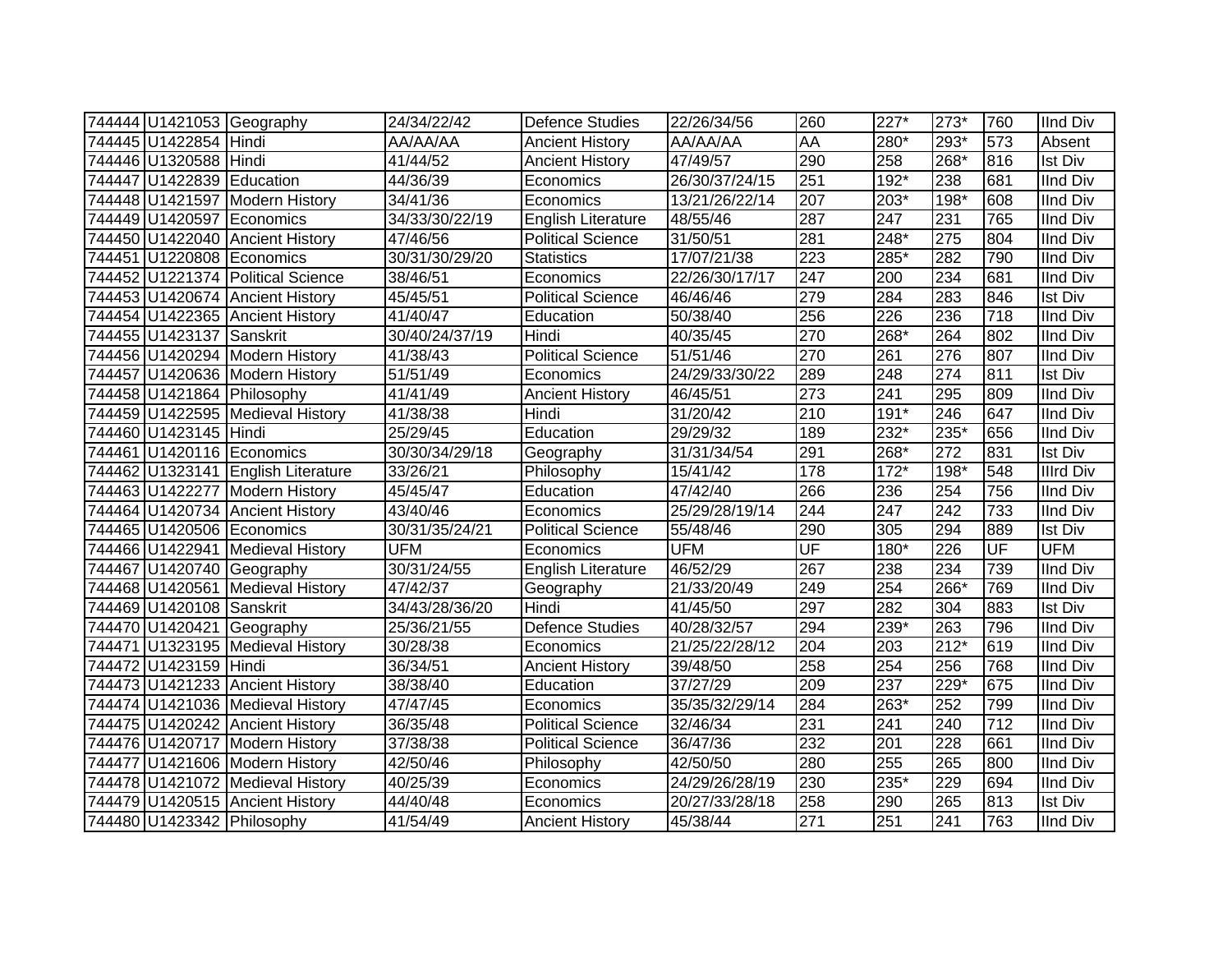|                          | 744481 U1421589 Medieval History   | 39/38/37       | Economics                 | 20/24/28/23/16                      | 225                    | 194    | $215*$           | 634       | <b>IInd Div</b>  |
|--------------------------|------------------------------------|----------------|---------------------------|-------------------------------------|------------------------|--------|------------------|-----------|------------------|
|                          | 744482 U1421768 Philosophy         | 36/44/34       | <b>Ancient History</b>    | 34/34/45                            | $\overline{227}$       | 213    | 227              | 667       | <b>IInd Div</b>  |
|                          | 744483 U1421368 Ancient History    | 29/35/50       | Education                 | 42/31/30                            | $\overline{217}$       | 239    | $218*$           | 674       | <b>IInd Div</b>  |
|                          | 744484 U1420091 Ancient History    | 49/41/56       | <b>Political Science</b>  | 22/49/47                            | 264                    | 252    | $288*$           | 804       | <b>IInd Div</b>  |
|                          | 744485 U1420176 Ancient History    | 50/42/61       | <b>Political Science</b>  | 36/48/42                            | 279                    | 261    | 263              | 803       | <b>IInd Div</b>  |
|                          | 744486 U1420566 English Literature | 42/47/28       | <b>Ancient History</b>    | 34/37/39                            | 227                    | 203    | $\overline{215}$ | 645       | <b>IInd Div</b>  |
| 744487 U1420251 Hindi    |                                    | 43/50/51       | English Language          | 37/26/41/55                         | 303                    | 294    | 286              | 883       | <b>Ist Div</b>   |
|                          | 744488 U1421165 Medieval History   | 43/44/44       | Hindi                     | $\sqrt{41}/34/49$                   | 255                    | 248    | 262              | 765       | <b>IInd Div</b>  |
|                          | 744489 U1421109 Modern History     | 44/43/40       | <b>Political Science</b>  | 25/43/48                            | 243                    | 265    | 260              | 768       | <b>IInd Div</b>  |
|                          | 744490 U1223066 Medieval History   | 28/37/35       | Philosophy                | AA/AA/AA                            | 100                    | 165*   | 183*             | 448       | Elig/E           |
| 744491 U1423271 Hindi    |                                    | 32/31/44       | Philosophy                | 29/50/36                            | 222                    | $216*$ | 185*             | 623       | <b>IInd Div</b>  |
|                          | 744492 U1420779 English Literature | 46/46/11       | <b>Political Science</b>  | 38/46/39                            | 226                    | 252    | 216              | 694       | <b>IInd Div</b>  |
|                          | 744493 U1421238 Economics          | 22/24/30/23/14 | English Literature        | 32/33/20                            | 198                    | 232    | 207              | 637       | <b>IInd Div</b>  |
| 744494 U1423126 Sanskrit |                                    | 39/42/29/38/15 | Hindi                     | 40/28/47                            | 278                    | 301    | 252              | 831       | <b>Ist Div</b>   |
|                          | 744495 U1422464 English Literature | 36/35/24       | <b>Ancient History</b>    | 37/31/46                            | 209                    | $204*$ | 189              | 602       | <b>Illrd Div</b> |
|                          | 744496 U1421546 Modern History     | 33/38/38       | Economics                 | 24/26/29/17/18                      | 223                    | $217*$ | $\overline{214}$ | 654       | <b>IInd Div</b>  |
| 744497 U1420497 Hindi    |                                    | 33/34/42       | <b>English Literature</b> | 42/34/29                            | $\overline{214}$       | 207    | $218*$           | 639       | <b>IInd Div</b>  |
|                          | 744498 U1420887 Ancient History    | 42/33/52       | <b>Political Science</b>  | 44/48/40                            | 259                    | 257*   | $256*$           | 772       | <b>IInd Div</b>  |
|                          | 744499 U1421618 Medieval History   | 44/41/44       | Economics                 | 35/28/34/23/18                      | 267                    | 261    | 270              | 798       | <b>IInd Div</b>  |
|                          | 744500 U1420041 Political Science  | 20/44/41       | <b>Ancient History</b>    | 46/41/43                            | 235                    | 282*   | 267              | 784       | <b>IInd Div</b>  |
|                          | 744501 U1422341 Philosophy         | 45/49/40       | <b>Ancient History</b>    | 37/34/52                            | 257                    | 225    | 240              | 722       | <b>IInd Div</b>  |
|                          | 744502 U1320578 Economics          | 27/25/22/17/16 | Geography                 | 24/31/25/46                         | 233                    | $221*$ | 245              | 699       | <b>IInd Div</b>  |
| 744503 U1422731 Urdu     |                                    | 53/29/28/15    | <b>Medieval History</b>   | 51/47/48                            | 271                    | 224*   | 221              | 716       | <b>IInd Div</b>  |
|                          | 744504 U1420291 Ancient History    | AA/AA/AA       | <b>Political Science</b>  | 31/AA/AA                            | 31                     | 211    | 232              | 474       | Failed           |
| 744505 U1422742 Urdu     |                                    | 38/32/25/14    | <b>Medieval History</b>   | 37/37/42                            | 225                    | 187*   | 196              | 608       | <b>IInd Div</b>  |
|                          | 744506 U1421699 Medieval History   | 27/34/33       | Education                 | 46/31/29                            | 200                    | 206    | 233              | 639       | <b>IInd Div</b>  |
|                          | 744507 U1421118 English Literature | 30/53/46       | <b>Political Science</b>  | 39/46/42                            | 256                    | 250    | 279              | 785       | <b>IInd Div</b>  |
|                          | 744508 U1420346 Medieval History   | <b>NR</b>      | Geography                 | $\overline{\overline{\mathsf{NR}}}$ | $\overline{\text{NR}}$ | 269    | 302              | <b>NR</b> | <b>NR</b>        |
| 744509 U1420622 Sanskrit |                                    | 40/45/35/43/19 | Hindi                     | 37/45/52                            | 316                    | $311*$ | $294*$           | 921       | <b>Ist Div</b>   |
|                          | 744510 U1423374 Economics          | 37/28/36/29/16 | <b>Political Science</b>  | 35/40/39                            | 260                    | 283    | 285              | 828       | <b>Ist Div</b>   |
|                          | 744511 U1420149 Geography          | 24/36/40/58    | <b>English Literature</b> | 46/50/44                            | 298                    | 275    | 249              | 822       | <b>Ist Div</b>   |
|                          | 744512 U1421144 Medieval History   | 42/36/43       | Economics                 | 33/30/30/37/15                      | 266                    | 256    | 250*             | 772       | <b>IInd Div</b>  |
|                          | 744513 U1420874 Geography          | 34/26/40/54    | English Literature        | 45/56/43                            | 298                    | 266    | 284              | 848       | <b>Ist Div</b>   |
|                          | 744514 U1421006 Political Science  | 47/50/51       | <b>Ancient History</b>    | 50/37/52                            | 287                    | 253    | 279              | 819       | <b>Ist Div</b>   |
|                          | 744515 U1421373 Medieval History   | 44/33/37       | Economics                 | 33/23/32/24/14                      | 240                    | 205*   | 269*             | 714       | <b>IInd Div</b>  |
|                          | 744516 U1422222 Philosophy         | 21/38/31       | Education                 | 27/24/26                            | 167                    | 174    | 192*             | 533       | <b>Illrd Div</b> |
|                          | 744517 U1422943 English Literature | 46/44/40       | Philosophy                | 38/41/39                            | 248                    | 253*   | 276*             | 777       | <b>IInd Div</b>  |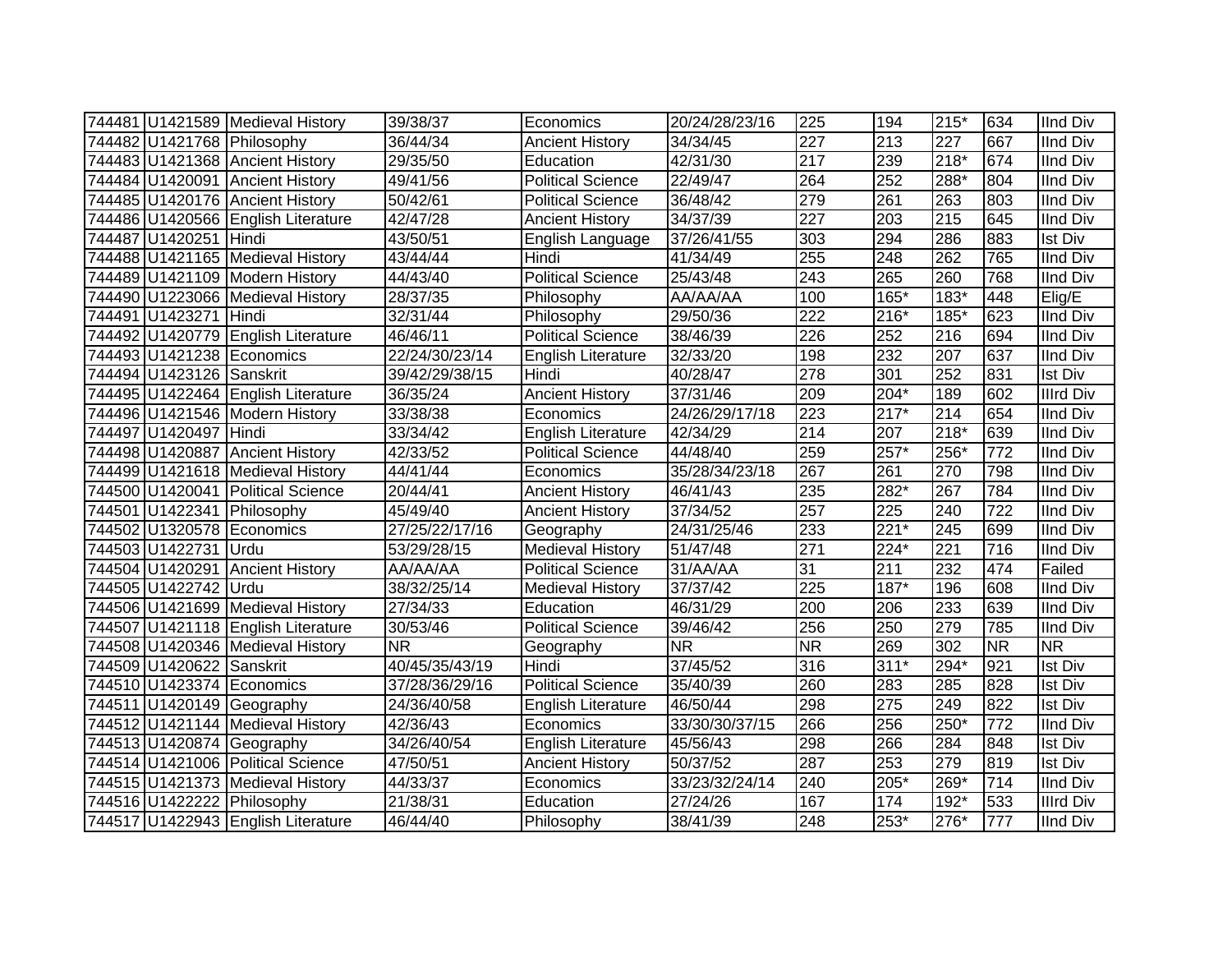|                          | 744518 U1421941 Ancient History   | 35/38/46       | Economics                | 32/27/28/24/AA | 230              | 243              | 239              | 712 | <b>IInd Div</b>  |
|--------------------------|-----------------------------------|----------------|--------------------------|----------------|------------------|------------------|------------------|-----|------------------|
|                          | 744519 U1421639 Economics         | 27/26/25/26/13 | <b>Hindi</b>             | 40/24/41       | 222              | 233              | 220              | 675 | <b>IInd Div</b>  |
| 744520 U1422942 Hindi    |                                   | 30/34/48       | Philosophy               | 41/43/36       | 232              | 204              | 248*             | 684 | <b>IInd Div</b>  |
|                          | 744521 U1420631 Ancient History   | 40/45/43       | <b>Political Science</b> | 40/47/44       | 259              | 243              | 262              | 764 | <b>IInd Div</b>  |
|                          | 744522 U1421355 Ancient History   | 29/37/33       | Economics                | 22/23/19/19/10 | 192              | $199*$           | 226              | 617 | <b>IInd Div</b>  |
|                          | 744523 U1420100 Political Science | 34/47/40       | Geography                | 38/32/40/59    | 290              | 259              | $\overline{278}$ | 827 | <b>Ist Div</b>   |
|                          | 744524 U1420609 Ancient History   | 40/39/62       | <b>Political Science</b> | 48/40/49       | 278              | 239              | 277              | 794 | <b>IInd Div</b>  |
|                          | 744525 U1421690 Medieval History  | 47/30/37       | Economics                | 28/30/33/28/13 | 246              | $\overline{242}$ | 260              | 748 | <b>IInd Div</b>  |
| 744526 U1421319 Hindi    |                                   | 32/21/40       | Education                | 25/31/28       | 177              | 182              | 198              | 557 | <b>Illrd Div</b> |
|                          | 744527 U1421132 Defence Studies   | 24/29/35/57    | Anthropology             | 40/60/52       | 297              | 257              | $\overline{273}$ | 827 | <b>Ist Div</b>   |
| 744528 U1422440 Hindi    |                                   | 39/29/45       | Economics                | 29/24/20/26/10 | 222              | 206              | 249              | 677 | <b>IInd Div</b>  |
|                          | 744529 U1421554 Medieval History  | 47/29/35       | Economics                | 25/24/26/23/13 | $\overline{222}$ | 257*             | 240              | 719 | <b>IInd Div</b>  |
|                          | 744530 U1420003 Economics         | 34/26/35/35/20 | Geography                | 36/34/40/53    | $\overline{313}$ | 289              | 308              | 910 | Ist Div          |
|                          | 744531 U1423221 Philosophy        | 37/53/40       | <b>Ancient History</b>   | 45/27/56       | 258              | 202              | 245              | 705 | <b>IInd Div</b>  |
|                          | 744532 U1421043 Political Science | 37/46/36       | <b>Ancient History</b>   | 45/46/54       | 264              | 284*             | 296              | 844 | <b>Ist Div</b>   |
|                          | 744533 U1420233 Medieval History  | 43/37/38       | Geography                | 35/34/36/54    | 277              | 249*             | 275*             | 801 | <b>IInd Div</b>  |
|                          | 744534 U1420570 Philosophy        | 61/55/54       | <b>Political Science</b> | 32/49/41       | 292              | 309              | 316              | 917 | <b>Ist Div</b>   |
|                          | 744535 U1420555 Political Science | 43/39/25       | <b>Ancient History</b>   | 41/36/41       | 225              | 207*             | 185              | 617 | <b>IInd Div</b>  |
|                          | 744536 U1422984 Ancient History   | 32/32/37       | <b>Political Science</b> | 37/43/26       | 207              | 198*             | 233              | 638 | <b>IInd Div</b>  |
|                          | 744537 U1420124 Economics         | 40/28/34/35/22 | Geography                | 38/34/42/59    | 332              | 276              | 292              | 900 | <b>Ist Div</b>   |
| 744538 U1421449 Hindi    |                                   | AA/AA/AA       | <b>Ancient History</b>   | AA/AA/AA       | AA               | $191*$           | 215              | 406 | Absent           |
|                          | 744539 U1420550 Ancient History   | 45/37/51       | Economics                | 33/30/29/17/14 | 256              | 229*             | 256*             | 741 | <b>IInd Div</b>  |
|                          | 744540 U1422062 Ancient History   | 47/22/35       | <b>Political Science</b> | 36/46/42       | $\overline{228}$ | 195              | $221*$           | 644 | <b>IInd Div</b>  |
| 744541 U1421013 Hindi    |                                   | 42/34/39       | Philosophy               | 37/43/47       | $\overline{242}$ | $210*$           | 201              | 653 | <b>IInd Div</b>  |
|                          | 744542 U1420265 Political Science | 50/50/44       | <b>Ancient History</b>   | 55/42/54       | 295              | 230              | 256*             | 781 | <b>IInd Div</b>  |
|                          | 744543 U1422209 Medieval History  | 28/27/35       | Education                | 25/26/32       | 173              | 193              | 208              | 574 | <b>Illrd Div</b> |
| 744544 U1422291 Sanskrit |                                   | 27/29/29/30/13 | Hindi                    | 36/21/46       | 231              | 261*             | $279*$           | 771 | <b>IInd Div</b>  |
|                          | 744545 U1421161 Ancient History   | 46/43/56       | Political Science        | 44/44/46       | 279              | 272              | 282              | 833 | <b>Ist Div</b>   |
|                          | 744546 U1421976 Modern History    | 43/44/43       | <b>Political Science</b> | 46/47/34       | 257              | 246              | 264              | 767 | <b>IInd Div</b>  |
| 744547 U1422967 Hindi    |                                   | 36/34/45       | Economics                | 30/14/23/20/14 | 216              | 284              | 246*             | 746 | <b>IInd Div</b>  |
|                          | 744548 U1420741 Ancient History   | 48/40/50       | Political Science        | 46/43/41       | 268              | 228              | 234              | 730 | <b>IInd Div</b>  |
|                          | 744549 U1422398 Economics         | 31/24/20/25/13 | Hindi                    | 37/25/48       | 223              | 208              | $252*$           | 683 | <b>IInd Div</b>  |
|                          | 744550 U1322355 Modern History    | 38/38/37       | Education                | 27/42/44       | 226              | 208              | 221              | 655 | <b>IInd Div</b>  |
|                          | 744551 U1420271 Economics         | 31/22/26/25/15 | Geography                | 26/29/34/55    | 263              | 238              | 249              | 750 | <b>IInd Div</b>  |
|                          | 744552 U1420549 Political Science | 44/53/51       | <b>Ancient History</b>   | 51/42/58       | 299              | 289              | 257              | 845 | <b>Ist Div</b>   |
| 744553 U1421570          | <b>Political Science</b>          | 42/52/39       | <b>Defence Studies</b>   | 34/25/36/40    | 268              | 226              | 247*             | 741 | <b>IInd Div</b>  |
|                          | 744554 U1422921 Economics         | 29/22/22/19/13 | Hindi                    | 41/38/40       | 224              | $223*$           | 275*             | 722 | <b>IInd Div</b>  |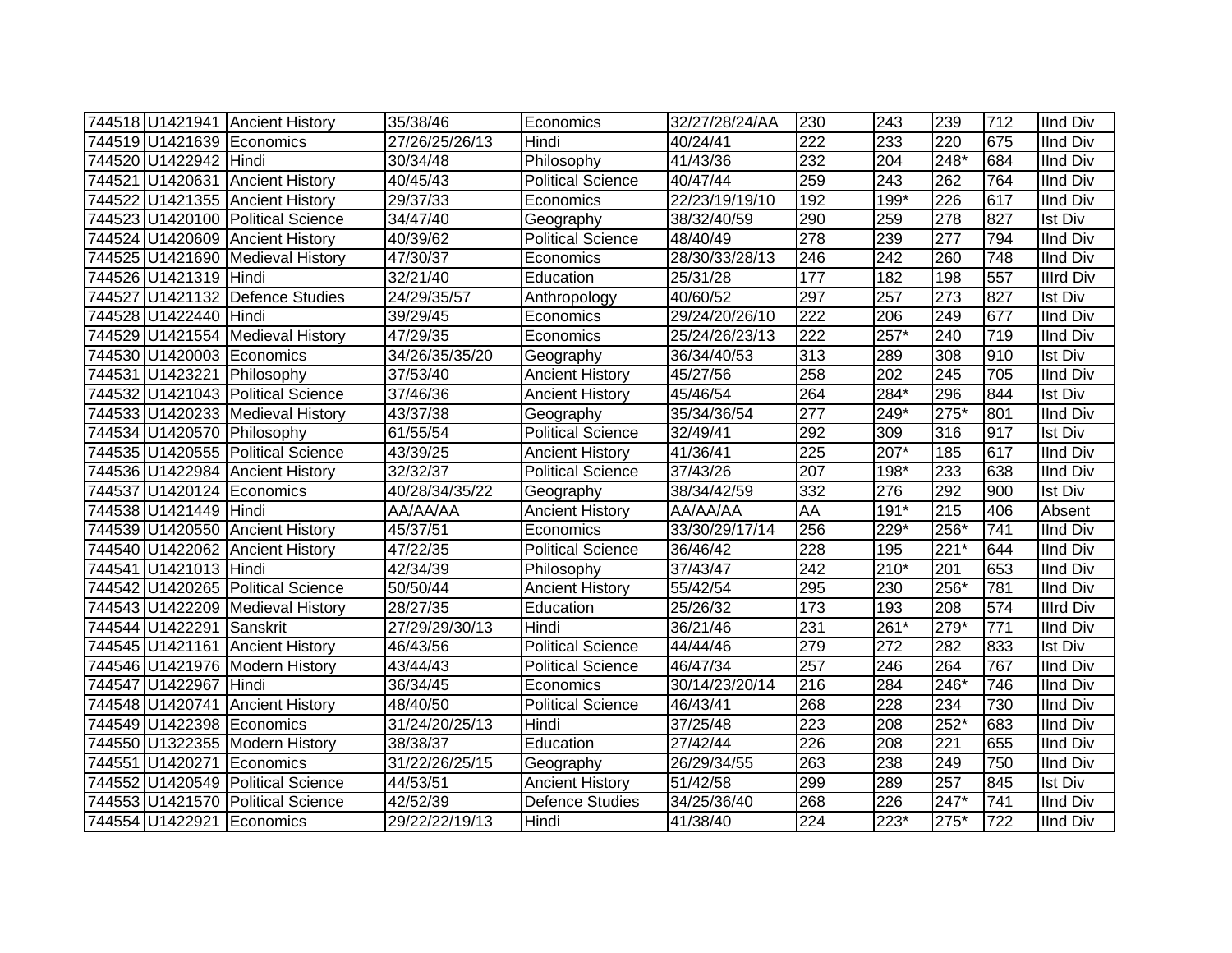|                          | 744555 U1421482 Philosophy         | 37/41/29       | <b>Ancient History</b>   | 35/35/50       | 227                      | 199    | 191              | 617       | <b>IInd Div</b>  |
|--------------------------|------------------------------------|----------------|--------------------------|----------------|--------------------------|--------|------------------|-----------|------------------|
| 744556 U1421169 Sanskrit |                                    | 33/37/20/31/17 | Hindi                    | 45/37/34       | 254                      | 250    | 250              | 754       | <b>IInd Div</b>  |
|                          | 744557 U1323294 Ancient History    | 28/30/42       | <b>Political Science</b> | 40/43/30       | $\overline{213}$         | 181    | $172*$           | 566       | <b>Illrd Div</b> |
|                          | 744558 U1420365 Ancient History    | 38/29/49       | <b>Political Science</b> | 48/52/50       | 266                      | 254    | $\overline{247}$ | 767       | <b>IInd Div</b>  |
|                          | 744559 U1420760 Ancient History    | 37/39/53       | Economics                | 36/33/38/26/19 | 281                      | 259    | 250              | 790       | <b>IInd Div</b>  |
|                          | 744560 U1422093 English Literature | 44/34/29       | <b>Ancient History</b>   | 38/47/53       | 245                      | 216*   | $226*$           | 687       | <b>IInd Div</b>  |
|                          | 744561 U1420064 Economics          | 35/24/26/24/13 | English Language         | 42/30/31/45    | 270                      | 276    | 252              | 798       | <b>IInd Div</b>  |
|                          | 744562 U1422504 Ancient History    | 35/36/53       | Economics                | 31/18/28/21/13 | 235                      | 235    | 269              | 739       | <b>IInd Div</b>  |
|                          | 744563 U1420826 Ancient History    | <b>UFM</b>     | <b>Political Science</b> | <b>UFM</b>     | UF                       | 193    | 217              | UF        | <b>UFM</b>       |
|                          | 744564 U1420821 English Literature | 48/52/47       | <b>Ancient History</b>   | 39/19/55       | 260                      | 244    | 252              | 756       | <b>IInd Div</b>  |
|                          | 744565 U1421189 Geography          | 34/34/41/58    | <b>Defence Studies</b>   | 37/24/35/60    | 323                      | 248    | 267              | 838       | <b>Ist Div</b>   |
|                          | 744566 U1420290 Geography          | <b>UFM</b>     | Anthropology             | <b>UFM</b>     | UF                       | 278    | 322              | UF        | <b>UFM</b>       |
|                          | 744567 U1421947 Political Science  | 42/43/43       | <b>Ancient History</b>   | 36/40/45       | 249                      | 244    | 247              | 740       | <b>IInd Div</b>  |
| 744568 U1421476 Hindi    |                                    | 50/42/32       | Philosophy               | 47/61/50       | 282                      | 196    | 289              | 767       | <b>IInd Div</b>  |
| 744569 U1423148 Hindi    |                                    | 38/41/33       | Education                | 26/37/36       | 211                      | 206    | 228              | 645       | <b>IInd Div</b>  |
|                          | 744570 U1420407 Medieval History   | 50/47/48       | Geography                | 35/35/39/59    | 313                      | 288    | 298              | 899       | <b>Ist Div</b>   |
|                          | 744571 U1423067 Political Science  | <b>UFM</b>     | <b>Ancient History</b>   | <b>UFM</b>     | $\overline{\mathsf{UF}}$ | 249    | 206              | <b>UF</b> | <b>UFM</b>       |
|                          | 744572 U1421285 Geography          | 32/31/38/53    | English Literature       | 46/47/43       | 290                      | 252    | 293*             | 835       | <b>Ist Div</b>   |
|                          | 744573 U1421991 Geography          | 29/31/35/57    | <b>Defence Studies</b>   | 26/28/31/58    | 295                      | 269    | 249              | 813       | <b>Ist Div</b>   |
|                          | 744574 U1421166 Political Science  | <b>UFM</b>     | <b>Ancient History</b>   | <b>UFM</b>     | $\overline{\mathsf{UF}}$ | 237    | 262              | UF        | <b>UFM</b>       |
|                          | 744575 U1420215 Geography          | 25/30/35/42    | <b>Ancient History</b>   | 36/44/47       | 259                      | 256*   | 270              | 785       | <b>IInd Div</b>  |
|                          | 744576 U1421812 Economics          | 25/24/24/22/14 | <b>Political Science</b> | 44/45/47       | $\overline{245}$         | $241*$ | $245*$           | 731       | <b>IInd Div</b>  |
|                          | 744577 U1321558 Medieval History   | 37/32/35       | Education                | 25/39/38       | 206                      | 192*   | 226*             | 624       | <b>IInd Div</b>  |
| 744578 U1422906 Hindi    |                                    | 50/48/43       | Economics                | 35/30/25/25/17 | 273                      | 268*   | 264              | 805       | <b>IInd Div</b>  |
|                          | 744579 U1420545 Ancient History    | 35/31/52       | <b>Political Science</b> | 43/43/42       | 246                      | 262    | 258              | 766       | <b>IInd Div</b>  |
|                          | 744580 U1421645 Philosophy         | 49/46/50       | <b>Medieval History</b>  | 42/40/43       | 270                      | 257    | 292              | 819       | <b>Ist Div</b>   |
|                          | 744581 U1420226 Geography          | 39/40/36/55    | English Literature       | 48/50/49       | 317                      | 289    | 280              | 886       | <b>Ist Div</b>   |
|                          | 744582 U1420596 Ancient History    | 36/29/38       | <b>Political Science</b> | 40/46/50       | 239                      | 239    | 213              | 691       | <b>IInd Div</b>  |
|                          | 744583 U1420146 Economics          | 37/28/28/29/17 | Geography                | 33/38/39/58    | 307                      | 302    | 316              | 925       | <b>Ist Div</b>   |
|                          | 744584 U1420131 Political Science  | 48/48/47       | Geography                | 39/33/38/55    | 308                      | 302    | 309              | 919       | <b>Ist Div</b>   |
| 744585 U1422183 Sanskrit |                                    | 34/36/21/35/15 | Hindi                    | AA/42/40       | $\overline{223}$         | 208    | 265              | 696       | <b>IInd Div</b>  |
| 744586 U1420564 Hindi    |                                    | 31/39/34       | <b>Ancient History</b>   | 32/27/45       | 208                      | 237    | 185              | 630       | <b>IInd Div</b>  |
|                          | 744587 U1421286 Economics          | 27/20/30/21/13 | Philosophy               | 54/51/52       | 268                      | 268*   | 269*             | 805       | <b>IInd Div</b>  |
| 744588 U1421543 Sanskrit |                                    | 32/36/27/37/13 | Hindi                    | 42/42/39       | 268                      | 233    | 217              | 718       | <b>IInd Div</b>  |
|                          | 744589 U1421403 Philosophy         | 33/45/46       | <b>Medieval History</b>  | 42/41/38       | 245                      | 275    | 262              | 782       | <b>IInd Div</b>  |
| 744590 U1423361 Hindi    |                                    | 36/33/34       | <b>Ancient History</b>   | 33/32/52       | 220                      | 227    | 256*             | 703       | <b>IInd Div</b>  |
| 744591 U1421790 Sanskrit |                                    | 36/37/19/27/12 | Hindi                    | 47/32/38       | 248                      | 257    | 239              | 744       | <b>IInd Div</b>  |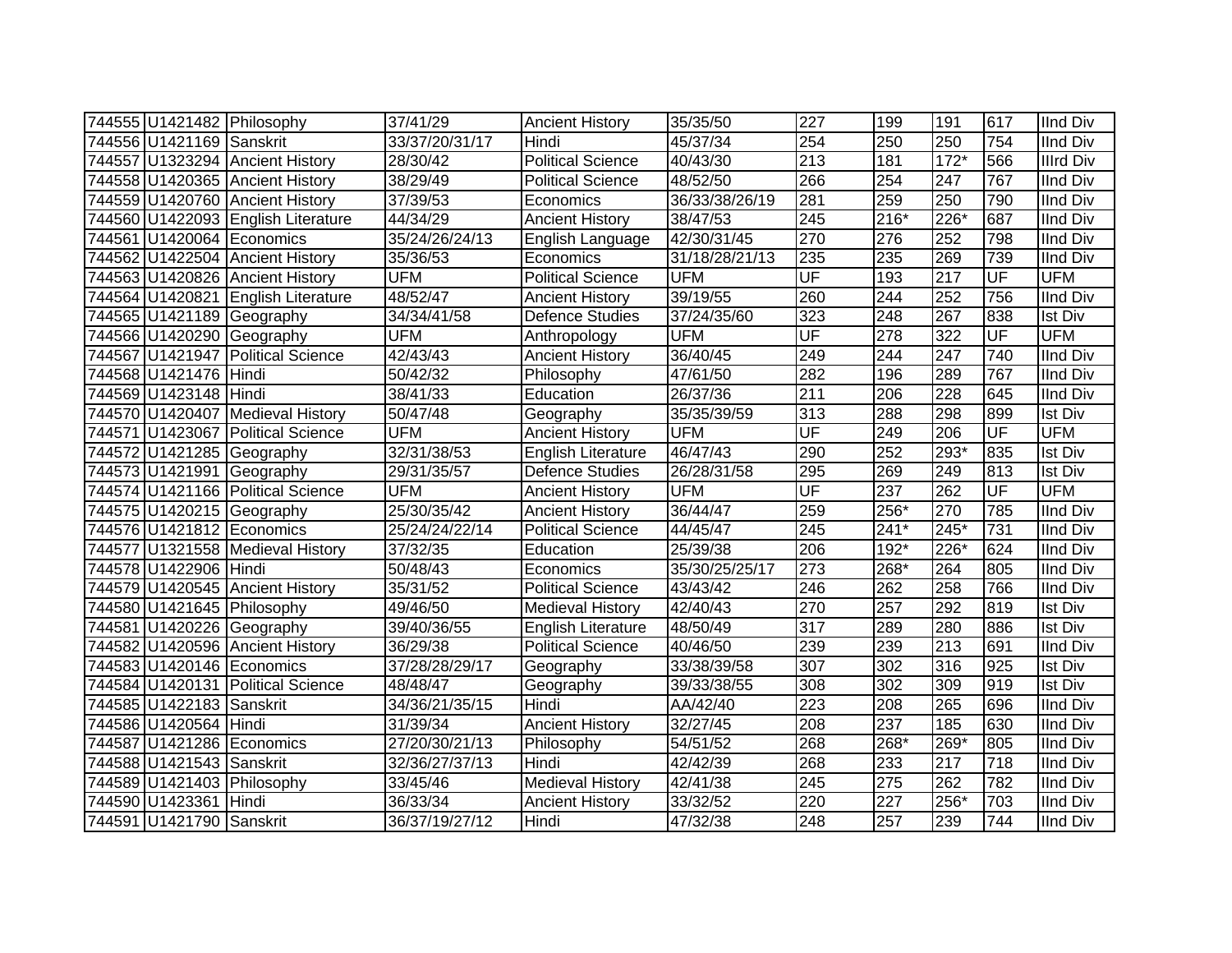| 744592 U1421418 Hindi     |                                    | 39/39/31       | English Language         | 31/14/26/35    | 215              | 223    | 198    | 636 | <b>IInd Div</b>  |
|---------------------------|------------------------------------|----------------|--------------------------|----------------|------------------|--------|--------|-----|------------------|
|                           | 744593 U1423130 Medieval History   | 45/45/45       | Education                | 50/42/43       | 270              | 217    | 220    | 707 | <b>IInd Div</b>  |
|                           | 744594 U1420929 Economics          | 31/23/30/23/14 | Geography                | 35/34/28/48    | 266              | 258    | 255    | 779 | <b>IInd Div</b>  |
| 744595 U1421856 Sanskrit  |                                    | 29/35/23/35/12 | <b>Political Science</b> | 44/45/42       | 265              | 203    | 217    | 685 | <b>IInd Div</b>  |
|                           | 744596 U1422574 Philosophy         | 28/46/39       | <b>Ancient History</b>   | 36/17/41       | 207              | $196*$ | $231*$ | 634 | <b>IInd Div</b>  |
|                           | 744597 U1420052 Medieval History   | 48/43/47       | Geography                | 35/34/33/55    | 295              | 263    | 282    | 840 | <b>Ist Div</b>   |
|                           | 744598 U1221474 Medieval History   | 47/47/43       | Economics                | 26/23/20/23/16 | 245              | 256    | 269*   | 770 | <b>IInd Div</b>  |
| 744599 U1421052 Hindi     |                                    | 38/52/42       | <b>Political Science</b> | 47/42/46       | 267              | 235    | 308    | 810 | <b>Ist Div</b>   |
|                           | 744600 U1420435 Psychology         | 39/34/34/63    | English Literature       | 48/54/55       | 327              | 320*   | 290    | 937 | <b>Ist Div</b>   |
|                           | 744601 U1421011 Ancient History    | 35/45/45       | <b>Political Science</b> | 38/41/38       | 242              | 242    | 229    | 713 | <b>IInd Div</b>  |
|                           | 744602 U1420541 Geography          | 37/30/33/54    | Philosophy               | 54/56/56       | 320              | 288    | 303    | 911 | Ist Div          |
| 744603 U1420161 Sanskrit  |                                    | 41/41/25/38/22 | Hindi                    | 35/46/38       | 286              | 293*   | 296    | 875 | Ist Div          |
| 744604 U1420453 Hindi     |                                    | 36/27/34       | English Literature       | 34/41/42       | 214              | 245*   | $231*$ | 690 | <b>IInd Div</b>  |
|                           | 744605 U1322834 Philosophy         | 18/45/45       | <b>Medieval History</b>  | 39/38/38       | 223              | 225*   | 246*   | 694 | <b>IInd Div</b>  |
|                           | 744606 U1422004 Ancient History    | 22/24/29       | <b>Political Science</b> | 40/34/35       | 184              | 169    | 176*   | 529 | <b>Illrd Div</b> |
|                           | 744607 U1421664 Ancient History    | 36/37/53       | <b>Political Science</b> | 40/40/35       | 241              | 232    | 227    | 700 | <b>IInd Div</b>  |
|                           | 744608 U1421114 Ancient History    | 37/39/53       | <b>Political Science</b> | 47/43/42       | 261              | 207    | 279    | 747 | <b>IInd Div</b>  |
|                           | 744609 U1420934 Economics          | 30/31/35/35/20 | Philosophy               | 52/67/61       | 331              | 286    | 304    | 921 | <b>Ist Div</b>   |
|                           | 744610 U1422296 Medieval History   | 37/29/45       | Hindi                    | 39/36/39       | 225              | 195    | 221    | 641 | <b>IInd Div</b>  |
| 744611 U1423074 Education |                                    | 50/48/47       | <b>Political Science</b> | 47/51/50       | 293              | 200*   | 207    | 700 | <b>IInd Div</b>  |
|                           | 744612 U1421251 Ancient History    | 36/44/51       | <b>Political Science</b> | 50/41/38       | 260              | 267    | 238    | 765 | <b>IInd Div</b>  |
| 744613 U1321888 Sanskrit  |                                    | 37/35/20/36/15 | Hindi                    | 30/36/34       | $\overline{243}$ | 246    | $227*$ | 716 | <b>IInd Div</b>  |
|                           | 744614 U1421334 Political Science  | 42/40/35       | <b>Ancient History</b>   | 33/51/53       | 254              | 279    | 235    | 768 | <b>IInd Div</b>  |
|                           | 744615 U1421218 Political Science  | 48/47/49       | <b>Ancient History</b>   | 41/57/56       | 298              | 304    | 295    | 897 | <b>Ist Div</b>   |
| 744616 U1421438 Sanskrit  |                                    | 30/35/17/34/14 | Hindi                    | 32/39/28       | 229              | 202*   | $217*$ | 648 | <b>IInd Div</b>  |
|                           | 744617 U1422918 Modern History     | 43/39/42       | Economics                | 30/21/24/30/17 | 246              | 217    | $257*$ | 720 | <b>IInd Div</b>  |
| 744618 U1421964 Painting  |                                    | 34/22/40/50    | Philosophy               | 43/57/56       | 302              | 243    | 269*   | 814 | <b>Ist Div</b>   |
|                           | 744619 U1421613 Ancient History    | 35/36/41       | <b>Political Science</b> | 40/41/40       | 233              | 235*   | $277*$ | 745 | <b>IInd Div</b>  |
|                           | 744620 U1420969 Medieval History   | 38/33/37       | Education                | 35/41/38       | 222              | 222    | 216    | 660 | <b>IInd Div</b>  |
|                           | 744621 U1422446 Economics          | 18/20/17/15/15 | Hindi                    | 36/32/29       | 182              | $215*$ | 228*   | 625 | <b>IInd Div</b>  |
|                           | 744622 U1421377 Medieval History   | 48/46/50       | Economics                | 31/26/34/30/20 | 285              | 303*   | 290*   | 878 | Ist Div          |
|                           | 744623 U1422551 Medieval History   | 37/40/35       | Hindi                    | 38/38/37       | 225              | 230*   | 229*   | 684 | <b>IInd Div</b>  |
| 744624 U1422294 Education |                                    | 26/39/39       | Hindi                    | 39/44/43       | 230              | 198    | 231    | 659 | <b>IInd Div</b>  |
|                           | 744625 U1422908 Ancient History    | 29/43/48       | Political Science        | 38/53/47       | 258              | 269    | $219*$ | 746 | IInd Div         |
|                           | 744626 U1423014 English Language   | 22/15/11/AA    | <b>Political Science</b> | 39/46/43       | 176              | 195*   | $211*$ | 582 | Elig/E           |
|                           | 744627 U1421786 English Literature | 40/44/38       | <b>Ancient History</b>   | 12/38/44       | 216              | 180    | 210    | 606 | <b>Illrd Div</b> |
|                           | 744628 U1422857 Ancient History    | 34/48/46       | <b>Political Science</b> | 44/45/45       | 262              | 287    | 274    | 823 | Ist Div          |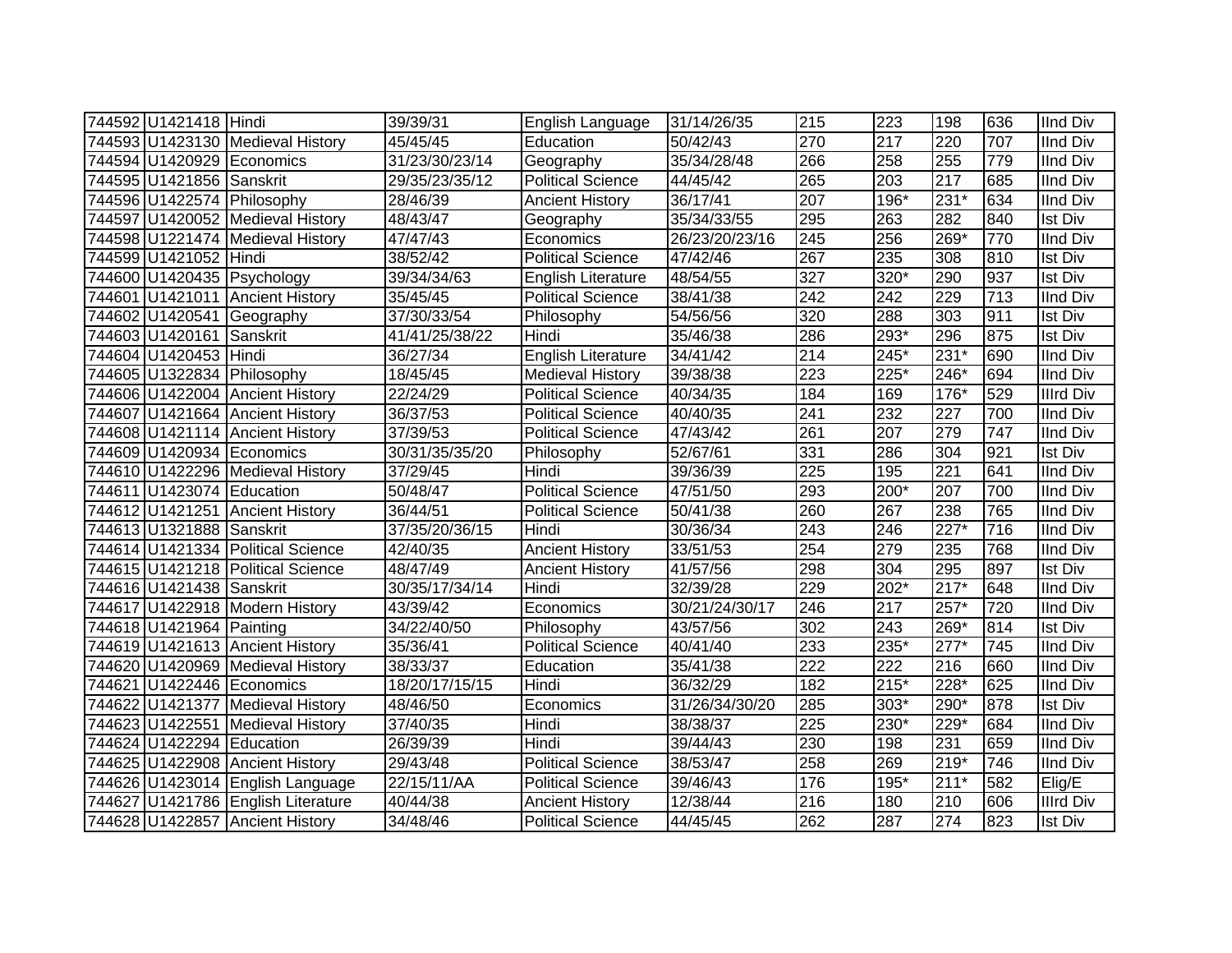|                           | 744629 U1420689 Geography          | 29/31/32/56    | <b>Ancient History</b>    | 42/45/48       | 283              | 264    | 270*             | 817 | <b>Ist Div</b>   |
|---------------------------|------------------------------------|----------------|---------------------------|----------------|------------------|--------|------------------|-----|------------------|
| 744630 U1421528 Hindi     |                                    | 49/45/33       | <b>Ancient History</b>    | 38/40/41       | 246              | 237    | 252              | 735 | <b>IInd Div</b>  |
|                           | 744631 U1421564 Philosophy         | 47/58/52       | <b>Political Science</b>  | 50/48/48       | 303              | 261    | 287*             | 851 | <b>Ist Div</b>   |
|                           | 744632 U1421324 Political Science  | 47/49/47       | <b>Ancient History</b>    | 50/47/50       | 290              | 281    | 272              | 843 | <b>Ist Div</b>   |
|                           | 744633 U1422357 Medieval History   | 43/38/45       | Hindi                     | 48/45/35       | 254              | 219    | 258              | 731 | <b>IInd Div</b>  |
|                           | 744634 U1422006 Geography          | 31/21/30/30    | Defence Studies           | 24/23/31/53    | $\overline{243}$ | 212    | 228              | 683 | <b>IInd Div</b>  |
|                           | 744635 U1420114 Ancient History    | 47/44/46       | <b>Political Science</b>  | 49/45/45       | 276              | 256    | 284              | 816 | <b>Ist Div</b>   |
|                           | 744636 U1421845 Philosophy         | 41/51/46       | <b>Medieval History</b>   | 37/44/36       | 255              | 240    | 263              | 758 | <b>IInd Div</b>  |
|                           | 744637 U1421710 Economics          | 19/14/18/06/15 | Philosophy                | 21/43/36       | $\frac{1}{172}$  | 203    | $238*$           | 613 | <b>IInd Div</b>  |
| 744638 U1420768 Sanskrit  |                                    | 35/24/21/37/12 | <b>Ancient History</b>    | 29/41/50       | 249              | 288    | $\overline{272}$ | 809 | <b>IInd Div</b>  |
|                           | 744639 U1422376 Medieval History   | 28/20/30       | Hindi                     | 32/AA/28       | 138              | 183    | 216              | 537 | Elig/E           |
| 744640 U1421896 Hindi     |                                    | 33/33/33       | Education                 | 28/38/34       | 199              | 183    | 190              | 572 | <b>Illrd Div</b> |
|                           | 744641 U1421229 Geography          | 22/23/29/51    | <b>Defence Studies</b>    | 24/22/32/54    | 257              | 233    | 256              | 746 | <b>IInd Div</b>  |
|                           | 744642 U1322584 Economics          | 22/12/17/18/15 | Geography                 | 30/30/30/58    | 232              | 214    | 209*             | 655 | <b>IInd Div</b>  |
|                           | 744643 U1420245 Economics          | 29/31/34/24/19 | Geography                 | 35/34/36/60    | 302              | 268    | 288              | 858 | <b>Ist Div</b>   |
|                           | 744644 U1422982 Ancient History    | 00/41/42       | <b>Political Science</b>  | 41/40/35       | 199              | 186*   | 236*             | 621 | <b>IInd Div</b>  |
|                           | 744645 U1420206 Political Science  | 48/50/52       | Geography                 | 38/34/30/51    | 303              | 235    | 285              | 823 | <b>Ist Div</b>   |
|                           | 744646 U1420946 Geography          | 32/32/24/56    | <b>Defence Studies</b>    | 26/25/30/50    | 275              | $221*$ | 243*             | 739 | <b>IInd Div</b>  |
| 744647 U1422347 Hindi     |                                    | 50/45/46       | <b>Ancient History</b>    | 45/46/47       | 279              | 286    | 249              | 814 | <b>Ist Div</b>   |
|                           | 744648 U1322419 Philosophy         | 40/42/37       | <b>Medieval History</b>   | 37/32/37       | 225              | 192    | 221              | 638 | <b>IInd Div</b>  |
| 744649 U1420048 Hindi     |                                    | 44/42/47       | Economics                 | 27/13/27/16/14 | 230              | $219*$ | 255              | 704 | <b>IInd Div</b>  |
|                           | 744650 U1420635 Ancient History    | 43/40/44       | <b>Political Science</b>  | 47/45/42       | 261              | 271    | 281              | 813 | <b>Ist Div</b>   |
|                           | 744651 U1420429 English Literature | 45/49/43       | <b>Political Science</b>  | 43/42/43       | 265              | 276    | $237*$           | 778 | <b>IInd Div</b>  |
|                           | 744652 U1420205 Political Science  | 38/36/44       | Geography                 | 30/21/22/56    | $\overline{247}$ | 202    | $224*$           | 673 | <b>IInd Div</b>  |
|                           | 744653 U1421785 Philosophy         | 32/29/43       | <b>Medieval History</b>   | 45/38/41       | 228              | 250    | 234*             | 712 | <b>IInd Div</b>  |
|                           | 744654 U1420372 English Language   | 44/25/34/60    | <b>Political Science</b>  | 48/56/50       | $\overline{317}$ | 264*   | $284*$           | 865 | <b>Ist Div</b>   |
| 744655 U1422380 Education |                                    | 31/50/44       | Philosophy                | 24/38/44       | 231              | 251    | 225              | 707 | <b>IInd Div</b>  |
| 744656 U1422901 Sanskrit  |                                    | 23/20/17/24/15 | <b>Ancient History</b>    | 36/45/43       | 223              | 251    | 262              | 736 | <b>IInd Div</b>  |
|                           | 744657 U1420850 Geography          | 37/31/24/61    | Defence Studies           | 31/31/39/56    | $\overline{310}$ | 255    | 285              | 850 | <b>Ist Div</b>   |
|                           | 744658 U1420629 Philosophy         | 44/42/47       | <b>Political Science</b>  | 46/46/51       | 276              | 269    | 254              | 799 | <b>IInd Div</b>  |
|                           | 744659 U1420590 Philosophy         | 39/54/38       | <b>Political Science</b>  | 40/40/40       | 251              | 248    | 261              | 760 | <b>IInd Div</b>  |
|                           | 744660 U1420133 Medieval History   | 35/40/37       | Economics                 | 18/17/27/21/14 | 209              | $219*$ | 229*             | 657 | <b>IInd Div</b>  |
|                           | 744661 U1420273 English Language   | 42/32/33/56    | <b>Ancient History</b>    | 42/41/44       | 290              | 279    | 240              | 809 | <b>IInd Div</b>  |
|                           | 744662 U1421892 Medieval History   | 38/39/41       | Defence Studies           | 24/27/33/46    | 248              | 198    | $222*$           | 668 | <b>IInd Div</b>  |
|                           | 744663 U1420911 Modern History     | 49/52/51       | Economics                 | 33/36/32/24/20 | 297              | 295    | 272              | 864 | <b>Ist Div</b>   |
| 744664 U1422407           | Sanskrit                           | 26/25/23/32/15 | Hindi                     | 32/25/45       | 223              | 203    | 194              | 620 | <b>IInd Div</b>  |
|                           | 744665 U1422071 Economics          | 21/20/26/21/16 | <b>English Literature</b> | 42/46/38       | 230              | $225*$ | $231*$           | 686 | <b>IInd Div</b>  |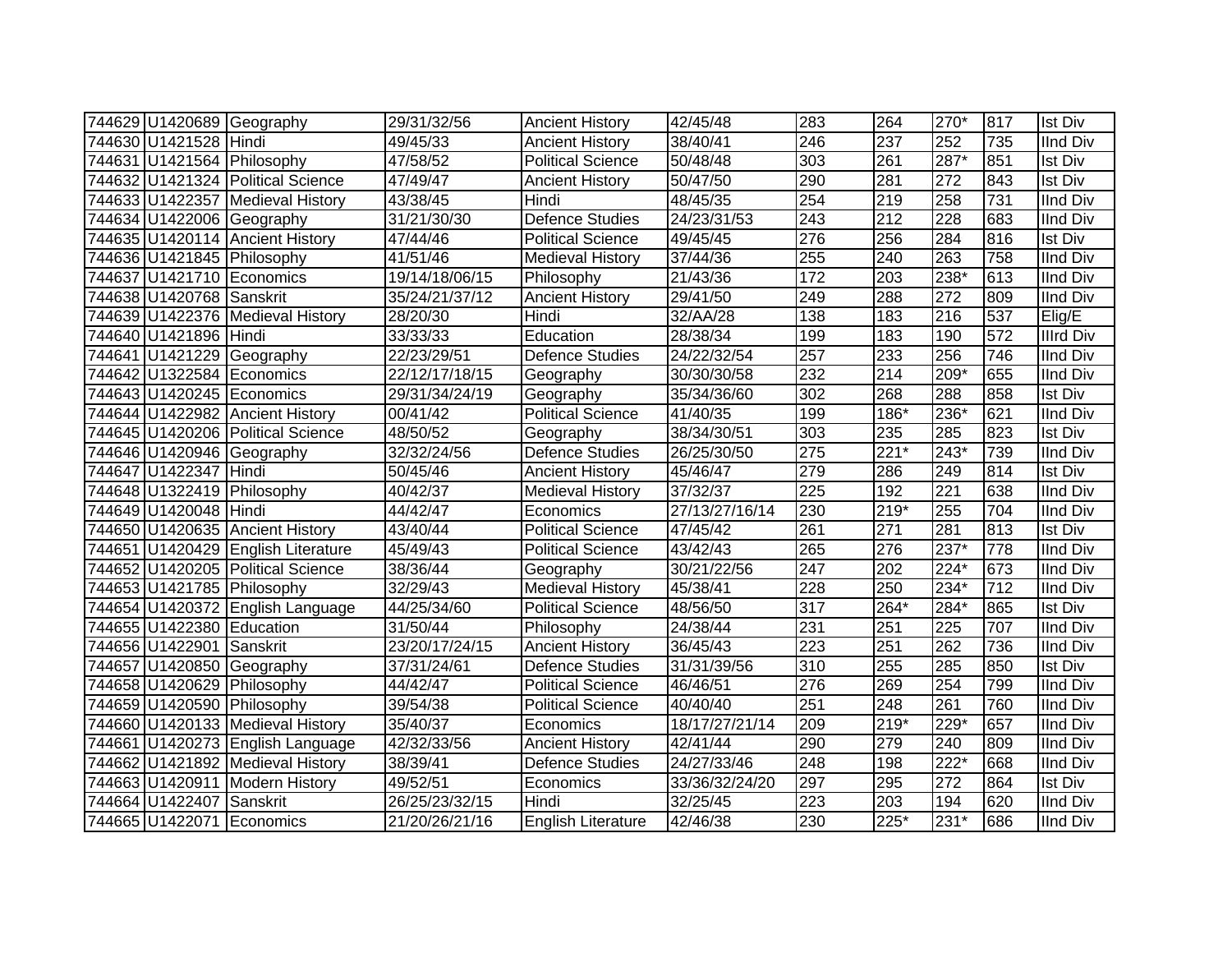|                            | 744666 U1220388 Geography         | 37/23/29/57    | <b>Statistics</b>        | 40/24/17/46    | 273              | 252    | 243              | 768              | <b>IInd Div</b>  |
|----------------------------|-----------------------------------|----------------|--------------------------|----------------|------------------|--------|------------------|------------------|------------------|
|                            | 744667 U1420463 Economics         | 31/21/32/31/11 | Geography                | 39/26/31/53    | 275              | 258    | 261              | 794              | <b>IInd Div</b>  |
|                            | 744668 U1323305 Ancient History   | 00/43/38       | Education                | 26/42/39       | 188              | $204*$ | $\overline{211}$ | 603              | <b>Illrd Div</b> |
|                            | 744669 U1420144 Political Science | 48/46/48       | Geography                | 38/20/34/52    | 286              | 283    | 280              | 849              | <b>Ist Div</b>   |
|                            | 744670 U1420354 Medieval History  | 42/44/47       | Geography                | 37/30/25/57    | 282              | $245*$ | $\overline{278}$ | 805              | <b>IInd Div</b>  |
| 744671 U1422715 Arabic     |                                   | 62/54/44       | Education                | 35/43/37       | $\overline{275}$ | 230    | 208              | 713              | <b>IInd Div</b>  |
| 744672 U1422802 Urdu       |                                   | 16/27/21/13    | <b>Medieval History</b>  | 37/16/35       | 165              | 194*   | 200*             | 559              | <b>Illrd Div</b> |
|                            | 744673 U1421580 Medieval History  | AA/AA/AA       | Economics                | AA/AA/AA/AA/AA | <b>AA</b>        | $221*$ | 248              | 469              | Absent           |
| 744674 U1422276 Hindi      |                                   | 47/44/47       | <b>Ancient History</b>   | 47/47/47       | 279              | 251    | $\overline{274}$ | 804              | <b>IInd Div</b>  |
| 744675 U1422521 Hindi      |                                   | 34/32/41       | Economics                | 19/12/12/16/10 | 176              | $183*$ | $\overline{205}$ | 564              | Elig/E           |
|                            | 744676 U1420888 Ancient History   | 45/40/42       | <b>Political Science</b> | 47/43/43       | 260              | 249    | $\overline{277}$ | 786              | <b>IInd Div</b>  |
|                            | 744677 U1420542 Ancient History   | 47/44/43       | <b>Political Science</b> | 46/42/46       | 268              | 283    | 271              | 822              | <b>Ist Div</b>   |
|                            | 744678 U1420110 Economics         | 22/18/27/21/13 | Geography                | 37/17/27/52    | 234              | 244*   | 222              | 700              | <b>IInd Div</b>  |
|                            | 744679 U1423150 Medieval History  | 39/42/39       | Philosophy               | 42/55/43       | 260              | 263    | 233              | 756              | <b>IInd Div</b>  |
| 744680 U1420688 Sanskrit   |                                   | 38/37/20/37/12 | Hindi                    | 38/31/45       | 258              | 252    | 259              | 769              | <b>IInd Div</b>  |
|                            | 744681 U1422447 Philosophy        | 18/43/25       | <b>Ancient History</b>   | 33/33/37       | 189              | 167    | 174              | 530              | <b>Illrd Div</b> |
|                            | 744682 U1420059 Political Science | AA/40/47       | <b>Ancient History</b>   | 45/38/42       | $\overline{212}$ | 248    | 231              | 691              | <b>IInd Div</b>  |
|                            | 744683 U1421648 Economics         | 30/11/32/20/11 | Philosophy               | 40/58/40       | $\overline{242}$ | $213*$ | 272              | 727              | <b>IInd Div</b>  |
|                            | 744684 U1421068 Ancient History   | 38/42/46       | <b>Political Science</b> | 48/48/48       | 270              | $175*$ | $276*$           | $\overline{721}$ | <b>IInd Div</b>  |
| 744685 U1321564 Philosophy |                                   | 23/43/41       | <b>Medieval History</b>  | 19/25/34       | 185              | $221*$ | 246*             | 652              | <b>IInd Div</b>  |
|                            | 744686 U1421158 Medieval History  | 46/44/40       | Hindi                    | 39/44/48       | 261              | 253    | $\overline{246}$ | 760              | <b>IInd Div</b>  |
|                            | 744687 U1420792 Ancient History   | 40/45/45       | <b>Political Science</b> | 47/45/46       | 268              | 270    | 239              | 777              | <b>IInd Div</b>  |
| 744688 U1421737 Sanskrit   |                                   | 34/39/28/33/13 | Hindi                    | 37/28/45       | 257              | 258*   | 287              | 802              | <b>IInd Div</b>  |
|                            | 744689 U1421491 Ancient History   | 41/43/44       | <b>Political Science</b> | 45/42/43       | 258              | 258    | 258*             | 774              | <b>IInd Div</b>  |
|                            | 744690 U1420608 Medieval History  | 39/43/37       | Economics                | 27/28/35/27/14 | 250              | 261    | 246              | 757              | <b>IInd Div</b>  |
| 744691 U1320424 Sanskrit   |                                   | 42/43/40/41/20 | Hindi                    | 48/48/53       | 335              | 282    | 286              | 903              | Ist Div          |
|                            | 744692 U1422955 Medieval History  | <b>UFM</b>     | Economics                | <b>UFM</b>     | UF               | $184*$ | $\overline{245}$ | UF               | <b>UFM</b>       |
| 744693 U1223105 Hindi      |                                   | 31/38/44       | <b>Ancient History</b>   | 22/35/38       | 208              | $181*$ | $202*$           | 591              | <b>Illrd Div</b> |
|                            | 744694 U1421234 Economics         | 23/13/22/17/10 | <b>Ancient History</b>   | 05/39/42       | 171              | 196    | $216*$           | 583              | <b>Illrd Div</b> |
|                            | 744695 U1422419 Ancient History   | 40/42/45       | Education                | 30/40/42       | 239              | 212    | 231              | 682              | <b>IInd Div</b>  |
|                            | 744696 U1420370 Ancient History   | 39/41/41       | <b>Political Science</b> | 42/41/41       | $\overline{245}$ | 257    | 258              | 760              | <b>IInd Div</b>  |
|                            | 744697 U1420795 Economics         | 34/31/34/41/19 | Political Science        | 46/40/45       | 290              | 278    | 258              | 826              | <b>Ist Div</b>   |
|                            | 744698 U1422458 Ancient History   | 36/34/38       | <b>Political Science</b> | 44/41/34       | $\overline{227}$ | $243*$ | $241*$           | 711              | <b>IInd Div</b>  |
|                            | 744699 U1423047 Philosophy        | 21/36/26       | Medieval History         | 26/28/30       | 167              | 162*   | $177*$           | 506              | <b>Illrd Div</b> |
|                            | 744700 U1421181 Geography         | 37/AA/26/31    | <b>Defence Studies</b>   | 30/31/29/50    | 234              | 238    | $217*$           | 689              | <b>IInd Div</b>  |
|                            | 744701 U1420323 Medieval History  | 50/47/46       | Economics                | 29/32/34/31/13 | 282              | 283    | 263              | 828              | <b>Ist Div</b>   |
| 744702 U1423194 Hindi      |                                   | 41/37/45       | Education                | 54/45/50       | 272              | 164    | 273              | 709              | <b>IInd Div</b>  |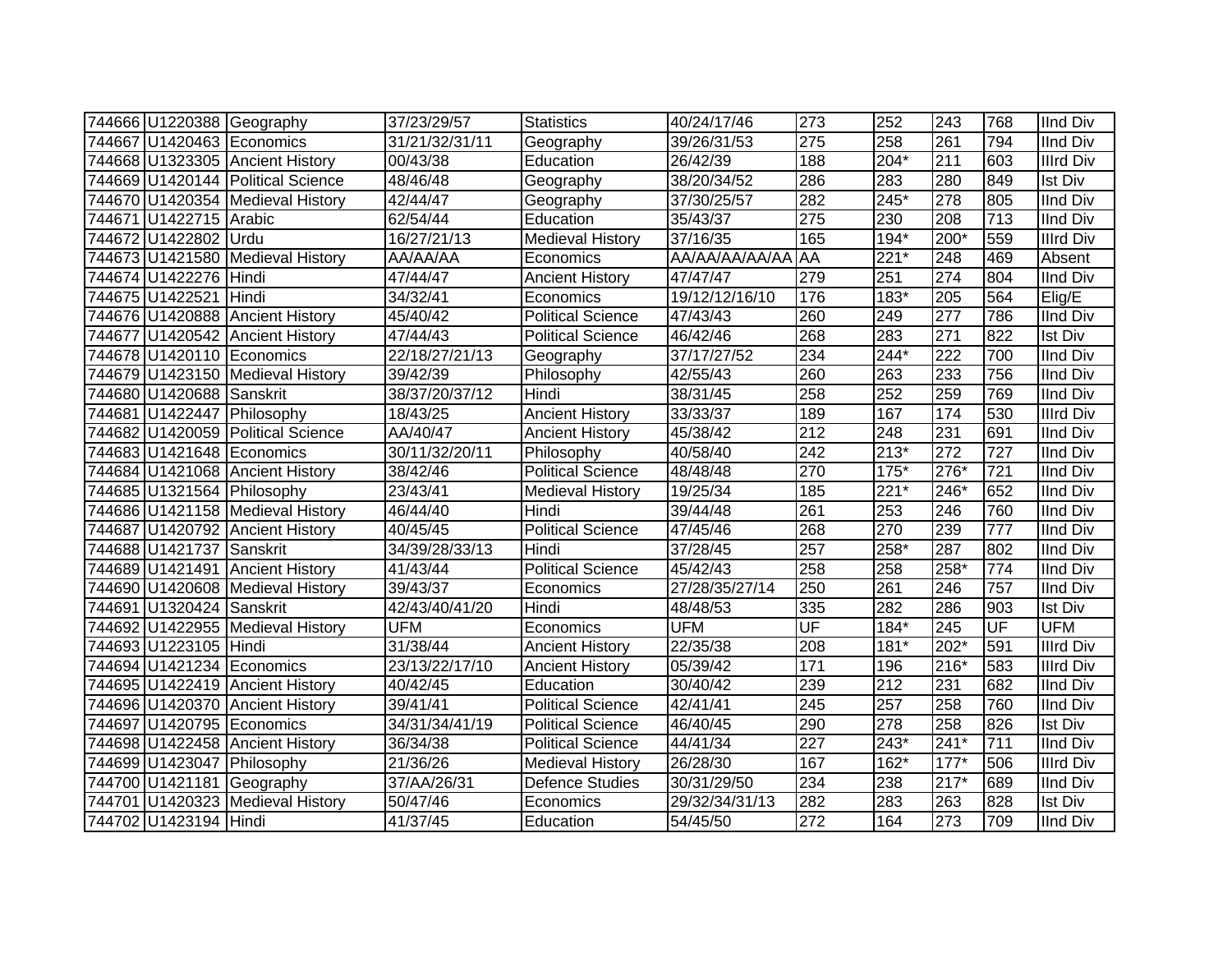|                           | 744703 U1420060 Ancient History    | 46/44/44       | <b>Political Science</b>  | 52/52/47       | 285              | 280              | 273    | 838              | <b>Ist Div</b>   |
|---------------------------|------------------------------------|----------------|---------------------------|----------------|------------------|------------------|--------|------------------|------------------|
|                           | 744704 U1421781 Medieval History   | 43/42/41       | Hindi                     | 39/42/46       | 253              | 264              | 250    | 767              | IInd Div         |
| 744705 U1421709 Sanskrit  |                                    | 21/38/20/33/14 | Hindi                     | 29/25/37       | 217              | $253*$           | $271*$ | 741              | <b>IInd Div</b>  |
| 744706 U1322855 Education |                                    | 29/45/52       | <b>English Literature</b> | 47/53/53       | 279              | $\overline{237}$ | 257    | $\overline{773}$ | <b>IInd Div</b>  |
|                           | 744707 U1421837 Ancient History    | 40/43/42       | Political Science         | 48/47/44       | 264              | 216              | $237*$ | $\overline{717}$ | <b>IInd Div</b>  |
|                           | 744708 U1421162 Economics          | 21/13/16/20/09 | <b>Ancient History</b>    | 37/41/43       | 200              | $179*$           | 260*   | 639              | <b>IInd Div</b>  |
|                           | 744709 U1420387 Economics          | <b>UFM</b>     | <b>Ancient History</b>    | <b>UFM</b>     | UF               | 288              | 284    | UF               | <b>UFM</b>       |
|                           | 744710 U1423118 Medieval History   | 41/34/35       | English Literature        | 43/45/40       | 238              | 202*             | $224*$ | 664              | <b>IInd Div</b>  |
|                           | 744711 U1422613 Political Science  | 54/53/52       | <b>Defence Studies</b>    | 33/30/38/60    | 320              | 285              | 248    | 853              | <b>Ist Div</b>   |
|                           | 744712 U1423123 Medieval History   | 45/47/40       | Education                 | 59/46/44       | 281              | 258*             | $261*$ | 800              | <b>IInd Div</b>  |
|                           | 744713 U1420889 Modern History     | 39/42/39       | Economics                 | 35/29/30/18/17 | 249              | 199*             | 262*   | 710              | <b>IInd Div</b>  |
|                           | 744714 U1420709 Medieval History   | 39/43/38       | <b>English Literature</b> | 48/56/48       | 272              | 252              | $252*$ | 776              | <b>IInd Div</b>  |
| 744715 U1421436 Sanskrit  |                                    | 34/33/29/24/14 | Hindi                     | 39/29/36       | 238              | 248              | 243    | 729              | <b>IInd Div</b>  |
|                           | 744716 U1420209 Economics          | 30/33/37/32/16 | Geography                 | 32/22/36/46    | 284              | 252*             | 258    | 794              | <b>IInd Div</b>  |
| 744717 U1421212 Hindi     |                                    | 42/42/50       | Philosophy                | 38/47/46       | 265              | 265              | 306    | 836              | <b>Ist Div</b>   |
| 744718 U1421678 Sanskrit  |                                    | 26/32/26/26/12 | Hindi                     | 36/34/48       | 240              | 239              | 275    | 754              | <b>IInd Div</b>  |
|                           | 744719 U1421957 English Literature | 51/58/55       | <b>Ancient History</b>    | 46/46/46       | 302              | 271              | 273    | 846              | <b>Ist Div</b>   |
|                           | 744720 U1420352 Ancient History    | 38/38/38       | <b>Political Science</b>  | 35/40/37       | 226              | $204*$           | 196    | 626              | <b>IInd Div</b>  |
|                           | 744721 U1320318 Ancient History    | 39/37/41       | Political Science         | 44/46/47       | 254              | 213*             | 233    | 700              | <b>IInd Div</b>  |
|                           | 744722 U1421123 Ancient History    | 47/43/46       | <b>Political Science</b>  | 48/51/46       | 281              | 225              | 278    | 784              | <b>IInd Div</b>  |
| 744723 U1421725 Hindi     |                                    | 42/25/44       | <b>Ancient History</b>    | 48/45/49       | 253              | 260              | 293*   | 806              | <b>IInd Div</b>  |
|                           | 744724 U1422931 Medieval History   | 48/34/45       | Philosophy                | 30/46/50       | 253              | 196*             | $212*$ | 661              | <b>IInd Div</b>  |
|                           | 744725 U1420761 Medieval History   | 30/33/30       | <b>Defence Studies</b>    | 17/18/29/56    | 213              | 230              | 216    | 659              | <b>IInd Div</b>  |
| 744726 U1423413 Hindi     |                                    | 33/31/42       | <b>Ancient History</b>    | 41/38/39       | 224              | 187              | 211    | 622              | <b>IInd Div</b>  |
|                           | 744727 U1422259 Ancient History    | 40/36/38       | Education                 | 44/41/45       | 244              | 237              | 246    | 727              | <b>IInd Div</b>  |
|                           | 744728 U1422924 English Literature | AA/AA/AA       | <b>Ancient History</b>    | AA/AA/AA       | AA               | $213*$           | 226    | 439              | Absent           |
|                           | 744729 U1420530 English Literature | 49/52/53       | Philosophy                | 40/56/49       | 299              | 273*             | 283    | 855              | Ist Div          |
|                           | 744730 U1420243 English Literature | 43/56/53       | <b>Medieval History</b>   | 46/45/45       | 288              | $251*$           | 230    | 769              | <b>IInd Div</b>  |
| 744731 U1322068 Urdu      |                                    | 26/33/22/09    | <b>English Literature</b> | 45/00/18       | 153              | 165              | 195*   | 513              | Elig/E           |
| 744732 U1422670 Persian   |                                    | 25/37/38       | English Language          | 19/17/25/50    | 211              | $198*$           | $197*$ | 606              | <b>Illrd Div</b> |
| 744733 U1321997 Persian   |                                    | 25/31/55       | Hindi                     | 31/48/36       | 226              | 209              | 185    | 620              | <b>IInd Div</b>  |
|                           | 744734 U1323064 Medieval History   | AA/AA/AA       | Economics                 | 25/26/30/26/14 | 121              | 180*             | 193*   | 494              | Elig/E           |
| 744735 U1421899 Urdu      |                                    | 36/27/22/17    | <b>Ancient History</b>    | 44/39/38       | 223              | 246*             | 274    | 743              | <b>IInd Div</b>  |
| 744736 U1422767 Urdu      |                                    | 57/43/25/17    | <b>Medieval History</b>   | 42/38/38       | 260              | 244              | 266    | 770              | <b>IInd Div</b>  |
|                           | 744737 U1420649 Medieval History   | 35/33/38       | Geography                 | 36/14/24/42    | $\overline{222}$ | $231*$           | $223*$ | 676              | <b>IInd Div</b>  |
|                           | 744738 U1421465 Ancient History    | <b>UFM</b>     | Economics                 | <b>UFM</b>     | UF               | 270              | 271    | UF               | <b>UFM</b>       |
| 744739 U1421819 Hindi     |                                    | 38/45/47       | Education                 | 62/45/51       | 288              | 287              | 275*   | 850              | <b>Ist Div</b>   |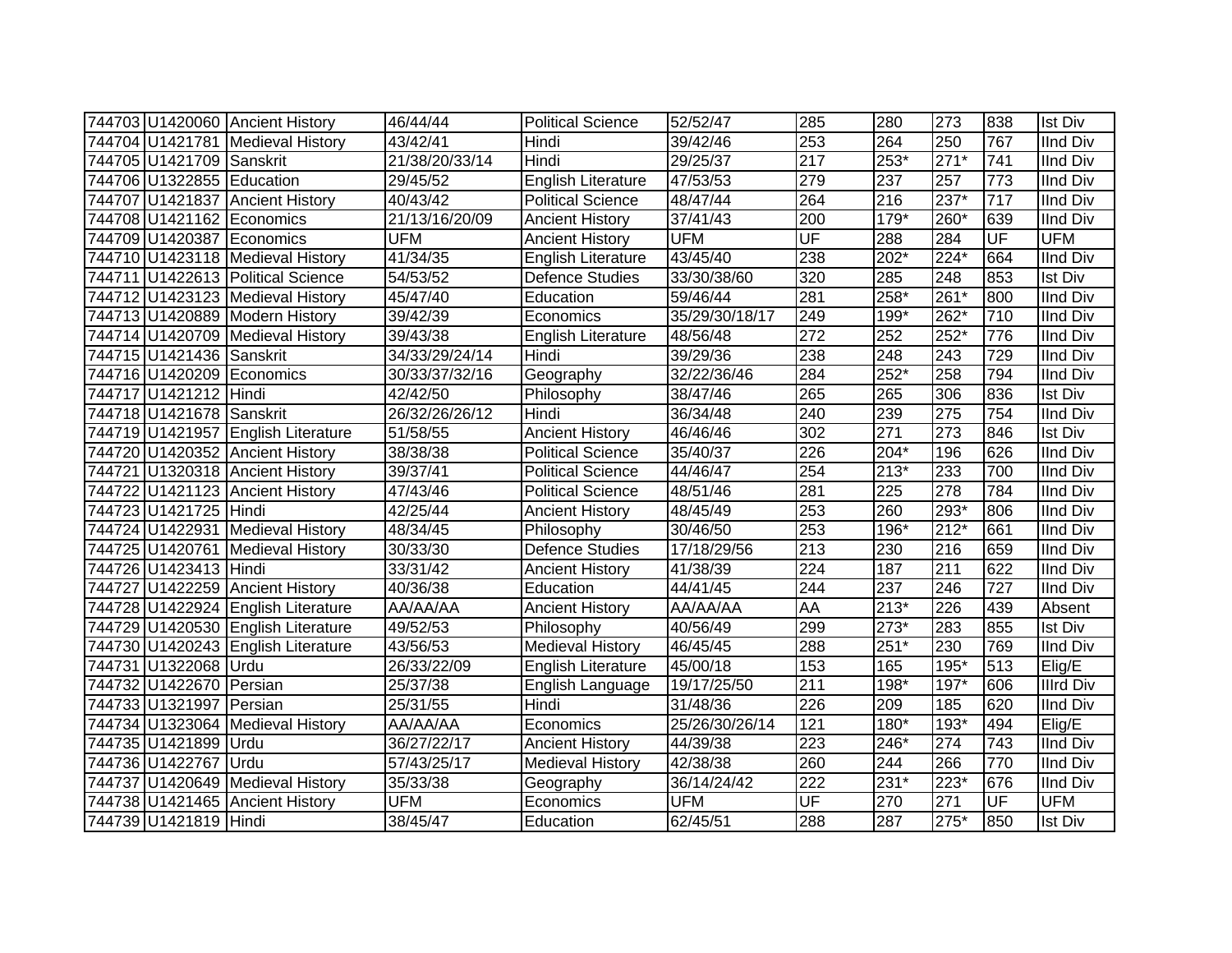|                            | 744740 U1423065 Ancient History    | 53/53/52       | <b>Political Science</b>  | 48/48/46       | 300              | 307    | 293              | 900 | <b>Ist Div</b>   |
|----------------------------|------------------------------------|----------------|---------------------------|----------------|------------------|--------|------------------|-----|------------------|
| 744741 U1421736 Philosophy |                                    | 32/50/40       | <b>Medieval History</b>   | 44/41/38       | 245              | 224    | 198              | 667 | <b>IInd Div</b>  |
|                            | 744742 U1420762 Geography          | 38/25/25/57    | <b>Defence Studies</b>    | 34/32/41/55    | 307              | 239    | 266              | 812 | <b>Ist Div</b>   |
|                            | 744743 U1421740 Ancient History    | 41/41/37       | <b>Political Science</b>  | 41/45/42       | 247              | 236*   | 254*             | 737 | <b>IInd Div</b>  |
|                            | 744744 U1422049 Ancient History    | <b>UFM</b>     | <b>Political Science</b>  | <b>UFM</b>     | UF               | 233*   | $224*$           | UF  | <b>UFM</b>       |
|                            | 744745 U1421882 Medieval History   | 42/41/47       | Hindi                     | 39/39/43       | 251              | 216    | 200              | 667 | <b>IInd Div</b>  |
|                            | 744746 U1422174 Medieval History   | 47/41/40       | Hindi                     | 37/48/45       | 258              | 212    | 243              | 713 | <b>IInd Div</b>  |
|                            | 744747 U1421626 Modern History     | 44/47/37       | Economics                 | 32/30/32/30/14 | 266              | 206*   | $204*$           | 676 | <b>IInd Div</b>  |
| 744748 U1320621 Education  |                                    | 19/32/37       | <b>Political Science</b>  | 32/36/33       | 189              | 171    | 184              | 544 | <b>Illrd Div</b> |
|                            | 744749 U1422157 Ancient History    | 37/34/35       | <b>Political Science</b>  | 35/38/40       | 219              | $191*$ | $244*$           | 654 | <b>IInd Div</b>  |
|                            | 744750 U1420713 Economics          | 25/28/27/29/13 | Philosophy                | 27/42/33       | $\overline{224}$ | 181    | $215*$           | 620 | <b>IInd Div</b>  |
|                            | 744751 U1420938 Psychology         | 29/33/25/60    | <b>English Literature</b> | 49/53/48       | 297              | 248*   | 239*             | 784 | <b>IInd Div</b>  |
|                            | 744752 U1422867 Modern History     | 39/48/44       | Philosophy                | 32/40/41       | 244              | 196    | 228              | 668 | <b>IInd Div</b>  |
|                            | 744753 U1420984 Economics          | 17/27/30/27/17 | <b>English Literature</b> | 43/38/46       | 245              | 228    | 237*             | 710 | <b>IInd Div</b>  |
| 744754 U1422793 Urdu       |                                    | 37/40/22/16    | English Literature        | 43/34/37       | 229              | $206*$ | 209              | 644 | <b>IInd Div</b>  |
|                            | 744755 U1423157 English Literature | 50/46/48       | <b>Medieval History</b>   | 43/43/38       | 268              | 200    | 282*             | 750 | <b>IInd Div</b>  |
|                            | 744756 U1422162 Medieval History   | 37/37/37       | Economics                 | 26/25/30/28/16 | 236              | $175*$ | $212*$           | 623 | <b>IInd Div</b>  |
| 744757 U1422179 Sanskrit   |                                    | 38/40/31/30/15 | Hindi                     | 39/48/39       | 280              | 265*   | 295*             | 840 | <b>Ist Div</b>   |
|                            | 744758 U1421769 Political Science  | 40/41/37       | Geography                 | 38/27/24/46    | 253              | 268    | 264              | 785 | <b>IInd Div</b>  |
|                            | 744759 U1421211 Economics          | 37/31/35/33/18 | Philosophy                | 40/58/51       | 303              | 285    | 262              | 850 | <b>Ist Div</b>   |
|                            | 744760 U1421550 Modern History     | 48/50/50       | Economics                 | 38/32/38/34/15 | 305              | 256*   | 214              | 775 | <b>IInd Div</b>  |
|                            | 744761 U1423098 Economics          | AA/AA/AA/AA/AA | Geography                 | 34/20/20/AA    | $\overline{74}$  | 201    | $\overline{214}$ | 489 | Failed           |
| 744762 U1421519 Hindi      |                                    | 41/45/51       | Economics                 | 31/30/39/21/16 | 274              | $231*$ | $263*$           | 768 | <b>IInd Div</b>  |
| 744763 U1422511 Hindi      |                                    | 35/41/43       | <b>Ancient History</b>    | 44/41/39       | $\overline{243}$ | 220*   | 232              | 695 | <b>IInd Div</b>  |
|                            | 744764 U1422295 Medieval History   | 45/43/44       | Hindi                     | 44/29/35       | 240              | 241    | 246*             | 727 | <b>IInd Div</b>  |
|                            | 744765 U1422053 Geography          | 37/21/28/58    | <b>English Literature</b> | 38/27/33       | $\overline{242}$ | 205    | 207              | 654 | <b>IInd Div</b>  |
| 744766 U1422104 Sanskrit   |                                    | AA/AA/AA/AA/AA | Hindi                     | AA/AA/AA       | AA               | $251*$ | 296              | 547 | Absent           |
| 744767 U1421658 Hindi      |                                    | 40/32/40       | <b>Medieval History</b>   | 37/36/37       | $\overline{222}$ | 219    | 197              | 638 | <b>IInd Div</b>  |
| 744768 U1321962 Hindi      |                                    | AA/AA/AA       | Economics                 | AA/AA/AA/AA/AA | AA               | 195    | 207              | 402 | Absent           |
|                            | 744769 U1320595 Political Science  | 47/44/43       | <b>Ancient History</b>    | 39/43/40       | 256              | 217    | 256              | 729 | <b>IInd Div</b>  |
|                            | 744770 U1421524 Economics          | 31/28/35/23/16 | Psychology                | 31/36/27/58    | 285              | 302    | 246              | 833 | <b>Ist Div</b>   |
| 744771 U1422953 Hindi      |                                    | 36/37/46       | <b>Ancient History</b>    | 38/46/43       | 246              | 261    | 271              | 778 | <b>IInd Div</b>  |
|                            | 744772 U1420503 Medieval History   | 51/40/50       | Geography                 | 37/29/31/56    | 294              | 250    | 281              | 825 | <b>Ist Div</b>   |
| 744773 U1422704 Arabic     |                                    | 47/52/37       | English Language          | 36/17/32/35    | 256              | 228    | $\overline{217}$ | 701 | <b>IInd Div</b>  |
|                            | 744774 U1421593 Economics          | 33/32/34/31/15 | Hindi                     | 37/43/42       | 267              | 249    | 257              | 773 | <b>IInd Div</b>  |
|                            | 744775 U1420227 Ancient History    | 41/40/41       | <b>Political Science</b>  | 40/41/41       | 244              | 240*   | 264              | 748 | <b>IInd Div</b>  |
|                            | 744776 U1421952 Ancient History    | 35/34/37       | <b>Political Science</b>  | 41/38/39       | 224              | 206    | 223              | 653 | <b>IInd Div</b>  |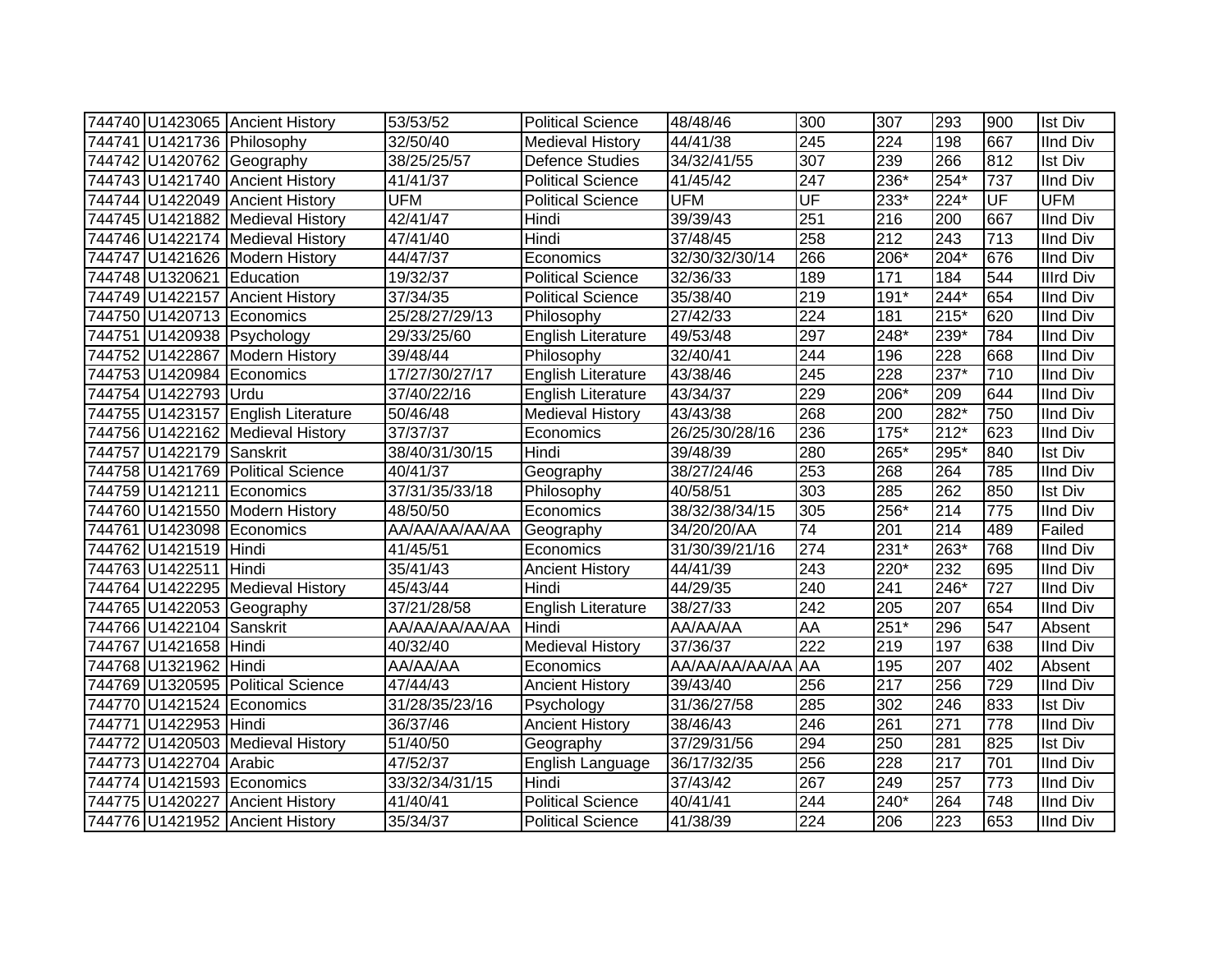| 744777 U1422647 Sanskrit |                                    | 23/31/24/23/12 | Hindi                     | 33/29/34       | 209              | 227*             | 245*             | 681 | <b>IInd Div</b>  |
|--------------------------|------------------------------------|----------------|---------------------------|----------------|------------------|------------------|------------------|-----|------------------|
| 744778 U1420523 Hindi    |                                    | 39/46/48       | <b>Ancient History</b>    | 42/43/44       | 262              | 273              | 261              | 796 | <b>IInd Div</b>  |
|                          | 744779 U1421969 English Literature | 44/32/35       | <b>Medieval History</b>   | 42/34/43       | 230              | 194              | $229*$           | 653 | <b>IInd Div</b>  |
|                          | 744780 U1421665 Medieval History   | 38/38/37       | Philosophy                | 35/43/36       | $\overline{227}$ | $213*$           | 210              | 650 | <b>IInd Div</b>  |
| 744781 U1421824 Hindi    |                                    | 26/22/32       | <b>Ancient History</b>    | 29/25/33       | 167              | $195*$           | 171              | 533 | <b>Illrd Div</b> |
|                          | 744782 U1420339 Economics          | 31/31/36/31/15 | Geography                 | 39/30/32/59    | 304              | $\overline{275}$ | 256              | 835 | <b>Ist Div</b>   |
|                          | 744783 U1421192 Philosophy         | 36/60/48       | <b>Political Science</b>  | 44/45/45       | 278              | 275              | 274              | 827 | <b>Ist Div</b>   |
|                          | 744784 U1421430 Economics          | 37/30/36/20/17 | English Literature        | 49/53/56       | 298              | 246              | 286              | 830 | <b>Ist Div</b>   |
| 744785 U1420863 Hindi    |                                    | 35/31/40       | Economics                 | 30/29/31/29/14 | 239              | 236              | 245              | 720 | <b>IInd Div</b>  |
|                          | 744786 U1420903 Economics          | 38/37/35/31/15 | Geography                 | 32/30/35/60    | $\overline{313}$ | 248              | $\overline{314}$ | 875 | <b>Ist Div</b>   |
| 744787 U1422656 Persian  |                                    | 61/46/55       | English Literature        | 44/42/42       | 290              | $251*$           | 264              | 805 | <b>IInd Div</b>  |
|                          | 744788 U1420298 Modern History     | 41/38/44       | Political Science         | 44/42/47       | 256              | 228*             | 236              | 720 | <b>IInd Div</b>  |
|                          | 744789 U1420839 Medieval History   | 52/48/46       | Economics                 | 33/31/36/30/17 | 293              | 228              | 294*             | 815 | <b>Ist Div</b>   |
|                          | 744790 U1420802 Ancient History    | 34/40/45       | <b>Political Science</b>  | 45/46/48       | 258              | 255              | 243              | 756 | <b>IInd Div</b>  |
|                          | 744791 U1420996 Economics          | 29/30/31/32/16 | English Literature        | 43/38/40       | 259              | 239              | 301              | 799 | <b>IInd Div</b>  |
|                          | 744792 U1421000 Modern History     | 48/44/44       | Economics                 | 29/26/25/14/14 | 244              | $197*$           | 239*             | 680 | <b>IInd Div</b>  |
|                          | 744793 U1421274 Ancient History    | 29/39/38       | <b>Political Science</b>  | 40/43/42       | 231              | 258*             | $\overline{222}$ | 711 | <b>IInd Div</b>  |
|                          | 744794 U1322932 Medieval History   | 30/22/28       | Hindi                     | 31/38/15       | 164              | 180              | 164              | 508 | <b>Illrd Div</b> |
|                          | 744795 U1422920 Modern History     | 42/42/44       | <b>English Literature</b> | 37/39/36       | 240              | 200*             | $253*$           | 693 | <b>IInd Div</b>  |
|                          | 744796 U1420667 Modern History     | 38/43/39       | Political Science         | 42/41/39       | 242              | 279              | 242              | 763 | <b>IInd Div</b>  |
|                          | 744797 U1421378 Ancient History    | 43/50/50       | Economics                 | 32/30/31/26/18 | 280              | 242              | 261              | 783 | <b>IInd Div</b>  |
|                          | 744798 U1421440 Economics          | 29/30/35/31/14 | <b>English Literature</b> | 43/41/38       | 261              | 258              | 307              | 826 | <b>Ist Div</b>   |
|                          | 744799 U1421370 Economics          | 31/30/33/31/14 | Hindi                     | 30/40/40       | 249              | 253              | 268              | 770 | <b>IInd Div</b>  |
|                          | 744800 U1320448 English Language   | 40/30/33/60    | <b>Political Science</b>  | 44/40/46       | 293              | 258              | 256              | 807 | <b>IInd Div</b>  |
|                          | 744801 U1421446 Political Science  | 45/43/43       | <b>Ancient History</b>    | 37/37/40       | 245              | 246              | 218              | 709 | <b>IInd Div</b>  |
|                          | 744802 U1422246 Philosophy         | 39/48/58       | <b>Ancient History</b>    | 41/41/43       | 270              | 239              | 233              | 742 | <b>IInd Div</b>  |
|                          | 744803 U1421741 Medieval History   | 39/29/37       | Economics                 | 26/25/27/28/12 | 223              | 205              | $\overline{224}$ | 652 | <b>IInd Div</b>  |
|                          | 744804 U1420009 Ancient History    | 29/40/38       | Political Science         | 35/40/39       | 221              | 206              | $\overline{225}$ | 652 | <b>IInd Div</b>  |
| 744805 U1422453 Hindi    |                                    | 29/41/40       | <b>Ancient History</b>    | 50/41/48       | 249              | 215              | 244              | 708 | <b>IInd Div</b>  |
| 744806 U1420589 Sanskrit |                                    | 32/44/37/35/12 | Political Science         | 45/46/47       | 298              | 260*             | $267*$           | 825 | <b>Ist Div</b>   |
|                          | 744807 U1420307 Geography          | 36/20/20/46    | Anthropology              | 51/50/55       | 278              | 256              | 289*             | 823 | <b>Ist Div</b>   |
|                          | 744808 U1422896 Modern History     | 40/42/48       | English Literature        | 39/39/39       | 247              | 274              | 253              | 774 | <b>IInd Div</b>  |
| 744809 U1421089 Hindi    |                                    | 33/40/45       | <b>English Literature</b> | 46/43/42       | 249              | 225*             | 266              | 740 | <b>IInd Div</b>  |
|                          | 744810 U1420614 Medieval History   | 46/42/42       | Economics                 | 34/30/33/32/12 | $\overline{271}$ | 288              | 286              | 845 | <b>Ist Div</b>   |
|                          | 744811 U1420002 Economics          | 37/36/39/48/21 | Geography                 | 38/37/31/53    | 340              | 316              | 324              | 980 | Ist Div          |
|                          | 744812 U1422325 Philosophy         | 30/37/38       | <b>Ancient History</b>    | 32/39/48       | 224              | $251*$           | $217*$           | 692 | <b>IInd Div</b>  |
|                          | 744813 U1421339 Ancient History    | 41/40/42       | <b>Political Science</b>  | 45/35/46       | 249              | 220              | 268*             | 737 | <b>IInd Div</b>  |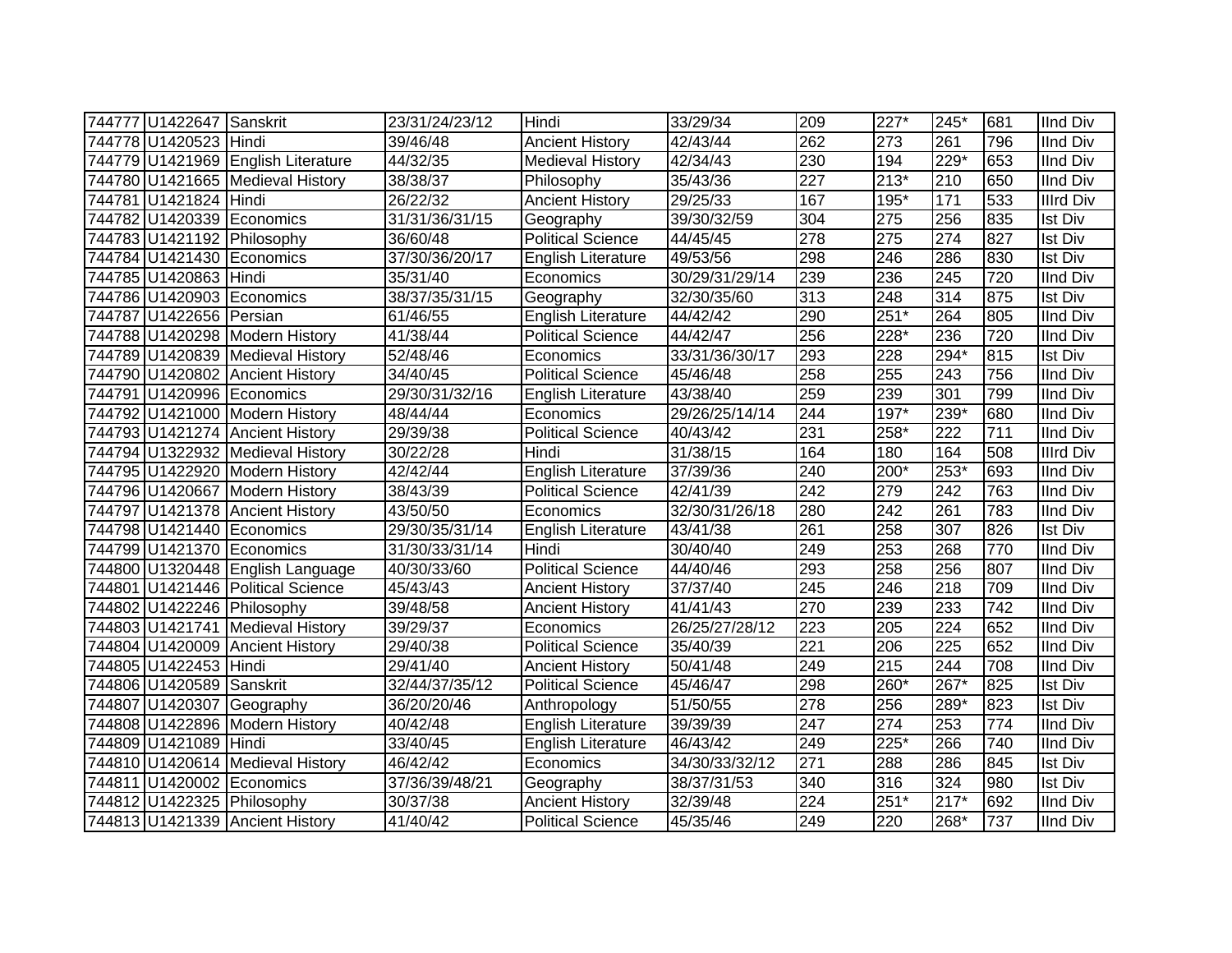| 744814 U1420004 Sanskrit   |                                    | 35/41/31/29/12 | <b>Hindi</b>              | 45/48/43       | 284              | 241*             | 263              | 788              | <b>IInd Div</b>  |
|----------------------------|------------------------------------|----------------|---------------------------|----------------|------------------|------------------|------------------|------------------|------------------|
| 744815 U1421445 Hindi      |                                    | 40/38/37       | <b>English Literature</b> | 32/35/37       | 219              | 236              | 243              | 698              | <b>IInd Div</b>  |
|                            | 744816 U1420537 Economics          | 15/32/31/29/21 | Geography                 | 33/25/31/52    | 269              | 229*             | 284              | 782              | <b>IInd Div</b>  |
|                            | 744817 U1421761 Modern History     | 42/48/47       | Education                 | 44/45/44       | 270              | 241              | $242*$           | 753              | <b>IInd Div</b>  |
|                            | 744818 U1421046 Medieval History   | 38/42/39       | Economics                 | 21/36/25/24/19 | 244              | $237*$           | $262*$           | $\overline{743}$ | <b>IInd Div</b>  |
|                            | 744819 U1421549 Economics          | 11/36/26/20/07 | Hindi                     | 26/33/29       | 188              | 226              | $239*$           | 653              | <b>IInd Div</b>  |
|                            | 744820 U1422855 English Literature | 33/38/31       | <b>Medieval History</b>   | 40/29/39       | 210              | $217*$           | $227*$           | 654              | <b>IInd Div</b>  |
|                            | 744821 U1421889 Medieval History   | 50/40/49       | <b>Defence Studies</b>    | 37/30/37/56    | 299              | 272              | 267              | 838              | <b>Ist Div</b>   |
|                            | 744822 U1421620 Medieval History   | 46/46/42       | Economics                 | AA/36/29/18/12 | 229              | 285              | 295*             | 809              | <b>IInd Div</b>  |
|                            | 744823 U1421729 Ancient History    | 21/33/35       | <b>Political Science</b>  | 32/25/40       | 186              | 190*             | 226              | 602              | <b>Illrd Div</b> |
| 744824 U1421552 Hindi      |                                    | 44/36/40       | Philosophy                | 44/50/52       | 266              | 277              | 281              | 824              | Ist Div          |
|                            | 744825 U1421459 Ancient History    | 41/40/41       | Education                 | 26/43/42       | 233              | 219              | 224              | 676              | <b>IInd Div</b>  |
|                            | 744826 U1421958 Geography          | 32/21/23/48    | <b>Defence Studies</b>    | 26/29/31/55    | 265              | 254              | 243              | 762              | <b>IInd Div</b>  |
| 744827 U1422202 Sanskrit   |                                    | 30/29/28/31/12 | Hindi                     | 32/41/34       | 237              | 220              | 269              | 726              | <b>IInd Div</b>  |
|                            | 744828 U1420062 Geography          | 35/23/25/40    | <b>Ancient History</b>    | 48/48/48       | 267              | 268              | 274              | 809              | <b>IInd Div</b>  |
|                            | 744829 U1420254 Geography          | 35/30/23/53    | <b>Defence Studies</b>    | 37/31/37/56    | 302              | 232              | 267              | 801              | <b>IInd Div</b>  |
|                            | 744830 U1420586 Ancient History    | 53/44/53       | <b>Political Science</b>  | 52/55/44       | 301              | 235              | 259              | 795              | <b>IInd Div</b>  |
|                            | 744831 U1421058 Ancient History    | 53/38/48       | <b>Political Science</b>  | 39/44/41       | 263              | 207              | 219              | 689              | <b>IInd Div</b>  |
|                            | 744832 U1422422 English Literature | 33/34/31       | Economics                 | 07/29/23/18/11 | 186              | 184*             | 199*             | 569              | <b>Illrd Div</b> |
|                            | 744833 U1421282 Ancient History    | 50/48/55       | <b>Political Science</b>  | 44/46/48       | 291              | 245              | 228              | 764              | <b>IInd Div</b>  |
|                            | 744834 U1421989 Economics          | 17/36/32/23/13 | <b>Defence Studies</b>    | 26/27/34/58    | 266              | 250              | 261              | 777              | <b>IInd Div</b>  |
| 744835 U1423114 Hindi      |                                    | 37/32/37       | <b>Ancient History</b>    | 33/37/50       | $\overline{226}$ | $\overline{204}$ | $\overline{211}$ | 641              | <b>IInd Div</b>  |
|                            | 744836 U1420652 Political Science  | 50/44/42       | <b>Ancient History</b>    | 40/45/46       | 267              | 241              | 225              | 733              | <b>IInd Div</b>  |
|                            | 744837 U1420548 Economics          | 34/39/37/36/15 | Geography                 | 38/26/40/55    | 320              | 253              | 283              | 856              | <b>Ist Div</b>   |
| 744838 U1423131 Hindi      |                                    | 25/29/17       | <b>Medieval History</b>   | 26/29/30       | 156              | 174              | $158*$           | 488              | Elig/E           |
| 744839 U1423393 Sanskrit   |                                    | 29/31/21/25/12 | Hindi                     | 36/38/31       | $\overline{223}$ | 228*             | 199*             | 650              | <b>IInd Div</b>  |
| 744840 U1420551 Statistics |                                    | 36/27/25/51    | Economics                 | 27/37/34/36/16 | 289              | 229              | $\overline{271}$ | 789              | <b>IInd Div</b>  |
|                            | 744841 U1420077 Political Science  | 53/46/50       | <b>Ancient History</b>    | 60/42/53       | 304              | 293              | 284              | 881              | <b>Ist Div</b>   |
|                            | 744842 U1420476 Ancient History    | 37/36/38       | <b>Political Science</b>  | 34/31/35       | 211              | 250              | 210              | 671              | <b>IInd Div</b>  |
| 744843 U1420998 Hindi      |                                    | 41/35/41       | <b>Ancient History</b>    | 45/40/48       | 250              | $253*$           | 240              | 743              | <b>IInd Div</b>  |
|                            | 744844 U1421908 Medieval History   | 48/42/45       | Economics                 | 26/38/30/11/14 | 254              | 245*             | 243              | 742              | <b>IInd Div</b>  |
|                            | 744845 U1420583 Economics          | 22/37/32/27/17 | Geography                 | 37/26/39/45    | 282              | 243              | 264              | 789              | <b>IInd Div</b>  |
|                            | 744846 U1420452 Ancient History    | 07/42/43       | <b>Political Science</b>  | 39/34/30       | 195              | 208              | 213              | 616              | <b>IInd Div</b>  |
|                            | 744847 U1421906 Ancient History    | 38/39/41       | <b>Political Science</b>  | 31/30/36       | 215              | 213              | 217              | 645              | <b>IInd Div</b>  |
|                            | 744848 U1422165 Ancient History    | 29/35/35       | Education                 | 16/42/36       | 193              | 204              | 207              | 604              | <b>Illrd Div</b> |
|                            | 744849 U1421394 Political Science  | 48/48/43       | <b>Ancient History</b>    | 48/46/50       | 283              | 257              | 279              | 819              | <b>Ist Div</b>   |
|                            | 744850 U1420306 Geography          | 37/33/35/50    | Defence Studies           | 37/28/37/57    | 314              | $252*$           | 280              | 846              | Ist Div          |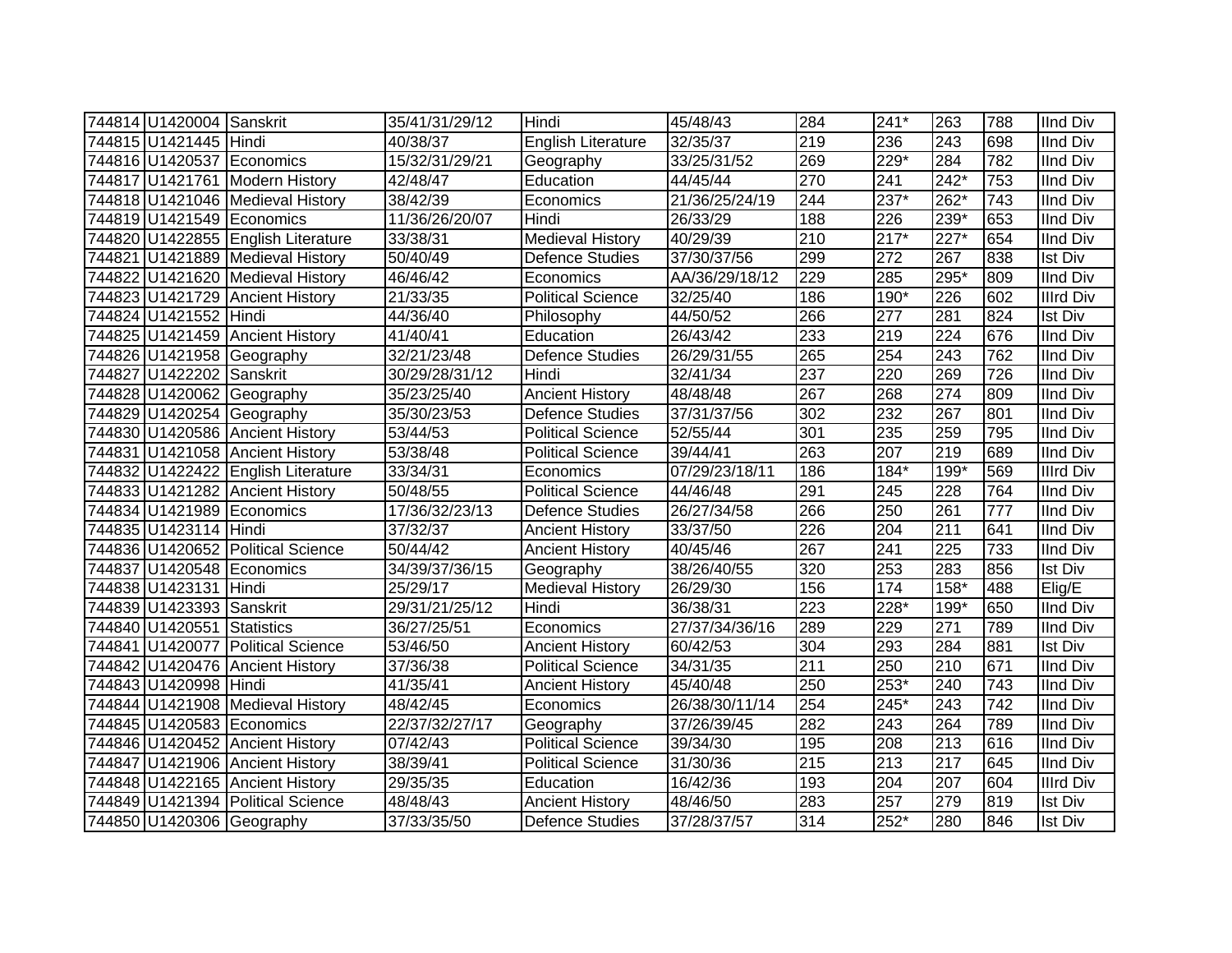|                          | 744851 U1421556 Modern History     | 46/45/52               | Economics                 | 30/37/32/11/17 | 270       | 280    | 270              | 820 | <b>Ist Div</b>   |
|--------------------------|------------------------------------|------------------------|---------------------------|----------------|-----------|--------|------------------|-----|------------------|
|                          | 744852 U1421603 Ancient History    | 33/29/28               | <b>Political Science</b>  | 32/33/30       | 185       | 209*   | $242*$           | 636 | <b>IInd Div</b>  |
|                          | 744853 U1422028 Medieval History   | 44/42/38               | Economics                 | 10/33/31/15/16 | 229       | $232*$ | 238              | 699 | <b>IInd Div</b>  |
|                          | 744854 U1421512 Medieval History   | 32/41/44               | <b>English Literature</b> | 29/36/37       | 219       | $226*$ | 213              | 658 | <b>IInd Div</b>  |
|                          | 744855 U1422976 Geography          | 39/40/33/36            | <b>Ancient History</b>    | 36/42/43       | 269       | 234    | 252              | 755 | IInd Div         |
|                          | 744856 U1421572 Medieval History   | 45/43/43               | Economics                 | 12/35/32/09/13 | 232       | $227*$ | 252              | 711 | <b>IInd Div</b>  |
|                          | 744857 U1423377 Economics          | 17/24/22/24/16         | <b>Political Science</b>  | 27/29/25       | 184       | 247    | 261              | 692 | <b>IInd Div</b>  |
|                          | 744858 U1421752 Economics          | 25/35/28/30/13         | Hindi                     | 44/46/41       | 262       | $271*$ | 292              | 825 | <b>Ist Div</b>   |
|                          | 744859 U1420338 Economics          | 08/28/29/28/15         | Geography                 | 25/42/34/40    | 249       | 196*   | 214              | 659 | <b>IInd Div</b>  |
|                          | 744860 U1420366 Ancient History    | 37/42/57               | <b>Political Science</b>  | 50/54/46       | 286       | 272    | 269*             | 827 | <b>Ist Div</b>   |
|                          | 744861 U1421180 Political Science  | $\frac{1}{34}{48}{40}$ | <b>Ancient History</b>    | 26/41/37       | 226       | 232    | 184              | 642 | <b>IInd Div</b>  |
|                          | 744862 U1422607 Medieval History   | 43/27/39               | Education                 | 33/45/49       | 236       | 239    | 236              | 711 | <b>IInd Div</b>  |
| 744863 U1422950 Sanskrit |                                    | AA/AA/AA/AA/AA         | Hindi                     | AA/AA/AA       | <b>AA</b> | 199*   | 166              | 365 | Absent           |
| 744864 U1422482 Sanskrit |                                    | 28/30/28/24/15         | Hindi                     | 39/41/36       | 241       | 212    | 233*             | 686 | <b>IInd Div</b>  |
| 744865 U1421818 Sanskrit |                                    | 33/26/38/29/14         | Hindi                     | 41/44/27       | 252       | 237    | 233              | 722 | <b>IInd Div</b>  |
|                          | 744866 U1420112 Defence Studies    | 38/30/42/61            | Geography                 | 40/44/36/60    | 351       | 258    | $251*$           | 860 | <b>Ist Div</b>   |
|                          | 744867 U1423178 English Literature | 45/46/45               | <b>Ancient History</b>    | 32/40/41       | 249       | 202*   | 224              | 675 | <b>IInd Div</b>  |
| 744868 U1422683 Arabic   |                                    | 37/36/41               | Education                 | 29/41/42       | 226       | $241*$ | $\overline{222}$ | 689 | <b>IInd Div</b>  |
| 744869 U1223478 Urdu     |                                    | 38/29/23/09            | English Literature        | 22/34/35       | 190       | 207    | 204              | 601 | <b>Illrd Div</b> |
|                          | 744870 U1421117 English Language   | 40/21/30/55            | <b>Ancient History</b>    | 32/35/35       | 248       | 263    | 222              | 733 | <b>IInd Div</b>  |
|                          | 744871 U1421907 Political Science  | 39/48/38               | <b>Ancient History</b>    | 35/43/46       | 249       | $242*$ | 237              | 728 | <b>IInd Div</b>  |
|                          | 744872 U1422443 Ancient History    | 36/37/41               | Education                 | 44/38/41       | 237       | $241*$ | $250*$           | 728 | <b>IInd Div</b>  |
|                          | 744873 U1420789 Vocal Music        | AA/AA/AA/AA            | Education                 | AA/AA/AA       | AA        | 241    | 265              | 506 | Absent           |
|                          | 744874 U1421035 Economics          | 11/33/26/07/18         | <b>English Literature</b> | 36/36/40       | 207       | 290    | 255              | 752 | <b>IInd Div</b>  |
| 744875 U1423060 Hindi    |                                    | 39/36/30               | Education                 | 25/34/35       | 199       | 187    | $182*$           | 568 | <b>Illrd Div</b> |
|                          | 744876 U1422459 Medieval History   | 44/40/41               | Economics                 | 06/35/29/09/16 | 220       | 215    | 207              | 642 | <b>IInd Div</b>  |
| 744877 U1421480 Sanskrit |                                    | 37/37/37/26/15         | Hindi                     | 43/39/32       | 266       | 256*   | 255              | 777 | <b>IInd Div</b>  |
|                          | 744878 U1421407 Modern History     | AA/AA/41               | Economics                 | 02/30/23/06/AA | 102       | 225    | 255              | 582 | Failed           |
|                          | 744879 U1420525 Medieval History   | 52/31/42               | Geography                 | 38/42/32/52    | 289       | $231*$ | 259              | 779 | <b>IInd Div</b>  |
| 744880 U1421595 Sanskrit |                                    | 29/33/26/27/15         | Hindi                     | 39/38/37       | 244       | $231*$ | $231*$           | 706 | <b>IInd Div</b>  |
|                          | 744881 U1421096 Political Science  | 39/46/46               | <b>Ancient History</b>    | 35/41/38       | 245       | 277    | 261              | 783 | <b>IInd Div</b>  |
|                          | 744882 U1421956 Medieval History   | 44/41/45               | Economics                 | 02/28/27/25/13 | 225       | 211    | 221              | 657 | <b>IInd Div</b>  |
|                          | 744883 U1420648 Geography          | AA/AA/AA/AA            | <b>English Literature</b> | AA/AA/AA       | <b>AA</b> | 241    | 213              | 454 | Absent           |
|                          | 744884 U1422503 Medieval History   | 47/38/35               | Education                 | 36/40/44       | 240       | $257*$ | 270              | 767 | <b>IInd Div</b>  |
|                          | 744885 U1421147 English Literature | 32/37/39               | <b>Political Science</b>  | 46/43/40       | 237       | 192    | $251*$           | 680 | <b>IInd Div</b>  |
|                          | 744886 U1423231 Medieval History   | 44/40/43               | Hindi                     | 41/42/41       | 251       | 210*   | 230              | 691 | <b>IInd Div</b>  |
|                          | 744887 U1420382 English Language   | 38/25/33/55            | <b>Political Science</b>  | 47/42/50       | 290       | 274*   | 270              | 834 | <b>Ist Div</b>   |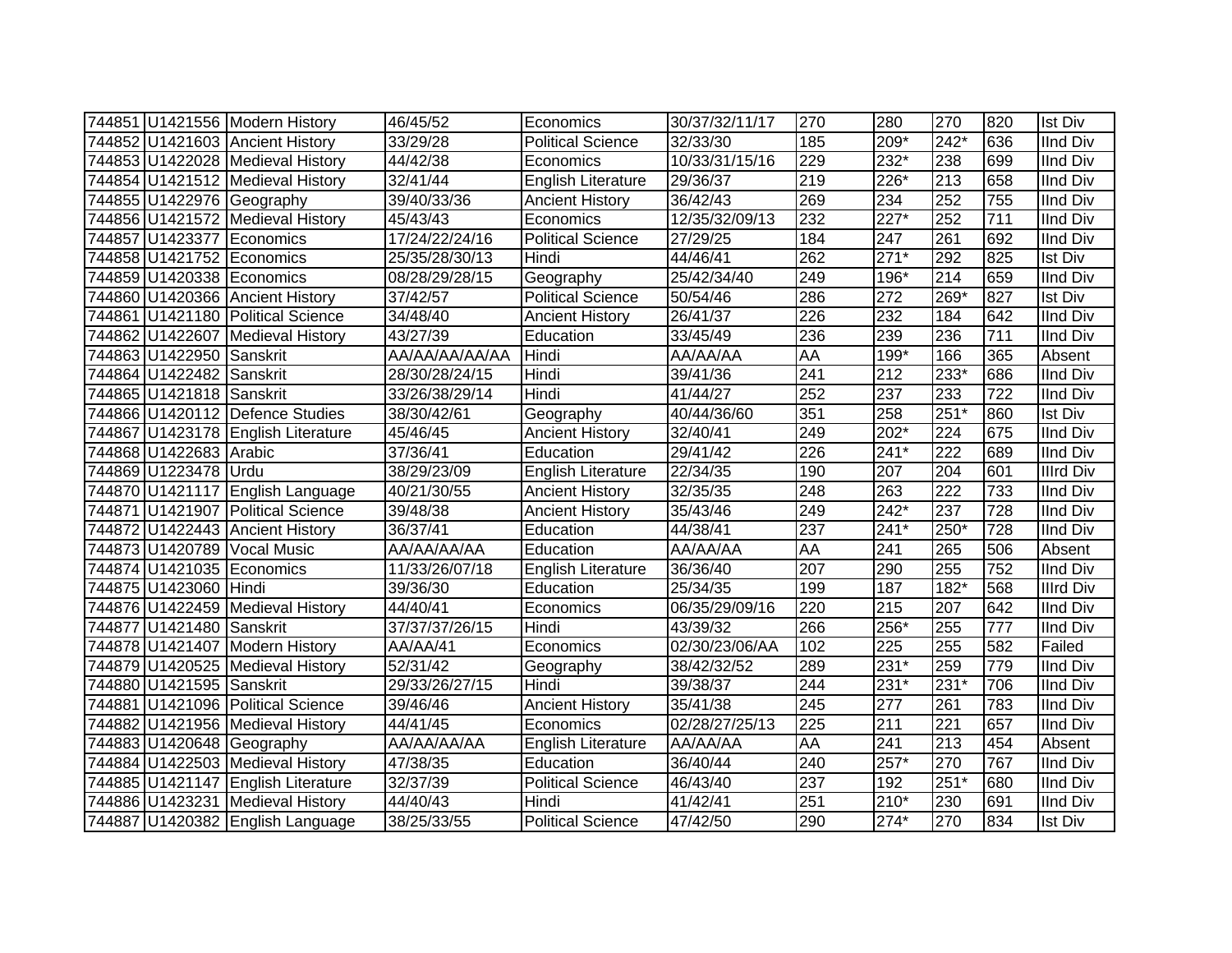| 744888 U1420838 Hindi     |                                   | 53/50/51       | Economics                | 21/37/31/37/17 | 297                  | 270              | 232    | 799              | <b>IInd Div</b>  |
|---------------------------|-----------------------------------|----------------|--------------------------|----------------|----------------------|------------------|--------|------------------|------------------|
|                           | 744889 U1420345 Economics         | 28/37/32/40/20 | <b>Political Science</b> | 38/39/46       | 280                  | 238              | 250    | 768              | <b>IInd Div</b>  |
|                           | 744890 U1421308 Ancient History   | 33/45/45       | Economics                | 25/34/30/10/17 | 239                  | 205*             | $252*$ | 696              | <b>IInd Div</b>  |
|                           | 744891 U1421225 Medieval History  | 47/40/38       | Geography                | 38/42/36/46    | 287                  | 246*             | $272*$ | 805              | <b>IInd Div</b>  |
|                           | 744892 U1420158 Economics         | 17/30/31/27/16 | Geography                | 03/AA/AA/52    | 176                  | $\overline{272}$ | $277*$ | 725              | Elig/E           |
| 744893 U1422432 Hindi     |                                   | 38/43/39       | Education                | 25/AA/AA       | 145                  | $241*$           | 202    | 588              | Elig/E           |
|                           | 744894 U1422089 Modern History    | 39/42/28       | Economics                | 05/AA/27/AA/15 | 156                  | 186*             | $223*$ | 565              | Elig/E           |
| 744895 U1321411           | Hindi                             | 42/45/45       | <b>Medieval History</b>  | 42/40/38       | 252                  | $266*$           | 229    | $\overline{747}$ | <b>IInd Div</b>  |
|                           | 744896 U1420599 Modern History    | 44/40/39       | <b>Political Science</b> | 41/34/43       | 241                  | 220*             | 211    | 672              | <b>IInd Div</b>  |
|                           | 744897 U1421277 Modern History    | 22/29/26       | English Literature       | 26/29/27       | 159                  | $217*$           | $207*$ | 583              | <b>Illrd Div</b> |
| 744898 U1422189 Education |                                   | 27/48/46       | Hindi                    | 46/46/46       | 259                  | 226*             | 218    | 703              | IInd Div         |
|                           | 744899 U1420798 Geography         | 38/43/36/56    | <b>Ancient History</b>   | 36/45/51       | 305                  | 277              | 302    | 884              | Ist Div          |
|                           | 744900 U1422133 Philosophy        | 35/52/48       | <b>Political Science</b> | 43/38/47       | 263                  | 195*             | 273*   | 731              | <b>IInd Div</b>  |
|                           | 744901 U1420627 Medieval History  | 47/38/40       | Geography                | 38/38/32/55    | 288                  | 253              | 270*   | 811              | <b>Ist Div</b>   |
|                           | 744902 U1422837 Political Science | 53/54/50       | <b>Defence Studies</b>   | 39/30/38/AA    | 264                  | 292*             | 255    | 811              | Elig/E           |
|                           | 744903 U1321394 English Language  | 33/25/12/35    | Education                | 25/35/39       | 204                  | 168              | 223*   | 595              | Illrd Div        |
| 744904 U1421154 Education |                                   | 45/45/51       | <b>Political Science</b> | 53/54/54       | 302                  | 299              | 279    | 880              | <b>Ist Div</b>   |
|                           | 744905 U1320306 Political Science | 35/36/46       | <b>Ancient History</b>   | 30/44/42       | 233                  | 239              | 268*   | 740              | IInd Div         |
|                           | 744906 U1420201 Modern History    | 44/50/45       | <b>Political Science</b> | 50/54/48       | 291                  | 275              | 267    | 833              | <b>Ist Div</b>   |
| 744907 U1420461 Sanskrit  |                                   | 35/41/42/31/19 | Hindi                    | 45/45/45       | 303                  | 301              | 277    | 881              | <b>Ist Div</b>   |
|                           | 744908 U1422268 Medieval History  | 47/36/49       | Economics                | 30/26/25/26/16 | 255                  | 235*             | 245    | 735              | <b>IInd Div</b>  |
|                           | 744909 U1320070 Political Science | 40/32/28       | Geography                | 31/40/23/44    | 238                  | 219              | $272*$ | 729              | <b>IInd Div</b>  |
|                           | 744910 U1421335 Medieval History  | 40/39/37       | Economics                | 22/25/35/10/16 | 224                  | 225              | 256    | 705              | <b>IInd Div</b>  |
|                           | 744911 U1422843 Philosophy        | 37/53/50       | Medieval History         | 42/43/43       | 268                  | 184              | 246    | 698              | <b>IInd Div</b>  |
| 744912 U1422823 Urdu      |                                   | 18/33/24/17    | <b>Ancient History</b>   | 31/43/48       | 214                  | 219*             | 219*   | 652              | <b>IInd Div</b>  |
| 744913 U1320805 Hindi     |                                   | 37/47/42       | <b>Ancient History</b>   | 34/44/41       | 245                  | 219              | 230    | 694              | <b>IInd Div</b>  |
|                           | 744914 U1421261 Modern History    | 51/43/42       | Economics                | 25/25/28/21/15 | 250                  | 241              | 260    | 751              | <b>IInd Div</b>  |
|                           | 744915 U1420343 Medieval History  | 38/37/38       | Geography                | 35/31/29/54    | 262                  | $192*$           | 248*   | 702              | <b>IInd Div</b>  |
|                           | 744916 U1421487 Medieval History  | 45/43/46       | Education                | 57/44/52       | 287                  | $\overline{226}$ | 245    | 758              | <b>IInd Div</b>  |
| 744917 U1421866 Education |                                   | 53/42/39       | English Literature       | 27/35/29       | 225                  | $228*$           | 214    | 667              | <b>IInd Div</b>  |
|                           | 744918 U1420725 Economics         | 33/27/34/40/16 | <b>Political Science</b> | 46/46/43       | 285                  | 290              | 269    | 844              | <b>Ist Div</b>   |
| 744919 U1422712 Arabic    |                                   | 30/33/35       | English Literature       | 37/33/32       | 200                  | 218*             | 224    | 642              | <b>IInd Div</b>  |
| 744920 U1321475 Arabic    |                                   | 41/38/34       | Urdu                     | 36/28/23/09    | 209                  | 180              | $181*$ | 570              | <b>Illrd Div</b> |
|                           | 744921 U1421887 Ancient History   | 35/36/45       | Education                | 44/42/42       | 244                  | 249              | 243*   | 736              | <b>IInd Div</b>  |
|                           | 744922 U1420896 Economics         | 31/AA/AA/AA/AA | Geography                | AA/AA/AA/AA    | $\overline{\text{}}$ | 234              | 261    | 526              | Failed           |
| 744923 U1422653           | Persian                           | 52/46/42       | <b>Medieval History</b>  | 36/46/42       | 264                  | 208              | 228*   | 700              | <b>IInd Div</b>  |
| 744924 U1422965 Hindi     |                                   | 34/36/34       | Education                | 29/40/37       | 210                  | $204*$           | 184    | 598              | <b>Illrd Div</b> |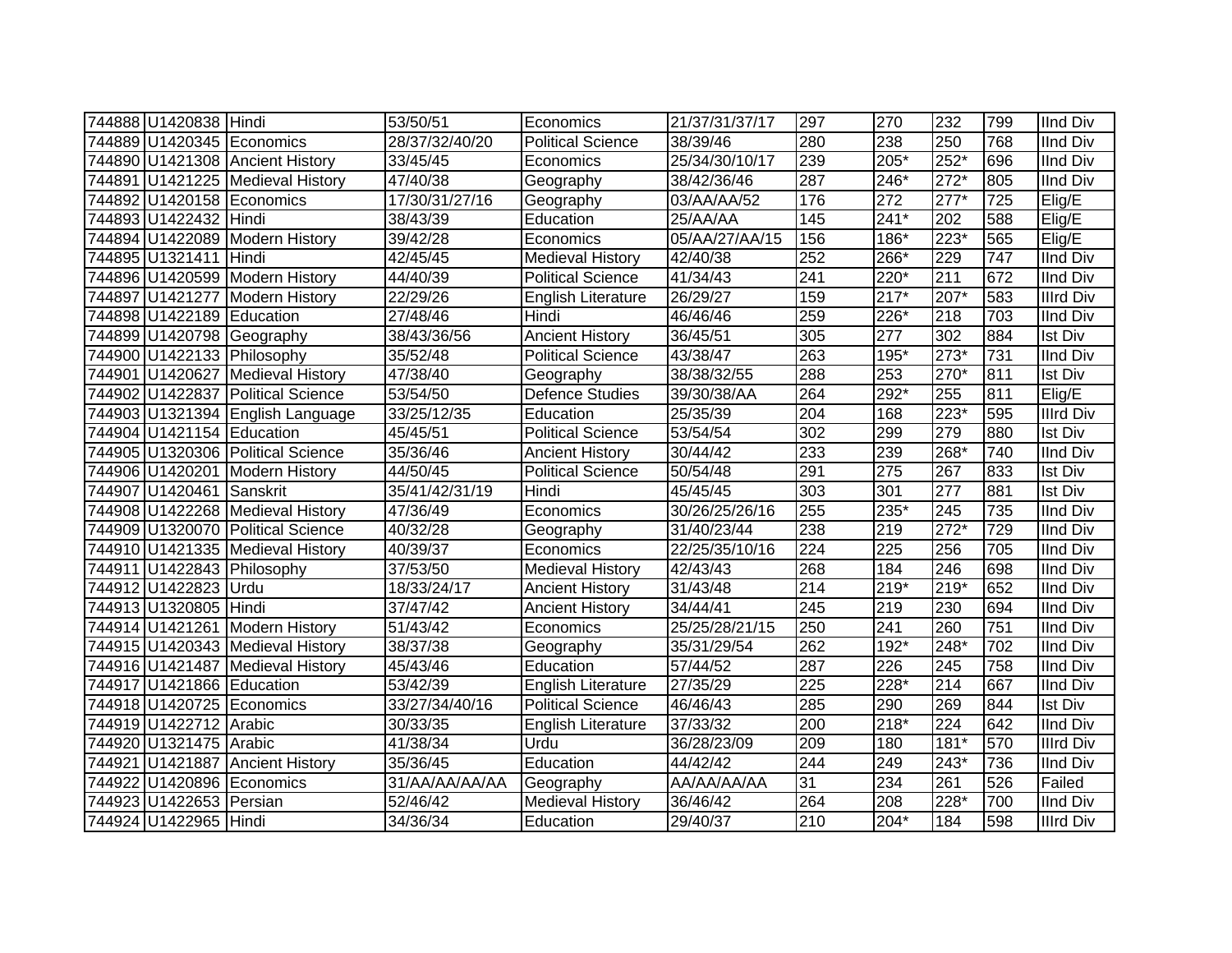| 744925 U1422692 Arabic     |                                    | 70/57/45        | Education                 | 25/39/38       | 274               | $227*$           | 235              | 736       | <b>IInd Div</b>  |
|----------------------------|------------------------------------|-----------------|---------------------------|----------------|-------------------|------------------|------------------|-----------|------------------|
| 744926 U1422811 Urdu       |                                    | 28/28/23/09     | English Literature        | 25/32/30       | $\frac{175}{175}$ | 204*             | 188              | 567       | <b>Illrd Div</b> |
| 744927 U1322135 Urdu       |                                    | 12/24/23/09     | Arabic                    | 30/41/33       | 172               | $153*$           | 212              | 537       | Elig/E           |
| 744928 U1422682 Arabic     |                                    | <b>AA/45/AA</b> | <b>English Literature</b> | 36/40/40       | 161               | 257              | 288              | 706       | Elig/E           |
|                            | 744929 U1421573 Modern History     | 54/40/43        | Economics                 | 29/26/33/17/15 | 257               | 254              | $247*$           | 758       | <b>IInd Div</b>  |
| 744930 U1422816 Urdu       |                                    | <b>UFM</b>      | <b>English Literature</b> | <b>UFM</b>     | UF                | 214              | $\overline{215}$ | UF        | <b>UFM</b>       |
| 744931 U1422740 Urdu       |                                    | 29/34/23/09     | <b>Medieval History</b>   | 40/39/43       | 217               | 223*             | 223              | 663       | <b>IInd Div</b>  |
|                            | 744932 U1421304 English Literature | 45/42/40        | <b>Political Science</b>  | 42/37/47       | 253               | 232              | $\overline{221}$ | 706       | <b>IInd Div</b>  |
| 744933 U1321062 Urdu       |                                    | 20/28/23/10     | <b>Medieval History</b>   | 42/33/37       | 193               | $\overline{224}$ | 199              | 616       | <b>IInd Div</b>  |
|                            | 744934 U1421676 Medieval History   | <b>UFM</b>      | Philosophy                | <b>UFM</b>     | UF                | 241              | 210              | UF        | <b>UFM</b>       |
| 744935 U1322079 Urdu       |                                    | 28/28/29/09     | <b>Medieval History</b>   | 35/27/30       | 186               | 177              | 199*             | 562       | <b>Illrd Div</b> |
|                            | 744936 U1420877 Geography          | 39/39/24/46     | <b>Defence Studies</b>    | 35/27/34/52    | 296               | 228              | 284*             | 808       | <b>IInd Div</b>  |
| 744937 U1421681            | <b>Urdu</b>                        | 30/24/25/13     | <b>Medieval History</b>   | 31/38/33       | 194               | 178              | 188*             | 560       | <b>Illrd Div</b> |
| 744938 U1422736            | Urdu                               | 39/27/29/15     | <b>Medieval History</b>   | 37/39/37       | 223               | 238*             | 227              | 688       | <b>IInd Div</b>  |
| 744939 U1421590            | Urdu                               | 55/46/39/17     | <b>English Literature</b> | 38/41/38       | 274               | $272*$           | 287              | 833       | <b>Ist Div</b>   |
| 744940 U1421107            | <b>English Literature</b>          | 31/39/39        | <b>Ancient History</b>    | 36/42/47       | 234               | 245              | 264              | 743       | <b>IInd Div</b>  |
| 744941 U1422784 Urdu       |                                    | 46/33/33/17     | <b>English Literature</b> | 37/39/42       | $\overline{247}$  | 219              | $\overline{230}$ | 696       | <b>IInd Div</b>  |
|                            | 744942 U1421167 Ancient History    | 33/38/40        | Education                 | 38/41/39       | 229               | 227              | 251              | 707       | <b>IInd Div</b>  |
| 744943 U1422679 Arabic     |                                    | 45/42/46        | Urdu                      | 38/27/37/17    | 252               | $\overline{215}$ | 239              | 706       | <b>IInd Div</b>  |
| 744944 U1422739 Urdu       |                                    | 35/41/30/14     | <b>Medieval History</b>   | 31/27/37       | $\overline{215}$  | 202              | $202*$           | 619       | <b>IInd Div</b>  |
| 744945 U1423140 Philosophy |                                    | 50/37/25        | <b>Medieval History</b>   | 34/32/29       | 207               | 191              | 193              | 591       | <b>Illrd Div</b> |
| 744946 U1422805 Urdu       |                                    | 39/29/32/12     | <b>Medieval History</b>   | 37/29/39       | $\overline{217}$  | 209*             | 183*             | 609       | <b>IInd Div</b>  |
| 744947 U1422726 Arabic     |                                    | 22/29/35        | Education                 | 41/48/42       | $\overline{217}$  | 242              | 238              | 697       | <b>IInd Div</b>  |
|                            | 744948 U1420353 Ancient History    | 38/41/54        | <b>Political Science</b>  | 43/35/43       | 254               | 271              | 270              | 795       | <b>IInd Div</b>  |
| 744949 U1422697 Arabic     |                                    | 19/25/33        | <b>English Literature</b> | 36/25/31       | 169               | 169*             | 194              | 532       | <b>Illrd Div</b> |
| 744950 U1421471 Philosophy |                                    | 43/40/55        | <b>Medieval History</b>   | 52/47/48       | 285               | 268              | 255              | 808       | <b>IInd Div</b>  |
|                            | 744951 U1421420 Political Science  | 39/40/47        | <b>Ancient History</b>    | 32/43/47       | 248               | 271              | $270*$           | 789       | <b>IInd Div</b>  |
|                            | 744952 U1222282 Medieval History   | 22/40/32        | Philosophy                | 41/32/45       | $\overline{212}$  | 164              | 232              | 608       | <b>IInd Div</b>  |
|                            | 744953 U1421851 Medieval History   | 44/42/40        | Hindi                     | 45/43/46       | 260               | 205              | 193              | 658       | <b>IInd Div</b>  |
| 744954 U1422705 Arabic     |                                    | 62/51/46        | Urdu                      | 27/29/36/16    | 267               | $247*$           | $240*$           | 754       | <b>IInd Div</b>  |
|                            | 744955 U1423129 Medieval History   | 44/30/28        | Philosophy                | 37/37/48       | $\overline{224}$  | 237              | 183              | 644       | <b>IInd Div</b>  |
|                            | 744956 U1420753 Medieval History   | <b>NR</b>       | <b>English Literature</b> | <b>NR</b>      | <b>NR</b>         | 196              | 189              | <b>NR</b> | <b>NR</b>        |
| 744957 U1422686 Arabic     |                                    | 71/68/52        | Urdu                      | 50/39/38/17    | 335               | 256*             | 296              | 887       | <b>Ist Div</b>   |
| 744958 U1422741            | Urdu                               | 19/27/27/09     | <b>Medieval History</b>   | 43/32/38       | 195               | 194*             | 191              | 580       | <b>Illrd Div</b> |
| 744959 U1422804 Urdu       |                                    | 25/29/29/09     | <b>Medieval History</b>   | 35/38/40       | 205               | 222              | 175              | 602       | <b>Illrd Div</b> |
|                            | 744960 U1422408 Medieval History   | 00/00/00        | Hindi                     | 40/35/39       | 114               | 196              | $214*$           | 524       | Elig/E           |
| 744961 U1420745 Hindi      |                                    | 40/41/41        | <b>Ancient History</b>    | 34/44/44       | 244               | 267              | $261*$           | 772       | <b>IInd Div</b>  |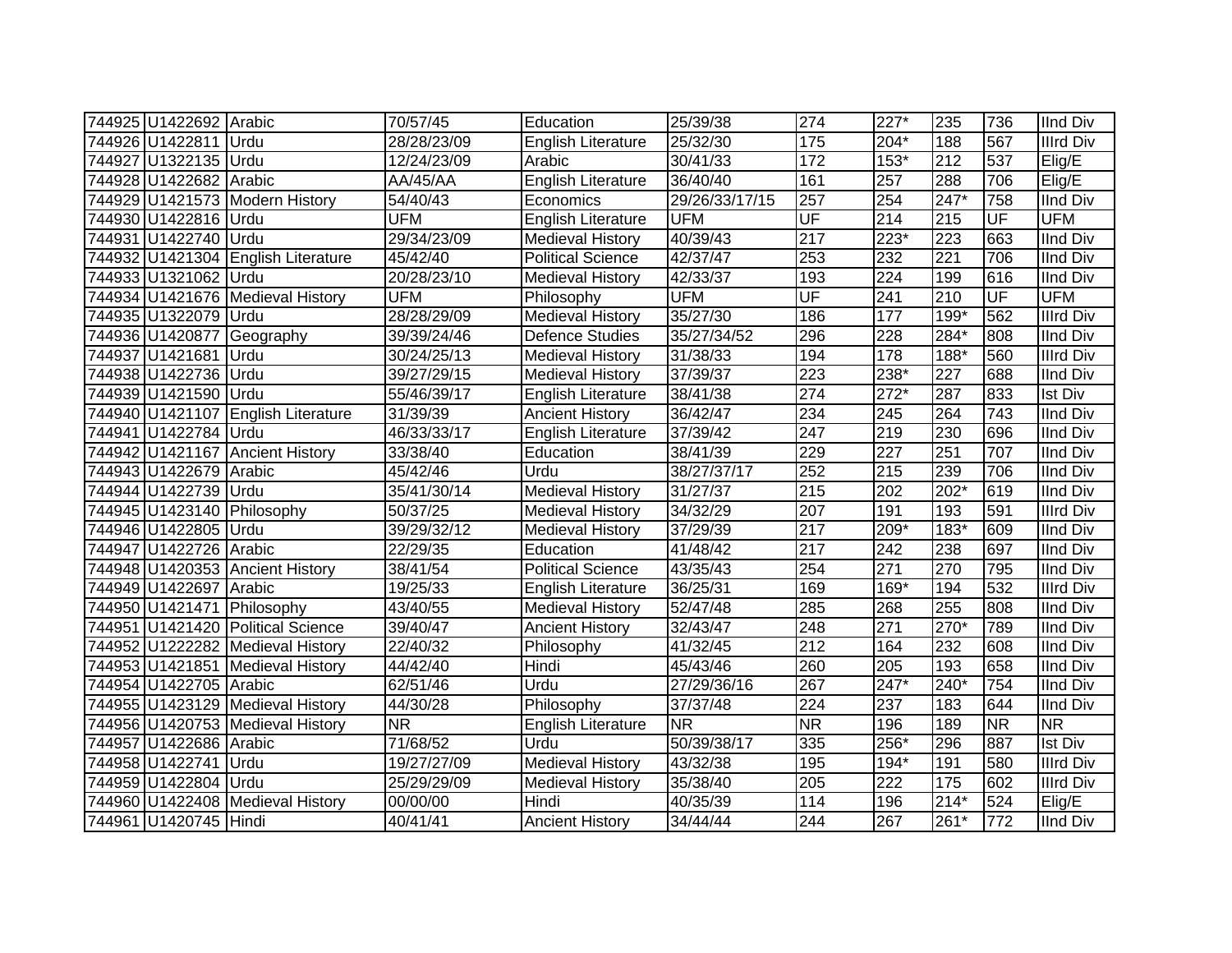|                          | 744962 U1420685 English Language  | 26/30/32/35    | <b>Ancient History</b>    | 42/40/38       | 243              | 236              | 228*             | 707 | <b>IInd Div</b>  |
|--------------------------|-----------------------------------|----------------|---------------------------|----------------|------------------|------------------|------------------|-----|------------------|
|                          | 744963 U1420619 Medieval History  | 48/40/48       | Hindi                     | 46/45/49       | 276              | 281              | 258*             | 815 | Ist Div          |
| 744964 U1421470 Urdu     |                                   | 34/22/32/09    | <b>Ancient History</b>    | 32/43/41       | $\overline{213}$ | $216*$           | $257*$           | 686 | <b>IInd Div</b>  |
|                          | 744965 U1421661 Medieval History  | 50/45/50       | Economics                 | 35/25/27/28/20 | 280              | 293              | 262              | 835 | <b>Ist Div</b>   |
|                          | 744966 U1420253 Geography         | 37/38/31/49    | Philosophy                | 25/37/42       | 259              | 195              | $243*$           | 697 | <b>IInd Div</b>  |
|                          | 744967 U1420705 Political Science | 42/38/53       | Geography                 | 38/38/32/50    | 291              | 251              | $217*$           | 759 | <b>IInd Div</b>  |
| 744968 U1421001 Urdu     |                                   | 61/41/36/10    | <b>Medieval History</b>   | 48/46/48       | 290              | 242              | 267              | 799 | <b>IInd Div</b>  |
|                          | 744969 U1422845 Political Science | 36/50/40       | Philosophy                | 42/41/54       | 263              | 264              | 288              | 815 | <b>Ist Div</b>   |
| 744970 U1420604 Hindi    |                                   | 31/30/30       | <b>Ancient History</b>    | 26/38/36       | 191              | 223              | $196*$           | 610 | <b>IInd Div</b>  |
|                          | 744971 U1421017 Economics         | 23/14/26/20/19 | <b>English Literature</b> | 37/38/38       | 215              | 210              | 217              | 642 | <b>IInd Div</b>  |
|                          | 744972 U1421363 Medieval History  | 42/43/44       | Economics                 | 27/22/26/02/15 | 221              | $212*$           | 261*             | 694 | <b>IInd Div</b>  |
|                          | 744973 U1420389 Ancient History   | 39/47/57       | <b>Political Science</b>  | 43/48/46       | 280              | 252              | $\overline{277}$ | 809 | <b>IInd Div</b>  |
|                          | 744974 U1420883 English Language  | 34/24/28/40    | <b>Political Science</b>  | 25/40/43       | 234              | $218*$           | $235*$           | 687 | <b>IInd Div</b>  |
|                          | 744975 U1421607 Philosophy        | 53/42/52       | <b>Ancient History</b>    | 41/46/51       | 285              | 256*             | 321              | 862 | <b>Ist Div</b>   |
|                          | 744976 U1422335 Medieval History  | 38/38/39       | Hindi                     | 36/39/41       | 231              | 221              | $\overline{217}$ | 669 | <b>IInd Div</b>  |
| 744977 U1422320          | Hindi                             | 46/46/45       | <b>Ancient History</b>    | 41/45/46       | 269              | 247*             | 259*             | 775 | <b>IInd Div</b>  |
|                          | 744978 U1420949 Modern History    | 39/33/38       | Political Science         | 14/30/42       | 196              | $243*$           | 228*             | 667 | <b>IInd Div</b>  |
|                          | 744979 U1421582 Medieval History  | 39/37/38       | Economics                 | 20/17/17/14/16 | 198              | 181              | 201              | 580 | <b>Illrd Div</b> |
|                          | 744980 U1422172 Ancient History   | 53/53/53       | <b>Political Science</b>  | 48/20/47       | 274              | $217*$           | 276              | 767 | <b>IInd Div</b>  |
|                          | 744981 U1420650 Economics         | 34/24/26/17/19 | English Language          | 38/30/41/60    | 289              | 239              | 274              | 802 | <b>IInd Div</b>  |
|                          | 744982 U1421902 English Language  | 36/33/37/62    | <b>Political Science</b>  | 24/30/46       | 268              | 230*             | $274*$           | 772 | <b>IInd Div</b>  |
|                          | 744983 U1420396 English Language  | AA/AA/10/AA    | <b>Political Science</b>  | 35/19/41       | 105              | 212              | $\overline{227}$ | 544 | Elig/E           |
|                          | 744984 U1422322 Medieval History  | 50/50/48       | Hindi                     | 53/52/52       | 305              | 233              | 287*             | 825 | Ist Div          |
| 744985 U1422775 Urdu     |                                   | 30/29/27/16    | <b>Medieval History</b>   | 37/37/38       | 214              | 220*             | $212*$           | 646 | <b>IInd Div</b>  |
|                          | 744986 U1420625 Geography         | 39/42/35/56    | <b>Ancient History</b>    | 43/44/43       | 302              | 273              | 283              | 858 | <b>Ist Div</b>   |
|                          | 744987 U1420200 Ancient History   | 40/41/44       | <b>Political Science</b>  | 35/45/46       | 251              | 258              | 269*             | 778 | <b>IInd Div</b>  |
|                          | 744988 U1222354 Geography         | 38/39/32/51    | <b>Defence Studies</b>    | 27/22/33/54    | 296              | 225              | 261              | 782 | <b>IInd Div</b>  |
| 744989 U1422723 Arabic   |                                   | 68/64/47       | Urdu                      | 41/48/36/16    | 320              | 242              | 247              | 809 | <b>IInd Div</b>  |
| 744990 U1420681 Sanskrit |                                   | 38/42/40/33/22 | Hindi                     | 52/50/54       | 331              | 296              | 291              | 918 | <b>Ist Div</b>   |
|                          | 744991 U1422211 Modern History    | 46/34/38       | Education                 | 52/40/39       | 249              | 185              | $215*$           | 649 | <b>IInd Div</b>  |
|                          | 744992 U1421861 Ancient History   | 38/39/37       | <b>Political Science</b>  | 36/28/40       | 218              | $\overline{242}$ | 239              | 699 | <b>IInd Div</b>  |
|                          | 744993 U1421087 Medieval History  | 44/44/42       | Geography                 | 38/35/33/54    | 290              | 208*             | 255              | 753 | <b>IInd Div</b>  |
|                          | 744994 U1420605 Ancient History   | 41/44/41       | Political Science         | 36/33/48       | $\overline{243}$ | 237              | 258              | 738 | <b>IInd Div</b>  |
|                          | 744995 U1421388 Medieval History  | 40/48/45       | Economics                 | 23/28/26/24/11 | 245              | 249              | 253              | 747 | <b>IInd Div</b>  |
|                          | 744996 U1422542 Medieval History  | 37/44/42       | Economics                 | 19/24/26/20/10 | $\overline{222}$ | 199              | 222              | 643 | <b>IInd Div</b>  |
|                          | 744997 U1421576 Ancient History   | 39/42/41       | Education                 | 28/34/31       | $\overline{215}$ | 209              | 219              | 643 | <b>IInd Div</b>  |
|                          | 744998 U1421632 Ancient History   | 38/40/37       | Education                 | 49/44/44       | 252              | 223              | 247              | 722 | <b>IInd Div</b>  |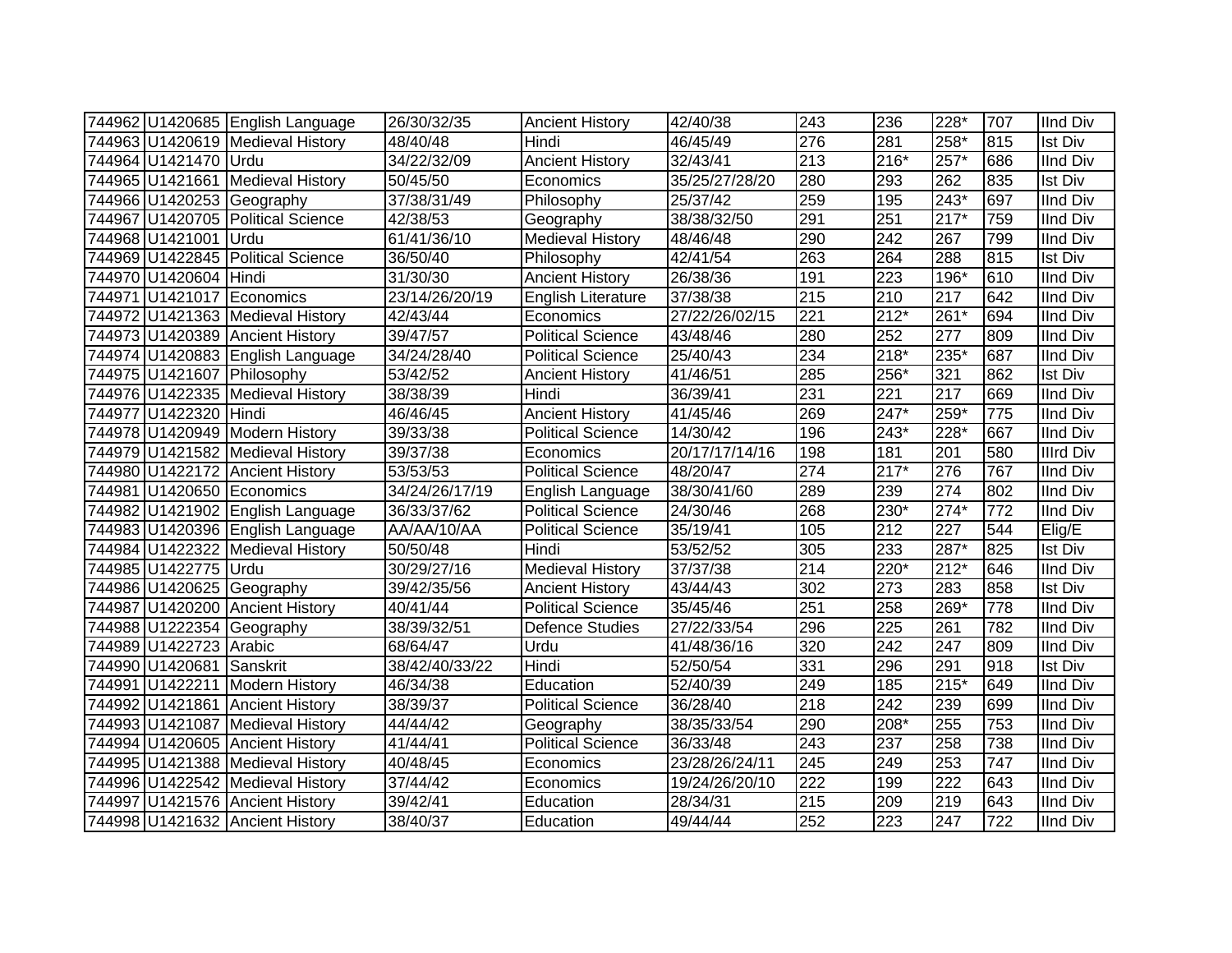|                          | 744999 U1422331 Medieval History   | 50/50/50       | Philosophy                | 48/43/51       | 292              | 265              | 285*             | 842 | <b>Ist Div</b>   |
|--------------------------|------------------------------------|----------------|---------------------------|----------------|------------------|------------------|------------------|-----|------------------|
|                          | 745000 U1422039 Ancient History    | 42/34/40       | <b>Political Science</b>  | 36/32/45       | 229              | 220              | 241              | 690 | <b>IInd Div</b>  |
|                          | 745001 U1421433 Medieval History   | 40/50/48       | Hindi                     | 48/45/49       | 280              | 266              | 250              | 796 | <b>IInd Div</b>  |
|                          | 745002 U1422182 Ancient History    | 36/37/40       | Education                 | 36/47/44       | 240              | 209*             | 216              | 665 | <b>IInd Div</b>  |
|                          | 745003 U1421098 Medieval History   | 47/47/46       | Economics                 | 23/22/25/09/14 | 233              | 261*             | $282*$           | 776 | <b>IInd Div</b>  |
|                          | 745004 U1420381 Economics          | 29/22/24/30/15 | <b>Political Science</b>  | 47/42/53       | 262              | 265              | $240*$           | 767 | <b>IInd Div</b>  |
|                          | 745005 U1422841 Philosophy         | 45/38/41       | <b>Medieval History</b>   | 38/48/48       | 258              | 224              | 236              | 718 | <b>IInd Div</b>  |
| 745006 U1423394 Hindi    |                                    | 36/40/38       | <b>Medieval History</b>   | 35/37/40       | 226              | 228*             | $191*$           | 645 | <b>IInd Div</b>  |
| 745007 U1420318 Hindi    |                                    | 49/45/42       | <b>Ancient History</b>    | 42/42/43       | 263              | 253              | 245              | 761 | <b>IInd Div</b>  |
|                          | 745008 U1420194 Political Science  | 47/50/54       | Geography                 | 43/42/40/58    | 334              | 275              | 304              | 913 | <b>Ist Div</b>   |
|                          | 745009 U1421874 Medieval History   | 37/42/38       | <b>Defence Studies</b>    | 23/19/29/50    | 238              | 228              | $231*$           | 697 | <b>IInd Div</b>  |
|                          | 745010 U1421457 Economics          | 24/22/30/12/14 | English Literature        | 36/37/40       | 215              | 285              | 296              | 796 | <b>IInd Div</b>  |
|                          | 745011 U1420115 Political Science  | 36/48/47       | <b>Ancient History</b>    | 43/46/42       | 262              | 263*             | 266              | 791 | <b>IInd Div</b>  |
|                          | 745012 U1422851 Medieval History   | 39/49/39       | Economics                 | 16/24/20/23/12 | 222              | 210              | 223              | 655 | <b>IInd Div</b>  |
|                          | 745013 U1422208 Philosophy         | 07/35/36       | <b>Ancient History</b>    | 30/33/31       | 172              | 187              | 194*             | 553 | <b>Illrd Div</b> |
|                          | 745014 U1420485 Ancient History    | 41/43/41       | <b>Political Science</b>  | 31/23/41       | 220              | 252*             | 197*             | 669 | <b>IInd Div</b>  |
|                          | 745015 U1421789 Medieval History   | 48/51/47       | <b>English Literature</b> | 41/43/40       | 270              | 255*             | 262              | 787 | <b>IInd Div</b>  |
| 745016 U1421393 Hindi    |                                    | 45/46/45       | Economics                 | 28/22/24/04/11 | 225              | 270*             | 281*             | 776 | <b>IInd Div</b>  |
| 745017 U1420510 Hindi    |                                    | 45/46/47       | <b>Ancient History</b>    | 43/36/45       | 262              | 274              | 287              | 823 | <b>Ist Div</b>   |
|                          | 745018 U1420820 English Literature | 34/33/38       | <b>Political Science</b>  | 39/44/56       | 244              | 238*             | 233              | 715 | <b>IInd Div</b>  |
|                          | 745019 U1420413 Economics          | 31/25/27/22/18 | Hindi                     | 49/42/50       | 264              | 261              | 266              | 791 | <b>IInd Div</b>  |
|                          | 745020 U1421625 Philosophy         | 32/40/37       | <b>Medieval History</b>   | 37/39/43       | $\overline{228}$ | 195              | 232              | 655 | <b>IInd Div</b>  |
|                          | 745021 U1420297 Ancient History    | 39/42/41       | <b>Political Science</b>  | 27/44/43       | 236              | 232              | $\overline{242}$ | 710 | <b>IInd Div</b>  |
|                          | 745022 U1421574 Ancient History    | 24/30/15       | Economics                 | 04/16/19/12/15 | 135              | $\overline{222}$ | $191*$           | 548 | Failed           |
| 745023 U1421816 Hindi    |                                    | 37/37/37       | <b>Ancient History</b>    | 36/39/37       | 223              | $221*$           | 216              | 660 | <b>IInd Div</b>  |
|                          | 745024 U1421450 Philosophy         | 36/36/40       | <b>Ancient History</b>    | 41/40/36       | 229              | 214              | 237              | 680 | <b>IInd Div</b>  |
|                          | 745025 U1421990 Geography          | 39/42/41/57    | Defence Studies           | 31/31/36/63    | 340              | 284              | 292              | 916 | <b>Ist Div</b>   |
|                          | 745026 U1420790 Political Science  | 28/26/36       | <b>Ancient History</b>    | 41/32/40       | 203              | 215*             | $210*$           | 628 | <b>IInd Div</b>  |
|                          | 745027 U1422619 English Literature | 32/30/29       | <b>Ancient History</b>    | 37/37/37       | 202              | 225*             | $213*$           | 640 | <b>IInd Div</b>  |
|                          | 745028 U1420439 Medieval History   | 50/47/50       | Economics                 | 27/30/33/23/17 | 277              | 263              | 255              | 795 | <b>IInd Div</b>  |
|                          | 745029 U1421350 Medieval History   | 43/48/45       | Economics                 | 23/28/32/23/17 | 259              | 259              | 266              | 784 | <b>IInd Div</b>  |
|                          | 745030 U1421772 English Literature | 34/38/41       | Philosophy                | 32/39/42       | 226              | 234*             | 259              | 719 | <b>IInd Div</b>  |
|                          | 745031 U1421015 Medieval History   | AA/33/35       | Hindi                     | 33/40/35       | 176              | 198*             | 233              | 607 | Elig/E           |
|                          | 745032 U1421048 Medieval History   | 49/43/43       | Economics                 | 24/28/27/29/14 | 257              | 255              | 256              | 768 | <b>IInd Div</b>  |
| 745033 U1422385 Sanskrit |                                    | 38/43/36/32/17 | Hindi                     | 43/43/34       | 286              | 265              | 229              | 780 | <b>IInd Div</b>  |
|                          | 745034 U1421392 Political Science  | 33/35/43       | <b>Ancient History</b>    | 44/46/44       | 245              | 236              | 229*             | 710 | <b>IInd Div</b>  |
|                          | 745035 U1420090 Modern History     | 52/42/38       | <b>Political Science</b>  | 42/46/53       | 273              | 253              | 250              | 776 | <b>IInd Div</b>  |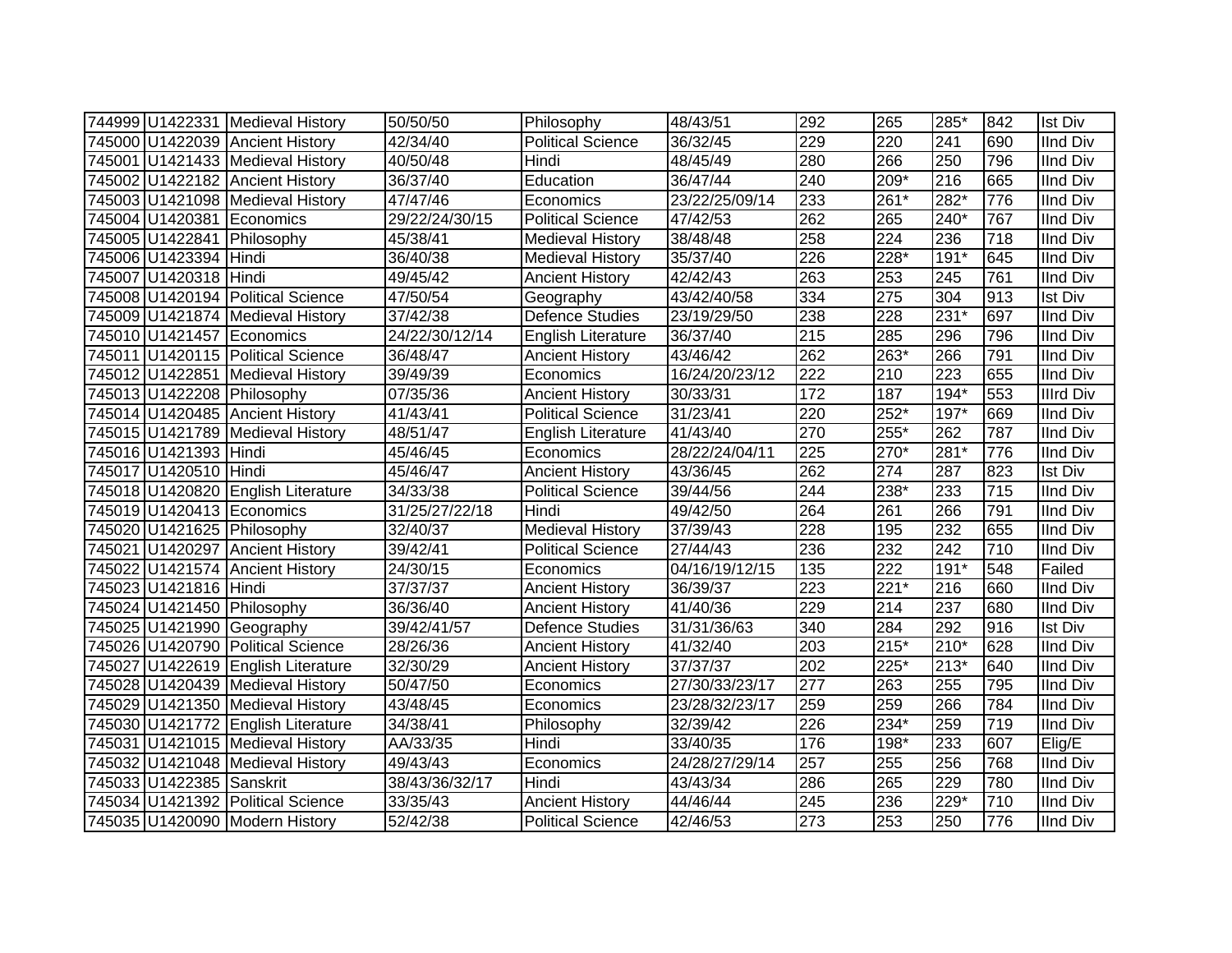|                            | 745036 U1421584 Medieval History  | 46/38/48       | Economics                | 23/23/28/04/16 | 226              | 266    | 272    | 764 | <b>IInd Div</b>  |
|----------------------------|-----------------------------------|----------------|--------------------------|----------------|------------------|--------|--------|-----|------------------|
|                            | 745037 U1420164 Medieval History  | 44/46/48       | Geography                | 37/42/37/54    | 308              | 288    | 291    | 887 | Ist Div          |
|                            | 745038 U1420482 Medieval History  | <b>UFM</b>     | Geography                | <b>UFM</b>     | UF               | $189*$ | $221*$ | UF  | <b>UFM</b>       |
| 745039 U1420825 Statistics |                                   | 31/21/17/47    | Economics                | 17/28/25/31/18 | 235              | $242*$ | $237*$ | 714 | <b>IInd Div</b>  |
|                            | 745040 U1422008 Medieval History  | 44/38/45       | Education                | 60/45/39       | 271              | $252*$ | $238*$ | 761 | <b>IInd Div</b>  |
| 745041 U1422563 Hindi      |                                   | 42/27/33       | <b>Ancient History</b>   | 41/37/38       | 218              | 231    | 263    | 712 | <b>IInd Div</b>  |
|                            | 745042 U1421389 English Language  | 34/22/30/55    | Education                | 62/50/45       | 298              | 287    | 309    | 894 | <b>Ist Div</b>   |
| 745043 U1423300 Hindi      |                                   | 30/27/35       | <b>Ancient History</b>   | 34/36/34       | 196              | 207*   | 197    | 600 | <b>Illrd Div</b> |
|                            | 745044 U1421108 Economics         | 27/19/20/12/18 | <b>Political Science</b> | 27/30/38       | 191              | 179    | 216    | 586 | <b>Illrd Div</b> |
| 745045 U1422056 Hindi      |                                   | 41/32/34       | <b>Political Science</b> | 34/35/48       | 224              | 227    | 235    | 686 | <b>IInd Div</b>  |
| 745046 U1421993 Sanskrit   |                                   | 32/36/33/32/14 | Hindi                    | 39/40/42       | 268              | 240    | 236    | 744 | <b>IInd Div</b>  |
|                            | 745047 U1421695 Philosophy        | 40/36/39       | <b>Ancient History</b>   | 49/49/46       | 259              | 246    | $260*$ | 765 | <b>IInd Div</b>  |
|                            | 745048 U1422859 English Language  | 34/22/26/40    | <b>Medieval History</b>  | 45/42/35       | 244              | 218    | 200*   | 662 | <b>IInd Div</b>  |
|                            | 745049 U1420739 Ancient History   | 38/39/41       | <b>Political Science</b> | 43/20/54       | 235              | 271    | 264    | 770 | <b>IInd Div</b>  |
|                            | 745050 U1421452 Philosophy        | 25/38/40       | <b>Ancient History</b>   | 26/28/36       | 193              | 189    | $216*$ | 598 | <b>Illrd Div</b> |
|                            | 745051 U1422060 Medieval History  | 45/42/37       | Economics                | 31/22/13/24/13 | 227              | 184    | 224    | 635 | <b>IInd Div</b>  |
| 745052 U1421722 Sanskrit   |                                   | 25/22/21/23/AA | Hindi                    | 34/34/33       | 192              | $204*$ | 265    | 661 | <b>IInd Div</b>  |
|                            | 745053 U1420488 English Language  | 33/18/33/35    | <b>Political Science</b> | 35/46/51       | 251              | 316    | 265    | 832 | <b>Ist Div</b>   |
| 745054 U1422936 Hindi      |                                   | 40/41/43       | <b>Ancient History</b>   | 37/38/54       | 253              | 257    | 276    | 786 | <b>IInd Div</b>  |
|                            | 745055 U1421474 Philosophy        | 34/40/52       | <b>Medieval History</b>  | 50/47/47       | 270              | 289    | 278    | 837 | <b>Ist Div</b>   |
| 745056 U1422251 Sanskrit   |                                   | 34/39/37/28/AA | Hindi                    | 29/30/42       | 239              | 215    | 257    | 711 | <b>IInd Div</b>  |
|                            | 745057 U1420422 Economics         | 34/32/24/24/14 | Political Science        | 42/42/48       | 260              | $245*$ | 226*   | 731 | <b>IInd Div</b>  |
|                            | 745058 U1420136 Geography         | 38/43/41/54    | <b>Ancient History</b>   | 36/49/51       | 312              | 276    | 299    | 887 | <b>Ist Div</b>   |
|                            | 745059 U1421955 Political Science | 31/42/49       | <b>Ancient History</b>   | 33/34/45       | 234              | 236    | 226    | 696 | <b>IInd Div</b>  |
| 745060 U1422489 Hindi      |                                   | 27/32/36       | <b>Ancient History</b>   | 32/23/38       | 188              | 232*   | 226    | 646 | <b>IInd Div</b>  |
| 745061 U1422751 Urdu       |                                   | 35/21/29/13    | Economics                | 33/29/23/22/15 | 220              | 235    | 240    | 695 | <b>IInd Div</b>  |
|                            | 745062 U1421481 Ancient History   | 45/30/45       | Economics                | 24/23/18/07/13 | 205              | 230*   | 209    | 644 | <b>IInd Div</b>  |
|                            | 745063 U1421940 Ancient History   | 25/18/45       | <b>Political Science</b> | 30/11/35       | 164              | 195*   | $204*$ | 563 | <b>Illrd Div</b> |
|                            | 745064 U1320055 Medieval History  | 27/38/24       | Economics                | 22/25/15/21/12 | 184              | 262*   | 258    | 704 | <b>IInd Div</b>  |
|                            | 745065 U1422993 Modern History    | 43/26/38       | Education                | 28/42/39       | $\overline{216}$ | 184*   | $198*$ | 598 | <b>Illrd Div</b> |
|                            | 745066 U1420954 Economics         | 33/33/20/29/15 | Philosophy               | 32/38/49       | 249              | $227*$ | 244    | 720 | <b>IInd Div</b>  |
|                            | 745067 U1421202 Political Science | 39/36/53       | <b>Ancient History</b>   | 35/30/39       | 232              | 267*   | 232    | 731 | <b>IInd Div</b>  |
|                            | 745068 U1421307 English Language  | 32/23/19/45    | Ancient History          | 29/28/48       | $\overline{224}$ | 269    | 242    | 735 | <b>IInd Div</b>  |
| 745069 U1421853 Education  |                                   | 50/44/39       | English Literature       | 33/35/34       | 235              | $211*$ | 220*   | 666 | <b>IInd Div</b>  |
|                            | 745070 U1421825 Economics         | 38/36/29/32/21 | Psychology               | 32/37/35/46    | 306              | 293    | 285    | 884 | Ist Div          |
|                            | 745071 U1421252 Medieval History  | 48/48/40       | Economics                | 35/33/28/30/14 | 276              | 235    | 266    | 777 | <b>IInd Div</b>  |
|                            | 745072 U1422897 Ancient History   | 37/46/54       | Economics                | 33/28/22/28/13 | 261              | 244    | 244    | 749 | <b>IInd Div</b>  |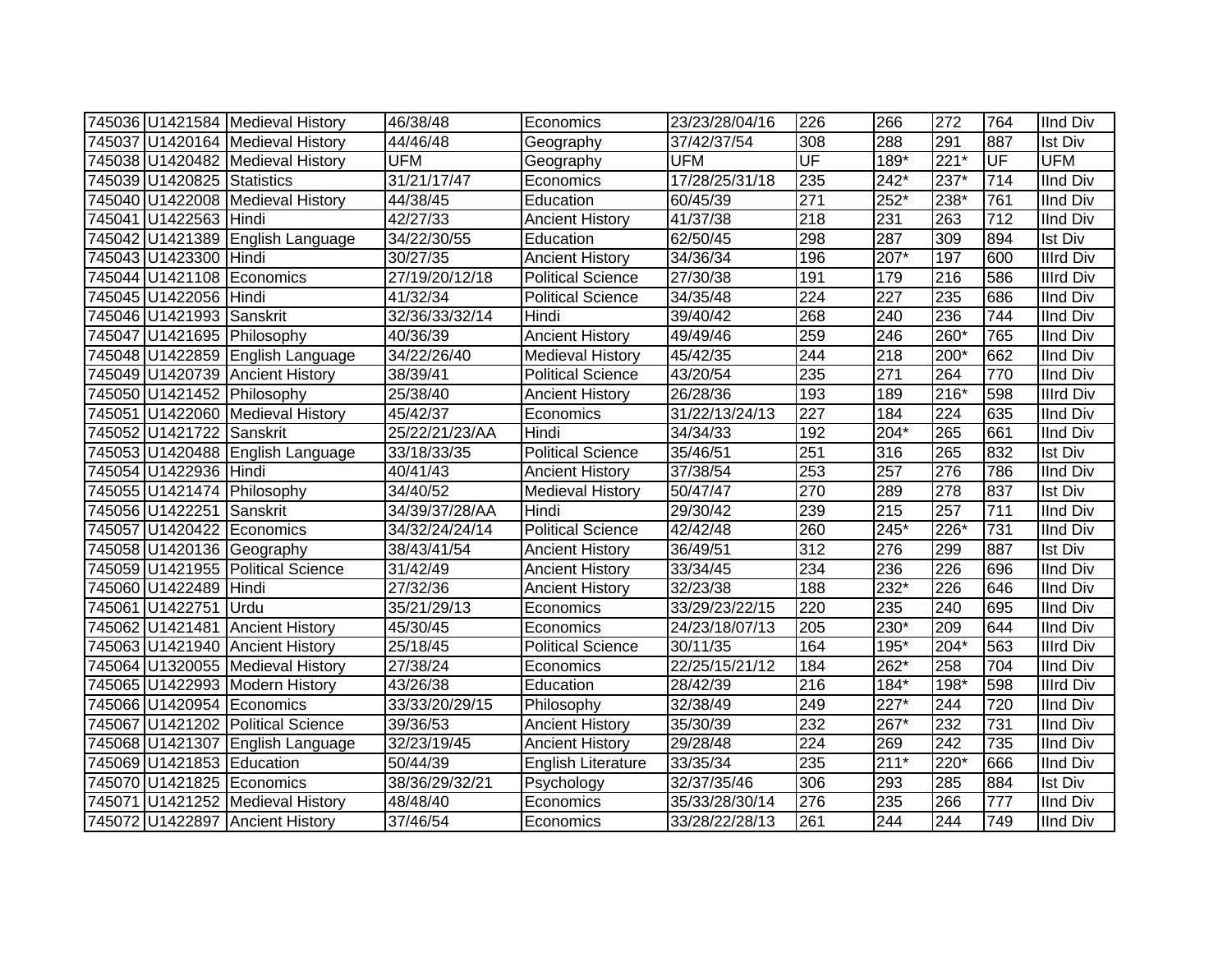|                           | 745073 U1420182 Modern History     | 49/36/42       | <b>English Literature</b> | 34/38/40       | 239       | 246*   | 251              | 736 | <b>IInd Div</b>  |
|---------------------------|------------------------------------|----------------|---------------------------|----------------|-----------|--------|------------------|-----|------------------|
|                           | 745074 U1421275 Philosophy         | 58/39/47       | <b>Political Science</b>  | 38/44/51       | 277       | 244    | 257              | 778 | <b>IInd Div</b>  |
|                           | 745075 U1421962 Economics          | 27/37/28/25/16 | Geography                 | 39/40/36/53    | 301       | 277    | 281              | 859 | <b>Ist Div</b>   |
|                           | 745076 U1420360 English Literature | AA/AA/AA       | <b>Political Science</b>  | AA/AA/AA       | <b>AA</b> | 280    | 284              | 564 | Absent           |
|                           | 745077 U1420010 Economics          | <b>UFM</b>     | Geography                 | <b>UFM</b>     | UF        | 294    | 298              | UF  | <b>UFM</b>       |
| 745078 U1421691 Hindi     |                                    | 43/42/38       | <b>Ancient History</b>    | 38/46/50       | 257       | 235*   | $\overline{277}$ | 769 | <b>IInd Div</b>  |
|                           | 745079 U1420557 Political Science  | 28/28/39       | <b>Ancient History</b>    | 32/26/37       | 190       | 207    | 206              | 603 | <b>Illrd Div</b> |
|                           | 745080 U1423181 Philosophy         | 32/35/36       | Education                 | 50/47/44       | 244       | 166*   | 195              | 605 | <b>Illrd Div</b> |
|                           | 745081 U1422076 Ancient History    | 36/42/45       | <b>Political Science</b>  | 43/43/50       | 259       | 226    | 266              | 751 | <b>IInd Div</b>  |
|                           | 745082 U1421299 Geography          | 37/38/30/57    | English Literature        | 34/37/34       | 267       | 253*   | 252*             | 772 | <b>IInd Div</b>  |
|                           | 745083 U1422929 English Literature | 35/36/34       | Philosophy                | 25/35/38       | 203       | 231*   | 203*             | 637 | <b>IInd Div</b>  |
|                           | 745084 U1421361 English Literature | 35/35/38       | Philosophy                | 49/32/40       | 229       | 225*   | $255*$           | 709 | <b>IInd Div</b>  |
|                           | 745085 U1421763 Medieval History   | 47/38/45       | Economics                 | 30/30/AA/12/14 | 216       | 274    | 249*             | 739 | <b>IInd Div</b>  |
| 745086 U1421008 Education |                                    | 49/43/38       | <b>Political Science</b>  | 35/30/47       | 242       | 227*   | 254              | 723 | <b>IInd Div</b>  |
|                           | 745087 U1422499 Medieval History   | AA/AA/AA       | Economics                 | AA/AA/AA/AA/AA | <b>AA</b> | 173    | 224              | 397 | Absent           |
|                           | 745088 U1421961 Ancient History    | 37/42/49       | <b>Political Science</b>  | 38/32/50       | 248       | 267    | 267              | 782 | <b>IInd Div</b>  |
|                           | 745089 U1421434 English Language   | 40/20/23/35    | <b>Ancient History</b>    | 36/34/45       | 233       | 184    | 204              | 621 | <b>IInd Div</b>  |
|                           | 745090 U1422578 Medieval History   | 44/41/42       | Education                 | 53/39/35       | 254       | 222    | 232              | 708 | <b>IInd Div</b>  |
|                           | 745091 U1420738 Geography          | 35/36/29/46    | <b>Defence Studies</b>    | 23/28/39/55    | 291       | 245*   | 226              | 762 | <b>IInd Div</b>  |
|                           | 745092 U1420330 Medieval History   | 49/47/47       | Geography                 | 40/38/35/56    | 312       | 252    | 240              | 804 | <b>IInd Div</b>  |
| 745093 U1421897 Hindi     |                                    | 38/31/34       | <b>Medieval History</b>   | 30/40/37       | 210       | 228*   | $224*$           | 662 | <b>IInd Div</b>  |
|                           | 745094 U1422201 Ancient History    | 27/24/38       | <b>Political Science</b>  | 26/10/27       | 152       | 184*   | 203              | 539 | Elig/E           |
|                           | 745095 U1421525 Medieval History   | 38/41/48       | Hindi                     | 47/38/36       | 248       | 226    | 264              | 738 | <b>IInd Div</b>  |
|                           | 745096 U1420756 Medieval History   | 46/46/42       | Economics                 | 37/40/26/25/20 | 282       | $271*$ | 265              | 818 | Ist Div          |
|                           | 745097 U1420301 Ancient History    | 38/41/39       | <b>Political Science</b>  | 35/27/42       | 222       | 238    | 261              | 721 | <b>IInd Div</b>  |
|                           | 745098 U1420940 English Language   | 35/24/27/50    | Philosophy                | 39/40/40       | 255       | 247    | 246              | 748 | <b>IInd Div</b>  |
|                           | 745099 U1420314 Economics          | 33/28/24/26/13 | Geography                 | 35/36/34/53    | 282       | 244    | 236              | 762 | <b>IInd Div</b>  |
|                           | 745100 U1420159 Economics          | 38/37/29/33/15 | Geography                 | 37/39/36/53    | 317       | 290    | 294              | 901 | <b>Ist Div</b>   |
|                           | 745101 U1420039 Ancient History    | 33/37/48       | <b>Political Science</b>  | 41/46/51       | 256       | 302    | 300              | 858 | <b>Ist Div</b>   |
| 745102 U1422077 Sanskrit  |                                    | 30/41/34/27/AA | Hindi                     | 41/31/33       | 237       | $213*$ | 254*             | 704 | <b>IInd Div</b>  |
|                           | 745103 U1420008 Political Science  | 30/38/41       | Geography                 | 36/27/30/56    | 258       | 230    | 255              | 743 | <b>IInd Div</b>  |
|                           | 745104 U1421558 Economics          | 31/23/21/21/12 | Philosophy                | 43/36/40       | 227       | $242*$ | $218*$           | 687 | <b>IInd Div</b>  |
|                           | 745105 U1421351 Ancient History    | 34/36/47       | Economics                 | 37/32/16/21/07 | 230       | 204    | 247              | 681 | <b>IInd Div</b>  |
|                           | 745106 U1420023 Political Science  | 45/52/50       | Geography                 | 40/35/34/67    | 323       | 308    | 332              | 963 | Ist Div          |
|                           | 745107 U1420120 Medieval History   | 51/48/48       | Economics                 | 38/36/27/30/12 | 290       | 295    | 304              | 889 | <b>Ist Div</b>   |
|                           | 745108 U1420961 Medieval History   | 49/46/47       | Economics                 | 36/34/20/21/14 | 267       | 270*   | 292              | 829 | <b>Ist Div</b>   |
|                           | 745109 U1422876 English Language   | <b>UFM</b>     | <b>Medieval History</b>   | <b>UFM</b>     | UF        | 215*   | 235*             | UF  | <b>UFM</b>       |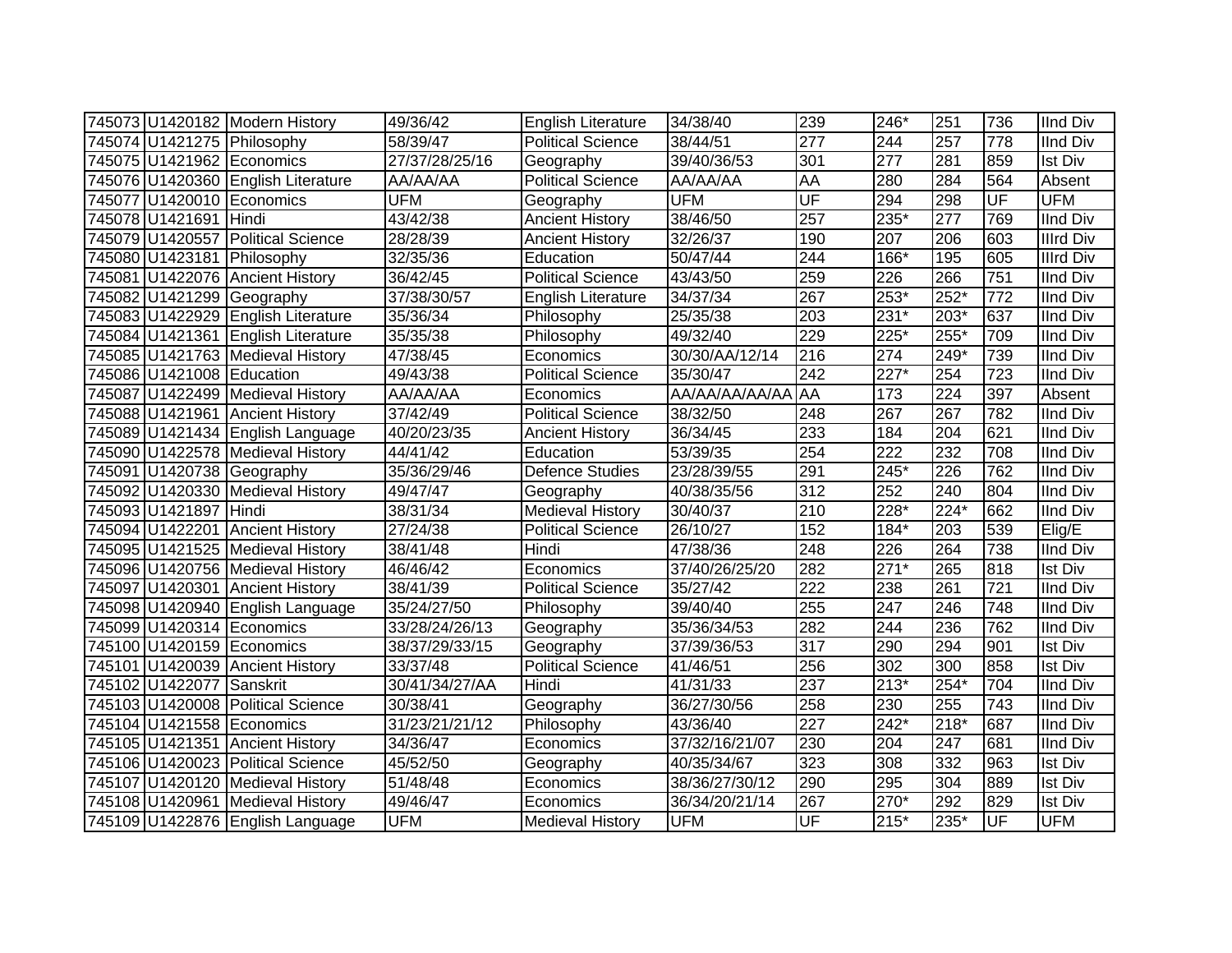|                           | 745110 U1420856 Photography        | 64/61/65       | <b>Ancient History</b>   | 38/55/56       | 339              | 278    | 292    | 909 | <b>Ist Div</b>  |
|---------------------------|------------------------------------|----------------|--------------------------|----------------|------------------|--------|--------|-----|-----------------|
|                           | 745111 U1421115 Ancient History    | 34/45/50       | Economics                | 31/34/22/22/12 | 250              | 210    | 263    | 723 | <b>IInd Div</b> |
|                           | 745112 U1423414 Ancient History    | 29/28/39       | <b>Political Science</b> | 36/27/43       | 202              | 192    | 221    | 615 | <b>IInd Div</b> |
| 745113 U1422627 Hindi     |                                    | 41/36/39       | <b>Ancient History</b>   | 39/36/49       | 240              | 251    | 255    | 746 | <b>IInd Div</b> |
|                           | 745114 U1422608 Medieval History   | 49/42/48       | Defence Studies          | 22/21/34/61    | $\overline{277}$ | 252    | $265*$ | 794 | <b>IInd Div</b> |
| 745115 U1422454 Sanskrit  |                                    | 33/40/20/25/16 | Hindi                    | 34/AA/AA       | 168              | 200*   | 199    | 567 | Elig/E          |
| 745116 U1420401 Economics |                                    | 39/36/27/27/15 | <b>Defence Studies</b>   | 36/29/35/61    | 305              | 280    | 273*   | 858 | <b>Ist Div</b>  |
|                           | 745117 U1421188 Medieval History   | 48/42/35       | Economics                | 30/30/30/24/14 | 253              | $213*$ | 239    | 705 | <b>IInd Div</b> |
|                           | 745118 U1420398 Medieval History   | AA/AA/AA       | Hindi                    | AA/AA/AA       | <b>AA</b>        | 233    | 243    | 476 | Absent          |
|                           | 745119 U1420049 Political Science  | 40/44/54       | Geography                | 39/32/32/55    | 296              | 273    | 254    | 823 | <b>Ist Div</b>  |
|                           | 745120 U1420540 Ancient History    | 35/34/48       | <b>Political Science</b> | 31/40/44       | 232              | 276    | 275    | 783 | <b>IInd Div</b> |
|                           | 745121 U1422883 Medieval History   | 48/42/47       | Economics                | 41/35/23/22/16 | 274              | 227*   | $271*$ | 772 | <b>IInd Div</b> |
|                           | 745122 U1420966 Political Science  | 40/42/50       | <b>Ancient History</b>   | 36/51/56       | 275              | 235*   | 251    | 761 | <b>IInd Div</b> |
|                           | 745123 U1420729 Modern History     | 49/42/48       | Economics                | 31/35/36/21/19 | 281              | 224    | 277    | 782 | <b>IInd Div</b> |
|                           | 745124 U1422621 Medieval History   | 46/43/46       | Defence Studies          | 38/31/38/62    | 304              | 276    | 270    | 850 | Ist Div         |
| 745125 U1422863 Sanskrit  |                                    | 33/37/41/31/23 | <b>Ancient History</b>   | 35/46/47       | 293              | 295    | 296    | 884 | <b>Ist Div</b>  |
|                           | 745126 U1422110 Ancient History    | 29/44/30       | Education                | 37/42/38       | 220              | 185    | 230    | 635 | <b>IInd Div</b> |
|                           | 745127 U1422872 Modern History     | 52/43/44       | Economics                | 33/34/30/15/17 | 268              | 244*   | 260    | 772 | <b>IInd Div</b> |
|                           | 745128 U1220278 Political Science  | 34/40/48       | <b>Ancient History</b>   | 34/60/52       | 268              | 242    | 283    | 793 | <b>IInd Div</b> |
| 745129 U1422649 Education |                                    | 37/43/40       | Hindi                    | 35/35/31       | 221              | 184    | 209    | 614 | <b>IInd Div</b> |
|                           | 745130 U1421201 Ancient History    | 37/46/58       | Economics                | 30/26/32/19/20 | 268              | 247    | 268    | 783 | <b>IInd Div</b> |
|                           | 745131 U1420914 Ancient History    | 33/46/36       | <b>Political Science</b> | 30/40/38       | $\overline{223}$ | $204*$ | 209*   | 636 | <b>IInd Div</b> |
|                           | 745132 U1420141 Medieval History   | 48/46/49       | Geography                | 41/33/35/59    | $\overline{311}$ | 295    | 305    | 911 | <b>Ist Div</b>  |
| 745133 U1422998 Economics |                                    | 27/24/29/12/13 | <b>Political Science</b> | 35/50/50       | 240              | 241    | 247    | 728 | <b>IInd Div</b> |
| 745134 U1420420 Sanskrit  |                                    | 28/36/32/26/23 | Hindi                    | 37/38/34       | 254              | 259*   | 268*   | 781 | <b>IInd Div</b> |
|                           | 745135 U1420168 English Language   | 40/20/26/55    | <b>Medieval History</b>  | 47/44/35       | 267              | $270*$ | 250    | 787 | <b>IInd Div</b> |
|                           | 745136 U1420831 Medieval History   | 47/44/45       | Geography                | 38/23/36/49    | 282              | 269    | 281    | 832 | <b>Ist Div</b>  |
| 745137 U1420464 Economics |                                    | 34/13/29/25/10 | Geography                | 37/08/27/46    | 229              | 208    | 204*   | 641 | <b>IInd Div</b> |
|                           | 745138 U1420312 English Literature | 34/38/39       | Political Science        | 53/37/48       | 249              | 263*   | $277*$ | 789 | <b>IInd Div</b> |
| 745139 U1421703 Hindi     |                                    | 30/31/35       | <b>Ancient History</b>   | 34/38/41       | 209              | 189    | 244    | 642 | <b>IInd Div</b> |
|                           | 745140 U1421306 Ancient History    | 35/39/34       | Political Science        | 49/42/43       | 242              | 245    | 231    | 718 | <b>IInd Div</b> |
|                           | 745141 U1421121 Philosophy         | 40/41/51       | <b>Political Science</b> | 48/57/50       | 287              | 253    | 291*   | 831 | <b>Ist Div</b>  |
| 745142 U1421594 Hindi     |                                    | 37/47/42       | Economics                | 39/13/29/25/14 | 246              | $260*$ | 278*   | 784 | <b>IInd Div</b> |
|                           | 745143 U1420367 Ancient History    | 39/54/57       | <b>Political Science</b> | 49/54/57       | 310              | 276    | 255    | 841 | <b>Ist Div</b>  |
| 745144 U1421820 Hindi     |                                    | 47/45/35       | <b>Medieval History</b>  | 46/44/40       | 257              | 237    | 207    | 701 | <b>IInd Div</b> |
| 745145 U1420742 Economics |                                    | 27/20/28/34/14 | <b>Political Science</b> | 46/43/48       | 260              | 228    | 229    | 717 | <b>IInd Div</b> |
|                           | 745146 U1421375 English Literature | 40/38/41       | <b>Political Science</b> | 43/49/52       | 263              | 241    | 249    | 753 | <b>IInd Div</b> |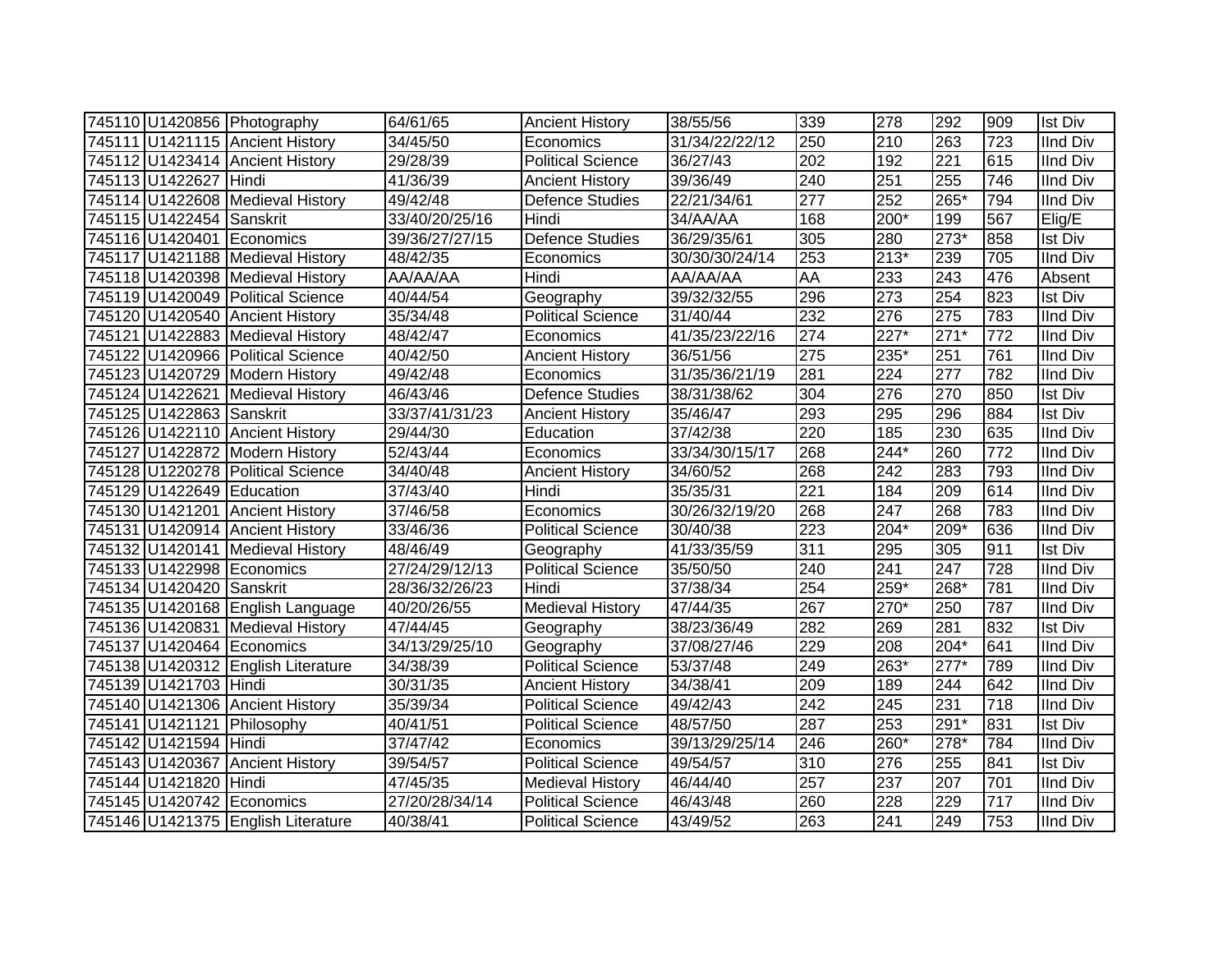|                           | 745147 U1420371 Economics         | 36/24/30/25/18 | <b>Ancient History</b>   | 35/50/46       | 264              | 256              | 244    | 764 | <b>IInd Div</b>  |
|---------------------------|-----------------------------------|----------------|--------------------------|----------------|------------------|------------------|--------|-----|------------------|
|                           | 745148 U1422381 Philosophy        | 57/40/47       | <b>Medieval History</b>  | 45/45/37       | 271              | 258              | 273    | 802 | <b>IInd Div</b>  |
|                           | 745149 U1420268 Economics         | 37/29/35/27/17 | Geography                | 37/40/33/60    | 315              | 266              | 260    | 841 | <b>Ist Div</b>   |
|                           | 745150 U1420239 Medieval History  | AA/29/37       | Hindi                    | 26/31/30       | 153              | 197              | 220    | 570 | Elig/E           |
|                           | 745151 U1420744 Geography         | 39/43/41/60    | <b>Ancient History</b>   | 42/58/49       | 332              | $\overline{322}$ | 296*   | 950 | <b>Ist Div</b>   |
|                           | 745152 U1423062 Economics         | 33/26/25/25/16 | Geography                | 39/34/34/57    | 289              | 276              | 279    | 844 | <b>Ist Div</b>   |
|                           | 745153 U1421803 Economics         | 31/21/26/21/15 | <b>Defence Studies</b>   | 26/25/36/50    | 251              | 264              | 259    | 774 | <b>IInd Div</b>  |
|                           | 745154 U1421260 Philosophy        | 40/43/50       | <b>Medieval History</b>  | 50/45/46       | $\overline{274}$ | 329              | 286    | 889 | <b>Ist Div</b>   |
| 745155 U1421429 Education |                                   | 50/45/44       | <b>Ancient History</b>   | 36/39/53       | 267              | 203              | 234*   | 704 | <b>IInd Div</b>  |
|                           | 745156 U1420616 Economics         | 35/28/31/35/20 | <b>Political Science</b> | 50/42/55       | 296              | 284              | 296    | 876 | <b>Ist Div</b>   |
| 745157 U1421257 Education |                                   | 46/43/42       | Economics                | 25/17/27/20/19 | 239              | 248              | 238*   | 725 | <b>IInd Div</b>  |
|                           | 745158 U1420980 Ancient History   | 31/32/50       | <b>Political Science</b> | 41/36/48       | 238              | 227              | 249    | 714 | <b>IInd Div</b>  |
|                           | 745159 U1420797 Political Science | 44/52/56       | <b>Ancient History</b>   | 38/46/57       | 293              | 235              | 268    | 796 | <b>IInd Div</b>  |
|                           | 745160 U1423009 English Language  | 35/27/22/50    | <b>Ancient History</b>   | 36/40/42       | 252              | 266*             | 272    | 790 | <b>IInd Div</b>  |
|                           | 745161 U1420494 Medieval History  | 46/51/37       | Economics                | 35/25/29/21/13 | 257              | 231*             | 262*   | 750 | <b>IInd Div</b>  |
|                           | 745162 U1422265 Medieval History  | 43/42/42       | Education                | 53/39/44       | 263              | 178              | 226*   | 667 | <b>IInd Div</b>  |
|                           | 745163 U1420191 Ancient History   | 35/43/35       | <b>Political Science</b> | 45/48/49       | 255              | 191              | $241*$ | 687 | <b>IInd Div</b>  |
|                           | 745164 U1422369 Philosophy        | 43/40/38       | <b>Ancient History</b>   | 38/44/38       | 241              | 225*             | 195*   | 661 | <b>IInd Div</b>  |
|                           | 745165 U1420283 Modern History    | 47/44/42       | <b>Political Science</b> | 44/48/51       | 276              | $272*$           | 267    | 815 | <b>Ist Div</b>   |
|                           | 745166 U1421451 Ancient History   | 28/35/25       | <b>Political Science</b> | 33/25/34       | 180              | 200*             | $217*$ | 597 | <b>Illrd Div</b> |
|                           | 745167 U1421164 Medieval History  | 41/43/38       | Economics                | 26/18/24/19/14 | 223              | 250              | 234    | 707 | <b>IInd Div</b>  |
|                           | 745168 U1423355 Medieval History  | 47/47/42       | Education                | 59/45/37       | $\overline{277}$ | 260              | 237*   | 774 | <b>IInd Div</b>  |
|                           | 745169 U1420528 Medieval History  | 43/44/42       | Geography                | 37/32/32/52    | 282              | 253              | 244    | 779 | <b>IInd Div</b>  |
|                           | 745170 U1422287 Medieval History  | 46/42/35       | Hindi                    | 32/31/34       | 220              | 216*             | 198*   | 634 | <b>IInd Div</b>  |
|                           | 745171 U1420690 Modern History    | 47/37/44       | <b>Political Science</b> | 47/46/51       | 272              | 255              | 261    | 788 | <b>IInd Div</b>  |
|                           | 745172 U1421267 Medieval History  | 45/34/36       | English Literature       | 34/45/47       | 241              | 185*             | 187    | 613 | <b>IInd Div</b>  |
| 745173 U1421797 Hindi     |                                   | 42/41/41       | <b>Ancient History</b>   | 37/39/52       | 252              | 262*             | 235    | 749 | <b>IInd Div</b>  |
| 745174 U1422151 Sanskrit  |                                   | 29/39/40/31/20 | Hindi                    | 42/44/40       | 285              | 267              | 276    | 828 | <b>Ist Div</b>   |
|                           | 745175 U1420697 Economics         | 33/28/32/31/14 | Geography                | 40/35/37/58    | 308              | 258              | 247    | 813 | <b>Ist Div</b>   |
|                           | 745176 U1422092 Geography         | 37/39/33/54    | <b>Defence Studies</b>   | 34/31/38/55    | 321              | 226              | $244*$ | 791 | <b>IInd Div</b>  |
|                           | 745177 U1422140 Ancient History   | 33/34/08       | Political Science        | 42/29/46       | 192              | $223*$           | 291    | 706 | <b>IInd Div</b>  |
|                           | 745178 U1421099 Philosophy        | 45/42/39       | <b>Medieval History</b>  | 52/51/51       | 280              | 269              | 307    | 856 | <b>Ist Div</b>   |
|                           | 745179 U1321368 Economics         | 27/24/29/27/15 | English Literature       | 40/39/40       | 241              | 263              | 269    | 773 | <b>IInd Div</b>  |
|                           | 745180 U1221734 Political Science | 44/38/47       | <b>Ancient History</b>   | 34/11/30       | 204              | $275*$           | 253    | 732 | <b>IInd Div</b>  |
|                           | 745181 U1420568 Medieval History  | 47/48/51       | Economics                | 38/29/31/31/16 | 291              | 303              | 267    | 861 | <b>Ist Div</b>   |
|                           | 745182 U1422337 Medieval History  | 47/39/45       | Hindi                    | 36/13/38       | 218              | 238              | 235    | 691 | <b>IInd Div</b>  |
|                           | 745183 U1422927 Philosophy        | 25/37/35       | <b>Medieval History</b>  | 38/43/39       | 217              | $\overline{171}$ | 218    | 606 | <b>Illrd Div</b> |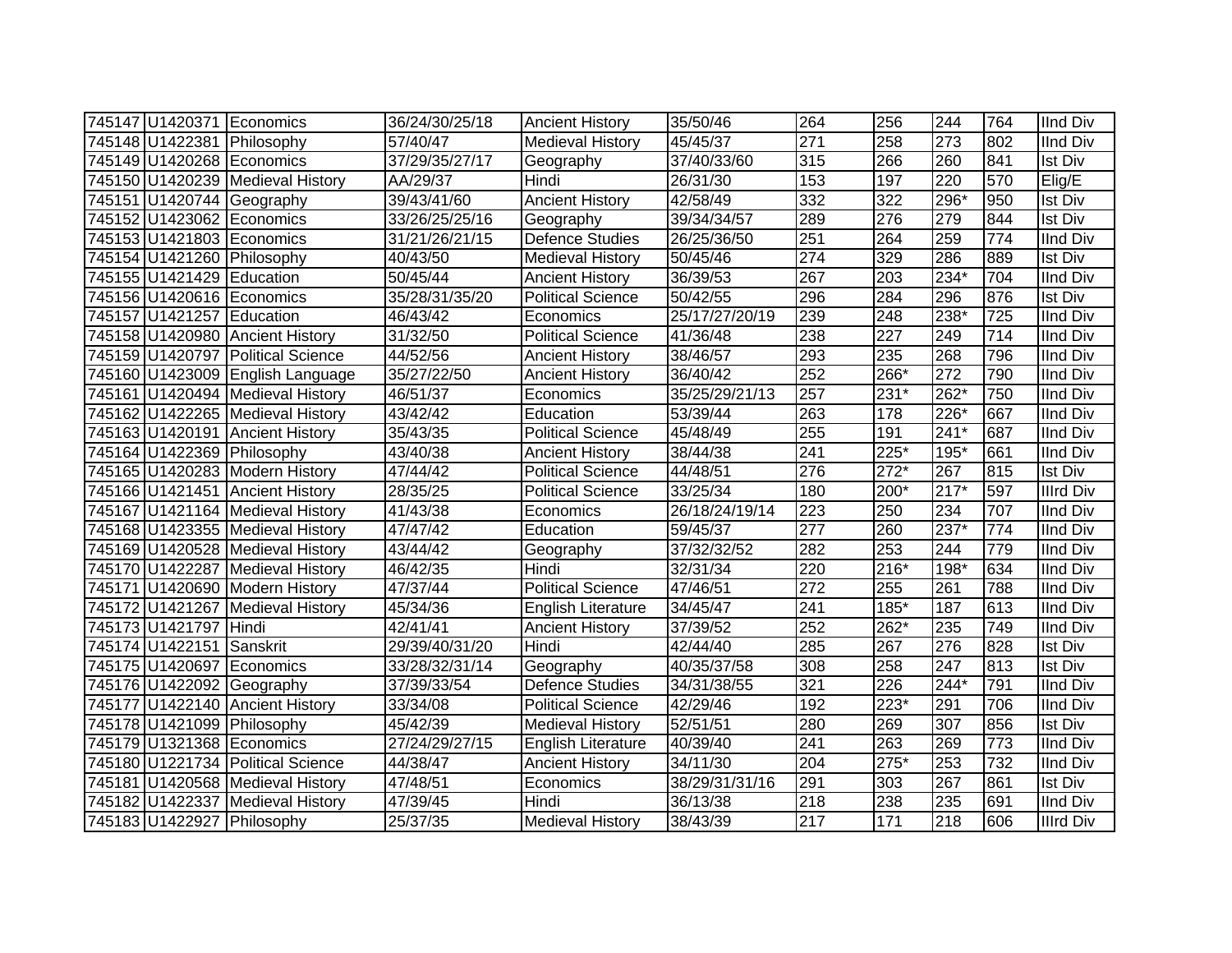|                           | 745184 U1420026 Political Science  | 45/42/48       | Geography                 | 36/36/31/52    | 290              | 232*   | 267              | 789 | <b>IInd Div</b>  |
|---------------------------|------------------------------------|----------------|---------------------------|----------------|------------------|--------|------------------|-----|------------------|
|                           | 745185 U1420079 Economics          | 25/14/22/15/15 | Geography                 | 27/30/28/48    | 224              | 249    | 213              | 686 | <b>IInd Div</b>  |
| 745186 U1422377 Hindi     |                                    | 40/33/50       | <b>Ancient History</b>    | 36/42/39       | 240              | 198*   | 239*             | 677 | <b>IInd Div</b>  |
| 745187 U1421540 Hindi     |                                    | 36/39/47       | <b>Ancient History</b>    | 39/45/44       | 250              | 203    | 247              | 700 | <b>IInd Div</b>  |
| 745188 U1421518 Hindi     |                                    | 32/36/50       | <b>Ancient History</b>    | 36/42/38       | 234              | 221    | 264              | 719 | <b>IInd Div</b>  |
| 745189 U1421055 Sanskrit  |                                    | 28/38/41/27/19 | Hindi                     | 41/40/42       | $\overline{276}$ | 277    | $\overline{312}$ | 865 | <b>Ist Div</b>   |
| 745190 U1422127           | Sanskrit                           | 34/40/40/27/18 | <b>Political Science</b>  | 39/40/45       | 283              | 229*   | 245              | 757 | <b>IInd Div</b>  |
|                           | 745191 U1422981 Ancient History    | 38/41/12       | <b>Political Science</b>  | 37/29/46       | $\overline{203}$ | 169    | 220              | 592 | <b>Illrd Div</b> |
|                           | 745192 U1421005 Political Science  | 37/38/46       | <b>Ancient History</b>    | 37/45/52       | 255              | 244    | $\overline{274}$ | 773 | <b>IInd Div</b>  |
|                           | 745193 U1420082 Medieval History   | 47/47/51       | Geography                 | 39/38/39/50    | $\overline{311}$ | 285    | 287              | 883 | <b>Ist Div</b>   |
|                           | 745194 U1420322 Medieval History   | AA/42/42       | Economics                 | 33/13/26/13/AA | 169              | 190*   | $218*$           | 577 | <b>Illrd Div</b> |
|                           | 745195 U1420238 Geography          | 39/41/36/62    | <b>Defence Studies</b>    | 37/32/37/56    | 340              | 274    | 275              | 889 | <b>Ist Div</b>   |
|                           | 745196 U1421002 English Literature | 39/33/42       | Economics                 | 25/28/25/23/14 | 229              | 195*   | 237              | 661 | <b>IInd Div</b>  |
|                           | 745197 U1421655 Economics          | 36/30/31/24/14 | Hindi                     | 49/40/42       | 266              | 232    | $253*$           | 751 | <b>IInd Div</b>  |
|                           | 745198 U1421217 Ancient History    | 36/41/45       | <b>Political Science</b>  | 46/37/48       | 253              | 233    | 224              | 710 | <b>IInd Div</b>  |
| 745199 U1421139 Education |                                    | 43/40/35       | <b>Ancient History</b>    | 32/28/31       | 209              | 218    | 186*             | 613 | <b>IInd Div</b>  |
|                           | 745200 U1321383 Ancient History    | 34/20/40       | <b>Political Science</b>  | 39/31/42       | 206              | 240    | 224              | 670 | <b>IInd Div</b>  |
|                           | 745201 U1421596 Economics          | 35/27/29/16/20 | Hindi                     | 37/38/41       | 243              | 227    | 234              | 704 | <b>IInd Div</b>  |
|                           | 745202 U1321016 Economics          | 28/15/26/18/15 | <b>English Literature</b> | 33/34/36       | 205              | 206*   | 226              | 637 | <b>IInd Div</b>  |
|                           | 745203 U1421126 Ancient History    | 40/59/53       | <b>Political Science</b>  | 49/43/54       | 298              | 258    | 300              | 856 | <b>Ist Div</b>   |
|                           | 745204 U1323259 Medieval History   | 35/35/40       | Hindi                     | 36/32/38       | 216              | 211    | 197              | 624 | <b>IInd Div</b>  |
|                           | 745205 U1420727 Economics          | 36/23/28/15/20 | English Literature        | 42/41/39       | 244              | 225    | $\overline{255}$ | 724 | <b>IInd Div</b>  |
|                           | 745206 U1321779 Political Science  | 44/46/50       | <b>Ancient History</b>    | 36/38/46       | 260              | $245*$ | 203*             | 708 | <b>IInd Div</b>  |
|                           | 745207 U1422063 Ancient History    | 32/44/41       | <b>Political Science</b>  | 43/52/47       | 259              | 223    | 240              | 722 | <b>IInd Div</b>  |
| 745208 U1422429 Hindi     |                                    | 37/33/43       | <b>Ancient History</b>    | 38/34/44       | 229              | 232    | 254              | 715 | <b>IInd Div</b>  |
|                           | 745209 U1421153 Philosophy         | 15/43/45       | <b>Political Science</b>  | 42/46/46       | $\overline{237}$ | 212    | 265*             | 714 | <b>IInd Div</b>  |
| 745210 U1422501 Sanskrit  |                                    | 39/43/36/43/19 | Hindi                     | 40/42/43       | 305              | 231    | 258              | 794 | <b>IInd Div</b>  |
|                           | 745211 U1421900 Ancient History    | 35/18/35       | Education                 | 52/42/41       | 223              | 209*   | 223*             | 655 | <b>IInd Div</b>  |
|                           | 745212 U1421021 Philosophy         | 22/34/38       | <b>Medieval History</b>   | 40/50/44       | 228              | 218*   | 218              | 664 | <b>IInd Div</b>  |
|                           | 745213 U1421431 Philosophy         | 21/39/37       | <b>Medieval History</b>   | 45/46/43       | 231              | 215    | 240              | 686 | <b>IInd Div</b>  |
|                           | 745214 U1321317 Medieval History   | 33/32/38       | Economics                 | 30/15/25/16/14 | 203              | $225*$ | 220              | 648 | <b>IInd Div</b>  |
| 745215 U1322435 Sanskrit  |                                    | 33/35/29/35/17 | <b>Political Science</b>  | 42/48/49       | 288              | 247*   | 268*             | 803 | <b>IInd Div</b>  |
| 745216 U1420066 Hindi     |                                    | 41/36/43       | <b>Political Science</b>  | 40/45/47       | 252              | 226    | 208              | 686 | <b>IInd Div</b>  |
|                           | 745217 U1420679 Economics          | 33/20/AA/24/14 | <b>Political Science</b>  | 43/50/49       | 233              | 265    | 263              | 761 | <b>IInd Div</b>  |
|                           | 745218 U1420543 Medieval History   | 44/47/47       | Economics                 | 35/25/28/21/15 | 262              | 244    | 256              | 762 | <b>IInd Div</b>  |
|                           | 745219 U1420123 Ancient History    | 30/34/35       | Political Science         | 27/38/42       | 206              | $215*$ | 234*             | 655 | <b>IInd Div</b>  |
|                           | 745220 U1421103 Ancient History    | 36/36/25       | <b>Political Science</b>  | 41/32/43       | 213              | $218*$ | 243              | 674 | <b>IInd Div</b>  |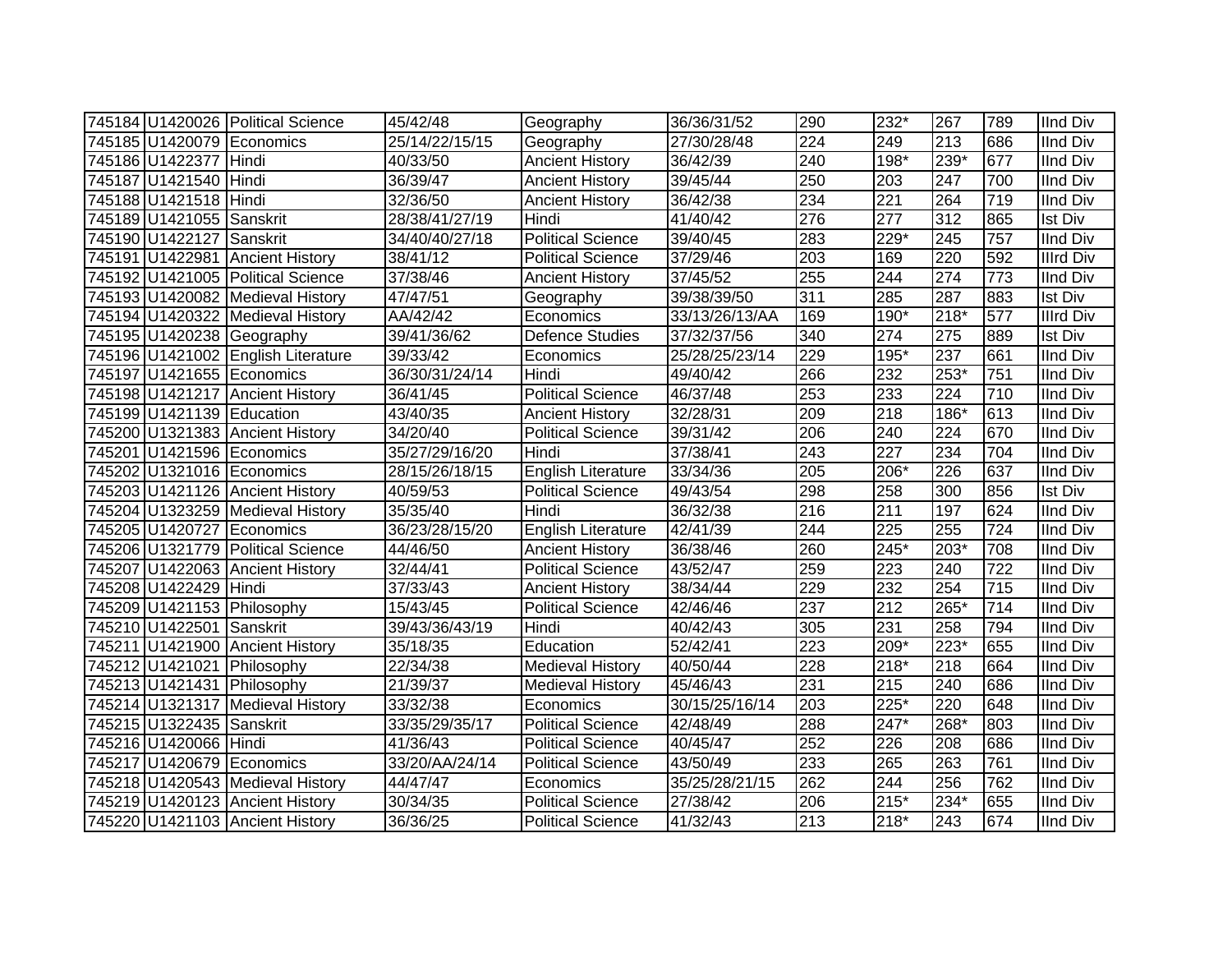| 745221 U1421328 Hindi    |                                   | 32/30/38       | English Language          | 35/26/17/35    | 213                      | 253              | 230              | 696 | <b>IInd Div</b>  |
|--------------------------|-----------------------------------|----------------|---------------------------|----------------|--------------------------|------------------|------------------|-----|------------------|
|                          | 745222 U1421070 Ancient History   | 37/48/48       | <b>Political Science</b>  | 51/51/56       | 291                      | 187              | 273              | 751 | <b>IInd Div</b>  |
|                          | 745223 U1420119 Modern History    | 47/44/47       | <b>Political Science</b>  | 42/50/49       | 279                      | $\overline{245}$ | $252*$           | 776 | <b>IInd Div</b>  |
| 745224 U1422481 Hindi    |                                   | 33/28/34       | <b>Ancient History</b>    | 32/43/35       | 205                      | 183              | $207*$           | 595 | <b>Illrd Div</b> |
|                          | 745225 U1420640 Geography         | 39/40/34/61    | <b>English Literature</b> | 44/42/45       | 305                      | 277              | $297*$           | 879 | <b>Ist Div</b>   |
|                          | 745226 U1420143 Modern History    | 47/42/50       | Political Science         | 45/48/52       | 284                      | 296              | 259              | 839 | <b>Ist Div</b>   |
| 745227 U1421716 Hindi    |                                   | 43/31/45       | <b>Ancient History</b>    | 31/45/45       | 240                      | $241*$           | 251              | 732 | <b>IInd Div</b>  |
|                          | 745228 U1421662 Medieval History  | <b>UFM</b>     | Hindi                     | <b>UFM</b>     | UF                       | 247              | $\overline{220}$ | UF  | <b>UFM</b>       |
|                          | 745229 U1422156 Ancient History   | 33/20/40       | <b>Political Science</b>  | 41/45/50       | 229                      | 195              | $251*$           | 675 | <b>IInd Div</b>  |
| 745230 U1422286 Painting |                                   | 33/27/35/40    | <b>Ancient History</b>    | 35/18/42       | 230                      | 246*             | 247*             | 723 | <b>IInd Div</b>  |
|                          | 745231 U1422505 Medieval History  | 48/47/44       | Economics                 | 31/28/30/17/16 | 261                      | 223              | 250*             | 734 | <b>IInd Div</b>  |
|                          | 745232 U1420044 Geography         | 38/38/33/60    | <b>Ancient History</b>    | 34/35/46       | 284                      | 279              | 265              | 828 | <b>Ist Div</b>   |
| 745233 U1421541 Sanskrit |                                   | 22/21/08/23/16 | Hindi                     | 21/34/44       | 189                      | 226              | $277*$           | 692 | <b>IInd Div</b>  |
| 745234 U1322108 Urdu     |                                   | 31/37/30/09    | Medieval History          | 35/37/35       | 214                      | $212*$           | 194              | 620 | <b>IInd Div</b>  |
|                          | 745235 U1421579 Political Science | 34/35/40       | Philosophy                | 28/37/34       | 208                      | 195*             | $223*$           | 626 | <b>IInd Div</b>  |
|                          | 745236 U1420286 Ancient History   | 38/32/53       | <b>Political Science</b>  | 46/43/56       | 268                      | 237              | 241              | 746 | <b>IInd Div</b>  |
|                          | 745237 U1423241 Economics         | 31/24/25/16/10 | Geography                 | 35/32/29/39    | 241                      | 196*             | 200              | 637 | <b>IInd Div</b>  |
| 745238 U1421651 Hindi    |                                   | 37/41/43       | <b>Ancient History</b>    | 37/29/49       | 236                      | $219*$           | 241              | 696 | <b>IInd Div</b>  |
|                          | 745239 U1421592 Medieval History  | 39/32/37       | Economics                 | 25/26/23/13/11 | 206                      | $221*$           | $213*$           | 640 | <b>IInd Div</b>  |
|                          | 745240 U1420468 Medieval History  | 44/43/42       | Hindi                     | 43/43/44       | 259                      | 270              | 274              | 803 | <b>IInd Div</b>  |
| 745241 U1321596 Hindi    |                                   | 36/36/46       | <b>Ancient History</b>    | 29/35/37       | 219                      | 243*             | 230              | 692 | <b>IInd Div</b>  |
|                          | 745242 U1421497 Economics         | 28/28/23/17/12 | <b>English Literature</b> | 39/30/37       | $\overline{214}$         | 219              | $\overline{225}$ | 658 | <b>IInd Div</b>  |
|                          | 745243 U1422905 Political Science | 40/46/48       | Philosophy                | 50/40/38       | 262                      | 230              | 256              | 748 | <b>IInd Div</b>  |
| 745244 U1421510 Sanskrit |                                   | <b>UFM</b>     | Hindi                     | <b>UFM</b>     | $\overline{\mathsf{UF}}$ | 247              | $277*$           | UF  | <b>UFM</b>       |
|                          | 745245 U1422318 Medieval History  | 50/46/43       | Philosophy                | 53/42/41       | 275                      | 275*             | 267              | 817 | <b>Ist Div</b>   |
|                          | 745246 U1423238 Philosophy        | 61/46/46       | <b>Medieval History</b>   | 51/49/49       | 302                      | 268              | 293              | 863 | <b>Ist Div</b>   |
| 745247 U1421269 Hindi    |                                   | 43/44/44       | <b>Ancient History</b>    | 36/30/38       | 235                      | 222              | 245*             | 702 | <b>IInd Div</b>  |
|                          | 745248 U1420931 English Language  | 34/24/24/27    | <b>Political Science</b>  | 44/41/50       | 244                      | 196              | 245*             | 685 | <b>IInd Div</b>  |
| 745249 U1422284 Sanskrit |                                   | 33/39/31/43/20 | Hindi                     | 47/48/51       | 312                      | 264              | 279              | 855 | <b>Ist Div</b>   |
|                          | 745250 U1421547 Modern History    | 50/37/39       | Economics                 | 38/29/27/28/17 | 265                      | 239*             | $251*$           | 755 | <b>IInd Div</b>  |
| 745251 U1420751 Hindi    |                                   | 38/37/50       | <b>Ancient History</b>    | 35/32/42       | 234                      | 229              | $\overline{237}$ | 700 | <b>IInd Div</b>  |
|                          | 745252 U1420770 Political Science | 33/44/47       | <b>Ancient History</b>    | 37/24/40       | 225                      | 229              | 229              | 683 | <b>IInd Div</b>  |
|                          | 745253 U1420036 Ancient History   | 42/53/52       | <b>Political Science</b>  | 43/54/49       | 293                      | 289              | 292              | 874 | <b>Ist Div</b>   |
|                          | 745254 U1420333 English Language  | 40/37/33/62    | <b>Ancient History</b>    | 41/33/43       | 289                      | 268              | 250              | 807 | <b>IInd Div</b>  |
| 745255 U1422644 Hindi    |                                   | 36/37/44       | <b>Ancient History</b>    | 36/00/10       | 163                      | 217              | 223              | 603 | Elig/E           |
| 745256 U1422529          | Hindi                             | 41/38/39       | <b>Ancient History</b>    | 05/41/33       | 197                      | 236              | 230*             | 663 | <b>IInd Div</b>  |
|                          | 745257 U1420304 Modern History    | 49/30/40       | <b>Political Science</b>  | 31/36/45       | 231                      | $214*$           | 242*             | 687 | <b>IInd Div</b>  |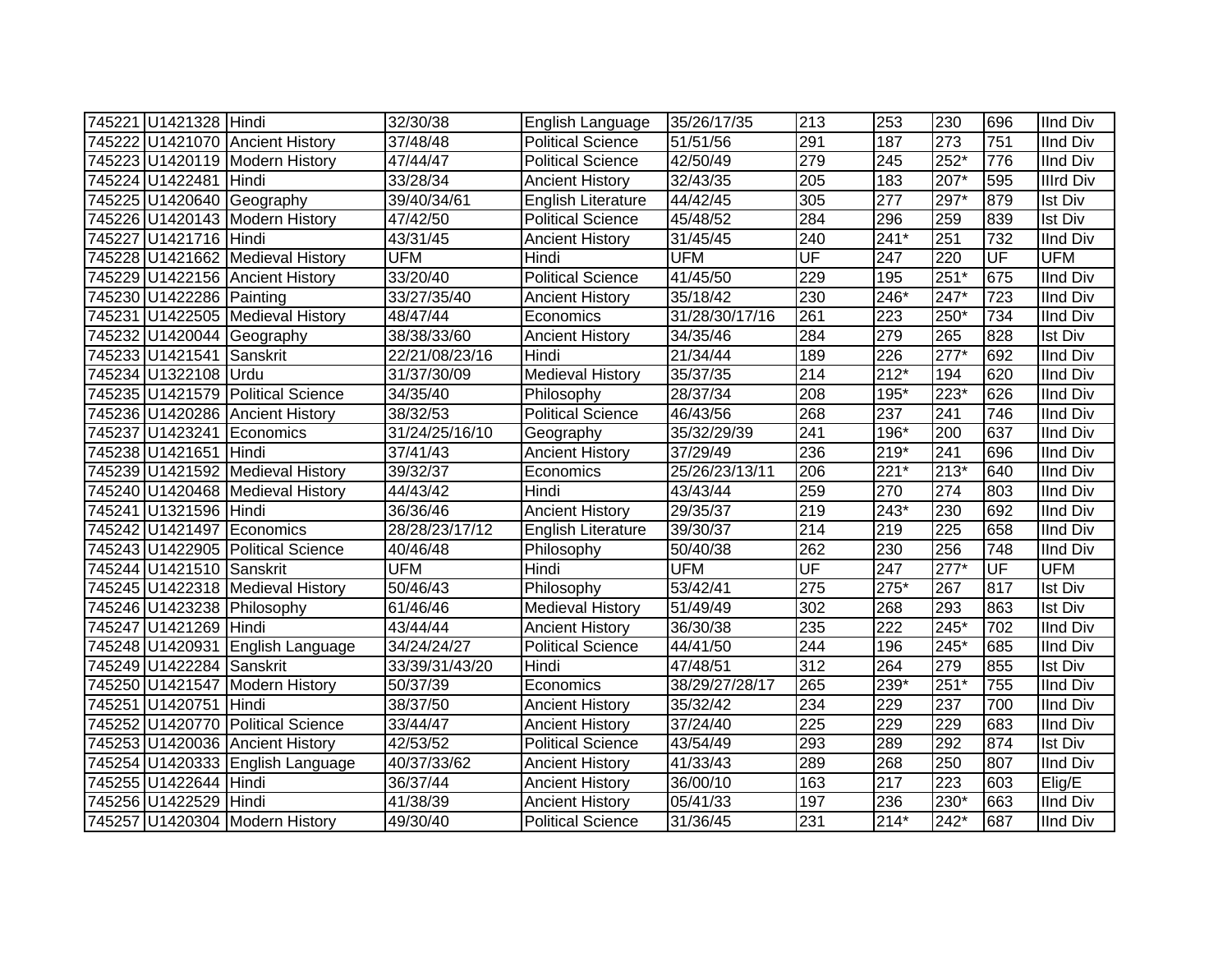|                            | 745258 U1421604 Political Science  | 35/44/44       | Anthropology              | 38/51/49       | 261              | 271    | 246                | 778 | <b>IInd Div</b>  |
|----------------------------|------------------------------------|----------------|---------------------------|----------------|------------------|--------|--------------------|-----|------------------|
|                            | 745259 U1420292 Modern History     | 52/47/50       | <b>Political Science</b>  | 54/54/56       | 313              | 287*   | 285                | 885 | <b>Ist Div</b>   |
|                            | 745260 U1421979 Economics          | 30/25/21/18/11 | Geography                 | 27/33/33/55    | 253              | 200    | $\overline{205}$   | 658 | <b>IInd Div</b>  |
|                            | 745261 U1421194 Philosophy         | 42/40/40       | Political Science         | 42/42/46       | 252              | 275    | 281                | 808 | <b>IInd Div</b>  |
|                            | 745262 U1421432 Economics          | 30/23/27/17/15 | <b>English Literature</b> | 39/33/34       | $\overline{218}$ | 215    | 232                | 665 | <b>IInd Div</b>  |
| 745263 U1223059 Sanskrit   |                                    | 35/40/40/36/17 | Hindi                     | 34/31/43       | $\overline{276}$ | $291*$ | $258*$             | 825 | <b>Ist Div</b>   |
|                            | 745264 U1422186 Medieval History   | 40/42/38       | <b>English Literature</b> | 40/39/39       | 238              | $212*$ | 224                | 674 | <b>IInd Div</b>  |
|                            | 745265 U1422368 Medieval History   | AA/36/44       | Philosophy                | 30/38/36       | 184              | 203    | 204*               | 591 | <b>Illrd Div</b> |
|                            | 745266 U1420129 Political Science  | 42/50/51       | <b>Ancient History</b>    | 50/54/35       | 282              | 265    | 258                | 805 | <b>IInd Div</b>  |
|                            | 745267 U1420014 Ancient History    | 12/24/02       | <b>Political Science</b>  | 39/31/47       | 155              | 228    | 237*               | 620 | Elig/E           |
|                            | 745268 U1422494 Medieval History   | 36/36/37       | Hindi                     | 38/39/42       | 228              | 189*   | 184                | 601 | <b>Illrd Div</b> |
|                            | 745269 U1420847 Philosophy         | 41/37/38       | <b>Ancient History</b>    | 50/43/56       | 265              | 252    | $\overline{217^*}$ | 734 | <b>IInd Div</b>  |
|                            | 745270 U1420236 Economics          | 32/31/32/21/13 | Geography                 | 43/40/33/63    | 308              | $274*$ | 274                | 856 | <b>Ist Div</b>   |
|                            | 745271 U1420647 Political Science  | 43/48/48       | Geography                 | 32/36/28/49    | 284              | 224*   | $210*$             | 718 | <b>IInd Div</b>  |
|                            | 745272 U1321956 Medieval History   | 41/38/37       | Economics                 | 27/34/28/18/17 | 240              | 168*   | $\overline{221}$   | 629 | <b>IInd Div</b>  |
|                            | 745273 U1422486 Medieval History   | 42/41/37       | Education                 | 52/37/43       | 252              | 176    | $219*$             | 647 | <b>IInd Div</b>  |
|                            | 745274 U1422301 Ancient History    | 55/42/61       | Education                 | 61/39/48       | 306              | 262    | 224                | 792 | <b>IInd Div</b>  |
|                            | 745275 U1421186 Medieval History   | 46/41/42       | Education                 | 46/39/45       | 259              | 256    | 250                | 765 | <b>IInd Div</b>  |
|                            | 745276 U1420702 Economics          | 36/32/35/21/15 | Geography                 | 34/38/27/63    | 301              | 258    | 250*               | 809 | <b>IInd Div</b>  |
| 745277 U1421200 Sanskrit   |                                    | 29/40/41/41/20 | <b>Ancient History</b>    | 50/52/45       | 318              | 299    | 255                | 872 | <b>Ist Div</b>   |
|                            | 745278 U1420787 Economics          | 20/20/25/07/16 | Philosophy                | 17/28/37       | 170              | 233*   | 190*               | 593 | <b>Illrd Div</b> |
| 745279 U1422604 Hindi      |                                    | 36/39/45       | <b>Ancient History</b>    | 29/32/31       | 212              | 247*   | $231*$             | 690 | <b>IInd Div</b>  |
| 745280 U1420440 Hindi      |                                    | 48/48/49       | Philosophy                | 37/40/39       | 261              | 270    | 264                | 795 | <b>IInd Div</b>  |
|                            | 745281 U1422892 Modern History     | 47/42/41       | Economics                 | 33/27/24/15/16 | 245              | 234*   | 255                | 734 | <b>IInd Div</b>  |
|                            | 745282 U1420335 Economics          | 28/32/33/22/15 | Geography                 | 32/31/25/62    | 280              | 224    | $231*$             | 735 | <b>IInd Div</b>  |
|                            | 745283 U1420001 Modern History     | 50/45/43       | <b>Political Science</b>  | 48/50/53       | 289              | 275    | 281                | 845 | <b>Ist Div</b>   |
|                            | 745284 U1421222 Geography          | 38/36/22/54    | <b>Defence Studies</b>    | 34/26/36/50    | 296              | 245    | 258                | 799 | <b>IInd Div</b>  |
|                            | 745285 U1422444 Medieval History   | 44/33/48       | Philosophy                | 40/40/36       | 241              | 232    | 253                | 726 | <b>IInd Div</b>  |
|                            | 745286 U1422247 Ancient History    | 38/38/44       | Political Science         | 41/38/47       | 246              | 192    | 269                | 707 | <b>IInd Div</b>  |
|                            | 745287 U1420841 Political Science  | 49/43/52       | Geography                 | 33/37/30/54    | 298              | 248    | 266                | 812 | <b>Ist Div</b>   |
| 745288 U1421686 Hindi      |                                    | 31/34/47       | <b>Ancient History</b>    | 39/35/43       | 229              | $241*$ | 220                | 690 | <b>IInd Div</b>  |
| 745289 U1420210 Hindi      |                                    | 46/42/53       | Philosophy                | 58/45/40       | 284              | 287    | 314                | 885 | <b>Ist Div</b>   |
|                            | 745290 U1420024 Ancient History    | 53/57/48       | <b>Political Science</b>  | 46/45/62       | $\overline{311}$ | 287    | 302                | 900 | <b>Ist Div</b>   |
|                            | 745291 U1421064 Modern History     | 52/36/40       | Economics                 | 26/32/30/19/12 | 247              | 293*   | 249*               | 789 | <b>IInd Div</b>  |
|                            | 745292 U1422605 Ancient History    | 04/11/05       | Political Science         | 03/10/30       | 63               | 196    | 213                | 472 | Failed           |
|                            | 745293 U1421032 English Literature | 45/42/37       | <b>Political Science</b>  | 37/40/33       | 234              | 238*   | 275*               | 747 | <b>IInd Div</b>  |
| 745294 U1420134 Statistics |                                    | 38/24/25/56    | Economics                 | 32/32/37/26/17 | 287              | $241*$ | 280                | 808 | <b>IInd Div</b>  |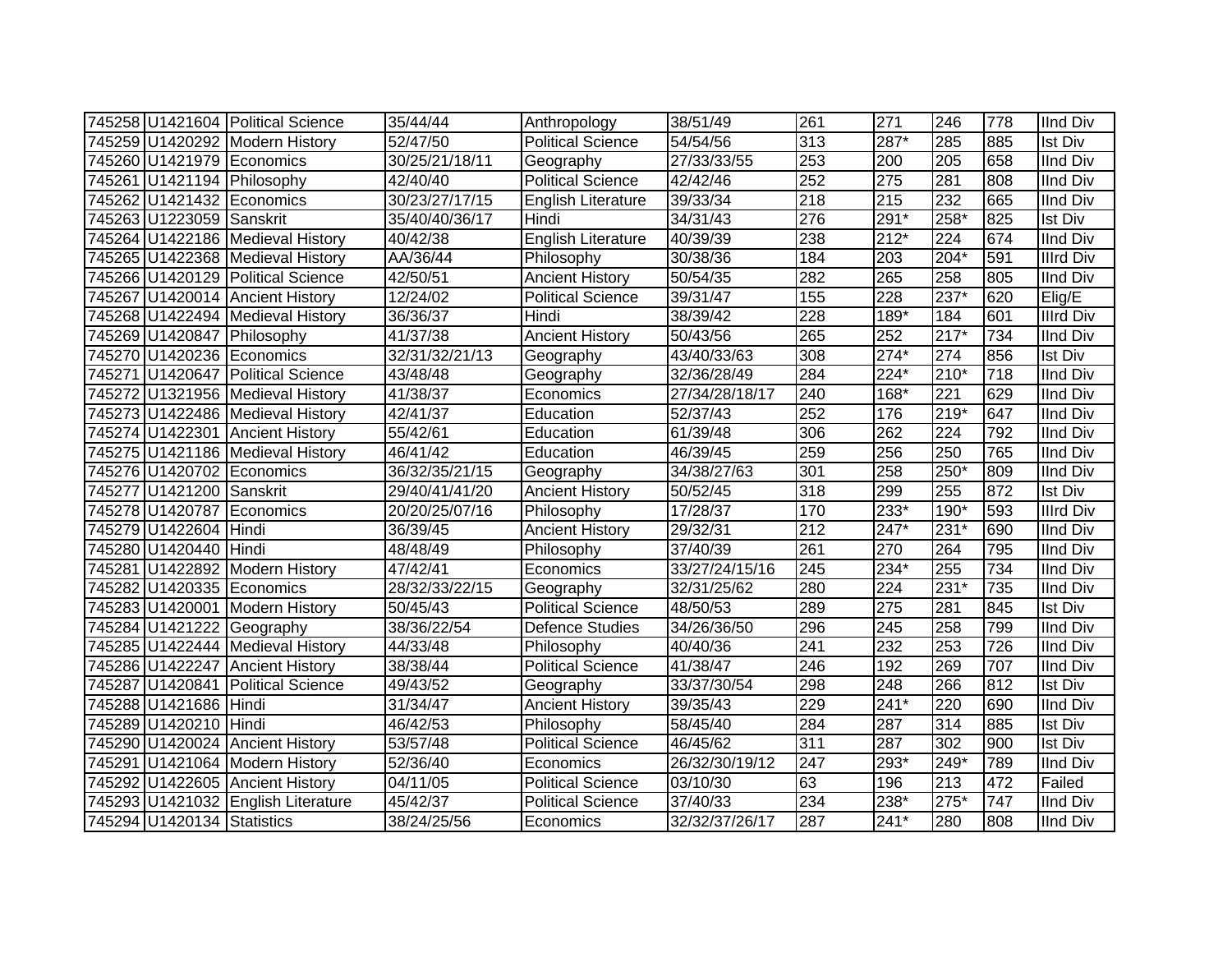|                           | 745295 U1422496 Medieval History   | 37/33/39       | Economics                | 36/28/21/16/13 | 223                      | 206    | 252*   | 681              | <b>IInd Div</b>  |
|---------------------------|------------------------------------|----------------|--------------------------|----------------|--------------------------|--------|--------|------------------|------------------|
| 745296 U1322335 Sanskrit  |                                    | 21/31/25/33/19 | Hindi                    | 25/AA/AA       | 154                      | 166    | 185    | 505              | Elig/E           |
| 745297 U1421742 Sanskrit  |                                    | 36/24/20/35/20 | <b>Ancient History</b>   | AA/AA/AA       | $\overline{135}$         | $180*$ | 206    | 521              | Elig/E           |
|                           | 745298 U1420012 Ancient History    | 55/51/52       | <b>Political Science</b> | 53/33/45       | 289                      | 312    | 294    | 895              | <b>Ist Div</b>   |
|                           | 745299 U1421715 Ancient History    | 32/35/46       | <b>Political Science</b> | 21/27/39       | 200                      | $192*$ | $206*$ | 598              | <b>Illrd Div</b> |
|                           | 745300 U1421555 Medieval History   | 49/42/42       | Hindi                    | 41/39/51       | 264                      | 261    | 285    | 810              | Ist Div          |
|                           | 745301 U1422636 Political Science  | 17/18/30       | Defence Studies          | 31/30/35/AA    | 161                      | 228    | 198    | 587              | Failed           |
|                           | 745302 U1422215 Modern History     | 51/36/38       | Economics                | 33/31/28/21/16 | 254                      | $231*$ | 211    | 696              | IInd Div         |
|                           | 745303 U1422426 Ancient History    | 33/39/16       | Education                | 31/35/39       | 193                      | 207    | 231    | 631              | <b>IInd Div</b>  |
|                           | 745304 U1420682 Economics          | 36/38/34/26/13 | Geography                | 35/39/35/61    | 317                      | 267    | 265*   | 849              | Ist Div          |
|                           | 745305 U1421521 Political Science  | 39/43/50       | Philosophy               | 43/42/41       | 258                      | 242    | 222    | 722              | <b>IInd Div</b>  |
|                           | 745306 U1420563 Geography          | 26/29/28/53    | Philosophy               | 38/38/38       | 250                      | 256    | 270    | 776              | IInd Div         |
|                           | 745307 U1321102 Medieval History   | 35/36/37       | Education                | 46/34/35       | $\overline{223}$         | 242    | 199    | 664              | <b>IInd Div</b>  |
| 745308 U1422535 Education |                                    | 27/30/35       | Philosophy               | 18/38/35       | 183                      | 194*   | 165    | 542              | <b>Illrd Div</b> |
|                           | 745309 U1422628 English Literature | 41/37/38       | Philosophy               | 40/43/40       | 239                      | 262*   | 235*   | 736              | IInd Div         |
|                           | 745310 U1420098 Political Science  | 37/34/33       | Geography                | 28/26/27/58    | 243                      | 253*   | 295*   | 791              | IInd Div         |
|                           | 745311 U1420673 English Language   | 34/29/12/35    | <b>Medieval History</b>  | AA/30/33       | 173                      | 249    | 261*   | 683              | Elig/E           |
|                           | 745312 U1420282 Ancient History    | 46/58/38       | <b>Political Science</b> | 22/26/30       | 220                      | 240*   | 232    | 692              | <b>IInd Div</b>  |
|                           | 745313 U1422333 Medieval History   | 31/25/32       | Education                | 25/30/40       | 183                      | 219    | 189    | 591              | <b>Illrd Div</b> |
|                           | 745314 U1421822 English Literature | AA/AA/AA       | <b>Political Science</b> | AA/AA/AA       | AA                       | 232    | 249    | 481              | Absent           |
|                           | 745315 U1421193 Economics          | 29/27/28/21/15 | Hindi                    | 36/30/46       | 232                      | 232    | $227*$ | 691              | <b>IInd Div</b>  |
|                           | 745316 U1420942 Ancient History    | 45/40/48       | <b>Political Science</b> | 36/38/52       | 259                      | $264*$ | 252    | $\overline{775}$ | <b>IInd Div</b>  |
| 745317 U1420431 Hindi     |                                    | 33/48/53       | English Language         | 30/23/15/60    | 262                      | 266    | 274    | 802              | <b>IInd Div</b>  |
|                           | 745318 U1420693 Economics          | 33/30/21/31/19 | Psychology               | 26/29/30/55    | 274                      | 278    | 241    | 793              | IInd Div         |
| 745319 U1421782 Hindi     |                                    | 46/45/44       | Economics                | 40/31/32/28/15 | 281                      | 273    | 262    | 816              | <b>Ist Div</b>   |
|                           | 745320 U1421463 Medieval History   | <b>UFM</b>     | Hindi                    | <b>UFM</b>     | $\overline{\mathsf{UF}}$ | 249*   | 226    | UF               | <b>UFM</b>       |
|                           | 745321 U1420897 Medieval History   | 53/47/44       | Economics                | 39/36/33/28/16 | 296                      | 279    | 277    | 852              | <b>Ist Div</b>   |
|                           | 745322 U1421297 Geography          | 25/24/23/56    | <b>Defence Studies</b>   | 29/20/32/45    | 254                      | 244*   | 248    | 746              | <b>IInd Div</b>  |
|                           | 745323 U1421629 Medieval History   | 35/38/39       | Hindi                    | 36/45/49       | 242                      | 262*   | 256    | 760              | <b>IInd Div</b>  |
| 745324 U1422954 Hindi     |                                    | 27/34/41       | <b>Ancient History</b>   | 20/37/39       | 198                      | $205*$ | 196    | 599              | <b>Illrd Div</b> |
|                           | 745325 U1422001 Ancient History    | 47/41/42       | <b>Political Science</b> | 42/35/47       | 254                      | $241*$ | 276    | 771              | <b>IInd Div</b>  |
|                           | 745326 U1422902 Ancient History    | 50/28/50       | Economics                | 32/29/30/30/15 | 264                      | 239    | 247    | 750              | <b>IInd Div</b>  |
|                           | 745327 U1422020 Ancient History    | 26/26/28       | Political Science        | 17/27/28       | 152                      | $175*$ | 167    | 494              | Elig/E           |
|                           | 745328 U1421624 Medieval History   | 44/44/44       | Economics                | 31/31/30/22/18 | 264                      | $234*$ | 260*   | 758              | IInd Div         |
| 745329 U1422374           | Sanskrit                           | 38/40/24/34/18 | Hindi                    | 41/43/40       | $\overline{278}$         | $241*$ | 236*   | 755              | <b>IInd Div</b>  |
| 745330 U1421311           | Sanskrit                           | 40/43/36/38/20 | Hindi                    | 46/42/47       | 312                      | 305*   | 295    | 912              | <b>Ist Div</b>   |
| 745331 U1421739 Sanskrit  |                                    | 42/42/38/35/19 | Hindi                    | 40/44/45       | 305                      | 241    | 284    | 830              | <b>Ist Div</b>   |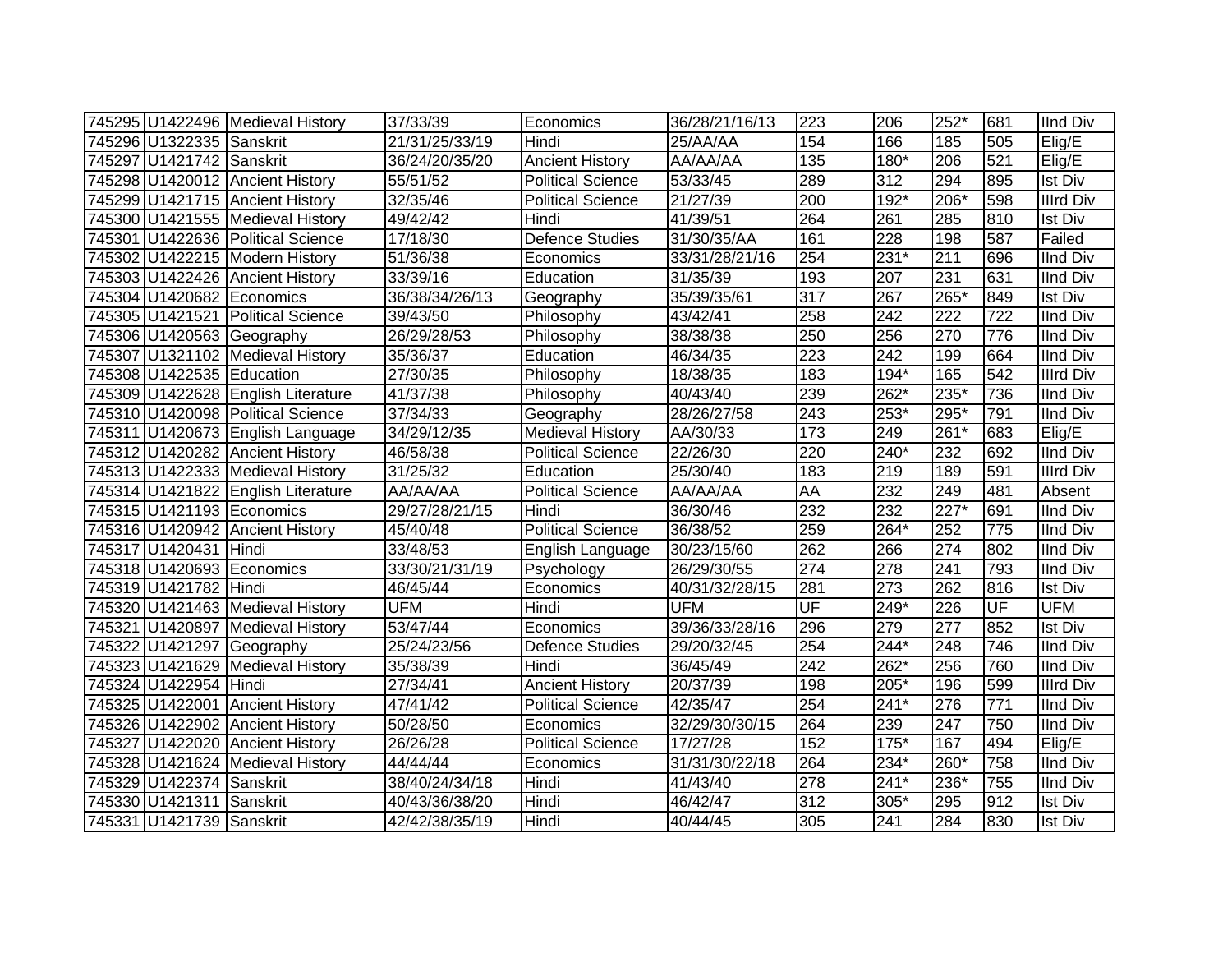| 745332 U1422184 Hindi     |                                    | 42/43/45       | <b>Ancient History</b>    | 37/19/31          | 217              | 203    | 217              | 637 | <b>IInd Div</b>  |
|---------------------------|------------------------------------|----------------|---------------------------|-------------------|------------------|--------|------------------|-----|------------------|
|                           | 745333 U1421891 English Literature | 32/30/31       | <b>Political Science</b>  | $\sqrt{21}/26/32$ | 172              | $194*$ | 230*             | 596 | <b>Illrd Div</b> |
|                           | 745334 U1421142 Ancient History    | 39/15/16       | <b>Political Science</b>  | 20/27/26          | $\overline{143}$ | 181    | $\overline{204}$ | 528 | Failed           |
| 745335 U1422326 Hindi     |                                    | 39/41/42       | Philosophy                | 32/36/35          | $\overline{225}$ | $225*$ | 250              | 700 | <b>IInd Div</b>  |
|                           | 745336 U1422968 Ancient History    | 40/49/40       | Education                 | 54/42/52          | $\overline{277}$ | 291    | 251              | 819 | <b>Ist Div</b>   |
|                           | 745337 U1420316 English Language   | 34/21/27/54    | <b>Political Science</b>  | 33/34/25          | 228              | 250    | $\overline{243}$ | 721 | IInd Div         |
|                           | 745338 U1421758 Medieval History   | 46/45/45       | Philosophy                | 33/40/35          | 244              | 266    | 280              | 790 | <b>IInd Div</b>  |
| 745339 U1423207 Education |                                    | 51/42/44       | English Literature        | 43/37/40          | 257              | $217*$ | 229              | 703 | <b>IInd Div</b>  |
|                           | 745340 U1420038 English Language   | 35/24/27/62    | <b>Political Science</b>  | 45/38/35          | 266              | 276    | 264              | 806 | <b>IInd Div</b>  |
|                           | 745341 U1422980 Ancient History    | 45/45/48       | <b>Political Science</b>  | 24/36/31          | 229              | 235*   | 240              | 704 | <b>IInd Div</b>  |
|                           | 745342 U1421684 Medieval History   | 43/41/44       | Hindi                     | 36/39/48          | 251              | $213*$ | 232              | 696 | <b>IInd Div</b>  |
| 745343 U1420560 Hindi     |                                    | 35/32/49       | <b>Ancient History</b>    | 42/59/44          | 261              | $249*$ | $250*$           | 760 | <b>IInd Div</b>  |
| 745344 U1421231 Hindi     |                                    | 48/40/48       | <b>Ancient History</b>    | 41/62/55          | 294              | 280    | 292              | 866 | <b>Ist Div</b>   |
|                           | 745345 U1420211 Political Science  | 43/40/33       | <b>Ancient History</b>    | 39/51/50          | 256              | 240    | 286              | 782 | <b>IInd Div</b>  |
|                           | 745346 U1421912 Economics          | 32/28/27/28/16 | English Language          | 32/22/11/58       | 254              | $213*$ | 208              | 675 | <b>IInd Div</b>  |
| 745347 U1420959 Sanskrit  |                                    | 34/43/38/40/20 | Hindi                     | 50/42/44          | 311              | 290    | 296*             | 897 | <b>Ist Div</b>   |
|                           | 745348 U1420579 Ancient History    | 43/61/51       | <b>Political Science</b>  | 38/35/43          | 271              | 275    | 292              | 838 | <b>Ist Div</b>   |
|                           | 745349 U1420505 Philosophy         | 42/41/40       | <b>Political Science</b>  | 34/37/45          | 239              | 266    | 280              | 785 | <b>IInd Div</b>  |
|                           | 745350 U1420071 Political Science  | 40/40/34       | <b>Ancient History</b>    | 37/55/50          | 256              | 273    | 272              | 801 | <b>IInd Div</b>  |
|                           | 745351 U1423029 Defence Studies    | 28/21/30/53    | Anthropology              | 38/49/51          | 270              | 199    | 242              | 711 | <b>IInd Div</b>  |
|                           | 745352 U1321460 Ancient History    | 34/20/37       | <b>Political Science</b>  | 14/16/AA          | 121              | 197    | 190              | 508 | Elig/E           |
|                           | 745353 U1422158 English Literature | 45/42/44       | Economics                 | 34/30/32/27/12    | 266              | 244    | $\overline{247}$ | 757 | <b>IInd Div</b>  |
|                           | 745354 U1421243 Ancient History    | 41/61/54       | <b>Political Science</b>  | 42/40/46          | 284              | 265    | 276*             | 825 | <b>Ist Div</b>   |
| 745355 U1422510 Hindi     |                                    | 38/34/42       | <b>Ancient History</b>    | 37/39/48          | 238              | 192    | 235              | 665 | <b>IInd Div</b>  |
|                           | 745356 U1420426 Economics          | 28/31/32/22/14 | Geography                 | 36/40/31/56       | 290              | $251*$ | 258              | 799 | <b>IInd Div</b>  |
|                           | 745357 U1421061 Economics          | 23/18/24/22/AA | <b>English Literature</b> | 25/30/25          | 167              | $213*$ | 180              | 560 | <b>Illrd Div</b> |
|                           | 745358 U1421349 Philosophy         | 13/37/35       | <b>Political Science</b>  | 29/20/35          | 169              | 196    | 194*             | 559 | <b>Illrd Div</b> |
| 745359 U1420603 Hindi     |                                    | 41/42/45       | Economics                 | 30/33/30/18/12    | 251              | 275    | 272              | 798 | <b>IInd Div</b>  |
|                           | 745360 U1420698 Economics          | 36/32/28/23/13 | Geography                 | 32/37/27/56       | 284              | 261*   | $222*$           | 767 | <b>IInd Div</b>  |
|                           | 745361 U1422404 English Literature | 39/38/42       | <b>Political Science</b>  | 25/35/32          | $\overline{211}$ | 204    | $221*$           | 636 | <b>IInd Div</b>  |
| 745362 U1420982 Hindi     |                                    | 46/41/46       | Philosophy                | 39/51/39          | 262              | $254*$ | 284              | 800 | <b>IInd Div</b>  |
|                           | 745363 U1421869 Philosophy         | 31/46/40       | <b>Ancient History</b>    | 40/34/51          | 242              | 243    | 306              | 791 | <b>IInd Div</b>  |
| 745364 U1423351 Hindi     |                                    | 53/42/48       | Philosophy                | 33/52/41          | 269              | 235    | 244              | 748 | <b>IInd Div</b>  |
|                           | 745365 U1420559 Geography          | 33/27/27/57    | <b>English Literature</b> | 37/31/28          | 240              | $188*$ | 226              | 654 | <b>IInd Div</b>  |
|                           | 745366 U1421083 Ancient History    | 42/61/58       | Economics                 | 41/35/34/46/19    | 336              | 267    | 302              | 905 | <b>Ist Div</b>   |
| 745367 U1321965 Education |                                    | 26/26/36       | Hindi                     | 27/29/25          | 169              | $204*$ | 168              | 541 | <b>Illrd Div</b> |
|                           | 745368 U1422379 Medieval History   | 48/43/37       | Hindi                     | 50/49/41          | 268              | 219    | 212              | 699 | <b>IInd Div</b>  |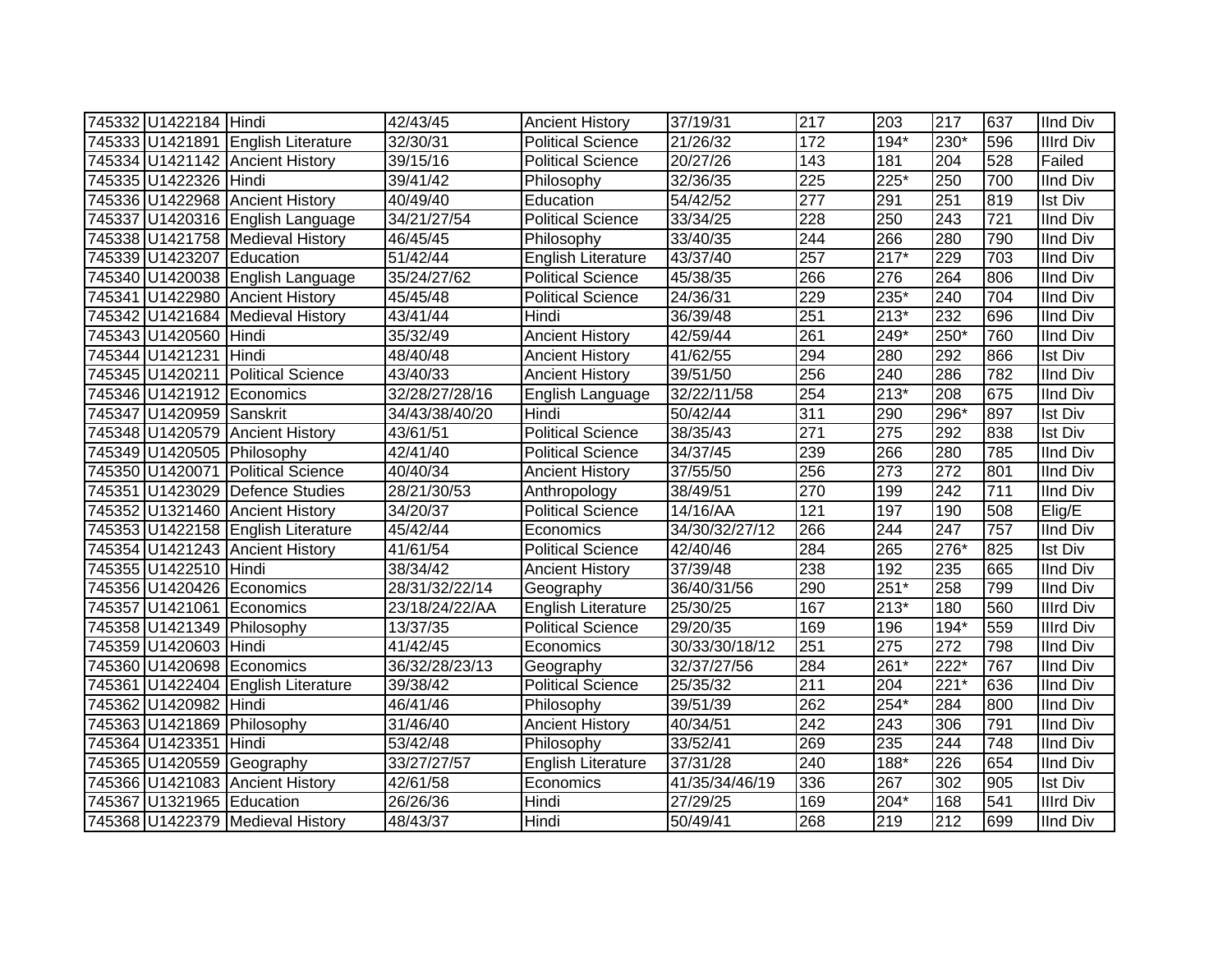|                          | 745369 U1420278 Economics          | 37/34/32/34/20 | Geography                 | 38/30/23/56    | 304                      | 250    | 284              | 838 | <b>Ist Div</b>   |
|--------------------------|------------------------------------|----------------|---------------------------|----------------|--------------------------|--------|------------------|-----|------------------|
| 745370 U1322020 Arabic   |                                    | 39/37/32       | Urdu                      | 33/33/33/16    | 223                      | 199    | 221              | 643 | <b>IInd Div</b>  |
|                          | 745371 U1420732 Ancient History    | 37/53/54       | <b>Political Science</b>  | 38/48/40       | 270                      | 265    | 250*             | 785 | <b>IInd Div</b>  |
| 745372 U1422096 Hindi    |                                    | 42/45/44       | <b>Ancient History</b>    | 36/43/32       | 242                      | 199*   | 227*             | 668 | <b>IInd Div</b>  |
| 745373 U1421591 Sanskrit |                                    | 34/39/40/41/19 | Hindi                     | 57/49/53       | 332                      | 281    | 283              | 896 | <b>Ist Div</b>   |
| 745374 U1421692 Sanskrit |                                    | 34/36/35/38/20 | Hindi                     | 50/47/45       | 305                      | 244    | $\overline{275}$ | 824 | <b>Ist Div</b>   |
|                          | 745375 U1421020 English Literature | 49/47/48       | <b>Political Science</b>  | 47/48/40       | 279                      | 245    | 283              | 807 | <b>IInd Div</b>  |
| 745376 U1422248 Hindi    |                                    | 49/44/47       | Education                 | 33/43/42       | 258                      | 216    | 222              | 696 | <b>IInd Div</b>  |
|                          | 745377 U1420498 Economics          | 36/33/33/35/15 | English Language          | 32/25/28/62    | 299                      | 272    | 266              | 837 | <b>Ist Div</b>   |
|                          | 745378 U1422147 English Literature | 38/37/40       | <b>Political Science</b>  | 37/42/30       | 224                      | 233    | 215              | 672 | <b>IInd Div</b>  |
|                          | 745379 U1422138 Ancient History    | 35/53/45       | Economics                 | 28/27/23/31/12 | 254                      | $243*$ | $256*$           | 753 | <b>IInd Div</b>  |
|                          | 745380 U1420907 Geography          | 33/27/27/55    | <b>Ancient History</b>    | 34/47/49       | $\overline{272}$         | $274*$ | 269*             | 815 | <b>Ist Div</b>   |
| 745381 U1422427          | Economics                          | 31/26/24/21/11 | English Literature        | 33/33/30       | 209                      | 219    | 229              | 657 | <b>IInd Div</b>  |
|                          | 745382 U1420828 Ancient History    | 34/29/27       | <b>Political Science</b>  | 36/39/19       | 184                      | 210    | 213              | 607 | <b>Illrd Div</b> |
| 745383 U1423195 Hindi    |                                    | 50/35/45       | Economics                 | 30/21/20/27/14 | 242                      | 196*   | 225              | 663 | <b>IInd Div</b>  |
|                          | 745384 U1422985 Ancient History    | 30/13/28       | <b>Political Science</b>  | 26/25/24       | 146                      | 174    | $201*$           | 521 | Elig/E           |
|                          | 745385 U1421157 Geography          | 32/32/30/55    | English Literature        | 28/30/35       | 242                      | 255*   | 234              | 731 | <b>IInd Div</b>  |
|                          | 745386 U1420078 Ancient History    | 34/26/35       | <b>Political Science</b>  | 28/32/26       | 181                      | 232*   | 238*             | 651 | <b>IInd Div</b>  |
|                          | 745387 U1322878 Modern History     | 49/40/47       | Economics                 | 36/30/27/24/15 | 268                      | 280    | 277              | 825 | <b>Ist Div</b>   |
|                          | 745388 U1421734 Medieval History   | 46/40/37       | Education                 | 42/40/45       | 250                      | 216    | 229*             | 695 | <b>IInd Div</b>  |
|                          | 745389 U1420196 Economics          | 35/29/24/21/10 | Geography                 | 38/29/26/61    | 273                      | 232*   | 244*             | 749 | <b>IInd Div</b>  |
|                          | 745390 U1420016 Mathematics        | 39/56/32/29    | Philosophy                | 38/53/36       | 283                      | 298    | $\overline{311}$ | 892 | <b>Ist Div</b>   |
|                          | 745391 U1420547 Geography          | <b>UFM</b>     | English Literature        | <b>UFM</b>     | $\overline{\mathsf{UF}}$ | 248    | $237*$           | UF  | <b>UFM</b>       |
|                          | 745392 U1420526 Ancient History    | 43/61/58       | <b>Political Science</b>  | 39/55/50       | 306                      | 268    | 300              | 874 | <b>Ist Div</b>   |
|                          | 745393 U1420101 Political Science  | 41/42/29       | Geography                 | 26/23/27/49    | 237                      | 233*   | 264*             | 734 | <b>IInd Div</b>  |
| 745394 U1422329 Hindi    |                                    | 50/47/53       | <b>Ancient History</b>    | 42/41/57       | 290                      | 268*   | 243              | 801 | <b>IInd Div</b>  |
|                          | 745395 U1421714 Medieval History   | 47/38/38       | <b>English Literature</b> | 31/35/35       | $\overline{224}$         | 215    | $\overline{221}$ | 660 | <b>IInd Div</b>  |
|                          | 745396 U1420336 Political Science  | 40/44/33       | Geography                 | 30/21/27/19    | 214                      | 231    | 248              | 693 | Elig/E           |
|                          | 745397 U1420145 Geography          | 34/23/25/49    | <b>Ancient History</b>    | 38/39/59       | 267                      | 261    | 303              | 831 | <b>Ist Div</b>   |
|                          | 745398 U1421575 Ancient History    | 30/17/41       | Economics                 | 29/24/22/20/14 | 197                      | $243*$ | $215*$           | 655 | <b>IInd Div</b>  |
| 745399 U1422293 Hindi    |                                    | 50/43/51       | <b>Ancient History</b>    | 34/36/54       | 268                      | 238    | $274*$           | 780 | <b>IInd Div</b>  |
|                          | 745400 U1421316 Political Science  | 39/45/40       | <b>Ancient History</b>    | 41/34/56       | 255                      | 256    | 277              | 788 | <b>IInd Div</b>  |
|                          | 745401 U1421224 Economics          | 35/34/29/32/15 | English Literature        | 39/35/45       | 264                      | 257    | 278              | 799 | <b>IInd Div</b>  |
|                          | 745402 U1420050 Political Science  | 25/21/20       | <b>Ancient History</b>    | 35/09/12       | 122                      | $170*$ | $251*$           | 543 | Failed           |
|                          | 745403 U1421731 Medieval History   | 38/37/42       | Economics                 | 30/29/24/29/09 | 238                      | 231*   | 215              | 684 | <b>IInd Div</b>  |
|                          | 745404 U1420730 Ancient History    | 36/52/57       | <b>Political Science</b>  | 46/47/37       | 275                      | 286    | 287*             | 848 | <b>Ist Div</b>   |
|                          | 745405 U1421364 Economics          | 35/20/11/04/12 | <b>Defence Studies</b>    | 32/28/35/59    | 236                      | 248    | 280*             | 764 | <b>IInd Div</b>  |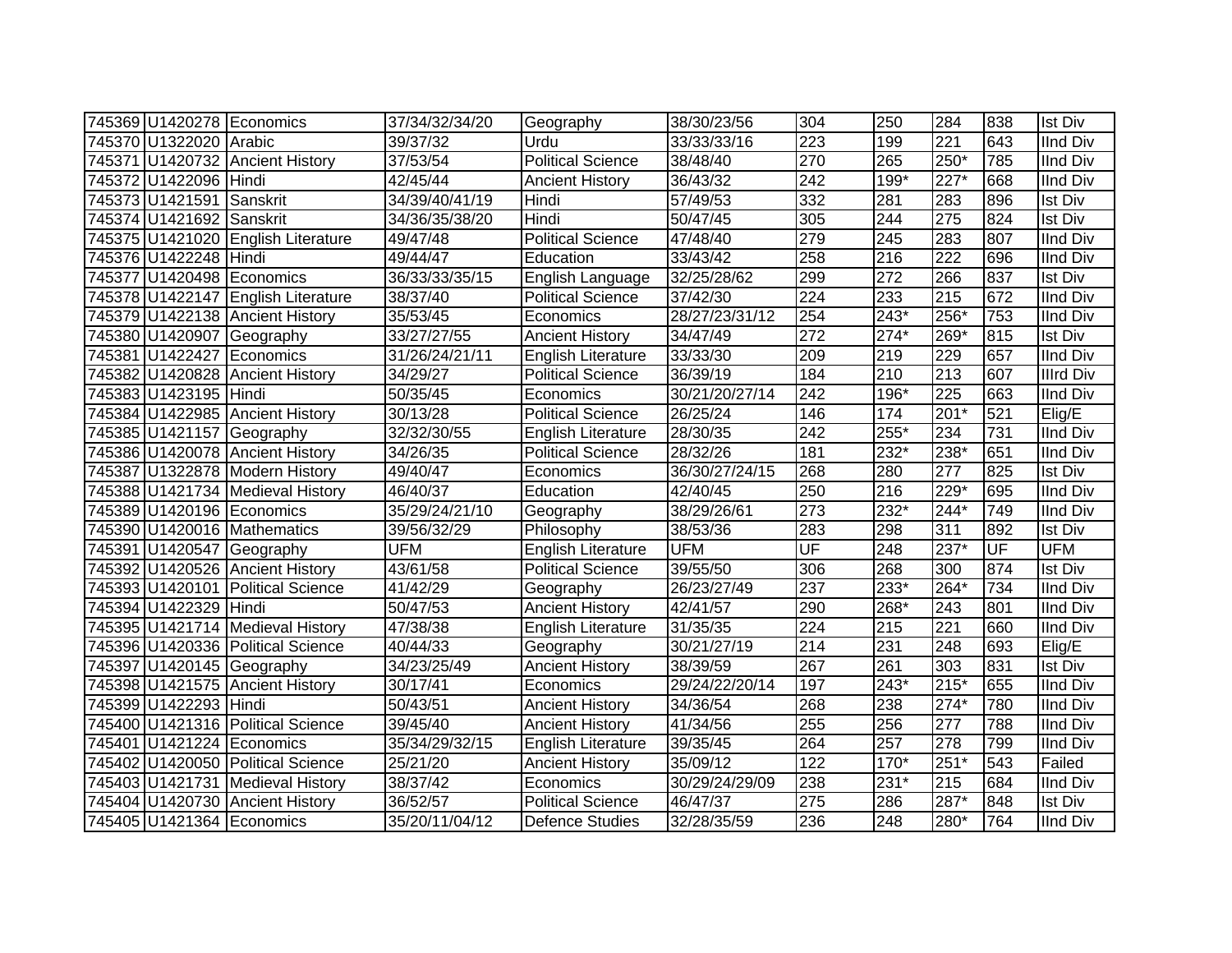|                           | 745406 U1420328 Political Science  | 47/52/40       | Geography                | 34/29/28/51    | 281              | 269              | 283    | 833 | <b>Ist Div</b>   |
|---------------------------|------------------------------------|----------------|--------------------------|----------------|------------------|------------------|--------|-----|------------------|
| 745407 U1422479 Hindi     |                                    | 45/40/42       | Economics                | 28/25/25/26/09 | 240              | 191*             | 189    | 620 | <b>IInd Div</b>  |
|                           | 745408 U1422990 Medieval History   | 35/38/38       | Economics                | 31/30/21/25/12 | 230              | 189              | 219    | 638 | <b>IInd Div</b>  |
|                           | 745409 U1422516 Medieval History   | 37/39/41       | Education                | 32/37/40       | 226              | $196*$           | $236*$ | 658 | <b>IInd Div</b>  |
|                           | 745410 U1322985 Medieval History   | 47/43/44       | Economics                | 33/31/28/29/14 | 269              | 236              | 215    | 720 | <b>IInd Div</b>  |
| 745411 U1420248 Sanskrit  |                                    | 40/42/37/43/21 | Hindi                    | 52/47/52       | 334              | 293              | 295    | 922 | <b>Ist Div</b>   |
|                           | 745412 U1423112 Medieval History   | 40/38/39       | Hindi                    | 50/43/47       | 257              | 249*             | 234*   | 740 | <b>IInd Div</b>  |
| 745413 U1421329 Education |                                    | 25/36/41       | <b>Ancient History</b>   | 38/39/39       | 218              | 237              | $242*$ | 697 | <b>IInd Div</b>  |
|                           | 745414 U1421791 English Literature | 45/46/45       | <b>Ancient History</b>   | 54/53/52       | 295              | 201              | $221*$ | 717 | <b>IInd Div</b>  |
|                           | 745415 U1421367 Ancient History    | 44/44/42       | <b>Political Science</b> | 38/40/30       | 238              | 256              | 282*   | 776 | <b>IInd Div</b>  |
| 745416 U1421798 Hindi     |                                    | 47/44/44       | <b>Ancient History</b>   | 41/47/36       | 259              | 252*             | 232*   | 743 | <b>IInd Div</b>  |
|                           | 745417 U1421673 Economics          | 00/AA/AA/AA/AA | <b>Defence Studies</b>   | 28/24/30/AA    | 82               | 210              | 196    | 488 | Failed           |
|                           | 745418 U1421548 Medieval History   | 43/39/43       | Economics                | 34/27/32/20/20 | 258              | 278              | $248*$ | 784 | <b>IInd Div</b>  |
|                           | 745419 U1421529 English Literature | 39/36/41       | Economics                | 33/31/33/19/15 | 247              | 249              | 265*   | 761 | <b>IInd Div</b>  |
|                           | 745420 U1323104 Ancient History    | 32/36/35       | Education                | 25/33/28       | 189              | 230              | 199*   | 618 | <b>IInd Div</b>  |
| 745421 U1423358 Hindi     |                                    | 49/40/47       | Philosophy               | 37/54/40       | 267              | $213*$           | 214    | 694 | <b>IInd Div</b>  |
|                           | 745422 U1423333 Medieval History   | 45/33/38       | Education                | 35/39/40       | 230              | 212              | $221*$ | 663 | <b>IInd Div</b>  |
|                           | 745423 U1423415 Political Science  | 33/37/29       | <b>Ancient History</b>   | 34/35/36       | 204              | $\overline{203}$ | 237*   | 644 | <b>IInd Div</b>  |
| 745424 U1422378 Sanskrit  |                                    | 41/38/37/41/17 | Philosophy               | 27/54/41       | 296              | 248              | 272    | 816 | <b>Ist Div</b>   |
|                           | 745425 U1421627 Medieval History   | 48/27/41       | Economics                | 28/29/24/27/12 | 236              | 232              | 222    | 690 | <b>IInd Div</b>  |
|                           | 745426 U1422414 Philosophy         | 40/52/41       | <b>Medieval History</b>  | 35/36/37       | 241              | 214              | 250*   | 705 | <b>IInd Div</b>  |
|                           | 745427 U1422236 Philosophy         | 30/46/36       | <b>Medieval History</b>  | 43/38/38       | 231              | 166*             | 188    | 585 | <b>Illrd Div</b> |
| 745428 U1422305 Hindi     |                                    | 52/46/48       | <b>Ancient History</b>   | 41/45/39       | 271              | 261              | 225    | 757 | <b>IInd Div</b>  |
|                           | 745429 U1422009 Political Science  | 51/54/46       | <b>Ancient History</b>   | 46/49/47       | 293              | 279              | 287    | 859 | <b>Ist Div</b>   |
|                           | 745430 U1421909 Political Science  | 40/45/30       | <b>Ancient History</b>   | 38/45/37       | 235              | 260              | 237    | 732 | <b>IInd Div</b>  |
|                           | 745431 U1420585 Political Science  | 31/39/27       | Geography                | 32/22/22/54    | 227              | 206              | 215    | 648 | <b>IInd Div</b>  |
|                           | 745432 U1421523 Ancient History    | 43/42/44       | <b>Political Science</b> | 42/44/29       | 244              | 260*             | 234*   | 738 | <b>IInd Div</b>  |
|                           | 745433 U1421583 Economics          | 30/28/30/27/17 | Philosophy               | 41/54/39       | 266              | 229              | 298    | 793 | <b>IInd Div</b>  |
|                           | 745434 U1420135 Political Science  | 55/52/43       | Geography                | 34/30/35/55    | 304              | 276              | 308    | 888 | <b>Ist Div</b>   |
|                           | 745435 U1421843 Medieval History   | 38/42/43       | Education                | 42/33/38       | 236              | 208              | $194*$ | 638 | <b>IInd Div</b>  |
|                           | 745436 U1420584 Medieval History   | 56/47/48       | Geography                | 37/34/28/61    | 311              | 247              | 282    | 840 | <b>Ist Div</b>   |
|                           | 745437 U1423034 Economics          | 25/29/25/04/13 | English Literature       | 39/34/43       | $\overline{212}$ | $230*$           | 235*   | 677 | <b>IInd Div</b>  |
| 745438 U1422774 Urdu      |                                    | 49/26/30/16    | <b>Ancient History</b>   | 39/42/42       | 244              | 197              | 227    | 668 | <b>IInd Div</b>  |
| 745439 U1422947 Hindi     |                                    | 53/46/46       | <b>Ancient History</b>   | 44/41/43       | 273              | 233              | 239*   | 745 | <b>IInd Div</b>  |
|                           | 745440 U1421093 Economics          | 31/32/30/08/16 | English Literature       | 40/38/36       | 231              | 227              | 218    | 676 | <b>IInd Div</b>  |
|                           | 745441 U1420399 Medieval History   | 43/46/38       | Geography                | 38/30/38/60    | 293              | 280              | 242    | 815 | <b>Ist Div</b>   |
|                           | 745442 U1421689 Medieval History   | 46/38/42       | Economics                | 28/32/26/30/12 | 254              | $221*$           | 232*   | 707 | <b>IInd Div</b>  |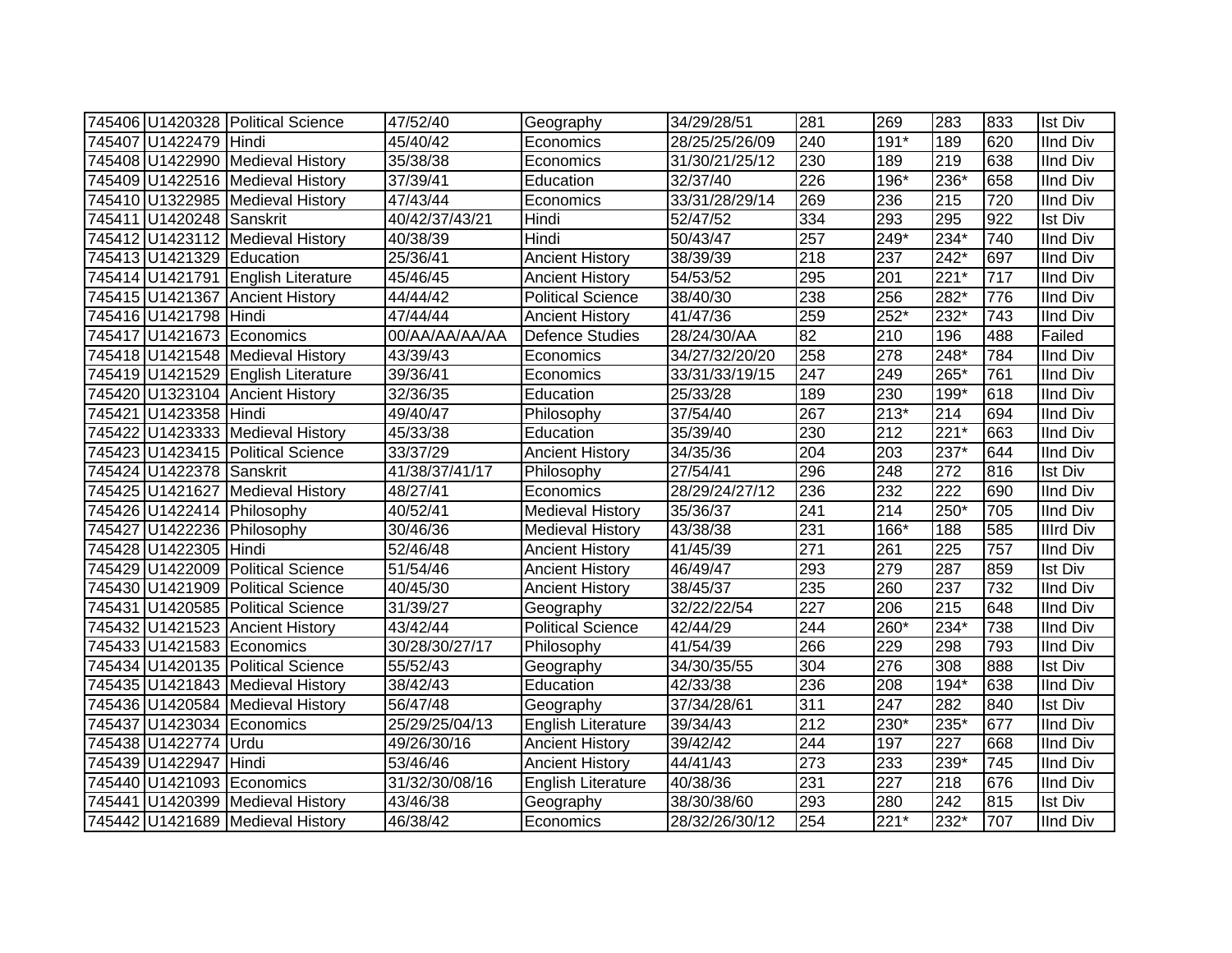|                           | 745443 U1420562 English Language   | 26/17/13/50    | <b>Political Science</b>  | 41/41/32       | 220              | 213    | 245              | 678              | <b>IInd Div</b>  |
|---------------------------|------------------------------------|----------------|---------------------------|----------------|------------------|--------|------------------|------------------|------------------|
| 745444 U1421901 Sanskrit  |                                    | 35/34/24/29/18 | Political Science         | 34/36/31       | 241              | $213*$ | 230*             | 684              | <b>IInd Div</b>  |
|                           | 745445 U1422239 Ancient History    | 42/40/39       | Education                 | 35/40/45       | $\overline{241}$ | $201*$ | $231*$           | 673              | <b>IInd Div</b>  |
|                           | 745446 U1223039 Modern History     | 42/37/37       | Economics                 | 26/30/24/30/14 | 240              | $218*$ | $243*$           | 701              | <b>IInd Div</b>  |
|                           | 745447 U1420263 Economics          | 36/32/29/21/14 | <b>Political Science</b>  | 40/43/35       | 250              | 263*   | $264*$           | $\overline{777}$ | <b>IInd Div</b>  |
|                           | 745448 U1422966 Philosophy         | 43/48/38       | <b>Medieval History</b>   | 49/37/43       | 258              | 229    | 239              | 726              | <b>IInd Div</b>  |
| 745449 U1423235 Hindi     |                                    | 48/41/43       | <b>Ancient History</b>    | 39/39/41       | 251              | 199*   | 213              | 663              | <b>IInd Div</b>  |
|                           | 745450 U1420967 Geography          | 39/26/40/57    | English Literature        | 48/45/45       | 300              | 259    | 308              | 867              | Ist Div          |
|                           | 745451 U1420043 Medieval History   | 23/27/48       | Geography                 | 00/13/30/36    | 177              | 204*   | 288*             | 669              | Elig/E           |
|                           | 745452 U1421630 Medieval History   | 41/45/42       | Economics                 | 29/28/29/30/16 | 260              | 267    | 265              | 792              | <b>IInd Div</b>  |
|                           | 745453 U1421608 Defence Studies    | 37/25/36/50    | Anthropology              | 40/54/51       | 293              | 251    | 246*             | 790              | <b>IInd Div</b>  |
| 745454 U1421829 Hindi     |                                    | 44/47/41       | <b>Ancient History</b>    | 44/43/44       | 263              | 255    | 256              | 774              | <b>IInd Div</b>  |
|                           | 745455 U1422371 Medieval History   | 46/41/52       | Philosophy                | 37/51/44       | 271              | 238    | 239              | 748              | <b>IInd Div</b>  |
| 745456 U1422359 Hindi     |                                    | 51/43/45       | <b>Ancient History</b>    | 41/40/41       | 261              | $176*$ | 225              | 662              | <b>IInd Div</b>  |
| 745457 U1420776 Sanskrit  |                                    | 42/35/42/42/22 | Hindi                     | 59/51/45       | 338              | 295    | 301              | 934              | <b>Ist Div</b>   |
|                           | 745458 U1421111 Ancient History    | 37/42/42       | <b>Political Science</b>  | 38/45/34       | 238              | 234    | 270              | 742              | <b>IInd Div</b>  |
| 745459 U1421356 Hindi     |                                    | 52/47/45       | <b>Ancient History</b>    | 42/46/47       | 279              | 222    | 265              | 766              | <b>IInd Div</b>  |
|                           | 745460 U1420588 Ancient History    | 48/45/44       | Economics                 | 38/30/33/36/17 | 291              | 266    | $\overline{272}$ | 829              | <b>Ist Div</b>   |
|                           | 745461 U1422402 Medieval History   | 41/27/29       | Geography                 | 33/23/26/52    | 231              | 204    | 200*             | 635              | <b>IInd Div</b>  |
|                           | 745462 U1423185 English Literature | 36/32/38       | <b>Medieval History</b>   | 42/42/46       | 236              | 241    | 231              | 708              | <b>IInd Div</b>  |
|                           | 745463 U1421038 Medieval History   | 34/44/40       | Economics                 | 32/31/24/28/18 | 251              | 209    | $249*$           | 709              | <b>IInd Div</b>  |
| 745464 U1421660 Education |                                    | 53/42/42       | <b>English Literature</b> | 34/38/37       | 246              | 233    | $\overline{257}$ | 736              | <b>IInd Div</b>  |
|                           | 745465 U1421808 English Literature | 40/37/31       | Philosophy                | 56/55/43       | 262              | 289    | 251              | 802              | <b>IInd Div</b>  |
|                           | 745466 U1422199 Ancient History    | 33/34/28       | Education                 | 29/32/34       | 190              | 182    | 205*             | 577              | <b>Illrd Div</b> |
|                           | 745467 U1421995 Ancient History    | 41/38/38       | <b>Political Science</b>  | 38/32/32       | 219              | 259    | 226              | 704              | <b>IInd Div</b>  |
|                           | 745468 U1423127 Philosophy         | 38/48/42       | <b>Ancient History</b>    | 42/42/43       | 255              | 216*   | 264*             | 735              | <b>IInd Div</b>  |
|                           | 745469 U1421131 Ancient History    | 44/47/46       | Economics                 | 33/32/34/32/18 | 286              | 265    | 268              | 819              | <b>Ist Div</b>   |
|                           | 745470 U1420932 Philosophy         | 38/60/39       | <b>Political Science</b>  | 34/43/37       | 251              | 235    | 265              | 751              | <b>IInd Div</b>  |
| 745471 U1423197 Hindi     |                                    | 49/46/42       | <b>Ancient History</b>    | 40/40/36       | 253              | 196*   | 257              | 706              | <b>IInd Div</b>  |
|                           | 745472 U1420195 Geography          | 38/29/33/48    | Anthropology              | 56/55/50       | 309              | 238    | 284              | 831              | <b>Ist Div</b>   |
| 745473 U1420449 Sanskrit  |                                    | 34/28/26/36/19 | Philosophy                | 35/56/40       | $\overline{274}$ | 250    | $242*$           | 766              | <b>IInd Div</b>  |
|                           | 745474 U1420930 Ancient History    | 39/43/42       | Political Science         | 40/44/36       | 244              | 225    | 255              | 724              | <b>IInd Div</b>  |
|                           | 745475 U1420057 Modern History     | 49/42/40       | <b>Political Science</b>  | 38/44/46       | 259              | 234    | $274*$           | 767              | <b>IInd Div</b>  |
|                           | 745476 U1421010 Ancient History    | 46/55/54       | <b>Political Science</b>  | 50/42/49       | 296              | $253*$ | $283*$           | 832              | <b>Ist Div</b>   |
|                           | 745477 U1420857 Medieval History   | 49/44/46       | Economics                 | 36/31/32/32/16 | 286              | 262    | 270              | 818              | <b>Ist Div</b>   |
|                           | 745478 U1320195 Philosophy         | 34/51/37       | <b>Medieval History</b>   | 48/48/49       | 267              | 290*   | 268              | 825              | <b>Ist Div</b>   |
|                           | 745479 U1420507 Medieval History   | 45/41/44       | Geography                 | 34/20/33/39    | 256              | 232*   | 277              | 765              | <b>IInd Div</b>  |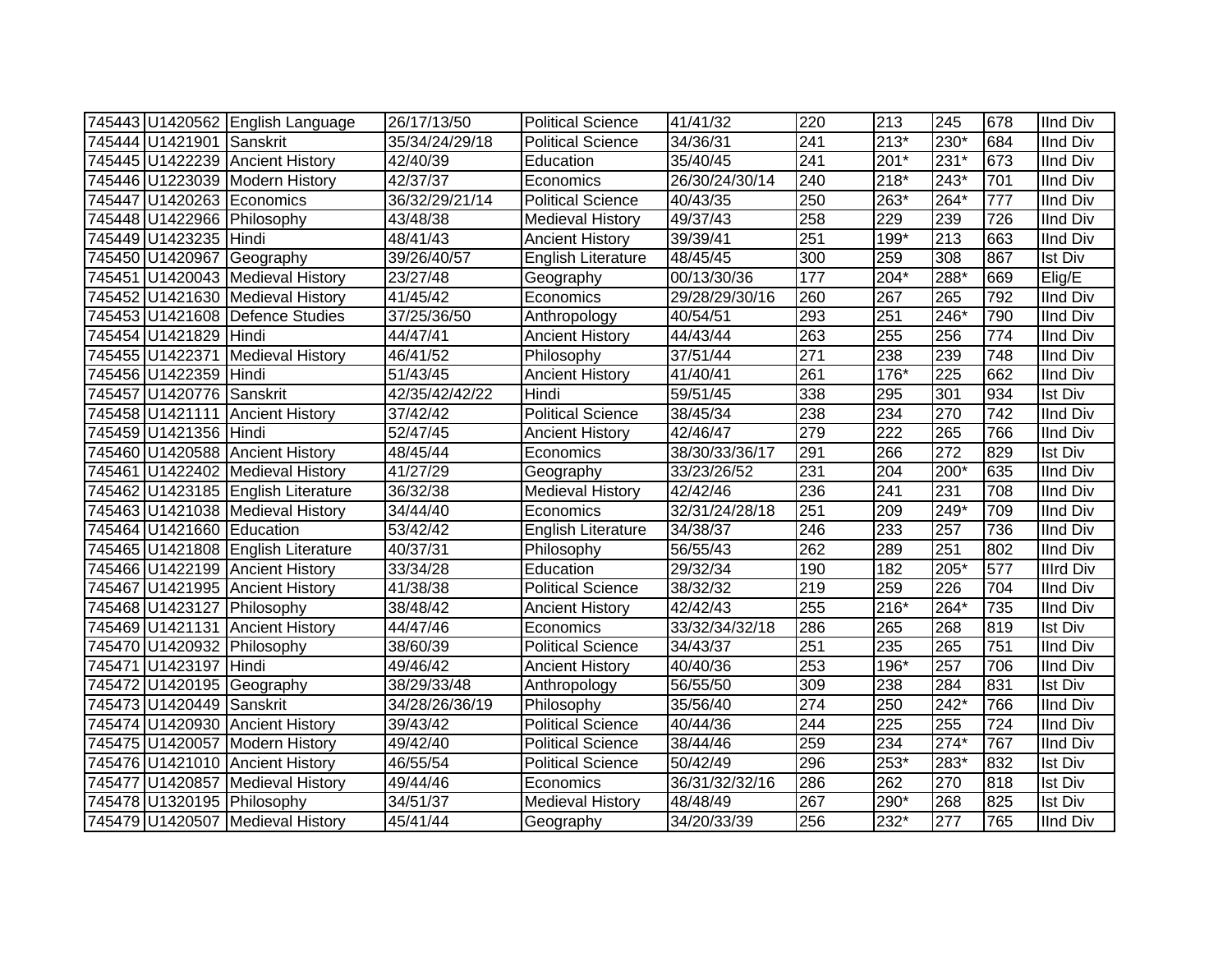|                           | 745480 U1422310 Philosophy         | 56/54/36       | <b>Medieval History</b>   | 46/40/42       | 274              | 244              | 275              | 793              | <b>IInd Div</b>  |
|---------------------------|------------------------------------|----------------|---------------------------|----------------|------------------|------------------|------------------|------------------|------------------|
|                           | 745481 U1422086 Medieval History   | 27/35/35       | Economics                 | 30/32/28/28/13 | 228              | 180*             | 226              | 634              | <b>IInd Div</b>  |
|                           | 745482 U1421045 Political Science  | 33/41/42       | Philosophy                | 44/54/37       | 251              | 240              | 262              | 753              | <b>IInd Div</b>  |
|                           | 745483 U1420855 Philosophy         | 52/52/39       | <b>Ancient History</b>    | 45/50/48       | 286              | 207              | 253              | 746              | <b>IInd Div</b>  |
|                           | 745484 U1421442 Ancient History    | AA/AA/AA       | <b>Political Science</b>  | AA/AA/AA       | <b>AA</b>        | 193              | $185*$           | 378              | Absent           |
|                           | 745485 U1420125 Ancient History    | 43/44/50       | <b>Political Science</b>  | 40/42/42       | 261              | 229              | 270              | 760              | <b>IInd Div</b>  |
|                           | 745486 U1422393 Medieval History   | 46/40/41       | Philosophy                | 39/45/38       | 249              | 249              | $254*$           | 752              | <b>IInd Div</b>  |
|                           | 745487 U1421987 Ancient History    | 40/42/46       | <b>Political Science</b>  | 38/25/33       | 224              | 254              | $252*$           | 730              | <b>IInd Div</b>  |
|                           | 745488 U1420081 Political Science  | 34/29/33       | <b>Ancient History</b>    | 33/44/37       | 210              | 231              | 182              | 623              | <b>IInd Div</b>  |
|                           | 745489 U1421860 Ancient History    | 39/45/45       | <b>Political Science</b>  | 40/34/32       | 235              | 213              | 225              | 673              | <b>IInd Div</b>  |
|                           | 745490 U1422141 Philosophy         | 53/64/42       | <b>Ancient History</b>    | 47/48/47       | 301              | 277              | 273              | 851              | <b>Ist Div</b>   |
| 745491 U1420780 Hindi     |                                    | 50/48/48       | <b>Political Science</b>  | 47/36/45       | 274              | 284              | 274              | 832              | <b>Ist Div</b>   |
|                           | 745492 U1420231 Medieval History   | 49/49/53       | Geography                 | 40/33/34/55    | 313              | 264              | 279              | 856              | <b>Ist Div</b>   |
|                           | 745493 U1422552 English Literature | 30/33/36       | <b>Medieval History</b>   | 38/39/37       | 213              | $215*$           | $217*$           | 645              | IInd Div         |
|                           | 745494 U1420460 Economics          | 34/32/31/34/20 | <b>Political Science</b>  | 50/41/50       | 292              | 332              | 283*             | 907              | <b>Ist Div</b>   |
| 745495 U1420046 Sanskrit  |                                    | 37/35/34/36/17 | Hindi                     | 48/42/40       | 289              | 238              | 261              | 788              | <b>IInd Div</b>  |
| 745496 U1420416 Hindi     |                                    | 50/43/44       | English Language          | 29/28/23/46    | 263              | 261              | 263              | 787              | <b>IInd Div</b>  |
|                           | 745497 U1421400 English Language   | 28/19/18/60    | Philosophy                | 37/46/34       | 242              | $\overline{233}$ | $254*$           | 729              | <b>IInd Div</b>  |
| 745498 U1423117 Sanskrit  |                                    | 37/37/38/37/19 | <b>Ancient History</b>    | 41/46/43       | 298              | $\overline{233}$ | 236*             | 767              | <b>IInd Div</b>  |
|                           | 745499 U1422460 English Literature | 31/37/37       | <b>Medieval History</b>   | 41/32/34       | $\overline{212}$ | 187*             | $184*$           | 583              | <b>Illrd Div</b> |
| 745500 U1420706 Sanskrit  |                                    | 43/43/41/43/22 | Hindi                     | 51/50/53       | 346              | 329              | 321              | 996              | <b>Ist Div</b>   |
|                           | 745501 U1421029 English Literature | 40/38/30       | <b>Political Science</b>  | 40/38/31       | $\overline{217}$ | 233*             | 245*             | 695              | <b>IInd Div</b>  |
|                           | 745502 U1420142 Geography          | 38/36/35/50    | English Literature        | 44/42/44       | 289              | 285              | 275              | 849              | <b>Ist Div</b>   |
|                           | 745503 U1421288 Economics          | 29/29/31/30/14 | Hindi                     | 45/41/49       | 268              | 247*             | 247              | 762              | <b>IInd Div</b>  |
|                           | 745504 U1320928 Medieval History   | 44/41/47       | <b>Political Science</b>  | 37/39/38       | 246              | 228              | 217              | 691              | <b>IInd Div</b>  |
|                           | 745505 U1422517 Medieval History   | 29/43/44       | Economics                 | 33/26/30/33/18 | 256              | 213              | 210*             | 679              | <b>IInd Div</b>  |
|                           | 745506 U1421832 Medieval History   | 44/48/37       | Psychology                | 30/35/38/58    | 290              | 293              | 245              | 828              | <b>Ist Div</b>   |
|                           | 745507 U1423296 Modern History     | 46/38/35       | <b>English Literature</b> | 23/AA/AA       | 142              | 178              | $\overline{221}$ | 541              | Elig/E           |
|                           | 745508 U1422868 Philosophy         | 36/54/35       | Medieval History          | 44/33/42       | 244              | $\overline{257}$ | 223              | $\overline{724}$ | <b>IInd Div</b>  |
|                           | 745509 U1422610 Ancient History    | 43/44/44       | <b>Political Science</b>  | 35/38/29       | 233              | 236*             | $232*$           | 701              | <b>IInd Div</b>  |
|                           | 745510 U1420442 Ancient History    | 41/44/43       | <b>Political Science</b>  | 35/41/32       | 236              | 250              | 236              | $\overline{722}$ | <b>IInd Div</b>  |
|                           | 745511 U1420517 Ancient History    | 36/40/43       | Economics                 | 21/24/29/27/15 | 235              | 243*             | 242*             | 720              | <b>IInd Div</b>  |
|                           | 745512 U1420444 Ancient History    | 47/52/48       | <b>Political Science</b>  | 39/44/46       | 276              | $273*$           | $274*$           | 823              | <b>Ist Div</b>   |
| 745513 U1421738 Education |                                    | 40/40/41       | <b>English Literature</b> | 32/40/38       | 231              | 214              | 202              | 647              | <b>IInd Div</b>  |
|                           | 745514 U1421821 Medieval History   | 39/25/35       | Psychology                | 04/22/15/45    | 185              | 214              | $211*$           | 610              | Elig/E           |
| 745515 U1420466 Hindi     |                                    | 48/48/45       | English Language          | 35/27/23/50    | 276              | 277              | 263              | 816              | <b>Ist Div</b>   |
|                           | 745516 U1422016 English Literature | 18/25/00       | <b>Ancient History</b>    | 13/07/AA       | 63               | 230*             | 206*             | 499              | Failed           |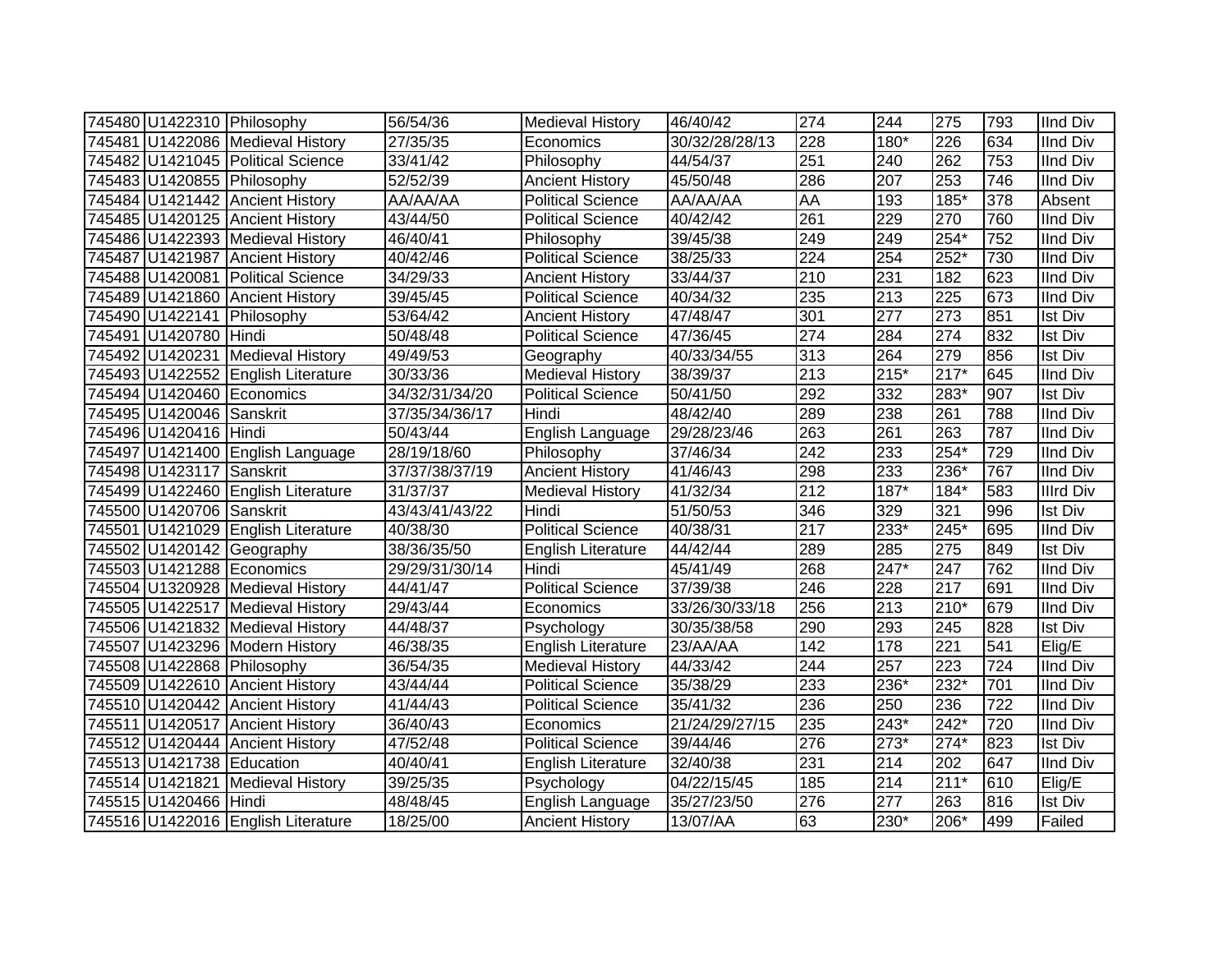|                          | 745517 U1420025 Geography          | 38/37/35/55    | <b>English Literature</b> | 53/48/41       | 307              | 284    | 295              | 886 | <b>Ist Div</b>   |
|--------------------------|------------------------------------|----------------|---------------------------|----------------|------------------|--------|------------------|-----|------------------|
|                          | 745518 U1422085 Geography          | 39/38/30/36    | <b>Defence Studies</b>    | 34/26/22/54    | 279              | 228    | $230*$           | 737 | <b>IInd Div</b>  |
|                          | 745519 U1420962 Geography          | 36/31/33/50    | <b>Defence Studies</b>    | 30/20/34/56    | 290              | 185    | $236*$           | 711 | <b>IInd Div</b>  |
|                          | 745520 U1421395 Psychology         | 17/28/27/62    | English Language          | 37/31/29/56    | 287              | 286    | 258              | 831 | <b>Ist Div</b>   |
|                          | 745521 U1420383 Ancient History    | 45/40/42       | <b>Political Science</b>  | 38/42/30       | 237              | 202*   | $236*$           | 675 | <b>IInd Div</b>  |
|                          | 745522 U1420171 Geography          | 39/41/37/58    | Hindi                     | 45/55/52       | 327              | 288    | 294              | 909 | <b>Ist Div</b>   |
| 745523 U1421815 Urdu     |                                    | 52/35/34/16    | <b>Ancient History</b>    | 43/42/45       | 267              | 197*   | 243              | 707 | <b>IInd Div</b>  |
|                          | 745524 U1422452 Modern History     | 45/23/38       | Philosophy                | 10/46/36       | 198              | 187    | $223*$           | 608 | <b>IInd Div</b>  |
|                          | 745525 U1420703 Ancient History    | 41/40/43       | Political Science         | 41/35/39       | 239              | 251    | 268              | 758 | <b>IInd Div</b>  |
| 745526 U1423055 Hindi    |                                    | <b>UFM</b>     | <b>Medieval History</b>   | <b>UFM</b>     | UF               | $182*$ | $174*$           | UF  | <b>UFM</b>       |
|                          | 745527 U1421003 Political Science  | 47/44/34       | <b>Ancient History</b>    | 49/50/50       | $\overline{274}$ | 243    | 294              | 811 | <b>Ist Div</b>   |
|                          | 745528 U1420223 Economics          | 33/31/30/27/20 | Geography                 | 38/39/36/61    | 315              | 295    | $272*$           | 882 | <b>Ist Div</b>   |
|                          | 745529 U1421390 Philosophy         | 48/58/40       | <b>Medieval History</b>   | 42/42/47       | $\overline{277}$ | 278    | 275              | 830 | <b>Ist Div</b>   |
|                          | 745530 U1420573 Economics          | 31/32/33/21/19 | <b>Political Science</b>  | 45/37/35       | 253              | 266    | 276              | 795 | <b>IInd Div</b>  |
|                          | 745531 U1420031 Medieval History   | 47/47/48       | Hindi                     | 44/50/46       | 282              | 273    | 294              | 849 | <b>Ist Div</b>   |
|                          | 745532 U1421135 Modern History     | 48/47/45       | Economics                 | 40/35/31/32/20 | 298              | 299    | 293              | 890 | <b>Ist Div</b>   |
|                          | 745533 U1420350 Political Science  | 34/28/33       | <b>Ancient History</b>    | 46/41/44       | 226              | 243    | 215              | 684 | <b>IInd Div</b>  |
| 745534 U1420920 Sanskrit |                                    | 39/34/35/41/17 | Hindi                     | 38/38/AA       | 242              | 191    | 194              | 627 | <b>IInd Div</b>  |
|                          | 745535 U1322236 Ancient History    | 45/42/45       | Economics                 | 30/27/29/30/20 | 268              | 250    | 236              | 754 | <b>IInd Div</b>  |
|                          | 745536 U1420409 Geography          | AA/AA/AA/48    | Hindi                     | 42/AA/AA       | 90               | 228    | 235*             | 553 | Failed           |
|                          | 745537 U1421423 Medieval History   | 39/34/37       | Hindi                     | 39/23/42       | $\overline{214}$ | 243    | $\overline{247}$ | 704 | <b>IInd Div</b>  |
|                          | 745538 U1421759 Medieval History   | 42/52/48       | Economics                 | 38/32/32/35/19 | 298              | 276    | $275*$           | 849 | <b>Ist Div</b>   |
|                          | 745539 U1421623 Political Science  | 46/31/42       | <b>Defence Studies</b>    | 36/29/34/56    | 274              | 252    | 254              | 780 | <b>IInd Div</b>  |
|                          | 745540 U1423149 Ancient History    | 32/40/41       | Education                 | 31/33/34       | 211              | 184    | 202              | 597 | <b>Illrd Div</b> |
|                          | 745541 U1421610 Modern History     | 45/47/42       | Economics                 | 42/28/34/30/18 | 286              | 270    | 250*             | 806 | <b>IInd Div</b>  |
|                          | 745542 U1422626 Political Science  | 39/37/39       | <b>Defence Studies</b>    | 37/30/42/58    | 282              | 254    | 225              | 761 | <b>IInd Div</b>  |
|                          | 745543 U1421235 English Literature | 41/31/49       | Philosophy                | 40/40/40       | 241              | $272*$ | 291              | 804 | <b>IInd Div</b>  |
|                          | 745544 U1422269 Medieval History   | 37/40/44       | Economics                 | 38/31/33/30/16 | 269              | 272    | 276              | 817 | <b>Ist Div</b>   |
| 745545 U1420086 Hindi    |                                    | 49/40/48       | <b>Political Science</b>  | 37/29/30       | 233              | 252    | 278*             | 763 | <b>IInd Div</b>  |
|                          | 745546 U1421680 Medieval History   | 35/36/38       | Economics                 | 38/27/30/34/16 | 254              | $203*$ | 237              | 694 | <b>IInd Div</b>  |
|                          | 745547 U1322218 Political Science  | 30/38/28       | Anthropology              | 33/46/49       | $\overline{224}$ | 269    | 214              | 707 | <b>IInd Div</b>  |
|                          | 745548 U1420837 Ancient History    | 37/36/38       | Political Science         | 40/41/32       | 224              | 254    | 233*             | 711 | <b>IInd Div</b>  |
|                          | 745549 U1420769 Philosophy         | 44/37/42       | Medieval History          | 37/36/37       | 233              | 225    | $222*$           | 680 | <b>IInd Div</b>  |
|                          | 745550 U1421207 English Literature | 51/46/50       | Philosophy                | 41/42/43       | $\overline{273}$ | 226*   | 299*             | 798 | <b>IInd Div</b>  |
|                          | 745551 U1420451 Economics          | 38/30/29/32/13 | <b>Political Science</b>  | 46/42/33       | 263              | 250    | 210              | 723 | <b>IInd Div</b>  |
|                          | 745552 U1420356 Ancient History    | 56/54/50       | Political Science         | 50/45/44       | 299              | 290    | 271              | 860 | <b>Ist Div</b>   |
|                          | 745553 U1421352 Political Science  | 40/44/49       | <b>Defence Studies</b>    | 26/30/33/54    | 276              | 224    | 237*             | 737 | <b>IInd Div</b>  |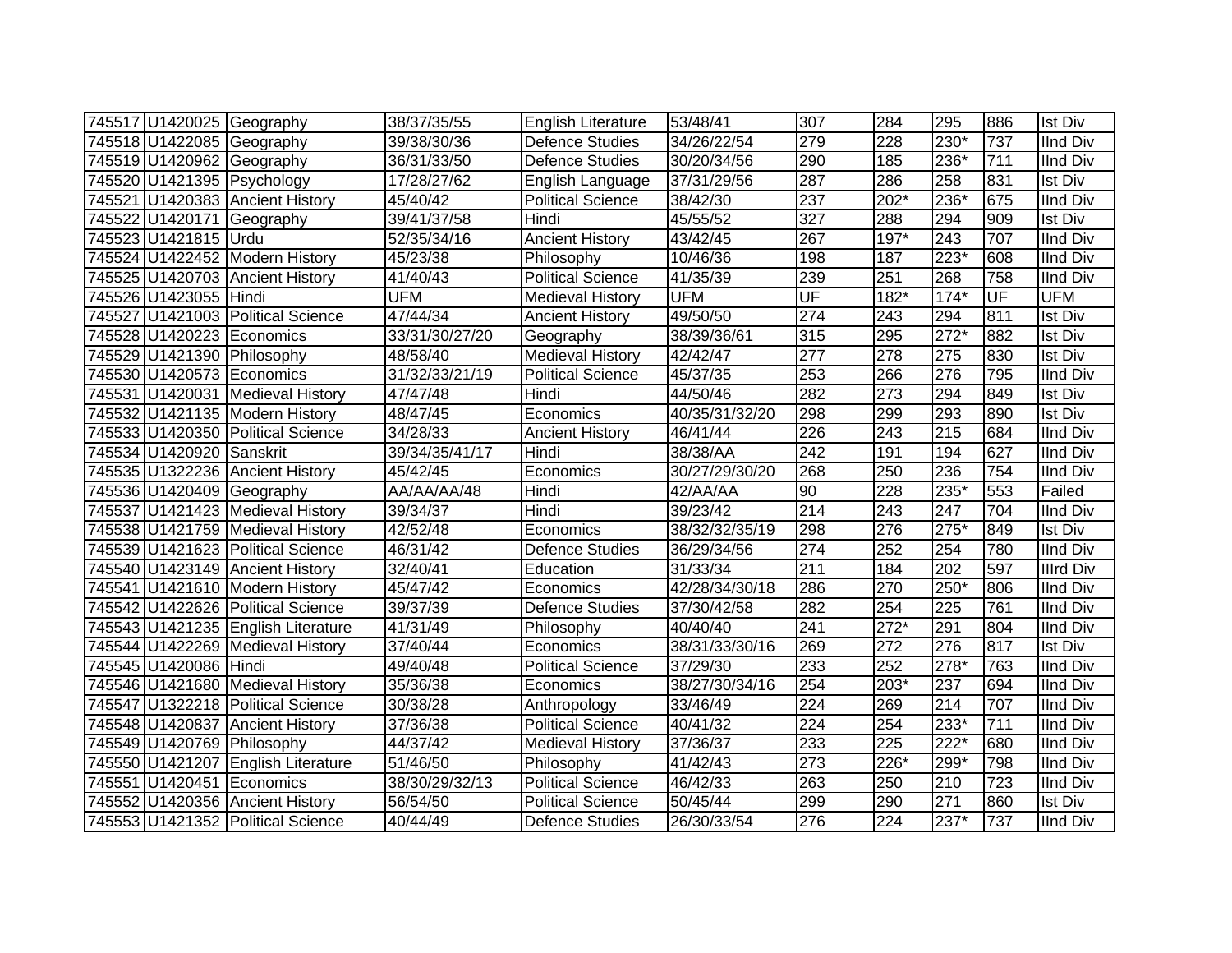|                          | 745554 U1420181 Political Science  | 49/47/51                     | <b>Ancient History</b>    | 49/53/48       | 297              | 298    | 309              | 904 | <b>Ist Div</b>   |
|--------------------------|------------------------------------|------------------------------|---------------------------|----------------|------------------|--------|------------------|-----|------------------|
|                          | 745555 U1421905 Medieval History   | 40/26/43                     | Geography                 | 38/37/33/55    | 272              | 274    | 256              | 802 | IInd Div         |
|                          | 745556 U1421376 English Literature | 40/37/39                     | <b>Ancient History</b>    | 45/45/48       | 254              | 256    | 264              | 774 | <b>IInd Div</b>  |
|                          | 745557 U1420870 English Literature | 53/35/46                     | <b>Political Science</b>  | 42/51/51       | 278              | 260    | 287              | 825 | <b>Ist Div</b>   |
|                          | 745558 U1421478 Political Science  | 47/48/56                     | Philosophy                | 53/52/48       | 304              | 202    | 182              | 688 | <b>IInd Div</b>  |
|                          | 745559 U1421253 Economics          | 33/28/25/27/19               | Geography                 | 40/35/31/64    | 302              | 285*   | $309*$           | 896 | <b>Ist Div</b>   |
|                          | 745560 U1420500 Ancient History    | 46/46/43                     | <b>Political Science</b>  | 40/45/47       | 267              | 236    | 265*             | 768 | <b>IInd Div</b>  |
| 745561 U1420267 Hindi    |                                    | 37/29/51                     | <b>Ancient History</b>    | 47/46/52       | 262              | 255    | $274*$           | 791 | <b>IInd Div</b>  |
|                          | 745562 U1420816 Economics          | 39/16/29/26/18               | <b>Ancient History</b>    | 42/43/43       | 256              | 270*   | $257*$           | 783 | <b>IInd Div</b>  |
|                          | 745563 U1422035 Ancient History    | 43/45/47                     | <b>Political Science</b>  | 42/43/46       | 266              | 290    | 267              | 823 | <b>Ist Div</b>   |
| 745564 U1420665 Sanskrit |                                    | 36/34/32/41/20               | Hindi                     | 45/46/50       | 304              | 273    | 243*             | 820 | Ist Div          |
|                          | 745565 U1420668 Ancient History    | $\frac{1}{41}/\frac{41}{43}$ | <b>Political Science</b>  | 47/43/47       | 262              | 300    | 261              | 823 | <b>Ist Div</b>   |
| 745566 U1423309 Hindi    |                                    | 46/10/41                     | <b>Medieval History</b>   | 35/32/37       | $\overline{201}$ | 190*   | $217*$           | 608 | <b>IInd Div</b>  |
|                          | 745567 U1422278 Philosophy         | 45/40/40                     | <b>Medieval History</b>   | 45/34/42       | 246              | 238    | 248              | 732 | <b>IInd Div</b>  |
| 745568 U1422351 Hindi    |                                    | 36/27/46                     | <b>Ancient History</b>    | 39/38/38       | 224              | 204    | 216              | 644 | <b>IInd Div</b>  |
| 745569 U1321696 Sanskrit |                                    | 32/38/35/26/18               | Hindi                     | 45/23/47       | 264              | 238    | 293              | 795 | <b>IInd Div</b>  |
|                          | 745570 U1321006 Medieval History   | 46/34/45                     | Geography                 | 36/38/32/48    | 279              | 235    | 262              | 776 | <b>IInd Div</b>  |
|                          | 745571 U1422543 Medieval History   | 41/28/39                     | Economics                 | 33/11/32/33/13 | 230              | 209    | 246              | 685 | <b>IInd Div</b>  |
|                          | 745572 U1421679 Medieval History   | 23/19/32                     | English Literature        | 28/26/24       | 152              | 201    | $210*$           | 563 | <b>Illrd Div</b> |
|                          | 745573 U1420905 Economics          | 22/17/34/17/14               | Geography                 | 38/36/34/53    | 265              | 221    | 244              | 730 | <b>IInd Div</b>  |
|                          | 745574 U1421292 Political Science  | 45/50/47                     | <b>Ancient History</b>    | 43/43/48       | 276              | 254    | $\overline{261}$ | 791 | <b>IInd Div</b>  |
|                          | 745575 U1421841 Medieval History   | 46/53/48                     | Hindi                     | 49/32/46       | $\overline{274}$ | 228*   | 214              | 716 | <b>IInd Div</b>  |
|                          | 745576 U1420274 Geography          | 05/AA/AA/58                  | <b>English Literature</b> | 57/43/54       | 217              | 272    | 297              | 786 | Elig/E           |
|                          | 745577 U1422856 Economics          | 36/26/33/29/16               | English Literature        | 50/49/52       | 291              | 284    | 297              | 872 | <b>Ist Div</b>   |
|                          | 745578 U1420070 Political Science  | 47/45/46                     | Geography                 | 38/42/32/56    | 306              | 273    | 273              | 852 | <b>Ist Div</b>   |
|                          | 745579 U1421179 Economics          | 28/13/30/07/14               | Philosophy                | 48/38/34       | 212              | 205*   | $244*$           | 661 | <b>IInd Div</b>  |
|                          | 745580 U1421713 Ancient History    | 46/45/42                     | Education                 | 60/45/46       | 284              | 250*   | 284              | 818 | Ist Div          |
|                          | 745581 U1422554 Defence Studies    | 27/26/28/60                  | <b>English Literature</b> | 44/33/46       | 264              | $251*$ | 233*             | 748 | <b>IInd Div</b>  |
| 745582 U1421515 Hindi    |                                    | 43/37/45                     | <b>English Literature</b> | 42/36/46       | 249              | 210*   | 237*             | 696 | <b>IInd Div</b>  |
|                          | 745583 U1421051 Political Science  | 40/40/36                     | <b>Ancient History</b>    | 41/36/37       | 230              | 217    | 234              | 681 | <b>IInd Div</b>  |
| 745584 U1421259 Hindi    |                                    | 45/15/41                     | <b>Ancient History</b>    | 42/30/36       | 209              | 241    | $219*$           | 669 | <b>IInd Div</b>  |
|                          | 745585 U1421031 Medieval History   | 40/36/40                     | Hindi                     | 42/28/46       | 232              | 264*   | 270              | 766 | <b>IInd Div</b>  |
| 745586 U1420813 Sanskrit |                                    | 38/43/47/38/20               | <b>Political Science</b>  | 49/49/46       | 330              | 293    | $302*$           | 925 | Ist Div          |
|                          | 745587 U1421883 Ancient History    | 36/39/38                     | Education                 | 27/42/42       | $\overline{224}$ | 207    | 207              | 638 | <b>IInd Div</b>  |
|                          | 745588 U1421102 Modern History     | 46/44/38                     | Economics                 | 33/19/28/29/14 | 251              | 245    | 249*             | 745 | <b>IInd Div</b>  |
|                          | 745589 U1422263 Philosophy         | 47/39/39                     | Education                 | 51/44/47       | 267              | 244    | 254              | 765 | <b>IInd Div</b>  |
|                          | 745590 U1421501 Modern History     | 44/37/38                     | Economics                 | 27/11/26/24/11 | 218              | 204    | 223*             | 645 | <b>IInd Div</b>  |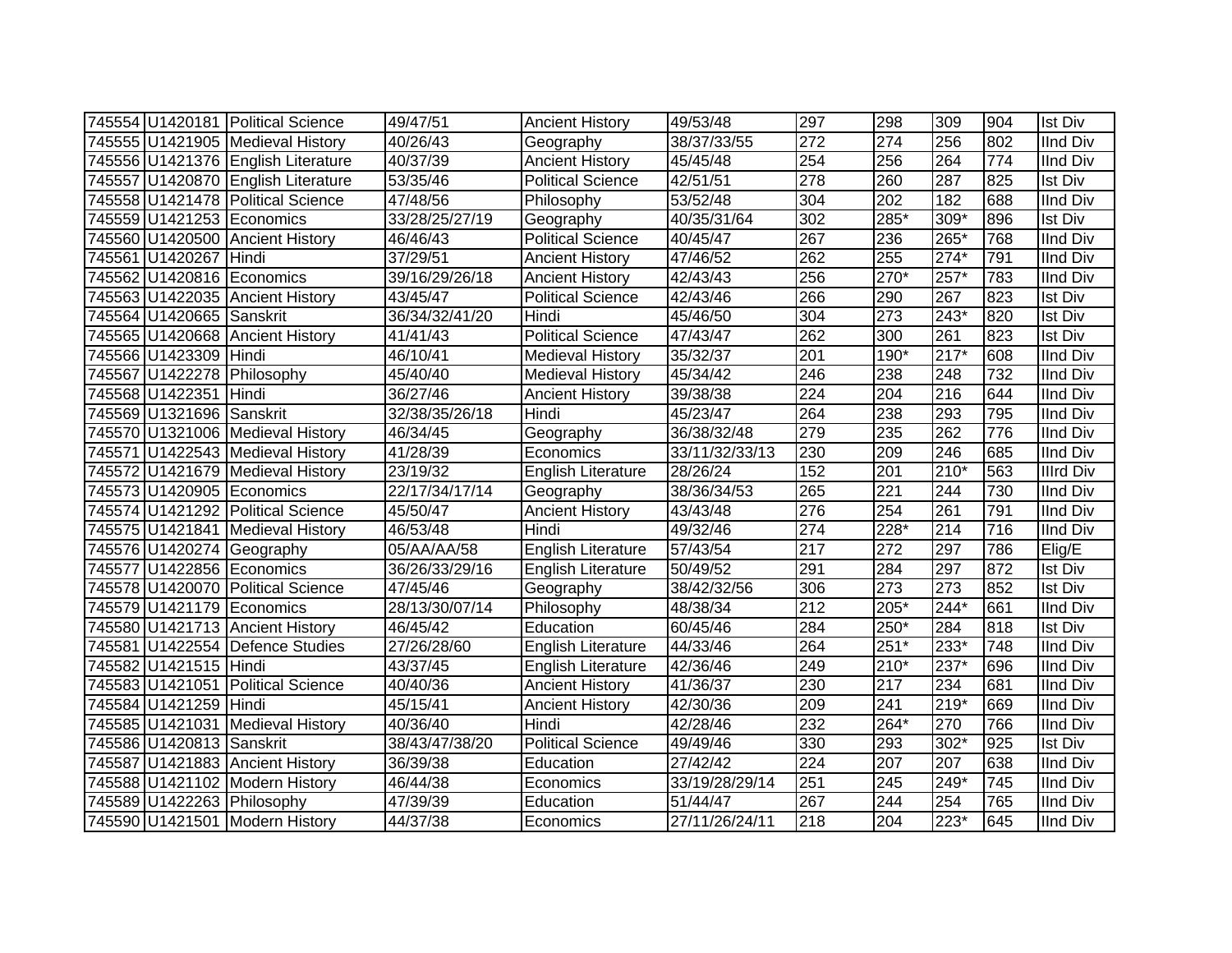|                          | 745591 U1420067 Geography         | 39/42/35/61    | <b>Defence Studies</b>    | 33/33/35/57    | 335 | 276              | 250                | 861                      | <b>Ist Div</b>   |
|--------------------------|-----------------------------------|----------------|---------------------------|----------------|-----|------------------|--------------------|--------------------------|------------------|
|                          | 745592 U1422217 Ancient History   | 38/34/31       | <b>Political Science</b>  | 38/28/33       | 202 | 164              | 196*               | 562                      | <b>Illrd Div</b> |
|                          | 745593 U1421806 Philosophy        | 50/43/44       | <b>Ancient History</b>    | 44/44/46       | 271 | 256              | 275                | 802                      | <b>IInd Div</b>  |
|                          | 745594 U1420167 Geography         | 38/43/38/61    | <b>Defence Studies</b>    | 34/29/37/59    | 339 | $305*$           | 302                | 946                      | <b>Ist Div</b>   |
|                          | 745595 U1423144 Medieval History  | 42/35/41       | Philosophy                | 21/48/30       | 217 | $191*$           | 194                | 602                      | <b>Illrd Div</b> |
|                          | 745596 U1421027 Modern History    | 53/44/47       | Economics                 | 35/23/29/28/13 | 272 | 266*             | 281                | 819                      | <b>Ist Div</b>   |
|                          | 745597 U1420321 Psychology        | 25/26/18/60    | <b>English Literature</b> | 54/36/46       | 265 | 284              | 269                | 818                      | <b>Ist Div</b>   |
| 745598 U1421826 Hindi    |                                   | 38/23/42       | <b>Ancient History</b>    | 41/42/43       | 229 | $\overline{232}$ | $\overline{203}$   | 664                      | <b>IInd Div</b>  |
| 745599 U1423373 Hindi    |                                   | 34/16/32       | <b>Ancient History</b>    | 34/34/34       | 184 | $187*$           | 203*               | 574                      | <b>Illrd Div</b> |
|                          | 745600 U1422858 Ancient History   | 28/26/30       | <b>Political Science</b>  | 20/38/37       | 179 | 239              | 190                | 608                      | IInd Div         |
|                          | 745601 U1421059 Political Science | 44/42/43       | <b>Ancient History</b>    | 42/41/43       | 255 | 260*             | 267                | 782                      | <b>IInd Div</b>  |
| 745602 U1420473 Hindi    |                                   | 40/35/44       | <b>Political Science</b>  | 46/44/35       | 244 | 303              | 245                | 792                      | <b>IInd Div</b>  |
|                          | 745603 U1421138 Political Science | 46/43/37       | <b>Ancient History</b>    | 36/39/40       | 241 | 277              | $221*$             | 739                      | <b>IInd Div</b>  |
|                          | 745604 U1421535 Ancient History   | 41/42/33       | Economics                 | 32/17/27/11/14 | 217 | 245              | 258*               | 720                      | <b>IInd Div</b>  |
| 745605 U1420216 Hindi    |                                   | <b>UFM</b>     | <b>Political Science</b>  | <b>UFM</b>     | UF  | $220*$           | 250                | $\overline{\mathsf{UF}}$ | <b>UFM</b>       |
|                          | 745606 U1420737 Ancient History   | 43/40/36       | <b>Political Science</b>  | 40/42/34       | 235 | 225              | 233*               | 693                      | <b>IInd Div</b>  |
| 745607 U1421750 Hindi    |                                   | 40/42/42       | <b>Ancient History</b>    | 37/41/37       | 239 | 218              | 251                | 708                      | <b>IInd Div</b>  |
|                          | 745608 U1322307 Ancient History   | 41/39/41       | Economics                 | 08/AA/27/28/15 | 199 | 232              | $\overline{275}$ * | 706                      | <b>IInd Div</b>  |
|                          | 745609 U1421633 Medieval History  | <b>UFM</b>     | Hindi                     | <b>UFM</b>     | UF  | 259              | 262                | UF                       | <b>UFM</b>       |
|                          | 745610 U1420051 Political Science | 42/41/40       | <b>Ancient History</b>    | 38/42/42       | 245 | 257              | 242                | 744                      | <b>IInd Div</b>  |
| 745611 U1420479 Sanskrit |                                   | 29/37/42/22/17 | Philosophy                | 46/42/41       | 276 | $254*$           | 239*               | 769                      | <b>IInd Div</b>  |
|                          | 745612 U1420864 Medieval History  | 42/46/46       | Hindi                     | 49/51/52       | 286 | 280              | 241                | 807                      | <b>IInd Div</b>  |
| 745613 U1422430 Hindi    |                                   | 49/42/43       | <b>Ancient History</b>    | 41/38/41       | 254 | 244              | $\overline{246}$   | 744                      | <b>IInd Div</b>  |
|                          | 745614 U1420700 Geography         | 37/30/32/59    | <b>Defence Studies</b>    | 31/27/30/58    | 304 | $247*$           | $241*$             | 792                      | <b>IInd Div</b>  |
|                          | 745615 U1421992 English Language  | 35/25/22/65    | <b>Medieval History</b>   | 35/37/42       | 261 | 177              | 229*               | 667                      | <b>IInd Div</b>  |
|                          | 745616 U1422032 English Language  | 25/24/21/35    | <b>Ancient History</b>    | 37/39/38       | 219 | 191              | $244*$             | 654                      | <b>IInd Div</b>  |
|                          | 745617 U1422220 Ancient History   | 53/54/53       | Education                 | 54/48/48       | 310 | 206              | 235*               | 751                      | <b>IInd Div</b>  |
|                          | 745618 U1420364 Ancient History   | 46/46/47       | <b>Political Science</b>  | 43/42/44       | 268 | 247              | 263                | 778                      | <b>IInd Div</b>  |
|                          | 745619 U1422079 Medieval History  | 50/51/51       | Economics                 | 28/14/29/27/14 | 264 | 198              | 235                | 697                      | <b>IInd Div</b>  |
|                          | 745620 U1422272 Philosophy        | 50/42/40       | <b>Medieval History</b>   | 47/49/46       | 274 | $257*$           | 282*               | 813                      | <b>Ist Div</b>   |
|                          | 745621 U1420511 Medieval History  | 48/43/40       | Geography                 | 38/37/34/60    | 300 | 265*             | 249                | 814                      | <b>Ist Div</b>   |
|                          | 745622 U1421663 Medieval History  | 27/43/44       | Economics                 | 31/07/28/28/11 | 219 | $227*$           | 214                | 660                      | <b>IInd Div</b>  |
|                          | 745623 U1420764 Medieval History  | 41/44/50       | Geography                 | 38/36/32/56    | 297 | 284              | 278                | 859                      | <b>Ist Div</b>   |
|                          | 745624 U1420467 Medieval History  | <b>UFM</b>     | Geography                 | <b>UFM</b>     | UF  | 225              | 232                | $\overline{\mathsf{UF}}$ | <b>UFM</b>       |
|                          | 745625 U1421348 Medieval History  | 35/36/38       | Economics                 | 27/07/27/20/13 | 203 | 237              | 227                | 667                      | <b>IInd Div</b>  |
|                          | 745626 U1421730 Philosophy        | 44/40/37       | <b>Medieval History</b>   | 38/42/43       | 244 | 202              | 216                | 662                      | <b>IInd Div</b>  |
|                          | 745627 U1423201 Medieval History  | 42/48/51       | Education                 | 23/41/40       | 245 | 162              | 242                | 649                      | <b>IInd Div</b>  |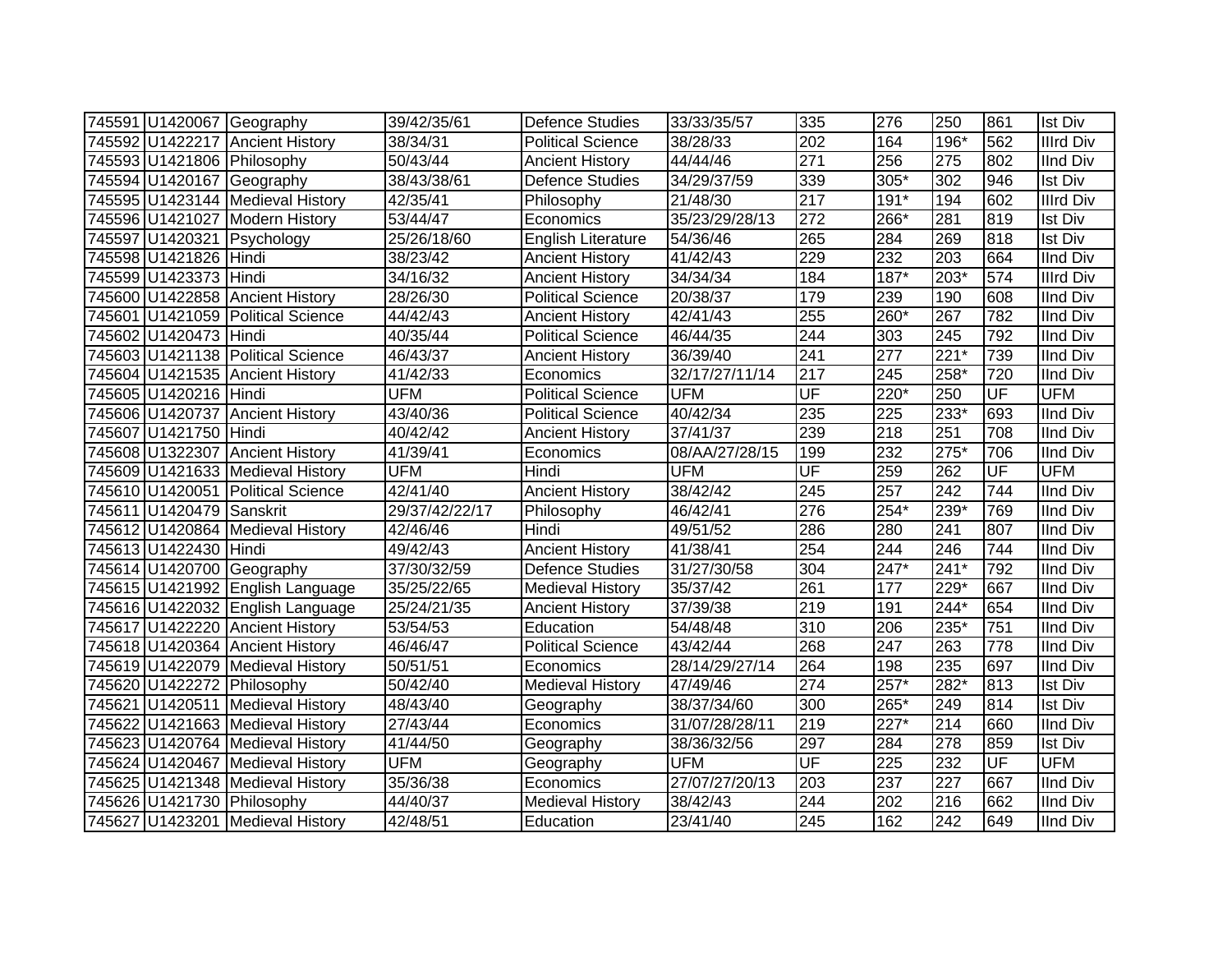|                          | 745628 U1420533 Economics         | 30/07/18/18/13 | <b>Political Science</b>  | 38/36/35       | 195              | 203    | 188              | 586 | <b>Illrd Div</b> |
|--------------------------|-----------------------------------|----------------|---------------------------|----------------|------------------|--------|------------------|-----|------------------|
|                          | 745629 U1421542 Modern History    | 46/45/42       | Economics                 | 35/22/28/25/19 | 262              | $274*$ | 248*             | 784 | <b>IInd Div</b>  |
|                          | 745630 U1420595 Economics         | 25/25/36/17/18 | Geography                 | 39/39/33/61    | 293              | $244*$ | $259*$           | 796 | <b>IInd Div</b>  |
|                          | 745631 U1422912 Modern History    | 43/31/38       | <b>English Literature</b> | 37/37/32       | $\overline{218}$ | $189*$ | 226              | 633 | <b>IInd Div</b>  |
|                          | 745632 U1422051 Medieval History  | 37/38/37       | Economics                 | 24/15/30/26/14 | $\overline{221}$ | $202*$ | $229*$           | 652 | <b>IInd Div</b>  |
|                          | 745633 U1420121 Medieval History  | 40/39/39       | Geography                 | 35/37/23/35    | 248              | $207*$ | 226              | 681 | <b>IInd Div</b>  |
|                          | 745634 U1423090 Ancient History   | 39/34/41       | <b>Political Science</b>  | 40/45/41       | 240              | 223    | 233              | 696 | <b>IInd Div</b>  |
|                          | 745635 U1421057 English Language  | 36/38/33/60    | <b>Ancient History</b>    | 47/42/42       | 298              | 264    | 229              | 791 | <b>IInd Div</b>  |
|                          | 745636 U1420076 Economics         | 21/08/21/22/15 | <b>Political Science</b>  | 45/39/37       | 208              | 244    | $237*$           | 689 | <b>IInd Div</b>  |
|                          | 745637 U1322433 Ancient History   | 28/36/28       | Political Science         | 41/45/38       | 216              | 231*   | 184*             | 631 | <b>IInd Div</b>  |
|                          | 745638 U1420458 English Language  | 38/35/40/50    | <b>Political Science</b>  | 46/52/51       | 312              | 289    | 272              | 873 | <b>Ist Div</b>   |
|                          | 745639 U1421694 Medieval History  | 38/37/40       | Hindi                     | 46/36/41       | 238              | 232    | 260              | 730 | <b>IInd Div</b>  |
| 745640 U1423189 Hindi    |                                   | 40/27/26       | Economics                 | 31/21/17/11/15 | 188              | $219*$ | 197*             | 604 | <b>Illrd Div</b> |
|                          | 745641 U1421615 Medieval History  | 46/43/45       | Economics                 | 34/19/33/29/09 | 258              | $214*$ | 233              | 705 | <b>IInd Div</b>  |
|                          | 745642 U1420628 Ancient History   | 41/39/36       | <b>Political Science</b>  | 43/46/45       | 250              | 214    | 245              | 709 | <b>IInd Div</b>  |
| 745643 U1422150 Hindi    |                                   | 38/37/38       | <b>Ancient History</b>    | 38/36/43       | 230              | $170*$ | 220              | 620 | <b>IInd Div</b>  |
| 745644 U1422111 Hindi    |                                   | 41/21/36       | <b>Ancient History</b>    | 44/42/42       | 226              | 223*   | 238              | 687 | <b>IInd Div</b>  |
| 745645 U1422853 Hindi    |                                   | 56/47/49       | Philosophy                | 50/45/45       | 292              | 254    | $275*$           | 821 | <b>Ist Div</b>   |
|                          | 745646 U1420519 Political Science | 48/45/47       | <b>Ancient History</b>    | 45/47/46       | 278              | 286    | $\overline{278}$ | 842 | <b>Ist Div</b>   |
|                          | 745647 U1421322 Philosophy        | 52/48/46       | <b>Political Science</b>  | 42/55/53       | 296              | 286    | $271*$           | 853 | <b>Ist Div</b>   |
|                          | 745648 U1420033 Modern History    | 47/45/38       | <b>Political Science</b>  | 47/45/45       | 267              | 256    | 269*             | 792 | <b>IInd Div</b>  |
| 745649 U1422919 Hindi    |                                   | 29/13/40       | <b>Ancient History</b>    | 39/38/24       | 183              | 203    | 200*             | 586 | <b>Illrd Div</b> |
|                          | 745650 U1423206 Ancient History   | 37/40/36       | <b>Political Science</b>  | 35/42/43       | 233              | 231    | 272              | 736 | <b>IInd Div</b>  |
| 745651 U1422054 Sanskrit |                                   | 35/40/41/34/20 | Hindi                     | 53/30/40       | 293              | 238    | 260              | 791 | <b>IInd Div</b>  |
|                          | 745652 U1422038 Ancient History   | 36/44/41       | <b>Political Science</b>  | 44/38/43       | 246              | 219    | 224              | 689 | <b>IInd Div</b>  |
|                          | 745653 U1421347 Political Science | 49/53/54       | <b>Ancient History</b>    | 48/48/46       | 298              | 325    | 269              | 892 | Ist Div          |
|                          | 745654 U1420192 Political Science | 47/43/46       | Geography                 | 38/40/35/61    | $\overline{310}$ | 266    | 306              | 882 | <b>Ist Div</b>   |
|                          | 745655 U1421196 Ancient History   | 42/44/42       | <b>Political Science</b>  | 43/35/35       | 241              | 227    | 256              | 724 | <b>IInd Div</b>  |
| 745656 U1421039 Sanskrit |                                   | 22/35/33/23/21 | <b>Ancient History</b>    | 39/40/38       | 251              | $263*$ | 289              | 803 | <b>IInd Div</b>  |
|                          | 745657 U1421101 Modern History    | 49/47/38       | Economics                 | 34/21/29/28/17 | 263              | 297    | 264*             | 824 | <b>Ist Div</b>   |
|                          | 745658 U1420781 Geography         | 37/43/35/62    | <b>Defence Studies</b>    | 33/31/36/62    | 339              | 309    | 318              | 966 | <b>Ist Div</b>   |
|                          | 745659 U1423085 Ancient History   | 53/53/52       | Political Science         | 47/51/50       | 306              | 300    | 290              | 896 | <b>Ist Div</b>   |
|                          | 745660 U1420281 Political Science | 45/48/47       | Geography                 | 41/37/29/57    | 304              | 234    | 265              | 803 | <b>IInd Div</b>  |
| 745661 U1422343 Sanskrit |                                   | 17/34/39/25/17 | Hindi                     | 54/34/42       | 262              | $253*$ | 216              | 731 | <b>IInd Div</b>  |
|                          | 745662 U1421951 Economics         | 25/20/34/30/20 | Geography                 | 33/34/32/61    | 289              | $232*$ | 261              | 782 | <b>IInd Div</b>  |
|                          | 745663 U1420395 Ancient History   | 44/40/41       | Political Science         | 42/45/43       | 255              | 260*   | 253              | 768 | <b>IInd Div</b>  |
| 745664 U1421988 Hindi    |                                   | 50/39/38       | <b>Ancient History</b>    | 43/30/42       | 242              | 192    | 221              | 655 | <b>IInd Div</b>  |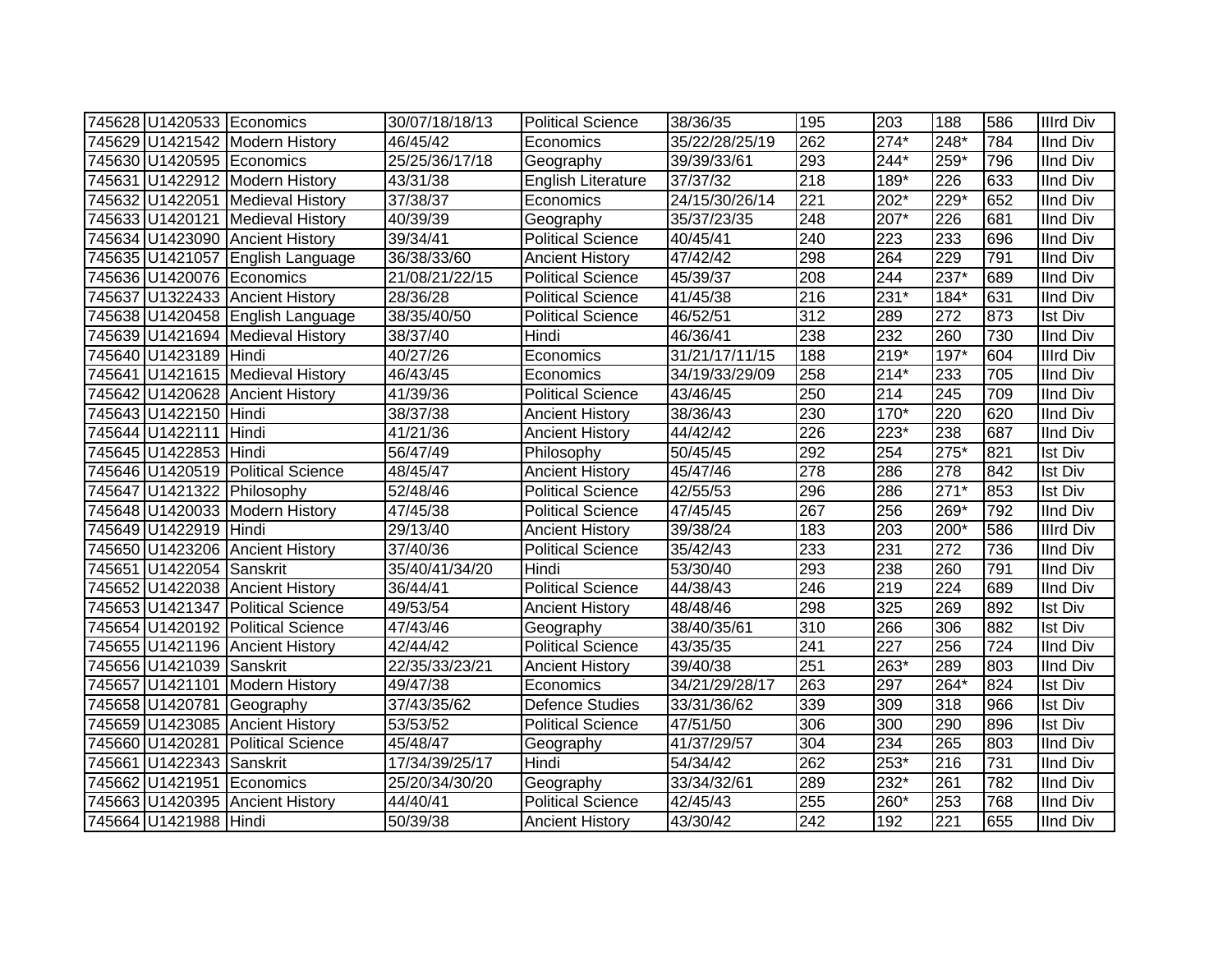| 745665 U1422442 Education |                                    | 22/32/34       | Philosophy                | 31/40/39       | 198              | 176    | 209              | 583 | <b>Illrd Div</b> |
|---------------------------|------------------------------------|----------------|---------------------------|----------------|------------------|--------|------------------|-----|------------------|
|                           | 745666 U1423089 Medieval History   | 28/35/38       | Education                 | 19/33/31       | 184              | 197*   | 213              | 594 | <b>Illrd Div</b> |
| 745667 U1421208 Sanskrit  |                                    | 19/23/40/23/19 | Hindi                     | 43/25/38       | $\overline{230}$ | 231    | $\overline{242}$ | 703 | <b>IInd Div</b>  |
|                           | 745668 U1422875 Medieval History   | 47/49/46       | Education                 | 25/41/39       | $\overline{247}$ | 226    | 233              | 706 | <b>IInd Div</b>  |
|                           | 745669 U1421125 Geography          | 32/40/29/61    | English Literature        | 35/36/47       | 280              | 260    | $\overline{272}$ | 812 | <b>Ist Div</b>   |
|                           | 745670 U1421511 Modern History     | 54/48/44       | Economics                 | 31/23/34/24/16 | $\overline{274}$ | 249    | $262*$           | 785 | <b>IInd Div</b>  |
|                           | 745671 U1421014 Political Science  | 46/49/53       | <b>Ancient History</b>    | 46/43/45       | 282              | 226    | 249              | 757 | <b>IInd Div</b>  |
|                           | 745672 U1420218 Geography          | 38/38/34/48    | <b>Ancient History</b>    | 43/43/44       | 288              | 258*   | 283              | 829 | Ist Div          |
|                           | 745673 U1321259 English Literature | 40/37/44       | Economics                 | 22/21/25/19/13 | 221              | 211    | 213              | 645 | <b>IInd Div</b>  |
| 745674 U1422074 Sanskrit  |                                    | 23/30/23/26/AA | Hindi                     | 47/27/40       | $\overline{216}$ | 222*   | 221              | 659 | <b>IInd Div</b>  |
|                           | 745675 U1420750 Modern History     | 53/40/47       | <b>Political Science</b>  | 44/45/48       | 277              | 228    | 235              | 740 | <b>IInd Div</b>  |
|                           | 745676 U1420591 Medieval History   | 43/43/46       | Geography                 | 41/32/33/48    | 286              | 218    | 229              | 733 | <b>IInd Div</b>  |
|                           | 745677 U1423066 Ancient History    | 40/42/41       | <b>Political Science</b>  | 44/40/35       | $\overline{242}$ | 259*   | 257              | 758 | <b>IInd Div</b>  |
| 745678 U1421650           | Hindi                              | 50/33/44       | <b>Medieval History</b>   | 37/46/37       | 247              | 224    | 241              | 712 | <b>IInd Div</b>  |
|                           | 745679 U1421994 English Language   | 36/31/31/53    | <b>Ancient History</b>    | 48/46/47       | 292              | 269    | 274              | 835 | <b>Ist Div</b>   |
|                           | 745680 U1421644 English Literature | 44/32/43       | <b>Ancient History</b>    | 41/42/43       | 245              | 244    | 244              | 733 | <b>IInd Div</b>  |
|                           | 745681 U1420448 Economics          | AA/24/30/AA/14 | Political Science         | 46/48/53       | 215              | 264    | 223*             | 702 | Elig/E           |
|                           | 745682 U1421766 Philosophy         | 35/56/36       | <b>Ancient History</b>    | 44/43/39       | 253              | 229*   | 222              | 704 | <b>IInd Div</b>  |
|                           | 745683 U1420296 Economics          | 33/25/34/26/14 | Geography                 | 41/37/37/63    | 310              | 276*   | 289              | 875 | <b>Ist Div</b>   |
|                           | 745684 U1420836 Medieval History   | 43/52/51       | Geography                 | 38/37/37/62    | 320              | $277*$ | 280              | 877 | <b>Ist Div</b>   |
|                           | 745685 U1422506 Medieval History   | 39/36/42       | Economics                 | 29/19/19/24/11 | 219              | 240    | 268              | 727 | <b>IInd Div</b>  |
|                           | 745686 U1421670 Philosophy         | 41/42/36       | <b>Medieval History</b>   | 41/45/44       | $\overline{249}$ | 225    | $\overline{218}$ | 692 | <b>IInd Div</b>  |
|                           | 745687 U1421598 Economics          | 25/21/25/19/17 | Philosophy                | 41/39/36       | 223              | 209*   | $251*$           | 683 | <b>IInd Div</b>  |
|                           | 745688 U1421966 Political Science  | 45/43/48       | <b>Ancient History</b>    | 42/42/43       | 263              | 245    | 248              | 756 | <b>IInd Div</b>  |
| 745689 U1423044 Hindi     |                                    | 50/17/40       | Education                 | 18/36/41       | 202              | 195*   | 203              | 600 | <b>Illrd Div</b> |
|                           | 745690 U1422528 Medieval History   | 49/43/39       | Economics                 | 27/21/20/25/11 | 235              | 168    | $213*$           | 616 | <b>IInd Div</b>  |
|                           | 745691 U1423003 Ancient History    | AA/AA/AA       | <b>Political Science</b>  | 44/40/47       | 131              | $194*$ | $217*$           | 542 | Elig/E           |
|                           | 745692 U1423210 Photography        | AA/AA/AA       | Education                 | 18/AA/AA       | 18               | 179*   | 198              | 395 | Failed           |
|                           | 745693 U1420457 Economics          | 30/21/26/29/15 | Geography                 | 38/31/34/31    | 255              | 237    | 258              | 750 | <b>IInd Div</b>  |
| 745694 U1421240 Hindi     |                                    | 54/43/45       | Ancient History           | 46/41/44       | $\overline{273}$ | 247    | 251              | 771 | <b>IInd Div</b>  |
| 745695 U1420743 Sanskrit  |                                    | 29/36/29/29/18 | <b>Political Science</b>  | 46/42/42       | $\overline{271}$ | 247    | 269              | 787 | <b>IInd Div</b>  |
|                           | 745696 U1420417 Geography          | 40/34/37/59    | <b>Defence Studies</b>    | 35/33/34/63    | 335              | 272    | 275              | 882 | <b>Ist Div</b>   |
|                           | 745697 U1420256 Economics          | 22/17/21/21/14 | Geography                 | 36/24/30/56    | 241              | 194    | 201              | 636 | <b>IInd Div</b>  |
|                           | 745698 U1420241 Economics          | 37/22/32/25/16 | Geography                 | 36/33/34/40    | 275              | 243    | 265*             | 783 | <b>IInd Div</b>  |
|                           | 745699 U1420276 Geography          | 37/35/36/54    | <b>English Literature</b> | 50/35/45       | 292              | 268    | 287              | 847 | <b>Ist Div</b>   |
|                           | 745700 U1422066 English Language   | 37/19/11/42    | Philosophy                | 31/35/32       | 207              | $212*$ | $214*$           | 633 | <b>IInd Div</b>  |
|                           | 745701 U1420061 Medieval History   | 35/40/44       | Economics                 | 21/21/28/29/14 | 232              | 242*   | 229              | 703 | <b>IInd Div</b>  |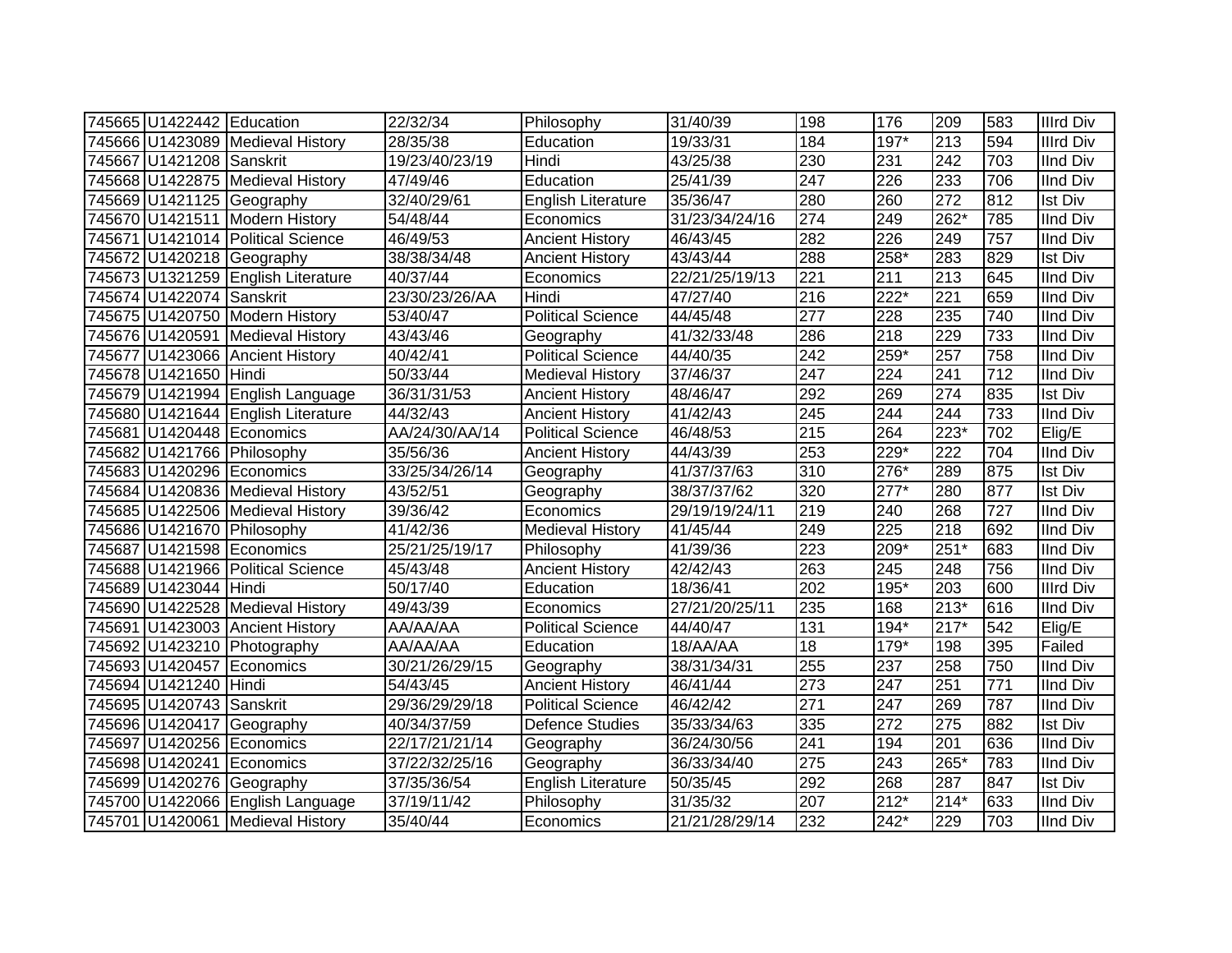|                           | 745702 U1421634 Medieval History   | 42/48/43       | Economics                | 31/19/28/25/17 | 253 | 246              | 236              | 735 | <b>IInd Div</b>  |
|---------------------------|------------------------------------|----------------|--------------------------|----------------|-----|------------------|------------------|-----|------------------|
|                           | 745703 U1421494 English Literature | 40/37/42       | <b>Ancient History</b>   | 46/37/39       | 241 | 226              | 209              | 676 | <b>IInd Div</b>  |
|                           | 745704 U1420626 English Language   | 38/22/12/55    | <b>Medieval History</b>  | 31/45/48       | 251 | 248              | $208*$           | 707 | <b>IInd Div</b>  |
|                           | 745705 U1422100 Medieval History   | 39/44/46       | Hindi                    | 48/21/38       | 236 | 199*             | $216*$           | 651 | <b>IInd Div</b>  |
|                           | 745706 U1420029 Ancient History    | 12/27/24       | <b>Political Science</b> | 32/32/32       | 159 | 208              | 169              | 536 | Elig/E           |
|                           | 745707 U1421415 English Literature | 28/26/32       | Economics                | 20/18/21/12/20 | 177 | $192*$           | 192              | 561 | <b>Illrd Div</b> |
|                           | 745708 U1423019 Philosophy         | 51/42/40       | <b>Ancient History</b>   | 50/34/47       | 264 | $211*$           | 262              | 737 | <b>IInd Div</b>  |
|                           | 745709 U1421846 Medieval History   | 41/46/45       | Hindi                    | 51/47/40       | 270 | 257*             | $254*$           | 781 | <b>IInd Div</b>  |
|                           | 745710 U1422864 Ancient History    | 48/42/42       | Education                | 60/41/42       | 275 | 265*             | 239              | 779 | <b>IInd Div</b>  |
|                           | 745711 U1421085 Political Science  | 42/41/42       | <b>Ancient History</b>   | 48/36/35       | 244 | 231              | 260              | 735 | <b>IInd Div</b>  |
|                           | 745712 U1420258 Geography          | 39/30/34/53    | English Literature       | 56/40/45       | 297 | 239*             | 286              | 822 | <b>Ist Div</b>   |
|                           | 745713 U1421047 Philosophy         | 55/48/46       | Political Science        | 46/54/53       | 302 | $314*$           | 283              | 899 | <b>Ist Div</b>   |
|                           | 745714 U1421745 Economics          | 34/21/28/25/12 | Hindi                    | 52/40/41       | 253 | 250              | 254              | 757 | <b>IInd Div</b>  |
|                           | 745715 U1422132 Ancient History    | 45/38/58       | Political Science        | 47/45/46       | 279 | 226              | 270*             | 775 | <b>IInd Div</b>  |
|                           | 745716 U1420912 English Language   | 38/24/28/48    | <b>Medieval History</b>  | 44/47/48       | 277 | 292              | $223*$           | 792 | <b>IInd Div</b>  |
|                           | 745717 U1420861 Political Science  | 45/40/43       | <b>Ancient History</b>   | 44/35/52       | 259 | 237              | 228              | 724 | <b>IInd Div</b>  |
|                           | 745718 U1422618 Modern History     | 47/50/50       | Education                | 51/49/48       | 295 | 242*             | 264              | 801 | <b>IInd Div</b>  |
|                           | 745719 U1422229 Ancient History    | 47/33/39       | <b>Political Science</b> | 47/40/36       | 242 | $217*$           | $285*$           | 744 | <b>IInd Div</b>  |
|                           | 745720 U1420924 Political Science  | 44/43/46       | <b>Ancient History</b>   | 46/38/41       | 258 | 273              | 259              | 790 | <b>IInd Div</b>  |
|                           | 745721 U1422994 Ancient History    | 43/44/52       | Political Science        | 39/45/43       | 266 | 215              | 263              | 744 | <b>IInd Div</b>  |
| 745722 U1421313 Hindi     |                                    | 51/30/36       | <b>Ancient History</b>   | 40/35/38       | 230 | 209              | 230              | 669 | <b>IInd Div</b>  |
| 745723 U1322459 Hindi     |                                    | 49/20/39       | <b>Ancient History</b>   | 43/28/26       | 205 | 252              | 216              | 673 | <b>IInd Div</b>  |
| 745724 U1420736 Hindi     |                                    | 54/39/38       | <b>Political Science</b> | 44/47/44       | 266 | 277              | 251              | 794 | <b>IInd Div</b>  |
| 745725 U1422974 Hindi     |                                    | 53/27/45       | <b>Ancient History</b>   | 45/30/57       | 257 | 258*             | 260              | 775 | <b>IInd Div</b>  |
|                           | 745726 U1420735 Geography          | 41/33/36/62    | <b>Defence Studies</b>   | 33/33/42/60    | 340 | 273              | 258*             | 871 | <b>Ist Div</b>   |
|                           | 745727 U1422321 Medieval History   | 39/45/38       | Hindi                    | 44/18/42       | 226 | 220              | 250*             | 696 | <b>IInd Div</b>  |
| 745728 U1421444 Urdu      |                                    | 29/35/33/16    | <b>Medieval History</b>  | 42/38/35       | 228 | $\overline{242}$ | 209*             | 679 | <b>IInd Div</b>  |
| 745729 U1423132 Hindi     |                                    | 27/10/25       | <b>Ancient History</b>   | 27/27/36       | 152 | $182*$           | 199*             | 533 | Elig/E           |
|                           | 745730 U1420716 Modern History     | 35/31/38       | Education                | 20/28/31       | 183 | 158              | $163*$           | 504 | <b>Illrd Div</b> |
|                           | 745731 U1420715 Economics          | 24/23/32/20/12 | Psychology               | 28/34/27/27    | 227 | 233              | $\overline{223}$ | 683 | <b>IInd Div</b>  |
|                           | 745732 U1420162 Economics          | 31/28/34/26/15 | English Literature       | 50/26/50       | 260 | $274*$           | $\overline{272}$ | 806 | <b>IInd Div</b>  |
|                           | 745733 U1322727 Modern History     | 45/42/44       | <b>Political Science</b> | 42/41/43       | 257 | 213              | 251              | 721 | <b>IInd Div</b>  |
|                           | 745734 U1420666 Philosophy         | 44/42/37       | <b>Political Science</b> | 46/45/47       | 261 | 297              | $258*$           | 816 | Ist Div          |
| 745735 U1420765 Education |                                    | 29/33/34       | Economics                | 21/20/18/26/10 | 191 | 192              | 199              | 582 | <b>Illrd Div</b> |
|                           | 745736 U1423141 Medieval History   | 42/46/38       | Economics                | 25/17/25/09/16 | 218 | $171*$           | $231*$           | 620 | <b>IInd Div</b>  |
|                           | 745737 U1420212 Political Science  | 42/54/53       | Geography                | 38/35/37/58    | 317 | 277              | 288              | 882 | <b>Ist Div</b>   |
|                           | 745738 U1421256 Ancient History    | 40/37/46       | <b>Political Science</b> | 32/42/41       | 238 | 237              | 216              | 691 | <b>IInd Div</b>  |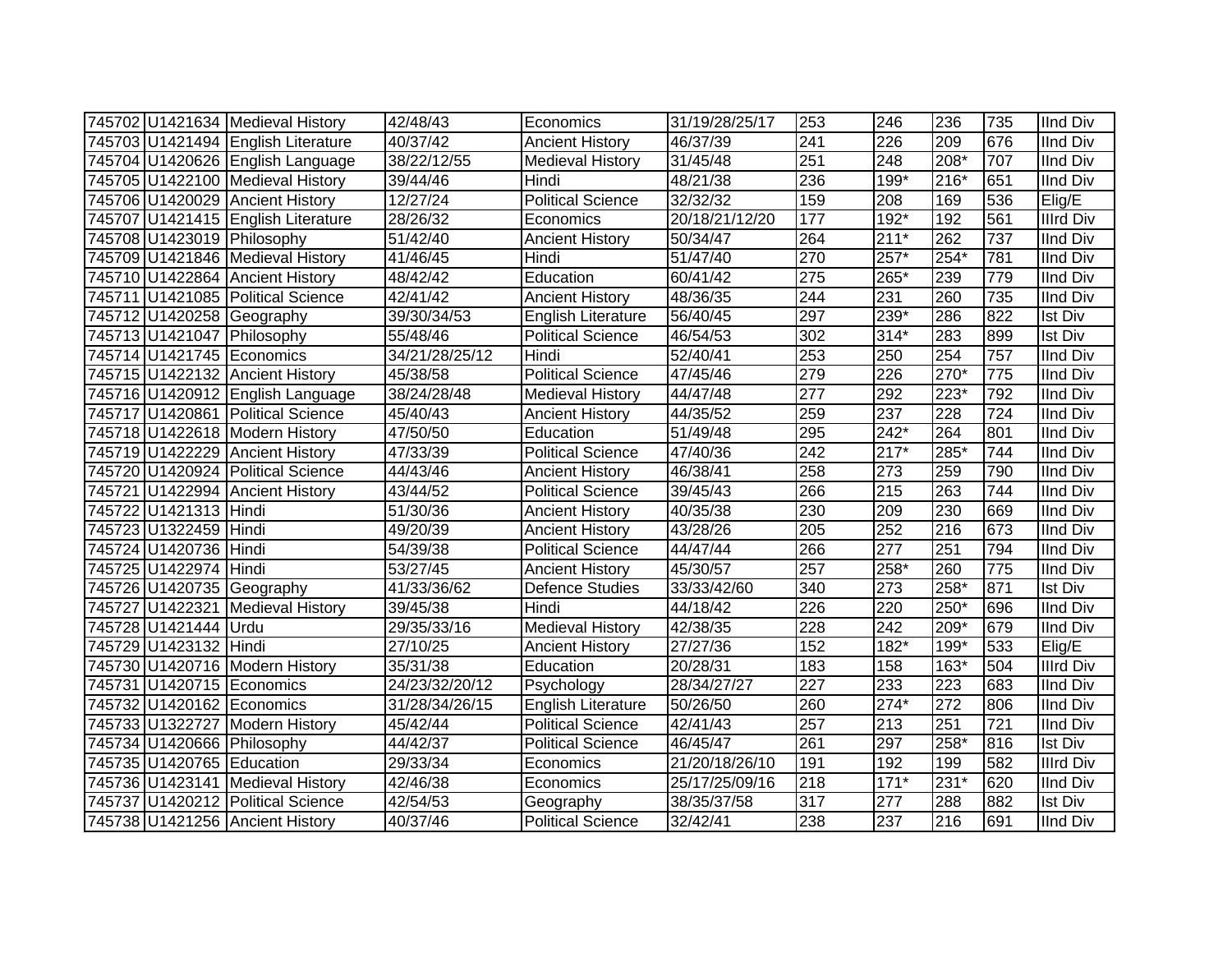|                          | 745739 U1420707 Economics         | 31/23/28/29/15 | <b>Political Science</b>  | 47/45/41       | 259              | 268    | 248               | 775              | <b>IInd Div</b>  |
|--------------------------|-----------------------------------|----------------|---------------------------|----------------|------------------|--------|-------------------|------------------|------------------|
|                          | 745740 U1420630 Economics         | 26/23/29/29/17 | <b>Political Science</b>  | 44/43/43       | 254              | 221    | $272*$            | 747              | <b>IInd Div</b>  |
|                          | 745741 U1421998 Ancient History   | 50/46/45       | <b>Political Science</b>  | 48/50/51       | 290              | 231*   | 236*              | 757              | <b>IInd Div</b>  |
| 745742 U1422624 Hindi    |                                   | 45/47/45       | <b>Ancient History</b>    | 47/35/55       | 274              | 261    | 257               | 792              | <b>IInd Div</b>  |
|                          | 745743 U1321151 Ancient History   | 49/34/48       | Economics                 | 35/22/27/24/12 | 251              | $235*$ | 257               | $\overline{743}$ | <b>IInd Div</b>  |
|                          | 745744 U1421587 Economics         | 27/24/26/28/15 | Hindi                     | 40/34/43       | $\overline{237}$ | $275*$ | 265               | $\overline{777}$ | <b>IInd Div</b>  |
|                          | 745745 U1421354 Medieval History  | 37/42/43       | Education                 | 30/36/37       | 225              | $215*$ | 234*              | 674              | <b>IInd Div</b>  |
|                          | 745746 U1422639 Medieval History  | 48/50/42       | <b>English Literature</b> | 46/40/49       | $\overline{275}$ | 249    | 259               | 783              | <b>IInd Div</b>  |
| 745747 U1420411 Sanskrit |                                   | 35/42/43/36/22 | Hindi                     | 47/55/49       | 329              | 302    | 288               | 919              | <b>Ist Div</b>   |
|                          | 745748 U1423116 Medieval History  | 42/43/47       | <b>Defence Studies</b>    | 25/27/34/56    | $\overline{274}$ | 235    | $\overline{272}$  | 781              | <b>IInd Div</b>  |
| 745749 U1222477 Hindi    |                                   | 42/24/37       | Education                 | 14/34/36       | 187              | $212*$ | 180               | 579              | <b>Illrd Div</b> |
| 745750 U1423125 Hindi    |                                   | 42/40/43       | <b>Ancient History</b>    | 46/28/45       | 244              | 278    | 259               | 781              | <b>IInd Div</b>  |
|                          | 745751 U1423166 Political Science | 44/42/44       | <b>Defence Studies</b>    | 31/32/34/60    | 287              | 248    | $\overline{274}$  | 809              | <b>IInd Div</b>  |
| 745752 U1421727 Hindi    |                                   | 39/32/41       | <b>Medieval History</b>   | 38/37/39       | 226              | 201*   | $221*$            | 648              | <b>IInd Div</b>  |
|                          | 745753 U1421294 Medieval History  | 43/40/43       | Hindi                     | 36/47/40       | 249              | 280    | 251               | 780              | <b>IInd Div</b>  |
|                          | 745754 U1422129 Ancient History   | 33/25/40       | Economics                 | AA/AA/AA/AA/AA | 98               | 173    | 187               | 458              | Elig/E           |
|                          | 745755 U1420220 Ancient History   | AA/AA/AA       | <b>Political Science</b>  | AA/AA/AA       | AA               | 240    | 258               | 498              | Absent           |
|                          | 745756 U1420704 Geography         | 38/35/34/51    | <b>Defence Studies</b>    | 35/29/37/56    | 315              | 255    | 247*              | 817              | <b>Ist Div</b>   |
|                          | 745757 U1422139 Economics         | 37/21/32/33/16 | Philosophy                | 46/40/38       | 263              | 193*   | 247*              | 703              | <b>IInd Div</b>  |
|                          | 745758 U1421948 Medieval History  | 46/46/50       | Geography                 | 36/34/39/56    | 307              | 208    | 262               | 777              | <b>IInd Div</b>  |
| 745759 U1323112 Hindi    |                                   | 31/AA/AA       | <b>Ancient History</b>    | AA/AA/AA       | 31               | 177    | 181               | 389              | Failed           |
|                          | 745760 U1421865 Medieval History  | 35/37/44       | Hindi                     | 43/36/52       | $\sqrt{247}$     | 229    | $221*$            | 697              | <b>IInd Div</b>  |
| 745761 U1422420 Sanskrit |                                   | 31/35/37/31/17 | Hindi                     | 30/40/45       | 266              | 283    | $\overline{245}$  | 794              | <b>IInd Div</b>  |
|                          | 745762 U1422428 Ancient History   | 45/31/48       | Economics                 | 29/25/25/32/12 | 247              | 206    | 196               | 649              | <b>IInd Div</b>  |
|                          | 745763 U1420701 Ancient History   | 46/43/50       | Economics                 | 32/26/28/32/15 | 272              | 279    | 269*              | 820              | <b>Ist Div</b>   |
| 745764 U1421628 Sanskrit |                                   | 26/37/35/35/19 | Hindi                     | 37/32/28       | 249              | 255    | $272*$            | 776              | <b>IInd Div</b>  |
|                          | 745765 U1421384 Modern History    | 49/39/38       | Philosophy                | 42/48/39       | 255              | 256    | 287               | 798              | <b>IInd Div</b>  |
| 745766 U1421609 Sanskrit |                                   | 25/35/30/27/20 | Economics                 | 26/23/23/29/14 | 252              | $221*$ | 231               | 704              | <b>IInd Div</b>  |
|                          | 745767 U1422570 Medieval History  | 35/40/37       | Economics                 | 29/23/22/29/14 | 229              | 205*   | 224               | 658              | <b>IInd Div</b>  |
|                          | 745768 U1422433 Ancient History   | 40/34/32       | <b>Political Science</b>  | 42/38/35       | $\overline{221}$ | $230*$ | $\overline{22}1*$ | 672              | <b>IInd Div</b>  |
|                          | 745769 U1122033 Medieval History  | 38/37/37       | English Literature        | 29/36/22       | 199              | 258    | 203*              | 660              | <b>IInd Div</b>  |
|                          | 745770 U1422470 Philosophy        | 37/44/41       | <b>Ancient History</b>    | 42/40/53       | 257              | 183*   | 219               | 659              | <b>IInd Div</b>  |
|                          | 745771 U1421417 Political Science | 37/47/47       | <b>Ancient History</b>    | 47/47/61       | 286              | $241*$ | 236               | 763              | <b>IInd Div</b>  |
|                          | 745772 U1422083 Philosophy        | 37/44/44       | <b>Ancient History</b>    | 50/43/54       | $\overline{272}$ | 287    | 251               | 810              | <b>Ist Div</b>   |
|                          | 745773 U1422633 Ancient History   | 36/41/45       | Education                 | 31/41/41       | 235              | 219    | 253               | 707              | <b>IInd Div</b>  |
|                          | 745774 U1421155 Political Science | 44/42/37       | <b>Ancient History</b>    | 53/49/52       | 277              | 292    | 288               | 857              | Ist Div          |
|                          | 745775 U1421486 Philosophy        | 41/43/42       | <b>Political Science</b>  | 46/47/44       | 263              | 288    | $231*$            | 782              | <b>IInd Div</b>  |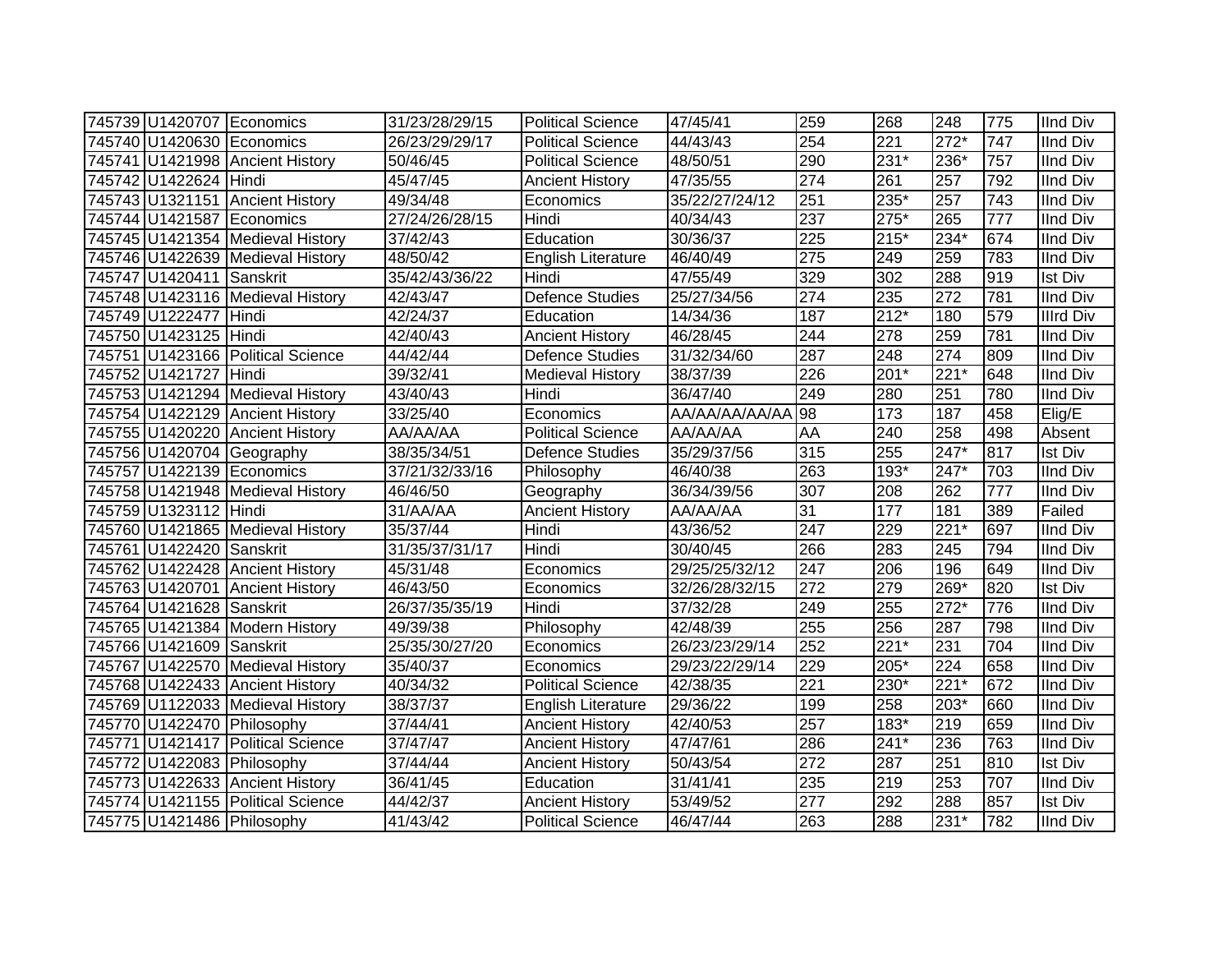|                          | 745776 U1323230 Medieval History  | 36/42/38       | Education                 | 30/36/36       | 218 | 199*             | 184*               | 601 | <b>Illrd Div</b> |
|--------------------------|-----------------------------------|----------------|---------------------------|----------------|-----|------------------|--------------------|-----|------------------|
|                          | 745777 U1421980 Political Science | 45/42/42       | <b>Ancient History</b>    | 39/46/45       | 259 | 232              | 230                | 721 | <b>IInd Div</b>  |
|                          | 745778 U1320925 Political Science | AA/07/28       | <b>Ancient History</b>    | 28/34/38       | 135 | $201*$           | 196                | 532 | Elig/E           |
|                          | 745779 U1421227 Ancient History   | 49/43/48       | <b>Political Science</b>  | 43/36/37       | 256 | 258              | 237                | 751 | <b>IInd Div</b>  |
|                          | 745780 U1422137 Ancient History   | 48/38/46       | <b>Political Science</b>  | 29/38/35       | 234 | 217              | $221*$             | 672 | <b>IInd Div</b>  |
|                          | 745781 U1423250 Philosophy        | 38/40/41       | <b>Ancient History</b>    | 43/44/50       | 256 | $171$            | $220*$             | 647 | <b>IInd Div</b>  |
| 745782 U1422161 Hindi    |                                   | AA/AA/AA       | <b>Medieval History</b>   | AA/AA/AA       | AA  | 194*             | 162*               | 356 | Absent           |
| 745783 U1420169 Hindi    |                                   | 44/51/42       | Economics                 | 30/27/27/40/20 | 281 | 229              | 230*               | 740 | <b>IInd Div</b>  |
| 745784 U1420157 Sanskrit |                                   | 25/26/33/29/21 | Hindi                     | 42/44/45       | 265 | 283              | 267                | 815 | <b>Ist Div</b>   |
|                          | 745785 U1420092 Economics         | 38/28/38/37/19 | Geography                 | 39/35/40/57    | 331 | 277              | 291                | 899 | <b>Ist Div</b>   |
|                          | 745786 U1420819 Medieval History  | 40/52/51       | Hindi                     | 42/42/51       | 278 | 273              | 257                | 808 | <b>IInd Div</b>  |
|                          | 745787 U1420165 Economics         | 30/31/34/34/14 | Geography                 | 40/33/41/63    | 320 | 297              | 288                | 905 | Ist Div          |
|                          | 745788 U1422073 Geography         | 38/30/32/59    | <b>English Literature</b> | 42/35/52       | 288 | 245              | 262                | 795 | <b>IInd Div</b>  |
|                          | 745789 U1420047 Political Science | 49/53/52       | Geography                 | 42/34/37/61    | 328 | 287              | 307                | 922 | <b>Ist Div</b>   |
| 745790 U1420113 Sanskrit |                                   | 28/36/30/30/19 | Hindi                     | 44/40/38       | 265 | 267              | 274                | 806 | <b>IInd Div</b>  |
| 745791 U1421696 Hindi    |                                   | 46/40/45       | <b>Ancient History</b>    | 44/42/46       | 263 | 248              | 266*               | 777 | <b>IInd Div</b>  |
| 745792 U1422382 Hindi    |                                   | 48/41/39       | <b>Ancient History</b>    | 38/46/45       | 257 | 193              | 258                | 708 | <b>IInd Div</b>  |
|                          | 745793 U1420894 Economics         | 36/28/30/26/15 | Geography                 | 34/33/40/49    | 291 | 224              | $\overline{273}$   | 788 | IInd Div         |
|                          | 745794 U1421504 Ancient History   | 53/40/48       | <b>Political Science</b>  | 50/45/45       | 281 | 291              | 286*               | 858 | <b>Ist Div</b>   |
| 745795 U1422218 Hindi    |                                   | 35/AA/AA       | <b>Ancient History</b>    | AA/AA/AA       | 35  | 225              | 217                | 477 | Failed           |
| 745796 U1321678 Sanskrit |                                   | 27/36/25/32/17 | Hindi                     | 39/31/42       | 249 | $\overline{209}$ | $\overline{222^*}$ | 680 | <b>IInd Div</b>  |
|                          | 745797 U1421067 Geography         | 30/31/20/48    | Defence Studies           | 27/23/28/58    | 265 | $257*$           | $\overline{249}$ * | 771 | <b>IInd Div</b>  |
| 745798 U1422324 Hindi    |                                   | 37/29/39       | <b>Medieval History</b>   | 35/38/36       | 214 | $237*$           | $218*$             | 669 | <b>IInd Div</b>  |
|                          | 745799 U1420892 Economics         | 27/25/30/33/15 | Hindi                     | 45/54/48       | 277 | 264              | 276*               | 817 | <b>Ist Div</b>   |
|                          | 745800 U1422840 Modern History    | 46/21/37       | Philosophy                | 31/38/36       | 209 | 198              | $251*$             | 658 | <b>IInd Div</b>  |
|                          | 745801 U1422850 Medieval History  | 39/38/40       | <b>Defence Studies</b>    | 28/27/39/61    | 272 | $213*$           | 250                | 735 | <b>IInd Div</b>  |
|                          | 745802 U1420344 Economics         | 35/32/33/33/16 | <b>Political Science</b>  | 43/49/42       | 283 | 282*             | 252                | 817 | <b>Ist Div</b>   |
|                          | 745803 U1420177 Economics         | 36/31/32/25/16 | Geography                 | 32/33/30/62    | 297 | 301              | 303                | 901 | <b>Ist Div</b>   |
| 745804 U1421831 Sanskrit |                                   | 30/40/28/32/19 | Economics                 | 31/28/28/29/15 | 280 | 222              | 237*               | 739 | <b>IInd Div</b>  |
| 745805 U1420785 Sanskrit |                                   | AA/AA/AA/AA/AA | Hindi                     | AA/AA/AA       | AA  | $260*$           | 206                | 466 | Absent           |
| 745806 U1423227 Sanskrit |                                   | 11/AA/AA/AA/19 | Hindi                     | 24/28/44       | 126 | 236*             | $253*$             | 615 | Elig/E           |
|                          | 745807 U1421493 Political Science | 46/45/43       | <b>Defence Studies</b>    | 38/33/38/66    | 309 | 237              | 200                | 746 | <b>IInd Div</b>  |
|                          | 745808 U1420748 Philosophy        | 41/48/46       | Political Science         | 39/51/53       | 278 | 259              | 281                | 818 | <b>Ist Div</b>   |
|                          | 745809 U1422560 Medieval History  | 40/39/48       | Economics                 | 34/28/31/32/17 | 269 | 232*             | $258*$             | 759 | <b>IInd Div</b>  |
|                          | 745810 U1322753 Political Science | 43/41/43       | <b>English Literature</b> | 47/44/51       | 269 | 268              | 256                | 793 | <b>IInd Div</b>  |
| 745811 U1420184 Hindi    |                                   | 35/41/52       | <b>Ancient History</b>    | 47/45/43       | 263 | 209              | 254                | 726 | <b>IInd Div</b>  |
|                          | 745812 U1422124 Modern History    | 37/35/40       | Education                 | 33/33/37       | 215 | 186*             | 212                | 613 | <b>IInd Div</b>  |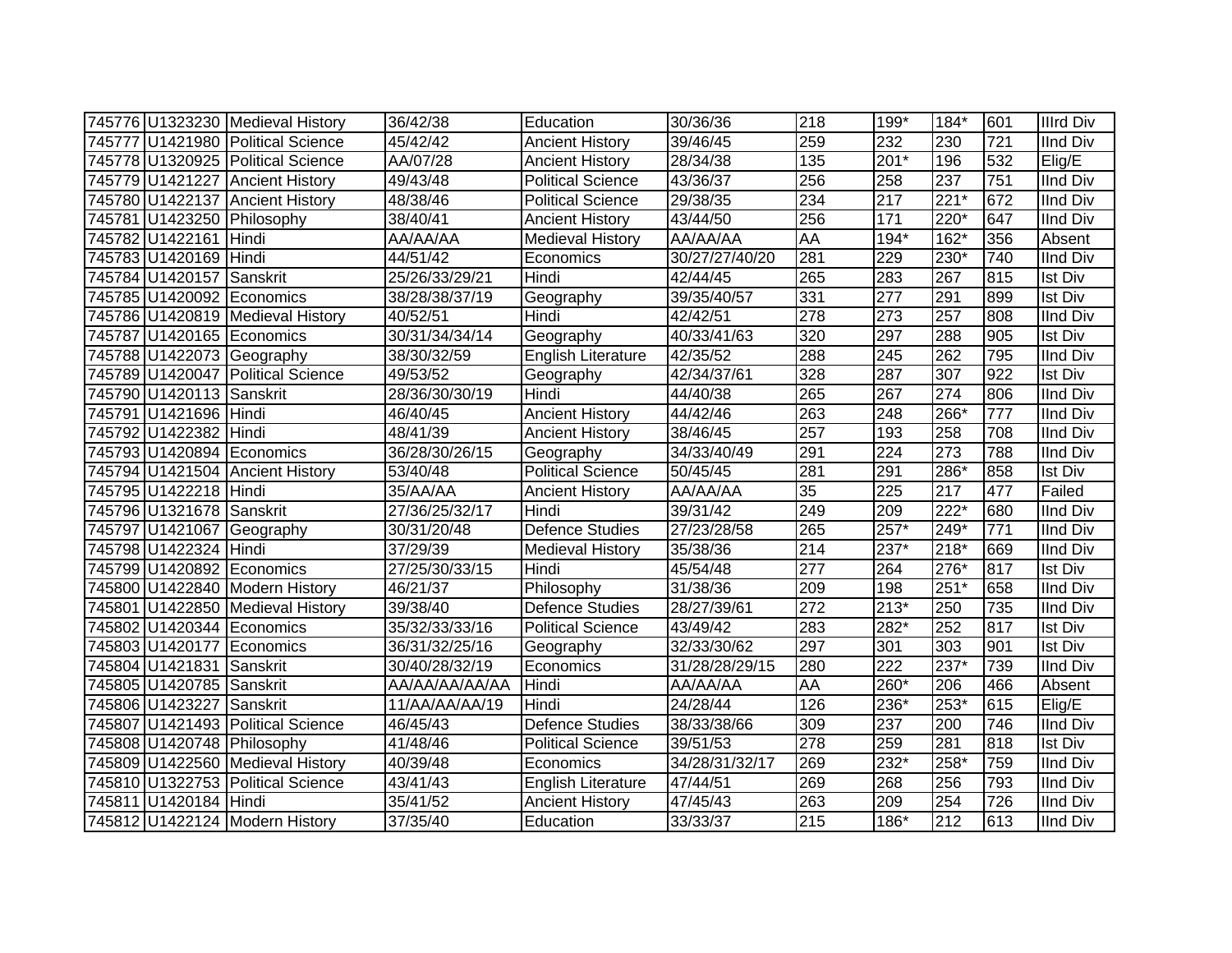|                           | 745813 U1420015 Geography          | 22/33/19/44    | Hindi                     | 47/33/50       | 248              | 270*             | 301              | 819              | <b>Ist Div</b>   |
|---------------------------|------------------------------------|----------------|---------------------------|----------------|------------------|------------------|------------------|------------------|------------------|
|                           | 745814 U1423169 Medieval History   | 48/50/50       | English Literature        | 45/45/46       | 284              | $217*$           | 298              | 799              | <b>IInd Div</b>  |
| 745815 U1421767 Education |                                    | 60/41/41       | Hindi                     | 48/41/48       | 279              | 256*             | $\overline{243}$ | 778              | <b>IInd Div</b>  |
|                           | 745816 U1420327 Ancient History    | 52/47/54       | <b>Political Science</b>  | 42/51/51       | 297              | 254              | $253*$           | 804              | <b>IInd Div</b>  |
| 745817 U1420671 Hindi     |                                    | 39/35/51       | <b>Ancient History</b>    | 47/46/45       | 263              | 265              | $\overline{245}$ | $\overline{773}$ | <b>IInd Div</b>  |
|                           | 745818 U1421262 Medieval History   | 39/42/45       | Philosophy                | 37/36/34       | 233              | 205              | $211*$           | 649              | <b>IInd Div</b>  |
|                           | 745819 U1420950 Philosophy         | 42/41/43       | <b>Ancient History</b>    | 49/42/49       | 266              | 255              | 250              | 771              | <b>IInd Div</b>  |
| 745820 U1422107           | Hindi                              | 36/32/48       | <b>Ancient History</b>    | 54/48/53       | $\overline{271}$ | $\overline{224}$ | 260              | 755              | <b>IInd Div</b>  |
|                           | 745821 U1422084 Ancient History    | 48/46/38       | Education                 | 32/36/34       | 234              | $214*$           | $232*$           | 680              | <b>IInd Div</b>  |
| 745822 U1421753 Sanskrit  |                                    | 34/37/25/30/18 | Hindi                     | 36/21/41       | $\overline{242}$ | 227              | 258              | 727              | <b>IInd Div</b>  |
|                           | 745823 U1323048 Political Science  | 10/25/21       | Medieval History          | 37/38/42       | 173              | 190              | 193              | 556              | Elig/E           |
|                           | 745824 U1421041 Modern History     | 46/35/39       | Economics                 | 27/21/26/29/18 | 241              | 257              | $\overline{211}$ | 709              | <b>IInd Div</b>  |
|                           | 745825 U1423385 Ancient History    | 37/40/46       | Political Science         | 05/18/37       | 183              | 187              | 234              | 604              | Elig/E           |
| 745826 U1420185 Sanskrit  |                                    | 38/41/46/39/20 | Hindi                     | 44/43/49       | 320              | 305              | 273              | 898              | <b>Ist Div</b>   |
|                           | 745827 U1421178 Medieval History   | 38/38/42       | Economics                 | 26/27/29/19/14 | 233              | 216              | 267              | 716              | <b>IInd Div</b>  |
|                           | 745828 U1420869 Economics          | 30/28/31/30/16 | <b>Political Science</b>  | 25/42/43       | $\overline{245}$ | 225*             | 236              | 706              | <b>IInd Div</b>  |
|                           | 745829 U1422312 Philosophy         | 30/38/40       | <b>Ancient History</b>    | 46/45/39       | 238              | 233              | 239              | 710              | <b>IInd Div</b>  |
| 745830 U1421757 Hindi     |                                    | 27/32/38       | <b>Ancient History</b>    | 43/40/40       | 220              | 202              | $\overline{211}$ | 633              | <b>IInd Div</b>  |
|                           | 745831 U1420465 Geography          | 27/33/24/50    | Philosophy                | 41/40/38       | 253              | 254              | 263              | 770              | <b>IInd Div</b>  |
|                           | 745832 U1420255 Geography          | 30/28/23/38    | <b>English Literature</b> | 34/29/32       | 214              | 195              | $\overline{214}$ | 623              | <b>IInd Div</b>  |
|                           | 745833 U1421539 Medieval History   | 43/38/43       | <b>Defence Studies</b>    | 38/28/41/57    | 288              | 256              | $\overline{275}$ | 819              | <b>Ist Div</b>   |
|                           | 745834 U1421325 English Language   | 35/22/25/46    | <b>Ancient History</b>    | 45/44/45       | 262              | 238*             | 230              | 730              | <b>IInd Div</b>  |
|                           | 745835 U1421124 Ancient History    | 56/48/53       | <b>Political Science</b>  | 38/49/50       | 294              | 267              | 304              | 865              | <b>Ist Div</b>   |
| 745836 U1422366 Hindi     |                                    | 42/37/43       | <b>Ancient History</b>    | 46/42/52       | 262              | 269              | $251*$           | 782              | <b>IInd Div</b>  |
|                           | 745837 U1420879 Medieval History   | 44/52/47       | Geography                 | 34/24/22/54    | 277              | 277              | 278              | 832              | <b>Ist Div</b>   |
|                           | 745838 U1420068 Economics          | 22/18/30/26/13 | Geography                 | 33/26/28/40    | 236              | 247*             | 234              | 717              | <b>IInd Div</b>  |
|                           | 745839 U1421522 Medieval History   | 45/52/48       | Economics                 | 36/30/32/39/20 | 302              | 264              | $279*$           | 845              | <b>Ist Div</b>   |
|                           | 745840 U1421007 Political Science  | 28/46/51       | <b>Ancient History</b>    | 50/43/54       | $\overline{272}$ | 255              | $\overline{272}$ | 799              | <b>IInd Div</b>  |
|                           | 745841 U1422425 Philosophy         | 36/41/40       | <b>Political Science</b>  | 35/45/41       | 238              | 200              | 180              | 618              | <b>IInd Div</b>  |
|                           | 745842 U1423363 Medieval History   | 35/40/42       | Hindi                     | 32/41/39       | 229              | 287              | 250              | 766              | <b>IInd Div</b>  |
|                           | 745843 U1420876 English Literature | 41/40/28       | <b>Political Science</b>  | 41/48/54       | 252              | 243              | 260              | 755              | <b>IInd Div</b>  |
|                           | 745844 U1420279 Economics          | 37/31/28/33/18 | Geography                 | 41/36/29/46    | 299              | 240              | 261              | 800              | <b>IInd Div</b>  |
|                           | 745845 U1321179 Geography          | 40/35/30/60    | <b>Medieval History</b>   | 44/54/44       | $\overline{307}$ | 240              | 272              | 819              | <b>Ist Div</b>   |
|                           | 745846 U1420728 Geography          | 32/31/24/58    | <b>Defence Studies</b>    | 26/24/37/58    | 290              | 249*             | $232*$           | 771              | <b>IInd Div</b>  |
|                           | 745847 U1421034 Political Science  | 52/44/50       | Anthropology              | 62/63/56       | $\overline{327}$ | 281              | 293              | 901              | <b>Ist Div</b>   |
|                           | 745848 U1420105 Geography          | 32/35/30/59    | <b>Ancient History</b>    | 42/38/51       | 287              | 246              | 258              | 791              | <b>IInd Div</b>  |
|                           | 745849 U1421930 Medieval History   | 23/36/38       | Geography                 | 22/30/21/42    | 212              | 181*             | 214              | 607              | <b>Illrd Div</b> |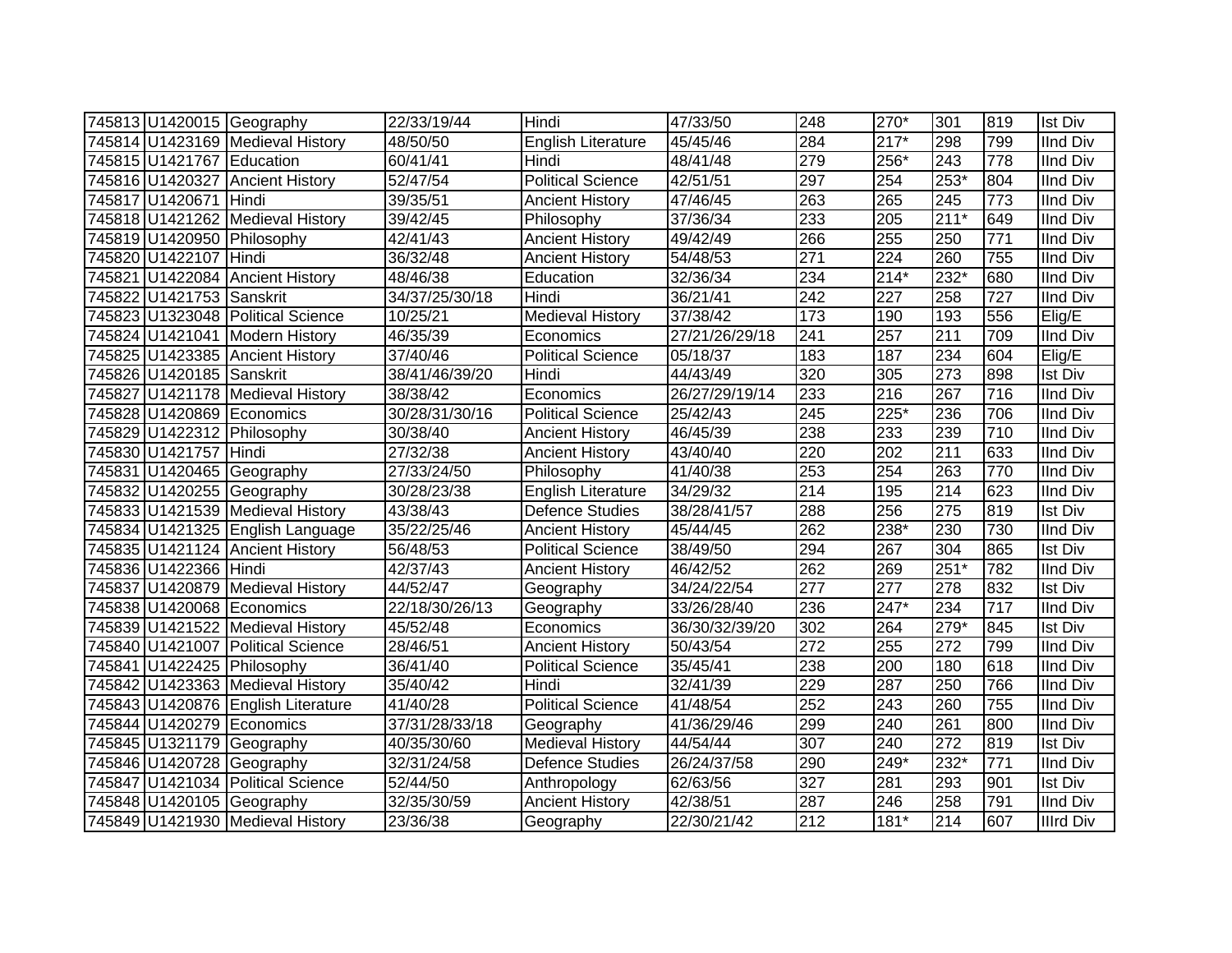|                           | 745850 U1320093 Ancient History    | 42/40/48       | <b>Political Science</b>  | 52/51/46       | 279              | 234    | 248    | 761 | <b>IInd Div</b>  |
|---------------------------|------------------------------------|----------------|---------------------------|----------------|------------------|--------|--------|-----|------------------|
|                           | 745851 U1421245 Ancient History    | 45/37/57       | Political Science         | 40/47/52       | 278              | 284    | 254    | 816 | <b>Ist Div</b>   |
|                           | 745852 U1423058 Ancient History    | 36/30/40       | <b>Political Science</b>  | 30/47/41       | $\overline{224}$ | 263    | $252*$ | 739 | <b>IInd Div</b>  |
|                           | 745853 U1420455 Ancient History    | 47/46/57       | <b>Political Science</b>  | 55/53/49       | 307              | 291    | 296    | 894 | <b>Ist Div</b>   |
|                           | 745854 U1420179 Economics          | 36/32/34/38/20 | Geography                 | 38/38/34/65    | 335              | 297    | 293    | 925 | <b>Ist Div</b>   |
|                           | 745855 U1321034 Ancient History    | <b>UFM</b>     | <b>Political Science</b>  | <b>UFM</b>     | UF               | 251*   | 267    | UF  | <b>UFM</b>       |
|                           | 745856 U1420235 Economics          | 31/33/33/33/16 | <b>Political Science</b>  | 29/49/50       | 274              | 276*   | $273*$ | 823 | <b>Ist Div</b>   |
|                           | 745857 U1421330 Economics          | 29/30/29/17/14 | Philosophy                | 41/40/42       | 242              | 225*   | 249*   | 716 | <b>IInd Div</b>  |
| 745858 U1422266 Sanskrit  |                                    | 28/31/18/23/17 | <b>Ancient History</b>    | 30/27/28       | 202              | 189*   | $194*$ | 585 | <b>Illrd Div</b> |
| 745859 U1422356 Hindi     |                                    | 43/42/41       | <b>Ancient History</b>    | 43/39/34       | 242              | 249    | 251    | 742 | <b>IInd Div</b>  |
|                           | 745860 U1420624 Medieval History   | 42/48/47       | Hindi                     | 44/41/45       | 267              | 276    | 254*   | 797 | <b>IInd Div</b>  |
|                           | 745861 U1221350 Medieval History   | 43/43/37       | Geography                 | 26/22/27/64    | 262              | 253    | 253    | 768 | <b>IInd Div</b>  |
| 745862 U1420771 Sanskrit  |                                    | 32/37/31/30/20 | <b>Ancient History</b>    | 45/40/51       | 286              | 263    | $267*$ | 816 | <b>Ist Div</b>   |
| 745863 U1423257 Sanskrit  |                                    | 34/26/34/28/21 | Hindi                     | 41/40/38       | 262              | 217    | 224    | 703 | <b>IInd Div</b>  |
|                           | 745864 U1423017 Ancient History    | 23/32/42       | <b>Political Science</b>  | 28/41/34       | 200              | $173*$ | $190*$ | 563 | <b>Illrd Div</b> |
|                           | 745865 U1422612 Ancient History    | 36/34/42       | Economics                 | 24/28/29/31/13 | 237              | 183    | 229    | 649 | <b>IInd Div</b>  |
|                           | 745866 U1420403 Medieval History   | 43/36/36       | Geography                 | 37/36/24/60    | 272              | 257    | 269*   | 798 | <b>IInd Div</b>  |
|                           | 745867 U1420927 Ancient History    | 41/46/49       | <b>Political Science</b>  | 47/48/49       | 280              | 240*   | 266    | 786 | <b>IInd Div</b>  |
|                           | 745868 U1420462 Philosophy         | 46/41/37       | <b>Medieval History</b>   | 45/39/37       | 245              | 237*   | 278    | 760 | <b>IInd Div</b>  |
|                           | 745869 U1420594 Philosophy         | 39/39/35       | <b>Political Science</b>  | 45/47/44       | 249              | 268*   | $243*$ | 760 | <b>IInd Div</b>  |
|                           | 745870 U1420414 Economics          | 35/32/33/38/17 | <b>Ancient History</b>    | 48/43/46       | 292              | $271*$ | 261*   | 824 | <b>Ist Div</b>   |
|                           | 745871 U1420901 Political Science  | 19/36/34       | <b>Ancient History</b>    | 26/33/12       | 160              | 192    | 186*   | 538 | Elig/E           |
|                           | 745872 U1421004 Political Science  | 42/51/44       | <b>Ancient History</b>    | 41/42/42       | 262              | 263    | 265    | 790 | <b>IInd Div</b>  |
|                           | 745873 U1422116 Medieval History   | 46/33/40       | Economics                 | 22/24/23/25/12 | 225              | 191    | 197    | 613 | <b>IInd Div</b>  |
|                           | 745874 U1421530 Economics          | 38/32/33/33/13 | <b>English Literature</b> | 47/42/42       | 280              | 262    | 271    | 813 | <b>Ist Div</b>   |
|                           | 745875 U1420794 Medieval History   | 51/49/47       | Economics                 | 34/31/31/28/17 | 288              | 282*   | 265*   | 835 | <b>Ist Div</b>   |
|                           | 745876 U1421498 English Literature | 37/41/40       | <b>Political Science</b>  | 22/45/43       | 228              | 225*   | 232    | 685 | <b>IInd Div</b>  |
|                           | 745877 U1421567 Philosophy         | 41/41/34       | <b>Ancient History</b>    | 50/43/45       | 254              | 235    | 263    | 752 | <b>IInd Div</b>  |
|                           | 745878 U1421183 Ancient History    | 46/38/51       | <b>Political Science</b>  | 42/49/44       | 270              | 222*   | 253    | 745 | <b>IInd Div</b>  |
|                           | 745879 U1321753 Ancient History    | 35/28/34       | Economics                 | 27/28/29/29/11 | 221              | 200*   | 205    | 626 | <b>IInd Div</b>  |
|                           | 745880 U1420964 Ancient History    | 40/42/54       | <b>Political Science</b>  | 46/45/54       | 281              | 266    | 301    | 848 | <b>Ist Div</b>   |
| 745881 U1423334 Education |                                    | 38/35/41       | English Literature        | 40/40/37       | 231              | 217    | 216    | 664 | <b>IInd Div</b>  |
|                           | 745882 U1420393 Ancient History    | 23/39/40       | <b>Political Science</b>  | 37/45/43       | $\overline{227}$ | $188*$ | $247*$ | 662 | <b>IInd Div</b>  |
| 745883 U1420529 Hindi     |                                    | 44/47/47       | <b>Ancient History</b>    | 42/43/41       | 264              | 259    | 232    | 755 | <b>IInd Div</b>  |
|                           | 745884 U1423375 Economics          | 29/29/27/32/17 | Political Science         | 40/37/45       | 256              | 247    | 237    | 740 | <b>IInd Div</b>  |
| 745885 U1421077 Education |                                    | 25/34/30       | <b>Ancient History</b>    | 25/25/40       | 179              | 171    | 180    | 530 | <b>Illrd Div</b> |
|                           | 745886 U1421895 Philosophy         | 25/35/32       | <b>Ancient History</b>    | 22/37/42       | 193              | 198*   | $234*$ | 625 | <b>IInd Div</b>  |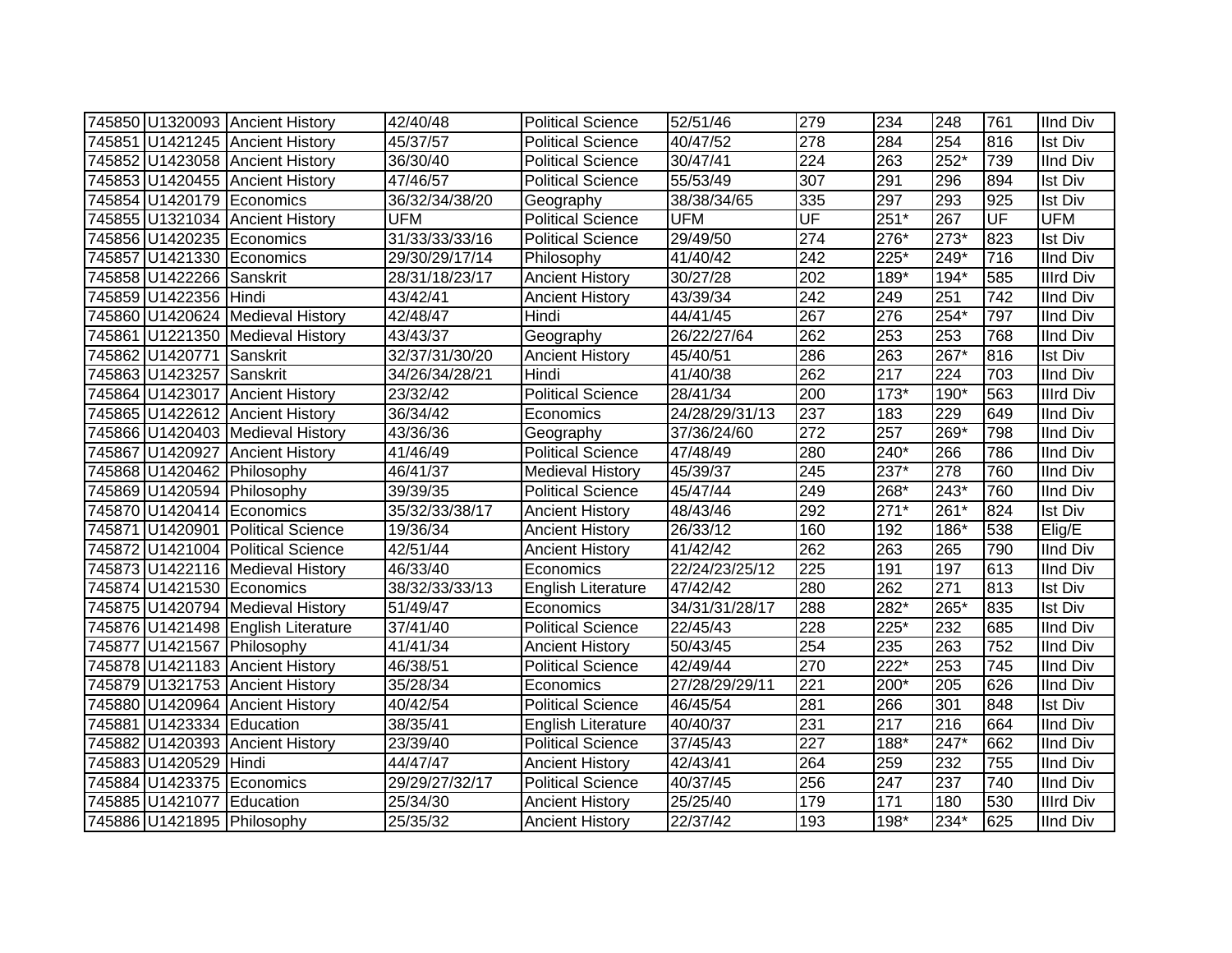|                           | 745887 U1422252 Medieval History   | 45/48/37       | Hindi                    | 48/46/45       | 269              | 218    | 243              | 730 | <b>IInd Div</b>  |
|---------------------------|------------------------------------|----------------|--------------------------|----------------|------------------|--------|------------------|-----|------------------|
| 745888 U1421836 Hindi     |                                    | 31/36/40       | <b>Ancient History</b>   | 34/39/28       | 208              | 205*   | 216*             | 629 | <b>IInd Div</b>  |
|                           | 745889 U1423122 English Literature | 36/38/38       | <b>Ancient History</b>   | 43/54/55       | 264              | 233    | $\overline{271}$ | 768 | <b>IInd Div</b>  |
|                           | 745890 U1421075 Ancient History    | 49/46/55       | <b>Political Science</b> | 28/49/55       | 282              | 239    | 279              | 800 | <b>IInd Div</b>  |
|                           | 745891 U1421835 Ancient History    | 45/41/43       | <b>Political Science</b> | 46/49/31       | 255              | 256    | 267              | 778 | <b>IInd Div</b>  |
| 745892 U1422977 Sanskrit  |                                    | 38/37/41/32/20 | Hindi                    | 42/42/42       | 294              | 277    | 266              | 837 | <b>Ist Div</b>   |
|                           | 745893 U1421028 Political Science  | 43/46/27       | <b>Ancient History</b>   | 45/41/60       | 262              | 275    | 274              | 811 | <b>Ist Div</b>   |
|                           | 745894 U1420089 English Language   | 36/38/33/60    | <b>Political Science</b> | 36/49/45       | 297              | 286    | $273*$           | 856 | Ist Div          |
|                           | 745895 U1321989 Economics          | 37/30/36/37/11 | Political Science        | 35/33/27       | 246              | 219    | 253              | 718 | <b>IInd Div</b>  |
| 745896 U1422788 Urdu      |                                    | 52/45/32/18    | <b>Medieval History</b>  | 45/28/47       | 267              | 245*   | 241              | 753 | <b>IInd Div</b>  |
|                           | 745897 U1222174 Medieval History   | 45/33/37       | Hindi                    | 25/31/38       | 209              | $211*$ | 207*             | 627 | <b>IInd Div</b>  |
|                           | 745898 U1321415 Medieval History   | 27/22/35       | Economics                | 20/21/27/05/10 | 167              | $187*$ | 245              | 599 | <b>Illrd Div</b> |
|                           | 745899 U1321824 Medieval History   | 34/37/43       | Education                | 16/32/36       | 198              | 193*   | 220              | 611 | <b>IInd Div</b>  |
| 745900 U1322256 Education |                                    | 21/33/37       | <b>Political Science</b> | 36/35/20       | 182              | 217    | 171              | 570 | <b>Illrd Div</b> |
|                           | 745901 U1222039 Modern History     | 44/19/37       | Economics                | 21/06/04/23/11 | 165              | $218*$ | 188*             | 571 | Elig/E           |
|                           | 745902 U1321251 Medieval History   | 48/40/45       | Economics                | 24/16/18/29/10 | 230              | 222*   | $243*$           | 695 | <b>IInd Div</b>  |
|                           | 745903 U1221044 Economics          | 22/12/22/05/11 | Geography                | 22/24/29/30    | 177              | 228*   | 229              | 634 | <b>IInd Div</b>  |
|                           | 745904 U1321144 Political Science  | 15/26/22       | <b>Ancient History</b>   | 00/18/15       | 96               | 220*   | 241              | 557 | Failed           |
|                           | 745905 U1322440 Medieval History   | 34/32/38       | Psychology               | 10/20/20/43    | 197              | 178*   | 189*             | 564 | <b>Illrd Div</b> |
| 745906 U1222194 Hindi     |                                    | 33/28/38       | <b>Medieval History</b>  | 37/25/33       | 194              | 197*   | 164              | 555 | <b>Illrd Div</b> |
|                           | 745907 U1321106 Economics          | 23/12/23/32/13 | Philosophy               | 40/40/38       | $\overline{221}$ | 253    | 249              | 723 | <b>IInd Div</b>  |
|                           | 745908 U1222016 Medieval History   | 40/27/37       | Hindi                    | 30/34/29       | 197              | 211    | 183              | 591 | <b>Illrd Div</b> |
| 745909 U1220184 Sanskrit  |                                    | AA/AA/AA/AA/AA | Hindi                    | AA/AA/AA       | AA               | 278    | 254              | 532 | Absent           |
|                           | 745910 U1321975 English Literature | 19/AA/AA       | <b>Political Science</b> | AA/AA/AA       | 19               | 200*   | $194*$           | 413 | Failed           |
|                           | 745911 U1322876 Medieval History   | 44/28/37       | Philosophy               | 44/36/36       | 225              | 220    | 230*             | 675 | <b>IInd Div</b>  |
|                           | 745912 U1322320 Medieval History   | 34/34/40       | <b>Defence Studies</b>   | 19/19/24/AA    | 170              | 226*   | $212*$           | 608 | Elig/E           |
| 745913 U1222317 Hindi     |                                    | 45/49/48       | Medieval History         | 47/48/47       | 284              | 279    | $277*$           | 840 | <b>Ist Div</b>   |
|                           | 745914 U1122243 English Language   | 35/27/20/35    | Philosophy               | 31/28/35       | 211              | 254    | $273*$           | 738 | IInd Div         |
|                           | 745915 U1223065 Medieval History   | 47/47/38       | Education                | 24/40/39       | 235              | 255    | 248              | 738 | <b>IInd Div</b>  |
|                           | 745916 U1322301 Philosophy         | 18/39/38       | <b>Medieval History</b>  | 45/44/46       | 230              | 227    | $223*$           | 680 | <b>IInd Div</b>  |
| 745917 U1322005 Persian   |                                    | 26/36/48       | Hindi                    | 29/21/28       | 188              | 191    | 180              | 559 | <b>Illrd Div</b> |
| 745918 U1322006 Persian   |                                    | 25/28/39       | English Literature       | 42/41/36       | 211              | 197    | 222              | 630 | <b>IInd Div</b>  |
|                           | 745919 U1323063 Modern History     | 48/20/30       | Education                | 26/35/35       | 194              | 221    | 215              | 630 | <b>IInd Div</b>  |
|                           | 745920 U1220537 Ancient History    | 26/27/40       | <b>Political Science</b> | 33/28/26       | 180              | 210    | $234*$           | 624 | <b>IInd Div</b>  |
|                           | 745921 U1323291 Ancient History    | 26/19/18       | Education                | 21/29/29       | 142              | 195    | 212              | 549 | Elig/E           |
|                           | 745922 U1321688 Ancient History    | 21/19/25       | <b>Political Science</b> | 12/28/12       | 117              | 185*   | 179*             | 481 | Failed           |
|                           | 745923 U1322685 Economics          | 16/06/11/21/18 | <b>Political Science</b> | 23/17/25       | 137              | 295    | 253              | 685 | Failed           |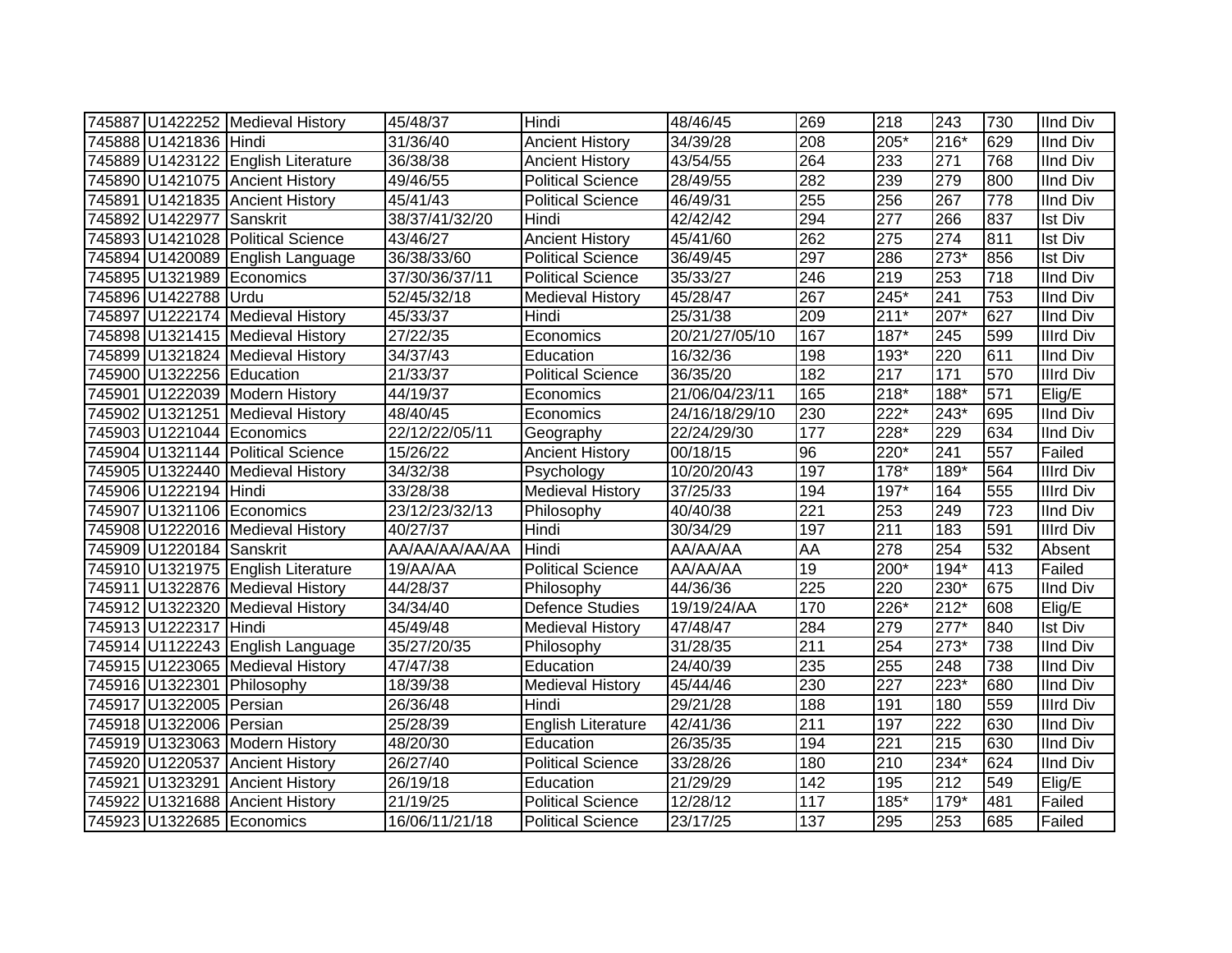|                           | 745924 U1220170 Economics          | 26/24/26/22/17 | Geography                 | 36/32/31/54 | 268        | 250    | 261              | 779        | <b>IInd Div</b>  |
|---------------------------|------------------------------------|----------------|---------------------------|-------------|------------|--------|------------------|------------|------------------|
|                           | 745925 U1221052 English Language   | 36/28/26/50    | Medieval History          | 46/37/47    | 270        | 256    | 241              | 767        | <b>IInd Div</b>  |
| 745926 U1322027 Persian   |                                    | 06/25/05       | Education                 | 22/25/25    | 108        | $189*$ | 180              | 477        | Failed           |
| 745927 U1223283 Hindi     |                                    | 33/36/39       | Education                 | 19/27/41    | 195        | $210*$ | 234              | 639        | <b>IInd Div</b>  |
|                           | 745928 U1320882 Political Science  | 22/39/29       | <b>Ancient History</b>    | 35/37/31    | 193        | 223    | $216*$           | 632        | <b>IInd Div</b>  |
|                           | 745929 U1221535 English Language   | 40/26/27/50    | <b>Medieval History</b>   | 47/31/42    | 263        | 214    | 238              | 715        | <b>IInd Div</b>  |
|                           | 745930 U1220123 Ancient History    | 45/44/59       | <b>Political Science</b>  | 50/48/29    | 275        | 281    | 269              | 825        | <b>Ist Div</b>   |
| 745931 U1323095 Education |                                    | 24/36/43       | Hindi                     | 36/37/40    | 216        | 224    | $223*$           | 663        | <b>IInd Div</b>  |
|                           | 745932 U1320089 Mathematics        | 23/38/25/35    | <b>Statistics</b>         | 30/14/30/46 | 241        | 240*   | 229              | 710        | <b>IInd Div</b>  |
|                           | 745933 U1321760 Modern History     | 37/20/30       | Education                 | 29/40/46    | 202        | 182*   | 187              | 571        | <b>Illrd Div</b> |
|                           | 745934 U1323270 Medieval History   | 16/23/37       | Education                 | 23/36/41    | 176        | 224*   | 192              | 592        | <b>Illrd Div</b> |
|                           | 745935 U1320303 English Literature | 35/38/30       | <b>Ancient History</b>    | 36/29/36    | 204        | 218    | 212              | 634        | <b>IInd Div</b>  |
|                           | 745936 U1320251 Economics          | 23/21/27/32/14 | Geography                 | 33/26/23/AA | 199        | $215*$ | 234              | 648        | Elig/E           |
|                           | 745937 U1220365 Medieval History   | 44/35/39       | Philosophy                | 31/38/38    | 225        | 225*   | 188              | 638        | <b>IInd Div</b>  |
| 745938 U1220697 Sanskrit  |                                    | 31/32/26/26/19 | Hindi                     | 34/37/42    | 247        | 233    | 247              | 727        | <b>IInd Div</b>  |
|                           | 745939 U1320460 Geography          | 33/31/18/53    | <b>English Literature</b> | 34/38/36    | 243        | $252*$ | 266              | 761        | <b>IInd Div</b>  |
|                           | 745940 U1222240 Medieval History   | AA/AA/AA       | Hindi                     | AA/AA/AA    | AA         | 221    | 205              | 426        | Absent           |
|                           | 745941 U1321768 Ancient History    | 00/00/07       | <b>Political Science</b>  | 09/17/17    | 50         | 204    | $212*$           | 466        | Failed           |
|                           | 745942 U1122782 English Literature | 22/AA/AA       | <b>Defence Studies</b>    | AA/AA/AA/41 | 63         | $161*$ | 180              | 404        | Failed           |
| 745943 U1221202 Sanskrit  |                                    | 31/36/24/25/20 | Hindi                     | 48/35/41    | 260        | 257*   | 262              | 779        | <b>IInd Div</b>  |
|                           | 745944 U1321723 Modern History     | 36/28/29       | <b>Political Science</b>  | 13/26/25    | 157        | 177    | 188              | 522        | Elig/E           |
|                           | 745945 U1220777 Modern History     | 45/41/AA       | Education                 | 38/30/27    | 181        | 221    | 198*             | 600        | <b>Illrd Div</b> |
|                           | 745946 U1320280 Geography          | 36/33/28/AA    | English Literature        | 36/39/30    | 202        | 292    | 279              | 773        | Elig/E           |
|                           | 745947 U1223560 Philosophy         | 33/37/40       | English Literature        | 29/40/31    | 210        | 183*   | 216              | 609        | <b>IInd Div</b>  |
|                           | 745948 U1222801 Political Science  | 22/38/23       | Philosophy                | 32/37/34    | 186        | 244*   | 281              | 711        | <b>IInd Div</b>  |
|                           | 745949 U1222995 Medieval History   | 47/36/35       | <b>English Literature</b> | 30/38/30    | 216        | 206    | 209              | 631        | <b>IInd Div</b>  |
|                           | 745950 U1321517 Philosophy         | <b>DET</b>     | <b>Medieval History</b>   | <b>DET</b>  | <b>DET</b> | $214*$ | $\overline{227}$ | <b>DET</b> | Detained         |
|                           | 745951 U1322227 Ancient History    | <b>DET</b>     | <b>Political Science</b>  | <b>DET</b>  | <b>DET</b> | 245    | $253*$           | <b>DET</b> | Detained         |
|                           | 745952 U1322205 Political Science  | <b>DET</b>     | <b>Ancient History</b>    | <b>DET</b>  | <b>DET</b> | 226    | $\overline{240}$ | <b>DET</b> | Detained         |
|                           | 745953 U1420250 Ancient History    | 46/48/55       | Geography                 | 37/38/27/60 | 311        | 267    | 293              | 871        | <b>Ist Div</b>   |
|                           | 745954 U1422022 Economics          | 25/10/25/14/14 | Geography                 | 27/30/26/56 | 227        | 215    | 207              | 649        | <b>IInd Div</b>  |
|                           | 745955 U1220241 Geography          | AA/AA/AA/43    | <b>Ancient History</b>    | AA/AA/AA    | 43         | 229    | 247              | 519        | Failed           |
| 745956 U1322370           | Hindi                              | 30/28/38       | <b>Ancient History</b>    | 28/08/27    | 159        | $197*$ | $159*$           | 515        | Elig/E           |
|                           | 745957 U1322983 Medieval History   | 36/23/29       | <b>Political Science</b>  | 12/19/27    | 146        | 188    | 183*             | 517        | Elig/E           |
| 745958 U1421411 Hindi     |                                    | 54/51/42       | <b>Ancient History</b>    | 59/58/61    | 325        | 287    | 298              | 910        | Ist Div          |
|                           | 745959 U1420040 Political Science  | AA/43/34       | Philosophy                | 21/29/37    | 164        | 229    | 207              | 600        | <b>Illrd Div</b> |
|                           | 745960 U1420661 Ancient History    | 45/49/54       | <b>Political Science</b>  | 40/42/35    | 265        | $274*$ | 282*             | 821        | <b>Ist Div</b>   |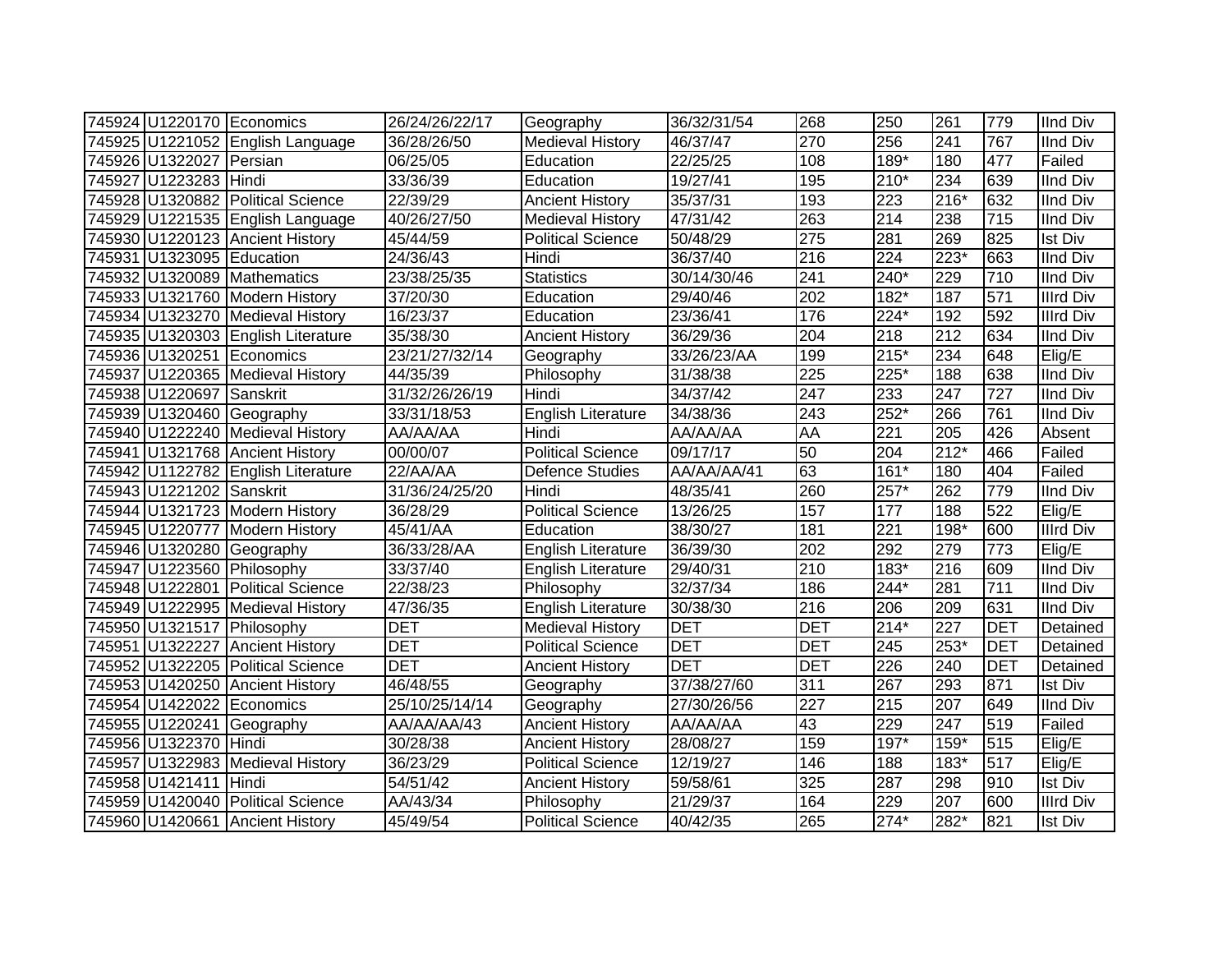| 745961 U1420641 Hindi     |                                    | 42/46/43       | English Language          | 45/30/28/46    | 280              | 272    | 282              | 834 | <b>Ist Div</b>   |
|---------------------------|------------------------------------|----------------|---------------------------|----------------|------------------|--------|------------------|-----|------------------|
| 745962 U1422684 Arabic    |                                    | 25/32/34       | English Literature        | 30/37/40       | 198              | 197    | 202              | 597 | <b>Illrd Div</b> |
|                           | 745963 U1420484 Economics          | 24/13/25/31/19 | <b>Political Science</b>  | 48/44/39       | $\overline{243}$ | $209*$ | $222*$           | 674 | <b>IInd Div</b>  |
|                           | 745964 U1421405 English Language   | 36/28/24/48    | Philosophy                | 25/40/38       | 239              | 195    | 264              | 698 | <b>IInd Div</b>  |
|                           | 745965 U1420899 Modern History     | 43/44/37       | Philosophy                | 36/36/34       | 230              | 248    | 250              | 728 | <b>IInd Div</b>  |
|                           | 745966 U1422033 Medieval History   | 40/25/33       | Economics                 | 25/11/12/30/11 | 187              | 183    | $\overline{219}$ | 589 | <b>Illrd Div</b> |
|                           | 745967 U1421492 Ancient History    | 14/09/06       | Education                 | 26/42/40       | 137              | 181    | $223*$           | 541 | Elig/E           |
|                           | 745968 U1022933 Economics          | 24/13/14/27/13 | English Literature        | 39/41/39       | 210              | 198*   | $226*$           | 634 | <b>IInd Div</b>  |
|                           | 745969 U1421954 Ancient History    | 43/26/27       | Political Science         | 45/26/42       | 209              | 202    | 226*             | 637 | <b>IInd Div</b>  |
|                           | 746401 U1323258 Ancient History    | 16/00/10       | Education                 | 27/39/40       | 132              | 191    | 176              | 499 | Elig/E           |
|                           | 746402 U1422242 Medieval History   | 39/42/47       | Education                 | 52/43/54       | $\overline{277}$ | 182    | $\overline{214}$ | 673 | <b>IInd Div</b>  |
|                           | 746403 U1420471 Ancient History    | 58/35/59       | <b>Political Science</b>  | 53/40/40       | 285              | 280    | 285              | 850 | <b>Ist Div</b>   |
|                           | 746404 U1321634 English Literature | 27/35/36       | <b>Political Science</b>  | 21/26/18       | 163              | 179    | 192              | 534 | Elig/E           |
| 746405 U1421160 Hindi     |                                    | 43/45/45       | <b>Ancient History</b>    | 57/42/60       | 292              | 284    | 252              | 828 | <b>Ist Div</b>   |
| 746406 U1422303 Hindi     |                                    | 37/41/48       | <b>Ancient History</b>    | 45/25/36       | 232              | 235    | 234              | 701 | <b>IInd Div</b>  |
|                           | 746407 U1421106 Economics          | 33/28/20/36/16 | English Literature        | 45/48/44       | 270              | 273    | 320              | 863 | <b>Ist Div</b>   |
|                           | 746408 U1420351 Economics          | 38/32/35/31/17 | English Literature        | 44/50/42       | 289              | 288    | 302              | 879 | <b>Ist Div</b>   |
|                           | 746409 U1420288 English Literature | 45/45/45       | <b>Ancient History</b>    | 57/39/58       | 289              | 270*   | $\overline{307}$ | 866 | <b>Ist Div</b>   |
|                           | 746410 U1422069 Modern History     | 47/45/37       | Economics                 | 31/17/14/08/15 | 214              | 257    | $234*$           | 705 | <b>IInd Div</b>  |
|                           | 746411 U1423068 Psychology         | 17/26/25/58    | <b>English Literature</b> | 47/46/46       | 265              | 284    | 263              | 812 | <b>Ist Div</b>   |
| 746412 U1321946 Sanskrit  |                                    | 38/34/12/27/19 | Hindi                     | 34/35/39       | 238              | 178    | $\overline{215}$ | 631 | <b>IInd Div</b>  |
| 746413 U1321493 Education |                                    | 23/36/38       | Economics                 | 22/14/18/24/14 | 189              | 182*   | 178*             | 549 | <b>Illrd Div</b> |
| 746414 U1322113 Urdu      |                                    | 22/27/21/16    | Economics                 | 16/07/07/23/AA | 139              | 171    | 180              | 490 | Elig/E           |
| 746415 U1423107 Urdu      |                                    | 13/26/27/09    | Medieval History          | 37/28/37       | 177              | 183    | 178              | 538 | <b>Illrd Div</b> |
|                           | 746416 U1422197 Modern History     | 47/41/40       | Education                 | 52/37/45       | 262              | 219*   | 232*             | 713 | <b>IInd Div</b>  |
| 746417 U1422735 Urdu      |                                    | 18/24/17/12    | <b>Medieval History</b>   | 44/37/38       | 190              | 187*   | 192*             | 569 | <b>Illrd Div</b> |
|                           | 746418 U1422507 Medieval History   | 41/35/38       | Economics                 | 24/13/19/32/16 | 218              | 211    | 200              | 629 | <b>IInd Div</b>  |
|                           | 746419 U1322526 Political Science  | 35/30/35       | <b>Ancient History</b>    | 46/41/46       | 233              | 224    | $\overline{228}$ | 685 | <b>IInd Div</b>  |
| 746420 U1422400 Hindi     |                                    | 42/43/51       | English Literature        | 37/41/37       | 251              | 245    | 252              | 748 | <b>IInd Div</b>  |
|                           | 746421 U1422922 Philosophy         | 49/44/46       | <b>Ancient History</b>    | 47/38/39       | 263              | 236    | 252              | 751 | <b>IInd Div</b>  |
|                           | 746422 U1422546 English Literature | 51/42/42       | <b>Ancient History</b>    | 50/41/58       | 284              | 201    | 259              | 744 | <b>IInd Div</b>  |
|                           | 746423 U1423039 Economics          | 24/10/07/30/10 | <b>English Literature</b> | 38/41/41       | 201              | 233    | 251              | 685 | <b>IInd Div</b>  |
|                           | 746424 U1421652 Economics          | 27/11/14/31/11 | English Literature        | 40/39/35       | 208              | 196    | 242              | 646 | <b>IInd Div</b>  |
|                           | 746425 U1420733 English Literature | 58/56/43       | <b>Political Science</b>  | 54/39/30       | 280              | $301*$ | 278              | 859 | <b>Ist Div</b>   |
|                           | 746426 U1422245 Economics          | 27/19/29/20/12 | <b>English Literature</b> | 45/44/32       | 228              | 263    | 249              | 740 | <b>IInd Div</b>  |
| 746427 U1421254 Sanskrit  |                                    | 40/45/40/41/22 | Hindi                     | 48/49/51       | 336              | 309    | 318              | 963 | <b>Ist Div</b>   |
|                           | 746428 U1420576 Political Science  | 56/46/37       | <b>Ancient History</b>    | 51/59/56       | 305              | 244    | 294              | 843 | <b>Ist Div</b>   |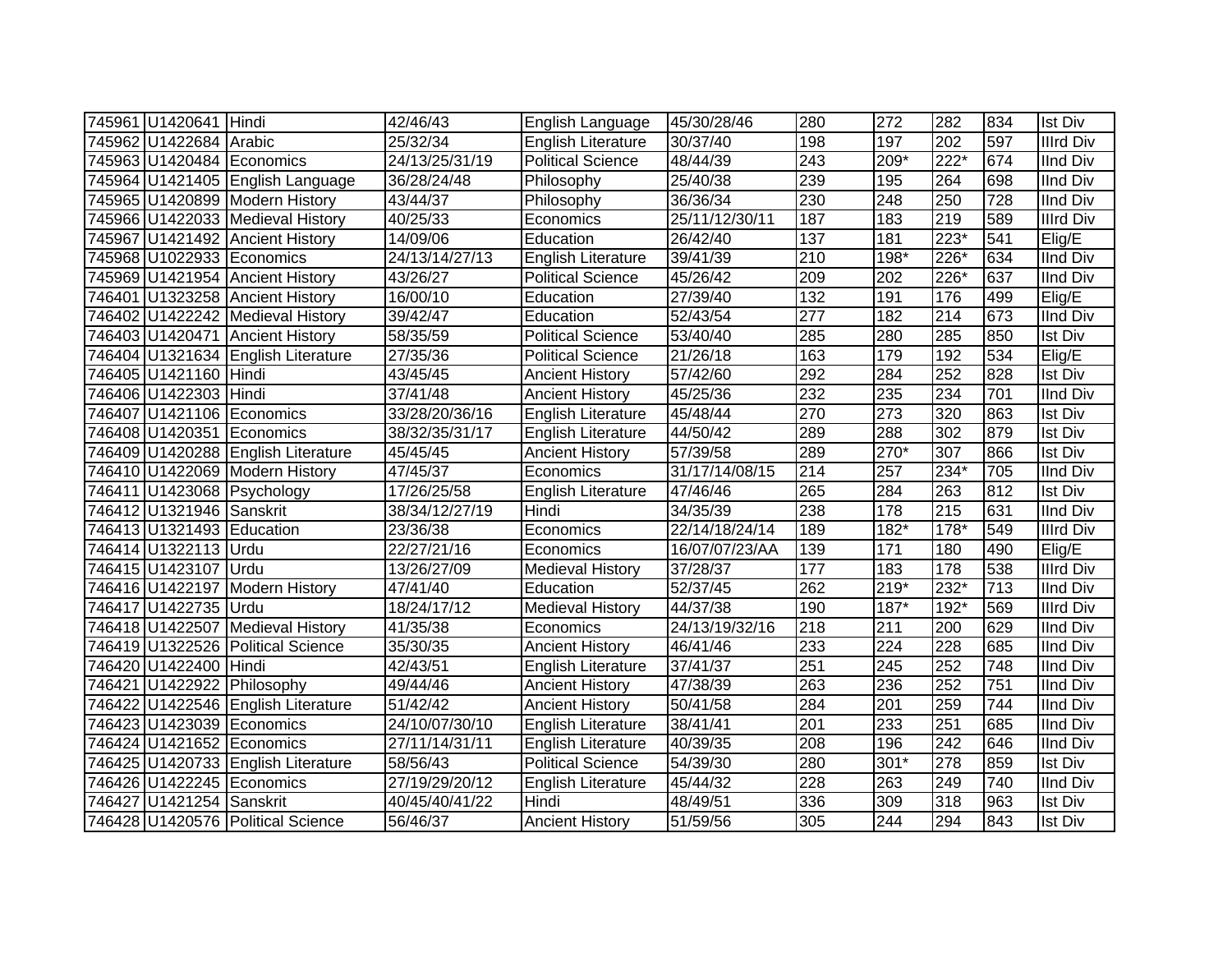| 746429 U1421863 Sanskrit  |                                    | 32/39/41/34/23 | Hindi                     | 40/45/52       | 306              | 279              | 315              | 900              | <b>Ist Div</b>   |
|---------------------------|------------------------------------|----------------|---------------------------|----------------|------------------|------------------|------------------|------------------|------------------|
|                           | 746430 U1421538 Medieval History   | 30/30/43       | Education                 | 34/40/45       | $\overline{222}$ | 224*             | $215*$           | 661              | <b>IInd Div</b>  |
| 746431 U1422779 Urdu      |                                    | 50/33/27/16    | <b>Medieval History</b>   | 32/26/37       | 221              | 229              | 254              | 704              | <b>IInd Div</b>  |
|                           | 746432 U1421586 Modern History     | 45/39/38       | <b>English Literature</b> | 27/32/25       | 206              | 205              | 211              | 622              | <b>IInd Div</b>  |
| 746433 U1423222 Painting  |                                    | 31/20/49/52    | Sanskrit                  | 37/42/41/38/20 | 330              | $\overline{222}$ | $\overline{274}$ | 826              | <b>Ist Div</b>   |
| 746434 U1422297 Sanskrit  |                                    | 32/36/27/41/21 | Hindi                     | 40/39/47       | 283              | 210              | 231              | $\overline{724}$ | <b>IInd Div</b>  |
| 746435 U1421963 Hindi     |                                    | 46/45/50       | <b>Ancient History</b>    | 58/38/54       | 291              | 251              | 279              | 821              | <b>Ist Div</b>   |
|                           | 746436 U1420222 Economics          | 31/27/25/38/16 | Geography                 | 29/33/31/61    | 291              | 303              | 279              | 873              | <b>Ist Div</b>   |
|                           | 746437 U1420377 Geography          | 32/34/30/59    | <b>English Literature</b> | 55/54/52       | 316              | 287              | $\overline{277}$ | 880              | <b>Ist Div</b>   |
|                           | 746438 U1320839 English Literature | 42/36/52       | Economics                 | 29/26/30/30/19 | 264              | 271              | 254              | 789              | <b>IInd Div</b>  |
| 746439 U1423348 Sanskrit  |                                    | 27/37/21/40/22 | <b>English Literature</b> | 42/32/45       | 266              | 250*             | $226*$           | 742              | <b>IInd Div</b>  |
|                           | 746440 U1423170 Ancient History    | 46/42/50       | Education                 | 35/44/50       | 267              | 254              | 262              | 783              | <b>IInd Div</b>  |
|                           | 746441 U1420812 Economics          | 28/25/23/07/18 | Geography                 | 36/35/27/60    | 259              | 233              | 250              | 742              | <b>IInd Div</b>  |
|                           | 746442 U1422146 Philosophy         | 51/41/42       | <b>Ancient History</b>    | 46/52/52       | 284              | 233              | 250              | 767              | <b>IInd Div</b>  |
| 746443 U1420228 Sanskrit  |                                    | 32/35/26/38/23 | Hindi                     | 40/39/44       | 277              | 278*             | 307              | 862              | <b>Ist Div</b>   |
|                           | 746444 U1422842 English Literature | 38/44/48       | Economics                 | 29/18/28/31/16 | 252              | 228              | 258              | 738              | <b>IInd Div</b>  |
|                           | 746445 U1421807 Medieval History   | 46/36/43       | Hindi                     | 47/40/49       | 261              | 230              | 237              | 728              | <b>IInd Div</b>  |
|                           | 746446 U1420150 Medieval History   | 51/48/53       | Geography                 | 42/35/36/68    | 333              | 289              | 290              | 912              | <b>Ist Div</b>   |
|                           | 746447 U1421249 Ancient History    | 46/54/51       | <b>Political Science</b>  | 32/40/42       | 265              | 282              | 274              | 821              | <b>Ist Div</b>   |
|                           | 746448 U1421397 Defence Studies    | 28/30/32/59    | Philosophy                | 44/35/34       | 262              | 280              | 275              | 817              | <b>Ist Div</b>   |
| 746449 U1422224 Education |                                    | 33/41/52       | Hindi                     | 37/42/48       | 253              | 202              | 250              | 705              | <b>IInd Div</b>  |
| 746450 U1423191 Hindi     |                                    | 32/24/38       | <b>Ancient History</b>    | 29/28/45       | 196              | $205*$           | 268*             | 669              | <b>IInd Div</b>  |
|                           | 746451 U1420428 Ancient History    | 52/55/56       | <b>Political Science</b>  | 43/45/55       | 306              | 282              | 262              | 850              | <b>Ist Div</b>   |
|                           | 746452 U1421076 Medieval History   | 40/42/42       | Psychology                | 11/30/12/45    | $\overline{222}$ | 174              | 195              | 591              | <b>Illrd Div</b> |
| 746453 U1421659 Hindi     |                                    | 44/47/52       | <b>Ancient History</b>    | 45/49/52       | 289              | 265*             | 285*             | 839              | <b>Ist Div</b>   |
|                           | 746454 U1420767 Psychology         | 36/43/39/64    | English Literature        | 58/38/53       | 331              | 339              | $\overline{317}$ | 987              | <b>Ist Div</b>   |
| 746455 U1422738 Urdu      |                                    | 45/33/28/09    | <b>Medieval History</b>   | 39/30/35       | $\overline{219}$ | 249              | $\overline{212}$ | 680              | <b>IInd Div</b>  |
|                           | 746456 U1420805 Philosophy         | 53/45/50       | <b>Medieval History</b>   | 48/57/51       | 304              | $227*$           | $264*$           | 795              | <b>IInd Div</b>  |
| 746457 U1420970           | Sanskrit                           | 33/37/27/39/21 | Hindi                     | 33/38/40       | 268              | 202              | 258              | 728              | <b>IInd Div</b>  |
| 746458 U1422480           | Sanskrit                           | 37/35/17/40/18 | Hindi                     | 27/33/48       | 255              | 206              | $\overline{222}$ | 683              | <b>IInd Div</b>  |
|                           | 746459 U1422180 English Language   | 43/30/40/60    | Philosophy                | 53/45/50       | 321              | 280              | 288              | 889              | <b>Ist Div</b>   |
|                           | 746460 U1422989 English Literature | 35/43/34       | <b>Political Science</b>  | 30/30/16       | 188              | 228              | 231              | 647              | <b>IInd Div</b>  |
|                           | 746461 U1421643 English Literature | 53/54/52       | <b>Medieval History</b>   | 48/54/50       | 311              | 266              | 249              | 826              | <b>Ist Div</b>   |
|                           | 746462 U1420801 English Language   | 37/35/38/62    | <b>Ancient History</b>    | 48/41/54       | 315              | 288              | 276              | 879              | <b>Ist Div</b>   |
|                           | 746463 U1421986 Ancient History    | 16/31/25       | Education                 | 32/36/29       | 169              | 178              | 192              | 539              | Elig/E           |
|                           | 746464 U1421386 Ancient History    | 43/35/50       | <b>Political Science</b>  | 33/30/33       | 224              | 270              | 225              | 719              | <b>IInd Div</b>  |
| 746465 U1422120 Education |                                    | 29/40/45       | Economics                 | 17/08/06/30/20 | 195              | $188*$           | 194              | 577              | <b>Illrd Div</b> |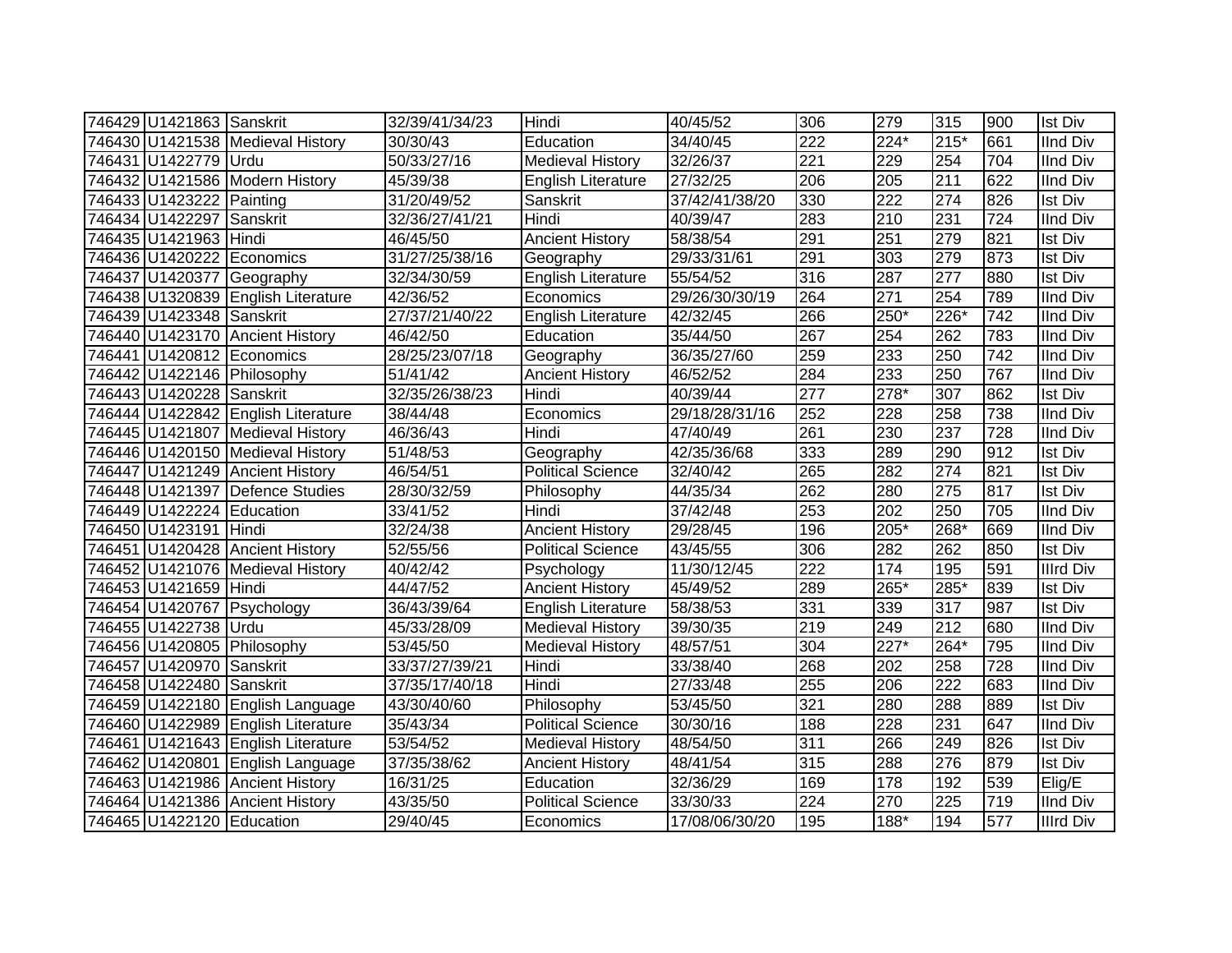| 746466 U1421669 Hindi     |                                    | 42/42/52       | <b>Ancient History</b>    | 52/41/53       | 282 | 279    | 261              | 822              | <b>Ist Div</b>   |
|---------------------------|------------------------------------|----------------|---------------------------|----------------|-----|--------|------------------|------------------|------------------|
|                           | 746467 U1423077 Political Science  | 26/25/10       | <b>Ancient History</b>    | 37/43/47       | 188 | 252    | 257              | 697              | Elig/E           |
|                           | 746468 U1421081 Medieval History   | 44/40/45       | Hindi                     | 40/41/48       | 258 | 234    | 251              | 743              | <b>IInd Div</b>  |
|                           | 746469 U1420578 Political Science  | 45/38/53       | Psychology                | 36/38/39/55    | 304 | 336    | 315              | 955              | <b>Ist Div</b>   |
| 746470 U1422448 Sanskrit  |                                    | 32/39/33/41/20 | Hindi                     | 38/44/47       | 294 | $250*$ | 253              | 797              | <b>IInd Div</b>  |
|                           | 746471 U1422198 Medieval History   | 48/30/42       | Economics                 | 23/28/20/31/18 | 240 | 232    | 240              | $\overline{712}$ | <b>IInd Div</b>  |
| 746472 U1422602 Hindi     |                                    | 36/40/49       | <b>Ancient History</b>    | 40/30/41       | 236 | 204    | 208              | 648              | <b>IInd Div</b>  |
|                           | 746473 U1421674 Medieval History   | 38/30/44       | Education                 | 34/45/43       | 234 | $262*$ | $244*$           | 740              | <b>IInd Div</b>  |
| 746474 U1421362 Arabic    |                                    | 65/64/52       | Urdu                      | 44/45/33/14    | 317 | 292    | 254              | 863              | <b>Ist Div</b>   |
| 746475 U1422694 Arabic    |                                    | 52/59/48       | Urdu                      | 25/32/26/13    | 255 | 215    | 220              | 690              | <b>IInd Div</b>  |
|                           | 746476 U1223468 Medieval History   | 24/29/35       | Urdu                      | 29/31/27/10    | 185 | 248    | 197              | 630              | <b>IInd Div</b>  |
| 746477 U1322125 Urdu      |                                    | 38/34/30/13    | Education                 | 29/37/45       | 226 | $197*$ | 176              | 599              | <b>Illrd Div</b> |
| 746478 U1421718 Urdu      |                                    | 51/51/30/14    | <b>English Literature</b> | 54/47/46       | 293 | 261    | 268              | 822              | Ist Div          |
|                           | 746479 U1420202 Modern History     | 46/39/43       | Philosophy                | 47/41/44       | 260 | 283*   | 308              | 851              | <b>Ist Div</b>   |
| 746480 U1421455 Sanskrit  |                                    | 37/42/37/44/18 | Hindi                     | 39/41/50       | 308 | 326    | 339              | 973              | <b>Ist Div</b>   |
|                           | 746481 U1420005 Psychology         | 40/40/36/54    | <b>English Literature</b> | 56/47/56       | 329 | 295    | 305              | 929              | <b>Ist Div</b>   |
| 746482 U1421809 Hindi     |                                    | 37/43/51       | <b>Ancient History</b>    | 45/52/54       | 282 | 291    | 273              | 846              | <b>Ist Div</b>   |
| 746483 U1423282 Hindi     |                                    | 50/38/49       | <b>Medieval History</b>   | 40/34/45       | 256 | 229    | $\overline{237}$ | 722              | <b>IInd Div</b>  |
| 746484 U1422765 Urdu      |                                    | 27/31/25/09    | <b>Medieval History</b>   | 39/39/46       | 216 | 209    | 226              | 651              | <b>IInd Div</b>  |
| 746485 U1423211 Hindi     |                                    | AA/31/41       | Economics                 | 19/32/09/28/14 | 174 | 198*   | 235              | 607              | <b>Illrd Div</b> |
|                           | 746486 U1421732 Modern History     | 51/38/48       | Education                 | 52/42/45       | 276 | 256    | 230              | 762              | <b>IInd Div</b>  |
| 746487 U1421911 Painting  |                                    | 28/22/52/50    | <b>English Literature</b> | 36/26/44       | 258 | 243    | $252*$           | 753              | <b>IInd Div</b>  |
|                           | 746488 U1322986 Medieval History   | 18/38/40       | Education                 | 26/39/47       | 208 | $181*$ | $191*$           | 580              | <b>Illrd Div</b> |
|                           | 746489 U1420953 English Language   | 38/34/34/50    | <b>Ancient History</b>    | 50/42/56       | 304 | 271    | 284*             | 859              | <b>Ist Div</b>   |
| 746490 U1422748 Urdu      |                                    | 40/31/26/13    | <b>English Literature</b> | 41/48/53       | 252 | 231    | 252              | 735              | <b>IInd Div</b>  |
| 746491 U1421315 Hindi     |                                    | 53/42/46       | <b>Ancient History</b>    | 46/49/50       | 286 | 259    | $277*$           | 822              | <b>Ist Div</b>   |
| 746492 U1420784 Sanskrit  |                                    | 38/35/27/37/21 | Hindi                     | 52/39/47       | 296 | 280    | 295              | 871              | <b>Ist Div</b>   |
|                           | 746493 U1420418 Philosophy         | 51/44/50       | <b>Political Science</b>  | 41/36/55       | 277 | $282*$ | 260              | 819              | <b>Ist Div</b>   |
|                           | 746494 U1423069 Economics          | 39/35/15/34/15 | Geography                 | 39/33/35/54    | 299 | $257*$ | 275              | 831              | <b>Ist Div</b>   |
|                           | 746495 U1421914 Political Science  | 38/37/39       | <b>Ancient History</b>    | 37/39/43       | 233 | $231*$ | 257              | $\overline{721}$ | <b>IInd Div</b>  |
| 746496 U1423084 Hindi     |                                    | 36/28/35       | <b>Ancient History</b>    | 00/22/33       | 154 | 181    | $174*$           | 509              | Elig/E           |
|                           | 746497 U1422264 English Literature | 36/50/49       | <b>Medieval History</b>   | 42/48/47       | 272 | 218    | 265*             | 755              | <b>IInd Div</b>  |
|                           | 746498 U1420349 Medieval History   | 51/52/52       | Geography                 | 42/36/40/64    | 337 | 322    | 306              | 965              | <b>Ist Div</b>   |
| 746499 U1420357 Education |                                    | 44/42/42       | <b>Political Science</b>  | 32/30/33       | 223 | 267    | 236*             | 726              | <b>IInd Div</b>  |
|                           | 746500 U1423050 Philosophy         | 39/29/30       | <b>Medieval History</b>   | 42/37/40       | 217 | 201    | 192*             | 610              | <b>IInd Div</b>  |
|                           | 746501 U1420261 Ancient History    | 49/59/54       | <b>Political Science</b>  | 56/46/52       | 316 | 286    | 288              | 890              | <b>Ist Div</b>   |
| 746502 U1421441 Sanskrit  |                                    | 39/42/37/44/18 | Hindi                     | 53/48/51       | 332 | 289    | 305              | 926              | <b>Ist Div</b>   |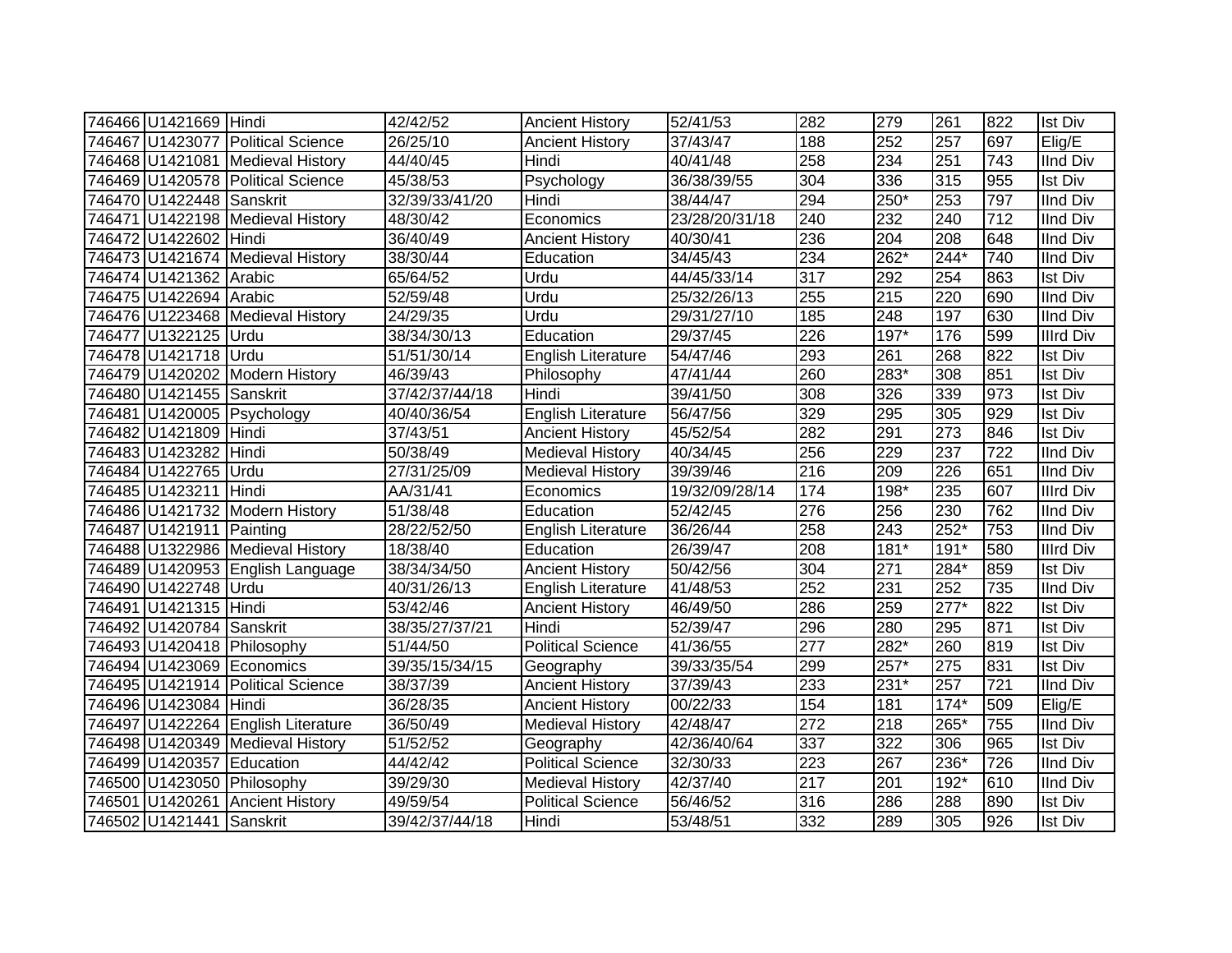| 746503 U1422898 Sanskrit  |                                    | 35/42/37/42/19        | Hindi                     | 54/42/54       | 325 | 262              | 235              | 822 | <b>Ist Div</b>  |
|---------------------------|------------------------------------|-----------------------|---------------------------|----------------|-----|------------------|------------------|-----|-----------------|
| 746504 U1422754 Urdu      |                                    | 26/30/28/09           | <b>Medieval History</b>   | 22/43/42       | 200 | 228*             | 221              | 649 | <b>IInd Div</b> |
|                           | 746505 U1323026 Medieval History   | 22/52/46              | <b>Political Science</b>  | 25/13/34       | 192 | 204              | 220              | 616 | <b>IInd Div</b> |
| 746506 U1322203 Hindi     |                                    | 39/40/51              | <b>English Literature</b> | 38/34/38       | 240 | 221              | 227              | 688 | <b>IInd Div</b> |
|                           | 746507 U1420680 Ancient History    | $\overline{52}/61/58$ | <b>Political Science</b>  | 52/45/56       | 324 | 300              | 286              | 910 | <b>Ist Div</b>  |
| 746508 U1422939 Hindi     |                                    | 46/35/43              | <b>Medieval History</b>   | 41/42/41       | 248 | 199              | $219*$           | 666 | <b>IInd Div</b> |
| 746509 U1423138 Sanskrit  |                                    | 36/41/29/41/20        | <b>Ancient History</b>    | 38/33/45       | 283 | $\overline{275}$ | 255*             | 813 | <b>Ist Div</b>  |
| 746510 U1322401 Education |                                    | 65/43/45              | Medieval History          | 44/44/48       | 289 | 232              | 236              | 757 | <b>IInd Div</b> |
|                           | 746511 U1320652 Political Science  | 42/29/39              | English Language          | 34/38/25/50    | 257 | 246              | 234              | 737 | <b>IInd Div</b> |
|                           | 746512 U1420867 Political Science  | 41/32/58              | <b>Ancient History</b>    | 45/51/53       | 280 | 282              | 301              | 863 | <b>Ist Div</b>  |
|                           | 746513 U1420710 Geography          | 38/38/37/65           | <b>English Literature</b> | 58/49/52       | 337 | 312              | 329              | 978 | <b>Ist Div</b>  |
|                           | 746514 U1421932 Ancient History    | 00/10/34              | Education                 | 23/43/51       | 161 | $189*$           | 206              | 556 | Elig/E          |
|                           | 746515 U1422232 Economics          | 33/32/12/31/16        | <b>English Literature</b> | 46/37/38       | 245 | 206              | 212              | 663 | <b>IInd Div</b> |
|                           | 746516 U1423226 Ancient History    | 45/26/37              | Education                 | 43/36/45       | 232 | 208*             | 238              | 678 | <b>IInd Div</b> |
| 746517 U1423202 Hindi     |                                    | 47/41/53              | <b>Ancient History</b>    | 42/50/48       | 281 | 254*             | 261*             | 796 | <b>IInd Div</b> |
| 746518 U1423173 Sanskrit  |                                    | 34/41/25/34/18        | Hindi                     | 49/34/51       | 286 | 210              | 246              | 742 | <b>IInd Div</b> |
|                           | 746519 U1420063 Ancient History    | 58/54/57              | <b>Political Science</b>  | 57/45/57       | 328 | 297              | 315              | 940 | <b>Ist Div</b>  |
| 746520 U1422700 Arabic    |                                    | 52/53/46              | Urdu                      | 27/30/23/15    | 246 | 225              | 211              | 682 | <b>IInd Div</b> |
|                           | 746521 U1423086 Modern History     | 40/27/30              | Education                 | 02/36/34       | 169 | 196*             | 205              | 570 | Elig/E          |
| 746522 U1322733 Hindi     |                                    | AA/38/47              | Education                 | 07/36/43       | 171 | 191              | $201*$           | 563 | Illrd Div       |
|                           | 746523 U1422210 Medieval History   | 47/49/50              | Economics                 | 38/35/26/25/17 | 287 | 280              | 275              | 842 | <b>Ist Div</b>  |
|                           | 746524 U1423290 Modern History     | 46/19/37              | English Literature        | 00/32/15       | 149 | $227*$           | $\overline{223}$ | 599 | Elig/E          |
|                           | 746525 U1422937 Philosophy         | 43/41/37              | <b>Ancient History</b>    | 40/41/49       | 251 | 212              | 236*             | 699 | <b>IInd Div</b> |
| 746526 U1422386 Hindi     |                                    | 32/36/48              | <b>Ancient History</b>    | 35/45/50       | 246 | $250*$           | 235*             | 731 | <b>IInd Div</b> |
|                           | 746527 U1420621 Geography          | 33/30/30/64           | <b>English Literature</b> | 42/43/49       | 291 | 292              | 275              | 858 | <b>Ist Div</b>  |
|                           | 746528 U1421933 Ancient History    | 27/46/45              | Education                 | 18/40/43       | 219 | $197*$           | 197              | 613 | <b>IInd Div</b> |
| 746529 U1421780 Hindi     |                                    | 42/39/47              | <b>Ancient History</b>    | 16/44/49       | 237 | 226*             | $229*$           | 692 | <b>IInd Div</b> |
| 746530 U1422438 Sanskrit  |                                    | 32/34/27/33/20        | Hindi                     | 33/27/43       | 249 | $197*$           | 224              | 670 | <b>IInd Div</b> |
| 746531 U1422390 Sanskrit  |                                    | 33/37/31/26/21        | Hindi                     | 40/35/46       | 269 | $\overline{225}$ | $251*$           | 745 | <b>IInd Div</b> |
|                           | 746532 U1420299 Modern History     | 49/43/42              | Political Science         | 37/41/46       | 258 | 278              | 275              | 811 | <b>Ist Div</b>  |
| 746533 U1422364 Hindi     |                                    | 46/43/50              | <b>Ancient History</b>    | 37/41/43       | 260 | 255              | 219              | 734 | <b>IInd Div</b> |
|                           | 746534 U1420995 English Literature | 48/48/50              | <b>Ancient History</b>    | 49/50/43       | 288 | 232              | 272              | 792 | <b>IInd Div</b> |
|                           | 746535 U1421647 English Literature | 53/44/46              | <b>Ancient History</b>    | 48/44/46       | 281 | 272              | 222              | 775 | <b>IInd Div</b> |
|                           | 746536 U1420676 Medieval History   | 49/49/50              | Economics                 | 36/34/23/33/15 | 289 | $254*$           | 294              | 837 | <b>Ist Div</b>  |
|                           | 746537 U1420459 English Language   | 37/28/27/42           | <b>Political Science</b>  | 39/38/38       | 249 | 276              | 245*             | 770 | <b>IInd Div</b> |
|                           | 746538 U1421116 English Language   | 35/29/30/46           | <b>Ancient History</b>    | 45/41/46       | 272 | 256              | 268              | 796 | <b>IInd Div</b> |
|                           | 746539 U1422915 Ancient History    | 58/46/54              | Economics                 | 34/37/26/33/13 | 301 | 304              | 296              | 901 | <b>Ist Div</b>  |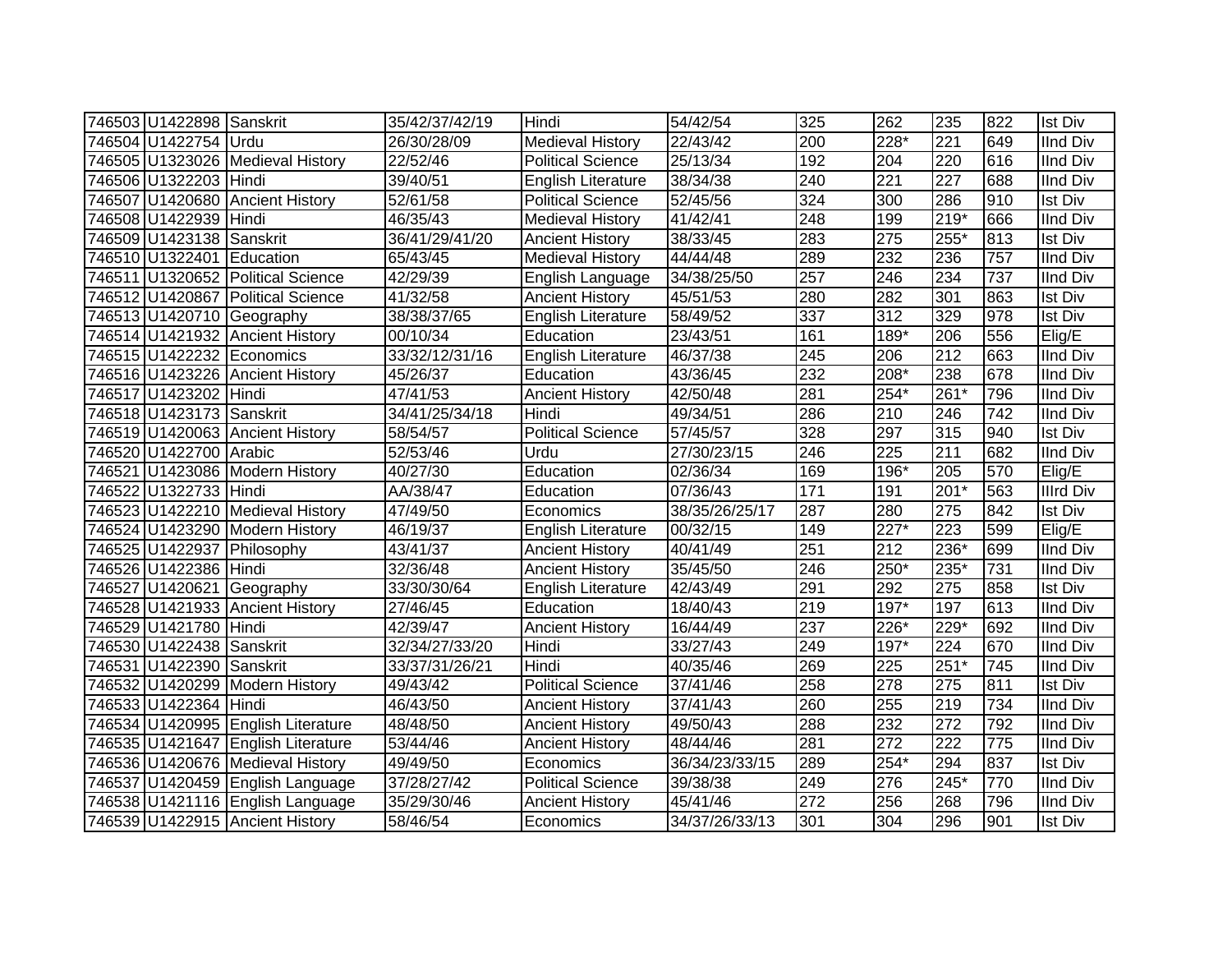|                           | 746540 U1423030 Ancient History    | 15/45/49       | Education                 | 09/38/44       | 200              | 260*   | 228*   | 688 | <b>IInd Div</b> |
|---------------------------|------------------------------------|----------------|---------------------------|----------------|------------------|--------|--------|-----|-----------------|
| 746541 U1423011 Hindi     |                                    | 43/34/47       | Philosophy                | 45/40/40       | 249              | 184*   | 186*   | 619 | IInd Div        |
| 746542 U1423230 Hindi     |                                    | AA/AA/AA       | <b>Ancient History</b>    | AA/AA/AA       | <b>AA</b>        | 211    | 226    | 437 | Absent          |
|                           | 746543 U1420866 Ancient History    | 47/47/52       | Economics                 | 35/30/21/28/13 | $\overline{273}$ | 255    | $263*$ | 791 | <b>IInd Div</b> |
| 746544 U1422782 Urdu      |                                    | 37/38/27/13    | <b>English Literature</b> | 40/33/48       | 236              | 228    | 267    | 731 | <b>IInd Div</b> |
|                           | 746545 U1423275 Economics          | 33/32/27/29/12 | English Literature        | 43/37/40       | 253              | 234    | 252    | 739 | <b>IInd Div</b> |
|                           | 746546 U1420943 English Language   | 38/26/26/60    | Philosophy                | 45/37/43       | 275              | 258    | 252    | 785 | <b>IInd Div</b> |
|                           | 746547 U1423121 English Literature | 38/36/50       | Philosophy                | 46/39/40       | 249              | 218    | 268    | 735 | <b>IInd Div</b> |
| 746548 U1422719 Arabic    |                                    | 38/48/28       | Education                 | 21/39/36       | 210              | 207    | 201    | 618 | <b>IInd Div</b> |
| 746549 U1423283 Hindi     |                                    | 38/39/36       | <b>Ancient History</b>    | 21/40/40       | 214              | 207    | $210*$ | 631 | <b>IInd Div</b> |
|                           | 746550 U1422524 Medieval History   | 45/50/47       | Philosophy                | 44/31/38       | 255              | 257    | 232    | 744 | <b>IInd Div</b> |
|                           | 746551 U1420830 Philosophy         | 45/41/37       | <b>Ancient History</b>    | 48/42/41       | 254              | 221    | 238    | 713 | <b>IInd Div</b> |
|                           | 746552 U1420099 Modern History     | AA/AA/AA       | <b>Political Science</b>  | AA/AA/AA       | <b>AA</b>        | 313    | 314    | 627 | Absent          |
| 746553 U1422562 Sanskrit  |                                    | 41/39/17/43/20 | Hindi                     | 37/40/39       | 276              | $219*$ | 232*   | 727 | <b>IInd Div</b> |
| 746554 U1420807 Hindi     |                                    | 46/29/44       | Economics                 | 27/31/11/29/10 | 227              | 207*   | 208*   | 642 | <b>IInd Div</b> |
|                           | 746555 U1423053 Medieval History   | 44/43/37       | <b>English Literature</b> | 38/35/39       | 236              | 230*   | 236*   | 702 | <b>IInd Div</b> |
| 746556 U1422392 Hindi     |                                    | 41/41/49       | <b>Ancient History</b>    | 36/40/48       | 255              | 253    | 230    | 738 | <b>IInd Div</b> |
| 746557 U1322917 Education |                                    | 53/44/57       | Economics                 | 37/38/28/31/14 | 302              | 266    | 287    | 855 | <b>Ist Div</b>  |
|                           | 746558 U1420259 Economics          | 26/36/30/32/18 | Geography                 | 36/35/30/63    | 306              | 299    | 300    | 905 | <b>Ist Div</b>  |
|                           | 746559 U1421049 English Language   | 32/25/18/60    | <b>Ancient History</b>    | 27/40/27       | 229              | 241    | 246*   | 716 | <b>IInd Div</b> |
|                           | 746560 U1421982 Modern History     | 54/38/35       | Education                 | 27/42/43       | 239              | $214*$ | $229*$ | 682 | <b>IInd Div</b> |
|                           | 746561 U1422260 Philosophy         | 52/42/42       | <b>Ancient History</b>    | 41/45/55       | $\overline{277}$ | 246    | $275*$ | 798 | <b>IInd Div</b> |
|                           | 746562 U1420093 Ancient History    | 48/46/53       | <b>Political Science</b>  | 53/40/37       | $\overline{277}$ | $252*$ | 288    | 817 | <b>Ist Div</b>  |
|                           | 746563 U1422992 Ancient History    | 40/40/45       | <b>Political Science</b>  | 31/28/35       | 219              | 231    | 229    | 679 | <b>IInd Div</b> |
|                           | 746564 U1322322 Political Science  | 26/25/15       | <b>Ancient History</b>    | 35/45/45       | 191              | 225    | 197    | 613 | Elig/E          |
|                           | 746565 U1421073 Ancient History    | 47/50/56       | <b>Political Science</b>  | 56/60/45       | 314              | 267    | 313    | 894 | <b>Ist Div</b>  |
| 746566 U1421502 Sanskrit  |                                    | 41/42/37/40/20 | Hindi                     | 53/44/51       | 328              | 300    | 318    | 946 | <b>Ist Div</b>  |
|                           | 746567 U1420726 English Language   | 37/27/27/40    | <b>Medieval History</b>   | 48/46/43       | 268              | 232    | 261    | 761 | <b>IInd Div</b> |
| 746568 U1422355 Sanskrit  |                                    | 34/35/23/33/20 | Hindi                     | 37/28/35       | 245              | 184*   | 207*   | 636 | <b>IInd Div</b> |
|                           | 746569 U1422270 Medieval History   | 47/41/42       | Defence Studies           | 30/26/38/56    | 280              | 226    | 233    | 739 | <b>IInd Div</b> |
|                           | 746570 U1321099 Political Science  | 26/48/36       | Geography                 | 22/31/31/62    | 256              | 261    | 270    | 787 | <b>IInd Div</b> |
|                           | 746571 U1423073 Political Science  | 08/48/27       | <b>Ancient History</b>    | 18/48/49       | 198              | 228    | 250    | 676 | <b>IInd Div</b> |
|                           | 746572 U1420262 Economics          | 37/37/34/27/20 | <b>Political Science</b>  | 38/57/56       | 306              | 310    | 306    | 922 | <b>Ist Div</b>  |
|                           | 746573 U1422214 Modern History     | 48/36/43       | Education                 | 27/38/45       | 237              | 192    | 210    | 639 | <b>IInd Div</b> |
|                           | 746574 U1421467 Ancient History    | 45/47/54       | Economics                 | 36/37/19/33/15 | 286              | $251*$ | 291    | 828 | <b>Ist Div</b>  |
|                           | 746575 U1420412 Political Science  | 52/60/53       | <b>Ancient History</b>    | 53/50/56       | 324              | 299    | 304    | 927 | <b>Ist Div</b>  |
|                           | 746576 U1421871 Medieval History   | 46/45/45       | Hindi                     | 49/39/48       | 272              | 248    | 255*   | 775 | <b>IInd Div</b> |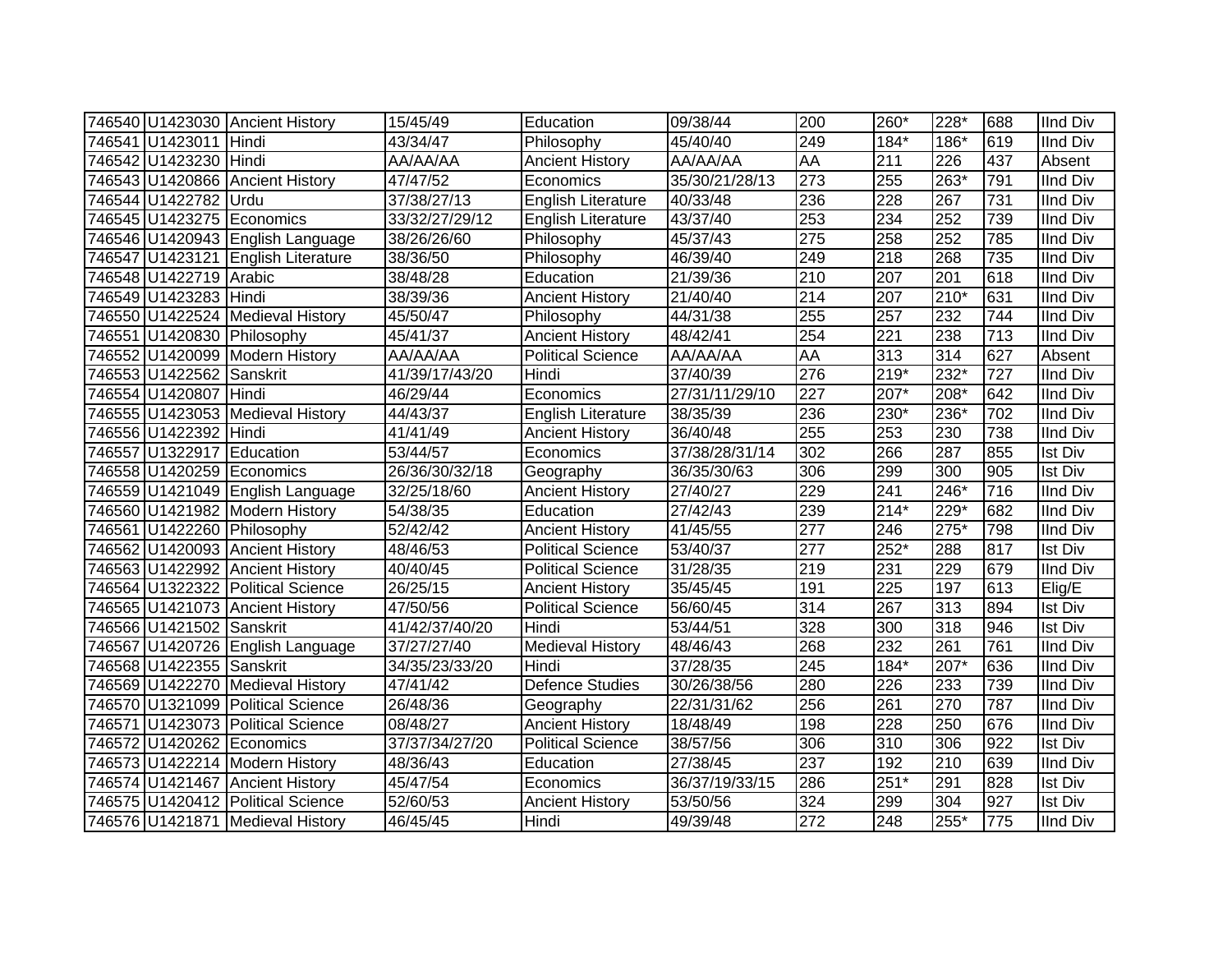|                            | 746577 U1422553 Medieval History   | 44/38/40          | Hindi                     | 48/41/42       | 253              | 219              | 218              | 690 | <b>IInd Div</b>  |
|----------------------------|------------------------------------|-------------------|---------------------------|----------------|------------------|------------------|------------------|-----|------------------|
|                            | 746578 U1421588 Medieval History   | 47/52/45          | Economics                 | 32/32/16/25/22 | $\overline{271}$ | 266              | 287              | 824 | <b>Ist Div</b>   |
|                            | 746579 U1423337 Psychology         | 24/26/24/40       | English Literature        | 35/36/14       | 199              | 171              | 206*             | 576 | <b>Illrd Div</b> |
| 746580 U1423410 Urdu       |                                    | 29/30/27/09       | <b>Ancient History</b>    | 28/43/39       | 205              | 195              | 234              | 634 | <b>IInd Div</b>  |
| 746581 U1422349 Urdu       |                                    | 35/34/25/13       | <b>Ancient History</b>    | 47/45/53       | 252              | 256              | 238              | 746 | <b>IInd Div</b>  |
| 746582 U1322075            | Urdu                               | 33/28/25/09       | Education                 | 04/36/41       | 176              | 196              | 198              | 570 | <b>Illrd Div</b> |
| 746583 U1422394            | Hindi                              | 51/37/43          | Education                 | 34/43/57       | 265              | 254              | 208              | 727 | <b>IInd Div</b>  |
| 746584 U1321487            | Education                          | 13/36/43          | English Literature        | 41/38/39       | $\overline{210}$ | 195*             | $\overline{215}$ | 620 | <b>IInd Div</b>  |
|                            | 746585 U1422467 Medieval History   | 38/47/47          | Education                 | 48/45/58       | 283              | $\overline{278}$ | 258              | 819 | <b>Ist Div</b>   |
|                            | 746586 U1421965 Medieval History   | 44/37/36          | Philosophy                | 37/39/35       | 228              | 213              | $222*$           | 663 | <b>IInd Div</b>  |
|                            | 746587 U1421910 Modern History     | 51/43/48          | Economics                 | 35/30/26/22/18 | $\overline{273}$ | 220              | $257*$           | 750 | <b>IInd Div</b>  |
| 746588 U1420512 Sanskrit   |                                    | 39/41/40/34/22    | Hindi                     | 50/43/50       | 319              | 314              | 308              | 941 | <b>Ist Div</b>   |
| 746589 U1322673 Philosophy |                                    | 46/40/38          | <b>Ancient History</b>    | 31/40/26       | $\overline{221}$ | 239*             | 261*             | 721 | <b>IInd Div</b>  |
|                            | 746590 U1423225 Medieval History   | 45/44/37          | Hindi                     | 43/38/43       | 250              | 223              | 248              | 721 | <b>IInd Div</b>  |
|                            | 746591 U1421565 English Literature | 40/39/38          | Economics                 | 28/32/21/25/20 | 243              | 232              | 264              | 739 | <b>IInd Div</b>  |
|                            | 746592 U1420834 English Literature | 33/31/21          | <b>Ancient History</b>    | 33/38/44       | 200              | 215              | $212*$           | 627 | <b>IInd Div</b>  |
| 746593 U1320449 Hindi      |                                    | 28/27/37          | <b>Ancient History</b>    | 25/34/31       | 182              | 217              | 211              | 610 | <b>IInd Div</b>  |
|                            | 746594 U1422556 Medieval History   | 45/38/35          | Hindi                     | 44/33/33       | 228              | 197              | $\overline{210}$ | 635 | <b>IInd Div</b>  |
|                            | 746595 U1322751 Medieval History   | 38/48/42          | Education                 | 09/36/45       | 218              | 180              | 192              | 590 | <b>Illrd Div</b> |
| 746596 U1420687 Philosophy |                                    | 50/39/36          | <b>Political Science</b>  | 46/48/51       | 270              | 220              | 265              | 755 | <b>IInd Div</b>  |
|                            | 746597 U1421505 English Literature | 45/44/44          | <b>Ancient History</b>    | 41/47/54       | 275              | 291              | 255*             | 821 | <b>Ist Div</b>   |
| 746598 U1421018 Philosophy |                                    | 44/42/40          | Medieval History          | 49/40/37       | 252              | 300              | 289              | 841 | <b>Ist Div</b>   |
| 746599 U1421507 Sanskrit   |                                    | 31/33/26/25/19    | Hindi                     | 46/37/39       | 256              | $210*$           | $\overline{222}$ | 688 | <b>IInd Div</b>  |
| 746600 U1422002 Sanskrit   |                                    | 33/36/34/23/20    | Hindi                     | 48/39/40       | $\overline{273}$ | 195              | 282              | 750 | <b>IInd Div</b>  |
|                            | 746601 U1421656 Instrumental Music | 33/31/54/52       | <b>English Literature</b> | 33/35/33       | $\overline{271}$ | 235              | 268*             | 774 | <b>IInd Div</b>  |
|                            | 746602 U1420928 Psychology         | 27/36/32/55       | English Literature        | 48/50/48       | 296              | 260              | 266              | 822 | <b>Ist Div</b>   |
| 746603 U1322444 Education  |                                    | $\sqrt{04}/35/33$ | English Literature        | 34/27/38       | $\overline{171}$ | 189*             | 186              | 546 | <b>Illrd Div</b> |
|                            | 746604 U1423407 Ancient History    | 33/40/29          | <b>Political Science</b>  | 33/47/37       | $\overline{219}$ | 206              | 240              | 665 | <b>IInd Div</b>  |
| 746605 U1422995 Education  |                                    | 56/45/52          | English Literature        | 42/43/45       | 283              | 241              | $\overline{277}$ | 801 | <b>IInd Div</b>  |
| 746606 U1421310 Education  |                                    | 47/37/52          | English Literature        | 41/45/46       | 268              | 260              | 252              | 780 | <b>IInd Div</b>  |
| 746607 U1420415 Economics  |                                    | 31/35/32/22/18    | English Literature        | 39/42/38       | 257              | 286              | 295              | 838 | <b>Ist Div</b>   |
| 746608 U1322638 Hindi      |                                    | 41/39/40          | <b>Ancient History</b>    | 19/48/58       | 245              | 263              | 250              | 758 | <b>IInd Div</b>  |
| 746609 U1421614 Education  |                                    | 40/40/50          | Hindi                     | 44/28/36       | 238              | 241              | 248              | 727 | <b>IInd Div</b>  |
|                            | 746610 U1323183 Political Science  | 30/43/39          | <b>Medieval History</b>   | 18/38/33       | 201              | 209*             | 241              | 651 | <b>IInd Div</b>  |
|                            | 746611 U1422166 English Literature | 36/41/36          | Economics                 | 34/32/20/31/18 | 248              | $242*$           | 250              | 740 | <b>IInd Div</b>  |
| 746612 U1423004 Sanskrit   |                                    | 34/34/17/32/20    | Hindi                     | 36/32/35       | 240              | 205              | 220*             | 665 | <b>IInd Div</b>  |
| 746613 U1422431 Economics  |                                    | 32/35/19/35/14    | <b>Defence Studies</b>    | 25/26/32/60    | $\overline{278}$ | 221              | $251*$           | 750 | <b>IInd Div</b>  |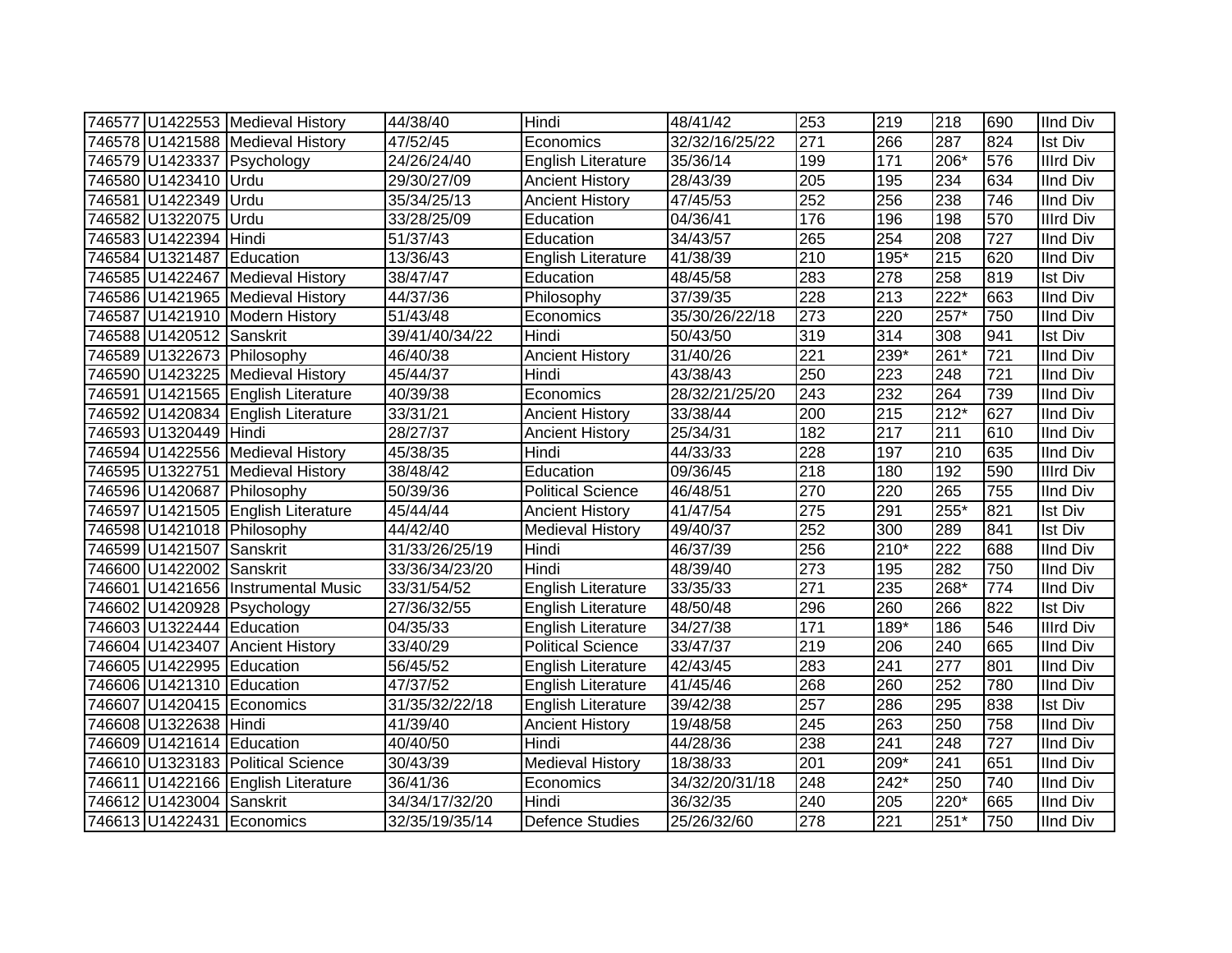|                          | 746614 U1423076 Ancient History    | 00/39/00       | <b>Political Science</b>  | 28/32/26       | 125              | 225    | 223              | 573 | Elig/E           |
|--------------------------|------------------------------------|----------------|---------------------------|----------------|------------------|--------|------------------|-----|------------------|
|                          | 746615 U1422917 Modern History     | 47/29/36       | <b>English Literature</b> | 41/42/42       | 237              | 222    | 241              | 700 | <b>IInd Div</b>  |
| 746616 U1421219 Sanskrit |                                    | 40/24/40/43/21 | Hindi                     | 41/36/43       | 288              | 263    | $272*$           | 823 | <b>Ist Div</b>   |
|                          | 746617 U1422234 English Literature | 38/40/40       | <b>Ancient History</b>    | 39/50/58       | 265              | 203    | 239              | 707 | <b>IInd Div</b>  |
| 746618 U1422488 Sanskrit |                                    | 40/43/36/41/21 | <b>Ancient History</b>    | 49/44/58       | 332              | 285    | $282*$           | 899 | <b>Ist Div</b>   |
|                          | 746619 U1420766 Philosophy         | 54/48/46       | <b>Political Science</b>  | 48/51/47       | 294              | $275*$ | 288              | 857 | <b>Ist Div</b>   |
| 746620 U1422945 Sanskrit |                                    | 34/42/40/38/19 | Hindi                     | 39/39/39       | 290              | 248*   | 250*             | 788 | <b>IInd Div</b>  |
|                          | 746621 U1420754 Geography          | 33/40/32/63    | <b>English Literature</b> | 38/42/41       | 289              | 263*   | 273              | 825 | <b>Ist Div</b>   |
| 746622 U1421562 Sanskrit |                                    | 42/42/41/42/22 | Hindi                     | 50/46/47       | 332              | 294    | 306              | 932 | Ist Div          |
| 746623 U1222840 Hindi    |                                    | 34/27/33       | Education                 | 06/36/31       | 167              | 183    | 176              | 526 | <b>Illrd Div</b> |
|                          | 746624 U1421828 Ancient History    | AA/AA/AA       | Education                 | 25/40/45       | 110              | 300*   | 239              | 649 | Elig/E           |
| 746625 U1420539 Hindi    |                                    | AA/AA/AA       | <b>Ancient History</b>    | AA/AA/AA       | AA               | $291*$ | $\overline{274}$ | 565 | Absent           |
|                          | 746626 U1421309 English Language   | 32/29/22/60    | <b>Ancient History</b>    | 42/39/48       | $\overline{272}$ | 257    | 252              | 781 | <b>IInd Div</b>  |
| 746627 U1421293 Hindi    |                                    | 42/31/46       | <b>Ancient History</b>    | 45/44/57       | 265              | 292    | 274              | 831 | <b>Ist Div</b>   |
|                          | 746628 U1420189 English Language   | 37/31/28/46    | Philosophy                | 50/42/45       | 279              | $279*$ | 283              | 841 | <b>Ist Div</b>   |
|                          | 746629 U1420699 Ancient History    | 53/45/60       | <b>Political Science</b>  | 42/54/52       | 306              | 268    | 277              | 851 | <b>Ist Div</b>   |
|                          | 746630 U1322682 Ancient History    | 26/40/37       | Education                 | 19/33/41       | 196              | 212    | 199*             | 607 | <b>Illrd Div</b> |
|                          | 746631 U1420902 Modern History     | 58/48/49       | Economics                 | 36/39/36/34/21 | 321              | 278    | 299              | 898 | <b>Ist Div</b>   |
| 746632 U1222908 Hindi    |                                    | 38/30/30       | Education                 | 10/36/31       | 175              | 188    | 169*             | 532 | <b>Illrd Div</b> |
|                          | 746633 U1420375 Ancient History    | 47/47/59       | <b>Political Science</b>  | 40/52/49       | 294              | 296    | 279              | 869 | <b>Ist Div</b>   |
|                          | 746634 U1423057 Ancient History    | 17/32/29       | Education                 | 17/30/30       | 155              | $165*$ | 179              | 499 | <b>Illrd Div</b> |
|                          | 746635 U1423349 Medieval History   | 45/44/46       | Hindi                     | 48/44/46       | $\overline{273}$ | 254    | 256              | 783 | <b>IInd Div</b>  |
|                          | 746636 U1420593 Ancient History    | 37/44/56       | <b>Political Science</b>  | 39/46/40       | 262              | 257    | 253              | 772 | <b>IInd Div</b>  |
|                          | 746637 U1422360 Philosophy         | 51/43/46       | Medieval History          | 48/49/48       | 285              | 237    | $254*$           | 776 | <b>IInd Div</b>  |
| 746638 U1322871          | Hindi                              | 38/37/38       | <b>Ancient History</b>    | 25/46/29       | 213              | 191    | $213*$           | 617 | <b>IInd Div</b>  |
|                          | 746639 U1423276 Modern History     | 55/45/41       | Education                 | 39/47/56       | 283              | 252    | 231              | 766 | <b>IInd Div</b>  |
| 746640 U1421913 Hindi    |                                    | 43/34/42       | Education                 | 23/44/45       | 231              | 242    | 257              | 730 | <b>IInd Div</b>  |
|                          | 746641 U1422887 Economics          | 35/41/25/28/19 | English Literature        | 31/41/40       | 260              | 251    | 263              | 774 | <b>IInd Div</b>  |
| 746642 U1423184 Hindi    |                                    | 46/42/46       | <b>Ancient History</b>    | 27/47/49       | 257              | 255*   | 268              | 780 | <b>IInd Div</b>  |
|                          | 746643 U1421924 Ancient History    | 35/40/47       | <b>Political Science</b>  | 36/46/43       | 247              | 209    | $252*$           | 708 | <b>IInd Div</b>  |
|                          | 746644 U1420284 Geography          | 38/41/30/61    | <b>Defence Studies</b>    | 29/26/35/62    | 322              | 264    | 286              | 872 | <b>Ist Div</b>   |
|                          | 746645 U1422473 Philosophy         | 50/43/43       | <b>Medieval History</b>   | 46/48/49       | 279              | 224    | 251              | 754 | <b>IInd Div</b>  |
|                          | 746646 U1422461 Medieval History   | 47/38/40       | Education                 | 32/43/45       | $\overline{245}$ | 208    | 216              | 669 | <b>IInd Div</b>  |
|                          | 746647 U1421054 Ancient History    | 49/50/58       | <b>Political Science</b>  | 45/50/48       | 300              | 266    | 299              | 865 | Ist Div          |
|                          | 746648 U1422923 English Literature | AA/AA/AA       | <b>Medieval History</b>   | AA/AA/AA       | AA               | $225*$ | $213*$           | 438 | Absent           |
|                          | 746649 U1420900 Ancient History    | 45/49/49       | Political Science         | 45/58/58       | 304              | 261    | 285              | 850 | <b>Ist Div</b>   |
|                          | 746650 U1421226 Instrumental Music | 34/31/56/54    | <b>English Literature</b> | 33/34/32       | 274              | 298    | $299*$           | 871 | <b>Ist Div</b>   |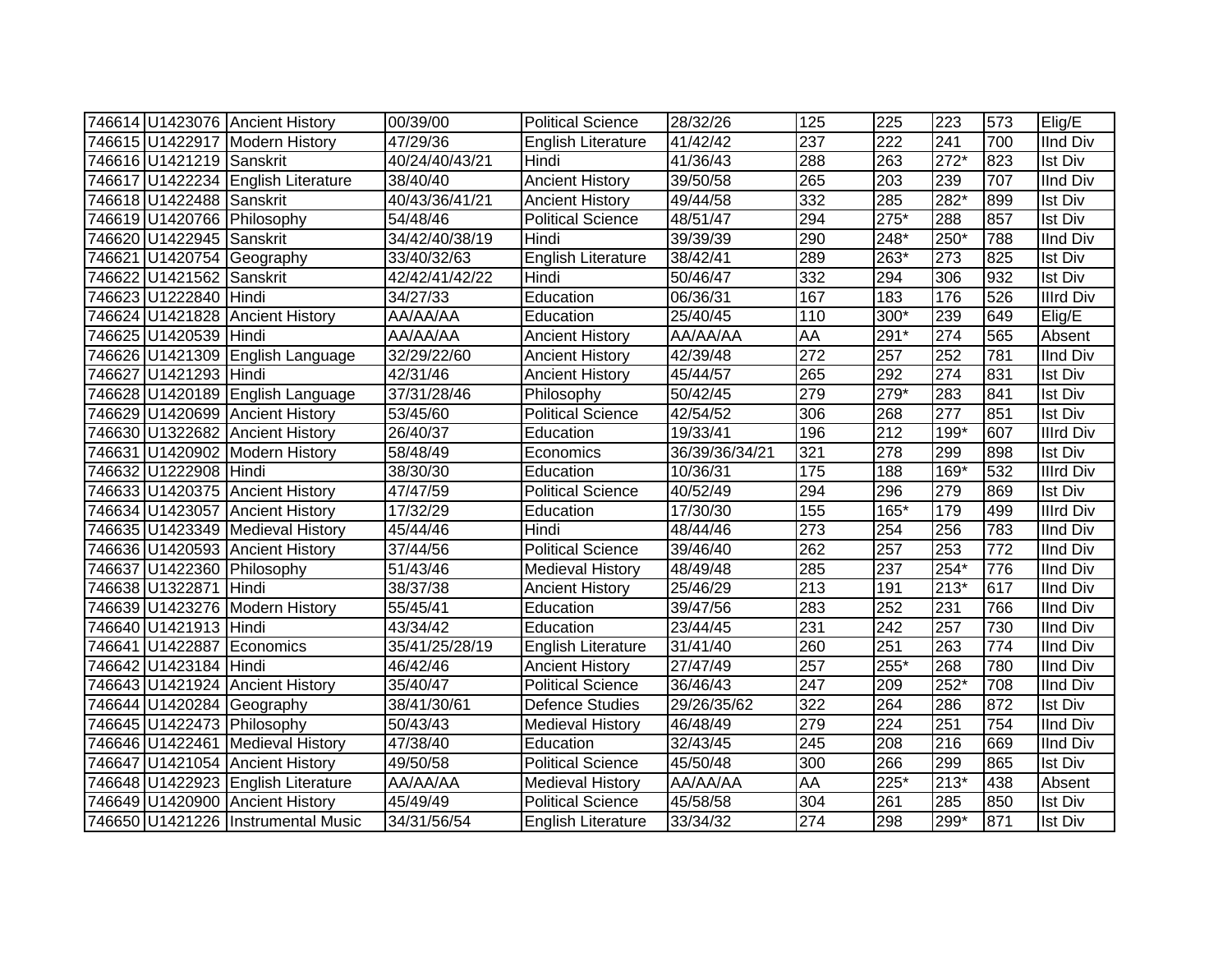|                            | 746651 U1322952 Modern History     | 48/30/42       | Economics                 | 27/26/20/24/15 | 232 | 233*             | 248*             | 713 | <b>IInd Div</b>  |
|----------------------------|------------------------------------|----------------|---------------------------|----------------|-----|------------------|------------------|-----|------------------|
|                            | 746652 U1420441 Ancient History    | 53/48/59       | Political Science         | 46/57/58       | 321 | 287              | 283              | 891 | <b>Ist Div</b>   |
| 746653 U1421601 Sanskrit   |                                    | 42/43/42/46/21 | Hindi                     | 45/46/47       | 332 | 284              | 296              | 912 | <b>Ist Div</b>   |
|                            | 746654 U1322535 Defence Studies    | 26/20/33/54    | English Literature        | 44/39/39       | 255 | 195              | $\overline{205}$ | 655 | <b>IInd Div</b>  |
| 746655 U1420615 Hindi      |                                    | 53/48/55       | <b>Political Science</b>  | 50/57/57       | 320 | 293              | 284              | 897 | <b>Ist Div</b>   |
|                            | 746656 U1423136 English Literature | 40/40/36       | Economics                 | 25/31/19/30/15 | 236 | 218              | $241*$           | 695 | <b>IInd Div</b>  |
|                            | 746657 U1421074 English Literature | 44/39/44       | <b>Ancient History</b>    | 38/40/45       | 250 | 240              | 244              | 734 | <b>IInd Div</b>  |
| 746658 U1422424 Education  |                                    | 50/44/43       | Hindi                     | 42/42/41       | 262 | $\overline{247}$ | $\overline{237}$ | 746 | <b>IInd Div</b>  |
| 746659 U1420859 Hindi      |                                    | 30/38/40       | <b>Ancient History</b>    | 40/35/33       | 216 | $213*$           | $214*$           | 643 | <b>IInd Div</b>  |
| 746660 U1421719 Sanskrit   |                                    | 34/36/40/28/20 | Hindi                     | 38/41/49       | 286 | 271              | 242              | 799 | <b>IInd Div</b>  |
| 746661  U1421185  Sanskrit |                                    | 40/42/40/40/20 | Hindi                     | 41/40/42       | 305 | 268              | 292              | 865 | <b>Ist Div</b>   |
|                            | 746662 U1321949 Economics          | 28/34/25/32/16 | <b>English Literature</b> | 45/43/39       | 262 | 263              | 253              | 778 | <b>IInd Div</b>  |
|                            | 746663 U1420117 Modern History     | 52/47/45       | <b>Political Science</b>  | 33/54/50       | 281 | 295              | $282*$           | 858 | <b>Ist Div</b>   |
| 746664 U1322092 Urdu       |                                    | 26/27/28/10    | <b>Medieval History</b>   | 33/45/38       | 207 | $213*$           | 199              | 619 | <b>IInd Div</b>  |
|                            | 746665 U1420240 Economics          | 28/30/35/33/20 | <b>Political Science</b>  | 45/53/51       | 295 | 290              | 295              | 880 | <b>Ist Div</b>   |
| 746666 U1420993 Sanskrit   |                                    | 40/40/39/43/20 | <b>Ancient History</b>    | 46/50/47       | 325 | 280              | 303              | 908 | <b>Ist Div</b>   |
|                            | 746667 U1423163 Ancient History    | 43/44/48       | Education                 | 41/41/43       | 260 | 234              | 233*             | 727 | <b>IInd Div</b>  |
|                            | 746668 U1420430 Ancient History    | 43/47/57       | <b>Political Science</b>  | 41/56/55       | 299 | 273              | 278              | 850 | <b>Ist Div</b>   |
|                            | 746669 U1420832 Ancient History    | 41/39/53       | <b>Political Science</b>  | 39/52/48       | 272 | 216              | 240*             | 728 | <b>IInd Div</b>  |
|                            | 746670 U1421638 Economics          | 30/28/30/23/18 | English Literature        | 43/43/41       | 256 | 263*             | 264*             | 783 | <b>IInd Div</b>  |
|                            | 746671 U1421997 English Literature | 35/40/31       | Economics                 | 23/28/30/32/15 | 234 | 205              | 241              | 680 | <b>IInd Div</b>  |
|                            | 746672 U1420487 English Literature | 39/42/45       | <b>Political Science</b>  | 38/51/49       | 264 | 264              | 264              | 792 | <b>IInd Div</b>  |
| 746673 U1422766 Urdu       |                                    | 42/30/26/14    | <b>Medieval History</b>   | 38/47/43       | 240 | 209              | 232              | 681 | <b>IInd Div</b>  |
|                            | 746674 U1420362 Economics          | 28/26/29/32/16 | Hindi                     | 40/38/42       | 251 | 245              | 281*             | 777 | <b>IInd Div</b>  |
| 746675 U1423344 Education  |                                    | 36/42/50       | <b>English Literature</b> | 37/28/35       | 228 | $217*$           | 235*             | 680 | <b>IInd Div</b>  |
| 746676 U1423158 Sanskrit   |                                    | 43/42/35/42/21 | Hindi                     | 40/43/43       | 309 | 287*             | $\overline{275}$ | 871 | <b>Ist Div</b>   |
|                            | 746677 U1422011 Medieval History   | 41/43/48       | <b>English Literature</b> | 31/28/40       | 231 | 182*             | 235              | 648 | <b>IInd Div</b>  |
|                            | 746678 U1422645 English Language   | 38/33/24/62    | <b>Medieval History</b>   | 42/32/39       | 270 | 186              | 236*             | 692 | <b>IInd Div</b>  |
| 746679 U1420104 Sanskrit   |                                    | 38/33/35/35/23 | Philosophy                | 42/31/37       | 274 | 253              | 260              | 787 | <b>IInd Div</b>  |
|                            | 746680 U1421774 Philosophy         | 45/41/43       | <b>Medieval History</b>   | 41/39/43       | 252 | $\overline{212}$ | 193              | 657 | <b>IInd Div</b>  |
|                            | 746681 U1321912 Economics          | 22/25/26/29/16 | Geography                 | 29/31/29/61    | 268 | 231              | $\overline{228}$ | 727 | <b>IInd Div</b>  |
| 746682 U1322572 Hindi      |                                    | 31/32/38       | <b>Ancient History</b>    | 32/35/35       | 203 | 190              | 185              | 578 | <b>Illrd Div</b> |
| 746683 U1223407 Urdu       |                                    | 15/32/28/10    | <b>Ancient History</b>    | 35/38/40       | 198 | $214*$           | $255*$           | 667 | <b>IInd Div</b>  |
|                            | 746684 U1420516 English Literature | 37/45/44       | <b>Political Science</b>  | 37/60/52       | 275 | 264              | 257              | 796 | <b>IInd Div</b>  |
| 746685 U1421030            | Sanskrit                           | 42/30/33/39/20 | <b>Political Science</b>  | 34/45/37       | 280 | $241*$           | $254*$           | 775 | <b>IInd Div</b>  |
| 746686 U1421800            | Hindi                              | 41/40/53       | Philosophy                | 58/43/60       | 295 | 305              | 317              | 917 | <b>Ist Div</b>   |
|                            | 746687 U1421894 Medieval History   | 28/34/37       | Hindi                     | AA/32/35       | 166 | 164              | 175*             | 505 | Elig/E           |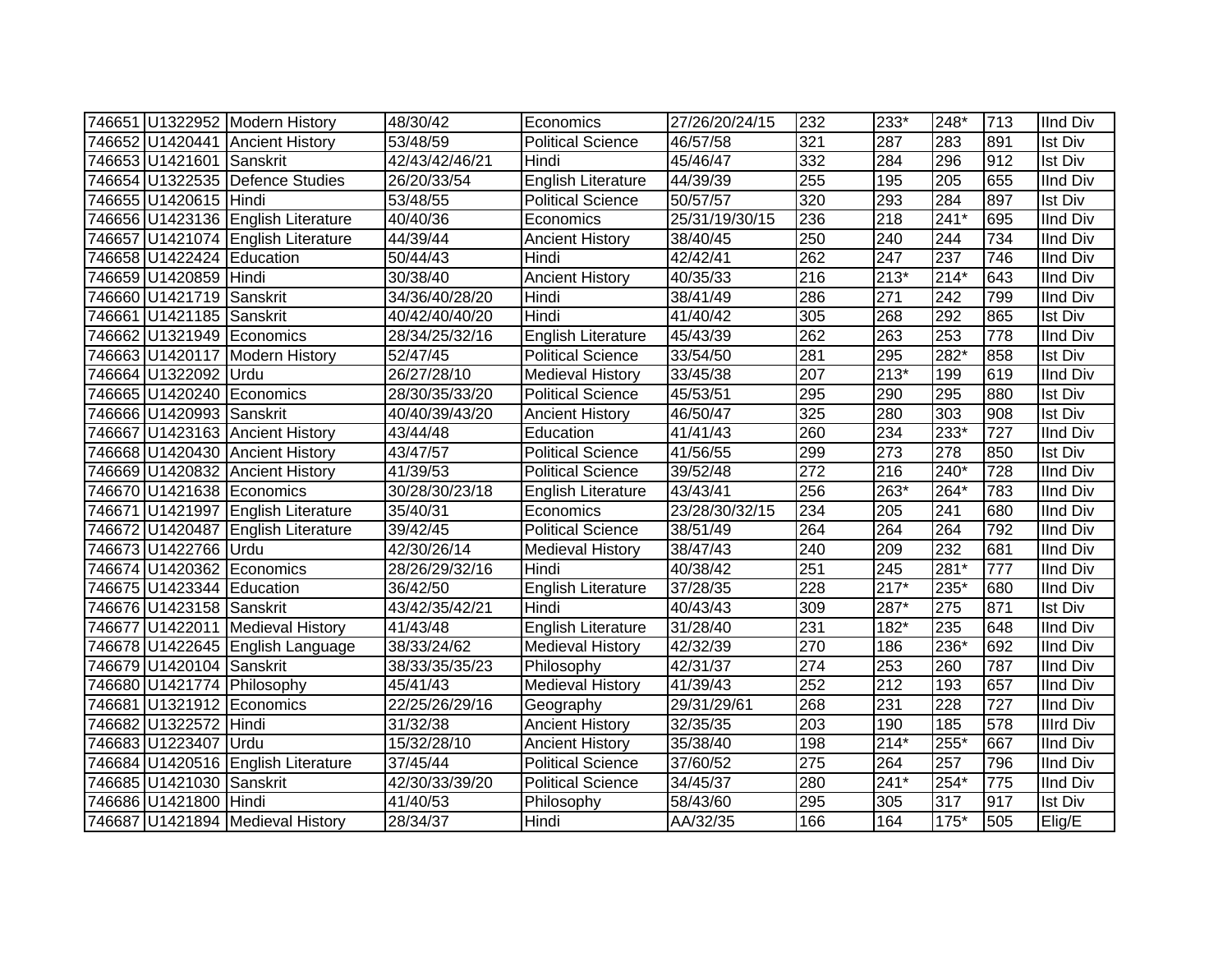|                           | 746688 U1422960 Medieval History   | 32/37/30       | <b>Defence Studies</b>    | 25/21/31/55    | 231 | 210*             | 226*      | 667              | <b>IInd Div</b>  |
|---------------------------|------------------------------------|----------------|---------------------------|----------------|-----|------------------|-----------|------------------|------------------|
|                           | 746689 U1422940 Modern History     | 47/31/44       | Economics                 | 29/24/30/30/17 | 252 | 205              | 240*      | 697              | IInd Div         |
| 746690 U1422831 Hindi     |                                    | 33/34/47       | <b>Ancient History</b>    | 34/43/47       | 238 | 201              | 206       | 645              | <b>IInd Div</b>  |
| 746691 U1322145 Urdu      |                                    | 20/27/23/10    | Education                 | 05/35/42       | 162 | 188*             | $176*$    | 526              | <b>Illrd Div</b> |
| 746692 U1223410 Urdu      |                                    | 13/26/24/13    | <b>Medieval History</b>   | 29/30/26       | 161 | $172*$           | $178*$    | 511              | <b>Illrd Div</b> |
|                           | 746693 U1423204 Philosophy         | AA/41/48       | <b>Ancient History</b>    | 36/46/49       | 220 | $222*$           | 211       | 653              | <b>IInd Div</b>  |
| 746694 U1421726 Hindi     |                                    | 39/36/44       | <b>Ancient History</b>    | 37/40/42       | 238 | 271              | $251*$    | 760              | <b>IInd Div</b>  |
|                           | 746695 U1422043 Economics          | 28/33/31/33/18 | Philosophy                | 59/44/62       | 308 | 240              | $305*$    | 853              | Ist Div          |
| 746696 U1422763 Urdu      |                                    | 47/35/35/12    | English Literature        | 45/38/47       | 259 | 219              | 266       | $\overline{744}$ | <b>IInd Div</b>  |
| 746697 U1422673 Persian   |                                    | 39/37/19       | Hindi                     | 40/42/46       | 223 | 202              | 242*      | 667              | <b>IInd Div</b>  |
| 746698 U1422724 Arabic    |                                    | 34/38/36       | Hindi                     | 22/29/41       | 200 | 238              | 168       | 606              | Illrd Div        |
| 746699 U1422707 Arabic    |                                    | 36/41/28       | Urdu                      | 21/28/22/AA    | 176 | 199              | 204       | 579              | Elig/E           |
| 746700 U1420722 Sanskrit  |                                    | 37/35/37/45/20 | Hindi                     | 42/26/36       | 278 | 268              | 276       | 822              | Ist Div          |
|                           | 746701 U1421250 English Literature | 41/44/32       | <b>Political Science</b>  | 40/56/46       | 259 | 230              | 228       | 717              | IInd Div         |
|                           | 746702 U1420811 Economics          | 35/31/35/23/14 | English Literature        | 46/47/51       | 282 | 275              | 291       | 848              | <b>Ist Div</b>   |
|                           | 746703 U1422249 Medieval History   | 34/36/29       | Education                 | 18/40/37       | 194 | 207*             | 183       | 584              | <b>Illrd Div</b> |
| 746704 U1322139 Urdu      |                                    | 17/29/22/12    | <b>Medieval History</b>   | 38/38/38       | 194 | $191*$           | 172       | 557              | Illrd Div        |
|                           | 746705 U1422882 Medieval History   | 49/44/49       | Philosophy                | 57/41/54       | 294 | 259*             | 289       | 842              | Ist Div          |
|                           | 746706 U1422946 Medieval History   | 40/44/40       | Education                 | 17/36/42       | 219 | 211              | $219*$    | 649              | <b>IInd Div</b>  |
|                           | 746707 U1420538 Economics          | 30/35/26/30/18 | Anthropology              | 62/61/59       | 321 | 351              | 344       | 1016             | <b>Ist Div</b>   |
|                           | 746708 U1422261 Ancient History    | 34/38/35       | Education                 | 26/42/42       | 217 | 234              | 214       | 665              | <b>IInd Div</b>  |
|                           | 746709 U1323055 Medieval History   | 44/38/37       | Education                 | 26/39/45       | 229 | 209*             | 187       | 625              | <b>IInd Div</b>  |
| 746710 U1422513 Sanskrit  |                                    | 35/35/32/40/19 | Hindi                     | 39/35/45       | 280 | 222              | 235       | 737              | <b>IInd Div</b>  |
|                           | 746711 U1323029 Political Science  | 37/44/50       | <b>Ancient History</b>    | 33/37/40       | 241 | 253              | 178       | 672              | IInd Div         |
|                           | 746712 U1420723 Geography          | 35/36/32/64    | <b>English Literature</b> | 37/42/47       | 293 | 272              | 288       | 853              | <b>Ist Div</b>   |
|                           | 746713 U1423134 English Literature | 33/37/49       | <b>Political Science</b>  | 33/48/46       | 246 | 276*             | 250       | 772              | <b>IInd Div</b>  |
|                           | 746714 U1423219 Philosophy         | 25/37/32       | <b>Ancient History</b>    | 43/48/42       | 227 | $212*$           | $214^{*}$ | 653              | <b>IInd Div</b>  |
| 746715 U1420721 Sanskrit  |                                    | 36/38/32/41/21 | Hindi                     | 36/41/46       | 291 | $244*$           | $281*$    | 816              | <b>Ist Div</b>   |
| 746716 U1422332 Education |                                    | 25/35/34       | Hindi                     | 37/41/42       | 214 | $\overline{223}$ | 220       | 657              | <b>IInd Div</b>  |
| 746717 U1223009 Sanskrit  |                                    | AA/10/23/24/18 | Hindi                     | 27/34/19       | 155 | $212*$           | $211*$    | 578              | <b>Illrd Div</b> |
| 746718 U1423326 Hindi     |                                    | 37/36/44       | Education                 | 26/40/39       | 222 | 216              | 229*      | 667              | <b>IInd Div</b>  |
| 746719 U1423010 Education |                                    | 13/39/39       | Economics                 | 24/29/28/26/15 | 213 | 216              | 222       | 651              | <b>IInd Div</b>  |
| 746720 U1421426 Hindi     |                                    | 40/40/52       | <b>Medieval History</b>   | 49/51/48       | 280 | 282              | $276*$    | 838              | <b>Ist Div</b>   |
| 746721 U1422088 Sanskrit  |                                    | 35/31/21/35/18 | Hindi                     | 37/40/43       | 260 | $177*$           | 208       | 645              | <b>IInd Div</b>  |
|                           | 746722 U1421236 English Language   | 37/24/28/47    | <b>Ancient History</b>    | 47/48/52       | 283 | 307              | 274       | 864              | <b>Ist Div</b>   |
|                           | 746723 U1420293 Medieval History   | 48/49/48       | Psychology                | 37/37/40/62    | 321 | 295              | 283       | 899              | <b>Ist Div</b>   |
|                           | 746724 U1420018 Political Science  | 33/52/54       | Geography                 | 29/32/31/54    | 285 | 310              | 278       | 873              | <b>Ist Div</b>   |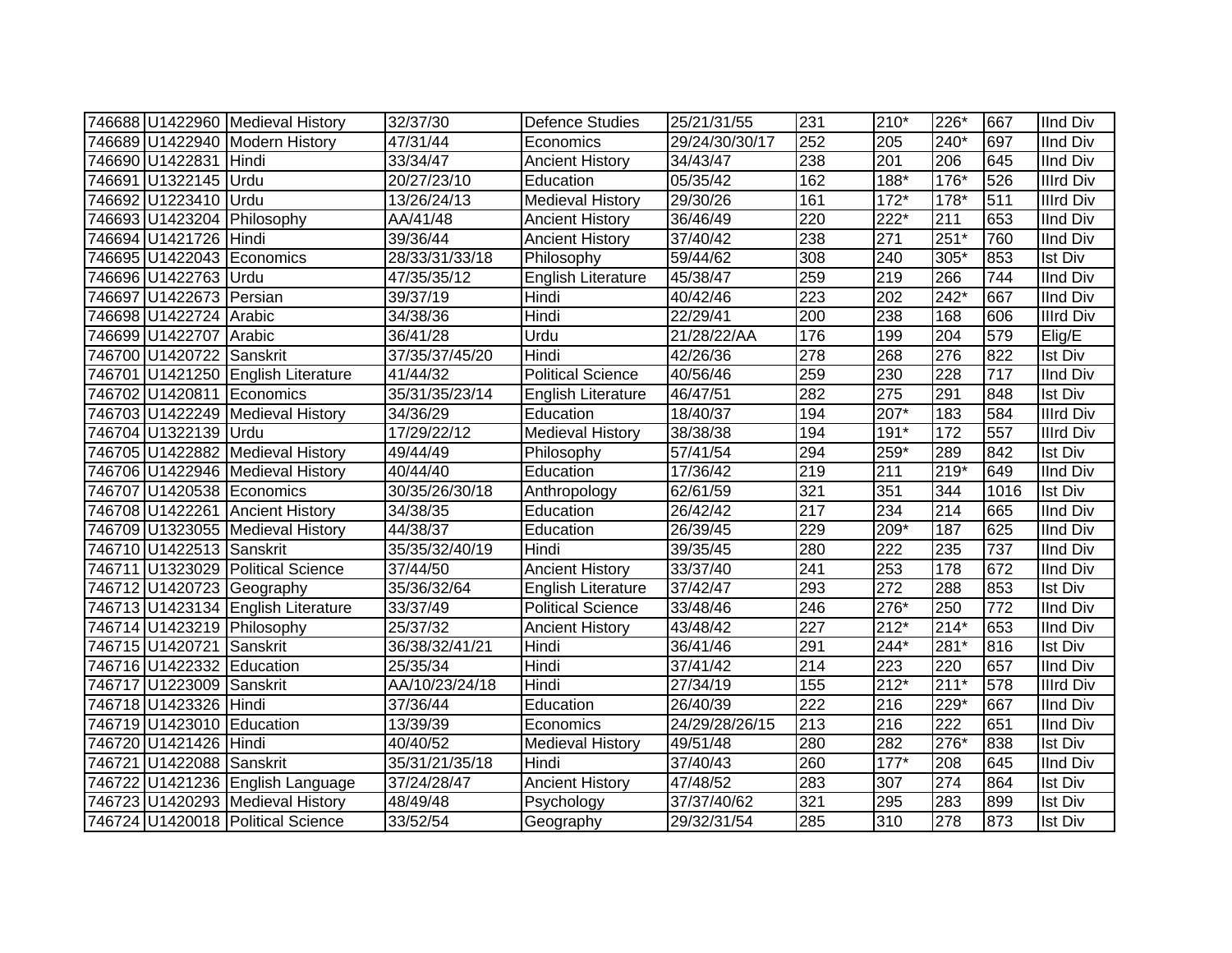|                            | 746725 U1420948 Ancient History    | 50/46/56       | <b>Political Science</b>  | 46/54/52       | 304              | 289              | 277              | 870 | <b>Ist Div</b>   |
|----------------------------|------------------------------------|----------------|---------------------------|----------------|------------------|------------------|------------------|-----|------------------|
|                            | 746726 U1422600 Medieval History   | 30/40/37       | Philosophy                | 27/38/29       | $\overline{201}$ | 183              | 199              | 583 | <b>Illrd Div</b> |
| 746727 U1422778 Urdu       |                                    | 22/31/27/13    | <b>Medieval History</b>   | 26/39/38       | 196              | 218              | $\overline{226}$ | 640 | <b>IInd Div</b>  |
| 746728 U1422776 Urdu       |                                    | 13/27/22/13    | <b>English Literature</b> | 40/37/45       | 197              | 172              | $218*$           | 587 | <b>Illrd Div</b> |
|                            | 746729 U1323078 Medieval History   | 30/33/38       | <b>English Literature</b> | 20/30/40       | 191              | $184*$           | $193*$           | 568 | <b>Illrd Div</b> |
|                            | 746730 U1422910 English Literature | 29/37/40       | <b>Ancient History</b>    | 38/35/45       | $\overline{224}$ | 230              | $231*$           | 685 | <b>IInd Div</b>  |
| 746731 U1421801 Economics  |                                    | 25/26/26/32/16 | Anthropology              | 56/60/57       | 298              | 259*             | 279*             | 836 | <b>Ist Div</b>   |
|                            | 746732 U1421175 Political Science  | 43/44/40       | <b>Ancient History</b>    | 30/43/51       | 251              | 204              | 181              | 636 | <b>IInd Div</b>  |
|                            | 746733 U1420391 Political Science  | 43/48/44       | <b>Ancient History</b>    | 43/40/55       | 273              | 277              | 268              | 818 | Ist Div          |
| 746734 U1420939 Hindi      |                                    | 45/45/52       | <b>Ancient History</b>    | 47/55/57       | 301              | 302              | 293              | 896 | <b>Ist Div</b>   |
|                            | 746735 U1423288 Modern History     | 45/33/29       | English Literature        | 44/39/49       | 239              | $\overline{227}$ | 236              | 702 | <b>IInd Div</b>  |
|                            | 746736 U1422314 Ancient History    | 44/40/55       | Education                 | 45/43/49       | 276              | 257              | 238              | 771 | <b>IInd Div</b>  |
| 746737 U1420504 Hindi      |                                    | 36/34/44       | <b>Ancient History</b>    | 38/44/33       | 229              | 296              | 247              | 772 | <b>IInd Div</b>  |
|                            | 746738 U1420554 Geography          | 36/36/31/64    | English Literature        | 42/42/53       | 304              | 270*             | 270              | 844 | <b>Ist Div</b>   |
|                            | 746739 U1423362 Medieval History   | 42/40/39       | Education                 | 49/40/45       | 255              | 239              | 253              | 747 | <b>IInd Div</b>  |
|                            | 746740 U1422862 English Literature | 47/41/47       | <b>Political Science</b>  | 44/45/47       | 271              | 247              | 290*             | 808 | <b>IInd Div</b>  |
| 746741 U1420163 Hindi      |                                    | 37/36/36       | Education                 | 39/41/42       | 231              | 254              | $255*$           | 740 | <b>IInd Div</b>  |
| 746742 U1421873 Painting   |                                    | 23/20/49/55    | English Literature        | 40/47/51       | 285              | $271*$           | $246*$           | 802 | <b>IInd Div</b>  |
| 746743 U1422580 Hindi      |                                    | 42/43/42       | Education                 | 36/42/52       | 257              | 244*             | 209              | 710 | <b>IInd Div</b>  |
| 746744 U1422930 Hindi      |                                    | 40/30/36       | <b>Ancient History</b>    | 39/33/34       | 212              | 216              | 180              | 608 | <b>IInd Div</b>  |
|                            | 746745 U1421735 Modern History     | 49/37/43       | Education                 | 55/45/49       | 278              | 269              | $\overline{250}$ | 797 | <b>IInd Div</b>  |
|                            | 746746 U1420854 Political Science  | 47/47/45       | <b>Ancient History</b>    | 42/43/49       | $\overline{273}$ | 228              | 272              | 773 | <b>IInd Div</b>  |
| 746747 U1420489 Economics  |                                    | 28/35/31/30/18 | <b>Political Science</b>  | 45/54/54       | 295              | 285              | 306              | 886 | <b>Ist Div</b>   |
|                            | 746748 U1422987 Ancient History    | 41/42/47       | Political Science         | 46/42/46       | 264              | 247              | 243              | 754 | <b>IInd Div</b>  |
| 746749 U1420639 Hindi      |                                    | 47/49/53       | <b>Political Science</b>  | 50/45/43       | 287              | 309              | 282              | 878 | <b>Ist Div</b>   |
| 746750 U1420553 Statistics |                                    | 32/27/30/61    | Economics                 | 32/33/34/33/22 | 304              | 254              | 248              | 806 | <b>IInd Div</b>  |
|                            | 746751 U1423313 Medieval History   | 45/32/45       | Philosophy                | 39/39/54       | 254              | 234              | $\overline{249}$ | 737 | <b>IInd Div</b>  |
|                            | 746752 U1420610 English Literature | 37/34/39       | Philosophy                | 40/41/38       | 229              | 207*             | $\overline{246}$ | 682 | <b>IInd Div</b>  |
|                            | 746753 U1421230 English Literature | 43/52/45       | <b>Ancient History</b>    | 47/45/52       | 284              | 271              | $279*$           | 834 | <b>Ist Div</b>   |
|                            | 746754 U1422256 Medieval History   | 37/40/38       | English Literature        | 36/31/41       | $\overline{223}$ | 165*             | 224              | 612 | <b>IInd Div</b>  |
|                            | 746755 U1420368 Political Science  | 47/55/56       | Psychology                | 37/37/40/63    | 335              | 338              | 323              | 996 | <b>Ist Div</b>   |
| 746756 U1421137 Economics  |                                    | 26/31/30/30/20 | Psychology                | 22/29/28/45    | 261              | 271              | 271              | 803 | <b>IInd Div</b>  |
|                            | 746757 U1420806 English Literature | 38/19/37       | Economics                 | 23/29/30/26/18 | 220              | $197*$           | 192*             | 609 | <b>IInd Div</b>  |
|                            | 746758 U1420190 Political Science  | 43/43/36       | <b>Ancient History</b>    | 25/43/31       | $\overline{221}$ | 274              | 256              | 751 | <b>IInd Div</b>  |
|                            | 746759 U1422250 Modern History     | 51/44/44       | Economics                 | 29/32/29/31/14 | $\overline{274}$ | 247              | 239              | 760 | <b>IInd Div</b>  |
| 746760 U1421412 Hindi      |                                    | 38/43/50       | <b>Ancient History</b>    | 49/48/52       | 280              | 274              | 282              | 836 | <b>Ist Div</b>   |
|                            | 746761 U1420922 English Literature | 33/52/42       | <b>Ancient History</b>    | 45/39/15       | 226              | 209              | 222              | 657 | <b>IInd Div</b>  |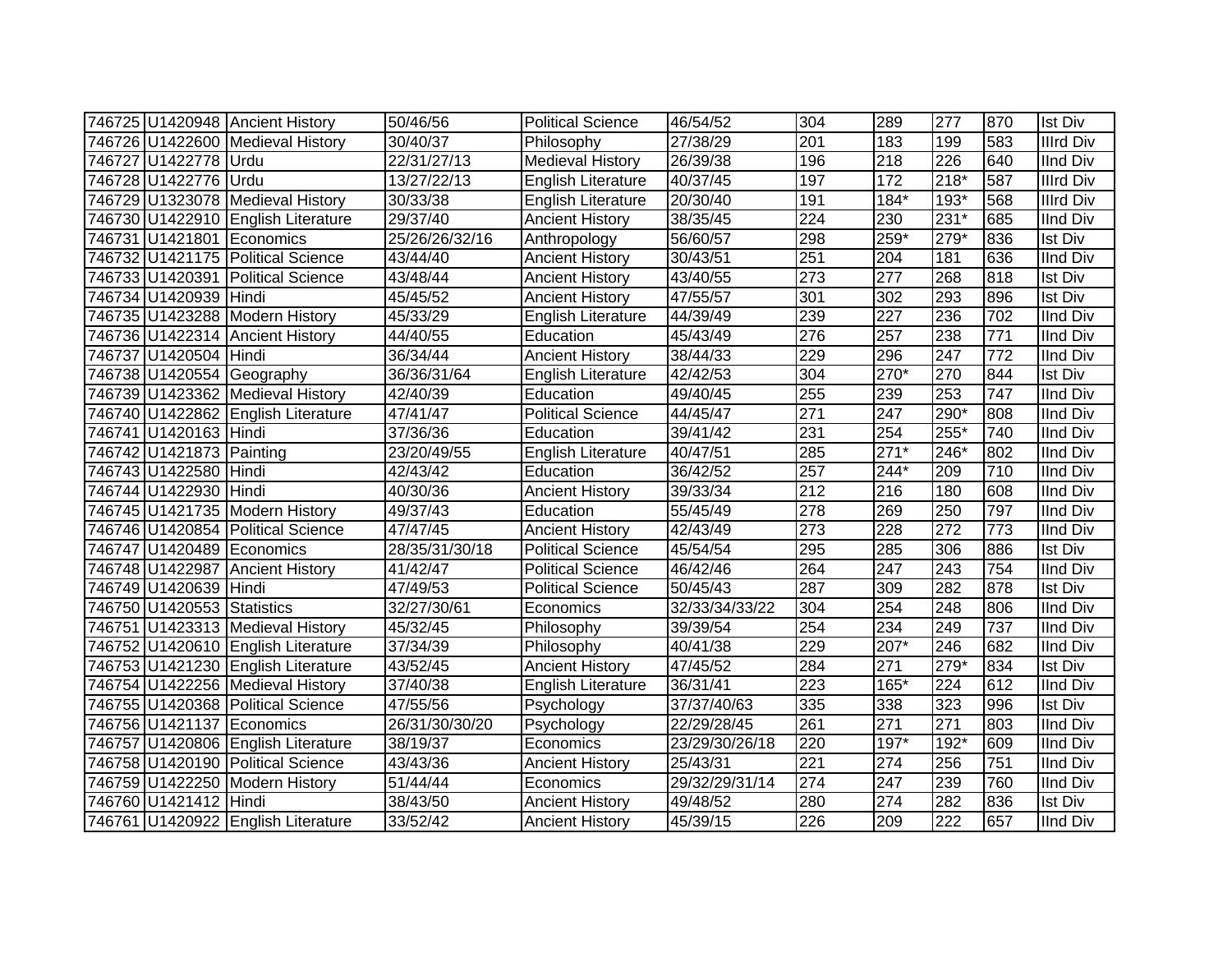|                           | 746762 U1420075 Ancient History    | 53/48/56       | <b>Political Science</b>  | 48/45/48       | 298 | 277    | 278    | 853              | <b>Ist Div</b>   |
|---------------------------|------------------------------------|----------------|---------------------------|----------------|-----|--------|--------|------------------|------------------|
| 746763 U1421953 Hindi     |                                    | 43/45/51       | Philosophy                | 57/39/60       | 295 | 285    | 294    | 874              | Ist Div          |
|                           | 746764 U1423064 Ancient History    | 27/42/32       | <b>Political Science</b>  | 40/40/37       | 218 | 226    | 257    | 701              | <b>IInd Div</b>  |
| 746765 U1422888 Hindi     |                                    | 42/45/46       | Economics                 | 30/24/28/29/17 | 261 | 229    | 229    | $\overline{719}$ | <b>IInd Div</b>  |
|                           | 746766 U1423052 Economics          | 26/22/21/06/16 | English Literature        | 34/34/42       | 201 | 202    | 215    | 618              | <b>IInd Div</b>  |
| 746767 U1420772 Education |                                    | 51/44/52       | <b>Political Science</b>  | 52/52/50       | 301 | 284    | 289    | 874              | <b>Ist Div</b>   |
|                           | 746768 U1222736 Modern History     | 32/40/37       | Economics                 | 31/28/28/29/10 | 235 | 191    | $252*$ | 678              | <b>IInd Div</b>  |
|                           | 746769 U1421239 Economics          | 29/34/28/31/19 | <b>English Literature</b> | 48/47/56       | 292 | $298*$ | 292    | 882              | <b>Ist Div</b>   |
|                           | 746770 U1322392 Medieval History   | 42/42/42       | Economics                 | 28/30/32/31/13 | 260 | 229    | 250*   | 739              | <b>IInd Div</b>  |
| 746771 U1422456 Sanskrit  |                                    | 39/35/29/38/19 | Hindi                     | 39/44/46       | 289 | 249    | 241    | 779              | <b>IInd Div</b>  |
|                           | 746772 U1420663 Philosophy         | 58/45/58       | <b>Ancient History</b>    | 45/46/60       | 312 | 266    | 302    | 880              | Ist Div          |
| 746773 U1322567 Sanskrit  |                                    | 39/27/30/38/19 | Hindi                     | 41/31/42       | 267 | 216    | 220    | 703              | <b>IInd Div</b>  |
| 746774 U1422991 Hindi     |                                    | 30/33/32       | Education                 | 09/42/39       | 185 | 203*   | $173*$ | 561              | Illrd Div        |
|                           | 746775 U1420405 English Language   | 37/32/31/65    | <b>Political Science</b>  | 40/50/52       | 307 | 297*   | 286    | 890              | Ist Div          |
|                           | 746776 U1423115 Political Science  | 40/53/52       | Philosophy                | 48/38/52       | 283 | 243    | 246    | 772              | <b>IInd Div</b>  |
| 746777 U1422925 Hindi     |                                    | 49/45/34       | Philosophy                | 49/39/50       | 266 | 266*   | $222*$ | 754              | <b>IInd Div</b>  |
|                           | 746778 U1423061 Economics          | 35/32/34/33/18 | <b>Political Science</b>  | 47/48/50       | 297 | 312    | 308    | 917              | <b>Ist Div</b>   |
|                           | 746779 U1420348 Ancient History    | 51/44/54       | <b>Political Science</b>  | 44/53/57       | 303 | 257    | 278    | 838              | <b>Ist Div</b>   |
|                           | 746780 U1420208 Economics          | 24/27/26/23/17 | English Language          | 35/24/35/50    | 261 | 233    | 255    | 749              | <b>IInd Div</b>  |
|                           | 746781 U1420197 Medieval History   | 38/38/48       | Economics                 | 25/25/27/26/15 | 242 | 185*   | 192    | 619              | <b>IInd Div</b>  |
|                           | 746782 U1420638 Political Science  | 44/46/46       | <b>Ancient History</b>    | 45/44/58       | 283 | 254    | 278    | 815              | <b>Ist Div</b>   |
|                           | 746783 U1421379 English Literature | 48/44/51       | <b>Political Science</b>  | 43/52/52       | 290 | 277    | 283    | 850              | <b>Ist Div</b>   |
| 746784 U1422583 Education |                                    | 39/42/48       | Psychology                | 30/25/27/61    | 272 | 246    | 244    | 762              | <b>IInd Div</b>  |
| 746785 U1423234 Education |                                    | 16/44/33       | Hindi                     | 40/32/30       | 195 | 179    | 179    | 553              | <b>Illrd Div</b> |
|                           | 746786 U1423075 Economics          | 29/27/29/26/16 | <b>English Literature</b> | 42/41/40       | 250 | 241    | 220    | 711              | <b>IInd Div</b>  |
| 746787 U1421792 Sanskrit  |                                    | 45/36/33/40/20 | Hindi                     | 50/48/38       | 310 | 244    | 252    | 806              | <b>IInd Div</b>  |
| 746788 U1323140 Hindi     |                                    | 49/49/33       | Education                 | 21/39/39       | 230 | $178*$ | $172*$ | 580              | <b>Illrd Div</b> |
| 746789 U1423265 Hindi     |                                    | 45/43/33       | <b>Ancient History</b>    | 05/41/25       | 192 | 201    | $224*$ | 617              | <b>IInd Div</b>  |
| 746790 U1422193 Sanskrit  |                                    | 39/34/34/35/20 | Hindi                     | 45/46/40       | 293 | $261*$ | 276    | 830              | <b>Ist Div</b>   |
| 746791 U1423063 Education |                                    | 28/46/42       | <b>Political Science</b>  | 40/51/52       | 259 | 223    | 252    | 734              | <b>IInd Div</b>  |
|                           | 746792 U1420958 Ancient History    | 48/46/53       | <b>Political Science</b>  | 44/45/42       | 278 | 253    | 265    | 796              | <b>IInd Div</b>  |
| 746793 U1423352 Hindi     |                                    | 37/43/32       | Education                 | 26/42/36       | 216 | 248    | $221*$ | 685              | <b>IInd Div</b>  |
|                           | 746794 U1421649 Medieval History   | 50/50/49       | Education                 | 57/45/50       | 301 | 252    | 266    | 819              | <b>Ist Div</b>   |
|                           | 746795 U1420708 Ancient History    | 46/39/35       | <b>Political Science</b>  | 45/41/43       | 249 | 256    | 255    | 760              | <b>IInd Div</b>  |
|                           | 746796 U1421221 English Literature | 49/55/53       | <b>Ancient History</b>    | 53/46/59       | 315 | 302    | 286    | 903              | <b>Ist Div</b>   |
|                           | 746797 U1422847 Medieval History   | 44/43/43       | Philosophy                | 43/35/47       | 255 | 221    | 241    | 717              | <b>IInd Div</b>  |
| 746798 U1422101 Hindi     |                                    | 41/40/32       | <b>Ancient History</b>    | 31/38/32       | 214 | 195    | 233    | 642              | <b>IInd Div</b>  |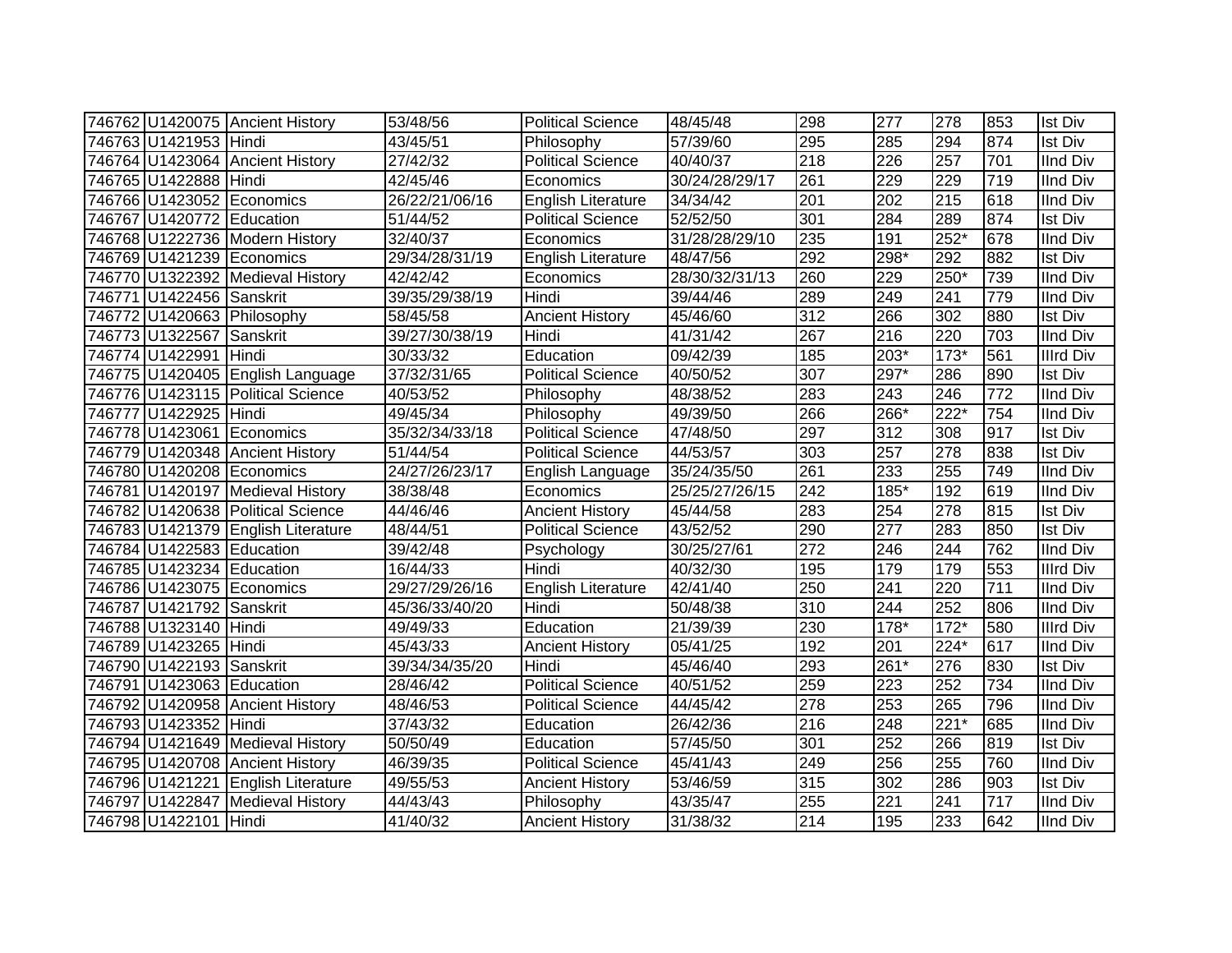| 746799 U1422881 Hindi     |                                    | 46/50/40       | <b>Medieval History</b>   | 47/48/42       | 273       | 272              | 265*             | 810                      | <b>Ist Div</b>   |
|---------------------------|------------------------------------|----------------|---------------------------|----------------|-----------|------------------|------------------|--------------------------|------------------|
|                           | 746800 U1420087 Economics          | 37/28/38/35/16 | Geography                 | 42/43/33/64    | 336       | 304              | 320              | 960                      | <b>Ist Div</b>   |
|                           | 746801 U1421258 Ancient History    | 49/44/50       | <b>Political Science</b>  | 43/36/40       | 262       | $227*$           | $239*$           | $\overline{728}$         | <b>IInd Div</b>  |
|                           | 746802 U1422638 English Literature | 44/34/38       | Economics                 | 36/24/24/26/14 | 240       | 169              | $198*$           | 607                      | <b>Illrd Div</b> |
|                           | 746803 U1421409 Political Science  | 32/25/35       | <b>Ancient History</b>    | 25/33/18       | 168       | 187              | $199*$           | 554                      | <b>Illrd Div</b> |
| 746804 U1422370 Arabic    |                                    | 50/44/39       | Education                 | 28/39/45       | 245       | $\overline{200}$ | 225              | 670                      | <b>IInd Div</b>  |
|                           | 746805 U1421553 Medieval History   | 48/38/43       | <b>Defence Studies</b>    | 24/23/34/57    | 267       | 213              | 226              | 706                      | <b>IInd Div</b>  |
| 746806 U1422288 Education |                                    | 57/42/43       | Psychology                | 29/38/30/61    | 300       | 230              | 204              | 734                      | <b>IInd Div</b>  |
| 746807 U1422685 Arabic    |                                    | 53/50/41       | Urdu                      | 42/31/29/18    | 264       | 242              | 257              | 763                      | <b>IInd Div</b>  |
|                           | 746808 U1420895 Economics          | 38/28/28/19/18 | Geography                 | 38/40/30/57    | 296       | 264              | 265              | 825                      | Ist Div          |
|                           | 746809 U1422514 Medieval History   | 41/42/38       | Economics                 | 28/21/24/24/12 | 230       | 248*             | 232              | 710                      | <b>IInd Div</b>  |
| 746810 U1421754 Sanskrit  |                                    | 42/41/34/40/21 | Hindi                     | 45/49/36       | 308       | 216              | 284              | 808                      | IInd Div         |
| 746811 U1421974 Education |                                    | 59/46/50       | Political Science         | 50/43/47       | 295       | $\overline{257}$ | 274              | 826                      | <b>Ist Div</b>   |
| 746812 U1422693 Arabic    |                                    | 37/34/35       | Urdu                      | 15/29/23/13    | 186       | 195              | 216              | 597                      | Illrd Div        |
|                           | 746813 U1422029 English Language   | 35/27/28/65    | <b>Ancient History</b>    | 48/47/40       | 290       | 269              | 294              | 853                      | <b>Ist Div</b>   |
| 746814 U1422956 Sanskrit  |                                    | 42/33/25/41/21 | Hindi                     | 49/46/40       | 297       | 268              | 250              | 815                      | <b>Ist Div</b>   |
|                           | 746815 U1420552 Philosophy         | 37/40/41       | <b>Political Science</b>  | 41/36/42       | 237       | $218*$           | 226              | 681                      | <b>IInd Div</b>  |
| 746816 U1423382 Hindi     |                                    | 50/46/39       | <b>Ancient History</b>    | 45/43/56       | 279       | $\overline{247}$ | 284              | 810                      | <b>Ist Div</b>   |
| 746817 U1422434 Hindi     |                                    | 40/40/37       | <b>Ancient History</b>    | 40/39/19       | 215       | 238              | 235              | 688                      | <b>IInd Div</b>  |
|                           | 746818 U1422502 Ancient History    | 36/46/33       | <b>Political Science</b>  | 55/16/29       | 215       | 234              | $\overline{212}$ | 661                      | <b>IInd Div</b>  |
|                           | 746819 U1422007 Ancient History    | 45/44/54       | Economics                 | 37/24/31/24/15 | 274       | $\overline{273}$ | 295              | 842                      | <b>Ist Div</b>   |
|                           | 746820 U1320524 Political Science  | 49/37/45       | <b>English Literature</b> | 47/53/47       | 278       | 288              | 276              | 842                      | <b>Ist Div</b>   |
|                           | 746821 U1420910 English Literature | 45/50/31       | <b>Medieval History</b>   | 37/46/37       | 246       | $232*$           | 234*             | 712                      | <b>IInd Div</b>  |
| 746822 U1421743 Sanskrit  |                                    | 47/44/40/43/22 | <b>Ancient History</b>    | 52/47/58       | 353       | 289              | 297              | 939                      | <b>Ist Div</b>   |
| 746823 U1420956 Hindi     |                                    | 52/48/45       | Economics                 | 33/27/28/20/17 | 270       | 279              | 273              | 822                      | <b>Ist Div</b>   |
|                           | 746824 U1420815 Economics          | <b>NR</b>      | English Literature        | <b>NR</b>      | <b>NR</b> | 233*             | 248*             | <b>NR</b>                | <b>NR</b>        |
|                           | 746825 U1423087 Ancient History    | 00/29/01       | <b>Political Science</b>  | 26/09/21       | 86        | $202*$           | $204*$           | 492                      | Failed           |
| 746826 U1422913 Sanskrit  |                                    | 41/33/25/38/18 | Hindi                     | 41/41/35       | 272       | 244              | 229*             | 745                      | <b>IInd Div</b>  |
|                           | 746827 U1422962 Medieval History   | 43/47/48       | Hindi                     | 51/53/45       | 287       | 285              | $270*$           | 842                      | <b>Ist Div</b>   |
|                           | 746828 U1420434 Ancient History    | 55/47/58       | <b>Political Science</b>  | 52/41/43       | 296       | 262              | 276              | 834                      | <b>Ist Div</b>   |
| 746829 U1421268 Hindi     |                                    | 57/52/45       | <b>Political Science</b>  | 55/38/46       | 293       | $\overline{310}$ | 290              | 893                      | <b>Ist Div</b>   |
|                           | 746830 U1323073 Ancient History    | 08/36/03       | Education                 | 19/37/51       | 154       | 218              | 197              | 569                      | Elig/E           |
| 746831 U1422914 Hindi     |                                    | 42/46/38       | <b>Ancient History</b>    | 41/47/48       | 262       | 238              | $266*$           | 766                      | <b>IInd Div</b>  |
|                           | 746832 U1421150 English Language   | <b>UFM</b>     | Education                 | <b>UFM</b>     | UF        | 243              | 311              | $\overline{\mathsf{UF}}$ | <b>UFM</b>       |
| 746833 U1420571           | Sanskrit                           | 46/42/43/40/20 | Hindi                     | 47/47/40       | 325       | 300              | 300              | 925                      | <b>Ist Div</b>   |
|                           | 746834 U1422878 Economics          | 35/25/30/29/18 | English Literature        | 49/53/49       | 288       | 263              | 262*             | 813                      | <b>Ist Div</b>   |
|                           | 746835 U1421042 Medieval History   | 44/38/45       | <b>English Literature</b> | 49/50/48       | 274       | $304*$           | 270              | 848                      | <b>Ist Div</b>   |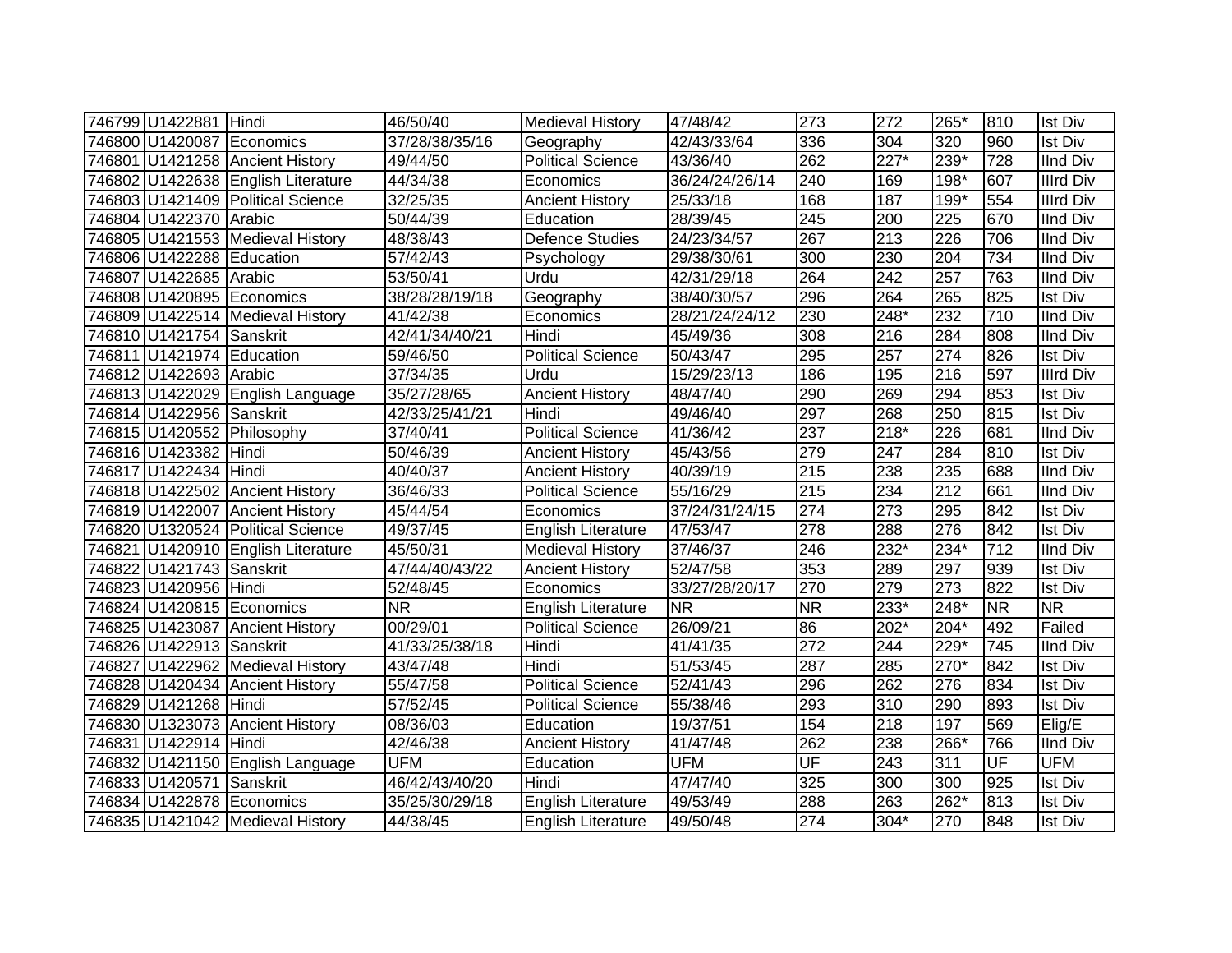| 746836 U1423108 Urdu      |                                    | 10/22/25/AA    | Economics                 | 18/18/22/22/12 | 149       | 186*             | 191    | 526              | Elig/E           |
|---------------------------|------------------------------------|----------------|---------------------------|----------------|-----------|------------------|--------|------------------|------------------|
| 746837 U1422771 Urdu      |                                    | 27/39/26/13    | English Literature        | 44/26/31       | 206       | 234*             | 241    | 681              | <b>IInd Div</b>  |
| 746838 U1423101 Persian   |                                    | 26/34/05       | <b>Medieval History</b>   | 38/37/35       | 175       | $184*$           | 176    | 535              | Elig/E           |
|                           | 746839 U1322797 English Literature | <b>UFM</b>     | <b>Political Science</b>  | <b>UFM</b>     | UF        | 183              | $215*$ | UF               | <b>UFM</b>       |
| 746840 U1322046 Urdu      |                                    | 40/34/23/15    | <b>English Literature</b> | AA/AA/24       | 136       | 214              | 245    | 595              | Elig/E           |
|                           | 746841 U1222522 English Literature | AA/AA/AA       | <b>Ancient History</b>    | AA/AA/AA       | <b>AA</b> | $\overline{222}$ | 209    | 431              | Absent           |
|                           | 746842 U1121117 Ancient History    | 18/18/28       | <b>Political Science</b>  | 21/12/16       | 113       | 195              | 180    | 488              | Failed           |
|                           | 746843 U1321454 Ancient History    | 53/44/52       | <b>Political Science</b>  | 48/25/25       | 247       | $180*$           | $221*$ | 648              | <b>IInd Div</b>  |
|                           | 746844 U1120695 Economics          | 38/25/26/17/18 | English Literature        | 40/50/44       | 258       | 209              | 250    | $\overline{717}$ | <b>IInd Div</b>  |
|                           | 746845 U1323296 English Literature | 44/43/33       | <b>Ancient History</b>    | 52/42/48       | 262       | $\overline{226}$ | $214*$ | 702              | <b>IInd Div</b>  |
| 746846 U1222921 Education |                                    | 11/36/47       | <b>Ancient History</b>    | 35/41/45       | 215       | $204*$           | $197*$ | 616              | IInd Div         |
| 746847 U1322010 Persian   |                                    | 25/32/05       | Urdu                      | 21/36/28/10    | 157       | 189*             | $213*$ | 559              | Elig/E           |
|                           | 746848 U1420454 English Literature | 47/52/52       | Psychology                | 34/37/32/63    | 317       | 324              | 308    | 949              | <b>Ist Div</b>   |
| 747201 J1420002           | <b>Ancient History</b>             | 52/34/47       | Sociology                 | 35/40/51       | 259       | 243              | 235*   | 737              | <b>IInd Div</b>  |
| 747202 J1420004           | Geography                          | 25/23/20/29    | <b>English Literature</b> | 40/43/33       | 213       | 193*             | 213    | 619              | <b>IInd Div</b>  |
| 747203 J1420005           | <b>Hindi</b>                       | 47/48/38       | Sanskrit                  | 38/39/34/22/20 | 286       | 206              | 184    | 676              | <b>IInd Div</b>  |
| 747204 J1420006           | English Literature                 | 50/52/42       | Economics                 | 27/25/29/24/19 | 268       | 286              | 277    | 831              | <b>Ist Div</b>   |
| 747205 J1420007           | Economics                          | 34/19/29/33/18 | Philosophy                | 40/39/45       | 257       | 256              | 260    | 773              | <b>IInd Div</b>  |
| 747206 J1420008           | Sociology                          | 30/44/42       | Hindi                     | 38/32/36       | 222       | 198              | $211*$ | 631              | <b>IInd Div</b>  |
| 747207 J1420009           | Education                          | 12/41/46       | <b>Political Science</b>  | 42/25/34       | 200       | 253              | 242    | 695              | <b>IInd Div</b>  |
|                           | 747208 J1420010 Economics          | 40/30/31/32/19 | English Literature        | 47/54/39       | 292       | 271              | 281    | 844              | <b>Ist Div</b>   |
| 747209 J1420011           | Education                          | 25/33/42       | Geography                 | 26/17/25/22    | 190       | $203*$           | 212    | 605              | <b>Illrd Div</b> |
|                           | 747210 J1420012 Geography          | 28/29/27/44    | Education                 | 43/29/40       | 240       | $\overline{221}$ | 239    | 700              | <b>IInd Div</b>  |
|                           | 747211 J1420013 Political Science  | 47/29/36       | <b>English Literature</b> | 45/44/44       | 245       | $\overline{207}$ | $224*$ | 676              | <b>IInd Div</b>  |
|                           | 747212 J1420014 Economics          | 27/22/27/29/14 | Sociology                 | 25/30/29       | 203       | 174              | 168    | 545              | <b>Illrd Div</b> |
|                           | 747213 J1420016 English Literature | 47/56/53       | Economics                 | 35/26/31/31/18 | 297       | 267              | 264    | 828              | <b>Ist Div</b>   |
|                           | 747214 J1420017 Political Science  | 44/15/31       | Geography                 | 26/26/19/45    | 206       | 238              | $231*$ | 675              | <b>IInd Div</b>  |
|                           | 747215 J1220018 Ancient History    | 38/36/45       | Education                 | 06/31/42       | 198       | $171*$           | $217*$ | 586              | <b>Illrd Div</b> |
| 747216 J1320021           | Education                          | 03/32/34       | Hindi                     | 34/32/33       | 168       | 192              | 200    | 560              | Elig/E           |
| 747217 J1420020           | <b>Political Science</b>           | 54/42/38       | Economics                 | 36/29/28/30/15 | 272       | 286              | 270    | 828              | Ist Div          |
| 747218 J1420021           | Hindi                              | 30/32/27       | Sanskrit                  | 26/43/41/22/20 | 241       | 174              | 171    | 586              | <b>Illrd Div</b> |
| 747219 J1420023           | <b>Ancient History</b>             | 48/37/38       | Sociology                 | 22/33/25       | 203       | $164*$           | 194    | 561              | <b>Illrd Div</b> |
| 747220 J1420025           | Sociology                          | 25/38/31       | Hindi                     | 27/40/32       | 193       | 185*             | 179    | 557              | <b>Illrd Div</b> |
| 747221 J1420027           | Hindi                              | 37/39/42       | Education                 | 22/36/36       | 212       | 226              | 198    | 636              | <b>IInd Div</b>  |
| 747222 J1420028           | <b>Ancient History</b>             | 49/39/38       | Geography                 | 30/30/21/29    | 236       | 199              | 182    | 617              | <b>IInd Div</b>  |
| 747223 J1420029           | <b>Political Science</b>           | 50/29/30       | Sociology                 | 29/46/50       | 234       | 241              | 238*   | 713              | <b>IInd Div</b>  |
|                           | 747224 J1320027 Ancient History    | 50/38/38       | Sociology                 | 25/41/38       | 230       | 170              | 208    | 608              | <b>IInd Div</b>  |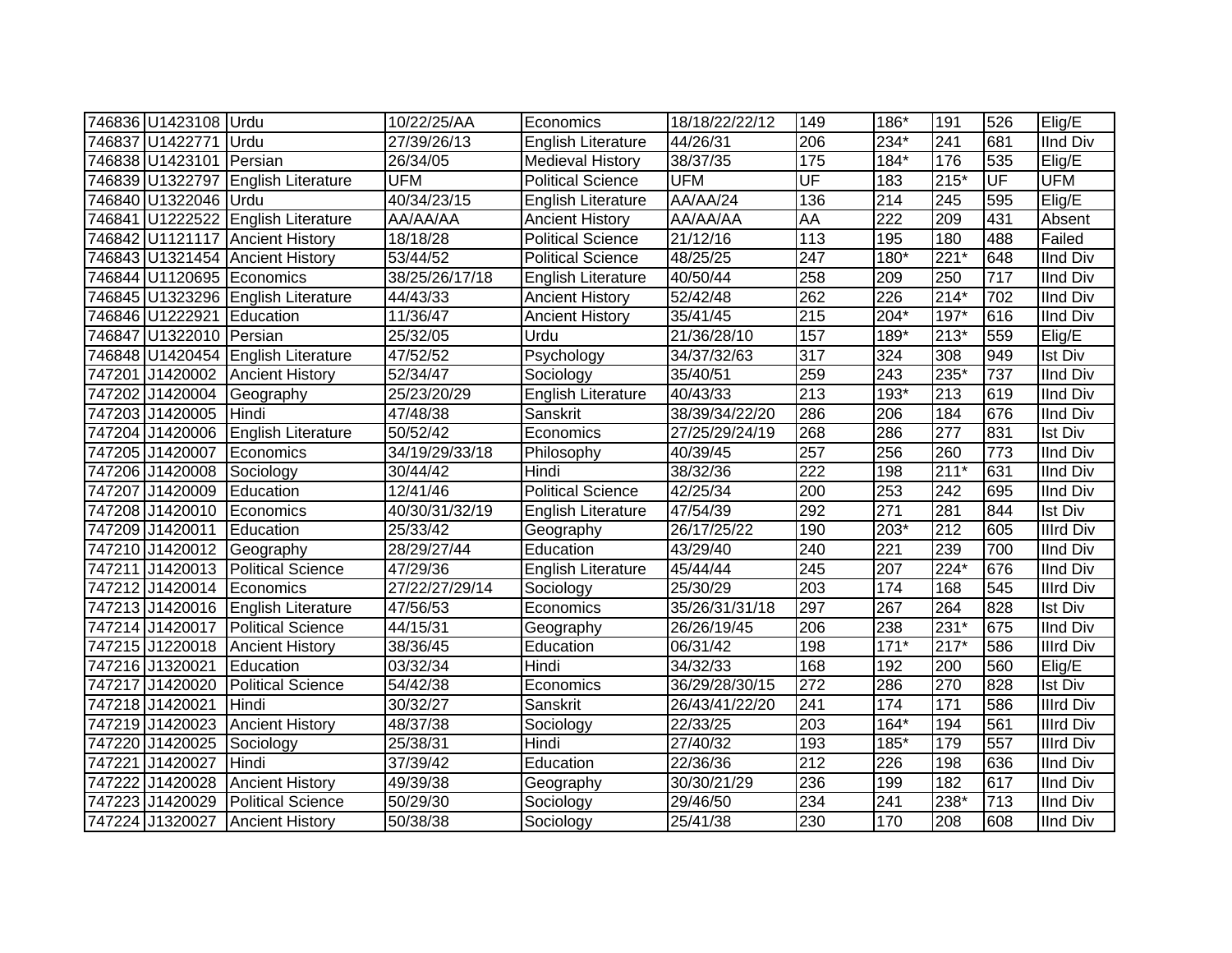|                 | 747225 J1320028 English Literature | 43/36/33 | Hindi                     | 36/42/36       | 226              | 177             | 191               | 594 | <b>Illrd Div</b> |
|-----------------|------------------------------------|----------|---------------------------|----------------|------------------|-----------------|-------------------|-----|------------------|
|                 | 747226 J1420030 Political Science  | 46/38/31 | Sociology                 | 28/48/56       | $\overline{247}$ | 285             | 287*              | 819 | <b>Ist Div</b>   |
|                 | 747227 J1420031 Political Science  | 25/20/18 | Sociology                 | 21/27/25       | 136              | $214*$          | $187*$            | 537 | Failed           |
|                 | 747228 J1420032 Ancient History    | 56/40/42 | <b>Political Science</b>  | 38/26/17       | $\overline{219}$ | 206             | $\overline{214}$  | 639 | <b>IInd Div</b>  |
| 747229 J1320032 | Hindi                              | 36/39/42 | Education                 | 11/37/39       | 204              | 207             | 230               | 641 | <b>IInd Div</b>  |
| 747230 J1420033 | <b>Political Science</b>           | 32/32/19 | Economics                 | 24/17/23/12/14 | 173              | 230             | 226               | 629 | <b>IInd Div</b>  |
| 747231 J1420034 | <b>Ancient History</b>             | 56/46/51 | Sociology                 | 39/55/48       | 295              | 271             | 264               | 830 | <b>Ist Div</b>   |
| 747232 J1420035 | Hindi                              | 35/35/40 | Sanskrit                  | 37/36/25/24/20 | 252              | 184             | 227               | 663 | <b>IInd Div</b>  |
| 747233 J1420036 | Education                          | 32/42/55 | Geography                 | 28/30/29/42    | 258              | 240             | $270*$            | 768 | <b>IInd Div</b>  |
| 747234 J1420037 | <b>Political Science</b>           | 45/40/30 | Hindi                     | 31/38/39       | 223              | 223             | 214               | 660 | <b>IInd Div</b>  |
| 747235 J1420038 | Political Science                  | 31/21/27 | Geography                 | 27/21/20/45    | 192              | 230             | $217*$            | 639 | <b>IInd Div</b>  |
| 747236 J1420040 | <b>Ancient History</b>             | 26/41/51 | <b>Political Science</b>  | 36/19/19       | 192              | 180*            | 229*              | 601 | <b>Illrd Div</b> |
| 747237 J1420041 | Hindi                              | 32/33/37 | Education                 | 28/30/39       | 199              | 218             | 214               | 631 | <b>IInd Div</b>  |
| 747238 J1420042 | <b>Ancient History</b>             | 51/37/49 | <b>Political Science</b>  | 42/44/28       | 251              | 228             | 231               | 710 | <b>IInd Div</b>  |
| 747239 J1420044 | Education                          | 08/35/34 | Hindi                     | 33/31/41       | 182              | 172             | 214               | 568 | <b>Illrd Div</b> |
| 747240 J1420045 | <b>Ancient History</b>             | 36/41/36 | Sociology                 | 25/35/28       | 201              | $\frac{1}{171}$ | 180               | 552 | <b>Illrd Div</b> |
| 747241 J1420047 | <b>Political Science</b>           | 38/37/17 | Economics                 | 32/23/27/25/13 | 212              | 197             | 210               | 619 | <b>IInd Div</b>  |
| 747242 J1420050 | English Literature                 | 45/48/40 | Sociology                 | 41/55/50       | 279              | 243             | 231               | 753 | <b>IInd Div</b>  |
| 747243 J1420051 | Education                          | 33/36/36 | <b>Ancient History</b>    | 44/34/32       | 215              | 242             | 236               | 693 | <b>IInd Div</b>  |
| 747244 J1420055 | Education                          | 25/33/45 | Economics                 | 33/25/26/15/14 | 216              | 248             | 224               | 688 | <b>IInd Div</b>  |
| 747245 J1420056 | Education                          | 52/33/31 | English Literature        | 42/52/38       | 248              | 229             | 214               | 691 | <b>IInd Div</b>  |
| 747246 J1420057 | <b>Ancient History</b>             | 49/39/45 | <b>Political Science</b>  | 45/48/27       | 253              | 226             | $\overline{214}$  | 693 | <b>IInd Div</b>  |
|                 | 747247 J1420059 Political Science  | 42/45/26 | Education                 | 09/37/28       | 187              | 203             | 173               | 563 | <b>Illrd Div</b> |
|                 | 747248 J1420060 Ancient History    | 54/42/50 | Education                 | 30/37/34       | 247              | 215             | 272               | 734 | <b>IInd Div</b>  |
| 747249 J1420061 | Hindi                              | 37/37/40 | <b>English Literature</b> | 47/38/38       | 237              | 261             | 210               | 708 | <b>IInd Div</b>  |
| 747250 J1420062 | Education                          | 57/29/56 | <b>Political Science</b>  | 33/46/31       | 252              | 273             | 266               | 791 | <b>IInd Div</b>  |
| 747251 J1420063 | Political Science                  | 29/41/47 | <b>Ancient History</b>    | 48/44/52       | 261              | 239             | $\overline{225}$  | 725 | <b>IInd Div</b>  |
|                 | 747252 J1420064 Ancient History    | 53/41/43 | <b>Political Science</b>  | 31/42/39       | 249              | 237             | $\overline{221*}$ | 707 | <b>IInd Div</b>  |
| 747253 J1420066 | Sociology                          | 31/38/34 | Hindi                     | 38/44/42       | 227              | 247             | 230*              | 704 | <b>IInd Div</b>  |
| 747254 J1420068 | Sociology                          | 25/32/40 | <b>English Literature</b> | 43/27/28       | 195              | 193             | 181               | 569 | <b>Illrd Div</b> |
| 747255 J1420069 | Education                          | 05/30/35 | <b>Political Science</b>  | 23/44/43       | 180              | $177*$          | 196*              | 553 | Elig/E           |
| 747256 J1420070 | <b>Political Science</b>           | 24/44/46 | Hindi                     | 39/34/40       | 227              | 223             | 206*              | 656 | <b>IInd Div</b>  |
| 747257 J1420071 | <b>Ancient History</b>             | 61/48/53 | English Literature        | 48/58/47       | 315              | 280             | 279               | 874 | <b>Ist Div</b>   |
| 747258 J1420072 | Sociology                          | 37/49/49 | <b>Ancient History</b>    | 45/42/49       | $\overline{271}$ | 230             | 211               | 712 | <b>IInd Div</b>  |
| 747259 J1420073 | <b>Ancient History</b>             | 36/39/41 | Education                 | 17/36/40       | 209              | 230             | 201               | 640 | <b>IInd Div</b>  |
| 747260 J1420074 | <b>Ancient History</b>             | 42/46/43 | <b>English Literature</b> | 40/50/47       | 268              | 236             | 223               | 727 | <b>IInd Div</b>  |
|                 | 747261 J1420075 Ancient History    | 50/47/54 | English Literature        | 53/55/45       | 304              | 276             | 280               | 860 | <b>Ist Div</b>   |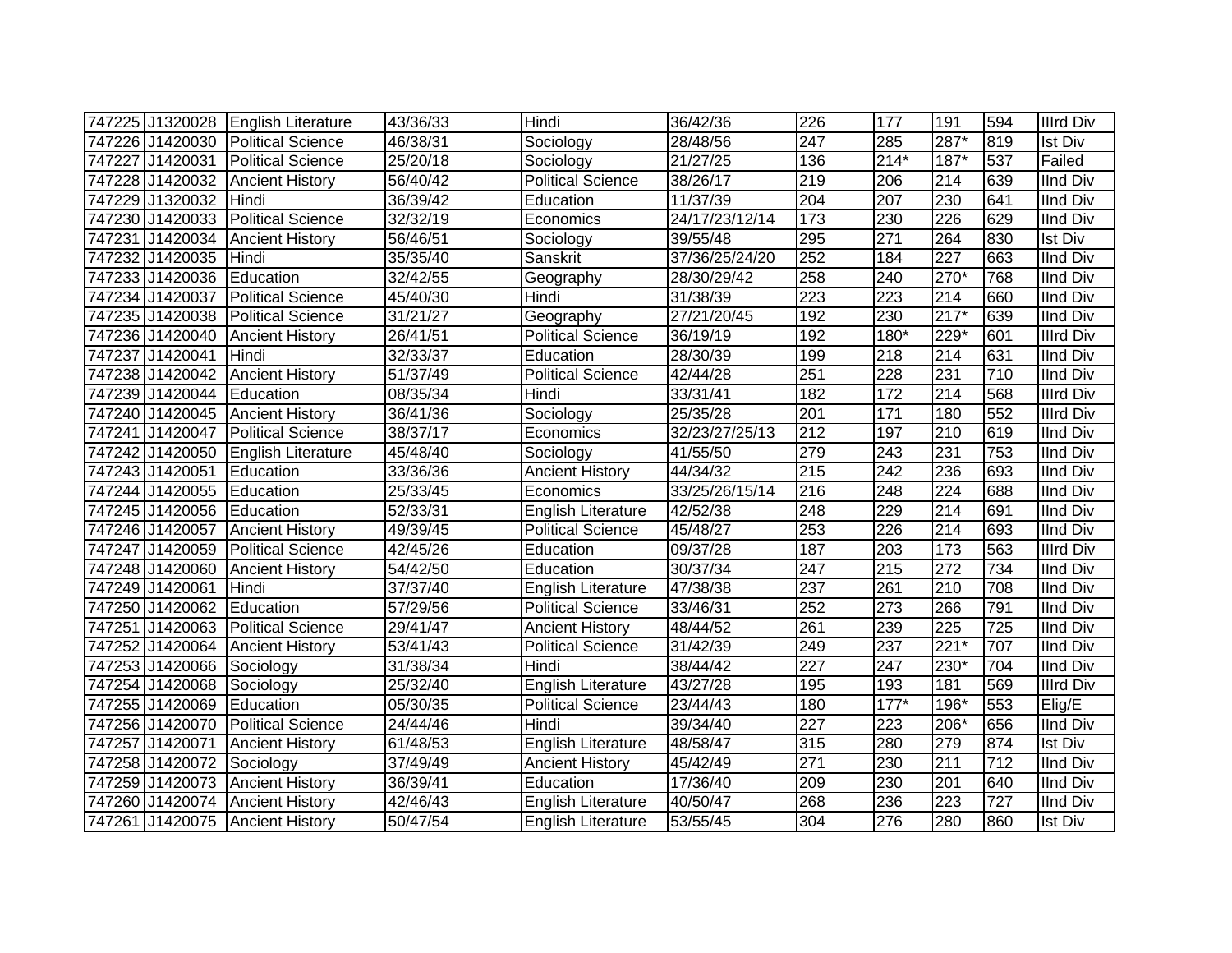| 747262 J1420076 Ancient History |                           | 28/37/41       | English Literature        | 43/00/30       | 179              | 208              | 182              | 569 | <b>Illrd Div</b> |
|---------------------------------|---------------------------|----------------|---------------------------|----------------|------------------|------------------|------------------|-----|------------------|
| 747263 J1420077 Sociology       |                           | 30/56/46       | English Literature        | 51/45/41       | 269              | 300              | 278*             | 847 | <b>Ist Div</b>   |
| 747264 J1420078                 | Sociology                 | 27/33/41       | English Literature        | 48/36/39       | $\overline{224}$ | 243              | 238              | 705 | <b>IInd Div</b>  |
| 747265 J1420079                 | <b>Ancient History</b>    | 58/48/54       | English Literature        | 50/44/45       | 299              | 274              | 273              | 846 | <b>Ist Div</b>   |
| 747266 J1420080                 | <b>Ancient History</b>    | 22/41/11       | Hindi                     | 26/37/32       | 169              | $192*$           | $208*$           | 569 | <b>Illrd Div</b> |
| 747267 J1420081                 | <b>Ancient History</b>    | 33/34/13       | Education                 | 08/28/34       | 150              | 170              | 178              | 498 | Elig/E           |
| 747268 J1420082                 | English Literature        | 50/39/41       | Economics                 | 36/29/29/34/20 | 278              | 283              | 285              | 846 | <b>Ist Div</b>   |
| 747269 J1420083                 | <b>Political Science</b>  | 40/48/55       | Geography                 | 29/30/21/51    | 274              | 230              | 241              | 745 | <b>IInd Div</b>  |
| 747270 J1420084                 | <b>Ancient History</b>    | 55/47/32       | English Literature        | 46/40/41       | 261              | $\overline{221}$ | 249              | 731 | <b>IInd Div</b>  |
| 747271 J1420085                 | Sociology                 | 28/41/34       | Hindi                     | 36/32/37       | 208              | 193              | 225              | 626 | <b>IInd Div</b>  |
| 747272 J1420087                 | <b>Ancient History</b>    | 22/37/00       | Hindi                     | 25/29/37       | 150              | $195*$           | $\overline{200}$ | 545 | Elig/E           |
| 747273 J1420088                 | <b>Ancient History</b>    | 52/44/38       | Political Science         | 31/46/51       | 262              | 257              | 225              | 744 | <b>IInd Div</b>  |
| 747274 J1420091                 | <b>Ancient History</b>    | 42/34/17       | Sociology                 | 25/34/37       | 189              | 181              | 190*             | 560 | <b>Illrd Div</b> |
| 747275 J1420092                 | <b>Ancient History</b>    | 51/38/37       | Sociology                 | 26/30/33       | 215              | 241              | 217              | 673 | <b>IInd Div</b>  |
| 747276 J1420093                 | <b>Ancient History</b>    | 26/34/16       | Sociology                 | 25/31/23       | 155              | $167*$           | $189*$           | 511 | <b>Illrd Div</b> |
| 747277 J1420094                 | <b>Ancient History</b>    | 54/42/25       | Education                 | 35/36/48       | 240              | 223              | 238              | 701 | <b>IInd Div</b>  |
| 747278 J1420096                 | Hindi                     | 30/37/39       | Sociology                 | 26/41/42       | 215              | $171*$           | 215              | 601 | <b>Illrd Div</b> |
| 747279 J1420097                 | <b>English Literature</b> | 45/30/35       | Education                 | 40/35/40       | 225              | 185              | 206              | 616 | <b>IInd Div</b>  |
| 747280 J1420100                 | Hindi                     | 46/28/40       | Education                 | 35/30/36       | 215              | 195              | 179              | 589 | <b>Illrd Div</b> |
| 747281 J1420102                 | Education                 | 45/41/44       | Hindi                     | 45/38/44       | 257              | 205              | 232*             | 694 | <b>IInd Div</b>  |
| 747282 J1420104                 | <b>Ancient History</b>    | 49/46/17       | <b>Political Science</b>  | 20/47/56       | 235              | 229              | 244              | 708 | <b>IInd Div</b>  |
| 747283 J1420105                 | <b>Ancient History</b>    | 41/36/26       | <b>Political Science</b>  | 18/42/44       | 207              | 187              | 186              | 580 | <b>Illrd Div</b> |
| 747284 J1420106 Sociology       |                           | 25/28/26       | English Literature        | 50/36/30       | 195              | $182*$           | 198              | 575 | <b>Illrd Div</b> |
| 747285 J1420107                 | <b>Political Science</b>  | 17/44/46       | Sociology                 | 30/40/40       | 217              | 215*             | 182              | 614 | <b>IInd Div</b>  |
| 747286 J1420108                 | Hindi                     | 43/38/38       | <b>Ancient History</b>    | 40/41/06       | 206              | 170              | 226              | 602 | <b>Illrd Div</b> |
| 747287 J1420109                 | Sociology                 | 38/50/47       | <b>English Literature</b> | 51/45/40       | 271              | 190              | 227              | 688 | <b>IInd Div</b>  |
| 747288 J1420110                 | Sociology                 | 26/33/29       | Hindi                     | 26/30/34       | 178              | 167              | 180              | 525 | <b>Illrd Div</b> |
| 747289 J1320106                 | Education                 | 28/40/39       | <b>Ancient History</b>    | 50/42/38       | 237              | $204*$           | 253              | 694 | <b>IInd Div</b>  |
| 747290 J1420112                 | Hindi                     | 41/42/36       | Sociology                 | 31/40/35       | 225              | $230*$           | 249*             | 704 | <b>IInd Div</b>  |
| 747291 J1420115                 | <b>Ancient History</b>    | 14/23/AA       | <b>Instrumental Music</b> | 17/26/40/35    | 155              | 198              | 220*             | 573 | Elig/E           |
| 747292 J1420116                 | English Literature        | 47/45/42       | Economics                 | 38/29/31/25/20 | 277              | 293              | 309              | 879 | <b>Ist Div</b>   |
| 747293 J1420118                 | <b>Ancient History</b>    | 51/37/29       | Sociology                 | 29/50/32       | 228              | 227              | 236              | 691 | <b>IInd Div</b>  |
| 747294 J1420119                 | Economics                 | 36/28/31/19/18 | Sociology                 | 48/52/42       | $\overline{274}$ | $\overline{275}$ | 248              | 797 | <b>IInd Div</b>  |
| 747295 J1420121                 | Sociology                 | 31/48/28       | <b>Ancient History</b>    | 35/43/09       | 194              | 212              | 205              | 611 | <b>IInd Div</b>  |
| 747296 J1420122                 | <b>Political Science</b>  | 42/46/54       | Economics                 | 40/29/31/25/18 | 285              | 211              | 265              | 761 | <b>IInd Div</b>  |
| 747297 J1420123                 | <b>Political Science</b>  | 27/44/34       | Sociology                 | 25/27/25       | 182              | 168              | 185*             | 535 | <b>Illrd Div</b> |
| 747298 J1320115                 | Education                 | 30/33/33       | <b>Political Science</b>  | 28/42/51       | 217              | 191              | 224*             | 632 | <b>IInd Div</b>  |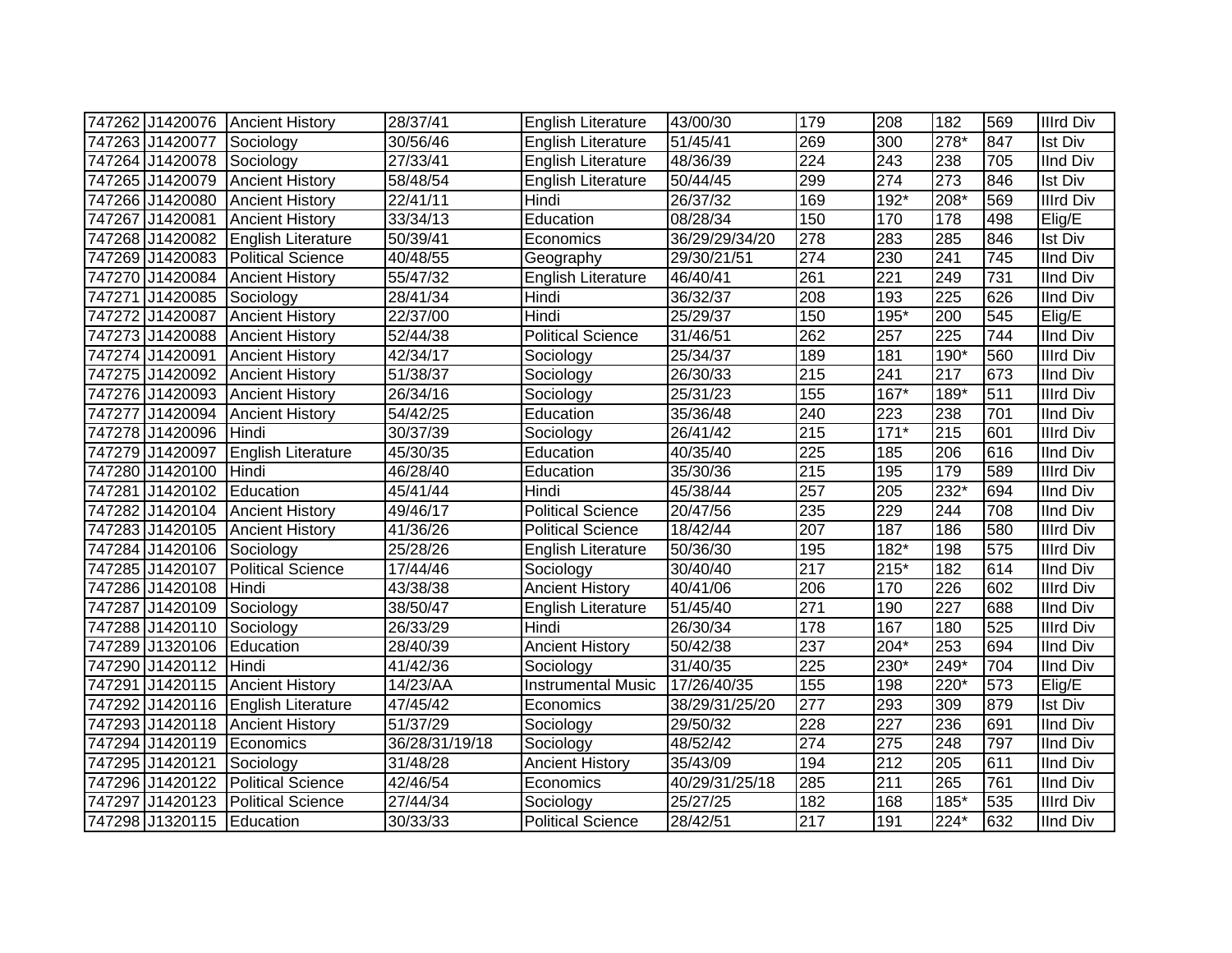|                           | 747299 J1420125 Ancient History     | 54/44/47              | English Literature        | 47/36/34       | 262              | 227*   | 276              | 765 | <b>IInd Div</b>  |
|---------------------------|-------------------------------------|-----------------------|---------------------------|----------------|------------------|--------|------------------|-----|------------------|
| 747300 J1420126 Sociology |                                     | 16/25/29              | Hindi                     | 30/29/25       | 154              | 158    | 203*             | 515 | Elig/E           |
|                           | 747301 J1420127 Ancient History     | 61/44/48              | <b>Political Science</b>  | 35/50/59       | 297              | 243    | $257*$           | 797 | <b>IInd Div</b>  |
| 747302 J1420128           | Sociology                           | 26/38/28              | Hindi                     | 36/32/31       | 191              | 180*   | $192*$           | 563 | <b>Illrd Div</b> |
| 747303 J1420129           | <b>Ancient History</b>              | 64/47/46              | <b>Political Science</b>  | 44/46/61       | 308              | 282    | 281              | 871 | <b>Ist Div</b>   |
|                           | 747304 J1420131 English Literature  | 46/41/38              | Sociology                 | 38/40/40       | $\overline{243}$ | 206    | 232              | 681 | <b>IInd Div</b>  |
|                           | 747305 J1420134   Political Science | 35/42/49              | Sociology                 | 34/33/38       | 231              | 183    | 226*             | 640 | <b>IInd Div</b>  |
| 747306 J1420135           | <b>Political Science</b>            | 31/48/57              | <b>English Literature</b> | 41/38/39       | 254              | $210*$ | 241              | 705 | <b>IInd Div</b>  |
| 747307 J1420138           | <b>Ancient History</b>              | 26/43/01              | Hindi                     | 40/42/36       | 188              | 195    | $244*$           | 627 | Elig/E           |
| 747308 J1420139           | <b>Ancient History</b>              | 51/23/25              | <b>English Literature</b> | 46/37/34       | $\overline{216}$ | 199    | 217              | 632 | <b>IInd Div</b>  |
| 747309 J1320132           | Education                           | 50/40/39              | <b>Vocal Music</b>        | 25/30/50/48    | 282              | 210    | 244              | 736 | <b>IInd Div</b>  |
| 747310 J1420140           | Sociology                           | 30/38/37              | <b>Instrumental Music</b> | 28/36/60/50    | 279              | 244    | 288              | 811 | <b>Ist Div</b>   |
| 747311 J1420142           | <b>Ancient History</b>              | 42/34/25              | Sociology                 | 25/28/27       | 181              | 182    | $171*$           | 534 | <b>Illrd Div</b> |
| 747312 J1420145           | <b>English Literature</b>           | 43/45/44              | Instrumental Music        | 21/25/42/40    | 260              | 193*   | 235              | 688 | <b>IInd Div</b>  |
| 747313 J1320143           | Hindi                               | 40/40/36              | Sociology                 | 34/48/43       | 241              | 190*   | 246              | 677 | <b>IInd Div</b>  |
| 747314 J1420149           | <b>Ancient History</b>              | 48/42/36              | Sociology                 | 27/45/32       | 230              | 242    | $\overline{222}$ | 694 | <b>IInd Div</b>  |
| 747315 J1420150           | <b>Ancient History</b>              | 54/48/41              | Geography                 | 33/34/31/31    | 272              | 224    | 246              | 742 | <b>IInd Div</b>  |
| 747316 J1420151           | <b>Ancient History</b>              | 38/29/14              | Sociology                 | 34/44/44       | 203              | $182*$ | $212*$           | 597 | <b>Illrd Div</b> |
| 747317 J1420156           | <b>Political Science</b>            | 14/43/47              | Sociology                 | 26/43/36       | 209              | 162*   | $191*$           | 562 | <b>Illrd Div</b> |
| 747318 J1420158           | Hindi                               | 51/43/45              | Geography                 | 38/35/32/59    | 303              | 257*   | 275              | 835 | <b>Ist Div</b>   |
| 747319 J1420159           | <b>Political Science</b>            | 26/35/49              | Hindi                     | 46/32/35       | 223              | 189    | 266              | 678 | <b>IInd Div</b>  |
|                           | 747320 J1420162 Ancient History     | 50/29/40              | <b>Political Science</b>  | 39/48/43       | 249              | 242    | 255              | 746 | <b>IInd Div</b>  |
|                           | 747321 J1420164 Ancient History     | 55/40/52              | <b>Political Science</b>  | 40/48/63       | 298              | 252    | 281              | 831 | <b>Ist Div</b>   |
|                           | 747322 J1420167 Ancient History     | 47/27/41              | <b>Instrumental Music</b> | 34/26/55/50    | 280              | 265    | 276              | 821 | <b>Ist Div</b>   |
|                           | 747323 J1420168 Ancient History     | 37/26/11              | Education                 | 35/38/35       | 182              | 199*   | 200              | 581 | <b>Illrd Div</b> |
| 747324 J1420169 Economics |                                     | 40/30/34/22/17        | Geography                 | 38/37/35/62    | 315              | 253*   | 280*             | 848 | <b>Ist Div</b>   |
|                           | 747325 J1420170 Ancient History     | 53/45/58              | Sociology                 | 29/52/50       | $\overline{287}$ | 270    | $\overline{271}$ | 828 | <b>Ist Div</b>   |
|                           | 747326 J1320153 Ancient History     | 44/37/42              | English Literature        | 37/37/36       | 233              | 205    | $234*$           | 672 | <b>IInd Div</b>  |
| 747327 J1420171           | <b>Ancient History</b>              | 49/39/43              | <b>Political Science</b>  | 38/47/49       | 265              | 232    | 249              | 746 | <b>IInd Div</b>  |
| 747328 J1420172           | Economics                           | 28/23/27/21/15        | Education                 | 50/40/43       | 247              | 227    | 241              | 715 | <b>IInd Div</b>  |
| 747329 J1420173           | <b>Ancient History</b>              | 61/44/56              | Sociology                 | 52/56/50       | 319              | 263    | 295              | 877 | <b>Ist Div</b>   |
| 747330 J1420174 Economics |                                     | 39/21/24/27/15        | Geography                 | 34/36/33/55    | 284              | 279    | 263*             | 826 | <b>Ist Div</b>   |
|                           | 747331 J1420175 Political Science   | 35/53/54              | Economics                 | 39/24/24/30/15 | 274              | 223    | 276              | 773 | <b>IInd Div</b>  |
| 747332 J1420177           | Sociology                           | 35/49/40              | English Literature        | 38/38/39       | 239              | 169    | 221              | 629 | <b>IInd Div</b>  |
| 747333 J1420178           | <b>Ancient History</b>              | 51/36/38              | <b>Political Science</b>  | 26/53/46       | 250              | 188    | 248              | 686 | <b>IInd Div</b>  |
| 747334 J1420266           | <b>Ancient History</b>              | $\overline{5}3/45/42$ | English Literature        | 48/36/32       | 256              | 185    | 216              | 657 | <b>IInd Div</b>  |
|                           | 747335 J1320163 Political Science   | 11/42/46              | Sociology                 | 23/32/27       | 181              | 169*   | 194              | 544 | <b>Illrd Div</b> |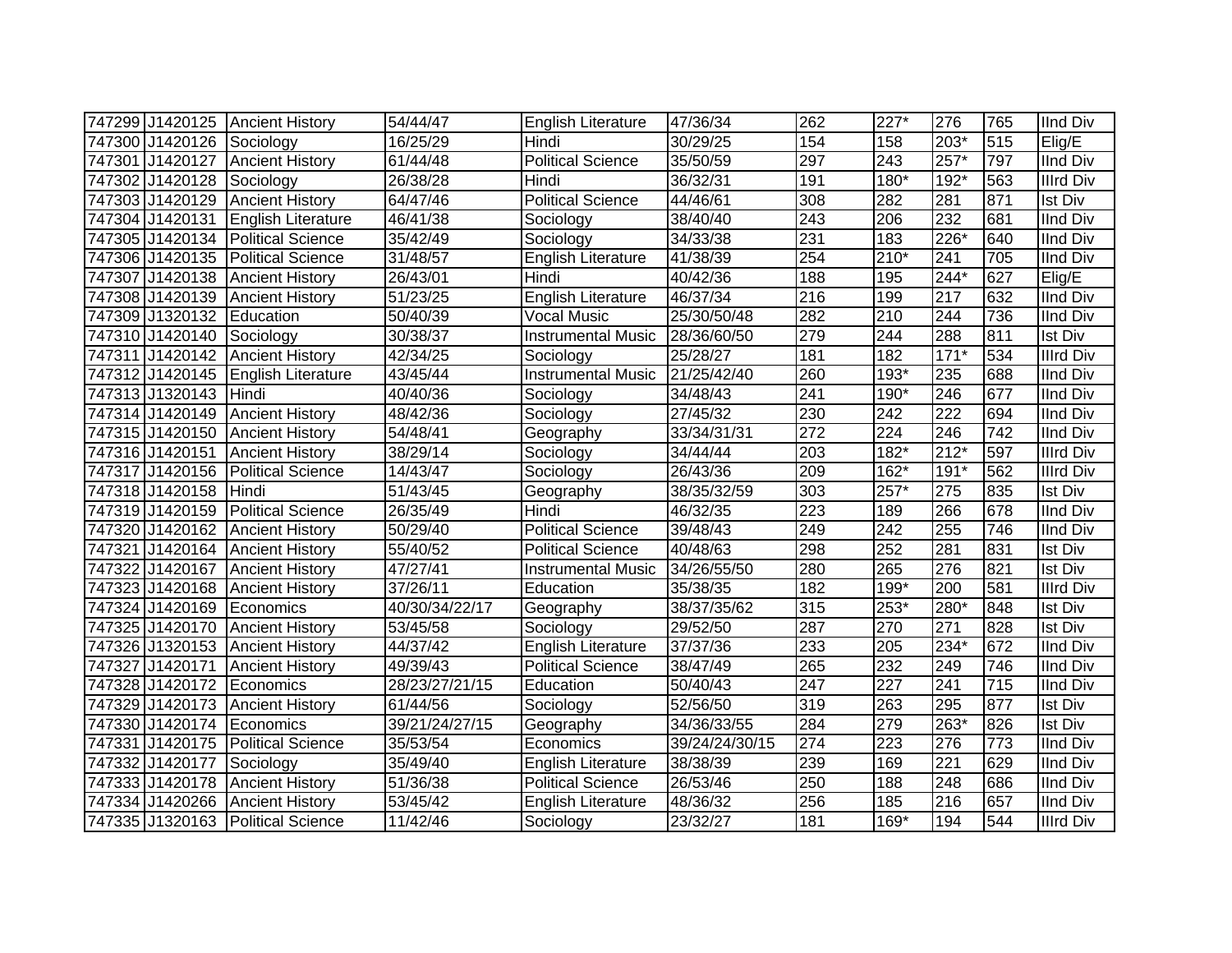|                           | 747336 J1420180 Ancient History    | 44/26/20       | Hindi                     | 34/36/31             | 191              | 191               | $219*$           | 601 | <b>Illrd Div</b> |
|---------------------------|------------------------------------|----------------|---------------------------|----------------------|------------------|-------------------|------------------|-----|------------------|
|                           | 747337 J1420181 Ancient History    | 52/41/34       | Education                 | $\frac{1}{42}/34/39$ | 242              | 234               | 259              | 735 | <b>IInd Div</b>  |
| 747338 J1420187 Sociology |                                    | 48/52/40       | English Literature        | 52/39/36             | 267              | $198*$            | 228              | 693 | <b>IInd Div</b>  |
|                           | 747339 J1420188 Ancient History    | 51/43/35       | Sociology                 | 36/38/42             | $\overline{245}$ | 182               | 234              | 661 | <b>IInd Div</b>  |
| 747340 J1420189           | Hindi                              | 45/42/31       | Sociology                 | 26/27/27             | 198              | $158*$            | 183              | 539 | <b>Illrd Div</b> |
| 747341 J1420190           | <b>Ancient History</b>             | 43/32/16       | Hindi                     | 47/42/30             | 210              | 178               | 208              | 596 | <b>Illrd Div</b> |
| 747342 J1420192           | Sociology                          | 37/44/32       | Hindi                     | 47/43/37             | 240              | $173*$            | 212              | 625 | <b>IInd Div</b>  |
| 747343 J1420195           | <b>Ancient History</b>             | 56/43/36       | English Literature        | $\sqrt{42}/44/41$    | 262              | 203               | 247              | 712 | <b>IInd Div</b>  |
| 747344 J1420200           | Education                          | 40/34/31       | Economics                 | 36/27/35/30/20       | 253              | 229*              | 254              | 736 | <b>IInd Div</b>  |
| 747345 J1320185           | <b>Ancient History</b>             | 58/33/08       | Education                 | 41/30/30             | 200              | $\overline{17}2*$ | 220*             | 592 | <b>Illrd Div</b> |
| 747346 J1420202           | Sociology                          | 16/25/23       | Hindi                     | 38/36/28             | 166              | 169*              | 197              | 532 | Elig/E           |
| 747347 J1420203           | Sociology                          | 25/38/25       | <b>English Literature</b> | AA/38/34             | 160              | 203*              | $\overline{222}$ | 585 | Elig/E           |
| 747348 J1420205           | <b>Ancient History</b>             | 48/35/27       | <b>Vocal Music</b>        | 34/34/47/45          | 270              | 250               | 244              | 764 | <b>IInd Div</b>  |
| 747349 J1420206           | <b>Political Science</b>           | 41/43/45       | Sociology                 | 26/38/25             | 218              | 158*              | 195*             | 571 | <b>Illrd Div</b> |
| 747350 J1420208           | Geography                          | 36/28/34/52    | <b>Political Science</b>  | 48/54/47             | 299              | 227               | $252*$           | 778 | <b>IInd Div</b>  |
| 747351 J1420215           | <b>Political Science</b>           | 44/45/46       | English Literature        | 54/34/32             | 255              | 208               | 240*             | 703 | <b>IInd Div</b>  |
| 747352 J1420216           | <b>Political Science</b>           | 41/53/47       | <b>English Literature</b> | 47/42/34             | 264              | 206               | 232              | 702 | <b>IInd Div</b>  |
| 747353 J1420218           | <b>Ancient History</b>             | 56/29/30       | <b>Instrumental Music</b> | 32/27/52/45          | 271              | 242               | 264              | 777 | <b>IInd Div</b>  |
| 747354 J1320208           | <b>Ancient History</b>             | 52/23/16       | <b>Political Science</b>  | 33/42/43             | 209              | 167*              | $223*$           | 599 | <b>Illrd Div</b> |
| 747355 J1120171           | Hindi                              | 37/29/27       | Education                 | 39/35/34             | 201              | 200               | 172              | 573 | <b>Illrd Div</b> |
|                           | 747356 J1420220 English Literature | 47/46/48       | Sociology                 | 55/45/52             | 293              | 255               | 270              | 818 | <b>Ist Div</b>   |
| 747357 J1420222           | Education                          | 47/34/32       | Hindi                     | 49/43/26             | 231              | 225               | $\overline{272}$ | 728 | <b>IInd Div</b>  |
| 747358 J1420223           | <b>Political Science</b>           | 44/52/49       | Economics                 | 31/15/21/19/15       | 246              | 186*              | 225              | 657 | <b>IInd Div</b>  |
| 747359 J1120178           | Hindi                              | 39/33/31       | Sociology                 | 25/39/25             | 192              | $171*$            | 166              | 529 | <b>Illrd Div</b> |
| 747360 J1420224           | <b>Ancient History</b>             | 58/42/60       | Hindi                     | 57/56/42             | 315              | 290               | 314              | 919 | <b>Ist Div</b>   |
| 747361 J1420226 Education |                                    | 42/41/43       | Political Science         | 43/43/45             | 257              | 199               | 215              | 671 | <b>IInd Div</b>  |
| 747362 J1420227           | <b>Ancient History</b>             | 46/28/12       | Sociology                 | 38/42/36             | 202              | 201               | 211              | 614 | <b>IInd Div</b>  |
| 747363 J1320224           | <b>Ancient History</b>             | 36/28/18       | English Literature        | 27/34/34             | 177              | 184*              | 206*             | 567 | <b>Illrd Div</b> |
| 747364 J1420229           | Economics                          | 36/18/26/25/14 | Sociology                 | 54/43/50             | 266              | 212               | 245              | 723 | <b>IInd Div</b>  |
| 747365 J1420230           | Hindi                              | 34/35/37       | Education                 | 35/25/30             | 196              | 190*              | $194*$           | 580 | <b>Illrd Div</b> |
| 747366 J1420232           | <b>Ancient History</b>             | 51/32/09       | <b>Political Science</b>  | 38/54/47             | 231              | 190               | 214              | 635 | <b>IInd Div</b>  |
| 747367 J1420233           | Sociology                          | 29/36/33       | Economics                 | 30/23/23/16/16       | 206              | $212*$            | 227              | 645 | <b>IInd Div</b>  |
|                           | 747368 J1420235 Ancient History    | 36/28/06       | Sociology                 | 25/40/25             | 160              | 173               | 248              | 581 | Elig/E           |
| 747369 J1420236           | <b>Ancient History</b>             | 43/47/29       | <b>Political Science</b>  | 47/41/41             | 248              | $222*$            | 203              | 673 | <b>IInd Div</b>  |
| 747370 J1420242           | Education                          | 48/36/37       | <b>Political Science</b>  | 40/42/36             | 239              | 180               | $231*$           | 650 | <b>IInd Div</b>  |
| 747371 J1420243           | Sociology                          | 26/40/23       | <b>Instrumental Music</b> | 20/17/40/35          | 201              | $171*$            | 233              | 605 | <b>Illrd Div</b> |
|                           | 747372 J1420244 Ancient History    | 36/43/36       | <b>Political Science</b>  | 35/40/37             | $\overline{227}$ | 181               | $204*$           | 612 | <b>IInd Div</b>  |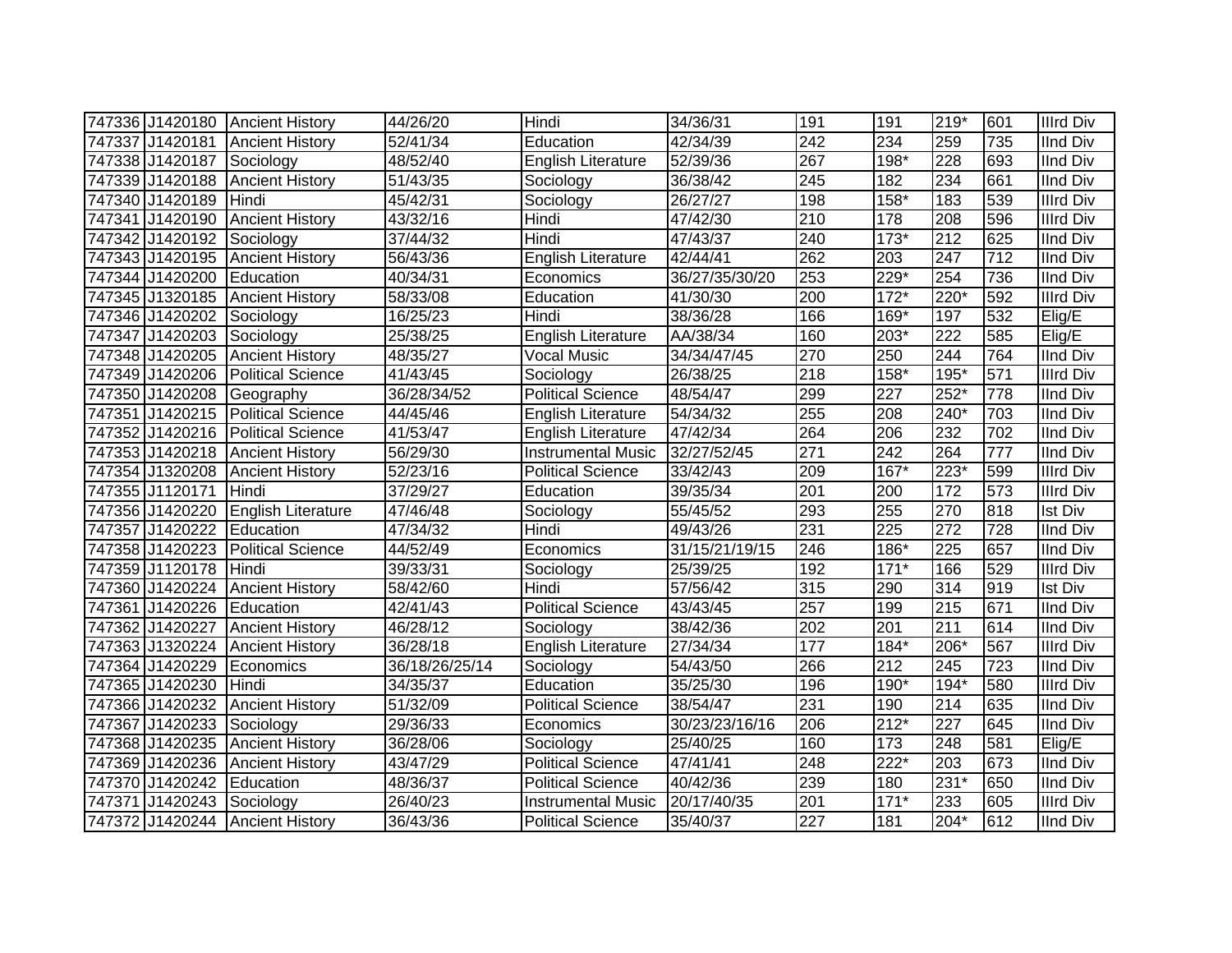|                           | 747373 J1420245 Ancient History | 23/33/30       | Sociology                 | 12/22/25       | 145       | $163*$           | 227*             | 535 | Elig/E           |
|---------------------------|---------------------------------|----------------|---------------------------|----------------|-----------|------------------|------------------|-----|------------------|
|                           | 747374 J1420246 Ancient History | 33/39/37       | Geography                 | 22/03/23/32    | 189       | 224              | 195              | 608 | <b>IInd Div</b>  |
| 747375 J1420247 Sociology |                                 | 26/38/26       | Economics                 | 24/09/16/16/12 | 167       | 161              | 180              | 508 | <b>Illrd Div</b> |
| 747376 J1420248           | Hindi                           | 38/42/31       | Sociology                 | 27/35/29       | 202       | 209              | 227              | 638 | <b>IInd Div</b>  |
| 747377 J1420251           | <b>Ancient History</b>          | 34/38/29       | <b>Political Science</b>  | 48/43/37       | 229       | 199              | 227              | 655 | <b>IInd Div</b>  |
| 747378 J1420252           | <b>Political Science</b>        | 41/39/45       | Hindi                     | 44/45/33       | 247       | $204*$           | $\overline{216}$ | 667 | <b>IInd Div</b>  |
| 747379 J1420253           | <b>Ancient History</b>          | 41/37/25       | <b>Political Science</b>  | 42/52/46       | 243       | 224              | $215*$           | 682 | <b>IInd Div</b>  |
| 747380 J1420254           | <b>Ancient History</b>          | 32/36/31       | Hindi                     | 46/36/30       | 211       | 193              | $193*$           | 597 | <b>Illrd Div</b> |
| 747381 J1420256           | Geography                       | 28/21/28/50    | <b>Ancient History</b>    | 41/39/47       | 254       | 233              | 262              | 749 | <b>IInd Div</b>  |
| 747382 J1320247           | <b>Ancient History</b>          | 39/40/38       | Sociology                 | 18/38/25       | 198       | 200              | $216*$           | 614 | <b>IInd Div</b>  |
| 747383 J1420258           | Hindi                           | 45/42/32       | Education                 | 35/32/38       | 224       | 190              | 193              | 607 | <b>Illrd Div</b> |
| 747384 J1420260           | Sociology                       | 25/36/25       | Hindi                     | 36/40/30       | 192       | $178*$           | $197*$           | 567 | <b>Illrd Div</b> |
| 747385 J1420261           | English Literature              | 42/33/38       | Education                 | 46/41/40       | 240       | 208*             | 263              | 711 | <b>IInd Div</b>  |
| 747386 J1420262           | <b>Ancient History</b>          | 32/33/31       | Hindi                     | 41/36/29       | 202       | $171*$           | 179              | 552 | <b>Illrd Div</b> |
| 747387 J1420263           | <b>Ancient History</b>          | 26/26/22       | <b>Political Science</b>  | 39/40/35       | 188       | 182*             | 189*             | 559 | <b>Illrd Div</b> |
| 747388 J1420268           | <b>English Literature</b>       | 43/43/41       | Economics                 | 33/24/26/22/13 | 245       | 211              | 271              | 727 | <b>IInd Div</b>  |
| 747389 J1420269           | <b>I</b> Hindi                  | 49/43/33       | Sanskrit                  | 41/43/37/39/18 | 303       | 252*             | 260*             | 815 | <b>Ist Div</b>   |
| 747390 J1420270           | <b>Ancient History</b>          | 32/33/30       | Education                 | 27/34/31       | 187       | $179*$           | 192*             | 558 | <b>Illrd Div</b> |
| 747391 J1320263           | <b>Ancient History</b>          | 23/28/25       | <b>Political Science</b>  | 30/41/31       | 178       | 209*             | 173              | 560 | <b>Illrd Div</b> |
| 747392 J1420271           | Philosophy                      | 38/39/34       | Hindi                     | 43/43/38       | 235       | 239              | 242              | 716 | <b>IInd Div</b>  |
| 747393 J1420274           | <b>TSociology</b>               | 25/32/28       | Hindi                     | 48/36/37       | 206       | 171              | $187*$           | 564 | <b>Illrd Div</b> |
| 747394 J1420275           | <b>Hindi</b>                    | 50/45/38       | Sanskrit                  | 38/35/19/40/18 | 283       | 212              | $229*$           | 724 | <b>IInd Div</b>  |
| 747395 J1420279           | <b>Political Science</b>        | 38/40/35       | Sanskrit                  | 34/23/22/40/17 | 249       | 185*             | 170              | 604 | <b>Illrd Div</b> |
| 747396 J1420280           | Hindi                           | 45/28/39       | Sanskrit                  | 37/29/25/37/19 | 259       | 170              | 179              | 608 | <b>IInd Div</b>  |
| 747397 J1420281           | Education                       | 26/31/33       | <b>Vocal Music</b>        | 25/31/47/45    | 238       | $184*$           | 205              | 627 | <b>IInd Div</b>  |
|                           | 747398 J1420282 Ancient History | 53/53/29       | <b>Political Science</b>  | 47/52/49       | 283       | 221              | 231              | 735 | <b>IInd Div</b>  |
|                           | 747399 J1420283 Economics       | 35/13/21/22/14 | Geography                 | 26/20/31/36    | 218       | 233              | 248              | 699 | <b>IInd Div</b>  |
|                           | 747400 J1420286 Ancient History | 46/48/51       | <b>Political Science</b>  | 43/45/43       | 276       | $\overline{227}$ | $270*$           | 773 | <b>IInd Div</b>  |
| 747401 J1420288           | Sociology                       | 55/42/55       | <b>Political Science</b>  | 50/40/43       | 285       | 229              | 275              | 789 | <b>IInd Div</b>  |
| 747402 J1420291           | <b>Ancient History</b>          | 42/46/56       | English Literature        | 47/50/45       | 286       | 252              | 275              | 813 | <b>Ist Div</b>   |
| 747403 J1420292           | Education                       | 55/48/48       | <b>Political Science</b>  | 47/51/46       | 295       | 190              | 207              | 692 | <b>IInd Div</b>  |
| 747404 J1420293           | Sociology                       | 31/43/30       | Hindi                     | 39/32/36       | 211       | 209              | 247              | 667 | <b>IInd Div</b>  |
| 747405 J1320281           | <b>Ancient History</b>          | 34/36/33       | Sociology                 | 29/33/26       | 191       | $209*$           | 166              | 566 | <b>Illrd Div</b> |
| 747406 J1420298           | <b>IEconomics</b>               | 25/24/34/36/15 | English Literature        | 49/53/41       | 277       | 279*             | 310              | 866 | <b>Ist Div</b>   |
| 747407 J1420299           | <b>Ancient History</b>          | 43/40/40       | <b>Instrumental Music</b> | 33/33/60/48    | 297       | 241              | 273              | 811 | <b>Ist Div</b>   |
| 747408 J1420300           | <b>Ancient History</b>          | 41/41/44       | Sociology                 | 40/44/41       | 251       | 198              | $272*$           | 721 | <b>IInd Div</b>  |
| 747409 J1420301           | Education                       | AA/AA/AA       | <b>English Literature</b> | AA/AA/AA       | <b>AA</b> | 186*             | 191              | 377 | Absent           |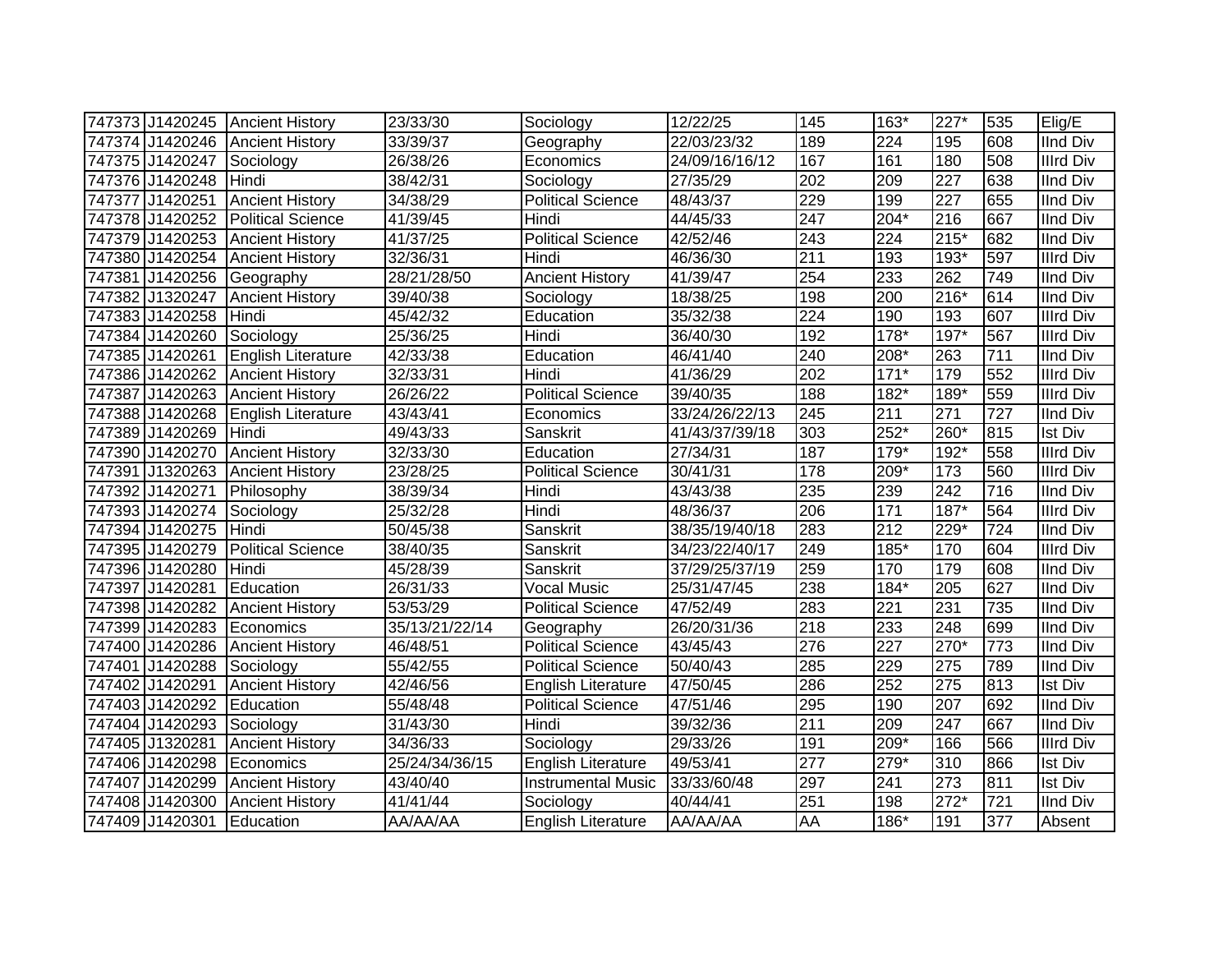|                           | 747410 J1420302 Political Science | 35/43/35    | Sociology                 | 27/35/30       | 205 | 208*             | 196              | 609              | <b>IInd Div</b>  |
|---------------------------|-----------------------------------|-------------|---------------------------|----------------|-----|------------------|------------------|------------------|------------------|
| 747411 J1420304 Sociology |                                   | 29/39/35    | Hindi                     | 50/43/38       | 234 | 190*             | 223              | 647              | <b>IInd Div</b>  |
| 747412 J1420306           | Geography                         | 33/28/34/64 | <b>Political Science</b>  | 43/42/47       | 291 | 254              | 266              | 811              | <b>Ist Div</b>   |
| 747413 J1420307           | Political Science                 | 45/46/49    | Sociology                 | 44/52/54       | 290 | 244              | $\overline{302}$ | 836              | <b>Ist Div</b>   |
| 747414 J1420308           | Hindi                             | 42/56/46    | Sanskrit                  | 46/44/46/47/18 | 345 | 253              | 293              | 891              | <b>Ist Div</b>   |
| 747415 J1420309           | <b>Political Science</b>          | 46/45/27    | Philosophy                | 50/34/38       | 240 | $215*$           | 233              | 688              | <b>IInd Div</b>  |
| 747416 J1420310           | Hindi                             | 38/39/38    | Sanskrit                  | 38/28/24/38/19 | 262 | 221              | 246*             | 729              | <b>IInd Div</b>  |
| 747417 J1420312           | Education                         | 40/41/41    | <b>Political Science</b>  | 29/48/43       | 242 | $\overline{201}$ | 189*             | 632              | <b>IInd Div</b>  |
| 747418 J1420313           | Sociology                         | 32/40/28    | <b>Instrumental Music</b> | 24/26/42/32    | 224 | 205*             | 195*             | 624              | <b>IInd Div</b>  |
| 747419 J1320298           | <b>Ancient History</b>            | 38/43/31    | Sociology                 | 34/39/28       | 213 | 201              | 228              | 642              | <b>IInd Div</b>  |
| 747420 J1320299           | Hindi                             | 28/23/48    | Economics                 | 32/09/06/11/10 | 167 | 171              | 156*             | 494              | Elig/E           |
| 747421 J1420315           | <b>Ancient History</b>            | 41/44/47    | Economics                 | 32/17/22/22/16 | 241 | 231              | 251              | $\overline{723}$ | <b>IInd Div</b>  |
| 747422 J1420318           | <b>Ancient History</b>            | 39/41/35    | Sociology                 | AA/40/38       | 193 | 233              | 239              | 665              | <b>IInd Div</b>  |
| 747423 J1220333           | Sociology                         | 32/37/40    | <b>Ancient History</b>    | 31/39/37       | 216 | 179              | 199              | 594              | <b>Illrd Div</b> |
| 747424 J1420319           | Education                         | 28/29/31    | <b>Instrumental Music</b> | 21/21/40/32    | 202 | $\overline{201}$ | 209              | 612              | <b>IInd Div</b>  |
| 747425 J1420320           | <b>Political Science</b>          | 25/44/36    | Hindi                     | 42/39/46       | 232 | 204              | 191              | 627              | <b>IInd Div</b>  |
| 747426 J1420321           | Geography                         | 33/31/34/64 | <b>English Literature</b> | 55/55/46       | 318 | 277              | 307              | 902              | <b>Ist Div</b>   |
| 747427 J1420323           | <b>Ancient History</b>            | 37/43/38    | Education                 | 30/37/38       | 223 | 180              | 225              | 628              | <b>IInd Div</b>  |
| 747428 J1220347           | Sociology                         | 27/33/37    | <b>Ancient History</b>    | 37/38/37       | 209 | 179              | 194              | 582              | <b>Illrd Div</b> |
| 747429 J1420324           | <b>Ancient History</b>            | 27/33/37    | Economics                 | 30/05/11/20/12 | 175 | 154              | 217              | 546              | <b>Illrd Div</b> |
| 747430 J1420325           | <b>Ancient History</b>            | 42/50/55    | <b>English Literature</b> | 58/53/38       | 296 | $\overline{278}$ | $278*$           | 852              | <b>Ist Div</b>   |
| 747431 J1220353           | Hindi                             | 32/39/43    | Sociology                 | 26/32/34       | 206 | $170*$           | $212*$           | 588              | <b>Illrd Div</b> |
| 747432 J1420327           | <b>Political Science</b>          | 15/37/25    | Sociology                 | 23/26/26       | 152 | 179              | $187*$           | 518              | <b>Illrd Div</b> |
| 747433 J1420328           | Sociology                         | 30/46/46    | Hindi                     | 43/34/50       | 249 | 233              | 246*             | 728              | <b>IInd Div</b>  |
| 747434 J1420329           | <b>Ancient History</b>            | 49/48/55    | Hindi                     | 43/49/53       | 297 | 268*             | 259*             | 824              | <b>Ist Div</b>   |
| 747435 J1320309           | <b>Ancient History</b>            | 08/34/37    | <b>Political Science</b>  | 12/46/28       | 165 | 182*             | 177              | 524              | <b>Illrd Div</b> |
| 747436 J1420332           | <b>Political Science</b>          | 42/43/45    | English Literature        | 56/50/36       | 272 | 290              | 282              | 844              | <b>Ist Div</b>   |
| 747437 J1420334           | <b>Ancient History</b>            | 51/45/54    | <b>Political Science</b>  | 43/52/50       | 295 | 253              | 273              | 821              | <b>Ist Div</b>   |
| 747438 J1420335           | Hindi                             | 40/41/48    | Education                 | 31/36/38       | 234 | 170              | 238              | 642              | <b>IInd Div</b>  |
| 747439 J1420336           | Sociology                         | 26/25/28    | <b>English Literature</b> | 32/29/25       | 165 | $187*$           | 179              | 531              | <b>Illrd Div</b> |
| 747440 J1220371           | <b>Political Science</b>          | 15/36/05    | <b>Ancient History</b>    | 00/26/25       | 107 | 182              | 178              | 467              | Failed           |
| 747441 J1220372           | <b>Ancient History</b>            | 08/27/27    | Hindi                     | 29/27/42       | 160 | 159*             | 174              | 493              | Elig/E           |
| 747442 J1420338           | <b>Ancient History</b>            | 45/41/50    | Sociology                 | 41/46/47       | 270 | 269*             | $269*$           | 808              | <b>IInd Div</b>  |
| 747443 J1420339           | Hindi                             | 44/37/54    | Sanskrit                  | 39/38/30/40/17 | 299 | 231              | 246              | 776              | <b>IInd Div</b>  |
| 747444 J1320321           | Education                         | 23/38/39    | Hindi                     | 31/33/43       | 207 | $180*$           | 158              | 545              | <b>Illrd Div</b> |
| 747445 J1420341           | <b>Ancient History</b>            | 25/35/39    | Economics                 | 30/14/21/21/18 | 203 | 224              | 227              | 654              | <b>IInd Div</b>  |
| 747446 J1420342 Education |                                   | 24/40/43    | Economics                 | 34/07/15/18/13 | 194 | 205              | 219              | 618              | <b>IInd Div</b>  |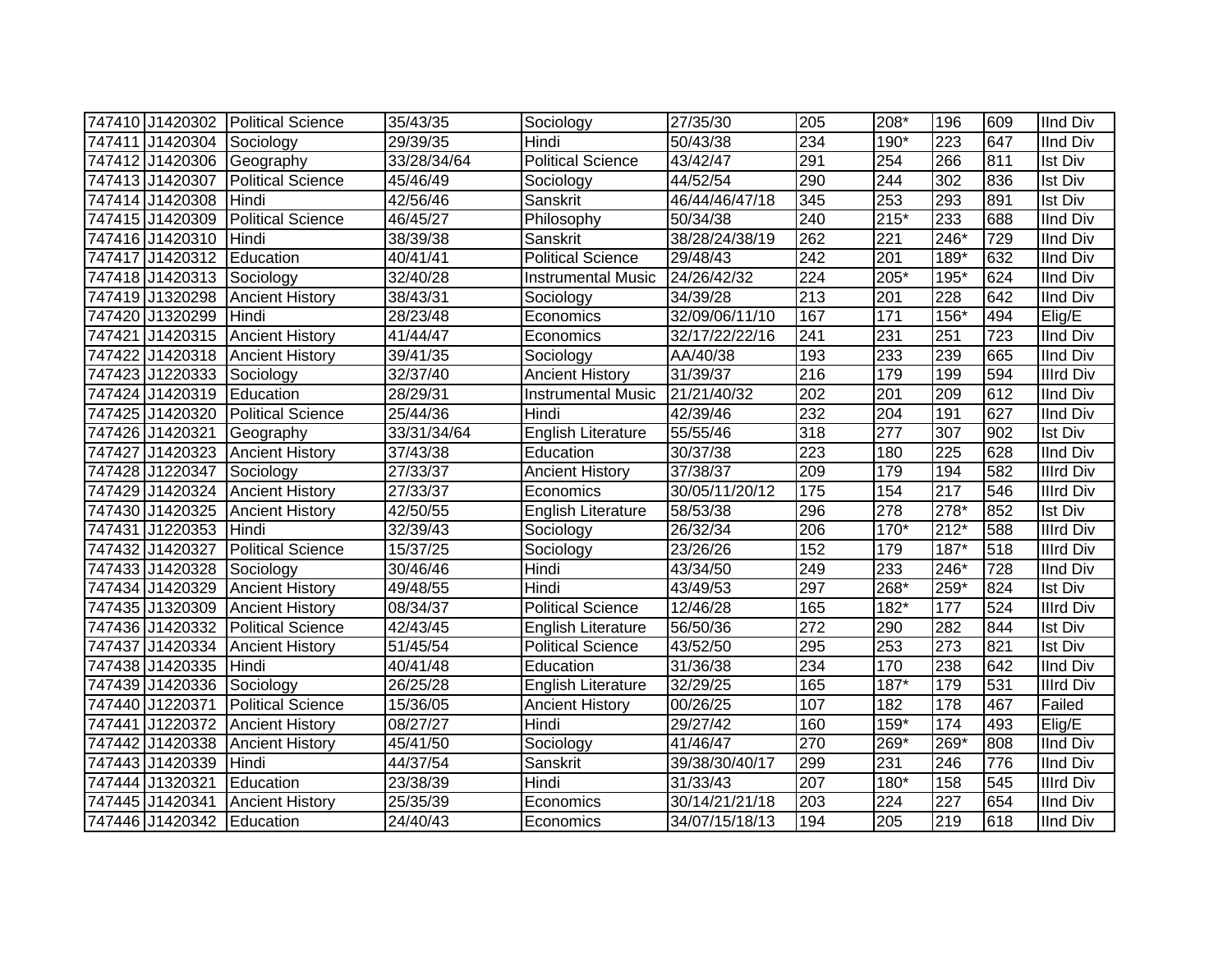| 747447 J1420343 Ancient History |                           | 19/39/37       | <b>English Literature</b> | 49/34/32       | 210 | 181*             | 195    | 586 | <b>Illrd Div</b> |
|---------------------------------|---------------------------|----------------|---------------------------|----------------|-----|------------------|--------|-----|------------------|
| 747448 J1320325 Ancient History |                           | 31/42/48       | Philosophy                | 29/36/43       | 229 | 202              | 206*   | 637 | IInd Div         |
| 747449 J1420344                 | Education                 | 26/30/50       | Hindi                     | 29/36/46       | 217 | $200*$           | $201*$ | 618 | <b>IInd Div</b>  |
| 747450 J1420345 Education       |                           | 35/34/44       | Hindi                     | 42/41/45       | 241 | 174              | 194    | 609 | <b>IInd Div</b>  |
| 747451 J1420347                 | <b>Ancient History</b>    | 40/36/35       | <b>Instrumental Music</b> | 35/31/50/50    | 277 | $\overline{242}$ | 234    | 753 | <b>IInd Div</b>  |
| 747452 J1420350                 | Geography                 | 29/28/36/50    | English Literature        | 56/55/49       | 303 | 238              | $306*$ | 847 | <b>Ist Div</b>   |
| 747453 J1420351                 | Philosophy                | 15/42/39       | Sociology                 | 39/50/41       | 226 | 204              | 215    | 645 | <b>IInd Div</b>  |
| 747454 J1420353                 | English Literature        | 44/52/35       | Economics                 | 38/09/21/21/16 | 236 | 241              | 210    | 687 | <b>IInd Div</b>  |
| 747455 J1420354                 | <b>English Literature</b> | 49/53/38       | Geography                 | 32/23/34/59    | 288 | 270              | 272    | 830 | <b>Ist Div</b>   |
| 747456 J1420355                 | <b>Political Science</b>  | 31/45/34       | Economics                 | 34/25/21/17/15 | 222 | 227              | 197    | 646 | <b>IInd Div</b>  |
| 747457 J1320338                 | <b>Ancient History</b>    | 34/40/41       | <b>Political Science</b>  | 25/50/35       | 225 | 198*             | 183    | 606 | <b>Illrd Div</b> |
| 747458 J1420361                 | <b>Ancient History</b>    | 32/28/40       | Geography                 | 27/21/26/42    | 216 | 200              | $225*$ | 641 | <b>IInd Div</b>  |
| 747459 J1420362                 | Hindi                     | 38/38/47       | Sanskrit                  | 43/33/18/33/18 | 268 | 199*             | 210    | 677 | <b>IInd Div</b>  |
| 747460 J1420363                 | <b>Ancient History</b>    | 32/30/39       | Sociology                 | 26/37/38       | 202 | 216              | 206    | 624 | <b>IInd Div</b>  |
| 747461 J1320342                 | <b>Ancient History</b>    | 30/42/41       | Education                 | 27/35/52       | 227 | 198              | 205    | 630 | <b>IInd Div</b>  |
| 747462 J1420367                 | Economics                 | AA/AA/AA/AA/AA | Geography                 | 24/AA/AA/45    | 69  | 236              | 181    | 486 | Failed           |
| 747463 J1420368                 | Hindi                     | 39/42/49       | Sanskrit                  | 38/37/20/37/19 | 281 | $175*$           | 193    | 649 | <b>IInd Div</b>  |
| 747464 J1220403                 | <b>Ancient History</b>    | 25/32/38       | Sociology                 | 25/35/28       | 183 | $188*$           | 193    | 564 | <b>Illrd Div</b> |
| 747465 J1420370                 | <b>Ancient History</b>    | 26/34/36       | Sociology                 | 36/44/32       | 208 | 171              | 227    | 606 | <b>Illrd Div</b> |
| 747466 J1420372                 | Education                 | 24/30/35       | Hindi                     | 32/33/38       | 192 | $174*$           | $175*$ | 541 | <b>Illrd Div</b> |
| 747467 J1420373 Education       |                           | 61/36/48       | <b>English Literature</b> | 41/51/33       | 270 | 205              | 261    | 736 | <b>IInd Div</b>  |
| 747468 J1420374                 | Education                 | 41/35/50       | English Literature        | 38/49/32       | 245 | 200              | 228*   | 673 | <b>IInd Div</b>  |
| 747469 J1420376 Sociology       |                           | 22/37/31       | Hindi                     | 27/25/44       | 186 | 184              | $214*$ | 584 | <b>Illrd Div</b> |
| 747470 J1320349 Education       |                           | 25/39/52       | Hindi                     | 43/45/47       | 251 | 214              | 208*   | 673 | IInd Div         |
| 747471 J1320351                 | Sociology                 | 36/36/35       | Philosophy                | 24/38/30       | 199 | 217              | 195*   | 611 | <b>IInd Div</b>  |
| 747472 J1420378                 | <b>Ancient History</b>    | 37/42/41       | <b>Political Science</b>  | 24/47/39       | 230 | $217*$           | 252*   | 699 | <b>IInd Div</b>  |
| 747473 J1320361                 | <b>Political Science</b>  | 14/AA/31       | Sociology                 | 26/30/27       | 128 | 193*             | $191*$ | 512 | Elig/E           |
| 747474 J1320360                 | Education                 | 29/44/51       | <b>Political Science</b>  | 26/46/32       | 228 | $\overline{224}$ | $226*$ | 678 | <b>IInd Div</b>  |
| 747475 J1420380                 | Education                 | 25/35/40       | <b>Instrumental Music</b> | 20/22/40/35    | 217 | $194*$           | 217    | 628 | <b>IInd Div</b>  |
| 747476 J1420381                 | Education                 | 23/33/33       | Hindi                     | 23/25/35       | 172 | 178              | 182*   | 532 | <b>Illrd Div</b> |
| 747477 J1420383                 | <b>Ancient History</b>    | 31/29/39       | <b>Political Science</b>  | 20/44/27       | 190 | 180              | 203    | 573 | <b>Illrd Div</b> |
| 747478 J1420384                 | <b>Ancient History</b>    | 38/38/40       | Hindi                     | 38/43/51       | 248 | $212*$           | 244*   | 704 | <b>IInd Div</b>  |
| 747479 J1420385                 | <b>Ancient History</b>    | 40/32/40       | <b>Instrumental Music</b> | 34/30/58/49    | 283 | 270              | 259    | 812 | <b>Ist Div</b>   |
| 747480 J1420387                 | Sociology                 | 38/50/42       | <b>Vocal Music</b>        | 27/43/50/48    | 298 | 274              | 275    | 847 | Ist Div          |
| 747481 J1420388                 | Sociology                 | 26/37/26       | Hindi                     | 34/43/49       | 215 | 221              | 213    | 649 | <b>IInd Div</b>  |
| 747482 J1320370                 | <b>Political Science</b>  | 14/42/29       | Education                 | 23/29/38       | 175 | $179*$           | 175    | 529 | <b>Illrd Div</b> |
| 747483 J1420390                 | Hindi                     | 27/34/35       | Economics                 | 25/04/14/16/13 | 168 | 198              | $192*$ | 558 | Elig/E           |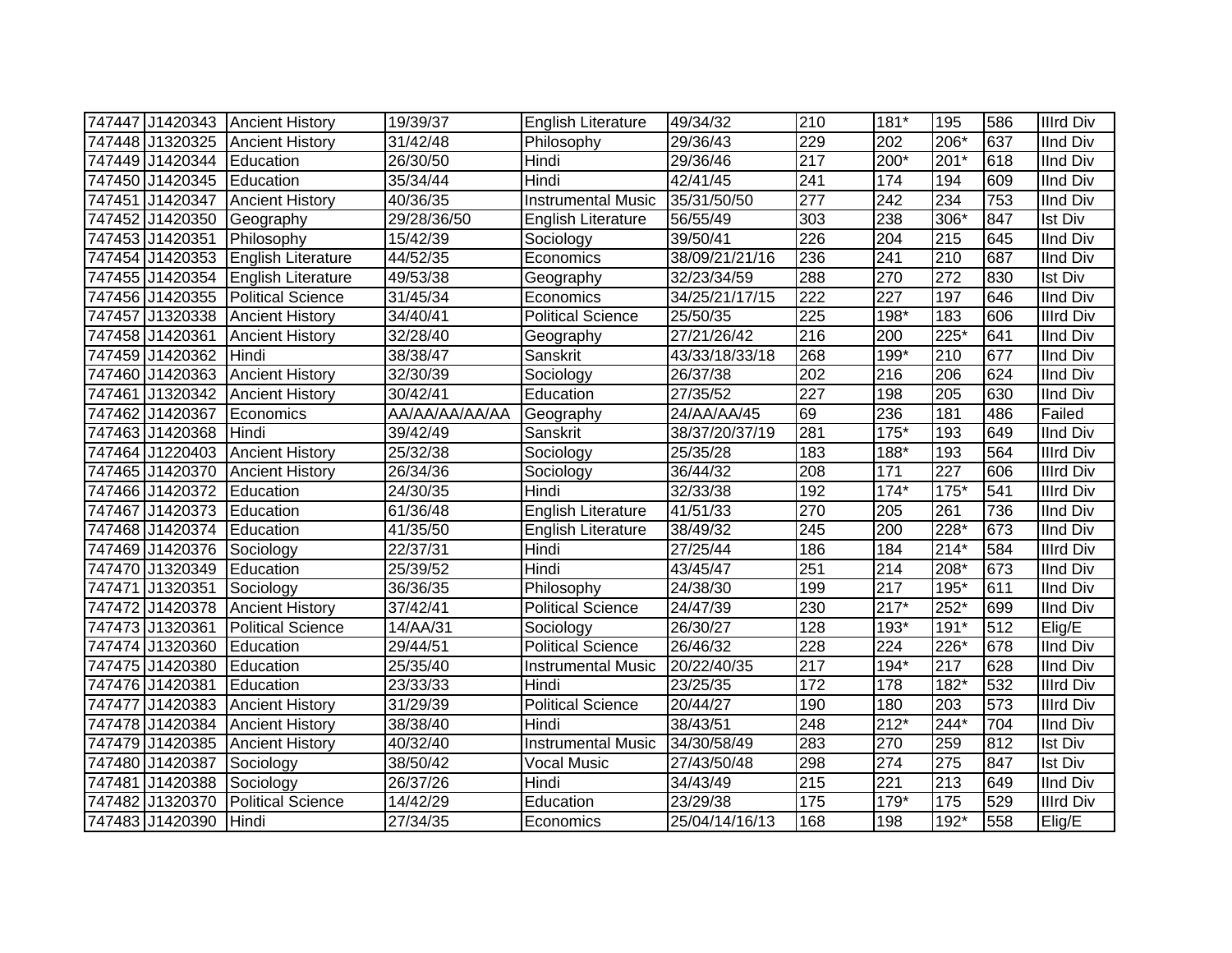| 747484 J1420393 Sociology         |                          | 38/40/31       | English Literature        | 31/41/28       | 209              | 195    | 210              | 614 | <b>IInd Div</b>  |
|-----------------------------------|--------------------------|----------------|---------------------------|----------------|------------------|--------|------------------|-----|------------------|
| 747485 J1420394 Ancient History   |                          | 25/36/45       | Hindi                     | 36/35/48       | $\overline{225}$ | 187    | 216              | 628 | <b>IInd Div</b>  |
| 747486 J1420395 Sociology         |                          | 39/42/37       | English Literature        | 43/41/27       | 229              | 234    | 214              | 677 | <b>IInd Div</b>  |
| 747487 J1420397                   | <b>Ancient History</b>   | 08/38/39       | Hindi                     | 32/34/50       | $\overline{201}$ | 188    | $219*$           | 608 | <b>IInd Div</b>  |
| 747488 J1420398                   | Education                | 43/32/47       | <b>English Literature</b> | 34/37/31       | $\overline{224}$ | 209    | 204              | 637 | <b>IInd Div</b>  |
| 747489 J1420399                   | <b>Ancient History</b>   | 27/29/50       | Sociology                 | 30/48/41       | 225              | $234*$ | $255*$           | 714 | <b>IInd Div</b>  |
| 747490 J1320384                   | <b>Political Science</b> | 08/25/25       | <b>Ancient History</b>    | 20/31/41       | 150              | 182    | 194              | 526 | Elig/E           |
| 747491 J1320385                   | Sociology                | 21/40/31       | Economics                 | 32/05/06/14/15 | 164              | 202*   | $174*$           | 540 | Elig/E           |
| 747492 J1420402                   | Economics                | 36/18/16/23/15 | <b>English Literature</b> | 40/50/37       | 235              | 258    | $\overline{275}$ | 768 | <b>IInd Div</b>  |
| 747493 J1420404                   | Sanskrit                 | 41/37/28/41/18 | Hindi                     | 35/33/47       | 280              | 197*   | 220*             | 697 | <b>IInd Div</b>  |
| 747494 J1420405                   | <b>Ancient History</b>   | 44/42/48       | Sociology                 | 29/29/42       | 234              | 209*   | 239*             | 682 | <b>IInd Div</b>  |
| 747495 J1420406                   | Hindi                    | 31/37/50       | Sanskrit                  | 43/42/29/40/18 | 290              | 241    | 225              | 756 | <b>IInd Div</b>  |
| 747496 J1420407                   | Sociology                | 52/55/49       | <b>Political Science</b>  | 28/45/55       | 284              | 254    | 268*             | 806 | <b>IInd Div</b>  |
| 747497 J1420408                   | Education                | 15/33/38       | <b>Political Science</b>  | 17/44/32       | 179              | $177*$ | 233*             | 589 | <b>Illrd Div</b> |
| 747498 J1420413                   | Sociology                | 28/36/37       | Philosophy                | 13/41/33       | 188              | 190*   | $207*$           | 585 | <b>Illrd Div</b> |
| 747499 J1420415                   | Education                | 41/31/52       | Hindi                     | 36/29/44       | 233              | $191*$ | 210*             | 634 | <b>IInd Div</b>  |
| 747500 J1320403                   | Sociology                | 27/30/35       | Sanskrit                  | 36/40/26/41/18 | 253              | 184    | 243              | 680 | <b>IInd Div</b>  |
| 747501 J1420418                   | <b>Ancient History</b>   | 37/41/45       | Education                 | 23/30/36       | $\overline{212}$ | 201    | 191              | 604 | <b>Illrd Div</b> |
| 747502 J1420419                   | Geography                | 24/21/31/49    | <b>Ancient History</b>    | 50/45/50       | 270              | 250    | 237              | 757 | <b>IInd Div</b>  |
| 747503 J1420420                   | <b>Political Science</b> | 27/46/30       | Economics                 | 31/15/19/13/16 | 197              | 207*   | 226*             | 630 | <b>IInd Div</b>  |
| 747504 J1420424                   | Geography                | 28/21/30/51    | <b>Political Science</b>  | 26/50/33       | 239              | 244    | 243*             | 726 | <b>IInd Div</b>  |
| 747505 J1420426                   | Economics                | 39/24/29/23/17 | Geography                 | 31/25/32/61    | 281              | 269    | $\overline{278}$ | 828 | <b>Ist Div</b>   |
| 747506 J1420427                   | <b>IEconomics</b>        | 28/09/09/14/13 | Sociology                 | 30/36/38       | 177              | 219    | 209*             | 605 | <b>Illrd Div</b> |
| 747507 J1420428 Political Science |                          | 12/47/34       | Sociology                 | 40/55/50       | 238              | 220    | 231              | 689 | <b>IInd Div</b>  |
| 747508 J1420429 Ancient History   |                          | 46/41/52       | Sociology                 | 36/56/52       | 283              | 233    | 256              | 772 | <b>IInd Div</b>  |
| 747509 J1420430 Sociology         |                          | 56/55/46       | Geography                 | 31/20/33/60    | 301              | 245    | 225              | 771 | <b>IInd Div</b>  |
| 747510 J1420434                   | Sociology                | 37/52/45       | <b>English Literature</b> | 35/43/35       | $\overline{247}$ | 180*   | $\overline{211}$ | 638 | <b>IInd Div</b>  |
| 747511 J1420437                   | Education                | 14/32/39       | Hindi                     | 35/21/41       | 182              | 169    | 186              | 537 | <b>Illrd Div</b> |
| 747512 J1420438                   | Education                | 27/36/53       | Hindi                     | 37/22/43       | $\overline{218}$ | 201    | $202*$           | 621 | <b>IInd Div</b>  |
| 747513 J1420440                   | <b>Political Science</b> | 25/48/25       | <b>English Literature</b> | 55/50/35       | 238              | 192    | $\overline{222}$ | 652 | <b>IInd Div</b>  |
| 747514 J1420441                   | Education                | 28/36/55       | English Literature        | 35/54/36       | 244              | 217    | 224              | 685 | <b>IInd Div</b>  |
| 747515 J1420442                   | Hindi                    | 33/31/42       | <b>Ancient History</b>    | 38/37/43       | 224              | 217    | 241              | 682 | <b>IInd Div</b>  |
| 747516 J1420444                   | <b>Ancient History</b>   | 50/48/52       | Geography                 | 38/25/33/62    | 308              | 287    | 287              | 882 | <b>Ist Div</b>   |
| 747517 J1420445                   | <b>Political Science</b> | 13/44/25       | Sociology                 | 25/40/25       | 172              | 162    | 198              | 532 | <b>Illrd Div</b> |
| 747518 J1420446                   | English Literature       | 40/55/36       | Economics                 | 23/11/23/25/16 | 229              | 258    | 235*             | 722 | <b>IInd Div</b>  |
| 747519 J1420447                   | Hindi                    | 38/38/47       | Sanskrit                  | 37/37/41/40/21 | 299              | 295*   | 249*             | 843 | <b>Ist Div</b>   |
| 747520 J1420448 Ancient History   |                          | 41/40/46       | Hindi                     | 30/25/48       | 230              | $175*$ | 200*             | 605 | <b>Illrd Div</b> |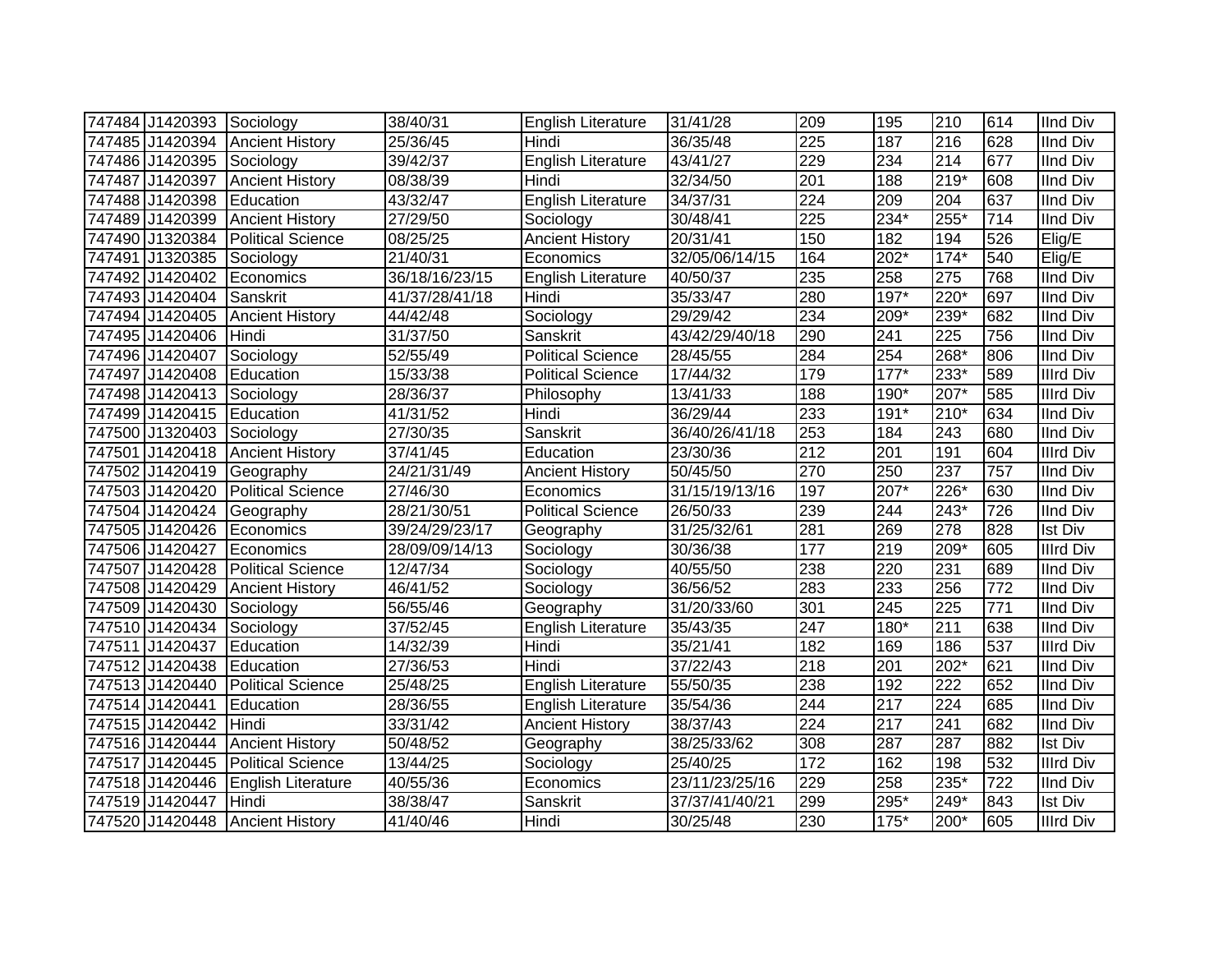|                 | 747521 J1420449 Political Science  | 18/45/30       | Sociology                 | 26/38/26       | 183 | 213    | 235*   | 631                      | <b>IInd Div</b>  |
|-----------------|------------------------------------|----------------|---------------------------|----------------|-----|--------|--------|--------------------------|------------------|
|                 | 747522 J1420450 English Literature | 36/28/39       | Economics                 | 24/07/10/17/18 | 179 | 207    | 200    | 586                      | <b>Illrd Div</b> |
| 747523 J1420451 | <b>Ancient History</b>             | 41/44/45       | Sociology                 | 20/36/30       | 216 | 202    | 189    | 607                      | <b>Illrd Div</b> |
| 747524 J1420452 | <b>Ancient History</b>             | 36/40/36       | <b>Political Science</b>  | 21/42/28       | 203 | 215    | 233    | 651                      | <b>IInd Div</b>  |
| 747525 J1420453 | <b>Ancient History</b>             | 26/41/45       | Hindi                     | 28/23/36       | 199 | 219    | $258*$ | 676                      | <b>IInd Div</b>  |
| 747526 J1320438 | <b>Ancient History</b>             | 17/38/45       | Philosophy                | 14/37/26       | 177 | 185    | $185*$ | 547                      | <b>Illrd Div</b> |
| 747527 J1320442 | Sociology                          | 31/39/37       | Economics                 | 27/27/31/31/14 | 237 | 183    | 217    | 637                      | <b>IInd Div</b>  |
| 747528 J1420456 | Hindi                              | 32/36/46       | Sanskrit                  | 42/41/25/41/18 | 281 | 218    | 196    | 695                      | <b>IInd Div</b>  |
| 747529 J1420457 | <b>Political Science</b>           | 25/36/30       | Sociology                 | 28/43/42       | 204 | 220    | $227*$ | 651                      | <b>IInd Div</b>  |
| 747530 J1420458 | Economics                          | 23/22/25/26/14 | <b>Instrumental Music</b> | 28/33/48/50    | 269 | $241*$ | 249    | 759                      | <b>IInd Div</b>  |
| 747531 J1420460 | <b>Ancient History</b>             | 41/45/45       | Education                 | 48/33/50       | 262 | 212    | $231*$ | 705                      | <b>IInd Div</b>  |
| 747532 J1420462 | Education                          | 35/33/51       | Economics                 | 23/19/30/29/16 | 236 | 228    | 211    | 675                      | <b>IInd Div</b>  |
| 747533 J1420463 | <b>Ancient History</b>             | 30/18/25       | Sociology                 | 16/28/26       | 143 | 164    | 167*   | 474                      | Failed           |
| 747534 J1420464 | <b>Political Science</b>           | 34/41/30       | Sociology                 | 31/38/33       | 207 | 186    | 219    | 612                      | <b>IInd Div</b>  |
| 747535 J1420467 | Education                          | 32/29/47       | <b>Political Science</b>  | 40/40/44       | 232 | 221    | 224    | 677                      | <b>IInd Div</b>  |
| 747536 J1420469 | Economics                          | 24/25/31/29/17 | <b>English Literature</b> | 37/50/31       | 244 | $179*$ | 239    | 662                      | <b>IInd Div</b>  |
| 747537 J1320449 | <b>Political Science</b>           | 35/35/35       | Sociology                 | 28/28/25       | 186 | $172*$ | $181*$ | 539                      | <b>Illrd Div</b> |
| 747538 J1420470 | <b>Political Science</b>           | 45/54/43       | <b>Ancient History</b>    | 37/45/49       | 273 | 203    | $253*$ | 729                      | <b>IInd Div</b>  |
| 747539 J1420473 | Sociology                          | 25/30/34       | Philosophy                | 24/37/32       | 182 | 202    | 185*   | 569                      | <b>Illrd Div</b> |
| 747540 J1420474 | <b>Ancient History</b>             | 44/39/45       | <b>Political Science</b>  | 44/40/46       | 258 | 209    | 229    | 696                      | <b>IInd Div</b>  |
| 747541 J1420476 | <b>Ancient History</b>             | 37/40/46       | Sociology                 | 33/43/32       | 231 | 200    | 253*   | 684                      | <b>IInd Div</b>  |
| 747542 J1420478 | <b>Ancient History</b>             | 39/43/51       | Sociology                 | 35/45/45       | 258 | 199    | 239*   | 696                      | <b>IInd Div</b>  |
| 747543 J1420479 | Hindi                              | 36/37/48       | Sanskrit                  | 46/41/36/44/20 | 308 | $245*$ | 287    | 840                      | <b>Ist Div</b>   |
| 747544 J1420481 | Hindi                              | 49/58/52       | Geography                 | 42/35/34/67    | 337 | 308    | 321    | 966                      | <b>Ist Div</b>   |
|                 | 747545 J1420482 Political Science  | 40/42/38       | Hindi                     | 35/08/42       | 205 | 195    | 211    | 611                      | <b>IInd Div</b>  |
| 747546 J1420483 | <b>Ancient History</b>             | 43/40/40       | <b>Political Science</b>  | 43/45/47       | 258 | 218    | 237    | 713                      | <b>IInd Div</b>  |
| 747547 J1420484 | <b>Ancient History</b>             | 20/39/34       | Sociology                 | 27/43/47       | 210 | $189*$ | 204    | 603                      | <b>Illrd Div</b> |
| 747548 J1120406 | Sociology                          | 25/29/28       | <b>Ancient History</b>    | 19/35/34       | 170 | $201*$ | $204*$ | 575                      | <b>Illrd Div</b> |
| 747549 J1320458 | <b>Ancient History</b>             | <b>UFM</b>     | Education                 | <b>UFM</b>     | UF  | $201*$ | 195    | $\overline{\mathsf{UF}}$ | <b>UFM</b>       |
| 747550 J1420486 | Hindi                              | 28/13/40       | Education                 | 26/25/28       | 160 | 202    | 186    | 548                      | <b>Illrd Div</b> |
| 747551 J1420487 | Hindi                              | 37/53/53       | Geography                 | 41/31/37/64    | 316 | 285    | 291    | 892                      | <b>Ist Div</b>   |
| 747552 J1420488 | <b>Ancient History</b>             | 43/40/42       | Hindi                     | 35/43/46       | 249 | 237    | 266    | 752                      | <b>IInd Div</b>  |
| 747553 J1420490 | Sociology                          | 30/49/50       | Economics                 | 29/29/30/33/16 | 266 | 218    | $217*$ | 701                      | <b>IInd Div</b>  |
| 747554 J1420491 | Sociology                          | 26/48/36       | Economics                 | 19/23/24/25/20 | 221 | 205    | 177    | 603                      | <b>Illrd Div</b> |
| 747555 J1420492 | <b>Political Science</b>           | 50/53/51       | Sociology                 | 58/59/58       | 329 | $317*$ | 336    | 982                      | <b>Ist Div</b>   |
| 747556 J1420494 | <b>Political Science</b>           | 41/43/39       | English Literature        | 33/48/36       | 240 | 217    | 240    | 697                      | <b>IInd Div</b>  |
|                 | 747557 J1420497 Ancient History    | 46/40/52       | <b>Political Science</b>  | 40/53/47       | 278 | 264    | 262    | 804                      | <b>IInd Div</b>  |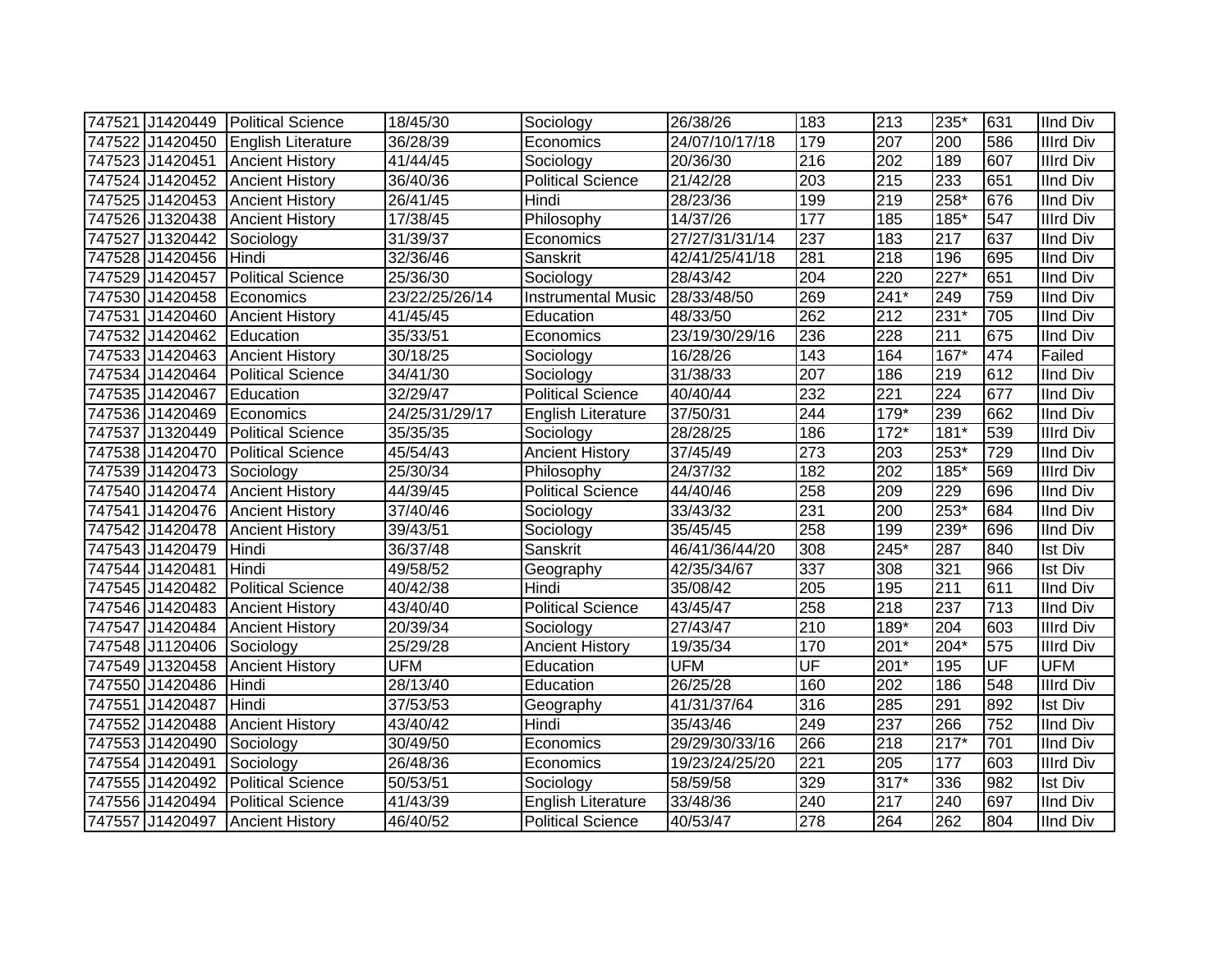| 747558 J1220535 Education |                                 | 09/17/41          | Economics                 | 18/24/27/25/15        | 176              | 212    | 207*             | 595 | Elig/E           |
|---------------------------|---------------------------------|-------------------|---------------------------|-----------------------|------------------|--------|------------------|-----|------------------|
| 747559 J1420499           | <b>Political Science</b>        | 40/44/43          | <b>Instrumental Music</b> | 22/31/40/45           | 265              | 250    | 252              | 767 | <b>IInd Div</b>  |
|                           | 747560 J1420504 Ancient History | 43/38/33          | <b>Political Science</b>  | 36/35/36              | 221              | 215    | $\overline{227}$ | 663 | <b>IInd Div</b>  |
| 747561 J1320483           | Education                       | 12/28/40          | <b>Political Science</b>  | 35/34/39              | 188              | $185*$ | $181*$           | 554 | <b>Illrd Div</b> |
| 747562 J1420508           | Education                       | 27/41/48          | English Literature        | 28/41/34              | $\overline{219}$ | 212    | 219              | 650 | <b>IInd Div</b>  |
| 747563 J1420510           | <b>Political Science</b>        | 36/35/35          | Education                 | 24/37/31              | 198              | 164    | $\overline{201}$ | 563 | <b>Illrd Div</b> |
| 747564 J1420511           | <b>Ancient History</b>          | 45/40/52          | <b>English Literature</b> | 36/42/41              | 256              | 247    | 259              | 762 | <b>IInd Div</b>  |
| 747565 J1420512           | <b>Ancient History</b>          | 13/37/39          | Political Science         | 37/35/37              | 198              | $197*$ | $230*$           | 625 | <b>IInd Div</b>  |
| 747566 J1420513           | <b>Ancient History</b>          | 23/43/42          | Sociology                 | $\overline{27}/45/47$ | 227              | 187    | 244              | 658 | <b>IInd Div</b>  |
| 747567 J1320490           | <b>Ancient History</b>          | 25/40/38          | Economics                 | 20/26/26/27/16        | 218              | 207    | 210              | 635 | <b>IInd Div</b>  |
| 747568 J1420516           | Hindi                           | 39/40/44          | Sanskrit                  | 42/37/36/46/20        | 304              | 285    | $260*$           | 849 | Ist Div          |
| 747569 J1320500           | <b>Ancient History</b>          | 00/37/36          | Education                 | 16/36/29              | 154              | 194*   | 188*             | 536 | Elig/E           |
| 747570 J1320501           | Hindi                           | 34/23/42          | Education                 | 11/36/37              | 183              | 197    | 164              | 544 | Illrd Div        |
| 747571 J1420518           | <b>Ancient History</b>          | 40/45/38          | <b>Political Science</b>  | 41/40/41              | 245              | 223    | 222              | 690 | <b>IInd Div</b>  |
| 747572 J1420519           | <b>Ancient History</b>          | 17/44/42          | Education                 | 30/38/36              | $\overline{207}$ | 229    | $\overline{224}$ | 660 | <b>IInd Div</b>  |
| 747573 J1420521           | Economics                       | AA/AA/AA/AA/AA    | Sociology                 | AA/AA/AA              | AA               | 179    | 203              | 382 | Absent           |
| 747574 J1320504           | Hindi                           | $\sqrt{23}/25/43$ | Sanskrit                  | 41/37/29/45/17        | 260              | 183    | 208              | 651 | <b>IInd Div</b>  |
| 747575 J1420524           | <b>Political Science</b>        | 50/54/46          | English Literature        | 43/42/33              | 268              | 243    | 232              | 743 | <b>IInd Div</b>  |
| 747576 J1420526           | Economics                       | 28/26/30/22/17    | Geography                 | 31/25/31/62           | $\overline{272}$ | 184*   | 233              | 689 | <b>IInd Div</b>  |
| 747577 J1320506           | <b>Political Science</b>        | 42/40/47          | English Literature        | 30/40/35              | 234              | 240*   | 188*             | 662 | <b>IInd Div</b>  |
| 747578 J1420527           | Sociology                       | 31/37/44          | Hindi                     | 38/14/46              | 210              | 170    | 189*             | 569 | <b>Illrd Div</b> |
| 747579 J1420530           | English Literature              | 47/40/48          | Geography                 | 26/25/25/42           | 253              | 241    | 252              | 746 | <b>IInd Div</b>  |
| 747580 J1420531           | <b>Ancient History</b>          | 26/44/43          | <b>Political Science</b>  | 42/45/48              | 248              | 226*   | $\overline{211}$ | 685 | <b>IInd Div</b>  |
| 747581 J1420532           | <b>Ancient History</b>          | 45/40/48          | Hindi                     | 38/27/42              | $\overline{240}$ | 248    | 248              | 736 | <b>IInd Div</b>  |
| 747582 J1420533           | <b>Ancient History</b>          | 36/40/38          | <b>Political Science</b>  | 35/40/39              | 228              | 231    | 234              | 693 | <b>IInd Div</b>  |
| 747583 J1420534           | Hindi                           | 34/15/40          | Education                 | 16/35/39              | 179              | $214*$ | 183              | 576 | <b>Illrd Div</b> |
| 747584 J1420535           | Hindi                           | 38/35/43          | Sanskrit                  | 39/42/34/42/18        | 291              | 247    | 281              | 819 | <b>Ist Div</b>   |
| 747585 J1420539           | Education                       | 43/38/40          | <b>Political Science</b>  | 41/45/41              | 248              | 227    | 216              | 691 | <b>IInd Div</b>  |
| 747586 J1420540           | Hindi                           | 48/57/46          | Sanskrit                  | 47/46/40/48/23        | 355              | 320    | 302              | 977 | <b>Ist Div</b>   |
| 747587 J1420541           | <b>Ancient History</b>          | 39/45/42          | Hindi                     | 40/28/45              | 239              | $218*$ | 245              | 702 | <b>IInd Div</b>  |
| 747588 J1420544           | <b>Ancient History</b>          | 10/41/36          | <b>Instrumental Music</b> | 19/24/40/40           | $\overline{210}$ | 214    | 241              | 665 | <b>IInd Div</b>  |
| 747589 J1320519           | <b>Ancient History</b>          | 28/42/44          | <b>Political Science</b>  | 48/48/47              | 257              | 224*   | 229              | 710 | <b>IInd Div</b>  |
| 747590 J1420546           | <b>Ancient History</b>          | 10/44/41          | Hindi                     | 31/17/39              | 182              | 200*   | $\overline{217}$ | 599 | <b>Illrd Div</b> |
| 747591 J1420548           | Economics                       | 36/34/35/25/20    | Philosophy                | 40/40/61              | 291              | 240    | 288*             | 819 | <b>Ist Div</b>   |
| 747592 J1420550           | Sociology                       | 28/37/35          | English Literature        | 35/36/21              | 192              | 183    | 170              | 545 | <b>Illrd Div</b> |
| 747593 J1420551           | <b>Ancient History</b>          | 14/42/43          | Political Science         | 33/45/35              | 212              | 190    | 232              | 634 | <b>IInd Div</b>  |
| 747594 J1420552           | Education                       | 22/30/39          | Hindi                     | 25/21/43              | 180              | 181    | $174*$           | 535 | <b>Illrd Div</b> |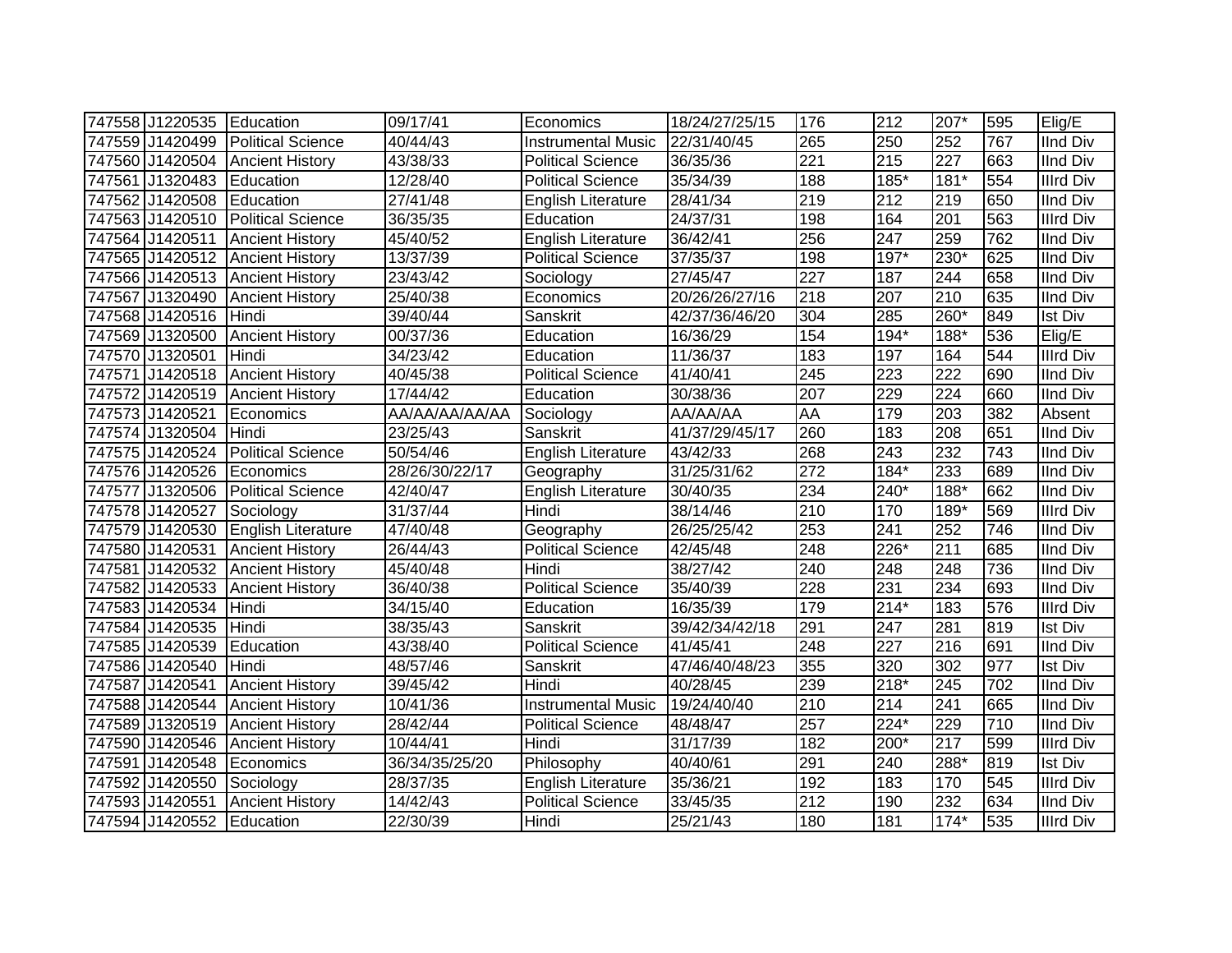|        | 747595 J1320531 | Education                 | 14/33/34 | Hindi                     | 30/06/39       | 156              | 169              | 188*   | 513 | <b>Illrd Div</b> |
|--------|-----------------|---------------------------|----------|---------------------------|----------------|------------------|------------------|--------|-----|------------------|
|        | 747596 J1420553 | <b>English Literature</b> | 46/46/56 | Geography                 | 30/32/30/67    | 307              | 310              | 294    | 911 | <b>Ist Div</b>   |
|        | 747597 J1420554 | Political Science         | 40/42/43 | English Literature        | 44/38/32       | 239              | 177              | 238    | 654 | <b>IInd Div</b>  |
|        | 747598 J1420555 | <b>Ancient History</b>    | 28/35/33 | Education                 | 39/32/37       | 204              | 173              | 194    | 571 | Illrd Div        |
|        | 747599 J1420557 | <b>Political Science</b>  | 40/45/47 | Economics                 | 21/26/27/30/15 | 251              | 229              | 229    | 709 | <b>IInd Div</b>  |
|        | 747600 J1420558 | Education                 | 09/32/28 | Vocal Music               | 19/23/48/46    | 205              | $211*$           | 205    | 621 | Elig/E           |
|        | 747601 J1420559 | Sociology                 | 25/45/45 | <b>English Literature</b> | 38/35/26       | 214              | 192*             | $212*$ | 618 | <b>IInd Div</b>  |
|        | 747602 J1420561 | Hindi                     | 35/31/25 | Education                 | 22/40/35       | 188              | $197*$           | 180    | 565 | <b>Illrd Div</b> |
|        | 747603 J1420563 | <b>Political Science</b>  | 29/41/38 | Sociology                 | 27/33/40       | 208              | 174              | 199*   | 581 | <b>Illrd Div</b> |
|        | 747604 J1420566 | <b>Ancient History</b>    | 26/42/44 | Political Science         | 31/43/38       | 224              | $\overline{214}$ | 228    | 666 | <b>IInd Div</b>  |
|        | 747605 J1420567 | Political Science         | 32/36/47 | <b>English Literature</b> | 38/31/38       | 222              | 198              | $259*$ | 679 | <b>IInd Div</b>  |
|        | 747606 J1420569 | <b>Political Science</b>  | 24/43/25 | Education                 | 19/30/34       | 175              | 184              | 194    | 553 | <b>Illrd Div</b> |
|        | 747607 J1420570 | Hindi                     | 36/37/25 | Sanskrit                  | 39/32/30/37/18 | 254              | 195              | 208    | 657 | <b>IInd Div</b>  |
|        | 747608 J1420571 | Education                 | 35/36/43 | <b>English Literature</b> | 40/33/32       | 219              | 192*             | 210    | 621 | <b>IInd Div</b>  |
|        | 747609 J1420573 | <b>Ancient History</b>    | 42/43/47 | Sociology                 | 41/52/47       | 272              | 183              | $212*$ | 667 | <b>IInd Div</b>  |
|        | 747610 J1420576 | <b>Ancient History</b>    | 22/00/41 | Sociology                 | 28/46/37       | 174              | 208              | $211*$ | 593 | Elig/E           |
|        | 747611 J1420580 | Political Science         | 16/45/31 | Hindi                     | 37/40/33       | 202              | 188              | 187    | 577 | Illrd Div        |
|        | 747612 J1420581 | Education                 | 15/27/28 | <b>Political Science</b>  | 09/34/36       | 149              | 161              | 197    | 507 | Elig/E           |
|        | 747613 J1420583 | <b>Ancient History</b>    | 38/41/25 | <b>Political Science</b>  | 22/46/44       | 216              | 180              | 180    | 576 | <b>Illrd Div</b> |
|        | 747614 J1320554 | Sociology                 | 21/32/23 | English Literature        | 42/37/10       | 165              | $171*$           | 152    | 488 | <b>Illrd Div</b> |
|        | 747615 J1420587 | <b>English Literature</b> | 45/49/43 | Economics                 | 28/36/30/31/17 | 279              | 264              | 261*   | 804 | <b>IInd Div</b>  |
|        | 747616 J1420588 | Political Science         | 20/44/38 | <b>Ancient History</b>    | 25/39/44       | 210              | 205              | 191    | 606 | <b>Illrd Div</b> |
|        | 747617 J1420589 | <b>Ancient History</b>    | 27/48/41 | Education                 | 30/35/42       | 223              | 201              | $184*$ | 608 | <b>IInd Div</b>  |
|        | 747618 J1420590 | Sociology                 | 21/25/25 | Hindi                     | 38/31/35       | $\overline{175}$ | $161*$           | $197*$ | 533 | Elig/E           |
|        | 747619 J1420591 | <b>Ancient History</b>    | 47/48/48 | Sociology                 | 44/45/47       | 279              | 239              | $257*$ | 775 | <b>IInd Div</b>  |
|        | 747620 J1420592 | Hindi                     | 39/34/39 | Sanskrit                  | 43/38/33/44/18 | 288              | $245*$           | 255*   | 788 | <b>IInd Div</b>  |
| 747621 | J1420593        | <b>Ancient History</b>    | 21/31/32 | Hindi                     | 27/20/29       | 160              | 175              | 194*   | 529 | <b>Illrd Div</b> |
|        | 747622 J1420594 | Hindi                     | 43/32/38 | Education                 | 26/39/45       | 223              | 192              | 175    | 590 | <b>Illrd Div</b> |
|        | 747623 J1420595 | <b>Ancient History</b>    | 37/42/46 | Sociology                 | 33/33/48       | 239              | 206*             | 210    | 655 | <b>IInd Div</b>  |
|        | 747624 J1320569 | Sociology                 | 26/28/25 | Hindi                     | 37/01/11       | 128              | 165*             | 226    | 519 | Elig/E           |
|        | 747625 J1420596 | Sociology                 | 26/40/32 | Hindi                     | 25/27/34       | 184              | 170              | 197    | 551 | <b>Illrd Div</b> |
|        | 747626 J1420598 | <b>Ancient History</b>    | 12/42/44 | Hindi                     | 35/35/27       | 195              | $261*$           | 218*   | 674 | <b>IInd Div</b>  |
|        | 747627 J1420599 | <b>English Literature</b> | 44/43/35 | Geography                 | 24/18/26/37    | 227              | 204              | $239*$ | 670 | <b>IInd Div</b>  |
|        | 747628 J1320579 | <b>Ancient History</b>    | 00/41/42 | Education                 | 27/42/46       | 198              | 202              | 218    | 618 | <b>IInd Div</b>  |
|        | 747629 J1220653 | <b>Ancient History</b>    | AA/AA/AA | <b>Political Science</b>  | AA/AA/AA       | <b>AA</b>        | 177              | 204    | 381 | Absent           |
|        | 747630 J1420601 | <b>Ancient History</b>    | 46/43/46 | <b>Political Science</b>  | 32/44/43       | 254              | 245              | 228    | 727 | <b>IInd Div</b>  |
|        | 747631 J1320584 | Education                 | 24/37/39 | Geography                 | 15/14/17/26    | 172              | 166              | 163    | 501 | Elig/E           |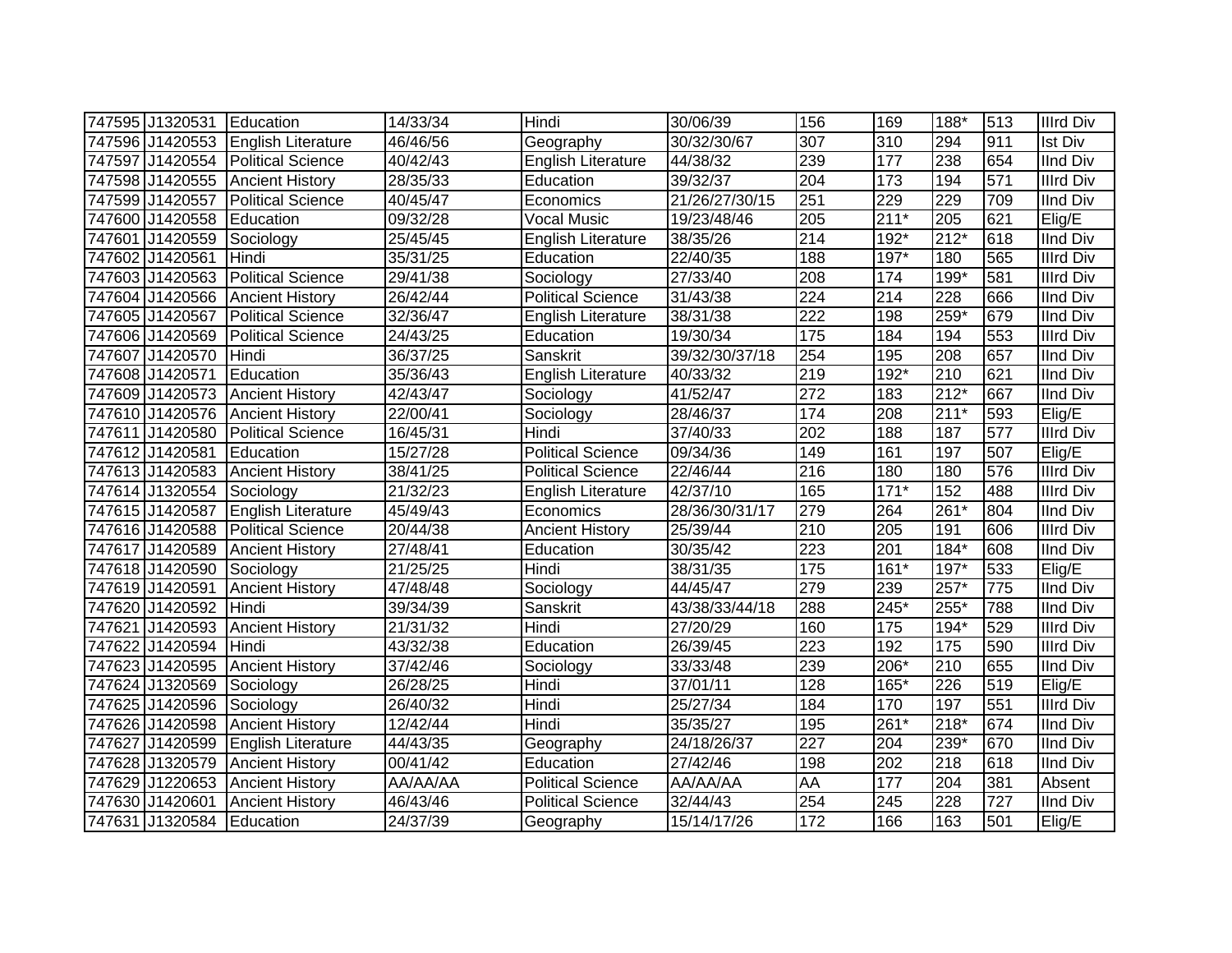| 747632 J1220663 Education       |                           | 12/36/40       | <b>Political Science</b>  | 10/42/36       | 176              | 174              | 189*             | 539 | <b>Illrd Div</b> |
|---------------------------------|---------------------------|----------------|---------------------------|----------------|------------------|------------------|------------------|-----|------------------|
| 747633 J1420602 Ancient History |                           | 45/44/41       | <b>Political Science</b>  | 41/45/41       | 257              | 263              | 256              | 776 | <b>IInd Div</b>  |
| 747634 J1420603                 | <b>Ancient History</b>    | 26/41/41       | Hindi                     | 28/37/18       | 191              | 226              | 196              | 613 | <b>IInd Div</b>  |
| 747635 J1420604 Ancient History |                           | 42/35/44       | <b>Political Science</b>  | 30/45/48       | 244              | 259              | $237*$           | 740 | <b>IInd Div</b>  |
| 747636 J1420605                 | Hindi                     | 32/31/36       | Sanskrit                  | 26/34/23/32/17 | 231              | 219              | $220*$           | 670 | <b>IInd Div</b>  |
| 747637 J1420606                 | <b>Ancient History</b>    | 42/44/46       | <b>Political Science</b>  | 29/36/45       | 242              | 265              | $225*$           | 732 | <b>IInd Div</b>  |
| 747638 J1320591                 | Education                 | 19/27/39       | <b>Ancient History</b>    | 00/39/38       | 162              | 206              | 204              | 572 | <b>Illrd Div</b> |
| 747639 J1420610                 | Hindi                     | 43/38/43       | Sanskrit                  | 37/36/30/36/20 | 283              | 244              | 264              | 791 | <b>IInd Div</b>  |
| 747640 J1420612                 | <b>Ancient History</b>    | 38/37/45       | Education                 | 26/34/34       | $\overline{214}$ | 189              | 242              | 645 | <b>IInd Div</b>  |
| 747641 J1420614                 | <b>Ancient History</b>    | 09/31/31       | Philosophy                | 17/32/44       | 164              | 186*             | $188*$           | 538 | Elig/E           |
| 747642 J1320605                 | Sociology                 | 25/38/40       | Hindi                     | 34/31/35       | 203              | 161              | $197*$           | 561 | <b>Illrd Div</b> |
| 747643 J1420615                 | <b>Ancient History</b>    | 00/46/42       | Hindi                     | 37/34/40       | 199              | 235              | 269*             | 703 | <b>IInd Div</b>  |
| 747644 J1420616                 | <b>Ancient History</b>    | 41/41/44       | Sociology                 | 29/45/43       | 243              | 195*             | 254              | 692 | <b>IInd Div</b>  |
| 747645 J1220692                 | <b>English Literature</b> | 44/36/31       | Education                 | 15/35/45       | 206              | 170              | 205              | 581 | <b>Illrd Div</b> |
| 747646 J1420622                 | <b>Ancient History</b>    | 54/45/51       | Sociology                 | 37/56/50       | 293              | 248              | 271              | 812 | <b>Ist Div</b>   |
| 747647 J1420623                 | Hindi                     | 40/35/40       | Education                 | 37/35/47       | 234              | 182              | 238              | 654 | <b>IInd Div</b>  |
| 747648 J1420626                 | <b>Ancient History</b>    | 45/42/45       | <b>Political Science</b>  | 25/43/45       | 245              | 246              | 262              | 753 | <b>IInd Div</b>  |
| 747649 J1420630                 | <b>Ancient History</b>    | 20/44/41       | <b>Political Science</b>  | 29/47/43       | $\overline{224}$ | 245              | $260*$           | 729 | <b>IInd Div</b>  |
| 747650 J1420631                 | Hindi                     | 36/35/46       | Sociology                 | 32/39/47       | 235              | 252              | 203              | 690 | <b>IInd Div</b>  |
| 747651 J1420636                 | <b>Ancient History</b>    | 00/41/44       | Education                 | 27/30/54       | 196              | 201              | $231*$           | 628 | <b>IInd Div</b>  |
| 747652 J1420638                 | <b>Ancient History</b>    | 00/37/39       | Hindi                     | 28/32/26       | 162              | 191              | 230              | 583 | <b>Illrd Div</b> |
| 747653 J1420641                 | <b>Ancient History</b>    | 43/47/47       | Hindi                     | 40/47/38       | 262              | 275              | 284              | 821 | <b>Ist Div</b>   |
| 747654 J1420642                 | <b>Ancient History</b>    | 52/46/48       | <b>English Literature</b> | 46/55/38       | 285              | 246              | 282              | 813 | <b>Ist Div</b>   |
| 747655 J1420644                 | <b>Ancient History</b>    | 45/42/43       | English Literature        | 38/38/38       | 244              | 278*             | 247*             | 769 | <b>IInd Div</b>  |
| 747656 J1420645                 | Sociology                 | 16/28/25       | Hindi                     | 25/22/32       | 148              | $182*$           | $177*$           | 507 | Elig/E           |
| 747657 J1420646                 | <b>Political Science</b>  | 37/45/45       | Geography                 | 22/15/28/36    | 228              | 223              | 240              | 691 | <b>IInd Div</b>  |
| 747658 J1420647                 | Economics                 | 34/31/33/33/19 | Education                 | 41/42/52       | 285              | 190              | $\overline{246}$ | 721 | <b>IInd Div</b>  |
| 747659 J1420648                 | <b>Ancient History</b>    | 00/42/44       | Hindi                     | 26/08/13       | 133              | 172              | 231              | 536 | Elig/E           |
| 747660 J1420649                 | Education                 | 56/44/50       | <b>English Literature</b> | 44/42/54       | 290              | $\overline{247}$ | 230              | 767 | <b>IInd Div</b>  |
| 747661 J1420650                 | <b>Ancient History</b>    | 33/51/48       | Sociology                 | 37/50/47       | 266              | $211*$           | $250*$           | 727 | <b>IInd Div</b>  |
| 747662 J1320636                 | Hindi                     | 28/31/32       | Education                 | 18/37/42       | 188              | 176*             | 186              | 550 | <b>Illrd Div</b> |
| 747663 J1420653                 | <b>Political Science</b>  | 26/42/43       | <b>Ancient History</b>    | 40/39/41       | 231              | 237              | 241              | 709 | <b>IInd Div</b>  |
| 747664 J1420654                 | <b>Ancient History</b>    | 39/32/40       | Hindi                     | 35/30/35       | $\overline{211}$ | $205*$           | 227              | 643 | <b>IInd Div</b>  |
| 747665 J1420655                 | <b>Ancient History</b>    | 37/39/39       | <b>Political Science</b>  | 30/41/37       | 223              | 202              | $215*$           | 640 | <b>IInd Div</b>  |
| 747666 J1420657                 | Hindi                     | 51/30/26       | <b>Ancient History</b>    | 25/38/36       | 206              | $179*$           | 222              | 607 | <b>Illrd Div</b> |
| 747667 J1420658                 | <b>Political Science</b>  | 31/44/50       | Geography                 | 33/26/35/61    | 280              | 249*             | 282              | 811 | <b>Ist Div</b>   |
| 747668 J1420659                 | <b>Ancient History</b>    | 15/32/29       | Education                 | 24/35/30       | 165              | 174              | $174*$           | 513 | <b>Illrd Div</b> |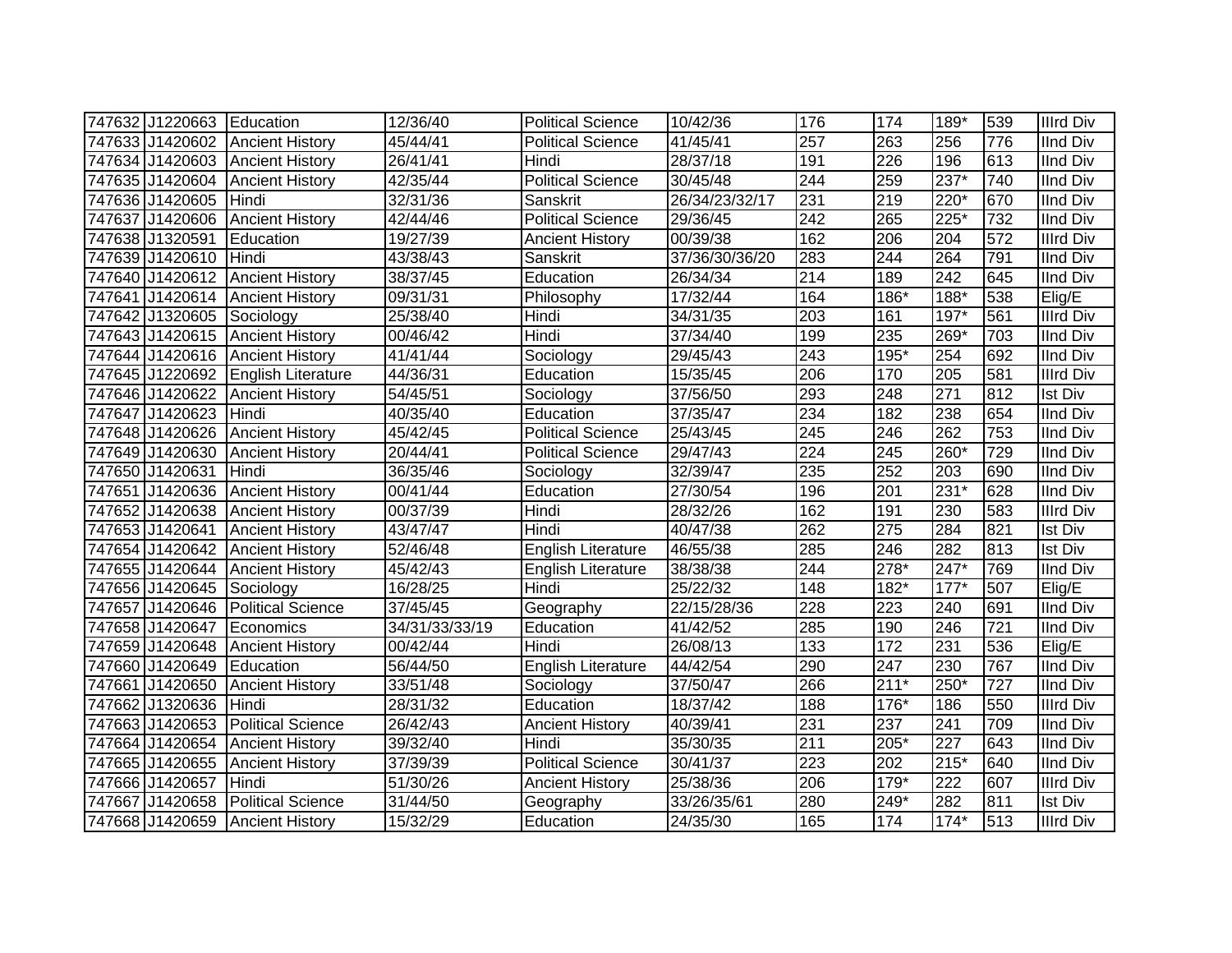|                 | 747669 J1420660 Ancient History    | 00/40/36       | Sociology                 | 25/35/30       | 166              | 208    | 242              | 616 | <b>IInd Div</b>  |
|-----------------|------------------------------------|----------------|---------------------------|----------------|------------------|--------|------------------|-----|------------------|
| 747670 J1420661 | <b>English Literature</b>          | 44/44/44       | Geography                 | 26/22/31/62    | 273              | 287    | 270              | 830 | <b>Ist Div</b>   |
|                 | 747671 J1420664 Ancient History    | 53/54/50       | <b>Political Science</b>  | 43/49/59       | $\overline{308}$ | 276    | 292              | 876 | <b>Ist Div</b>   |
| 747672 J1420665 | <b>Ancient History</b>             | 41/42/33       | Hindi                     | 35/35/27       | $\overline{213}$ | 188    | $206*$           | 607 | <b>Illrd Div</b> |
| 747673 J1420668 | Hindi                              | 48/35/44       | <b>Instrumental Music</b> | 33/32/58/48    | 298              | 233    | $\overline{271}$ | 802 | <b>IInd Div</b>  |
| 747674 J1420670 | <b>Ancient History</b>             | 14/40/30       | English Literature        | 31/38/17       | 170              | $193*$ | 203              | 566 | <b>Illrd Div</b> |
| 747675 J1420671 | Geography                          | 21/18/31/50    | <b>Ancient History</b>    | 49/45/50       | 264              | 180    | 214              | 658 | <b>IInd Div</b>  |
| 747676 J1420673 | <b>Political Science</b>           | 43/48/61       | English Literature        | 42/47/49       | 290              | 245    | $279*$           | 814 | <b>Ist Div</b>   |
| 747677 J1320657 | Hindi                              | 48/46/43       | Sociology                 | 27/42/40       | 246              | $214*$ | 239*             | 699 | <b>IInd Div</b>  |
| 747678 J1220762 | <b>Ancient History</b>             | 00/39/31       | <b>Political Science</b>  | 19/38/29       | 156              | 198*   | $221*$           | 575 | Elig/E           |
| 747679 J1420675 | <b>Ancient History</b>             | 36/45/37       | Sociology                 | 37/40/42       | 237              | $191*$ | 220*             | 648 | <b>IInd Div</b>  |
| 747680 J1420677 | <b>Ancient History</b>             | 37/40/42       | Sociology                 | 36/46/44       | 245              | 204    | $232*$           | 681 | <b>IInd Div</b>  |
| 747681 J1420678 | <b>Political Science</b>           | 37/46/49       | Sociology                 | 40/50/42       | 264              | $177*$ | $225*$           | 666 | <b>IInd Div</b>  |
| 747682 J1420679 | <b>Ancient History</b>             | 51/56/55       | <b>Political Science</b>  | 43/48/52       | 305              | 286    | 298              | 889 | <b>Ist Div</b>   |
| 747683 J1420680 | Education                          | 35/31/38       | Philosophy                | 15/39/38       | 196              | 180*   | 197              | 573 | <b>Illrd Div</b> |
| 747684 J1420681 | Hindi                              | 43/38/44       | Sanskrit                  | 40/35/31/38/20 | 289              | 235    | 242*             | 766 | <b>IInd Div</b>  |
| 747685 J1420682 | Hindi                              | 44/23/39       | Sanskrit                  | 33/26/27/33/18 | 243              | 190    | 234*             | 667 | <b>IInd Div</b>  |
| 747686 J1420683 | <b>Political Science</b>           | 36/47/59       | Sociology                 | 57/58/55       | $\overline{312}$ | 295    | 293              | 900 | <b>Ist Div</b>   |
| 747687 J1420684 | Political Science                  | 27/44/54       | <b>Vocal Music</b>        | 24/44/52/50    | 295              | 274    | 287              | 856 | <b>Ist Div</b>   |
| 747688 J1420685 | <b>Ancient History</b>             | 50/44/47       | English Literature        | 42/44/48       | 275              | 279    | 275              | 829 | <b>Ist Div</b>   |
| 747689 J1420686 | <b>I</b> Hindi                     | 36/26/39       | Sociology                 | 25/34/37       | 197              | 206    | 184              | 587 | <b>Illrd Div</b> |
| 747690 J1420687 | Sociology                          | 48/45/48       | Philosophy                | 46/41/56       | 284              | $275*$ | 306              | 865 | <b>Ist Div</b>   |
| 747691 J1420690 | <b>Ancient History</b>             | 55/54/58       | <b>Political Science</b>  | 40/47/52       | 306              | 267    | $281*$           | 854 | <b>Ist Div</b>   |
| 747692 J1420691 | <b>Ancient History</b>             | 47/45/40       | Sociology                 | 44/56/49       | 281              | 228    | 243              | 752 | <b>IInd Div</b>  |
| 747693 J1420692 | <b>Political Science</b>           | 26/43/41       | <b>Ancient History</b>    | 27/36/40       | 213              | 192    | 225              | 630 | <b>IInd Div</b>  |
| 747694 J1420694 | <b>Ancient History</b>             | 15/44/43       | Education                 | 26/40/39       | 207              | 193    | 193              | 593 | <b>Illrd Div</b> |
| 747695 J1420695 | Sociology                          | 11/22/19       | <b>Instrumental Music</b> | 18/30/58/48    | 206              | 226*   | $218*$           | 650 | Elig/E           |
| 747696 J1420698 | Education                          | 32/40/43       | Hindi                     | 40/32/43       | 230              | 157    | $184*$           | 571 | <b>Illrd Div</b> |
| 747697 J1420699 | Sociology                          | 24/35/42       | Hindi                     | 47/32/41       | 221              | 193    | 206*             | 620 | <b>IInd Div</b>  |
| 747698 J1420700 | <b>Ancient History</b>             | 40/41/45       | Hindi                     | 38/40/42       | 246              | $214*$ | $229*$           | 689 | <b>IInd Div</b>  |
| 747699 J1320680 | Economics                          | 32/28/32/31/18 | Sociology                 | 47/52/50       | 290              | 215    | 264*             | 769 | <b>IInd Div</b>  |
| 747700 J1420701 | <b>Ancient History</b>             | 48/47/45       | English Literature        | 40/35/45       | 260              | 270    | 292              | 822 | <b>Ist Div</b>   |
| 747701 J1420702 | Sociology                          | 30/43/42       | Philosophy                | 34/52/38       | 239              | $195*$ | 205              | 639 | <b>IInd Div</b>  |
| 747702 J1420704 | Hindi                              | 43/39/48       | Sanskrit                  | 39/38/33/37/18 | 295              | 238*   | $273*$           | 806 | <b>IInd Div</b>  |
| 747703 J1320691 | Sociology                          | 38/41/40       | <b>English Literature</b> | 36/33/33       | $\overline{221}$ | $175*$ | $214*$           | 610 | <b>IInd Div</b>  |
| 747704 J1420710 | Education                          | 32/37/39       | Hindi                     | 45/36/40       | 229              | 173    | $207*$           | 609 | <b>IInd Div</b>  |
|                 | 747705 J1420712 English Literature | 41/52/31       | Philosophy                | 36/45/38       | $\overline{243}$ | 194    | 200              | 637 | <b>IInd Div</b>  |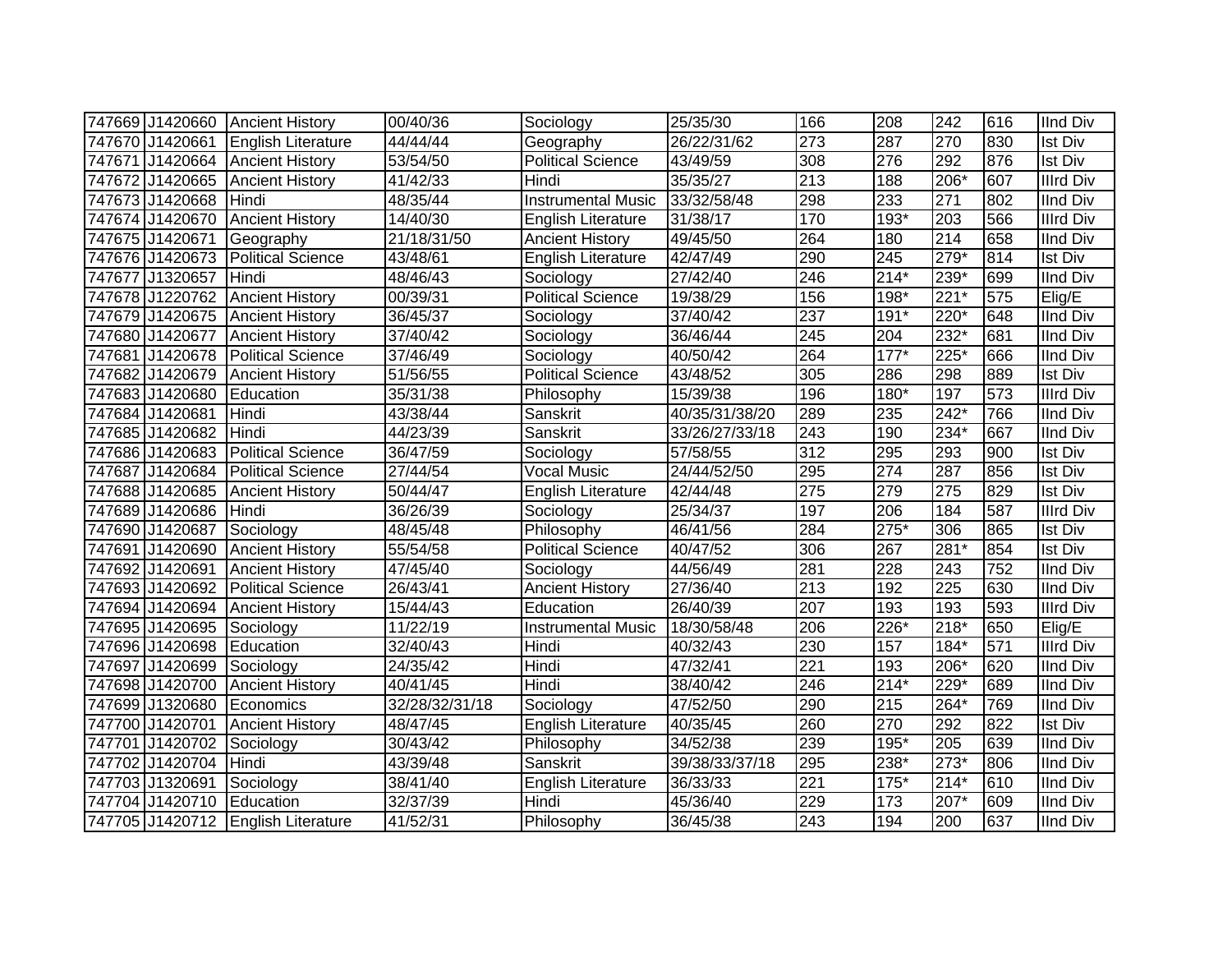| 747706 J1320704 Political Science    |                          | 15/42/38 | Sociology                 | 30/45/39       | 209              | $217*$ | 175              | 601 | <b>Illrd Div</b> |
|--------------------------------------|--------------------------|----------|---------------------------|----------------|------------------|--------|------------------|-----|------------------|
| 747707 J1220815 Sociology            |                          | 20/28/21 | Hindi                     | 39/30/33       | 171              | 178*   | 196*             | 545 | Elig/E           |
| 747708 J1420714 Education            |                          | 57/44/49 | <b>English Literature</b> | 43/47/45       | 285              | 270    | $\overline{245}$ | 800 | <b>IInd Div</b>  |
| 747709 J1420715 Political Science    |                          | 35/33/34 | <b>English Literature</b> | 37/39/40       | $\overline{218}$ | 182    | $180*$           | 580 | <b>Illrd Div</b> |
| 747710 J1420716 Ancient History      |                          | 41/34/45 | English Literature        | 40/38/37       | 235              | 184    | 197              | 616 | <b>IInd Div</b>  |
| 747711 J1420718   Political Science  |                          | 40/43/45 | Economics                 | 18/19/31/33/14 | 243              | $197*$ | 248              | 688 | <b>IInd Div</b>  |
| 747712 J1420720                      | <b>Political Science</b> | 50/45/49 | <b>English Literature</b> | 43/42/42       | $\overline{271}$ | 236    | 241              | 748 | <b>IInd Div</b>  |
| 747713 J1420722                      | Hindi                    | 44/39/35 | <b>Political Science</b>  | 13/45/48       | 224              | 188*   | 206              | 618 | <b>IInd Div</b>  |
| 747714 J1420724                      | Sociology                | 25/49/29 | Hindi                     | 42/32/37       | $\overline{214}$ | 179*   | $180*$           | 573 | <b>Illrd Div</b> |
| 747715 J1420725                      | Education                | 23/36/35 | Hindi                     | 41/34/35       | 204              | 190*   | 182*             | 576 | <b>Illrd Div</b> |
| 747716 J1420727                      | <b>Ancient History</b>   | 25/46/45 | Geography                 | 23/24/07/30    | 200              | 224    | 234              | 658 | <b>IInd Div</b>  |
| 747717 J1420728                      | Hindi                    | AA/AA/AA | Sanskrit                  | 06/AA/AA/AA/AA | 06               | 245    | $249*$           | 500 | Failed           |
| 747718 J1420730                      | Hindi                    | 43/29/46 | <b>Political Science</b>  | 38/44/46       | 246              | 183    | 206              | 635 | <b>IInd Div</b>  |
| 747719 J1420732                      | <b>Ancient History</b>   | 27/38/40 | Sociology                 | 31/49/50       | 235              | 209    | 230              | 674 | <b>IInd Div</b>  |
| 747720 J1420734                      | Education                | 15/35/42 | Hindi                     | 48/32/41       | 213              | 196    | $195*$           | 604 | <b>Illrd Div</b> |
| 747721 J1320717                      | Education                | 36/40/49 | Philosophy                | 22/36/39       | 222              | 227    | 238              | 687 | <b>IInd Div</b>  |
| 747722 J1420736                      | <b>Ancient History</b>   | 30/40/40 | Education                 | 24/36/38       | 208              | $177*$ | 208              | 593 | <b>Illrd Div</b> |
| 747723 J1420737                      | Hindi                    | 49/36/42 | Sanskrit                  | 36/35/31/36/18 | 283              | 239    | $225*$           | 747 | <b>IInd Div</b>  |
| 747724 J1420738                      | Sociology                | 25/25/25 | Hindi                     | 37/28/40       | 180              | 176*   | 192*             | 548 | <b>Illrd Div</b> |
| 747725 J1420741                      | <b>Ancient History</b>   | 34/37/41 | English Literature        | 38/38/42       | 230              | 193*   | $211*$           | 634 | <b>IInd Div</b>  |
| 747726 J1420742                      | <b>Political Science</b> | 25/43/46 | Sociology                 | 29/43/41       | $\overline{227}$ | 245    | $\overline{216}$ | 688 | <b>IInd Div</b>  |
| 747727 J1420745                      | <b>Ancient History</b>   | 12/33/27 | Sociology                 | 25/25/26       | 148              | $158*$ | 169*             | 475 | Elig/E           |
| 747728 J1420746   English Literature |                          | 47/43/46 | Geography                 | 29/25/23/32    | 245              | 216    | 220              | 681 | <b>IInd Div</b>  |
| 747729 J1320722                      | Sociology                | 27/48/40 | Economics                 | 17/26/26/26/12 | $\overline{222}$ | 180    | 215              | 617 | <b>IInd Div</b>  |
| 747730 J1420747                      | Ancient History          | 40/38/45 | Hindi                     | 48/36/49       | 256              | 240    | 246              | 742 | <b>IInd Div</b>  |
| 747731 J1420748 Ancient History      |                          | 20/44/39 | Sociology                 | 29/44/35       | $\overline{211}$ | 214    | $224*$           | 649 | <b>IInd Div</b>  |
| 747732 J1420750                      | <b>Ancient History</b>   | 00/39/19 | Hindi                     | 36/33/37       | 164              | 188*   | 200              | 552 | Elig/E           |
| 747733 J1420751                      | <b>Ancient History</b>   | 48/45/42 | Sociology                 | 46/57/42       | 280              | 258    | 275              | 813 | <b>Ist Div</b>   |
| 747734 J1420753                      | Education                | 28/43/42 | Hindi                     | 48/39/42       | 242              | 251    | 198              | 691 | <b>IInd Div</b>  |
| 747735 J1420754                      | Hindi                    | 44/42/45 | <b>Political Science</b>  | 41/47/47       | 266              | 261    | 235              | 762 | <b>IInd Div</b>  |
| 747736 J1420755                      | <b>Ancient History</b>   | 37/44/31 | Sociology                 | 29/46/41       | 228              | $191*$ | $\overline{217}$ | 636 | <b>IInd Div</b>  |
| 747737 J1420756                      | <b>Ancient History</b>   | 19/40/26 | Political Science         | 25/44/39       | 193              | 225*   | 205              | 623 | <b>IInd Div</b>  |
| 747738 J1420759                      | Sociology                | 40/55/48 | Hindi                     | 55/44/53       | 295              | 235    | 242              | 772 | <b>IInd Div</b>  |
| 747739 J1420760                      | <b>Political Science</b> | 25/44/45 | Geography                 | 21/26/20/29    | 210              | 193    | 185              | 588 | <b>Illrd Div</b> |
| 747740 J1320737                      | <b>Ancient History</b>   | 00/50/02 | Sociology                 | 25/37/33       | 147              | $175*$ | 195*             | 517 | Elig/E           |
| 747741 J1320739                      | <b>Ancient History</b>   | 08/40/19 | Education                 | 30/41/40       | 178              | $212*$ | $214*$           | 604 | Elig/E           |
| 747742 J1420762 Ancient History      |                          | 50/50/50 | <b>English Literature</b> | 50/46/51       | 297              | 256    | 295              | 848 | <b>Ist Div</b>   |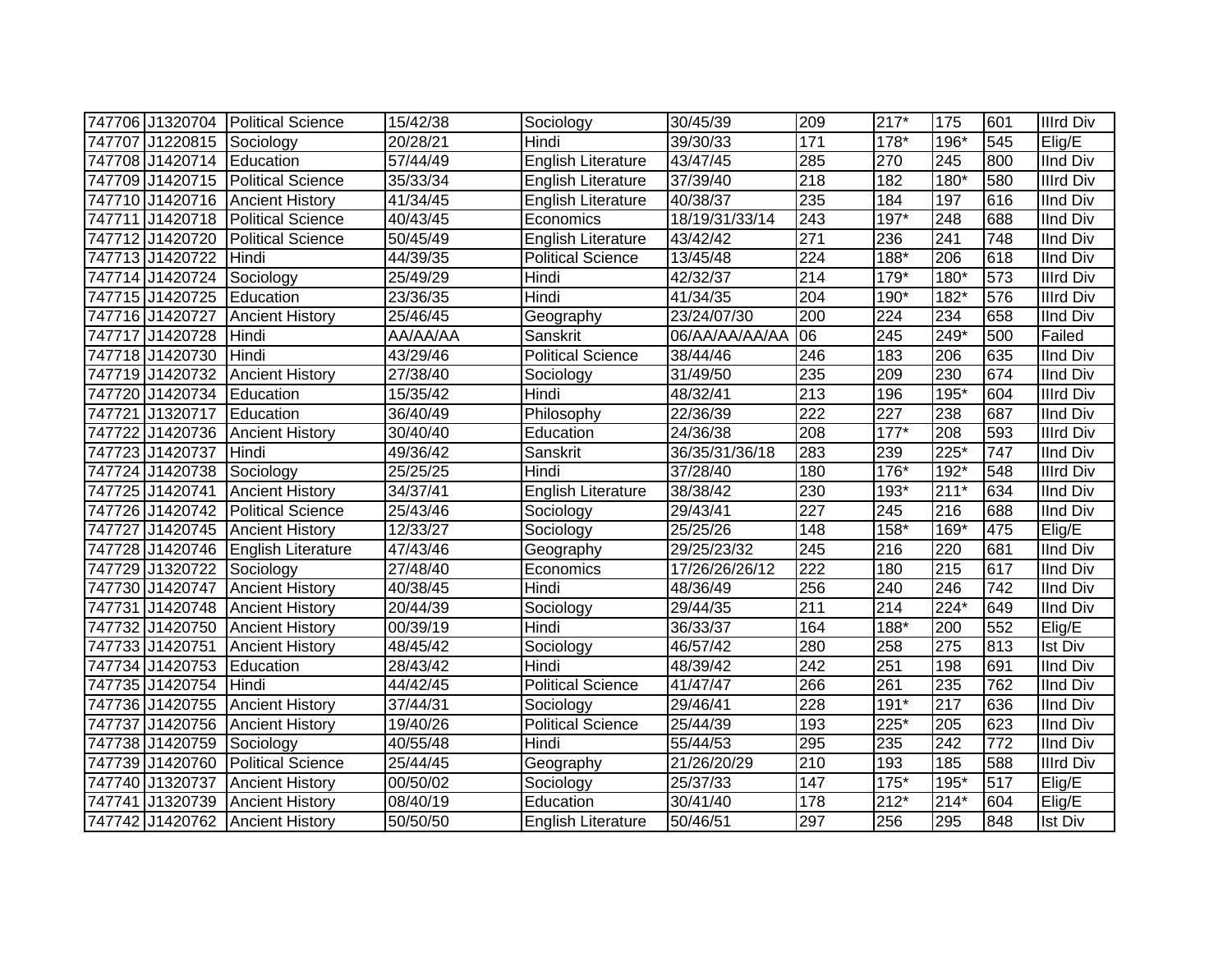|                           | 747743 J1320740 Ancient History    | 00/40/05              | <b>Political Science</b>  | 11/41/36       | 133              | 175*   | $187*$ | 495 | Elig/E           |
|---------------------------|------------------------------------|-----------------------|---------------------------|----------------|------------------|--------|--------|-----|------------------|
|                           | 747744 J1320741 Economics          | 27/28/28/09/12        | Geography                 | 32/22/35/26    | 219              | 212    | 215    | 646 | <b>IInd Div</b>  |
|                           | 747745 J1420764 Ancient History    | 08/41/09              | Education                 | 26/39/49       | 172              | 196    | 237    | 605 | Elig/E           |
| 747746 J1420765           | Hindi                              | 45/45/48              | Sociology                 | 35/57/48       | 278              | 265    | 287    | 830 | <b>Ist Div</b>   |
| 747747 J1420766           | Education                          | 28/36/39              | <b>English Literature</b> | 38/37/38       | 216              | 190    | $182*$ | 588 | <b>Illrd Div</b> |
| 747748 J1320746           | Education                          | 28/42/42              | Hindi                     | 45/43/37       | 237              | 205*   | 210    | 652 | <b>IInd Div</b>  |
| 747749 J1420767           | Education                          | 39/45/43              | <b>Political Science</b>  | 30/42/44       | 243              | 195    | 237    | 675 | <b>IInd Div</b>  |
| 747750 J1420769           | <b>Ancient History</b>             | 40/42/42              | Geography                 | 26/28/32/29    | 239              | $173*$ | 226    | 638 | <b>IInd Div</b>  |
| 747751 J1320753           | <b>Ancient History</b>             | 30/40/29              | Economics                 | 19/19/21/27/13 | 198              | 168*   | 167*   | 533 | <b>Illrd Div</b> |
| 747752 J1420772           | Hindi                              | 42/46/38              | Sanskrit                  | 40/34/34/34/20 | 288              | 264*   | 234    | 786 | <b>IInd Div</b>  |
| 747753 J1420776           | Geography                          | 27/18/30/47           | <b>Political Science</b>  | 26/40/46       | 234              | 208    | 237    | 679 | <b>IInd Div</b>  |
| 747754 J1420778           | Hindi                              | 49/46/38              | Education                 | 41/42/42       | 258              | 190    | 250    | 698 | <b>IInd Div</b>  |
| 747755 J1420779           | <b>Political Science</b>           | 35/44/48              | <b>English Literature</b> | 42/39/39       | $\overline{247}$ | 247    | 248    | 742 | <b>IInd Div</b>  |
| 747756 J1420780           | <b>Ancient History</b>             | 39/30/48              | Sociology                 | 36/43/45       | 241              | 223    | 233    | 697 | <b>IInd Div</b>  |
| 747757 J1420781           | Hindi                              | 41/43/40              | Education                 | 36/40/44       | 244              | 218    | 220    | 682 | <b>IInd Div</b>  |
| 747758 J1420782           | <b>Political Science</b>           | 31/43/43              | Sociology                 | 33/44/43       | 237              | 253    | 233    | 723 | <b>IInd Div</b>  |
| 747759 J1420785           | Economics                          | 27/23/26/27/14        | Philosophy                | 29/51/41       | 238              | 175    | $218*$ | 631 | <b>IInd Div</b>  |
| 747760 J1420786           | <b>Ancient History</b>             | 45/45/50              | <b>English Literature</b> | 43/37/48       | 268              | 227    | 245    | 740 | <b>IInd Div</b>  |
| 747761 J1420788           | <b>Ancient History</b>             | 28/44/39              | Sociology                 | 43/53/37       | 244              | 245    | 291    | 780 | <b>IInd Div</b>  |
| 747762 J1420789           | <b>Political Science</b>           | 13/42/43              | Sociology                 | 25/43/29       | 195              | 195*   | 220*   | 610 | <b>IInd Div</b>  |
|                           | 747763 J1320769 English Literature | 44/43/45              | Sociology                 | 33/40/37       | 242              | 248    | 231    | 721 | <b>IInd Div</b>  |
|                           | 747764 J1420792 Ancient History    | 37/41/35              | Sociology                 | 27/45/38       | $\overline{223}$ | 216    | 256    | 695 | <b>IInd Div</b>  |
| 747765 J1420793 Education |                                    | 14/30/35              | Hindi                     | 39/17/35       | 170              | $215*$ | 187    | 572 | <b>Illrd Div</b> |
|                           | 747766 J1420795 Ancient History    | 41/44/40              | <b>Political Science</b>  | 25/43/48       | 241              | 255    | 269    | 765 | <b>IInd Div</b>  |
| 747767 J1420797           | Education                          | 30/36/42              | English Literature        | 20/32/22       | 182              | 194    | 199*   | 575 | <b>Illrd Div</b> |
| 747768 J1320001           | <b>Political Science</b>           | AA/AA/AA              | Sociology                 | AA/AA/AA       | AA               | 168*   | 173    | 341 | Absent           |
| 747769 J1320068           | Sociology                          | 25/41/28              | Hindi                     | 47/12/35       | 188              | 189*   | 170    | 547 | <b>Illrd Div</b> |
| 747770 J1320074           | Hindi                              | AA/AA/AA              | Sanskrit                  | AA/AA/AA/AA/AA | AA               | 244    | 222    | 466 | Absent           |
| 747771 J1320085           | Education                          | 16/36/39              | Philosophy                | 20/45/32       | 188              | 177    | 162    | 527 | <b>Illrd Div</b> |
| 747772 J1320101           | Hindi                              | 38/12/09              | Education                 | 11/40/34       | 144              | 174    | $189*$ | 507 | Elig/E           |
| 747773 J1220174           | Hindi                              | 42/14/26              | Education                 | 10/29/39       | 160              | 183    | 210    | 553 | <b>Illrd Div</b> |
| 747774 J1220394           | Hindi                              | 27/09/32              | Sanskrit                  | 27/24/20/17/22 | 178              | $170*$ | $225*$ | 573 | Elig/E           |
| 747775 J1320348           | Sociology                          | 12/25/20              | Hindi                     | 31/11/14       | 113              | $182*$ | $176*$ | 471 | Failed           |
| 747776 J1320411           | <b>Ancient History</b>             | 00/36/08              | Education                 | 06/28/29       | 107              | 165    | 166    | 438 | Failed           |
| 747777 J1320447           | Sociology                          | $\overline{27}/25/31$ | <b>Ancient History</b>    | 10/40/05       | 138              | $175*$ | $226*$ | 539 | Elig/E           |
| 747778 J1220543           | Hindi                              | 30/09/24              | Sociology                 | AA/AA/AA       | 63               | 155    | 165*   | 383 | Failed           |
|                           | 747779 J1320577 Political Science  | 25/43/42              | Education                 | 11/33/40       | 194              | $214*$ | 188*   | 596 | <b>Illrd Div</b> |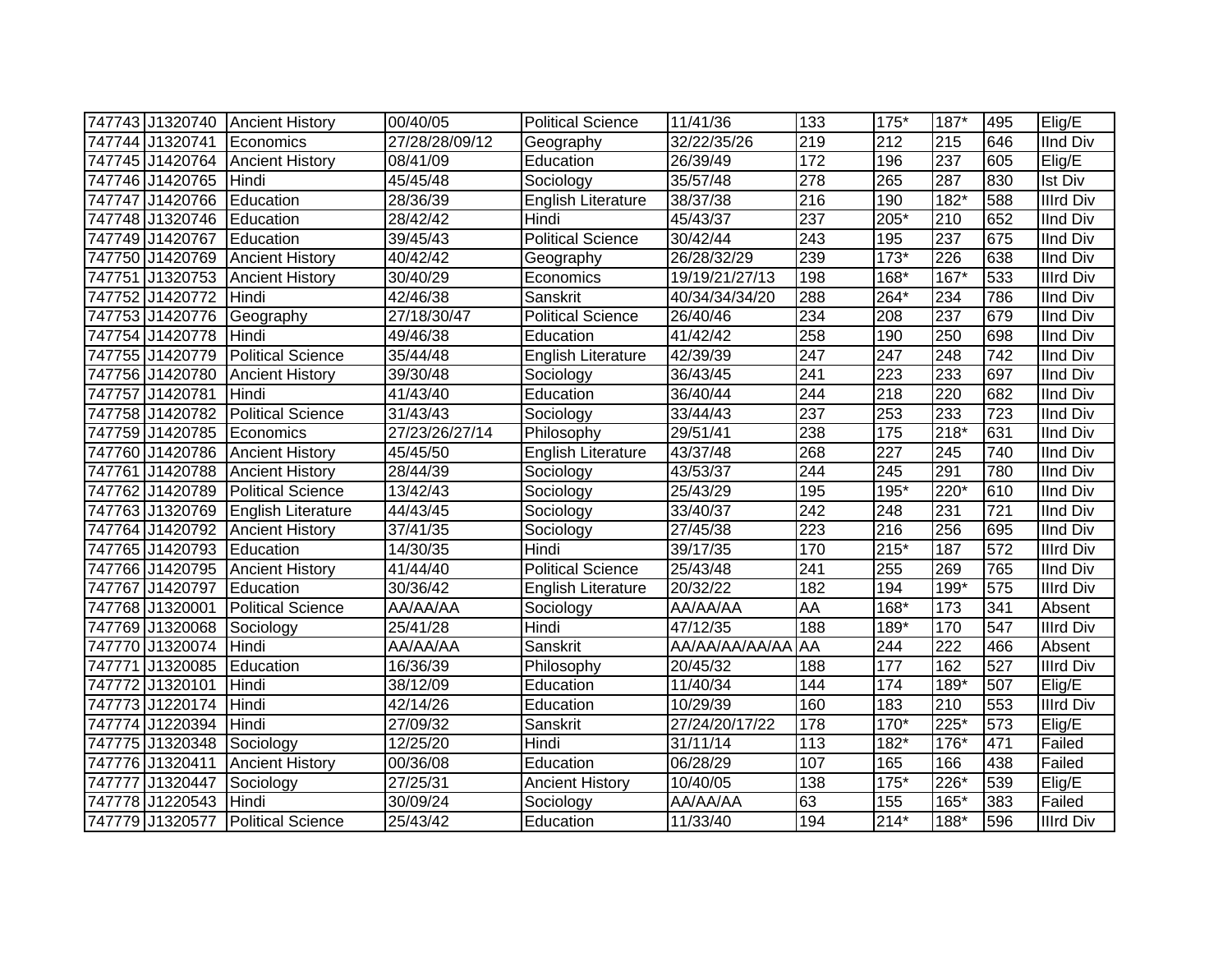|                           | 747780 J1220777 Political Science  | 19/38/39 | Education                 | 10/32/38    | 176              | 197*             | 193*             | 566 | <b>Illrd Div</b> |
|---------------------------|------------------------------------|----------|---------------------------|-------------|------------------|------------------|------------------|-----|------------------|
| 747781 J1320672 Sociology |                                    | 30/45/30 | <b>English Literature</b> | 32/36/26    | 199              | $183*$           | 217              | 599 | <b>Illrd Div</b> |
|                           | 747782 J1320706 English Literature | 33/39/38 | <b>Political Science</b>  | 25/39/42    | $\overline{216}$ | $221*$           | $\overline{228}$ | 665 | <b>IInd Div</b>  |
|                           | 747783 J1220817 Political Science  | 07/06/30 | Geography                 | 19/01/21/15 | 99               | $172*$           | $183*$           | 454 | Failed           |
|                           | 748001 A1420001 Political Science  | 19/19/48 | <b>Ancient History</b>    | 33/46/31    | 196              | 197              | 225              | 618 | <b>IInd Div</b>  |
| 748002 A1420002 Sociology |                                    | 30/43/40 | Hindi                     | 36/43/40    | 232              | 200              | $\overline{215}$ | 647 | <b>IInd Div</b>  |
| 748003 A1420004 Sociology |                                    | 28/40/31 | Education                 | 25/32/42    | 198              | 189*             | 195              | 582 | <b>Illrd Div</b> |
|                           | 748004 A1420006 English Literature | AA/AA/AA | Sociology                 | AA/AA/AA    | <b>AA</b>        | 218              | 197              | 415 | Absent           |
| 748005 A1420007 Sociology |                                    | 38/46/50 | Hindi                     | 41/48/38    | 261              | 206*             | 211              | 678 | <b>IInd Div</b>  |
| 748006 A1420008           | <b>Ancient History</b>             | 45/47/42 | <b>Political Science</b>  | 48/50/46    | 278              | 266              | 271              | 815 | Ist Div          |
| 748007 A1420009           | Hindi                              | 46/28/25 | Education                 | 23/35/42    | 199              | 249              | 225              | 673 | <b>IInd Div</b>  |
| 748008 A1420013 Hindi     |                                    | 40/17/26 | Education                 | 24/28/36    | $\frac{1}{171}$  | $186*$           | $\overline{211}$ | 568 | <b>Illrd Div</b> |
| 748009 A1420014 Education |                                    | 23/28/47 | <b>Ancient History</b>    | 00/40/14    | 152              | $225*$           | 219              | 596 | Elig/E           |
| 748010 A1420015 Hindi     |                                    | 39/07/25 | Education                 | 13/22/35    | 141              | $170*$           | $181*$           | 492 | Failed           |
|                           | 748011 A1420016 English Literature | 32/33/35 | Education                 | 08/31/43    | 182              | 184*             | 201              | 567 | <b>Illrd Div</b> |
|                           | 748012 A1420017 Political Science  | 42/39/44 | <b>Ancient History</b>    | 37/47/35    | 244              | 242              | 255              | 741 | <b>IInd Div</b>  |
| 748013 A1420018 Hindi     |                                    | 43/19/28 | <b>Political Science</b>  | 25/16/38    | 169              | 225              | 220              | 614 | <b>IInd Div</b>  |
| 748014 A1420019 Education |                                    | 18/30/41 | <b>Ancient History</b>    | 25/46/19    | 179              | 198*             | 229              | 606 | <b>Illrd Div</b> |
| 748015 A1420021 Hindi     |                                    | 45/34/36 | Sociology                 | 33/34/43    | 225              | 184              | 216              | 625 | <b>IInd Div</b>  |
|                           | 748016 A1420022 Political Science  | 33/20/38 | <b>Ancient History</b>    | 25/41/19    | 176              | $210*$           | 246              | 632 | <b>IInd Div</b>  |
| 748017 A1420024 Sociology |                                    | 43/38/47 | <b>Political Science</b>  | 35/28/51    | 242              | 206              | $\overline{222}$ | 670 | <b>IInd Div</b>  |
|                           | 748018 A1420025 English Literature | 37/38/50 | Sociology                 | 32/33/43    | 233              | $\overline{222}$ | $\overline{221}$ | 676 | <b>IInd Div</b>  |
| 748019 A1420026 Hindi     |                                    | 40/37/38 | Education                 | 33/25/44    | 217              | 228              | 238              | 683 | <b>IInd Div</b>  |
|                           | 748020 A1420027 English Literature | 44/44/43 | Education                 | 27/32/47    | 237              | 222              | 225              | 684 | <b>IInd Div</b>  |
|                           | 748021 A1420028 Ancient History    | AA/AA/AA | <b>Political Science</b>  | 05/13/40    | 58               | 190*             | 209              | 457 | Failed           |
| 748022 A1420029           | Hindi                              | 45/08/26 | Sociology                 | 25/30/33    | 167              | 195              | 224              | 586 | <b>Illrd Div</b> |
| 748023 A1420030 Hindi     |                                    | 38/25/31 | <b>Political Science</b>  | 25/33/43    | 195              | 189              | 213              | 597 | <b>Illrd Div</b> |
|                           | 748024 A1420031 Ancient History    | 47/46/44 | Political Science         | 33/39/50    | 259              | 253              | 281              | 793 | <b>IInd Div</b>  |
|                           | 748025 A1420034 Ancient History    | 36/41/34 | <b>Political Science</b>  | 08/08/32    | 159              | $174*$           | 199              | 532 | Elig/E           |
| 748026 A1420036 Sociology |                                    | 57/30/33 | <b>Ancient History</b>    | 38/44/40    | 242              | 189              | $\overline{272}$ | 703 | <b>IInd Div</b>  |
| 748027 A1320022           | Hindi                              | 35/00/15 | Sociology                 | 23/26/25    | 124              | $178*$           | $195*$           | 497 | Failed           |
| 748028 A1420038 Hindi     |                                    | 35/04/16 | <b>Political Science</b>  | 15/04/30    | 104              | 178              | 210              | 492 | Failed           |
|                           | 748029 A1420041 Ancient History    | 37/43/38 | Hindi                     | 46/19/26    | 209              | 178              | 206              | 593 | <b>Illrd Div</b> |
|                           | 748030 A1420043 Ancient History    | 38/42/39 | Sociology                 | 17/30/31    | 197              | 205*             | $233*$           | 635 | <b>IInd Div</b>  |
|                           | 748031 A1420045 Ancient History    | 34/45/40 | Education                 | 24/25/40    | 208              | 179              | 209              | 596 | <b>Illrd Div</b> |
|                           | 748032 A1420046 Ancient History    | 38/44/42 | Sociology                 | 25/37/32    | 218              | 215              | 234*             | 667 | <b>IInd Div</b>  |
| 748033 A1420048 Hindi     |                                    | 46/24/35 | Sociology                 | 20/34/33    | 192              | $231*$           | 237*             | 660 | <b>IInd Div</b>  |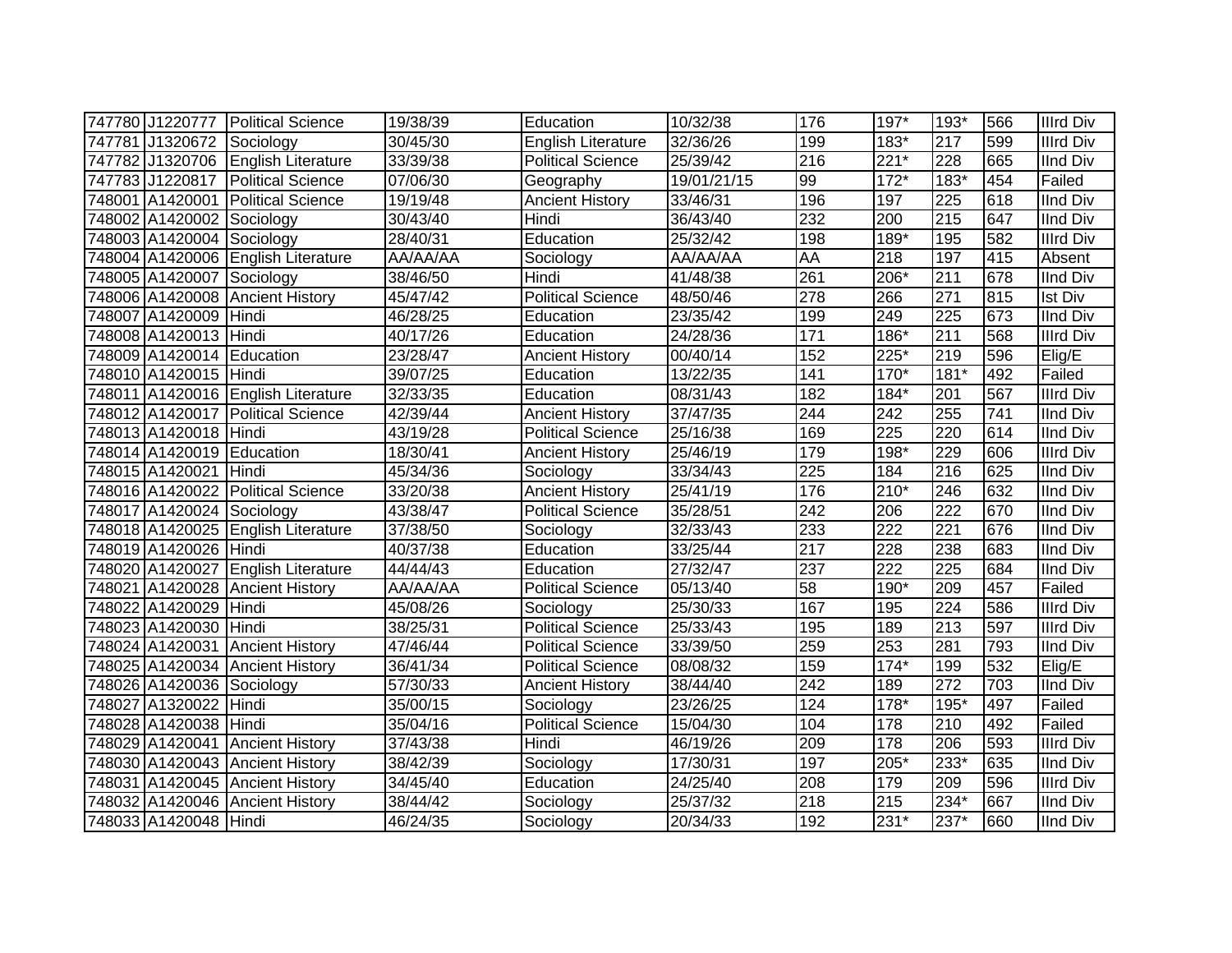| 748034 A1420049 Hindi     |                                    | 41/13/26 | <b>Ancient History</b>   | 33/42/26       | 181              | 177    | 208*             | 566 | <b>Illrd Div</b> |
|---------------------------|------------------------------------|----------|--------------------------|----------------|------------------|--------|------------------|-----|------------------|
| 748035 A1420051 Education |                                    | 27/26/36 | <b>Political Science</b> | 26/20/25       | 160              | 179    | 199              | 538 | Elig/E           |
| 748036 A1420052 Hindi     |                                    | 45/36/38 | Sociology                | 25/32/38       | $\overline{214}$ | 205    | $\overline{224}$ | 643 | <b>IInd Div</b>  |
| 748037 A1320037 Sociology |                                    | 26/28/26 | Economics                | 16/17/26/23/11 | 173              | 180    | 183              | 536 | <b>Illrd Div</b> |
|                           | 748038 A1320038 English Literature | 25/33/29 | Hindi                    | 45/32/29       | 193              | $185*$ | 170              | 548 | <b>Illrd Div</b> |
| 748039 A1320044 Hindi     |                                    | 32/32/41 | Education                | 25/27/35       | 192              | 205*   | 192              | 589 | <b>Illrd Div</b> |
| 748040 A1220061           | Hindi                              | 40/39/39 | <b>Ancient History</b>   | 39/45/32       | 234              | 205    | 197              | 636 | <b>IInd Div</b>  |
| 748041 A1220062           | <b>Political Science</b>           | 15/06/25 | Education                | 17/27/41       | 131              | $172*$ | $191*$           | 494 | Elig/E           |
|                           | 748042 A1420055 English Literature | 38/42/39 | Economics                | 26/27/27/30/14 | 243              | 188    | 216              | 647 | <b>IInd Div</b>  |
|                           | 748043 A1420057 Ancient History    | 38/44/42 | <b>Political Science</b> | 36/52/49       | 261              | 216    | 269              | 746 | <b>IInd Div</b>  |
| 748044 A1420059           | Sociology                          | 56/38/36 | Economics                | 20/25/34/27/11 | 247              | 214    | $288*$           | 749 | <b>IInd Div</b>  |
| 748045 A1320050           | <b>Ancient History</b>             | 38/40/39 | Political Science        | 30/19/37       | $\overline{203}$ | $205*$ | $197*$           | 605 | <b>Illrd Div</b> |
| 748046 A1420062           | <b>Ancient History</b>             | 42/42/36 | <b>Political Science</b> | 22/13/38       | 193              | $221*$ | 265              | 679 | <b>IInd Div</b>  |
| 748047 A1420064           | Hindi                              | 42/34/42 | Sociology                | 25/27/30       | 200              | 205*   | 204              | 609 | <b>IInd Div</b>  |
| 748048 A1420065           | Hindi                              | 43/35/32 | Education                | 29/31/41       | 211              | 196*   | 208              | 615 | <b>IInd Div</b>  |
| 748049 A1420068           | Education                          | 37/32/33 | Sociology                | 26/35/38       | 201              | 199    | 189*             | 589 | <b>Illrd Div</b> |
| 748050 A1420069           | <b>Political Science</b>           | 06/06/25 | Education                | 24/34/39       | 134              | 196    | 225              | 555 | Elig/E           |
| 748051 A1420070           | Hindi                              | 52/34/48 | <b>Political Science</b> | 39/32/46       | 251              | 240    | 225              | 716 | <b>IInd Div</b>  |
| 748052 A1420071           | Hindi                              | 41/33/40 | Education                | 32/33/43       | 222              | 227    | 245              | 694 | <b>IInd Div</b>  |
| 748053 A1420074 Hindi     |                                    | 46/36/44 | Sociology                | 52/54/52       | 284              | 279    | 252              | 815 | <b>Ist Div</b>   |
|                           | 748054 A1420075 Ancient History    | 43/43/49 | Sociology                | 31/46/39       | 251              | $214*$ | 238              | 703 | <b>IInd Div</b>  |
| 748055 A1420076 Education |                                    | 22/25/38 | Sociology                | 25/35/25       | 170              | 171    | 174              | 515 | <b>Illrd Div</b> |
| 748056 A1420077 Hindi     |                                    | 34/36/09 | Sociology                | 25/29/28       | 161              | 191    | 207              | 559 | <b>Illrd Div</b> |
|                           | 748057 A1420081 Political Science  | 35/42/44 | Hindi                    | 34/39/42       | 236              | 201    | 241              | 678 | <b>IInd Div</b>  |
| 748058 A1420083           | Hindi                              | 39/32/25 | Education                | 32/29/25       | 182              | 191    | 204              | 577 | <b>Illrd Div</b> |
| 748059 A1420084 Sociology |                                    | 23/35/27 | <b>Ancient History</b>   | 35/42/33       | 195              | 167*   | 224              | 586 | <b>Illrd Div</b> |
| 748060 A1420085 Sociology |                                    | 29/34/32 | <b>Ancient History</b>   | 36/43/25       | 199              | 162    | 232              | 593 | <b>Illrd Div</b> |
| 748061 A1420086           | Hindi                              | 26/25/00 | Education                | 02/19/25       | 97               | 163    | 199              | 459 | Failed           |
| 748062 A1220084           | Hindi                              | 32/32/29 | Sociology                | 25/30/23       | 171              | 198*   | 192*             | 561 | <b>Illrd Div</b> |
| 748063 A1420089           | Sociology                          | 18/26/30 | Education                | 18/26/25       | 143              | 191    | 191              | 525 | Failed           |
| 748064 A1420090           | Education                          | 20/40/33 | Hindi                    | 38/34/24       | 189              | 190*   | 192              | 571 | <b>Illrd Div</b> |
| 748065 A1420092           | Education                          | 18/36/29 | Hindi                    | 35/37/26       | 181              | 194    | 190              | 565 | <b>Illrd Div</b> |
| 748066 A1320076           | Hindi                              | 36/40/14 | <b>Medieval History</b>  | 38/38/34       | 200              | $197*$ | 177              | 574 | <b>Illrd Div</b> |
| 748067 A1420093           | Hindi                              | 49/38/36 | Education                | 25/36/37       | $\overline{221}$ | 219    | $\overline{212}$ | 652 | <b>IInd Div</b>  |
| 748068 A1420097           | <b>Political Science</b>           | 40/26/40 | <b>Ancient History</b>   | 36/25/36       | 203              | 195    | 230              | 628 | <b>IInd Div</b>  |
| 748069 A1420098           | Hindi                              | 48/41/35 | Sociology                | 27/52/40       | 243              | 245    | 231              | 719 | <b>IInd Div</b>  |
|                           | 748070 A1420099 English Literature | 34/27/33 | Education                | 21/34/31       | 180              | $171$  | 237*             | 588 | <b>Illrd Div</b> |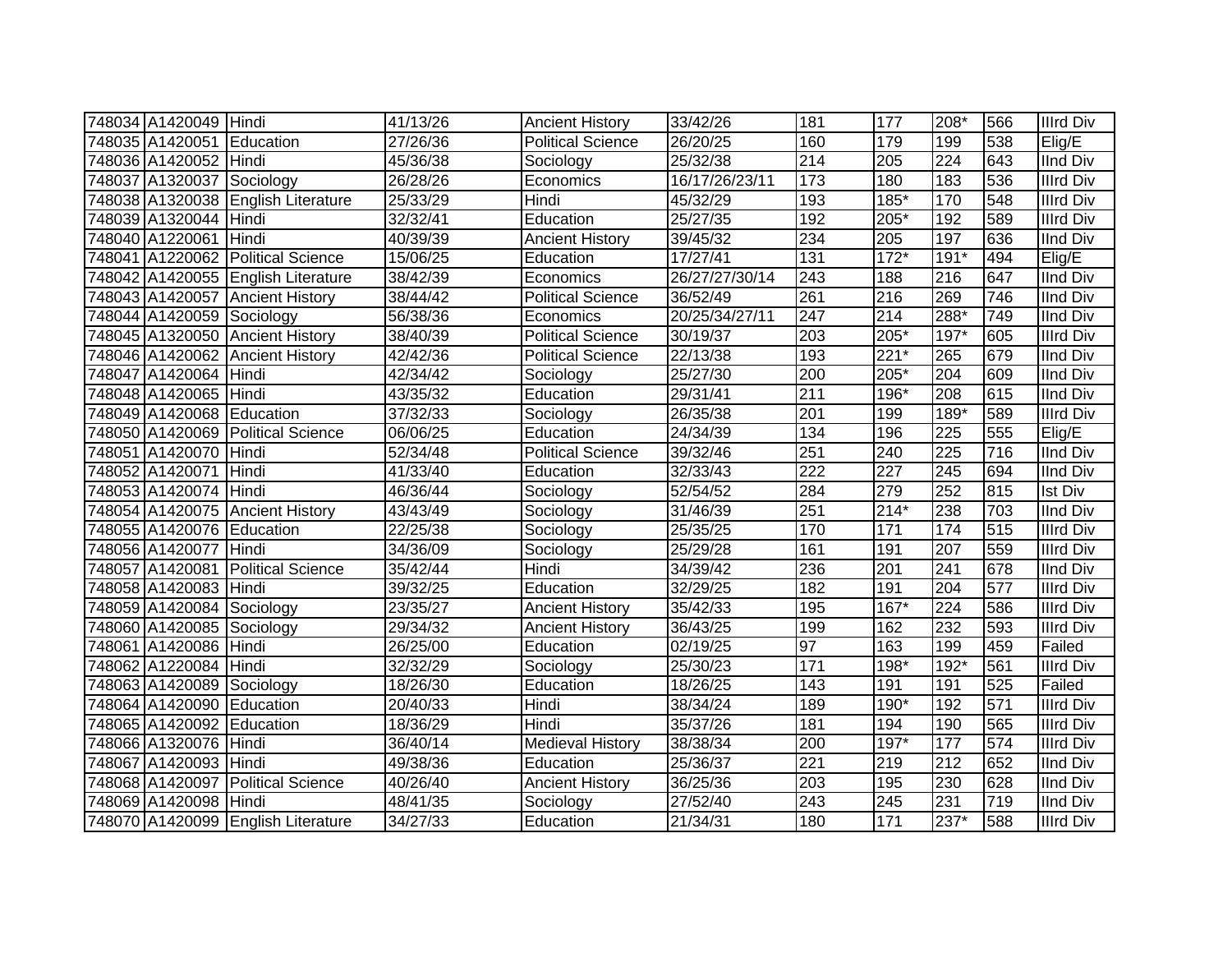| 748071 A1420100 Sociology |                                    | 20/35/28       | Hindi                     | AA/39/41       | 163       | 193*             | 195                | 551 | <b>Illrd Div</b> |
|---------------------------|------------------------------------|----------------|---------------------------|----------------|-----------|------------------|--------------------|-----|------------------|
| 748072 A1420101 Education |                                    | 21/37/28       | <b>Ancient History</b>    | 34/44/42       | 206       | 208*             | 225                | 639 | <b>IInd Div</b>  |
|                           | 748073 A1420103 English Literature | AA/AA/AA       | <b>Ancient History</b>    | AA/AA/AA       | <b>AA</b> | 169              | $\overline{222^*}$ | 391 | Absent           |
|                           | 748074 A1220105 Economics          | 20/24/29/22/12 | <b>Political Science</b>  | 30/12/39       | 188       | 168              | $184*$             | 540 | <b>Illrd Div</b> |
| 748075 A1220108 Hindi     |                                    | 44/37/09       | Sociology                 | 27/36/26       | 179       | $187*$           | 191*               | 557 | <b>Illrd Div</b> |
| 748076 A1420106 Sociology |                                    | 28/50/36       | <b>Ancient History</b>    | 38/43/45       | 240       | 191              | 242                | 673 | <b>IInd Div</b>  |
| 748077 A1320101 Education |                                    | 25/37/34       | Sociology                 | 31/38/32       | 197       | $184*$           | 177                | 558 | <b>Illrd Div</b> |
| 748078 A1420110           | Education                          | 26/39/39       | Hindi                     | 43/39/35       | 221       | 238              | 220                | 679 | <b>IInd Div</b>  |
| 748079 A1420113           | Hindi                              | 52/42/42       | Sanskrit                  | 35/33/26/33/20 | 283       | 228              | 222                | 733 | <b>IInd Div</b>  |
| 748080 A1420117 Hindi     |                                    | 48/33/34       | Education                 | 21/36/33       | 205       | $\overline{213}$ | 203                | 621 | <b>IInd Div</b>  |
| 748081 A1320115 Sociology |                                    | 29/36/29       | Education                 | 19/38/39       | 190       | 192              | 190                | 572 | <b>Illrd Div</b> |
| 748082 A1420119           | Sociology                          | 34/55/48       | Hindi                     | 45/43/45       | 270       | 258              | 239                | 767 | <b>IInd Div</b>  |
| 748083 A1420120           | <b>Hindi</b>                       | 44/33/48       | Philosophy                | 41/29/41       | 236       | 286              | 235                | 757 | <b>IInd Div</b>  |
| 748084 A1420124 Sociology |                                    | 25/37/27       | <b>Political Science</b>  | 20/14/45       | 168       | 203              | 193                | 564 | <b>Illrd Div</b> |
| 748085 A1420125 Sociology |                                    | 33/49/38       | Hindi                     | 36/22/45       | 223       | 207              | 210                | 640 | <b>IInd Div</b>  |
| 748086 A1420130 Sociology |                                    | 25/51/45       | Hindi                     | 38/35/41       | 235       | 277              | 213                | 725 | <b>IInd Div</b>  |
| 748087 A1420132 Sociology |                                    | 30/46/51       | Education                 | 43/38/38       | 246       | 249              | 211                | 706 | <b>IInd Div</b>  |
|                           | 748088 A1420135 Political Science  | 33/25/34       | <b>Ancient History</b>    | 41/39/37       | 209       | 207              | $207*$             | 623 | <b>IInd Div</b>  |
|                           | 748089 A1320128 Political Science  | 11/42/42       | Sociology                 | 25/37/27       | 184       | 188              | 199*               | 571 | <b>Illrd Div</b> |
|                           | 748090 A1420137 Political Science  | 36/34/36       | Sociology                 | 20/40/37       | 203       | 175              | 197                | 575 | <b>Illrd Div</b> |
| 748091 A1420139 Hindi     |                                    | 40/20/37       | Sociology                 | 20/34/29       | 180       | $203*$           | 181                | 564 | <b>Illrd Div</b> |
| 748092 A1420141 Sociology |                                    | 28/44/41       | <b>English Literature</b> | 39/43/44       | 239       | 241              | 207                | 687 | <b>IInd Div</b>  |
| 748093 A1420143 Hindi     |                                    | 40/24/35       | Sociology                 | 21/43/35       | 198       | 196*             | $207*$             | 601 | <b>Illrd Div</b> |
|                           | 748094 A1420147 English Literature | 47/45/46       | Economics                 | 21/32/28/26/13 | 258       | 167              | 266*               | 691 | <b>IInd Div</b>  |
|                           | 748095 A1420148 Political Science  | 39/33/43       | Hindi                     | 41/20/40       | 216       | 227              | 204                | 647 | <b>IInd Div</b>  |
| 748096 A1420151 Education |                                    | 22/36/40       | Economics                 | 26/25/29/29/13 | 220       | $\overline{221}$ | 203                | 644 | <b>IInd Div</b>  |
| 748097 A1420153 Education |                                    | 04/33/37       | Hindi                     | 38/05/36       | 153       | 180              | 209*               | 542 | <b>Illrd Div</b> |
| 748098 A1420154 Hindi     |                                    | 48/44/52       | Sanskrit                  | 41/42/41/41/20 | 329       | 264              | 275                | 868 | <b>Ist Div</b>   |
| 748099 A1420155 Hindi     |                                    | 33/27/38       | Sociology                 | 25/43/42       | 208       | 191              | 195                | 594 | <b>Illrd Div</b> |
|                           | 748100 A1420156 Political Science  | 31/35/24       | Hindi                     | 37/31/35       | 193       | 182              | $192*$             | 567 | <b>Illrd Div</b> |
|                           | 748101 A1420157 English Literature | 32/39/41       | Sociology                 | 25/42/29       | 208       | $159*$           | 183*               | 550 | <b>Illrd Div</b> |
|                           | 748102 A1420161 Ancient History    | 41/40/42       | <b>Political Science</b>  | 38/35/28       | 224       | 205              | 203                | 632 | <b>IInd Div</b>  |
|                           | 748103 A1420162 Ancient History    | 45/45/48       | <b>Political Science</b>  | 51/48/09       | 246       | 219              | $\overline{224}$   | 689 | <b>IInd Div</b>  |
| 748104 A1420163 Education |                                    | 32/36/35       | Hindi                     | 34/29/43       | 209       | $\overline{201}$ | 234                | 644 | <b>IInd Div</b>  |
| 748105 A1320151 Sociology |                                    | 25/39/28       | <b>Medieval History</b>   | 41/37/32       | 202       | $197*$           | 186                | 585 | <b>Illrd Div</b> |
| 748106 A1420166 Hindi     |                                    | 38/44/51       | Sociology                 | 38/50/48       | 269       | 241              | 228                | 738 | IInd Div         |
|                           | 748107 A1420167 English Literature | 37/28/25       | <b>Political Science</b>  | 38/42/28       | 198       | 203              | 207*               | 608 | <b>IInd Div</b>  |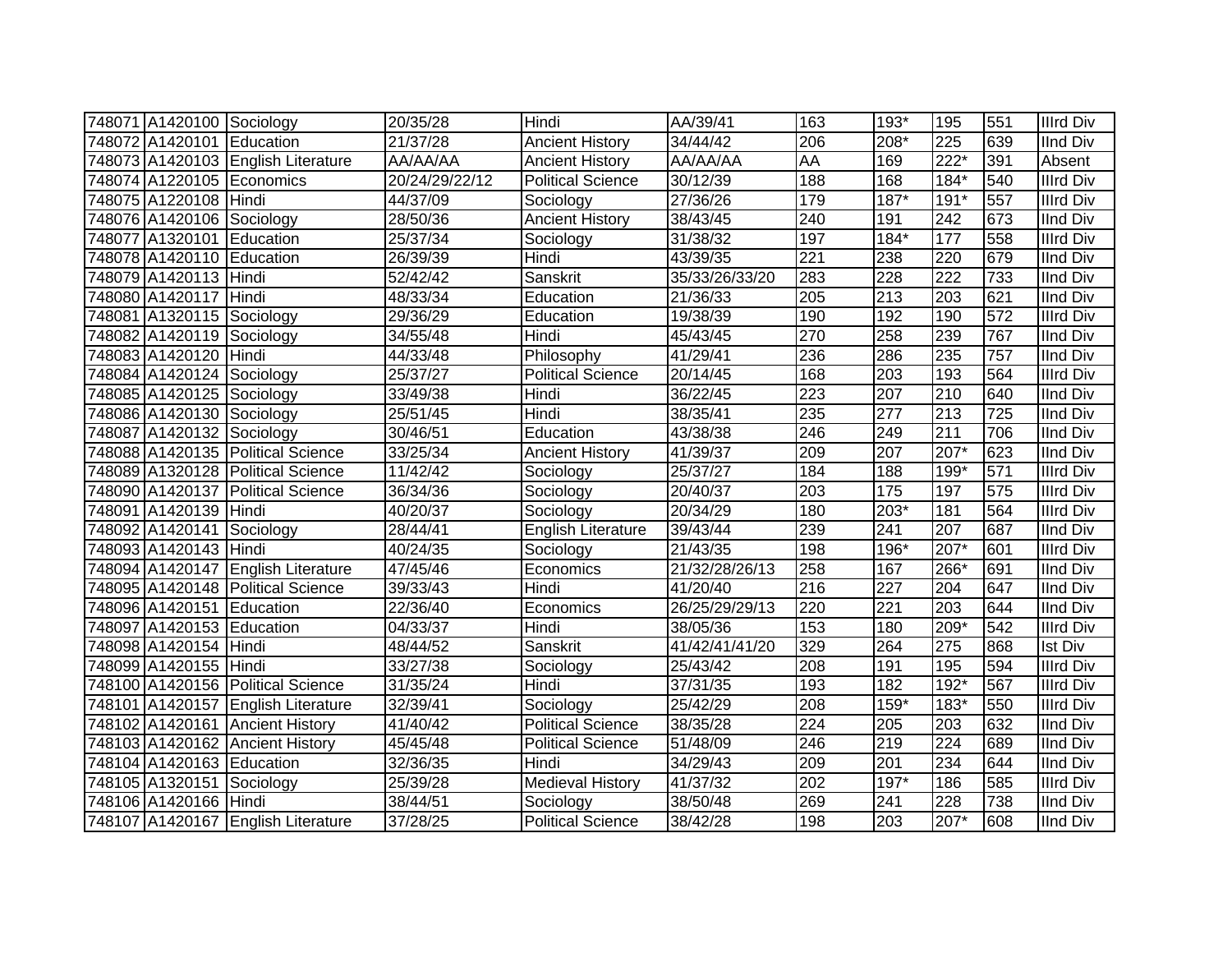| 748108 A1420168 Sociology |                                    | 13/29/25          | Hindi                    | 36/24/27       | 154              | $171*$            | 186*   | 511 | Elig/E           |
|---------------------------|------------------------------------|-------------------|--------------------------|----------------|------------------|-------------------|--------|-----|------------------|
| 748109 A1420169 Sociology |                                    | 32/56/48          | Hindi                    | 43/42/41       | 262              | 225               | 246    | 733 | <b>IInd Div</b>  |
| 748110 A1320163 Sociology |                                    | 20/29/30          | Hindi                    | 32/14/39       | 164              | 169               | 206    | 539 | <b>Illrd Div</b> |
| 748111 A1420171 Hindi     |                                    | 38/24/40          | Sociology                | 19/31/30       | 182              | 195               | 210    | 587 | <b>Illrd Div</b> |
| 748112 A1420172 Hindi     |                                    | 33/19/31          | Education                | 21/33/36       | 173              | 162               | 175    | 510 | <b>Illrd Div</b> |
| 748113 A1420174 Sociology |                                    | 28/25/25          | <b>Ancient History</b>   | 28/42/31       | 179              | $177*$            | $179*$ | 535 | <b>Illrd Div</b> |
|                           | 748114 A1420175 English Literature | 35/44/42          | <b>Political Science</b> | 48/28/33       | 230              | 199*              | 230    | 659 | <b>IInd Div</b>  |
| 748115 A1420176 Sanskrit  |                                    | 37/32/22/32/18    | Hindi                    | 34/19/34       | 228              | 203               | 197    | 628 | <b>IInd Div</b>  |
| 748116 A1420177           | Hindi                              | 38/21/45          | Sociology                | 27/33/25       | 189              | 181               | 200    | 570 | <b>Illrd Div</b> |
|                           | 748117 A1420178 English Literature | 38/38/38          | <b>Medieval History</b>  | 41/42/43       | 240              | $\overline{224}$  | 231    | 695 | <b>IInd Div</b>  |
| 748118 A1420179 Sociology |                                    | 32/30/25          | Hindi                    | 43/21/37       | 188              | 179*              | 191*   | 558 | <b>Illrd Div</b> |
| 748119 A1420181           | Hindi                              | 41/29/30          | Sociology                | 32/35/33       | 200              | 184               | 204    | 588 | <b>Illrd Div</b> |
| 748120 A1420182 Hindi     |                                    | 42/29/39          | Education                | 24/37/38       | 209              | 197               | 227    | 633 | <b>IInd Div</b>  |
|                           | 748121 A1220212 Political Science  | 21/31/23          | Sociology                | 25/29/31       | 160              | 185*              | 183    | 528 | <b>Illrd Div</b> |
|                           | 748122 A1420184 Ancient History    | 39/40/55          | <b>Vocal Music</b>       | 37/42/55/50    | 318              | 267               | 280    | 865 | <b>Ist Div</b>   |
|                           | 748123 A1420187 English Literature | 26/28/24          | <b>Political Science</b> | 47/50/39       | 214              | 215               | 217    | 646 | <b>IInd Div</b>  |
| 748124 A1420188 Sociology |                                    | 27/25/19          | <b>Ancient History</b>   | 34/40/26       | 171              | $181*$            | 178    | 530 | Elig/E           |
|                           | 748125 A1420191 Ancient History    | 41/45/32          | Hindi                    | 36/29/45       | 228              | 183               | 195    | 606 | Illrd Div        |
| 748126 A1320183 Hindi     |                                    | 31/12/36          | Education                | 10/25/31       | 145              | 151               | $175*$ | 471 | Elig/E           |
| 748127 A1320184 Hindi     |                                    | 32/08/38          | Education                | 11/29/27       | 145              | $170*$            | 179    | 494 | Elig/E           |
|                           | 748128 A1420192 Ancient History    | 40/45/55          | Sociology                | 40/47/52       | 279              | 236               | 259    | 774 | <b>IInd Div</b>  |
|                           | 748129 A1420194 Political Science  | 25/35/29          | Hindi                    | 47/44/41       | 221              | 196               | 195    | 612 | <b>IInd Div</b>  |
|                           | 748130 A1420195 English Literature | 38/38/42          | Sociology                | 38/46/40       | $\overline{242}$ | 241               | $245*$ | 728 | <b>IInd Div</b>  |
|                           | 748131 A1420197 Political Science  | 37/37/31          | <b>Medieval History</b>  | 30/37/33       | 205              | 168               | $216*$ | 589 | <b>Illrd Div</b> |
| 748132 A1320190 Education |                                    | 18/36/38          | Sociology                | 34/31/27       | 184              | 164               | 179    | 527 | <b>Illrd Div</b> |
| 748133 A1420198 Hindi     |                                    | 54/44/47          | Education                | 40/42/40       | 267              | 225               | 237    | 729 | <b>IInd Div</b>  |
|                           | 748134 A1420207 Ancient History    | 36/40/43          | English Literature       | 37/41/45       | 242              | 197               | 233    | 672 | <b>IInd Div</b>  |
| 748135 A1320196 Sociology |                                    | 32/25/26          | <b>Medieval History</b>  | 32/28/37       | 180              | $\frac{175}{175}$ | 179*   | 534 | <b>Illrd Div</b> |
|                           | 748136 A1420208 English Literature | 31/23/46          | Sociology                | 37/34/25       | 196              | 195               | 205*   | 596 | <b>Illrd Div</b> |
| 748137 A1420215 Education |                                    | 49/42/50          | <b>Ancient History</b>   | 37/38/45       | 261              | $\overline{203}$  | 180    | 644 | <b>IInd Div</b>  |
|                           | 748138 A1420218 Political Science  | 30/44/29          | Hindi                    | 42/42/45       | 232              | 180               | 204*   | 616 | <b>IInd Div</b>  |
| 748139 A1220263 Sociology |                                    | 24/26/14          | Education                | 12/37/36       | 149              | $184*$            | 181    | 514 | Elig/E           |
| 748140 A1420222           | Sociology                          | 35/29/25          | <b>Medieval History</b>  | 35/31/37       | 192              | $171*$            | 167    | 530 | <b>Illrd Div</b> |
| 748141 A1420227           | <b>Ancient History</b>             | 34/40/41          | <b>Political Science</b> | 26/43/33       | 217              | 190*              | $216*$ | 623 | <b>IInd Div</b>  |
| 748142 A1320220           | Hindi                              | $\sqrt{29}/31/28$ | Sociology                | 30/33/26       | 177              | $157*$            | 207    | 541 | <b>Illrd Div</b> |
| 748143 A1320221           | Hindi                              | 38/43/38          | Sanskrit                 | 33/34/18/32/15 | 251              | $211*$            | $201*$ | 663 | <b>IInd Div</b>  |
| 748144 A1420229 Hindi     |                                    | 43/38/37          | Sociology                | 38/35/27       | 218              | 196               | 190    | 604 | <b>Illrd Div</b> |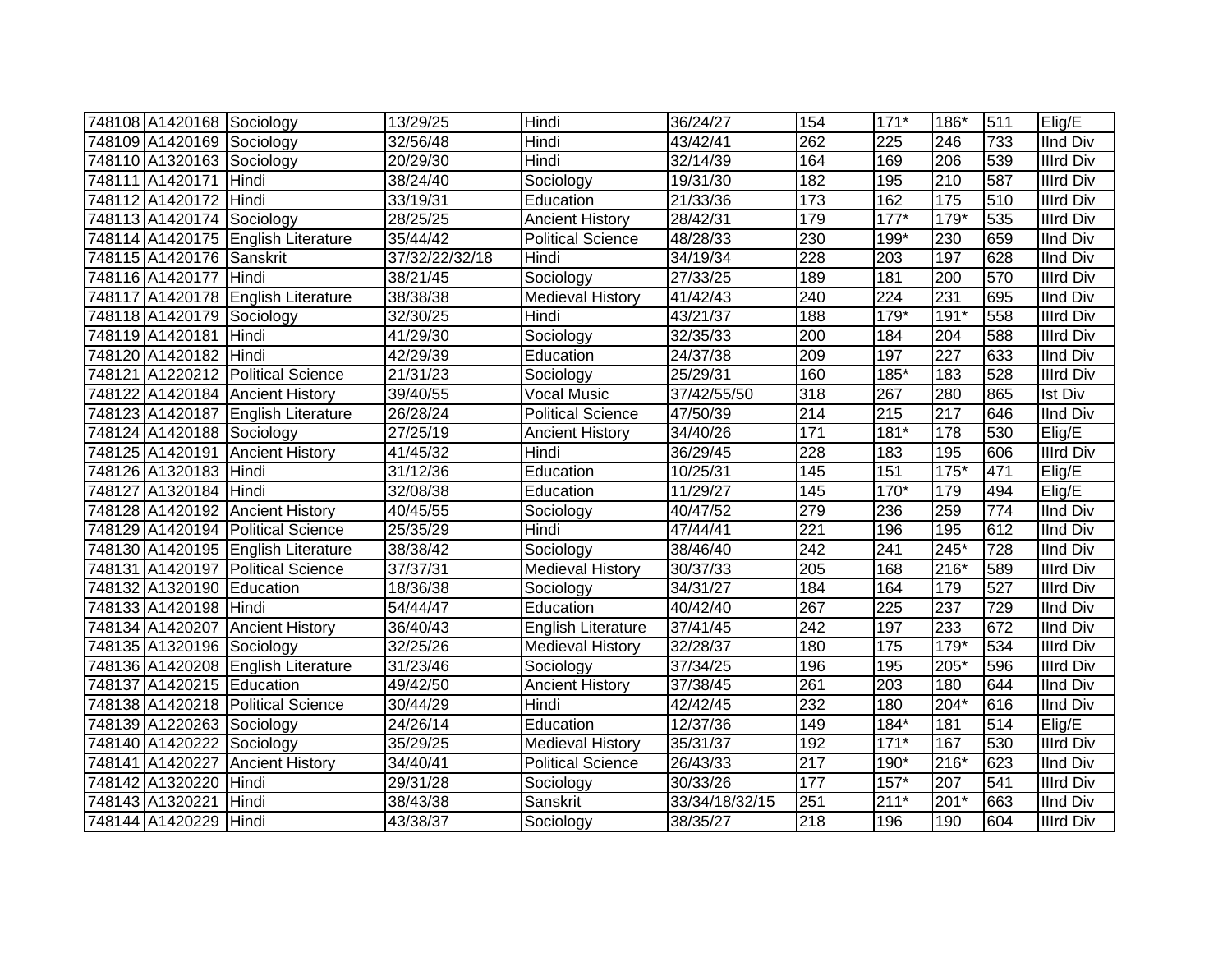|                           | 748145 A1320233 Medieval History   | 31/29/35       | <b>Political Science</b> | 27/39/24       | 185              | 179*               | $223*$ | 587 | <b>Illrd Div</b> |
|---------------------------|------------------------------------|----------------|--------------------------|----------------|------------------|--------------------|--------|-----|------------------|
| 748146 A1420233 Hindi     |                                    | 47/41/34       | Sanskrit                 | 37/30/26/31/20 | 266              | 206                | 196*   | 668 | <b>IInd Div</b>  |
|                           | 748147 A1420241 Political Science  | 26/31/18       | <b>Ancient History</b>   | 28/39/36       | 178              | $168*$             | 178    | 524 | <b>Illrd Div</b> |
|                           | 748148 A1420245 Ancient History    | 39/42/42       | <b>Political Science</b> | 34/45/44       | 246              | $187*$             | 192    | 625 | <b>IInd Div</b>  |
| 748149 A1420246 Education |                                    | 17/35/32       | Hindi                    | 42/38/25       | 189              | $188*$             | 190    | 567 | <b>Illrd Div</b> |
| 748150 A1420248 Hindi     |                                    | 32/33/35       | <b>Medieval History</b>  | 32/37/35       | 204              | $197*$             | 185    | 586 | <b>Illrd Div</b> |
| 748151 A1320241 Sociology |                                    | 32/29/27       | Education                | 19/36/32       | 175              | 165                | 173    | 513 | <b>Illrd Div</b> |
| 748152 A1420249           | <b>Ancient History</b>             | 36/40/41       | <b>Political Science</b> | 29/36/37       | 219              | 190                | 207    | 616 | <b>IInd Div</b>  |
| 748153 A1420250           | Hindi                              | 48/50/40       | Education                | 21/35/40       | 234              | 176                | 203    | 613 | <b>IInd Div</b>  |
|                           | 748154 A1420251 English Literature | 40/37/42       | Economics                | 24/21/26/21/12 | 223              | 190*               | 203    | 616 | <b>IInd Div</b>  |
|                           | 748155 A1420253 English Literature | 23/21/26       | Education                | 16/33/35       | 154              | 152                | 170    | 476 | Elig/E           |
|                           | 748156 A1420254 English Literature | 37/35/23       | Education                | 20/42/41       | 198              | 195                | 220    | 613 | <b>IInd Div</b>  |
| 748157 A1320244 Hindi     |                                    | 44/44/40       | <b>Ancient History</b>   | 32/41/36       | 237              | 180                | 195*   | 612 | <b>IInd Div</b>  |
| 748158 A1420258           | <b>English Literature</b>          | 34/38/34       | Economics                | 25/23/26/21/17 | 218              | 185                | 224    | 627 | <b>IInd Div</b>  |
| 748159 A1420259           | <b>Hindi</b>                       | 44/41/43       | <b>Political Science</b> | 32/36/19       | $\overline{215}$ | $182*$             | 197    | 594 | <b>Illrd Div</b> |
| 748160 A1420260           | <b>Political Science</b>           | 57/50/43       | English Literature       | 45/48/49       | 292              | 253*               | 279    | 824 | <b>Ist Div</b>   |
| 748161 A1420261           | Hindi                              | 49/48/39       | Education                | 35/43/45       | 259              | 235                | 220    | 714 | <b>IInd Div</b>  |
| 748162 A1320251 Sociology |                                    | 28/26/22       | <b>Political Science</b> | 24/29/13       | 142              | $176*$             | 187    | 505 | Elig/E           |
| 748163 A1320252 Hindi     |                                    | 42/38/32       | Sociology                | 31/25/22       | 190              | 183*               | 176*   | 549 | <b>Illrd Div</b> |
| 748164 A1420268 Education |                                    | 11/38/40       | Sociology                | 28/26/22       | 165              | 175                | 157    | 497 | <b>Illrd Div</b> |
| 748165 A1420270 Hindi     |                                    | 47/47/37       | Sociology                | 33/30/28       | 222              | 221                | 217    | 660 | <b>IInd Div</b>  |
| 748166 A1420271           | Hindi                              | 43/51/42       | Sociology                | 32/34/29       | 231              | 197                | 201    | 629 | <b>IInd Div</b>  |
| 748167 A1320256 Education |                                    | 17/39/38       | Sociology                | 36/35/33       | 198              | 191                | 200    | 589 | <b>Illrd Div</b> |
|                           | 748168 A1420273 English Literature | 43/26/25       | Sociology                | 24/30/30       | 178              | 182*               | $192*$ | 552 | <b>Illrd Div</b> |
| 748169 A1320259 Education |                                    | 11/28/29       | Economics                | 21/21/19/21/14 | 164              | 158*               | 167    | 489 | Elig/E           |
| 748170 A1420279 Sanskrit  |                                    | 35/30/28/31/15 | <b>Ancient History</b>   | 31/44/40       | 254              | 208*               | 184    | 646 | <b>IInd Div</b>  |
|                           | 748171 A1420280 Political Science  | 25/37/13       | <b>Ancient History</b>   | 22/41/35       | 173              | $201*$             | 191    | 565 | <b>Illrd Div</b> |
| 748172 A1320261           | Hindi                              | 41/42/40       | Sociology                | 27/28/26       | 204              | 168*               | $185*$ | 557 | <b>Illrd Div</b> |
| 748173 A1320263 Hindi     |                                    | 37/46/45       | Sociology                | 24/40/38       | 230              | 178                | $241*$ | 649 | <b>IInd Div</b>  |
| 748174 A1420284 Education |                                    | 07/39/34       | Sociology                | 23/34/37       | 174              | $182*$             | $171*$ | 527 | <b>Illrd Div</b> |
|                           | 748175 A1420287 English Literature | 38/44/41       | Sociology                | 32/36/46       | 237              | $\overline{244}$ * | 230*   | 711 | <b>IInd Div</b>  |
|                           | 748176 A1420288 Ancient History    | 41/49/49       | Sociology                | 48/39/47       | 273              | 265                | 232    | 770 | <b>IInd Div</b>  |
| 748177 A1420292 Education |                                    | 08/35/33       | <b>Ancient History</b>   | 23/30/35       | 164              | $178*$             | 171    | 513 | <b>Illrd Div</b> |
| 748178 A1420294 Hindi     |                                    | 46/53/43       | Sociology                | 33/40/41       | 256              | 189*               | 202    | 647 | <b>IInd Div</b>  |
| 748179 A1420295           | Hindi                              | 54/49/43       | <b>Political Science</b> | 24/56/35       | 261              | 188*               | 237    | 686 | <b>IInd Div</b>  |
|                           | 748180 A1420296 English Literature | 37/28/40       | <b>Vocal Music</b>       | 29/38/50/48    | 270              | 247*               | 236    | 753 | <b>IInd Div</b>  |
| 748181 A1420299 Sociology |                                    | 30/37/41       | Hindi                    | 40/45/40       | 233              | 211                | 182    | 626 | <b>IInd Div</b>  |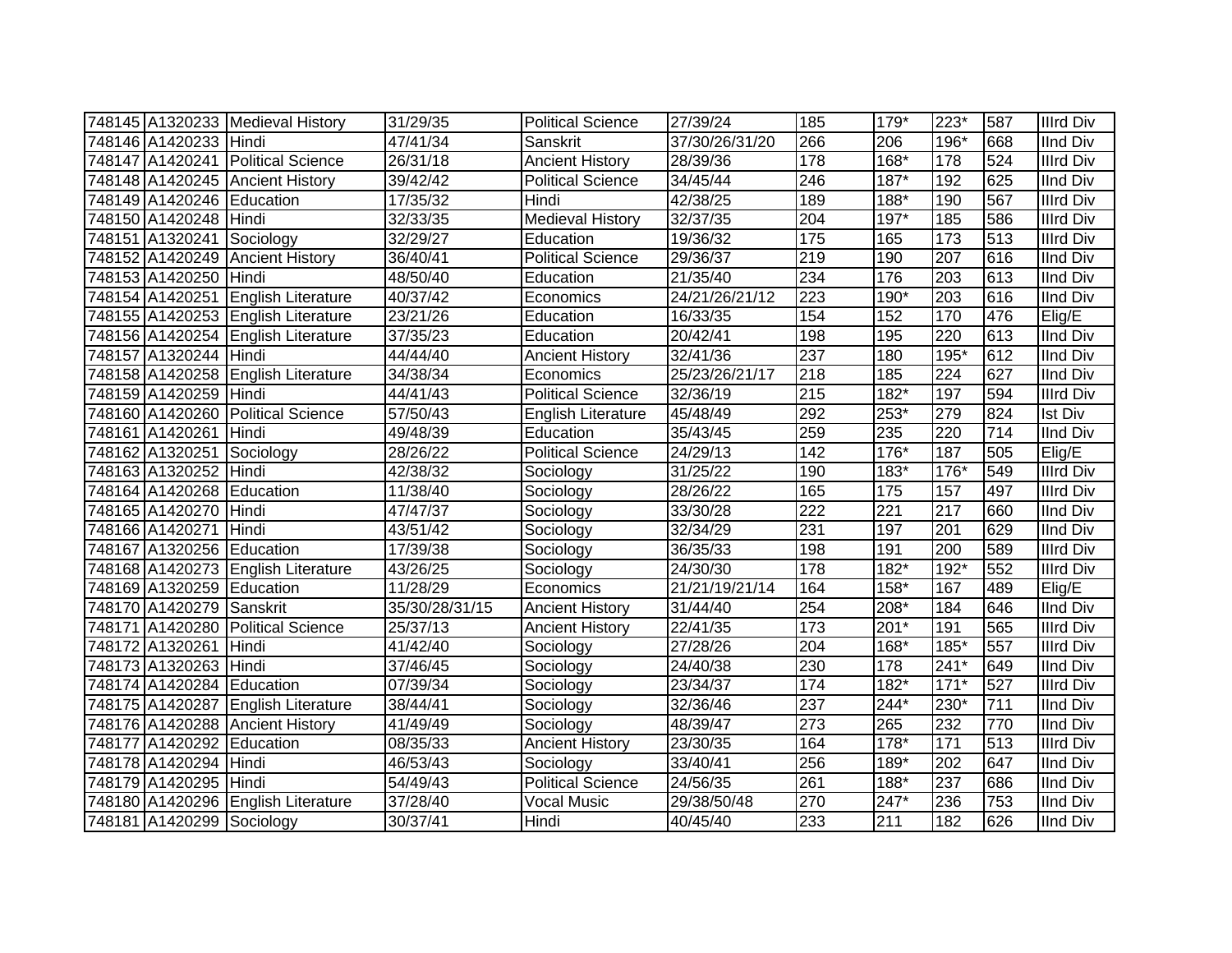|                           | 748182 A1420301 Medieval History   | 29/40/40       | <b>Political Science</b>     | 25/44/27          | 205 | 187*             | 221    | 613              | <b>IInd Div</b>  |
|---------------------------|------------------------------------|----------------|------------------------------|-------------------|-----|------------------|--------|------------------|------------------|
|                           | 748183 A1420304 English Literature | 34/49/38       | Education                    | $\sqrt{53/42}/45$ | 261 | 258              | 261*   | 780              | IInd Div         |
|                           | 748184 A1220357 Ancient History    | 20/37/42       | Sociology                    | 32/38/32          | 201 | 182              | 191    | 574              | <b>Illrd Div</b> |
| 748185 A1420306 Hindi     |                                    | 50/45/41       | <b>Ancient History</b>       | 41/40/43          | 260 | 239              | 252    | 751              | <b>IInd Div</b>  |
| 748186 A1420308 Hindi     |                                    | 49/43/34       | <b>Political Science</b>     | 33/37/13          | 209 | $190*$           | 180    | 579              | <b>Illrd Div</b> |
|                           | 748187 A1420309 English Literature | 28/29/34       | <b>Vocal Music</b>           | 29/40/58/52       | 270 | 261              | 270    | 801              | IInd Div         |
| 748188 A1420311 Education |                                    | 21/39/40       | Sociology                    | 27/38/44          | 209 | 194              | 195    | 598              | <b>Illrd Div</b> |
| 748189 A1420312 Hindi     |                                    | 42/42/39       | Education                    | 15/30/33          | 201 | 207              | 190*   | 598              | <b>Illrd Div</b> |
|                           | 748190 A1420314 Ancient History    | 32/39/36       | Sociology                    | 27/37/35          | 206 | 159              | 163    | 528              | <b>Illrd Div</b> |
| 748191 A1320296 Sociology |                                    | 39/35/40       | <b>Ancient History</b>       | 33/43/38          | 228 | 166*             | 207*   | 601              | <b>Illrd Div</b> |
| 748192 A1420315 Hindi     |                                    | 38/44/33       | Education                    | 16/40/36          | 207 | 190*             | 179    | 576              | <b>Illrd Div</b> |
|                           | 748193 A1420317 English Literature | 39/54/34       | <b>Medieval History</b>      | 26/44/39          | 236 | 210              | 213    | 659              | <b>IInd Div</b>  |
| 748194 A1320049 Sociology |                                    | 31/38/41       | <b>Medieval History</b>      | 36/38/37          | 221 | 212              | 188    | 621              | <b>IInd Div</b>  |
|                           | 748195 A1320166 Ancient History    | 25/35/32       | Sociology                    | 30/36/27          | 185 | $184*$           | 179    | 548              | <b>Illrd Div</b> |
| 748196 A1220269           | Sanskrit                           | 33/31/29/28/18 | Education                    | 46/39/37          | 261 | 252              | 247    | 760              | <b>IInd Div</b>  |
| 748197 A1320277           | Sociology                          | 29/37/40       | Education                    | 15/36/34          | 191 | 183              | 190    | 564              | <b>Illrd Div</b> |
|                           | 748198 A1320279 English Literature | 30/19/25       | <b>Political Science</b>     | 23/12/24          | 133 | $192*$           | 189    | 514              | Failed           |
| 748199 A1320283 Sociology |                                    | 30/33/30       | Education                    | 23/35/37          | 188 | 203              | 174    | 565              | <b>Illrd Div</b> |
| 749001 H1420001 Hindi     |                                    | 46/13/09       | Sociology                    | 27/25/25          | 145 | 203              | $167*$ | 515              | Elig/E           |
| 749002 H1420002 Sociology |                                    | 39/36/35       | Education                    | 27/36/35          | 208 | 225              | 197    | 630              | <b>IInd Div</b>  |
|                           | 749003 H1420005 Medieval History   | 40/47/45       | Sociology                    | 45/37/45          | 259 | $250*$           | 204    | 713              | <b>IInd Div</b>  |
| 749004 H1420007           | Urdu                               | 33/34/25/12    | <b>English Literature</b>    | 35/40/31          | 210 | 208              | 229    | 647              | <b>IInd Div</b>  |
| 749005 H1420008 Urdu      |                                    | 35/36/30/13    | Education                    | 19/35/41          | 209 | 240              | 210    | 659              | <b>IInd Div</b>  |
| 749006 H1420013 Education |                                    | 22/39/38       | Hindi                        | 43/42/20          | 204 | 196*             | 199    | 599              | <b>Illrd Div</b> |
| 749007 H1320012 Urdu      |                                    | 37/35/30/10    | <b>Medieval History</b>      | 42/36/41          | 231 | $214*$           | 219*   | 664              | <b>IInd Div</b>  |
|                           | 749008 H1420015 English Literature | 49/63/50       | Sociology                    | 46/42/54          | 304 | 287              | 338    | 929              | <b>Ist Div</b>   |
|                           | 749009 H1420017 Geography          | 20/22/30/64    | Computer Applicatio 36/30/54 |                   | 256 | $\overline{240}$ | 259    | 755              | <b>IInd Div</b>  |
| 749010 H1420018 Sociology |                                    | 33/32/23       | Education                    | 24/40/40          | 192 | $203*$           | $177*$ | 572              | <b>Illrd Div</b> |
|                           | 749011 H1420019 English Literature | 40/33/35       | Education                    | 32/40/40          | 220 | $\overline{222}$ | 280    | $\overline{722}$ | <b>IInd Div</b>  |
| 749012 H1420020 Education |                                    | 23/36/36       | Painting                     | 05/20/51/38       | 209 | 200              | $240*$ | 649              | Elig/E           |
| 749013 H1420021 Sociology |                                    | 27/29/26       | <b>English Literature</b>    | 35/23/29          | 169 | $192*$           | 222    | 583              | <b>Illrd Div</b> |
| 749014 H1420022           | Sociology                          | 34/30/27       | Hindi                        | 43/41/20          | 195 | 204*             | 202*   | 601              | <b>Illrd Div</b> |
| 749015 H1420025 Urdu      |                                    | 31/30/25/12    | English Literature           | 41/43/32          | 214 | 205              | 263    | 682              | <b>IInd Div</b>  |
| 749016 H1420027           | Hindi                              | 33/33/23       | Sociology                    | 40/26/36          | 191 | 199*             | 174    | 564              | <b>Illrd Div</b> |
| 749017 H1420029           | Arabic                             | 45/29/36       | Urdu                         | 14/32/28/12       | 196 | $215*$           | $193*$ | 604              | <b>Illrd Div</b> |
| 749018 H1420030           | Urdu                               | 32/45/28/12    | <b>Medieval History</b>      | 43/40/38          | 238 | 236              | 223    | 697              | <b>IInd Div</b>  |
|                           | 749019 H1420034 Medieval History   | 42/43/45       | Sociology                    | 39/36/45          | 250 | 192              | 225    | 667              | <b>IInd Div</b>  |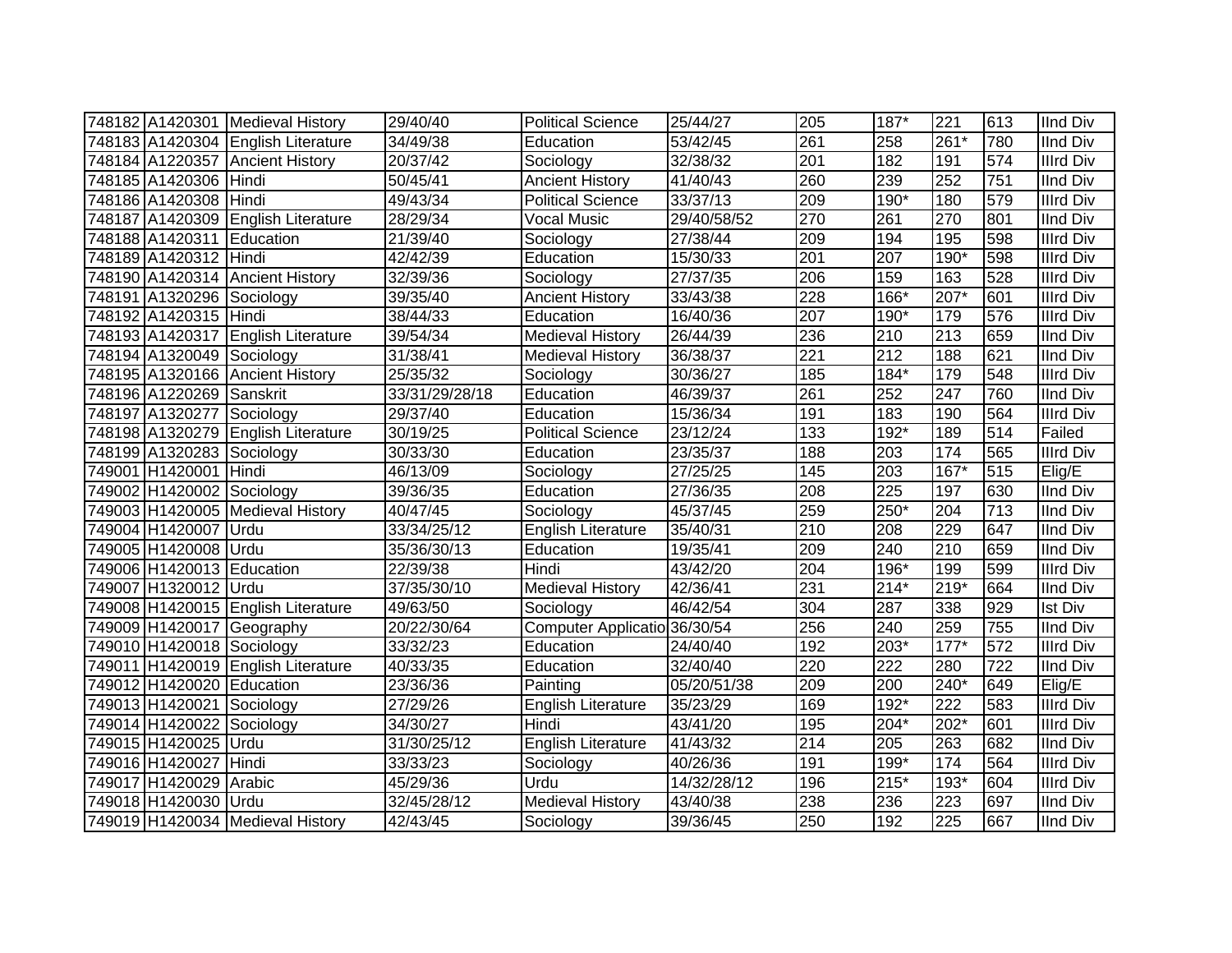| 749020 H1420037 Sociology |                                    | 36/28/46              | Arabic                        | 61/51/42       | 264              | 235              | 206*   | 705                      | <b>IInd Div</b>  |
|---------------------------|------------------------------------|-----------------------|-------------------------------|----------------|------------------|------------------|--------|--------------------------|------------------|
| 749021 H1420038 Urdu      |                                    | 13/21/22/AA           | Sociology                     | 28/20/24       | 128              | 174              | 166    | 468                      | Failed           |
|                           | 749022 H1420040 English Literature | 39/37/29              | Urdu                          | 33/34/24/12    | 208              | 198*             | 225    | 631                      | <b>IInd Div</b>  |
|                           | 749023 H1420044 English Literature | $\sqrt{28}/27/18$     | Economics                     | 21/20/23/10/15 | 162              | 182              | 214    | 558                      | <b>Illrd Div</b> |
| 749024 H1420046 Urdu      |                                    | 44/46/27/12           | Sociology                     | 37/42/46       | 254              | 239              | 232    | 725                      | <b>IInd Div</b>  |
| 749025 H1320034 Urdu      |                                    | 43/32/18/15           | Sociology                     | 14/19/19       | 160              | $176*$           | 170    | 506                      | Elig/E           |
| 749026 H1420047           | Education                          | 44/42/37              | <b>English Literature</b>     | 46/54/45       | 268              | 245              | 267    | 780                      | <b>IInd Div</b>  |
| 749027 H1420050           | Urdu                               | 30/38/26/10           | Sociology                     | 30/42/36       | 212              | $195*$           | 202    | 609                      | <b>IInd Div</b>  |
| 749028 H1420051           | Sociology                          | 33/55/38              | <b>English Literature</b>     | 41/43/38       | 248              | 268              | 244    | 760                      | IInd Div         |
| 749029 H1320038           | Urdu                               | 27/35/26/10           | Sociology                     | 37/45/37       | $\overline{217}$ | 184              | 185    | 586                      | <b>Illrd Div</b> |
| 749030 H1420054           | Urdu                               | 48/43/32/18           | Office Management 42/37/37/37 |                | 294              | 271              | 343    | 908                      | <b>Ist Div</b>   |
|                           | 749031 H1420055 Medieval History   | 38/44/37              | English Literature            | 41/36/37       | 233              | 214              | 213    | 660                      | <b>IInd Div</b>  |
| 749032 H1320041           | Sociology                          | 37/32/25              | English Literature            | 37/08/30       | 169              | 196              | 177    | 542                      | <b>Illrd Div</b> |
| 749033 H1420057           | Urdu                               | 44/40/26/18           | <b>English Literature</b>     | 42/55/38       | 263              | 249              | 293    | 805                      | <b>IInd Div</b>  |
| 749034 H1420058           | Urdu                               | 46/38/27/15           | Sociology                     | 39/49/46       | 260              | 262              | 244    | 766                      | <b>IInd Div</b>  |
| 749035 H1420059 Sociology |                                    | 37/48/41              | <b>English Literature</b>     | 47/31/37       | 241              | 195              | 230    | 666                      | <b>IInd Div</b>  |
| 749036 H1420060 Hindi     |                                    | 32/40/27              | Sociology                     | 38/46/44       | 227              | 208              | 218*   | 653                      | <b>IInd Div</b>  |
| 749037 H1420061           | Urdu                               | 46/37/25/16           | <b>English Literature</b>     | 43/51/37       | 255              | 238              | 265    | 758                      | <b>IInd Div</b>  |
| 749038 H1320054 Urdu      |                                    | 28/29/24/14           | Sociology                     | 30/36/36       | 197              | 170              | 175    | 542                      | <b>Illrd Div</b> |
| 749039 H1420068 Urdu      |                                    | 49/34/31/16           | Sociology                     | 51/49/43       | 273              | 244              | 225    | 742                      | <b>IInd Div</b>  |
| 749040 H1420069 Education |                                    | 23/40/34              | Sociology                     | 40/37/30       | $\overline{204}$ | 183              | 185    | 572                      | <b>Illrd Div</b> |
|                           | 749041 H1420071 English Literature | 41/39/42              | Office Management 34/23/37/35 |                | 251              | 200              | 238    | 689                      | <b>IInd Div</b>  |
| 749042 H1420072 Sociology |                                    | 38/42/37              | Economics                     | 27/26/28/21/13 | 232              | 185*             | 221    | 638                      | <b>IInd Div</b>  |
| 749043 H1420075 Persian   |                                    | 61/54/59              | Urdu                          | 57/34/23/10    | 298              | 247              | 306    | 851                      | <b>Ist Div</b>   |
| 749044 H1420076 Education |                                    | 19/43/33              | Sociology                     | 38/30/21       | 184              | 185              | 187    | 556                      | <b>Illrd Div</b> |
| 749045 H1420077           | Urdu                               | 45/34/25/10           | <b>English Literature</b>     | 37/51/40       | 242              | 236              | 275    | 753                      | <b>IInd Div</b>  |
|                           | 749046 H1320066 English Literature | 36/22/32              | Education                     | 25/36/34       | 185              | $217*$           | 224    | 626                      | <b>IInd Div</b>  |
| 749047 H1420081           | Urdu                               | 37/34/30/10           | <b>English Literature</b>     | 43/52/36       | $\overline{242}$ | 251              | 248    | 741                      | <b>IInd Div</b>  |
| 749048 H1420083 Urdu      |                                    | 39/41/27/09           | <b>Medieval History</b>       | 38/31/35       | 220              | 216              | 186    | 622                      | <b>IInd Div</b>  |
|                           | 749049 H1420085 Ancient History    | $\overline{AA}/AA/29$ | Sociology                     | 36/28/25       | 118              | 170              | $182*$ | 470                      | Elig/E           |
| 749050 H1420087 Education |                                    | <b>UFM</b>            | <b>English Literature</b>     | <b>UFM</b>     | UF               | $\overline{227}$ | 212    | $\overline{\mathsf{UF}}$ | <b>UFM</b>       |
| 749051 H1420088 Urdu      |                                    | 43/37/26/10           | <b>Medieval History</b>       | 40/30/37       | 223              | 197              | 203    | 623                      | <b>IInd Div</b>  |
|                           | 749052 H1420089 English Literature | 30/14/32              | Urdu                          | 40/35/19/11    | 181              | 231              | 198    | 610                      | <b>IInd Div</b>  |
| 749053 H1420091           | Education                          | 13/37/36              | Hindi                         | 43/34/20       | 183              | 169              | 188*   | 540                      | <b>Illrd Div</b> |
| 749054 H1420094           | Persian                            | 53/47/49              | English Literature            | 38/44/37       | 268              | 202              | 255    | 725                      | <b>IInd Div</b>  |
| 749055 H1420095 Sociology |                                    | 27/31/25              | <b>Medieval History</b>       | 00/29/37       | 149              | 164              | 175*   | 488                      | Elig/E           |
|                           | 749056 H1420097 English Literature | 44/54/35              | Urdu                          | 42/36/23/12    | $\overline{246}$ | 247              | 229    | 722                      | <b>IInd Div</b>  |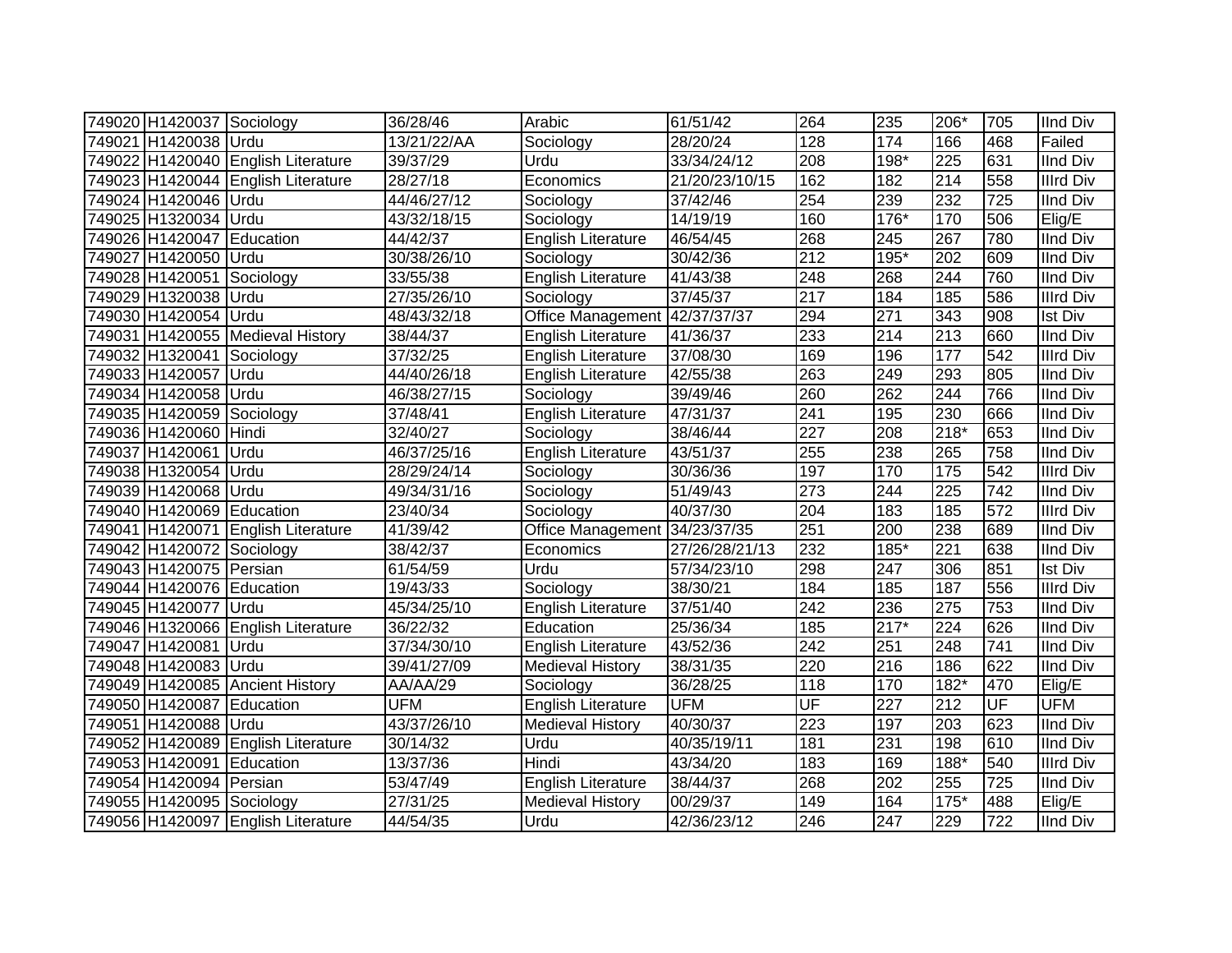| 749057 H1420098 Education |                                    | 08/40/39    | Hindi                         | AA/AA/22              | 109 | 188*             | $171*$ | 468              | Elig/E           |
|---------------------------|------------------------------------|-------------|-------------------------------|-----------------------|-----|------------------|--------|------------------|------------------|
| 749058 H1420100 Sociology |                                    | 33/28/26    | Hindi                         | 37/29/21              | 174 | $169*$           | $183*$ | 526              | <b>Illrd Div</b> |
|                           | 749059 H1420102 Office Management  | 34/29/40/34 | English Literature            | 36/46/36              | 255 | 223              | 244    | 722              | <b>IInd Div</b>  |
| 749060 H1420103 Urdu      |                                    | 41/27/27/13 | <b>Medieval History</b>       | 46/34/35              | 223 | 199              | 181    | 603              | <b>Illrd Div</b> |
| 749061 H1220111 Sociology |                                    | 38/28/27    | <b>Ancient History</b>        | 26/40/33              | 192 | 187              | 213    | 592              | <b>Illrd Div</b> |
| 749062 H1220112 Hindi     |                                    | 45/25/19    | Sociology                     | 37/33/25              | 184 | 184              | 179    | 547              | <b>Illrd Div</b> |
| 749063 H1420107           | Urdu                               | 36/35/27/12 | Sociology                     | 39/39/29              | 217 | 190              | 193*   | 600              | <b>Illrd Div</b> |
|                           | 749064 H1420108 Ancient History    | 34/36/43    | Sociology                     | 35/46/27              | 221 | $\overline{203}$ | 192    | 616              | <b>IInd Div</b>  |
| 749065 H1420109 Education |                                    | 12/43/45    | Sociology                     | $\overline{37}/31/25$ | 193 | $184*$           | $199*$ | 576              | <b>Illrd Div</b> |
| 749066 H1420113 Hindi     |                                    | 47/40/19    | <b>Ancient History</b>        | 30/40/41              | 217 | 189              | $213*$ | 619              | <b>IInd Div</b>  |
|                           | 749067 H1420114 English Literature | 40/48/37    | Office Management 38/38/45/36 |                       | 282 | 247              | 265    | 794              | <b>IInd Div</b>  |
|                           | 749068 H1320111 Ancient History    | 32/41/39    | Urdu                          | 38/36/26/AA           | 212 | 216              | 190*   | 618              | <b>IInd Div</b>  |
| 749069 H1420118 Sociology |                                    | AA/AA/AA    | Education                     | 24/44/42              | 110 | 226              | 206    | 542              | Elig/E           |
| 749070 H1220134           | Urdu                               | 29/34/28/10 | Sociology                     | 28/35/25              | 189 | 183              | 173    | 545              | <b>Illrd Div</b> |
| 749071 H1420119           | <b>IUrdu</b>                       | 39/27/23/12 | <b>English Literature</b>     | 44/39/34              | 218 | 252              | 248    | 718              | <b>IInd Div</b>  |
| 749072 H1420120           | Arabic                             | 68/60/48    | Urdu                          | 48/34/27/15           | 300 | 272              | 257    | 829              | <b>Ist Div</b>   |
| 749073 H1420121           | <b>IUrdu</b>                       | 31/33/26/14 | Sociology                     | 33/32/26              | 195 | 190              | 200    | 585              | <b>Illrd Div</b> |
|                           | 749074 H1420123 Ancient History    | 39/39/43    | Painting                      | 19/18/48/37           | 243 | 225              | 235    | 703              | <b>IInd Div</b>  |
| 749075 H1420125           | Urdu                               | 45/33/26/16 | English Literature            | 36/49/33              | 238 | 219              | 226    | 683              | <b>IInd Div</b>  |
| 749076 H1420127           | Urdu                               | 37/30/23/AA | <b>Medieval History</b>       | 48/37/38              | 213 | 185              | 184    | 582              | <b>Illrd Div</b> |
| 749077 H1420128 Hindi     |                                    | 44/32/22    | Education                     | 28/44/39              | 209 | 185              | 184    | 578              | <b>Illrd Div</b> |
| 749078 H1420129 Arabic    |                                    | 63/44/44    | Urdu                          | 47/32/28/13           | 271 | 236              | 247    | 754              | <b>IInd Div</b>  |
| 749079 H1420130 Painting  |                                    | 17/20/48/39 | <b>Ancient History</b>        | 38/45/44              | 251 | 217              | 245    | 713              | <b>IInd Div</b>  |
| 749080 H1220147 Sociology |                                    | 27/18/15    | Education                     | 14/37/30              | 141 | $201*$           | 182    | 524              | Elig/E           |
| 749081 H1220148 Sociology |                                    | 39/29/25    | Education                     | 12/32/29              | 166 | 213              | 189    | 568              | <b>Illrd Div</b> |
| 749082 H1320139 Sociology |                                    | 40/29/25    | Geography                     | 22/00/22/50           | 188 | 176              | $187*$ | 551              | Elig/E           |
| 749083 H1320145 Sociology |                                    | 40/39/27    | Education                     | 24/45/50              | 225 | 238              | 206*   | 669              | <b>IInd Div</b>  |
|                           | 749084 H1420140 English Literature | 39/51/32    | Sociology                     | 33/29/26              | 210 | $195*$           | 179    | 584              | <b>Illrd Div</b> |
| 749085 H1420145 Urdu      |                                    | 24/30/22/13 | <b>Medieval History</b>       | 45/33/38              | 205 | $183*$           | 193    | 581              | <b>Illrd Div</b> |
| 749086 H1420147 Urdu      |                                    | 44/32/26/12 | Sociology                     | 41/46/28              | 229 | 257              | 227    | $\overline{713}$ | <b>IInd Div</b>  |
| 749087 H1420148 Urdu      |                                    | 15/24/23/12 | English Literature            | 39/08/28              | 149 | $187*$           | 198*   | 534              | Elig/E           |
| 749088 H1320155 Sociology |                                    | 39/35/27    | Urdu                          | 36/30/24/15           | 206 | 196              | $222*$ | 624              | <b>IInd Div</b>  |
| 749089 H1420150 Education |                                    | 57/36/45    | Urdu                          | 54/30/25/16           | 263 | 271              | 227    | 761              | <b>IInd Div</b>  |
| 749090 H1420153 Arabic    |                                    | 55/61/36    | Urdu                          | 41/45/28/15           | 281 | 298              | 247    | 826              | <b>Ist Div</b>   |
| 749091 H1420154 Urdu      |                                    | 32/34/26/14 | <b>English Literature</b>     | 40/35/35              | 216 | 209*             | 218    | 643              | <b>IInd Div</b>  |
| 749092 H1320162           | Sociology                          | 40/34/27    | Hindi                         | 45/38/27              | 211 | 222              | 202    | 635              | <b>IInd Div</b>  |
| 749093 H1420163 Hindi     |                                    | 33/33/21    | Sociology                     | 34/41/31              | 193 | $172*$           | $214*$ | 579              | <b>Illrd Div</b> |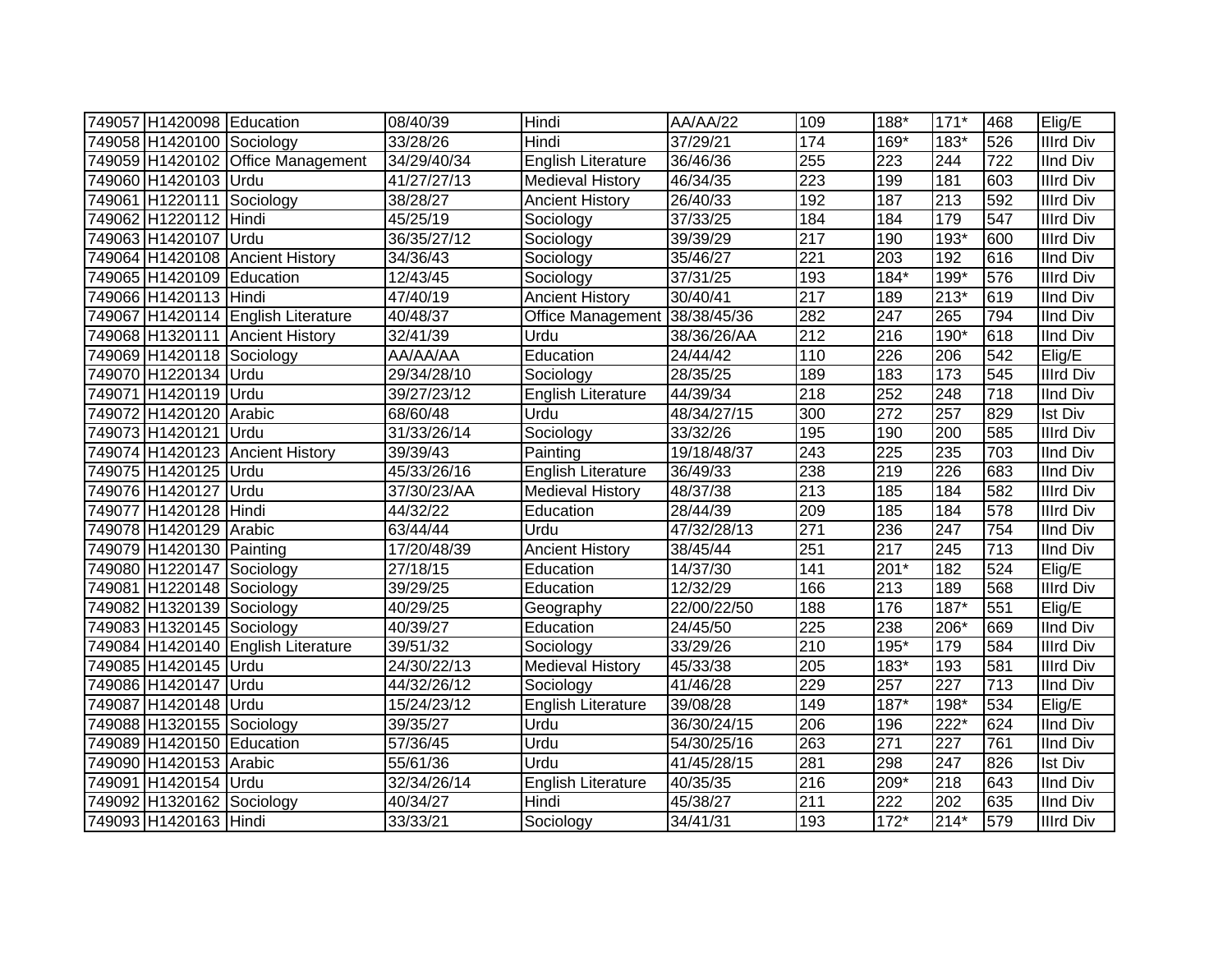| 749094 H1420164 Persian   |                                               | 58/49/59    | Urdu                      | 55/43/26/15    | 305       | 277              | 258              | 840              | <b>Ist Div</b>   |
|---------------------------|-----------------------------------------------|-------------|---------------------------|----------------|-----------|------------------|------------------|------------------|------------------|
| 749095 H1420166 Hindi     |                                               | 40/37/21    | Sociology                 | 34/31/28       | 191       | 198              | 209              | 598              | <b>Illrd Div</b> |
| 749096 H1420170 Urdu      |                                               | 49/35/21/14 | <b>English Literature</b> | 44/45/40       | 248       | 264              | 254              | 766              | <b>IInd Div</b>  |
| 749097 H1420171 Urdu      |                                               | 32/29/28/14 | <b>Medieval History</b>   | 47/41/38       | 229       | 226              | 227              | 682              | <b>IInd Div</b>  |
| 749098 H1420173 Urdu      |                                               | 35/31/24/13 | English Literature        | 40/31/38       | 212       | $\overline{223}$ | 224              | 659              | <b>IInd Div</b>  |
| 749099 H1420175 Arabic    |                                               | 65/61/37    | Urdu                      | 43/46/28/14    | 294       | $270*$           | 252              | 816              | <b>Ist Div</b>   |
| 749100 H1420176           | <b>Ancient History</b>                        | 33/35/40    | Sociology                 | 31/37/28       | 204       | 180              | 186              | 570              | <b>Illrd Div</b> |
| 749101 H1420182 Urdu      |                                               | AA/AA/AA/AA | <b>Medieval History</b>   | AA/AA/AA       | <b>AA</b> | $164*$           | $\overline{201}$ | 365              | Absent           |
| 749102 H1320188 Hindi     |                                               | 37/33/22    | Sociology                 | 33/33/25       | 183       | $174*$           | 174              | 531              | <b>IIIrd Div</b> |
| 749103 H1420185 Urdu      |                                               | 22/28/25/AA | Sociology                 | 33/31/27       | 166       | 179              | 179              | 524              | <b>Illrd Div</b> |
| 749104 H1220227           | Hindi                                         | 33/29/20    | Sociology                 | 27/30/26       | 165       | $200*$           | $206*$           | 571              | <b>Illrd Div</b> |
| 749105 H1420193 Urdu      |                                               | AA/AA/AA/AA | <b>English Literature</b> | AA/AA/AA       | AA        | $183*$           | 179              | 362              | Absent           |
| 749106 H1420194 Sociology |                                               | 29/28/27    | Education                 | 25/41/33       | 183       | $157*$           | 172              | 512              | <b>Illrd Div</b> |
| 749107 H1420195 Hindi     |                                               | 37/31/33    | Sociology                 | 38/40/33       | 212       | 172              | 204              | 588              | <b>Illrd Div</b> |
| 749108 H1420197           | <b>Urdu</b>                                   | 31/29/24/13 | <b>Medieval History</b>   | 45/27/38       | 207       | 203*             | 171              | 581              | <b>Illrd Div</b> |
| 749109 H1320208           | Sociology                                     | 27/31/25    | Hindi                     | 43/32/29       | 187       | 199              | 215              | 601              | <b>Illrd Div</b> |
| 749110 H1420198           | <b>IUrdu</b>                                  | 17/30/25/12 | Sociology                 | 36/36/28       | 184       | 206              | 222*             | 612              | <b>IInd Div</b>  |
|                           | 749111 H1420199 English Literature            | 30/11/29    | Urdu                      | 20/27/26/11    | 154       | 176*             | 157              | 487              | Elig/E           |
| 749112 H1320212           | <b>Urdu</b>                                   | 22/27/23/12 | Office Management         | 29/19/13/28    | 173       | 169              | 197              | 539              | <b>Illrd Div</b> |
| 749113 H1420205 Urdu      |                                               | 24/28/26/14 | <b>English Literature</b> | 32/36/37       | 197       | 209              | 212              | 618              | <b>IInd Div</b>  |
|                           | 749114 H1320217 Computer Application 55/37/56 |             | English Literature        | 46/56/34       | 284       | 306              | 322              | 912              | <b>Ist Div</b>   |
| 749115 H1420207           | Hindi                                         | 42/36/35    | Education                 | 19/41/36       | 209       | $172*$           | $214*$           | 595              | <b>Illrd Div</b> |
| 749116 H1420210 Education |                                               | 38/40/45    | <b>English Literature</b> | 45/31/42       | 241       | 232              | 245              | $\overline{718}$ | IInd Div         |
|                           | 749117 H1420211 Computer Application 55/34/57 |             | <b>English Literature</b> | 46/52/45       | 289       | 259              | 294              | 842              | <b>Ist Div</b>   |
|                           | 749118 H1420212 Medieval History              | 42/25/42    | Sociology                 | 40/44/30       | 223       | 189*             | 200              | 612              | <b>IInd Div</b>  |
| 749119 H1420213 Arabic    |                                               | 37/37/41    | Urdu                      | 16/29/17/14    | 191       | 205*             | 192              | 588              | <b>Illrd Div</b> |
|                           | 749120 H1420216 Computer Application          | 47/33/55    | <b>English Literature</b> | 46/48/36       | 265       | 231              | 255              | 751              | <b>IInd Div</b>  |
| 749121 H1420218           | Urdu                                          | 28/30/22/12 | Sociology                 | 36/35/25       | 188       | 183              | 196              | 567              | <b>Illrd Div</b> |
| 749122 H1420219           | Office Management                             | 32/35/46/37 | English Literature        | 48/53/38       | 289       | 250              | 287              | 826              | <b>Ist Div</b>   |
| 749123 H1320232           | Urdu                                          | 30/28/22/15 | Sociology                 | 32/35/28       | 190       | 172              | $221*$           | 583              | <b>Illrd Div</b> |
| 749124 H1420222           | Urdu                                          | 60/52/32/13 | Economics                 | 25/25/35/25/17 | 284       | 286              | 274              | 844              | <b>Ist Div</b>   |
| 749125 H1420224 Urdu      |                                               | 45/30/24/15 | Sociology                 | 41/52/28       | 235       | 308              | 285              | 828              | <b>Ist Div</b>   |
| 749126 H1420225 Sociology |                                               | 40/39/31    | Education                 | 25/40/39       | 214       | 204              | 218              | 636              | <b>IInd Div</b>  |
| 749127 H1420226 Sociology |                                               | 42/59/28    | English Literature        | 43/50/36       | 258       | 215              | 228              | 701              | <b>IInd Div</b>  |
|                           | 749128 H1320246 English Literature            | 43/50/35    | Urdu                      | 50/37/24/14    | 253       | 204              | 248              | 705              | <b>IInd Div</b>  |
|                           | 749129 H1420234 Medieval History              | 49/41/37    | Sociology                 | 38/53/32       | 250       | 205*             | 227              | 682              | <b>IInd Div</b>  |
| 749130 H1420237 Urdu      |                                               | 43/35/23/16 | <b>English Literature</b> | 42/47/34       | 240       | 229              | 229*             | 698              | <b>IInd Div</b>  |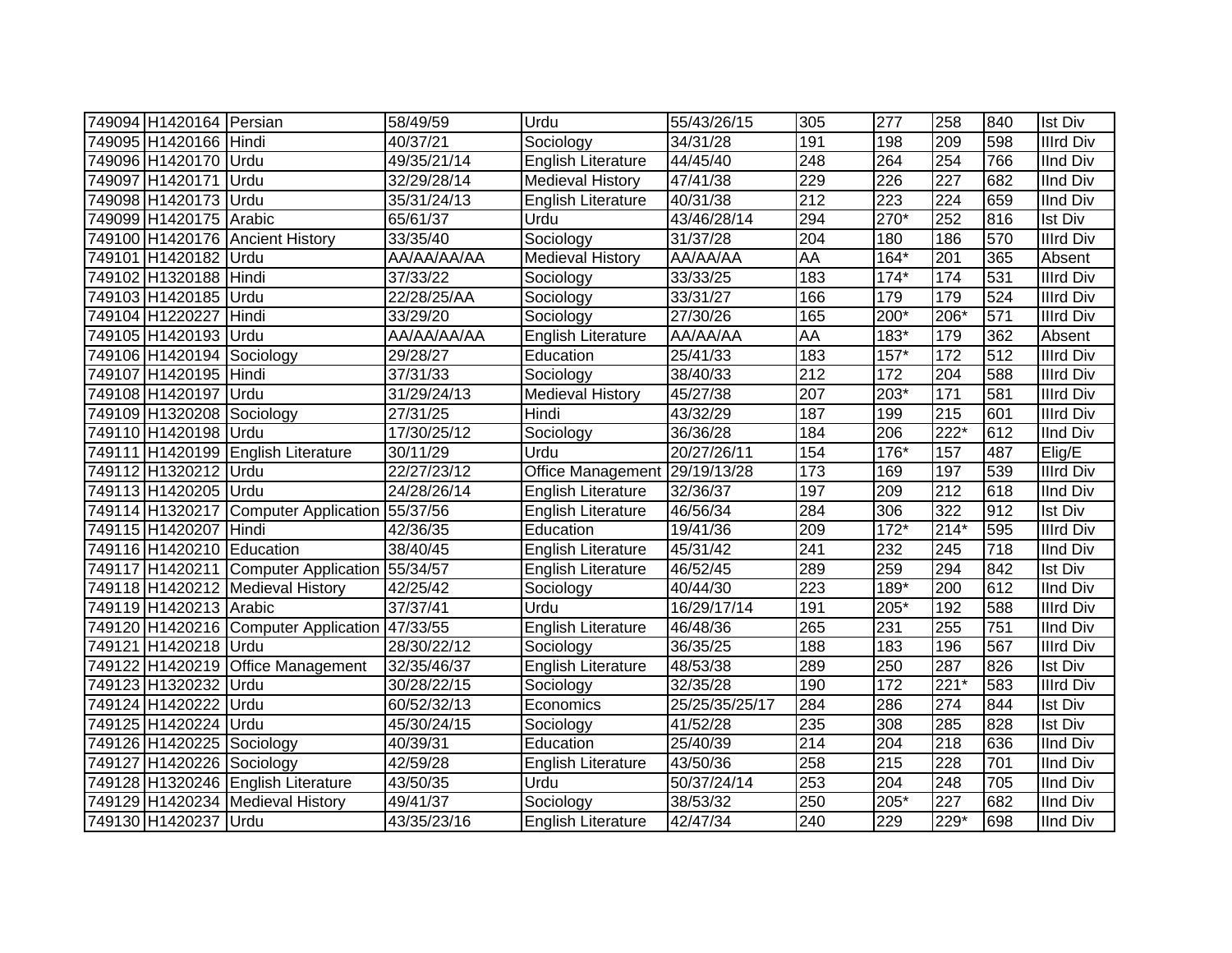|                           | 749131 H1320254 Ancient History      | AA/AA/AA    | Urdu                          | AA/AA/AA/AA | AA               | 186*             | 187*             | 373 | Absent           |
|---------------------------|--------------------------------------|-------------|-------------------------------|-------------|------------------|------------------|------------------|-----|------------------|
| 749132 H1420238 Urdu      |                                      | 48/34/29/14 | <b>Medieval History</b>       | 47/31/40    | $\overline{243}$ | 184*             | 177              | 604 | <b>Illrd Div</b> |
| 749133 H1320256 Sociology |                                      | 34/33/30    | Hindi                         | 41/30/29    | 197              | $177*$           | 179*             | 553 | <b>Illrd Div</b> |
| 749134 H1420240 Urdu      |                                      | 46/34/27/14 | <b>Medieval History</b>       | 49/36/48    | 254              | 236              | 221              | 711 | <b>IInd Div</b>  |
|                           | 749135 H1420241 Medieval History     | 48/43/38    | Sociology                     | 40/56/47    | 272              | 219              | 204              | 695 | <b>IInd Div</b>  |
|                           | 749136 H1320262 Medieval History     | 49/40/42    | Sociology                     | 30/46/37    | 244              | $\overline{241}$ | 249*             | 734 | <b>IInd Div</b>  |
|                           | 749137 H1420243 English Literature   | 42/36/36    | <b>Medieval History</b>       | 46/35/37    | 232              | $191*$           | 216              | 639 | <b>IInd Div</b>  |
|                           | 749138 H1220286 English Literature   | 41/00/32    | Hindi                         | 45/35/26    | 179              | $210*$           | $192*$           | 581 | <b>Illrd Div</b> |
| 749139 H1420249 Sociology |                                      | 25/41/26    | Education                     | 29/40/43    | 204              | 200              | $218*$           | 622 | <b>IInd Div</b>  |
|                           | 749140 H1420250 Medieval History     | 46/39/38    | Education                     | 47/42/45    | 257              | 176              | 202              | 635 | <b>IInd Div</b>  |
| 749141 H1420255 Urdu      |                                      | 39/32/25/12 | Sociology                     | 26/33/35    | $\overline{202}$ | 226              | 207              | 635 | <b>IInd Div</b>  |
| 749142 H1320271 Education |                                      | 35/45/47    | <b>Medieval History</b>       | 48/40/40    | 255              | 230              | 199              | 684 | <b>IInd Div</b>  |
| 749143 H1420256 Arabic    |                                      | 68/64/50    | Urdu                          | 61/32/33/15 | 323              | 328              | 276              | 927 | <b>Ist Div</b>   |
| 749144 H1420257           | Urdu                                 | 48/31/23/13 | Sociology                     | 29/51/35    | 230              | 215              | 208              | 653 | <b>IInd Div</b>  |
| 749145 H1420258 Urdu      |                                      | 40/28/22/13 | Medieval History              | 45/31/37    | 216              | 217              | 205              | 638 | <b>IInd Div</b>  |
| 749146 H1420260           | Arabic                               | 49/51/43    | Urdu                          | 32/21/14/13 | 223              | 185              | $\overline{211}$ | 619 | <b>IInd Div</b>  |
| 749147 H1320274           | <b>Ancient History</b>               | AA/AA/AA    | Sociology                     | AA/AA/AA    | AA               | 196              | 178              | 374 | Absent           |
| 749148 H1420262 Urdu      |                                      | 32/30/18/15 | <b>Ancient History</b>        | 38/38/42    | $\overline{213}$ | 220              | 192              | 625 | <b>IInd Div</b>  |
|                           | 749149 H1320280 Medieval History     | 47/22/37    | English Literature            | 44/14/37    | 201              | 198              | $170*$           | 569 | <b>Illrd Div</b> |
| 749150 H1320281           | Urdu                                 | 27/30/14/10 | Office Management 32/22/20/30 |             | 185              | $167*$           | $170*$           | 522 | <b>Illrd Div</b> |
|                           | 749151 H1420269 English Literature   | 45/49/39    | Urdu                          | 46/33/24/12 | 248              | 263              | 249              | 760 | <b>IInd Div</b>  |
|                           | 749152 H1420270 Computer Application | 43/25/54    | <b>English Literature</b>     | 44/39/34    | 239              | 214              | $\overline{241}$ | 694 | <b>IInd Div</b>  |
| 749153 H1420273 Urdu      |                                      | 57/50/32/14 | English Literature            | 44/44/33    | $\overline{274}$ | 241              | $\overline{271}$ | 786 | <b>IInd Div</b>  |
|                           | 749154 H1420275 English Literature   | 44/39/37    | Sociology                     | 25/38/27    | 210              | $188*$           | 210              | 608 | <b>IInd Div</b>  |
|                           | 749155 H1420276 Medieval History     | 41/40/37    | English Literature            | 45/51/32    | 246              | 176*             | $224*$           | 646 | <b>IInd Div</b>  |
| 749156 H1420277           | Urdu                                 | 56/42/21/12 | <b>Medieval History</b>       | 47/34/40    | 252              | $173*$           | 217              | 642 | <b>IInd Div</b>  |
|                           | 749157 H1420278 English Literature   | 47/38/32    | Office Management AA/33/30/34 |             | 214              | 244              | 280              | 738 | <b>IInd Div</b>  |
| 749158 H1420279           | Urdu                                 | 54/55/24/12 | Painting                      | 34/25/49/40 | 293              | 296              | 294              | 883 | <b>Ist Div</b>   |
| 749159 H1320294 Urdu      |                                      | AA/42/25/12 | Sociology                     | 33/38/34    | 184              | 198*             | 198              | 580 | <b>Illrd Div</b> |
| 749160 H1320295 Arabic    |                                      | 32/46/34    | Sociology                     | 25/28/28    | 193              | 208              | 182              | 583 | <b>IIIrd Div</b> |
| 749161 H1320297 Education |                                      | 14/40/39    | Sociology                     | 25/31/25    | 174              | $178*$           | $202*$           | 554 | <b>IIIrd Div</b> |
| 749162 H1320300           | Sociology                            | 26/43/33    | Hindi                         | 41/38/31    | 212              | 176              | 196*             | 584 | <b>Illrd Div</b> |
| 749163 H1420285 Urdu      |                                      | 21/41/22/12 | Sociology                     | 31/49/37    | 213              | 258*             | 254              | 725 | <b>IInd Div</b>  |
| 749164 H1420288           | <b>Urdu</b>                          | 32/39/24/12 | English Literature            | 43/36/32    | 218              | 201              | 209              | 628 | <b>IInd Div</b>  |
| 749165 H1320306           | Hindi                                | 32/28/20    | Sociology                     | 26/37/30    | 173              | 162              | 193*             | 528 | <b>Illrd Div</b> |
|                           | 749166 H1420295 Medieval History     | 40/29/35    | <b>English Literature</b>     | 44/44/31    | $\overline{223}$ | 193*             | 230              | 646 | <b>IInd Div</b>  |
| 749167 H1420296 Urdu      |                                      | 35/44/22/12 | Sociology                     | 38/54/34    | 239              | $\overline{242}$ | 219              | 700 | <b>IInd Div</b>  |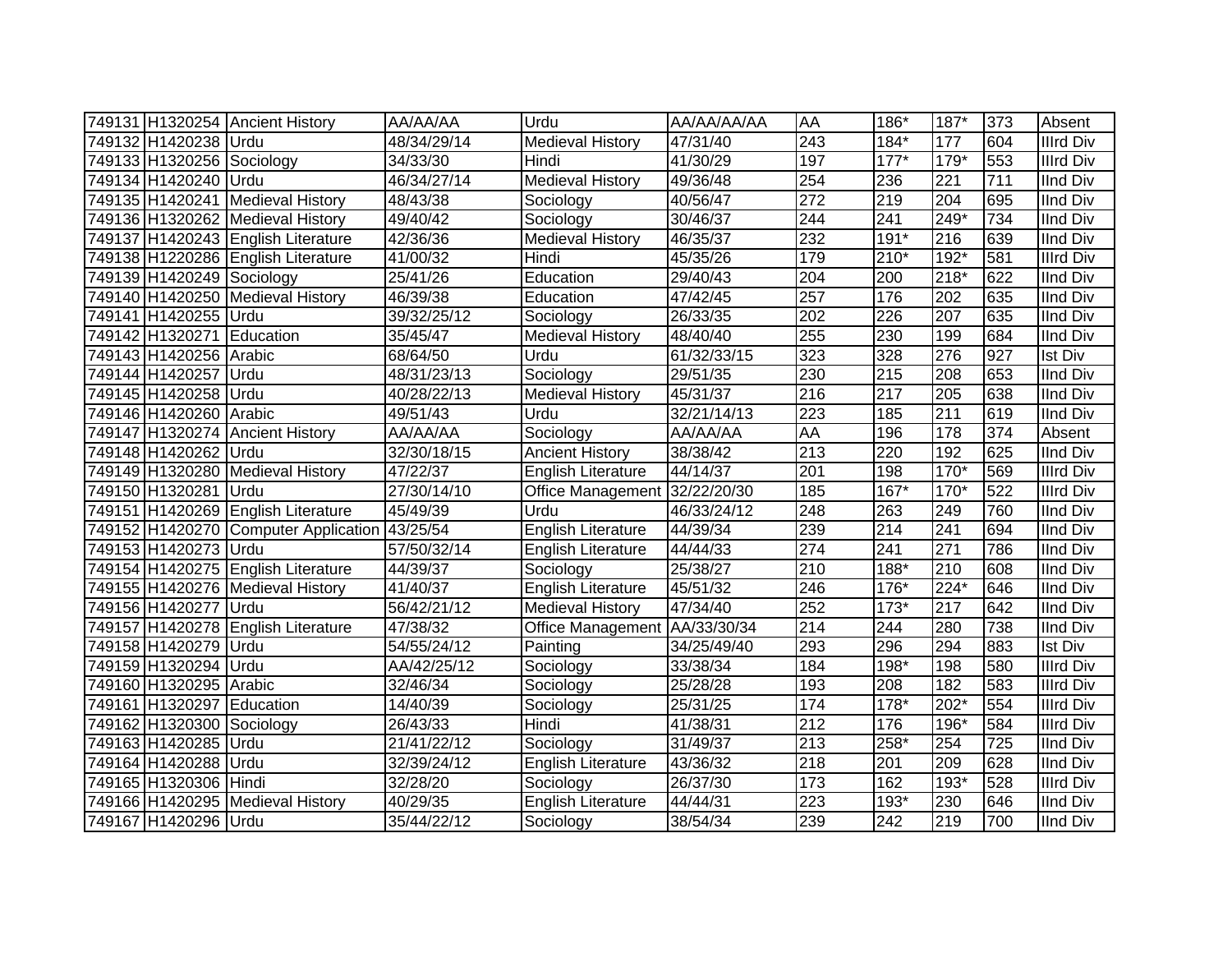| 749168 H1420298 Urdu      |                                    | 31/37/21/10           | Medieval History          | 45/37/45          | 226               | 235*   | 237    | 698 | <b>IInd Div</b>  |
|---------------------------|------------------------------------|-----------------------|---------------------------|-------------------|-------------------|--------|--------|-----|------------------|
| 749169 H1320322 Hindi     |                                    | 40/31/27              | Sociology                 | 25/35/28          | 186               | 181    | $201*$ | 568 | <b>Illrd Div</b> |
| 749170 H1420300 Sociology |                                    | 27/49/35              | <b>English Literature</b> | 45/36/35          | $\overline{227}$  | 229    | 234    | 690 | <b>IInd Div</b>  |
| 749171 H1420301 Urdu      |                                    | 35/36/21/10           | English Literature        | $\sqrt{42}/45/32$ | $\overline{221}$  | 208    | 257    | 686 | <b>IInd Div</b>  |
| 749172 H1420302 Education |                                    | 13/41/43              | Urdu                      | 25/33/27/10       | 192               | $213*$ | $162*$ | 567 | <b>Illrd Div</b> |
| 749173 H1320326           | Hindi                              | 42/32/28              | Sociology                 | 22/26/25          | $\frac{175}{175}$ | 165*   | 192    | 532 | <b>Illrd Div</b> |
| 749174 H1320328 Urdu      |                                    | AA/32/20/10           | <b>Medieval History</b>   | 42/32/32          | 168               | 198    | $164*$ | 530 | Elig/E           |
| 749175 H1420308           | <b>Ancient History</b>             | 36/41/28              | <b>English Literature</b> | 46/48/27          | 226               | 220    | 209    | 655 | <b>IInd Div</b>  |
|                           | 749176 H1320334 Ancient History    | 00/39/03              | Urdu                      | 21/41/24/10       | 138               | 183*   | 188    | 509 | Elig/E           |
| 749177 H1320335 Hindi     |                                    | 36/30/43              | Education                 | 18/42/33          | 202               | 206    | 198    | 606 | <b>Illrd Div</b> |
| 749178 H1420316 Urdu      |                                    | 20/34/20/10           | Sociology                 | 19/25/21          | 149               | 166    | 173    | 488 | Elig/E           |
| 749179 H1420318 Sociology |                                    | 25/29/20              | Hindi                     | 33/35/29          | $\frac{1}{171}$   | 163    | 178    | 512 | <b>Illrd Div</b> |
| 749180 H1420323           | Urdu                               | 28/37/23/14           | Office Management         | 40/27/17/28       | $\overline{214}$  | 209*   | $204*$ | 627 | <b>IInd Div</b>  |
| 749181 H1320361           | Urdu                               | 42/35/21/10           | <b>Medieval History</b>   | 45/27/38          | 218               | 185    | 200    | 603 | <b>Illrd Div</b> |
| 749182 H1320365 Arabic    |                                    | 47/33/32              | Sociology                 | 25/25/22          | 184               | 244    | 175    | 603 | <b>Illrd Div</b> |
| 749183 H1420330           | Arabic                             | 54/39/28              | Urdu                      | 29/40/21/10       | $\overline{221}$  | $215*$ | 209    | 645 | <b>IInd Div</b>  |
|                           | 749184 H1320372 English Literature | 41/36/28              | Urdu                      | 37/37/22/09       | 210               | 182    | 200    | 592 | <b>Illrd Div</b> |
| 749185 H1320373 Urdu      |                                    | 27/32/21/10           | Sociology                 | 26/38/30          | 184               | 252    | 185    | 621 | <b>IInd Div</b>  |
| 749186 H1420331 Painting  |                                    | 17/20/52/37           | Hindi                     | 34/34/33          | 227               | 222*   | 216    | 665 | <b>IInd Div</b>  |
| 749187 H1320374           | Hindi                              | 31/30/31              | <b>English Literature</b> | 32/02/30          | 156               | 179*   | 185*   | 520 | Elig/E           |
| 749188 H1420334 Sociology |                                    | 23/34/28              | Hindi                     | 34/32/38          | 189               | 211    | 180    | 580 | <b>Illrd Div</b> |
|                           | 749189 H1420336 Medieval History   | 45/33/30              | Education                 | 31/36/37          | $\overline{212}$  | 187    | 186*   | 585 | <b>Illrd Div</b> |
| 749190 H1420339 Arabic    |                                    | 31/37/27              | Urdu                      | 18/38/24/10       | 185               | 207    | 185    | 577 | <b>Illrd Div</b> |
|                           | 749191 H1420340 English Literature | 39/26/34              | Urdu                      | 37/39/23/14       | 212               | $222*$ | 183    | 617 | <b>IInd Div</b>  |
|                           | 749192 H1420341 Office Management  | 34/31/28/28           | Arabic                    | 42/37/44          | 244               | 217    | 184    | 645 | <b>IInd Div</b>  |
| 749193 H1320387           | <b>English Literature</b>          | 43/17/32              | Urdu                      | 25/35/23/10       | 185               | 198    | 233*   | 616 | <b>IInd Div</b>  |
| 749194 H1320389 Urdu      |                                    | 50/38/26/14           | <b>Medieval History</b>   | 52/42/44          | 266               | 293*   | $241*$ | 800 | <b>IInd Div</b>  |
|                           | 749195 H1420346 Office Management  | 41/32/29/29           | <b>English Literature</b> | 45/40/42          | 258               | 188    | 220    | 666 | <b>IInd Div</b>  |
| 749196 H1420347           | Sociology                          | 25/44/31              | Geography                 | 24/17/25/62       | 228               | 231*   | $212*$ | 671 | <b>IInd Div</b>  |
| 749197 H1420349 Education |                                    | 20/36/35              | <b>Medieval History</b>   | 35/35/37          | 198               | $177*$ | $172*$ | 547 | <b>Illrd Div</b> |
|                           | 749198 H1320395 Ancient History    | 37/47/17              | Urdu                      | 37/38/21/14       | $\overline{211}$  | 255    | 231    | 697 | <b>IInd Div</b>  |
| 749199 H1420351 Arabic    |                                    | 45/44/24              | Urdu                      | 32/32/18/10       | 205               | 183    | 192    | 580 | <b>Illrd Div</b> |
| 749200 H1420357           | <b>English Literature</b>          | 46/36/40              | Education                 | 53/40/39          | 254               | 260*   | 220    | 734 | <b>IInd Div</b>  |
| 749201 H1420360           | Urdu                               | 27/28/19/12           | Sociology                 | 32/41/34          | 193               | 212    | 185    | 590 | <b>Illrd Div</b> |
| 749202 H1420361           | Sociology                          | $\overline{18}/25/25$ | Hindi                     | 28/20/26          | 142               | 220    | 168*   | 530 | Failed           |
| 749203 H1320412 Sociology |                                    | 18/27/28              | Urdu                      | 08/28/22/12       | 143               | $204*$ | 176    | 523 | Failed           |
|                           | 749204 H1420365 Medieval History   | 49/31/30              | Urdu                      | 26/30/22/09       | 197               | 219*   | 206*   | 622 | <b>IInd Div</b>  |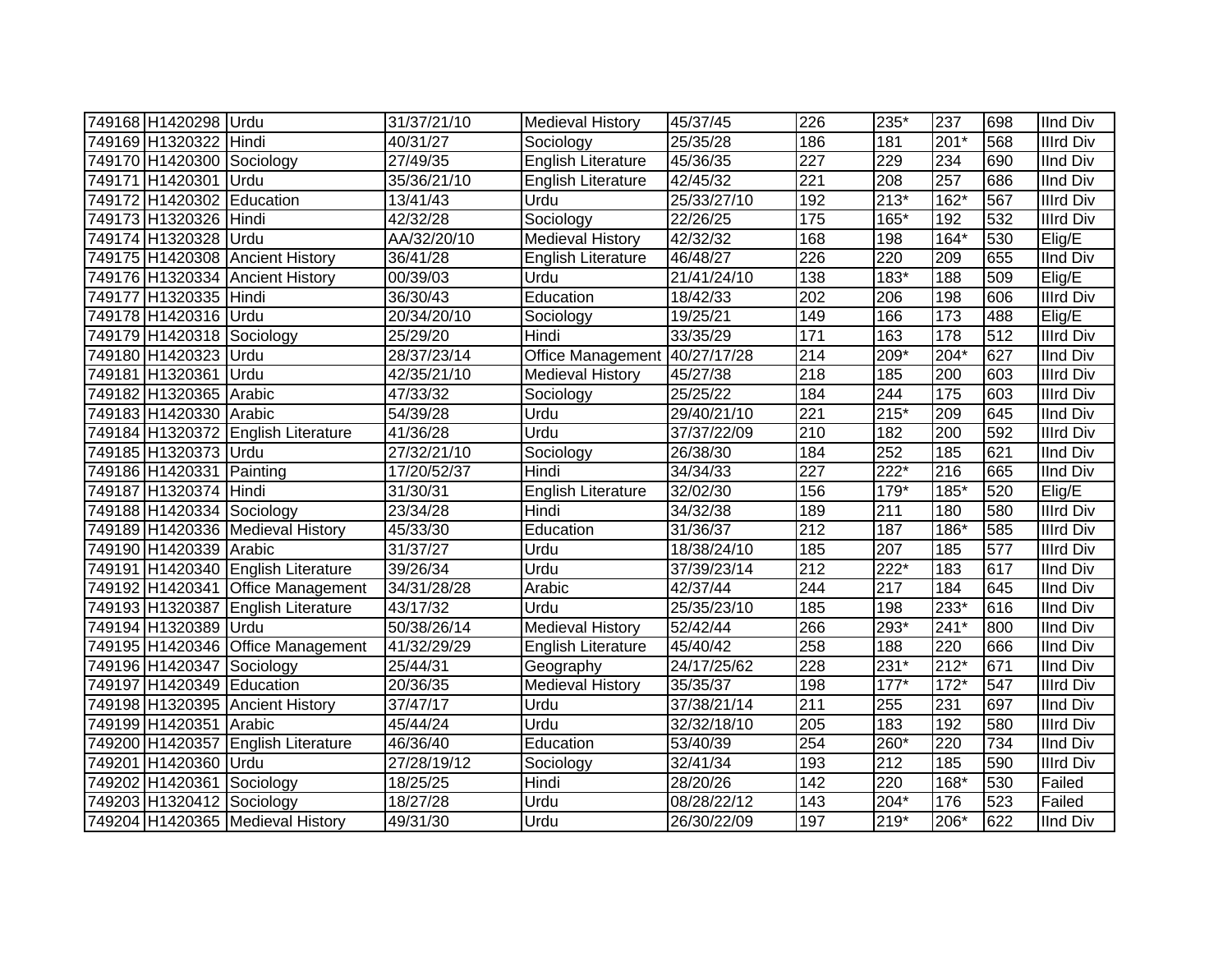|                           | 749205 H1420367 Medieval History   | 49/30/25       | Sociology                 | 26/31/30       | 191              | 188*             | 168                | 547 | <b>Illrd Div</b> |
|---------------------------|------------------------------------|----------------|---------------------------|----------------|------------------|------------------|--------------------|-----|------------------|
| 749206 H1320432 Hindi     |                                    | 31/31/28       | Education                 | 27/36/36       | 189              | 170*             | 202*               | 561 | <b>Illrd Div</b> |
|                           | 749207 H1420378 Medieval History   | 48/40/30       | Urdu                      | 42/30/21/12    | $\overline{223}$ | 236*             | $\overline{227^*}$ | 686 | <b>IInd Div</b>  |
|                           | 749208 H1420379 English Literature | 44/44/42       | Education                 | 34/43/45       | 252              | 245              | 251                | 748 | <b>IInd Div</b>  |
| 749209 H1420380 Urdu      |                                    | 29/36/27/10    | <b>Ancient History</b>    | 13/38/25       | 178              | 197              | $207*$             | 582 | <b>Illrd Div</b> |
| 749210 H1420382 Urdu      |                                    | 25/30/21/10    | Sociology                 | 42/37/31       | 196              | 230              | 226                | 652 | <b>IInd Div</b>  |
|                           | 749211 H1420383 English Literature | 45/40/46       | Hindi                     | 34/27/40       | 232              | 195              | 203                | 630 | <b>IInd Div</b>  |
| 749212 H1320440 Sociology |                                    | 44/36/31       | Education                 | 25/41/45       | $\overline{222}$ | $\overline{217}$ | 175                | 614 | <b>IInd Div</b>  |
| 749213 H1420388 Urdu      |                                    | 37/28/18/10    | Medieval History          | 37/38/38       | 206              | $211*$           | 232                | 649 | <b>IInd Div</b>  |
| 749214 H1420390 Arabic    |                                    | 38/37/30       | Urdu                      | 36/30/23/10    | 204              | $215*$           | 195                | 614 | <b>IInd Div</b>  |
|                           | 749215 H1420392 Medieval History   | AA/AA/AA       | Urdu                      | AA/AA/AA/AA    | AA               | 252              | 257                | 509 | Absent           |
| 749216 H1420393 Sociology |                                    | 41/37/31       | Economics                 | 28/25/30/27/15 | 234              | 210              | 235                | 679 | <b>IInd Div</b>  |
|                           | 749217 H1420396 Medieval History   | 39/34/30       | Urdu                      | 39/33/21/15    | 211              | 274              | 231                | 716 | <b>IInd Div</b>  |
| 749218 H1420397 Persian   |                                    | 57/54/58       | Urdu                      | 47/30/23/10    | 279              | 219              | 268                | 766 | <b>IInd Div</b>  |
| 749219 H1420401           | Urdu                               | 41/26/23/10    | <b>English Literature</b> | 39/43/42       | 224              | 190*             | 204                | 618 | <b>IInd Div</b>  |
| 749220 H1320457           | <b>Ancient History</b>             | AA/AA/AA       | Sociology                 | AA/AA/AA       | AA               | 221              | 188*               | 409 | Absent           |
| 749221 H1420405           | <b>IUrdu</b>                       | 20/31/23/10    | Sociology                 | 40/29/27       | 180              | 202*             | 191                | 573 | <b>Illrd Div</b> |
| 749222 H1320462 Hindi     |                                    | 30/36/27       | <b>Ancient History</b>    | 02/34/00       | 129              | 199              | $194*$             | 522 | Elig/E           |
| 749223 H1320478 Hindi     |                                    | 25/27/33       | <b>Ancient History</b>    | 28/31/18       | 162              | 169              | 180                | 511 | <b>Illrd Div</b> |
| 749224 H1420418 Education |                                    | 27/39/29       | <b>Medieval History</b>   | 47/28/28       | 198              | 192*             | 195                | 585 | <b>Illrd Div</b> |
|                           | 749225 H1420421 Geography          | 24/09/23/39    | Sociology                 | 36/34/25       | 190              | 185              | $175*$             | 550 | <b>Illrd Div</b> |
|                           | 749226 H1420423 English Literature | 42/43/39       | Urdu                      | 16/25/18/11    | 194              | $191*$           | 194                | 579 | <b>Illrd Div</b> |
|                           | 749227 H1320488 English Literature | 46/50/38       | Urdu                      | 22/27/24/10    | $\overline{217}$ | 178*             | 196                | 591 | <b>Illrd Div</b> |
| 749228 H1320490 Urdu      |                                    | 25/31/22/11    | Sociology                 | 37/32/28       | 186              | 172              | 174                | 532 | <b>Illrd Div</b> |
| 749229 H1420428 Urdu      |                                    | 38/30/19/12    | Education                 | 32/44/28       | 203              | 239              | 217                | 659 | <b>IInd Div</b>  |
| 749230 H1420429           | Arabic                             | 43/41/38       | Urdu                      | 51/28/28/11    | 240              | 247              | 232                | 719 | <b>IInd Div</b>  |
| 749231 H1420431           | Urdu                               | 27/29/22/10    | Education                 | 25/34/34       | 181              | 190              | 169                | 540 | <b>Illrd Div</b> |
| 749232 H1420433 Urdu      |                                    | 50/31/22/11    | Sociology                 | 46/37/41       | 238              | 242              | 271                | 751 | <b>IInd Div</b>  |
| 749233 H1420434 Arabic    |                                    | 40/35/28       | Urdu                      | 40/30/22/09    | 204              | 229              | 212                | 645 | <b>IInd Div</b>  |
|                           | 749234 H1320495 English Literature | 23/28/28       | Urdu                      | 13/29/21/AA    | 142              | 195*             | 169*               | 506 | Elig/E           |
| 749235 H1420437 Sociology |                                    | 38/31/33       | <b>Ancient History</b>    | 11/35/05       | 153              | 189              | $201*$             | 543 | Elig/E           |
|                           | 749236 H1420438 Ancient History    | 14/39/10       | Urdu                      | 41/29/23/AA    | 156              | 236              | 223                | 615 | Elig/E           |
| 749237 H1220545 Sociology |                                    | 38/30/27       | Hindi                     | 29/29/23       | 176              | 195              | 188                | 559 | <b>Illrd Div</b> |
| 749238 H1320504           | Economics                          | 27/18/22/16/12 | Sociology                 | 32/33/29       | 189              | $171$            | 185                | 545 | <b>Illrd Div</b> |
| 749239 H1420443 Urdu      |                                    | 25/26/23/13    | Sociology                 | AA/AA/AA       | 87               | 172              | 185                | 444 | Elig/E           |
|                           | 749240 H1420452 English Literature | 43/36/37       | Sociology                 | 34/35/32       | 217              | 221              | 226                | 664 | <b>IInd Div</b>  |
| 749241 H1420453 Urdu      |                                    | 51/33/23/13    | <b>Medieval History</b>   | 46/42/42       | 250              | 208              | 255                | 713 | <b>IInd Div</b>  |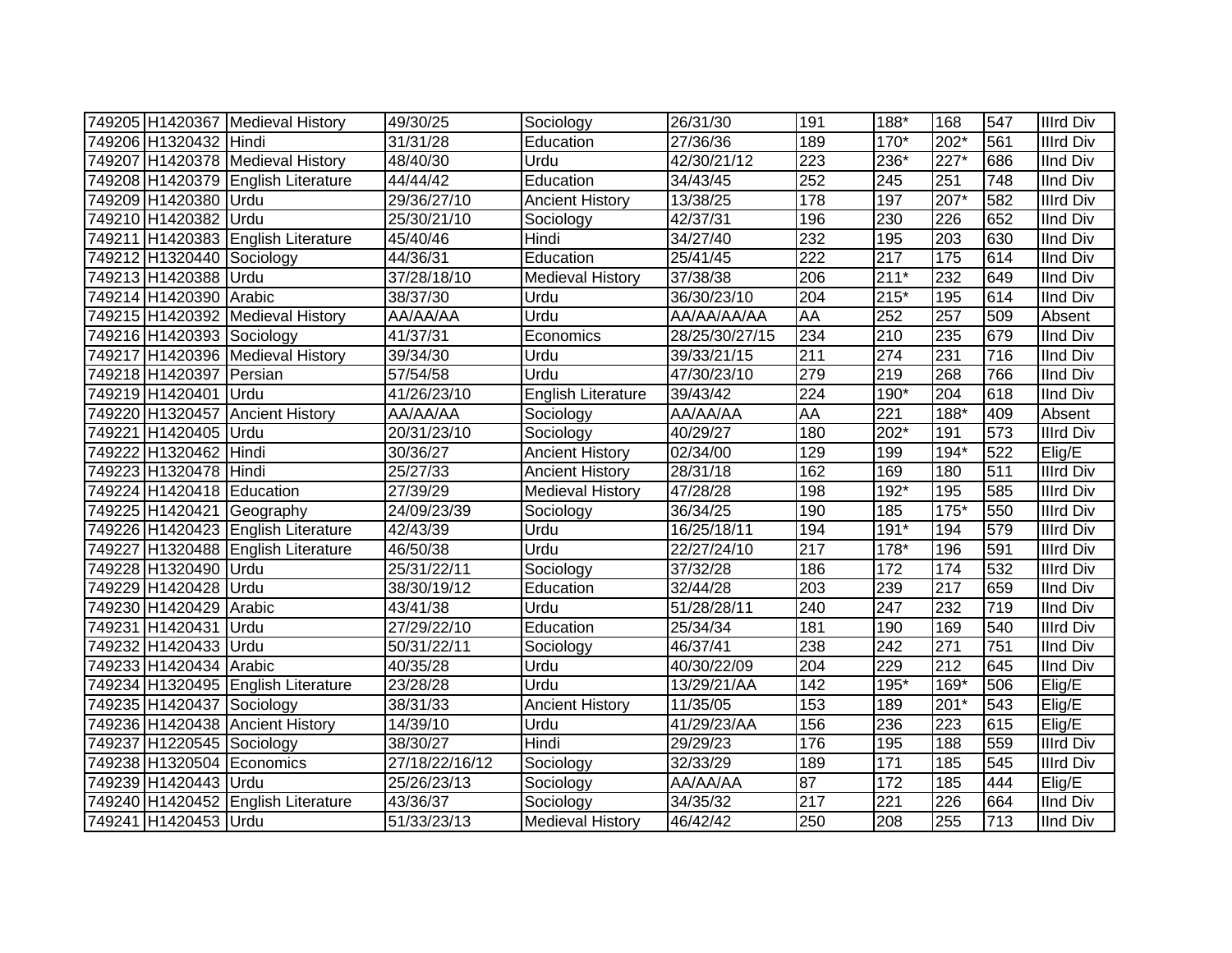| 749242 H1420454 Urdu      |                                    | 34/28/25/15 | Medieval History        | 45/28/35       | 210              | 198*   | 186    | 594 | <b>Illrd Div</b> |
|---------------------------|------------------------------------|-------------|-------------------------|----------------|------------------|--------|--------|-----|------------------|
| 749243 H1420457 Urdu      |                                    | 37/34/35/AA | Sociology               | 38/28/25       | 197              | 200    | 206    | 603 | Illrd Div        |
|                           | 749244 H1420466 English Literature | 45/AA/AA    | Sociology               | 39/35/32       | 151              | $212*$ | 217    | 580 | Elig/E           |
|                           | 749245 H1420467 English Literature | 36/26/40    | Sociology               | 39/30/28       | 199              | $195*$ | 186    | 580 | <b>Illrd Div</b> |
| 749246 H1420468 Urdu      |                                    | 34/26/35/18 | Sociology               | 30/25/28       | 196              | 206    | $194*$ | 596 | <b>Illrd Div</b> |
|                           | 749247 H1420469 Medieval History   | 45/27/33    | Sociology               | 36/29/28       | 198              | $212*$ | 168    | 578 | <b>Illrd Div</b> |
| 749248 H1420471           | Urdu                               | 13/30/33/10 | Sociology               | 36/25/27       | 174              | 188*   | 181    | 543 | <b>Illrd Div</b> |
|                           | 749249 H1420472 English Literature | 46/45/48    | Sociology               | 44/31/40       | 254              | 262    | 268    | 784 | <b>IInd Div</b>  |
| 749250 H1420476 Education |                                    | 31/41/31    | <b>Medieval History</b> | 32/35/28       | 198              | $212*$ | $174*$ | 584 | <b>Illrd Div</b> |
| 749251 H1420477           | Urdu                               | 42/33/26/15 | Sociology               | 33/30/35       | $\overline{214}$ | 262    | 227    | 703 | <b>IInd Div</b>  |
| 749252 H1420481           | Urdu                               | 41/31/29/15 | Sociology               | 36/30/37       | 219              | 203    | 221    | 643 | <b>IInd Div</b>  |
| 749253 H1420482           | Hindi                              | 30/34/25    | <b>Ancient History</b>  | 00/41/00       | 130              | 170    | 209*   | 509 | Elig/E           |
| 749254 H1420484 Urdu      |                                    | 36/36/28/18 | <b>Medieval History</b> | 49/34/33       | 234              | $201*$ | 189*   | 624 | <b>IInd Div</b>  |
| 749255 H1420488           | Sociology                          | 40/31/33    | Education               | 47/40/34       | 225              | 193    | 194*   | 612 | <b>IInd Div</b>  |
| 749256 H1420489           | Education                          | 36/43/38    | Urdu                    | 34/34/33/18    | 236              | 203    | 221    | 660 | <b>IInd Div</b>  |
| 749257 H1420490           | Urdu                               | 28/31/24/10 | Sociology               | 40/30/28       | 191              | 198    | 222    | 611 | <b>IInd Div</b>  |
| 749258 H1420491           | Education                          | 38/44/39    | Economics               | 27/23/27/26/14 | 238              | $195*$ | 202    | 635 | <b>IInd Div</b>  |
| 749259 H1320550           | Persian                            | 32/34/41    | <b>Medieval History</b> | 38/21/27       | 193              | 189    | 177    | 559 | <b>Illrd Div</b> |
| 749260 H1420495           | Urdu                               | 29/31/24/15 | Education               | 59/41/39       | 238              | 185    | 199    | 622 | <b>IInd Div</b>  |
| 749261 H1420496           | Urdu                               | 25/39/26/10 | <b>Medieval History</b> | 45/39/42       | 226              | 255    | 216    | 697 | <b>IInd Div</b>  |
| 749262 H1420499           | Urdu                               | 45/41/23/15 | <b>Medieval History</b> | 46/36/38       | 244              | 224    | 200    | 668 | <b>IInd Div</b>  |
|                           | 749263 H1420500 Ancient History    | 00/38/04    | Sociology               | 37/33/31       | 143              | 199    | 200    | 542 | Elig/E           |
| 749264 H1420501           | Arabic                             | 38/30/31    | Urdu                    | 19/28/24/10    | 180              | 211    | 199*   | 590 | Illrd Div        |
|                           | 749265 H1420502 English Literature | 44/40/42    | Urdu                    | 26/32/29/12    | 225              | 202*   | 200    | 627 | <b>IInd Div</b>  |
| 749266 H1420503 Sociology |                                    | 32/27/26    | <b>Ancient History</b>  | 05/38/03       | 131              | 175    | 191    | 497 | Elig/E           |
| 749267 H1420506 Urdu      |                                    | 46/38/26/15 | Sociology               | 52/32/46       | 255              | 265    | 222    | 742 | <b>IInd Div</b>  |
| 749268 H1420507           | Urdu                               | 25/31/24/10 | Education               | 36/40/35       | $\overline{201}$ | 185*   | 189    | 575 | <b>Illrd Div</b> |
| 749269 H1420508           | Hindi                              | 23/29/30    | Sociology               | 27/31/37       | 177              | 180    | 215    | 572 | <b>Illrd Div</b> |
| 749270 H1420509           | Urdu                               | 32/37/24/18 | Sociology               | 38/38/51       | 238              | 254    | 214    | 706 | <b>IInd Div</b>  |
| 749271 H1420511           | Arabic                             | 20/27/27    | Urdu                    | 15/30/25/AA    | 144              | 194    | 171    | 509 | Failed           |
| 749272 H1420513 Sociology |                                    | 38/36/48    | Education               | 44/46/39       | 251              | $215*$ | 199    | 665 | <b>IInd Div</b>  |
| 749273 H1420515 Arabic    |                                    | 25/33/32    | Urdu                    | 31/31/27/12    | 191              | 237    | 206    | 634 | <b>IInd Div</b>  |
| 749274 H1420516 Urdu      |                                    | 26/29/26/10 | Sociology               | 27/33/40       | 191              | $190*$ | 188*   | 569 | <b>Illrd Div</b> |
| 749275 H1420522 Sociology |                                    | 35/35/48    | <b>Ancient History</b>  | 45/44/50       | 257              | 244    | 238    | 739 | <b>IInd Div</b>  |
| 749276 H1420524 Sociology |                                    | 28/33/47    | Education               | 55/40/42       | 245              | 235    | 240    | 720 | <b>IInd Div</b>  |
| 749277 H1420526           | Urdu                               | 26/33/25/10 | Persian                 | 28/32/28       | 182              | 229    | 201    | 612 | <b>IInd Div</b>  |
| 749278 H1220644 Sociology |                                    | 26/26/27    | Hindi                   | 21/26/25       | 151              | $163*$ | 165*   | 479 | Elig/E           |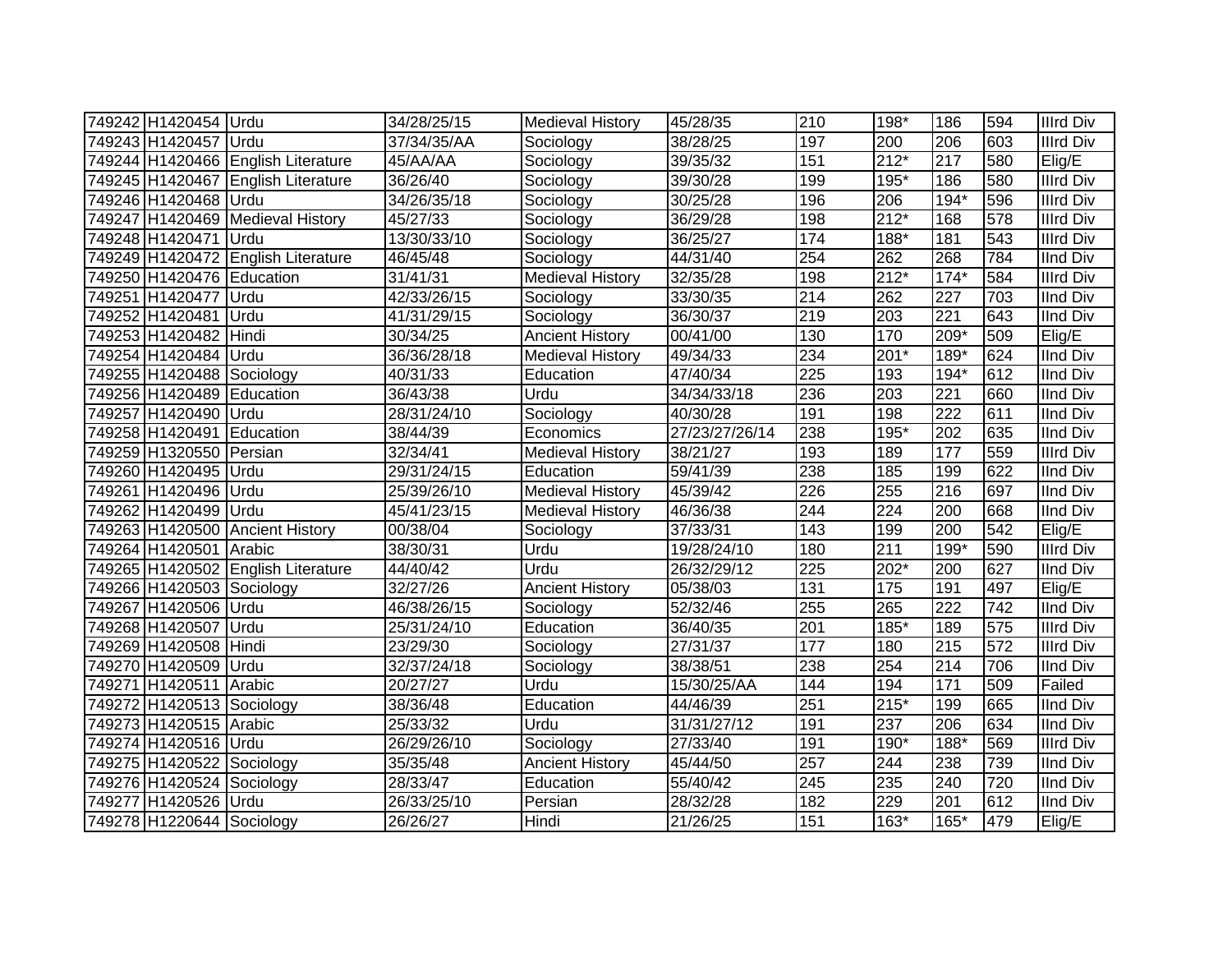| 749279 H1420529 Sociology |                                     | 19/26/26       | <b>Medieval History</b>       | 44/AA/AA                 | 115              | 198*   | 168*               | 481              | Failed           |
|---------------------------|-------------------------------------|----------------|-------------------------------|--------------------------|------------------|--------|--------------------|------------------|------------------|
| 749280 H1420530 Arabic    |                                     | 42/40/28       | Urdu                          | $\overline{27}/27/28/12$ | 204              | 236    | 210*               | 650              | <b>IInd Div</b>  |
| 749281 H1320029 Painting  |                                     | 08/18/48/38    | Education                     | 37/40/39                 | $\overline{228}$ | $198*$ | 211                | 637              | Elig/E           |
| 749282 H1220040 Persian   |                                     | AA/AA/AA       | Hindi                         | AA/AA/AA                 | <b>AA</b>        | $170*$ | 176                | 346              | Absent           |
| 749283 H1120047 Sociology |                                     | 13/28/25       | Education                     | 26/39/34                 | 165              | 188*   | 160*               | 513              | Elig/E           |
|                           | 749284 H1220174 Medieval History    | AA/AA/AA       | Sociology                     | AA/AA/AA                 | AA               | 224    | 237                | 461              | Absent           |
| 749285 H1320184 Education |                                     | 28/38/38       | Sociology                     | 26/34/33                 | 197              | 210    | 204                | 611              | <b>IInd Div</b>  |
|                           | 749286 H1120201 English Literature  | 45/43/35       | <b>Medieval History</b>       | 45/25/38                 | 231              | 165    | 195                | 591              | <b>Illrd Div</b> |
|                           | 749287 H1120239 Medieval History    | AA/AA/AA       | Education                     | AA/AA/AA                 | AA               | $171*$ | $167*$             | 338              | Absent           |
| 749288 H1320268 Persian   |                                     | 06/26/05       | <b>Ancient History</b>        | 23/42/25                 | 127              | 183    | 227                | 537              | Elig/E           |
| 749289 H1320292           | Urdu                                | 20/30/28/12    | <b>Medieval History</b>       | 39/27/35                 | 191              | 180    | $177*$             | 548              | <b>Illrd Div</b> |
| 749290 H1120315 Urdu      |                                     | 14/27/23/12    | Sociology                     | 23/27/26                 | 152              | $182*$ | 191                | 525              | Illrd Div        |
| 749291 H1120342 Sociology |                                     | 13/30/27       | Education                     | 26/36/35                 | 167              | 162*   | 156*               | 485              | Elig/E           |
| 749292 H1320388           | Persian                             | 06/36/05       | Urdu                          | 13/32/20/AA              | 112              | $211*$ | 205                | 528              | Failed           |
| 749293 H1220489           | Hindi                               | 31/31/32       | <b>Medieval History</b>       | 45/28/37                 | 204              | $177*$ | 197                | 578              | <b>Illrd Div</b> |
| 749294 H1320565           | Sociology                           | 26/32/29       | <b>Ancient History</b>        | 30/41/25                 | 183              | 175    | 224                | 582              | <b>Illrd Div</b> |
| 749295 H1320570           | Education                           | 25/37/26       | Hindi                         | 28/18/26                 | 160              | 195*   | 208                | 563              | Elig/E           |
| 750001 S1420001           | Sociology                           | 30/32/42       | Office Management 35/23/29/30 |                          | $\overline{221}$ | 199    | 226                | 646              | <b>IInd Div</b>  |
| 750002 S1420003           | Hindi                               | 38/32/37       | Economics                     | 24/25/28/20/16           | 220              | 214    | 196                | 630              | <b>IInd Div</b>  |
| 750003 S1420005           | English Literature                  | 45/51/50       | Education                     | 46/40/42                 | $\overline{274}$ | 272    | 276                | 822              | <b>Ist Div</b>   |
|                           | 750004 S1420006 Office Management   | 46/32/48/33    | <b>English Literature</b>     | 49/51/53                 | 312              | 296    | 271                | 879              | <b>Ist Div</b>   |
|                           | 750005 S1420007  Instrumental Music | 20/22/35/30    | Education                     | 31/37/36                 | $\overline{211}$ | 248    | 223                | 682              | <b>IInd Div</b>  |
| 750006 S1320009 Hindi     |                                     | 28/28/35       | <b>Ancient History</b>        | 00/32/00                 | 123              | 171    | $177*$             | 471              | Elig/E           |
|                           | 750007 S1420017 English Literature  | 37/42/46       | Sociology                     | 36/36/45                 | 242              | 257    | 232                | 731              | <b>IInd Div</b>  |
| 750008 S1420022 Economics |                                     | 29/23/26/23/19 | Urdu                          | 30/31/20/10              | 211              | 208*   | 192                | 611              | <b>IInd Div</b>  |
| 750009 S1420024 Urdu      |                                     | 26/33/21/10    | Education                     | 27/30/35                 | 182              | 229*   | 196                | 607              | <b>Illrd Div</b> |
|                           | 750010 S1420027 Instrumental Music  | 22/23/47/45    | Sociology                     | 13/32/33                 | $\overline{215}$ | 263    | 237                | 715              | <b>IInd Div</b>  |
|                           | 750011 S1420028 Instrumental Music  | 21/30/40/45    | Sociology                     | 18/31/33                 | $\overline{218}$ | 202    | 230                | 650              | <b>IInd Div</b>  |
| 750012 S1420029           | Hindi                               | 42/32/43       | Education                     | 45/41/43                 | 246              | 262    | 215                | $\overline{723}$ | <b>IInd Div</b>  |
| 750013 S1420030           | Sociology                           | 26/30/36       | Education                     | 41/37/45                 | $\overline{215}$ | 200    | $\overline{173}$ * | 588              | <b>Illrd Div</b> |
| 750014 S1420034           | Urdu                                | 44/30/20/10    | <b>Medieval History</b>       | 46/26/34                 | $\overline{210}$ | 201    | 203                | 614              | <b>IInd Div</b>  |
| 750015 S1420036           | Sociology                           | 32/29/38       | Education                     | 36/36/38                 | 209              | 194    | 171                | 574              | <b>Illrd Div</b> |
| 750016 S1420037           | Education                           | 41/42/43       | <b>Medieval History</b>       | 49/35/40                 | 250              | 197    | 189                | 636              | <b>IInd Div</b>  |
| 750017 S1320031           | Hindi                               | 38/27/33       | Education                     | 02/38/38                 | 176              | 193    | $215*$             | 584              | <b>Illrd Div</b> |
|                           | 750018 S1420038 English Literature  | 45/52/32       | Sociology                     | 29/34/34                 | 226              | 177    | 187                | 590              | <b>Illrd Div</b> |
| 750019 S1420039           | <b>Ancient History</b>              | 02/37/04       | Hindi                         | 32/32/31                 | 138              | 207    | 223*               | 568              | Elig/E           |
| 750020 S1420040 Sociology |                                     | 25/31/25       | Urdu                          | 22/29/20/10              | 162              | 222    | 183                | 567              | <b>Illrd Div</b> |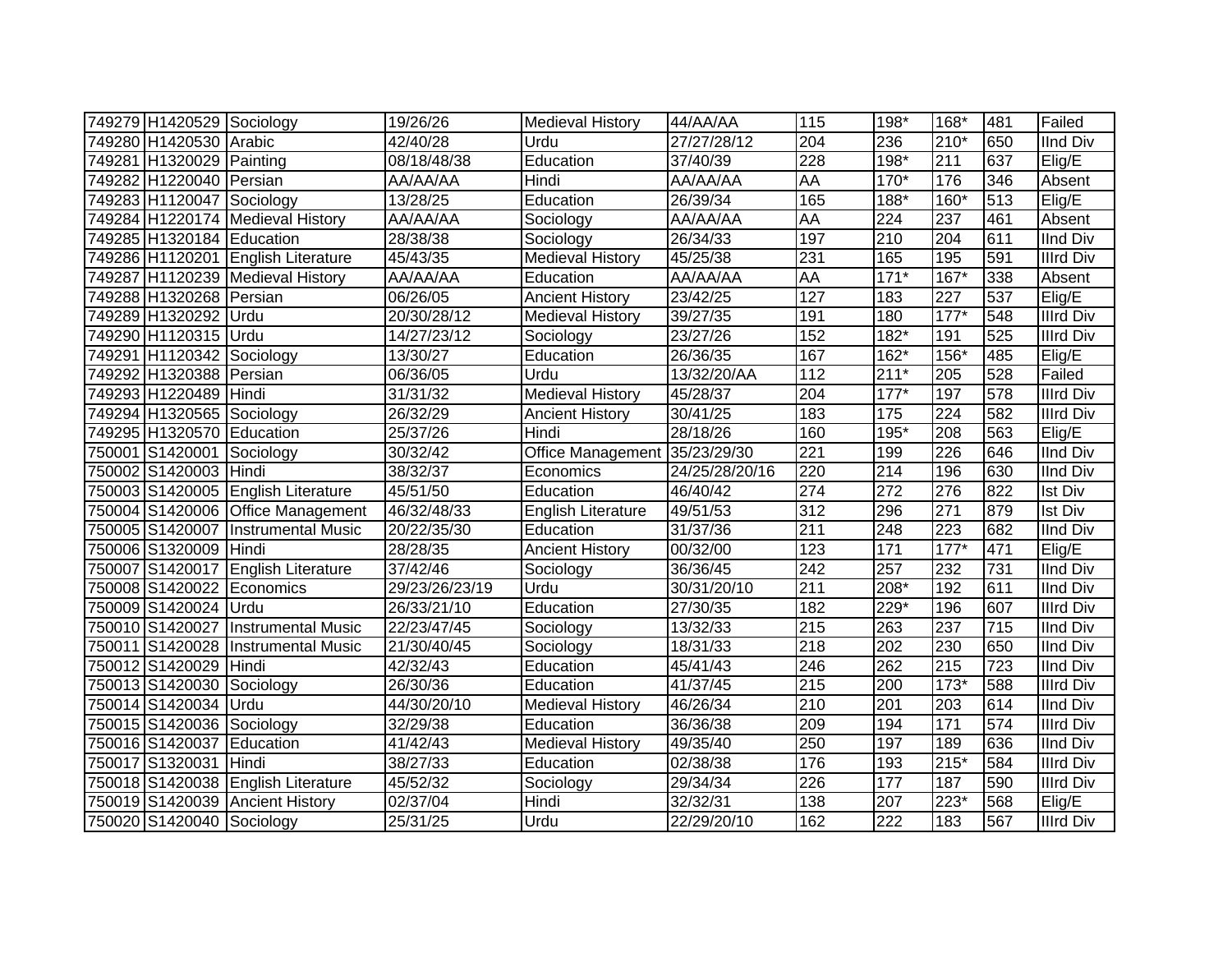|                           | 750021 S1420041 Economics          | <b>NR</b>      | <b>English Literature</b>     | <b>NR</b>      | <b>NR</b>         | 232              | 225    | <b>NR</b>        | <b>NR</b>        |
|---------------------------|------------------------------------|----------------|-------------------------------|----------------|-------------------|------------------|--------|------------------|------------------|
|                           | 750022 S1420042 English Literature | 37/36/48       | Sociology                     | 30/31/32       | 214               | 196              | 195    | 605              | <b>Illrd Div</b> |
|                           | 750023 S1420044 Medieval History   | 45/25/33       | Urdu                          | 44/30/25/18    | 220               | 199              | 197    | 616              | <b>IInd Div</b>  |
|                           | 750024 S1420045 English Literature | 36/36/23       | Education                     | 02/40/39       | 176               | 184              | $217*$ | 577              | <b>Illrd Div</b> |
| 750025 S1420046 Education |                                    | 29/36/39       | Sociology                     | 25/31/30       | 190               | 200              | 170    | 560              | <b>Illrd Div</b> |
|                           | 750026 S1420048 English Literature | 35/36/47       | Urdu                          | 33/34/25/10    | 220               | 190*             | 193    | 603              | <b>Illrd Div</b> |
| 750027 S1320039           | Hindi                              | 23/31/31       | <b>Ancient History</b>        | 00/33/16       | 134               | 190              | 196*   | 520              | Elig/E           |
| 750028 S1420049           | English Literature                 | 41/47/32       | Sociology                     | 27/40/37       | 224               | 214              | 197    | 635              | <b>IInd Div</b>  |
| 750029 S1420051           | Urdu                               | 20/33/27/10    | Education                     | 03/37/39       | 169               | 193              | 176*   | 538              | <b>Illrd Div</b> |
| 750030 S1220031           | Education                          | 06/39/27       | Sociology                     | 25/25/25       | 147               | 187*             | 186    | 520              | Elig/E           |
| 750031 S1420052           | Hindi                              | 48/28/52       | Education                     | 41/40/48       | 257               | 262              | 228    | 747              | <b>IInd Div</b>  |
| 750032 S1420054           | Education                          | 05/42/36       | Painting                      | 12/18/50/45    | 208               | 192              | 199    | 599              | <b>Illrd Div</b> |
| 750033 S1420056           | Hindi                              | 32/36/31       | Sociology                     | 31/31/29       | 190               | 166              | 173    | 529              | <b>Illrd Div</b> |
| 750034 S1420059           | Hindi                              | 42/37/38       | Economics                     | 24/24/25/18/15 | 223               | 224              | 226    | 673              | <b>IInd Div</b>  |
| 750035 S1420060           | Economics                          | AA/AA/AA/AA/AA | <b>Medieval History</b>       | 39/40/38       | $\frac{117}{117}$ | 223              | 196    | 536              | Elig/E           |
| 750036 S1420061           | Sociology                          | 27/38/30       | Education                     | 06/42/31       | 174               | 191              | 184    | 549              | <b>Illrd Div</b> |
| 750037 S1420064           | Painting                           | 17/18/52/46    | Education                     | 15/43/38       | 229               | 224              | 253    | 706              | <b>IInd Div</b>  |
| 750038 S1420066           | Economics                          | 24/27/29/23/16 | Education                     | 34/43/39       | 235               | 197              | 227    | 659              | <b>IInd Div</b>  |
| 750039 S1420067           | <b>Ancient History</b>             | 09/42/15       | Sociology                     | 27/40/32       | 165               | 215              | 213    | 593              | Elig/E           |
| 750040 S1420068 Education |                                    | 17/44/31       | <b>Ancient History</b>        | 35/41/34       | 202               | 219              | 263    | 684              | <b>IInd Div</b>  |
| 750041 S1420069           | Hindi                              | 32/30/41       | Sociology                     | 25/27/26       | 181               | $191*$           | 185    | 557              | <b>Illrd Div</b> |
|                           | 750042 S1420076 English Literature | 46/48/49       | <b>Ancient History</b>        | 54/44/39       | 280               | 226              | 268    | $\overline{774}$ | <b>IInd Div</b>  |
| 750043 S1420077 Sociology |                                    | 26/35/27       | Education                     | 07/40/22       | 157               | 161              | 173    | 491              | Elig/E           |
| 750044 S1420081           | <b>English Literature</b>          | 36/40/45       | Education                     | 20/42/36       | 219               | 189              | 193    | 601              | <b>Illrd Div</b> |
| 750045 S1420085 Hindi     |                                    | 48/51/46       | Sociology                     | 40/46/46       | 277               | 274              | 257    | 808              | <b>IInd Div</b>  |
| 750046 S1320070           | <b>English Literature</b>          | 44/35/30       | Education                     | 13/39/32       | 193               | 240              | 196    | 629              | <b>IInd Div</b>  |
|                           | 750047 S1420087 English Literature | 47/56/41       | <b>Ancient History</b>        | 45/45/53       | 287               | 224              | 277    | 788              | <b>IInd Div</b>  |
| 750048 S1420090           | <b>Vocal Music</b>                 | 19/34/45/42    | Education                     | 25/45/34       | 244               | 182*             | 205    | 631              | <b>IInd Div</b>  |
| 750049 S1420091           | Hindi                              | 35/38/41       | Education                     | 25/38/38       | 215               | 187              | 197    | 599              | <b>Illrd Div</b> |
| 750050 S1420093 Sociology |                                    | 42/45/47       | Office Management 35/18/23/31 |                | 241               | 211              | 216    | 668              | <b>IInd Div</b>  |
| 750051 S1320080           | <b>Medieval History</b>            | 49/37/32       | Sociology                     | 19/35/36       | 208               | 213              | 207    | 628              | <b>IInd Div</b>  |
| 750052 S1420098           | Education                          | 04/40/33       | Sociology                     | 25/38/29       | 169               | 195              | 190    | 554              | <b>Illrd Div</b> |
| 750053 S1320081           | Education                          | 16/43/35       | Sociology                     | 25/39/30       | 188               | $\overline{217}$ | 215    | 620              | <b>IInd Div</b>  |
| 750054 S1420100           | <b>English Literature</b>          | 47/35/50       | <b>Instrumental Music</b>     | 40/32/57/52    | $\overline{313}$  | 269              | 276    | 858              | <b>Ist Div</b>   |
| 750055 S1420101           | Education                          | 07/30/28       | Sociology                     | 25/31/26       | 147               | 185              | $170*$ | 502              | Elig/E           |
| 750056 S1420102           | Urdu                               | 21/35/24/18    | Sociology                     | 28/35/30       | 191               | 222              | 195    | 608              | <b>IInd Div</b>  |
|                           | 750057 S1420103 Medieval History   | 50/43/43       | <b>English Literature</b>     | 42/44/37       | 259               | 252              | 222    | 733              | <b>IInd Div</b>  |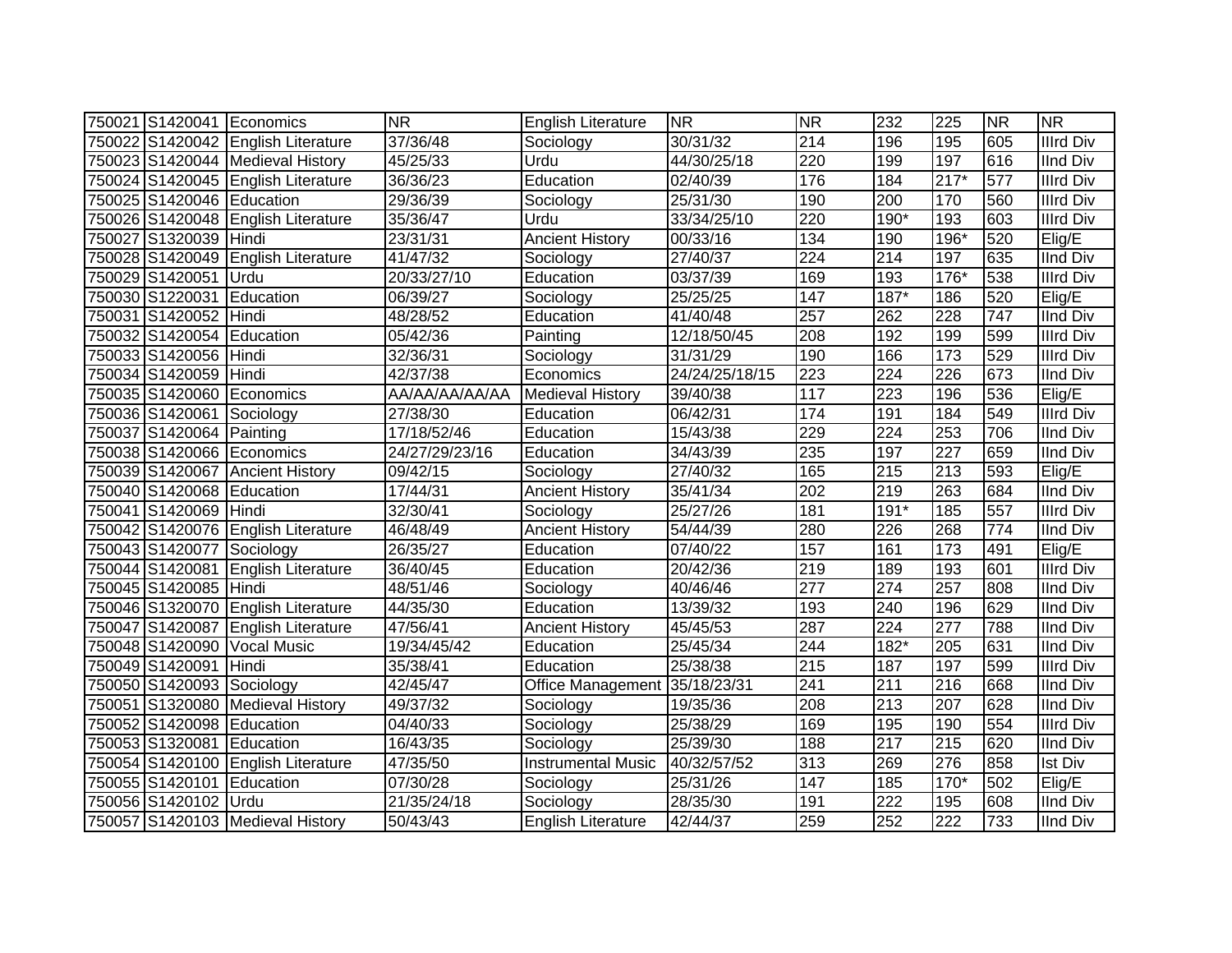|                           | 750058 S1420104 Office Management    | 34/20/27/35    | <b>English Literature</b> | 42/40/32       | 230              | 212              | 216              | 658 | <b>IInd Div</b>  |
|---------------------------|--------------------------------------|----------------|---------------------------|----------------|------------------|------------------|------------------|-----|------------------|
| 750059 S1420105 Sociology |                                      | 25/36/29       | Education                 | 09/36/32       | 167              | 198              | 171              | 536 | <b>Illrd Div</b> |
|                           | 750060 S1220080 English Literature   | 38/36/37       | Sociology                 | 26/37/31       | 205              | 172              | $\overline{211}$ | 588 | <b>Illrd Div</b> |
| 750061 S1420109 Education |                                      | 07/42/AA       | <b>Medieval History</b>   | 46/37/37       | 169              | $210*$           | $197*$           | 576 | Elig/E           |
|                           | 750062 S1420111 Office Management    | 37/18/25/30    | English Literature        | 38/40/30       | $\overline{218}$ | 195              | 191*             | 604 | <b>Illrd Div</b> |
| 750063 S1420113 Economics |                                      | 40/28/28/22/17 | Office Management         | 45/35/40/35    | 290              | 240              | 260              | 790 | <b>IInd Div</b>  |
| 750064 S1420115 Economics |                                      | 24/28/27/30/18 | English Literature        | 49/37/46       | 259              | 226              | 216              | 701 | <b>IInd Div</b>  |
| 750065 S1320098 Education |                                      | 06/35/38       | Sociology                 | 25/31/30       | 165              | 215              | 180*             | 560 | <b>Illrd Div</b> |
|                           | 750066 S1420124 English Literature   | 47/52/40       | Painting                  | 26/23/57/55    | 300              | 260              | 260              | 820 | <b>Ist Div</b>   |
|                           | 750067 S1420126 Economics            | 19/19/22/13/16 | Sociology                 | 27/36/30       | 182              | 177              | $163*$           | 522 | <b>Illrd Div</b> |
|                           | 750068 S1420128 Ancient History      | 38/38/20       | Education                 | 20/42/35       | 193              | 196              | 165*             | 554 | <b>Illrd Div</b> |
|                           | 750069 S1420132 English Literature   | 46/51/38       | Urdu                      | 52/43/24/15    | 269              | 233              | 241              | 743 | <b>IInd Div</b>  |
| 750070 S1420133 Sociology |                                      | 28/45/43       | Education                 | 26/45/36       | 223              | 228              | 199              | 650 | <b>IInd Div</b>  |
|                           | 750071 S1420134 English Literature   | 33/16/24       | Education                 | 12/44/32       | 161              | 196*             | 176*             | 533 | <b>Illrd Div</b> |
|                           | 750072 S1320117 Ancient History      | 26/39/11       | Sociology                 | 28/35/36       | 175              | 198              | 226              | 599 | <b>Illrd Div</b> |
| 750073 S1420136 Education |                                      | 03/36/31       | Sociology                 | 26/25/22       | 143              | 183              | 178*             | 504 | Failed           |
|                           | 750074 S1420137 Ancient History      | 00/35/00       | Sociology                 | 25/27/25       | 112              | 208              | 188*             | 508 | Elig/E           |
| 750075 S1420139 Education |                                      | 09/42/33       | Sociology                 | 25/32/26       | 167              | 202              | 174              | 543 | <b>Illrd Div</b> |
|                           | 750076 S1420142 Ancient History      | 28/47/25       | Education                 | 09/43/40       | 192              | 244              | 204              | 640 | <b>IInd Div</b>  |
| 750077 S1420143 Hindi     |                                      | 30/33/41       | Sociology                 | 20/30/25       | 179              | 201              | 169*             | 549 | <b>Illrd Div</b> |
|                           | 750078 S1420144   Instrumental Music | 29/31/57/50    | Sociology                 | 37/47/29       | 280              | 275              | 268              | 823 | <b>Ist Div</b>   |
| 750079 S1320123 Sociology |                                      | 25/28/27       | Economics                 | 22/17/23/14/16 | 172              | $164*$           | 183              | 519 | <b>Illrd Div</b> |
| 750080 S1420147 Sociology |                                      | 25/36/32       | Painting                  | 17/20/54/51    | 235              | 245              | 214              | 694 | <b>IInd Div</b>  |
|                           | 750081 S1420148 Ancient History      | 48/55/54       | <b>English Literature</b> | 44/56/43       | 300              | 249              | 246              | 795 | <b>IInd Div</b>  |
| 750082 S1320128 Economics |                                      | 25/22/25/20/17 | Education                 | 16/40/43       | 208              | 198              | 216*             | 622 | <b>IInd Div</b>  |
|                           | 750083 S1420149 English Literature   | 42/50/41       | <b>Vocal Music</b>        | 34/36/55/53    | 311              | 187              | 228              | 726 | <b>IInd Div</b>  |
|                           | 750084 S1420150 Vocal Music          | 17/30/45/43    | Education                 | 27/35/40       | $\overline{237}$ | 196*             | 197              | 630 | <b>IInd Div</b>  |
| 750085 S1320134 Education |                                      | 09/44/40       | English Literature        | 35/26/33       | 187              | 189*             | 178*             | 554 | <b>Illrd Div</b> |
| 750086 S1420154 Education |                                      | 08/40/41       | Sociology                 | 26/48/27       | 190              | $\overline{221}$ | 215              | 626 | <b>IInd Div</b>  |
|                           | 750087 S1420155 Medieval History     | 48/39/38       | Education                 | 11/44/44       | 224              | 235              | 207              | 666 | <b>IInd Div</b>  |
|                           | 750088 S1420156 Economics            | 24/26/24/22/15 | <b>English Literature</b> | 40/48/29       | 228              | $212*$           | 219              | 659 | <b>IInd Div</b>  |
|                           | 750089 S1420157 English Literature   | 32/43/25       | <b>Vocal Music</b>        | 19/34/40/38    | 231              | 210              | 195              | 636 | <b>IInd Div</b>  |
| 750090 S1420158 Hindi     |                                      | 34/38/47       | <b>Ancient History</b>    | 20/45/25       | 209              | 192              | 204              | 605 | <b>Illrd Div</b> |
| 750091 S1420159           | <b>Ancient History</b>               | 22/41/21       | Education                 | 12/41/43       | 180              | 179              | 187              | 546 | <b>Illrd Div</b> |
| 750092 S1420163 Education |                                      | 03/44/50       | <b>English Literature</b> | 40/49/40       | 226              | 196              | 181              | 603 | <b>Illrd Div</b> |
|                           | 750093 S1420165   Medieval History   | 39/33/37       | Urdu                      | 42/33/22/10    | 216              | 270              | 211              | 697 | <b>IInd Div</b>  |
| 750094 S1420168 Sociology |                                      | 29/39/27       | <b>Medieval History</b>   | 34/39/35       | 203              | 238              | 203              | 644 | <b>IInd Div</b>  |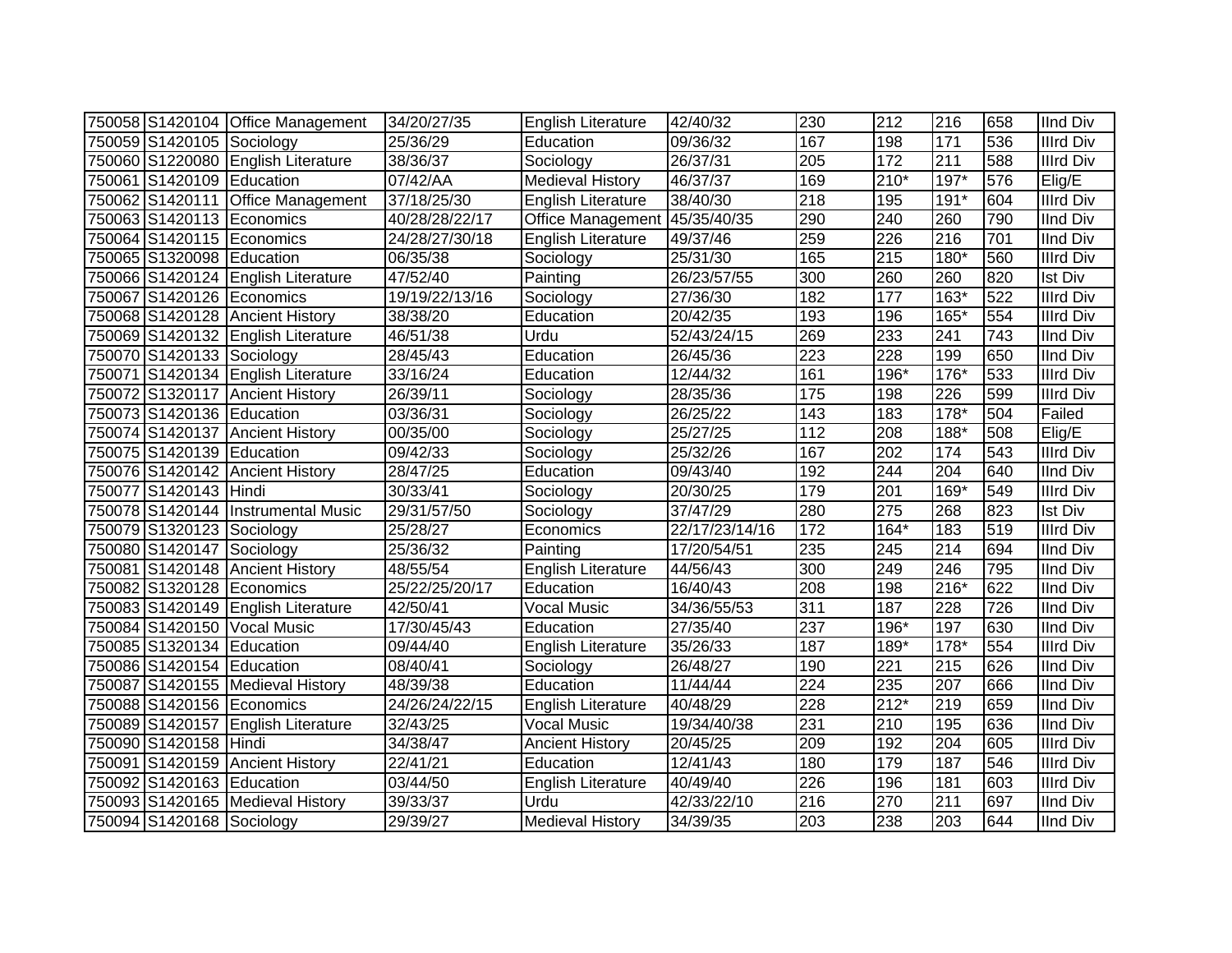|                           | 750095 S1420170 Medieval History   | 47/20/35       | Sociology                 | 27/32/28       | 189              | 232              | $162*$           | 583 | <b>Illrd Div</b> |
|---------------------------|------------------------------------|----------------|---------------------------|----------------|------------------|------------------|------------------|-----|------------------|
| 750096 S1320142 Sociology |                                    | 28/33/30       | English Literature        | 45/47/32       | $\overline{215}$ | 212              | 214              | 641 | <b>IInd Div</b>  |
|                           | 750097 S1420171 English Literature | 46/52/34       | Urdu                      | 46/37/23/12    | $\overline{250}$ | 251              | $\overline{204}$ | 705 | <b>IInd Div</b>  |
| 750098 S1220133 Education |                                    | 01/40/39       | Sociology                 | 26/28/25       | 159              | 183              | 175              | 517 | <b>Illrd Div</b> |
| 750099 S1320147 Education |                                    | 35/33/AA       | Economics                 | 15/13/13/11/16 | 136              | 182              | 161              | 479 | Failed           |
|                           | 750100 S1420174 Office Management  | 39/20/31/33    | <b>English Literature</b> | 45/43/41       | 252              | $\overline{221}$ | 194              | 667 | <b>IInd Div</b>  |
| 750101 S1320156 Urdu      |                                    | 47/39/24/12    | Sociology                 | 47/52/49       | 270              | 273              | 266              | 809 | <b>IInd Div</b>  |
| 750102 S1420178 Sociology |                                    | 52/55/33       | Economics                 | 30/26/26/32/13 | 267              | 225              | 245              | 737 | <b>IInd Div</b>  |
|                           | 750103 S1420179 English Literature | 44/50/38       | Medieval History          | 48/26/41       | $\overline{247}$ | 180*             | 243              | 670 | <b>IInd Div</b>  |
| 750104 S1420180           | Urdu                               | 28/30/20/12    | Education                 | 08/41/45       | 184              | 226              | 179              | 589 | <b>Illrd Div</b> |
| 750105 S1420183 Painting  |                                    | 18/19/52/48    | Urdu                      | 28/34/24/10    | 233              | 253              | 240              | 726 | <b>IInd Div</b>  |
|                           | 750106 S1420184 Medieval History   | 47/25/31       | Urdu                      | 22/26/19/10    | 180              | $\frac{1}{171}$  | 165              | 516 | <b>Illrd Div</b> |
| 750107 S1420188 Urdu      |                                    | 25/27/19/12    | <b>English Literature</b> | 28/26/20       | 157              | 174              | 172              | 503 | <b>Illrd Div</b> |
|                           | 750108 S1320172 Medieval History   | 46/26/42       | Education                 | 02/43/42       | 201              | 221              | 193*             | 615 | <b>IInd Div</b>  |
| 750109 S1420192 Hindi     |                                    | 39/40/43       | <b>Medieval History</b>   | 44/29/30       | 225              | 200              | 176              | 601 | <b>Illrd Div</b> |
| 750110 S1420194 Urdu      |                                    | 31/35/15/15    | Sociology                 | 41/52/31       | 220              | 229*             | 200              | 649 | <b>IInd Div</b>  |
| 750111 S1420200           | <b>Urdu</b>                        | 16/34/18/10    | <b>Medieval History</b>   | 45/25/29       | 177              | 165              | $157*$           | 499 | <b>Illrd Div</b> |
| 750112 S1320185 Education |                                    | 11/41/37       | Urdu                      | 36/29/20/16    | 190              | $201*$           | 176              | 567 | <b>Illrd Div</b> |
|                           | 750113 S1420205 Office Management  | 36/28/21/30    | <b>English Literature</b> | 38/49/31       | 233              | 192*             | $210*$           | 635 | <b>IInd Div</b>  |
| 750114 S1420208 Sociology |                                    | 25/34/35       | Urdu                      | 32/31/21/12    | 190              | 248              | 199*             | 637 | <b>IInd Div</b>  |
| 750115 S1420210 Sociology |                                    | 40/45/32       | <b>Ancient History</b>    | 41/46/52       | 256              | 232              | $\overline{214}$ | 702 | <b>IInd Div</b>  |
|                           | 750116 S1420212 English Literature | 39/56/40       | Urdu                      | 56/49/34/12    | 286              | 258              | $274*$           | 818 | <b>Ist Div</b>   |
| 750117 S1420214 Urdu      |                                    | 36/28/21/15    | Economics                 | 24/26/25/19/14 | 208              | $212*$           | 183              | 603 | <b>Illrd Div</b> |
|                           | 750118 S1420216 Medieval History   | 33/40/38       | Education                 | 37/34/41       | $\overline{223}$ | 265              | 215              | 703 | <b>IInd Div</b>  |
| 750119 S1420218 Urdu      |                                    | 26/29/18/12    | Medieval History          | 44/25/29       | 183              | 228              | 168*             | 579 | <b>Illrd Div</b> |
|                           | 750120 S1420226 Office Management  | 35/27/23/32    | <b>English Literature</b> | 30/48/38       | 233              | 199*             | 195              | 627 | <b>IInd Div</b>  |
|                           | 750121 S1420227 English Literature | 26/41/40       | Education                 | 17/43/45       | 212              | 236              | 205              | 653 | <b>IInd Div</b>  |
|                           | 750122 S1420230 Medieval History   | 46/22/40       | Sociology                 | 28/41/28       | 205              | 214              | $174*$           | 593 | <b>Illrd Div</b> |
| 750123 S1420232 Education |                                    | 02/40/43       | Sociology                 | 25/35/25       | 170              | 221              | 204              | 595 | <b>Illrd Div</b> |
| 750124 S1420234 Education |                                    | 57/42/44       | Economics                 | 31/24/31/20/22 | $\overline{271}$ | 259              | $\overline{246}$ | 776 | <b>IInd Div</b>  |
|                           | 750125 S1420235 Economics          | 40/23/26/19/13 | Sociology                 | 26/30/29       | 206              | 161              | 182              | 549 | <b>Illrd Div</b> |
|                           | 750126 S1420237 English Literature | 46/50/40       | Economics                 | 36/35/19/22/13 | 261              | 220              | $244*$           | 725 | <b>IInd Div</b>  |
| 750127 S1420243 Hindi     |                                    | 39/45/50       | Education                 | 10/43/53       | 240              | 223              | $222*$           | 685 | <b>IInd Div</b>  |
| 750128 S1320222           | Sociology                          | 27/35/27       | Education                 | 05/43/39       | 176              | 187              | 180*             | 543 | <b>Illrd Div</b> |
|                           | 750129 S1420244 Medieval History   | 32/AA/AA       | Sociology                 | AA/AA/AA       | $\overline{32}$  | 185              | 164              | 381 | Failed           |
| 750130 S1420246 Urdu      |                                    | 44/39/27/12    | <b>Medieval History</b>   | 43/32/33       | 230              | 223              | 209              | 662 | <b>IInd Div</b>  |
|                           | 750131 S1320227 English Literature | 26/04/35       | Sociology                 | 26/32/28       | 151              | $158*$           | $161*$           | 470 | Elig/E           |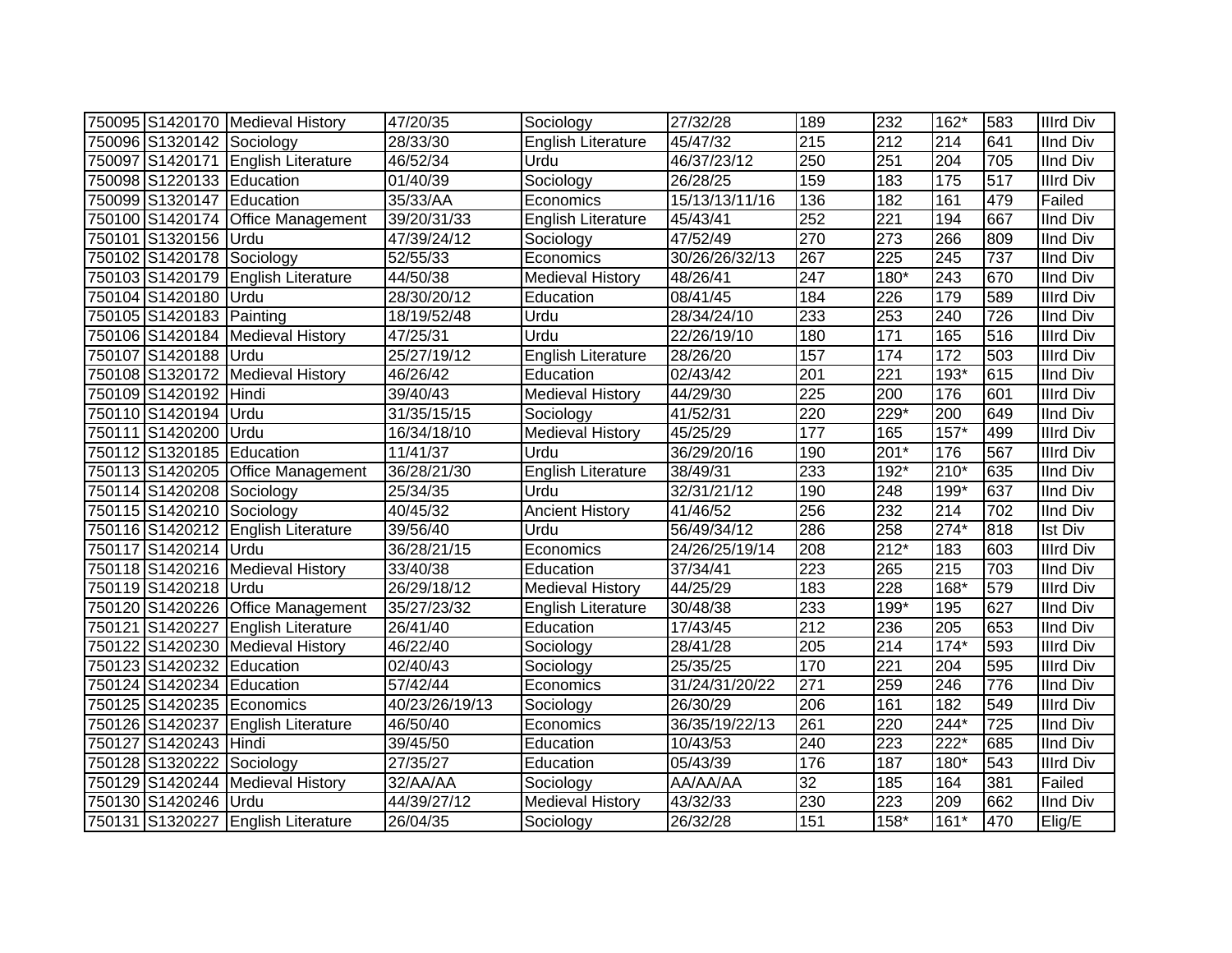| 750132 S1420249 Education |                                    | 06/38/44    | <b>Ancient History</b>        | 25/36/32       | 181 | 161              | 165    | 507 | <b>Illrd Div</b> |
|---------------------------|------------------------------------|-------------|-------------------------------|----------------|-----|------------------|--------|-----|------------------|
| 750133 S1420250 Sociology |                                    | 38/40/30    | Urdu                          | 36/36/21/12    | 213 | 237              | 219    | 669 | <b>IInd Div</b>  |
| 750134 S1420251 Urdu      |                                    | 26/28/27/15 | Sociology                     | 18/25/28       | 167 | 179              | 171    | 517 | Elig/E           |
| 750135 S1220222           | <b>Instrumental Music</b>          | 25/30/43/39 | Sociology                     | 29/23/25       | 214 | $\overline{248}$ | 225    | 687 | <b>IInd Div</b>  |
| 750136 S1420256           | <b>Instrumental Music</b>          | 32/30/50/50 | Education                     | 29/36/39       | 266 | 292              | 249    | 807 | <b>IInd Div</b>  |
| 750137 S1420264 Hindi     |                                    | 34/37/41    | Education                     | 02/32/37       | 183 | $186*$           | $167*$ | 536 | <b>Illrd Div</b> |
| 750138 S1420268           | Education                          | 15/42/46    | Sociology                     | 30/38/31       | 202 | 207              | 182    | 591 | <b>Illrd Div</b> |
| 750139 S1220231 Education |                                    | 39/33/42    | Hindi                         | 43/38/44       | 239 | 208*             | 218    | 665 | <b>IInd Div</b>  |
| 750140 S1220232 Sociology |                                    | 21/AA/33    | Economics                     | 25/25/15/21/14 | 154 | 189              | 178    | 521 | Elig/E           |
|                           | 750141 S1420272 Office Management  | 43/42/42/36 | Economics                     | 25/37/26/26/15 | 292 | 296              | 287    | 875 | <b>Ist Div</b>   |
| 750142 S1420273 Sociology |                                    | 25/31/31    | <b>Ancient History</b>        | 19/35/25       | 166 | 197              | 193*   | 556 | <b>Illrd Div</b> |
| 750143 S1420277           | Education                          | 26/36/40    | Hindi                         | 36/37/41       | 216 | 222              | 171    | 609 | <b>IInd Div</b>  |
| 750144 S1420279           | <b>Ancient History</b>             | 34/45/42    | English Literature            | 21/21/29       | 192 | 214              | 182    | 588 | <b>Illrd Div</b> |
|                           | 750145 S1420280 Medieval History   | 39/22/38    | Education                     | 31/37/51       | 218 | 192              | 179*   | 589 | <b>Illrd Div</b> |
|                           | 750146 S1420282 English Literature | 28/43/36    | Sociology                     | 29/28/31       | 195 | 199              | 195*   | 589 | <b>Illrd Div</b> |
| 750147 S1420285 Education |                                    | 30/41/45    | Sociology                     | 25/26/30       | 197 | $\overline{221}$ | 174    | 592 | <b>Illrd Div</b> |
| 750148 S1420286 Sociology |                                    | 30/40/28    | <b>English Literature</b>     | 32/40/35       | 205 | 205              | $170*$ | 580 | <b>Illrd Div</b> |
| 750149 S1320251 Education |                                    | 33/38/38    | Economics                     | 36/31/19/17/10 | 222 | 174              | 176    | 572 | <b>Illrd Div</b> |
|                           | 750150 S1320252 Ancient History    | 10/40/10    | Education                     | 33/42/39       | 174 | 183*             | $175*$ | 532 | Elig/E           |
| 750151 S1420288 Education |                                    | 30/37/46    | Sociology                     | 26/36/31       | 206 | 228              | 199    | 633 | <b>IInd Div</b>  |
| 750152 S1420291 Education |                                    | 38/42/43    | <b>Ancient History</b>        | 10/43/18       | 194 | $\overline{201}$ | $193*$ | 588 | <b>Illrd Div</b> |
|                           | 750153 S1420292 Vocal Music        | 00/30/46/43 | Education                     | 27/42/34       | 222 | 178              | 187    | 587 | <b>Illrd Div</b> |
| 750154 S1320271 Painting  |                                    | AA/23/30/40 | <b>Ancient History</b>        | 16/37/14       | 160 | 193              | 211    | 564 | Failed           |
|                           | 750155 S1420294 Office Management  | 41/31/24/35 | Education                     | 36/45/45       | 257 | 176              | 209    | 642 | <b>IInd Div</b>  |
|                           | 750156 S1420298 Medieval History   | 56/32/38    | Urdu                          | 43/32/24/17    | 242 | 266              | 236    | 744 | <b>IInd Div</b>  |
|                           | 750157 S1320280 English Literature | 21/36/30    | <b>Ancient History</b>        | 05/36/12       | 140 | 176*             | 201    | 517 | Elig/E           |
|                           | 750158 S1420302 English Literature | 36/39/40    | Office Management             | 38/28/28/30    | 239 | 219              | 217    | 675 | <b>IInd Div</b>  |
|                           | 750159 S1420306 Ancient History    | 09/37/18    | Sociology                     | 28/39/27       | 158 | 199              | 193    | 550 | Elig/E           |
|                           | 750160 S1420307 English Literature | 30/49/38    | Sociology                     | 29/50/31       | 227 | $249*$           | 243*   | 719 | <b>IInd Div</b>  |
|                           | 750161 S1320284 Ancient History    | 26/40/12    | Education                     | 40/37/41       | 196 | $172*$           | 208    | 576 | <b>Illrd Div</b> |
| 750162 S1420309 Hindi     |                                    | 38/38/39    | Education                     | 29/36/49       | 229 | $173*$           | 210    | 612 | <b>IInd Div</b>  |
|                           | 750163 S1420310 English Literature | 32/51/37    | Sociology                     | 27/43/27       | 217 | 241              | 197    | 655 | <b>IInd Div</b>  |
| 750164 S1420311 Education |                                    | 33/36/45    | Hindi                         | 28/38/40       | 220 | 190              | 203    | 613 | <b>IInd Div</b>  |
|                           | 750165 S1420312 English Literature | 28/47/32    | <b>Ancient History</b>        | 25/40/03       | 175 | 203              | 215    | 593 | Elig/E           |
| 750166 S1420314 Painting  |                                    | 24/25/52/54 | Sociology                     | 28/43/25       | 251 | 253              | 228    | 732 | <b>IInd Div</b>  |
| 750167 S1420316 Hindi     |                                    | 38/33/42    | <b>Vocal Music</b>            | 20/33/58/52    | 276 | 204*             | 248    | 728 | <b>IInd Div</b>  |
| 750168 S1420319 Sociology |                                    | 25/33/27    | Office Management 32/10/11/AA |                | 138 | 180              | 180*   | 498 | Elig/E           |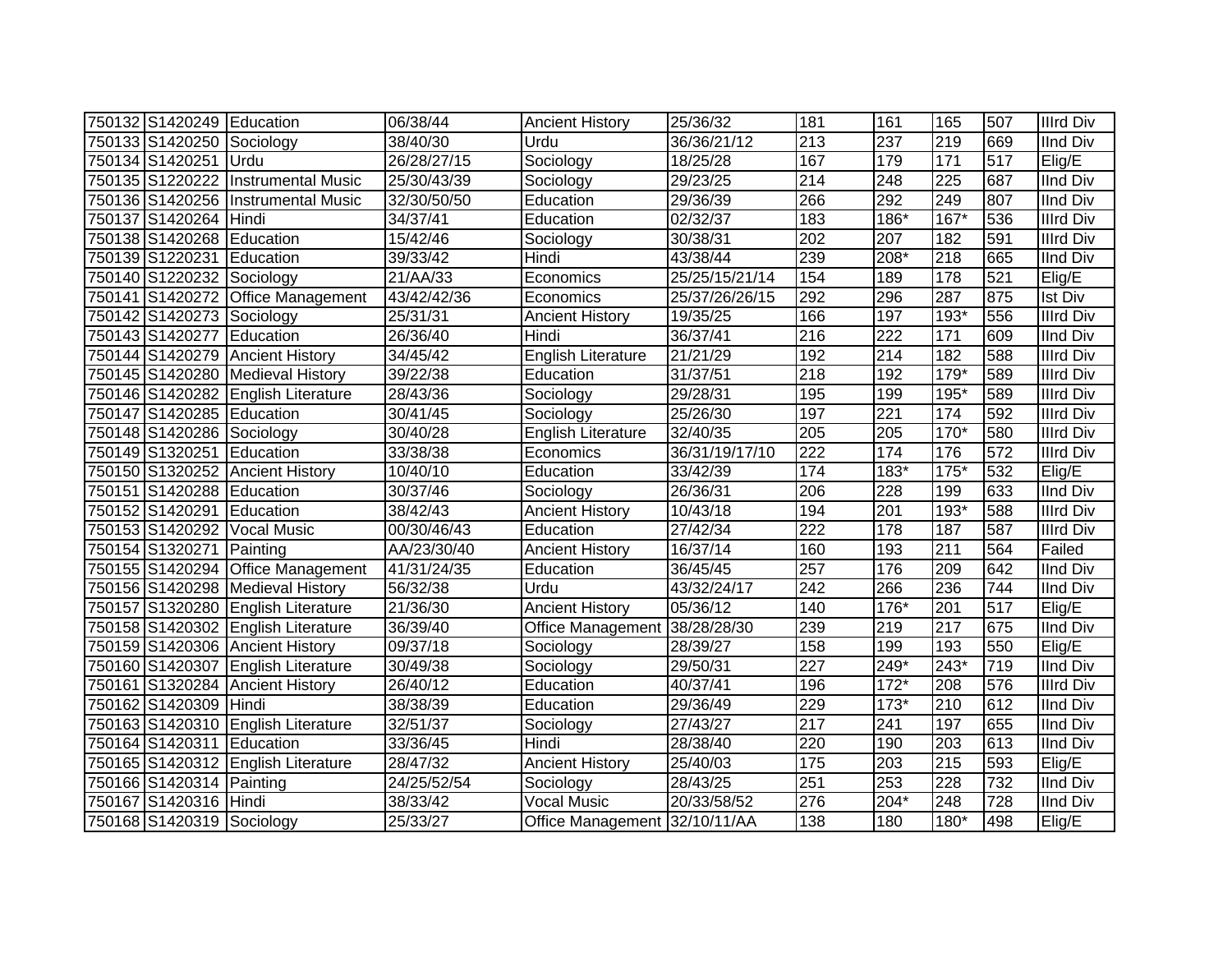|                           | 750169 S1320291 Office Management  | 41/38/35/32    | <b>English Literature</b>     | 35/48/35       | 264              | 247              | 228              | 739 | <b>IInd Div</b>  |
|---------------------------|------------------------------------|----------------|-------------------------------|----------------|------------------|------------------|------------------|-----|------------------|
|                           | 750170 S1420321 Office Management  | 37/36/20/33    | <b>English Literature</b>     | 34/49/35       | 244              | 218              | 202              | 664 | <b>IInd Div</b>  |
| 750171 S1420322 Education |                                    | 18/35/51       | Sociology                     | 26/49/28       | 207              | 208              | $187*$           | 602 | <b>Illrd Div</b> |
|                           | 750172 S1420323 English Literature | 39/34/29       | Economics                     | 29/32/23/19/13 | $\overline{218}$ | 177              | $\overline{221}$ | 616 | <b>IInd Div</b>  |
|                           | 750173 S1420328 Ancient History    | 19/42/13       | Education                     | 32/36/49       | 191              | 211              | $\overline{221}$ | 623 | <b>IInd Div</b>  |
| 750174 S1420330           | Hindi                              | 35/36/43       | <b>Ancient History</b>        | 00/35/01       | 150              | $188*$           | $221*$           | 559 | Elig/E           |
| 750175 S1420331           | Urdu                               | 57/33/32/14    | <b>Medieval History</b>       | 46/35/42       | 259              | 219              | 203              | 681 | <b>IInd Div</b>  |
|                           | 750176 S1420336 English Literature | 49/56/42       | Economics                     | 37/40/32/18/20 | 294              | 303              | 286*             | 883 | <b>Ist Div</b>   |
|                           | 750177 S1320312 Ancient History    | 09/46/27       | Education                     | 33/40/43       | 198              | $173*$           | 243              | 614 | <b>IInd Div</b>  |
|                           | 750178 S1320315 Medieval History   | 39/32/35       | Hindi                         | 39/39/45       | 229              | 232              | 218              | 679 | <b>IInd Div</b>  |
| 750179 S1420346           | Urdu                               | 52/32/28/15    | Medieval History              | 36/29/37       | 229              | 219              | 209              | 657 | <b>IInd Div</b>  |
|                           | 750180 S1320316 Ancient History    | 28/39/21       | Sociology                     | 28/33/29       | 178              | 178              | $182*$           | 538 | <b>Illrd Div</b> |
| 750181 S1420350 Education |                                    | 32/42/45       | Sociology                     | 27/48/36       | 230              | $216*$           | 184              | 630 | <b>IInd Div</b>  |
| 750182 S1420351 Sociology |                                    | 26/41/29       | <b>Medieval History</b>       | 43/34/37       | 210              | 249              | 228              | 687 | <b>IInd Div</b>  |
|                           | 750183 S1420353 English Literature | 37/45/37       | Education                     | 27/36/45       | 227              | 245*             | $197*$           | 669 | <b>IInd Div</b>  |
| 750184 S1320328 Hindi     |                                    | 36/40/37       | Education                     | 27/36/40       | 216              | 158*             | 216              | 590 | <b>Illrd Div</b> |
| 750185 S1420357 Education |                                    | AA/AA/AA       | Philosophy                    | AA/AA/AA       | AA               | 206              | 166              | 372 | Absent           |
|                           | 750186 S1420359 Medieval History   | AA/AA/AA       | Sociology                     | AA/AA/AA       | AA               | 192              | 186              | 378 | Absent           |
| 750187 S1420361 Education |                                    | 33/35/45       | Economics                     | 36/23/23/29/14 | 238              | 226              | 213              | 677 | <b>IInd Div</b>  |
|                           | 750188 S1420362 Office Management  | 38/34/13/35    | English Literature            | 39/57/40       | 256              | 235              | 218              | 709 | <b>IInd Div</b>  |
| 750189 S1420365 Sanskrit  |                                    | 39/36/41/34/18 | Sociology                     | 47/55/38       | 308              | 291              | 276              | 875 | <b>Ist Div</b>   |
|                           | 750190 S1420366 Medieval History   | 44/31/40       | Sociology                     | 25/49/36       | $\overline{225}$ | $\overline{215}$ | 179              | 619 | <b>IInd Div</b>  |
| 750191 S1420368 Sociology |                                    | 29/31/28       | Hindi                         | 34/39/39       | 200              | 225              | $216*$           | 641 | <b>IInd Div</b>  |
| 750192 S1420369 Education |                                    | 48/37/49       | Sociology                     | 29/50/34       | 247              | 241              | $197*$           | 685 | <b>IInd Div</b>  |
|                           | 750193 S1320343 Ancient History    | 25/35/02       | Sociology                     | 27/33/25       | 147              | $173*$           | $163*$           | 483 | Elig/E           |
| 750194 S1420380           | Economics                          | 30/36/30/23/18 | <b>English Literature</b>     | 43/44/38       | 262              | 259              | 252              | 773 | <b>IInd Div</b>  |
| 750195 S1420382 Urdu      |                                    | 31/26/23/15    | Sociology                     | 22/38/25       | 180              | 190*             | 182              | 552 | <b>Illrd Div</b> |
|                           | 750196 S1420383 English Literature | AA/AA/AA       | Education                     | AA/AA/AA       | AA               | 235              | 213              | 448 | Absent           |
|                           | 750197 S1420386 Medieval History   | 43/35/37       | Sociology                     | 41/51/33       | 240              | 251              | 232              | 723 | <b>IInd Div</b>  |
|                           | 750198 S1420394 English Literature | 48/52/39       | <b>Ancient History</b>        | 45/41/51       | 276              | 286              | 243              | 805 | <b>IInd Div</b>  |
| 750199 S1420395 Painting  |                                    | 12/18/50/46    | <b>Ancient History</b>        | 19/40/17       | $\overline{202}$ | 210              | 193              | 605 | <b>Illrd Div</b> |
|                           | 750200 S1420396 English Literature | 33/48/35       | <b>Medieval History</b>       | 33/41/42       | 232              | 227              | 215              | 674 | <b>IInd Div</b>  |
| 750201 S1420397 Urdu      |                                    | 55/27/29/16    | Sociology                     | 40/55/27       | 249              | 211              | 216              | 676 | <b>IInd Div</b>  |
| 750202 S1420400           | Education                          | 29/30/30       | <b>Medieval History</b>       | 37/38/26       | 190              | $174*$           | $184*$           | 548 | <b>Illrd Div</b> |
| 750203 S1420401 Education |                                    | 20/33/41       | <b>Ancient History</b>        | 00/35/00       | 129              | 161              | 198*             | 488 | Elig/E           |
| 750204 S1420404 Sociology |                                    | 26/41/27       | Office Management 26/18/23/30 |                | 191              | 200              | 211              | 602 | <b>Illrd Div</b> |
|                           | 750205 S1420405 Ancient History    | 40/41/27       | English Literature            | 34/52/41       | 235              | 225*             | 240              | 700 | <b>IInd Div</b>  |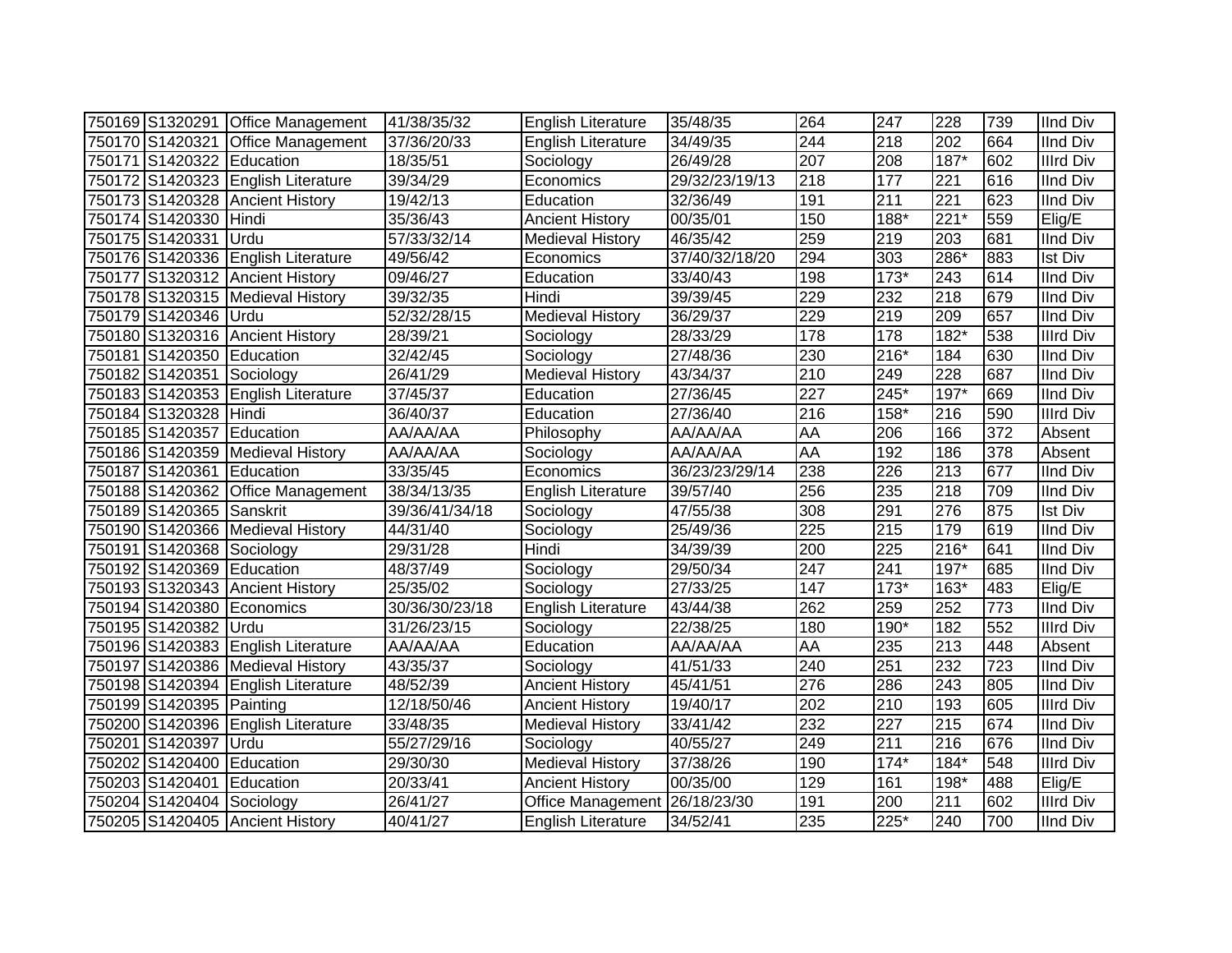|                           | 750206 S1420407 Ancient History    | 00/42/00       | Painting                  | 17/18/36/47    | 160 | 232              | $212*$           | 604              | Elig/E           |
|---------------------------|------------------------------------|----------------|---------------------------|----------------|-----|------------------|------------------|------------------|------------------|
| 750207 S1420408 Urdu      |                                    | 38/20/24/15    | Sociology                 | 37/60/32       | 226 | 217              | 208              | 651              | <b>IInd Div</b>  |
|                           | 750208 S1420409 English Literature | AA/AA/AA       | Economics                 | AA/AA/AA/AA/AA | AA  | 184              | 221              | 405              | Absent           |
| 750209 S1420410 Education |                                    | 26/32/39       | <b>Instrumental Music</b> | 27/30/40/47    | 241 | 229              | 225              | 695              | <b>IInd Div</b>  |
| 750210 S1420411 Sociology |                                    | 28/44/40       | Education                 | 29/25/37       | 203 | 183              | $192*$           | 578              | <b>Illrd Div</b> |
| 750211 S1420412 Sociology |                                    | 32/56/29       | <b>Ancient History</b>    | 48/42/35       | 242 | $\overline{242}$ | 232              | 716              | <b>IInd Div</b>  |
|                           | 750212 S1420413 English Literature | 35/45/42       | Urdu                      | 38/35/25/18    | 238 | 250*             | 206              | 694              | <b>IInd Div</b>  |
|                           | 750213 S1420418 Ancient History    | 32/40/44       | Sociology                 | 31/48/36       | 231 | 172              | 245              | 648              | <b>IInd Div</b>  |
|                           | 750214 S1420419 Office Management  | 37/26/22/33    | Sociology                 | 34/45/31       | 228 | 190              | 213              | 631              | <b>IInd Div</b>  |
| 750215 S1420420           | Sociology                          | 32/38/30       | Hindi                     | 27/39/37       | 203 | $195*$           | 202              | 600              | <b>Illrd Div</b> |
| 750216 S1420422           | Hindi                              | 33/31/45       | Education                 | 24/39/48       | 220 | 197              | $186*$           | 603              | <b>Illrd Div</b> |
|                           | 750217 S1420426 Ancient History    | 00/28/39       | Sociology                 | 25/34/25       | 151 | $187*$           | 215*             | 553              | Elig/E           |
|                           | 750218 S1420427 Ancient History    | 13/30/41       | Education                 | 28/42/36       | 190 | 172              | 203*             | 565              | <b>Illrd Div</b> |
| 750219 S1320379           | Education                          | 27/39/36       | Sociology                 | 27/44/29       | 202 | 173              | 169              | 544              | <b>Illrd Div</b> |
| 750220 S1420429           | Education                          | 28/36/42       | <b>Ancient History</b>    | 08/37/43       | 194 | $\overline{221}$ | $215*$           | 630              | <b>IInd Div</b>  |
| 750221 S1420430           | Economics                          | 33/32/15/22/19 | Philosophy                | 45/41/38       | 245 | 229              | 238              | $\overline{712}$ | <b>IInd Div</b>  |
| 750222 S1320391           | <b>Vocal Music</b>                 | 28/34/52/48    | Sociology                 | 31/40/34       | 267 | 196*             | 214              | 677              | <b>IInd Div</b>  |
| 750223 S1420440           | <b>Ancient History</b>             | 20/31/36       | Sociology                 | 25/40/25       | 177 | 183              | 212              | 572              | <b>Illrd Div</b> |
| 750224 S1420441           | Hindi                              | 38/38/46       | <b>Ancient History</b>    | 42/42/47       | 253 | 229              | 257              | 739              | <b>IInd Div</b>  |
| 750225 S1420442           | Hindi                              | 36/37/47       | Education                 | 29/41/35       | 225 | $221*$           | 183*             | 629              | <b>IInd Div</b>  |
| 750226 S1420443 Sociology |                                    | 38/41/29       | Education                 | 39/37/40       | 224 | 212              | 216              | 652              | <b>IInd Div</b>  |
| 750227 S1320405 Hindi     |                                    | 28/31/37       | Sociology                 | 20/37/25       | 178 | $184*$           | 158              | 520              | <b>Illrd Div</b> |
| 750228 S1420445 Sanskrit  |                                    | 34/30/42/39/18 | Sociology                 | 30/48/28       | 269 | $211*$           | 236              | 716              | <b>IInd Div</b>  |
|                           | 750229 S1420447 English Literature | 42/46/39       | Economics                 | 34/38/28/27/19 | 273 | 248              | 247              | 768              | <b>IInd Div</b>  |
|                           | 750230 S1320410 Ancient History    | AA/AA/AA       | Education                 | AA/AA/AA       | AA  | 187              | 167              | 354              | Absent           |
|                           | 750231 S1320412 Economics          | 29/29/17/18/16 | Sociology                 | 31/41/26       | 207 | 204              | 179              | 590              | <b>Illrd Div</b> |
| 750232 S1420451 Education |                                    | 22/38/36       | <b>Ancient History</b>    | 19/37/40       | 192 | $\overline{221}$ | $\overline{223}$ | 636              | <b>IInd Div</b>  |
| 750233 S1320419 Hindi     |                                    | 33/31/36       | Education                 | 30/36/31       | 197 | 216              | 233              | 646              | <b>IInd Div</b>  |
| 750234 S1420454 Education |                                    | 35/35/50       | Sociology                 | 28/44/27       | 219 | $174*$           | $\overline{221}$ | 614              | <b>IInd Div</b>  |
| 750235 S1320423 Hindi     |                                    | 26/25/34       | Education                 | 23/35/29       | 172 | $173*$           | 188*             | 533              | <b>Illrd Div</b> |
| 750236 S1420455 Sociology |                                    | 27/34/27       | Office Management         | 32/18/23/30    | 191 | 190              | 185              | 566              | <b>Illrd Div</b> |
| 750237 S1420457           | Hindi                              | 40/31/32       | Sociology                 | 20/38/25       | 186 | 168*             | 208              | 562              | <b>Illrd Div</b> |
| 750238 S1420458 Painting  |                                    | 22/25/32/45    | Sociology                 | 33/51/33       | 241 | $\overline{226}$ | 245              | 712              | <b>IInd Div</b>  |
| 750239 S1420459           | Sociology                          | 24/37/28       | <b>Ancient History</b>    | 05/42/43       | 179 | 187              | 216              | 582              | <b>Illrd Div</b> |
| 750240 S1420463           | Sociology                          | 22/36/26       | <b>Ancient History</b>    | 07/37/40       | 168 | 174              | 205*             | 547              | <b>Illrd Div</b> |
| 750241 S1420464           | <b>English Literature</b>          | 41/48/36       | Urdu                      | 41/27/28/12    | 233 | 207              | 194              | 634              | <b>IInd Div</b>  |
|                           | 750242 S1420465 English Literature | 44/49/39       | Sociology                 | 40/46/35       | 253 | 197              | 209              | 659              | <b>IInd Div</b>  |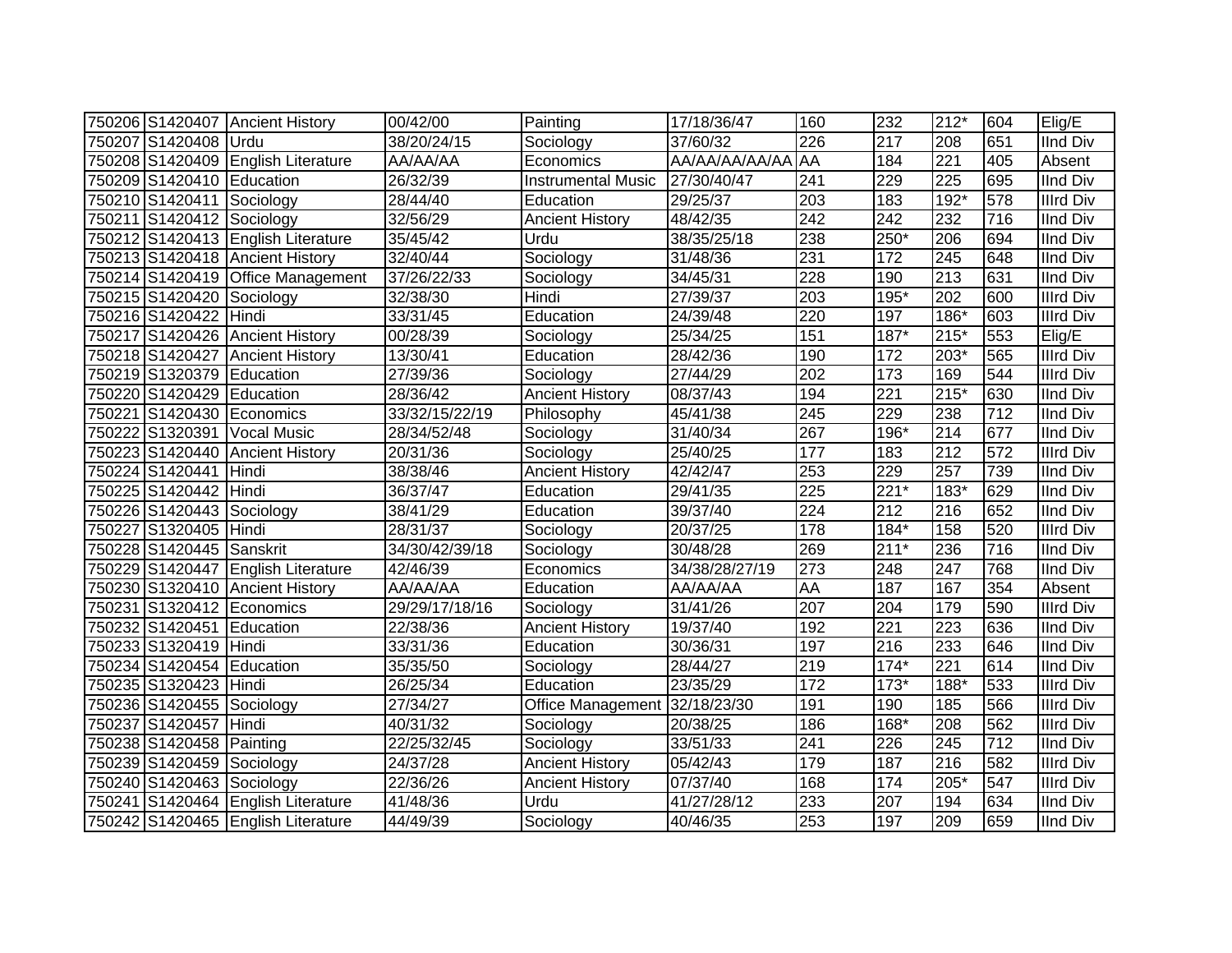|                           | 750243 S1420467 Office Management  | 32/26/29/31    | Education                 | 38/40/51       | 247              | 188*   | 168              | 603              | <b>Illrd Div</b> |
|---------------------------|------------------------------------|----------------|---------------------------|----------------|------------------|--------|------------------|------------------|------------------|
| 750244 S1420468 Sociology |                                    | 33/45/29       | <b>Ancient History</b>    | 14/43/47       | 211              | 223    | 252              | 686              | <b>IInd Div</b>  |
|                           | 750245 S1420472 Economics          | 28/26/17/19/15 | Education                 | 32/35/45       | $\overline{217}$ | 227    | $\overline{225}$ | 669              | <b>IInd Div</b>  |
|                           | 750246 S1420479 English Literature | 40/33/40       | Education                 | 33/40/49       | 235              | $214*$ | $\overline{203}$ | 652              | <b>IInd Div</b>  |
| 750247 S1420482 Education |                                    | 26/34/45       | <b>Medieval History</b>   | 46/32/35       | $\overline{218}$ | 214    | 181              | 613              | <b>IInd Div</b>  |
|                           | 750248 S1420484 English Literature | 36/32/33       | Economics                 | 28/28/22/21/16 | 216              | $228*$ | $219*$           | 663              | <b>IInd Div</b>  |
|                           | 750249 S1420486 Vocal Music        | 29/40/60/55    | <b>Medieval History</b>   | 44/46/40       | 314              | 274    | 290              | 878              | <b>Ist Div</b>   |
|                           | 750250 S1420487 Ancient History    | 09/42/42       | Education                 | 25/44/47       | 209              | 252    | 206              | 667              | <b>IInd Div</b>  |
|                           | 750251 S1420488 Ancient History    | 07/28/34       | Sociology                 | 22/28/25       | 144              | 163    | 164              | 471              | Elig/E           |
| 750252 S1320454 Sociology |                                    | 25/34/36       | <b>English Literature</b> | 31/30/26       | 182              | 196*   | 173              | 551              | <b>Illrd Div</b> |
| 750253 S1420490           | <b>Ancient History</b>             | 50/45/56       | English Literature        | 38/42/40       | $\overline{271}$ | 255    | $\overline{272}$ | 798              | <b>IInd Div</b>  |
| 750254 S1420492           | Sanskrit                           | 30/32/40/35/22 | Sociology                 | 26/33/27       | 245              | $175*$ | 157              | 577              | <b>Illrd Div</b> |
|                           | 750255 S1420494 Ancient History    | 34/43/47       | Education                 | 42/37/48       | 251              | 255    | $\overline{221}$ | 727              | <b>IInd Div</b>  |
| 750256 S1420496           | Hindi                              | 31/38/29       | <b>Ancient History</b>    | 00/33/36       | 167              | 172    | 189*             | 528              | Elig/E           |
|                           | 750257 S1420497 English Literature | 35/34/35       | <b>Ancient History</b>    | 47/47/50       | 248              | 232    | 265              | 745              | <b>IInd Div</b>  |
| 750258 S1320460           | Sociology                          | 20/32/27       | Education                 | 29/37/43       | 188              | 197    | 182              | 567              | <b>Illrd Div</b> |
|                           | 750259 S1420498 Economics          | 33/30/24/19/14 | Education                 | 43/42/45       | 250              | 246    | $\overline{221}$ | 717              | <b>IInd Div</b>  |
| 750260 S1420499           | <b>Instrumental Music</b>          | 22/39/50/48    | Sociology                 | 27/42/30       | 258              | 225    | 240              | $\overline{723}$ | <b>IInd Div</b>  |
| 750261 S1420502 Hindi     |                                    | 29/43/29       | Education                 | 36/43/43       | 223              | $219*$ | $185*$           | 627              | <b>IInd Div</b>  |
| 750262 S1420503 Education |                                    | 41/42/48       | <b>Ancient History</b>    | 45/41/46       | 263              | 239    | 270              | 772              | <b>IInd Div</b>  |
| 750263 S1420504 Sociology |                                    | 27/42/31       | <b>Ancient History</b>    | 30/40/40       | 210              | 209    | 220              | 639              | <b>IInd Div</b>  |
| 750264 S1420506 Sociology |                                    | 30/41/30       | Philosophy                | 26/27/36       | 190              | 198    | $175*$           | 563              | <b>Illrd Div</b> |
| 750265 S1420507 Hindi     |                                    | 37/42/31       | Sociology                 | 30/50/30       | 220              | 233    | 237              | 690              | <b>IInd Div</b>  |
|                           | 750266 S1320465 English Literature | 38/37/34       | Sociology                 | 25/37/30       | 201              | 192*   | 201              | 594              | <b>Illrd Div</b> |
| 750267 S1320467 Sociology |                                    | 16/31/27       | Economics                 | 26/17/15/16/15 | 163              | 177    | $173*$           | 513              | <b>Illrd Div</b> |
| 750268 S1420510 Urdu      |                                    | 55/25/26/12    | <b>Medieval History</b>   | 48/42/37       | 245              | 230    | 220              | 695              | <b>IInd Div</b>  |
|                           | 750269 S1420511 Economics          | 28/24/13/16/14 | <b>English Literature</b> | 40/42/35       | $\overline{212}$ | $177*$ | $205*$           | 594              | <b>Illrd Div</b> |
|                           | 750270 S1420512 Medieval History   | 45/37/19       | Philosophy                | 42/45/38       | 226              | 218    | $\overline{219}$ | 663              | <b>IInd Div</b>  |
| 750271 S1420513 Hindi     |                                    | 37/29/27       | Sociology                 | 27/39/31       | 190              | 206    | $201*$           | 597              | <b>Illrd Div</b> |
|                           | 750272 S1420514 Ancient History    | 20/36/32       | Sociology                 | 25/32/25       | 170              | $193*$ | $191*$           | 554              | <b>Illrd Div</b> |
| 750273 S1420515 Hindi     |                                    | 35/41/17       | Sociology                 | 26/29/26       | 174              | 201    | 194              | 569              | <b>Illrd Div</b> |
| 750274 S1420516 Sociology |                                    | 25/34/34       | Education                 | 32/35/40       | 200              | 205    | $175*$           | 580              | <b>Illrd Div</b> |
| 750275 S1320480 Education |                                    | 27/40/41       | Sociology                 | 13/26/15       | 162              | $170*$ | 189*             | 521              | Elig/E           |
| 750276 S1420521           | Sociology                          | 52/56/49       | <b>Ancient History</b>    | 56/48/52       | 313              | 291    | 279              | 883              | Ist Div          |
| 750277 S1420522           | Urdu                               | 45/30/23/16    | Education                 | 22/32/39       | 207              | 201    | $163*$           | 571              | <b>Illrd Div</b> |
| 750278 S1420523           | Economics                          | 32/31/13/18/16 | Sociology                 | 28/32/32       | $20\overline{2}$ | 206    | 212              | 620              | <b>IInd Div</b>  |
| 750279 S1420524 Urdu      |                                    | 46/32/24/10    | Education                 | 30/42/45       | 229              | 221    | 198              | 648              | <b>IInd Div</b>  |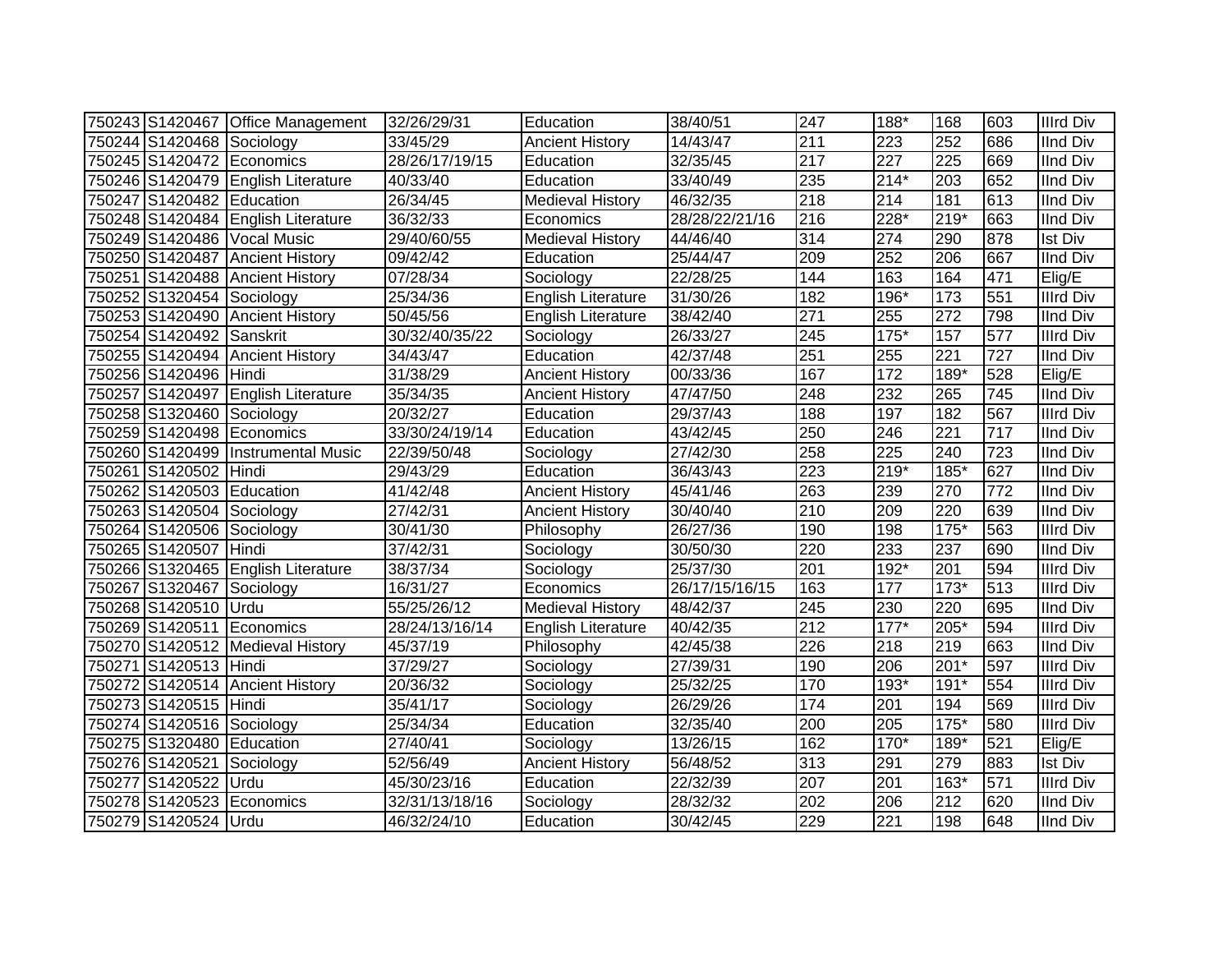| 750280 S1420527 Urdu      |                                    | 47/28/17/10    | Education                     | 40/39/34       | 215              | 193    | 175    | 583              | <b>Illrd Div</b> |
|---------------------------|------------------------------------|----------------|-------------------------------|----------------|------------------|--------|--------|------------------|------------------|
|                           | 750281 S1420529 Economics          | 17/26/09/16/15 | Education                     | 12/40/44       | 179              | 181    | $162*$ | 522              | <b>Illrd Div</b> |
| 750282 S1420530 Sociology |                                    | 33/25/46       | Urdu                          | 47/32/24/18    | $\overline{225}$ | 223    | 195    | 643              | <b>IInd Div</b>  |
| 750283 S1420532 Painting  |                                    | 18/22/57/53    | <b>English Literature</b>     | 41/30/38       | 259              | 232    | 237    | 728              | <b>IInd Div</b>  |
| 750284 S1420533 Urdu      |                                    | 49/31/19/10    | Education                     | 35/43/40       | 227              | 238    | 196    | 661              | <b>IInd Div</b>  |
| 750285 S1420536           | Education                          | 28/33/32       | <b>Medieval History</b>       | 47/29/35       | 204              | 194    | 183    | 581              | <b>Illrd Div</b> |
| 750286 S1420538           | Office Management                  | AA/AA/AA/AA    | Sociology                     | AA/AA/AA       | AA               | 196    | 179*   | 375              | Absent           |
| 750287 S1420539           | <b>English Literature</b>          | 31/36/41       | Education                     | 59/30/41       | 238              | $251*$ | 239    | $\overline{728}$ | <b>IInd Div</b>  |
| 750288 S1420540           | <b>English Literature</b>          | 44/48/41       | Office Management             | 48/45/47/36    | 309              | 297    | 329    | 935              | <b>Ist Div</b>   |
| 750289 S1420542 Education |                                    | 45/32/38       | Sociology                     | 37/43/42       | 237              | 216    | $202*$ | 655              | <b>IInd Div</b>  |
| 750290 S1420545           | <b>Instrumental Music</b>          | 22/32/39/42    | Education                     | 29/31/41       | 236              | $213*$ | 207    | 656              | <b>IInd Div</b>  |
| 750291 S1420546           | <b>Instrumental Music</b>          | 27/42/60/55    | Economics                     | 26/32/21/30/20 | 313              | 276    | 283    | 872              | <b>Ist Div</b>   |
| 750292 S1420547           | Urdu                               | 34/23/19/12    | Sociology                     | 25/33/26       | $\frac{1}{172}$  | 206*   | $187*$ | 565              | <b>Illrd Div</b> |
| 750293 S1420549           | <b>English Literature</b>          | 35/36/30       | Sociology                     | 27/32/27       | 187              | 217    | $223*$ | 627              | <b>IInd Div</b>  |
| 750294 S1420551           | Urdu                               | 53/46/32/15    | <b>Medieval History</b>       | 48/39/42       | 275              | 229    | $215*$ | 719              | <b>IInd Div</b>  |
| 750295 S1420555           | <b>English Literature</b>          | 35/46/40       | Medieval History              | 45/29/42       | 237              | 253    | 230    | 720              | <b>IInd Div</b>  |
| 750296 S1420558           | <b>IUrdu</b>                       | 44/46/29/10    | Sociology                     | 25/31/25       | 210              | 228    | 195    | 633              | <b>IInd Div</b>  |
| 750297 S1420559 Education |                                    | 30/36/40       | Urdu                          | 32/33/22/15    | 208              | 194    | 186    | 588              | <b>Illrd Div</b> |
|                           | 750298 S1420564 English Literature | 41/47/38       | <b>Ancient History</b>        | 46/42/45       | 259              | 198    | 243    | 700              | <b>IInd Div</b>  |
|                           | 750299 S1420567 English Literature | 35/45/37       | Hindi                         | AA/AA/AA       | 117              | 242    | 233    | 592              | Elig/E           |
| 750300 S1420569 Sociology |                                    | 31/40/36       | <b>English Literature</b>     | 43/43/42       | 235              | 234    | 236    | 705              | <b>IInd Div</b>  |
| 750301 S1420572 Sociology |                                    | 38/38/37       | <b>Ancient History</b>        | 25/33/36       | 207              | 186*   | 173    | 566              | <b>Illrd Div</b> |
|                           | 750302 S1420573 Ancient History    | 31/39/42       | Education                     | 31/34/43       | 220              | $215*$ | 189    | 624              | <b>IInd Div</b>  |
|                           | 750303 S1420579 English Literature | 44/45/44       | Education                     | 42/38/49       | 262              | 249    | 228    | 739              | <b>IInd Div</b>  |
|                           | 750304 S1420580 Medieval History   | 43/27/35       | Education                     | 22/27/30       | 184              | $175*$ | $181*$ | 540              | <b>Illrd Div</b> |
| 750305 S1420581           | Urdu                               | 51/38/17/15    | <b>Medieval History</b>       | 51/34/42       | 248              | 238    | 241    | 727              | <b>IInd Div</b>  |
| 750306 S1420584           | Urdu                               | 38/31/26/12    | Sociology                     | 16/27/20       | 170              | 167*   | $164*$ | 501              | Elig/E           |
| 750307 S1320536           | Sociology                          | 25/31/25       | <b>Medieval History</b>       | 46/15/38       | 180              | 179*   | 168*   | 527              | <b>Illrd Div</b> |
| 750308 S1420586           | <b>English Literature</b>          | 40/37/37       | Education                     | 39/36/47       | 236              | 186    | 224    | 646              | <b>IInd Div</b>  |
| 750309 S1420589           | Urdu                               | 34/31/22/10    | Sociology                     | 27/31/30       | 185              | 180*   | $194*$ | 559              | <b>Illrd Div</b> |
| 750310 S1420590           | <b>English Literature</b>          | 39/47/30       | Office Management 23/18/27/31 |                | 215              | $203*$ | 173    | 591              | <b>Illrd Div</b> |
|                           | 750311 S1420592 English Literature | 40/45/37       | Education                     | 36/35/45       | 238              | 204    | $210*$ | 652              | <b>IInd Div</b>  |
| 750312 S1320547 Hindi     |                                    | 27/39/13       | Sociology                     | 26/26/27       | 158              | 208*   | $165*$ | 531              | <b>Illrd Div</b> |
| 750313 S1320548           | Sociology                          | AA/AA/AA       | <b>Medieval History</b>       | AA/AA/AA       | AA               | 177    | 195    | 372              | Absent           |
| 750314 S1420598           | Urdu                               | 35/36/25/10    | Medieval History              | 45/24/38       | 213              | 205    | $184*$ | 602              | <b>Illrd Div</b> |
| 750315 S1420599           | <b>Urdu</b>                        | 46/34/19/12    | <b>Medieval History</b>       | 48/29/38       | 226              | 202*   | 215    | 643              | <b>IInd Div</b>  |
|                           | 750316 S1420601 English Literature | 39/44/33       | Education                     | 34/34/46       | 230              | 228    | 230    | 688              | <b>IInd Div</b>  |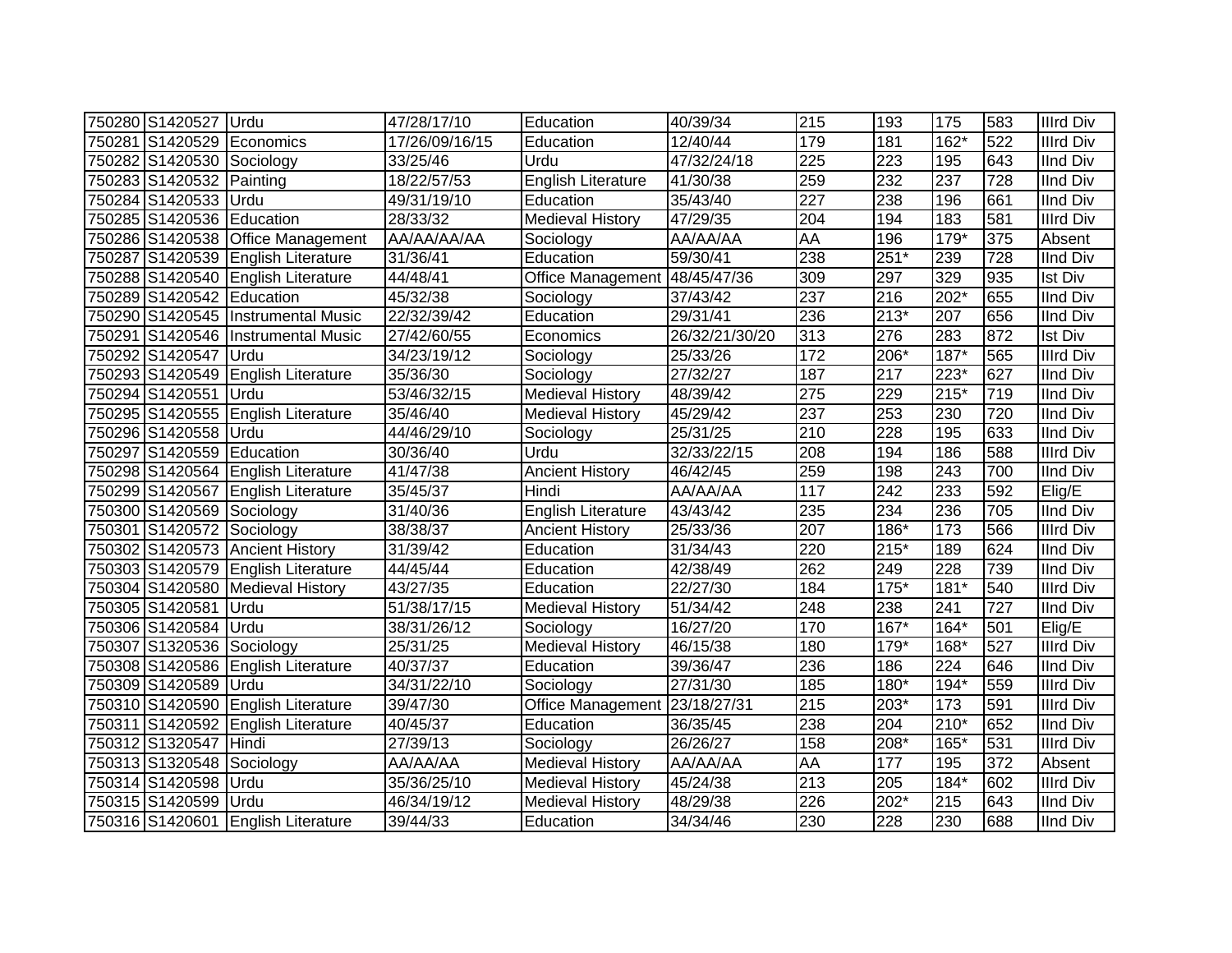|                           | 750317 S1420603 English Literature | 43/42/34       | Economics                     | 27/27/13/16/19    | 221              | $211*$           | 239*             | 671 | <b>IInd Div</b>  |
|---------------------------|------------------------------------|----------------|-------------------------------|-------------------|------------------|------------------|------------------|-----|------------------|
| 750318 S1320551 Sociology |                                    | 28/30/25       | <b>English Literature</b>     | 40/37/33          | 193              | 185              | 160              | 538 | <b>Illrd Div</b> |
|                           | 750319 S1420604 Office Management  | 24/18/27/33    | Education                     | 27/27/41          | 197              | $183*$           | $189*$           | 569 | <b>Illrd Div</b> |
|                           | 750320 S1320552 Medieval History   | 36/19/35       | Sociology                     | 22/25/25          | 162              | $182*$           | $175*$           | 519 | Elig/E           |
|                           | 750321 S1420606 Medieval History   | 44/27/38       | Hindi                         | 29/34/29          | 201              | $\frac{1}{171}$  | 162              | 534 | <b>Illrd Div</b> |
| 750322 S1320559 Sociology |                                    | 20/27/30       | <b>Medieval History</b>       | 45/15/28          | 165              | 198              | $193*$           | 556 | <b>Illrd Div</b> |
|                           | 750323 S1420607 Medieval History   | 47/30/34       | Hindi                         | 21/37/26          | 195              | 235              | 205*             | 635 | <b>IInd Div</b>  |
| 750324 S1320564 Sociology |                                    | 15/26/29       | Education                     | 25/27/31          | 153              | 167              | $\overline{171}$ | 491 | Elig/E           |
|                           | 750325 S1420615 Instrumental Music | 23/28/41/38    | <b>Ancient History</b>        | 25/38/43          | 236              | 241              | 249              | 726 | <b>IInd Div</b>  |
|                           | 750326 S1420616 Ancient History    | 55/49/47       | <b>English Literature</b>     | 44/52/41          | 288              | 273              | 269              | 830 | Ist Div          |
|                           | 750327 S1420617 Ancient History    | 41/44/50       | <b>English Literature</b>     | 44/33/33          | 245              | 173              | 229*             | 647 | <b>IInd Div</b>  |
|                           | 750328 S1420619 English Literature | 44/47/35       | Education                     | 40/35/52          | 253              | 193              | 195              | 641 | <b>IInd Div</b>  |
|                           | 750329 S1420623 Medieval History   | 49/28/40       | Sociology                     | 31/36/25          | 209              | $\overline{173}$ | 209*             | 591 | <b>Illrd Div</b> |
| 750330 S1420625 Painting  |                                    | 21/20/36/51    | Sociology                     | 25/36/34          | 223              | 204              | 200              | 627 | <b>IInd Div</b>  |
| 750331 S1420627           | <b>English Literature</b>          | 45/51/38       | <b>Ancient History</b>        | 50/40/44          | 268              | $193*$           | 240              | 701 | <b>IInd Div</b>  |
|                           | 750332 S1420629 English Literature | 47/42/50       | Education                     | 42/33/54          | 268              | 237              | 231              | 736 | <b>IInd Div</b>  |
|                           | 750333 S1420630 English Literature | 43/34/48       | Sociology                     | 26/49/38          | 238              | $237*$           | $224*$           | 699 | <b>IInd Div</b>  |
|                           | 750334 S1420633 Economics          | 29/28/19/19/19 | Sociology                     | 37/47/43          | 241              | 269              | 284              | 794 | <b>IInd Div</b>  |
|                           | 750335 S1420634 Instrumental Music | 32/33/49/49    | Education                     | 30/36/48          | $\overline{277}$ | 261              | 260*             | 798 | <b>IInd Div</b>  |
| 750336 S1420635 Hindi     |                                    | 23/34/30       | <b>Ancient History</b>        | 41/36/38          | 202              | 181              | 188              | 571 | <b>Illrd Div</b> |
|                           | 750337 S1320588 Ancient History    | 00/43/41       | Education                     | 27/27/45          | 183              | $174*$           | 192*             | 549 | <b>Illrd Div</b> |
|                           | 750338 S1420636 Economics          | 35/36/26/22/19 | Office Management 32/25/44/32 |                   | 271              | 245              | 296              | 812 | <b>Ist Div</b>   |
| 750339 S1320590 Education |                                    | 43/36/48       | Sociology                     | 26/42/35          | 230              | 207              | 248              | 685 | <b>IInd Div</b>  |
|                           | 750340 S1420637 English Literature | 44/39/49       | Economics                     | 32/31/19/22/15    | 251              | 174              | 240              | 665 | <b>IInd Div</b>  |
| 750341 S1420638 Sociology |                                    | 26/38/26       | Hindi                         | 17/30/27          | 164              | 165*             | 177              | 506 | <b>Illrd Div</b> |
| 750342 S1420639 Sociology |                                    | 47/46/44       | Economics                     | 26/36/27/24/20    | 270              | 213              | 269              | 752 | <b>IInd Div</b>  |
|                           | 750343 S1420640 Ancient History    | 38/38/42       | Sociology                     | 26/37/29          | $\overline{210}$ | 189              | 199              | 598 | <b>Illrd Div</b> |
|                           | 750344 S1420642 Office Management  | 34/22/33/30    | English Literature            | 43/37/48          | 247              | 215              | $\overline{222}$ | 684 | <b>IInd Div</b>  |
|                           | 750345 S1420644 English Literature | 42/30/48       | <b>Ancient History</b>        | 41/45/41          | 247              | 216              | 250              | 713 | <b>IInd Div</b>  |
|                           | 750346 S1420645 Office Management  | 27/18/26/35    | Sociology                     | 20/46/40          | 212              | 188*             | 194              | 594 | <b>Illrd Div</b> |
|                           | 750347 S1420646 English Literature | 49/37/54       | <b>Medieval History</b>       | 56/36/45          | $\overline{277}$ | 251              | 298              | 826 | <b>Ist Div</b>   |
| 750348 S1420647 Painting  |                                    | 18/17/50/46    | English Literature            | 42/20/46          | 239              | $214*$           | 236              | 689 | <b>IInd Div</b>  |
|                           | 750349 S1420648 Ancient History    | 46/44/49       | <b>Instrumental Music</b>     | 36/42/60/54       | 331              | 281              | 298              | 910 | <b>Ist Div</b>   |
|                           | 750350 S1420649 Ancient History    | 43/40/47       | Sociology                     | 29/43/34          | 236              | 216              | 228              | 680 | <b>IInd Div</b>  |
|                           | 750351 S1320604 Ancient History    | 25/36/39       | Education                     | $\sqrt{29}/24/14$ | 167              | 166*             | 194              | 527 | Elig/E           |
| 750352 S1320609           | English Literature                 | 43/27/44       | <b>Vocal Music</b>            | 26/35/53/48       | 276              | 182*             | 237              | 695 | <b>IInd Div</b>  |
| 750353 S1320614 Hindi     |                                    | 32/39/37       | Education                     | 26/33/36          | 203              | 201              | 199              | 603 | <b>Illrd Div</b> |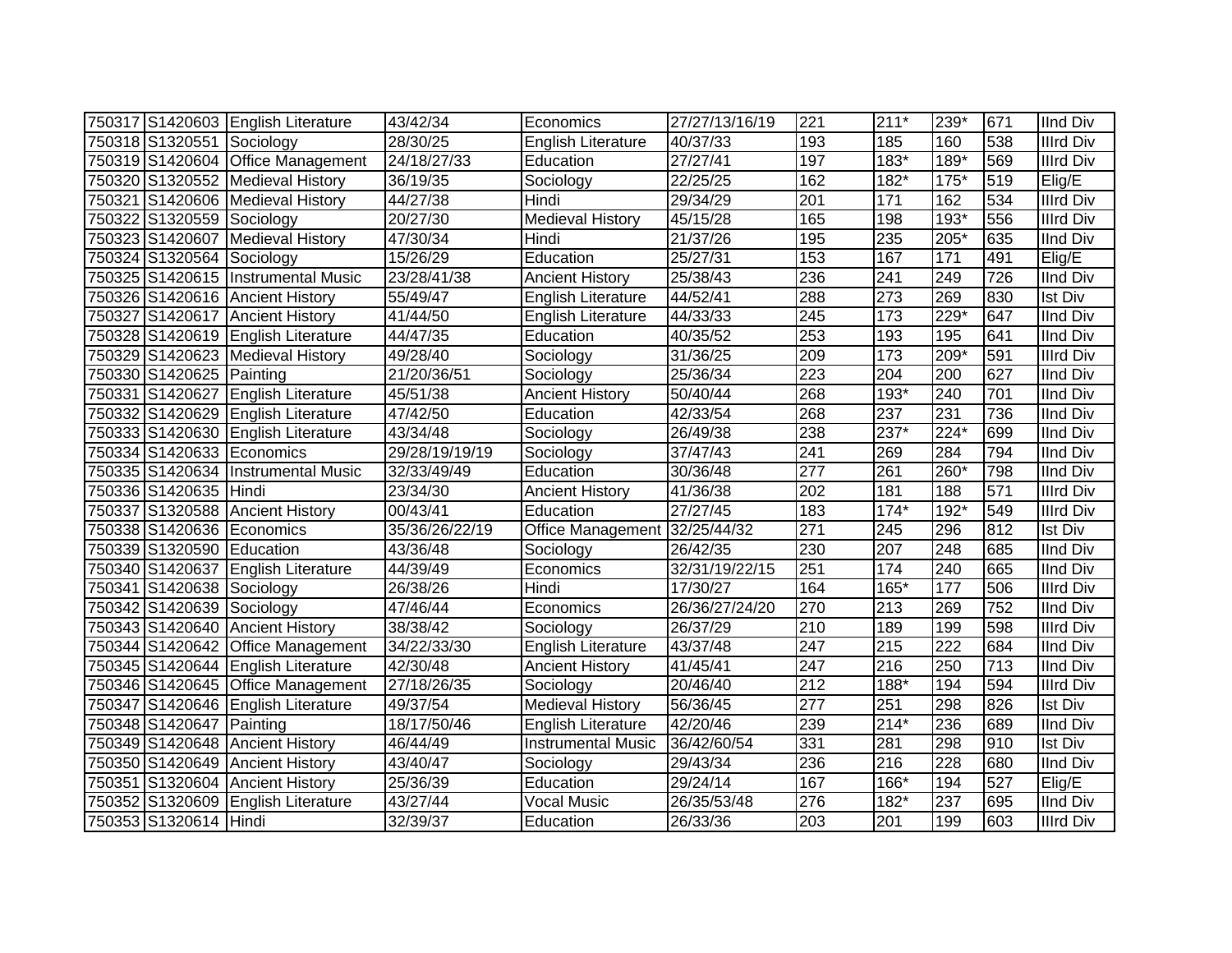| 750354 S1420655 Education |                                    | 34/34/49       | Economics                     | 25/31/21/23/20 | 237 | 184              | 235    | 656 | <b>IInd Div</b>  |
|---------------------------|------------------------------------|----------------|-------------------------------|----------------|-----|------------------|--------|-----|------------------|
|                           | 750355 S1320620 Office Management  | 25/18/36/30    | Sociology                     | 25/40/25       | 199 | 194              | 175    | 568 | <b>Illrd Div</b> |
|                           | 750356 S1420661 Ancient History    | 32/37/35       | Sociology                     | 18/29/25       | 176 | $173*$           | 181    | 530 | <b>Illrd Div</b> |
| 750357 S1420662 Urdu      |                                    | 58/35/24/18    | <b>English Literature</b>     | 45/28/50       | 258 | 246              | 220*   | 724 | <b>IInd Div</b>  |
|                           | 750358 S1420663 English Literature | 40/22/42       | Sociology                     | 26/32/27       | 189 | $190*$           | 206    | 585 | <b>Illrd Div</b> |
|                           | 750359 S1420665 English Literature | 42/27/43       | Education                     | 36/32/45       | 225 | $192*$           | 223    | 640 | <b>IInd Div</b>  |
| 750360 S1420667           | Hindi                              | 33/34/32       | Sociology                     | 28/44/30       | 201 | 203              | 185    | 589 | <b>Illrd Div</b> |
| 750361 S1420669           | Economics                          | 23/35/31/20/19 | English Literature            | 46/57/54       | 285 | 255              | 280    | 820 | <b>Ist Div</b>   |
| 750362 S1420670           | <b>Ancient History</b>             | 42/35/50       | <b>English Literature</b>     | 38/37/48       | 250 | $202*$           | $190*$ | 642 | <b>IInd Div</b>  |
|                           | 750363 S1420671 Ancient History    | 41/45/47       | Education                     | 38/36/44       | 251 | 222              | 216    | 689 | <b>IInd Div</b>  |
| 750364 S1420673 Sociology |                                    | 26/39/33       | Education                     | 33/28/43       | 202 | 190              | 223    | 615 | <b>IInd Div</b>  |
| 750365 S1420674 Hindi     |                                    | 25/25/23       | Education                     | 39/26/30       | 168 | $194*$           | $174*$ | 536 | <b>Illrd Div</b> |
| 750366 S1420675 Hindi     |                                    | 26/34/31       | Sociology                     | 26/34/25       | 176 | 202              | 193    | 571 | <b>Illrd Div</b> |
| 750367 S1320647           | <b>Office Management</b>           | 37/18/13/31    | <b>English Literature</b>     | 39/16/35       | 189 | 175              | 161    | 525 | <b>Illrd Div</b> |
|                           | 750368 S1420678 Medieval History   | 49/31/33       | <b>English Literature</b>     | 42/49/48       | 252 | 234              | 270    | 756 | <b>IInd Div</b>  |
| 750369 S1420680           | <b>Urdu</b>                        | 30/30/23/10    | <b>English Literature</b>     | 41/26/41       | 201 | $176*$           | 187    | 564 | <b>Illrd Div</b> |
| 750370 S1320652 Education |                                    | 35/28/28       | Sociology                     | 20/38/18       | 167 | 161              | 165    | 493 | <b>Illrd Div</b> |
|                           | 750371 S1420683 Office Management  | 39/24/24/32    | Economics                     | 05/31/23/17/17 | 212 | 190              | 226    | 628 | <b>IInd Div</b>  |
| 750372 S1420684 Education |                                    | 41/34/45       | Painting                      | 10/24/52/48    | 254 | 234              | 237    | 725 | <b>IInd Div</b>  |
| 750373 S1420685 Education |                                    | 54/40/44       | Economics                     | 06/33/25/20/16 | 238 | 222              | 234    | 694 | <b>IInd Div</b>  |
| 750374 S1320657 Sociology |                                    | 25/35/25       | Education                     | 32/29/33       | 179 | 185              | 184*   | 548 | <b>Illrd Div</b> |
| 750375 S1420687 Education |                                    | 30/35/42       | Sociology                     | 26/30/28       | 191 | 201              | 213    | 605 | <b>Illrd Div</b> |
|                           | 750376 S1420689 Ancient History    | 22/40/32       | Economics                     | 02/21/17/16/15 | 165 | $156*$           | $182*$ | 503 | Elig/E           |
|                           | 750377 S1320662 English Literature | 39/24/29       | Education                     | 22/29/43       | 186 | 192              | 203    | 581 | <b>Illrd Div</b> |
|                           | 750378 S1420690 Ancient History    | 50/56/55       | <b>English Literature</b>     | 44/55/54       | 314 | 290              | 314    | 918 | <b>Ist Div</b>   |
|                           | 750379 S1220572 Medieval History   | 44/29/29       | Sociology                     | 27/44/32       | 205 | $210*$           | 157    | 572 | <b>Illrd Div</b> |
| 750380 S1420694 Education |                                    | 41/31/39       | Office Management 36/18/23/38 |                | 226 | 193              | 202    | 621 | <b>IInd Div</b>  |
|                           | 750381 S1420695 Ancient History    | 42/46/36       | Office Management 38/21/14/32 |                | 229 | 196              | 182*   | 607 | <b>Illrd Div</b> |
|                           | 750382 S1420697 English Literature | 43/46/52       | Office Management 41/22/33/33 |                | 270 | 258              | 275    | 803 | <b>IInd Div</b>  |
| 750383 S1420698 Education |                                    | 40/34/44       | Office Management 42/32/29/30 |                | 251 | 228              | 270    | 749 | <b>IInd Div</b>  |
| 750384 S1320667 Sociology |                                    | 33/45/38       | <b>English Literature</b>     | 43/36/49       | 244 | $\overline{222}$ | 213    | 679 | <b>IInd Div</b>  |
| 750385 S1420700           | English Literature                 | 45/43/53       | Education                     | 57/40/45       | 283 | 271              | 288    | 842 | <b>Ist Div</b>   |
| 750386 S1420701 Hindi     |                                    | 43/39/35       | Education                     | 44/25/41       | 227 | 192              | $210*$ | 629 | <b>IInd Div</b>  |
| 750387 S1320669 Education |                                    | 37/37/39       | <b>Ancient History</b>        | 16/37/35       | 201 | 197              | 212    | 610 | <b>IInd Div</b>  |
| 750388 S1320672           | Sociology                          | 25/39/25       | Hindi                         | 31/36/32       | 188 | 157              | $174*$ | 519 | <b>Illrd Div</b> |
| 750389 S1420702           | Urdu                               | 39/28/23/12    | English Literature            | 34/25/44       | 205 | $181*$           | 195*   | 581 | <b>Illrd Div</b> |
| 750390 S1420704 Urdu      |                                    | 31/30/22/12    | <b>English Literature</b>     | 36/23/45       | 199 | 185              | 207    | 591 | <b>Illrd Div</b> |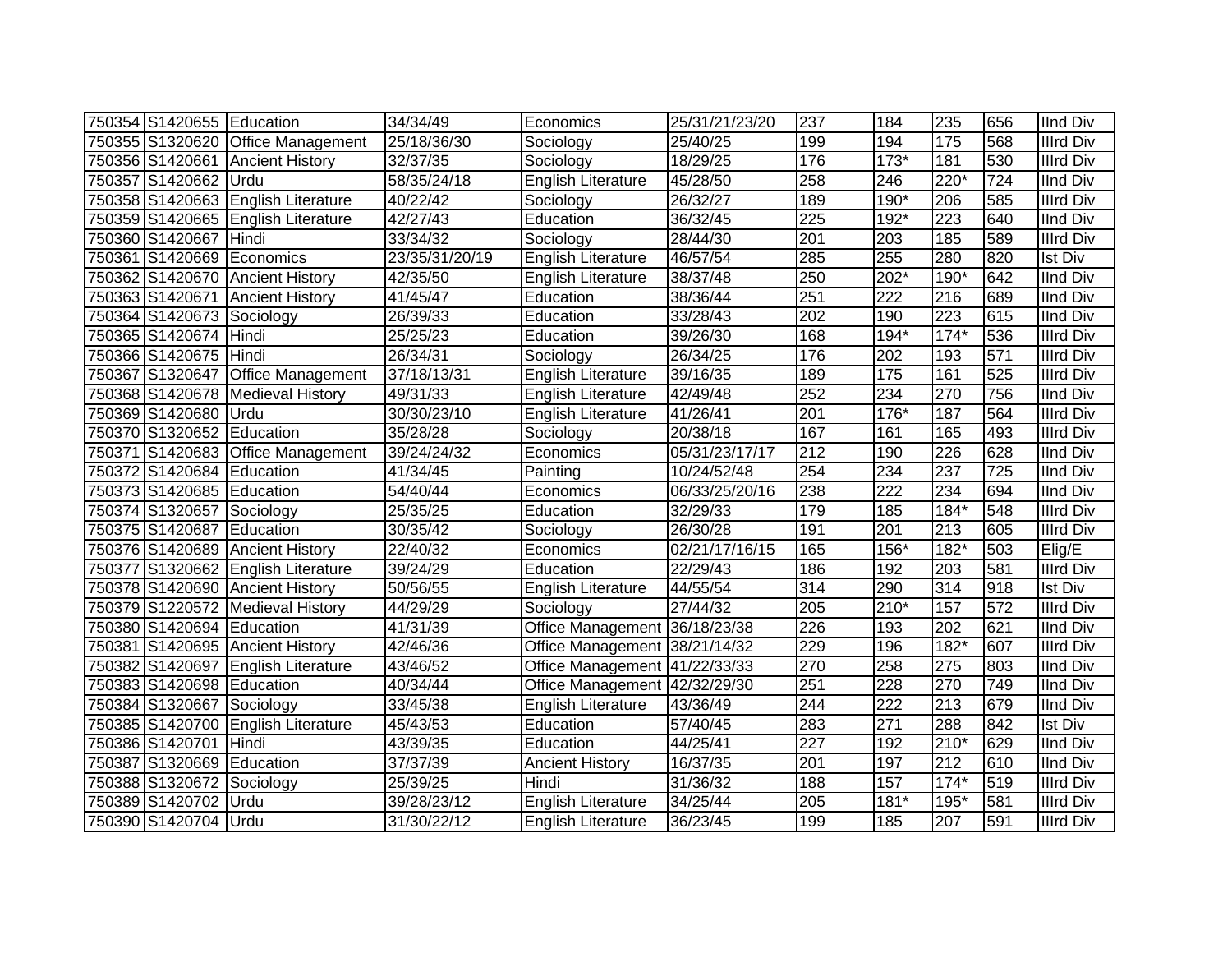|                           | 750391 S1420707 Economics          | 05/30/17/20/18 | <b>Medieval History</b>       | 51/30/44    | 215              | 200    | 179              | 594 | <b>Illrd Div</b> |
|---------------------------|------------------------------------|----------------|-------------------------------|-------------|------------------|--------|------------------|-----|------------------|
|                           | 750392 S1420708 English Literature | 41/25/47       | Sociology                     | 33/46/39    | 231              | 226    | 249              | 706 | <b>IInd Div</b>  |
| 750393 S1420710 Urdu      |                                    | 39/35/23/12    | <b>Ancient History</b>        | 45/45/42    | 241              | 192    | 177              | 610 | <b>IInd Div</b>  |
| 750394 S1420713 Education |                                    | 29/31/36       | Sociology                     | 18/38/25    | 177              | 181    | 197*             | 555 | <b>Illrd Div</b> |
| 750395 S1420714 Urdu      |                                    | 37/32/21/10    | <b>Medieval History</b>       | 45/20/36    | 201              | $215*$ | $182*$           | 598 | <b>Illrd Div</b> |
| 750396 S1420716 Urdu      |                                    | 38/31/23/12    | English Literature            | 43/27/48    | 222              | 239    | 248              | 709 | <b>IInd Div</b>  |
| 750397 S1420718           | Urdu                               | 32/30/29/16    | Sociology                     | 26/40/25    | 198              | 196    | 209              | 603 | <b>Illrd Div</b> |
| 750398 S1320676 Education |                                    | 31/34/41       | Sociology                     | 28/36/37    | $\overline{207}$ | $176*$ | 181              | 564 | <b>Illrd Div</b> |
| 750399 S1320678 Education |                                    | 36/31/35       | Sociology                     | 25/38/26    | 191              | $172*$ | 179              | 542 | <b>Illrd Div</b> |
| 750400 S1420722 Hindi     |                                    | 35/42/39       | Education                     | 31/37/39    | $\overline{223}$ | 207    | $221*$           | 651 | <b>IInd Div</b>  |
| 750401 S1320680           | Education                          | 45/31/36       | Sociology                     | 22/38/30    | 202              | 220    | 201              | 623 | <b>IInd Div</b>  |
| 750402 S1420730           | Painting                           | 26/17/53/51    | Sociology                     | 25/38/31    | 241              | 239*   | 227              | 707 | <b>IInd Div</b>  |
|                           | 750403 S1420733 English Literature | 40/37/35       | <b>Medieval History</b>       | 49/37/42    | 240              | 233*   | 274              | 747 | <b>IInd Div</b>  |
| 750404 S1420736 Urdu      |                                    | 43/31/23/16    | <b>English Literature</b>     | 39/41/40    | 233              | 246    | 231              | 710 | <b>IInd Div</b>  |
|                           | 750405 S1420737 Medieval History   | 41/44/47       | <b>English Literature</b>     | 26/33/39    | 230              | 200    | 223              | 653 | <b>IInd Div</b>  |
| 750406 S1420738           | <b>Urdu</b>                        | 41/38/21/14    | <b>Medieval History</b>       | 46/33/34    | 227              | 215    | 227*             | 669 | <b>IInd Div</b>  |
|                           | 750407 S1420739 English Literature | 43/45/48       | <b>Medieval History</b>       | 49/34/47    | 266              | 273    | 300              | 839 | <b>Ist Div</b>   |
| 750408 S1420740 Urdu      |                                    | 25/23/20/16    | <b>English Literature</b>     | 21/17/19    | 141              | 179    | 183*             | 503 | Elig/E           |
|                           | 750409 S1420741 English Literature | 50/48/48       | Sociology                     | 42/46/40    | 274              | 180    | 218              | 672 | <b>IInd Div</b>  |
| 750410 S1420744 Urdu      |                                    | 45/31/22/17    | English Literature            | 38/39/39    | 231              | 207    | 233              | 671 | <b>IInd Div</b>  |
|                           | 750411 S1420746 English Literature | 34/37/41       | Sociology                     | 27/32/32    | 203              | 198    | 203              | 604 | <b>Illrd Div</b> |
| 750412 S1420751 Education |                                    | 32/28/36       | Office Management 32/21/27/31 |             | 207              | 181    | 177              | 565 | <b>Illrd Div</b> |
|                           | 750413 S1420752 English Literature | 39/41/43       | Education                     | 32/32/46    | 233              | 198    | $\overline{247}$ | 678 | <b>IInd Div</b>  |
|                           | 750414 S1420753 English Literature | 43/39/41       | Urdu                          | 33/35/24/15 | 230              | 228    | 235              | 693 | <b>IInd Div</b>  |
|                           | 750415 S1420754 English Literature | 38/34/36       | Office Management             | 38/24/19/32 | 221              | 188    | 186              | 595 | <b>Illrd Div</b> |
|                           | 750416 S1420756 Medieval History   | 31/23/37       | Sociology                     | 26/31/25    | 173              | 199    | 189              | 561 | <b>Illrd Div</b> |
|                           | 750417 S1220006 Medieval History   | 25/24/33       | Education                     | 22/26/29    | 159              | $231*$ | 213              | 603 | <b>Illrd Div</b> |
|                           | 750418 S1320018 Economics          | 03/27/14/11/12 | English Literature            | 31/30/34    | 162              | 211    | 188              | 561 | Elig/E           |
| 750419 S1220040 Sociology |                                    | 23/29/28       | Philosophy                    | 29/39/33    | 181              | 159*   | $157*$           | 497 | <b>Illrd Div</b> |
| 750420 S1320051 Education |                                    | 37/36/39       | English Literature            | 39/30/37    | 218              | 194    | 168              | 580 | <b>Illrd Div</b> |
| 750421 S1220113 Hindi     |                                    | 28/37/32       | Sociology                     | 25/26/26    | 174              | 189    | 188              | 551 | <b>Illrd Div</b> |
| 750422 S1320132 Sanskrit  |                                    | 28/20/35/21/15 | Hindi                         | 28/19/32    | 198              | 167    | $171*$           | 536 | <b>Illrd Div</b> |
|                           | 750423 S1320167 Medieval History   | 40/21/38       | Sociology                     | 25/27/26    | 177              | 231    | 178              | 586 | <b>Illrd Div</b> |
| 750424 S1220266 Urdu      |                                    | 28/28/28/16    | English Literature            | 36/35/37    | 208              | $194*$ | 206              | 608 | <b>IInd Div</b>  |
|                           | 750425 S1320437 English Literature | 36/38/38       | Education                     | 34/19/31    | 196              | 172    | 184              | 552 | <b>Illrd Div</b> |
|                           | 750426 S1320442 English Literature | 31/32/35       | Education                     | 37/31/38    | 204              | $172*$ | 163              | 539 | <b>Illrd Div</b> |
| 750427 S1320504 Education |                                    | 29/30/40       | Sociology                     | 24/44/29    | 196              | $168*$ | 178              | 542 | <b>Illrd Div</b> |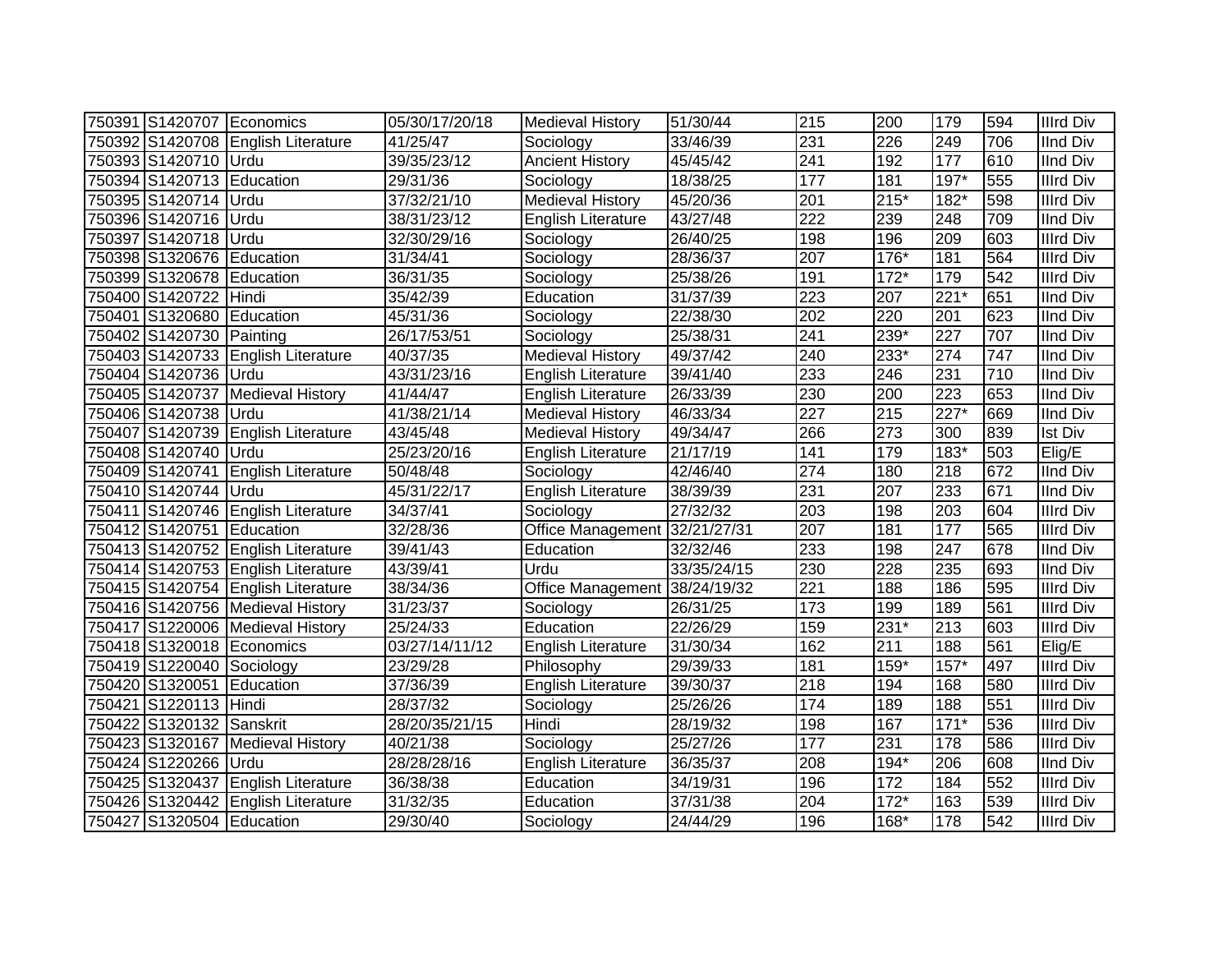|                           | 750428 S1320532 Medieval History   | 19/13/29       | Education                 | 06/30/36       | 133       | 170              | 179              | 482 | Failed           |
|---------------------------|------------------------------------|----------------|---------------------------|----------------|-----------|------------------|------------------|-----|------------------|
| 750429 S1320535 Sociology |                                    | 30/44/35       | <b>Medieval History</b>   | 40/25/37       | 211       | 205              | 188              | 604 | <b>Illrd Div</b> |
|                           | 750430 S1320578 Economics          | AA/AA/AA/AA/AA | <b>Medieval History</b>   | 28/11/AA       | 39        | 188              | $189*$           | 416 | Failed           |
| 750431 S1220545 Education |                                    | 15/28/31       | <b>Ancient History</b>    | 29/35/27       | 165       | $191*$           | 203              | 559 | <b>Illrd Div</b> |
|                           | 750432 S1320651 English Literature | 45/47/48       | Painting                  | 11/24/54/54    | 283       | 252              | 205              | 740 | <b>IInd Div</b>  |
| 750433 S1420481 Education |                                    | 05/26/33       | Sociology                 | 23/25/28       | 140       | 176              | $180*$           | 496 | Elig/E           |
|                           | 751001 R1420002 English Literature | 44/38/40       | <b>Ancient History</b>    | 31/44/44       | 241       | 218              | 256              | 715 | <b>IInd Div</b>  |
|                           | 751002 R1420003 English Literature | 34/38/37       | <b>Ancient History</b>    | 38/40/42       | 229       | $\overline{247}$ | 270              | 746 | <b>IInd Div</b>  |
| 751003 R1420004 Education |                                    | 14/29/37       | <b>Ancient History</b>    | 35/40/38       | 193       | 189              | 205              | 587 | <b>Illrd Div</b> |
| 751004 R1320001           | Hindi                              | 28/34/22       | Education                 | 11/18/25       | 138       | 192              | 196              | 526 | Elig/E           |
| 751005 R1420009 Hindi     |                                    | 38/33/27       | Education                 | 07/25/31       | 161       | $201*$           | $222*$           | 584 | Elig/E           |
| 751006 R1420012 Education |                                    | 42/31/36       | <b>Instrumental Music</b> | 23/26/50/45    | 253       | 258*             | 228              | 739 | <b>IInd Div</b>  |
| 751007 R1420013 Hindi     |                                    | 28/37/38       | <b>Ancient History</b>    | 05/36/29       | 173       | 180*             | 193              | 546 | Elig/E           |
|                           | 751008 R1220013 Vocal Music        | 21/28/30/25    | Education                 | 17/37/37       | 195       | 250              | 244              | 689 | <b>IInd Div</b>  |
| 751009 R1420015 Education |                                    | 48/50/45       | <b>Ancient History</b>    | 46/48/55       | 292       | 243              | 231              | 766 | <b>IInd Div</b>  |
|                           | 751010 R1420018 Ancient History    | 41/40/42       | Hindi                     | 47/38/40       | 248       | 212              | 223              | 683 | <b>IInd Div</b>  |
|                           | 751011 R1320012 Instrumental Music | 21/24/52/47    | Education                 | 14/36/30       | 224       | 246              | 218              | 688 | <b>IInd Div</b>  |
| 751012 R1420019 Hindi     |                                    | 31/43/35       | <b>Vocal Music</b>        | 33/37/50/40    | 269       | 212              | 243              | 724 | <b>IInd Div</b>  |
|                           | 751013 R1320016 Ancient History    | 27/42/28       | Education                 | 15/28/25       | 165       | 168              | 213              | 546 | Elig/E           |
| 751014 R1420027 Education |                                    | 20/35/36       | Economics                 | 04/26/11/16/14 | 162       | $\overline{218}$ | $187*$           | 567 | Elig/E           |
|                           | 751015 R1420029 Vocal Music        | 29/40/48/38    | Economics                 | 11/31/22/20/18 | 257       | 276              | 269              | 802 | <b>IInd Div</b>  |
| 751016 R1320018 Education |                                    | 02/27/36       | Hindi                     | 31/37/33       | 166       | 170*             | 201*             | 537 | Elig/E           |
|                           | 751017 R1420040 Ancient History    | 23/41/33       | Economics                 | 08/18/12/12/11 | 158       | 199              | $184*$           | 541 | Elig/E           |
|                           | 751018 R1120023 Ancient History    | 36/42/36       | Education                 | 04/35/39       | 192       | 261              | 239              | 692 | <b>IInd Div</b>  |
| 751019 R1320022 Hindi     |                                    | 39/29/49       | Education                 | 02/33/36       | 188       | 304              | 224              | 716 | <b>IInd Div</b>  |
| 751020 R1420044 Hindi     |                                    | 28/47/49       | Education                 | 06/32/42       | 204       | 220              | 229              | 653 | <b>IInd Div</b>  |
| 751021 R1420046 Hindi     |                                    | AA/AA/AA       | <b>Instrumental Music</b> | AA/AA/AA/AA    | <b>AA</b> | 248              | $\overline{227}$ | 475 | Absent           |
|                           | 751022 R1420048 Political Science  | 30/25/21       | <b>English Literature</b> | 26/35/33       | 170       | 195              | 203*             | 568 | <b>Illrd Div</b> |
| 752001 G1420002 Hindi     |                                    | 32/37/38       | Sanskrit                  | 37/32/36/32/20 | 264       | $221*$           | $251*$           | 736 | <b>IInd Div</b>  |
|                           | 752002 G1420003 Political Science  | 32/08/18       | Philosophy                | 15/39/40       | 152       | $214*$           | 204              | 570 | Elig/E           |
|                           | 752003 G1420007 Political Science  | 44/12/25       | Philosophy                | 26/49/41       | 197       | $167*$           | 182*             | 546 | <b>Illrd Div</b> |
| 752004 G1420008 Hindi     |                                    | 35/43/44       | <b>Political Science</b>  | 24/09/02       | 157       | 195*             | 207*             | 559 | Elig/E           |
|                           | 752005 G1420010 Political Science  | 24/10/07       | <b>Ancient History</b>    | 31/35/34       | 141       | 181              | 199*             | 521 | Elig/E           |
|                           | 752006 G1420012 Geography          | 10/17/20/51    | <b>Political Science</b>  | 23/10/26       | 157       | 204              | 170              | 531 | Failed           |
| 752007 G1420014 Hindi     |                                    | 32/48/43       | <b>Ancient History</b>    | 34/45/36       | 238       | 203*             | 203*             | 644 | <b>IInd Div</b>  |
|                           | 752008 G1420015 Political Science  | 49/42/43       | <b>Ancient History</b>    | 47/44/51       | 276       | 268              | 256              | 800 | <b>IInd Div</b>  |
|                           | 752009 G1420023 Ancient History    | 55/38/45       | Defence Studies           | 21/19/30/34    | 242       | 231              | 228              | 701 | <b>IInd Div</b>  |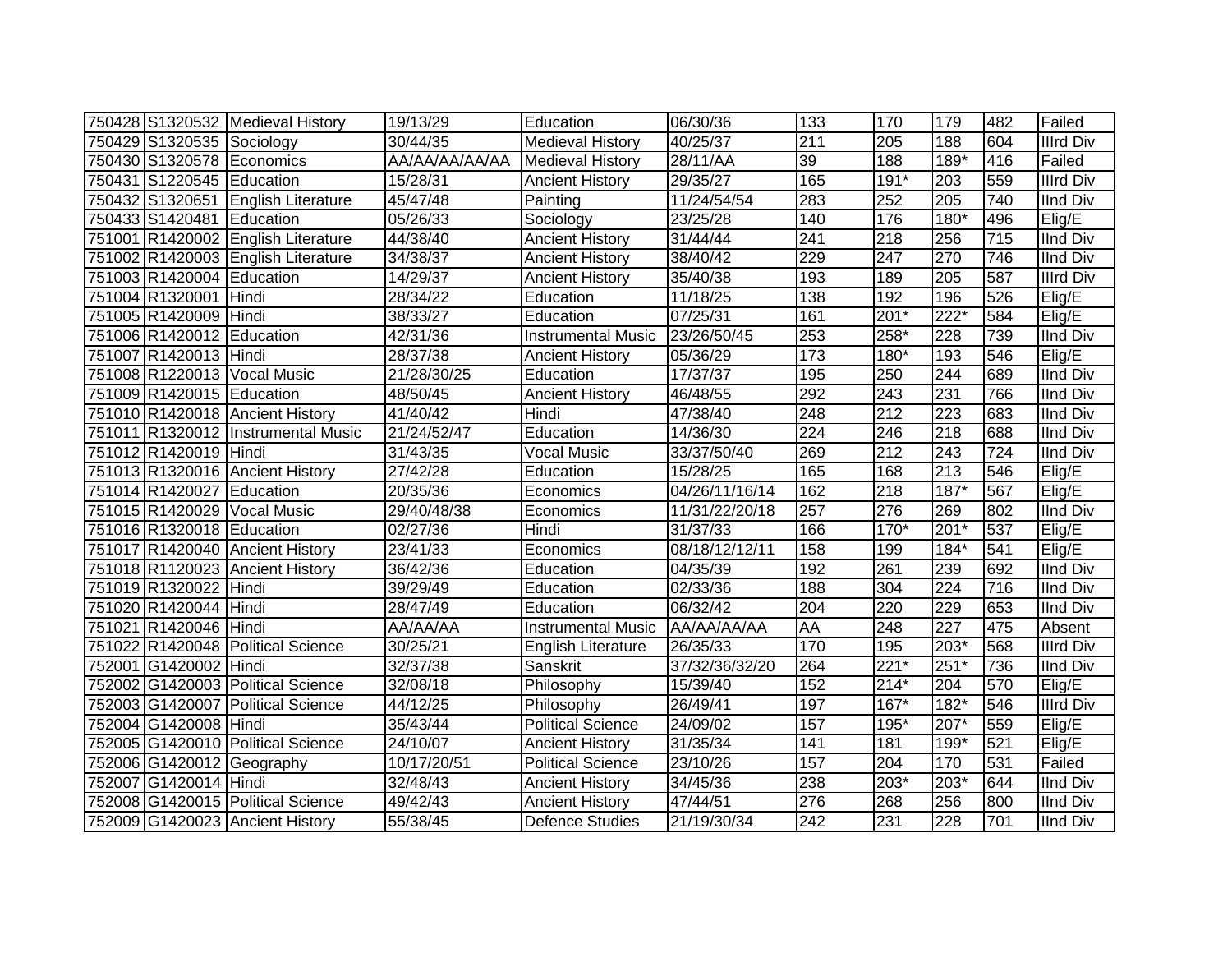|                       | 752010 G1420024 Ancient History    | 43/44/51    | <b>Political Science</b> | 37/37/37       | 249              | 219              | 226              | 694              | <b>IInd Div</b>  |
|-----------------------|------------------------------------|-------------|--------------------------|----------------|------------------|------------------|------------------|------------------|------------------|
|                       | 752011 G1420025 Political Science  | 44/26/25    | Geography                | 24/04/19/60    | 202              | 237              | 264              | 703              | <b>IInd Div</b>  |
|                       | 752012 G1420027 Political Science  | 39/35/33    | <b>Ancient History</b>   | 39/43/34       | $\overline{223}$ | $231*$           | $217*$           | 671              | <b>IInd Div</b>  |
| 752013 G1420028 Hindi |                                    | 39/33/46    | Sanskrit                 | 39/40/33/38/18 | 286              | 284              | 254              | 824              | <b>Ist Div</b>   |
|                       | 752014 G1420029 Political Science  | <b>UFM</b>  | Geography                | <b>UFM</b>     | UF               | 243              | $241*$           | UF               | <b>UFM</b>       |
|                       | 752015 G1420030 Political Science  | 38/17/13    | <b>Ancient History</b>   | 37/40/50       | 195              | $\overline{221}$ | 199              | 615              | Elig/E           |
|                       | 752016 G1420033 Political Science  | 40/11/05    | Geography                | 22/00/18/53    | 149              | 199              | 230*             | 578              | Failed           |
| 752017 G1420035 Hindi |                                    | 39/47/45    | <b>Political Science</b> | 46/14/18       | 209              | 213              | $\overline{221}$ | 643              | <b>IInd Div</b>  |
| 752018 G1420036 Hindi |                                    | 37/49/41    | <b>Political Science</b> | 41/08/30       | 206              | 169              | 196              | 571              | <b>Illrd Div</b> |
|                       | 752019 G1420038 Ancient History    | 45/45/53    | Philosophy               | 42/66/45       | 296              | 253              | 251              | 800              | <b>IInd Div</b>  |
| 752020 G1420046 Hindi |                                    | 45/48/46    | <b>Ancient History</b>   | 44/45/40       | 268              | 190              | $214*$           | 672              | <b>IInd Div</b>  |
| 752021 G1320054 Hindi |                                    | 31/38/43    | <b>Political Science</b> | 26/02/01       | 141              | $164*$           | $194*$           | 499              | Elig/E           |
|                       | 752022 G1420049 Political Science  | 44/34/42    | Geography                | 23/20/22/53    | 238              | 212              | 266*             | 716              | <b>IInd Div</b>  |
|                       | 752023 G1420051 Political Science  | 39/31/46    | <b>Ancient History</b>   | 43/54/43       | 256              | 180*             | 242*             | 678              | <b>IInd Div</b>  |
| 752024 G1420054 Hindi |                                    | 38/50/46    | <b>Ancient History</b>   | 40/44/50       | 268              | 226              | 219              | 713              | <b>IInd Div</b>  |
| 752025 G1420057 Hindi |                                    | 43/49/45    | <b>Ancient History</b>   | 42/42/42       | 263              | 229              | $231*$           | 723              | <b>IInd Div</b>  |
|                       | 752026 G1420059 Political Science  | 43/43/45    | <b>Ancient History</b>   | 42/42/42       | 257              | 217              | 253              | $\overline{727}$ | <b>IInd Div</b>  |
| 752027 G1420064 Hindi |                                    | 30/46/44    | <b>Ancient History</b>   | 37/39/36       | 232              | 189*             | $204*$           | 625              | <b>IInd Div</b>  |
|                       | 752028 G1420066 English Literature | 43/38/42    | Philosophy               | 41/50/42       | 256              | 216              | 233              | 705              | <b>IInd Div</b>  |
|                       | 752029 G1420068 Political Science  | 45/19/13    | <b>Ancient History</b>   | 39/44/45       | 205              | 213              | 198*             | 616              | <b>IInd Div</b>  |
| 752030 G1420069 Hindi |                                    | 33/38/44    | Sanskrit                 | 30/29/28/32/18 | 252              | 194              | $194*$           | 640              | <b>IInd Div</b>  |
|                       | 752031 G1420070 Political Science  | 44/50/55    | <b>Ancient History</b>   | 46/43/53       | 291              | 266*             | 293*             | 850              | <b>Ist Div</b>   |
|                       | 752032 G1320079 Political Science  | 42/12/13    | Geography                | 29/00/30/55    | 181              | 246              | 239*             | 666              | Elig/E           |
| 752033 G1420076 Hindi |                                    | 37/37/44    | <b>Ancient History</b>   | 38/42/46       | 244              | 259              | 186              | 689              | <b>IInd Div</b>  |
|                       | 752034 G1420084 Political Science  | 38/35/30    | Geography                | 27/28/23/65    | 246              | 243              | 252              | 741              | <b>IInd Div</b>  |
|                       | 752035 G1420091 Political Science  | 38/28/25    | <b>Ancient History</b>   | 40/44/50       | 225              | 214              | 201              | 640              | <b>IInd Div</b>  |
| 752036 G1420092 Hindi |                                    | 46/47/49    | Political Science        | 42/47/42       | $\overline{273}$ | 217              | $247*$           | 737              | <b>IInd Div</b>  |
|                       | 752037 G1420094 Political Science  | 29/39/21    | Geography                | 20/00/21/50    | 180              | 206*             | $210*$           | 596              | Elig/E           |
|                       | 752038 G1220119 Ancient History    | 26/40/30    | <b>Political Science</b> | 29/31/02       | 158              | 185*             | 160*             | 503              | Elig/E           |
| 752039 G1420095 Hindi |                                    | 33/45/43    | Sanskrit                 | 28/28/27/33/22 | 259              | 207              | $205*$           | 671              | <b>IInd Div</b>  |
|                       | 752040 G1420097 Ancient History    | 36/43/40    | Political Science        | 39/39/37       | 234              | $204*$           | 205*             | 643              | <b>IInd Div</b>  |
| 752041 G1420103 Hindi |                                    | 39/40/41    | <b>Political Science</b> | 40/45/36       | 241              | 194*             | 217              | 652              | <b>IInd Div</b>  |
| 752042 G1420104 Hindi |                                    | 35/47/45    | Sanskrit                 | 35/31/24/26/20 | 263              | 212              | 209              | 684              | <b>IInd Div</b>  |
| 752043 G1420105 Hindi |                                    | 38/45/44    | <b>Ancient History</b>   | 34/40/36       | $\overline{237}$ | $221*$           | 199*             | 657              | <b>IInd Div</b>  |
| 752044 G1420108 Hindi |                                    | 43/48/46    | Political Science        | 36/41/35       | 249              | 182*             | 207              | 638              | <b>IInd Div</b>  |
|                       | 752045 G1420112 Geography          | 31/40/31/63 | <b>Political Science</b> | 50/57/46       | 318              | 237*             | 233              | 788              | <b>IInd Div</b>  |
| 752046 G1420252 Hindi |                                    | 37/48/41    | <b>Ancient History</b>   | 37/42/38       | 243              | 240              | 246*             | 729              | <b>IInd Div</b>  |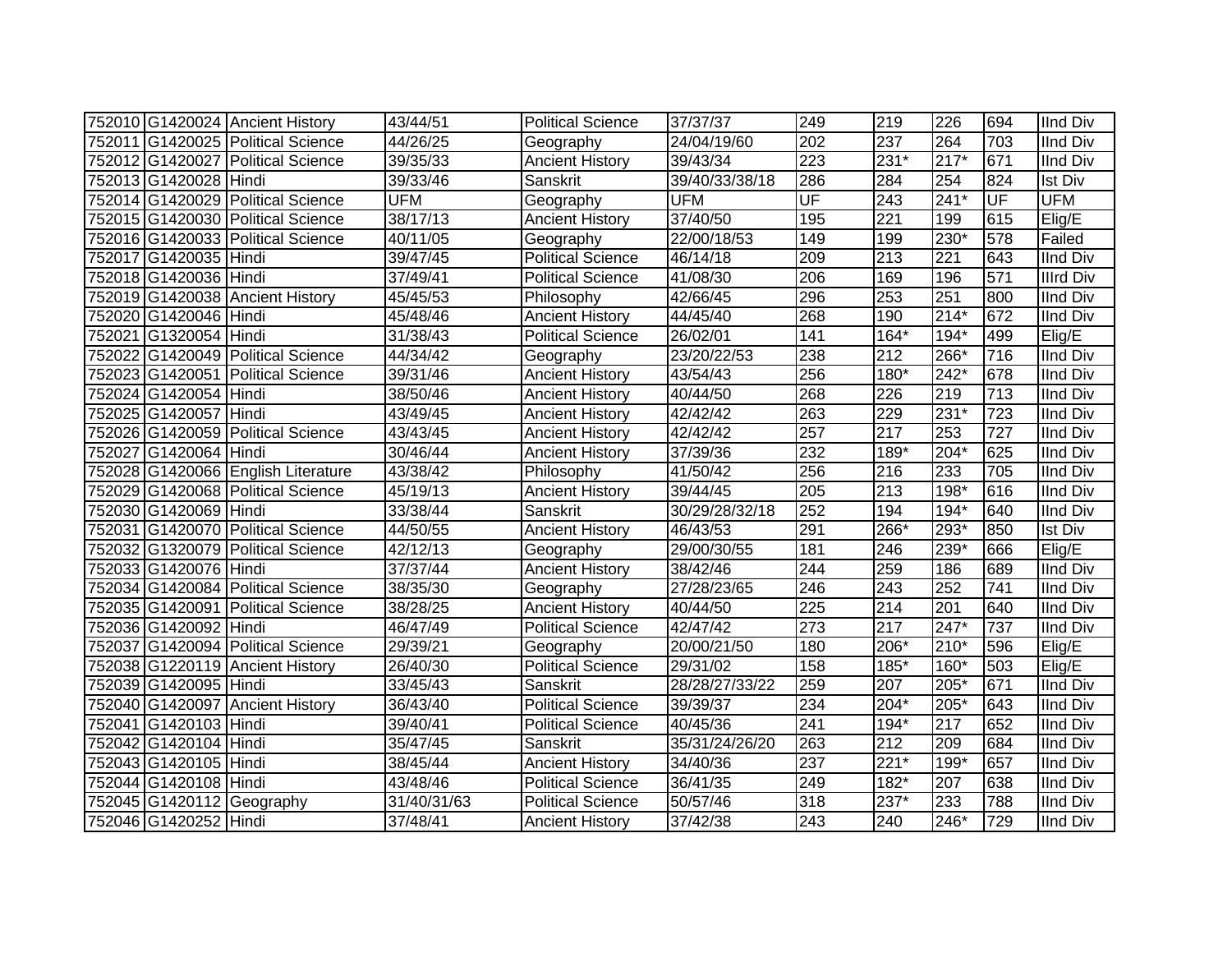| 752047 G1420114 Hindi |                                    | 36/49/46    | <b>Ancient History</b>   | 41/43/37       | 252 | 222*             | 205*             | 679 | <b>IInd Div</b>  |
|-----------------------|------------------------------------|-------------|--------------------------|----------------|-----|------------------|------------------|-----|------------------|
|                       | 752048 G1420118 Political Science  | 44/45/48    | <b>Ancient History</b>   | 43/48/57       | 285 | 196              | 209              | 690 | <b>IInd Div</b>  |
| 752049 G1420120 Hindi |                                    | 40/49/40    | <b>Political Science</b> | 41/47/43       | 260 | $\overline{209}$ | $\overline{203}$ | 672 | <b>IInd Div</b>  |
|                       | 752050 G1420121 Ancient History    | 37/40/38    | <b>Political Science</b> | 34/36/25       | 210 | $207*$           | $224*$           | 641 | <b>IInd Div</b>  |
|                       | 752051 G1420123 Ancient History    | 45/48/48    | Geography                | 40/31/27/64    | 303 | 238              | 291              | 832 | <b>Ist Div</b>   |
|                       | 752052 G1420125 Ancient History    | 39/40/53    | <b>Political Science</b> | 38/46/30       | 246 | $269*$           | 285*             | 800 | <b>IInd Div</b>  |
|                       | 752053 G1420128 Political Science  | 42/45/35    | <b>Ancient History</b>   | 46/41/55       | 264 | 272              | 248              | 784 | <b>IInd Div</b>  |
| 752054 G1420129 Hindi |                                    | 39/40/46    | <b>Ancient History</b>   | 38/35/45       | 243 | 202*             | $177*$           | 622 | <b>IInd Div</b>  |
| 752055 G1420130 Hindi |                                    | 35/45/30    | Sanskrit                 | 35/36/32/29/18 | 260 | 188              | 207              | 655 | <b>IInd Div</b>  |
| 752056 G1420131 Hindi |                                    | 29/43/34    | Sanskrit                 | 17/33/24/24/18 | 222 | $\overline{216}$ | 213*             | 651 | <b>IInd Div</b>  |
|                       | 752057 G1420132 Political Science  | 35/36/31    | <b>Ancient History</b>   | 39/38/37       | 216 | 187              | 157              | 560 | <b>Illrd Div</b> |
| 752058 G1420133 Hindi |                                    | 37/46/40    | Sanskrit                 | 20/35/17/35/18 | 248 | 237              | 258              | 743 | <b>IInd Div</b>  |
|                       | 752059 G1420134 Political Science  | 39/39/35    | <b>Ancient History</b>   | 41/43/38       | 235 | 217              | 225              | 677 | <b>IInd Div</b>  |
|                       | 752060 G1420137 Political Science  | 29/40/31    | Philosophy               | AA/32/33       | 165 | 195              | 195*             | 555 | Elig/E           |
| 752061 G1420139 Hindi |                                    | 28/40/35    | <b>Ancient History</b>   | 33/40/33       | 209 | 208              | 197*             | 614 | <b>IInd Div</b>  |
| 752062 G1420148 Hindi |                                    | 28/36/39    | Sanskrit                 | 25/31/19/31/18 | 227 | 160              | 204*             | 591 | <b>Illrd Div</b> |
|                       | 752063 G1420149 Political Science  | 42/48/46    | <b>Ancient History</b>   | 43/46/47       | 272 | 207              | 260              | 739 | <b>IInd Div</b>  |
| 752064 G1320143 Hindi |                                    | 42/27/37    | <b>Ancient History</b>   | 53/31/37       | 227 | 264              | 255              | 746 | <b>IInd Div</b>  |
|                       | 752065 G1420156 Ancient History    | 43/36/55    | Geography                | 33/24/22/57    | 270 | 242              | 253              | 765 | <b>IInd Div</b>  |
|                       | 752066 G1420157 Political Science  | 33/46/26    | <b>Ancient History</b>   | 38/42/48       | 233 | 232              | 241              | 706 | <b>IInd Div</b>  |
| 752067 G1420160 Hindi |                                    | 48/38/43    | <b>Ancient History</b>   | 33/35/48       | 245 | $\overline{241}$ | 264              | 750 | <b>IInd Div</b>  |
|                       | 752068 G1420167 Political Science  | 48/60/51    | <b>Ancient History</b>   | 47/50/58       | 314 | $245*$           | 299              | 858 | <b>Ist Div</b>   |
|                       | 752069 G1420168 English Literature | 33/35/33    | Geography                | 32/14/21/55    | 223 | 203              | 252              | 678 | <b>IInd Div</b>  |
|                       | 752070 G1420169 Political Science  | 42/49/38    | <b>Ancient History</b>   | 39/40/49       | 257 | $\overline{240}$ | 255              | 752 | <b>IInd Div</b>  |
|                       | 752071 G1420170 English Literature | 45/47/46    | <b>Ancient History</b>   | 41/34/43       | 256 | 280              | 294              | 830 | <b>Ist Div</b>   |
|                       | 752072 G1420174 Political Science  | 39/36/34    | Defence Studies          | 24/17/25/27    | 202 | $239*$           | 251              | 692 | <b>IInd Div</b>  |
|                       | 752073 G1420176 Geography          | 24/15/33/61 | <b>Political Science</b> | 25/41/25       | 224 | 188              | 238              | 650 | <b>IInd Div</b>  |
|                       | 752074 G1420178 Political Science  | 36/42/45    | <b>Ancient History</b>   | 37/35/45       | 240 | 225              | 257              | 722 | <b>IInd Div</b>  |
| 752075 G1420179 Hindi |                                    | 31/41/41    | Sanskrit                 | 20/38/22/33/20 | 246 | $\overline{201}$ | 252              | 699 | <b>IInd Div</b>  |
| 752076 G1420180 Hindi |                                    | 44/49/51    | <b>Ancient History</b>   | 47/42/54       | 287 | $248*$           | 264*             | 799 | <b>IInd Div</b>  |
| 752077 G1420182 Hindi |                                    | 31/45/43    | Sanskrit                 | 24/24/19/29/16 | 231 | $181*$           | 210              | 622 | <b>IInd Div</b>  |
| 752078 G1320169 Hindi |                                    | 34/42/43    | Philosophy               | 32/50/36       | 237 | 190              | 192              | 619 | <b>IInd Div</b>  |
|                       | 752079 G1320177 Political Science  | 19/29/27    | <b>Ancient History</b>   | 27/36/34       | 172 | 177              | $214*$           | 563 | <b>Illrd Div</b> |
|                       | 752080 G1420192 Political Science  | 35/46/32    | <b>Ancient History</b>   | 37/40/29       | 219 | $181*$           | 223              | 623 | <b>IInd Div</b>  |
|                       | 752081 G1320181 Political Science  | 30/31/35    | <b>Ancient History</b>   | 36/42/25       | 199 | 236              | $219*$           | 654 | <b>IInd Div</b>  |
| 752082 G1420193 Hindi |                                    | 41/51/46    | <b>Ancient History</b>   | 43/45/30       | 256 | 184              | 216              | 656 | <b>IInd Div</b>  |
| 752083 G1420194 Hindi |                                    | 47/47/41    | <b>Ancient History</b>   | 43/43/52       | 273 | $179*$           | 231*             | 683 | <b>IInd Div</b>  |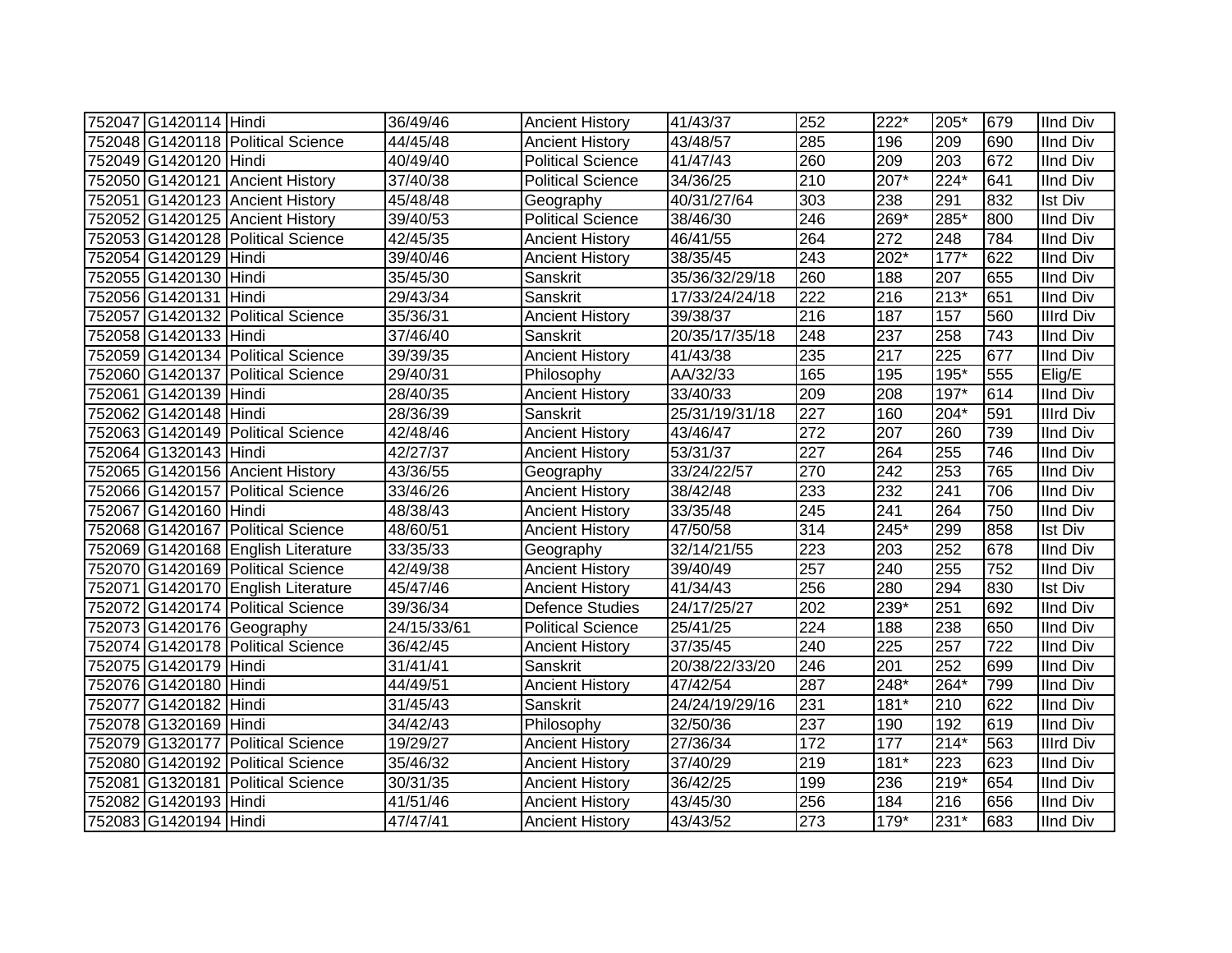|                       | 752084 G1320188 Political Science  | 28/25/28    | <b>Ancient History</b>    | 37/35/43       | 196              | 197              | 236*             | 629 | <b>IInd Div</b>  |
|-----------------------|------------------------------------|-------------|---------------------------|----------------|------------------|------------------|------------------|-----|------------------|
|                       | 752085 G1420196 Ancient History    | 44/42/47    | <b>Political Science</b>  | 25/40/28       | 226              | 181              | 255              | 662 | <b>IInd Div</b>  |
|                       | 752086 G1420197 Geography          | 32/30/31/65 | <b>Ancient History</b>    | 46/45/48       | 297              | $\overline{217}$ | $\overline{261}$ | 775 | <b>IInd Div</b>  |
| 752087 G1420198 Hindi |                                    | 32/40/38    | Sanskrit                  | 22/34/17/32/15 | 230              | $175*$           | $219*$           | 624 | <b>IInd Div</b>  |
|                       | 752088 G1420201 Political Science  | 40/48/47    | <b>Ancient History</b>    | 42/44/44       | 265              | 210              | 234              | 709 | <b>IInd Div</b>  |
| 752089 G1420202 Hindi |                                    | 39/47/44    | <b>English Literature</b> | 44/43/45       | 262              | 261              | 265              | 788 | <b>IInd Div</b>  |
|                       | 752090 G1420205 Ancient History    | 41/41/42    | Geography                 | 27/06/31/50    | 238              | $241*$           | 230*             | 709 | <b>IInd Div</b>  |
|                       | 752091 G1420206 Political Science  | 37/32/45    | <b>Ancient History</b>    | 40/43/41       | 238              | 239*             | $\overline{214}$ | 691 | <b>IInd Div</b>  |
|                       | 752092 G1320209 Ancient History    | 37/44/37    | Hindi                     | 41/45/45       | 249              | 234*             | $241*$           | 724 | <b>IInd Div</b>  |
|                       | 752093 G1320219 Political Science  | 32/51/45    | <b>Ancient History</b>    | 39/42/43       | 252              | 189              | 183              | 624 | <b>IInd Div</b>  |
| 752094 G1320221 Hindi |                                    | 31/43/36    | <b>Ancient History</b>    | 37/39/51       | 237              | $212*$           | 202*             | 651 | <b>IInd Div</b>  |
| 752095 G1420216 Hindi |                                    | 35/47/39    | Sanskrit                  | 29/35/25/34/22 | 266              | 179              | 247              | 692 | <b>IInd Div</b>  |
|                       | 752096 G1420219 English Literature | 45/55/50    | Geography                 | 42/30/31/58    | 311              | 238*             | 274              | 823 | Ist Div          |
| 752097 G1320234 Hindi |                                    | 29/37/31    | Sanskrit                  | 20/30/10/30/16 | 203              | 183*             | 202              | 588 | <b>Illrd Div</b> |
|                       | 752098 G1420227 Ancient History    | 42/45/46    | <b>Political Science</b>  | 46/43/48       | 270              | 191              | 248              | 709 | <b>IInd Div</b>  |
|                       | 752099 G1420230 Political Science  | 31/50/53    | <b>Ancient History</b>    | 43/45/46       | 268              | 213              | 254              | 735 | <b>IInd Div</b>  |
| 752100 G1420232 Hindi |                                    | 43/47/52    | <b>Political Science</b>  | 48/58/53       | 301              | 334*             | $321*$           | 956 | <b>Ist Div</b>   |
| 752101 G1420233 Hindi |                                    | 28/39/34    | Sanskrit                  | 22/30/27/34/18 | 232              | 176*             | $211*$           | 619 | <b>IInd Div</b>  |
|                       | 752102 G1420234 Political Science  | 45/55/52    | <b>Ancient History</b>    | 45/46/46       | 289              | 234              | 260              | 783 | <b>IInd Div</b>  |
| 752103 G1420238 Hindi |                                    | 43/46/39    | Sanskrit                  | 26/35/19/33/16 | 257              | 200*             | 225              | 682 | <b>IInd Div</b>  |
|                       | 752104 G1420240 Geography          | 31/17/35/58 | <b>Ancient History</b>    | 43/44/50       | 278              | 262              | 283              | 823 | <b>Ist Div</b>   |
|                       | 752105 G1420241 Political Science  | 49/47/45    | <b>Ancient History</b>    | 46/44/57       | 288              | 195              | 264              | 747 | <b>IInd Div</b>  |
|                       | 752106 G1320240 Political Science  | 35/47/43    | <b>Ancient History</b>    | 39/36/37       | 237              | $214*$           | $223*$           | 674 | <b>IInd Div</b>  |
|                       | 752107 G1420242 Ancient History    | 43/43/48    | <b>Political Science</b>  | 45/47/45       | $\overline{271}$ | 225              | 261              | 757 | <b>IInd Div</b>  |
|                       | 752108 G1420243 Ancient History    | 38/38/37    | <b>Political Science</b>  | 40/43/45       | 241              | 202              | 232              | 675 | <b>IInd Div</b>  |
|                       | 752109 G1420244 Ancient History    | 41/47/46    | <b>Political Science</b>  | 47/54/52       | 287              | 231              | 268              | 786 | <b>IInd Div</b>  |
|                       | 752110 G1420245 Ancient History    | 41/42/45    | Philosophy                | 34/58/38       | 258              | $231*$           | 242              | 731 | <b>IInd Div</b>  |
|                       | 752111 G1420247 Political Science  | 34/35/46    | <b>Ancient History</b>    | 36/33/37       | $\overline{221}$ | 186              | $\overline{217}$ | 624 | <b>IInd Div</b>  |
|                       | 752112 G1420248 Ancient History    | 41/43/48    | Geography                 | 34/23/34/66    | 289              | 241              | 267              | 797 | <b>IInd Div</b>  |
|                       | 752113 G1420250 Political Science  | 39/27/45    | <b>Ancient History</b>    | 31/39/37       | $\overline{218}$ | $178*$           | 209              | 605 | <b>Illrd Div</b> |
| 752114 G1420251 Hindi |                                    | 35/43/42    | Sanskrit                  | 20/35/36/35/22 | 268              | 283              | $\overline{248}$ | 799 | <b>IInd Div</b>  |
|                       | 752115 G1320256 Political Science  | 38/41/48    | Geography                 | 34/19/29/60    | 269              | 203              | 228*             | 700 | <b>IInd Div</b>  |
| 752116 G1420253 Hindi |                                    | 39/44/37    | <b>Political Science</b>  | 36/38/46       | 240              | 200*             | 218              | 658 | <b>IInd Div</b>  |
|                       | 752117 G1420254 Political Science  | 48/35/47    | <b>Ancient History</b>    | 38/43/42       | 253              | 186*             | 242              | 681 | <b>IInd Div</b>  |
|                       | 752118 G1420255 Political Science  | 51/55/58    | <b>Ancient History</b>    | 54/49/56       | 323              | $\overline{277}$ | 305              | 905 | <b>Ist Div</b>   |
|                       | 752119 G1420256 Political Science  | 34/47/50    | <b>Ancient History</b>    | 41/43/47       | 262              | $187*$           | 240              | 689 | <b>IInd Div</b>  |
|                       | 752120 G1420257 Political Science  | 38/32/45    | <b>Ancient History</b>    | 36/40/44       | 235              | 209*             | 262              | 706 | <b>IInd Div</b>  |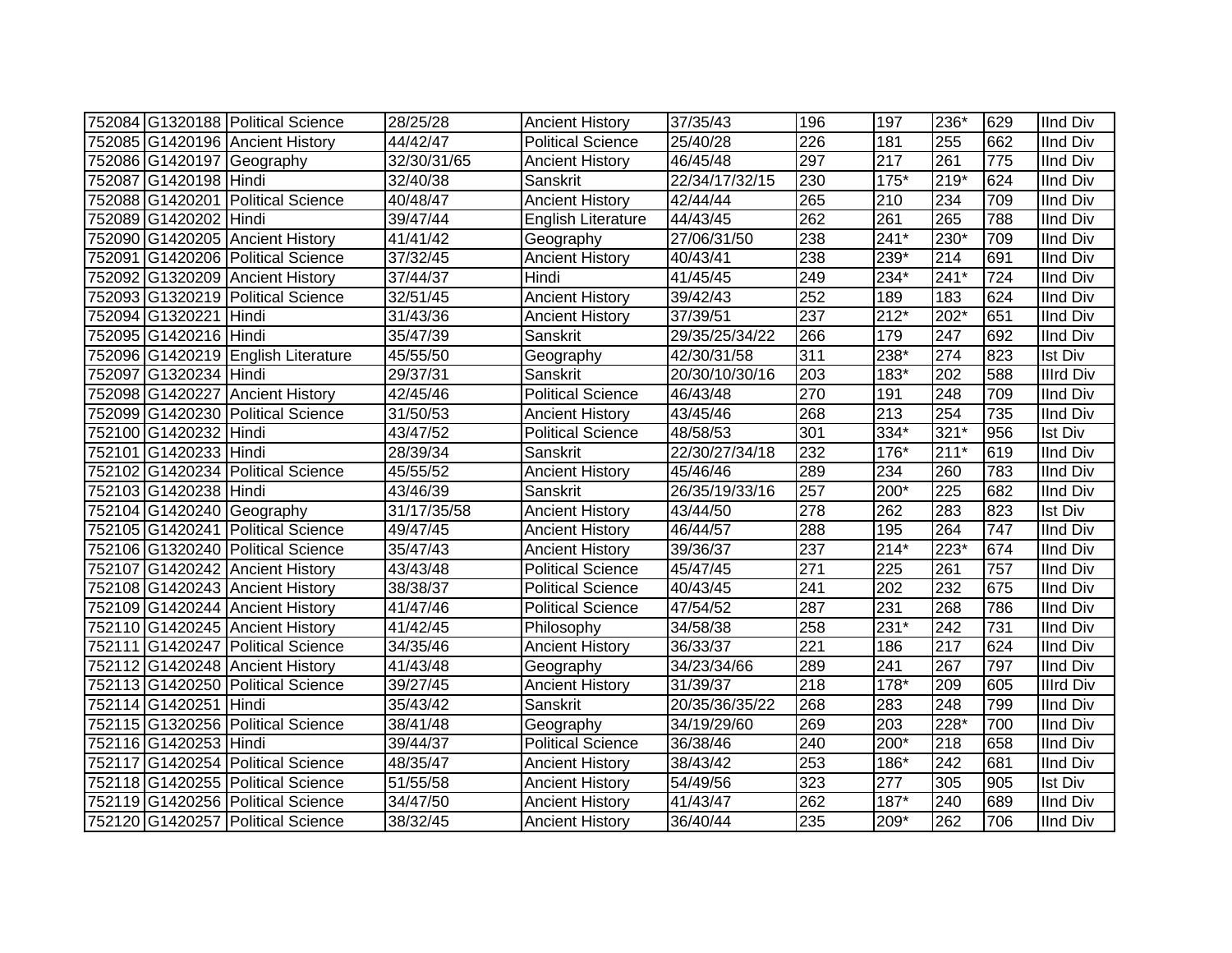|                            | 752121 G1420259 Political Science  | 37/35/38              | <b>Defence Studies</b>   | 29/20/31/26 | 216              | 216*   | 245              | 677 | <b>IInd Div</b>  |
|----------------------------|------------------------------------|-----------------------|--------------------------|-------------|------------------|--------|------------------|-----|------------------|
|                            | 752122 G1420261 English Literature | 40/34/36              | <b>Political Science</b> | 35/40/52    | 237              | 213    | 210              | 660 | <b>IInd Div</b>  |
|                            | 752123 G1420263 Political Science  | 38/36/51              | <b>Ancient History</b>   | 44/45/37    | 251              | 198    | $244*$           | 693 | <b>IInd Div</b>  |
|                            | 752124 G1420264 Political Science  | 30/43/37              | <b>Ancient History</b>   | 39/40/36    | 225              | 197    | 243              | 665 | <b>IInd Div</b>  |
|                            | 752125 G1420265 Political Science  | $\overline{52}/52/59$ | <b>Ancient History</b>   | 46/44/56    | 309              | 271    | $\overline{272}$ | 852 | <b>Ist Div</b>   |
|                            | 752126 G1320260 Political Science  | 28/25/32              | <b>Ancient History</b>   | 36/36/31    | 188              | $170*$ | 209              | 567 | <b>Illrd Div</b> |
|                            | 752127 G1420267 Political Science  | 40/30/30              | <b>Ancient History</b>   | 37/42/37    | 216              | 184*   | 184*             | 584 | <b>Illrd Div</b> |
| 752128 G1420269 Hindi      |                                    | 32/44/35              | <b>Political Science</b> | 37/39/29    | 216              | 217    | $201*$           | 634 | <b>IInd Div</b>  |
| 752129 G1420270 Hindi      |                                    | 48/43/49              | Political Science        | 43/46/33    | 262              | 197    | $\overline{218}$ | 677 | <b>IInd Div</b>  |
| 752130 G1420271 Hindi      |                                    | 43/08/45              | <b>Political Science</b> | 28/32/30    | 186              | $177*$ | $195*$           | 558 | <b>Illrd Div</b> |
| 752131 G1420273 Hindi      |                                    | 45/11/46              | <b>Ancient History</b>   | 35/43/30    | 210              | 193*   | 202*             | 605 | <b>Illrd Div</b> |
|                            | 752132 G1420275 Political Science  | 45/47/40              | <b>Ancient History</b>   | 43/45/49    | 269              | 229    | 257              | 755 | <b>IInd Div</b>  |
| 752133 G1420277 Hindi      |                                    | 49/13/40              | <b>Political Science</b> | 30/32/30    | 194              | $221*$ | $207*$           | 622 | <b>IInd Div</b>  |
| 752134 G1420278 Hindi      |                                    | 54/34/53              | <b>Political Science</b> | 45/47/35    | 268              | 255*   | 267              | 790 | <b>IInd Div</b>  |
|                            | 752135 G1420279 Ancient History    | 41/42/47              | <b>Political Science</b> | 45/37/36    | 248              | 242    | 245              | 735 | <b>IInd Div</b>  |
| 752136 G1420280 Hindi      |                                    | 51/04/50              | <b>Political Science</b> | 39/36/32    | 212              | $218*$ | 216*             | 646 | <b>IInd Div</b>  |
|                            | 752137 G1420282 Ancient History    | 42/44/45              | <b>Political Science</b> | 43/40/43    | 257              | 216    | 255              | 728 | <b>IInd Div</b>  |
| 752138 G1420284 Hindi      |                                    | 42/08/41              | <b>Political Science</b> | AA/25/27    | 143              | 190*   | $172*$           | 505 | Elig/E           |
|                            | 752139 G1420289 Ancient History    | 52/41/47              | <b>Political Science</b> | 37/33/40    | 250              | 253    | 237              | 740 | <b>IInd Div</b>  |
|                            | 752140 G1420290 Ancient History    | AA/42/40              | Political Science        | 34/45/34    | 195              | 190    | 192*             | 577 | <b>Illrd Div</b> |
|                            | 752141 G1420292 Ancient History    | AA/AA/AA              | Political Science        | AA/AA/AA    | AA               | 238    | 250              | 488 | Absent           |
|                            | 752142 G1420293 Political Science  | 46/47/40              | <b>Ancient History</b>   | 38/40/48    | 259              | 226    | $\overline{222}$ | 707 | <b>IInd Div</b>  |
| 752143 G1420294 Geography  |                                    | 28/20/33/57           | <b>Ancient History</b>   | 40/42/47    | 267              | 235    | 193              | 695 | <b>IInd Div</b>  |
|                            | 752144 G1420295 Political Science  | 43/52/46              | <b>Ancient History</b>   | 38/45/51    | 275              | 277    | 251              | 803 | <b>IInd Div</b>  |
|                            | 752145 G1220307 Ancient History    | 35/44/31              | English Literature       | 32/31/34    | 207              | 178    | 179              | 564 | <b>Illrd Div</b> |
|                            | 752146 G1320288 Ancient History    | 32/34/26              | <b>Political Science</b> | 32/37/25    | 186              | 180*   | 181              | 547 | <b>Illrd Div</b> |
|                            | 752147 G1420298 Ancient History    | 30/42/46              | <b>Defence Studies</b>   | 19/28/30/31 | 226              | $214*$ | 225              | 665 | <b>IInd Div</b>  |
| 752148 G1420300 Philosophy |                                    | 28/39/37              | <b>Political Science</b> | 41/39/25    | 209              | 180    | 200*             | 589 | <b>Illrd Div</b> |
| 752149 G1420303 Hindi      |                                    | 44/19/41              | Political Science        | 45/43/40    | 232              | 198    | 191              | 621 | <b>IInd Div</b>  |
|                            | 752150 G1420304 Political Science  | 42/40/43              | <b>Ancient History</b>   | 36/43/40    | 244              | 197    | 208*             | 649 | <b>IInd Div</b>  |
|                            | 752151 G1320301 English Literature | 38/36/43              | <b>Political Science</b> | 46/47/46    | 256              | 179    | 228              | 663 | <b>IInd Div</b>  |
|                            | 752152 G1420307 Political Science  | 40/44/29              | <b>Ancient History</b>   | 41/40/36    | 230              | 202    | 186*             | 618 | <b>IInd Div</b>  |
|                            | 752153 G1420309 Political Science  | 40/41/29              | <b>Ancient History</b>   | 36/42/36    | $\overline{224}$ | 204    | 185              | 613 | <b>IInd Div</b>  |
| 752154 G1420310 Hindi      |                                    | 50/46/53              | <b>Political Science</b> | 49/56/40    | 294              | 246    | 255*             | 795 | <b>IInd Div</b>  |
| 752155 G1420311 Hindi      |                                    | 46/20/46              | <b>Ancient History</b>   | 35/40/33    | 220              | 172    | 196              | 588 | <b>Illrd Div</b> |
|                            | 752156 G1420313 Political Science  | 40/43/35              | <b>Ancient History</b>   | 37/32/33    | 220              | 182    | 186*             | 588 | <b>Illrd Div</b> |
| 752157 G1120256 Hindi      |                                    | 37/20/44              | <b>Political Science</b> | 39/35/46    | $\overline{221}$ | $179*$ | 192*             | 592 | <b>Illrd Div</b> |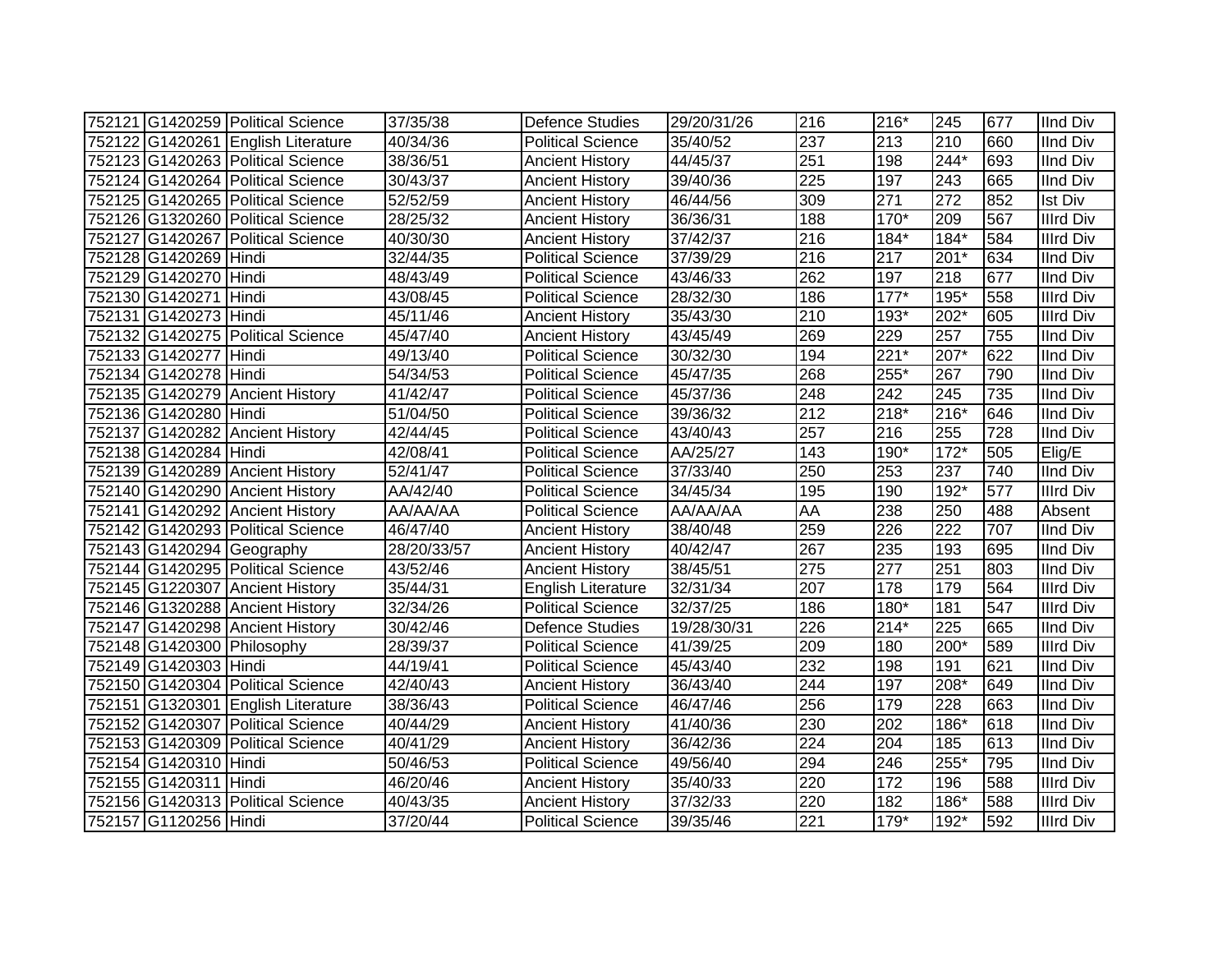|                       | 752158 G1420314 Political Science  | AA/AA/AA    | <b>Ancient History</b>   | AA/AA/AA       | AA               | 257    | 286    | 543 | Absent           |
|-----------------------|------------------------------------|-------------|--------------------------|----------------|------------------|--------|--------|-----|------------------|
|                       | 752159 G1420315 Political Science  | 34/40/43    | Philosophy               | 21/35/37       | 210              | $173*$ | 182*   | 565 | <b>Illrd Div</b> |
|                       | 752160 G1420316 Ancient History    | 39/42/45    | <b>Political Science</b> | 42/47/48       | 263              | 226    | $246*$ | 735 | <b>IInd Div</b>  |
|                       | 752161 G1420317 Political Science  | 44/44/40    | <b>Ancient History</b>   | 36/41/47       | 252              | 213    | 192    | 657 | <b>IInd Div</b>  |
|                       | 752162 G1420319 Political Science  | 46/49/45    | <b>Ancient History</b>   | 44/42/46       | $\overline{272}$ | 248    | $242*$ | 762 | <b>IInd Div</b>  |
|                       | 752163 G1420320 Ancient History    | 43/43/43    | <b>Defence Studies</b>   | 28/28/33/34    | 252              | 244    | 250    | 746 | <b>IInd Div</b>  |
|                       | 752164 G1420324 Ancient History    | 53/53/53    | Geography                | 40/38/42/70    | 349              | 326    | 310    | 985 | <b>Ist Div</b>   |
|                       | 752165 G1420325 Political Science  | 48/49/56    | Geography                | 36/30/42/65    | 326              | 262    | 248*   | 836 | <b>Ist Div</b>   |
|                       | 752166 G1420326 Political Science  | 39/44/42    | <b>Ancient History</b>   | 41/42/36       | 244              | 259    | 231    | 734 | <b>IInd Div</b>  |
|                       | 752167 G1420327 Ancient History    | 37/38/34    | <b>Political Science</b> | 40/48/46       | 243              | $219*$ | 201    | 663 | <b>IInd Div</b>  |
| 752168 G1420330 Hindi |                                    | 50/32/46    | Philosophy               | 33/45/37       | 243              | 179    | 198    | 620 | <b>IInd Div</b>  |
| 752169 G1420331 Hindi |                                    | 40/25/42    | <b>Ancient History</b>   | 39/39/38       | $\overline{223}$ | 228    | 193    | 644 | <b>IInd Div</b>  |
|                       | 752170 G1420332 Political Science  | 30/39/40    | <b>Ancient History</b>   | 30/32/30       | 201              | 204    | 189*   | 594 | <b>Illrd Div</b> |
| 752171 G1420333 Hindi |                                    | 53/27/51    | <b>Ancient History</b>   | 41/33/34       | 239              | 205*   | 204    | 648 | <b>IInd Div</b>  |
|                       | 752172 G1420335 Political Science  | 41/43/43    | <b>Ancient History</b>   | 37/41/39       | 244              | $213*$ | 186    | 643 | <b>IInd Div</b>  |
| 752173 G1420336 Hindi |                                    | 49/28/49    | <b>Political Science</b> | 45/35/40       | 246              | 206    | 186*   | 638 | <b>IInd Div</b>  |
| 752174 G1420337 Hindi |                                    | 47/27/37    | <b>Political Science</b> | 47/35/38       | 231              | 230    | $206*$ | 667 | <b>IInd Div</b>  |
|                       | 752175 G1320037 Defence Studies    | 25/19/28/30 | <b>Political Science</b> | 46/35/42       | 225              | $167*$ | 206*   | 598 | <b>Illrd Div</b> |
|                       | 752176 G1120056 Ancient History    | 54/53/53    | <b>Political Science</b> | 47/50/57       | 314              | $174*$ | 263    | 751 | <b>IInd Div</b>  |
|                       | 752177 G1220162 Ancient History    | 39/36/37    | Philosophy               | 33/29/35       | 209              | 217    | 205    | 631 | <b>IInd Div</b>  |
|                       | 752178 G1320133 English Literature | 37/28/44    | Philosophy               | 28/50/41       | 228              | 232*   | $251*$ | 711 | <b>IInd Div</b>  |
|                       | 752179 G1120151 Ancient History    | 28/33/28    | <b>Political Science</b> | 42/35/37       | 203              | 186    | 184*   | 573 | <b>Illrd Div</b> |
| 752180 G1320171 Hindi |                                    | 34/19/27    | <b>Ancient History</b>   | 33/26/32       | 171              | 168*   | 182*   | 521 | <b>Illrd Div</b> |
| 752181 G1120197 Hindi |                                    | 37/10/39    | <b>Ancient History</b>   | 27/21/32       | 166              | 167    | 193    | 526 | <b>Illrd Div</b> |
| 752182 G1320281 Hindi |                                    | 41/29/52    | <b>Political Science</b> | 48/43/50       | 263              | 214    | $225*$ | 702 | <b>IInd Div</b>  |
| 752183 G1220362 Hindi |                                    | 44/14/44    | Sanskrit                 | 22/37/30/32/18 | 241              | 202*   | $197*$ | 640 | <b>IInd Div</b>  |
|                       | 752184 G1320332 Defence Studies    | 24/19/29/25 | <b>Political Science</b> | 44/35/43       | 219              | 205    | 208    | 632 | <b>IInd Div</b>  |
| 753001 D1420001 Hindi |                                    | 48/40/51    | Geography                | 36/15/33/57    | 280              | 236    | 242    | 758 | <b>IInd Div</b>  |
|                       | 753002 D1420008 English Literature | 40/35/51    | <b>Political Science</b> | 30/41/39       | 236              | 197*   | 197*   | 630 | <b>IInd Div</b>  |
|                       | 753003 D1420009 Ancient History    | 39/43/42    | <b>Political Science</b> | 46/45/50       | 265              | 264    | 231    | 760 | <b>IInd Div</b>  |
|                       | 753004 D1420011 English Literature | 41/37/52    | <b>Ancient History</b>   | 38/44/41       | 253              | 229    | 263*   | 745 | <b>IInd Div</b>  |
|                       | 753005 D1320014 English Literature | 26/16/32    | <b>Ancient History</b>   | 33/38/34       | 179              | 210    | 189*   | 578 | <b>Illrd Div</b> |
|                       | 753006 D1420013 Geography          | 29/13/30/41 | Economics                | 08/29/18/20/11 | 199              | $263*$ | 251    | 713 | <b>IInd Div</b>  |
| 753007 D1420015 Hindi |                                    | 42/24/46    | Geography                | 24/12/30/43    | $\overline{221}$ | 193    | 226    | 640 | <b>IInd Div</b>  |
|                       | 753008 D1420016 Ancient History    | 36/36/36    | <b>Political Science</b> | 42/40/38       | 228              | 208    | 232    | 668 | <b>IInd Div</b>  |
|                       | 753009 D1420017 Philosophy         | 39/43/39    | <b>Medieval History</b>  | 42/46/48       | 257              | 268    | 227    | 752 | <b>IInd Div</b>  |
| 753010 D1420021 Hindi |                                    | 50/28/46    | Education                | 11/39/48       | 222              | 225    | 246    | 693 | <b>IInd Div</b>  |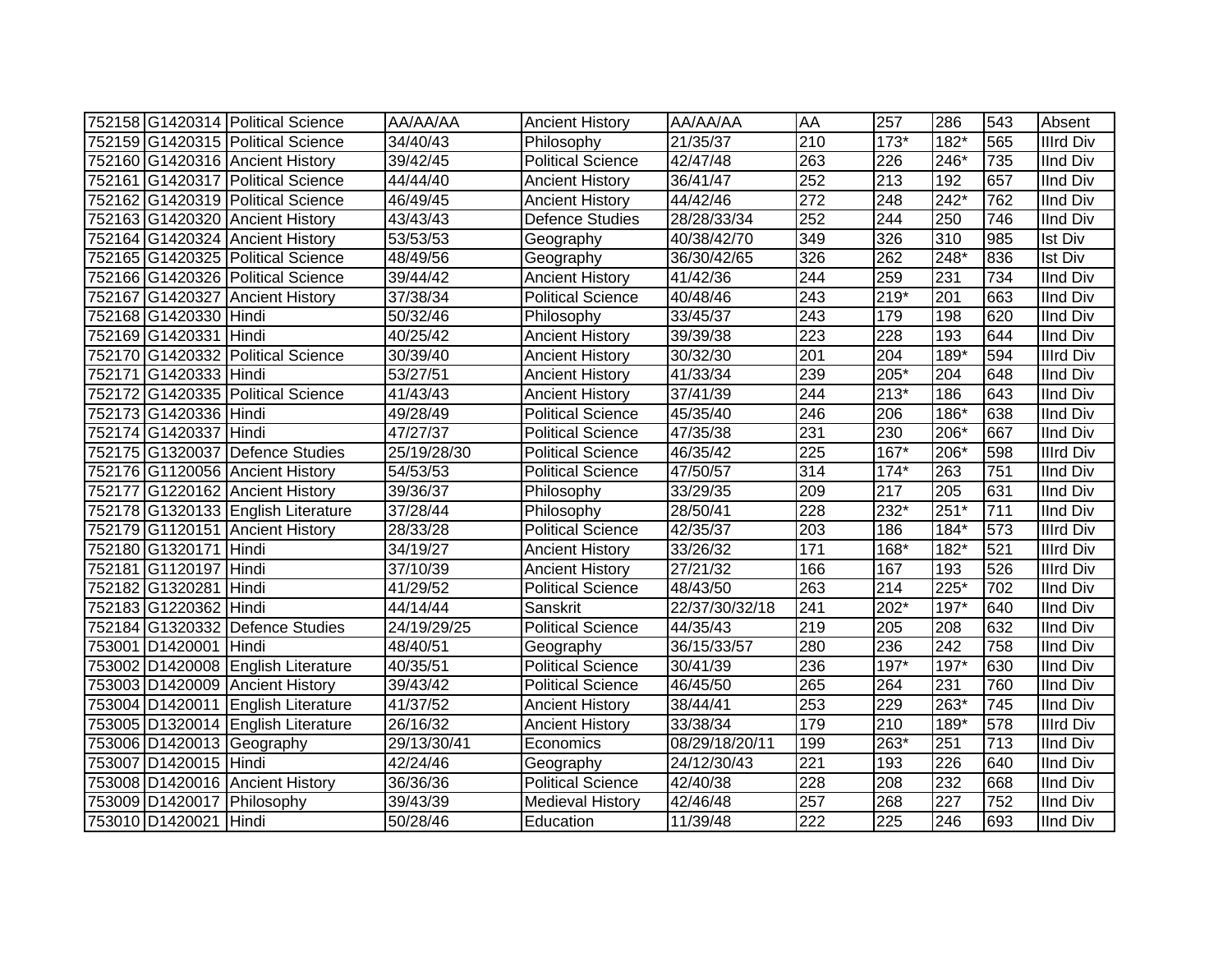| 753011 D1420027 Education |                                    | 28/33/40       | <b>Ancient History</b>    | 38/37/38       | 214              | 203                | 224              | 641 | <b>IInd Div</b>  |
|---------------------------|------------------------------------|----------------|---------------------------|----------------|------------------|--------------------|------------------|-----|------------------|
|                           | 753012 D1420029 Ancient History    | 41/39/39       | <b>Political Science</b>  | 44/45/48       | 256              | 208                | 243              | 707 | <b>IInd Div</b>  |
|                           | 753013 D1420030 English Literature | 17/27/46       | <b>Political Science</b>  | AA/AA/AA       | 90               | 197                | 185              | 472 | Elig/E           |
|                           | 753014 D1420033 Political Science  | 43/44/42       | <b>Ancient History</b>    | 39/40/42       | 250              | 236                | 220              | 706 | <b>IInd Div</b>  |
| 753015 D1320033 Hindi     |                                    | 41/22/38       | Sanskrit                  | 18/31/23/25/15 | $\overline{213}$ | $181*$             | $\overline{210}$ | 604 | <b>Illrd Div</b> |
| 753016 D1420035 Hindi     |                                    | 45/19/45       | Sanskrit                  | 24/34/18/30/15 | 230              | 203                | 180              | 613 | <b>IInd Div</b>  |
| 753017 D1420036 Hindi     |                                    | 35/21/42       | Sanskrit                  | 26/33/25/30/18 | 230              | 230                | 226              | 686 | <b>IInd Div</b>  |
| 753018 D1420038 Hindi     |                                    | 22/34/33       | <b>Ancient History</b>    | 42/36/38       | $\overline{205}$ | $\overline{162}$ * | $221*$           | 588 | <b>Illrd Div</b> |
| 753019 D1420040 Hindi     |                                    | 28/31/33       | Economics                 | 10/22/19/12/13 | 168              | 228*               | 225              | 621 | <b>IInd Div</b>  |
|                           | 753020 D1420046 Ancient History    | 40/23/34       | <b>Political Science</b>  | 43/41/40       | 221              | 220*               | $257*$           | 698 | <b>IInd Div</b>  |
|                           | 753021 D1420047 Ancient History    | <b>UFM</b>     | Sanskrit                  | <b>UFM</b>     | UF               | 202                | $197*$           | UF  | <b>UFM</b>       |
| 753022 D1420048 Hindi     |                                    | 52/45/47       | Education                 | 28/35/45       | 252              | 226                | 248              | 726 | <b>IInd Div</b>  |
| 753023 D1420057 Hindi     |                                    | 40/41/39       | Sanskrit                  | 18/31/18/29/16 | 232              | 241                | 235              | 708 | <b>IInd Div</b>  |
|                           | 753024 D1420060 Medieval History   | 27/17/38       | Education                 | 04/27/39       | 152              | 185*               | 181              | 518 | Elig/E           |
|                           | 753025 D1420062 Defence Studies    | 26/28/30/36    | Geography                 | 31/10/29/43    | 233              | 269*               | 227              | 729 | <b>IInd Div</b>  |
|                           | 753026 D1420066 Economics          | 11/32/17/17/11 | Geography                 | 30/02/33/45    | 198              | 208*               | 241              | 647 | <b>IInd Div</b>  |
| 753027 D1420070 Hindi     |                                    | 37/39/34       | <b>Political Science</b>  | 39/45/46       | 240              | 165                | $213*$           | 618 | <b>IInd Div</b>  |
|                           | 753028 D1420073 Political Science  | 38/42/40       | <b>Ancient History</b>    | 38/37/26       | 221              | 178*               | 200*             | 599 | <b>Illrd Div</b> |
|                           | 753029 D1420076 Ancient History    | 32/41/36       | <b>Political Science</b>  | 44/48/02       | 203              | $177*$             | $217*$           | 597 | <b>Illrd Div</b> |
|                           | 753030 D1420077 Ancient History    | 23/28/24       | <b>Political Science</b>  | 05/33/05       | 118              | 196*               | 190*             | 504 | $E$ lig/E        |
|                           | 753031 D1420078 Ancient History    | 41/41/34       | <b>Political Science</b>  | 06/40/01       | 163              | 176                | 192*             | 531 | Elig/E           |
|                           | 753032 D1420083 Political Science  | 28/44/25       | <b>Ancient History</b>    | 44/43/39       | $\overline{223}$ | $242*$             | $212*$           | 677 | <b>IInd Div</b>  |
|                           | 753033 D1420084 Ancient History    | 33/37/36       | Hindi                     | 45/40/40       | 231              | 210                | 200              | 641 | <b>IInd Div</b>  |
|                           | 753034 D1420087 Political Science  | 25/38/17       | <b>Ancient History</b>    | 35/34/29       | 178              | 199                | 188*             | 565 | <b>Illrd Div</b> |
|                           | 753035 D1420094 Ancient History    | 42/41/41       | Political Science         | 33/45/39       | 241              | 199*               | 200*             | 640 | <b>IInd Div</b>  |
|                           | 753036 D1420096 Ancient History    | 36/36/38       | Geography                 | 26/07/27/54    | 224              | 198                | $\overline{242}$ | 664 | <b>IInd Div</b>  |
|                           | 753037 D1420098 Ancient History    | 37/37/36       | <b>Political Science</b>  | 16/42/07       | 175              | 190                | 206*             | 571 | Elig/E           |
|                           | 753038 D1420100 English Language   | 26/17/13/40    | Geography                 | 25/08/26/52    | 207              | 218                | $231*$           | 656 | <b>IInd Div</b>  |
|                           | 753039 D1420102 Political Science  | 18/44/25       | <b>Ancient History</b>    | 39/39/36       | 201              | 198                | 216*             | 615 | <b>IInd Div</b>  |
|                           | 753040 D1420106 Ancient History    | 37/38/22       | <b>English Literature</b> | 28/30/39       | 194              | 192*               | 224*             | 610 | <b>IInd Div</b>  |
| 753041 D1420108 Hindi     |                                    | 43/43/42       | <b>Ancient History</b>    | 41/37/42       | 248              | $225*$             | $214*$           | 687 | <b>IInd Div</b>  |
|                           | 753042 D1420109 English Language   | 30/18/19/50    | <b>Ancient History</b>    | 32/35/38       | 222              | 204                | $212*$           | 638 | <b>IInd Div</b>  |
|                           | 753043 D1320089 Political Science  | 19/44/35       | Hindi                     | 41/34/28       | 201              | 192                | 199*             | 592 | <b>Illrd Div</b> |
|                           | 753044 D1420110 Economics          | 17/29/23/23/14 | Geography                 | 34/17/31/60    | 248              | 193                | 258              | 699 | <b>IInd Div</b>  |
|                           | 753045 D1420114 Ancient History    | 43/45/45       | Geography                 | 35/21/35/58    | 282              | 231                | 305              | 818 | <b>Ist Div</b>   |
| 753046 D1420115 Hindi     |                                    | 39/30/37       | <b>Political Science</b>  | 26/49/30       | 211              | 172                | 183*             | 566 | <b>Illrd Div</b> |
|                           | 753047 D1320092 Geography          | 32/14/32/58    | Education                 | 49/26/45       | 256              | $223*$             | 225*             | 704 | <b>IInd Div</b>  |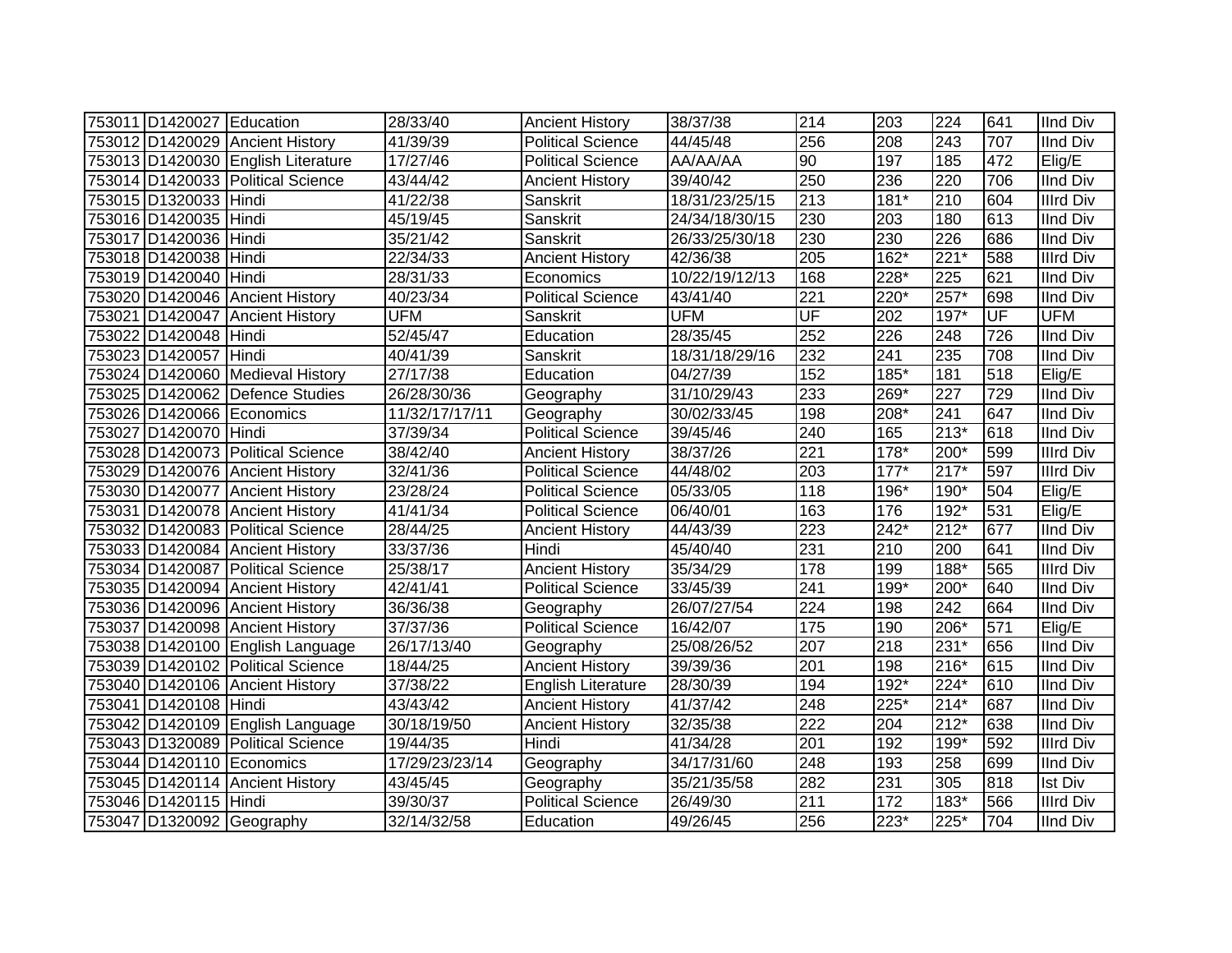|                           | 753048 D1420119 Political Science  | 28/41/45    | Geography                 | 26/11/26/46    | 223              | 226    | 226*               | 675 | <b>IInd Div</b>  |
|---------------------------|------------------------------------|-------------|---------------------------|----------------|------------------|--------|--------------------|-----|------------------|
|                           | 753049 D1420123 Political Science  | 40/44/34    | <b>Ancient History</b>    | 46/44/43       | 251              | 232    | 239*               | 722 | <b>IInd Div</b>  |
|                           | 753050 D1320096 Medieval History   | 26/23/40    | English Literature        | 34/32/37       | 192              | 219    | 238                | 649 | <b>IInd Div</b>  |
| 753051 D1420124 Hindi     |                                    | 32/31/39    | Education                 | 08/27/41       | 178              | 208    | 194                | 580 | <b>Illrd Div</b> |
| 753052 D1420125 Education |                                    | 18/35/42    | Geography                 | 31/07/29/54    | $\overline{216}$ | 213    | $\overline{216}$   | 645 | <b>IInd Div</b>  |
| 753053 D1420127 Hindi     |                                    | 43/40/39    | <b>Ancient History</b>    | 42/45/44       | 253              | 200    | $\overline{217}$   | 670 | <b>IInd Div</b>  |
|                           | 753054 D1420130 Medieval History   | 41/26/38    | Education                 | 18/25/48       | 196              | 282    | 227                | 705 | <b>IInd Div</b>  |
|                           | 753055 D1420131 English Literature | 36/37/39    | <b>Ancient History</b>    | 36/38/33       | $\overline{219}$ | 207*   | $211*$             | 637 | <b>IInd Div</b>  |
|                           | 753056 D1420132 Geography          | 30/03/31/41 | <b>Defence Studies</b>    | 33/27/32/32    | 229              | 250    | 269                | 748 | <b>IInd Div</b>  |
|                           | 753057 D1420135 English Language   | 32/22/27/40 | <b>Political Science</b>  | 40/46/40       | 247              | 272    | $272*$             | 791 | <b>IInd Div</b>  |
| 753058 D1420136 Hindi     |                                    | <b>UFM</b>  | <b>Medieval History</b>   | <b>UFM</b>     | UF               | 220    | $\overline{261}$   | UF  | <b>UFM</b>       |
|                           | 753059 D1420137 Geography          | 16/00/32/51 | Philosophy                | 26/40/41       | 206              | 225*   | $251*$             | 682 | <b>IInd Div</b>  |
| 753060 D1420138 Hindi     |                                    | 43/42/43    | Sanskrit                  | 32/37/31/33/15 | 276              | 247*   | 259*               | 782 | <b>IInd Div</b>  |
| 753061 D1320118 Hindi     |                                    | 31/32/30    | Education                 | 03/27/25       | 148              | 195*   | 182*               | 525 | Elig/E           |
|                           | 753062 D1420143 English Literature | 28/38/48    | <b>Political Science</b>  | 34/42/45       | 235              | 276    | $275*$             | 786 | <b>IInd Div</b>  |
|                           | 753063 D1420145 Geography          | 30/13/31/50 | <b>Political Science</b>  | 37/50/45       | 256              | 278    | 270                | 804 | <b>IInd Div</b>  |
|                           | 753064 D1420146 Political Science  | 38/46/25    | <b>Ancient History</b>    | 41/41/43       | 234              | 230*   | 196*               | 660 | <b>IInd Div</b>  |
| 753065 D1420147 Hindi     |                                    | 30/26/38    | Sanskrit                  | 23/28/09/26/15 | 195              | 180    | $\overline{223}$   | 598 | <b>Illrd Div</b> |
|                           | 753066 D1420148 Ancient History    | 43/40/42    | <b>Political Science</b>  | 38/50/30       | $\overline{243}$ | 286    | 267                | 796 | <b>IInd Div</b>  |
|                           | 753067 D1420151 Political Science  | 32/43/26    | <b>Ancient History</b>    | 39/36/40       | 216              | 219    | $\overline{227^*}$ | 662 | <b>IInd Div</b>  |
| 753068 D1320137 Hindi     |                                    | 34/27/40    | <b>Ancient History</b>    | 27/31/34       | 193              | 167    | 168                | 528 | <b>Illrd Div</b> |
|                           | 753069 D1420154 Geography          | 35/20/40/57 | <b>Political Science</b>  | 38/48/54       | 292              | $272*$ | 277                | 841 | <b>Ist Div</b>   |
|                           | 753070 D1420156 Political Science  | 05/48/06    | <b>Ancient History</b>    | AA/34/33       | 126              | $174*$ | 220                | 520 | Failed           |
| 753071 D1420159 Hindi     |                                    | 55/53/57    | Sanskrit                  | 38/41/40/42/22 | 348              | 301    | 335                | 984 | <b>Ist Div</b>   |
|                           | 753072 D1420162 Political Science  | 19/46/25    | Geography                 | 23/08/32/44    | 197              | 190    | 188                | 575 | <b>Illrd Div</b> |
| 753073 D1420164 Hindi     |                                    | 36/41/36    | <b>English Literature</b> | 31/33/42       | 219              | 198*   | 200*               | 617 | <b>IInd Div</b>  |
|                           | 753074 D1420169 Medieval History   | 50/41/39    | Economics                 | 21/35/24/21/11 | $\overline{242}$ | 228    | 256                | 726 | <b>IInd Div</b>  |
| 753075 D1420170 Hindi     |                                    | 39/36/41    | English Language          | 32/19/22/55    | 244              | 230    | $215*$             | 689 | <b>IInd Div</b>  |
|                           | 753076 D1420171 Political Science  | 33/43/12    | <b>Ancient History</b>    | 41/41/41       | $\overline{211}$ | 198    | 216                | 625 | <b>IInd Div</b>  |
| 753077 D1420176 Hindi     |                                    | 40/33/34    | <b>Ancient History</b>    | 36/34/40       | $\overline{217}$ | $216*$ | $\overline{200}$   | 633 | <b>IInd Div</b>  |
|                           | 753078 D1420179 Geography          | 17/35/29/54 | Hindi                     | 40/39/42       | 256              | 246    | $\overline{224}$   | 726 | <b>IInd Div</b>  |
|                           | 753079 D1420182 Ancient History    | AA/AA/AA    | <b>Political Science</b>  | AA/AA/AA       | AA               | 183*   | 174                | 357 | Absent           |
|                           | 753080 D1420184 Ancient History    | 23/26/29    | Education                 | 26/27/28       | 159              | 175    | 189*               | 523 | <b>Illrd Div</b> |
| 753081 D1420190 Hindi     |                                    | 46/46/51    | <b>Ancient History</b>    | 52/52/52       | 299              | 254    | 287                | 840 | Ist Div          |
| 753082 D1420191 Hindi     |                                    | 42/46/40    | Sanskrit                  | 21/27/22/27/20 | 245              | $214*$ | 202                | 661 | <b>IInd Div</b>  |
| 753083 D1420195 Hindi     |                                    | 25/28/27    | Sanskrit                  | 18/24/18/30/15 | 185              | 224*   | 221                | 630 | <b>IInd Div</b>  |
| 753084 D1420196 Hindi     |                                    | 31/37/38    | <b>Ancient History</b>    | 30/41/42       | 219              | 243*   | 210                | 672 | <b>IInd Div</b>  |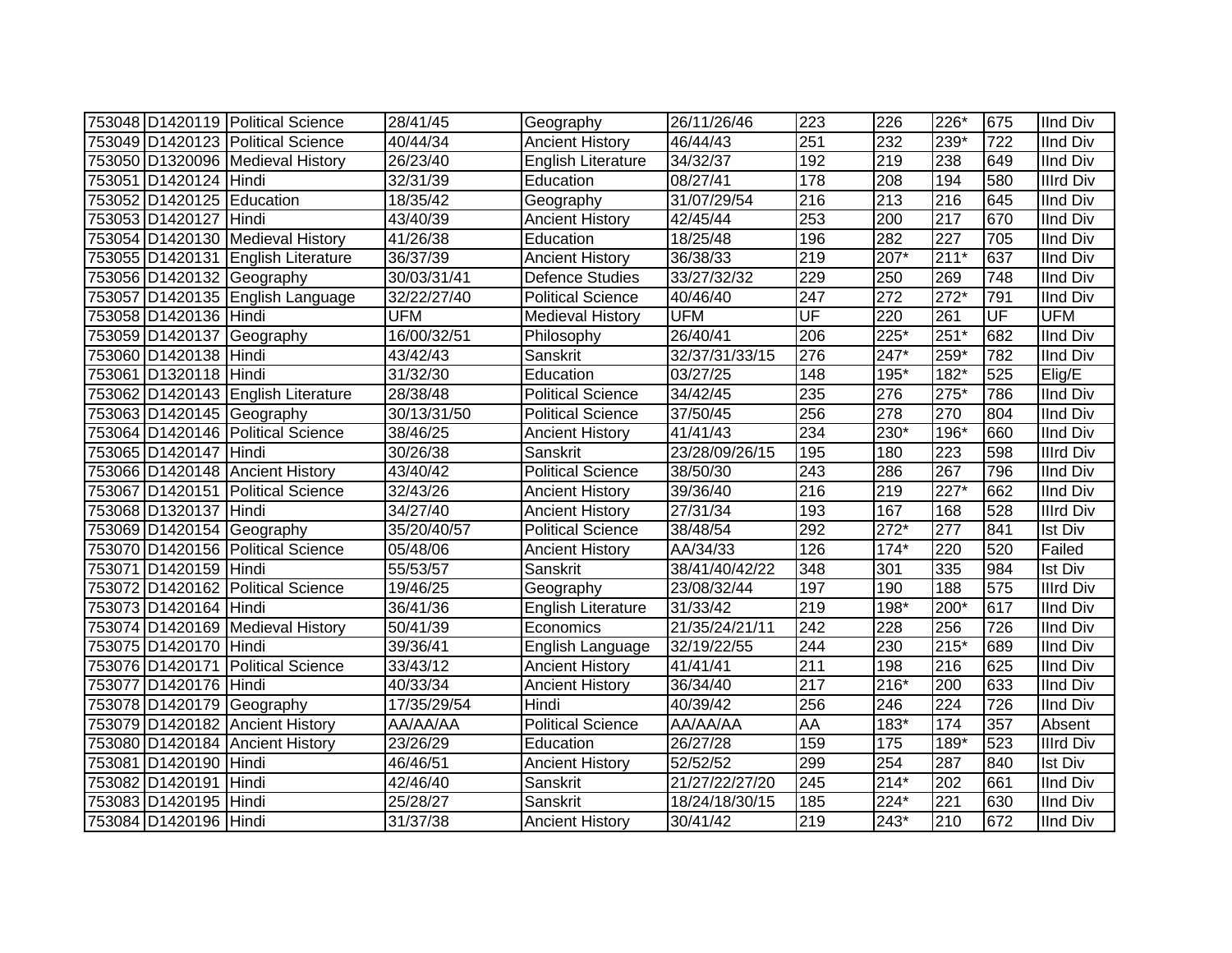| 753085 D1420199 Hindi     |                                    | 16/29/36       | Education                | 25/21/39       | 166              | 214              | 183*             | 563 | <b>Illrd Div</b> |
|---------------------------|------------------------------------|----------------|--------------------------|----------------|------------------|------------------|------------------|-----|------------------|
| 753086 D1420204 Hindi     |                                    | 21/12/25       | Sanskrit                 | 17/20/21/32/17 | 165              | $217*$           | 179              | 561 | Elig/E           |
| 753087 D1420206 Hindi     |                                    | 24/16/26       | <b>Ancient History</b>   | 29/36/34       | 165              | 209              | $\overline{211}$ | 585 | Elig/E           |
|                           | 753088 D1420208 Ancient History    | 45/39/41       | English Language         | 25/19/21/42    | 232              | 211              | 229              | 672 | <b>IInd Div</b>  |
|                           | 753089 D1420210 Ancient History    | 25/38/40       | <b>Political Science</b> | 09/26/08       | 146              | 200*             | 192              | 538 | Elig/E           |
|                           | 753090 D1420212 Ancient History    | 43/43/41       | Geography                | 23/32/29/43    | 254              | 243              | 251              | 748 | IInd Div         |
|                           | 753091 D1420213 Political Science  | 46/50/52       | Geography                | 22/40/36/49    | 295              | 294              | 286              | 875 | <b>Ist Div</b>   |
| 753092 D1420214 Hindi     |                                    | 28/19/25       | Sanskrit                 | 23/28/26/29/15 | 193              | $212*$           | 232              | 637 | <b>IInd Div</b>  |
| 753093 D1420217 Hindi     |                                    | 31/14/35       | Sanskrit                 | 22/28/14/26/15 | 185              | 186              | 211              | 582 | <b>Illrd Div</b> |
| 753094 D1420218 Hindi     |                                    | 46/39/38       | Geography                | 30/31/32/41    | 257              | 271              | 258              | 786 | <b>IInd Div</b>  |
|                           | 753095 D1420222 Medieval History   | 34/32/38       | Geography                | 24/30/29/49    | 236              | 230*             | $225*$           | 691 | <b>IInd Div</b>  |
|                           | 753096 D1420224 Economics          | 08/29/20/16/12 | Philosophy               | 43/37/36       | 201              | 193              | $\overline{243}$ | 637 | <b>IInd Div</b>  |
| 753097 D1420225 Education |                                    | 14/42/43       | <b>Ancient History</b>   | 00/39/35       | $\frac{1}{173}$  | $212*$           | $222*$           | 607 | <b>Illrd Div</b> |
|                           | 753098 D1420230 Ancient History    | 31/44/44       | <b>Political Science</b> | 32/36/12       | 199              | 189*             | $231*$           | 619 | <b>IInd Div</b>  |
|                           | 753099 D1320209 Medieval History   | 37/26/38       | Political Science        | 34/35/29       | 199              | 193*             | 202              | 594 | <b>Illrd Div</b> |
|                           | 753100 D1420233 Political Science  | 29/40/31       | Geography                | 25/17/28/45    | 215              | 192*             | 234*             | 641 | <b>IInd Div</b>  |
|                           | 753101 D1420237 English Literature | 34/34/42       | <b>Political Science</b> | 25/25/25       | 185              | 205              | $223*$           | 613 | <b>IInd Div</b>  |
|                           | 753102 D1420239 Political Science  | 16/34/32       | <b>Ancient History</b>   | 19/46/AA       | 147              | 208*             | 248              | 603 | $E$ lig/E        |
|                           | 753103 D1420241 Medieval History   | 37/30/35       | Economics                | 09/22/20/16/12 | 181              | 183              | 209              | 573 | Illrd Div        |
| 753104 D1420244 Hindi     |                                    | 25/17/26       | Sanskrit                 | 36/30/18/27/15 | 194              | 192*             | $227*$           | 613 | Elig/E           |
| 753105 D1420247 Hindi     |                                    | 29/18/29       | Sanskrit                 | 39/26/17/33/15 | 206              | 165*             | 259              | 630 | <b>IInd Div</b>  |
| 753106 D1420249 Sanskrit  |                                    | 33/25/08/27/15 | Hindi                    | 31/28/27       | 194              | 176              | 190              | 560 | <b>Illrd Div</b> |
|                           | 753107 D1420250 Geography          | 26/27/34/55    | <b>Political Science</b> | 41/33/40       | 256              | 275              | 249              | 780 | <b>IInd Div</b>  |
| 753108 D1320224 Hindi     |                                    | 33/07/26       | <b>Ancient History</b>   | 05/37/37       | 145              | $212*$           | 183              | 540 | Elig/E           |
|                           | 753109 D1420254 Medieval History   | 00/32/37       | Geography                | 17/22/30/48    | 186              | 224*             | 226*             | 636 | Elig/E           |
|                           | 753110 D1320228 Ancient History    | 00/36/37       | <b>Political Science</b> | 15/28/25       | 141              | 193*             | 166              | 500 | Failed           |
| 753111 D1420260 Hindi     |                                    | 32/16/26       | Sanskrit                 | 27/20/05/25/15 | 166              | 223*             | 251              | 640 | <b>IInd Div</b>  |
|                           | 753112 D1420261 Ancient History    | 25/40/35       | <b>Political Science</b> | AA/26/32       | 158              | 209              | 221              | 588 | Elig/E           |
| 753113 D1420263 Hindi     |                                    | 43/24/32       | Sanskrit                 | 41/31/20/35/16 | 242              | 228              | 253*             | 723 | <b>IInd Div</b>  |
| 753114 D1420264 Hindi     |                                    | 34/24/37       | Sanskrit                 | 35/28/18/33/18 | $\overline{227}$ | 248              | 255              | 730 | <b>IInd Div</b>  |
| 753115 D1420267 Hindi     |                                    | 39/19/30       | Sanskrit                 | 35/25/17/33/15 | $\overline{213}$ | 200              | $\overline{227}$ | 640 | <b>IInd Div</b>  |
|                           | 753116 D1420268 Political Science  | 32/18/34       | Geography                | 24/31/35/55    | 229              | $227*$           | 253              | 709 | <b>IInd Div</b>  |
|                           | 753117 D1420270 Medieval History   | 29/39/36       | Education                | 40/45/45       | 234              | 194              | 211              | 639 | <b>IInd Div</b>  |
|                           | 753118 D1420271 Political Science  | 17/28/23       | Philosophy               | 38/39/35       | 180              | $\overline{203}$ | 199              | 582 | Elig/E           |
| 753119 D1420272           | Political Science                  | 16/27/30       | Education                | 26/43/42       | 184              | 186*             | 209              | 579 | <b>Illrd Div</b> |
| 753120 D1420275 Hindi     |                                    | 34/13/32       | Sanskrit                 | 33/06/17/32/16 | 183              | 191              | 230              | 604 | <b>Illrd Div</b> |
|                           | 753121 D1420277 Ancient History    | 35/41/43       | <b>Political Science</b> | 30/37/31       | 217              | 226              | 256              | 699 | <b>IInd Div</b>  |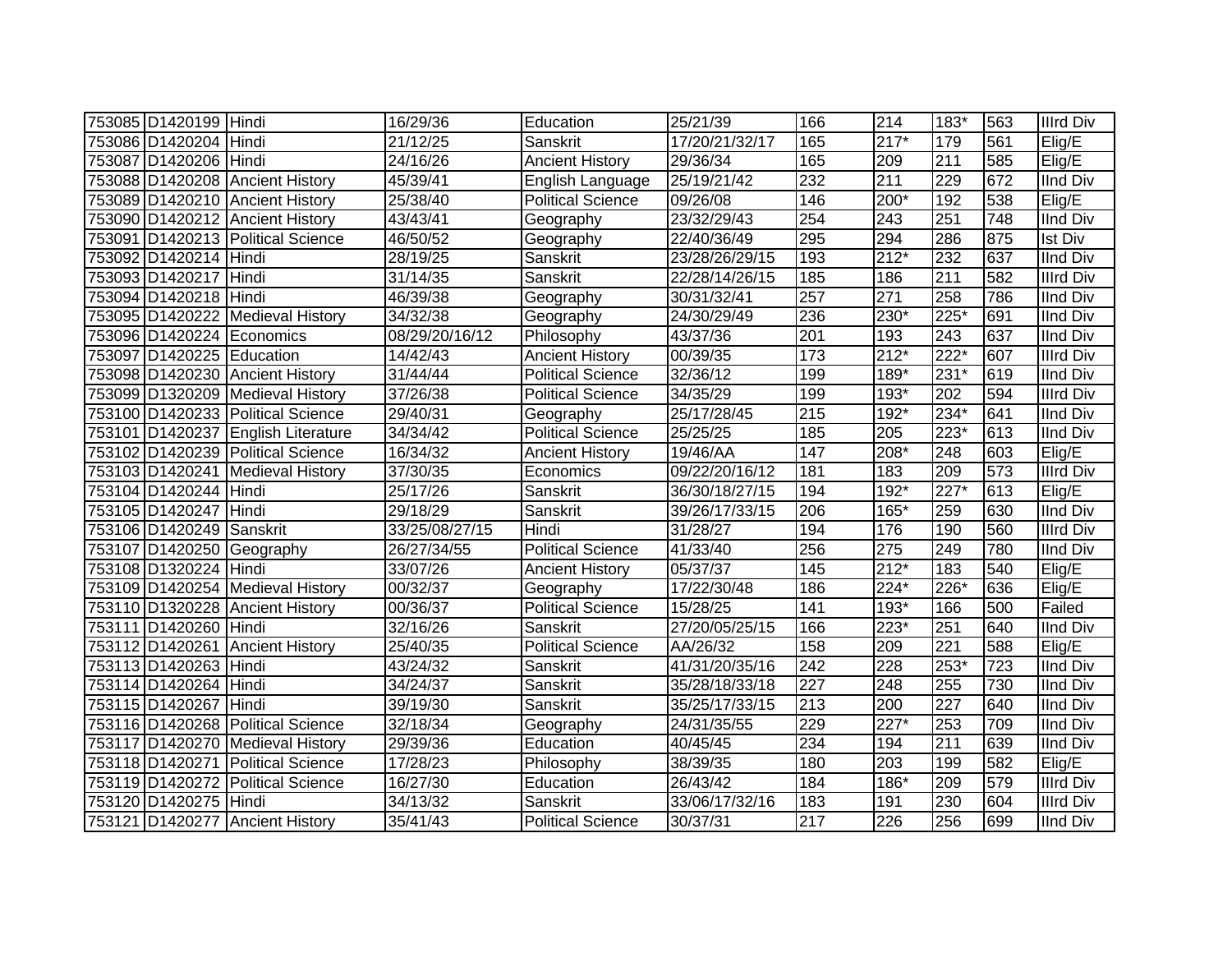|                           | 753122 D1420279 Political Science | 37/34/28       | <b>Ancient History</b>    | 32/40/47          | 218              | 195              | 222               | 635 | <b>IInd Div</b>  |
|---------------------------|-----------------------------------|----------------|---------------------------|-------------------|------------------|------------------|-------------------|-----|------------------|
|                           | 753123 D1420285 English Language  | 40/34/25/50    | <b>Political Science</b>  | 32/29/26          | 236              | 201              | 209*              | 646 | <b>IInd Div</b>  |
|                           | 753124 D1420286 Political Science | 27/25/20       | Geography                 | 26/20/31/55       | $\overline{204}$ | 175              | 200               | 579 | <b>Illrd Div</b> |
|                           | 753125 D1420287 Political Science | 21/25/19       | <b>Ancient History</b>    | 36/34/28          | 163              | 190*             | 210               | 563 | $E$ lig/E        |
|                           | 753126 D1420288 Political Science | 28/44/28       | Geography                 | 27/29/33/56       | $\overline{245}$ | 294              | 254               | 793 | <b>IInd Div</b>  |
| 753127 D1420289 Hindi     |                                   | 32/27/39       | Political Science         | 27/30/27          | 182              | $\overline{223}$ | 225               | 630 | <b>IInd Div</b>  |
|                           | 753128 D1420290 Geography         | 17/20/31/56    | <b>Political Science</b>  | 19/26/23          | 192              | 192*             | 212               | 596 | Elig/E           |
|                           | 753129 D1420298 Ancient History   | 42/43/40       | <b>Political Science</b>  | 35/26/25          | $\overline{211}$ | 226*             | $244*$            | 681 | <b>IInd Div</b>  |
| 753130 D1420299 Hindi     |                                   | 36/25/30       | Sanskrit                  | 28/21/10/30/15    | 195              | $225*$           | 217               | 637 | <b>IInd Div</b>  |
|                           | 753131 D1420300 Ancient History   | <b>UFM</b>     | Geography                 | <b>UFM</b>        | UF               | 246              | 258               | UF  | <b>UFM</b>       |
| 753132 D1420301           | <b>I</b> Hindi                    | 26/19/29       | Sanskrit                  | AA/AA/AA/AA/AA 74 |                  | 224              | 233               | 531 | Failed           |
|                           | 753133 D1420303 Geography         | 19/23/28/50    | <b>Political Science</b>  | 21/19/22          | 182              | 185              | 226               | 593 | Elig/E           |
|                           | 753134 D1420304 Political Science | 14/26/26       | <b>Ancient History</b>    | 12/38/40          | 156              | 189              | 243               | 588 | Elig/E           |
|                           | 753135 D1420305 Ancient History   | 22/33/30       | Education                 | 28/42/43          | 198              | $191*$           | 198               | 587 | <b>Illrd Div</b> |
|                           | 753136 D1420307 Ancient History   | 32/39/39       | <b>Political Science</b>  | 25/32/29          | 196              | $214*$           | 246               | 656 | <b>IInd Div</b>  |
|                           | 753137 D1420308 Ancient History   | 11/41/40       | <b>Political Science</b>  | 13/36/26          | 167              | 195*             | 225               | 587 | <b>Illrd Div</b> |
|                           | 753138 D1420309 Political Science | 20/45/29       | <b>Medieval History</b>   | 30/22/33          | 179              | $191*$           | 194               | 564 | <b>Illrd Div</b> |
|                           | 753139 D1420310 Political Science | 34/46/29       | Sanskrit                  | 39/26/20/31/21    | 246              | 183              | 225               | 654 | <b>IInd Div</b>  |
|                           | 753140 D1420317 Geography         | 28/35/38/52    | <b>Political Science</b>  | 38/47/45          | 283              | 267              | $\overline{273}$  | 823 | <b>Ist Div</b>   |
|                           | 753141 D1420318 Political Science | 40/42/46       | Geography                 | 23/29/33/51       | 264              | 234*             | 248               | 746 | <b>IInd Div</b>  |
| 753142 D1420320 Hindi     |                                   | 27/18/40       | <b>Political Science</b>  | 33/42/18          | 178              | $213*$           | 234               | 625 | <b>IInd Div</b>  |
| 753143 D1420325 Hindi     |                                   | 34/32/41       | <b>Medieval History</b>   | 27/36/38          | 208              | 216              | 271               | 695 | <b>IInd Div</b>  |
|                           | 753144 D1420326 Ancient History   | 39/42/46       | <b>English Literature</b> | 26/29/40          | 222              | 205              | 246*              | 673 | <b>IInd Div</b>  |
| 753145 D1420327 Education |                                   | 18/42/42       | Hindi                     | 37/27/40          | 206              | 178*             | $217*$            | 601 | <b>Illrd Div</b> |
| 753146 D1420329 Economics |                                   | 20/24/27/03/14 | <b>Political Science</b>  | 46/46/29          | 209              | 222*             | 232*              | 663 | <b>IInd Div</b>  |
|                           | 753147 D1420332 Medieval History  | 35/41/45       | Geography                 | 23/35/36/36       | 251              | 232              | 263*              | 746 | <b>IInd Div</b>  |
|                           | 753148 D1420338 Ancient History   | 09/36/48       | Education                 | 23/39/45          | 200              | 193*             | $\overline{222}$  | 615 | <b>IInd Div</b>  |
| 753149 D1420339 Hindi     |                                   | 30/27/38       | Sanskrit                  | 39/27/17/29/16    | 223              | $215*$           | 225               | 663 | <b>IInd Div</b>  |
|                           | 753150 D1420341 Ancient History   | 32/44/46       | <b>Political Science</b>  | 29/49/14          | $\overline{214}$ | $173*$           | $\overline{207*}$ | 594 | <b>Illrd Div</b> |
| 753151 D1420344 Hindi     |                                   | 42/35/39       | Sanskrit                  | 36/28/20/32/16    | 248              | 221              | 267               | 736 | <b>IInd Div</b>  |
|                           | 753152 D1320286 Political Science | 28/42/11       | <b>Ancient History</b>    | 10/33/25          | 149              | 222              | 193               | 564 | Elig/E           |
|                           | 753153 D1420347 Ancient History   | 39/40/41       | Economics                 | 23/26/23/24/14    | 230              | 220              | 279               | 729 | <b>IInd Div</b>  |
|                           | 753154 D1420351 English Language  | 19/20/15/50    | Political Science         | 36/46/12          | 198              | $174*$           | $222*$            | 594 | <b>Illrd Div</b> |
|                           | 753155 D1420353 Ancient History   | 45/39/41       | <b>Political Science</b>  | 38/45/25          | 233              | 208              | 203*              | 644 | <b>IInd Div</b>  |
| 753156 D1420354 Hindi     |                                   | 31/28/42       | Sanskrit                  | 31/23/18/31/AA    | 204              | 196              | 242               | 642 | <b>IInd Div</b>  |
| 753157 D1420356 Hindi     |                                   | 33/24/38       | <b>Political Science</b>  | 31/39/27          | 192              | 159              | 209*              | 560 | <b>Illrd Div</b> |
|                           | 753158 D1420357 Geography         | 25/31/35/50    | <b>Political Science</b>  | 38/50/25          | 254              | 224              | 245*              | 723 | <b>IInd Div</b>  |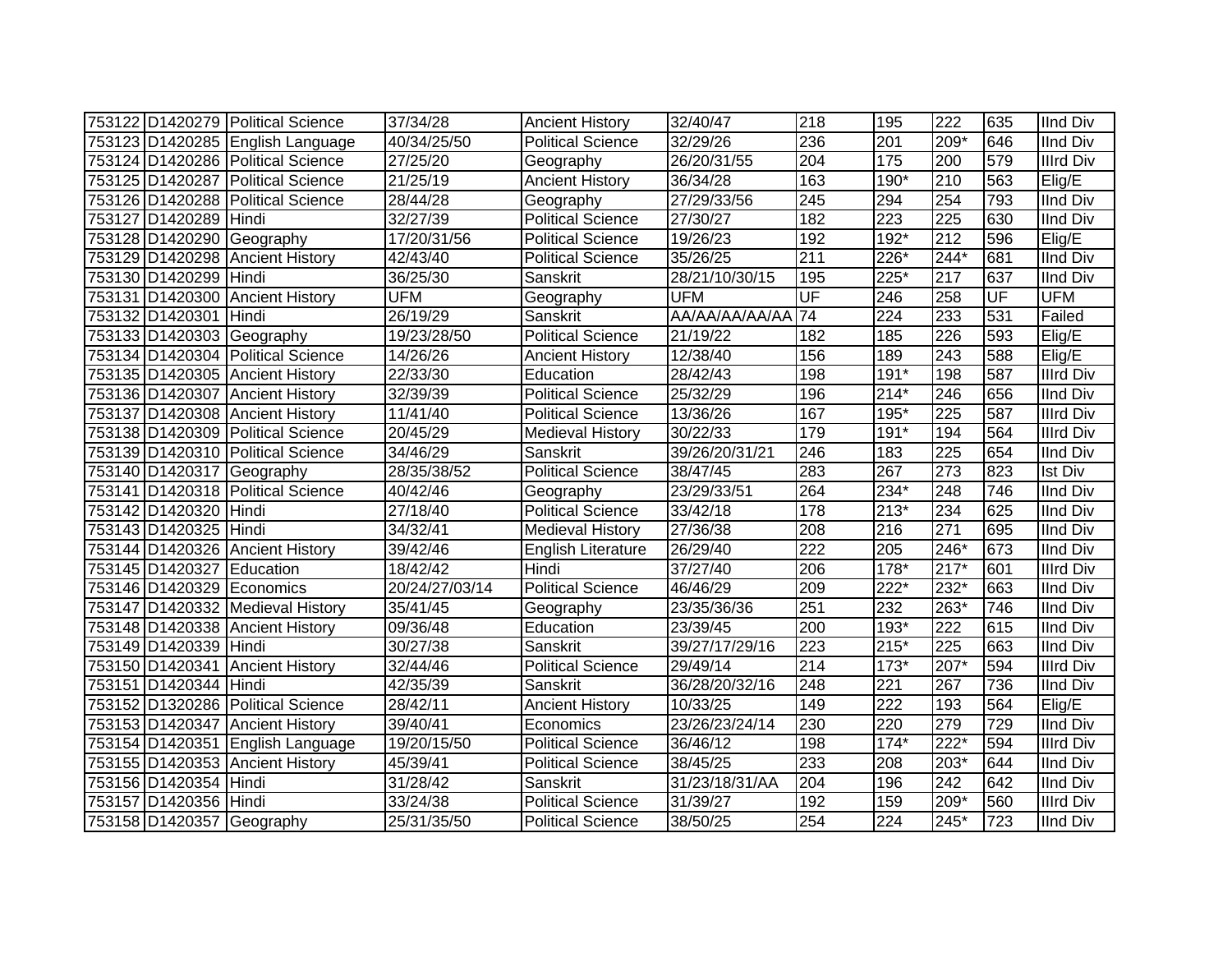|                           | 753159 D1420359 Political Science  | 40/47/35       | Geography                | 22/28/31/50    | 253              | 251    | 269*             | 773       | <b>IInd Div</b>  |
|---------------------------|------------------------------------|----------------|--------------------------|----------------|------------------|--------|------------------|-----------|------------------|
|                           | 753160 D1420361 Ancient History    | 37/37/48       | <b>Political Science</b> | 25/39/26       | 212              | 211    | 238*             | 661       | <b>IInd Div</b>  |
|                           | 753161 D1420365 Geography          | 23/29/32/56    | <b>Ancient History</b>   | 39/37/48       | 264              | $233*$ | $\overline{243}$ | 740       | <b>IInd Div</b>  |
| 753162 D1420368 Hindi     |                                    | 34/31/47       | <b>Ancient History</b>   | 29/33/07       | 181              | $240*$ | 168              | 589       | Elig/E           |
|                           | 753163 D1420369 Political Science  | 44/48/33       | Geography                | 21/28/34/58    | 266              | 258*   | $273*$           | 797       | <b>IInd Div</b>  |
|                           | 753164 D1420378 Political Science  | 43/45/17       | <b>Ancient History</b>   | 42/39/34       | 220              | 259    | 266*             | 745       | <b>IInd Div</b>  |
|                           | 753165 D1420380 Economics          | 20/27/24/16/13 | Geography                | 27/26/33/55    | 241              | $225*$ | 228              | 694       | <b>IInd Div</b>  |
| 753166 D1420383 Education |                                    | 17/37/34       | <b>Ancient History</b>   | 26/29/12       | 155              | 173    | 162*             | 490       | Elig/E           |
|                           | 753167 D1220566 Medieval History   | 26/28/31       | Political Science        | 19/33/14       | 151              | 162    | 167              | 480       | Elig/E           |
|                           | 753168 D1320316 Economics          | 04/21/16/16/12 | Education                | 25/41/40       | 175              | 199    | 193*             | 567       | Elig/E           |
|                           | 753169 D1420395 Geography          | 30/37/36/57    | English Language         | 30/24/22/40    | 276              | 275    | 256              | 807       | <b>IInd Div</b>  |
| 753170 D1420402 Hindi     |                                    | 30/41/45       | Education                | 23/43/39       | $\overline{221}$ | $195*$ | 228*             | 644       | <b>IInd Div</b>  |
|                           | 753171 D1420404 Medieval History   | 42/30/40       | Education                | 25/45/44       | 226              | $212*$ | 200              | 638       | <b>IInd Div</b>  |
| 753172 D1420407           | Hindi                              | 36/43/47       | Sanskrit                 | 42/30/23/31/22 | 274              | 254*   | 263*             | 791       | <b>IInd Div</b>  |
| 753173 D1420408 Hindi     |                                    | 32/43/45       | Sanskrit                 | 34/25/17/29/15 | 240              | 176*   | 183              | 599       | <b>Illrd Div</b> |
|                           | 753174 D1420411 Political Science  | 41/50/42       | <b>Medieval History</b>  | 39/43/35       | 250              | 232*   | 230              | 712       | <b>IInd Div</b>  |
|                           | 753175 D1420412 Ancient History    | 44/47/53       | <b>Political Science</b> | 40/49/50       | 283              | 288    | 293              | 864       | <b>Ist Div</b>   |
| 753176 D1420414 Sanskrit  |                                    | <b>UFM</b>     | Geography                | <b>UFM</b>     | UF               | $217*$ | 249              | <b>UF</b> | <b>UFM</b>       |
| 753177 D1220625 Education |                                    | 29/41/43       | <b>Political Science</b> | 25/42/06       | 186              | $191*$ | 211              | 588       | <b>Illrd Div</b> |
|                           | 753178 D1420423 English Literature | 31/32/37       | <b>Political Science</b> | 26/39/35       | 200              | 243    | 241              | 684       | <b>IInd Div</b>  |
|                           | 753179 D1320343 Ancient History    | 39/42/07       | Hindi                    | 35/38/44       | 205              | 204    | 190              | 599       | <b>Illrd Div</b> |
|                           | 753180 D1420426 Philosophy         | 46/36/36       | Education                | 23/40/41       | $\overline{222}$ | 173    | 158              | 553       | <b>Illrd Div</b> |
|                           | 753181 D1420427 English Literature | 34/34/31       | <b>Political Science</b> | 38/45/37       | 219              | $241*$ | $177*$           | 637       | <b>IInd Div</b>  |
| 753182 D1420429 Hindi     |                                    | 27/47/51       | Sanskrit                 | 37/26/06/32/16 | 242              | $201*$ | 203*             | 646       | <b>IInd Div</b>  |
| 753183 D1420431 Sanskrit  |                                    | 32/29/17/30/15 | Hindi                    | 40/36/37       | 236              | 196*   | $184*$           | 616       | <b>IInd Div</b>  |
|                           | 753184 D1420437 Ancient History    | 40/40/25       | <b>Political Science</b> | 33/43/04       | 185              | 223    | 221              | 629       | <b>IInd Div</b>  |
|                           | 753185 D1420439 Political Science  | 27/45/06       | <b>Medieval History</b>  | 39/28/38       | 183              | 205*   | 200              | 588       | <b>Illrd Div</b> |
| 753186 D1420440 Hindi     |                                    | 36/43/49       | Sanskrit                 | 36/28/20/31/18 | 261              | 239*   | 224*             | 724       | <b>IInd Div</b>  |
| 753187 D1420443 Hindi     |                                    | 29/32/31       | Sanskrit                 | 35/34/17/34/17 | 229              | 201    | 196              | 626       | <b>IInd Div</b>  |
|                           | 753188 D1320355 Ancient History    | 42/12/08       | Geography                | 27/18/29/56    | 192              | 181    | 191              | 564       | Elig/E           |
|                           | 753189 D1420446 Ancient History    | 47/46/08       | <b>Political Science</b> | 46/48/10       | 205              | 258*   | 244              | 707       | <b>IInd Div</b>  |
|                           | 753190 D1420447 Medieval History   | 29/36/40       | Political Science        | 37/40/10       | 192              | 263*   | 232              | 687       | <b>IInd Div</b>  |
|                           | 753191 D1420449 Ancient History    | 27/35/03       | <b>Political Science</b> | 22/19/03       | 109              | 166    | 207              | 482       | Failed           |
| 753192 D1420450 Hindi     |                                    | 44/42/47       | Sanskrit                 | 35/28/17/30/17 | 260              | $241*$ | $232*$           | 733       | <b>IInd Div</b>  |
|                           | 753193 D1420454 Ancient History    | 34/37/22       | Education                | 23/44/41       | 201              | 203    | 202              | 606       | <b>Illrd Div</b> |
|                           | 753194 D1420457 Ancient History    | 37/36/09       | <b>Political Science</b> | 31/27/33       | 173              | 200    | 221              | 594       | <b>Illrd Div</b> |
| 753195 D1420458 Hindi     |                                    | 28/47/49       | Sanskrit                 | 40/35/17/33/18 | 267              | 238    | 228              | 733       | <b>IInd Div</b>  |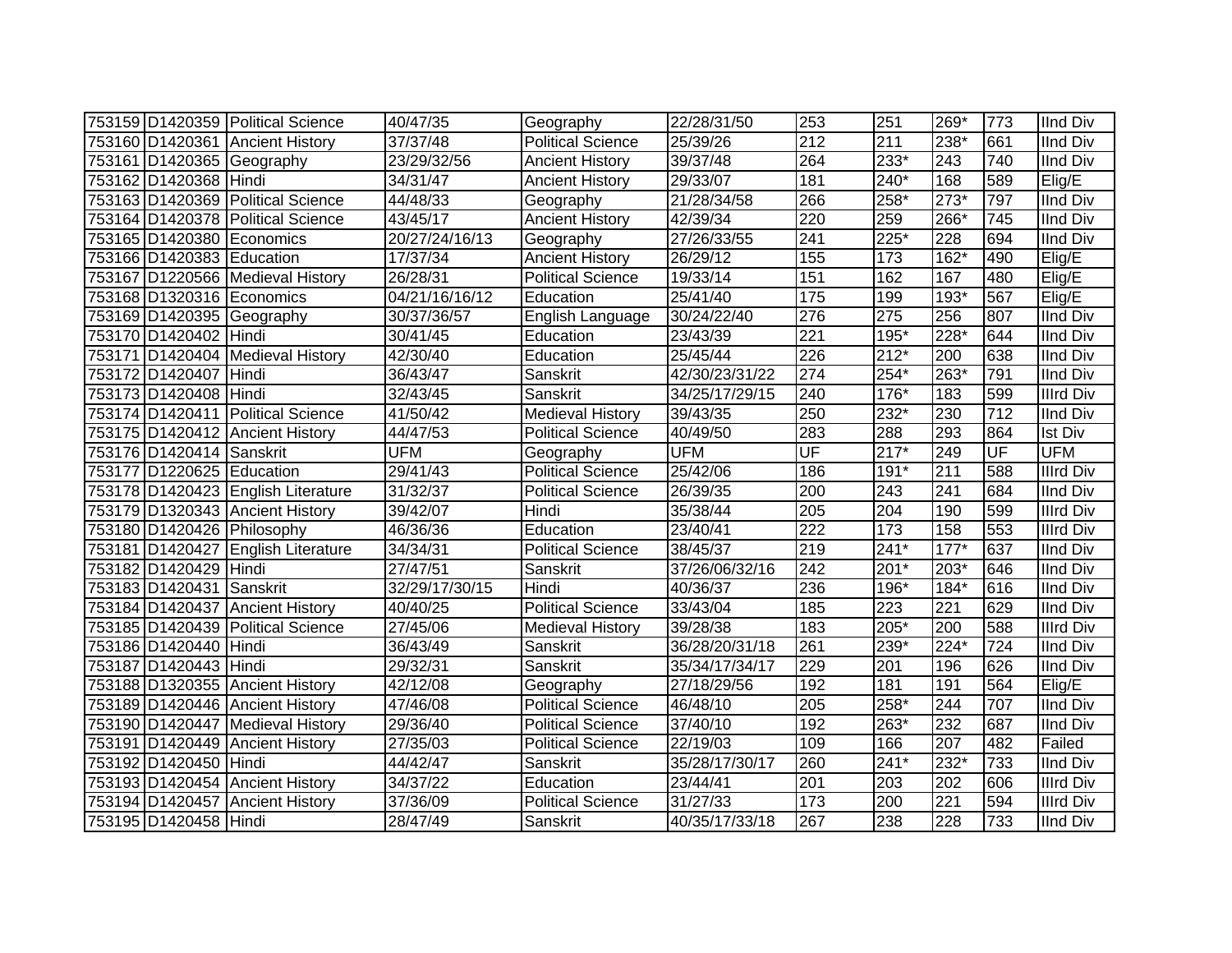| 753196 D1420465 Economics |                                    | 23/34/31/17/17        | English Language         | 31/24/27/52    | 256              | 201    | 251    | 708              | <b>IInd Div</b>  |
|---------------------------|------------------------------------|-----------------------|--------------------------|----------------|------------------|--------|--------|------------------|------------------|
|                           | 753197 D1320377 Geography          | 18/04/33/57           | <b>Ancient History</b>   | 39/41/15       | 207              | $230*$ | 235*   | 672              | <b>IInd Div</b>  |
|                           | 753198 D1420469 Political Science  | 36/33/29              | Medieval History         | 51/41/38       | 228              | 258*   | 270    | 756              | <b>IInd Div</b>  |
|                           | 753199 D1420470 Geography          | 32/20/40/51           | Sanskrit                 | 45/43/26/42/18 | $\overline{317}$ | 301    | 306    | 924              | <b>Ist Div</b>   |
| 753200 D1420471           | Geography                          | 31/17/38/55           | <b>Medieval History</b>  | 41/34/38       | 254              | 243    | 228    | $\overline{725}$ | <b>IInd Div</b>  |
| 753201 D1420473 Sanskrit  |                                    | 39/27/20/29/18        | Hindi                    | 38/46/46       | 263              | $245*$ | 253    | 761              | <b>IInd Div</b>  |
|                           | 753202 D1420477 English Literature | AA/25/36              | Political Science        | 08/24/30       | 123              | 162*   | $217*$ | 502              | Failed           |
|                           | 753203 D1220708 Political Science  | $\overline{00}/20/10$ | <b>Medieval History</b>  | 35/25/33       | 123              | 200*   | 186*   | 509              | Elig/E           |
| 753204 D1420479           | Sanskrit                           | AA/AA/AA/AA/AA        | <b>Political Science</b> | 00/16/07       | $\overline{23}$  | 205*   | 253*   | 481              | Failed           |
|                           | 753205 D1420488 Economics          | 20/28/26/16/16        | <b>Medieval History</b>  | 39/36/37       | 218              | 198*   | 212    | 628              | <b>IInd Div</b>  |
| 753206 D1420491           | Geography                          | 31/11/37/53           | <b>Political Science</b> | 07/39/27       | 205              | 225*   | 255    | 685              | <b>IInd Div</b>  |
| 753207 D1420494           | <b>Medieval History</b>            | 46/38/39              | <b>Political Science</b> | 25/34/29       | $\overline{211}$ | 217    | 215    | 643              | IInd Div         |
| 753208 D1320404           | Hindi                              | 37/42/47              | <b>Political Science</b> | 03/29/13       | 171              | 174    | 207*   | 552              | Elig/E           |
|                           | 753209 D1420502 Ancient History    | 39/41/13              | <b>Political Science</b> | 12/28/19       | 152              | 176*   | 194*   | 522              | Elig/E           |
| 753210 D1320407           | <b>Ancient History</b>             | AA/AA/AA              | Political Science        | AA/AA/AA       | AA               | 227*   | 209*   | 436              | Absent           |
| 753211 D1420508           | <b>Ancient History</b>             | 41/40/16              | Geography                | 25/20/30/46    | 218              | 229    | 220    | 667              | <b>IInd Div</b>  |
| 753212 D1420522           | <b>Ancient History</b>             | 37/36/00              | <b>Political Science</b> | 03/36/15       | 127              | 171    | 207    | 505              | Failed           |
|                           | 753213 D1420523 English Language   | 19/21/17/40           | <b>Ancient History</b>   | 36/43/11       | 187              | 166    | 203    | 556              | <b>Illrd Div</b> |
| 753214 D1420524 Hindi     |                                    | 47/46/49              | Sanskrit                 | 37/33/21/33/18 | 284              | $214*$ | 230    | 728              | <b>IInd Div</b>  |
| 753215 D1420525           | Hindi                              | 46/47/51              | Sanskrit                 | 32/30/19/36/20 | 281              | 243*   | 250*   | 774              | <b>IInd Div</b>  |
| 753216 D1420530 Hindi     |                                    | 43/48/45              | Sanskrit                 | 27/29/21/31/20 | 264              | 238*   | 235    | 737              | IInd Div         |
| 753217 D1420531           | <b>Political Science</b>           | 12/22/16              | Education                | 15/45/37       | 147              | 184    | 179    | 510              | Elig/E           |
|                           | 753218 D1320429 Geography          | 29/13/29/60           | Education                | 27/42/43       | 243              | 184    | 203    | 630              | <b>IInd Div</b>  |
| 753219 D1420532 Hindi     |                                    | 41/41/43              | <b>Political Science</b> | 06/25/12       | 168              | 219    | 249    | 636              | Elig/E           |
|                           | 753220 D1320435 Medieval History   | 27/26/31              | Education                | 33/38/45       | 200              | 203    | 183    | 586              | <b>Illrd Div</b> |
|                           | 753221 D1420535 Ancient History    | 41/44/16              | <b>Political Science</b> | 21/36/19       | 177              | 226    | 231    | 634              | <b>IInd Div</b>  |
|                           | 753222 D1420537 Ancient History    | 38/34/11              | <b>Political Science</b> | 12/27/20       | 142              | 187    | 191    | 520              | Elig/E           |
| 753223 D1420538 Hindi     |                                    | 42/42/44              | Sanskrit                 | 26/26/15/28/18 | 241              | 220*   | 243    | 704              | <b>IInd Div</b>  |
|                           | 753224 D1420546 Political Science  | 02/31/16              | <b>Ancient History</b>   | 37/39/11       | 136              | 201    | 212    | 549              | Elig/E           |
|                           | 753225 D1420547 Geography          | 33/25/39/55           | Medieval History         | 50/29/40       | $\overline{271}$ | 218    | 232    | $\overline{721}$ | <b>IInd Div</b>  |
|                           | 753226 D1420549 English Literature | AA/25/20              | <b>Ancient History</b>   | 53/54/00       | 152              | 233    | 236    | 621              | Elig/E           |
|                           | 753227 D1420550 Medieval History   | 33/23/29              | Geography                | 25/14/28/52    | 204              | $181*$ | 195*   | 580              | <b>Illrd Div</b> |
|                           | 753228 D1320452 Ancient History    | 36/40/04              | Education                | 31/42/43       | 196              | 213    | $212*$ | 621              | <b>IInd Div</b>  |
|                           | 753229 D1420557 Political Science  | 11/26/21              | <b>Defence Studies</b>   | 27/19/34/30    | 168              | 228    | 256    | 652              | Elig/E           |
|                           | 753230 D1420558 Medieval History   | 46/34/37              | Geography                | 21/22/35/48    | 243              | 206    | 213    | 662              | <b>IInd Div</b>  |
| 753231 D1320459           | <b>Ancient History</b>             | 31/36/05              | <b>Political Science</b> | 10/29/17       | 128              | 207    | 248    | 583              | Failed           |
|                           | 753232 D1420559 Ancient History    | 34/39/09              | Education                | 28/47/40       | 197              | 219    | 198*   | 614              | <b>IInd Div</b>  |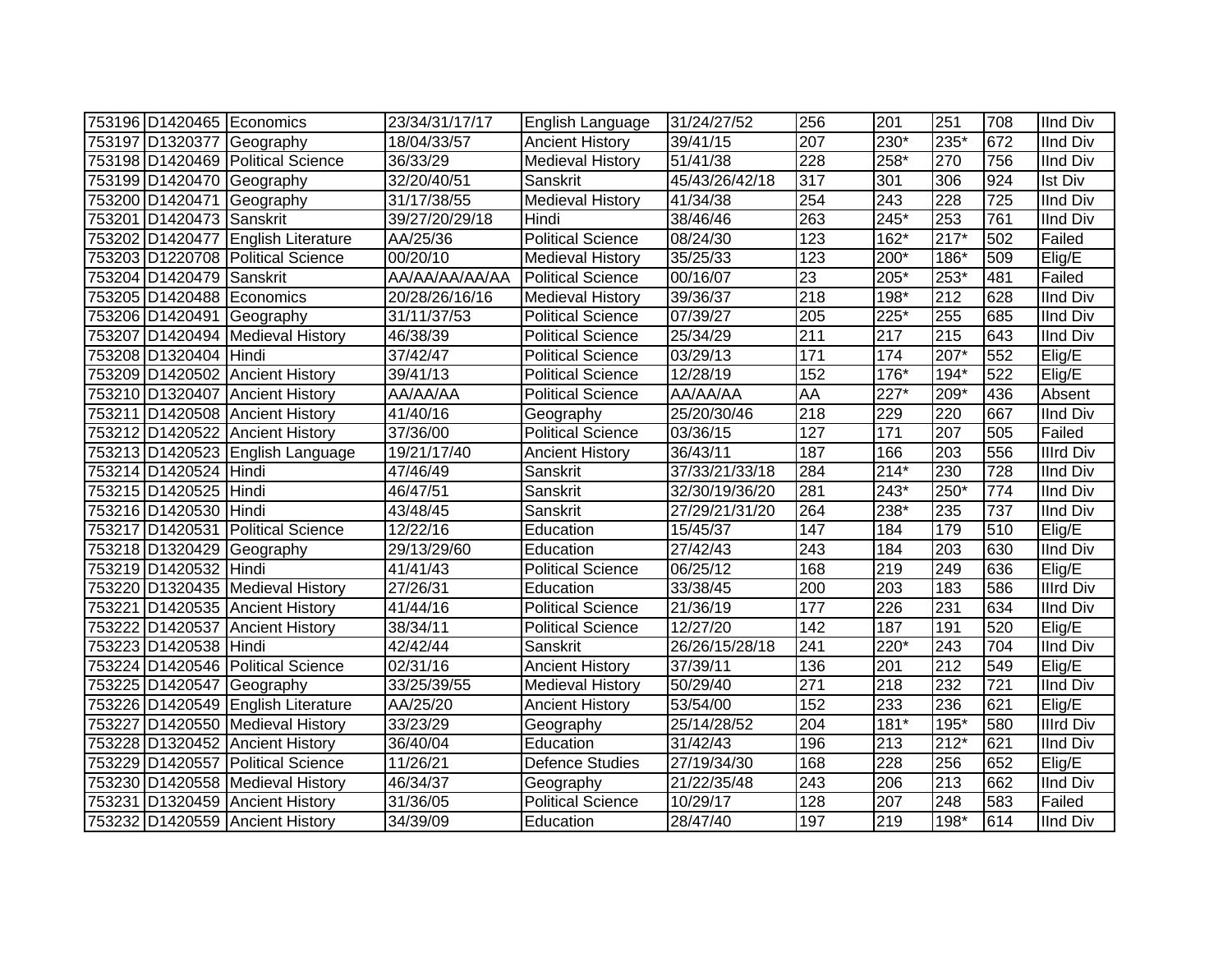| 753233 D1420560 Hindi |                                    | 38/47/43       | <b>Ancient History</b>   | 38/42/12       | 220                      | 239    | 199    | 658 | <b>IInd Div</b>  |
|-----------------------|------------------------------------|----------------|--------------------------|----------------|--------------------------|--------|--------|-----|------------------|
|                       | 753234 D1420563 Geography          | 21/19/22/54    | <b>Ancient History</b>   | 32/39/46       | 233                      | 215    | $217*$ | 665 | <b>IInd Div</b>  |
|                       | 753235 D1420564 Ancient History    | 38/37/37       | <b>Political Science</b> | 22/39/29       | 202                      | 222    | 220*   | 644 | <b>IInd Div</b>  |
| 753236 D1420566 Hindi |                                    | 30/39/39       | <b>Political Science</b> | 00/16/09       | 133                      | 164*   | 196*   | 493 | Elig/E           |
|                       | 753237 D1420569 Ancient History    | 34/32/45       | <b>Political Science</b> | 17/25/22       | $\frac{175}{175}$        | 229    | $235*$ | 639 | Elig/E           |
|                       | 753238 D1420570 Ancient History    | 36/38/40       | Education                | 25/43/41       | $\overline{223}$         | 258    | $226*$ | 707 | <b>IInd Div</b>  |
|                       | 753239 D1420574 Political Science  | 13/26/19       | <b>Ancient History</b>   | 44/41/48       | 191                      | 188*   | 180    | 559 | Elig/E           |
|                       | 753240 D1420575 Ancient History    | 41/40/51       | <b>Political Science</b> | 21/32/29       | $\overline{214}$         | 200*   | $221*$ | 635 | <b>IInd Div</b>  |
|                       | 753241 D1420576 Defence Studies    | 24/28/26/46    | Geography                | 17/13/20/51    | 225                      | 183*   | $213*$ | 621 | <b>IInd Div</b>  |
|                       | 753242 D1420577 Medieval History   | 39/30/42       | <b>Political Science</b> | 15/19/20       | 165                      | 245*   | $215*$ | 625 | Elig/E           |
|                       | 753243 D1420581 Geography          | 28/05/31/39    | <b>Political Science</b> | 32/34/31       | 200                      | $182*$ | $204*$ | 586 | Illrd Div        |
|                       | 753244 D1420587 Philosophy         | 50/41/40       | Education                | 29/44/45       | 249                      | 253    | 216    | 718 | <b>IInd Div</b>  |
|                       | 753245 D1420592 Medieval History   | 39/38/28       | <b>Political Science</b> | 10/20/18       | 153                      | 186    | $218*$ | 557 | Elig/E           |
| 753246 D1420593 Hindi |                                    | 40/42/44       | <b>Political Science</b> | 15/33/46       | 220                      | 233    | 223*   | 676 | <b>IInd Div</b>  |
| 753247 D1420599 Hindi |                                    | 38/44/45       | <b>Ancient History</b>   | 38/41/37       | 243                      | 200    | 207*   | 650 | <b>IInd Div</b>  |
|                       | 753248 D1420600 Ancient History    | 43/39/45       | <b>Political Science</b> | 21/25/35       | 208                      | 202    | $212*$ | 622 | <b>IInd Div</b>  |
| 753249 D1420602 Hindi |                                    | 40/41/45       | Sanskrit                 | 26/29/19/34/21 | 255                      | 181    | 189    | 625 | <b>IInd Div</b>  |
|                       | 753250 D1420605 Ancient History    | 41/42/32       | <b>Political Science</b> | 33/25/25       | 198                      | 248    | 203    | 649 | <b>IInd Div</b>  |
| 753251 D1420614 Hindi |                                    | 41/49/49       | Sanskrit                 | 24/24/22/31/19 | 259                      | 257    | 229    | 745 | <b>IInd Div</b>  |
|                       | 753252 D1420617 Geography          | 29/08/33/51    | <b>Political Science</b> | 37/29/30       | 217                      | 196*   | 203    | 616 | <b>IInd Div</b>  |
| 753253 D1420619 Hindi |                                    | 44/40/43       | Sanskrit                 | 21/32/28/32/18 | 258                      | $217*$ | 229*   | 704 | <b>IInd Div</b>  |
|                       | 753254 D1220936 English Literature | 30/35/18       | Economics                | 06/32/16/16/18 | 171                      | 213    | $216*$ | 600 | <b>Illrd Div</b> |
|                       | 753255 D1420622 Economics          | 24/28/18/17/12 | <b>Ancient History</b>   | 39/41/41       | $\overline{220}$         | 199    | 167    | 586 | <b>Illrd Div</b> |
|                       | 753256 D1320506 Economics          | 23/21/17/14/11 | Geography                | 21/05/24/57    | 193                      | $202*$ | 207    | 602 | <b>Illrd Div</b> |
| 753257 D1420628 Hindi |                                    | 38/43/41       | Sanskrit                 | 20/30/09/29/18 | 228                      | $217*$ | 202*   | 647 | <b>IInd Div</b>  |
| 753258 D1420630 Hindi |                                    | <b>UFM</b>     | Sanskrit                 | <b>UFM</b>     | $\overline{\mathsf{UF}}$ | 172    | 211    | UF  | <b>UFM</b>       |
| 753259 D1420631 Hindi |                                    | 34/53/38       | Sanskrit                 | 23/20/05/30/21 | $\overline{224}$         | 234    | 208    | 666 | <b>IInd Div</b>  |
| 753260 D1420634 Hindi |                                    | 39/41/40       | <b>Political Science</b> | 34/14/37       | 205                      | 207*   | $223*$ | 635 | <b>IInd Div</b>  |
| 753261 D1420635 Hindi |                                    | 40/49/45       | <b>Ancient History</b>   | 44/45/45       | 268                      | 225*   | $211*$ | 704 | <b>IInd Div</b>  |
|                       | 753262 D1420640 Economics          | 27/25/30/24/10 | Education                | 25/38/30       | 209                      | $174*$ | 194    | 577 | <b>Illrd Div</b> |
| 753263 D1420641 Hindi |                                    | 34/37/31       | <b>Ancient History</b>   | 34/39/37       | 212                      | 153*   | $173*$ | 538 | <b>Illrd Div</b> |
|                       | 753264 D1420644 Economics          | 37/35/35/31/18 | <b>Political Science</b> | 53/38/57       | 304                      | 291    | 311    | 906 | <b>Ist Div</b>   |
|                       | 753265 D1420645 Political Science  | 27/26/34       | Medieval History         | AA/26/28       | 141                      | $178*$ | 177    | 496 | Elig/E           |
|                       | 753266 D1420647 Economics          | 31/29/27/28/15 | Geography                | 29/09/30/55    | 253                      | $216*$ | 218    | 687 | <b>IInd Div</b>  |
|                       | 753267 D1420648 Political Science  | 30/26/38       | Education                | 27/43/41       | 205                      | 201*   | 217    | 623 | <b>IInd Div</b>  |
| 753268 D1420649       | Geography                          | 37/19/35/57    | <b>Ancient History</b>   | 44/34/48       | 274                      | 240    | 216    | 730 | <b>IInd Div</b>  |
|                       | 753269 D1420652 Economics          | 29/27/29/27/15 | Geography                | 29/17/33/55    | 261                      | $207*$ | 217    | 685 | <b>IInd Div</b>  |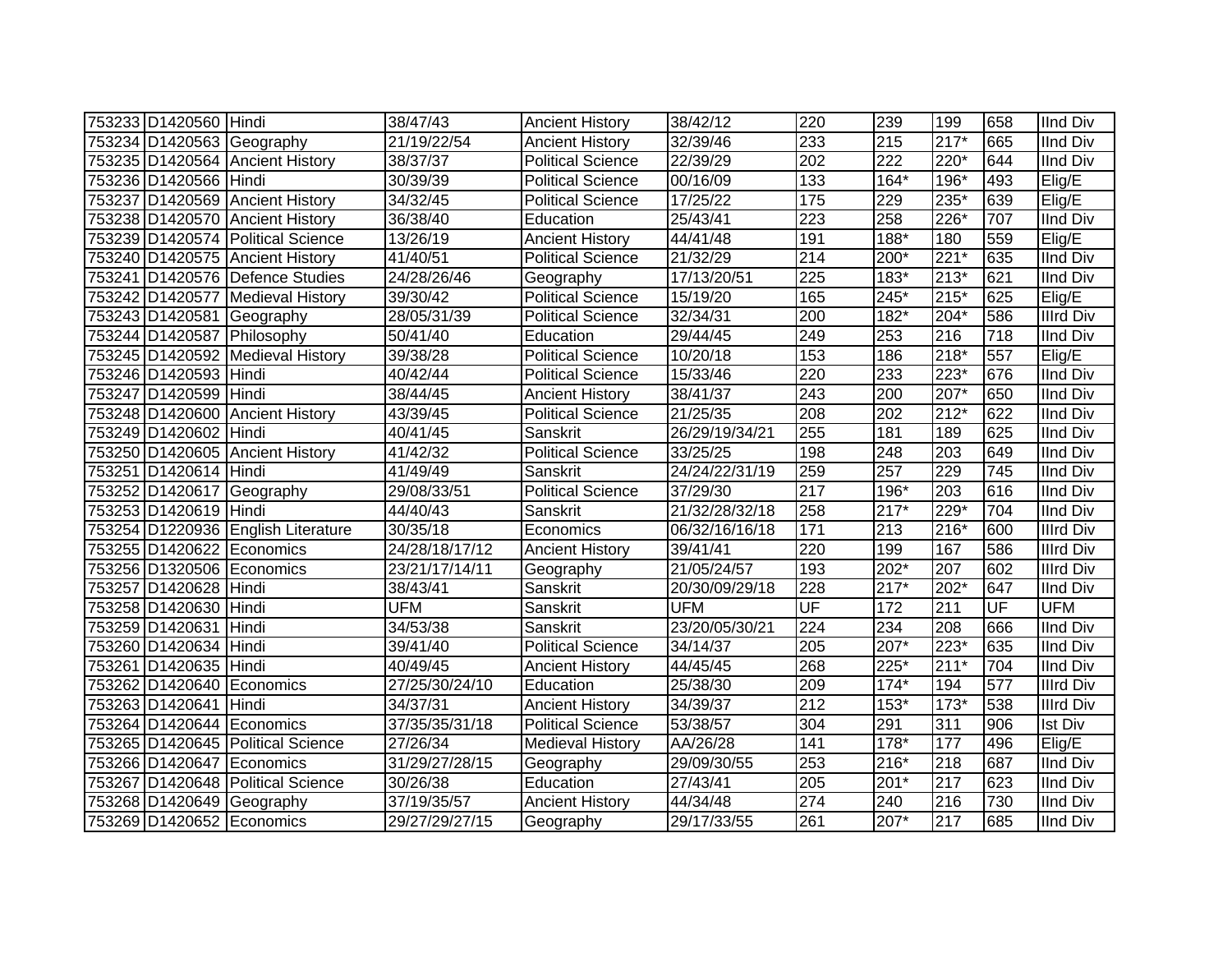|                           | 753270 D1420653 Ancient History    | 35/38/45       | <b>Political Science</b>  | 25/17/36       | 196              | 203    | 157              | 556 | <b>Illrd Div</b> |
|---------------------------|------------------------------------|----------------|---------------------------|----------------|------------------|--------|------------------|-----|------------------|
|                           | 753271 D1420655 Defence Studies    | 27/27/34/45    | Geography                 | 34/09/33/45    | 254              | 206    | 216              | 676 | <b>IInd Div</b>  |
|                           | 753272 D1420656 Geography          | 35/17/32/50    | Hindi                     | 35/41/33       | $\overline{243}$ | 256*   | $\overline{224}$ | 723 | <b>IInd Div</b>  |
|                           | 753273 D1420657 Ancient History    | 37/40/42       | <b>Political Science</b>  | 36/25/39       | $\overline{219}$ | 233    | 192              | 644 | <b>IInd Div</b>  |
|                           | 753274 D1420662 English Literature | 32/33/27       | <b>Ancient History</b>    | 33/46/40       | $\overline{211}$ | $192*$ | $197*$           | 600 | <b>Illrd Div</b> |
| 753275 D1420663 Hindi     |                                    | 34/42/43       | <b>Ancient History</b>    | 29/43/39       | 230              | 196    | 197              | 623 | <b>IInd Div</b>  |
|                           | 753276 D1420666 Geography          | 35/17/32/55    | <b>Ancient History</b>    | 34/44/52       | 269              | 227*   | 209              | 705 | <b>IInd Div</b>  |
|                           | 753277 D1420667 Economics          | AA/AA/AA/AA/AA | Geography                 | 26/AA/AA/56    | 82               | 205*   | $188*$           | 475 | Failed           |
| 753278 D1420673 Sanskrit  |                                    | 20/22/11/29/19 | <b>Ancient History</b>    | 37/34/40       | $\overline{212}$ | 235*   | 215              | 662 | <b>IInd Div</b>  |
|                           | 753279 D1420680 Geography          | 37/30/38/62    | Economics                 | 35/29/30/26/18 | 305              | 285    | 240              | 830 | Ist Div          |
|                           | 753280 D1420681 Political Science  | 36/39/48       | Geography                 | 36/25/34/58    | 276              | 238    | 226              | 740 | <b>IInd Div</b>  |
|                           | 753281 D1420682 English Literature | 41/41/47       | Geography                 | 31/10/29/42    | 241              | $261*$ | 226              | 728 | <b>IInd Div</b>  |
| 753282 D1420686 Hindi     |                                    | 34/34/37       | Education                 | 23/36/36       | 200              | $182*$ | $182*$           | 564 | <b>Illrd Div</b> |
| 753283 D1420687           | Hindi                              | 34/38/33       | Education                 | 36/35/28       | 204              | 204    | 195              | 603 | <b>Illrd Div</b> |
|                           | 753284 D1420689 Medieval History   | 42/29/37       | Geography                 | 29/21/32/57    | 247              | 250    | 223              | 720 | <b>IInd Div</b>  |
| 753285 D1420693 Hindi     |                                    | 35/47/43       | Sanskrit                  | 24/25/14/34/17 | 239              | 208    | 239              | 686 | <b>IInd Div</b>  |
| 753286 D1420694 Hindi     |                                    | 39/44/41       | <b>Ancient History</b>    | 37/36/33       | 230              | 189*   | 198              | 617 | <b>IInd Div</b>  |
| 753287 D1420703 Hindi     |                                    | 46/49/47       | Sanskrit                  | 25/31/24/35/18 | 275              | 251    | 235              | 761 | <b>IInd Div</b>  |
|                           | 753288 D1420704 Medieval History   | 50/38/35       | Geography                 | 30/23/38/51    | 265              | 272    | 253              | 790 | <b>IInd Div</b>  |
|                           | 753289 D1420705 Geography          | 24/19/35/48    | <b>Medieval History</b>   | 43/30/37       | 236              | 217    | 198              | 651 | <b>IInd Div</b>  |
|                           | 753290 D1221015 Political Science  | 32/07/41       | Education                 | 23/46/43       | 192              | 178    | 185              | 555 | <b>Illrd Div</b> |
|                           | 753291 D1420708 Political Science  | 28/19/35       | <b>Medieval History</b>   | 40/27/31       | 180              | 196*   | 197              | 573 | <b>Illrd Div</b> |
|                           | 753292 D1420711 Political Science  | 34/25/36       | <b>Ancient History</b>    | 33/31/30       | 189              | $179*$ | 198*             | 566 | <b>Illrd Div</b> |
|                           | 753293 D1320564 Political Science  | 29/27/31       | <b>Ancient History</b>    | 43/27/36       | 193              | 197*   | 189*             | 579 | <b>Illrd Div</b> |
| 753294 D1420719 Economics |                                    | 27/29/32/13/12 | <b>English Literature</b> | 37/37/43       | 230              | 235    | 245              | 710 | <b>IInd Div</b>  |
| 753295 D1420721 Hindi     |                                    | 38/40/42       | Sanskrit                  | 23/27/33/28/20 | 251              | 255*   | 222              | 728 | <b>IInd Div</b>  |
|                           | 753296 D1420722 Economics          | 33/26/30/27/14 | Geography                 | 31/35/34/55    | 285              | 255    | 236              | 776 | <b>IInd Div</b>  |
|                           | 753297 D1420724 Economics          | 36/30/29/29/18 | Geography                 | 35/32/37/55    | 301              | 264*   | 242              | 807 | <b>IInd Div</b>  |
|                           | 753298 D1420725 Medieval History   | 43/30/42       | Geography                 | 28/29/31/50    | 253              | 239    | 218              | 710 | <b>IInd Div</b>  |
|                           | 753299 D1420727 Medieval History   | 30/05/06       | Geography                 | 12/09/07/46    | 115              | 215    | $\overline{222}$ | 552 | Failed           |
| 753300 D1420728 Hindi     |                                    | 42/45/48       | Sanskrit                  | 24/24/09/32/17 | 241              | $242*$ | 232              | 715 | <b>IInd Div</b>  |
| 753301 D1221074 Hindi     |                                    | AA/AA/AA       | <b>Political Science</b>  | AA/AA/AA       | AA               | 200*   | 199              | 399 | Absent           |
| 753302 D1420730           | Economics                          | 32/30/24/30/18 | Geography                 | 30/30/29/47    | 270              | 248    | 232              | 750 | <b>IInd Div</b>  |
|                           | 753303 D1420731 Economics          | 29/24/28/15/17 | Geography                 | 17/23/32/51    | 236              | $217*$ | $191*$           | 644 | <b>IInd Div</b>  |
|                           | 753304 D1420733 Political Science  | 49/38/52       | <b>Ancient History</b>    | 48/50/48       | 285              | 299    | 267              | 851 | <b>Ist Div</b>   |
|                           | 753305 D1420736 Geography          | 28/20/29/44    | <b>Defence Studies</b>    | 24/27/31/36    | 239              | 188    | 247*             | 674 | <b>IInd Div</b>  |
|                           | 753306 D1420739 Ancient History    | AA/AA/AA       | <b>Political Science</b>  | 40/25/51       | 116              | 250    | 256              | 622 | Elig/E           |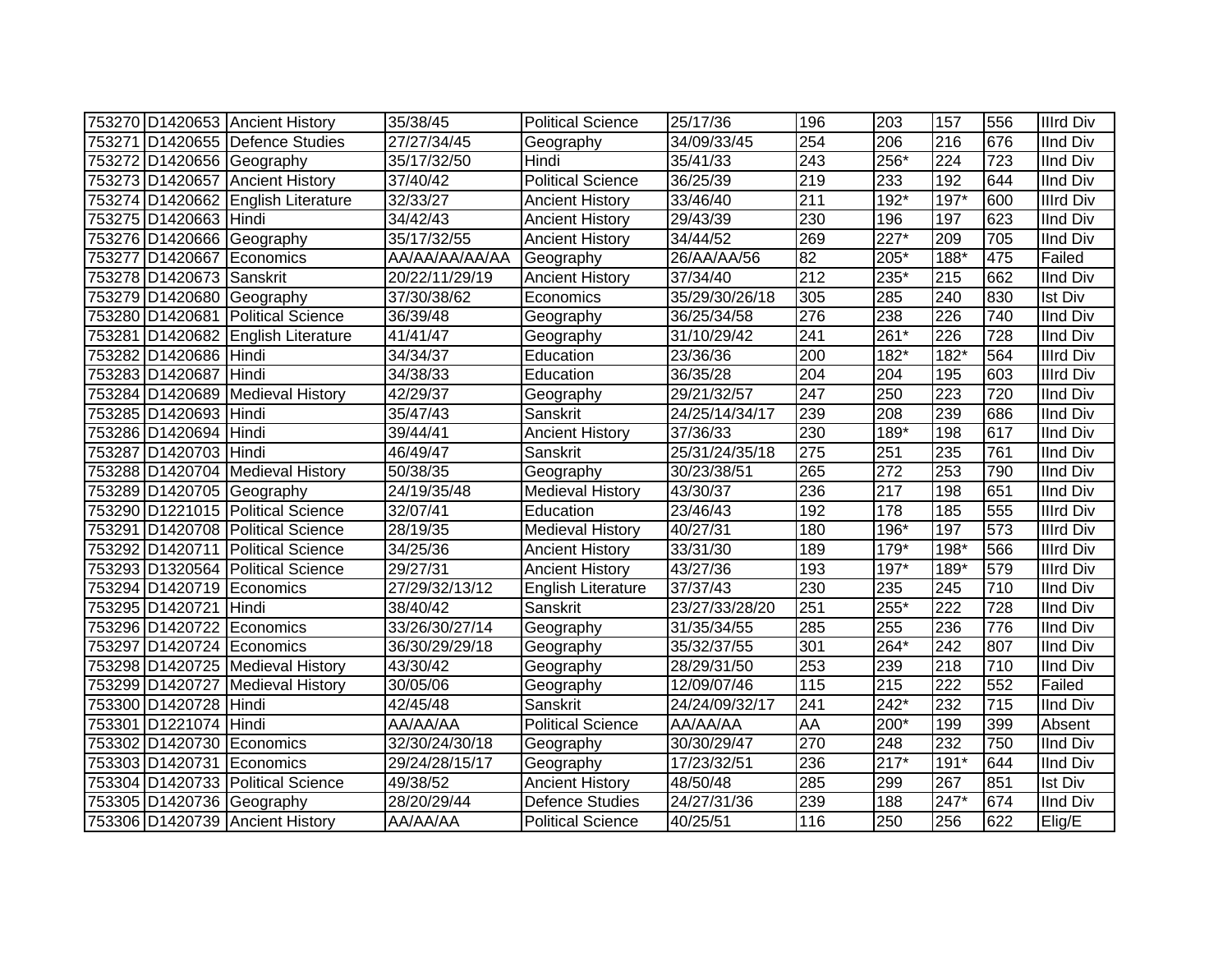| 753307 D1420740 Hindi |                                    | 37/36/40       | Sanskrit                 | 28/30/22/35/19 | 247              | 193*             | 235*             | 675 | <b>IInd Div</b>  |
|-----------------------|------------------------------------|----------------|--------------------------|----------------|------------------|------------------|------------------|-----|------------------|
|                       | 753308 D1420741 Geography          | 33/34/36/59    | <b>Ancient History</b>   | 41/34/49       | 286              | 263              | 266*             | 815 | <b>Ist Div</b>   |
| 753309 D1420742 Hindi |                                    | 33/38/41       | Sanskrit                 | 27/30/24/36/18 | $\overline{247}$ | $245*$           | $263*$           | 755 | <b>IInd Div</b>  |
|                       | 753310 D1420743 Medieval History   | 32/29/35       | Geography                | 33/29/32/58    | 248              | 238*             | $\overline{227}$ | 713 | <b>IInd Div</b>  |
| 753311 D1420746 Hindi |                                    | 41/46/44       | Sanskrit                 | 30/32/29/31/18 | $\overline{271}$ | $\overline{222}$ | 210              | 703 | <b>IInd Div</b>  |
|                       | 753312 D1420747 Ancient History    | 41/46/45       | <b>Political Science</b> | 30/07/38       | 207              | $195*$           | $\overline{201}$ | 603 | <b>Illrd Div</b> |
| 753313 D1320589       | Hindi                              | 38/42/43       | <b>Ancient History</b>   | 07/43/42       | 215              | 217              | 223              | 655 | <b>IInd Div</b>  |
| 753314 D1420749 Hindi |                                    | 35/40/36       | Sanskrit                 | 31/33/33/33/18 | 259              | 260*             | $252*$           | 771 | <b>IInd Div</b>  |
| 753315 D1320591 Hindi |                                    | 38/41/42       | Education                | 37/35/41       | 234              | 222              | 196              | 652 | <b>IInd Div</b>  |
| 753316 D1420750 Hindi |                                    | 43/49/42       | Sanskrit                 | 39/37/29/36/20 | 295              | 218              | 241              | 754 | <b>IInd Div</b>  |
|                       | 753317 D1420751 Ancient History    | 46/47/43       | Hindi                    | 42/48/44       | 270              | 220              | $\overline{216}$ | 706 | <b>IInd Div</b>  |
|                       | 753318 D1320594 Political Science  | 32/30/45       | <b>Ancient History</b>   | 36/47/41       | 231              | 235*             | 268              | 734 | <b>IInd Div</b>  |
|                       | 753319 D1320595 Political Science  | 33/25/38       | <b>Ancient History</b>   | 31/47/42       | 216              | 204              | 247              | 667 | <b>IInd Div</b>  |
|                       | 753320 D1420754 Economics          | 33/25/26/07/14 | <b>Medieval History</b>  | 44/35/43       | 227              | $219*$           | 205*             | 651 | <b>IInd Div</b>  |
|                       | 753321 D1221108 Political Science  | 40/26/42       | <b>Ancient History</b>   | 40/42/46       | 236              | 318              | 277              | 831 | <b>Ist Div</b>   |
|                       | 753322 D1420755 Geography          | 34/27/33/50    | <b>Medieval History</b>  | 44/25/35       | 248              | 207              | 210              | 665 | <b>IInd Div</b>  |
|                       | 753323 D1221112 Political Science  | 34/16/46       | <b>Ancient History</b>   | 20/40/39       | 195              | 190              | 181              | 566 | <b>Illrd Div</b> |
| 753324 D1420763 Hindi |                                    | 39/44/46       | Sanskrit                 | 37/41/28/35/18 | 288              | 251              | $\overline{250}$ | 789 | <b>IInd Div</b>  |
|                       | 753325 D1420770 Geography          | 31/13/31/52    | Defence Studies          | 28/27/32/43    | $\overline{257}$ | 236*             | $217*$           | 710 | <b>IInd Div</b>  |
|                       | 753326 D1420771 Economics          | 37/29/28/27/16 | Geography                | 37/33/36/59    | 302              | 277              | 258              | 837 | <b>Ist Div</b>   |
|                       | 753327 D1420772 Political Science  | 36/30/46       | Geography                | 28/28/31/54    | 253              | 242*             | 216              | 711 | <b>IInd Div</b>  |
| 753328 D1420781 Hindi |                                    | 56/51/44       | Sanskrit                 | 36/44/31/39/19 | 320              | 285              | 251              | 856 | <b>Ist Div</b>   |
|                       | 753329 D1420782 Ancient History    | 45/44/38       | <b>Political Science</b> | 37/32/45       | 241              | $212*$           | 232              | 685 | <b>IInd Div</b>  |
| 753330 D1420783 Hindi |                                    | 48/24/34       | Sanskrit                 | 19/34/17/28/18 | 222              | $211*$           | $222*$           | 655 | <b>IInd Div</b>  |
|                       | 753331 D1420785 Political Science  | 36/36/48       | <b>Ancient History</b>   | 45/43/44       | 252              | 231              | 248*             | 731 | <b>IInd Div</b>  |
|                       | 753332 D1420786 Political Science  | 32/32/22       | Geography                | 33/11/34/59    | 223              | 206*             | 232              | 661 | <b>IInd Div</b>  |
|                       | 753333 D1420787 Political Science  | 40/38/28       | Economics                | 36/33/28/27/14 | 244              | 226              | $\overline{226}$ | 696 | <b>IInd Div</b>  |
|                       | 753334 D1320619 Ancient History    | 27/38/36       | Education                | 12/26/40       | 179              | $168*$           | 184              | 531 | <b>Illrd Div</b> |
|                       | 753335 D1420793 Ancient History    | 00/47/43       | <b>Political Science</b> | 15/26/20       | 151              | $210*$           | $\overline{207}$ | 568 | Elig/E           |
| 753336 D1420795 Hindi |                                    | 50/19/40       | <b>Political Science</b> | 30/25/19       | 183              | 227              | 229              | 639 | <b>IInd Div</b>  |
| 753337 D1420797 Hindi |                                    | 50/21/42       | Sanskrit                 | 27/35/27/31/20 | 253              | 224              | 206              | 683 | <b>IInd Div</b>  |
| 753338 D1420798 Hindi |                                    | 45/34/39       | Philosophy               | 39/42/36       | 235              | 203              | 181              | 619 | <b>IInd Div</b>  |
|                       | 753339 D1420799 English Literature | 41/41/43       | Political Science        | 35/38/21       | 219              | 222              | 240              | 681 | <b>IInd Div</b>  |
|                       | 753340 D1420801 Medieval History   | 38/40/42       | Geography                | 29/27/32/54    | 262              | 231              | 268*             | 761 | <b>IInd Div</b>  |
|                       | 753341 D1420802 Ancient History    | 41/41/34       | Geography                | 23/07/25/43    | 214              | 205*             | 230              | 649 | <b>IInd Div</b>  |
|                       | 753342 D1420805 Ancient History    | 48/43/42       | Education                | 33/35/39       | 240              | $227*$           | 242              | 709 | <b>IInd Div</b>  |
|                       | 753343 D1420809 Medieval History   | 38/37/39       | Education                | 29/34/42       | 219              | 172              | 187              | 578 | <b>Illrd Div</b> |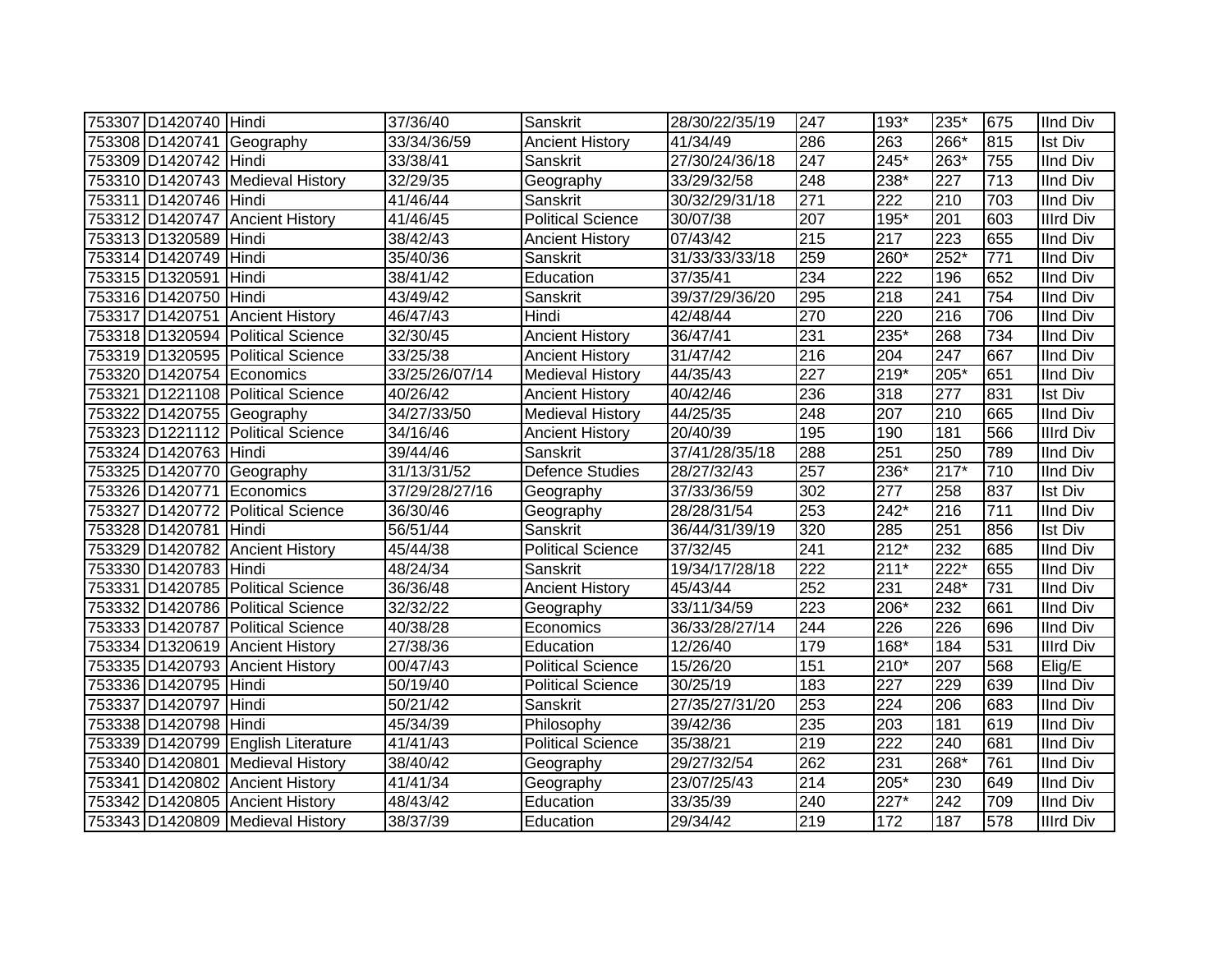|                           | 753344 D1220176 Ancient History    | 34/45/43              | <b>English Literature</b> | 20/34/25       | 201              | $194*$ | 215*   | 610                      | <b>IInd Div</b>  |
|---------------------------|------------------------------------|-----------------------|---------------------------|----------------|------------------|--------|--------|--------------------------|------------------|
| 753345 D1320135 Hindi     |                                    | 41/19/34              | Sanskrit                  | 19/23/18/26/18 | 198              | 201    | 181*   | 580                      | Illrd Div        |
|                           | 753346 D1220258 Ancient History    | 00/35/37              | Education                 | 23/24/36       | 155              | $171*$ | 182    | 508                      | Elig/E           |
| 753347 D1320200 Hindi     |                                    | AA/AA/41              | Sanskrit                  | AA/AA/AA/AA/AA | 41               | 196    | $231*$ | 468                      | Failed           |
|                           | 753348 D1320233 Ancient History    | 41/32/32              | Education                 | 33/35/36       | 209              | 238    | 196    | 643                      | <b>IInd Div</b>  |
|                           | 753349 D1320240 Ancient History    | 00/25/19              | Education                 | 08/21/26       | 99               | 177    | 154    | 430                      | Failed           |
|                           | 753350 D1320249 Medieval History   | 31/40/37              | Hindi                     | 34/19/35       | 196              | 200    | 181    | 577                      | <b>Illrd Div</b> |
|                           | 753351 D1220476 English Literature | <b>UFM</b>            | Education                 | <b>UFM</b>     | UF               | 197*   | $174*$ | $\overline{\mathsf{UF}}$ | <b>UFM</b>       |
|                           | 753352 D1320278 Defence Studies    | 29/18/30/26           | <b>Political Science</b>  | 15/30/12       | 160              | 196*   | 230*   | 586                      | Elig/E           |
| 753353 D1220494 Education |                                    | 25/26/38              | English Literature        | 21/21/23       | 154              | 200    | 185    | 539                      | Elig/E           |
| 753354 D1320297 Hindi     |                                    | 44/21/46              | <b>Political Science</b>  | 13/18/15       | 157              | 207    | 208    | 572                      | Elig/E           |
|                           | 753355 D1220656 Geography          | 30/13/27/45           | <b>Ancient History</b>    | 14/45/38       | $\overline{212}$ | 229    | 225    | 666                      | <b>IInd Div</b>  |
| 753356 D1220751           | Hindi                              | 53/41/46              | Sanskrit                  | 28/29/20/32/17 | 266              | 252    | $232*$ | 750                      | <b>IInd Div</b>  |
| 753357 D1220831           | <b>Political Science</b>           | 36/31/25              | Geography                 | 28/14/29/44    | 207              | $201*$ | 185    | 593                      | Illrd Div        |
| 753358 D1220859           | Hindi                              | 43/32/35              | Sanskrit                  | 32/28/29/30/17 | 246              | 222    | 233*   | 701                      | <b>IInd Div</b>  |
| 753359 D1221066 Hindi     |                                    | 50/39/43              | Sanskrit                  | 31/27/39/27/18 | 274              | 262*   | 232*   | 768                      | <b>IInd Div</b>  |
|                           | 753360 D1120827 English Literature | 16/30/16              | <b>Political Science</b>  | 31/25/22       | 140              | 182    | 184*   | 506                      | Elig/E           |
|                           | 754001 D1420810 Ancient History    | 47/40/44              | <b>Political Science</b>  | 49/43/34       | 257              | 281    | 239    | 777                      | <b>IInd Div</b>  |
|                           | 754002 D1420811 English Language   | 22/11/12/45           | Education                 | 24/33/44       | 191              | $201*$ | $192*$ | 584                      | <b>Illrd Div</b> |
| 754003 D1420812 Education |                                    | 15/35/34              | Philosophy                | 45/43/40       | 212              | 216*   | 180*   | 608                      | <b>IInd Div</b>  |
| 754004 D1420814 Education |                                    | 12/28/38              | Philosophy                | 29/39/36       | 182              | 175*   | 185    | 542                      | <b>Illrd Div</b> |
| 754005 D1420815 Education |                                    | 23/38/36              | <b>Ancient History</b>    | 08/40/41       | 186              | 173    | 180    | 539                      | <b>Illrd Div</b> |
| 754006 D1320641 Urdu      |                                    | 39/34/22/17           | Education                 | 15/31/41       | 199              | 199    | $192*$ | 590                      | <b>Illrd Div</b> |
|                           | 754007 D1420817 Ancient History    | 28/44/40              | <b>Political Science</b>  | 25/30/29       | 196              | 185    | 210    | 591                      | <b>Illrd Div</b> |
|                           | 754008 D1420818 Ancient History    | 12/34/36              | Education                 | 29/29/25       | 165              | 180    | 175*   | 520                      | <b>Illrd Div</b> |
|                           | 754009 D1420819 Ancient History    | 07/40/29              | Education                 | 15/26/31       | 148              | 173    | 165*   | 486                      | Elig/E           |
| 754010 D1420820 Education |                                    | 27/36/39              | <b>Political Science</b>  | 15/20/14       | 151              | 167    | 202    | 520                      | Elig/E           |
| 754011 D1320642           | <b>Vocal Music</b>                 | 26/37/55/40           | English Literature        | 32/38/47       | 275              | 182    | 186    | 643                      | <b>IInd Div</b>  |
| 754012 D1320644 Hindi     |                                    | 39/16/40              | <b>Ancient History</b>    | 08/32/37       | 172              | 194*   | 200    | 566                      | <b>Illrd Div</b> |
|                           | 754013 D1420823 Political Science  | 50/46/32              | <b>Ancient History</b>    | 54/46/49       | $\overline{277}$ | 283    | 280    | 840                      | <b>Ist Div</b>   |
|                           | 754014 D1420825 English Literature | 33/37/41              | Economics                 | 30/34/28/22/16 | 241              | 207    | 226    | 674                      | <b>IInd Div</b>  |
|                           | 754015 D1420826 Ancient History    | 12/34/36              | Education                 | 30/36/28       | 176              | 180    | 182    | 538                      | <b>Illrd Div</b> |
| 754016 D1221195 Education |                                    | 23/35/39              | Economics                 | 27/29/21/23/10 | 207              | $174*$ | $198*$ | 579                      | <b>Illrd Div</b> |
| 754017 D1420828 Hindi     |                                    | 31/09/33              | Economics                 | 20/20/24/21/12 | 170              | 197*   | 196    | 563                      | <b>Illrd Div</b> |
| 754018 D1420829           | Hindi                              | $\overline{37}/43/40$ | <b>Vocal Music</b>        | 29/34/50/45    | 278              | 268    | 226*   | 772                      | <b>IInd Div</b>  |
| 754019 D1420830           | <b>Ancient History</b>             | 04/39/46              | Political Science         | 25/23/25       | 162              | 212    | 194    | 568                      | <b>Illrd Div</b> |
|                           | 754020 D1320652 Ancient History    | 15/33/30              | Education                 | 23/23/28       | 152              | 162*   | 181    | 495                      | <b>Illrd Div</b> |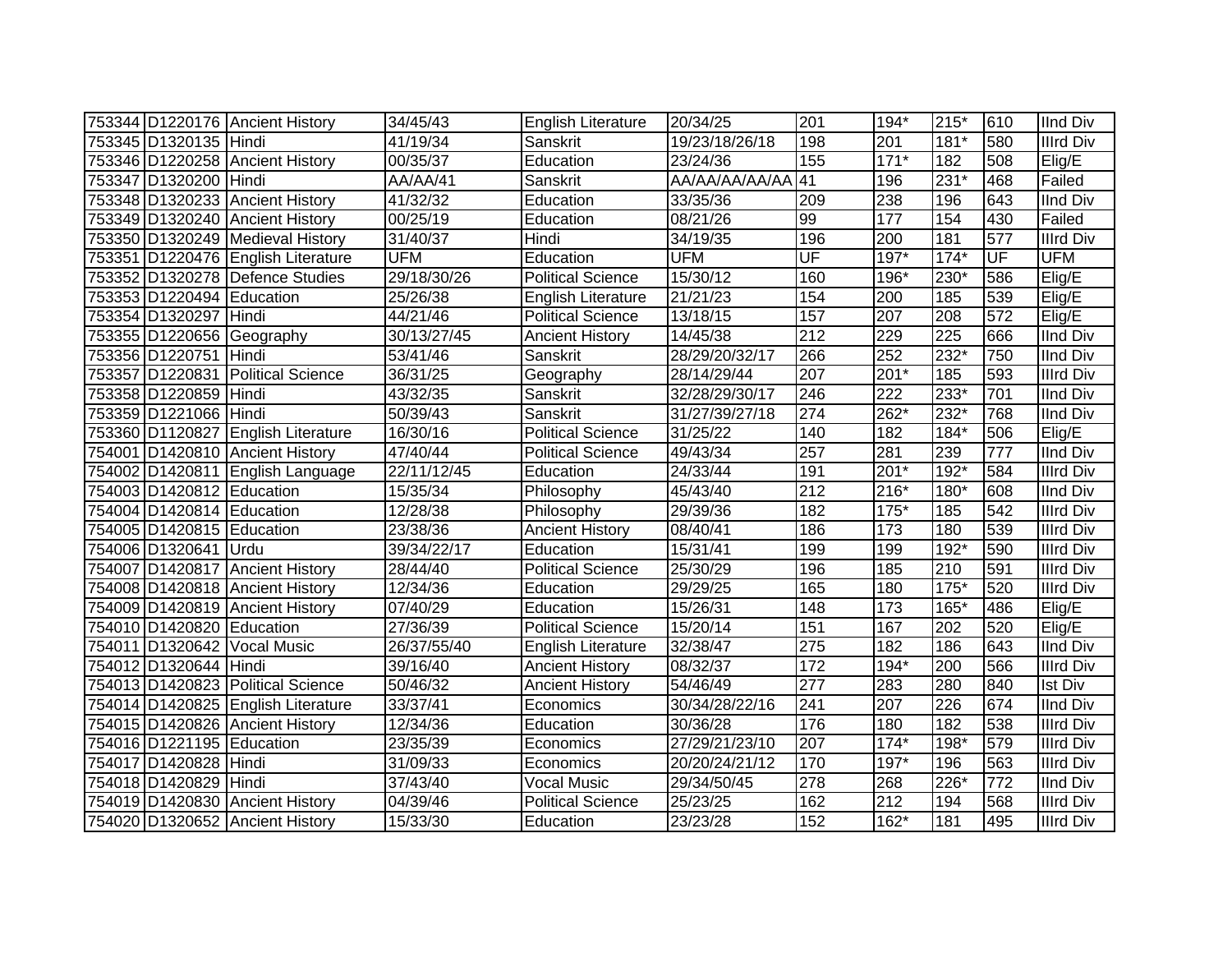| 754021 D1221206 Education |                                    | 23/26/34       | <b>Political Science</b>  | 10/19/11       | 123              | 156              | 198*   | 477 | Elig/E           |
|---------------------------|------------------------------------|----------------|---------------------------|----------------|------------------|------------------|--------|-----|------------------|
| 754022 D1420832 Education |                                    | 18/32/45       | Hindi                     | 49/18/38       | 200              | 197              | $213*$ | 610 | <b>IInd Div</b>  |
|                           | 754023 D1320656 Instrumental Music | 19/33/50/48    | Education                 | 19/25/31       | $\overline{225}$ | $\overline{204}$ | 204    | 633 | <b>IInd Div</b>  |
| 754024 D1420833 Economics |                                    | 31/26/24/26/14 | <b>Political Science</b>  | 46/35/29       | 231              | 210              | $261*$ | 702 | <b>IInd Div</b>  |
| 754025 D1420834 Education |                                    | 24/30/33       | <b>Ancient History</b>    | 13/28/28       | 156              | 176              | 188*   | 520 | Elig/E           |
|                           | 754026 D1420837 Ancient History    | 23/40/42       | <b>English Literature</b> | 31/41/38       | $\overline{215}$ | 216              | 219    | 650 | <b>IInd Div</b>  |
|                           | 754027 D1420838 Economics          | 25/26/25/27/10 | Philosophy                | 40/41/36       | 230              | $176*$           | 189*   | 595 | <b>Illrd Div</b> |
|                           | 754028 D1420839 English Literature | 33/35/42       | <b>Ancient History</b>    | 53/44/44       | 251              | $216*$           | 220    | 687 | <b>IInd Div</b>  |
|                           | 754029 D1420847 Ancient History    | 25/33/24       | Urdu                      | 40/27/18/15    | 182              | $217*$           | 186*   | 585 | <b>Illrd Div</b> |
| 754030 D1320672           | Urdu                               | 35/35/24/16    | Education                 | 33/33/43       | 219              | 200              | 191    | 610 | <b>IInd Div</b>  |
| 754031 D1320675 Education |                                    | 20/37/45       | <b>Political Science</b>  | 19/27/22       | 170              | 182              | 173    | 525 | Elig/E           |
|                           | 754032 D1420851 Political Science  | 49/38/29       | <b>Ancient History</b>    | 49/43/47       | 255              | 241              | 250    | 746 | <b>IInd Div</b>  |
|                           | 754033 D1420852 Political Science  | 37/42/33       | <b>Ancient History</b>    | 49/40/44       | 245              | 257              | 261*   | 763 | <b>IInd Div</b>  |
| 754034 D1320680           | Hindi                              | 48/14/41       | <b>Ancient History</b>    | 00/41/41       | 185              | $213*$           | 216    | 614 | <b>IInd Div</b>  |
| 754035 D1420853           | Hindi                              | 47/19/35       | Painting                  | 17/19/48/54    | 239              | $\overline{217}$ | 212    | 668 | <b>IInd Div</b>  |
| 754036 D1420854           | Hindi                              | 49/32/37       | <b>Ancient History</b>    | 12/37/33       | 200              | $236*$           | $233*$ | 669 | <b>IInd Div</b>  |
| 754037 D1420856           | <b>Political Science</b>           | 47/46/27       | <b>Ancient History</b>    | 41/41/45       | 247              | 219              | 244    | 710 | <b>IInd Div</b>  |
| 754038 D1420858 Hindi     |                                    | 36/14/33       | <b>Political Science</b>  | 32/23/14       | 152              | 206              | 205    | 563 | Elig/E           |
|                           | 754039 D1420860 Ancient History    | 11/37/43       | <b>Political Science</b>  | 27/16/22       | 156              | 183*             | 175    | 514 | Elig/E           |
|                           | 754040 D1420861 English Literature | 42/42/44       | Education                 | 43/42/50       | 263              | 191              | 244    | 698 | <b>IInd Div</b>  |
|                           | 754041 D1420862 Ancient History    | 00/34/37       | <b>Political Science</b>  | 25/27/21       | 144              | 186              | 216    | 546 | Failed           |
|                           | 754042 D1420863 English Literature | 26/32/38       | Education                 | 20/41/42       | 199              | $201*$           | 215    | 615 | <b>IInd Div</b>  |
|                           | 754043 D1420864 Ancient History    | 06/41/42       | <b>Political Science</b>  | 25/28/26       | 168              | 192              | 218    | 578 | <b>Illrd Div</b> |
| 754044 D1420866 Painting  |                                    | 18/25/52/55    | Hindi                     | 45/34/44       | 273              | 224              | 233    | 730 | <b>IInd Div</b>  |
| 754045 D1320693 Hindi     |                                    | 33/20/41       | <b>Ancient History</b>    | 33/43/46       | 216              | $197*$           | 226    | 639 | <b>IInd Div</b>  |
| 754046 D1420868 Hindi     |                                    | 41/23/40       | <b>Ancient History</b>    | 23/38/42       | 207              | 189              | 200    | 596 | <b>Illrd Div</b> |
|                           | 754047 D1420872 English Language   | 37/23/34/60    | Urdu                      | 38/32/31/16    | $\overline{271}$ | 230              | 260    | 761 | <b>IInd Div</b>  |
|                           | 754048 D1420873 Political Science  | 44/45/29       | <b>Ancient History</b>    | 43/41/49       | 251              | 247              | 245    | 743 | <b>IInd Div</b>  |
|                           | 754049 D1320699 Ancient History    | 40/39/49       | <b>Political Science</b>  | 40/45/43       | 256              | 231              | 251    | 738 | <b>IInd Div</b>  |
| 754050 D1320700 Education |                                    | 19/41/39       | Political Science         | 17/25/25       | 166              | 158*             | $177*$ | 501 | Elig/E           |
| 754051 D1420874 Education |                                    | 30/43/45       | <b>Ancient History</b>    | 16/42/43       | $\overline{219}$ | 257              | 215    | 691 | <b>IInd Div</b>  |
| 754052 D1420875 Painting  |                                    | 10/18/48/30    | English Language          | 30/26/21/40    | 223              | 208              | 203    | 634 | <b>IInd Div</b>  |
| 754053 D1420876 Hindi     |                                    | 42/46/42       | Sanskrit                  | 38/34/42/34/20 | 298              | 252              | 275    | 825 | <b>Ist Div</b>   |
|                           | 754054 D1420877 Political Science  | 30/38/25       | Urdu                      | 60/43/31/18    | $\overline{245}$ | 284              | 246    | 775 | <b>IInd Div</b>  |
|                           | 754055 D1320704 Ancient History    | 23/32/40       | Education                 | 30/40/34       | 199              | 177              | 205*   | 581 | <b>Illrd Div</b> |
|                           | 754056 D1420878 Political Science  | 22/26/27       | English Language          | 31/23/12/40    | 181              | 192*             | 207*   | 580 | <b>Illrd Div</b> |
| 754057 D1420882 Hindi     |                                    | 51/35/39       | Education                 | 41/44/39       | 249              | 245              | 194    | 688 | <b>IInd Div</b>  |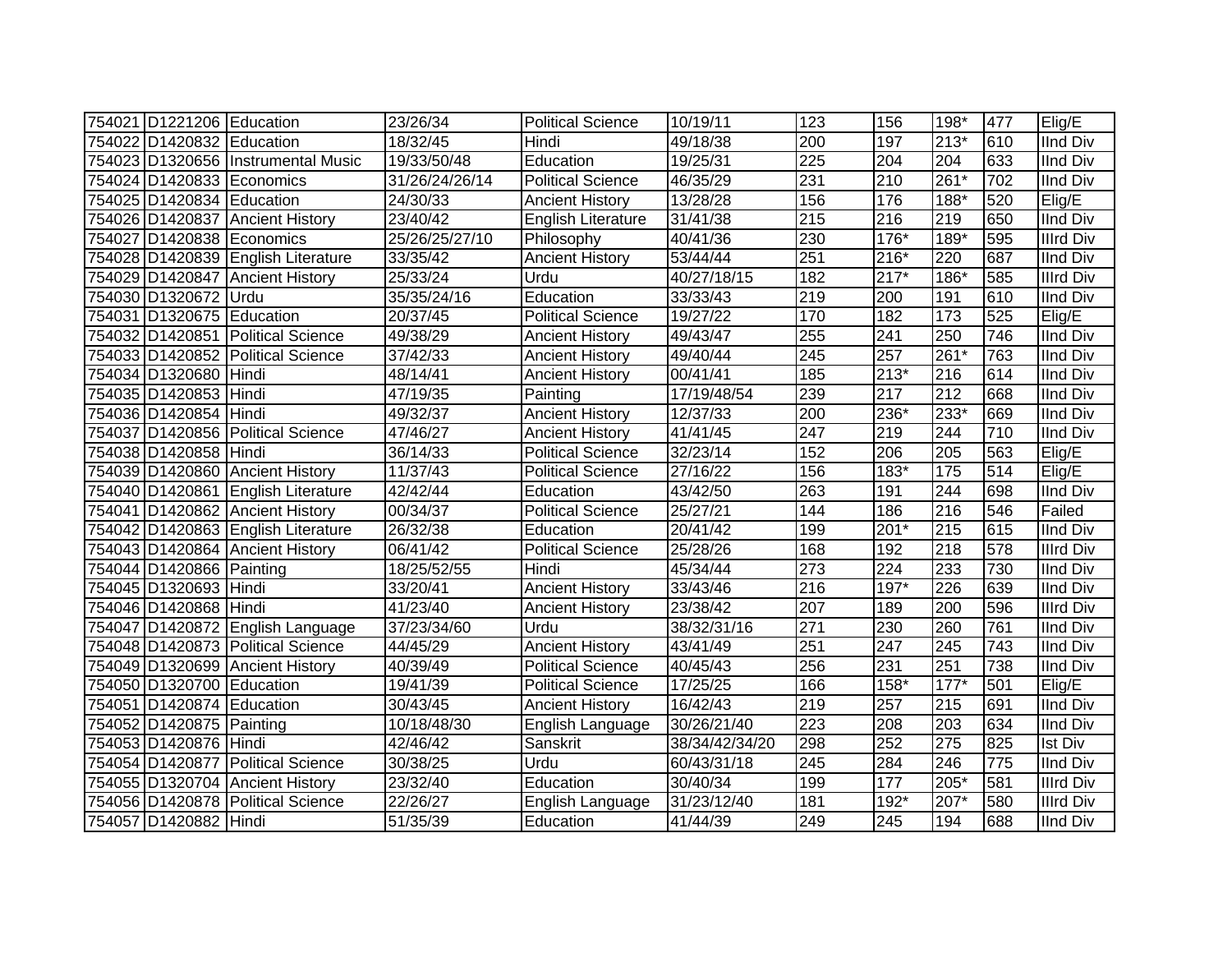| 754058 D1420885 Hindi     |                                    | 48/44/54          | Education                 | 32/41/48       | 267               | 243              | 236              | 746       | <b>IInd Div</b>  |
|---------------------------|------------------------------------|-------------------|---------------------------|----------------|-------------------|------------------|------------------|-----------|------------------|
|                           | 754059 D1420887 Ancient History    | 20/42/42          | Political Science         | 18/25/26       | 173               | 200              | 212              | 585       | Elig/E           |
|                           | 754060 D1420891 Psychology         | 24/30/30/55       | English Language          | 44/26/21/50    | 280               | 249              | 221              | 750       | <b>IInd Div</b>  |
|                           | 754061 D1320712 English Literature | 24/31/49          | <b>Political Science</b>  | 31/35/34       | 204               | 193              | 188              | 585       | <b>Illrd Div</b> |
|                           | 754062 D1420894 Ancient History    | 30/37/40          | Education                 | 34/40/45       | 226               | 227              | $\overline{214}$ | 667       | <b>IInd Div</b>  |
|                           | 754063 D1320714 Economics          | 34/29/26/24/12    | Education                 | 48/37/43       | 253               | $202*$           | 225              | 680       | <b>IInd Div</b>  |
| 754064 D1320717 Education |                                    | 55/38/40          | Hindi                     | 34/32/47       | 246               | 212              | 207              | 665       | <b>IInd Div</b>  |
|                           | 754065 D1420900 English Literature | 42/42/51          | Economics                 | 39/34/28/28/15 | 279               | 188              | 258              | 725       | <b>IInd Div</b>  |
| 754066 D1420904 Painting  |                                    | AA/AA/AA/AA       | Hindi                     | AA/AA/AA       | <b>AA</b>         | $211*$           | 224              | 435       | Absent           |
|                           | 754067 D1420908 Ancient History    | $\sqrt{41}/41/39$ | Political Science         | 33/45/34       | 233               | 264              | 213              | 710       | <b>IInd Div</b>  |
|                           | 754068 D1320728 English Literature | 35/42/46          | Education                 | 31/39/41       | 234               | $227*$           | 212              | 673       | <b>IInd Div</b>  |
|                           | 754069 D1420911 Ancient History    | 00/38/44          | <b>Political Science</b>  | 21/37/28       | 168               | 216              | 225*             | 609       | <b>IInd Div</b>  |
|                           | 754070 D1420914 Economics          | 41/34/25/24/17    | <b>Political Science</b>  | 24/44/37       | 246               | 234              | 215              | 695       | <b>IInd Div</b>  |
| 754071 D1420915 Painting  |                                    | 23/17/49/50       | Hindi                     | 35/15/40       | 229               | 190              | 190              | 609       | <b>IInd Div</b>  |
| 754072 D1320738           | Hindi                              | 34/23/29          | <b>Ancient History</b>    | 12/41/41       | 180               | 189*             | 226              | 595       | <b>Illrd Div</b> |
| 754073 D1320747           | Hindi                              | 30/14/40          | Education                 | 23/37/39       | 183               | 169*             | 198              | 550       | <b>Illrd Div</b> |
| 754074 D1420919           | Hindi                              | 39/18/44          | <b>Political Science</b>  | 21/26/27       | $\frac{175}{175}$ | 209              | 201*             | 585       | <b>Illrd Div</b> |
| 754075 D1420920 Economics |                                    | 37/25/27/23/15    | Philosophy                | 50/39/37       | 253               | $201*$           | 212              | 666       | <b>IInd Div</b>  |
| 754076 D1420922 Hindi     |                                    | 40/19/44          | <b>Instrumental Music</b> | 18/18/38/32    | 209               | 213              | $246*$           | 668       | <b>IInd Div</b>  |
|                           | 754077 D1420924 Ancient History    | 00/36/00          | Education                 | 15/36/35       | $\overline{122}$  | 187*             | 169*             | 478       | Elig/E           |
|                           | 754078 D1420926 English Language   | 38/27/24/40       | Economics                 | 39/30/29/25/14 | 266               | $223*$           | 254              | 743       | <b>IInd Div</b>  |
|                           | 754079 D1320755 English Literature | 35/38/39          | Education                 | 24/39/36       | $\overline{211}$  | 224              | 192              | 627       | <b>IInd Div</b>  |
|                           | 754080 D1320757 Ancient History    | 13/42/10          | Education                 | 25/37/38       | 165               | $171*$           | 198              | 534       | Elig/E           |
|                           | 754081 D1221345 Political Science  | 25/29/21          | <b>Ancient History</b>    | 07/39/12       | 133               | 198*             | 222              | 553       | Elig/E           |
|                           | 754082 D1320764 Ancient History    | 43/44/49          | Education                 | 33/38/43       | 250               | 192*             | 203*             | 645       | <b>IInd Div</b>  |
|                           | 754083 D1420933 Ancient History    | <b>NR</b>         | Education                 | <b>NR</b>      | <b>NR</b>         | 206*             | 205              | <b>NR</b> | <b>NR</b>        |
| 754084 D1420935 Hindi     |                                    | 37/09/41          | Education                 | 20/42/45       | 194               | 168              | $227*$           | 589       | <b>Illrd Div</b> |
|                           | 754085 D1320773 English Literature | 33/43/42          | Economics                 | 29/33/32/27/12 | 251               | 208              | 191              | 650       | <b>IInd Div</b>  |
| 754086 D1420939           | Hindi                              | 41/43/45          | Sanskrit                  | 36/37/42/33/22 | 299               | 233              | 257              | 789       | <b>IInd Div</b>  |
| 754087 D1420942 Hindi     |                                    | AA/26/37          | Sanskrit                  | 32/33/19/29/17 | 193               | $202*$           | 201*             | 596       | Elig/E           |
|                           | 754088 D1420943 Ancient History    | 41/41/58          | <b>Political Science</b>  | 30/45/37       | 252               | 226              | 229              | 707       | <b>IInd Div</b>  |
| 754089 D1420947 Hindi     |                                    | 44/53/51          | Sanskrit                  | 42/43/45/35/23 | 336               | 240              | 267              | 843       | <b>Ist Div</b>   |
|                           | 754090 D1420952 English Literature | 31/38/39          | Education                 | 23/37/39       | 207               | $\overline{218}$ | 185              | 610       | <b>IInd Div</b>  |
| 754091 D1420955 Hindi     |                                    | 29/01/44          | Education                 | 23/42/42       | 181               | 204*             | $187*$           | 572       | <b>Illrd Div</b> |
| 754092 D1320784           | <b>Political Science</b>           | 35/35/25          | Economics                 | 22/25/29/22/13 | 206               | 185              | 207              | 598       | <b>Illrd Div</b> |
| 754093 D1420958           | Hindi                              | 28/28/47          | <b>Ancient History</b>    | 33/43/07       | 186               | 180*             | $241*$           | 607       | <b>Illrd Div</b> |
|                           | 754094 D1320787 English Literature | 27/32/42          | <b>Political Science</b>  | 29/52/32       | 214               | 199              | 229*             | 642       | <b>IInd Div</b>  |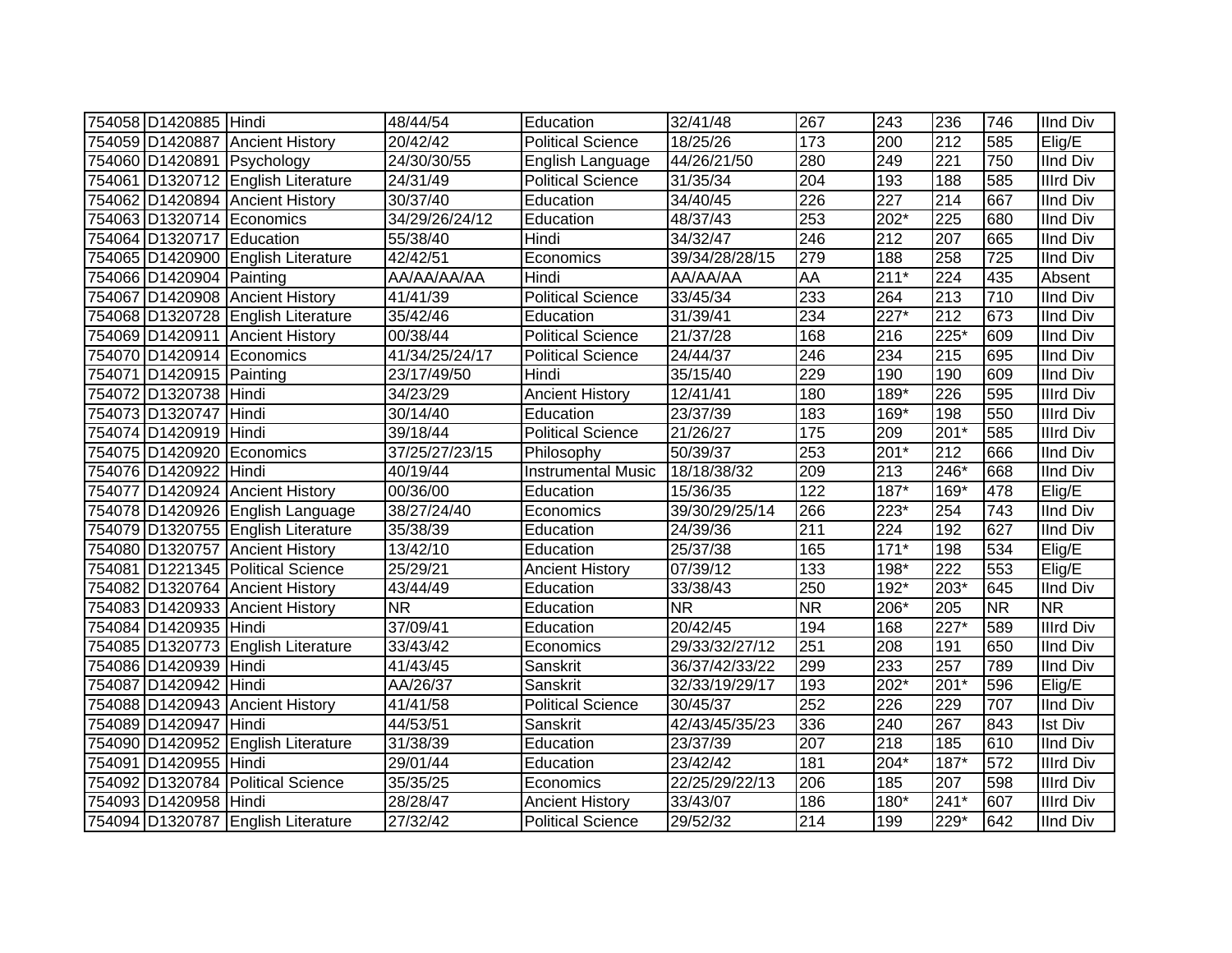| 754095 D1420960 Education |                                    | 35/36/46 | Hindi                     | 39/41/47       | 244 | 228               | 221    | 693 | <b>IInd Div</b>  |
|---------------------------|------------------------------------|----------|---------------------------|----------------|-----|-------------------|--------|-----|------------------|
| 754096 D1320793 Hindi     |                                    | 25/21/42 | <b>Ancient History</b>    | 06/35/00       | 129 | 188               | 213    | 530 | Elig/E           |
|                           | 754097 D1420962 Ancient History    | 35/39/45 | <b>Political Science</b>  | 27/45/27       | 218 | 198               | 169    | 585 | <b>Illrd Div</b> |
| 754098 D1420963 Education |                                    | 30/36/42 | <b>Ancient History</b>    | 18/36/08       | 170 | $\overline{171}$  | 209*   | 550 | Elig/E           |
| 754099 D1420964 Education |                                    | 22/37/36 | <b>Instrumental Music</b> | 18/27/58/54    | 252 | 216               | $209*$ | 677 | <b>IInd Div</b>  |
| 754100 D1420968 Hindi     |                                    | 33/24/43 | Education                 | 29/32/33       | 194 | 213               | $191*$ | 598 | <b>Illrd Div</b> |
| 754101 D1320804 Education |                                    | AA/AA/AA | English Literature        | AA/AA/AA       | AA  | $\overline{1}83*$ | 180*   | 363 | Absent           |
| 754102 D1420970 Hindi     |                                    | 38/19/45 | Education                 | 33/37/47       | 219 | $\overline{247}$  | 202    | 668 | <b>IInd Div</b>  |
| 754103 D1420971 Hindi     |                                    | 32/21/44 | <b>Political Science</b>  | 29/33/19       | 178 | $182*$            | 174    | 534 | <b>Illrd Div</b> |
| 754104 D1420973 Hindi     |                                    | 43/28/44 | Education                 | 25/34/50       | 224 | $\overline{221}$  | $213*$ | 658 | <b>IInd Div</b>  |
|                           | 754105 D1420974 Ancient History    | 00/42/04 | Education                 | 26/34/39       | 145 | 184               | $184*$ | 513 | Elig/E           |
|                           | 754106 D1420976 Ancient History    | 39/35/30 | Education                 | 34/28/28       | 194 | 194               | 210*   | 598 | Illrd Div        |
| 754107 D1420979 Hindi     |                                    | 33/32/45 | English Literature        | 21/38/35       | 204 | $224*$            | 210    | 638 | IInd Div         |
|                           | 754108 D1420980 English Literature | 46/44/51 | <b>Political Science</b>  | 36/41/35       | 253 | $177*$            | 244    | 674 | <b>IInd Div</b>  |
| 754109 D1420981 Hindi     |                                    | 36/34/44 | <b>English Literature</b> | 32/27/32       | 205 | 181               | 224    | 610 | <b>IInd Div</b>  |
|                           | 754110 D1420982 Ancient History    | 45/37/31 | <b>Political Science</b>  | 30/44/30       | 217 | 202               | 212    | 631 | <b>IInd Div</b>  |
| 754111 D1320818 Hindi     |                                    | 41/24/40 | <b>Political Science</b>  | 26/41/28       | 200 | 199               | 248    | 647 | <b>IInd Div</b>  |
|                           | 754112 D1420985 English Literature | 24/35/31 | Hindi                     | 43/37/49       | 219 | 228               | 245    | 692 | <b>IInd Div</b>  |
|                           | 754113 D1221447 Ancient History    | 26/40/06 | <b>Political Science</b>  | 25/27/19       | 143 | 173               | 190    | 506 | Failed           |
| 754114 D1420991 Education |                                    | 32/39/31 | Hindi                     | 32/21/41       | 196 | 182*              | 226*   | 604 | <b>Illrd Div</b> |
| 754115 D1420993 Education |                                    | 43/34/45 | <b>English Literature</b> | 27/38/36       | 223 | 219               | 225    | 667 | <b>IInd Div</b>  |
|                           | 754116 D1420994 English Literature | 20/33/40 | Education                 | 38/34/48       | 213 | 197               | 170    | 580 | <b>Illrd Div</b> |
|                           | 754117 D1221466 Political Science  | 28/34/20 | Education                 | 25/36/28       | 171 | 176*              | $197*$ | 544 | <b>Illrd Div</b> |
|                           | 754118 D1320834 Ancient History    | 33/35/25 | <b>Political Science</b>  | 20/33/23       | 169 | 169               | 193    | 531 | <b>Illrd Div</b> |
|                           | 754119 D1221468 Political Science  | 12/08/18 | Education                 | 19/30/25       | 112 | 170               | 169*   | 451 | Failed           |
|                           | 754120 D1421000 Ancient History    | 41/40/31 | Hindi                     | 34/16/38       | 200 | 166*              | 184    | 550 | <b>Illrd Div</b> |
|                           | 754121 D1421001 Ancient History    | 43/44/47 | <b>Political Science</b>  | 32/40/30       | 236 | 174               | 209    | 619 | <b>IInd Div</b>  |
|                           | 754122 D1421002 Ancient History    | 46/36/25 | Painting                  | 21/17/46/50    | 241 | 223               | 233    | 697 | <b>IInd Div</b>  |
|                           | 754123 D1421003 Ancient History    | 45/38/25 | Hindi                     | 37/24/42       | 211 | 180               | 217    | 608 | <b>IInd Div</b>  |
| 754124 D1421005 Hindi     |                                    | 42/18/38 | Sanskrit                  | 34/30/26/29/17 | 234 | 180*              | 209    | 623 | <b>IInd Div</b>  |
|                           | 754125 D1421008 Political Science  | 25/20/30 | Education                 | 35/30/34       | 174 | $177*$            | 196*   | 547 | <b>Illrd Div</b> |
|                           | 754126 D1421012 Philosophy         | 47/39/38 | Hindi                     | 41/42/45       | 252 | 182               | 212    | 646 | <b>IInd Div</b>  |
|                           | 754127 D1421013 Ancient History    | 52/36/41 | English Literature        | 44/35/48       | 256 | 257               | 215    | 728 | <b>IInd Div</b>  |
| 754128 D1421016 Hindi     |                                    | 21/27/36 | Painting                  | 08/15/47/30    | 184 | 192               | 211    | 587 | Elig/E           |
|                           | 754129 D1421019 Ancient History    | 42/37/29 | <b>Political Science</b>  | 27/29/41       | 205 | 186               | 191    | 582 | <b>Illrd Div</b> |
|                           | 754130 D1320855 Political Science  | 36/25/31 | Education                 | 30/35/38       | 195 | 183               | 178*   | 556 | <b>Illrd Div</b> |
| 754131 D1421026 Hindi     |                                    | 48/49/47 | Education                 | 44/45/48       | 281 | 244               | 271    | 796 | <b>IInd Div</b>  |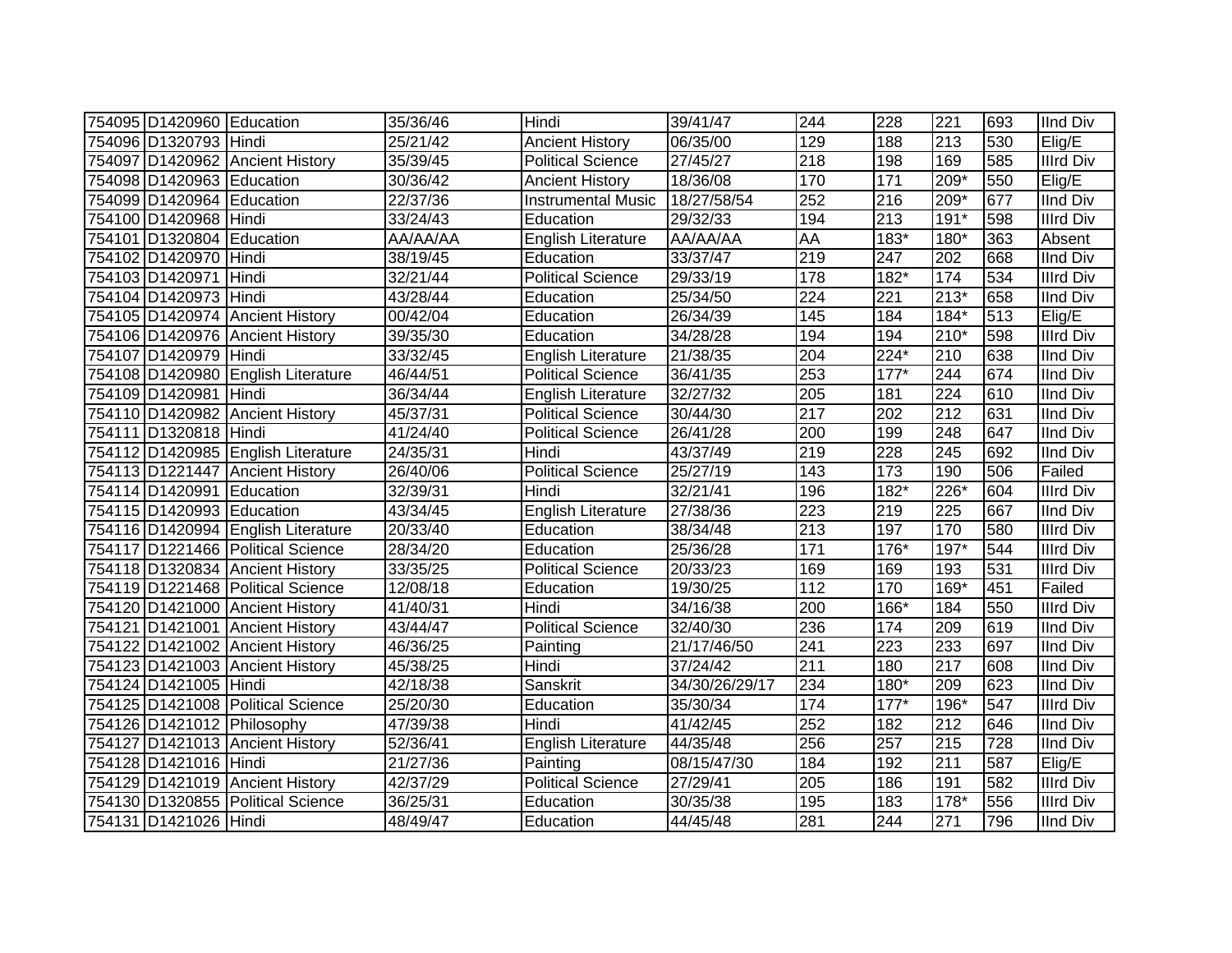|                           | 754132 D1320856 Political Science  | 26/20/34       | Hindi                     | 36/32/33       | 181              | 241    | 210    | 632 | <b>IInd Div</b>  |
|---------------------------|------------------------------------|----------------|---------------------------|----------------|------------------|--------|--------|-----|------------------|
|                           | 754133 D1421030 Political Science  | 42/36/58       | Education                 | 44/41/47       | 268              | 219    | 233    | 720 | <b>IInd Div</b>  |
|                           | 754134 D1421031 English Language   | 32/19/19/40    | Painting                  | 17/17/50/45    | 239              | 240    | 228    | 707 | <b>IInd Div</b>  |
|                           | 754135 D1421033 Philosophy         | 45/55/48       | Hindi                     | 48/49/48       | 293              | 284    | 258    | 835 | <b>Ist Div</b>   |
| 754136 D1421034 Economics |                                    | 27/32/29/27/14 | Education                 | 40/34/47       | 250              | $191*$ | 252    | 693 | <b>IInd Div</b>  |
|                           | 754137 D1421036 Political Science  | 41/27/35       | <b>Instrumental Music</b> | 20/27/39/35    | $\overline{224}$ | 234    | 255    | 713 | <b>IInd Div</b>  |
| 754138 D1421038 Education |                                    | 26/32/42       | <b>Political Science</b>  | 21/12/12       | 145              | 199*   | 186*   | 530 | Elig/E           |
|                           | 754139 D1421039 Ancient History    | 34/43/27       | English Language          | 26/21/20/45    | 216              | 228    | 228    | 672 | IInd Div         |
|                           | 754140 D1421040 Ancient History    | 12/42/16       | Education                 | 32/33/48       | 183              | 202    | 217    | 602 | Elig/E           |
| 754141 D1320868 Hindi     |                                    | 36/40/33       | <b>Ancient History</b>    | 27/34/10       | 180              | 187    | 215    | 582 | Elig/E           |
| 754142 D1221536 Hindi     |                                    | 32/27/31       | <b>Ancient History</b>    | 07/33/06       | 136              | 195    | $187*$ | 518 | Elig/E           |
| 754143 D1421047 Urdu      |                                    | 27/28/25/AA    | Education                 | 29/30/39       | 178              | 190    | $191*$ | 559 | <b>Illrd Div</b> |
| 754144 D1421048 Education |                                    | 28/35/36       | <b>Political Science</b>  | 17/26/05       | 147              | 208    | 186    | 541 | Elig/E           |
| 754145 D1121170 Education |                                    | 26/31/39       | Hindi                     | 39/30/38       | 203              | 216*   | 205    | 624 | <b>IInd Div</b>  |
| 754146 D1421049 Education |                                    | 36/39/45       | Political Science         | 38/36/25       | 219              | 187    | 207    | 613 | <b>IInd Div</b>  |
|                           | 754147 D1320876 English Literature | 25/38/34       | Education                 | 29/28/38       | 192              | 186    | 208*   | 586 | <b>Illrd Div</b> |
| 754148 D1320877 Hindi     |                                    | 30/28/33       | <b>Ancient History</b>    | 00/36/38       | 165              | 185*   | 219    | 569 | <b>Illrd Div</b> |
|                           | 754149 D1421050 English Literature | 23/39/40       | Education                 | 41/35/41       | 219              | 195    | 202    | 616 | <b>IInd Div</b>  |
|                           | 754150 D1421056 Political Science  | 27/29/16       | Philosophy                | 45/42/39       | 198              | 189    | 226    | 613 | <b>IInd Div</b>  |
|                           | 754151 D1320882 Ancient History    | 36/36/37       | <b>Political Science</b>  | 28/23/11       | 171              | 197    | 188    | 556 | Elig/E           |
| 754152 D1421061 Urdu      |                                    | 61/48/33/12    | Education                 | 46/36/45       | 281              | 285    | 275    | 841 | <b>Ist Div</b>   |
|                           | 754153 D1421063 English Literature | 26/35/28       | Hindi                     | 42/39/38       | 208              | 228    | 222    | 658 | <b>IInd Div</b>  |
| 754154 D1320888 Education |                                    | 37/32/44       | Economics                 | 23/28/26/25/16 | 231              | $189*$ | 210    | 630 | <b>IInd Div</b>  |
| 754155 D1421067 Painting  |                                    | 34/35/51/57    | Hindi                     | 47/47/42       | $\overline{313}$ | 285    | 301    | 899 | <b>Ist Div</b>   |
|                           | 754156 D1320890 Political Science  | 35/44/34       | <b>Ancient History</b>    | 50/42/46       | 251              | 200    | 259    | 710 | <b>IInd Div</b>  |
| 754157 D1421069 Hindi     |                                    | 48/45/45       | Education                 | 44/38/49       | 269              | 286    | 266    | 821 | <b>Ist Div</b>   |
| 754158 D1320892 Hindi     |                                    | 40/31/37       | Education                 | 00/23/50       | 181              | 203    | 213    | 597 | <b>Illrd Div</b> |
| 754159 D1221603 Economics |                                    | 22/19/21/19/14 | Education                 | 29/26/48       | 198              | 171    | 194    | 563 | <b>Illrd Div</b> |
|                           | 754160 D1421073 Ancient History    | 47/44/47       | <b>Political Science</b>  | 41/41/42       | 262              | 201    | 249    | 712 | <b>IInd Div</b>  |
| 754161 D1320893 Urdu      |                                    | 25/28/21/11    | Education                 | 02/29/32       | 148              | 197    | 165    | 510 | Elig/E           |
| 754162 D1421078 Urdu      |                                    | 52/32/31/12    | Education                 | 18/36/47       | 228              | 262    | 249    | 739 | <b>IInd Div</b>  |
| 754163 D1320895 Education |                                    | 23/29/36       | Political Science         | 34/31/14       | 167              | $171*$ | $171*$ | 509 | <b>Illrd Div</b> |
|                           | 754164 D1421090 Ancient History    | 15/37/39       | Painting                  | 19/20/44/40    | $\overline{214}$ | 203    | $244*$ | 661 | <b>IInd Div</b>  |
|                           | 754165 D1421091 Ancient History    | 35/39/38       | Education                 | 20/34/43       | 209              | 182    | 216    | 607 | <b>Illrd Div</b> |
| 754166 D1320908 Education |                                    | 21/29/38       | <b>Political Science</b>  | 30/29/25       | $\frac{1}{172}$  | 197    | 212    | 581 | <b>Illrd Div</b> |
|                           | 754167 D1421099 Ancient History    | 10/35/42       | <b>Political Science</b>  | 16/26/05       | 134              | 226    | 225    | 585 | Elig/E           |
|                           | 754168 D1421100 Instrumental Music | 17/23/30/29    | Education                 | 05/29/38       | $\frac{1}{171}$  | 177    | 197    | 545 | <b>Illrd Div</b> |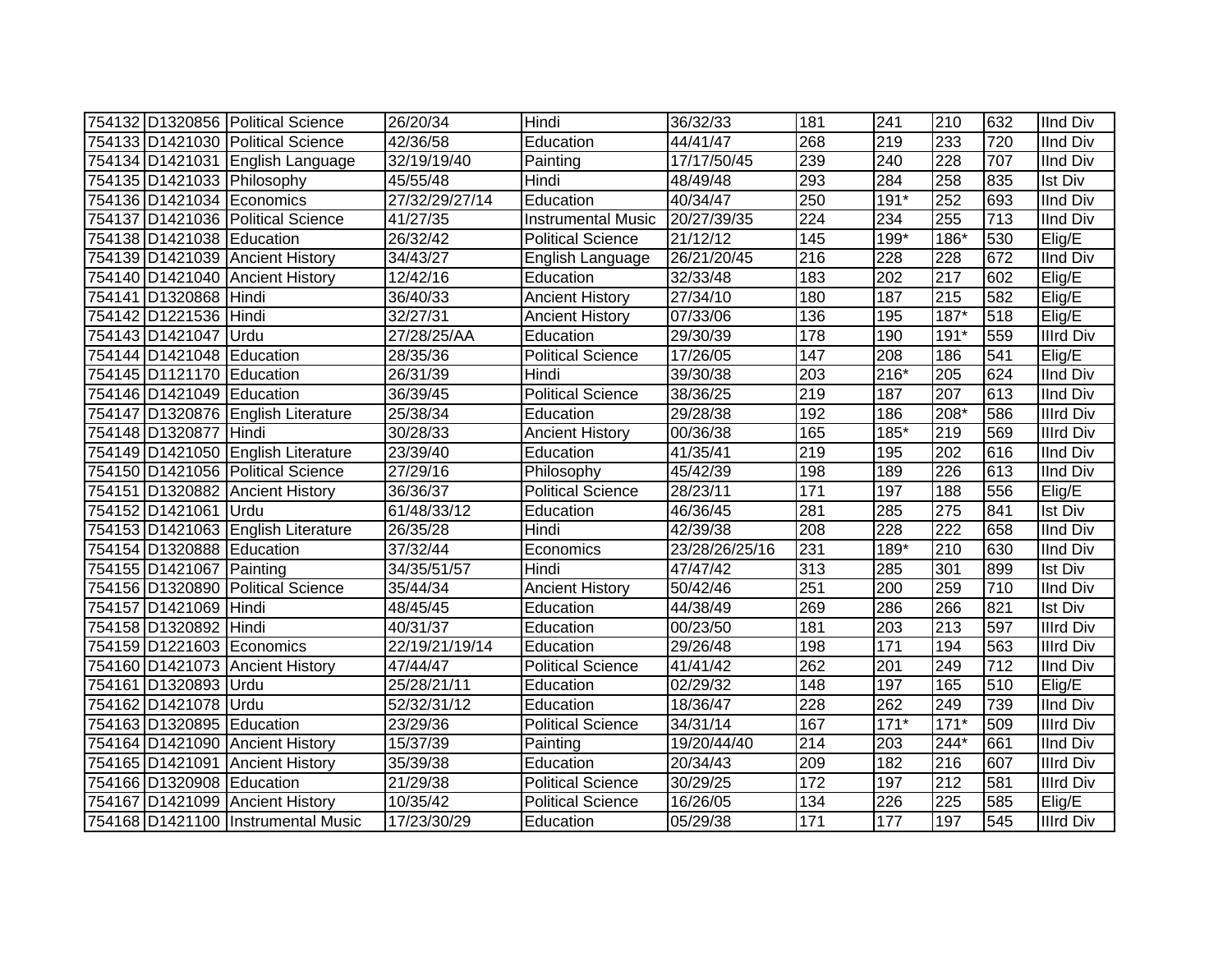|                           | 754169 D1421102 English Literature | 42/35/36              | Economics                 | 25/27/23/22/AA | 210              | 228              | 264    | 702 | <b>IInd Div</b>  |
|---------------------------|------------------------------------|-----------------------|---------------------------|----------------|------------------|------------------|--------|-----|------------------|
|                           | 754170 D1421104 Ancient History    | 40/37/43              | Education                 | 07/36/49       | 212              | 219              | 226    | 657 | <b>IInd Div</b>  |
|                           | 754171 D1421106 Political Science  | 23/31/03              | Education                 | 02/29/41       | 129              | 182              | $194*$ | 505 | Failed           |
|                           | 754172 D1320915 Ancient History    | 00/36/37              | <b>Political Science</b>  | 02/26/01       | 102              | 289              | 264    | 655 | Failed           |
| 754173 D1421107 Economics |                                    | 30/30/26/28/17        | English Language          | 30/20/29/45    | 255              | 242              | 237    | 734 | <b>IInd Div</b>  |
| 754174 D1421109 Hindi     |                                    | 42/40/40              | <b>Ancient History</b>    | 45/39/41       | 247              | 223              | 248    | 718 | <b>IInd Div</b>  |
|                           | 754175 D1421113 English Literature | 35/33/34              | <b>Political Science</b>  | 28/28/25       | 183              | 224              | 247    | 654 | <b>IInd Div</b>  |
| 754176 D1421114 Hindi     |                                    | 37/38/36              | <b>Political Science</b>  | 25/29/30       | 195              | 179              | 216    | 590 | <b>Illrd Div</b> |
|                           | 754177 D1421115 Ancient History    | $\overline{05}/41/43$ | Education                 | 00/39/41       | 169              | 204              | 173    | 546 | <b>Illrd Div</b> |
| 754178 D1421118 Economics |                                    | 25/26/27/22/16        | <b>Political Science</b>  | 19/29/27       | 191              | $\overline{182}$ | 197    | 570 | <b>Illrd Div</b> |
| 754179 D1421120 Economics |                                    | 23/28/27/26/14        | <b>Political Science</b>  | 22/36/26       | 202              | 197              | 220    | 619 | <b>IInd Div</b>  |
| 754180 D1421122 Painting  |                                    | 23/21/54/56           | Hindi                     | 38/40/32       | 264              | 253              | 251    | 768 | <b>IInd Div</b>  |
| 754181 D1421123 Hindi     |                                    | 39/36/37              | <b>Instrumental Music</b> | 19/32/56/51    | 270              | 260              | 250    | 780 | <b>IInd Div</b>  |
| 754182 D1421124 Education |                                    | 25/36/40              | Hindi                     | 43/36/36       | 216              | 198              | 175    | 589 | Illrd Div        |
|                           | 754183 D1421129 Psychology         | 27/36/38/59           | <b>English Literature</b> | 45/45/37       | 287              | 306              | 290    | 883 | <b>Ist Div</b>   |
| 754184 D1421130 Education |                                    | 09/33/29              | <b>Ancient History</b>    | 33/34/42       | 180              | 169              | 188*   | 537 | Elig/E           |
|                           | 754185 D1320935 Political Science  | 19/28/08              | Hindi                     | 34/33/34       | 156              | $194*$           | 212    | 562 | Elig/E           |
| 754186 D1421131 Education |                                    | 06/27/41              | <b>Ancient History</b>    | 35/36/39       | 184              | 181              | 181    | 546 | Illrd Div        |
|                           | 754187 D1421132 Political Science  | 22/36/05              | English Literature        | 20/34/27       | 144              | $173*$           | 210    | 527 | Elig/E           |
| 754188 D1320938 Education |                                    | 05/37/41              | English Literature        | 15/38/36       | 172              | 187              | $181*$ | 540 | Illrd Div        |
| 754189 D1320942 Education |                                    | 25/27/41              | <b>Ancient History</b>    | 34/41/44       | $\overline{212}$ | 178              | 217    | 607 | <b>Illrd Div</b> |
| 754190 D1421134 Economics |                                    | 19/22/19/21/AA        | <b>Ancient History</b>    | 00/33/35       | 149              | 173              | 188*   | 510 | Elig/E           |
| 754191 D1421135 Education |                                    | 35/33/41              | <b>Political Science</b>  | 30/31/17       | 187              | 199              | 210    | 596 | <b>Illrd Div</b> |
|                           | 754192 D1421137 English Literature | 29/38/34              | Education                 | 19/31/41       | 192              | 190              | 205    | 587 | <b>Illrd Div</b> |
|                           | 754193 D1421138 Ancient History    | 00/39/40              | <b>Political Science</b>  | 18/18/06       | 121              | 200              | 203*   | 524 | Elig/E           |
|                           | 754194 D1421139 Ancient History    | 25/36/42              | Hindi                     | 31/36/35       | 205              | 162*             | 216    | 583 | <b>Illrd Div</b> |
| 754195 D1421140 Education |                                    | 03/33/34              | English Literature        | 24/30/30       | 154              | 188              | 176    | 518 | Elig/E           |
| 754196 D1320948 Hindi     |                                    | 43/40/39              | <b>Ancient History</b>    | 45/46/44       | 257              | 273              | 236    | 766 | <b>IInd Div</b>  |
| 754197 D1320682 Painting  |                                    | 10/17/47/30           | Education                 | 05/30/38       | 177              | 197              | 189*   | 563 | Failed           |
|                           | 754198 D1320760 Vocal Music        | 23/30/AA/AA           | <b>Political Science</b>  | 16/13/02       | 84               | 230*             | 198    | 512 | Failed           |
| 754199 D1221367 Sanskrit  |                                    | 31/31/14/28/17        | <b>Ancient History</b>    | 11/31/32       | 195              | 190              | 187    | 572 | <b>Illrd Div</b> |
| 754200 D1221397 Education |                                    | 03/32/38              | <b>Political Science</b>  | 12/09/02       | 96               | 176*             | $184*$ | 456 | Failed           |
| 754201 D1221432 Education |                                    | 00/28/33              | Political Science         | 11/09/06       | 87               | 223              | 188*   | 498 | Failed           |
| 754202 D1221436 Hindi     |                                    | 39/41/42              | Education                 | 07/29/48       | 206              | 220              | 210    | 636 | <b>IInd Div</b>  |
| 754203 D1320827 Painting  |                                    | 12/17/AA/AA           | <b>Ancient History</b>    | 00/33/33       | 95               | 194              | 208    | 497 | Failed           |
| 754204 D1221615 Education |                                    | 05/22/28              | Painting                  | 10/17/49/32    | 163              | 209*             | 198    | 570 | Failed           |
|                           | 754205 D1221618 English Literature | 29/31/30              | Economics                 | 30/28/26/20/19 | 213              | 168              | 240    | 621 | <b>IInd Div</b>  |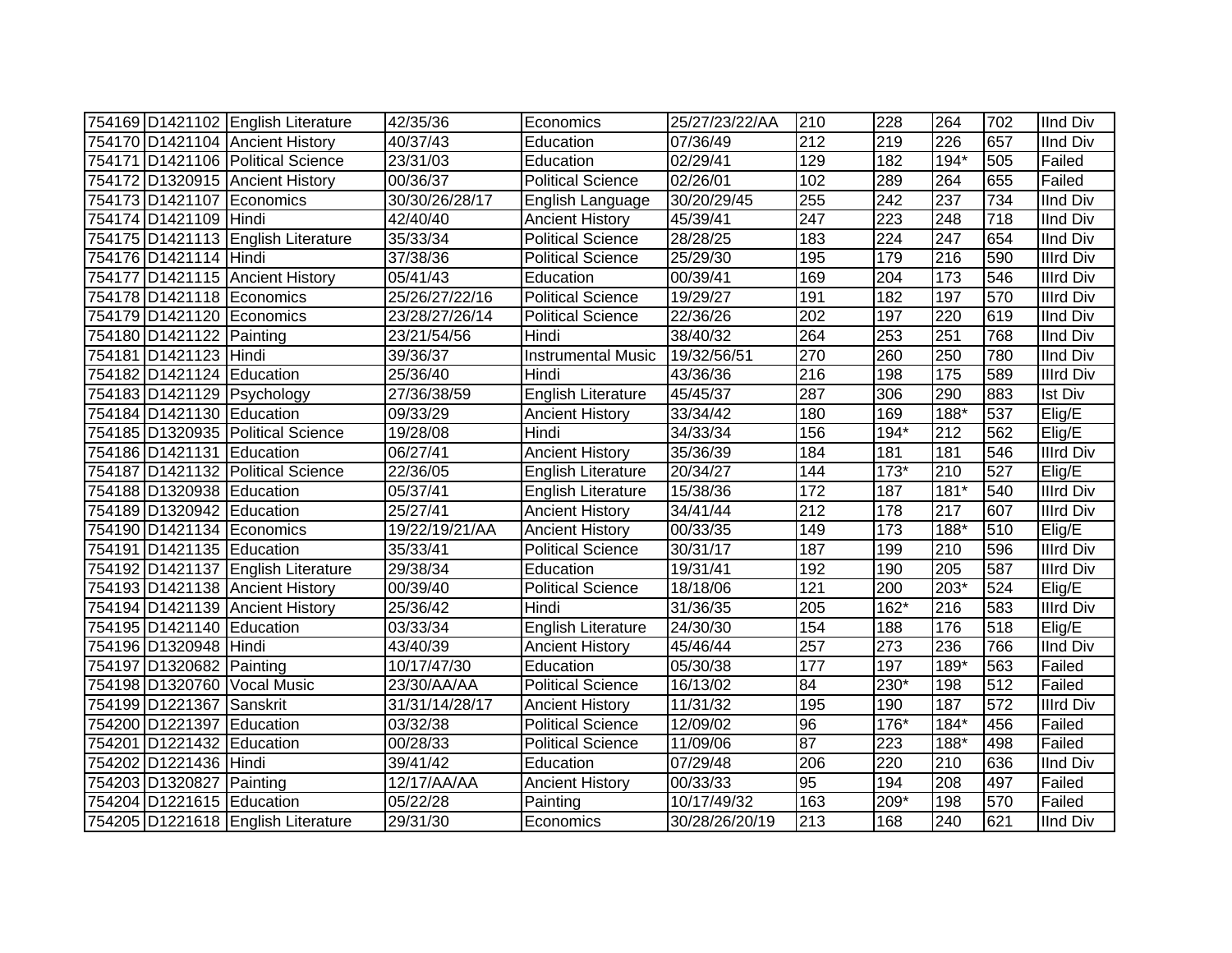|                           | 754206 D1221626 English Literature | 28/36/37       | <b>Ancient History</b>   | 43/41/41       | 226              | 168    | 215              | 609 | <b>IInd Div</b>  |
|---------------------------|------------------------------------|----------------|--------------------------|----------------|------------------|--------|------------------|-----|------------------|
| 754207 D1221640 Hindi     |                                    | 30/25/31       | Education                | 20/23/29       | 158              | 193*   | 180*             | 531 | Elig/E           |
| 754208 D1320913 Painting  |                                    | 27/20/40/45    | <b>Ancient History</b>   | 20/34/44       | 230              | 243    | $\overline{222}$ | 695 | <b>IInd Div</b>  |
|                           | 754209 D1221661 Ancient History    | 11/22/28       | <b>Political Science</b> | 15/09/04       | 89               | $167*$ | 191              | 447 | Failed           |
| 754210 D1221705 Hindi     |                                    | 45/46/52       | Education                | 18/28/33       | $\overline{222}$ | 200*   | 216              | 638 | <b>IInd Div</b>  |
|                           | 755001 M1420005 Political Science  | 25/21/10       | Sociology                | 33/35/47       | 171              | 206*   | $231*$           | 608 | Elig/E           |
|                           | 755002 M1320003 Ancient History    | 35/45/39       | <b>Political Science</b> | 38/37/45       | 239              | 191    | 240              | 670 | <b>IInd Div</b>  |
|                           | 755003 M1420009 Ancient History    | 45/41/44       | Education                | 58/42/37       | 267              | 220    | 215              | 702 | <b>IInd Div</b>  |
|                           | 755004 M1420010 English Literature | 39/38/36       | <b>Medieval History</b>  | 40/45/47       | 245              | 254*   | $255*$           | 754 | <b>IInd Div</b>  |
|                           | 755005 M1420013 Ancient History    | 42/42/42       | Philosophy               | 50/43/36       | 255              | 196    | 199              | 650 | <b>IInd Div</b>  |
|                           | 755006 M1420016 Medieval History   | 47/44/48       | <b>Political Science</b> | 43/41/56       | 279              | 251    | 261              | 791 | <b>IInd Div</b>  |
| 755007 M1420018 Hindi     |                                    | 41/38/48       | <b>Ancient History</b>   | 31/43/37       | 238              | 207*   | 262              | 707 | <b>IInd Div</b>  |
| 755008 M1420026 Economics |                                    | 25/26/25/22/13 | Education                | 28/40/39       | 218              | $174*$ | 212              | 604 | <b>Illrd Div</b> |
|                           | 755009 M1420027 Political Science  | 41/37/39       | Sociology                | 28/49/40       | 234              | 190    | 224*             | 648 | <b>IInd Div</b>  |
| 755010 M1320019 Geography |                                    | 36/32/36/58    | Sociology                | 33/54/40       | 289              | 274    | 263*             | 826 | Ist Div          |
| 755011 M1420031 Hindi     |                                    | 39/16/47       | Sociology                | 25/38/30       | 195              | 231    | 222*             | 648 | <b>IInd Div</b>  |
| 755012 M1420032 Sanskrit  |                                    | 24/35/15/32/18 | Hindi                    | 35/22/49       | 230              | 225    | 262              | 717 | <b>IInd Div</b>  |
|                           | 755013 M1420033 Political Science  | 44/33/45       | Economics                | 21/21/26/25/13 | 228              | 228*   | 242*             | 698 | <b>IInd Div</b>  |
|                           | 755014 M1320026 Ancient History    | 41/40/39       | <b>Political Science</b> | 35/35/13       | 203              | 194    | 238              | 635 | <b>IInd Div</b>  |
| 755015 M1420035 Economics |                                    | 30/25/24/17/14 | <b>Political Science</b> | 34/34/40       | 218              | 176    | 210              | 604 | <b>Illrd Div</b> |
| 755016 M1420036 Sanskrit  |                                    | 25/37/23/32/19 | Hindi                    | 39/27/48       | 250              | $213*$ | 290              | 753 | <b>IInd Div</b>  |
| 755017 M1420042 Hindi     |                                    | 46/28/47       | Economics                | 27/28/25/28/13 | 242              | 223    | 264              | 729 | <b>IInd Div</b>  |
| 755018 M1220039 Hindi     |                                    | 25/04/37       | Sociology                | 23/20/16       | 125              | $171*$ | $173*$           | 469 | Failed           |
| 755019 M1420048 Hindi     |                                    | 35/38/47       | Sociology                | 30/36/37       | 223              | 222    | 246              | 691 | <b>IInd Div</b>  |
| 755020 M1420051 Education |                                    | 37/42/41       | Sociology                | 26/35/40       | 221              | 203    | 243              | 667 | <b>IInd Div</b>  |
|                           | 755021 M1420055 English Literature | 50/42/41       | Economics                | 28/30/27/27/16 | 261              | 246    | 265              | 772 | <b>IInd Div</b>  |
|                           | 755022 M1420056 Ancient History    | 25/34/35       | <b>Political Science</b> | 30/31/31       | 186              | 213    | 232              | 631 | <b>IInd Div</b>  |
| 755023 M1420057 Geography |                                    | 22/18/31/58    | Political Science        | 46/41/30       | 246              | 189    | $\overline{222}$ | 657 | <b>IInd Div</b>  |
|                           | 755024 M1420059 Ancient History    | 52/48/48       | <b>Political Science</b> | 37/34/52       | 271              | 270    | 244              | 785 | <b>IInd Div</b>  |
|                           | 755025 M1420064 English Literature | 21/22/32       | Sociology                | 21/32/32       | 160              | 175    | 200              | 535 | <b>Illrd Div</b> |
|                           | 755026 M1420074 Medieval History   | 38/38/35       | Sociology                | 23/28/20       | 182              | $182*$ | 206*             | 570 | <b>Illrd Div</b> |
|                           | 755027 M1420077 Ancient History    | 37/35/39       | <b>Political Science</b> | 37/42/42       | 232              | 229    | 220              | 681 | <b>IInd Div</b>  |
|                           | 755028 M1420085 Medieval History   | 30/43/43       | Education                | 50/40/38       | 244              | 232    | $227*$           | 703 | <b>IInd Div</b>  |
| 755029 M1420087 Education |                                    | AA/42/42       | Sociology                | 27/34/28       | 173              | $171*$ | 205              | 549 | <b>Illrd Div</b> |
|                           | 755030 M1420100 Political Science  | 45/41/53       | <b>Medieval History</b>  | 42/39/37       | 257              | $221*$ | 238*             | 716 | <b>IInd Div</b>  |
|                           | 755031 M1420103 Ancient History    | 30/34/47       | Education                | 30/40/39       | 220              | 208    | 181              | 609 | <b>IInd Div</b>  |
|                           | 755032 M1420107 Ancient History    | 35/34/40       | <b>Political Science</b> | 43/42/53       | 247              | $204*$ | 240*             | 691 | <b>IInd Div</b>  |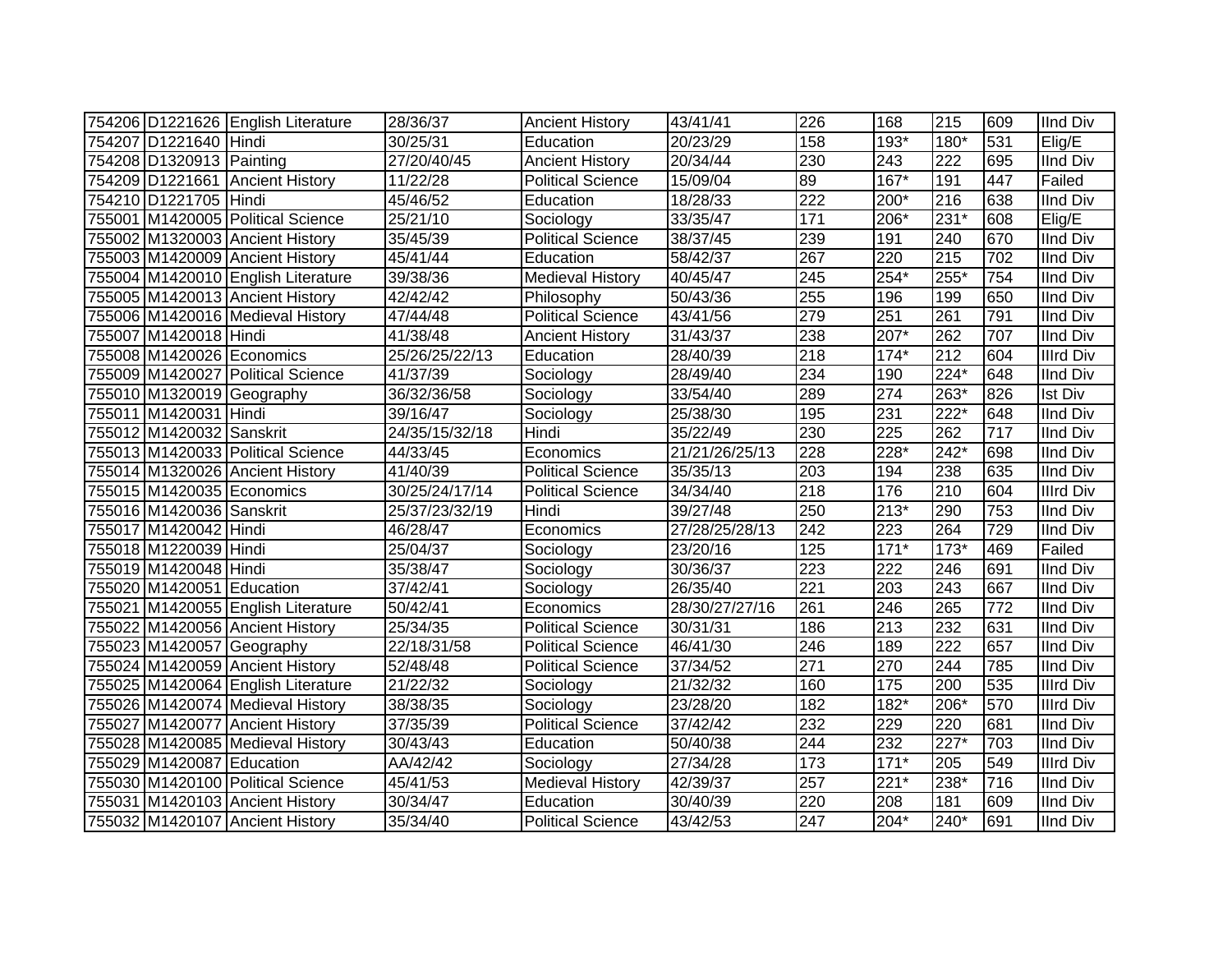|                           | 755033 M1420108 English Literature | 42/38/38       | <b>Medieval History</b>   | 37/42/40       | 237                      | 217    | 225    | 679       | <b>IInd Div</b>  |
|---------------------------|------------------------------------|----------------|---------------------------|----------------|--------------------------|--------|--------|-----------|------------------|
| 755034 M1420110 Hindi     |                                    | 34/19/36       | <b>Ancient History</b>    | 28/39/43       | 199                      | 176    | 200    | 575       | <b>Illrd Div</b> |
|                           | 755035 M1420115 Political Science  | 45/40/55       | Economics                 | 33/34/28/28/16 | 279                      | 273    | 282    | 834       | <b>Ist Div</b>   |
|                           | 755036 M1420117 Ancient History    | 15/41/50       | Education                 | 14/32/32       | 184                      | 201    | $255*$ | 640       | <b>IInd Div</b>  |
|                           | 755037 M1420116 Geography          | 21/24/32/59    | <b>Political Science</b>  | 41/40/51       | 268                      | 234    | 252    | 754       | <b>IInd Div</b>  |
| 755038 M1420119 Sanskrit  |                                    | 33/32/08/33/18 | Hindi                     | 40/12/46       | 222                      | 182    | $229*$ | 633       | <b>IInd Div</b>  |
| 755039 M1420129 Hindi     |                                    | AA/AA/AA       | Political Science         | 10/20/25       | 55                       | 181    | 188*   | 424       | Failed           |
| 755040 M1420130 Economics |                                    | 22/33/29/26/14 | Sociology                 | 48/64/52       | 288                      | 255    | 271    | 814       | <b>Ist Div</b>   |
|                           | 755041 M1420133 Medieval History   | 44/51/46       | <b>Political Science</b>  | 45/45/45       | 276                      | 271    | 248    | 795       | <b>IInd Div</b>  |
|                           | 755042 M1420134 Ancient History    | 42/43/34       | <b>Political Science</b>  | 35/27/35       | 216                      | 190    | $271*$ | 677       | <b>IInd Div</b>  |
|                           | 755043 M1420137 English Literature | 47/41/44       | Geography                 | 29/28/35/47    | 271                      | 228    | 227    | 726       | <b>IInd Div</b>  |
| 755044 M1420138 Hindi     |                                    | 44/53/51       | <b>Ancient History</b>    | 51/48/54       | 301                      | 266    | 304    | 871       | <b>Ist Div</b>   |
|                           | 755045 M1420140 Ancient History    | 42/46/50       | Economics                 | 32/32/28/25/14 | 269                      | 194*   | 236    | 699       | <b>IInd Div</b>  |
|                           | 755046 M1420146 Ancient History    | 48/42/49       | <b>Political Science</b>  | 42/47/57       | 285                      | 239    | 239    | 763       | <b>IInd Div</b>  |
|                           | 755047 M1420147 Ancient History    | 42/37/45       | <b>Political Science</b>  | 36/42/32       | 234                      | 220*   | 233*   | 687       | <b>IInd Div</b>  |
|                           | 755048 M1420148 Geography          | 31/34/37/68    | <b>Political Science</b>  | 48/45/51       | 314                      | 296    | 287    | 897       | Ist Div          |
|                           | 755049 M1220141 Medieval History   | <b>UFM</b>     | <b>English Literature</b> | <b>UFM</b>     | $\overline{\mathsf{UF}}$ | 194    | $209*$ | <b>UF</b> | <b>UFM</b>       |
| 755050 M1420152 Hindi     |                                    | 38/14/44       | <b>Ancient History</b>    | 05/42/42       | 185                      | 166    | 220    | 571       | <b>Illrd Div</b> |
| 755051 M1420154 Hindi     |                                    | 41/34/51       | <b>Medieval History</b>   | 48/44/50       | 268                      | 237    | 249    | 754       | <b>IInd Div</b>  |
| 755052 M1420155 Hindi     |                                    | 40/37/49       | <b>Medieval History</b>   | 44/44/38       | 252                      | 214    | 220*   | 686       | <b>IInd Div</b>  |
| 755053 M1420156 Economics |                                    | 30/35/32/24/15 | Medieval History          | 51/48/51       | 286                      | 259    | 237    | 782       | <b>IInd Div</b>  |
|                           | 755054 M1420157 Medieval History   | 32/37/42       | <b>Political Science</b>  | 32/37/25       | 205                      | 205    | $187*$ | 597       | <b>Illrd Div</b> |
|                           | 755055 M1420158 Ancient History    | 39/36/45       | <b>Political Science</b>  | 36/40/26       | $\overline{222}$         | $234*$ | 216*   | 672       | <b>IInd Div</b>  |
|                           | 755056 M1420160 Ancient History    | 43/45/47       | Political Science         | 44/46/34       | 259                      | 247    | 223    | 729       | <b>IInd Div</b>  |
|                           | 755057 M1420161 Geography          | 25/26/27/44    | <b>Political Science</b>  | 26/44/28       | 220                      | 216    | 248*   | 684       | <b>IInd Div</b>  |
|                           | 755058 M1420162 Economics          | 32/35/30/28/16 | <b>Medieval History</b>   | 37/46/48       | 272                      | 254*   | 240*   | 766       | <b>IInd Div</b>  |
|                           | 755059 M1420163 Geography          | 28/26/26/61    | <b>Political Science</b>  | 31/46/30       | 248                      | $251*$ | 237*   | 736       | <b>IInd Div</b>  |
|                           | 755060 M1420165 Political Science  | 35/38/25       | Education                 | 62/43/38       | 241                      | 194    | 187    | 622       | <b>IInd Div</b>  |
|                           | 755061 M1420168 English Literature | 25/40/39       | <b>Political Science</b>  | 32/45/27       | 208                      | 220*   | 182    | 610       | <b>IInd Div</b>  |
|                           | 755062 M1420170 Political Science  | 48/46/37       | <b>Medieval History</b>   | 42/50/50       | $\overline{273}$         | 257    | 286    | 816       | <b>Ist Div</b>   |
|                           | 755063 M1220163 Political Science  | 29/46/31       | <b>Ancient History</b>    | 27/38/48       | 219                      | 228    | 248*   | 695       | <b>IInd Div</b>  |
|                           | 755064 M1420174 Medieval History   | 43/45/43       | <b>Political Science</b>  | 26/48/32       | 237                      | $197*$ | 229*   | 663       | <b>IInd Div</b>  |
|                           | 755065 M1320113 English Literature | 38/46/43       | <b>Ancient History</b>    | 08/39/38       | $\overline{212}$         | 192*   | 184    | 588       | <b>Illrd Div</b> |
|                           | 755066 M1420177 Ancient History    | 40/41/47       | <b>Political Science</b>  | 35/47/28       | 238                      | 229    | 257    | 724       | <b>IInd Div</b>  |
|                           | 755067 M1420179 Medieval History   | 38/48/42       | Political Science         | 32/46/29       | 235                      | 204    | 273    | 712       | <b>IInd Div</b>  |
| 755068 M1420180 Education |                                    | 40/40/40       | Political Science         | 30/43/12       | 205                      | 198    | 223    | 626       | <b>IInd Div</b>  |
|                           | 755069 M1320122 Ancient History    | 08/42/47       | Philosophy                | 46/48/34       | 225                      | $193*$ | 203*   | 621       | <b>IInd Div</b>  |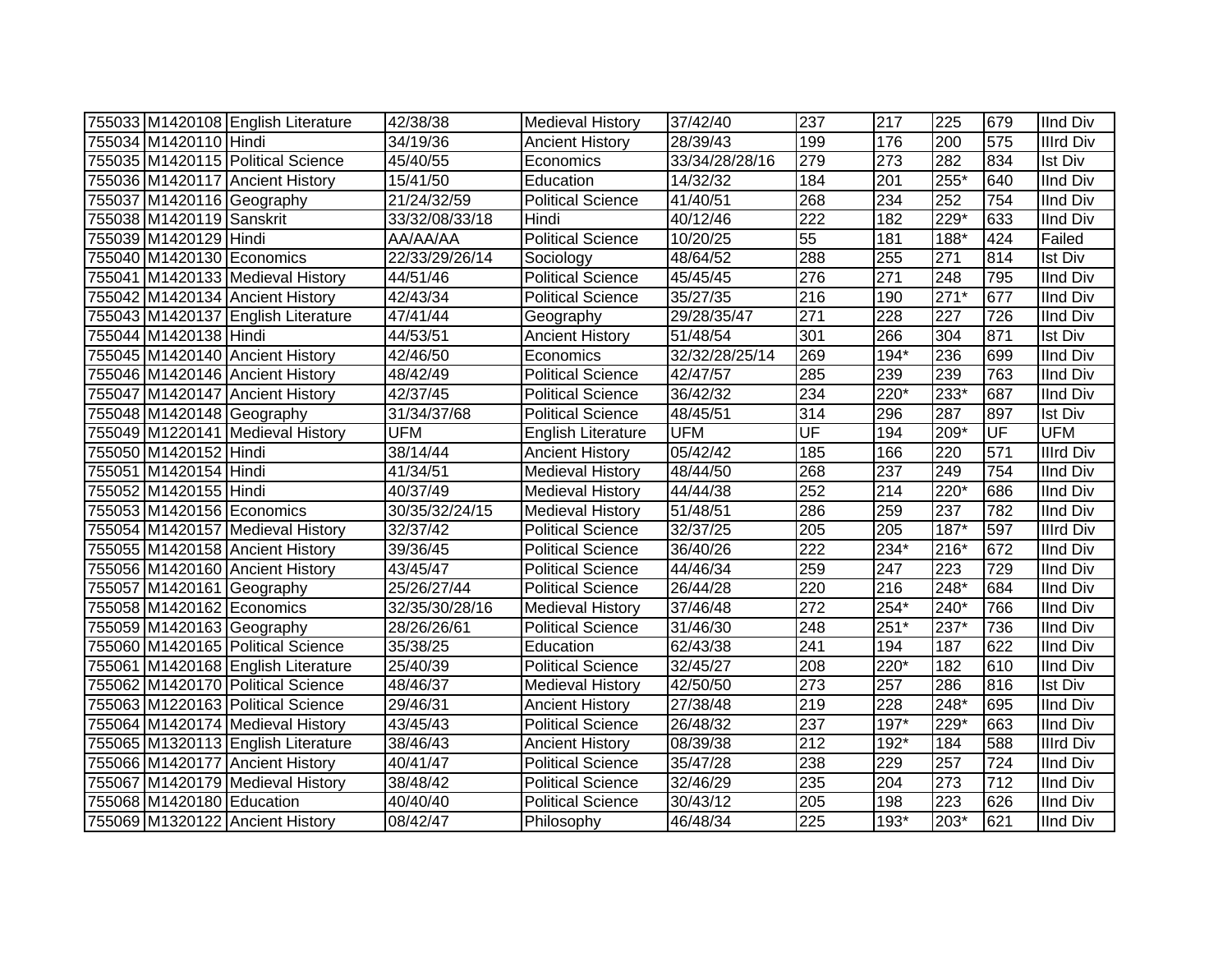|                           | 755070 M1420182 Medieval History   | 47/47/48              | <b>Political Science</b> | 41/49/22       | 254 | 225*   | 262*             | 741              | <b>IInd Div</b>  |
|---------------------------|------------------------------------|-----------------------|--------------------------|----------------|-----|--------|------------------|------------------|------------------|
| 755071 M1420186 Education |                                    | 22/36/33              | Hindi                    | 35/04/41       | 171 | 198    | 215              | 584              | <b>Illrd Div</b> |
| 755072 M1420187 Hindi     |                                    | 31/17/40              | Education                | 39/37/36       | 200 | 177    | 198              | 575              | <b>Illrd Div</b> |
| 755073 M1420188 Economics |                                    | 25/29/28/25/15        | <b>Ancient History</b>   | 47/46/50       | 265 | 219    | 252              | 736              | <b>IInd Div</b>  |
|                           | 755074 M1420197 Medieval History   | $\overline{37/40/47}$ | <b>Political Science</b> | 34/45/29       | 232 | $202*$ | 207              | 641              | <b>IInd Div</b>  |
|                           | 755075 M1420198 Ancient History    | 48/43/46              | <b>Political Science</b> | 34/46/28       | 245 | 232    | 237              | $\overline{714}$ | <b>IInd Div</b>  |
| 755076 M1420200 Education |                                    | 55/45/39              | Sociology                | 47/53/52       | 291 | 198    | 233*             | 722              | <b>IInd Div</b>  |
|                           | 755077 M1420201 English Literature | 37/33/32              | <b>Political Science</b> | 34/40/28       | 204 | 198*   | 199              | 601              | <b>Illrd Div</b> |
| 755078 M1420203 Economics |                                    | 32/33/31/29/16        | <b>Ancient History</b>   | 60/53/55       | 309 | 251    | $\overline{302}$ | 862              | <b>Ist Div</b>   |
|                           | 755079 M1420205 Ancient History    | 10/39/27              | <b>Political Science</b> | 16/44/25       | 161 | 189*   | $226*$           | 576              | <b>Illrd Div</b> |
|                           | 755080 M1420206 Political Science  | 31/44/33              | Education                | 33/42/50       | 233 | 210    | 220              | 663              | <b>IInd Div</b>  |
|                           | 755081 M1420207 Ancient History    | 31/39/27              | <b>Political Science</b> | 26/47/34       | 204 | 206    | 208              | 618              | <b>IInd Div</b>  |
| 755082 M1420209 Hindi     |                                    | 38/22/49              | Sanskrit                 | 35/33/14/33/17 | 241 | 225*   | 239              | 705              | <b>IInd Div</b>  |
| 755083 M1420216 Hindi     |                                    | 38/27/51              | <b>Political Science</b> | 39/46/20       | 221 | 243    | 221              | 685              | <b>IInd Div</b>  |
| 755084 M1420217 Economics |                                    | 20/31/28/22/15        | Geography                | 26/23/25/64    | 254 | 230*   | 261              | 745              | <b>IInd Div</b>  |
| 755085 M1420218 Hindi     |                                    | 36/06/45              | Education                | 21/39/42       | 189 | 226    | 202              | 617              | <b>IInd Div</b>  |
|                           | 755086 M1420219 Political Science  | 22/39/21              | Sociology                | 17/33/20       | 152 | 170*   | 172              | 494              | Elig/E           |
| 755087 M1420221 Education |                                    | 15/36/31              | Sociology                | 17/25/20       | 144 | 162    | 164              | 470              | $E$ lig/E        |
| 755088 M1420223 Geography |                                    | 27/25/26/63           | <b>Medieval History</b>  | 37/38/32       | 248 | 224*   | $217*$           | 689              | <b>IInd Div</b>  |
|                           | 755089 M1420233 Political Science  | 37/46/36              | <b>Medieval History</b>  | 47/38/47       | 251 | 246    | 217              | 714              | <b>IInd Div</b>  |
| 755090 M1420243 Education |                                    | 12/36/24              | Sociology                | 28/29/25       | 154 | 165    | 180              | 499              | Elig/E           |
|                           | 755091 M1420244 English Literature | 28/41/40              | <b>Political Science</b> | 54/41/48       | 252 | 237    | 225              | 714              | <b>IInd Div</b>  |
| 755092 M1420246 Economics |                                    | 25/32/27/25/15        | <b>Medieval History</b>  | 38/43/43       | 248 | 195*   | $251*$           | 694              | <b>IInd Div</b>  |
| 755093 M1420247 Hindi     |                                    | 34/12/39              | <b>Ancient History</b>   | 06/35/29       | 155 | 188    | 187              | 530              | Elig/E           |
| 755094 M1420248 Economics |                                    | 29/32/26/29/13        | <b>Political Science</b> | 40/44/34       | 247 | 230    | 242              | 719              | <b>IInd Div</b>  |
|                           | 755095 M1320158 English Literature | 39/42/39              | <b>Political Science</b> | 49/45/33       | 247 | 194    | 252              | 693              | <b>IInd Div</b>  |
| 755096 M1420251 Hindi     |                                    | 31/11/44              | Sociology                | 25/27/27       | 165 | $177*$ | 176*             | 518              | <b>Illrd Div</b> |
| 755097 M1420259 Sanskrit  |                                    | 40/40/21/38/19        | Economics                | 37/33/33/25/19 | 305 | 263*   | 269              | 837              | <b>Ist Div</b>   |
|                           | 755098 M1420266 Ancient History    | 37/35/28              | <b>Political Science</b> | 34/44/30       | 208 | 244*   | 254              | 706              | <b>IInd Div</b>  |
|                           | 755099 M1420268 English Literature | 34/38/32              | <b>Political Science</b> | 34/46/29       | 213 | 194*   | 233*             | 640              | <b>IInd Div</b>  |
|                           | 755100 M1420270 Ancient History    | 05/37/28              | Political Science        | 09/42/18       | 139 | 159*   | 222              | 520              | Failed           |
|                           | 755101 M1420275 English Literature | 30/32/34              | <b>Political Science</b> | 33/42/20       | 191 | 186*   | 196              | 573              | <b>Illrd Div</b> |
| 755102 M1420277 Sanskrit  |                                    | 33/35/13/30/19        | Hindi                    | 44/28/46       | 248 | $202*$ | 220              | 670              | IInd Div         |
| 755103 M1420278 Hindi     |                                    | 38/12/43              | Education                | 22/37/30       | 182 | 194    | 194              | 570              | <b>Illrd Div</b> |
| 755104 M1420280 Education |                                    | 33/47/23              | Sociology                | 11/40/17       | 171 | 203*   | 232*             | 606              | Elig/E           |
|                           | 755105 M1420281 Medieval History   | 48/53/50              | Economics                | 36/32/30/30/13 | 292 | 223*   | 269              | 784              | <b>IInd Div</b>  |
| 755106 M1420283 Education |                                    | 31/36/33              | Sociology                | 25/28/31       | 184 | 185    | 161              | 530              | <b>Illrd Div</b> |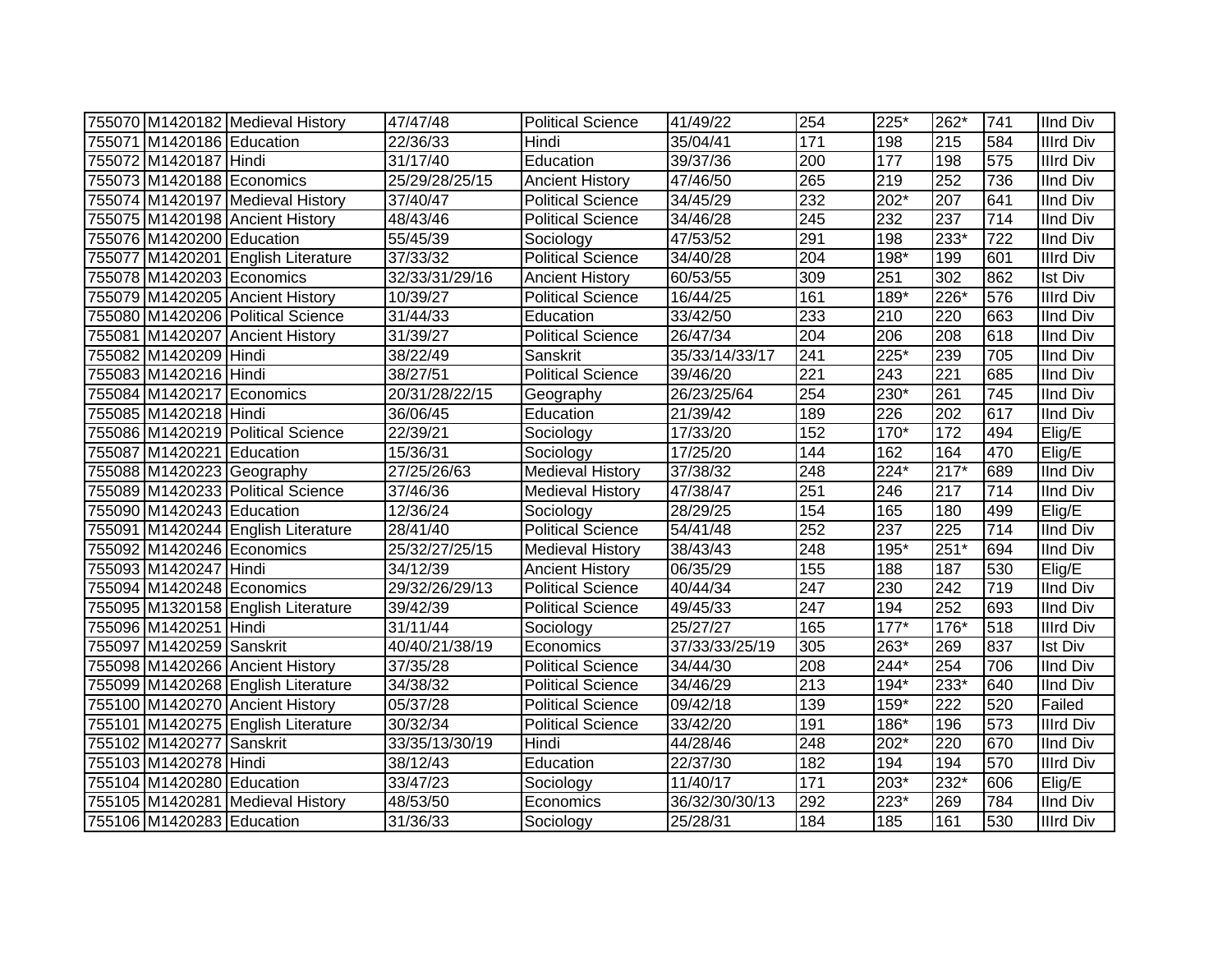|                           | 755107 M1420289 Political Science  | 27/45/29       | Sociology                | 28/31/31       | 191               | $184*$            | 201              | 576              | <b>Illrd Div</b>    |
|---------------------------|------------------------------------|----------------|--------------------------|----------------|-------------------|-------------------|------------------|------------------|---------------------|
|                           | 755108 M1420290 Medieval History   | 20/34/35       | Geography                | 21/20/21/63    | 214               | $223*$            | $222*$           | 659              | <b>IInd Div</b>     |
| 755109 M1320178 Hindi     |                                    | 30/13/44       | <b>Ancient History</b>   | 00/35/29       | 151               | $\frac{175}{175}$ | 188              | 514              | Elig/E              |
| 755110 M1420299 Hindi     |                                    | 44/38/50       | Philosophy               | 38/40/37       | $\overline{247}$  | $254*$            | $\overline{220}$ | $\overline{721}$ | <b>IInd Div</b>     |
| 755111 M1420300 Hindi     |                                    | 49/29/44       | <b>Political Science</b> | 33/46/34       | 235               | 244               | 244              | 723              | <b>IInd Div</b>     |
| 755112 M1420301 Hindi     |                                    | 30/23/33       | <b>Ancient History</b>   | 35/38/30       | 189               | $194*$            | 199              | 582              | <b>Illrd Div</b>    |
|                           | 755113 M1420304 Ancient History    | 29/41/31       | Education                | 36/40/33       | 210               | 174               | 188              | 572              | <b>Illrd Div</b>    |
|                           | 755114 M1420312 English Literature | 41/42/41       | <b>Political Science</b> | 40/48/45       | 257               | $\overline{243}$  | 252              | 752              | <b>IInd Div</b>     |
| 755115 M1420314 Economics |                                    | 27/29/27/27/16 | Geography                | 22/21/30/60    | 259               | $241*$            | 239              | 739              | <b>IInd Div</b>     |
|                           | 755116 M1420327 Political Science  | 34/46/33       | Education                | 29/42/37       | 221               | 214               | $\overline{221}$ | 656              | <b>IInd Div</b>     |
| 755117 M1320197 Sanskrit  |                                    | 24/28/11/25/17 | Hindi                    | 28/32/35       | 200               | $197*$            | $222*$           | 619              | <b>IInd Div</b>     |
|                           | 755118 M1420329 English Literature | 43/36/39       | Education                | 27/40/44       | 229               | 207               | $214*$           | 650              | <b>IInd Div</b>     |
|                           | 755119 M1420334 Economics          | 25/27/23/26/16 | <b>Political Science</b> | 30/48/30       | 225               | 178*              | $213*$           | 616              | <b>IInd Div</b>     |
| 755120 M1320201 Hindi     |                                    | 25/27/33       | Economics                | 24/24/13/21/10 | 177               | 192               | $187*$           | 556              | <b>Illrd Div</b>    |
| 755121 M1420338 Sanskrit  |                                    | 31/14/06/26/18 | Hindi                    | 21/33/26       | $\frac{175}{175}$ | $205*$            | 208*             | 588              | <b>Illrd Div</b>    |
|                           | 755122 M1420340 Medieval History   | 40/44/37       | <b>Political Science</b> | 38/44/36       | 239               | 218               | 239              | 696              | <b>IInd Div</b>     |
|                           | 755123 M1420341 Political Science  | 44/46/38       | <b>Medieval History</b>  | 50/37/45       | 260               | 251               | $255*$           | 766              | <b>IInd Div</b>     |
|                           | 755124 M1420343 English Literature | 39/35/17       | Hindi                    | 22/31/34       | 178               | $196*$            | $216*$           | 590              | <b>Illrd Div</b>    |
|                           | 755125 M1420345 Political Science  | 41/48/32       | <b>Ancient History</b>   | 39/44/45       | 249               | $257*$            | 248              | 754              | <b>IInd Div</b>     |
| 755126 M1420346 Economics |                                    | 20/18/14/24/11 | Education                | 26/36/34       | 183               | 192               | 186              | 561              | <b>Illrd Div</b>    |
|                           | 755127 M1420354 Ancient History    | 00/33/27       | <b>Political Science</b> | 08/42/10       | 120               | 175               | 181              | 476              | Failed              |
|                           | 755128 M1420355 Ancient History    | 48/35/55       | Hindi                    | 46/40/39       | 263               | $\overline{217}$  | 199*             | 679              | <b>IInd Div</b>     |
| 755129 M1420357 Sanskrit  |                                    | 29/24/09/33/18 | Hindi                    | 37/28/23       | 201               | 268*              | 223*             | 692              | <b>IInd Div</b>     |
|                           | 755130 M1420359 English Literature | 35/37/35       | Sociology                | 26/30/25       | 188               | 248               | 239              | 675              | <b>IInd Div</b>     |
|                           | 755131 M1420364 Political Science  | 10/44/26       | Education                | 30/42/34       | 186               | 195*              | 187              | 568              | <b>Illrd Div</b>    |
| 755132 M1420365 Economics |                                    | 17/22/19/31/12 | Hindi                    | 38/35/37       | 211               | 238*              | 227              | 676              | <b>IInd Div</b>     |
|                           | 755133 M1420366 Political Science  | 41/54/39       | Education                | 25/37/42       | 238               | 264               | 262              | 764              | <b>IInd Div</b>     |
|                           | 755134 M1320219 Medieval History   | 37/37/38       | <b>Political Science</b> | 41/42/29       | $\overline{224}$  | 250               | 221              | 695              | <b>IInd Div</b>     |
|                           | 755135 M1420368 Geography          | 35/28/30/52    | Economics                | 33/37/35/30/15 | 295               | 290               | 283              | 868              | <b>Ist Div</b>      |
|                           | 755136 M1420369 Ancient History    | 09/29/25       | Education                | 25/19/31       | 138               | 205*              | 199              | 542              | $\overline{Elig}/E$ |
| 755137 M1420370 Economics |                                    | 17/19/14/21/09 | <b>Political Science</b> | 25/43/15       | 163               | 175               | $210*$           | 548              | <b>Illrd Div</b>    |
|                           | 755138 M1420371 Medieval History   | 30/26/35       | <b>Political Science</b> | 33/38/29       | 191               | 175               | 177              | 543              | <b>Illrd Div</b>    |
|                           | 755139 M1420376 Ancient History    | 25/43/50       | <b>Political Science</b> | 29/46/34       | 227               | 235               | 195              | 657              | <b>IInd Div</b>     |
| 755140 M1420377 Hindi     |                                    | 38/30/39       | Sociology                | 35/33/41       | 216               | 237               | 226              | 679              | <b>IInd Div</b>     |
| 755141 M1420379 Education |                                    | 18/31/42       | <b>Ancient History</b>   | 16/37/45       | 189               | 219               | 181              | 589              | <b>Illrd Div</b>    |
|                           | 755142 M1420380 Political Science  | 38/47/40       | <b>Medieval History</b>  | 47/37/48       | 257               | 275               | 258              | 790              | IInd Div            |
|                           | 755143 M1420381 Ancient History    | 25/36/31       | Economics                | 17/19/13/12/09 | 162               | 220               | 176*             | 558              | Elig/E              |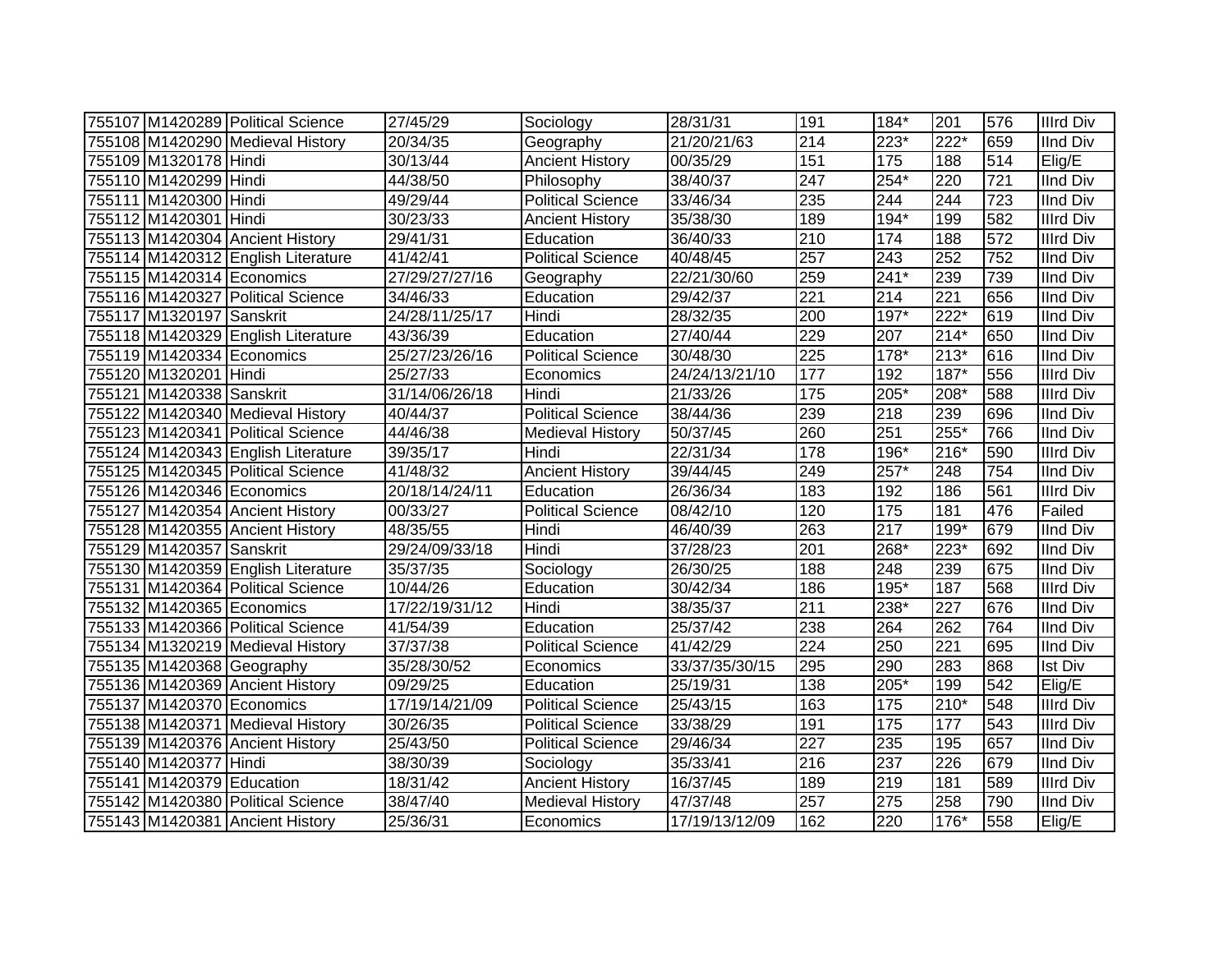|                           | 755144 M1420382 Ancient History    | 54/45/53             | Philosophy               | 45/43/40       | 280              | 317    | 274    | 871 | <b>Ist Div</b>   |
|---------------------------|------------------------------------|----------------------|--------------------------|----------------|------------------|--------|--------|-----|------------------|
|                           | 755145 M1420384 Political Science  | 27/48/29             | <b>Ancient History</b>   | 46/43/37       | 230              | 273    | $253*$ | 756 | <b>IInd Div</b>  |
| 755146 M1420385 Economics |                                    | 35/34/30/29/17       | Sociology                | 45/51/52       | 293              | $249*$ | 259    | 801 | IInd Div         |
| 755147 M1420386 Hindi     |                                    | 26/46/44             | Economics                | 33/21/31/29/12 | $\overline{242}$ | 233    | 256    | 731 | <b>IInd Div</b>  |
| 755148 M1420391 Hindi     |                                    | 34/26/36             | <b>Political Science</b> | 07/26/24       | 153              | 215    | 248    | 616 | Elig/E           |
| 755149 M1420393 Economics |                                    | 28/27/32/28/14       | <b>Ancient History</b>   | 45/44/57       | $\overline{275}$ | 264*   | 263    | 802 | <b>IInd Div</b>  |
|                           | 755150 M1420395 Ancient History    | 46/41/46             | <b>Political Science</b> | 36/40/44       | 253              | 276    | 250    | 779 | <b>IInd Div</b>  |
| 755151 M1420396 Hindi     |                                    | 37/31/36             | <b>Political Science</b> | 18/25/26       | $\overline{173}$ | 185    | 207*   | 565 | Elig/E           |
|                           | 755152 M1420397 Ancient History    | 38/39/36             | <b>Political Science</b> | 30/26/15       | 184              | 238    | 210    | 632 | IInd Div         |
|                           | 755153 M1420398 Political Science  | 34/40/50             | English Literature       | 40/37/32       | 233              | 268    | 268    | 769 | IInd Div         |
|                           | 755154 M1420399 Ancient History    | 00/35/36             | Political Science        | 18/25/16       | 130              | 234*   | $210*$ | 574 | Failed           |
| 755155 M1420401 Education |                                    | 25/25/39             | Sociology                | 26/32/25       | $\frac{1}{172}$  | 223*   | $214*$ | 609 | <b>IInd Div</b>  |
|                           | 755156 M1420403 English Literature | 30/32/27             | <b>Political Science</b> | 11/25/32       | 157              | 191    | 208    | 556 | Elig/E           |
|                           | 755157 M1420410 Medieval History   | 47/43/52             | Sociology                | 44/44/50       | 280              | 282*   | 285*   | 847 | <b>Ist Div</b>   |
|                           | 755158 M1420413 Political Science  | 31/39/58             | Sociology                | 40/40/49       | 257              | 254*   | 284    | 795 | <b>IInd Div</b>  |
|                           | 755159 M1420414 Medieval History   | 52/47/45             | Sociology                | 40/39/46       | 269              | 262    | 280    | 811 | <b>Ist Div</b>   |
|                           | 755160 M1420415 Political Science  | 28/30/29             | Medieval History         | 41/26/39       | 193              | 229*   | 230    | 652 | <b>IInd Div</b>  |
| 755161 M1420416 Education |                                    | 20/28/38             | Hindi                    | 26/22/35       | 169              | 203*   | 187*   | 559 | Illrd Div        |
| 755162 M1420419 Economics |                                    | 32/31/35/26/18       | Geography                | 33/29/33/65    | 302              | 262    | 277    | 841 | <b>Ist Div</b>   |
| 755163 M1420421 Sanskrit  |                                    | 25/23/15/30/17       | Hindi                    | 41/31/32       | 214              | 206*   | 213    | 633 | <b>IInd Div</b>  |
| 755164 M1320254 Hindi     |                                    | 37/35/34             | Sanskrit                 | 30/31/08/31/18 | 224              | 220    | 263*   | 707 | <b>IInd Div</b>  |
| 755165 M1420425 Education |                                    | 54/36/44             | Sociology                | 42/48/49       | $\overline{273}$ | 293    | 264    | 830 | <b>Ist Div</b>   |
| 755166 M1320257 Hindi     |                                    | 35/25/33             | Sociology                | 21/30/25       | 169              | 206    | 224    | 599 | <b>Illrd Div</b> |
|                           | 755167 M1420433 English Literature | 34/33/07             | Sociology                | 25/36/26       | 161              | 199    | 185    | 545 | <b>Illrd Div</b> |
|                           | 755168 M1320261 Ancient History    | 36/41/39             | Education                | 18/28/38       | 200              | $177*$ | 170    | 547 | <b>Illrd Div</b> |
|                           | 755169 M1420436 Ancient History    | 45/36/42             | <b>Political Science</b> | 37/40/43       | 243              | 216*   | 270    | 729 | <b>IInd Div</b>  |
| 755170 M1420437 Hindi     |                                    | 32/33/38             | <b>Ancient History</b>   | 38/40/45       | 226              | 207    | 221    | 654 | <b>IInd Div</b>  |
|                           | 755171 M1420442 Political Science  | 31/42/41             | Sociology                | 24/29/25       | 192              | 204*   | 249*   | 645 | <b>IInd Div</b>  |
|                           | 755172 M1420447 English Literature | 39/40/08             | Economics                | 20/26/20/22/14 | 189              | 203    | 230    | 622 | <b>IInd Div</b>  |
|                           | 755173 M1420450 Ancient History    | $\frac{1}{34}/41/42$ | <b>Political Science</b> | 37/40/48       | $\overline{242}$ | $212*$ | 239    | 693 | <b>IInd Div</b>  |
| 755174 M1420455 Hindi     |                                    | 32/28/35             | Education                | 18/30/42       | 185              | 203    | 233    | 621 | <b>IInd Div</b>  |
|                           | 755175 M1420457 Political Science  | 35/42/30             | Sociology                | 26/36/27       | 196              | $181*$ | 245*   | 622 | <b>IInd Div</b>  |
|                           | 755176 M1420460 Medieval History   | 33/28/30             | Political Science        | 41/26/26       | 184              | 231    | 187    | 602 | <b>Illrd Div</b> |
| 755177 M1420461 Economics |                                    | 26/26/23/38/15       | Geography                | 28/21/26/54    | 257              | $219*$ | 236    | 712 | <b>IInd Div</b>  |
| 755178 M1420464 Hindi     |                                    | 29/19/26             | Philosophy               | 38/39/27       | 178              | $227*$ | 249*   | 654 | <b>IInd Div</b>  |
| 755179 M1320282 Hindi     |                                    | 31/22/28             | <b>Medieval History</b>  | 27/27/32       | 167              | 156    | 170*   | 493 | <b>Illrd Div</b> |
|                           | 755180 M1420468 English Literature | 34/38/35             | Economics                | 29/28/28/33/16 | 241              | 269*   | 250*   | 760 | <b>IInd Div</b>  |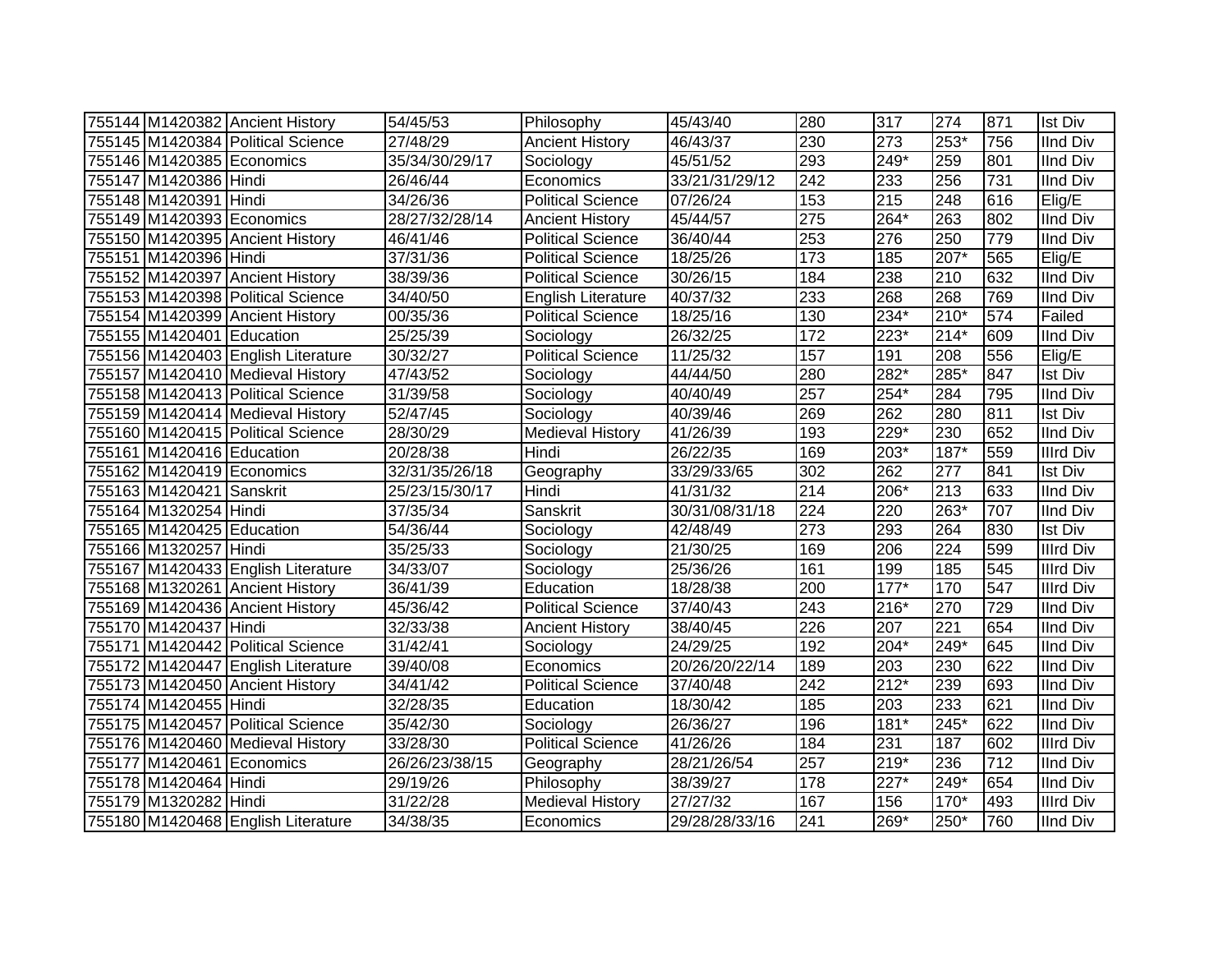| 755181 M1420473 Education  |                                    | 18/35/42       | Sociology                | 26/38/31       | 190              | 200    | 204*             | 594              | <b>Illrd Div</b> |
|----------------------------|------------------------------------|----------------|--------------------------|----------------|------------------|--------|------------------|------------------|------------------|
|                            | 755182 M1420474 Medieval History   | 51/38/38       | Education                | 19/35/42       | 223              | 249    | 235              | 707              | <b>IInd Div</b>  |
| 755183 M1420479 Hindi      |                                    | 17/23/29       | Sociology                | 25/29/26       | 149              | $163*$ | 171              | 483              | Elig/E           |
|                            | 755184 M1420480 Medieval History   | 34/34/40       | Education                | 28/38/47       | $\overline{221}$ | $195*$ | 194              | 610              | <b>IInd Div</b>  |
|                            | 755185 M1420483 Geography          | 28/28/27/64    | <b>Political Science</b> | 46/29/43       | 265              | 211    | 233              | 709              | <b>IInd Div</b>  |
|                            | 755186 M1420484 Ancient History    | AA/AA/AA       | Education                | AA/AA/AA       | <b>AA</b>        | $199*$ | 200              | 399              | Absent           |
| 755187 M1420493 Sociology  |                                    | 26/33/29       | Education                | 19/28/39       | 174              | 205    | 180              | 559              | <b>Illrd Div</b> |
|                            | 755188 M1320303 Political Science  | 43/37/43       | <b>Ancient History</b>   | 47/36/46       | 252              | 213    | 265              | 730              | <b>IInd Div</b>  |
| 755189 M1420501 Economics  |                                    | 30/35/28/30/15 | <b>Political Science</b> | 44/52/41       | 275              | 230    | 266              | $\overline{771}$ | <b>IInd Div</b>  |
| 755190 M1420505 Hindi      |                                    | 37/40/40       | Geography                | 25/22/27/63    | 254              | 239    | 262              | 755              | <b>IInd Div</b>  |
|                            | 755191 M1420512 Medieval History   | 35/32/36       | Education                | 25/30/42       | 200              | 198    | 206              | 604              | <b>Illrd Div</b> |
| 755192 M1420513 Economics  |                                    | 34/31/35/27/17 | <b>Political Science</b> | 42/48/45       | 279              | 227    | 265              | 771              | <b>IInd Div</b>  |
|                            | 755193 M1420522 Political Science  | 37/44/31       | Education                | 25/32/43       | 212              | 207*   | 202*             | 621              | <b>IInd Div</b>  |
|                            | 755194 M1420524 Political Science  | 34/40/38       | Economics                | 32/28/26/23/13 | 234              | 228*   | 239              | 701              | <b>IInd Div</b>  |
|                            | 755195 M1420525 Medieval History   | 34/32/37       | <b>Political Science</b> | 25/38/34       | 200              | 170    | 247              | 617              | <b>IInd Div</b>  |
|                            | 755196 M1420527 Medieval History   | 34/41/37       | <b>Political Science</b> | 25/34/31       | 202              | 180    | $218*$           | 600              | <b>Illrd Div</b> |
| 755197 M1420531 Hindi      |                                    | 35/29/37       | Education                | 20/30/43       | 194              | 198    | 231              | 623              | <b>IInd Div</b>  |
|                            | 755198 M1420544 Political Science  | 33/48/42       | Sociology                | 45/32/42       | 242              | 207    | $\overline{228}$ | 677              | <b>IInd Div</b>  |
|                            | 755199 M1420546 Ancient History    | 10/37/30       | <b>Political Science</b> | 33/35/21       | 166              | 223*   | $\overline{227}$ | 616              | <b>IInd Div</b>  |
| 755200 M1420558 Philosophy |                                    | 51/37/35       | <b>Political Science</b> | 39/43/31       | 236              | 245    | $\overline{242}$ | $\overline{723}$ | <b>IInd Div</b>  |
|                            | 755201 M1420559 Medieval History   | 46/41/40       | <b>Political Science</b> | 34/40/44       | 245              | 189    | 240              | 674              | <b>IInd Div</b>  |
|                            | 755202 M1420561 Medieval History   | 46/46/42       | <b>Political Science</b> | 32/36/47       | 249              | 208    | 218              | 675              | <b>IInd Div</b>  |
| 755203 M1320356 Hindi      |                                    | 36/36/38       | <b>Political Science</b> | 15/27/29       | 181              | 210*   | 170              | 561              | <b>Illrd Div</b> |
|                            | 755204 M1320357 Medieval History   | <b>UFM</b>     | Hindi                    | <b>UFM</b>     | UF               | 221    | 202              | UF               | <b>UFM</b>       |
|                            | 755205 M1420566 Political Science  | 19/25/30       | Sociology                | 25/34/25       | 158              | 183*   | 192              | 533              | <b>Illrd Div</b> |
| 755206 M1420567 Geography  |                                    | 30/32/27/62    | <b>Medieval History</b>  | 43/44/44       | 282              | 232    | 261*             | 775              | <b>IInd Div</b>  |
|                            | 755207 M1420575 English Literature | 26/32/26       | <b>Medieval History</b>  | 40/40/40       | 204              | $216*$ | 218*             | 638              | <b>IInd Div</b>  |
| 755208 M1320370 Economics  |                                    | 23/19/16/20/14 | Sociology                | 25/30/34       | 181              | $176*$ | 186*             | 543              | <b>Illrd Div</b> |
|                            | 755209 M1420578 Medieval History   | 43/38/43       | <b>Political Science</b> | 27/36/44       | 231              | 249*   | 242*             | $\overline{722}$ | <b>IInd Div</b>  |
|                            | 755210 M1420581 Political Science  | 20/35/35       | Education                | 27/28/41       | 186              | 197    | $212*$           | 595              | <b>Illrd Div</b> |
|                            | 755211 M1420585 Medieval History   | 42/39/37       | <b>Political Science</b> | 32/41/38       | 229              | 193    | 194*             | 616              | <b>IInd Div</b>  |
|                            | 755212 M1420586 Medieval History   | 39/45/42       | <b>Political Science</b> | 28/38/28       | 220              | 197    | 205              | 622              | <b>IInd Div</b>  |
|                            | 755213 M1420592 Ancient History    | 33/40/36       | <b>Political Science</b> | 20/32/31       | 192              | 204    | 260              | 656              | <b>IInd Div</b>  |
| 755214 M1420594 Hindi      |                                    | 37/26/37       | <b>Ancient History</b>   | 36/29/37       | 202              | $173*$ | $214*$           | 589              | <b>Illrd Div</b> |
|                            | 755215 M1420595 Ancient History    | 35/40/46       | <b>Political Science</b> | 32/39/35       | 227              | 189    | 250*             | 666              | <b>IInd Div</b>  |
|                            | 755216 M1320382 Ancient History    | 00/35/29       | Education                | 09/26/40       | 139              | 198*   | 182*             | 519              | Elig/E           |
|                            | 755217 M1420599 Ancient History    | 26/32/38       | <b>Political Science</b> | 34/40/26       | 196              | $213*$ | 245*             | 654              | <b>IInd Div</b>  |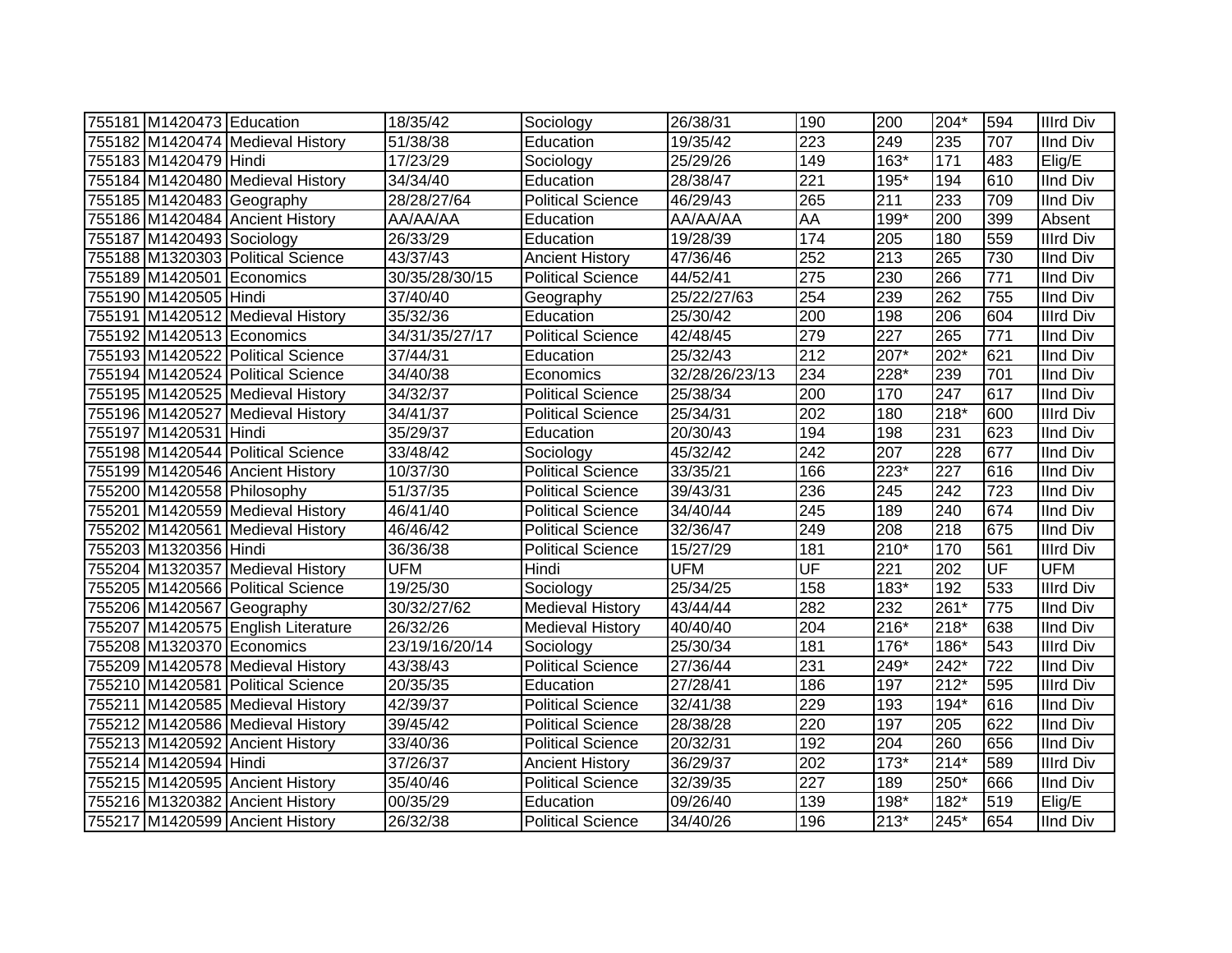| 755218 M1420601 Economics |                                    | 24/24/20/22/14 | Sociology                | 21/26/32       | 183 | 195    | 213    | 591 | <b>Illrd Div</b> |
|---------------------------|------------------------------------|----------------|--------------------------|----------------|-----|--------|--------|-----|------------------|
|                           | 755219 M1420604 Ancient History    | 27/33/25       | English Literature       | 33/38/32       | 188 | 165    | $215*$ | 568 | <b>Illrd Div</b> |
|                           | 755220 M1320386 Medieval History   | 32/25/35       | Geography                | 13/17/22/55    | 199 | 224    | 197    | 620 | <b>IInd Div</b>  |
|                           | 755221 M1420606 English Literature | 29/34/25       | Education                | 30/32/50       | 200 | 201    | 241    | 642 | <b>IInd Div</b>  |
| 755222 M1420609 Hindi     |                                    | 47/45/44       | Sociology                | 30/41/30       | 237 | 198    | 207    | 642 | <b>IInd Div</b>  |
| 755223 M1420610 Hindi     |                                    | 40/41/45       | Philosophy               | 50/41/35       | 252 | 203    | 234*   | 689 | <b>IInd Div</b>  |
|                           | 755224 M1420615 Medieval History   | 31/29/39       | <b>Political Science</b> | 25/38/29       | 191 | 197*   | 202    | 590 | <b>Illrd Div</b> |
| 755225 M1420621 Education |                                    | 15/35/51       | Sociology                | 30/36/42       | 209 | 224*   | $239*$ | 672 | <b>IInd Div</b>  |
|                           | 755226 M1420622 Ancient History    | AA/AA/45       | <b>Political Science</b> | 36/42/43       | 166 | 206*   | 258    | 630 | Elig/E           |
| 755227 M1420625 Hindi     |                                    | 39/46/44       | <b>Ancient History</b>   | 26/40/43       | 238 | $217*$ | $241*$ | 696 | <b>IInd Div</b>  |
|                           | 755228 M1420626 Economics          | 20/25/19/23/13 | Geography                | 19/22/20/46    | 207 | 223*   | 188    | 618 | <b>IInd Div</b>  |
| 755229 M1420635 Hindi     |                                    | 38/45/43       | <b>Ancient History</b>   | 22/42/39       | 229 | $211*$ | 217    | 657 | <b>IInd Div</b>  |
|                           | 755230 M1420641 Ancient History    | 37/35/38       | <b>Political Science</b> | 31/35/38       | 214 | $184*$ | $214*$ | 612 | <b>IInd Div</b>  |
|                           | 755231 M1420655 Medieval History   | 42/30/40       | <b>Political Science</b> | 36/40/44       | 232 | 254    | 224    | 710 | <b>IInd Div</b>  |
|                           | 755232 M1420656 Medieval History   | 34/35/32       | <b>Political Science</b> | AA/46/39       | 186 | 205    | 221    | 612 | <b>IInd Div</b>  |
|                           | 755233 M1420658 Economics          | 24/25/13/20/11 | <b>Political Science</b> | 36/42/25       | 196 | 185    | 208    | 589 | <b>Illrd Div</b> |
| 755234 M1420661 Hindi     |                                    | 27/39/37       | Sanskrit                 | 34/22/02/28/17 | 206 | $216*$ | $219*$ | 641 | <b>IInd Div</b>  |
|                           | 755235 M1420671 Ancient History    | 26/38/32       | <b>Political Science</b> | 20/25/30       | 171 | 186*   | 192    | 549 | <b>Illrd Div</b> |
|                           | 755236 M1420695 Political Science  | 26/30/36       | <b>Medieval History</b>  | 41/33/36       | 202 | 176    | 176    | 554 | <b>Illrd Div</b> |
|                           | 755237 M1420697 Political Science  | 25/38/30       | <b>Ancient History</b>   | 35/45/43       | 216 | 213    | 214    | 643 | <b>IInd Div</b>  |
| 755238 M1420698 Hindi     |                                    | 32/42/40       | <b>Ancient History</b>   | 07/40/28       | 189 | 207    | 218    | 614 | <b>IInd Div</b>  |
|                           | 755239 M1420699 Ancient History    | 31/41/27       | Education                | 26/28/40       | 193 | 183    | 232    | 608 | <b>IInd Div</b>  |
|                           | 755240 M1420700 Economics          | 23/24/17/24/11 | Sociology                | 27/30/45       | 201 | $192*$ | 198    | 591 | <b>Illrd Div</b> |
|                           | 755241 M1420702 Geography          | 25/23/24/65    | Economics                | 28/29/25/26/12 | 257 | 289    | 268    | 814 | <b>Ist Div</b>   |
| 755242 M1420703 Hindi     |                                    | 36/47/38       | Education                | 17/33/41       | 212 | 216    | 254    | 682 | <b>IInd Div</b>  |
| 755243 M1420704 Sanskrit  |                                    | 30/26/10/29/18 | Hindi                    | 33/37/35       | 218 | 169    | 191    | 578 | <b>Illrd Div</b> |
|                           | 755244 M1420706 English Literature | 30/40/33       | <b>Ancient History</b>   | 32/42/27       | 204 | 192    | $222*$ | 618 | <b>IInd Div</b>  |
|                           | 755245 M1420708 English Literature | 33/29/37       | Geography                | 23/19/24/52    | 217 | 227    | 217    | 661 | <b>IInd Div</b>  |
|                           | 755246 M1420711 Medieval History   | AA/28/37       | Geography                | 30/17/27/64    | 203 | 232*   | 219    | 654 | Elig/E           |
| 755247 M1420712 Sanskrit  |                                    | 35/24/04/29/18 | Hindi                    | 36/41/40       | 227 | 190*   | 232*   | 649 | <b>IInd Div</b>  |
|                           | 755248 M1420714 Medieval History   | 45/33/35       | Political Science        | 34/29/41       | 217 | 231    | 189    | 637 | <b>IInd Div</b>  |
|                           | 755249 M1420715 Economics          | 31/25/30/23/14 | Medieval History         | 38/43/46       | 250 | 281    | 267    | 798 | <b>IInd Div</b>  |
|                           | 755250 M1420719 Ancient History    | 00/40/33       | <b>Political Science</b> | 33/34/35       | 175 | 170    | $213*$ | 558 | <b>Illrd Div</b> |
|                           | 755251 M1420720 Ancient History    | 25/42/15       | Education                | 21/36/50       | 189 | 234    | 267*   | 690 | <b>IInd Div</b>  |
| 755252 M1420722 Sanskrit  |                                    | 34/32/24/34/19 | Hindi                    | 36/41/42       | 262 | 207*   | 229*   | 698 | <b>IInd Div</b>  |
| 755253 M1420728 Sanskrit  |                                    | 32/26/11/33/19 | Hindi                    | 43/42/38       | 244 | 243*   | 236*   | 723 | <b>IInd Div</b>  |
| 755254 M1420732 Hindi     |                                    | 36/43/41       | Sanskrit                 | 33/30/12/31/19 | 245 | 208*   | $217*$ | 670 | <b>IInd Div</b>  |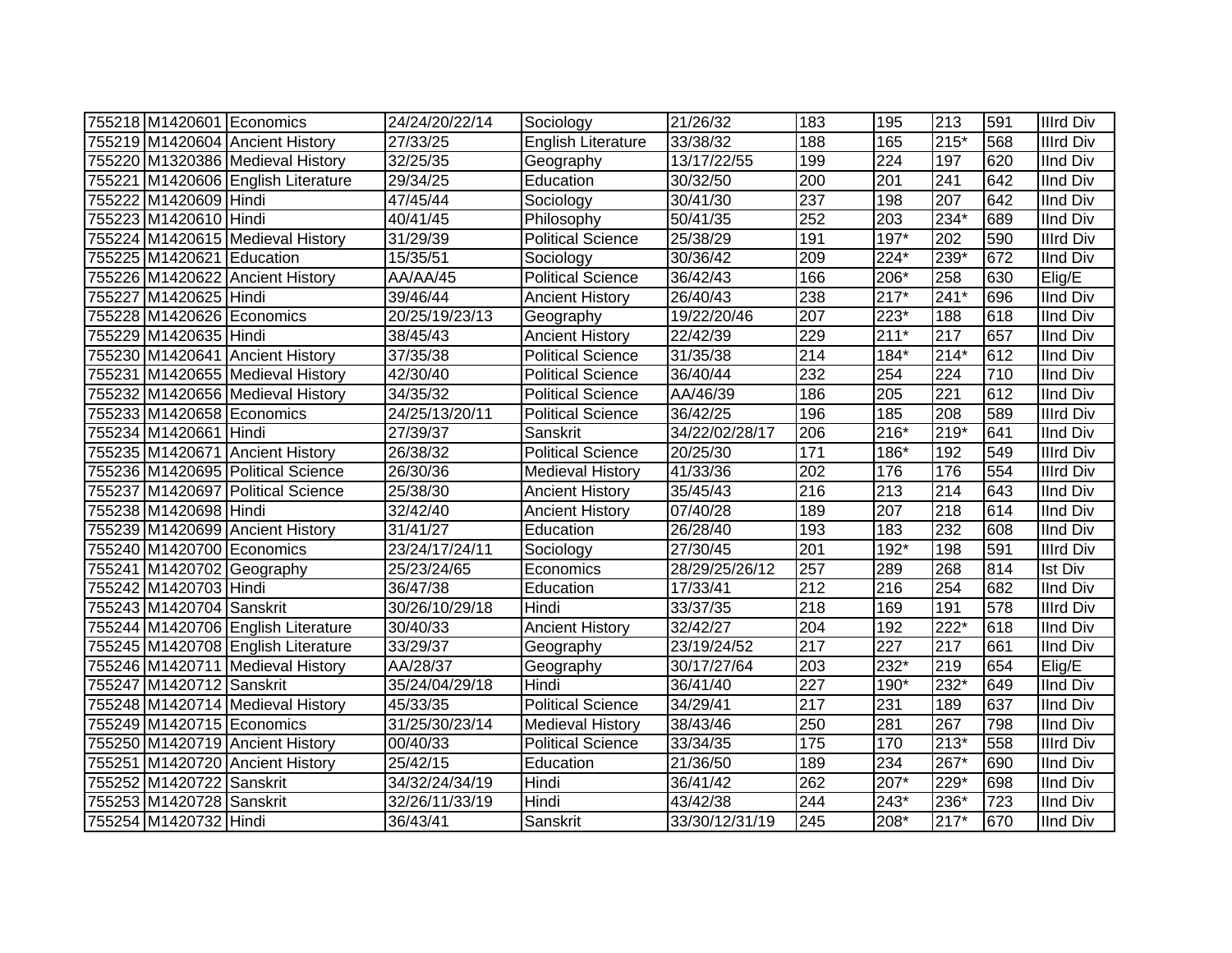|                           | 755255 M1420733 English Literature | 41/39/43              | Hindi                    | 49/47/51       | 270              | 250    | 269              | 789 | <b>IInd Div</b>  |
|---------------------------|------------------------------------|-----------------------|--------------------------|----------------|------------------|--------|------------------|-----|------------------|
| 755256 M1420734 Hindi     |                                    | 41/44/42              | Sociology                | 28/28/25       | 208              | 169    | 197              | 574 | <b>Illrd Div</b> |
|                           | 755257 M1420737 English Literature | 31/38/33              | Sociology                | 49/48/47       | 246              | 212    | $\overline{237}$ | 695 | <b>IInd Div</b>  |
| 755258 M1420743 Hindi     |                                    | 37/40/26              | <b>Ancient History</b>   | 21/43/41       | 208              | $202*$ | 213              | 623 | <b>IInd Div</b>  |
|                           | 755259 M1320452 Political Science  | 36/41/37              | Sociology                | 28/58/32       | 232              | 242    | $231*$           | 705 | <b>IInd Div</b>  |
| 755260 M1420746 Hindi     |                                    | 32/39/35              | <b>Political Science</b> | 09/27/25       | 167              | 179    | 203              | 549 | Elig/E           |
| 755261 M1420761 Hindi     |                                    | 40/46/43              | Sociology                | 41/53/36       | 259              | 224    | 259              | 742 | <b>IInd Div</b>  |
|                           | 755262 M1420762 Ancient History    | 15/36/30              | <b>Political Science</b> | 17/33/27       | 158              | $197*$ | $230*$           | 585 | <b>Illrd Div</b> |
|                           | 755263 M1420770 Medieval History   | 35/40/35              | Sociology                | 26/44/28       | 208              | 164*   | 190*             | 562 | <b>Illrd Div</b> |
| 755264 M1420772 Hindi     |                                    | 34/42/39              | Education                | 09/28/42       | 194              | 205*   | 207*             | 606 | <b>Illrd Div</b> |
| 755265 M1420776 Sociology |                                    | 25/28/25              | Education                | 14/28/40       | 160              | 199*   | 194              | 553 | <b>Illrd Div</b> |
| 755266 M1420788 Geography |                                    | 24/25/20/45           | Sociology                | 43/55/33       | 245              | $217*$ | 242*             | 704 | <b>IInd Div</b>  |
| 755267 M1420789 Hindi     |                                    | 36/46/46              | Economics                | 34/13/23/20/AA | 218              | 193    | 230              | 641 | <b>IInd Div</b>  |
| 755268 M1420792 Hindi     |                                    | 40/47/48              | Sociology                | 25/50/38       | 248              | 194    | 227              | 669 | <b>IInd Div</b>  |
| 755269 M1320486 Economics |                                    | 25/03/15/16/15        | <b>Political Science</b> | 16/40/28       | 158              | 175    | 196*             | 529 | <b>Illrd Div</b> |
| 755270 M1320487 Urdu      |                                    | 41/30/31/10           | <b>Medieval History</b>  | 36/12/35       | 195              | 225    | 202              | 622 | <b>IInd Div</b>  |
|                           | 755271 M1420812 Medieval History   | 34/28/32              | <b>Political Science</b> | 27/45/30       | 196              | 176*   | 196              | 568 | <b>Illrd Div</b> |
| 755272 M1420813 Hindi     |                                    | 29/31/33              | Education                | 19/36/43       | 191              | 173    | $175*$           | 539 | <b>Illrd Div</b> |
| 755273 M1420814 Hindi     |                                    | 26/30/34              | <b>Ancient History</b>   | 03/37/25       | 155              | 180    | 189              | 524 | Elig/E           |
|                           | 755274 M1420815 Ancient History    | 25/37/32              | Education                | 32/35/44       | 205              | $174*$ | 205*             | 584 | <b>Illrd Div</b> |
|                           | 755275 M1420816 English Literature | 20/37/25              | Sociology                | 16/30/25       | 153              | 166*   | 202              | 521 | Elig/E           |
|                           | 755276 M1420819 English Literature | <b>UFM</b>            | Sociology                | <b>UFM</b>     | UF               | 174    | 211              | UF  | <b>UFM</b>       |
|                           | 755277 M1420827 English Literature | 36/37/43              | <b>Medieval History</b>  | 33/40/37       | 226              | 200    | 223              | 649 | <b>IInd Div</b>  |
|                           | 755278 M1420831 Ancient History    | 43/40/39              | Geography                | 21/14/26/65    | 248              | 220*   | 218              | 686 | <b>IInd Div</b>  |
|                           | 755279 M1320501 English Literature | 32/29/15              | Sociology                | 25/34/29       | 164              | 169*   | $210*$           | 543 | <b>Illrd Div</b> |
| 755280 M1420844 Hindi     |                                    | 36/36/42              | Education                | 32/40/45       | 231              | 198*   | 228              | 657 | <b>IInd Div</b>  |
|                           | 755281 M1420845 Political Science  | 35/33/36              | Economics                | 25/18/24/20/18 | 209              | 188*   | $242*$           | 639 | <b>IInd Div</b>  |
|                           | 755282 M1420846 Ancient History    | 45/46/53              | Philosophy               | 47/46/43       | 280              | 280    | 260*             | 820 | <b>Ist Div</b>   |
| 755283 M1420848 Economics |                                    | 17/10/18/16/15        | <b>Ancient History</b>   | 33/39/38       | 186              | $204*$ | $227*$           | 617 | <b>IInd Div</b>  |
|                           | 755284 M1320524 Political Science  | 35/41/26              | Education                | 38/37/39       | 216              | $191*$ | 211              | 618 | <b>IInd Div</b>  |
| 755285 M1320528 Hindi     |                                    | 39/38/41              | <b>Ancient History</b>   | 22/37/40       | 217              | 203*   | 222*             | 642 | <b>IInd Div</b>  |
|                           | 755286 M1320529 English Literature | 39/40/47              | Geography                | 29/28/27/65    | 275              | 216    | 241              | 732 | <b>IInd Div</b>  |
|                           | 755287 M1320531 Political Science  | 31/40/32              | Education                | 42/37/40       | $\overline{222}$ | 181    | 217              | 620 | <b>IInd Div</b>  |
| 755288 M1420859 Education |                                    | $\overline{50}/41/35$ | <b>Ancient History</b>   | 00/39/42       | 207              | 226    | 233              | 666 | <b>IInd Div</b>  |
| 755289 M1420872 Economics |                                    | 28/19/28/19/15        | Geography                | 26/24/25/60    | 244              | $215*$ | 236              | 695 | <b>IInd Div</b>  |
|                           | 755290 M1320554 Medieval History   | 23/19/36              | Education                | 33/37/33       | 181              | 190*   | 169*             | 540 | <b>Illrd Div</b> |
|                           | 755291 M1320560 English Literature | 33/28/36              | <b>Political Science</b> | 35/41/31       | 204              | 194*   | 228              | 626 | <b>IInd Div</b>  |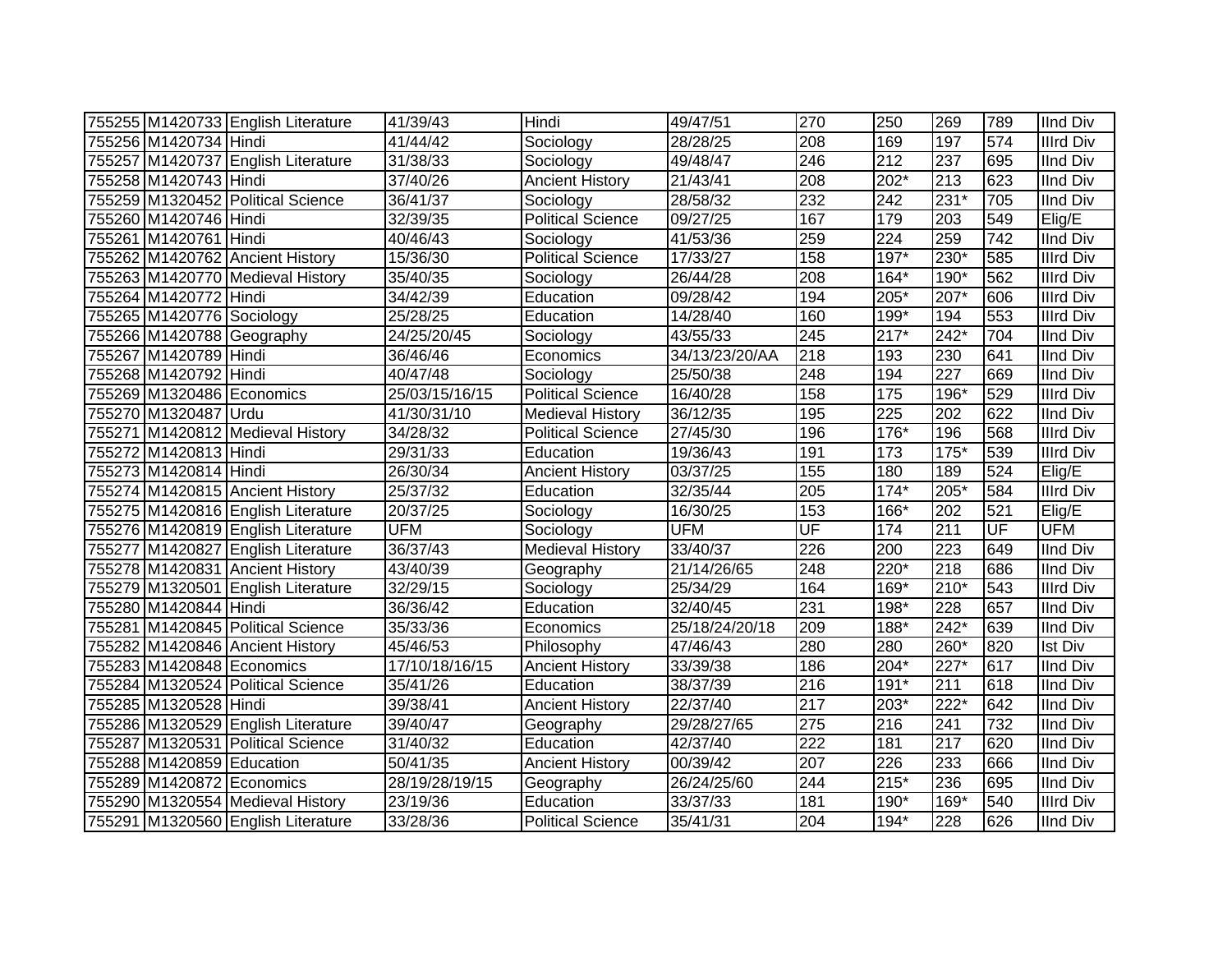| 755292 M1420883 Geography  |                                    | 19/32/20/44    | <b>Political Science</b>  | 36/43/37       | 231 | 204    | 223    | 658              | <b>IInd Div</b>  |
|----------------------------|------------------------------------|----------------|---------------------------|----------------|-----|--------|--------|------------------|------------------|
| 755293 M1420884 Hindi      |                                    | 43/46/27       | <b>Medieval History</b>   | 37/33/39       | 225 | 183*   | $201*$ | 609              | <b>IInd Div</b>  |
|                            | 755294 M1420903 Medieval History   | 37/41/43       | <b>Political Science</b>  | 39/44/39       | 243 | $211*$ | 218*   | 672              | <b>IInd Div</b>  |
| 755295 M1420908 Education  |                                    | 50/39/41       | Sociology                 | 25/38/25       | 218 | 191    | 228*   | 637              | <b>IInd Div</b>  |
|                            | 755296 M1420911 English Literature | 34/39/28       | Sociology                 | 26/31/25       | 183 | $187*$ | 189    | 559              | <b>Illrd Div</b> |
| 755297 M1420915 Philosophy |                                    | 40/40/35       | <b>Political Science</b>  | 41/40/30       | 226 | 221    | 255    | 702              | <b>IInd Div</b>  |
|                            | 755298 M1420916 Ancient History    | 14/40/30       | <b>Political Science</b>  | 34/40/29       | 187 | 194*   | 200    | 581              | <b>Illrd Div</b> |
| 755299 M1420919 Education  |                                    | 48/41/34       | Sociology                 | 25/39/30       | 217 | 179    | $217*$ | 613              | <b>IInd Div</b>  |
| 755300 M1420921 Economics  |                                    | 34/22/35/21/16 | <b>Political Science</b>  | 38/43/48       | 257 | 253    | 237    | $\overline{747}$ | <b>IInd Div</b>  |
|                            | 755301 M1420922 Ancient History    | 39/42/48       | <b>English Literature</b> | 38/38/39       | 244 | 196*   | $252*$ | 692              | <b>IInd Div</b>  |
| 755302 M1420925 Economics  |                                    | 31/27/34/22/15 | <b>Ancient History</b>    | 36/39/49       | 253 | 220    | $237*$ | 710              | <b>IInd Div</b>  |
|                            | 755303 M1420926 Ancient History    | 35/44/42       | Education                 | 39/41/38       | 239 | 226    | 208    | 673              | <b>IInd Div</b>  |
| 755304 M1420927 Hindi      |                                    | 44/27/21       | <b>Ancient History</b>    | 34/47/50       | 223 | 215    | 225    | 663              | <b>IInd Div</b>  |
| 755305 M1420930 Economics  |                                    | 27/23/24/19/13 | <b>Political Science</b>  | 33/44/47       | 230 | 220*   | 237    | 687              | <b>IInd Div</b>  |
| 755306 M1320593 Hindi      |                                    | 26/20/21       | Sanskrit                  | 19/28/10/27/18 | 169 | 227    | 225*   | 621              | Elig/E           |
| 755307 M1420931 Economics  |                                    | 35/28/32/21/14 | <b>Medieval History</b>   | 43/44/49       | 266 | 240    | 261    | 767              | <b>IInd Div</b>  |
|                            | 755308 M1420933 English Literature | 31/40/33       | Economics                 | 29/11/30/17/15 | 206 | 182    | 196    | 584              | <b>Illrd Div</b> |
| 755309 M1420934 Economics  |                                    | 31/17/24/21/10 | <b>Political Science</b>  | 35/40/42       | 220 | 227    | 250    | 697              | <b>IInd Div</b>  |
| 755310 M1320601 Hindi      |                                    | 28/19/21       | Education                 | 50/34/34       | 186 | 167    | 186    | 539              | Elig/E           |
| 755311 M1420945 Geography  |                                    | 37/34/34/58    | Economics                 | 35/27/35/27/10 | 297 | 242    | 251    | 790              | <b>IInd Div</b>  |
|                            | 755312 M1420946 Ancient History    | 28/42/28       | Education                 | 30/33/34       | 195 | 198*   | 178*   | 571              | <b>Illrd Div</b> |
|                            | 755313 M1420951 Ancient History    | 04/41/33       | Education                 | 41/38/40       | 197 | 176*   | 203    | 576              | <b>Illrd Div</b> |
|                            | 755314 M1320608 Ancient History    | 13/48/35       | Political Science         | 26/26/38       | 186 | 182    | 202    | 570              | <b>Illrd Div</b> |
| 755315 M1420953 Economics  |                                    | 19/18/24/18/14 | Education                 | 30/39/41       | 203 | 237    | 214    | 654              | <b>IInd Div</b>  |
| 755316 M1420957 Hindi      |                                    | 35/23/18       | <b>Ancient History</b>    | 08/44/40       | 168 | 188*   | 215    | 571              | <b>Illrd Div</b> |
| 755317 M1420962 Hindi      |                                    | 40/12/26       | <b>Ancient History</b>    | 00/42/43       | 163 | $191*$ | 205    | 559              | <b>Illrd Div</b> |
|                            | 755318 M1320614 Ancient History    | 22/40/30       | Philosophy                | 34/40/36       | 202 | $217*$ | $214*$ | 633              | <b>IInd Div</b>  |
| 755319 M1420967 Hindi      |                                    | 47/42/38       | Geography                 | 29/30/27/58    | 271 | 221    | $251*$ | $\overline{743}$ | <b>IInd Div</b>  |
|                            | 755320 M1420968 English Literature | 34/41/15       | Sanskrit                  | 27/42/32/35/20 | 246 | 192*   | 205*   | 643              | <b>IInd Div</b>  |
| 755321 M1420970 Economics  |                                    | 28/13/25/23/10 | <b>Political Science</b>  | 32/44/41       | 216 | 233    | 239*   | 688              | <b>IInd Div</b>  |
|                            | 755322 M1420982 Ancient History    | 35/44/56       | <b>Political Science</b>  | 41/43/46       | 265 | 225    | 253    | $\overline{743}$ | <b>IInd Div</b>  |
| 755323 M1420983 Hindi      |                                    | 35/34/31       | <b>Ancient History</b>    | 07/39/48       | 194 | 182*   | 232*   | 608              | <b>IInd Div</b>  |
|                            | 755324 M1320620 Ancient History    | 25/36/37       | <b>Political Science</b>  | 28/40/25       | 191 | 180*   | 194    | 565              | <b>Illrd Div</b> |
| 755325 M1420986 Sanskrit   |                                    | 32/37/42/36/22 | Hindi                     | 41/44/45       | 299 | 286*   | 291*   | 876              | Ist Div          |
|                            | 755326 M1420989 Ancient History    | 28/46/49       | <b>Political Science</b>  | 40/41/39       | 243 | 207*   | 247*   | 697              | <b>IInd Div</b>  |
|                            | 755327 M1320630 English Literature | 40/37/46       | Political Science         | 45/43/50       | 261 | 250*   | 243*   | 754              | <b>IInd Div</b>  |
| 755328 M1421004 Education  |                                    | 47/36/43       | Sociology                 | 52/55/40       | 273 | 246    | 269    | 788              | <b>IInd Div</b>  |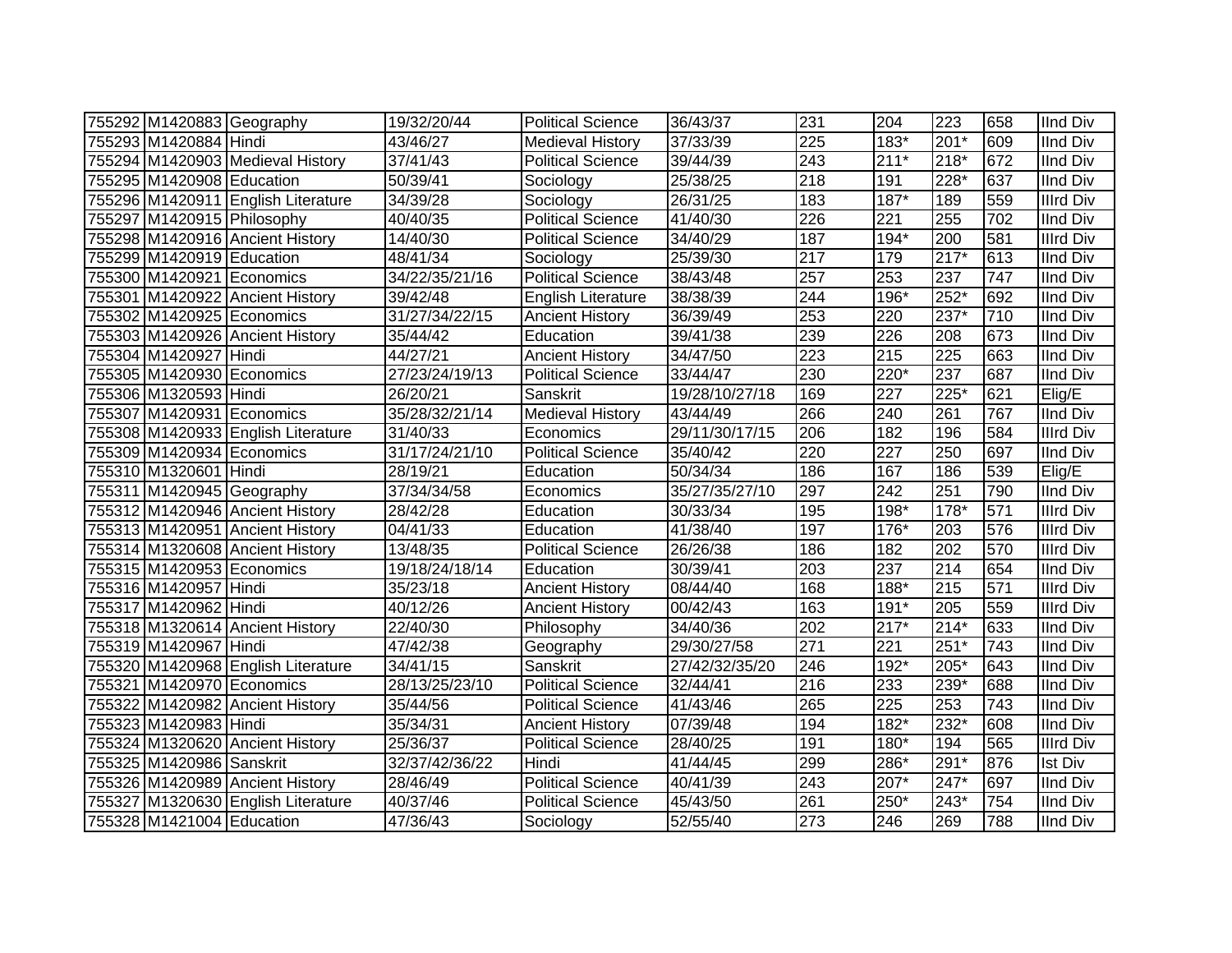|                           | 755329 M1421005 English Literature | 34/37/14       | Economics                 | 29/09/17/07/10 | 157              | 175*   | $175*$ | 507 | Elig/E           |
|---------------------------|------------------------------------|----------------|---------------------------|----------------|------------------|--------|--------|-----|------------------|
|                           | 755330 M1421008 Economics          | 36/23/35/11/15 | Sociology                 | 48/58/45       | 271              | 260*   | 269*   | 800 | <b>IInd Div</b>  |
| 755331 M1421012 Education |                                    | 41/34/31       | Sociology                 | 23/35/27       | 191              | $172*$ | 186*   | 549 | <b>Illrd Div</b> |
|                           | 755332 M1421016 Ancient History    | 39/33/43       | <b>Political Science</b>  | 32/38/30       | $\overline{215}$ | $187*$ | 177    | 579 | <b>Illrd Div</b> |
| 755333 M1421018 Economics |                                    | 26/06/14/16/10 | <b>Political Science</b>  | 27/39/31       | 169              | 186    | 190    | 545 | Elig/E           |
| 755334 M1421020 Hindi     |                                    | 29/17/16       | Sociology                 | 29/36/40       | 167              | $178*$ | $191*$ | 536 | Elig/E           |
|                           | 755335 M1421021 Political Science  | 44/45/30       | Sociology                 | 30/58/40       | 247              | 207    | 231    | 685 | <b>IInd Div</b>  |
|                           | 755336 M1421022 Economics          | 21/25/28/16/12 | Sociology                 | 30/44/38       | $\overline{214}$ | $204*$ | 208*   | 626 | <b>IInd Div</b>  |
|                           | 755337 M1421023 Medieval History   | 39/38/38       | Philosophy                | 44/40/39       | 238              | 202    | 205    | 645 | <b>IInd Div</b>  |
|                           | 755338 M1421027 Ancient History    | 40/41/46       | <b>Political Science</b>  | 38/41/33       | 239              | 216*   | 249*   | 704 | <b>IInd Div</b>  |
|                           | 755339 M1421035 Geography          | 31/22/23/60    | <b>Political Science</b>  | 40/41/32       | 249              | 228    | 215    | 692 | <b>IInd Div</b>  |
|                           | 755340 M1421070 Ancient History    | 29/32/38       | Education                 | 36/38/37       | 210              | 206    | 178    | 594 | Illrd Div        |
| 755341 M1421075 Hindi     |                                    | 31/11/23       | <b>Medieval History</b>   | 26/20/26       | 137              | 167    | 186    | 490 | Failed           |
|                           | 755342 M1421076 Ancient History    | 45/47/55       | Geography                 | 29/30/26/62    | 294              | 271    | 260    | 825 | Ist Div          |
| 755343 M1421084 Sanskrit  |                                    | 20/22/18/28/19 | Hindi                     | 27/17/22       | $\frac{1}{173}$  | $167*$ | $167*$ | 507 | Elig/E           |
| 755344 M1320662 Education |                                    | 40/41/41       | Sociology                 | 24/41/25       | $\overline{212}$ | 194    | 239    | 645 | IInd Div         |
|                           | 755345 M1421087 Medieval History   | 25/17/26       | <b>English Literature</b> | 30/25/19       | 142              | 183    | 169    | 494 | Failed           |
|                           | 755346 M1421089 English Literature | 34/38/28       | <b>Political Science</b>  | 44/42/47       | 233              | 229    | 225*   | 687 | <b>IInd Div</b>  |
|                           | 755347 M1421092 Medieval History   | 48/22/37       | <b>Political Science</b>  | 35/25/30       | 197              | 197    | 200    | 594 | <b>Illrd Div</b> |
|                           | 755348 M1421096 Economics          | 25/13/21/16/10 | <b>Political Science</b>  | 39/14/28       | 166              | 181*   | 189*   | 536 | Illrd Div        |
|                           | 755349 M1421106 Geography          | 29/29/20/50    | Economics                 | 22/19/26/19/17 | 231              | 212    | 216    | 659 | <b>IInd Div</b>  |
| 755350 M1421107 Education |                                    | 36/31/32       | <b>English Literature</b> | 37/31/27       | 194              | 196    | 180    | 570 | <b>Illrd Div</b> |
| 755351 M1421109 Hindi     |                                    | 39/40/49       | <b>Political Science</b>  | 38/46/47       | 259              | 198*   | 243*   | 700 | <b>IInd Div</b>  |
| 755352 M1421113 Hindi     |                                    | 37/20/AA       | <b>Political Science</b>  | 28/17/33       | 135              | $191*$ | 173    | 499 | Elig/E           |
| 755353 M1320680 Hindi     |                                    | 36/18/28       | Sociology                 | 17/28/AA       | 127              | 165    | 183    | 475 | Elig/E           |
| 755354 M1421119 Geography |                                    | 30/31/23/60    | <b>Political Science</b>  | 36/31/38       | 249              | 247    | 240    | 736 | <b>IInd Div</b>  |
|                           | 755355 M1421123 Medieval History   | 44/34/38       | Geography                 | 31/27/27/57    | 258              | 203*   | 232*   | 693 | <b>IInd Div</b>  |
|                           | 755356 M1421124 Ancient History    | 37/42/39       | Education                 | 42/36/40       | 236              | $211*$ | 222    | 669 | <b>IInd Div</b>  |
|                           | 755357 M1421125 Ancient History    | 36/36/38       | <b>Political Science</b>  | 37/37/35       | $\overline{219}$ | 261    | 219    | 699 | <b>IInd Div</b>  |
|                           | 755358 M1320695 Ancient History    | 00/39/36       | <b>Political Science</b>  | 34/14/38       | 161              | 192    | 234    | 587 | <b>Illrd Div</b> |
| 755359 M1421130 Education |                                    | 38/35/31       | <b>Ancient History</b>    | 20/38/36       | 198              | 200    | 185    | 583 | <b>Illrd Div</b> |
|                           | 755360 M1421135 Ancient History    | 42/37/35       | <b>Political Science</b>  | 31/39/30       | 214              | $171*$ | 196*   | 581 | <b>Illrd Div</b> |
|                           | 755361 M1421137 English Literature | 36/36/35       | <b>Political Science</b>  | 40/38/40       | 225              | 247    | 226    | 698 | <b>IInd Div</b>  |
| 755362 M1320706 Education |                                    | 51/48/48       | <b>Ancient History</b>    | 57/53/54       | 311              | $223*$ | 296    | 830 | <b>Ist Div</b>   |
| 755363 M1421140 Sanskrit  |                                    | 27/27/28/32/17 | Hindi                     | 42/27/29       | 229              | 227*   | 213*   | 669 | <b>IInd Div</b>  |
|                           | 755364 M1421144 Ancient History    | 39/37/33       | Geography                 | 24/12/21/55    | $\overline{221}$ | 205    | 199    | 625 | <b>IInd Div</b>  |
|                           | 755365 M1421146 Ancient History    | 42/33/36       | <b>Political Science</b>  | 28/20/35       | 194              | $215*$ | 207*   | 616 | <b>IInd Div</b>  |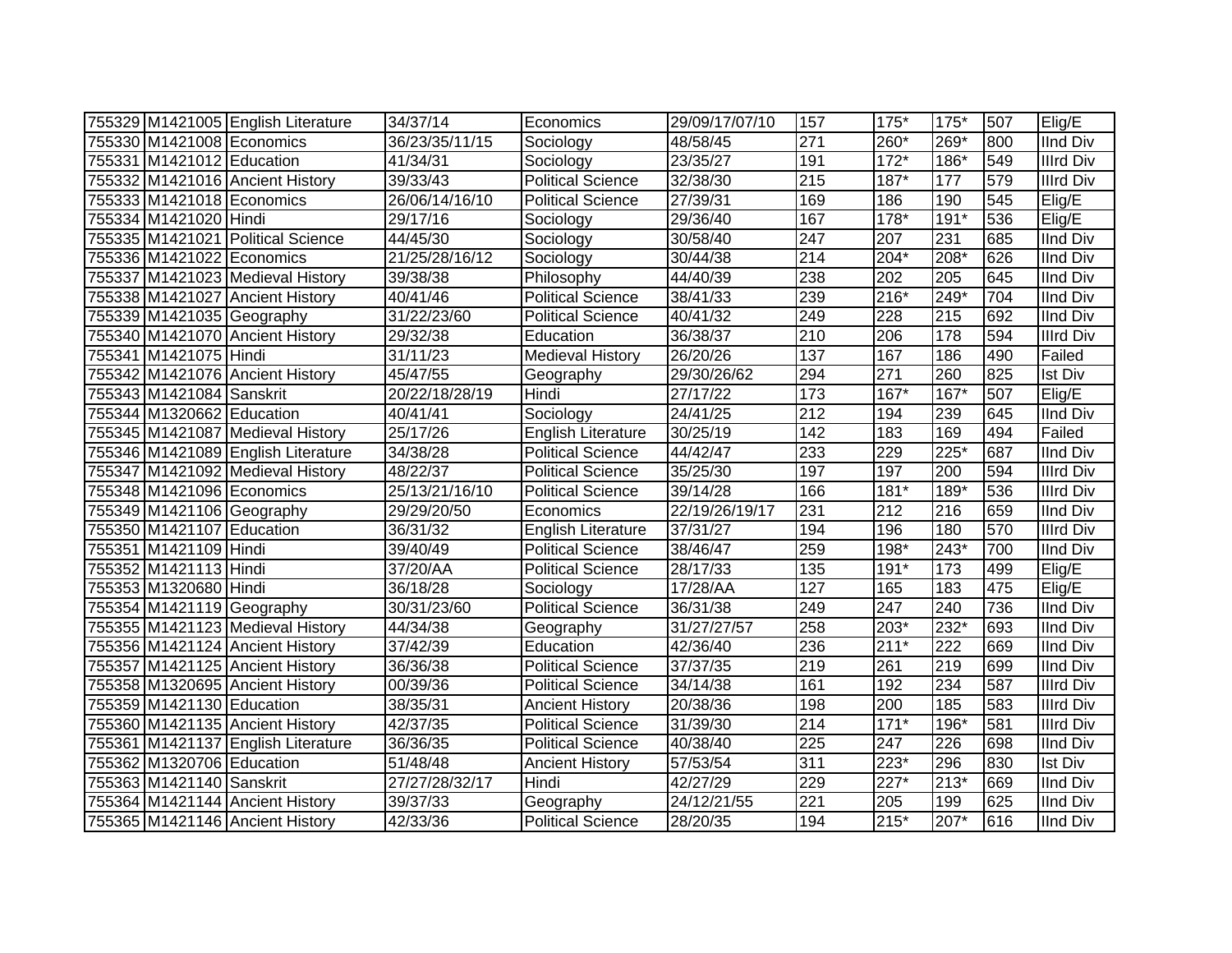|                           | 755366 M1421148 Medieval History   | 36/29/37       | <b>Political Science</b>  | 28/18/37    | 185              | $\overline{212}$ | 168              | 565 | <b>Illrd Div</b> |
|---------------------------|------------------------------------|----------------|---------------------------|-------------|------------------|------------------|------------------|-----|------------------|
|                           | 755367 M1421150 Medieval History   | 42/32/28       | Education                 | 41/35/27    | 205              | 234*             | 192*             | 631 | <b>IInd Div</b>  |
| 755368 M1320717 Hindi     |                                    | 46/13/30       | <b>Political Science</b>  | AA/08/40    | 137              | 194              | 247              | 578 | Elig/E           |
|                           | 755369 M1421154 English Literature | 39/32/39       | Sociology                 | 22/25/20    | 177              | 200              | $182*$           | 559 | Elig/E           |
|                           | 755370 M1320725 Ancient History    | 30/36/35       | Philosophy                | 39/38/38    | $\overline{216}$ | 199*             | $221*$           | 636 | <b>IInd Div</b>  |
|                           | 755371 M1421177 Medieval History   | 23/33/37       | Sociology                 | 19/29/25    | 166              | 188              | $\frac{175}{2}$  | 529 | <b>Illrd Div</b> |
| 755372 M1320741 Hindi     |                                    | 29/22/30       | Education                 | 26/28/25    | 160              | 164              | $176*$           | 500 | <b>Illrd Div</b> |
| 755373 M1421191 Education |                                    | 50/43/44       | Sociology                 | 40/32/32    | 241              | 233              | $\overline{213}$ | 687 | <b>IInd Div</b>  |
| 755374 M1421194 Education |                                    | <b>UFM</b>     | <b>Ancient History</b>    | <b>UFM</b>  | UF               | $217*$           | 195              | UF  | <b>UFM</b>       |
|                           | 755375 M1421199 Medieval History   | 30/23/37       | Sociology                 | 36/26/22    | 174              | 167              | $169*$           | 510 | <b>Illrd Div</b> |
|                           | 755376 M1421200 Political Science  | 17/10/25       | Education                 | 41/24/31    | 148              | 174              | $170*$           | 492 | Elig/E           |
|                           | 755377 M1421201 Political Science  | 39/25/30       | Sociology                 | 37/39/40    | 210              | 201              | 215              | 626 | <b>IInd Div</b>  |
|                           | 755378 M1421202 Ancient History    | 44/41/39       | <b>English Literature</b> | 39/42/47    | 252              | 233              | 259              | 744 | <b>IInd Div</b>  |
| 755379 M1421209 Education |                                    | 34/35/36       | Sociology                 | 38/35/29    | 207              | 165              | 171              | 543 | <b>Illrd Div</b> |
| 755380 M1421211 Hindi     |                                    | 38/36/33       | <b>Medieval History</b>   | 41/38/42    | 228              | 217              | 191              | 636 | <b>IInd Div</b>  |
| 755381 M1421212 Economics |                                    | 26/17/26/18/14 | <b>Medieval History</b>   | 44/27/48    | 220              | $210*$           | 232              | 662 | <b>IInd Div</b>  |
| 755382 M1421213 Economics |                                    | AA/07/13/11/AA | Education                 | 34/28/30    | 123              | 190*             | 199*             | 512 | Elig/E           |
| 755383 M1421215 Economics |                                    | 31/19/18/09/13 | <b>Ancient History</b>    | 47/41/46    | 224              | 185              | 245*             | 654 | <b>IInd Div</b>  |
|                           | 755384 M1421220 Ancient History    | 43/44/42       | <b>Political Science</b>  | 37/40/37    | 243              | 218              | 231              | 692 | <b>IInd Div</b>  |
|                           | 755385 M1421225 Ancient History    | 39/38/36       | Education                 | 32/38/37    | 220              | 187*             | 226              | 633 | <b>IInd Div</b>  |
| 755386 M1421227 Hindi     |                                    | 41/27/39       | Education                 | 34/33/31    | 205              | 180*             | 182*             | 567 | <b>Illrd Div</b> |
|                           | 755387 M1320768 Ancient History    | 44/41/41       | <b>Political Science</b>  | 36/32/25    | $\overline{219}$ | 228              | $259*$           | 706 | <b>IInd Div</b>  |
| 755388 M1320770 Geography |                                    | 23/12/27/48    | <b>Political Science</b>  | 33/18/25    | 186              | $195*$           | 243*             | 624 | <b>IInd Div</b>  |
| 755389 M1421229 Economics |                                    | 22/10/20/16/13 | Geography                 | 21/19/22/59 | 202              | 184*             | 205*             | 591 | <b>Illrd Div</b> |
| 755390 M1421231 Economics |                                    | 23/37/32/34/17 | <b>Political Science</b>  | 40/40/42    | 265              | 289              | 282*             | 836 | <b>Ist Div</b>   |
|                           | 755391 M1421234 Political Science  | 33/41/42       | Sociology                 | 38/33/28    | 215              | $214*$           | $219*$           | 648 | <b>IInd Div</b>  |
| 755392 M1421243 Hindi     |                                    | 41/27/46       | <b>Ancient History</b>    | 43/38/39    | 234              | 198*             | 244              | 676 | <b>IInd Div</b>  |
|                           | 755393 M1320788 Ancient History    | 38/37/36       | <b>Political Science</b>  | 37/40/43    | 231              | 181              | 231              | 643 | <b>IInd Div</b>  |
| 755394 M1421261 Economics |                                    | 23/33/30/31/15 | <b>Political Science</b>  | 41/47/36    | 256              | 248*             | 258              | 762 | <b>IInd Div</b>  |
| 755395 M1421263 Education |                                    | 47/35/33       | Sociology                 | 39/29/29    | 212              | 177              | 185              | 574 | <b>Illrd Div</b> |
| 755396 M1421264 Sociology |                                    | 27/30/25       | Education                 | 45/31/33    | 191              | 197*             | 191              | 579 | <b>Illrd Div</b> |
| 755397 M1320795 Hindi     |                                    | AA/AA/12       | <b>Medieval History</b>   | 31/20/28    | 91               | 174              | 183*             | 448 | Elig/E           |
| 755398 M1421265 Education |                                    | 45/33/28       | Sociology                 | 33/30/26    | 195              | 163              | 213              | 571 | <b>Illrd Div</b> |
|                           | 755399 M1421270 English Literature | 40/41/46       | Political Science         | 48/30/39    | 244              | 195              | 172              | 611 | <b>IInd Div</b>  |
|                           | 755400 M1421272 Medieval History   | 38/45/38       | Political Science         | 28/35/40    | 224              | 239*             | 198*             | 661 | <b>IInd Div</b>  |
| 755401 M1421273 Economics |                                    | 24/32/25/08/17 | <b>Ancient History</b>    | 39/43/37    | 225              | 209*             | $257*$           | 691 | <b>IInd Div</b>  |
|                           | 755402 M1421274 Ancient History    | 32/31/34       | Education                 | 47/36/30    | 210              | 177              | 187              | 574 | <b>Illrd Div</b> |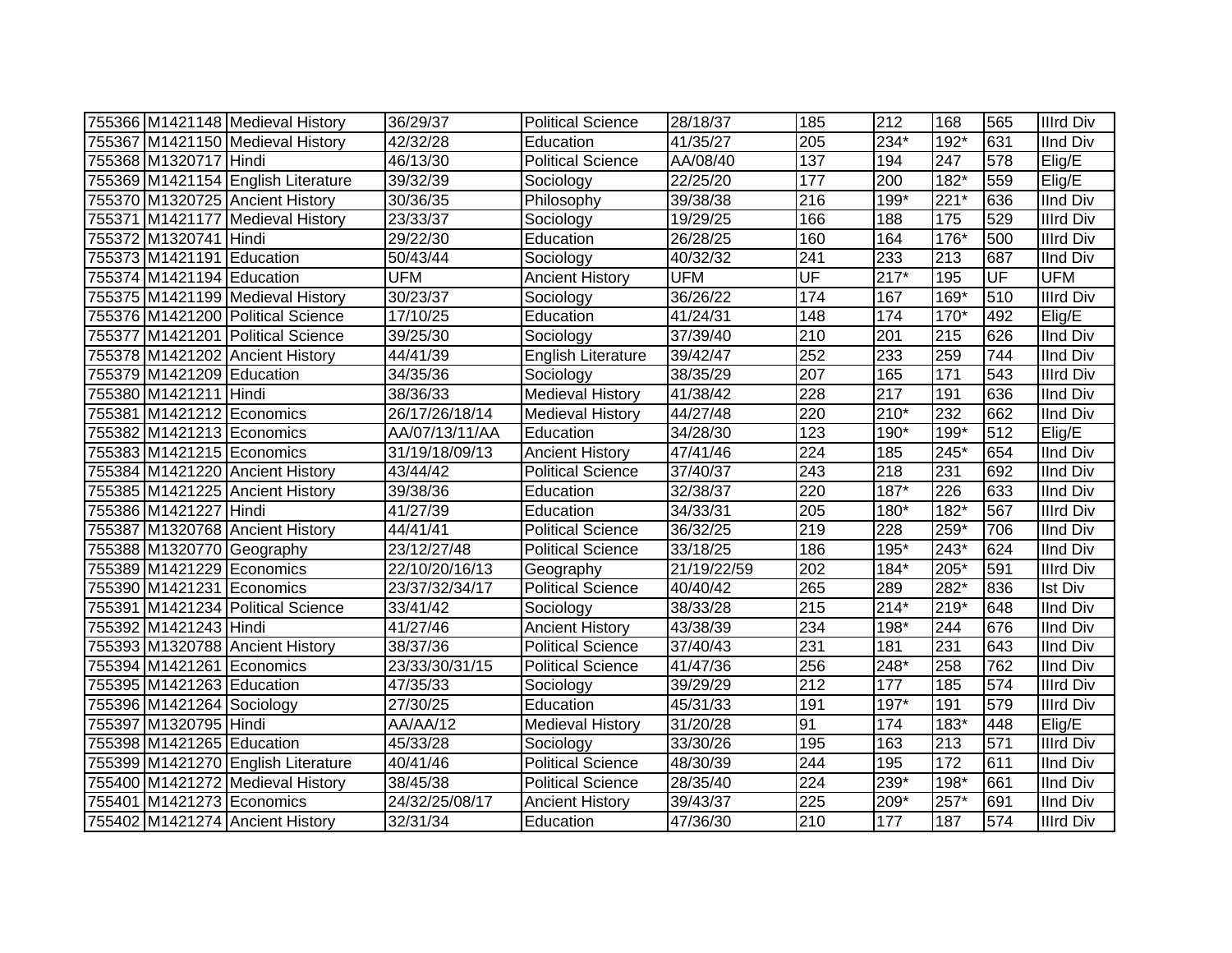| 755403 M1320802 Hindi     |                                    | 44/14/23              | <b>Ancient History</b>    | 34/34/33       | 182              | 192*              | 186    | 560              | <b>Illrd Div</b> |
|---------------------------|------------------------------------|-----------------------|---------------------------|----------------|------------------|-------------------|--------|------------------|------------------|
|                           | 755404 M1421285 Medieval History   | 38/31/39              | Sociology                 | 36/33/29       | 206              | $187*$            | 179*   | 572              | <b>Illrd Div</b> |
|                           | 755405 M1421286 Political Science  | 30/16/26              | Sociology                 | 30/33/26       | 161              | 185               | 175    | 521              | Elig/E           |
| 755406 M1421295 Sanskrit  |                                    | 19/27/18/28/18        | Economics                 | 20/30/23/05/17 | 205              | $192*$            | $213*$ | 610              | <b>IInd Div</b>  |
|                           | 755407 M1320819 Ancient History    | 41/39/39              | <b>Political Science</b>  | 34/32/35       | 220              | 209               | 193    | 622              | <b>IInd Div</b>  |
| 755408 M1320822 Hindi     |                                    | 40/17/37              | <b>Ancient History</b>    | 39/42/43       | 218              | $176*$            | $206*$ | 600              | <b>Illrd Div</b> |
|                           | 755409 M1421310 Political Science  | 06/06/26              | Education                 | 48/36/40       | 162              | 201               | 200*   | 563              | Elig/E           |
|                           | 755410 M1421311 Ancient History    | 38/41/43              | <b>Political Science</b>  | 31/26/36       | 215              | 208               | 206    | 629              | <b>IInd Div</b>  |
|                           | 755411 M1421315 Medieval History   | 41/29/35              | Sociology                 | 28/30/28       | 191              | 208               | $183*$ | 582              | <b>Illrd Div</b> |
| 755412 M1421322 Hindi     |                                    | 40/29/19              | Sociology                 | 31/31/32       | 182              | $177*$            | $212*$ | 571              | <b>Illrd Div</b> |
| 755413 M1320830 Education |                                    | 32/37/37              | Sociology                 | 22/25/21       | 174              | 184               | $187*$ | 545              | Elig/E           |
| 755414 M1421323 Economics |                                    | 22/29/27/27/AA        | <b>Political Science</b>  | 40/44/38       | 227              | 241               | 234    | 702              | <b>IInd Div</b>  |
| 755415 M1221101 Hindi     |                                    | 42/10/31              | Education                 | 33/39/34       | 189              | 179               | 200    | 568              | <b>Illrd Div</b> |
|                           | 755416 M1421336 English Literature | 44/41/36              | <b>Political Science</b>  | 25/33/37       | 216              | 217               | 231    | 664              | <b>IInd Div</b>  |
|                           | 755417 M1421338 English Literature | 40/34/36              | <b>Political Science</b>  | 36/43/42       | 231              | $\frac{175}{175}$ | 229    | 635              | <b>IInd Div</b>  |
| 755418 M1421344 Hindi     |                                    | 45/39/45              | <b>Ancient History</b>    | 46/44/44       | 263              | $234*$            | 263    | 760              | <b>IInd Div</b>  |
| 755419 M1421346 Geography |                                    | 30/32/28/66           | <b>Political Science</b>  | 53/42/56       | 307              | 301               | 283    | 891              | <b>Ist Div</b>   |
|                           | 755420 M1320846 Ancient History    | 34/28/34              | <b>Political Science</b>  | 34/22/35       | 187              | $179*$            | 165    | 531              | <b>Illrd Div</b> |
|                           | 755421 M1421350 Ancient History    | 41/37/38              | <b>Political Science</b>  | 27/22/41       | 206              | 198*              | 186*   | 590              | <b>Illrd Div</b> |
| 755422 M1421352 Economics |                                    | 29/32/28/31/16        | Education                 | 51/45/44       | 276              | 252               | 282    | 810              | <b>Ist Div</b>   |
| 755423 M1421353 Geography |                                    | $\frac{28}{11/24/61}$ | Economics                 | 21/29/27/33/13 | 247              | 203*              | 230*   | 680              | <b>IInd Div</b>  |
| 755424 M1421358 Education |                                    | 38/39/35              | Sociology                 | 31/30/25       | 198              | 179               | 208    | 585              | <b>Illrd Div</b> |
|                           | 755425 M1421360 English Literature | AA/AA/AA              | Education                 | AA/AA/AA       | AA               | 193               | 183    | 376              | Absent           |
| 755426 M1421363 Economics |                                    | 22/33/31/30/14        | <b>Medieval History</b>   | 50/40/42       | 262              | 261               | 253    | 776              | <b>IInd Div</b>  |
|                           | 755427 M1421365 Political Science  | 41/45/50              | <b>Ancient History</b>    | 38/41/40       | 255              | 244               | 240    | 739              | <b>IInd Div</b>  |
|                           | 755428 M1421366 Ancient History    | 31/36/35              | Education                 | 34/30/35       | 201              | 188*              | 196    | 585              | <b>Illrd Div</b> |
|                           | 755429 M1421368 Ancient History    | 42/50/43              | <b>Political Science</b>  | 36/43/47       | 261              | 285               | 244    | 790              | <b>IInd Div</b>  |
|                           | 755430 M1421372 Ancient History    | 43/40/45              | Political Science         | 29/32/33       | $\overline{222}$ | 206               | $181*$ | 609              | <b>IInd Div</b>  |
| 755431 M1221130 Geography |                                    | 19/18/23/60           | <b>Political Science</b>  | 33/36/41       | 230              | $220*$            | $227*$ | 677              | <b>IInd Div</b>  |
|                           | 755432 M1421378 Ancient History    | 17/36/37              | Political Science         | 31/32/41       | 194              | 193               | $217*$ | 604              | <b>Illrd Div</b> |
| 755433 M1421380 Hindi     |                                    | 36/43/43              | <b>Medieval History</b>   | 32/26/47       | 227              | $\overline{273}$  | 241    | $\overline{741}$ | <b>IInd Div</b>  |
|                           | 755434 M1421381 English Literature | 30/35/46              | Hindi                     | 45/42/47       | 245              | 169               | 208    | 622              | <b>IInd Div</b>  |
|                           | 755435 M1421382 Ancient History    | AA/40/35              | Education                 | 47/42/34       | 198              | 198               | 221    | 617              | <b>IInd Div</b>  |
|                           | 755436 M1421383 Ancient History    | 47/42/35              | Education                 | 36/38/40       | 238              | 181               | 193    | 612              | <b>IInd Div</b>  |
|                           | 755437 M1320864 Ancient History    | 46/35/33              | <b>Political Science</b>  | 33/02/32       | 181              | 175*              | 211    | 567              | Elig/E           |
| 755438 M1421388 Sanskrit  |                                    | 31/44/38/41/21        | <b>English Literature</b> | 43/44/48       | 310              | 262*              | 287    | 859              | <b>Ist Div</b>   |
| 755439 M1421391 Economics |                                    | 22/23/27/26/14        | <b>English Literature</b> | 34/39/44       | 229              | 197               | 242    | 668              | <b>IInd Div</b>  |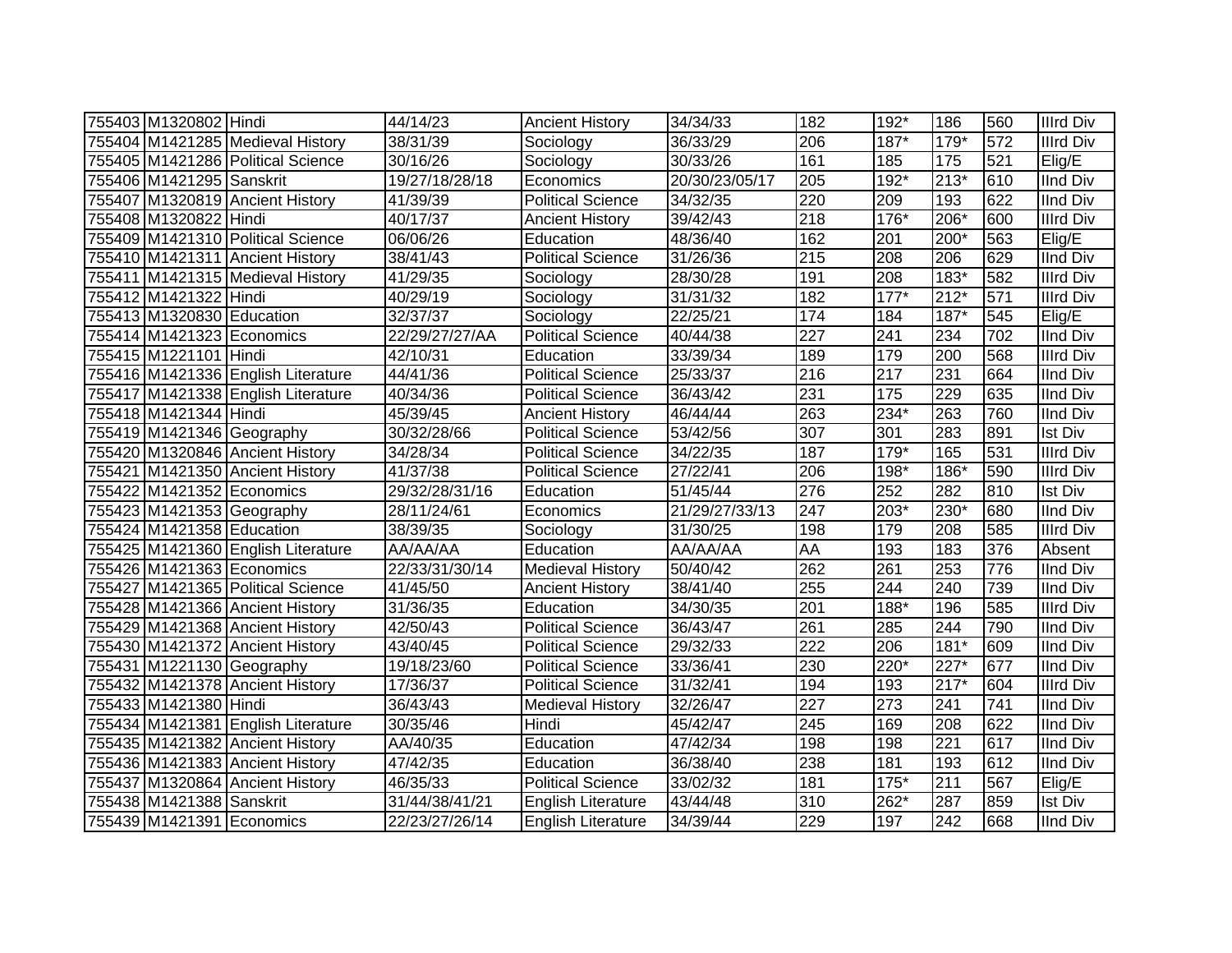| 755440 M1421392 Economics |                                    | <b>UFM</b>     | <b>Medieval History</b>  | <b>UFM</b>     | UF                       | 188              | 191    | lUF                      | <b>UFM</b>       |
|---------------------------|------------------------------------|----------------|--------------------------|----------------|--------------------------|------------------|--------|--------------------------|------------------|
|                           | 755441 M1421401 Medieval History   | 46/37/40       | <b>Political Science</b> | 32/37/46       | 238                      | 193              | $214*$ | 645                      | <b>IInd Div</b>  |
| 755442 M1421405 Hindi     |                                    | 34/38/36       | <b>Medieval History</b>  | 36/26/35       | $\overline{205}$         | 207              | $180*$ | 592                      | <b>Illrd Div</b> |
|                           | 755443 M1421408 Ancient History    | 32/37/39       | Education                | 28/37/33       | 206                      | 202              | $189*$ | 597                      | <b>Illrd Div</b> |
| 755444 M1421409 Economics |                                    | 29/35/28/33/18 | <b>Ancient History</b>   | 61/46/48       | 298                      | 196*             | 246    | 740                      | <b>IInd Div</b>  |
| 755445 M1421426 Economics |                                    | 25/28/27/28/16 | <b>Medieval History</b>  | AA/43/43       | 210                      | 176              | 231    | 617                      | <b>IInd Div</b>  |
|                           | 755446 M1421438 Ancient History    | 42/46/53       | <b>Political Science</b> | 27/21/38       | 227                      | 215              | $245*$ | 687                      | <b>IInd Div</b>  |
|                           | 755447 M1421442 Medieval History   | 44/34/37       | Geography                | 31/28/30/54    | 258                      | 248*             | 245*   | 751                      | <b>IInd Div</b>  |
|                           | 755448 M1421447 Economics          | 23/32/29/31/14 | Sociology                | 38/32/28       | 227                      | 234              | 259    | 720                      | <b>IInd Div</b>  |
|                           | 755449 M1421448 Political Science  | 37/12/33       | <b>Medieval History</b>  | 43/34/37       | 196                      | 214              | 214    | 624                      | <b>IInd Div</b>  |
|                           | 755450 M1421450 Economics          | 21/29/24/04/12 | Sociology                | 37/35/26       | 188                      | 187              | 176    | 551                      | <b>Illrd Div</b> |
|                           | 755451 M1421451 Economics          | 36/32/34/29/15 | <b>Political Science</b> | 50/56/56       | 308                      | 279              | 291    | 878                      | <b>Ist Div</b>   |
| 755452 M1421452 Hindi     |                                    | 52/51/53       | Education                | 50/48/47       | 301                      | 289              | 260*   | 850                      | <b>Ist Div</b>   |
|                           | 755453 M1421455 Ancient History    | 63/46/47       | Economics                | 26/31/28/25/14 | 280                      | 227*             | 233    | 740                      | <b>IInd Div</b>  |
|                           | 755454 M1421460 Political Science  | <b>UFM</b>     | <b>Ancient History</b>   | <b>UFM</b>     | $\overline{\mathsf{UF}}$ | 207              | 188    | $\overline{\mathsf{UF}}$ | <b>UFM</b>       |
|                           | 755455 M1421465 Ancient History    | 51/32/27       | <b>Political Science</b> | 25/17/29       | 181                      | 190              | 203    | 574                      | <b>Illrd Div</b> |
|                           | 755456 M1421467 Ancient History    | 54/40/44       | <b>Political Science</b> | 25/28/41       | 232                      | 252              | 252    | 736                      | <b>IInd Div</b>  |
|                           | 755457 M1421468 Ancient History    | 58/38/42       | Political Science        | 25/40/43       | 246                      | 224*             | 238    | 708                      | <b>IInd Div</b>  |
| 755458 M1421471 Economics |                                    | 09/23/17/20/13 | Sociology                | 30/30/11       | 153                      | 188*             | $191*$ | 532                      | Elig/E           |
|                           | 755459 M1421473 Ancient History    | 41/40/39       | <b>Political Science</b> | 33/40/36       | 229                      | 194*             | 202    | 625                      | <b>IInd Div</b>  |
|                           | 755460 M1421476 Medieval History   | 44/45/37       | <b>Political Science</b> | 42/46/47       | 261                      | 204              | 231    | 696                      | <b>IInd Div</b>  |
|                           | 755461 M1421478 Medieval History   | 37/26/32       | Sociology                | 34/25/25       | 179                      | $189*$           | $184*$ | 552                      | <b>Illrd Div</b> |
|                           | 755462 M1421481 Medieval History   | 41/25/37       | <b>Political Science</b> | 37/28/47       | 215                      | 189              | 187    | 591                      | <b>Illrd Div</b> |
|                           | 755463 M1421484 English Literature | 20/28/31       | Economics                | 19/20/27/27/14 | 186                      | 184              | 182    | 552                      | <b>Illrd Div</b> |
|                           | 755464 M1421486 Political Science  | 36/45/38       | Economics                | 23/32/29/28/19 | 250                      | 246*             | 251    | 747                      | <b>IInd Div</b>  |
|                           | 755465 M1421489 Political Science  | 40/43/50       | Geography                | 30/20/31/53    | 267                      | 248              | 267    | 782                      | <b>IInd Div</b>  |
|                           | 755466 M1421490 Ancient History    | 50/43/28       | <b>Political Science</b> | 39/40/42       | 242                      | 228              | 259    | 729                      | <b>IInd Div</b>  |
| 755467 M1421491 Hindi     |                                    | 52/46/50       | <b>Medieval History</b>  | 48/46/44       | 286                      | 224              | 252*   | 762                      | <b>IInd Div</b>  |
|                           | 755468 M1421493 English Literature | 36/33/35       | Economics                | 22/28/28/27/12 | 221                      | 189              | 209*   | 619                      | <b>IInd Div</b>  |
|                           | 755469 M1421494 Ancient History    | 54/40/46       | <b>Political Science</b> | 36/45/42       | 263                      | $\overline{225}$ | 234    | 722                      | <b>IInd Div</b>  |
|                           | 755470 M1421495 Ancient History    | 55/44/50       | <b>Political Science</b> | 33/46/49       | 277                      | $\overline{225}$ | 242    | 744                      | <b>IInd Div</b>  |
|                           | 755471 M1421496 Political Science  | 30/42/45       | Sociology                | 39/30/25       | 211                      | $175*$           | 182    | 568                      | <b>Illrd Div</b> |
|                           | 755472 M1421497 Political Science  | 42/45/47       | Geography                | 31/31/28/67    | 291                      | 241              | 269    | 801                      | <b>IInd Div</b>  |
| 755473 M1421506 Hindi     |                                    | 35/41/45       | Economics                | 20/25/30/29/16 | 241                      | 197              | $184*$ | 622                      | <b>IInd Div</b>  |
| 755474 M1421512 Hindi     |                                    | 38/32/43       | Education                | 26/34/36       | 209                      | 198*             | $194*$ | 601                      | <b>Illrd Div</b> |
| 755475 M1421513 Economics |                                    | 23/26/28/27/13 | <b>Ancient History</b>   | 58/46/42       | 263                      | 191*             | 223*   | 677                      | <b>IInd Div</b>  |
|                           | 755476 M1421514 Political Science  | 39/40/42       | Economics                | 23/33/31/25/15 | 248                      | $221*$           | 231    | 700                      | <b>IInd Div</b>  |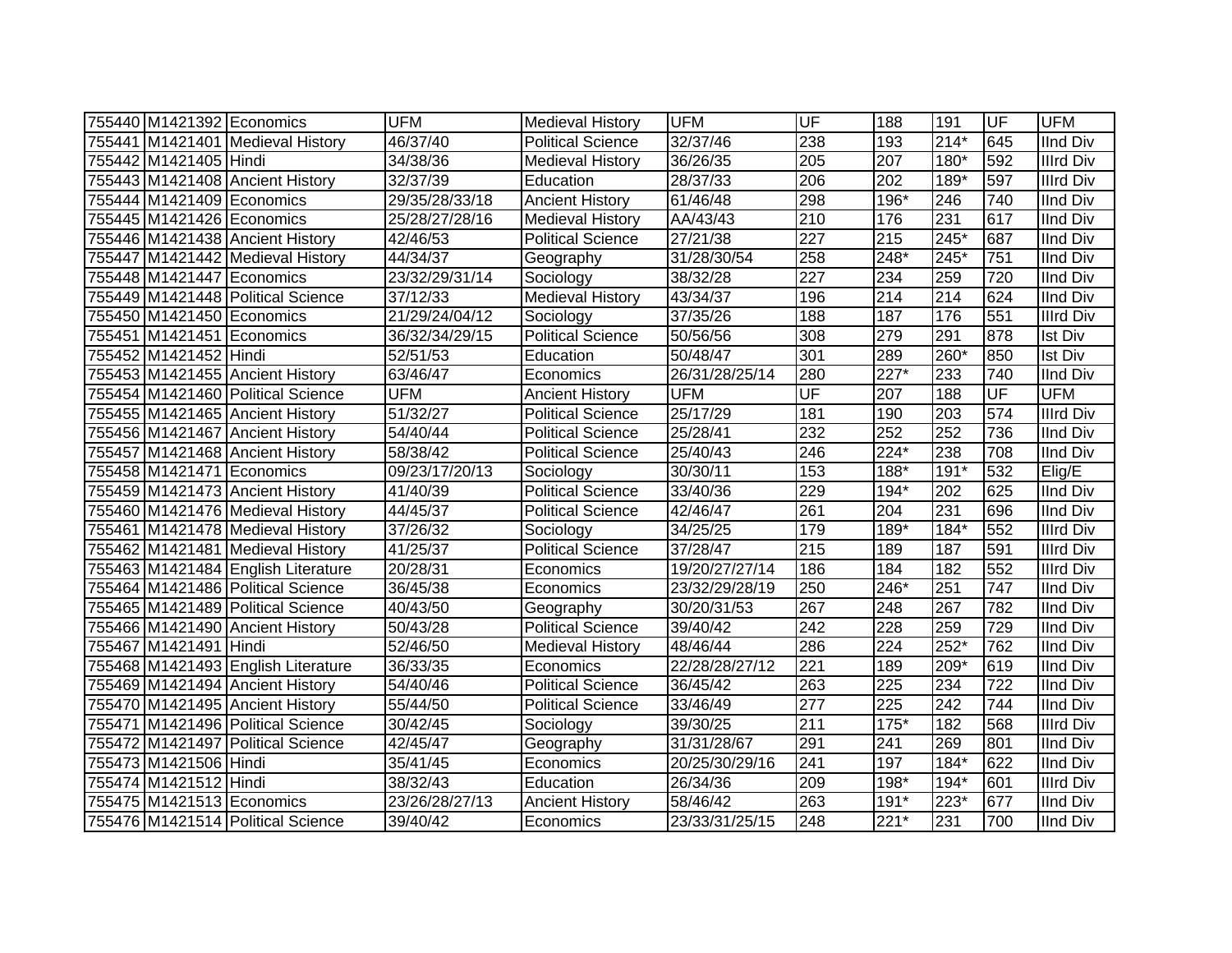| 755477 M1421515 Economics |                                    | 17/25/30/30/13 | Sociology                 | 31/29/29                 | 204              | $161*$           | 196*             | 561              | <b>Illrd Div</b> |
|---------------------------|------------------------------------|----------------|---------------------------|--------------------------|------------------|------------------|------------------|------------------|------------------|
| 755478 M1421521 Education |                                    | 27/28/27       | Sociology                 | 36/25/29                 | 172              | 187              | $187*$           | 546              | <b>Illrd Div</b> |
| 755479 M1421522 Hindi     |                                    | 40/40/43       | <b>Political Science</b>  | 42/42/39                 | 246              | $\overline{203}$ | $\overline{224}$ | 673              | <b>IInd Div</b>  |
|                           | 755480 M1421523 English Literature | 45/45/45       | <b>Political Science</b>  | 50/55/52                 | 292              | $175*$           | $220*$           | 687              | <b>IInd Div</b>  |
|                           | 755481 M1421524 Political Science  | 35/36/35       | Education                 | 38/35/30                 | 209              | $234*$           | 169              | 612              | <b>IInd Div</b>  |
|                           | 755482 M1221205 Medieval History   | 32/41/39       | <b>Political Science</b>  | 37/43/37                 | 229              | 195              | 185              | 609              | <b>IInd Div</b>  |
| 755483 M1221211 Economics |                                    | 09/31/28/33/12 | Geography                 | 22/21/26/66              | 248              | 227              | 227              | 702              | <b>IInd Div</b>  |
| 755484 M1421533 Economics |                                    | 03/29/23/25/11 | Geography                 | $\overline{21/17/26/62}$ | 217              | 214              | 207              | 638              | <b>IInd Div</b>  |
| 755485 M1421535 Economics |                                    | 24/34/32/31/14 | <b>Political Science</b>  | 47/46/50                 | 278              | 253              | 301              | 832              | <b>Ist Div</b>   |
|                           | 755486 M1421536 Ancient History    | 55/41/45       | <b>Political Science</b>  | 40/41/37                 | 259              | 234              | 262              | 755              | <b>IInd Div</b>  |
|                           | 755487 M1421537 Political Science  | 43/45/46       | <b>Medieval History</b>   | 46/44/49                 | 273              | 235*             | 264*             | $\overline{772}$ | <b>IInd Div</b>  |
|                           | 755488 M1421538 Ancient History    | 51/48/46       | <b>Political Science</b>  | 43/43/47                 | 278              | 228*             | 253              | 759              | <b>IInd Div</b>  |
| 755489 M1421539 Hindi     |                                    | 32/25/32       | Education                 | 34/27/33                 | 183              | 197              | 182              | 562              | <b>Illrd Div</b> |
|                           | 755490 M1421540 Political Science  | 45/52/51       | Hindi                     | 48/42/51                 | 289              | 241              | 254              | 784              | <b>IInd Div</b>  |
| 755491 M1421541 Hindi     |                                    | 26/25/32       | Sanskrit                  | 20/20/25/33/20           | 201              | $214*$           | 191              | 606              | <b>Illrd Div</b> |
|                           | 755492 M1421546 Medieval History   | 17/25/38       | Sociology                 | 34/25/26                 | 165              | $163*$           | 180              | 508              | <b>Illrd Div</b> |
|                           | 755493 M1421549 Ancient History    | 40/39/31       | <b>English Literature</b> | AA/23/32                 | 165              | $172*$           | 166              | 503              | Elig/E           |
|                           | 755494 M1421556 Political Science  | 50/53/49       | Sociology                 | 51/32/47                 | 282              | 194              | 265              | 741              | <b>IInd Div</b>  |
| 755495 M1421558 Geography |                                    | 37/34/31/60    | <b>Political Science</b>  | 41/45/46                 | 294              | 225*             | 275              | 794              | <b>IInd Div</b>  |
| 755496 M1421562 Hindi     |                                    | 38/31/34       | Sociology                 | 30/27/25                 | 185              | 188*             | $200*$           | 573              | <b>Illrd Div</b> |
|                           | 755497 M1421569 Ancient History    | 38/41/30       | Education                 | 41/28/35                 | 213              | 195              | $170*$           | 578              | <b>Illrd Div</b> |
|                           | 755498 M1421570 Medieval History   | 20/27/44       | Sociology                 | 34/25/25                 | 175              | 198              | 211              | 584              | <b>Illrd Div</b> |
|                           | 755499 M1421572 Ancient History    | 58/45/47       | Philosophy                | 44/48/41                 | 283              | 245              | 246              | 774              | <b>IInd Div</b>  |
| 755500 M1421573 Hindi     |                                    | 33/38/AA       | Education                 | 46/34/34                 | 185              | 197*             | $184*$           | 566              | <b>Illrd Div</b> |
|                           | 755501 M1421575 Political Science  | 38/40/37       | <b>Ancient History</b>    | 49/40/42                 | 246              | 233*             | 258*             | 737              | <b>IInd Div</b>  |
|                           | 755502 M1421577 Ancient History    | 50/40/37       | <b>Political Science</b>  | 35/35/35                 | 232              | 181              | $221*$           | 634              | <b>IInd Div</b>  |
|                           | 755503 M1421580 Ancient History    | 20/40/00       | Education                 | 17/37/36                 | 150              | 189*             | 178*             | 517              | Elig/E           |
|                           | 755504 M1421583 Ancient History    | 53/45/17       | Education                 | 31/33/43                 | $\overline{222}$ | $178*$           | 197              | 597              | <b>Illrd Div</b> |
|                           | 755505 M1421597 Medieval History   | 36/27/28       | Education                 | 31/25/38                 | 185              | 170*             | 169              | 524              | <b>Illrd Div</b> |
|                           | 755506 M1421602 Political Science  | 46/42/44       | Education                 | 40/34/45                 | 251              | $225*$           | 216              | 692              | <b>IInd Div</b>  |
| 755507 M1421610 Economics |                                    | 29/29/28/27/18 | Education                 | 56/28/44                 | 259              | $\overline{228}$ | 206              | 693              | <b>IInd Div</b>  |
| 755508 M1421619 Hindi     |                                    | 42/40/45       | Economics                 | 04/28/10/26/11           | 206              | $219*$           | $211*$           | 636              | <b>IInd Div</b>  |
|                           | 755509 M1421625 Ancient History    | 51/43/13       | Political Science         | 41/40/40                 | 228              | 179*             | 193              | 600              | <b>Illrd Div</b> |
|                           | 755510 M1421626 Political Science  | 48/48/54       | Medieval History          | 49/42/50                 | 291              | 263              | 278              | 832              | <b>Ist Div</b>   |
|                           | 755511 M1421627 Geography          | 18/14/09/56    | <b>Political Science</b>  | 32/42/39                 | 210              | $252*$           | 216*             | 678              | Elig/E           |
|                           | 755512 M1421636 English Literature | 29/35/39       | Education                 | 44/25/42                 | 214              | 233              | 226              | 673              | <b>IInd Div</b>  |
|                           | 755513 M1421639 English Literature | 42/48/45       | <b>Medieval History</b>   | 43/37/45                 | 260              | 213              | 258              | 731              | <b>IInd Div</b>  |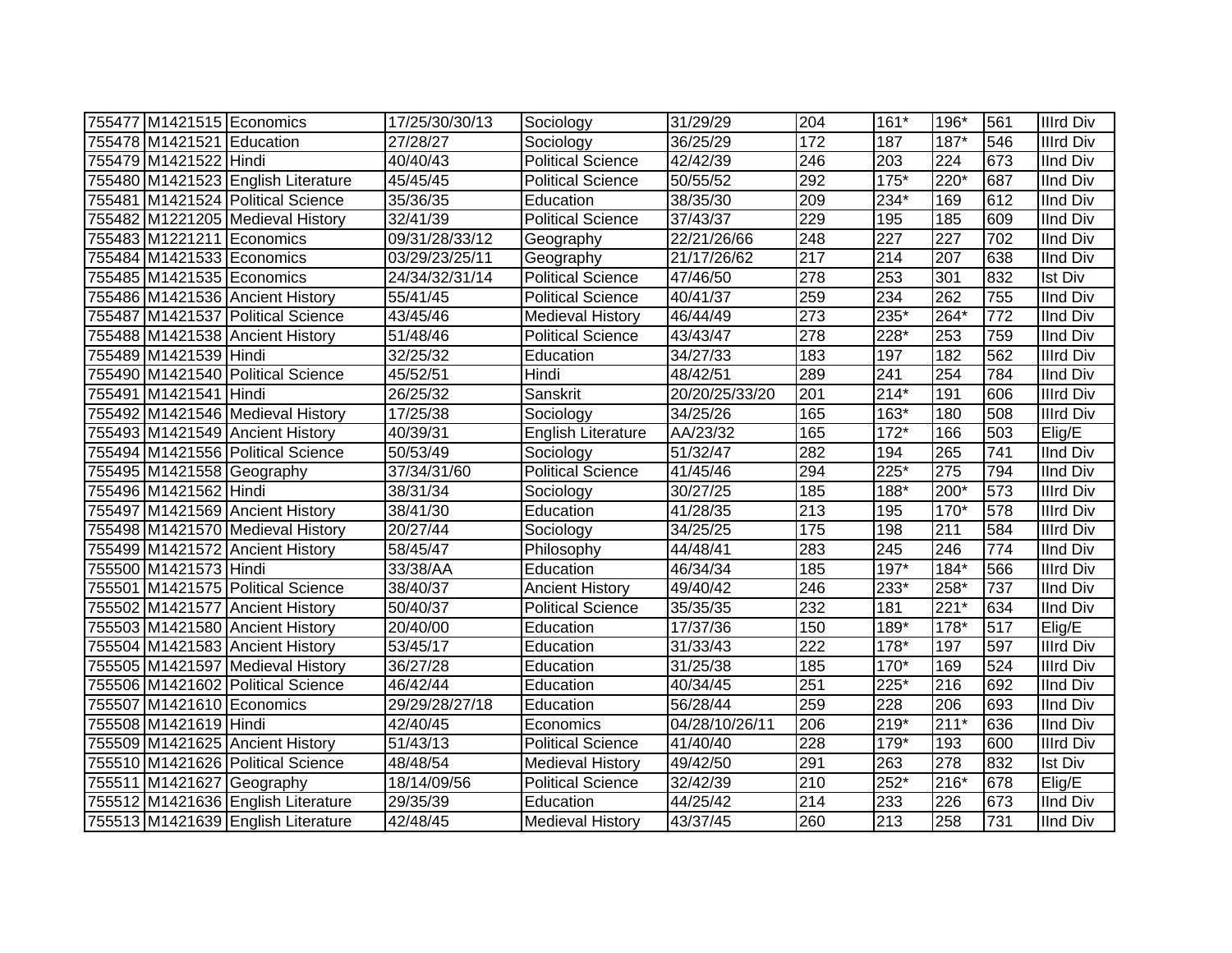| 755514 M1320988 Education |                                    | 31/33/49       | Sociology                | 54/55/52       | 274              | 235*   | 248              | 757 | <b>IInd Div</b>  |
|---------------------------|------------------------------------|----------------|--------------------------|----------------|------------------|--------|------------------|-----|------------------|
|                           | 755515 M1320989 Political Science  | 43/39/37       | Education                | 28/27/45       | 219              | $174*$ | 209              | 602 | <b>Illrd Div</b> |
|                           | 755516 M1421660 Ancient History    | 42/40/04       | Hindi                    | 37/30/43       | 196              | $175*$ | $186*$           | 557 | <b>Illrd Div</b> |
|                           | 755517 M1421661 Political Science  | 42/47/44       | <b>Ancient History</b>   | 60/45/18       | 256              | 198    | 228              | 682 | <b>IInd Div</b>  |
|                           | 755518 M1421663 Political Science  | 35/42/28       | Education                | 26/27/36       | 194              | 194    | $\overline{200}$ | 588 | <b>Illrd Div</b> |
|                           | 755519 M1421665 Ancient History    | 57/42/13       | <b>Political Science</b> | 41/46/29       | 228              | $232*$ | $284*$           | 744 | <b>IInd Div</b>  |
|                           | 755520 M1321011 English Literature | 37/36/40       | <b>Political Science</b> | 45/44/42       | 244              | 190*   | 249              | 683 | <b>IInd Div</b>  |
| 755521 M1421668 Hindi     |                                    | 45/45/41       | Sanskrit                 | 25/29/19/36/20 | 260              | 194    | 238              | 692 | <b>IInd Div</b>  |
| 755522 M1421669 Hindi     |                                    | 35/27/37       | <b>Ancient History</b>   | 43/40/13       | 195              | 199*   | 225              | 619 | <b>IInd Div</b>  |
|                           | 755523 M1421672 Medieval History   | 45/44/38       | <b>Political Science</b> | 37/47/42       | 253              | 166*   | 194              | 613 | <b>IInd Div</b>  |
| 755524 M1421674 Hindi     |                                    | 47/46/45       | Sociology                | 31/55/41       | 265              | 238    | 263              | 766 | <b>IInd Div</b>  |
|                           | 755525 M1421679 Ancient History    | 50/44/03       | <b>Political Science</b> | 43/46/40       | 226              | 211    | $252*$           | 689 | <b>IInd Div</b>  |
| 755526 M1421680 Hindi     |                                    | 40/40/42       | Education                | 30/27/39       | 218              | 205*   | $210*$           | 633 | <b>IInd Div</b>  |
| 755527 M1421681 Sanskrit  |                                    | 23/30/27/35/19 | Hindi                    | 43/43/46       | 266              | 259*   | $271*$           | 796 | <b>IInd Div</b>  |
| 755528 M1421682 Economics |                                    | 04/35/22/22/12 | Education                | 34/30/42       | 201              | $217*$ | 189*             | 607 | <b>Illrd Div</b> |
|                           | 755529 M1421686 Ancient History    | 53/39/13       | <b>Political Science</b> | 27/43/39       | 214              | 180*   | 234              | 628 | <b>IInd Div</b>  |
| 755530 M1421687 Hindi     |                                    | 41/39/41       | Sanskrit                 | 23/31/09/31/19 | 234              | $213*$ | 210              | 657 | <b>IInd Div</b>  |
| 755531 M1421688 Education |                                    | 43/33/45       | Economics                | 03/22/24/21/13 | 204              | 249*   | 246*             | 699 | <b>IInd Div</b>  |
| 755532 M1421695 Hindi     |                                    | 43/37/42       | <b>Political Science</b> | 28/47/50       | 247              | 246    | 236              | 729 | <b>IInd Div</b>  |
|                           | 755533 M1421701 Medieval History   | 39/33/38       | Sociology                | 44/56/36       | 246              | $215*$ | 208*             | 669 | <b>IInd Div</b>  |
|                           | 755534 M1421702 Political Science  | 38/46/36       | <b>Medieval History</b>  | 42/35/28       | 225              | $218*$ | 240              | 683 | <b>IInd Div</b>  |
|                           | 755535 M1421709 English Literature | 40/39/42       | Geography                | 35/23/29/55    | 263              | 248*   | $249*$           | 760 | <b>IInd Div</b>  |
|                           | 755536 M1421713 Political Science  | 32/47/40       | Economics                | 21/33/31/26/15 | 245              | $214*$ | 242              | 701 | <b>IInd Div</b>  |
|                           | 755537 M1421724 Political Science  | AA/AA/AA       | Economics                | 06/26/20/22/14 | 88               | 186*   | 195*             | 469 | Elig/E           |
|                           | 755538 M1421729 Ancient History    | 53/46/08       | <b>Political Science</b> | 29/44/45       | 225              | 227*   | 222              | 674 | <b>IInd Div</b>  |
| 755539 M1421732 Education |                                    | 33/31/44       | Sociology                | 30/55/32       | 225              | 205*   | 235              | 665 | <b>IInd Div</b>  |
| 755540 M1421735 Hindi     |                                    | 43/45/45       | <b>Ancient History</b>   | 53/43/26       | 255              | 252*   | 287              | 794 | <b>IInd Div</b>  |
| 755541 M1421737 Sociology |                                    | 33/50/44       | Education                | 31/34/46       | 238              | 172    | 198              | 608 | <b>IInd Div</b>  |
|                           | 755542 M1421746 Political Science  | 29/45/45       | Sociology                | 49/53/52       | 273              | 233    | 249              | 755 | <b>IInd Div</b>  |
| 755543 M1421749 Geography |                                    | 28/17/AA/54    | <b>Political Science</b> | 30/42/45       | 216              | $193*$ | $208*$           | 617 | <b>IInd Div</b>  |
| 755544 M1421750 Geography |                                    | 21/18/19/57    | <b>Political Science</b> | 19/38/35       | 207              | $216*$ | 207              | 630 | <b>IInd Div</b>  |
|                           | 755545 M1421754 Ancient History    | 44/18/00       | Political Science        | 03/41/31       | 137              | 198*   | 200*             | 535 | Elig/E           |
|                           | 755546 M1421755 Political Science  | 11/48/47       | Medieval History         | 39/38/42       | $\overline{225}$ | 229    | 199              | 653 | <b>IInd Div</b>  |
|                           | 755547 M1421759 Political Science  | 11/46/40       | Sociology                | 28/41/31       | 197              | 190*   | $231*$           | 618 | <b>IInd Div</b>  |
|                           | 755548 M1421761 Political Science  | 12/46/39       | <b>Medieval History</b>  | 31/29/35       | 192              | $202*$ | 196*             | 590 | <b>Illrd Div</b> |
| 755549 M1421764 Hindi     |                                    | AA/AA/AA       | Sanskrit                 | AA/AA/AA/AA/AA | <b>AA</b>        | 174    | 198              | 372 | Absent           |
| 755550 M1421769 Economics |                                    | <b>UFM</b>     | Sociology                | <b>UFM</b>     | UF               | 197*   | $211*$           | UF  | <b>UFM</b>       |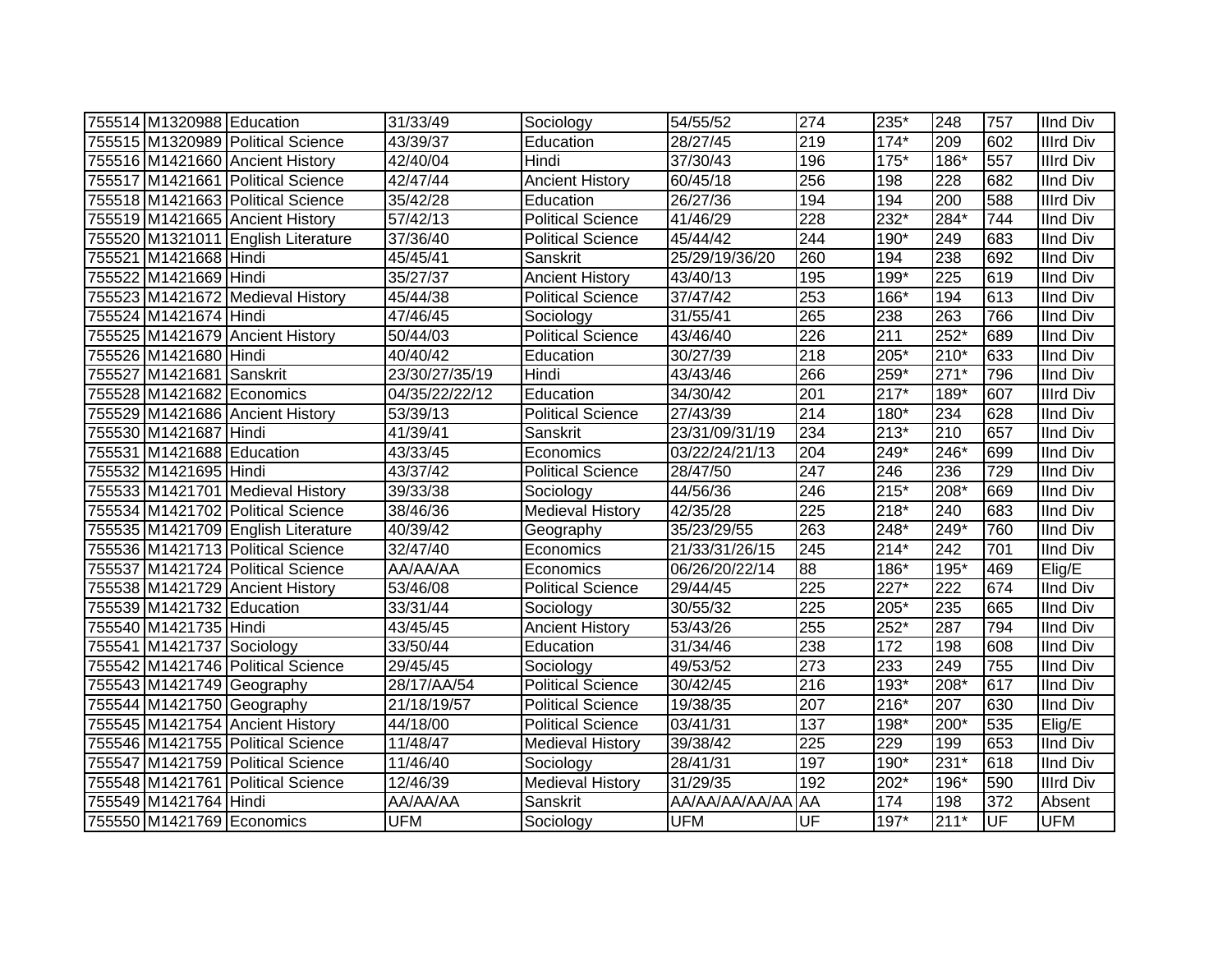|                           | 755551 M1421770 Political Science  | 23/49/47       | Education                | 45/34/53          | 251              | 209              | 197    | 657 | <b>IInd Div</b>  |
|---------------------------|------------------------------------|----------------|--------------------------|-------------------|------------------|------------------|--------|-----|------------------|
| 755552 M1421775 Hindi     |                                    | 32/32/37       | <b>Political Science</b> | 13/32/40          | 186              | 201              | 229*   | 616 | <b>IInd Div</b>  |
|                           | 755553 M1421776 Medieval History   | 47/43/37       | <b>Political Science</b> | 24/46/49          | $\overline{246}$ | 191              | 218    | 655 | <b>IInd Div</b>  |
|                           | 755554 M1421778 Political Science  | 20/38/44       | Education                | 30/33/44          | 209              | 237              | $247*$ | 693 | <b>IInd Div</b>  |
| 755555 M1421783 Economics |                                    | 21/28/28/27/19 | Geography                | 33/28/26/62       | $\overline{272}$ | $238*$           | 272    | 782 | <b>IInd Div</b>  |
|                           | 755556 M1421784 Medieval History   | 45/37/43       | <b>Political Science</b> | 38/46/46          | 255              | 271              | 227    | 753 | <b>IInd Div</b>  |
|                           | 755557 M1421787 Ancient History    | 50/41/10       | Education                | 30/26/42          | 199              | 205              | $172*$ | 576 | <b>Illrd Div</b> |
|                           | 755558 M1421789 Ancient History    | 43/49/04       | Education                | 37/29/48          | $\overline{210}$ | $\overline{222}$ | 196*   | 628 | <b>IInd Div</b>  |
|                           | 755559 M1421792 Medieval History   | 33/33/37       | Sociology                | 40/49/32          | $\overline{224}$ | $205*$           | 180    | 609 | <b>IInd Div</b>  |
|                           | 755560 M1421793 Ancient History    | 53/40/25       | Economics                | 07/21/28/25/12    | 211              | 232              | 229    | 672 | <b>IInd Div</b>  |
|                           | 755561 M1421794 Ancient History    | 62/46/41       | Geography                | 30/27/28/63       | 297              | 273              | 291*   | 861 | Ist Div          |
|                           | 755562 M1421795 Economics          | 32/35/35/29/16 | <b>Political Science</b> | 51/51/54          | 303              | 235              | 304    | 842 | <b>Ist Div</b>   |
|                           | 755563 M1421798 Ancient History    | 58/42/19       | Geography                | 26/22/31/61       | 259              | 238              | 240    | 737 | <b>IInd Div</b>  |
|                           | 755564 M1421799 Medieval History   | 45/33/46       | <b>Political Science</b> | 39/53/51          | 267              | 240*             | 199    | 706 | <b>IInd Div</b>  |
|                           | 755565 M1421803 Ancient History    | 41/45/09       | Political Science        | 15/46/38          | 194              | $223*$           | 188    | 605 | <b>Illrd Div</b> |
|                           | 755566 M1421804 Ancient History    | 50/40/29       | Geography                | 17/22/24/52       | 234              | $217*$           | 222    | 673 | <b>IInd Div</b>  |
| 755567 M1421805 Hindi     |                                    | 33/27/30       | Education                | 32/28/41          | 191              | $173*$           | 188*   | 552 | <b>Illrd Div</b> |
|                           | 755568 M1421806 Economics          | 12/30/31/27/17 | Geography                | 25/23/31/53       | 249              | 211              | 260    | 720 | <b>IInd Div</b>  |
| 755569 M1421811 Hindi     |                                    | 33/44/39       | Education                | 30/25/44          | 215              | 186              | 212    | 613 | <b>IInd Div</b>  |
| 755570 M1421812 Sanskrit  |                                    | 28/38/38/30/21 | Sociology                | 54/58/52          | 319              | 270*             | 263*   | 852 | <b>Ist Div</b>   |
|                           | 755571 M1421813 Political Science  | 30/53/39       | Education                | 38/26/47          | 233              | 266              | 265    | 764 | <b>IInd Div</b>  |
|                           | 755572 M1421814 Economics          | 14/33/31/27/14 | <b>Political Science</b> | 28/52/48          | 247              | 241              | $275*$ | 763 | <b>IInd Div</b>  |
|                           | 755573 M1421816 Geography          | 30/25/26/54    | <b>Political Science</b> | 33/35/40          | 243              | 202              | 224    | 669 | <b>IInd Div</b>  |
| 755574 M1421820 Hindi     |                                    | 33/39/41       | <b>Ancient History</b>   | 50/36/04          | 203              | 193              | 216    | 612 | <b>IInd Div</b>  |
| 755575 M1421821 Economics |                                    | 01/33/27/27/11 | Sociology                | 40/38/35          | 212              | 219              | 247*   | 678 | <b>IInd Div</b>  |
|                           | 755576 M1421825 Ancient History    | 45/38/11       | Education                | 34/31/42          | 201              | 214              | 222*   | 637 | <b>IInd Div</b>  |
| 755577 M1421826 Hindi     |                                    | 34/47/48       | Economics                | 04/30/25/27/16    | 231              | $204*$           | 224    | 659 | <b>IInd Div</b>  |
| 755578 M1421831 Education |                                    | 29/26/44       | Sociology                | 28/32/27          | 186              | 199              | 220    | 605 | <b>Illrd Div</b> |
| 755579 M1421832 Sanskrit  |                                    | 24/31/23/28/19 | Hindi                    | 39/51/52          | 267              | $223*$           | $252*$ | 742 | <b>IInd Div</b>  |
|                           | 755580 M1421834 Economics          | 02/19/17/18/15 | <b>Political Science</b> | 05/40/32          | 148              | 215              | 284    | 647 | Elig/E           |
|                           | 755581 M1421836 Political Science  | 33/48/50       | Sociology                | 52/55/52          | 290              | 247              | 259*   | 796 | <b>IInd Div</b>  |
| 755582 M1421839 Hindi     |                                    | 43/43/40       | Education                | 34/15/45          | 220              | 199*             | 185    | 604 | <b>Illrd Div</b> |
|                           | 755583 M1421842 English Literature | 31/34/30       | <b>Political Science</b> | 44/42/40          | 221              | 192*             | $217*$ | 630 | <b>IInd Div</b>  |
| 755584 M1421845 Education |                                    | 31/26/42       | Sociology                | 34/38/26          | 197              | 192*             | 191    | 580 | <b>Illrd Div</b> |
| 755585 M1421847 Hindi     |                                    | 43/49/45       | <b>Ancient History</b>   | $\sqrt{51/4}5/07$ | 240              | 195              | 257*   | 692 | <b>IInd Div</b>  |
| 755586 M1421850 Economics |                                    | 03/31/20/23/AA | <b>Medieval History</b>  | 41/31/38          | 187              | 196*             | 206    | 589 | <b>Illrd Div</b> |
|                           | 755587 M1421853 Medieval History   | 32/30/40       | <b>Political Science</b> | 47/44/42          | 235              | $174*$           | 205*   | 614 | <b>IInd Div</b>  |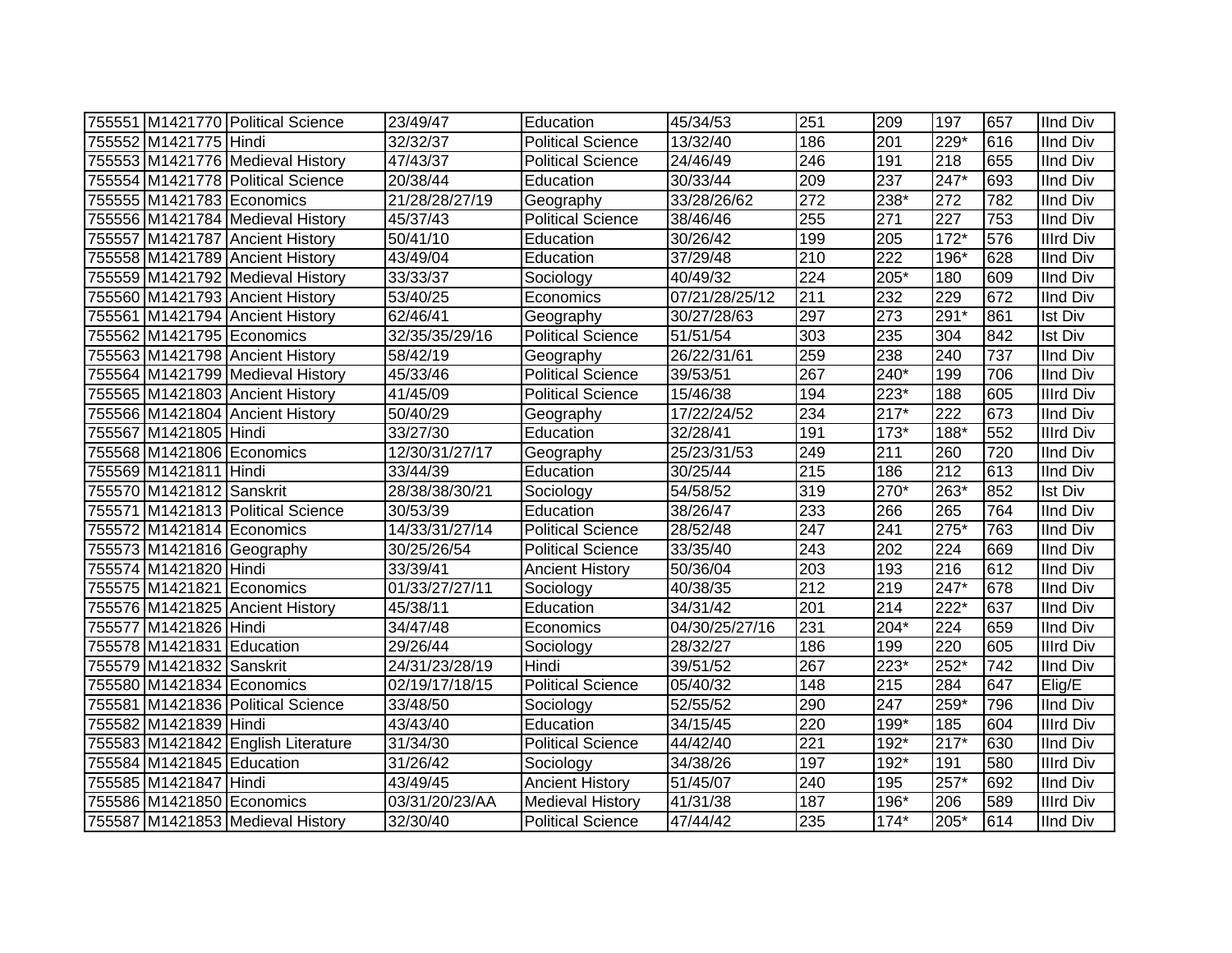|                            | 755588 M1421854 English Literature | 37/36/32               | Economics                | 13/28/25/21/16 | 208              | $227*$ | $223*$ | 658                      | <b>IInd Div</b>  |
|----------------------------|------------------------------------|------------------------|--------------------------|----------------|------------------|--------|--------|--------------------------|------------------|
|                            | 755589 M1421855 Ancient History    | 55/43/32               | Education                | 25/22/42       | 219              | 167    | 216    | 602                      | <b>Illrd Div</b> |
|                            | 755590 M1421856 Political Science  | 42/40/41               | Sociology                | 27/34/26       | 210              | $173*$ | $199*$ | 582                      | <b>Illrd Div</b> |
|                            | 755591 M1421857 Ancient History    | 50/45/25               | <b>Political Science</b> | 42/40/35       | 237              | 262    | $218*$ | 717                      | <b>IInd Div</b>  |
|                            | 755592 M1421860 English Literature | 33/34/35               | Hindi                    | 33/37/38       | 210              | $165*$ | 212    | 587                      | <b>Illrd Div</b> |
| 755593 M1421864 Economics  |                                    | 11/34/10/28/14         | Sociology                | 36/55/34       | 222              | $242*$ | 246    | 710                      | <b>IInd Div</b>  |
|                            | 755594 M1421868 Medieval History   | 42/36/36               | Hindi                    | 37/47/53       | 251              | 258    | 223    | 732                      | <b>IInd Div</b>  |
| 755595 M1421871 Sanskrit   |                                    | 25/29/21/25/19         | Hindi                    | 41/43/48       | 251              | 182    | $198*$ | 631                      | <b>IInd Div</b>  |
|                            | 755596 M1421872 Medieval History   | 32/33/33               | Sociology                | 14/17/12       | 141              | 193*   | $222*$ | 556                      | Elig/E           |
|                            | 755597 M1321132 Medieval History   | 30/40/38               | Sociology                | 26/28/25       | 187              | 253    | $191*$ | 631                      | <b>IInd Div</b>  |
|                            | 755598 M1220001 Medieval History   | 37/39/43               | <b>Political Science</b> | 39/40/37       | 235              | 217    | $211*$ | 663                      | <b>IInd Div</b>  |
|                            | 755599 M1220029 Political Science  | 39/38/37               | <b>Ancient History</b>   | 44/43/13       | $\overline{214}$ | 198    | 189*   | 601                      | <b>Illrd Div</b> |
|                            | 755600 M1320027 Ancient History    | 51/38/25               | <b>Political Science</b> | 46/41/39       | 240              | 214    | 214    | 668                      | <b>IInd Div</b>  |
|                            | 755601 M1220041 English Literature | 35/25/41               | Sociology                | 20/30/18       | 169              | 202*   | 207    | 578                      | Elig/E           |
|                            | 755602 M1220045 Ancient History    | 60/42/32               | Economics                | 08/28/34/25/16 | 245              | 232    | 235    | 712                      | <b>IInd Div</b>  |
| 755603 M1320054 Hindi      |                                    | 34/35/37               | <b>Medieval History</b>  | 34/29/33       | 202              | 185    | 179    | 566                      | <b>Illrd Div</b> |
|                            | 755604 M1320055 Ancient History    | 48/46/31               | Education                | 29/37/50       | 241              | 223    | 195    | 659                      | <b>IInd Div</b>  |
|                            | 755605 M1220097 Political Science  | 47/50/49               | Sociology                | 56/58/55       | 315              | 194    | 216    | 725                      | <b>IInd Div</b>  |
| 755606 M1220099 Hindi      |                                    | 44/42/34               | <b>Ancient History</b>   | 40/41/32       | 233              | $201*$ | $191*$ | 625                      | <b>IInd Div</b>  |
|                            | 755607 M1220118 Medieval History   | 43/25/40               | <b>Political Science</b> | 43/40/42       | 233              | 231*   | 240*   | 704                      | <b>IInd Div</b>  |
|                            | 755608 M1220166 Political Science  | 49/45/43               | <b>Ancient History</b>   | 61/44/48       | 290              | 237*   | 253*   | 780                      | <b>IInd Div</b>  |
| 755609 M1220179 Sociology  |                                    | 12/27/17               | Education                | 26/39/38       | 159              | 198    | 177    | 534                      | Elig/E           |
|                            | 755610 M1220222 English Literature | 33/41/48               | Economics                | 07/21/26/27/13 | 216              | 184    | $229*$ | 629                      | <b>IInd Div</b>  |
| 755611 M1220241 Hindi      |                                    | 44/49/39               | Economics                | 02/23/21/25/12 | 215              | 221    | 232    | 668                      | <b>IInd Div</b>  |
|                            | 755612 M1220249 Ancient History    | 45/38/34               | <b>Political Science</b> | 36/39/35       | 227              | 210    | 235    | 672                      | <b>IInd Div</b>  |
| 755613 M1220273 Education  |                                    | 27/36/42               | English Literature       | 00/16/21       | 142              | $212*$ | 197*   | 551                      | Elig/E           |
| 755614 M1220283 Philosophy |                                    | 13/32/35               | <b>Ancient History</b>   | 33/16/14       | 143              | 180*   | 188    | 511                      | Elig/E           |
| 755615 M1220294 Hindi      |                                    | 34/30/44               | Economics                | AA/AA/AA/AA/AA | 108              | 203    | 214    | 525                      | Elig/E           |
|                            | 755616 M1220345 Ancient History    | 60/46/49               | <b>Political Science</b> | 48/41/44       | 288              | 255*   | 208    | 751                      | <b>IInd Div</b>  |
| 755617 M1120233 Hindi      |                                    | <b>UFM</b>             | <b>Political Science</b> | <b>UFM</b>     | UF               | $218*$ | 182    | UF                       | <b>UFM</b>       |
| 755618 M1220352 Hindi      |                                    | 29/31/33               | Education                | 28/37/42       | 200              | 209*   | 200    | 609                      | <b>IInd Div</b>  |
|                            | 755619 M1220392 Political Science  | 44/42/36               | Medieval History         | 34/36/35       | 227              | $223*$ | 244*   | 694                      | <b>IInd Div</b>  |
|                            | 755620 M1220411 Ancient History    | $\overline{\text{NR}}$ | Geography                | <b>NR</b>      | <b>NR</b>        | 235*   | 253    | $\overline{\mathsf{NR}}$ | <b>NR</b>        |
| 755621 M1220412 Hindi      |                                    | 37/41/34               | Geography                | 08/13/29/49    | 211              | $254*$ | 264    | 729                      | <b>IInd Div</b>  |
|                            | 755622 M1220420 Political Science  | 38/32/28               | Education                | 29/34/41       | 202              | 166    | 187*   | 555                      | <b>Illrd Div</b> |
| 755623 M1220432 Philosophy |                                    | 33/39/34               | <b>Ancient History</b>   | 49/38/37       | 230              | 184    | 225    | 639                      | <b>IInd Div</b>  |
| 755624 M1120293 Sanskrit   |                                    | 17/20/11/23/16         | Hindi                    | 35/40/37       | 199              | 199*   | 195*   | 593                      | <b>Illrd Div</b> |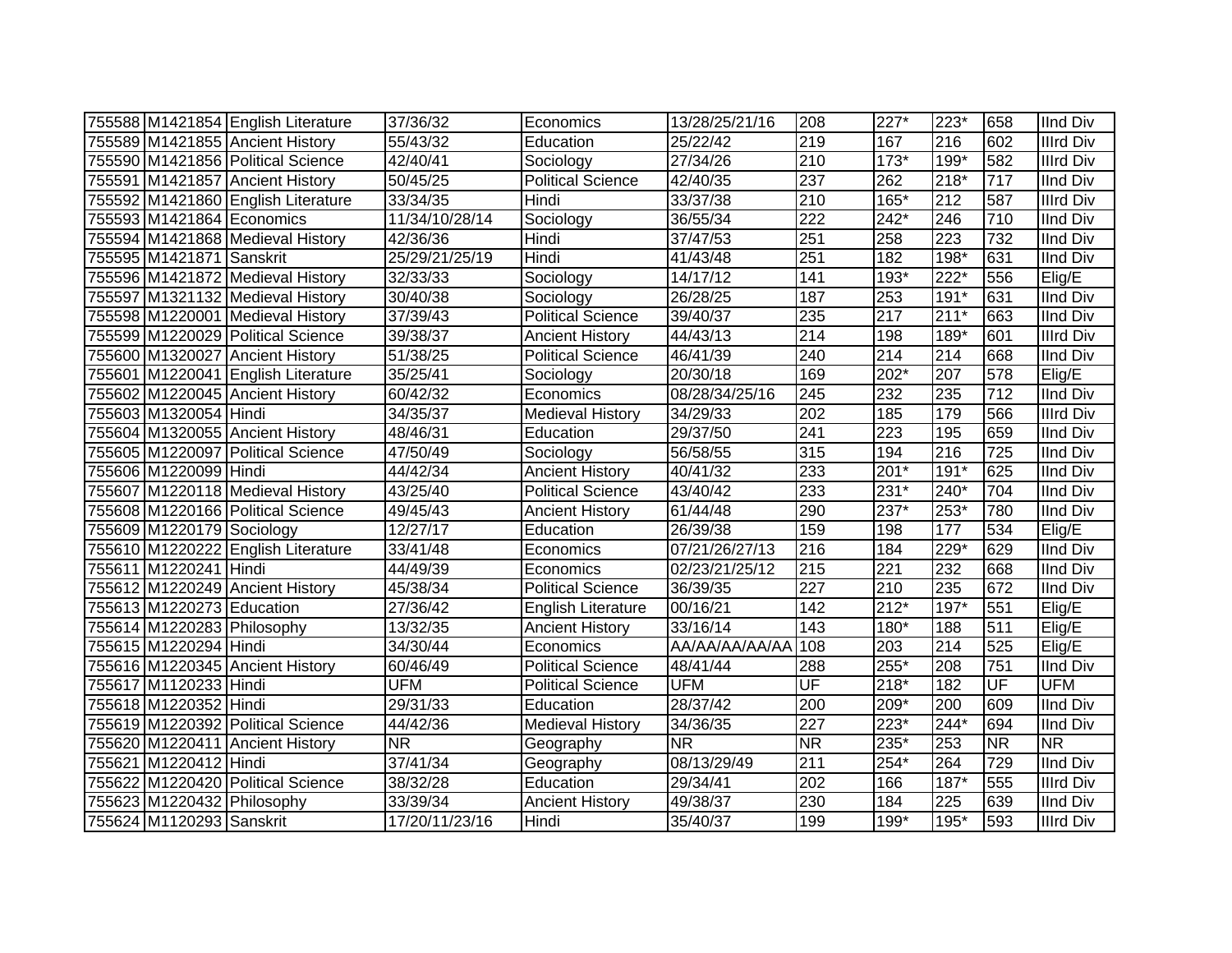|                            | 755625 M1220469 Medieval History   | 44/32/35               | <b>Political Science</b> | 43/44/33       | 231                      | 211    | 222    | 664                      | <b>IInd Div</b>  |
|----------------------------|------------------------------------|------------------------|--------------------------|----------------|--------------------------|--------|--------|--------------------------|------------------|
|                            | 755626 M1220596 Political Science  | 41/40/35               | Geography                | 08/08/24/49    | 205                      | 227    | 204    | 636                      | Elig/E           |
|                            | 755627 M1320460 Ancient History    | 46/41/41               | <b>Political Science</b> | 30/40/37       | 235                      | 193*   | 204    | 632                      | <b>IInd Div</b>  |
| 755628 M1320488 Hindi      |                                    | 31/37/35               | Education                | 28/43/38       | 212                      | 179*   | $174*$ | 565                      | <b>Illrd Div</b> |
|                            | 755629 M1320547 Political Science  | AA/AA/AA               | <b>Ancient History</b>   | AA/AA/AA       | AA                       | 230*   | $221*$ | 451                      | Absent           |
| 755630 M1220753 Sociology  |                                    | 16/13/22               | Education                | 31/29/32       | 143                      | 170*   | 195*   | 508                      | Elig/E           |
| 755631 M1120519 Hindi      |                                    | 48/49/44               | Sociology                | 33/48/46       | 268                      | 209    | 235    | 712                      | <b>IInd Div</b>  |
| 755632 M1220801 Education  |                                    | 30/40/34               | <b>Political Science</b> | 46/39/35       | $\overline{224}$         | 194    | $180*$ | 598                      | <b>Illrd Div</b> |
|                            | 755633 M1220804 Political Science  | 43/43/37               | <b>Ancient History</b>   | 53/39/40       | 255                      | 209*   | $237*$ | 701                      | <b>IInd Div</b>  |
| 755634 M1220837 Hindi      |                                    | 25/35/42               | <b>Ancient History</b>   | 43/36/26       | 207                      | $175*$ | 168*   | 550                      | <b>Illrd Div</b> |
| 755635 M1220848 Sociology  |                                    | 27/39/24               | Political Science        | 40/38/35       | 203                      | $186*$ | $227*$ | 616                      | <b>IInd Div</b>  |
|                            | 755636 M1220866 Ancient History    | 54/42/40               | <b>Political Science</b> | 44/45/48       | 273                      | 190    | 237    | 700                      | <b>IInd Div</b>  |
| 755637 M1120575 Education  |                                    | 25/44/41               | Sociology                | 11/25/13       | 159                      | 169    | 195    | 523                      | Elig/E           |
| 755638 M1220928 Education  |                                    | 31/46/36               | <b>Ancient History</b>   | 38/43/37       | 231                      | 209*   | 250    | 690                      | <b>IInd Div</b>  |
| 755639 M1220931 Education  |                                    | <b>UFM</b>             | <b>Political Science</b> | <b>UFM</b>     | $\overline{\mathsf{UF}}$ | $219*$ | 242    | UF                       | <b>UFM</b>       |
| 755640 M1220951 Sociology  |                                    | 40/52/38               | Medieval History         | 36/33/40       | 239                      | 218    | 215    | 672                      | <b>IInd Div</b>  |
|                            | 755641 M1220978 English Literature | 30/20/27               | Sociology                | 28/46/32       | 183                      | 206    | 250    | 639                      | <b>IInd Div</b>  |
| 755642 M1220986 Philosophy |                                    | $\overline{\text{NR}}$ | <b>Political Science</b> | <b>NR</b>      | <b>NR</b>                | 191    | 186*   | $\overline{\mathsf{NR}}$ | <b>NR</b>        |
|                            | 755643 M1221028 Political Science  | 30/31/25               | Education                | 16/36/42       | 180                      | 170*   | 156*   | 506                      | <b>Illrd Div</b> |
|                            | 755644 M1221060 Political Science  | 33/39/38               | Education                | 25/39/33       | 207                      | 215    | 215    | 637                      | <b>IInd Div</b>  |
| 755645 M1320810 Hindi      |                                    | 39/41/42               | Sanskrit                 | 20/35/27/25/16 | 245                      | 176    | $184*$ | 605                      | <b>Illrd Div</b> |
| 755646 M1221081 Economics  |                                    | 02/28/21/20/11         | Sociology                | 25/40/25       | 172                      | 171    | 175    | 518                      | <b>Illrd Div</b> |
| 755647 M1221099 Economics  |                                    | 02/23/13/25/12         | Education                | 25/41/33       | 174                      | 185    | 194    | 553                      | <b>Illrd Div</b> |
| 755648 M1221160 Hindi      |                                    | 42/50/49               | <b>Ancient History</b>   | 45/40/40       | 266                      | 210    | 227    | 703                      | <b>IInd Div</b>  |
| 755649 M1221166 Hindi      |                                    | 41/46/42               | <b>Ancient History</b>   | 47/38/46       | 260                      | 206    | 235    | 701                      | <b>IInd Div</b>  |
| 755650 M1120809 Economics  |                                    | 02/14/30/28/11         | <b>Political Science</b> | 45/46/45       | 221                      | 233*   | 263    | 717                      | <b>IInd Div</b>  |
|                            | 755651 M1320944 Medieval History   | 21/24/35               | Sociology                | 33/41/23       | 177                      | 203    | 211    | 591                      | <b>Illrd Div</b> |
| 755652 M1221323 Sociology  |                                    | 37/50/33               | Education                | 25/38/43       | 226                      | 248*   | 240*   | 714                      | <b>IInd Div</b>  |
|                            | 755653 M1321040 English Literature | 20/32/28               | <b>Political Science</b> | 40/37/49       | 206                      | 190    | 227    | 623                      | <b>IInd Div</b>  |
|                            | 755654 M1321045 Medieval History   | 13/16/40               | <b>Political Science</b> | 27/40/29       | 165                      | 196    | 203    | 564                      | Elig/E           |
| 755655 M1120907 Hindi      |                                    | 38/43/35               | <b>Ancient History</b>   | 40/32/27       | 215                      | 203    | 199    | 617                      | <b>IInd Div</b>  |
| 755656 M1221375 Hindi      |                                    | 33/49/25               | Sociology                | 33/25/15       | 180                      | 189*   | 207*   | 576                      | <b>Illrd Div</b> |
| 755657 M1321093 Sociology  |                                    | 20/42/18               | English Literature       | 23/31/36       | 170                      | 196    | $191*$ | 557                      | <b>Illrd Div</b> |
| 755658 M1221402 Sanskrit   |                                    | 23/25/20/20/19         | Hindi                    | 32/33/35       | 207                      | 262    | 238*   | 707                      | <b>IInd Div</b>  |
| 755659 M1120947 Hindi      |                                    | 28/23/32               | Sociology                | 24/45/27       | 179                      | 188*   | $161*$ | 528                      | <b>Illrd Div</b> |
| 755660 M1320804 Hindi      |                                    | <b>DET</b>             | <b>Ancient History</b>   | <b>DET</b>     | <b>DET</b>               | $221*$ | $195*$ | <b>DET</b>               | Detained         |
| 756001 M1420061 Economics  |                                    | 10/13/24/23/11         | <b>Ancient History</b>   | 46/31/46       | 204                      | 219    | 179    | 602                      | <b>Illrd Div</b> |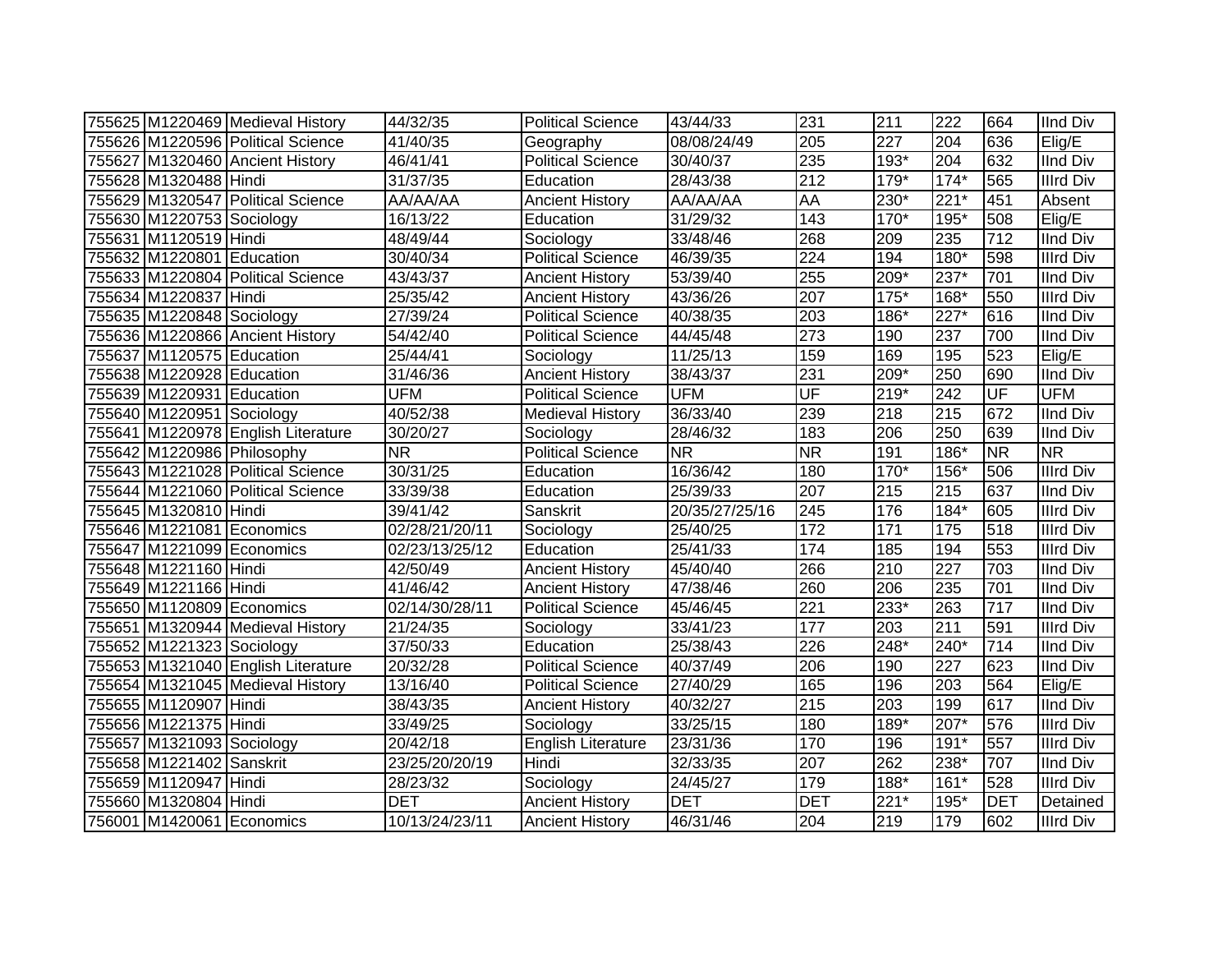|                           | 756002 M1420089 Ancient History    | 39/35/30          | Psychology               | 18/32/30/59    | 243              | 206               | 248*               | 697 | <b>IInd Div</b>  |
|---------------------------|------------------------------------|-------------------|--------------------------|----------------|------------------|-------------------|--------------------|-----|------------------|
|                           | 756003 M1420090 English Literature | 29/41/25          | Education                | 35/42/45       | 217              | 189*              | 179                | 585 | <b>Illrd Div</b> |
| 756004 M1420091 Education |                                    | 31/36/44          | Sociology                | 30/43/26       | 210              | 205               | 197                | 612 | <b>IInd Div</b>  |
|                           | 756005 M1420125 Ancient History    | 45/37/45          | Education                | 47/37/53       | 264              | 188               | 238                | 690 | <b>IInd Div</b>  |
| 756006 M1420196 Sociology |                                    | 34/28/15          | Hindi                    | 34/28/32       | $\overline{171}$ | $167*$            | $164*$             | 502 | <b>Illrd Div</b> |
| 756007 M1420213 Hindi     |                                    | 34/40/43          | Education                | 32/37/44       | 230              | $174*$            | 192                | 596 | <b>Illrd Div</b> |
|                           | 756008 M1420229 Medieval History   | 27/33/30          | Sociology                | 31/43/27       | 191              | $222*$            | $\overline{184}$ * | 597 | <b>Illrd Div</b> |
| 756009 M1321159 Hindi     |                                    | 31/42/36          | Sociology                | 31/27/25       | 192              | 180               | $\overline{215}$   | 587 | <b>Illrd Div</b> |
| 756010 M1321160 Education |                                    | 26/37/41          | Sociology                | 37/28/25       | 194              | 187               | 190                | 571 | <b>Illrd Div</b> |
| 756011 M1420252 Hindi     |                                    | 21/30/35          | <b>Political Science</b> | 33/38/25       | 182              | $\frac{175}{175}$ | $200*$             | 557 | <b>Illrd Div</b> |
|                           | 756012 M1420253 English Literature | 52/48/51          | <b>Political Science</b> | 52/47/56       | 306              | 317               | 295                | 918 | <b>Ist Div</b>   |
| 756013 M1420269 Economics |                                    | 03/06/29/25/11    | Sociology                | 30/44/28       | 176              | $194*$            | 182                | 552 | <b>Illrd Div</b> |
| 756014 M1420295 Hindi     |                                    | 35/37/36          | Sanskrit                 | 26/26/32/30/17 | 239              | 181               | 203                | 623 | <b>IInd Div</b>  |
|                           | 756015 M1420305 English Literature | 36/40/53          | <b>Political Science</b> | 37/42/49       | 257              | 257               | 226                | 740 | <b>IInd Div</b>  |
|                           | 756016 M1420324 Medieval History   | 31/32/38          | Sociology                | 38/34/34       | 207              | 180               | 192*               | 579 | <b>Illrd Div</b> |
|                           | 756017 M1420388 Ancient History    | 52/33/50          | <b>Political Science</b> | 40/43/43       | 261              | 278               | 228                | 767 | <b>IInd Div</b>  |
| 756018 M1420435 Hindi     |                                    | 40/45/43          | Sociology                | 31/25/25       | 209              | 208*              | 189                | 606 | <b>Illrd Div</b> |
| 756019 M1321183 Hindi     |                                    | AA/AA/AA          | <b>Ancient History</b>   | AA/AA/AA       | AA               | 187               | $226*$             | 413 | Absent           |
|                           | 756020 M1420439 Ancient History    | 52/34/40          | Political Science        | 33/40/38       | $\overline{237}$ | 173               | $228*$             | 638 | <b>IInd Div</b>  |
| 756021 M1420471 Hindi     |                                    | 36/42/41          | Sociology                | 42/43/39       | 243              | $192*$            | 244*               | 679 | <b>IInd Div</b>  |
| 756022 M1420491 Hindi     |                                    | 39/31/43          | Sociology                | 32/41/20       | 206              | 198*              | 199                | 603 | <b>Illrd Div</b> |
|                           | 756023 M1420492 Political Science  | 34/35/38          | Sociology                | 35/37/35       | 214              | 211               | 200                | 625 | <b>IInd Div</b>  |
|                           | 756024 M1420494 Instrumental Music | 20/24/52/50       | Hindi                    | 34/36/35       | 251              | 200*              | $215*$             | 666 | <b>IInd Div</b>  |
|                           | 756025 M1420540 English Literature | 34/41/46          | Geography                | 25/26/28/58    | 258              | 225               | 218                | 701 | <b>IInd Div</b>  |
|                           | 756026 M1420543 English Literature | 35/36/44          | Education                | 30/37/40       | 222              | 168*              | 194                | 584 | <b>Illrd Div</b> |
| 756027 M1420552 Hindi     |                                    | 38/33/37          | Sociology                | 30/35/29       | 202              | 209               | 169                | 580 | <b>Illrd Div</b> |
|                           | 756028 M1420555 English Literature | 50/45/53          | <b>Ancient History</b>   | 57/48/52       | 305              | 285               | $\overline{322}$   | 912 | <b>Ist Div</b>   |
|                           | 756029 M1420565 Political Science  | 41/41/47          | <b>Ancient History</b>   | 59/37/48       | 273              | $\overline{228}$  | $\overline{245}$   | 746 | <b>IInd Div</b>  |
| 756030 M1420569 Hindi     |                                    | 37/39/32          | Education                | 30/40/42       | 220              | $187*$            | $206*$             | 613 | <b>IInd Div</b>  |
| 756031 M1420589 Geography |                                    | 28/26/25/47       | Sociology                | 34/39/28       | 227              | $219*$            | 211                | 657 | <b>IInd Div</b>  |
|                           | 756032 M1420613 Political Science  | 47/42/50          | <b>Medieval History</b>  | 51/44/48       | 282              | 251               | 277                | 810 | <b>Ist Div</b>   |
| 756033 M1420616 Sanskrit  |                                    | 22/35/16/30/19    | Hindi                    | 39/40/40       | 241              | 221               | 225*               | 687 | <b>IInd Div</b>  |
| 756034 M1420619 Urdu      |                                    | 61/34/29/12       | Education                | 32/42/40       | 250              | 203               | 214                | 667 | <b>IInd Div</b>  |
| 756035 M1321216 Sociology |                                    | $\sqrt{34}/37/30$ | <b>Medieval History</b>  | 31/30/31       | 193              | 189               | 208*               | 590 | <b>Illrd Div</b> |
| 756036 M1420646 Education |                                    | 34/45/39          | Hindi                    | 49/43/44       | 254              | 180               | 248*               | 682 | <b>IInd Div</b>  |
|                           | 756037 M1420647 Medieval History   | 20/23/38          | Political Science        | 34/43/40       | 198              | 167*              | 217                | 582 | <b>Illrd Div</b> |
|                           | 756038 M1420662 Medieval History   | 45/37/47          | <b>Political Science</b> | 35/44/43       | 251              | 204               | 208                | 663 | <b>IInd Div</b>  |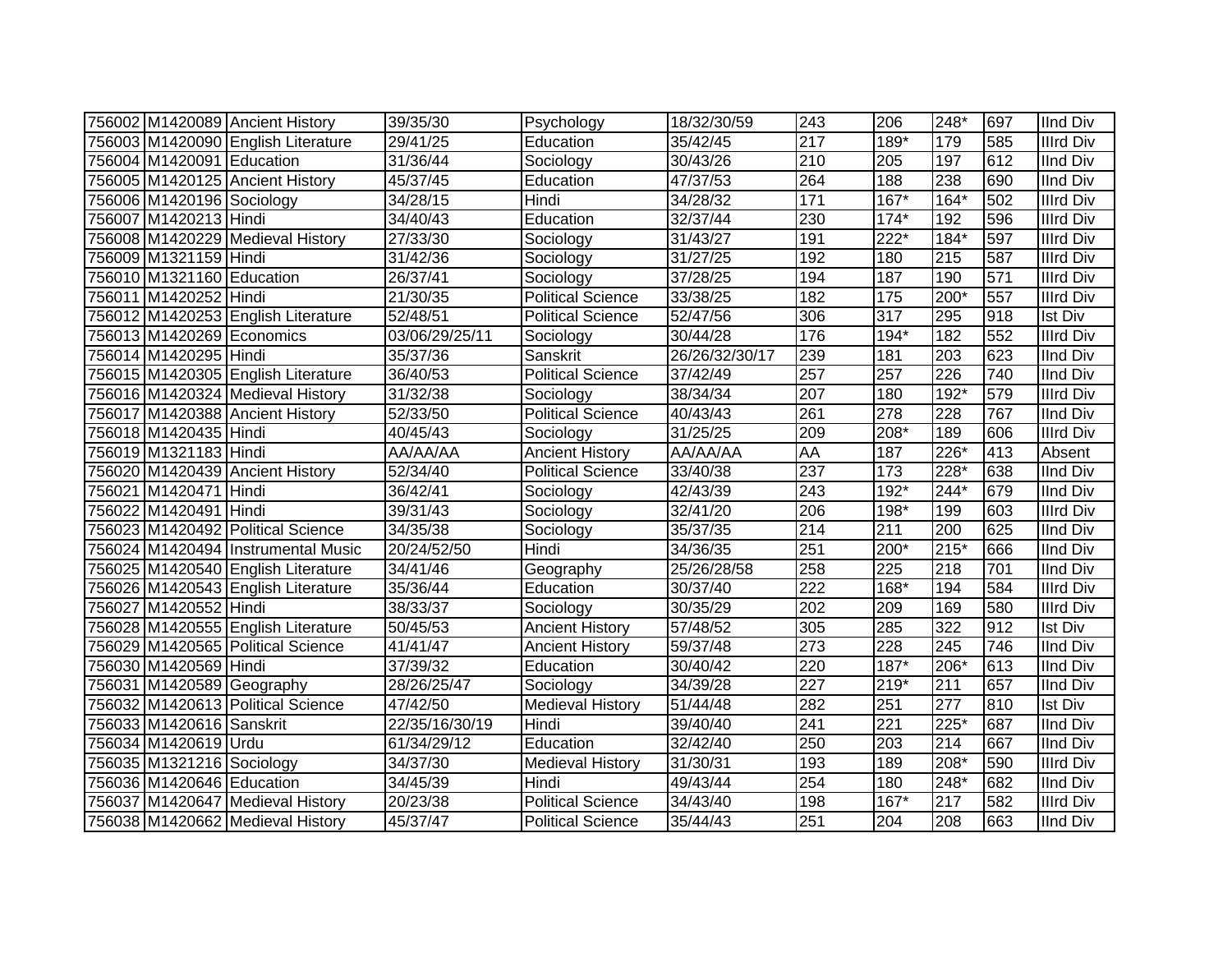| 756039 M1321230 Sociology  |                                    | 33/37/33       | Education                | 14/46/44       | 207              | 178*   | 219*   | 604              | <b>Illrd Div</b> |
|----------------------------|------------------------------------|----------------|--------------------------|----------------|------------------|--------|--------|------------------|------------------|
| 756040 M1420670 Philosophy |                                    | 34/40/41       | English Literature       | 42/42/49       | 248              | 208    | 197    | 653              | <b>IInd Div</b>  |
| 756041 M1321235 Hindi      |                                    | 34/29/34       | <b>Ancient History</b>   | 45/39/38       | 219              | 191    | 223    | 633              | <b>IInd Div</b>  |
| 756042 M1321236 Education  |                                    | 25/35/38       | Sociology                | 28/30/25       | 181              | $156*$ | $217*$ | 554              | <b>Illrd Div</b> |
| 756043 M1420680 Education  |                                    | 22/42/42       | Hindi                    | 23/31/36       | 196              | 178    | 197    | 571              | <b>Illrd Div</b> |
| 756044 M1420685 Hindi      |                                    | 39/42/41       | <b>Ancient History</b>   | 45/40/41       | 248              | 212    | 253    | $\overline{713}$ | <b>IInd Div</b>  |
| 756045 M1420687 Hindi      |                                    | 38/35/37       | Sociology                | 34/28/17       | 189              | 192    | 195    | 576              | <b>Illrd Div</b> |
| 756046 M1420688 Education  |                                    | 30/35/46       | Sociology                | 38/28/27       | $\overline{204}$ | $189*$ | $165*$ | 558              | <b>Illrd Div</b> |
|                            | 756047 M1420691 Political Science  | 37/41/31       | Sociology                | 38/33/27       | 207              | 197*   | 196    | 600              | <b>Illrd Div</b> |
| 756048 M1321244 Sociology  |                                    | 26/32/25       | <b>Political Science</b> | 36/43/38       | 200              | 164    | $225*$ | 589              | <b>Illrd Div</b> |
| 756049 M1420692 Hindi      |                                    | 43/44/38       | Sociology                | 38/31/37       | 231              | 207    | 220    | 658              | <b>IInd Div</b>  |
|                            | 756050 M1121113 Medieval History   | 18/33/38       | Sociology                | 37/30/29       | 185              | 211    | 175    | 571              | <b>Illrd Div</b> |
| 756051 M1420694 Hindi      |                                    | 42/44/38       | Sociology                | 39/42/32       | $\overline{237}$ | 234    | 202    | 673              | <b>IInd Div</b>  |
| 756052 M1420713 Education  |                                    | 28/39/42       | Sociology                | 33/29/27       | 198              | 193    | 203    | 594              | <b>Illrd Div</b> |
| 756053 M1121118 Sociology  |                                    | 33/34/28       | Education                | 25/33/36       | 189              | 174    | 190    | 553              | <b>Illrd Div</b> |
|                            | 756054 M1321249 Ancient History    | 26/38/42       | Education                | 31/35/42       | 214              | $183*$ | 242    | 639              | <b>IInd Div</b>  |
| 756055 M1420717 Hindi      |                                    | 41/44/40       | <b>Medieval History</b>  | 37/44/40       | 246              | 189*   | 234    | 669              | <b>IInd Div</b>  |
|                            | 756056 M1420724 Economics          | 06/19/28/23/13 | Education                | 52/40/39       | 220              | 240*   | 250*   | 710              | <b>IInd Div</b>  |
| 756057 M1321252 Education  |                                    | 27/36/31       | Sociology                | 37/26/28       | 185              | 189    | 205    | 579              | <b>Illrd Div</b> |
|                            | 756058 M1420750 English Literature | 44/42/49       | Economics                | 25/31/32/29/17 | 269              | 247*   | 269*   | 785              | <b>IInd Div</b>  |
| 756059 M1420780 Hindi      |                                    | 39/38/38       | <b>Ancient History</b>   | 26/38/43       | $\overline{222}$ | 201    | 230*   | 653              | <b>IInd Div</b>  |
| 756060 M1420783 Education  |                                    | 36/35/28       | Sociology                | 39/32/28       | 198              | $188*$ | 198    | 584              | <b>Illrd Div</b> |
| 756061 M1420795 Urdu       |                                    | 42/34/30/10    | Education                | 28/33/42       | $\overline{219}$ | 169*   | 187    | 575              | <b>Illrd Div</b> |
| 756062 M1420840 Hindi      |                                    | 31/28/34       | Education                | 35/34/28       | 190              | 190*   | 194    | 574              | <b>Illrd Div</b> |
| 756063 M1420850 Education  |                                    | 40/43/49       | Sociology                | 40/39/45       | 256              | 230    | 283    | 769              | <b>IInd Div</b>  |
| 756064 M1420852 Economics  |                                    | 17/16/31/24/16 | <b>Ancient History</b>   | 57/44/45       | 250              | 193    | $220*$ | 663              | <b>IInd Div</b>  |
| 756065 M1321268 Hindi      |                                    | 32/28/30       | Sociology                | 32/26/30       | 178              | $171*$ | 199    | 548              | <b>IIIrd Div</b> |
| 756066 M1420867 Sanskrit   |                                    | 26/27/21/24/21 | Sociology                | 36/29/30       | 214              | 179*   | 205*   | 598              | <b>Illrd Div</b> |
| 756067 M1420868 Hindi      |                                    | 26/32/34       | Sanskrit                 | 23/22/08/19/19 | 183              | 188*   | 259    | 630              | <b>IInd Div</b>  |
|                            | 756068 M1420877 Medieval History   | 45/35/40       | Education                | 44/36/30       | 230              | 215    | 190    | 635              | <b>IInd Div</b>  |
|                            | 756069 M1420880 Political Science  | 32/40/40       | <b>Medieval History</b>  | 43/38/45       | 238              | 196*   | 195    | 629              | <b>IInd Div</b>  |
| 756070 M1420881 Sanskrit   |                                    | 23/30/16/29/19 | Hindi                    | 34/28/41       | 220              | $214*$ | 222*   | 656              | <b>IInd Div</b>  |
|                            | 756071 M1420895 Political Science  | 38/50/42       | <b>Ancient History</b>   | 58/36/51       | $\overline{275}$ | 208*   | 253    | 736              | <b>IInd Div</b>  |
|                            | 756072 M1420896 Political Science  | 30/43/41       | Sociology                | 47/31/43       | 235              | 229    | 219    | 683              | <b>IInd Div</b>  |
|                            | 756073 M1321278 Ancient History    | 49/40/39       | Hindi                    | 32/31/48       | 239              | 221    | 201    | 661              | <b>IInd Div</b>  |
| 756074 M1420897 Hindi      |                                    | 42/40/47       | Sociology                | 40/35/27       | 231              | 214    | 229    | 674              | <b>IInd Div</b>  |
|                            | 756075 M1420901 Economics          | 14/15/31/26/15 | Sociology                | 39/34/39       | $\overline{213}$ | 221    | 211    | 645              | <b>IInd Div</b>  |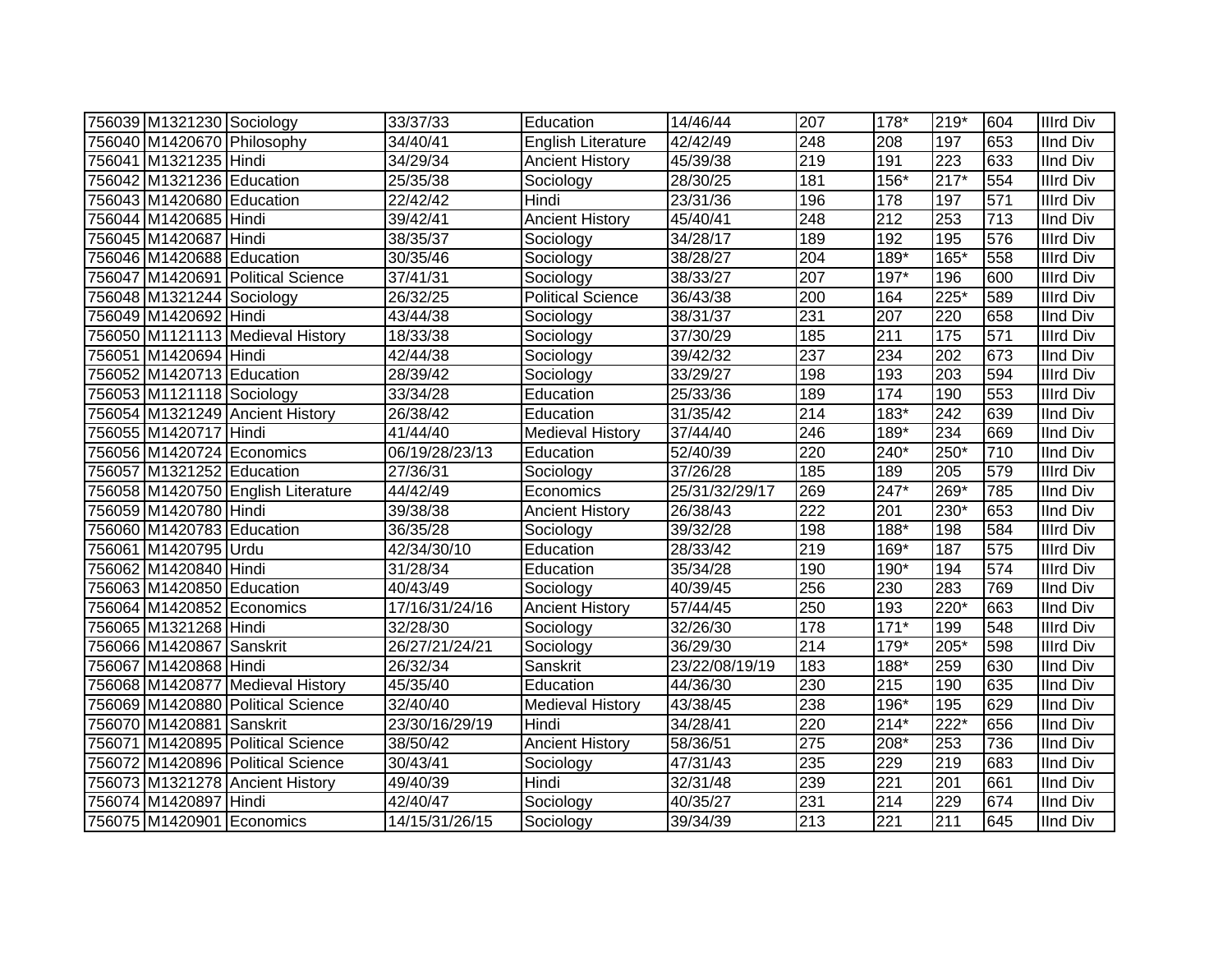| 756076 M1420902 Hindi      |                                    | 30/30/35       | Education                | 20/37/30              | 182 | $172*$ | $217*$ | 571 | <b>Illrd Div</b> |
|----------------------------|------------------------------------|----------------|--------------------------|-----------------------|-----|--------|--------|-----|------------------|
|                            | 756077 M1420904 Ancient History    | 49/39/38       | <b>Political Science</b> | 36/12/33              | 207 | 205*   | 190    | 602 | <b>Illrd Div</b> |
| 756078 M1420906 Hindi      |                                    | 28/42/41       | Sociology                | 40/36/28              | 215 | 185*   | 217    | 617 | <b>IInd Div</b>  |
| 756079 M1420917 Hindi      |                                    | 27/33/38       | <b>Ancient History</b>   | 44/35/41              | 218 | 208*   | 237*   | 663 | <b>IInd Div</b>  |
|                            | 756080 M1321304 Medieval History   | 27/37/31       | Sociology                | 29/34/28              | 186 | 180    | $175*$ | 541 | <b>Illrd Div</b> |
| 756081 M1420964 Sanskrit   |                                    | 25/31/11/24/20 | <b>Ancient History</b>   | 27/36/35              | 209 | 192*   | 203*   | 604 | <b>Illrd Div</b> |
| 756082 M1321306 Education  |                                    | 29/33/36       | Sociology                | 36/31/28              | 193 | 182*   | 182*   | 557 | <b>Illrd Div</b> |
| 756083 M1420976 Hindi      |                                    | 27/37/35       | <b>Ancient History</b>   | 23/30/41              | 193 | $172*$ | $213*$ | 578 | <b>Illrd Div</b> |
| 756084 M1420978 Education  |                                    | 30/32/38       | Sociology                | 35/28/29              | 192 | 180    | 206    | 578 | <b>Illrd Div</b> |
| 756085 M1221675 Hindi      |                                    | 23/17/33       | Education                | $\overline{15}/31/25$ | 144 | 193    | 177    | 514 | Failed           |
|                            | 756086 M1420980 English Literature | 40/44/48       | <b>Ancient History</b>   | 40/39/43              | 254 | 229    | 267*   | 750 | <b>IInd Div</b>  |
|                            | 756087 M1421029 Psychology         | 32/32/20/48    | English Literature       | 49/47/41              | 269 | 237    | 289    | 795 | <b>IInd Div</b>  |
| 756088 M1421030 Education  |                                    | 13/38/30       | Sociology                | 33/28/30              | 172 | 193*   | 189*   | 554 | <b>Illrd Div</b> |
| 756089 M1321322 Philosophy |                                    | 34/41/38       | <b>Ancient History</b>   | 55/35/40              | 243 | 232    | 167    | 642 | <b>IInd Div</b>  |
| 756090 M1321324 Hindi      |                                    | 28/39/42       | Education                | 26/37/33              | 205 | 197    | 214    | 616 | <b>IInd Div</b>  |
|                            | 756091 M1421038 English Literature | 43/47/45       | <b>Ancient History</b>   | 58/40/44              | 277 | 249    | 247    | 773 | <b>IInd Div</b>  |
| 756092 M1121210 Sociology  |                                    | 36/34/28       | Education                | 19/35/45              | 197 | 188*   | 233*   | 618 | <b>IInd Div</b>  |
|                            | 756093 M1421047 English Literature | 34/38/39       | Education                | 35/40/44              | 230 | 227*   | 229    | 686 | <b>IInd Div</b>  |
| 756094 M1321332 Education  |                                    | 31/42/39       | Sociology                | 40/29/28              | 209 | 169    | $213*$ | 591 | <b>Illrd Div</b> |
| 756095 M1421049 Economics  |                                    | 18/19/32/28/17 | Education                | 56/45/50              | 265 | 250    | 250    | 765 | <b>IInd Div</b>  |
| 756096 M1421051 Education  |                                    | 39/36/45       | Sociology                | 37/34/31              | 222 | 190    | 196    | 608 | <b>IInd Div</b>  |
| 756097 M1421053 Hindi      |                                    | 27/32/44       | Sociology                | 23/28/28              | 182 | $169*$ | 201    | 552 | <b>Illrd Div</b> |
| 756098 M1421056 Hindi      |                                    | 46/43/54       | <b>Political Science</b> | 39/42/45              | 269 | 262    | 300    | 831 | <b>Ist Div</b>   |
|                            | 756099 M1421057 Medieval History   | 30/26/29       | Sociology                | 25/39/34              | 183 | $199*$ | 168    | 550 | <b>Illrd Div</b> |
| 756100 M1421062 Education  |                                    | 56/45/50       | Sociology                | 52/52/45              | 300 | 273    | 288    | 861 | <b>Ist Div</b>   |
| 756101 M1421073 Hindi      |                                    | 29/42/46       | Sociology                | 25/38/32              | 212 | 178    | 209    | 599 | <b>Illrd Div</b> |
| 756102 M1421080 Education  |                                    | 31/17/45       | Hindi                    | 26/32/41              | 192 | 203    | $182*$ | 577 | <b>Illrd Div</b> |
|                            | 756103 M1421136 Ancient History    | 43/35/46       | Education                | 37/31/30              | 222 | 220    | 209    | 651 | <b>IInd Div</b>  |
| 756104 M1421145 Economics  |                                    | 06/09/28/27/10 | <b>Political Science</b> | 30/25/36              | 171 | $173*$ | 195    | 539 | <b>Illrd Div</b> |
| 756105 M1421166 Education  |                                    | 39/35/52       | Sociology                | 26/42/35              | 229 | 194    | 188    | 611 | <b>IInd Div</b>  |
|                            | 756106 M1421192 English Literature | 26/32/22       | Sociology                | 25/40/30              | 175 | 208    | $222*$ | 605 | <b>Illrd Div</b> |
|                            | 756107 M1321357 English Literature | 40/34/25       | Education                | 33/29/38              | 199 | 199    | $204*$ | 602 | <b>Illrd Div</b> |
| 756108 M1321358 Hindi      |                                    | 31/17/39       | Sanskrit                 | 30/29/25/23/21        | 215 | 182    | 218*   | 615 | <b>IInd Div</b>  |
|                            | 756109 M1421195 Ancient History    | 48/39/44       | <b>Political Science</b> | 32/34/39              | 236 | 288    | 245    | 769 | <b>IInd Div</b>  |
|                            | 756110 M1421218 Medieval History   | 51/48/43       | Sociology                | $\overline{52}/58/49$ | 301 | 338    | 293    | 932 | <b>Ist Div</b>   |
| 756111 M1421222 Economics  |                                    | 08/08/27/22/17 | <b>Ancient History</b>   | 45/40/39              | 206 | 200    | 211    | 617 | <b>IInd Div</b>  |
|                            | 756112 M1421242 Ancient History    | 47/42/45       | Education                | 32/36/44              | 246 | 185    | $215*$ | 646 | <b>IInd Div</b>  |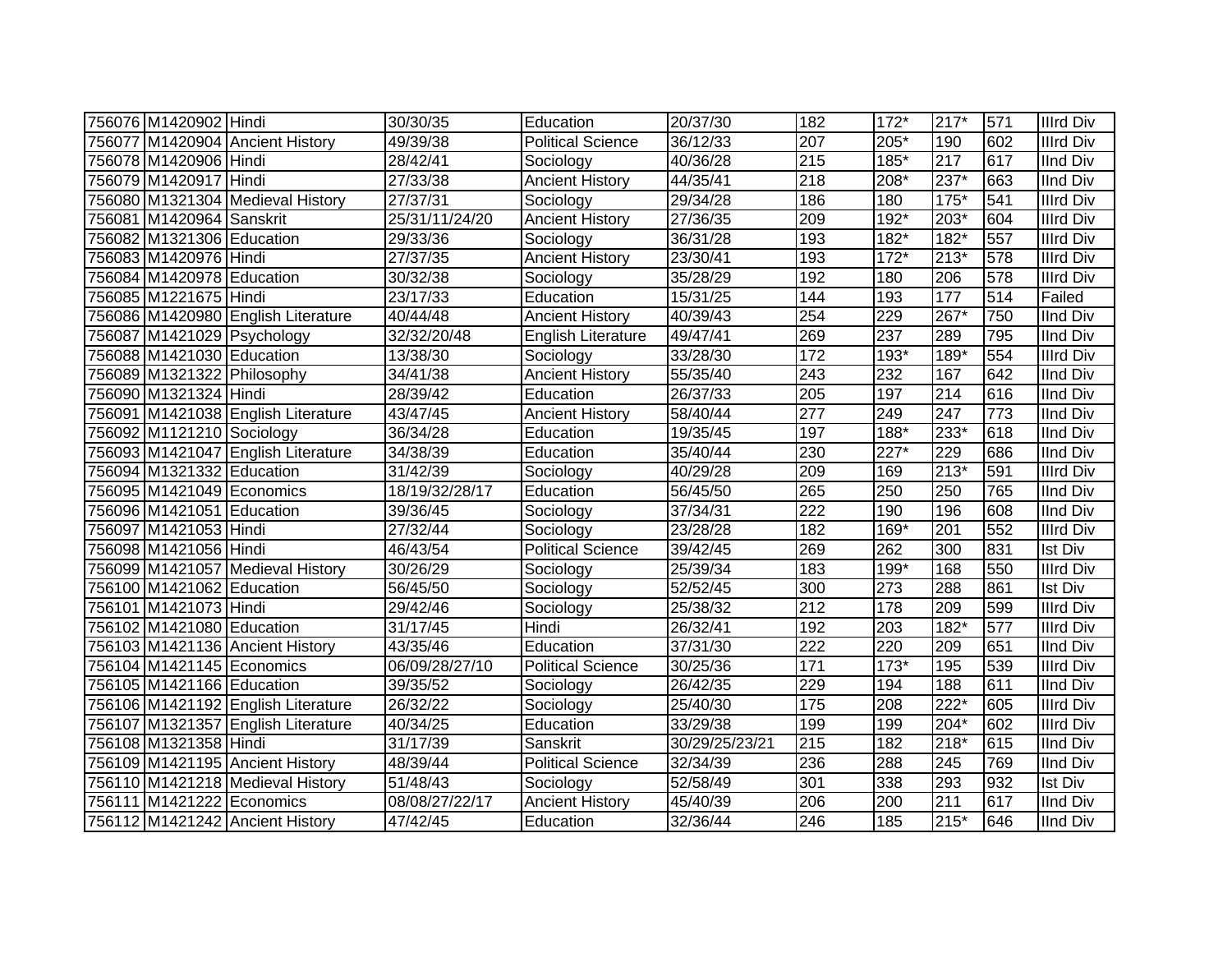| 756113 M1421246 Economics |                                    | 11/22/33/28/17        | Education                | 59/42/51       | 263              | 236    | 247    | 746 | <b>IInd Div</b>  |
|---------------------------|------------------------------------|-----------------------|--------------------------|----------------|------------------|--------|--------|-----|------------------|
| 756114 M1421248 Education |                                    | 35/36/44              | Sociology                | 28/45/31       | 219              | 228    | 215    | 662 | <b>IInd Div</b>  |
| 756115 M1421249 Hindi     |                                    | 26/37/42              | Sociology                | 13/27/30       | 175              | 199    | $214*$ | 588 | Elig/E           |
| 756116 M1421266 Hindi     |                                    | 20/22/27              | Education                | 16/23/29       | $\overline{137}$ | 162    | 193    | 492 | Failed           |
| 756117 M1421267 Sanskrit  |                                    | 26/32/05/24/21        | Hindi                    | 31/35/36       | $\overline{210}$ | $177*$ | 214    | 601 | <b>Illrd Div</b> |
|                           | 756118 M1321374 Ancient History    | 37/40/43              | <b>Political Science</b> | 40/15/42       | $\overline{217}$ | 238    | $233*$ | 688 | <b>IInd Div</b>  |
|                           | 756119 M1421268 Economics          | 08/13/23/27/14        | <b>Political Science</b> | 34/33/41       | 193              | 189    | 177    | 559 | <b>Illrd Div</b> |
| 756120 M1421278 Education |                                    | 34/33/41              | Sociology                | 16/28/30       | 182              | 180    | 201*   | 563 | <b>Illrd Div</b> |
|                           | 756121 M1421288 Political Science  | 06/06/47              | Geography                | 16/06/24/54    | 159              | 231*   | 215    | 605 | Failed           |
| 756122 M1421302 Education |                                    | 30/34/41              | Sociology                | 14/34/32       | 185              | 198    | 193*   | 576 | <b>Illrd Div</b> |
|                           | 756123 M1421305 Medieval History   | 26/37/37              | <b>Political Science</b> | 27/31/35       | 193              | 223*   | 215*   | 631 | <b>IInd Div</b>  |
| 756124 M1421306 Hindi     |                                    | 35/38/37              | Sociology                | 17/27/32       | 186              | $210*$ | 225*   | 621 | <b>IInd Div</b>  |
| 756125 M1421309 Sanskrit  |                                    | 32/36/41/22/21        | <b>Ancient History</b>   | 47/43/41       | 283              | 265    | 232    | 780 | <b>IInd Div</b>  |
|                           | 756126 M1421313 English Literature | 48/42/46              | <b>Political Science</b> | 42/50/45       | 273              | 288    | 246    | 807 | <b>IInd Div</b>  |
| 756127 M1421330 Sanskrit  |                                    | 35/37/38/25/18        | Hindi                    | 36/40/39       | 268              | 227    | 246*   | 741 | <b>IInd Div</b>  |
|                           | 756128 M1421331 Political Science  | $\sqrt{08/08/42}$     | Sociology                | 14/31/30       | 133              | 210    | 179    | 522 | Elig/E           |
|                           | 756129 M1421334 Ancient History    | 44/39/38              | <b>Political Science</b> | 38/50/47       | 256              | 262    | 211    | 729 | <b>IInd Div</b>  |
| 756130 M1421335 Hindi     |                                    | 28/42/45              | <b>Medieval History</b>  | 19/37/38       | 209              | $192*$ | 207*   | 608 | <b>IInd Div</b>  |
| 756131 M1421354 Education |                                    | 34/32/44              | Sociology                | 14/27/30       | 181              | 193*   | 216*   | 590 | Illrd Div        |
|                           | 756132 M1321395 Ancient History    | 21/35/33              | Sociology                | 15/26/25       | 155              | 189    | 190    | 534 | Elig/E           |
| 756133 M1421417 Education |                                    | 29/39/42              | Sociology                | 25/39/36       | 210              | 202    | 170    | 582 | <b>Illrd Div</b> |
|                           | 756134 M1421418 Ancient History    | 28/38/42              | Hindi                    | 31/29/45       | $\overline{213}$ | 255    | $202*$ | 670 | <b>IInd Div</b>  |
| 756135 M1421424 Education |                                    | 34/35/41              | Sociology                | 14/29/31       | 184              | $184*$ | 167*   | 535 | <b>Illrd Div</b> |
| 756136 M1421425 Hindi     |                                    | $\overline{27/32/44}$ | Sociology                | 25/25/26       | 179              | 193    | 210    | 582 | <b>Illrd Div</b> |
| 756137 M1321407 Urdu      |                                    | 43/33/27/AA           | Education                | 25/32/38       | 198              | 220    | 188*   | 606 | <b>Illrd Div</b> |
| 756138 M1421443 Hindi     |                                    | 22/31/33              | Education                | 17/30/39       | 172              | 195*   | $197*$ | 564 | <b>Illrd Div</b> |
|                           | 756139 M1421453 English Literature | 32/37/41              | Sociology                | 26/32/31       | 199              | 197    | 186    | 582 | <b>Illrd Div</b> |
|                           | 756140 M1421456 Ancient History    | 56/48/45              | <b>Political Science</b> | 38/38/52       | 277              | 241    | 229*   | 747 | <b>IInd Div</b>  |
|                           | 756141 M1421457 Economics          | 05/09/26/21/10        | Sociology                | 23/32/25       | 151              | 179    | 193    | 523 | Elig/E           |
|                           | 756142 M1421459 English Literature | 32/35/34              | Sociology                | 26/44/37       | 208              | 232*   | 231    | 671 | <b>IInd Div</b>  |
|                           | 756143 M1421461 Economics          | AA/AA/AA/AA/AA        | <b>Ancient History</b>   | AA/AA/AA       | <b>AA</b>        | 167    | 187    | 354 | Absent           |
|                           | 756144 M1421462 Economics          | 09/07/28/26/10        | Education                | 28/33/45       | 186              | 190    | 231    | 607 | <b>Illrd Div</b> |
|                           | 756145 M1421463 Economics          | 05/09/29/25/10        | <b>Ancient History</b>   | 32/39/32       | 181              | 189    | 195    | 565 | <b>Illrd Div</b> |
|                           | 756146 M1421464 English Literature | 33/28/36              | Economics                | 09/08/29/24/14 | 181              | 225    | 189    | 595 | <b>Illrd Div</b> |
|                           | 756147 M1421500 Economics          | 22/23/29/29/20        | Psychology               | 32/33/26/53    | 267              | 261    | $269*$ | 797 | <b>IInd Div</b>  |
| 756148 M1321421 Education |                                    | 27/29/39              | Sociology                | 24/32/30       | 181              | 172    | 182*   | 535 | <b>Illrd Div</b> |
|                           | 756149 M1421511 Ancient History    | 48/44/48              | <b>Political Science</b> | 23/44/45       | 252              | 257    | 269    | 778 | <b>IInd Div</b>  |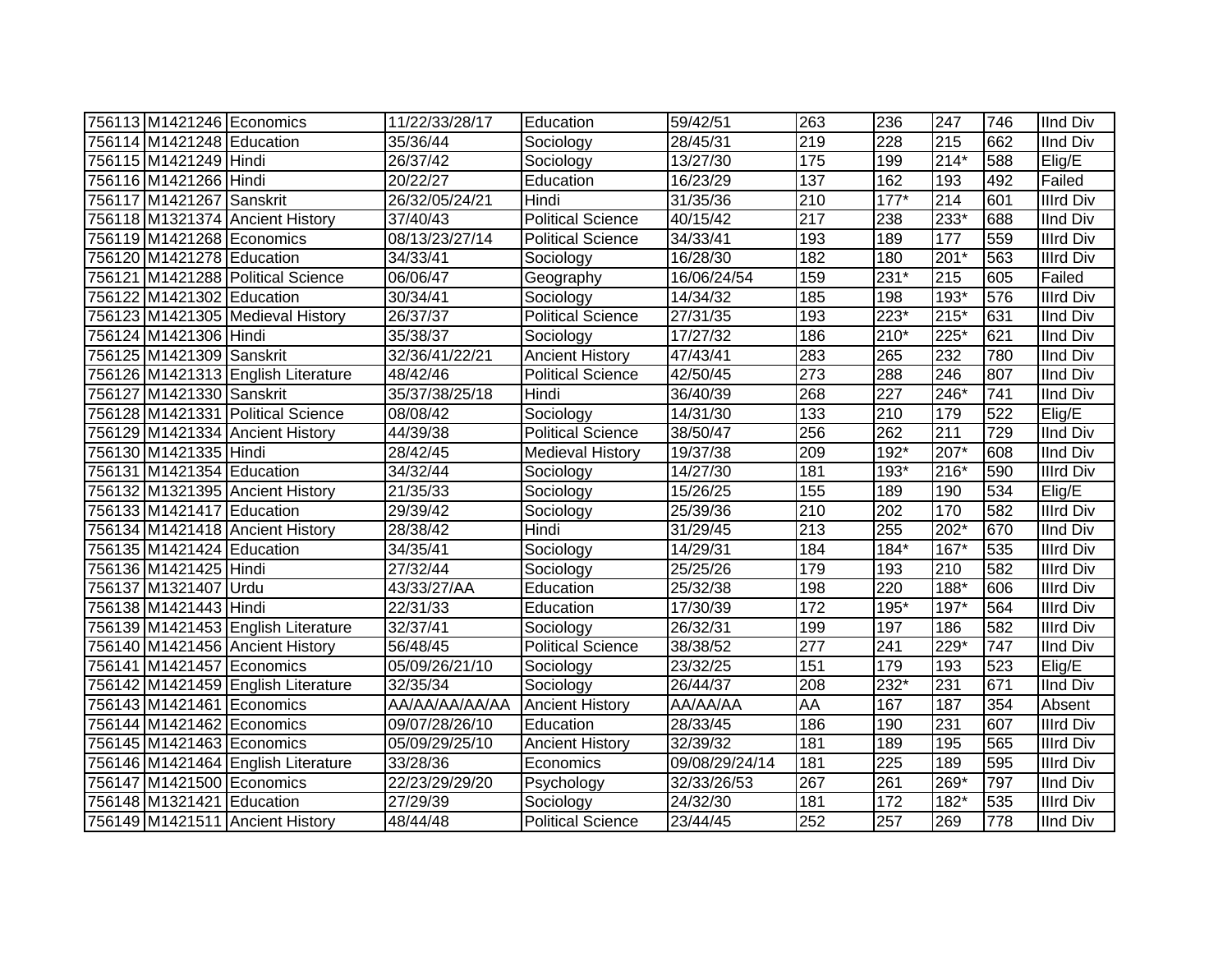|                           | 756150 M1421517 English Literature | 32/28/39       | Economics                | 08/07/29/27/14 | 184              | 186              | 215              | 585 | <b>Illrd Div</b> |
|---------------------------|------------------------------------|----------------|--------------------------|----------------|------------------|------------------|------------------|-----|------------------|
|                           | 756151 M1321423 Medieval History   | 38/32/37       | Sociology                | 42/38/46       | 233              | 196              | 191              | 620 | <b>IInd Div</b>  |
| 756152 M1421518 Economics |                                    | 11/12/24/28/14 | Sociology                | 32/45/45       | $\overline{211}$ | 169              | 218              | 598 | <b>Illrd Div</b> |
|                           | 756153 M1421519 Political Science  | 26/47/47       | Sociology                | 46/52/36       | 254              | 240              | 258              | 752 | <b>IInd Div</b>  |
| 756154 M1421568 Economics |                                    | 05/10/28/26/16 | Psychology               | 09/22/07/41    | 164              | $185*$           | $178*$           | 527 | Elig/E           |
| 756155 M1421578 Sociology |                                    | 28/37/35       | Education                | 27/36/49       | $\overline{212}$ | 196              | 228              | 636 | <b>IInd Div</b>  |
|                           | 756156 M1421584 Ancient History    | 47/42/39       | <b>Political Science</b> | 35/37/48       | 248              | 253              | 240              | 741 | <b>IInd Div</b>  |
|                           | 756157 M1421587 Political Science  | 42/26/42       | Sociology                | 32/46/40       | 228              | 211              | 206              | 645 | <b>IInd Div</b>  |
|                           | 756158 M1321438 Political Science  | 05/04/38       | Sociology                | 16/25/17       | 105              | $167*$           | $202*$           | 474 | Failed           |
|                           | 756159 M1421590 Ancient History    | 28/38/37       | Education                | 28/27/37       | 195              | $175*$           | $235*$           | 605 | <b>Illrd Div</b> |
|                           | 756160 M1321448 Ancient History    | 16/37/37       | <b>Political Science</b> | 00/02/43       | 135              | 197              | $245*$           | 577 | Elig/E           |
| 756161 M1421644 Hindi     |                                    | 42/41/40       | <b>Medieval History</b>  | 33/44/38       | 238              | 206*             | $241*$           | 685 | <b>IInd Div</b>  |
|                           | 756162 M1321452 Ancient History    | 17/36/33       | Political Science        | 00/06/39       | 131              | 224              | $221*$           | 576 | Elig/E           |
|                           | 756163 M1421677 Medieval History   | 40/35/48       | <b>Political Science</b> | 23/44/40       | 230              | 260              | 253              | 743 | <b>IInd Div</b>  |
|                           | 756164 M1421683 Political Science  | 12/28/34       | Sociology                | 13/31/25       | 143              | $181*$           | $202*$           | 526 | Failed           |
| 756165 M1421685 Hindi     |                                    | 50/45/43       | Sociology                | 37/50/37       | 262              | 244              | 236              | 742 | <b>IInd Div</b>  |
| 756166 M1321455 Sociology |                                    | 25/42/37       | Economics                | 07/11/27/24/16 | 189              | $\overline{173}$ | 199              | 561 | <b>Illrd Div</b> |
|                           | 756167 M1421691 Ancient History    | 54/46/46       | English Literature       | 50/45/48       | 289              | 282              | $308*$           | 879 | <b>Ist Div</b>   |
| 756168 M1421697 Hindi     |                                    | 33/39/37       | Education                | 29/22/29       | 189              | 190*             | $194*$           | 573 | <b>Illrd Div</b> |
| 756169 M1421698 Education |                                    | 38/30/40       | Sociology                | 26/40/32       | 206              | 193*             | $\overline{243}$ | 642 | <b>IInd Div</b>  |
| 756170 M1421699 Education |                                    | 38/31/40       | Sociology                | 26/39/28       | 202              | 207              | 224              | 633 | <b>IInd Div</b>  |
| 756171 M1421708 Education |                                    | 31/33/43       | Sociology                | 25/41/36       | 209              | 176*             | 187              | 572 | <b>Illrd Div</b> |
| 756172 M1421716 Urdu      |                                    | 60/35/25/16    | Education                | 41/28/43       | 248              | 265              | 224              | 737 | <b>IInd Div</b>  |
|                           | 756173 M1321463 Ancient History    | 18/40/36       | Education                | 25/26/38       | 183              | 220              | 202*             | 605 | <b>Illrd Div</b> |
|                           | 756174 M1421734 English Literature | 43/35/41       | Sociology                | 39/40/36       | 234              | 197              | 199              | 630 | <b>IInd Div</b>  |
| 756175 M1421753 Hindi     |                                    | 50/47/39       | Education                | 27/34/43       | 240              | 170*             | 185              | 595 | <b>Illrd Div</b> |
|                           | 756176 M1421800 English Literature | 36/39/40       | Sociology                | 44/48/47       | 254              | 264              | $231*$           | 749 | <b>IInd Div</b>  |
| 756177 M1421817 Hindi     |                                    | 44/42/46       | Sanskrit                 | 36/38/31/24/17 | $\overline{278}$ | 209              | $\overline{223}$ | 710 | <b>IInd Div</b>  |
|                           | 756178 M1321476 Ancient History    | 43/41/45       | Geography                | 20/20/26/52    | $\overline{247}$ | $213*$           | 239              | 699 | <b>IInd Div</b>  |
| 756179 M1421882 Education |                                    | 26/36/48       | Sociology                | 24/30/27       | 191              | 202              | 234              | 627 | <b>IInd Div</b>  |
| 756180 M1120993 Hindi     |                                    | 47/39/30       | Education                | 25/31/38       | 210              | 156              | $201*$           | 567 | <b>Illrd Div</b> |
|                           | 756181 M1321257 Ancient History    | 40/43/37       | <b>Political Science</b> | 28/37/39       | 224              | 217              | 238*             | 679 | <b>IInd Div</b>  |
| 756182 M1321282 Education |                                    | 25/31/33       | <b>Ancient History</b>   | 21/37/39       | 186              | $197*$           | 169*             | 552 | <b>Illrd Div</b> |
| 756183 M1221679 Sociology |                                    | 35/44/36       | <b>Ancient History</b>   | 43/41/46       | 245              | 201*             | 206*             | 652 | <b>IInd Div</b>  |
| 756184 M1221709 Hindi     |                                    | 41/37/35       | <b>Ancient History</b>   | 15/34/30       | 192              | 173              | 180              | 545 | <b>Illrd Div</b> |
| 756185 M1221791 Education |                                    | 25/29/36       | Sociology                | 23/29/27       | 169              | 170              | $175*$           | 514 | <b>Illrd Div</b> |
| 757001 11420002 Hindi     |                                    | 36/26/35       | <b>Medieval History</b>  | 26/35/35       | 193              | 200*             | 173              | 566 | <b>Illrd Div</b> |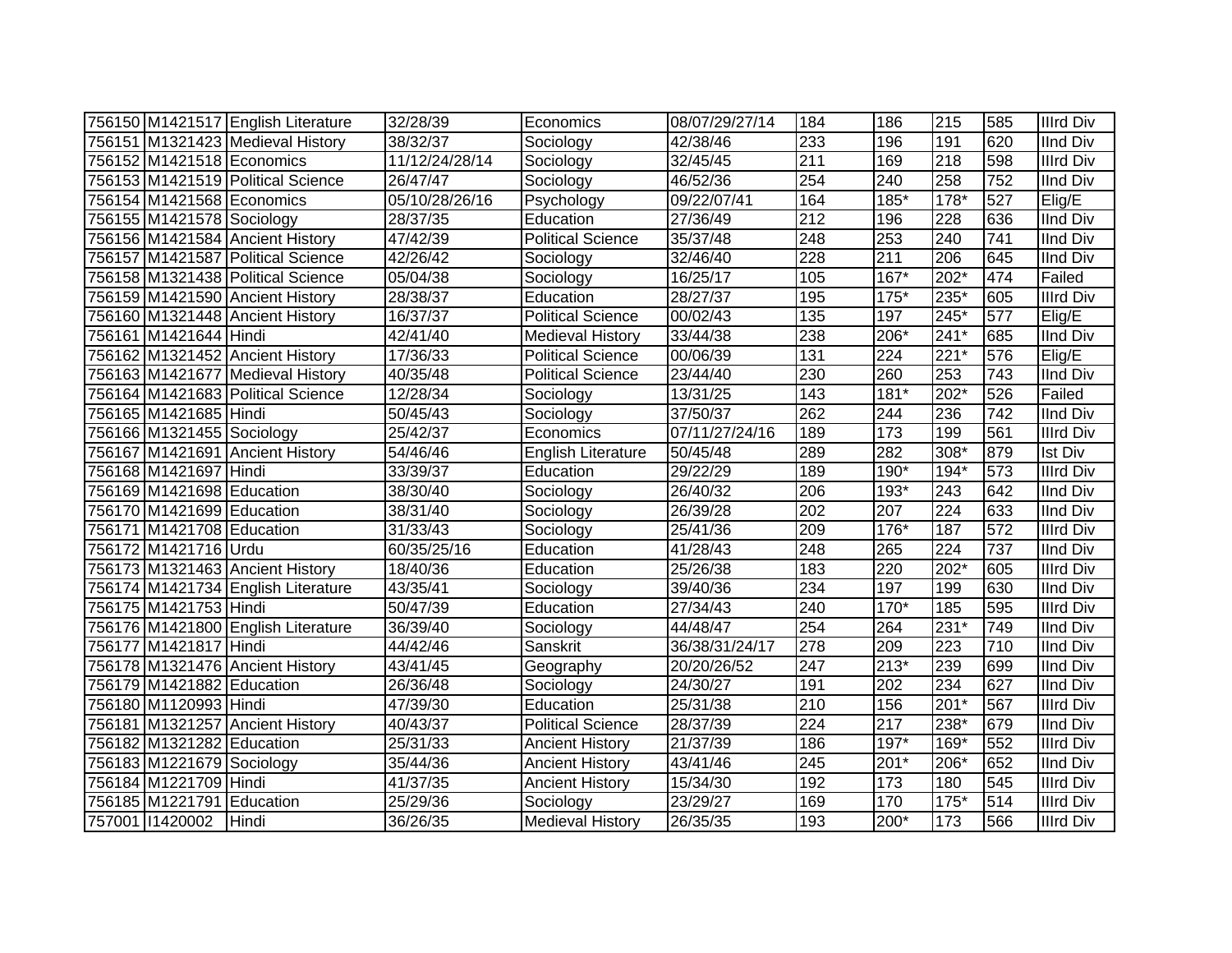| 757002 11420003 | Medieval History         | 46/37/45       | Sociology                 | 32/45/39       | 244 | 211              | 238*             | 693 | <b>IInd Div</b>  |
|-----------------|--------------------------|----------------|---------------------------|----------------|-----|------------------|------------------|-----|------------------|
| 757003 11420005 | Sociology                | 57/56/57       | <b>Medieval History</b>   | 45/37/48       | 300 | 268              | 283*             | 851 | <b>Ist Div</b>   |
| 757004 11420007 | Sanskrit                 | 28/30/16/24/21 | Hindi                     | 49/46/46       | 260 | $202*$           | 185              | 647 | <b>IInd Div</b>  |
| 757005 11420008 | Sociology                | 32/43/46       | Political Science         | 23/33/41       | 218 | $\overline{225}$ | $\overline{227}$ | 670 | <b>IInd Div</b>  |
| 757006 11420010 | <b>Ancient History</b>   | 50/43/53       | Hindi                     | 56/38/48       | 288 | 234              | 250              | 772 | <b>IInd Div</b>  |
| 757007 1420012  | <b>Medieval History</b>  | 40/48/39       | <b>Political Science</b>  | 25/35/45       | 232 | 236              | 227              | 695 | <b>IInd Div</b>  |
| 757008 11420022 | Sanskrit                 | 37/40/19/31/19 | Hindi                     | 44/45/42       | 277 | 239*             | 240*             | 756 | <b>IInd Div</b>  |
| 757009 11420023 | <b>Medieval History</b>  | 40/44/36       | Sociology                 | 25/35/35       | 215 | 242              | 183              | 640 | <b>IInd Div</b>  |
| 757010 1420027  | <b>Medieval History</b>  | 51/51/52       | <b>Political Science</b>  | 46/46/53       | 299 | 286              | 297              | 882 | <b>Ist Div</b>   |
| 757011 1420029  | <b>Political Science</b> | 32/44/47       | Hindi                     | 53/45/39       | 260 | 259              | 276              | 795 | <b>IInd Div</b>  |
| 757012 11420031 | <b>Ancient History</b>   | 58/41/53       | Political Science         | 27/41/47       | 267 | 280              | 277              | 824 | <b>Ist Div</b>   |
| 757013 1420032  | <b>Ancient History</b>   | 47/44/40       | Hindi                     | 38/47/40       | 256 | $231*$           | 255*             | 742 | <b>IInd Div</b>  |
| 757014 11420035 | <b>Medieval History</b>  | 46/45/46       | Sociology                 | 45/55/55       | 292 | 276              | 269              | 837 | <b>Ist Div</b>   |
| 757015 11420039 | <b>Medieval History</b>  | 44/37/38       | Economics                 | 20/18/27/26/19 | 229 | $214*$           | 210              | 653 | <b>IInd Div</b>  |
| 757016 11420040 | <b>Ancient History</b>   | 56/47/53       | <b>Political Science</b>  | 39/44/29       | 268 | $267*$           | 262*             | 797 | <b>IInd Div</b>  |
| 757017 1420041  | <b>Ancient History</b>   | 51/41/45       | Hindi                     | 51/45/37       | 270 | 277              | 263              | 810 | <b>Ist Div</b>   |
| 757018 11420042 | Education                | 36/37/39       | <b>Medieval History</b>   | 43/43/47       | 245 | 233              | 235              | 713 | <b>IInd Div</b>  |
| 757019 11420058 | Sociology                | 28/40/40       | <b>Political Science</b>  | 29/19/22       | 178 | 179              | 170              | 527 | Elig/E           |
| 757020 11420060 | <b>Medieval History</b>  | 33/37/42       | <b>Political Science</b>  | 32/34/28       | 206 | 238*             | 209*             | 653 | <b>IInd Div</b>  |
| 757021 1320032  | Economics                | 20/18/31/26/20 | English Literature        | 35/35/29       | 214 | 197*             | 199              | 610 | <b>IInd Div</b>  |
| 757022 11420063 | Economics                | 12/15/29/23/19 | <b>Political Science</b>  | 25/25/19       | 167 | 246              | 220              | 633 | Elig/E           |
| 757023 11420064 | <b>Political Science</b> | 31/19/26       | <b>Medieval History</b>   | 42/47/47       | 212 | $223*$           | 225              | 660 | <b>IInd Div</b>  |
| 757024 11420067 | <b>Medieval History</b>  | 39/37/37       | Hindi                     | 49/42/37       | 241 | 232*             | 235              | 708 | <b>IInd Div</b>  |
| 757025 11420069 | Sociology                | 30/49/35       | Economics                 | 31/12/AA/25/19 | 201 | 196              | 214              | 611 | <b>IInd Div</b>  |
| 757026 11420073 | Economics                | 31/27/34/28/19 | Philosophy                | 37/39/39       | 254 | $221*$           | 262*             | 737 | <b>IInd Div</b>  |
| 757027 1420076  | <b>Medieval History</b>  | 37/40/37       | <b>Political Science</b>  | 32/26/27       | 199 | 247              | 234              | 680 | <b>IInd Div</b>  |
| 757028 11320040 | Sociology                | 29/40/21       | <b>Medieval History</b>   | 13/37/37       | 177 | 198              | 208              | 583 | <b>Illrd Div</b> |
| 757029 11420077 | <b>Ancient History</b>   | 46/38/42       | Sociology                 | 28/50/34       | 238 | 241              | 233              | 712 | <b>IInd Div</b>  |
| 757030 11420078 | <b>Ancient History</b>   | 43/41/43       | <b>Political Science</b>  | 34/16/26       | 203 | 186*             | 236              | 625 | <b>IInd Div</b>  |
| 757031 1420081  | <b>Ancient History</b>   | 46/35/46       | <b>Political Science</b>  | 30/44/27       | 228 | $214*$           | 210              | 652 | <b>IInd Div</b>  |
| 757032 11420084 | <b>Ancient History</b>   | 52/41/45       | Economics                 | 36/23/29/28/17 | 271 | $\overline{245}$ | 241              | 757 | <b>IInd Div</b>  |
| 757033 11420087 | Sociology                | 16/28/29       | <b>Political Science</b>  | 30/37/28       | 168 | 166              | 172              | 506 | <b>Illrd Div</b> |
| 757034 11420089 | <b>Medieval History</b>  | 44/50/45       | English Literature        | 40/43/40       | 262 | $240*$           | 190*             | 692 | <b>IInd Div</b>  |
| 757035 11420090 | Economics                | 33/25/30/22/15 | <b>English Literature</b> | 33/36/35       | 229 | 240              | $242*$           | 711 | <b>IInd Div</b>  |
| 757036 11420091 | Economics                | 26/26/27/24/15 | Sociology                 | 25/37/30       | 210 | 199*             | 211              | 620 | <b>IInd Div</b>  |
| 757037 11420092 | <b>Medieval History</b>  | 39/35/37       | <b>Defence Studies</b>    | 25/17/32/53    | 238 | $211*$           | 207              | 656 | <b>IInd Div</b>  |
| 757038 11420093 | <b>Ancient History</b>   | 56/44/45       | <b>Political Science</b>  | 34/43/33       | 255 | 224              | 250              | 729 | <b>IInd Div</b>  |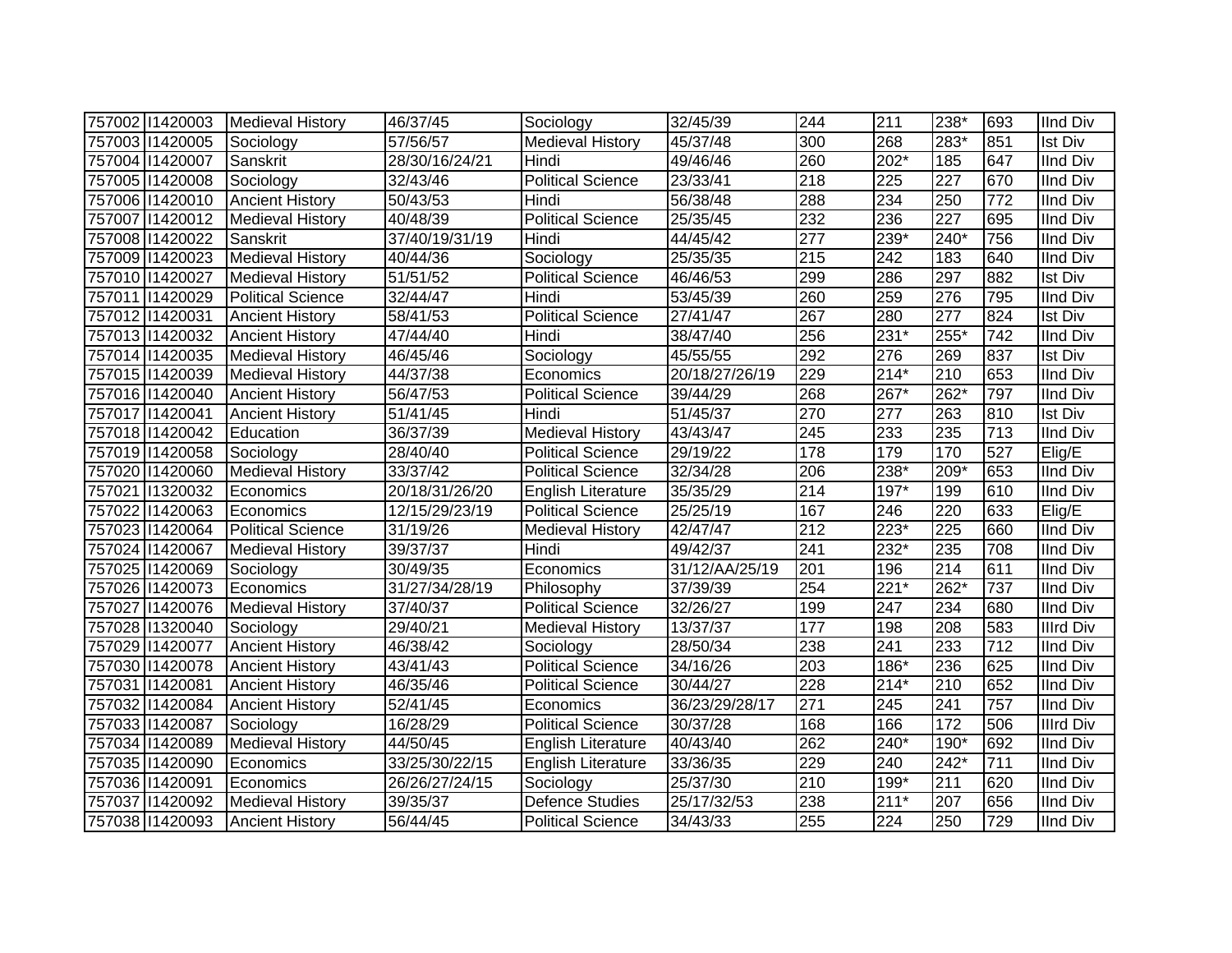| 757039 11420094 | Economics                 | 28/23/26/24/17 | <b>Political Science</b>  | 33/39/32       | 222              | 208*   | 231    | 661 | <b>IInd Div</b>  |
|-----------------|---------------------------|----------------|---------------------------|----------------|------------------|--------|--------|-----|------------------|
| 757040 11420097 | Economics                 | 29/26/27/25/13 | <b>Political Science</b>  | 30/37/29       | $\overline{216}$ | $213*$ | $219*$ | 648 | <b>IInd Div</b>  |
| 757041 1420098  | <b>Ancient History</b>    | 45/38/42       | <b>Political Science</b>  | 30/20/25       | $\overline{200}$ | $190*$ | 185    | 575 | <b>Illrd Div</b> |
| 757042 11420101 | <b>Medieval History</b>   | 47/41/42       | <b>Political Science</b>  | 37/40/31       | 238              | 249    | $242*$ | 729 | <b>IInd Div</b>  |
| 757043 11420104 | Hindi                     | 44/38/37       | Sanskrit                  | 28/29/19/19/20 | 234              | $176*$ | 167    | 577 | <b>Illrd Div</b> |
| 757044 11420107 | <b>Medieval History</b>   | 49/42/38       | <b>Political Science</b>  | 45/45/34       | 253              | 245    | 245    | 743 | <b>IInd Div</b>  |
| 757045 11420110 | <b>Ancient History</b>    | 42/40/47       | Economics                 | 26/19/17/28/12 | 231              | 200*   | 198    | 629 | <b>IInd Div</b>  |
| 757046 11420111 | <b>Ancient History</b>    | 41/42/43       | <b>Political Science</b>  | 28/22/26       | $\overline{202}$ | 196*   | 184    | 582 | <b>Illrd Div</b> |
| 757047 11420113 | <b>Ancient History</b>    | <b>UFM</b>     | Sociology                 | <b>UFM</b>     | UF               | 239    | $207*$ | UF  | <b>UFM</b>       |
| 757048 11420115 | Hindi                     | 39/44/41       | Sociology                 | 48/52/53       | $\overline{277}$ | 180*   | 203*   | 660 | <b>IInd Div</b>  |
| 757049 11420116 | <b>English Literature</b> | 38/41/38       | <b>Defence Studies</b>    | 35/29/36/51    | 268              | 256    | 270*   | 794 | <b>IInd Div</b>  |
| 757050 11420119 | Economics                 | 31/30/21/27/17 | <b>Political Science</b>  | 44/45/33       | 248              | 262    | 250*   | 760 | <b>IInd Div</b>  |
| 757051 1420120  | Economics                 | 26/25/20/23/16 | Sociology                 | 38/45/38       | 231              | $175*$ | 191    | 597 | <b>Illrd Div</b> |
| 757052 11420123 | <b>Medieval History</b>   | 45/47/35       | Sociology                 | 45/47/42       | 261              | 236*   | 231    | 728 | <b>IInd Div</b>  |
| 757053 11420125 | Sanskrit                  | 35/33/33/25/19 | Hindi                     | 37/45/40       | 267              | 227*   | 232    | 726 | <b>IInd Div</b>  |
| 757054 11420127 | <b>Ancient History</b>    | 49/44/47       | Hindi                     | 53/44/42       | 279              | 262*   | 261    | 802 | <b>IInd Div</b>  |
| 757055 11420130 | <b>Ancient History</b>    | 13/43/41       | <b>Political Science</b>  | 32/16/20       | 165              | 218    | $222*$ | 605 | Elig/E           |
| 757056 11420131 | Economics                 | 26/25/28/24/18 | <b>Political Science</b>  | 37/35/37       | 230              | 226    | 232    | 688 | <b>IInd Div</b>  |
| 757057 1420132  | <b>Ancient History</b>    | 19/40/42       | <b>Political Science</b>  | 31/10/21       | 163              | 193    | 247*   | 603 | Elig/E           |
| 757058 11420134 | Sociology                 | 53/56/48       | Education                 | 34/37/37       | 265              | 203    | 220    | 688 | <b>IInd Div</b>  |
| 757059 11420135 | Hindi                     | 53/45/43       | Sanskrit                  | 29/31/36/25/20 | 282              | 193    | 235    | 710 | <b>IInd Div</b>  |
| 757060 11420136 | <b>Ancient History</b>    | 41/45/45       | <b>Political Science</b>  | 28/25/27       | 211              | 240    | 212    | 663 | <b>IInd Div</b>  |
| 757061 1420140  | Sociology                 | 37/37/36       | <b>Political Science</b>  | 44/38/26       | $\overline{218}$ | 228    | 216    | 662 | <b>IInd Div</b>  |
| 757062 11420141 | Hindi                     | 45/48/36       | Sanskrit                  | 33/35/20/23/20 | 260              | 175    | 192    | 627 | <b>IInd Div</b>  |
| 757063 11320095 | Sociology                 | 33/38/37       | Hindi                     | 42/38/33       | 221              | 200    | 189*   | 610 | <b>IInd Div</b>  |
| 757064 11420146 | <b>Ancient History</b>    | 53/42/47       | <b>Political Science</b>  | 43/51/31       | 267              | 259    | 279    | 805 | <b>IInd Div</b>  |
| 757065 11320099 | <b>Ancient History</b>    | 38/35/43       | Hindi                     | 38/42/29       | 225              | 185*   | 184    | 594 | <b>Illrd Div</b> |
| 757066 11420150 | Sociology                 | 35/51/34       | Defence Studies           | 20/23/33/55    | 251              | 226    | 215    | 692 | <b>IInd Div</b>  |
| 757067 11420151 | <b>Medieval History</b>   | 44/46/41       | <b>English Literature</b> | 36/44/33       | 244              | $255*$ | 258*   | 757 | <b>IInd Div</b>  |
| 757068 11420152 | Economics                 | 33/30/36/23/18 | <b>Political Science</b>  | 41/46/37       | 264              | 263*   | 248*   | 775 | <b>IInd Div</b>  |
| 757069 11420159 | Sociology                 | 20/25/27       | <b>Political Science</b>  | 30/26/29       | 157              | $179*$ | 177    | 513 | $E$ lig/E        |
| 757070 11420161 | <b>Medieval History</b>   | 42/42/36       | <b>English Literature</b> | 30/37/25       | 212              | 205    | 226*   | 643 | <b>IInd Div</b>  |
| 757071 1420165  | Sociology                 | 22/32/30       | <b>Medieval History</b>   | 35/35/32       | 186              | 214    | 221    | 621 | <b>IInd Div</b>  |
| 757072 11420168 | <b>Medieval History</b>   | 30/38/29       | <b>Political Science</b>  | 28/31/34       | 190              | $210*$ | $216*$ | 616 | <b>IInd Div</b>  |
| 757073 11420171 | Economics                 | 22/18/21/20/14 | Hindi                     | 39/38/35       | 207              | 178    | 295    | 680 | <b>IInd Div</b>  |
| 757074 11420173 | <b>Medieval History</b>   | 32/29/32       | English Literature        | 43/48/41       | 225              | 260*   | 258    | 743 | <b>IInd Div</b>  |
| 757075 11420174 | <b>English Literature</b> | 21/27/22       | <b>Medieval History</b>   | 27/18/21       | 136              | 184*   | 203    | 523 | Failed           |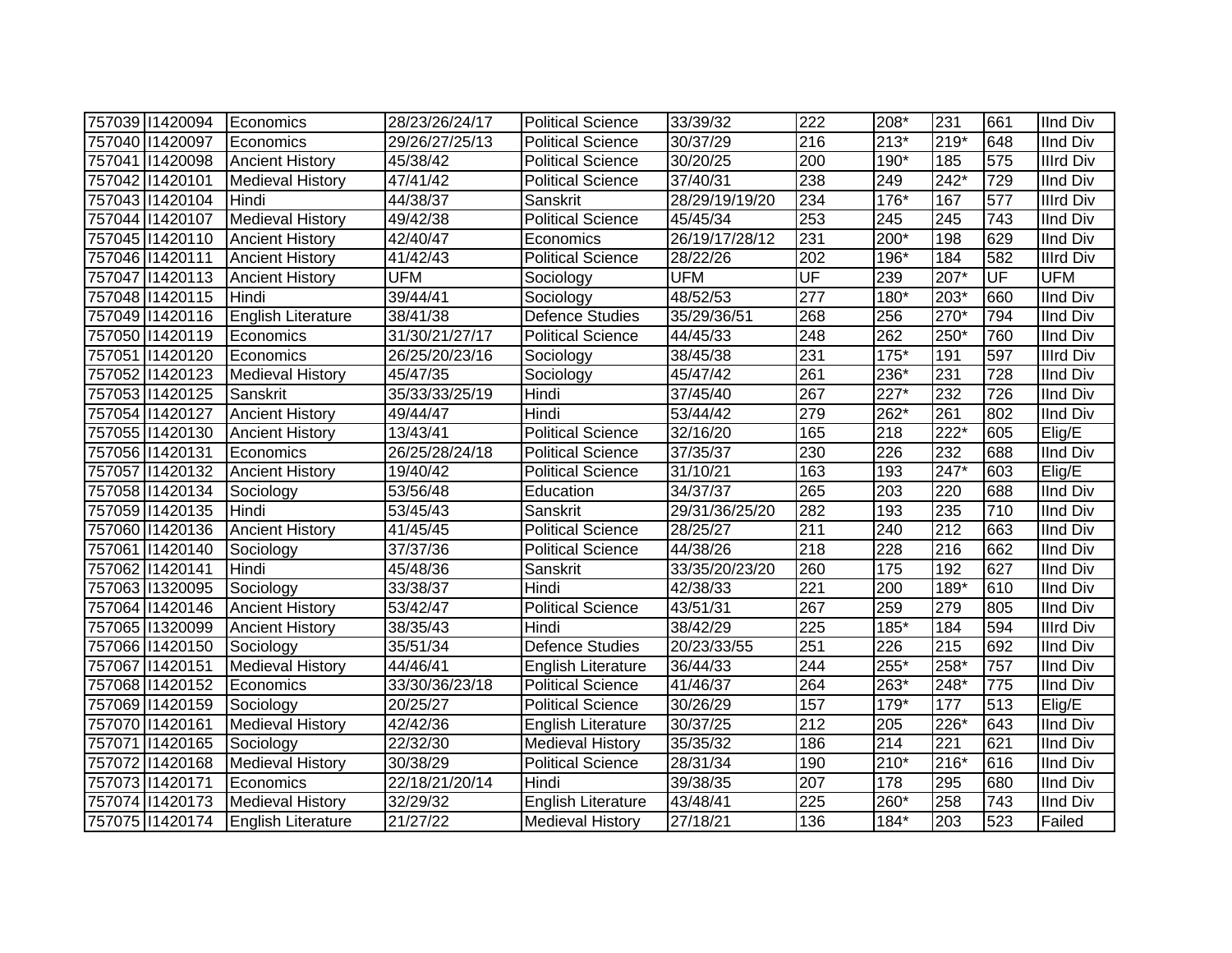| 757076 11420175 | <b>Ancient History</b>    | 49/41/46       | Economics                 | 22/20/25/21/13 | 237              | 200    | 237              | 674 | <b>IInd Div</b> |
|-----------------|---------------------------|----------------|---------------------------|----------------|------------------|--------|------------------|-----|-----------------|
| 757077 11420177 | Sanskrit                  | 35/38/26/32/21 | Hindi                     | 43/39/49       | 283              | 242    | 286              | 811 | <b>Ist Div</b>  |
| 757078 11420179 | <b>Ancient History</b>    | 51/46/43       | <b>Political Science</b>  | 37/46/45       | 268              | 237    | $\overline{249}$ | 754 | <b>IInd Div</b> |
| 757079 11420180 | <b>Medieval History</b>   | 33/36/35       | <b>Political Science</b>  | 30/37/45       | $\overline{216}$ | 225    | $232*$           | 673 | <b>IInd Div</b> |
| 757080 11420183 | <b>Ancient History</b>    | 41/40/41       | Education                 | 26/33/25       | $\overline{206}$ | 187    | $\overline{221}$ | 614 | <b>IInd Div</b> |
| 757081 1320135  | Hindi                     | 38/42/42       | Sanskrit                  | 28/31/27/23/20 | 251              | 191    | $210*$           | 652 | <b>IInd Div</b> |
| 757082 11420185 | Hindi                     | 38/33/48       | Sanskrit                  | 39/38/25/22/22 | 265              | 228    | 244              | 737 | <b>IInd Div</b> |
| 757083 11420187 | <b>Ancient History</b>    | 42/41/46       | Sociology                 | 39/55/42       | 265              | 240    | 246              | 751 | <b>IInd Div</b> |
| 757084 11420188 | <b>Medieval History</b>   | 41/41/38       | Sociology                 | 36/48/48       | 252              | 257    | 228              | 737 | <b>IInd Div</b> |
| 757085 11420189 | <b>Political Science</b>  | 34/43/44       | Economics                 | 27/23/30/24/18 | 243              | 248    | $248*$           | 739 | <b>IInd Div</b> |
| 757086 11420190 | Economics                 | 31/23/27/23/14 | Sociology                 | 41/39/40       | 238              | 209    | $225*$           | 672 | <b>IInd Div</b> |
| 757087 11420191 | <b>Medieval History</b>   | 43/42/41       | <b>Political Science</b>  | 30/33/41       | 230              | 215    | 241*             | 686 | <b>IInd Div</b> |
| 757088 11420199 | <b>Medieval History</b>   | 37/44/41       | <b>Political Science</b>  | 25/34/30       | $\overline{211}$ | 220    | 239*             | 670 | <b>IInd Div</b> |
| 757090 11420203 | <b>Ancient History</b>    | 48/39/44       | Economics                 | 33/24/25/12/16 | 241              | $274*$ | 259              | 774 | <b>IInd Div</b> |
| 757091 11420204 | Hindi                     | 35/43/43       | <b>Medieval History</b>   | 42/45/41       | 249              | 220    | 223              | 692 | <b>IInd Div</b> |
| 757092 11420205 | <b>Political Science</b>  | 19/32/37       | Defence Studies           | 21/23/30/55    | $\overline{217}$ | $219*$ | 223              | 659 | <b>IInd Div</b> |
| 757093 11420208 | <b>Medieval History</b>   | 41/35/37       | Sociology                 | 40/46/47       | 246              | 203*   | 200              | 649 | <b>IInd Div</b> |
| 757094 11420212 | Economics                 | 32/26/30/26/15 | Hindi                     | 36/47/46       | 258              | 233*   | 234              | 725 | <b>IInd Div</b> |
| 757095 11420213 | <b>Medieval History</b>   | 40/47/43       | <b>Political Science</b>  | 48/53/50       | 281              | 249    | 269              | 799 | <b>IInd Div</b> |
| 757096 11420216 | <b>Ancient History</b>    | 48/46/46       | Economics                 | 31/28/32/28/12 | 271              | 287*   | 288              | 846 | <b>Ist Div</b>  |
| 757097 1420218  | Hindi                     | 40/42/48       | Sanskrit                  | 35/40/31/29/19 | 284              | 241    | 260              | 785 | <b>IInd Div</b> |
| 757098 11220234 | <b>Ancient History</b>    | AA/AA/38       | <b>Political Science</b>  | 30/31/30       | 129              | 188*   | 196*             | 513 | Elig/E          |
| 757099 11420219 | <b>English Literature</b> | 37/38/32       | <b>Political Science</b>  | 41/45/50       | 243              | 248    | 279              | 770 | <b>IInd Div</b> |
| 757100 11320178 | Education                 | 50/45/48       | Sociology                 | 54/56/55       | 308              | 262    | 283              | 853 | <b>Ist Div</b>  |
| 757101 1420223  | <b>Ancient History</b>    | 52/45/38       | Economics                 | 30/26/31/33/17 | 272              | 251    | 283*             | 806 | <b>IInd Div</b> |
| 757102 11420225 | Hindi                     | 41/42/42       | Education                 | 30/41/39       | 235              | 222    | 217              | 674 | <b>IInd Div</b> |
| 757103 11420227 | Economics                 | 23/27/25/23/09 | Sociology                 | 45/45/40       | 237              | $185*$ | 200*             | 622 | <b>IInd Div</b> |
| 757104 11420229 | Medieval History          | 06/AA/AA       | <b>Defence Studies</b>    | 33/30/34/60    | 163              | 273    | 282              | 718 | Elig/E          |
| 757105 11420230 | <b>Political Science</b>  | 40/38/45       | Hindi                     | 36/42/45       | 246              | 268    | 204              | 718 | <b>IInd Div</b> |
| 757106 11420231 | Economics                 | 25/20/25/21/08 | Defence Studies           | 18/20/25/51    | $\overline{213}$ | $205*$ | $212*$           | 630 | <b>IInd Div</b> |
| 757107 1420233  | English Literature        | 39/41/39       | Sociology                 | 51/55/39       | 264              | 227    | 265*             | 756 | <b>IInd Div</b> |
| 757108 11320186 | Education                 | 35/29/34       | Sociology                 | 32/42/47       | 219              | 208    | 205              | 632 | <b>IInd Div</b> |
| 757109 11120189 | Hindi                     | 46/53/48       | Sociology                 | 36/55/50       | 288              | 237    | 284              | 809 | <b>IInd Div</b> |
| 757110 1420237  | <b>Political Science</b>  | 38/40/45       | <b>Defence Studies</b>    | 27/29/31/61    | $\overline{271}$ | $256*$ | 247*             | 774 | <b>IInd Div</b> |
| 757111 1420241  | <b>Medieval History</b>   | 38/37/37       | <b>Political Science</b>  | 34/47/49       | 242              | 193*   | 228*             | 663 | <b>IInd Div</b> |
| 757112 11420242 | <b>Ancient History</b>    | 43/47/46       | <b>English Literature</b> | 40/37/31       | 244              | $215*$ | 232              | 691 | <b>IInd Div</b> |
| 757113 1420245  | Sanskrit                  | 41/38/37/25/21 | Hindi                     | 34/46/45       | $\overline{287}$ | 260*   | 249              | 796 | <b>IInd Div</b> |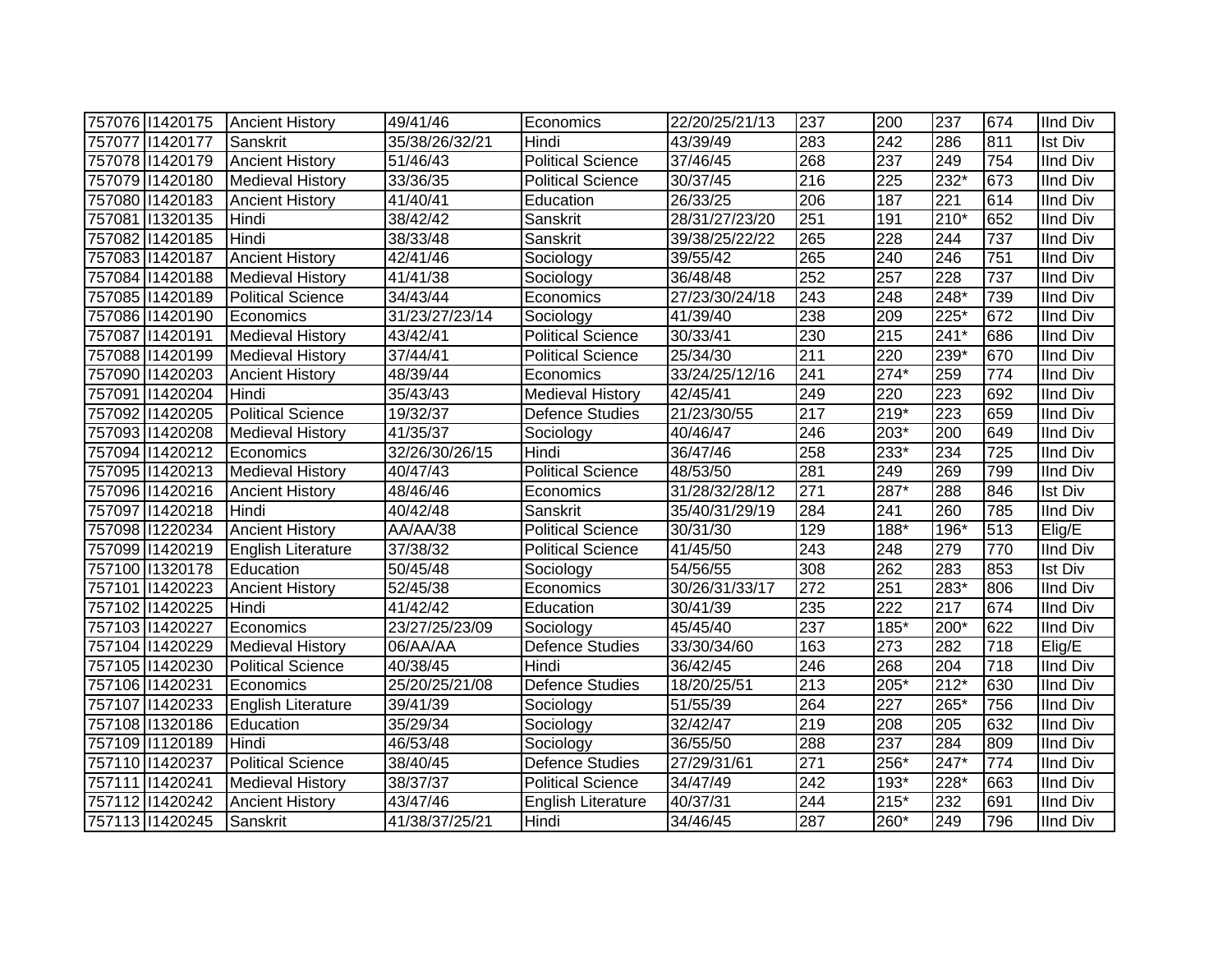| 757114 11420247 | Sociology                 | 40/53/49       | Hindi                    | 41/44/44       | 271 | $240*$ | 256*   | 767 | <b>IInd Div</b>  |
|-----------------|---------------------------|----------------|--------------------------|----------------|-----|--------|--------|-----|------------------|
| 757115 11420250 | <b>Medieval History</b>   | 38/38/37       | Hindi                    | 43/44/47       | 247 | $211*$ | 241    | 699 | <b>IInd Div</b>  |
| 757116 11420256 | Economics                 | 27/25/21/22/12 | Sociology                | 38/39/41       | 225 | 198*   | 199    | 622 | <b>IInd Div</b>  |
| 757117 1420257  | <b>English Literature</b> | 37/41/30       | Sociology                | 40/49/34       | 231 | 168    | 210    | 609 | <b>IInd Div</b>  |
| 757118 11420259 | <b>Medieval History</b>   | 35/36/28       | Sociology                | 25/36/30       | 190 | 190    | 174    | 554 | <b>Illrd Div</b> |
| 757119 11420263 | Sociology                 | 36/41/44       | Economics                | 25/28/32/25/08 | 239 | 270    | 255    | 764 | <b>IInd Div</b>  |
| 757120 11420264 | <b>Ancient History</b>    | 46/40/44       | <b>Political Science</b> | 36/43/49       | 258 | 234    | 208    | 700 | <b>IInd Div</b>  |
| 757121 1420266  | Sociology                 | 24/38/26       | Education                | 29/35/35       | 187 | 184    | 183    | 554 | <b>Illrd Div</b> |
| 757122 11420270 | Hindi                     | 31/40/49       | Sanskrit                 | 29/28/21/25/20 | 243 | $215*$ | $219*$ | 677 | <b>IInd Div</b>  |
| 757123 11420273 | <b>Ancient History</b>    | 38/41/48       | Economics                | 28/25/25/25/10 | 240 | $232*$ | 246*   | 718 | <b>IInd Div</b>  |
| 757124 11420274 | <b>Political Science</b>  | 26/31/40       | <b>Medieval History</b>  | 38/37/36       | 208 | 195    | 202    | 605 | <b>Illrd Div</b> |
| 757125 11420281 | Economics                 | 25/22/26/24/08 | Hindi                    | 33/45/41       | 224 | 166    | 183    | 573 | <b>Illrd Div</b> |
| 757126 11420282 | <b>Medieval History</b>   | 46/37/33       | Political Science        | 30/36/42       | 224 | $181*$ | 183*   | 588 | Illrd Div        |
| 757127 1420284  | <b>Political Science</b>  | 34/43/42       | <b>Defence Studies</b>   | 29/22/36/62    | 268 | 282    | 230*   | 780 | <b>IInd Div</b>  |
| 757128 11420288 | <b>Hindi</b>              | 36/54/45       | Sanskrit                 | 43/40/42/32/21 | 313 | 262    | 281*   | 856 | <b>Ist Div</b>   |
| 757129 11420290 | Economics                 | 33/30/34/26/18 | <b>Medieval History</b>  | 47/44/42       | 274 | 273    | 256    | 803 | <b>IInd Div</b>  |
| 757130 11420295 | <b>Ancient History</b>    | 34/43/40       | Economics                | 24/21/25/19/11 | 217 | 189*   | 213    | 619 | <b>IInd Div</b>  |
| 757131 1320240  | Sociology                 | 29/42/28       | <b>Political Science</b> | 26/29/39       | 193 | 217    | 203*   | 613 | <b>IInd Div</b>  |
| 757132 11420299 | <b>Ancient History</b>    | 34/40/42       | Hindi                    | 30/45/40       | 231 | 162    | 206*   | 599 | <b>Illrd Div</b> |
| 757133 11420300 | <b>Ancient History</b>    | 47/52/52       | Political Science        | 38/43/47       | 279 | 257    | 280*   | 816 | <b>Ist Div</b>   |
| 757134 11420302 | Education                 | 25/33/29       | Sociology                | 19/41/32       | 179 | 182    | 167    | 528 | <b>Illrd Div</b> |
| 757135 11420303 | Sociology                 | 26/40/45       | <b>Medieval History</b>  | 35/41/27       | 214 | 179    | $183*$ | 576 | <b>Illrd Div</b> |
| 757136 11420306 | Hindi                     | 40/50/47       | Economics                | 27/20/29/17/10 | 240 | 233    | 216    | 689 | <b>IInd Div</b>  |
| 757137 11420308 | Economics                 | 26/24/27/20/09 | Hindi                    | 37/44/42       | 229 | 233    | 250    | 712 | <b>IInd Div</b>  |
| 757138 11420312 | Sanskrit                  | 37/37/32/30/19 | Hindi                    | 45/47/50       | 297 | 223    | 265    | 785 | <b>IInd Div</b>  |
| 757139 11420316 | <b>Ancient History</b>    | 41/40/40       | Sociology                | 18/32/30       | 201 | 182    | $175*$ | 558 | <b>Illrd Div</b> |
| 757140 1420317  | Economics                 | 30/24/25/23/10 | <b>Defence Studies</b>   | 28/22/36/64    | 262 | 245    | $231*$ | 738 | <b>IInd Div</b>  |
| 757141 1420319  | <b>English Literature</b> | 41/33/28       | Sociology                | 26/46/44       | 218 | 157    | $207*$ | 582 | <b>Illrd Div</b> |
| 757142 11420323 | Economics                 | 34/27/29/30/15 | <b>Defence Studies</b>   | 34/29/38/62    | 298 | 285    | 264*   | 847 | <b>Ist Div</b>   |
| 757143 1420329  | <b>Political Science</b>  | 36/47/49       | <b>Medieval History</b>  | 44/48/47       | 271 | 211    | 218    | 700 | <b>IInd Div</b>  |
| 757144 1320273  | English Literature        | 41/37/44       | <b>Political Science</b> | 40/39/49       | 250 | 262    | 244    | 756 | <b>IInd Div</b>  |
| 757145 11420331 | Sociology                 | 38/48/35       | <b>Defence Studies</b>   | 25/26/36/61    | 269 | 260    | 269    | 798 | <b>IInd Div</b>  |
| 757146 11420332 | Hindi                     | 45/50/50       | Sanskrit                 | 39/37/42/29/22 | 314 | 269*   | 277    | 860 | <b>Ist Div</b>   |
| 757147 11420334 | Hindi                     | 52/54/52       | <b>Defence Studies</b>   | 38/32/38/68    | 334 | 324    | 315    | 973 | <b>Ist Div</b>   |
| 757148 11420335 | <b>Medieval History</b>   | 42/35/23       | Sociology                | 35/42/33       | 210 | 231    | 221    | 662 | <b>IInd Div</b>  |
| 757149 11420342 | <b>Ancient History</b>    | 37/41/44       | Education                | AA/AA/AA       | 122 | 182    | 185    | 489 | Elig/E           |
| 757150 11420343 | Hindi                     | 53/53/53       | Sanskrit                 | 36/41/33/33/21 | 323 | $272*$ | 305*   | 900 | <b>Ist Div</b>   |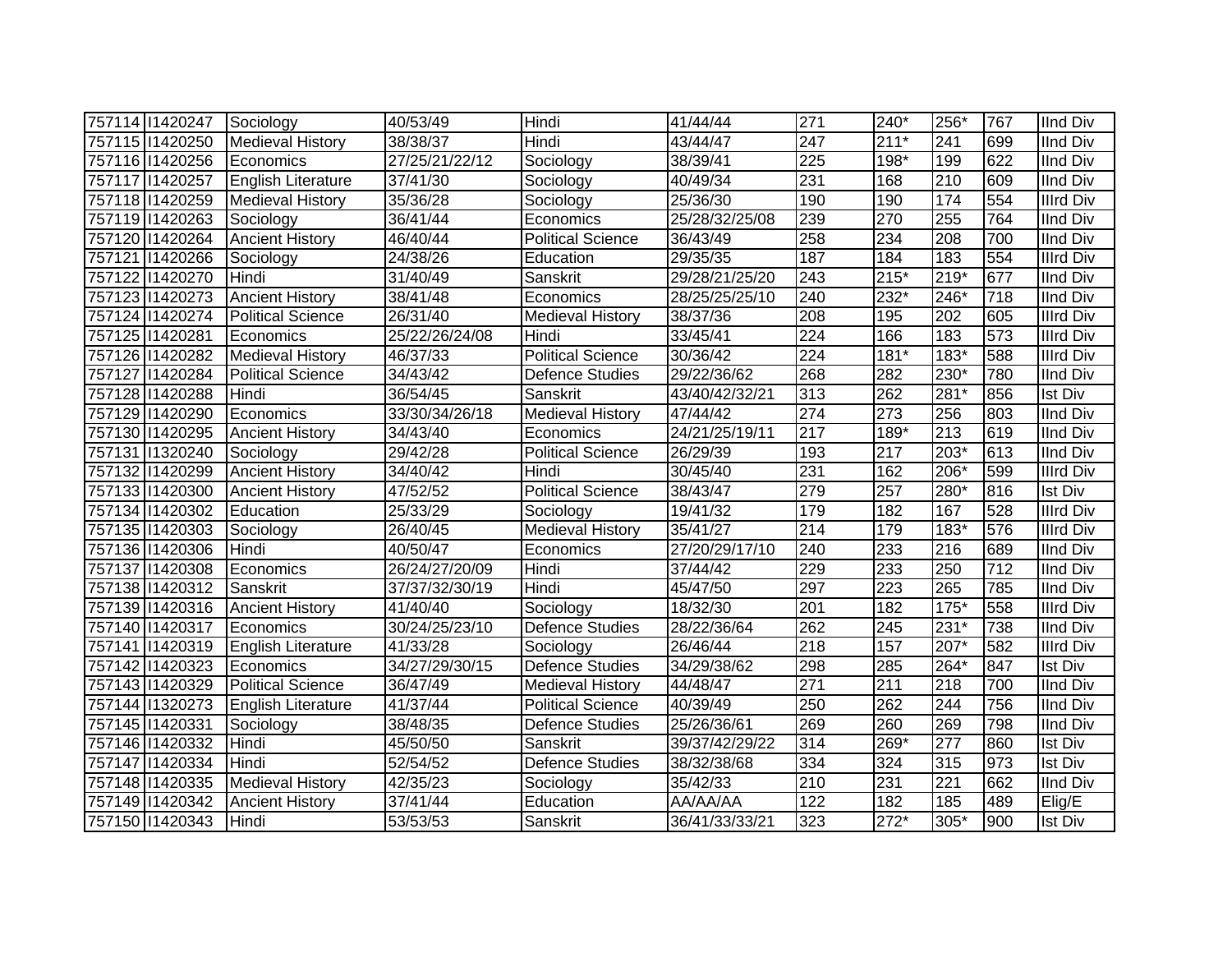| 757151 1420344   | Sociology                 | 27/53/33              | Education                 | 43/39/34       | 229                      | 200    | 226    | 655 | <b>IInd Div</b>  |
|------------------|---------------------------|-----------------------|---------------------------|----------------|--------------------------|--------|--------|-----|------------------|
| 757152 11420346  | Hindi                     | 51/44/51              | <b>Defence Studies</b>    | 23/23/34/54    | 280                      | 205    | 244    | 729 | <b>IInd Div</b>  |
| 757153 11420347  | <b>Ancient History</b>    | 48/42/43              | Sociology                 | 27/41/34       | 235                      | $202*$ | $239*$ | 676 | <b>IInd Div</b>  |
| 757154 11420348  | <b>Political Science</b>  | 35/35/41              | Education                 | 45/35/39       | 230                      | 210    | 232    | 672 | <b>IInd Div</b>  |
| 757155 11420353  | <b>Political Science</b>  | 30/39/37              | Economics                 | 29/23/27/12/16 | $\overline{213}$         | 263    | $258*$ | 734 | <b>IInd Div</b>  |
| 757156 11420355  | <b>Ancient History</b>    | 47/46/48              | Hindi                     | 48/48/43       | 280                      | $248*$ | 261*   | 789 | <b>IInd Div</b>  |
| 757157 1320301   | Sociology                 | 23/27/27              | <b>Political Science</b>  | 27/20/33       | 157                      | 179*   | $213*$ | 549 | <b>Illrd Div</b> |
| 757158 11420356  | <b>Ancient History</b>    | 42/43/45              | Economics                 | 30/18/27/18/10 | 233                      | 225    | 192    | 650 | IInd Div         |
| 757159 11420357  | <b>Ancient History</b>    | 35/38/37              | Hindi                     | 34/41/44       | 229                      | 185*   | 203*   | 617 | <b>IInd Div</b>  |
| 757160   1420358 | Education                 | 25/41/38              | Sociology                 | 20/32/29       | 185                      | 214    | 202    | 601 | <b>Illrd Div</b> |
| 757161 1420359   | English Literature        | 42/43/50              | Economics                 | 29/22/29/28/14 | 257                      | 261    | $240*$ | 758 | <b>IInd Div</b>  |
| 757162 11420360  | <b>Ancient History</b>    | 19/37/35              | Education                 | 25/30/28       | 174                      | 189    | 179    | 542 | <b>Illrd Div</b> |
| 757163 11420361  | Economics                 | 32/21/24/21/16        | Sociology                 | 25/40/35       | $\overline{214}$         | $204*$ | $201*$ | 619 | <b>IInd Div</b>  |
| 757164 11420362  | <b>Ancient History</b>    | 40/41/41              | <b>Political Science</b>  | 32/39/35       | 228                      | 223*   | $221*$ | 672 | <b>IInd Div</b>  |
| 757165 11420366  | <b>Medieval History</b>   | 43/38/38              | Defence Studies           | 24/24/33/52    | 252                      | 199    | 207    | 658 | <b>IInd Div</b>  |
| 757166 11420370  | <b>Medieval History</b>   | 33/26/38              | Hindi                     | 32/44/42       | 215                      | 179    | 202    | 596 | <b>Illrd Div</b> |
| 757167 11420371  | Economics                 | 29/24/26/17/14        | <b>Medieval History</b>   | 44/37/42       | 233                      | 248    | 250*   | 731 | <b>IInd Div</b>  |
| 757168 11420372  | Economics                 | <b>UFM</b>            | English Literature        | <b>UFM</b>     | $\overline{\mathsf{UF}}$ | 171    | 221    | UF  | <b>UFM</b>       |
| 757169 11420375  | Sociology                 | 26/38/32              | <b>Political Science</b>  | 45/41/48       | 230                      | 205    | 204    | 639 | <b>IInd Div</b>  |
| 757170 11420376  | <b>Ancient History</b>    | 47/46/40              | Hindi                     | 49/44/44       | 270                      | 266    | 244    | 780 | <b>IInd Div</b>  |
| 757172 1320316   | <b>Ancient History</b>    | $\overline{35}/41/35$ | <b>Political Science</b>  | 30/25/25       | 191                      | 163    | $215*$ | 569 | <b>Illrd Div</b> |
| 757173 1420379   | Sanskrit                  | 33/38/13/27/17        | Hindi                     | 42/45/37       | 252                      | 258*   | 256*   | 766 | <b>IInd Div</b>  |
| 757174 11420382  | <b>Medieval History</b>   | 42/38/40              | <b>English Literature</b> | 36/34/31       | $\overline{221}$         | 164    | 190    | 575 | <b>Illrd Div</b> |
| 757175 11420384  | Sanskrit                  | 35/33/27/25/17        | Hindi                     | 36/40/47       | 260                      | 200    | 197    | 657 | <b>IInd Div</b>  |
| 757176 11420386  | Sociology                 | 15/35/30              | <b>Defence Studies</b>    | 24/21/36/49    | 210                      | 184    | $177*$ | 571 | <b>Illrd Div</b> |
| 757177 11420387  | <b>Ancient History</b>    | AA/44/43              | Sociology                 | 25/28/30       | 170                      | $172*$ | 202*   | 544 | <b>Illrd Div</b> |
| 757178 11420389  | <b>Ancient History</b>    | 20/37/35              | <b>Political Science</b>  | 33/11/27       | 163                      | 172    | 207*   | 542 | Elig/E           |
| 757179 1420392   | <b>Ancient History</b>    | 45/43/46              | Economics                 | 32/24/24/21/15 | 250                      | 252    | 233*   | 735 | <b>IInd Div</b>  |
| 757180 11420393  | Education                 | 32/33/35              | Defence Studies           | 27/21/31/55    | 234                      | $212*$ | 198    | 644 | <b>IInd Div</b>  |
| 757181 1420395   | Hindi                     | 50/48/51              | Sanskrit                  | 40/40/39/36/22 | 326                      | 262    | 281    | 869 | <b>Ist Div</b>   |
| 757182 11420397  | <b>Ancient History</b>    | 48/43/46              | <b>Political Science</b>  | 31/43/47       | 258                      | 239    | $261*$ | 758 | <b>IInd Div</b>  |
| 757183 11420398  | <b>Ancient History</b>    | 48/44/48              | Political Science         | 44/27/51       | 262                      | 207*   | $223*$ | 692 | <b>IInd Div</b>  |
| 757184 11420400  | Education                 | 31/42/38              | English Literature        | 40/33/43       | $\overline{227}$         | 213    | 241    | 681 | <b>IInd Div</b>  |
| 757185 11420402  | Education                 | 30/36/33              | Sociology                 | 25/29/32       | 185                      | $173*$ | 209*   | 567 | <b>Illrd Div</b> |
| 757186 11420404  | Philosophy                | 36/35/41              | <b>Political Science</b>  | 41/33/25       | 211                      | $221*$ | 231    | 663 | <b>IInd Div</b>  |
| 757187 11420406  | <b>English Literature</b> | 39/41/36              | Sociology                 | 28/37/31       | 212                      | 240*   | 276*   | 728 | <b>IInd Div</b>  |
| 757188 11420409  | <b>Political Science</b>  | 42/20/30              | <b>Defence Studies</b>    | 28/18/33/52    | $\overline{223}$         | 194*   | 217    | 634 | <b>IInd Div</b>  |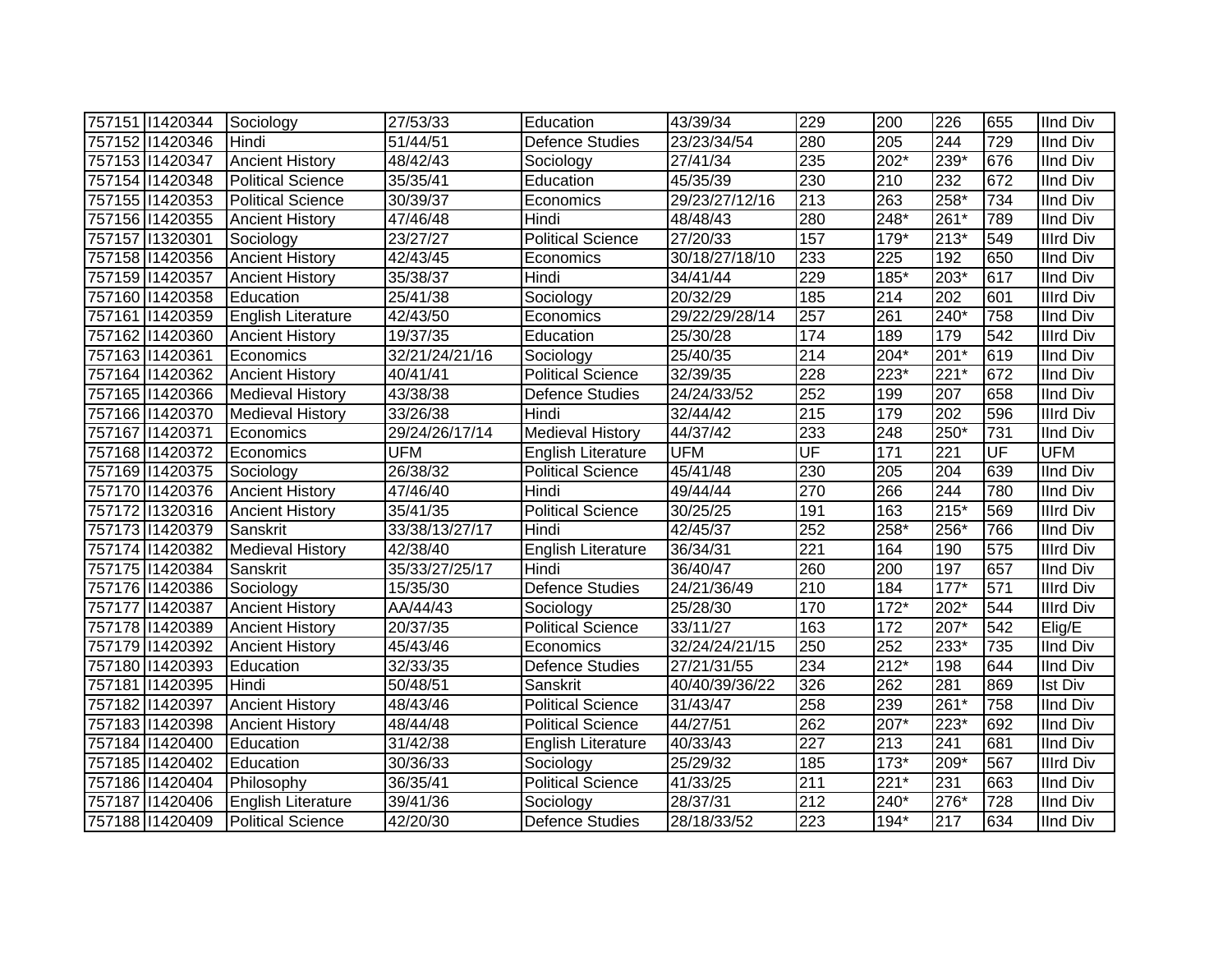| 757189 11420416 | Hindi                   | 41/46/42       | Sociology                 | AA/AA/AA       | 129              | 231              | $197*$             | 557 | Elig/E           |
|-----------------|-------------------------|----------------|---------------------------|----------------|------------------|------------------|--------------------|-----|------------------|
| 757190 11420419 | Sociology               | 27/34/28       | Hindi                     | 28/42/42       | 201              | $237*$           | 195*               | 633 | <b>IInd Div</b>  |
| 757191 1420420  | <b>Medieval History</b> | 36/42/37       | <b>Political Science</b>  | 42/09/35       | 201              | 200              | $193*$             | 594 | <b>Illrd Div</b> |
| 757192 11420422 | Economics               | 25/21/23/23/15 | Hindi                     | 28/35/43       | 213              | 182              | $195*$             | 590 | <b>Illrd Div</b> |
| 757193 11320355 | <b>Ancient History</b>  | 22/42/43       | <b>Political Science</b>  | 41/11/46       | 205              | $185*$           | $218*$             | 608 | <b>IInd Div</b>  |
| 757194 11420423 | <b>Medieval History</b> | 42/47/43       | Sociology                 | 27/40/30       | 229              | 191              | 194*               | 614 | <b>IInd Div</b>  |
| 757195 11420425 | <b>Ancient History</b>  | 48/46/55       | Education                 | 30/38/38       | 255              | 229              | 271                | 755 | <b>IInd Div</b>  |
| 757196 11420427 | <b>Medieval History</b> | 41/39/43       | <b>Political Science</b>  | 45/35/42       | 245              | 246              | $\overline{241}$   | 732 | <b>IInd Div</b>  |
| 757197 1420428  | <b>Ancient History</b>  | 39/42/50       | <b>Political Science</b>  | 44/25/25       | 225              | $\overline{227}$ | $223*$             | 675 | <b>IInd Div</b>  |
| 757198 11420431 | <b>Ancient History</b>  | AA/AA/AA       | Hindi                     | AA/AA/AA       | AA               | 260*             | 250*               | 510 | Absent           |
| 757199 11420437 | <b>Ancient History</b>  | 43/41/50       | Political Science         | 42/33/42       | 251              | 232              | 238                | 721 | <b>IInd Div</b>  |
| 757200 11420438 | Sociology               | 26/50/31       | <b>Political Science</b>  | 31/37/35       | 210              | 246              | 223                | 679 | <b>IInd Div</b>  |
| 757201 1420439  | <b>Ancient History</b>  | 54/46/53       | Hindi                     | 49/52/49       | 303              | 280              | 308                | 891 | Ist Div          |
| 757202 11320377 | Economics               | 25/22/28/18/10 | <b>Medieval History</b>   | 37/40/38       | 218              | 195              | 189*               | 602 | <b>Illrd Div</b> |
| 757203 11420442 | <b>Ancient History</b>  | 42/44/51       | <b>Political Science</b>  | 43/34/46       | 260              | 226              | 206                | 692 | <b>IInd Div</b>  |
| 757204 1320379  | Economics               | 25/17/28/18/11 | <b>Political Science</b>  | 44/25/31       | 199              | $171$            | $237*$             | 607 | <b>Illrd Div</b> |
| 757205 11420444 | <b>Ancient History</b>  | 41/37/45       | <b>Political Science</b>  | 43/18/30       | 214              | 226              | $201*$             | 641 | <b>IInd Div</b>  |
| 757206 11420445 | Education               | 33/32/32       | <b>Medieval History</b>   | 35/37/33       | 202              | 198*             | 191*               | 591 | <b>Illrd Div</b> |
| 757207 1320381  | <b>Ancient History</b>  | 34/39/38       | <b>Political Science</b>  | 43/26/33       | 213              | $224*$           | 227*               | 664 | <b>IInd Div</b>  |
| 757208 11420446 | Hindi                   | 41/48/40       | Sanskrit                  | 43/38/36/33/23 | 302              | 279              | 262                | 843 | <b>Ist Div</b>   |
| 757209 11320382 | Education               | 25/41/40       | <b>Political Science</b>  | 43/06/29       | 184              | 172              | 216*               | 572 | <b>Illrd Div</b> |
| 757210 11420448 | <b>Medieval History</b> | 41/45/44       | Economics                 | 27/17/23/16/15 | 228              | $211*$           | $231*$             | 670 | <b>IInd Div</b>  |
| 757211 1420450  | Economics               | 29/23/31/25/16 | Philosophy                | 39/41/39       | 243              | 268              | 229                | 740 | <b>IInd Div</b>  |
| 757212 1420451  | <b>Medieval History</b> | 42/39/48       | Sociology                 | 28/43/32       | 232              | 195              | 200*               | 627 | <b>IInd Div</b>  |
| 757213 1420454  | <b>Medieval History</b> | 37/39/37       | Hindi                     | 38/39/AA       | 190              | 192              | 198*               | 580 | <b>Illrd Div</b> |
| 757214 1420455  | <b>Ancient History</b>  | 47/41/48       | Political Science         | 45/22/38       | 241              | 216*             | 232                | 689 | <b>IInd Div</b>  |
| 757215 11420456 | <b>Ancient History</b>  | 46/47/51       | <b>Political Science</b>  | 48/35/40       | 267              | 262*             | 256                | 785 | <b>IInd Div</b>  |
| 757216 11420457 | <b>Ancient History</b>  | 38/36/45       | Education                 | 21/32/39       | 211              | 174              | 196                | 581 | <b>Illrd Div</b> |
| 757217 11420458 | <b>Medieval History</b> | 37/35/33       | Philosophy                | 37/37/40       | 219              | 234*             | 189*               | 642 | <b>IInd Div</b>  |
| 757218 11320398 | Sanskrit                | 29/29/20/17/21 | Hindi                     | 33/35/42       | 226              | 189              | 186                | 601 | <b>Illrd Div</b> |
| 757219 1420461  | <b>Medieval History</b> | 36/31/35       | <b>English Literature</b> | 31/28/17       | 178              | 189*             | $\overline{227^*}$ | 594 | <b>Illrd Div</b> |
| 757220 11420462 | Psychology              | 08/20/03/45    | Hindi                     | 33/40/42       | 191              | $181*$           | 210*               | 582 | Elig/E           |
| 757221 1420463  | English Literature      | 33/32/42       | <b>Political Science</b>  | 47/26/32       | $\overline{212}$ | 187              | 208*               | 607 | <b>Illrd Div</b> |
| 757222 1420465  | Sanskrit                | 24/20/19/21/17 | Hindi                     | 36/25/40       | 202              | 203*             | 193                | 598 | <b>Illrd Div</b> |
| 757223 1420466  | Education               | 09/47/34       | Sociology                 | 27/38/27       | 182              | 236              | 209                | 627 | <b>IInd Div</b>  |
| 757224 11420467 | <b>Ancient History</b>  | 48/39/43       | <b>English Literature</b> | 38/32/40       | 240              | 218              | 255*               | 713 | <b>IInd Div</b>  |
| 757225 11420468 | Hindi                   | 42/49/49       | Sanskrit                  | 31/34/38/27/21 | 291              | 296              | 287                | 874 | <b>Ist Div</b>   |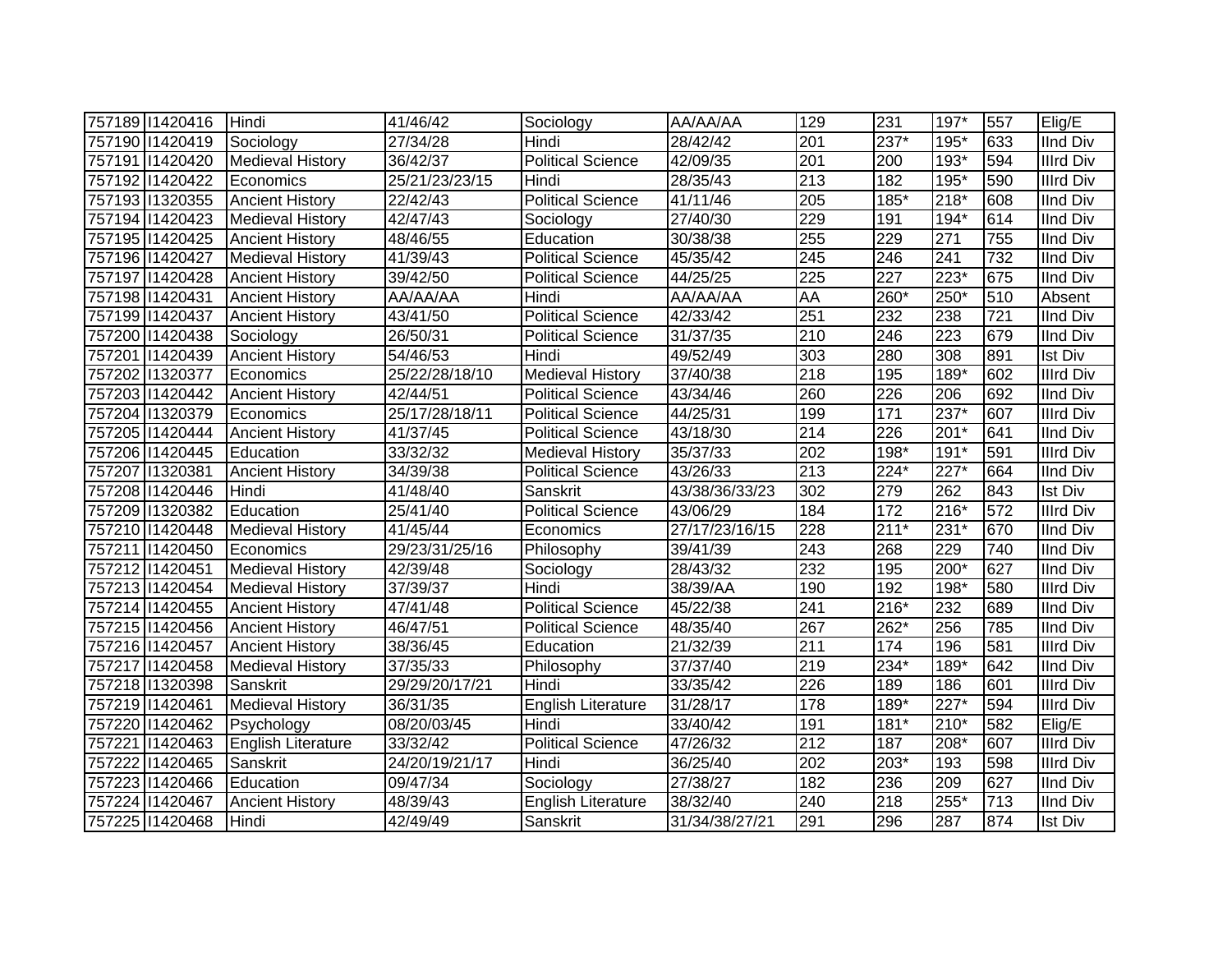| 757226 11420469 | Sanskrit                | 33/41/43/32/22 | Hindi                     | 37/42/51    | 301              | 287*               | 296              | 884 | <b>Ist Div</b>   |
|-----------------|-------------------------|----------------|---------------------------|-------------|------------------|--------------------|------------------|-----|------------------|
| 757227 11420470 | Economics               | 26/27/30/20/13 | Hindi                     | 43/48/42    | 249              | 246*               | $271*$           | 766 | <b>IInd Div</b>  |
| 757228 11420472 | <b>Ancient History</b>  | 45/44/39       | <b>Political Science</b>  | 39/47/34    | $\overline{248}$ | 241                | 256              | 745 | <b>IInd Div</b>  |
| 757229 1420478  | <b>Ancient History</b>  | 32/31/42       | <b>Defence Studies</b>    | 20/20/30/43 | $\overline{218}$ | 173                | 170              | 561 | <b>Illrd Div</b> |
| 757230 11420479 | <b>Ancient History</b>  | 38/40/45       | <b>Political Science</b>  | 45/40/30    | 238              | $\overline{227^*}$ | $219*$           | 684 | <b>IInd Div</b>  |
| 757231 1320417  | Sociology               | 29/44/33       | Philosophy                | 37/40/43    | 226              | 179                | 195*             | 600 | <b>Illrd Div</b> |
| 757232 11420493 | Education               | 04/40/30       | Sociology                 | 14/22/30    | 140              | 196*               | 172              | 508 | Failed           |
| 757233 11420494 | Education               | 07/38/39       | Sociology                 | 15/25/31    | 155              | 184                | 183              | 522 | Elig/E           |
| 757234 11420496 | English Literature      | 40/39/40       | Psychology                | 12/25/06/54 | 216              | 266*               | $262*$           | 744 | Elig/E           |
| 757235 11420498 | <b>Ancient History</b>  | 35/44/46       | <b>Political Science</b>  | 45/32/47    | 249              | 257                | 267              | 773 | <b>IInd Div</b>  |
| 757236 1320434  | <b>Ancient History</b>  | 34/43/47       | Sociology                 | 28/49/30    | 231              | 235*               | 186              | 652 | <b>IInd Div</b>  |
| 757237 1420503  | <b>Medieval History</b> | 42/43/37       | English Literature        | 39/34/44    | 239              | 240*               | 226*             | 705 | <b>IInd Div</b>  |
| 757238 11420505 | Hindi                   | 43/45/43       | Education                 | 25/44/45    | 245              | 233                | 249              | 727 | <b>IInd Div</b>  |
| 757240 11420508 | <b>Ancient History</b>  | 49/38/52       | Sociology                 | 53/55/39    | 286              | 241                | 255*             | 782 | <b>IInd Div</b>  |
| 757241 1420510  | <b>Medieval History</b> | 39/46/34       | Sociology                 | 43/50/44    | 256              | 267                | 261*             | 784 | <b>IInd Div</b>  |
| 757242 11420511 | <b>Ancient History</b>  | 27/40/38       | Sociology                 | 28/33/28    | 194              | 203                | $\overline{212}$ | 609 | <b>IInd Div</b>  |
| 757243 1420515  | Sociology               | 56/48/56       | <b>Political Science</b>  | 43/40/25    | 268              | 305                | 258              | 831 | <b>Ist Div</b>   |
| 757244 11420519 | <b>Medieval History</b> | 36/38/38       | Political Science         | 39/36/35    | 222              | 239                | $242*$           | 703 | <b>IInd Div</b>  |
| 757245 11320453 | Education               | 16/37/31       | Sociology                 | 27/30/20    | 161              | $175*$             | 178*             | 514 | <b>Illrd Div</b> |
| 757246 11420521 | <b>Ancient History</b>  | AA/36/42       | <b>Political Science</b>  | 40/42/41    | 201              | 240*               | 247              | 688 | <b>IInd Div</b>  |
| 757247 1420522  | Sociology               | 41/40/30       | <b>Political Science</b>  | 35/30/33    | 209              | 218                | 229              | 656 | <b>IInd Div</b>  |
| 757248 11420523 | <b>Ancient History</b>  | 41/41/43       | Hindi                     | 39/44/45    | 253              | 246                | 227              | 726 | <b>IInd Div</b>  |
| 757249 11220601 | <b>Ancient History</b>  | 45/43/47       | <b>English Literature</b> | 43/41/52    | 271              | 223                | 223              | 717 | <b>IInd Div</b>  |
| 757250 11420524 | <b>Ancient History</b>  | 35/39/43       | Sociology                 | 25/31/25    | 198              | 223*               | 220*             | 641 | <b>IInd Div</b>  |
| 757251 1420525  | Economics               | 24/21/28/18/15 | Sociology                 | 23/43/27    | 199              | 201                | 199*             | 599 | <b>Illrd Div</b> |
| 757252 11420526 | <b>Ancient History</b>  | 41/43/42       | Sociology                 | 28/40/32    | 226              | 195                | 201              | 622 | <b>IInd Div</b>  |
| 757253 1420527  | English Literature      | 35/34/39       | Hindi                     | 41/44/48    | 241              | 258                | 254              | 753 | <b>IInd Div</b>  |
| 757254 1420528  | Economics               | 25/25/28/21/15 | <b>Political Science</b>  | 43/52/48    | 257              | 248*               | 241              | 746 | <b>IInd Div</b>  |
| 757255 11420530 | Sociology               | 20/30/20       | Hindi                     | 27/41/42    | 180              | 194                | 190*             | 564 | Elig/E           |
| 757256 11420531 | Sociology               | 52/50/35       | Hindi                     | 39/44/42    | 262              | $193*$             | $237*$           | 692 | <b>IInd Div</b>  |
| 757257 1420532  | Education               | 25/32/39       | Sociology                 | 27/38/29    | 190              | 167                | 170              | 527 | <b>Illrd Div</b> |
| 757258 11420533 | Education               | 12/42/44       | <b>Medieval History</b>   | 37/37/42    | 214              | $\overline{2}12*$  | $216*$           | 642 | <b>IInd Div</b>  |
| 757259 1320465  | <b>Medieval History</b> | 37/35/33       | Sociology                 | 26/30/27    | 188              | 169                | 169              | 526 | <b>Illrd Div</b> |
| 757260 11420538 | <b>Ancient History</b>  | 43/46/52       | <b>English Literature</b> | 41/45/55    | 282              | 231                | 284              | 797 | <b>IInd Div</b>  |
| 757261 1420542  | <b>Ancient History</b>  | 37/45/43       | <b>Political Science</b>  | 37/44/37    | 243              | 213                | 210              | 666 | <b>IInd Div</b>  |
| 757262 11420543 | <b>Medieval History</b> | 37/38/38       | <b>Political Science</b>  | 38/47/53    | 251              | 238                | 265*             | 754 | <b>IInd Div</b>  |
| 757263 11420544 | Economics               | 29/25/28/24/13 | <b>Medieval History</b>   | 46/48/37    | 250              | $221*$             | $224*$           | 695 | <b>IInd Div</b>  |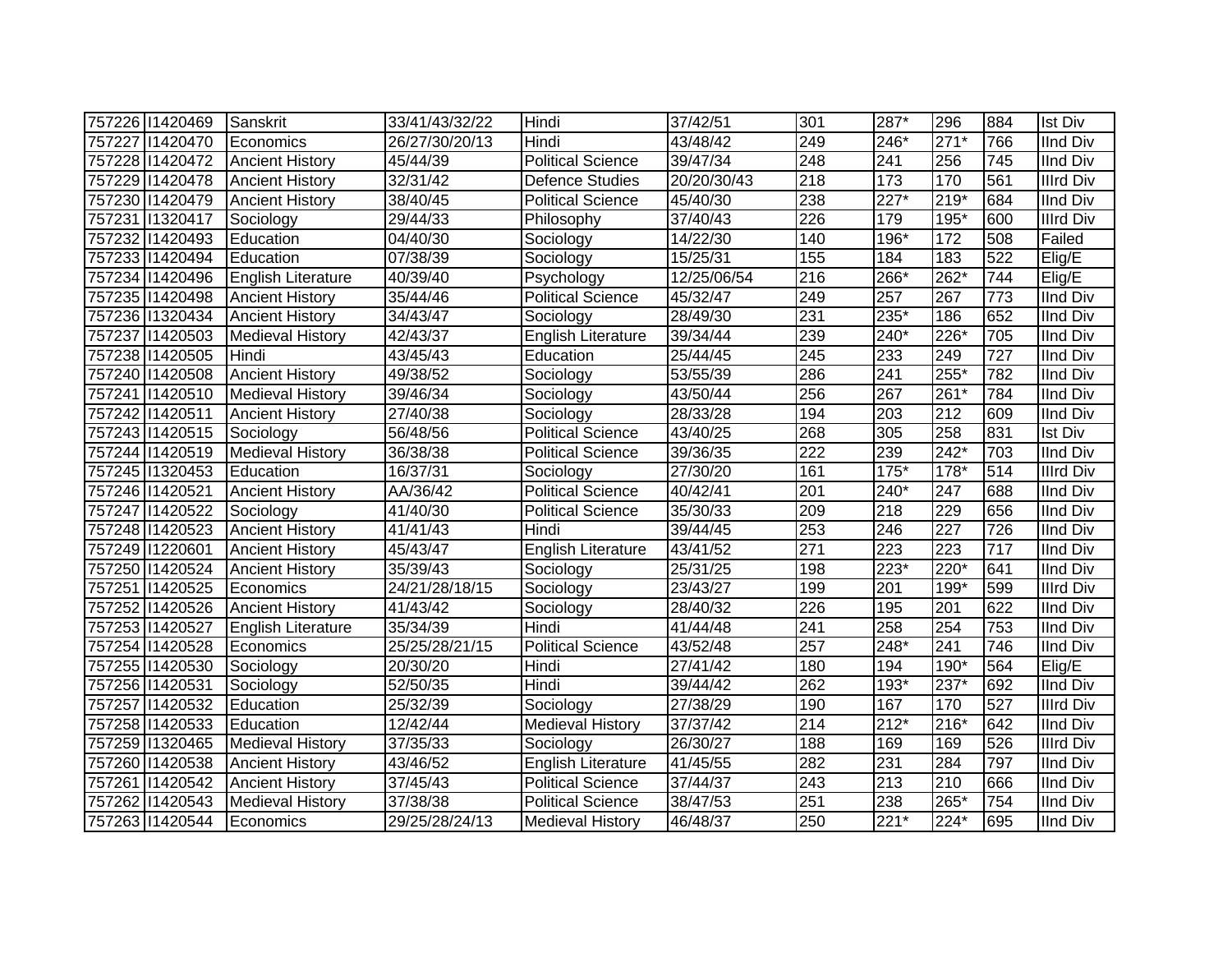| 757264 11420546 | <b>English Literature</b> | 39/37/30       | Philosophy               | 29/34/34       | 203 | 195              | 209*   | 607 | <b>Illrd Div</b> |
|-----------------|---------------------------|----------------|--------------------------|----------------|-----|------------------|--------|-----|------------------|
| 757265 11420545 | <b>Ancient History</b>    | 36/41/41       | <b>Political Science</b> | 41/47/43       | 249 | $\overline{245}$ | 223    | 717 | <b>IInd Div</b>  |
| 757266 11420551 | Economics                 | 35/25/30/30/15 | <b>Political Science</b> | 40/52/52       | 279 | 249              | 255    | 783 | <b>IInd Div</b>  |
| 757267 1420552  | <b>Political Science</b>  | 29/46/46       | Hindi                    | 33/42/44       | 240 | $\overline{245}$ | 260    | 745 | <b>IInd Div</b>  |
| 757268 11420553 | Hindi                     | 41/39/49       | <b>Political Science</b> | 30/45/50       | 254 | 240              | $254*$ | 748 | <b>IInd Div</b>  |
| 757269 11420555 | <b>Political Science</b>  | 32/46/46       | Hindi                    | 37/37/42       | 240 | 237              | 216    | 693 | <b>IInd Div</b>  |
| 757270 1420557  | Economics                 | 35/24/29/10/15 | <b>Medieval History</b>  | 37/35/36       | 221 | $227*$           | 209*   | 657 | <b>IInd Div</b>  |
| 757271 1420558  | <b>Political Science</b>  | 32/43/42       | Hindi                    | 31/40/44       | 232 | 234              | 240    | 706 | <b>IInd Div</b>  |
| 757272 11420560 | Sanskrit                  | 34/43/35/35/21 | Hindi                    | 57/54/52       | 331 | 287              | 324    | 942 | <b>Ist Div</b>   |
| 757273 1420561  | <b>Medieval History</b>   | 35/23/38       | <b>Political Science</b> | 28/34/25       | 183 | 179*             | $215*$ | 577 | <b>Illrd Div</b> |
| 757274 1420562  | Economics                 | 23/26/27/16/14 | <b>Medieval History</b>  | 37/26/35       | 204 | 196*             | 192    | 592 | <b>Illrd Div</b> |
| 757275 11420563 | <b>Ancient History</b>    | 37/43/42       | Sociology                | 33/38/30       | 223 | 232              | 205    | 660 | <b>IInd Div</b>  |
| 757276 11420564 | <b>Ancient History</b>    | 43/46/48       | <b>Political Science</b> | 31/50/46       | 264 | $\overline{272}$ | 232    | 768 | <b>IInd Div</b>  |
| 757277 11420565 | <b>Medieval History</b>   | 44/29/35       | Political Science        | 41/46/42       | 237 | 199              | 233*   | 669 | <b>IInd Div</b>  |
| 757278 1320489  | <b>Ancient History</b>    | 41/45/45       | <b>Political Science</b> | 43/48/43       | 265 | 199              | $232*$ | 696 | <b>IInd Div</b>  |
| 757279 1420567  | <b>Medieval History</b>   | 47/25/43       | Hindi                    | 49/39/38       | 241 | $234*$           | 238*   | 713 | <b>IInd Div</b>  |
| 757280 11420568 | Sanskrit                  | 28/33/35/28/20 | Hindi                    | 41/41/32       | 258 | $221*$           | 213    | 692 | <b>IInd Div</b>  |
| 757281 1420572  | <b>Ancient History</b>    | 41/44/46       | Sociology                | 36/45/33       | 245 | 248              | 249*   | 742 | <b>IInd Div</b>  |
| 757282 11420574 | <b>Political Science</b>  | 44/48/47       | Medieval History         | 33/30/40       | 242 | 229              | 233    | 704 | <b>IInd Div</b>  |
| 757283 1320493  | <b>Ancient History</b>    | 43/39/47       | <b>Political Science</b> | 45/45/40       | 259 | 195              | 231    | 685 | <b>IInd Div</b>  |
| 757284 11420575 | <b>Ancient History</b>    | 39/36/45       | Sociology                | 43/48/35       | 246 | 255              | 269    | 770 | <b>IInd Div</b>  |
| 757285 11420576 | Education                 | 13/46/44       | Sociology                | 25/32/32       | 192 | 199              | 160*   | 551 | <b>Illrd Div</b> |
| 757286 11420579 | <b>Ancient History</b>    | 38/41/38       | <b>Political Science</b> | 40/44/36       | 237 | $\overline{222}$ | 203    | 662 | <b>IInd Div</b>  |
| 757287 11420580 | <b>English Literature</b> | 47/32/34       | Sociology                | 58/44/32       | 247 | 311              | 305    | 863 | <b>Ist Div</b>   |
| 757288 11420581 | Hindi                     | 52/52/38       | Education                | 46/43/50       | 281 | 277              | 276*   | 834 | <b>Ist Div</b>   |
| 757289 11420584 | Hindi                     | 33/47/37       | Sanskrit                 | 25/33/32/30/19 | 256 | 222*             | 228*   | 706 | <b>IInd Div</b>  |
| 757290 1320502  | <b>Ancient History</b>    | 44/41/43       | <b>Political Science</b> | 34/46/37       | 245 | 191              | 195    | 631 | <b>IInd Div</b>  |
| 757291 1420588  | <b>Medieval History</b>   | 37/30/35       | <b>Political Science</b> | 31/31/32       | 196 | $\overline{205}$ | 180    | 581 | <b>Illrd Div</b> |
| 757292 11420591 | Sociology                 | 42/45/35       | Economics                | 24/31/27/19/13 | 236 | 212              | 227    | 675 | <b>IInd Div</b>  |
| 757293 1420592  | Hindi                     | 48/47/33       | Sanskrit                 | 19/32/24/26/19 | 248 | 208              | 174    | 630 | <b>IInd Div</b>  |
| 757294 11420593 | <b>Medieval History</b>   | 38/30/42       | Political Science        | 46/35/41       | 232 | 228              | $222*$ | 682 | <b>IInd Div</b>  |
| 757295 11420594 | English Literature        | 33/32/43       | <b>Defence Studies</b>   | 17/25/33/56    | 239 | 205              | 216    | 660 | <b>IInd Div</b>  |
| 757296 11320506 | <b>Medieval History</b>   | 43/25/37       | Sociology                | 26/34/30       | 195 | 216              | 194    | 605 | <b>Illrd Div</b> |
| 757297 1420598  | <b>Medieval History</b>   | 47/28/34       | Hindi                    | 51/52/37       | 249 | 234              | 210    | 693 | <b>IInd Div</b>  |
| 757298 11420602 | Medieval History          | 37/34/37       | <b>Political Science</b> | 34/37/45       | 224 | $\overline{242}$ | 216    | 682 | <b>IInd Div</b>  |
| 757299 11420607 | <b>English Literature</b> | 23/33/41       | Economics                | 25/27/28/20/15 | 212 | $224*$           | 228*   | 664 | <b>IInd Div</b>  |
| 757300 11320512 | Hindi                     | 41/42/33       | Sanskrit                 | 07/33/28/27/19 | 230 | 193              | 206    | 629 | <b>IInd Div</b>  |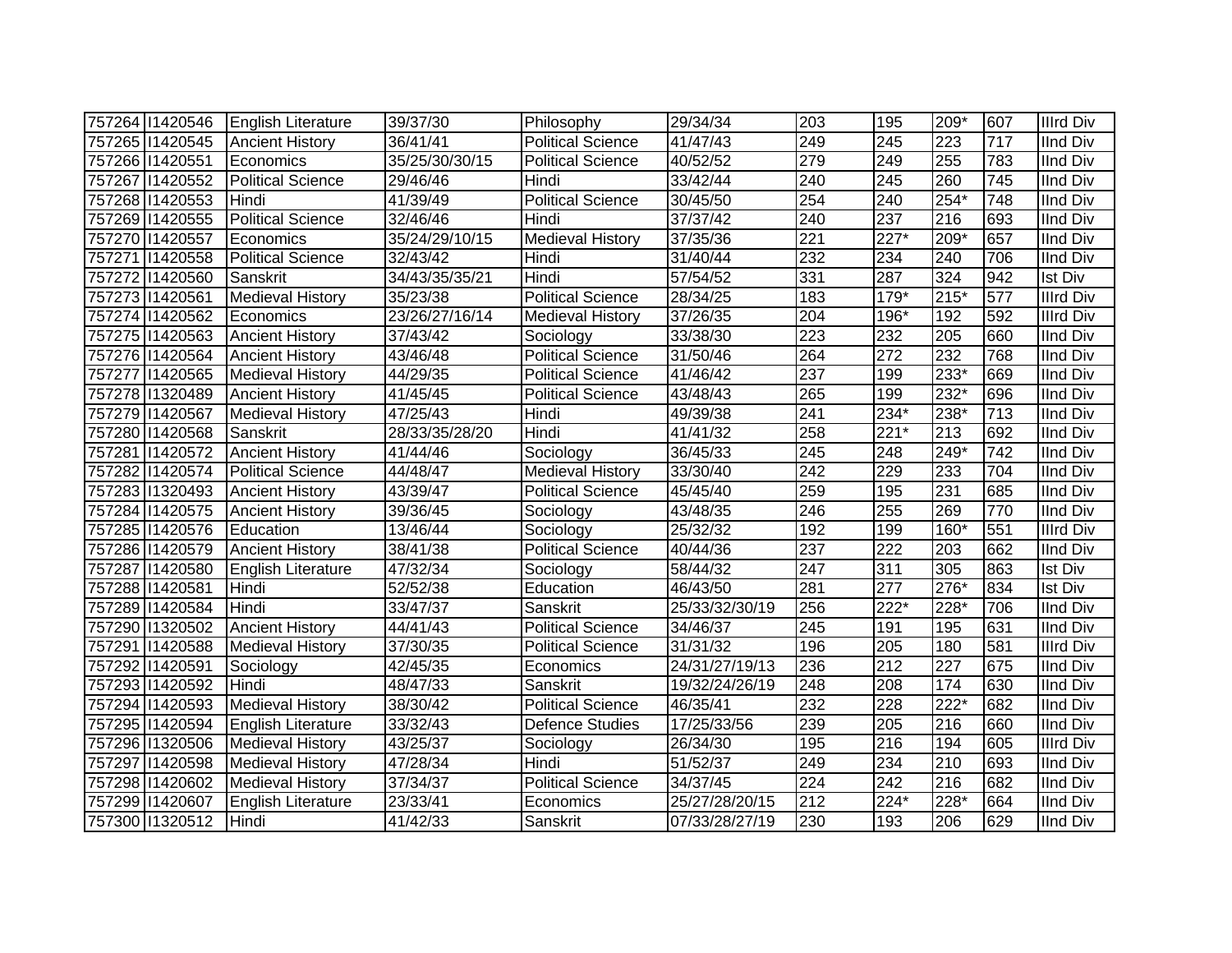| 757301 1420611   | Sociology                 | 22/35/31              | <b>Political Science</b>  | 32/25/32       | 177                      | 235*               | 186              | 598              | <b>Illrd Div</b> |
|------------------|---------------------------|-----------------------|---------------------------|----------------|--------------------------|--------------------|------------------|------------------|------------------|
| 757302 11420612  | <b>Ancient History</b>    | 48/44/53              | Economics                 | 32/30/30/25/15 | $\overline{277}$         | 245                | 272              | 794              | <b>IInd Div</b>  |
| 757303 11420615  | Economics                 | 32/33/24/28/18        | English Literature        | 39/37/36       | $\overline{247}$         | $\overline{227^*}$ | $263*$           | 737              | <b>IInd Div</b>  |
| 757304 11420616  | Sociology                 | 33/41/27              | Defence Studies           | 26/27/36/56    | 246                      | $\overline{221}$   | 250*             | $\overline{717}$ | <b>IInd Div</b>  |
| 757305 11420619  | <b>Medieval History</b>   | 37/28/31              | Hindi                     | 44/43/34       | $\overline{217}$         | $225*$             | $207*$           | 649              | <b>IInd Div</b>  |
| 757306 11420620  | Sociology                 | $\overline{37}/45/34$ | <b>Political Science</b>  | 36/31/43       | 226                      | 257                | $237*$           | 720              | <b>IInd Div</b>  |
| 757307 1420622   | Economics                 | 24/29/22/22/12        | English Literature        | 38/38/32       | 217                      | 184                | $224*$           | 625              | <b>IInd Div</b>  |
| 757308 11420623  | Sociology                 | 37/40/28              | <b>Political Science</b>  | 35/14/02       | 156                      | 169*               | 190*             | 515              | Elig/E           |
| 757309 1320516   | Sociology                 | AA/AA/AA              | Hindi                     | 36/43/33       | 112                      | 173                | 175              | 460              | Elig/E           |
| 757310 1320517   | Sociology                 | 31/47/30              | <b>Political Science</b>  | 38/31/30       | 207                      | 221                | 229              | 657              | <b>IInd Div</b>  |
| 757311   1420625 | <b>Ancient History</b>    | 44/43/48              | <b>Political Science</b>  | 44/36/45       | 260                      | 241                | 263              | 764              | <b>IInd Div</b>  |
| 757312 11420627  | <b>Ancient History</b>    | 37/42/46              | <b>Political Science</b>  | 52/25/32       | 234                      | 211                | $211*$           | 656              | <b>IInd Div</b>  |
| 757313 11420629  | Sociology                 | 34/55/44              | <b>Medieval History</b>   | 42/38/37       | 250                      | 206                | 193*             | 649              | <b>IInd Div</b>  |
| 757314 11420630  | Hindi                     | 45/43/36              | <b>Medieval History</b>   | 44/35/44       | 247                      | 218                | 207              | 672              | <b>IInd Div</b>  |
| 757315 11420631  | Education                 | 49/43/49              | Sociology                 | 52/56/50       | 299                      | 242                | 279              | 820              | Ist Div          |
| 757316 11420632  | Education                 | 25/47/48              | Hindi                     | 49/48/36       | 253                      | 190                | 209              | 652              | <b>IInd Div</b>  |
| 757317 1420635   | Sociology                 | 36/42/33              | Medieval History          | 38/33/38       | 220                      | 201*               | 200*             | 621              | <b>IInd Div</b>  |
| 757318 11420638  | English Literature        | <b>UFM</b>            | <b>Political Science</b>  | <b>UFM</b>     | $\overline{\mathsf{UF}}$ | 258*               | $273*$           | UF               | <b>UFM</b>       |
| 757319 1420639   | Sociology                 | 32/52/32              | Education                 | 26/46/49       | 237                      | 232*               | 239              | 708              | <b>IInd Div</b>  |
| 757320 11420640  | <b>Political Science</b>  | 05/14/02              | Sociology                 | 23/AA/26       | 70                       | 215                | $225*$           | 510              | Failed           |
| 757321 1320530   | Hindi                     | 39/40/33              | Sociology                 | 19/34/27       | 192                      | 162*               | 189*             | 543              | <b>Illrd Div</b> |
| 757322 11420644  | <b>Ancient History</b>    | 37/41/38              | Hindi                     | 50/45/36       | 247                      | 247                | 233              | 727              | <b>IInd Div</b>  |
| 757323 1420645   | <b>Medieval History</b>   | 42/33/37              | Philosophy                | 34/48/43       | 237                      | $216*$             | 237*             | 690              | <b>IInd Div</b>  |
| 757324 11420649  | Sociology                 | 30/52/37              | <b>Defence Studies</b>    | 27/23/35/53    | 257                      | 227                | 208*             | 692              | <b>IInd Div</b>  |
| 757325 11420650  | Economics                 | 28/28/27/17/10        | English Literature        | 48/46/45       | 249                      | 232*               | $251*$           | 732              | <b>IInd Div</b>  |
| 757326 11420651  | <b>Medieval History</b>   | 41/32/39              | <b>Political Science</b>  | 29/32/30       | 203                      | 255                | 189              | 647              | <b>IInd Div</b>  |
| 757327 11420652  | Hindi                     | 48/45/39              | Political Science         | 21/27/27       | 207                      | 180                | $205*$           | 592              | <b>Illrd Div</b> |
| 757328 11420653  | <b>Political Science</b>  | 35/32/40              | <b>Defence Studies</b>    | 28/30/38/63    | 266                      | 259*               | 244              | 769              | <b>IInd Div</b>  |
| 757329 1420654   | Philosophy                | 36/37/40              | <b>Political Science</b>  | 33/28/51       | $\overline{225}$         | 285                | $\overline{227}$ | 737              | <b>IInd Div</b>  |
| 757330 11420656  | Sociology                 | 22/34/26              | Hindi                     | 42/44/33       | $\overline{201}$         | 217                | 199              | 617              | <b>IInd Div</b>  |
| 757331 1320543   | <b>Ancient History</b>    | 54/52/54              | Sociology                 | 55/57/55       | $\overline{327}$         | $\overline{212}$   | $292*$           | 831              | <b>Ist Div</b>   |
| 757332 11420657  | English Literature        | 39/38/45              | Sociology                 | 56/58/55       | 291                      | 229                | 247*             | 767              | <b>IInd Div</b>  |
| 757333 11420662  | Sanskrit                  | 24/28/25/29/21        | Hindi                     | 50/50/40       | 267                      | 285*               | 298*             | 850              | <b>Ist Div</b>   |
| 757334 11420665  | <b>Ancient History</b>    | 39/41/39              | Economics                 | 26/29/30/18/15 | 237                      | 208                | 227              | 672              | <b>IInd Div</b>  |
| 757335 1320546   | <b>IEconomics</b>         | 22/28/26/18/14        | <b>English Literature</b> | 36/26/36       | 206                      | 168                | 215              | 589              | <b>Illrd Div</b> |
| 757336 11420670  | <b>Ancient History</b>    | 42/43/44              | Economics                 | 30/28/30/30/14 | 261                      | 231                | 267*             | 759              | IInd Div         |
| 757337 1420674   | <b>English Literature</b> | 46/46/46              | <b>Political Science</b>  | 31/38/50       | 257                      | 282                | 264              | 803              | <b>IInd Div</b>  |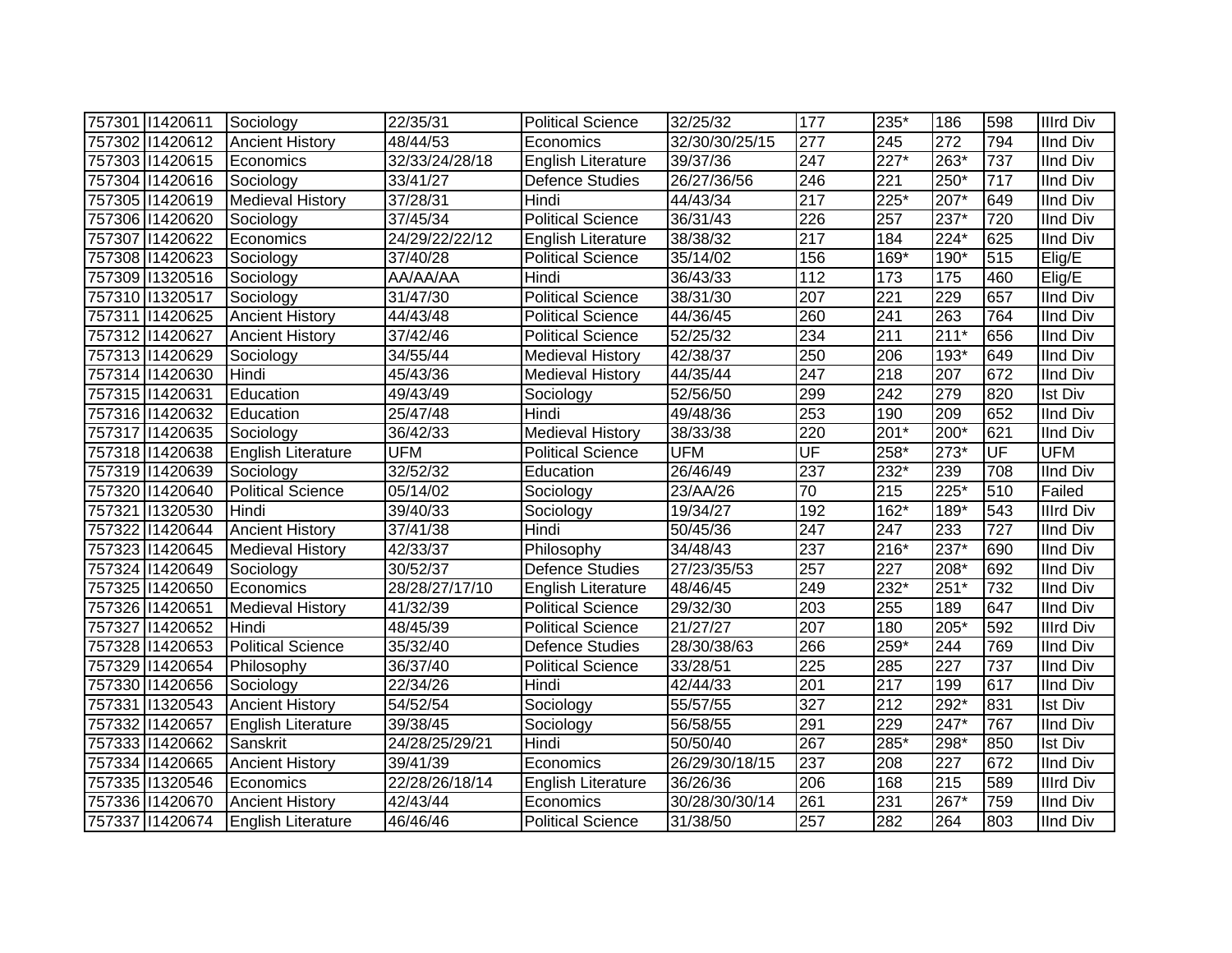| 757338 11420675 | <b>Ancient History</b>   | 34/34/36       | Hindi                     | 44/44/33       | 225              | 246*              | 203*   | 674 | <b>IInd Div</b>  |
|-----------------|--------------------------|----------------|---------------------------|----------------|------------------|-------------------|--------|-----|------------------|
| 757339 1420678  | Sanskrit                 | 12/26/17/23/20 | Hindi                     | 47/45/34       | 224              | 240*              | $217*$ | 681 | <b>IInd Div</b>  |
| 757340 11320549 | Sociology                | AA/AA/AA       | <b>Political Science</b>  | AA/AA/AA       | <b>AA</b>        | 172               | 175    | 347 | Absent           |
| 757341 1320551  | <b>Medieval History</b>  | 42/25/39       | <b>Political Science</b>  | 18/12/AA       | 136              | 189               | $229*$ | 554 | Elig/E           |
| 757342 11420681 | <b>Political Science</b> | 16/14/07       | Defence Studies           | 28/26/33/65    | 189              | 246               | $230*$ | 665 | Elig/E           |
| 757343 11420682 | <b>Medieval History</b>  | 39/25/43       | Sociology                 | 32/42/41       | 222              | 196               | 224    | 642 | <b>IInd Div</b>  |
| 757344 1320554  | <b>Ancient History</b>   | 42/31/33       | <b>Political Science</b>  | 20/16/11       | 153              | 191*              | 208*   | 552 | Elig/E           |
| 757345 11420689 | <b>Ancient History</b>   | 40/34/34       | <b>Political Science</b>  | 36/33/45       | $\overline{222}$ | 197               | 236*   | 655 | <b>IInd Div</b>  |
| 757346 11420690 | Education                | 32/40/46       | <b>Political Science</b>  | 30/37/45       | 230              | 206               | $219*$ | 655 | <b>IInd Div</b>  |
| 757347 11420694 | <b>Medieval History</b>  | 42/33/30       | <b>Political Science</b>  | 16/30/35       | 186              | 176*              | $212*$ | 574 | <b>Illrd Div</b> |
| 757348 11420695 | <b>Medieval History</b>  | 42/30/38       | <b>Political Science</b>  | 29/41/54       | 234              | 180               | 201    | 615 | <b>IInd Div</b>  |
| 757349 11420696 | <b>Ancient History</b>   | 51/31/41       | <b>English Literature</b> | 45/42/44       | 254              | 238               | 218    | 710 | <b>IInd Div</b>  |
| 757350 11420697 | English Literature       | 39/33/56       | Defence Studies           | 33/24/31/54    | 270              | $212*$            | $225*$ | 707 | <b>IInd Div</b>  |
| 757351 1220807  | <b>Ancient History</b>   | 47/34/36       | Sociology                 | 27/42/42       | 228              | 206               | $202*$ | 636 | <b>IInd Div</b>  |
| 757352 11420710 | English Literature       | 36/30/40       | <b>Political Science</b>  | 28/34/55       | 223              | 198*              | 264*   | 685 | <b>IInd Div</b>  |
| 757353 11420711 | Hindi                    | 47/48/33       | Sanskrit                  | 30/38/36/29/22 | 283              | $251*$            | 256*   | 790 | <b>IInd Div</b>  |
| 757354 1420712  | <b>Ancient History</b>   | 53/39/39       | Education                 | 32/39/42       | 244              | 226*              | 228*   | 698 | <b>IInd Div</b>  |
| 757355 11420717 | <b>Medieval History</b>  | 36/38/38       | <b>Political Science</b>  | 20/28/48       | 208              | 202               | 245    | 655 | <b>IInd Div</b>  |
| 757356 11420720 | Hindi                    | 43/42/31       | Defence Studies           | 28/20/30/36    | 230              | 190               | 198    | 618 | <b>IInd Div</b>  |
| 757357 1420723  | <b>Political Science</b> | 22/27/45       | <b>Medieval History</b>   | 43/38/37       | 212              | $210*$            | 268    | 690 | <b>IInd Div</b>  |
| 757358 11420725 | <b>Medieval History</b>  | 50/34/44       | <b>Political Science</b>  | 40/48/48       | 264              | 223               | $246*$ | 733 | <b>IInd Div</b>  |
| 757359 1420726  | <b>Ancient History</b>   | 47/33/42       | Hindi                     | 42/43/34       | $\overline{241}$ | $220*$            | $237*$ | 698 | <b>IInd Div</b>  |
| 757360 11220856 | <b>Ancient History</b>   | 41/34/35       | Sociology                 | 18/43/31       | 202              | 197*              | 187*   | 586 | <b>Illrd Div</b> |
| 757361 1420730  | Sanskrit                 | 39/43/43/31/23 | Hindi                     | 53/52/40       | 324              | 285               | 288    | 897 | <b>Ist Div</b>   |
| 757362 11420732 | <b>Ancient History</b>   | 40/43/40       | <b>Political Science</b>  | 27/22/02       | 174              | 190               | $222*$ | 586 | Elig/E           |
| 757363 11320602 | Sociology                | 26/29/25       | <b>Political Science</b>  | 05/14/02       | 101              | 183*              | $217*$ | 501 | Elig/E           |
| 757364 11320604 | <b>Ancient History</b>   | 45/41/39       | <b>Political Science</b>  | 18/44/27       | 214              | $212*$            | 231    | 657 | <b>IInd Div</b>  |
| 757365 11420740 | <b>Ancient History</b>   | 51/44/47       | Hindi                     | 32/49/38       | 261              | 249               | 238*   | 748 | <b>IInd Div</b>  |
| 757366 11420746 | Political Science        | 30/49/56       | Philosophy                | 34/43/48       | 260              | 227               | 249    | 736 | <b>IInd Div</b>  |
| 757367 11220881 | Sociology                | 40/54/47       | Education                 | 33/51/50       | $\overline{275}$ | 265               | 220    | 760 | <b>IInd Div</b>  |
| 757368 11420749 | Sanskrit                 | 21/23/31/19/20 | Hindi                     | 33/34/25       | 206              | $\frac{175}{175}$ | $195*$ | 576 | <b>Illrd Div</b> |
| 757369 11420750 | Sociology                | 23/48/41       | Hindi                     | 31/43/29       | 215              | 225               | 223    | 663 | <b>IInd Div</b>  |
| 757370 11420751 | <b>Ancient History</b>   | 52/41/40       | Economics                 | 31/35/30/25/16 | 270              | $219*$            | 264*   | 753 | <b>IInd Div</b>  |
| 757371 1420752  | English Literature       | 40/43/42       | Economics                 | 28/33/28/25/17 | 256              | 248               | 270    | 774 | <b>IInd Div</b>  |
| 757372 11420756 | <b>Ancient History</b>   | 61/47/46       | Hindi                     | 36/48/51       | 289              | 278               | 273    | 840 | <b>Ist Div</b>   |
| 757373 11420757 | Hindi                    | 29/35/41       | <b>Ancient History</b>    | 55/38/39       | 237              | $181*$            | 189    | 607 | <b>Illrd Div</b> |
| 757374 11420759 | <b>Medieval History</b>  | 40/25/33       | <b>English Literature</b> | 36/37/34       | 205              | 202*              | 252*   | 659 | <b>IInd Div</b>  |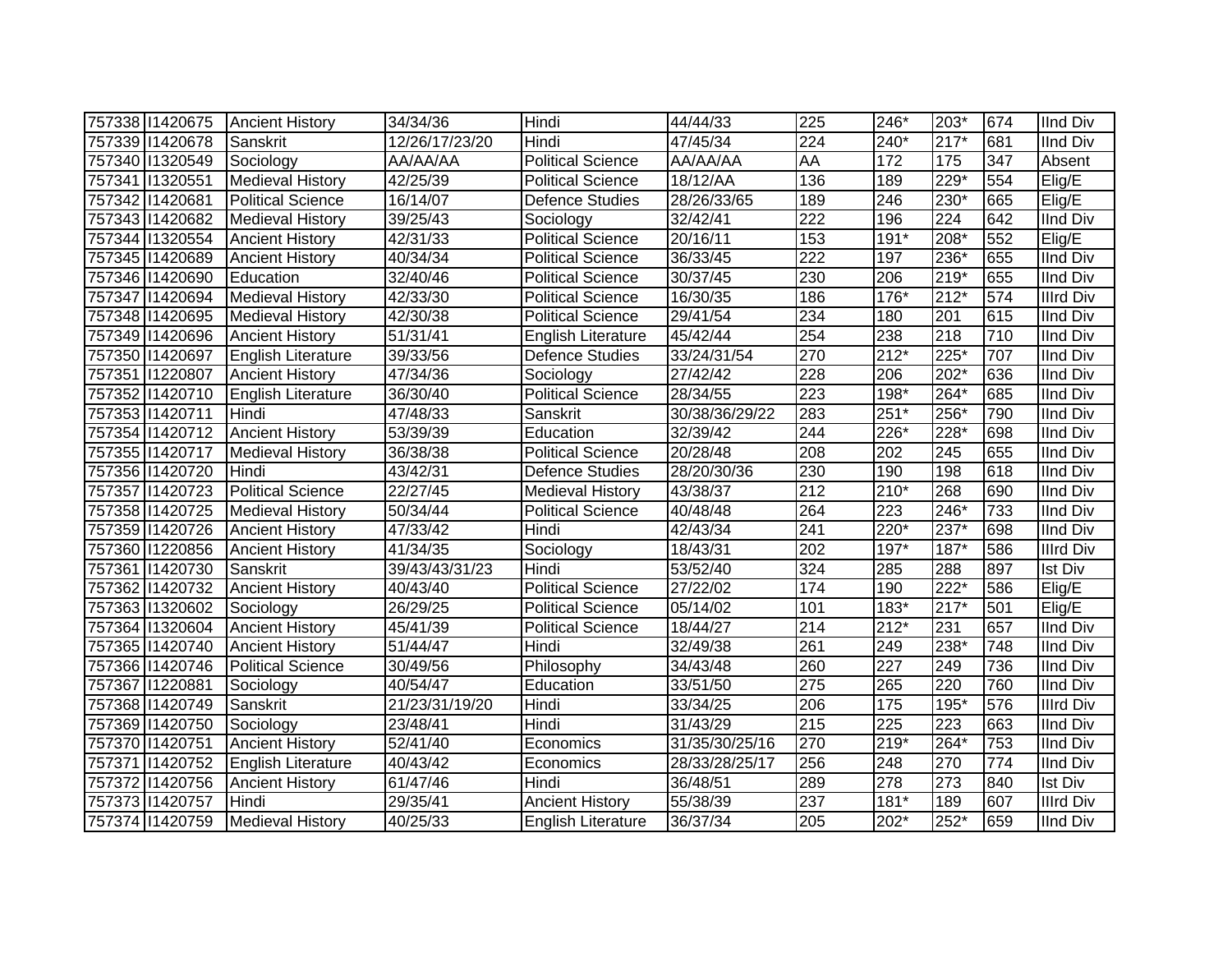| 757375 11420761 | <b>Ancient History</b>   | 50/27/33       | Hindi                    | 35/41/45       | 231              | 194    | 221              | 646 | <b>IInd Div</b>  |
|-----------------|--------------------------|----------------|--------------------------|----------------|------------------|--------|------------------|-----|------------------|
| 757376 11420762 | <b>Ancient History</b>   | 30/36/42       | <b>Political Science</b> | 17/31/39       | 195              | 198*   | 235*             | 628 | <b>IInd Div</b>  |
| 757377 1420766  | <b>Ancient History</b>   | 59/46/47       | <b>Political Science</b> | 31/48/50       | 281              | 237    | 281              | 799 | <b>IInd Div</b>  |
| 757378 11420768 | Economics                | 26/34/27/22/14 | <b>Political Science</b> | 34/43/45       | 245              | 209    | 293              | 747 | <b>IInd Div</b>  |
| 757379 1420769  | English Literature       | 40/38/40       | Philosophy               | 35/41/39       | 233              | $256*$ | $272*$           | 761 | <b>IInd Div</b>  |
| 757380 11420773 | <b>Political Science</b> | 31/45/54       | Defence Studies          | 29/31/32/65    | 287              | $237*$ | 280*             | 804 | <b>IInd Div</b>  |
| 757381 1420779  | Economics                | 23/23/23/12/14 | English Literature       | 32/28/28       | 183              | 183*   | 197              | 563 | <b>Illrd Div</b> |
| 757382 11420780 | <b>Ancient History</b>   | 48/31/38       | Political Science        | 26/42/35       | 220              | 195*   | $\overline{201}$ | 616 | <b>IInd Div</b>  |
| 757383 11420782 | <b>Medieval History</b>  | 36/25/33       | Political Science        | 33/34/36       | 197              | $182*$ | 198              | 577 | <b>Illrd Div</b> |
| 757384 11420784 | <b>Medieval History</b>  | 42/45/46       | <b>Political Science</b> | 31/41/34       | 239              | 204    | 237              | 680 | <b>IInd Div</b>  |
| 757385 11420786 | Education                | 31/44/52       | <b>Medieval History</b>  | 50/46/50       | 273              | 246    | 241              | 760 | <b>IInd Div</b>  |
| 757386 11320654 | <b>Ancient History</b>   | 57/31/39       | <b>Political Science</b> | 15/40/40       | 222              | $214*$ | 200              | 636 | <b>IInd Div</b>  |
| 757387 11420790 | Hindi                    | 44/52/53       | Sanskrit                 | 36/41/42/36/21 | 325              | 279    | 300              | 904 | Ist Div          |
| 757388 11420795 | <b>Ancient History</b>   | 50/42/40       | Hindi                    | AA/AA/43       | 175              | $210*$ | 222*             | 607 | Elig/E           |
| 757389 11420796 | <b>Medieval History</b>  | 35/36/42       | <b>Political Science</b> | 37/33/38       | $\overline{221}$ | 196*   | 251              | 668 | <b>IInd Div</b>  |
| 757390 11420798 | <b>Ancient History</b>   | 32/29/31       | English Literature       | 14/04/06       | 116              | 160*   | $172*$           | 448 | Elig/E           |
| 757391 1420802  | Economics                | 27/28/26/24/12 | <b>Defence Studies</b>   | 32/29/39/47    | 264              | 226*   | $274*$           | 764 | <b>IInd Div</b>  |
| 757392 11420804 | Education                | 29/34/44       | <b>Medieval History</b>  | 34/34/34       | 209              | 226*   | 205              | 640 | <b>IInd Div</b>  |
| 757393 11420806 | Education                | 33/42/41       | <b>Medieval History</b>  | 44/38/44       | 242              | 208    | 209              | 659 | <b>IInd Div</b>  |
| 757394 11420807 | <b>Ancient History</b>   | 55/41/48       | Economics                | 32/32/28/24/14 | 274              | 212    | 248              | 734 | <b>IInd Div</b>  |
| 757395 11420809 | Education                | 25/40/43       | Sociology                | 27/52/45       | 232              | 188    | 197              | 617 | <b>IInd Div</b>  |
| 757396 11420810 | Sanskrit                 | 31/34/29/24/22 | Hindi                    | 36/39/44       | 259              | 191    | 222              | 672 | <b>IInd Div</b>  |
| 757397 1320666  | <b>Political Science</b> | 09/22/40       | Education                | 08/46/45       | 170              | 196    | 233              | 599 | Elig/E           |
| 757398 11420812 | <b>Medieval History</b>  | 37/39/39       | Economics                | 24/28/26/22/16 | 231              | $231*$ | 245*             | 707 | <b>IInd Div</b>  |
| 757399 11420813 | <b>Ancient History</b>   | 53/45/49       | <b>Political Science</b> | 41/41/51       | 280              | $251*$ | 233              | 764 | <b>IInd Div</b>  |
| 757400 11420816 | Sociology                | AA/AA/AA       | Economics                | 27/02/AA/AA/AA | 29               | 189    | 221              | 439 | Failed           |
| 757401 1420817  | <b>Ancient History</b>   | 55/45/47       | <b>Political Science</b> | 25/43/42       | 257              | $220*$ | 263*             | 740 | <b>IInd Div</b>  |
| 757402 11420818 | Hindi                    | 40/44/51       | Sanskrit                 | 29/32/35/33/22 | 286              | 238*   | $273*$           | 797 | <b>IInd Div</b>  |
| 757403 11420819 | Sanskrit                 | 27/37/30/25/20 | Hindi                    | 50/50/51       | 290              | 234*   | 253              | 777 | <b>IInd Div</b>  |
| 757404 11420821 | English Literature       | 39/45/39       | Philosophy               | 44/44/42       | 253              | 278    | 289              | 820 | <b>Ist Div</b>   |
| 757405 11420824 | Sociology                | 30/48/41       | Hindi                    | 18/38/39       | $\overline{214}$ | 203    | 193              | 610 | <b>IInd Div</b>  |
| 757406 11420825 | Hindi                    | 37/39/35       | Sanskrit                 | 28/30/35/26/21 | 251              | 231    | 231              | 713 | <b>IInd Div</b>  |
| 757407 11420832 | <b>Ancient History</b>   | 54/41/46       | Political Science        | 27/36/46       | 250              | 203    | 230              | 683 | <b>IInd Div</b>  |
| 757408 11420833 | <b>Ancient History</b>   | 51/37/38       | Political Science        | 14/31/29       | 200              | 178    | 193              | 571 | <b>Illrd Div</b> |
| 757409 11420835 | <b>Ancient History</b>   | 51/46/51       | <b>Political Science</b> | 39/50/53       | 290              | 276    | 284              | 850 | <b>Ist Div</b>   |
| 757410 11420840 | <b>Medieval History</b>  | 42/38/43       | Education                | 43/42/48       | 256              | 234    | 233              | 723 | <b>IInd Div</b>  |
| 757411 1420841  | Hindi                    | 46/36/38       | Sociology                | 13/37/27       | 197              | 191    | 187              | 575 | <b>Illrd Div</b> |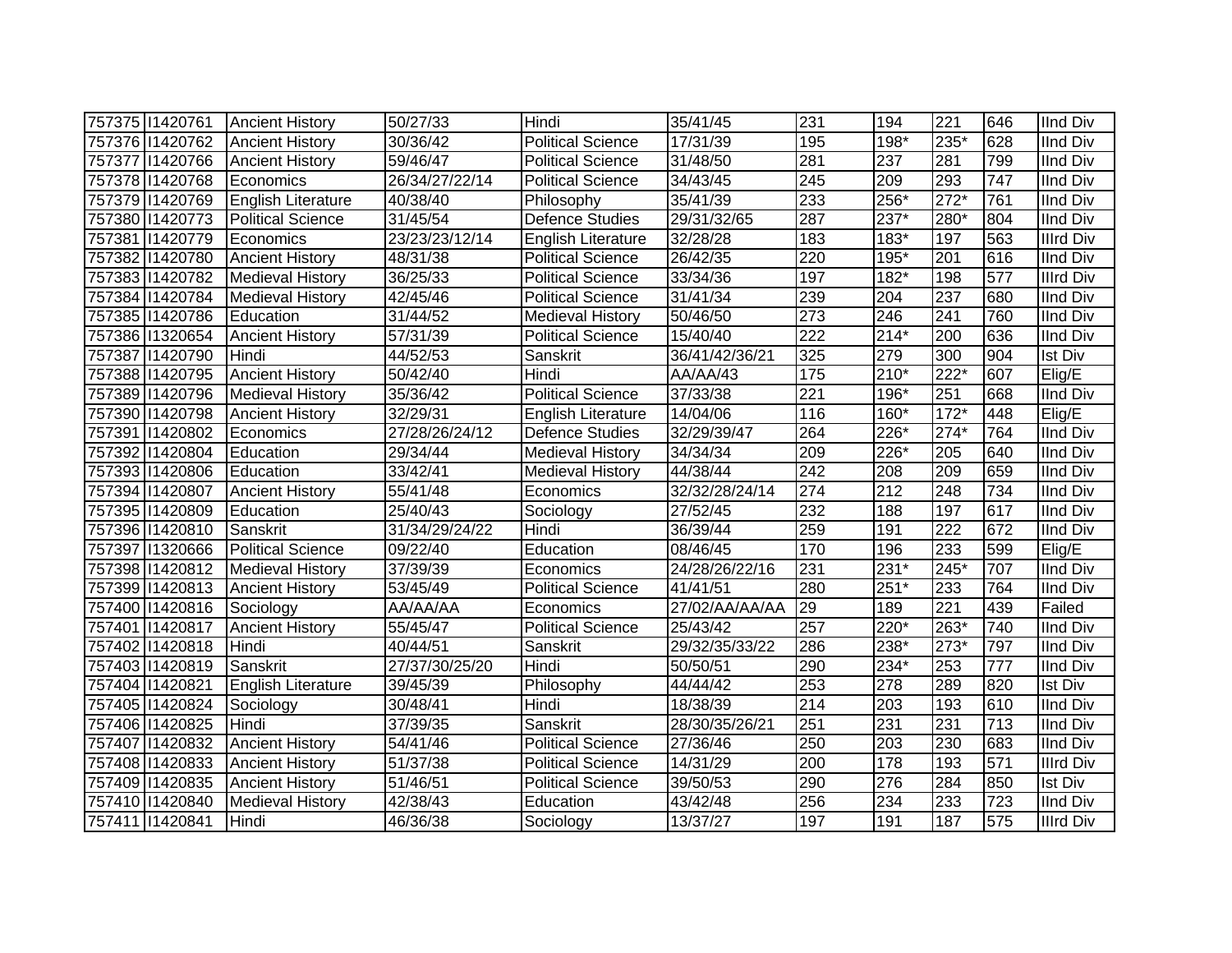| 757412 11420843 | Economics                | 34/35/30/28/20 | <b>Political Science</b>  | 35/50/52       | 284              | 260    | 280                | 824                      | <b>Ist Div</b>   |
|-----------------|--------------------------|----------------|---------------------------|----------------|------------------|--------|--------------------|--------------------------|------------------|
| 757413 1320688  | Sociology                | 28/49/37       | Education                 | 17/40/44       | 215              | 207*   | 193                | 615                      | <b>IInd Div</b>  |
| 757414 11420844 | Education                | 20/40/39       | Defence Studies           | 24/23/29/65    | 240              | 229    | 196                | 665                      | <b>IInd Div</b>  |
| 757415 11420846 | <b>Ancient History</b>   | 39/40/46       | <b>English Literature</b> | 41/39/40       | 245              | $215*$ | $239*$             | 699                      | <b>IInd Div</b>  |
| 757416 11420847 | <b>Ancient History</b>   | 37/40/39       | <b>Political Science</b>  | 11/34/43       | 204              | 182    | $229*$             | 615                      | <b>IInd Div</b>  |
| 757417 11420848 | <b>Political Science</b> | 38/45/48       | Hindi                     | 40/49/52       | 272              | 266*   | 284                | 822                      | <b>Ist Div</b>   |
| 757418 11420851 | <b>Ancient History</b>   | 30/44/37       | Hindi                     | 26/25/31       | 193              | $172*$ | 169                | 534                      | <b>Illrd Div</b> |
| 757419 11420852 | <b>Ancient History</b>   | 34/39/45       | <b>Political Science</b>  | 25/29/41       | 213              | $200*$ | 227                | 640                      | <b>IInd Div</b>  |
| 757420 11420855 | <b>Ancient History</b>   | 37/42/43       | <b>Political Science</b>  | 29/31/42       | 224              | 232*   | $248*$             | 704                      | <b>IInd Div</b>  |
| 757421 1420857  | <b>Medieval History</b>  | 36/34/37       | Hindi                     | 39/44/46       | 236              | 196    | 209*               | 641                      | <b>IInd Div</b>  |
| 757422 11420859 | <b>Medieval History</b>  | 36/29/38       | <b>Political Science</b>  | 38/35/29       | 205              | 219    | 228*               | 652                      | <b>IInd Div</b>  |
| 757423 11420860 | Sanskrit                 | 25/36/38/25/21 | Hindi                     | 45/51/53       | 294              | 225*   | $\overline{227^*}$ | 746                      | <b>IInd Div</b>  |
| 757424 11420862 | <b>Medieval History</b>  | 43/42/43       | Hindi                     | 43/51/53       | 275              | 228    | 234                | 737                      | <b>IInd Div</b>  |
| 757425 11420863 | Education                | 03/36/35       | Defence Studies           | 21/17/24/64    | 200              | 202    | 226*               | 628                      | <b>IInd Div</b>  |
| 757426 1320710  | <b>Medieval History</b>  | 49/51/48       | Economics                 | 36/35/31/26/21 | 297              | 250*   | 275                | 822                      | <b>Ist Div</b>   |
| 757427 1221020  | Philosophy               | 28/36/35       | Sociology                 | 14/35/25       | 173              | 200    | 165                | 538                      | <b>Illrd Div</b> |
| 757428 11420866 | <b>Ancient History</b>   | 37/46/47       | Hindi                     | 37/43/47       | 257              | 190    | 244                | 691                      | <b>IInd Div</b>  |
| 757429 11420867 | Hindi                    | <b>UFM</b>     | <b>Political Science</b>  | <b>UFM</b>     | UF               | 233*   | 244                | UF                       | <b>UFM</b>       |
| 757430 11420869 | Education                | 42/36/39       | <b>Political Science</b>  | 26/34/34       | 211              | 180*   | 180                | 571                      | <b>Illrd Div</b> |
| 757431 1420870  | <b>Political Science</b> | 42/46/52       | Philosophy                | 31/41/42       | 254              | 228    | 277                | 759                      | <b>IInd Div</b>  |
| 757432 11420874 | <b>Ancient History</b>   | 39/41/42       | <b>Political Science</b>  | 29/29/32       | $\overline{212}$ | 176    | $214*$             | 602                      | <b>Illrd Div</b> |
| 757433 11420875 | <b>Political Science</b> | 29/28/33       | Sociology                 | 25/42/38       | 195              | 174    | 194                | 563                      | <b>Illrd Div</b> |
| 757434 11420877 | Sociology                | 31/40/42       | Economics                 | 28/23/19/16/17 | 216              | 176    | 239                | 631                      | <b>IInd Div</b>  |
| 757435 11420878 | Economics                | 32/27/26/21/21 | Political Science         | 47/48/57       | 279              | 231    | 277                | 787                      | <b>IInd Div</b>  |
| 757436 11320725 | Hindi                    | 34/27/33       | <b>Political Science</b>  | 34/32/47       | 207              | 193    | 198                | 598                      | <b>Illrd Div</b> |
| 757437 1420879  | Education                | 50/42/45       | Hindi                     | 39/46/50       | 272              | 216    | 227                | 715                      | <b>IInd Div</b>  |
| 757438 11320730 | <b>Medieval History</b>  | 30/33/29       | Sociology                 | 23/34/28       | 177              | 239*   | 199                | 615                      | <b>IInd Div</b>  |
| 757439 11420882 | <b>Medieval History</b>  | 45/42/41       | <b>English Literature</b> | 27/37/29       | 221              | $201*$ | 225*               | 647                      | <b>IInd Div</b>  |
| 757440 11420883 | <b>Ancient History</b>   | 39/40/45       | Hindi                     | 35/39/48       | 246              | $191*$ | 216*               | 653                      | <b>IInd Div</b>  |
| 757441 1420884  | <b>Ancient History</b>   | 38/35/46       | <b>English Literature</b> | 46/40/26       | 231              | 195    | 210                | 636                      | <b>IInd Div</b>  |
| 757442 11320733 | <b>Political Science</b> | 46/48/48       | <b>Ancient History</b>    | 42/40/42       | 266              | 209    | 229*               | 704                      | <b>IInd Div</b>  |
| 757443 11420885 | <b>Ancient History</b>   | 44/37/49       | Political Science         | 45/48/56       | 279              | 205*   | 265*               | 749                      | <b>IInd Div</b>  |
| 757444 11420887 | Hindi                    | <b>UFM</b>     | <b>English Literature</b> | <b>UFM</b>     | UF               | $250*$ | 299                | $\overline{\mathsf{UF}}$ | <b>UFM</b>       |
| 757445 11420888 | <b>Ancient History</b>   | 43/43/46       | Economics                 | 26/33/31/29/20 | 271              | 226    | 249                | 746                      | <b>IInd Div</b>  |
| 757446 11420891 | <b>Ancient History</b>   | 37/35/44       | <b>Political Science</b>  | 44/53/61       | 274              | 248*   | 283                | 805                      | <b>IInd Div</b>  |
| 757447 11420892 | Hindi                    | 40/48/49       | <b>Medieval History</b>   | 39/38/39       | 253              | 210    | 203                | 666                      | <b>IInd Div</b>  |
| 757448 11320741 | <b>Medieval History</b>  | 51/50/44       | Defence Studies           | 33/33/37/66    | 314              | 269    | 261                | 844                      | <b>Ist Div</b>   |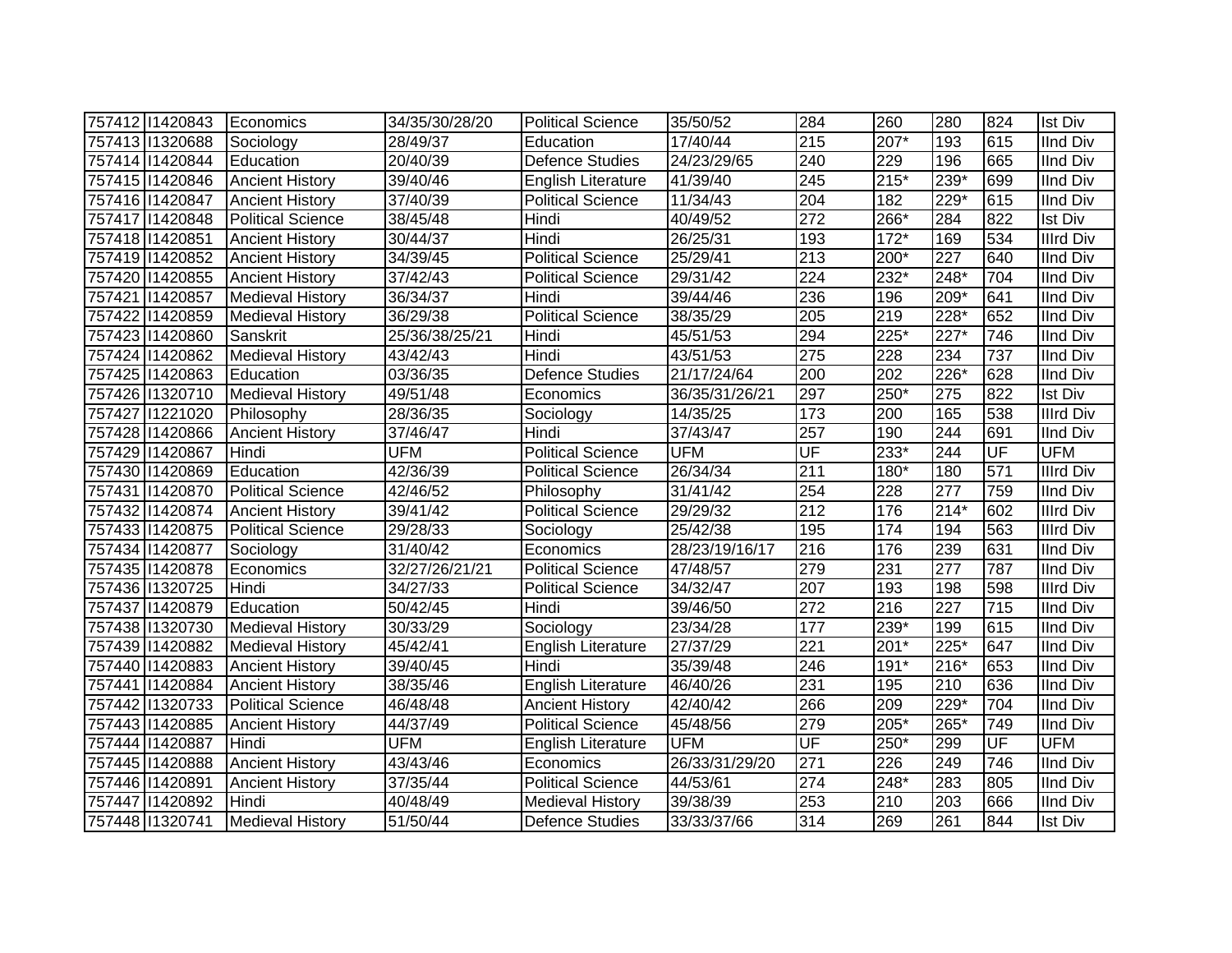| 757449 11420894 | Education                 | 50/43/40       | Sociology                 | 41/55/48       | 277              | 239    | 269              | 785 | <b>IInd Div</b>  |
|-----------------|---------------------------|----------------|---------------------------|----------------|------------------|--------|------------------|-----|------------------|
| 757450 11420896 | <b>English Literature</b> | 45/38/33       | <b>Medieval History</b>   | 42/42/43       | 243              | 222    | 220              | 685 | <b>IInd Div</b>  |
| 757451 1420899  | Philosophy                | 35/36/38       | <b>Medieval History</b>   | 34/43/39       | 225              | 235    | 186              | 646 | <b>IInd Div</b>  |
| 757452 11420534 | <b>Medieval History</b>   | 35/37/38       | English Literature        | 42/40/39       | 231              | 246    | $276*$           | 753 | <b>IInd Div</b>  |
| 757453 11420900 | <b>Ancient History</b>    | 42/40/45       | Political Science         | 43/54/47       | $\overline{271}$ | 219    | $264*$           | 754 | <b>IInd Div</b>  |
| 757454 11420901 | Economics                 | 30/32/29/24/21 | <b>Medieval History</b>   | 46/44/38       | 264              | 235    | 266              | 765 | <b>IInd Div</b>  |
| 757455 11420902 | English Literature        | 40/34/21       | Sociology                 | 31/29/34       | 189              | 180*   | 195*             | 564 | <b>Illrd Div</b> |
| 757456 11420904 | <b>Medieval History</b>   | 46/48/43       | Defence Studies           | 27/25/35/55    | 279              | 182*   | 200              | 661 | <b>IInd Div</b>  |
| 757457 1320750  | Hindi                     | 32/42/44       | Sanskrit                  | 13/31/22/26/19 | 229              | 180    | 180*             | 589 | <b>Illrd Div</b> |
| 757458 11320751 | Education                 | 36/37/37       | Sociology                 | 25/43/30       | 208              | 169    | 197              | 574 | <b>Illrd Div</b> |
| 757459 11420908 | <b>Ancient History</b>    | 44/42/45       | Economics                 | 28/29/28/21/18 | 255              | $215*$ | 260              | 730 | <b>IInd Div</b>  |
| 757460 11420909 | <b>Medieval History</b>   | 40/39/42       | Hindi                     | 30/41/49       | 241              | 226    | 220*             | 687 | <b>IInd Div</b>  |
| 757461 1420911  | Sanskrit                  | 23/30/21/28/20 | Hindi                     | 45/36/42       | 245              | 209    | 213              | 667 | <b>IInd Div</b>  |
| 757462 11420913 | Philosophy                | 35/41/40       | <b>Political Science</b>  | 48/50/48       | 262              | 202    | 240*             | 704 | <b>IInd Div</b>  |
| 757463 11420915 | <b>Medieval History</b>   | 47/47/44       | Hindi                     | 40/28/43       | 249              | 229*   | 254              | 732 | <b>IInd Div</b>  |
| 757464 11420916 | <b>Political Science</b>  | 42/55/50       | Defence Studies           | 28/26/41/61    | 303              | 198    | 255              | 756 | <b>IInd Div</b>  |
| 757465 11320762 | <b>Ancient History</b>    | 44/45/50       | <b>Political Science</b>  | 46/57/52       | 294              | 220*   | 248*             | 762 | <b>IInd Div</b>  |
| 757466 11420919 | Hindi                     | 38/24/40       | Sociology                 | 25/40/41       | 208              | 209*   | $219*$           | 636 | <b>IInd Div</b>  |
| 757467 11420920 | <b>Political Science</b>  | 40/46/15       | Hindi                     | 38/21/43       | 203              | 229*   | 226*             | 658 | <b>IInd Div</b>  |
| 757468 11320765 | Sociology                 | 32/34/41       | Education                 | 40/33/37       | 217              | 155    | 180              | 552 | <b>Illrd Div</b> |
| 757469 11420921 | <b>Medieval History</b>   | 38/38/37       | <b>Political Science</b>  | 38/35/34       | 220              | 188    | $215*$           | 623 | <b>IInd Div</b>  |
| 757470 11420922 | Sanskrit                  | 32/38/23/28/21 | Hindi                     | 47/24/48       | 261              | 222    | 242              | 725 | <b>IInd Div</b>  |
| 757471 11420924 | Economics                 | 21/26/28/20/16 | <b>English Literature</b> | 46/36/26       | 219              | 186*   | 229*             | 634 | <b>IInd Div</b>  |
| 757472 11420929 | <b>Political Science</b>  | 44/49/49       | <b>Defence Studies</b>    | 31/30/38/61    | 302              | 240    | 255              | 797 | <b>IInd Div</b>  |
| 757473 1320768  | Hindi                     | 42/25/51       | <b>Medieval History</b>   | 29/32/37       | 216              | 178    | $193*$           | 587 | <b>Illrd Div</b> |
| 757474 11420936 | Economics                 | 21/26/30/25/16 | Sociology                 | 37/56/45       | 256              | 184    | 272              | 712 | <b>IInd Div</b>  |
| 757475 11420938 | <b>Political Science</b>  | 39/42/25       | Hindi                     | 30/19/37       | 192              | 158    | $204*$           | 554 | <b>Illrd Div</b> |
| 757476 11420945 | Education                 | 38/34/42       | <b>Political Science</b>  | 33/40/30       | $\overline{217}$ | 202    | 196*             | 615 | <b>IInd Div</b>  |
| 757477 11420948 | <b>Ancient History</b>    | 45/47/48       | Economics                 | 15/26/28/28/17 | 254              | 236    | 274              | 764 | <b>IInd Div</b>  |
| 757478 11420950 | <b>Ancient History</b>    | 41/40/41       | Education                 | 47/37/40       | 246              | 200    | 229              | 675 | <b>IInd Div</b>  |
| 757479 11420956 | English Literature        | 36/35/35       | Education                 | 48/38/36       | 228              | 216    | $\overline{221}$ | 665 | <b>IInd Div</b>  |
| 757480 11420957 | Education                 | 50/48/48       | Sociology                 | 57/56/47       | 306              | 286    | $305*$           | 897 | <b>Ist Div</b>   |
| 757481 1420960  | Sociology                 | 30/28/25       | Hindi                     | 37/27/34       | 181              | 182    | $211*$           | 574 | <b>Illrd Div</b> |
| 757482 11420963 | Economics                 | AA/AA/AA/AA/13 | <b>Defence Studies</b>    | 23/20/31/44    | 131              | $191*$ | 240*             | 562 | Elig/E           |
| 757483 11420965 | <b>Ancient History</b>    | 42/46/46       | <b>Political Science</b>  | 48/46/30       | 258              | 230    | 250              | 738 | <b>IInd Div</b>  |
| 757484 11420966 | Hindi                     | 40/30/45       | <b>Medieval History</b>   | 37/35/35       | 222              | 186    | 195*             | 603 | <b>Illrd Div</b> |
| 757485 11420967 | English Literature        | 40/39/40       | <b>Political Science</b>  | 43/52/46       | 260              | 238*   | 280*             | 778 | <b>IInd Div</b>  |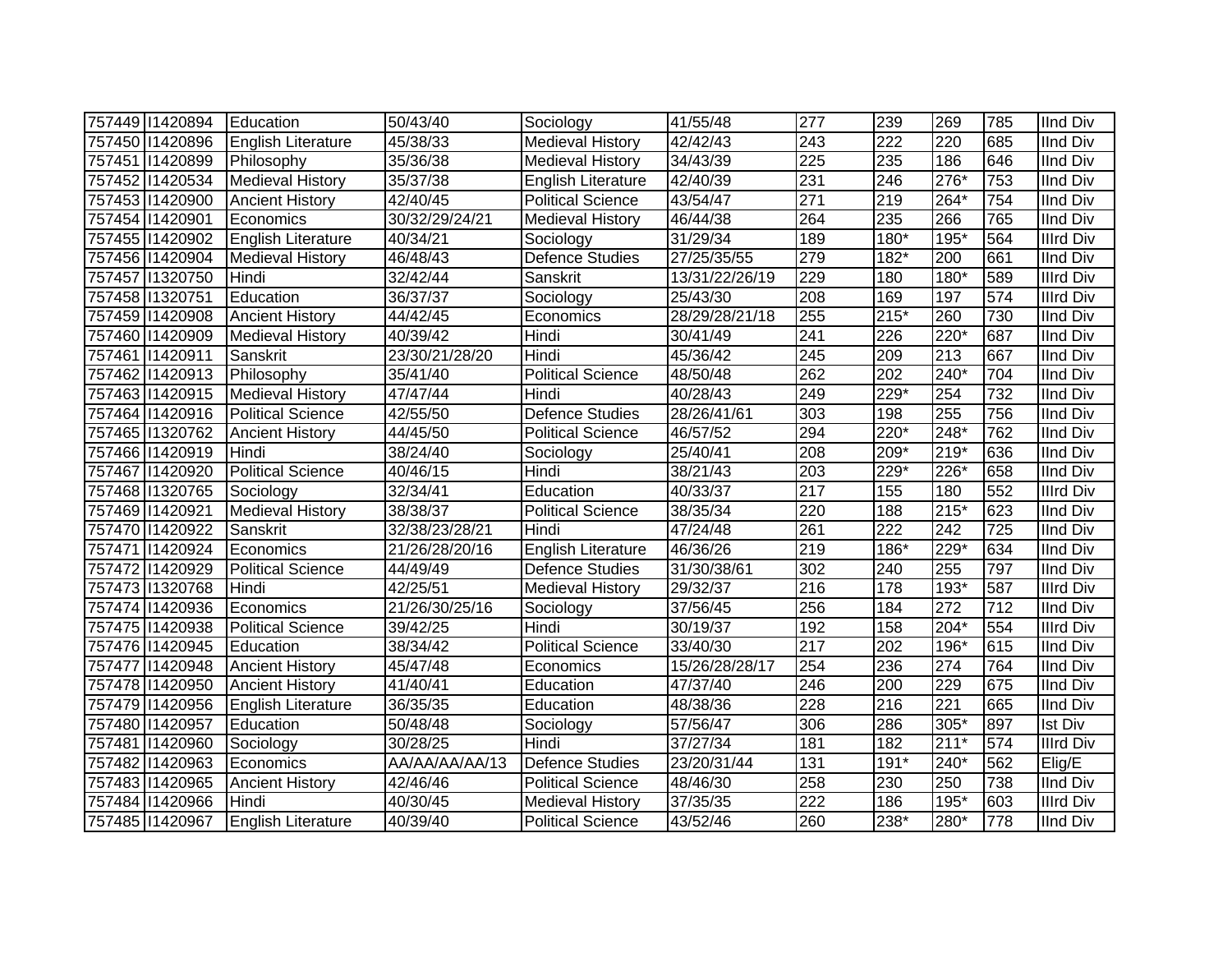| 757486 11420968 | Medieval History         | 35/42/37       | Sociology                 | 26/48/37       | 225 | 218              | 204                | 647 | <b>IInd Div</b>  |
|-----------------|--------------------------|----------------|---------------------------|----------------|-----|------------------|--------------------|-----|------------------|
| 757487 11420970 | <b>Ancient History</b>   | 58/40/40       | Sociology                 | 56/52/37       | 283 | $270*$           | $304*$             | 857 | <b>Ist Div</b>   |
| 757488 11420972 | Sociology                | 42/54/54       | <b>Medieval History</b>   | 37/36/46       | 269 | 253              | 257                | 779 | <b>IInd Div</b>  |
| 757489 11420973 | Sociology                | 36/50/47       | Defence Studies           | 30/28/32/56    | 279 | $209*$           | 232                | 720 | <b>IInd Div</b>  |
| 757490 11420974 | <b>Medieval History</b>  | 43/43/35       | English Literature        | 28/37/37       | 223 | $246*$           | $251*$             | 720 | <b>IInd Div</b>  |
| 757491 1420975  | Economics                | 20/32/39/33/17 | <b>Political Science</b>  | 42/50/42       | 275 | $215*$           | 247                | 737 | <b>IInd Div</b>  |
| 757492 11420976 | Sanskrit                 | 24/32/31/27/19 | Hindi                     | 32/33/35       | 233 | 222              | 184                | 639 | <b>IInd Div</b>  |
| 757493 11420977 | Hindi                    | 43/43/43       | Sanskrit                  | 26/37/36/30/21 | 279 | 234              | 227                | 740 | <b>IInd Div</b>  |
| 757494 11420981 | <b>Ancient History</b>   | 37/45/46       | Sociology                 | 37/50/54       | 269 | 235              | 240                | 744 | <b>IInd Div</b>  |
| 757495 11420982 | Sociology                | 15/34/16       | <b>Medieval History</b>   | 21/37/32       | 155 | 160*             | 186                | 501 | Elig/E           |
| 757496 11420983 | Sociology                | 56/54/29       | <b>Political Science</b>  | 47/50/47       | 283 | 249              | 221                | 753 | <b>IInd Div</b>  |
| 757497 11420984 | Economics                | 08/31/30/10/19 | <b>Medieval History</b>   | 43/42/43       | 226 | $241*$           | $257*$             | 724 | <b>IInd Div</b>  |
| 757498 11420987 | <b>Ancient History</b>   | 38/40/39       | Education                 | 46/42/37       | 242 | 243              | 262                | 747 | <b>IInd Div</b>  |
| 757499 11420989 | <b>Medieval History</b>  | 34/33/28       | Hindi                     | 31/22/30       | 178 | $177*$           | 180                | 535 | <b>Illrd Div</b> |
| 757500 11420990 | <b>Ancient History</b>   | 29/37/37       | <b>Political Science</b>  | AA/27/39       | 169 | $\overline{211}$ | $\overline{227^*}$ | 607 | Elig/E           |
| 757501 1420992  | <b>Medieval History</b>  | 42/40/38       | Political Science         | 45/50/46       | 261 | $214*$           | $225*$             | 700 | <b>IInd Div</b>  |
| 757502 11420993 | <b>Ancient History</b>   | 42/44/44       | <b>Political Science</b>  | 48/55/52       | 285 | 223              | 244                | 752 | <b>IInd Div</b>  |
| 757503 11420996 | Sociology                | 27/37/32       | Education                 | 40/28/33       | 197 | 206*             | 203*               | 606 | <b>Illrd Div</b> |
| 757504 11420997 | <b>Ancient History</b>   | 41/40/43       | Hindi                     | 46/34/40       | 244 | 235              | 229                | 708 | <b>IInd Div</b>  |
| 757506 11421002 | <b>Ancient History</b>   | 34/38/37       | <b>Political Science</b>  | 44/46/42       | 241 | $\overline{223}$ | 222*               | 686 | <b>IInd Div</b>  |
| 757507 1421005  | <b>Ancient History</b>   | 45/38/43       | <b>Political Science</b>  | 40/50/44       | 260 | $205*$           | $222*$             | 687 | <b>IInd Div</b>  |
| 757508 11421007 | <b>Ancient History</b>   | 41/39/38       | Sociology                 | 27/42/42       | 229 | $211*$           | 219*               | 659 | <b>IInd Div</b>  |
| 757509 11421009 | Hindi                    | 42/32/45       | Sanskrit                  | 22/36/30/31/20 | 258 | $247*$           | 244*               | 749 | <b>IInd Div</b>  |
| 757510 11421010 | English Literature       | 40/42/41       | <b>Defence Studies</b>    | 29/28/37/47    | 264 | 209              | 239                | 712 | <b>IInd Div</b>  |
| 757511 1421015  | <b>Ancient History</b>   | 50/42/43       | <b>Political Science</b>  | 38/47/48       | 268 | 217              | 220                | 705 | <b>IInd Div</b>  |
| 757512 11421003 | <b>Medieval History</b>  | 40/35/37       | <b>Political Science</b>  | 41/47/25       | 225 | 227              | 246*               | 698 | <b>IInd Div</b>  |
| 757513 1421018  | <b>Ancient History</b>   | 32/40/41       | Hindi                     | 42/27/38       | 220 | $\overline{221}$ | $218*$             | 659 | <b>IInd Div</b>  |
| 757514 1421021  | Economics                | 09/24/29/30/13 | Defence Studies           | 26/27/37/51    | 246 | $208*$           | 210                | 664 | <b>IInd Div</b>  |
| 757515 11421022 | <b>Ancient History</b>   | 48/40/47       | <b>English Literature</b> | 44/42/34       | 255 | 238              | 246                | 739 | <b>IInd Div</b>  |
| 757516 11421023 | <b>Ancient History</b>   | 51/46/45       | Political Science         | 47/39/52       | 280 | $248*$           | $251*$             | 779 | <b>IInd Div</b>  |
| 757517 11421028 | English Literature       | 40/37/38       | Sociology                 | 19/37/48       | 219 | 208*             | 214                | 641 | <b>IInd Div</b>  |
| 757518 11421029 | Education                | 50/39/42       | <b>Medieval History</b>   | 42/40/37       | 250 | 259              | $251*$             | 760 | <b>IInd Div</b>  |
| 757519 1421030  | <b>Medieval History</b>  | 39/45/39       | Hindi                     | 40/43/47       | 253 | 293              | $257*$             | 803 | <b>IInd Div</b>  |
| 757520 1421033  | <b>Medieval History</b>  | 42/38/34       | Sociology                 | 20/30/46       | 210 | 209              | 234*               | 653 | <b>IInd Div</b>  |
| 757521 1421037  | Sanskrit                 | 20/31/28/27/21 | Hindi                     | 37/29/34       | 227 | $\overline{225}$ | 196                | 648 | <b>IInd Div</b>  |
| 757522 11421038 | <b>Political Science</b> | 46/51/56       | Sociology                 | 50/50/52       | 305 | $\overline{278}$ | 288                | 871 | <b>Ist Div</b>   |
| 757523 11320835 | Education                | 27/36/37       | Hindi                     | 33/36/36       | 205 | 199              | 211                | 615 | <b>IInd Div</b>  |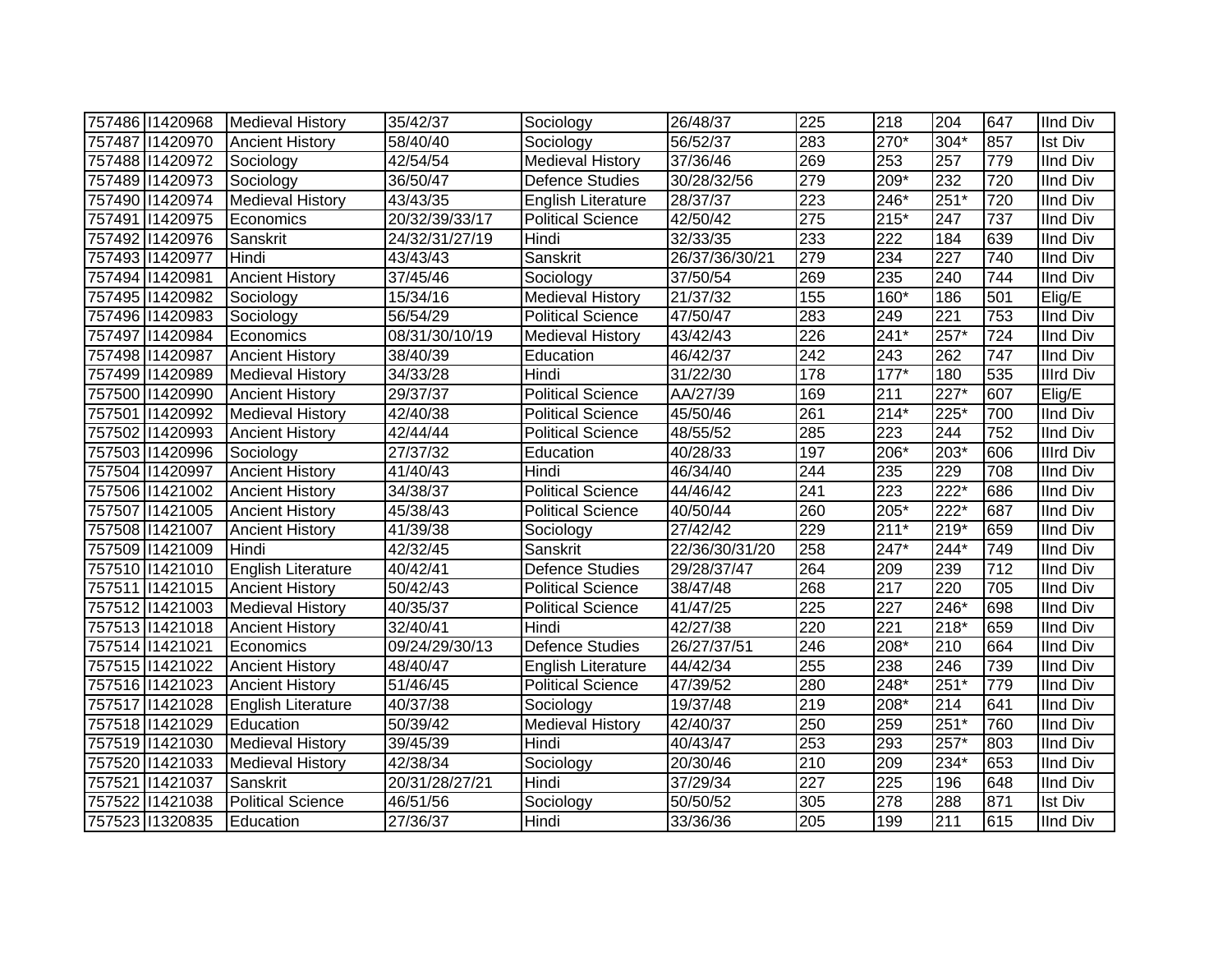| 757524 11421040           | Defence Studies                    | 30/25/35/61    | Economics                 | 26/32/30/27/15 | 281              | $214*$ | 264    | 759 | <b>IInd Div</b>  |
|---------------------------|------------------------------------|----------------|---------------------------|----------------|------------------|--------|--------|-----|------------------|
| 757525 11421043           | <b>Ancient History</b>             | 38/44/41       | Sociology                 | 30/54/41       | 248              | 219    | 245*   | 712 | <b>IInd Div</b>  |
| 757526 11421049           | Hindi                              | 32/28/30       | Sociology                 | 28/42/32       | 192              | 181    | 160    | 533 | <b>Illrd Div</b> |
| 757527 1421051            | Economics                          | 15/30/25/27/16 | <b>Political Science</b>  | 41/46/39       | 239              | 245    | 252    | 736 | <b>IInd Div</b>  |
| 757528 11421053           | <b>Political Science</b>           | AA/AA/AA       | <b>Defence Studies</b>    | AA/AA/AA/AA    | <b>AA</b>        | 189    | $210*$ | 399 | Absent           |
| 757529 1320846            | Hindi                              | 40/36/50       | Education                 | 32/40/43       | 241              | 233    | 256    | 730 | <b>IInd Div</b>  |
| 757530 11421054           | <b>Defence Studies</b>             | 30/27/34/64    | <b>Political Science</b>  | 30/46/30       | 261              | 241    | 234    | 736 | <b>IInd Div</b>  |
| 757531 1421064            | Sociology                          | 30/48/42       | <b>Medieval History</b>   | 46/48/42       | 256              | $221*$ | $227*$ | 704 | <b>IInd Div</b>  |
| 757532 1320165            | <b>Medieval History</b>            | 36/35/38       | Sociology                 | 28/45/31       | $\overline{213}$ | 231    | 227    | 671 | <b>IInd Div</b>  |
| 757533 1320375            | <b>Medieval History</b>            | 36/47/34       | Political Science         | 05/41/07       | 170              | 200*   | 190*   | 560 | Elig/E           |
| 757534 11220599           | Sociology                          | 54/54/56       | Education                 | 45/45/48       | 302              | 166    | $191*$ | 659 | <b>IInd Div</b>  |
| 757535 11220874           | <b>Ancient History</b>             | 41/40/38       | <b>Political Science</b>  | 08/40/14       | 181              | 206*   | 224    | 611 | Elig/E           |
| 757536 11221016           | Philosophy                         | AA/AA/AA       | <b>Medieval History</b>   | AA/AA/AA       | AA               | 184    | $160*$ | 344 | Absent           |
| 757537 1221172            | <b>Medieval History</b>            | 33/35/44       | Hindi                     | 42/15/42       | 211              | 198    | 207*   | 616 | <b>IInd Div</b>  |
| 758001 C1420001           | Education                          | 37/34/30       | Sociology                 | 17/33/20       | 171              | $182*$ | 162    | 515 | Elig/E           |
|                           | 758002 C1420004 Modern History     | 45/45/38       | Sociology                 | 52/58/49       | 287              | 255*   | 272    | 814 | <b>Ist Div</b>   |
| 758003 C1420005 Sociology |                                    | 25/29/26       | <b>Political Science</b>  | 16/29/29       | 154              | 182    | $173*$ | 509 | <b>Illrd Div</b> |
| 758004 C1420006 Education |                                    | 34/44/42       | <b>Ancient History</b>    | 53/45/48       | 266              | 266    | 254*   | 786 | <b>IInd Div</b>  |
|                           | 758005 C1320019 Modern History     | 44/35/43       | Sociology                 | 43/41/50       | 256              | 195    | 264    | 715 | <b>IInd Div</b>  |
|                           | 758006 C1420010 Political Science  | 24/33/35       | English Literature        | 23/31/19       | 165              | 225*   | $212*$ | 602 | <b>Illrd Div</b> |
|                           | 758007 C1420011 Medieval History   | 37/42/47       | <b>Political Science</b>  | 24/50/32       | 232              | 250    | $231*$ | 713 | <b>IInd Div</b>  |
|                           | 758008 C1420013 English Literature | 23/38/27       | Economics                 | 09/28/24/28/17 | 194              | 201    | 187    | 582 | <b>Illrd Div</b> |
|                           | 758009 C1320038 English Literature | 30/31/25       | Sociology                 | 42/41/38       | 207              | 194    | 229    | 630 | <b>IInd Div</b>  |
|                           | 758010 C1420018 Modern History     | 45/43/45       | <b>Political Science</b>  | 23/52/52       | 260              | 256    | 236    | 752 | <b>IInd Div</b>  |
|                           | 758011 C1320043 Political Science  | 15/38/32       | <b>English Literature</b> | 31/29/28       | 173              | 218    | 183    | 574 | <b>Illrd Div</b> |
| 758012 C1320053 Hindi     |                                    | 32/14/39       | <b>Political Science</b>  | 04/41/08       | 138              | 169*   | $177*$ | 484 | Elig/E           |
| 758013 C1420021 Education |                                    | 32/37/31       | Sociology                 | 29/38/36       | 203              | 190*   | $174*$ | 567 | <b>Illrd Div</b> |
|                           | 758014 C1420023 English Literature | 42/44/37       | <b>Political Science</b>  | 19/50/27       | 219              | 190    | 195    | 604 | <b>Illrd Div</b> |
|                           | 758015 C1420024 Modern History     | 47/30/48       | English Literature        | 32/39/30       | 226              | 178*   | $212*$ | 616 | <b>IInd Div</b>  |
|                           | 758016 C1420025 English Literature | 42/43/38       | Philosophy                | 30/40/42       | 235              | 215    | 204*   | 654 | <b>IInd Div</b>  |
|                           | 758017 C1420034 English Literature | 35/36/36       | <b>Political Science</b>  | 17/40/27       | 191              | 199*   | 214    | 604 | <b>Illrd Div</b> |
|                           | 758018 C1420035 English Literature | 42/50/43       | Education                 | 34/45/46       | 260              | 299    | 301    | 860 | <b>Ist Div</b>   |
| 758019 C1420036 Hindi     |                                    | 45/27/45       | <b>Medieval History</b>   | 30/37/34       | 218              | 191    | 226*   | 635 | <b>IInd Div</b>  |
| 758020 C1420038 Hindi     |                                    | 30/07/43       | Sociology                 | 25/36/28       | 169              | 181*   | 193    | 543 | <b>Illrd Div</b> |
|                           | 758021 C1420041 Modern History     | 39/32/35       | Sociology                 | 27/33/25       | 191              | 220    | 216    | 627 | <b>IInd Div</b>  |
|                           | 758022 C1420042 English Literature | 33/31/26       | Sociology                 | 14/25/14       | 143              | 182    | 185*   | 510 | Elig/E           |
|                           | 758023 C1420043 Political Science  | 13/38/30       | Economics                 | 17/27/29/27/20 | 201              | 205    | 214    | 620 | <b>IInd Div</b>  |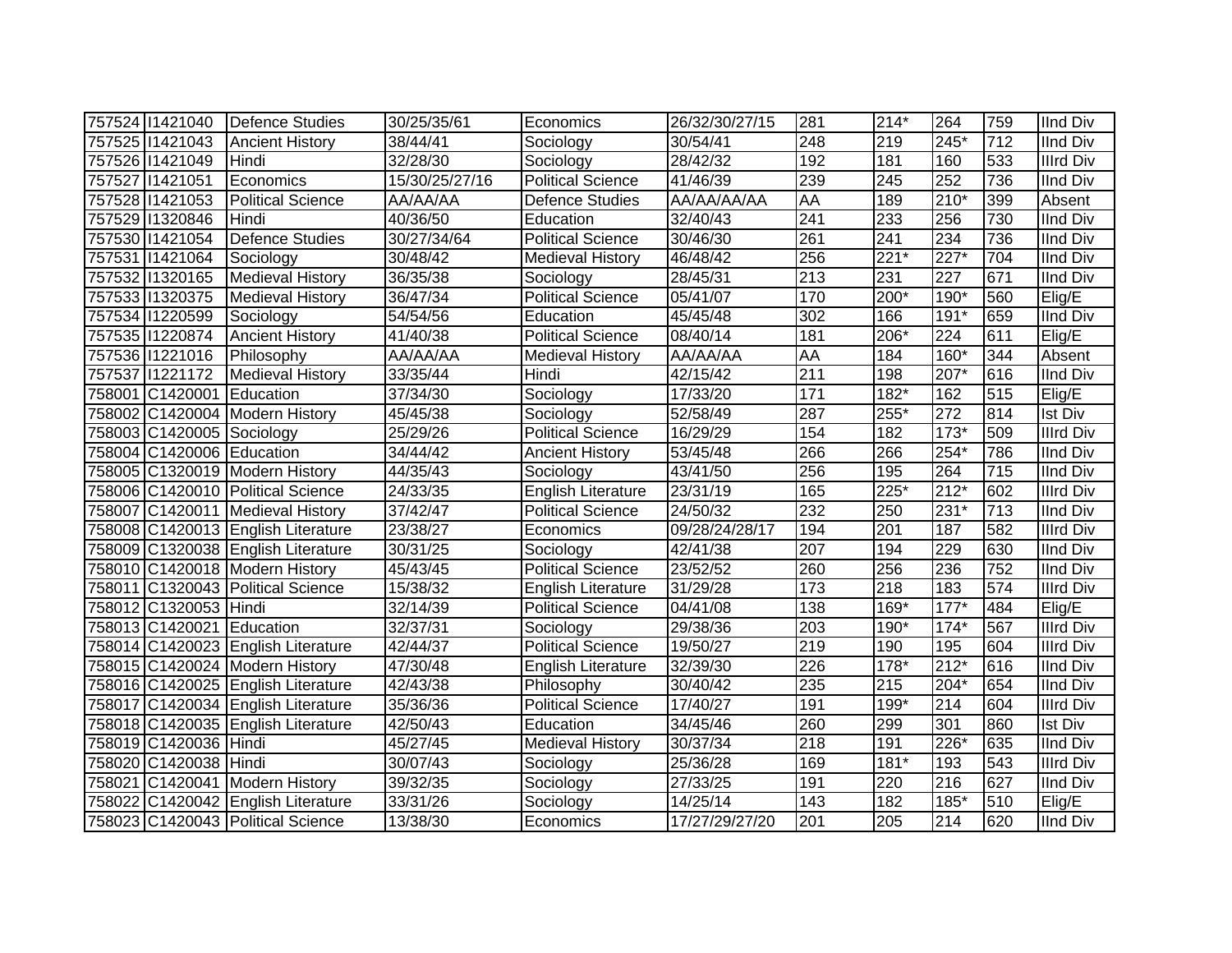|                           | 758024 C1420044 English Literature | 52/43/40              | Sociology                | 47/47/52       | 281              | 302    | 256    | 839              | <b>Ist Div</b>   |
|---------------------------|------------------------------------|-----------------------|--------------------------|----------------|------------------|--------|--------|------------------|------------------|
| 758025 C1420045 Hindi     |                                    | 28/15/35              | Sociology                | 25/26/22       | 151              | 190*   | $174*$ | 515              | Elig/E           |
|                           | 758026 C1420046 English Literature | 40/41/39              | Economics                | 25/30/32/30/20 | $\overline{257}$ | 268    | $261*$ | 786              | <b>IInd Div</b>  |
|                           | 758027 C1420047 Modern History     | 42/35/48              | <b>Political Science</b> | 19/43/33       | 220              | 208*   | 254    | 682              | <b>IInd Div</b>  |
| 758028 C1420048 Hindi     |                                    | 34/31/43              | Sociology                | 25/31/27       | 191              | 190*   | 178    | 559              | <b>Illrd Div</b> |
| 758029 C1420049 Hindi     |                                    | 37/34/45              | <b>Political Science</b> | 32/38/34       | 220              | 213    | 231    | 664              | <b>IInd Div</b>  |
|                           | 758030 C1420050 English Literature | 31/42/38              | <b>Political Science</b> | 28/50/14       | 203              | 217    | 232    | 652              | <b>IInd Div</b>  |
| 758031 C1420051           | Sociology                          | 25/33/30              | <b>Medieval History</b>  | 38/37/43       | 206              | 216    | 193    | 615              | <b>IInd Div</b>  |
|                           | 758032 C1420052 Ancient History    | 57/47/52              | <b>Political Science</b> | 55/50/55       | 316              | 243    | 281    | 840              | Ist Div          |
|                           | 758033 C1420055 English Literature | 32/41/36              | Sociology                | 30/38/30       | 207              | 240    | 217    | 664              | IInd Div         |
| 758034 C1420056 Education |                                    | 30/37/39              | Sociology                | 29/40/43       | 218              | 198    | 229    | 645              | <b>IInd Div</b>  |
|                           | 758035 C1320098 Ancient History    | 04/38/43              | <b>Political Science</b> | 02/36/01       | 124              | $186*$ | 245*   | 555              | Elig/E           |
|                           | 758036 C1420058 English Literature | 39/42/42              | <b>Political Science</b> | 25/45/08       | 201              | 226    | 261*   | 688              | <b>IInd Div</b>  |
|                           | 758037 C1420061 Philosophy         | AA/AA/AA              | Sociology                | AA/AA/AA       | AA               | 196*   | 190    | 386              | Absent           |
| 758038 C1420062 Education |                                    | 47/34/34              | Sociology                | 28/40/28       | $\overline{211}$ | 197    | 231    | 639              | <b>IInd Div</b>  |
|                           | 758039 C1420063 Economics          | 32/32/33/41/22        | <b>Political Science</b> | 41/40/41       | 282              | 266    | 272    | 820              | <b>Ist Div</b>   |
| 758040 C1320108 Sanskrit  |                                    | 15/38/18/31/22        | Economics                | 04/26/30/19/16 | 219              | 242    | 193    | 654              | <b>IInd Div</b>  |
|                           | 758041 C1420067 English Literature | 35/35/38              | Political Science        | 21/33/08       | 170              | 220    | 219    | 609              | Elig/E           |
| 758042 C1420068 Sociology |                                    | AA/AA/AA              | English Literature       | AA/AA/AA       | AA               | 272    | 269    | 541              | Absent           |
|                           | 758043 C1420069 English Literature | 40/39/47              | <b>Medieval History</b>  | 35/43/32       | 236              | 257    | 221    | 714              | <b>IInd Div</b>  |
|                           | 758044 C1420072 Ancient History    | 00/42/36              | Sociology                | 27/31/28       | 164              | $181*$ | 200    | 545              | <b>Illrd Div</b> |
|                           | 758045 C1420076 Political Science  | 15/27/25              | Sociology                | 20/25/25       | 137              | 170*   | 189    | 496              | Failed           |
| 758046 C1420080 Sociology |                                    | 28/33/33              | <b>Political Science</b> | 21/39/40       | 194              | 189    | 207    | 590              | <b>Illrd Div</b> |
|                           | 758047 C1420085 English Literature | 42/44/41              | Education                | 37/38/40       | 242              | 258    | 220    | 720              | <b>IInd Div</b>  |
|                           | 758048 C1420086 English Literature | 44/40/57              | <b>Political Science</b> | 28/28/43       | 240              | 238    | 274    | 752              | <b>IInd Div</b>  |
|                           | 758049 C1420087 Political Science  | 21/39/33              | Sociology                | 46/50/42       | 231              | 213    | 247    | 691              | <b>IInd Div</b>  |
| 758050 C1320168 Hindi     |                                    | 32/25/33              | <b>Ancient History</b>   | 12/33/30       | 165              | 179*   | 208    | 552              | <b>Illrd Div</b> |
|                           | 758051 C1420091 English Literature | 33/32/45              | <b>Ancient History</b>   | 29/34/40       | 213              | 179*   | 185    | 577              | <b>Illrd Div</b> |
|                           | 758052 C1420092 Medieval History   | 27/30/23              | Sociology                | 22/28/28       | 158              | 190*   | 178*   | 526              | <b>Illrd Div</b> |
|                           | 758053 C1420093 English Literature | 40/41/52              | Economics                | 15/30/30/28/17 | 253              | 211    | 259    | $\overline{723}$ | <b>IInd Div</b>  |
|                           | 758054 C1420095 Economics          | 30/36/32/27/17        | Education                | 34/42/45       | 263              | 263    | 286    | 812              | <b>Ist Div</b>   |
| 758055 C1320197 Education |                                    | 33/30/28              | Sociology                | 30/38/34       | 193              | 197    | 205    | 595              | <b>Illrd Div</b> |
|                           | 758056 C1420101 English Literature | 47/46/58              | Education                | 47/47/45       | 290              | 251    | 305    | 846              | <b>Ist Div</b>   |
|                           | 758057 C1420102 English Literature | 41/41/43              | <b>Ancient History</b>   | 45/44/41       | 255              | 208    | 246    | 709              | <b>IInd Div</b>  |
|                           | 758058 C1420103 Political Science  | $\overline{17}/28/35$ | <b>Medieval History</b>  | 28/41/37       | 186              | 153*   | 192    | 531              | <b>Illrd Div</b> |
| 758059 C1420104 Urdu      |                                    | 13/34/21/10           | <b>Medieval History</b>  | 44/28/37       | 187              | 196    | 221    | 604              | <b>Illrd Div</b> |
|                           | 758060 C1420109 English Literature | 42/41/44              | <b>Political Science</b> | 34/39/49       | 249              | 212    | 258    | 719              | <b>IInd Div</b>  |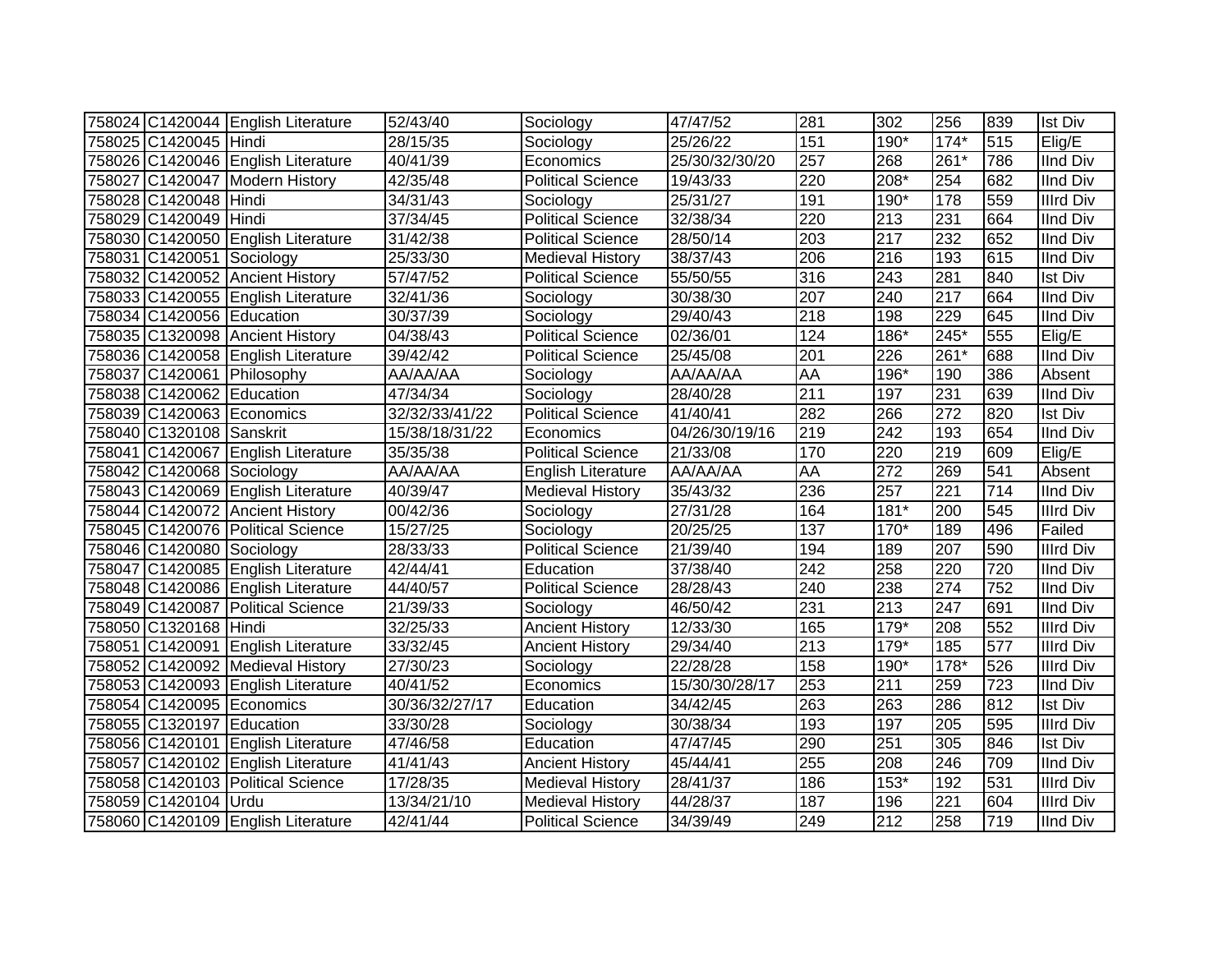|                           | 758061 C1420110 Modern History     | 42/38/42       | <b>Political Science</b>  | 37/41/50       | 250              | $177*$ | 232              | 659 | <b>IInd Div</b>  |
|---------------------------|------------------------------------|----------------|---------------------------|----------------|------------------|--------|------------------|-----|------------------|
|                           | 758062 C1420112 Ancient History    | 55/48/52       | <b>Political Science</b>  | 43/53/50       | 301              | 253*   | 288              | 842 | <b>Ist Div</b>   |
|                           | 758063 C1420114 English Literature | 46/45/51       | Education                 | 62/40/42       | 286              | 253    | 305              | 844 | <b>Ist Div</b>   |
|                           | 758064 C1420116 English Literature | 42/47/52       | Education                 | 51/44/44       | 280              | 258    | 282              | 820 | <b>Ist Div</b>   |
|                           | 758065 C1420117 Modern History     | 44/39/47       | <b>Political Science</b>  | 47/45/48       | 270              | 215    | 264              | 749 | <b>IInd Div</b>  |
|                           | 758066 C1420118 English Literature | 42/39/45       | Sociology                 | 29/42/42       | 239              | 183    | 219              | 641 | <b>IInd Div</b>  |
|                           | 758067 C1420119 English Literature | 39/42/50       | Education                 | 39/43/38       | 251              | 241    | 245              | 737 | <b>IInd Div</b>  |
| 758068 C1420121 Hindi     |                                    | 36/37/43       | <b>Modern History</b>     | 39/19/37       | $\overline{211}$ | 192    | 190              | 593 | <b>Illrd Div</b> |
|                           | 758069 C1420122 English Literature | 41/40/46       | Sociology                 | 33/43/34       | 237              | 238    | 213              | 688 | <b>IInd Div</b>  |
|                           | 758070 C1420124 Modern History     | 40/36/41       | <b>Political Science</b>  | 34/41/43       | 235              | 216    | 214              | 665 | <b>IInd Div</b>  |
|                           | 758071 C1420126 English Literature | 41/41/52       | Education                 | 38/42/50       | 264              | 262    | 273              | 799 | <b>IInd Div</b>  |
|                           | 758072 C1420128 Philosophy         | 27/37/36       | <b>Political Science</b>  | 30/45/38       | $\overline{213}$ | 163    | $247*$           | 623 | <b>IInd Div</b>  |
| 758073 C1420130 Hindi     |                                    | 40/34/45       | Sociology                 | 28/40/46       | 233              | 260*   | $235*$           | 728 | <b>IInd Div</b>  |
|                           | 758074 C1420138 Modern History     | 46/48/44       | <b>Political Science</b>  | 42/46/48       | 274              | 210    | 238              | 722 | <b>IInd Div</b>  |
| 758075 C1420141 Hindi     |                                    | 34/44/44       | Philosophy                | 28/35/39       | 224              | 197    | 208*             | 629 | <b>IInd Div</b>  |
|                           | 758076 C1420142 Ancient History    | 54/40/42       | <b>Political Science</b>  | 40/46/49       | 271              | 225    | 262              | 758 | <b>IInd Div</b>  |
|                           | 758077 C1420143 English Literature | 40/40/41       | <b>Ancient History</b>    | 14/40/43       | 218              | 209*   | 224              | 651 | <b>IInd Div</b>  |
|                           | 758078 C1420144 Medieval History   | 49/48/42       | <b>English Literature</b> | 47/47/51       | 284              | 269    | 294              | 847 | <b>Ist Div</b>   |
|                           | 758079 C1320315 Philosophy         | 32/38/36       | Economics                 | 04/26/25/06/19 | 186              | 183    | 184              | 553 | <b>Illrd Div</b> |
|                           | 758080 C1420146 Philosophy         | 50/42/49       | <b>Ancient History</b>    | 54/47/52       | 294              | 282    | $\overline{273}$ | 849 | <b>Ist Div</b>   |
|                           | 758081 C1420149 English Literature | 37/42/32       | <b>Ancient History</b>    | 32/42/42       | $\overline{227}$ | 225    | $\overline{240}$ | 692 | <b>IInd Div</b>  |
| 758082 C1420150 Education |                                    | 29/40/49       | Sociology                 | 27/31/32       | 208              | 238    | 177              | 623 | <b>IInd Div</b>  |
| 758083 C1420151 Hindi     |                                    | 35/47/52       | Sociology                 | 52/46/40       | 272              | 266*   | $275*$           | 813 | <b>Ist Div</b>   |
|                           | 758084 C1420153 Political Science  | 37/43/41       | Sociology                 | 49/51/39       | 260              | 252    | 270              | 782 | <b>IInd Div</b>  |
| 758085 C1420156 Sociology |                                    | 04/07/32       | <b>Political Science</b>  | 41/50/48       | 182              | 294*   | 285              | 761 | Elig/E           |
| 758086 C1420157 Hindi     |                                    | 40/37/43       | Political Science         | 36/28/39       | 223              | 200*   | 216              | 639 | <b>IInd Div</b>  |
|                           | 758087 C1420159 English Literature | 44/36/50       | Sociology                 | 35/46/41       | 252              | 201*   | 228*             | 681 | <b>IInd Div</b>  |
|                           | 758088 C1420161 Ancient History    | 39/41/47       | Economics                 | 05/22/27/27/19 | 227              | 190    | 251              | 668 | <b>IInd Div</b>  |
|                           | 758089 C1420162 Modern History     | 36/24/38       | English Literature        | 38/43/47       | 226              | 205*   | 227              | 658 | <b>IInd Div</b>  |
|                           | 758090 C1420164 Modern History     | 48/46/45       | <b>Political Science</b>  | 42/51/55       | 287              | 282    | 267              | 836 | <b>Ist Div</b>   |
|                           | 758091 C1320343 Philosophy         | 45/43/43       | Economics                 | 11/26/33/29/AA | 230              | 196    | $\overline{202}$ | 628 | <b>IInd Div</b>  |
|                           | 758092 C1420165 Modern History     | 40/48/41       | Sociology                 | 50/56/49       | 284              | 288    | 285*             | 857 | <b>Ist Div</b>   |
|                           | 758093 C1420166 Medieval History   | 53/48/51       | Philosophy                | 50/44/43       | 289              | 286    | 302              | 877 | Ist Div          |
| 758094 C1420167 Education |                                    | AA/AA/AA       | Sociology                 | AA/AA/AA       | AA               | 190    | 220              | 410 | Absent           |
| 758095 C1420169 Hindi     |                                    | 35/40/41       | Education                 | 32/40/48       | 236              | 238    | 225              | 699 | <b>IInd Div</b>  |
|                           | 758096 C1420172 Ancient History    | 33/36/38       | Sociology                 | 34/40/34       | 215              | 226    | 208              | 649 | <b>IInd Div</b>  |
|                           | 758097 U1422014 Economics          | 10/28/28/29/16 | <b>English Literature</b> | 38/42/45       | 236              | 238    | 251              | 725 | <b>IInd Div</b>  |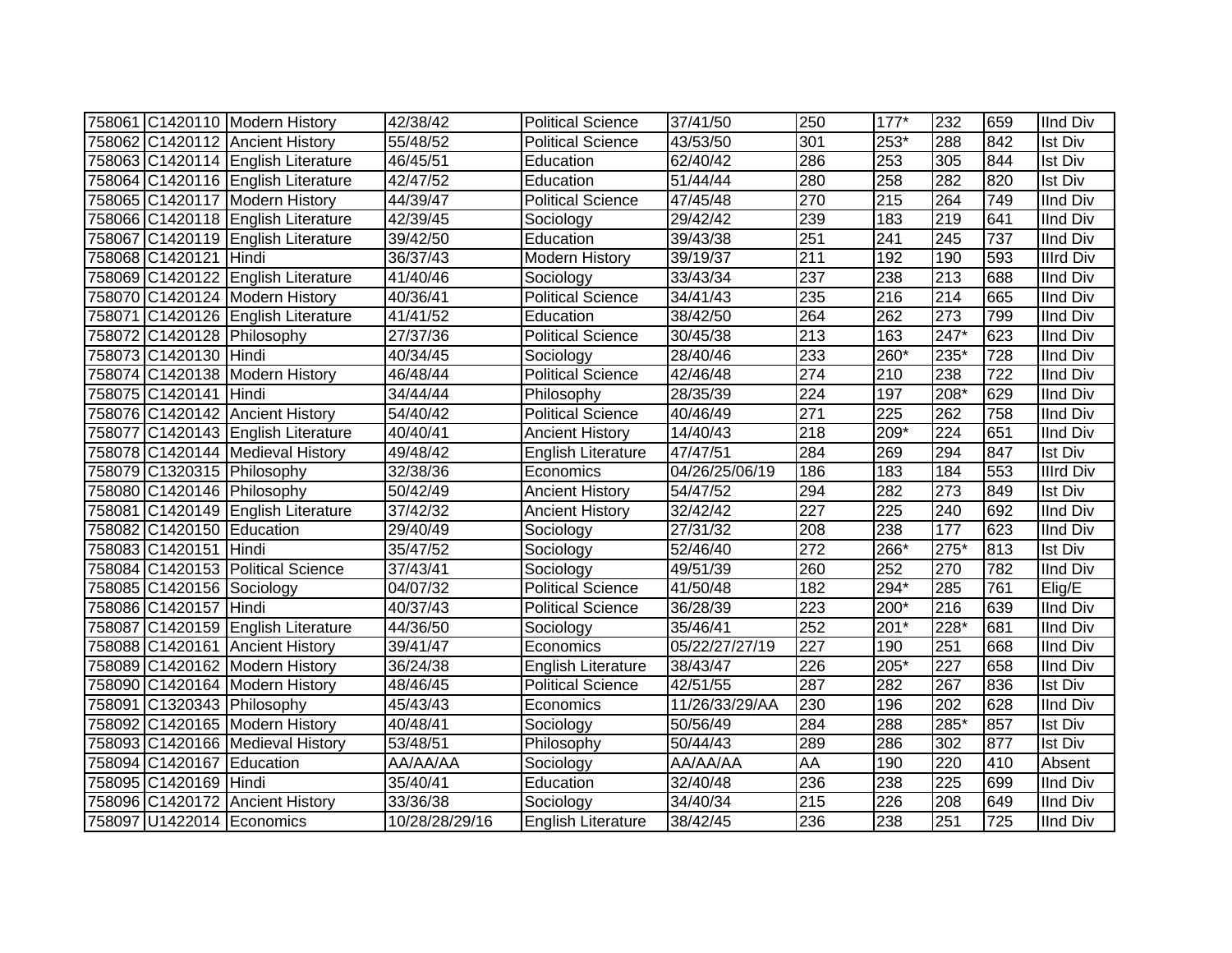| 758098 C1420173 Hindi     |                                    | 32/43/50       | Sociology                 | 37/44/40       | 246              | 215    | 200              | 661 | <b>IInd Div</b>  |
|---------------------------|------------------------------------|----------------|---------------------------|----------------|------------------|--------|------------------|-----|------------------|
| 758099 C1420174 Sociology |                                    | 48/58/52       | <b>Modern History</b>     | 44/45/44       | 291              | 229    | 252              | 772 | <b>IInd Div</b>  |
|                           | 758100 C1420175 Ancient History    | 00/41/41       | Sociology                 | 28/25/25       | 160              | 210    | 223              | 593 | <b>Illrd Div</b> |
|                           | 758101 C1420176 English Literature | 44/50/48       | <b>Ancient History</b>    | 47/47/47       | 283              | 277    | 273              | 833 | Ist Div          |
|                           | 758102 C1420177 Ancient History    | 43/42/43       | English Literature        | 39/39/29       | 235              | 259    | 249              | 743 | <b>IInd Div</b>  |
|                           | 758103 C1420178 Political Science  | 43/47/48       | <b>Ancient History</b>    | 42/48/49       | $\overline{277}$ | $273*$ | $\overline{274}$ | 824 | Ist Div          |
| 758104 C1420180 Sociology |                                    | 29/54/41       | <b>English Literature</b> | 35/34/30       | 223              | 223    | 228              | 674 | <b>IInd Div</b>  |
|                           | 758105 C1420181 English Literature | 43/35/31       | Education                 | 40/43/50       | $\overline{242}$ | 258    | $232*$           | 732 | <b>IInd Div</b>  |
|                           | 758106 C1420184 English Literature | 44/43/22       | Economics                 | 14/26/31/27/14 | 221              | 203    | 238              | 662 | <b>IInd Div</b>  |
| 758107 C1320381 Sanskrit  |                                    | 21/27/20/26/22 | Sociology                 | 21/34/28       | 199              | 207    | 174              | 580 | <b>Illrd Div</b> |
|                           | 758108 C1320385 Modern History     | 35/43/41       | Economics                 | 06/25/22/26/14 | 212              | 197    | $206*$           | 615 | <b>IInd Div</b>  |
| 758109 C1420185 Sociology |                                    | 46/65/38       | <b>Ancient History</b>    | 48/47/48       | 292              | 230    | 278              | 800 | <b>IInd Div</b>  |
|                           | 758110 C1420187 English Literature | 43/44/47       | <b>Political Science</b>  | 56/52/49       | 291              | 262    | 302              | 855 | <b>Ist Div</b>   |
|                           | 758111 C1420188 English Literature | 38/42/28       | Hindi                     | 33/40/51       | 232              | 235    | 235              | 702 | <b>IInd Div</b>  |
|                           | 758112 C1420189 English Literature | 36/37/35       | <b>Medieval History</b>   | 41/35/47       | 231              | 211    | 186              | 628 | <b>IInd Div</b>  |
|                           | 758113 C1420193 English Literature | 48/46/48       | <b>Ancient History</b>    | 45/43/47       | 277              | 248    | 262              | 787 | <b>IInd Div</b>  |
| 758114 C1420194 Education |                                    | 32/40/46       | <b>Ancient History</b>    | AA/AA/AA       | 118              | 216    | 250              | 584 | Elig/E           |
|                           | 758115 C1420198 Political Science  | 37/33/41       | Sociology                 | 37/30/35       | 213              | $211*$ | 227              | 651 | <b>IInd Div</b>  |
| 758116 C1320398 Hindi     |                                    | 34/34/48       | Sociology                 | 27/42/34       | 219              | 189    | $\overline{212}$ | 620 | <b>IInd Div</b>  |
|                           | 758117 C1420199 English Literature | 39/46/42       | Sociology                 | 40/50/36       | 253              | 253    | 259              | 765 | <b>IInd Div</b>  |
|                           | 758118 C1420203 English Literature | 39/38/43       | Economics                 | 06/28/29/29/AA | 212              | 243    | 260              | 715 | <b>IInd Div</b>  |
| 758119 C1420204 Urdu      |                                    | 18/34/30/AA    | Sociology                 | 37/53/39       | 211              | $250*$ | 217              | 678 | <b>IInd Div</b>  |
|                           | 758120 C1420205 English Literature | 44/37/42       | Education                 | 43/33/42       | 241              | 213    | 217              | 671 | <b>IInd Div</b>  |
|                           | 758121 C1420206 English Literature | 30/38/39       | Medieval History          | 38/39/36       | 220              | $203*$ | 200*             | 623 | <b>IInd Div</b>  |
|                           | 758122 C1320027 English Literature | 30/33/17       | <b>Ancient History</b>    | 38/40/41       | 199              | 178    | 200              | 577 | <b>Illrd Div</b> |
|                           | 758123 C1320064 Ancient History    | 42/46/46       | Sociology                 | 50/58/42       | 284              | 246    | 269              | 799 | <b>IInd Div</b>  |
|                           | 758124 C1220259 English Literature | 30/32/06       | Economics                 | 03/27/29/23/16 | 166              | 182    | $176*$           | 524 | Elig/E           |
| 758125 C1320125 Education |                                    | 25/37/39       | Sociology                 | 25/29/24       | 179              | 166    | 189*             | 534 | <b>Illrd Div</b> |
| 758126 U1320625 Sanskrit  |                                    | 15/32/13/29/21 | Hindi                     | 41/35/43       | 229              | $271*$ | 237              | 737 | <b>IInd Div</b>  |
| 758127 C1320166 Hindi     |                                    | 10/38/36       | <b>Medieval History</b>   | 00/03/30       | 117              | 190    | 175              | 482 | Elig/E           |
| 758128 C1320171           | Sociology                          | 17/31/25       | <b>Medieval History</b>   | 28/18/29       | 148              | 175    | 177              | 500 | Elig/E           |
|                           | 758129 C1320200 Political Science  | 39/37/35       | Sociology                 | 29/37/31       | 208              | 205    | 199              | 612 | <b>IInd Div</b>  |
|                           | 758130 C1120251 English Literature | 33/39/35       | Sociology                 | 44/43/40       | 234              | $244*$ | $254*$           | 732 | <b>IInd Div</b>  |
| 758131 U1320836 Hindi     |                                    | 43/43/41       | <b>Medieval History</b>   | 45/42/44       | 258              | 294    | 279              | 831 | <b>Ist Div</b>   |
| 758132 C1320387           | Hindi                              | 25/42/46       | Sociology                 | 30/39/33       | 215              | 188    | 222              | 625 | <b>IInd Div</b>  |
|                           | 758133 C1320393 Modern History     | 48/41/37       | <b>Political Science</b>  | 39/48/49       | 262              | 237    | 244              | 743 | <b>IInd Div</b>  |
| 758134 D1320607 Hindi     |                                    | 25/36/37       | <b>Medieval History</b>   | 29/30/35       | 192              | $217*$ | 205*             | 614 | <b>IInd Div</b>  |